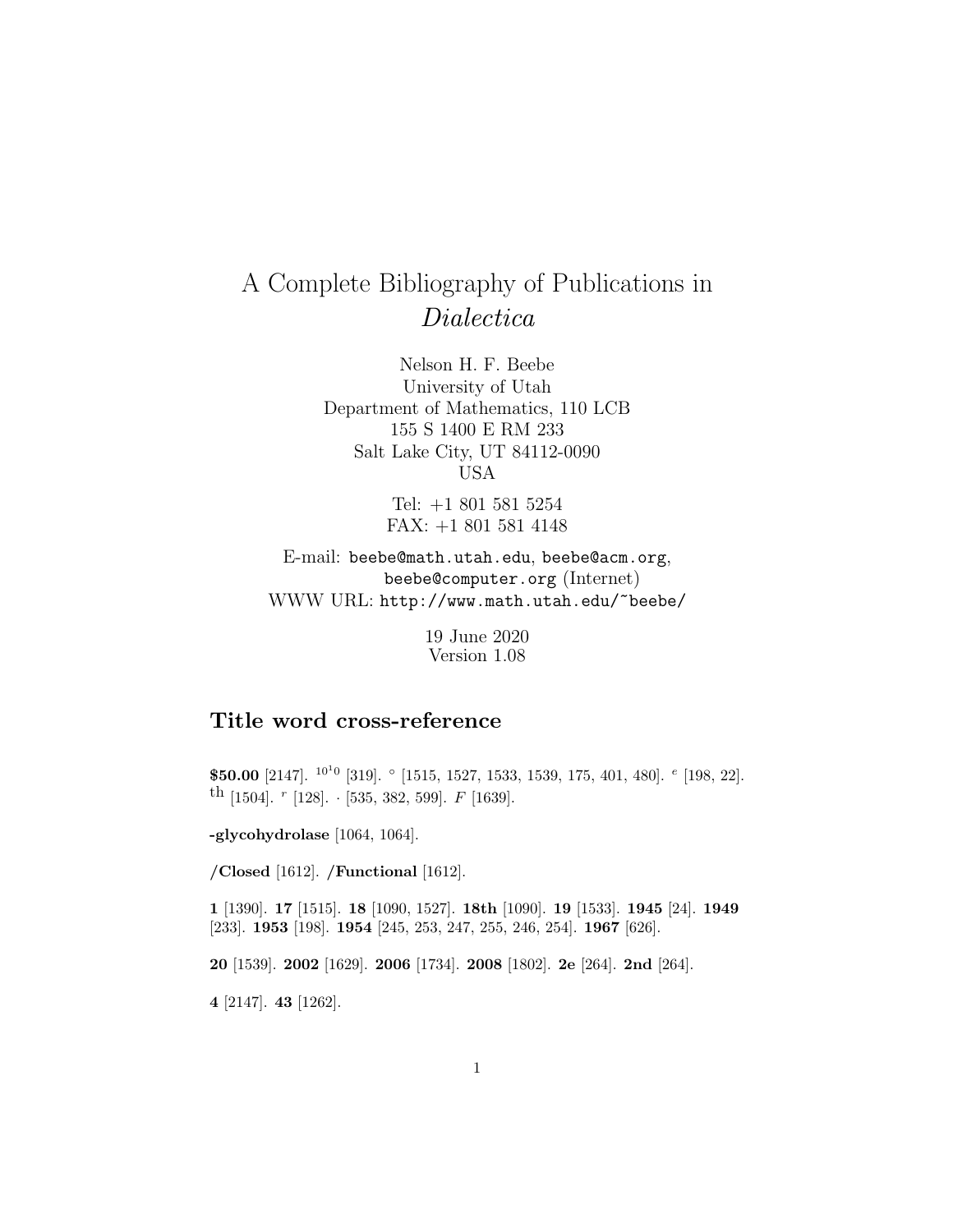**7** [2144, 2146]. **7th** [1012].

**9** [2145]. **978** [2144, 2145, 2147, 2146]. **978-0-19-871632-7** [2144]. **978-0-19-871662-4** [2147]. **978-0-7456-8906-7** [2146]. **978-1-137-54180-2** [2145]. **978-1-137-54181-9** [2145].

**Ecole ˆ** [176]. **ˆetre** [317, 1102, 921, 68].

**A-Theory** [1651]. **A.** [1071, 640]. **Aarnio** [1692]. **Abgeschlossene** [88]. **Abhandlung** [869]. **abierta** [757, 757]. **aboutit** [1284]. **aboutit-elle** [1284]. **Abraham** [1163]. **Abschied** [1219]. **Absences** [2046]. **absorption** [1059]. **Abstract** [546, 1442, 1361, 249]. **Abstraction** [1635, 859, 859]. **Abstractions** [1920]. **Abstracts** [481, 535, 607, 593, 606, 693, 724, 704, 705, 711, 751, 778, 378, 379, 304]. **Abstrakte** [1953]. **absurdit´e** [132]. **absurdity** [132]. **Abusing** [1414]. **academic** [988]. **Acceptance** [1479]. **Access** [2163, 1691]. **Accommodating** [1142]. **According** [1761, 963, 1102, 1355]. **Account** [2189, 1226, 1764, 1909, 1666, 1734, 1895, 1537, 2037, 1756, 1798, 2111]. **Accounts** [2082, 1215, 1387, 1223]. **Accuracy** [1963]. **achievement** [313]. **Achievements** [1996]. **Achille** [1884]. **Achinstein** [1198]. **Achtung** [1035]. **Acoustic** [767, 150]. **Acquaintance** [2053, 1271]. **acquired** [618]. **acquis** [618]. **Across** [2207]. **Acta** [1112]. **acte** [1310]. **Actes** [320, 626]. **Action** [1116, 1076, 2054, 1251, 399, 1200]. **Actions** [1730, 925]. **activité** [370]. **activit´es** [374, 977]. **activities** [374, 146, 977, 146]. **Activity** [2147, 370, 1185]. **Acts** [1113]. **Actualism** [1643]. **actualité** [33, 21, 10]. **Actually** [1893, 1828]. **Actually-Rigidified** [1893]. **actuel** [635]. **actuelle** [366]. **actuels** [633]. **Acyclic** [1834]. **Ad** [961]. **adage** [575]. **ad¨aquate** [281, 280, 250, 282]. **addition** [210]. **address** [19]. **Adequate** [281, 250, 282]. **Adjointness** [749]. **adjustment** [148]. **administratif** [572]. **administrative** [572]. **Adopt** [1342]. **adresse** [19]. **Advances** [2135]. **adventure** [292]. **Advertisement** [25, 477, 727]. **Advices** [1180, 1206, 1233, 1263, 1294]. **Adzi´c** [2168]. **Aesthetic** [1729, 1036]. **Aesthetics** [70, 73, 70, 762]. **Aesthetik** [70, 73]. **Affairs** [1739]. **Affective** [1730, 1725, 1724, 1727, 1729, 1726, 1728, 1731, 1724]. **Affirmation** [2071]. **africaines** [528]. **After** [1851, 76, 1875]. **Again** [1759]. **Against** [1808, 2193, 1765, 1217, 2167, 2098, 1534, 845, 1818, 1832, 2034, 1011, 1984, 1618, 2120, 2124]. **age** [186]. **Agency** [1716, 1746, 2127, 2140, 1732, 2085, 2001]. **Agent** [2037, 1853]. **Agent-Relativity** [1853]. **Agential** [2029]. **Aggregates** [1696]. **Aging** [938]. **Agnosticism** [1663]. **agreement** [1190]. **Aim** [1880]. **Aims** [1058]. **AKRASIA** [833]. **Alan** [2091, 1709]. **Albert** [233]. **al´eatoire** [457]. **Alethic** [2035, 1902]. **Alexander** [281, 611, 281, 611]. **Alexandra** [2144]. **Alexandre** [280]. **Alfred** [302]. **Algebra** [1812]. **Alien** [1681]. **Alienated** [1870]. **alla** [1632, 1633, 1630, 1910, 1631]. **allegans**} [575]. **allemand** [499]. **allemande**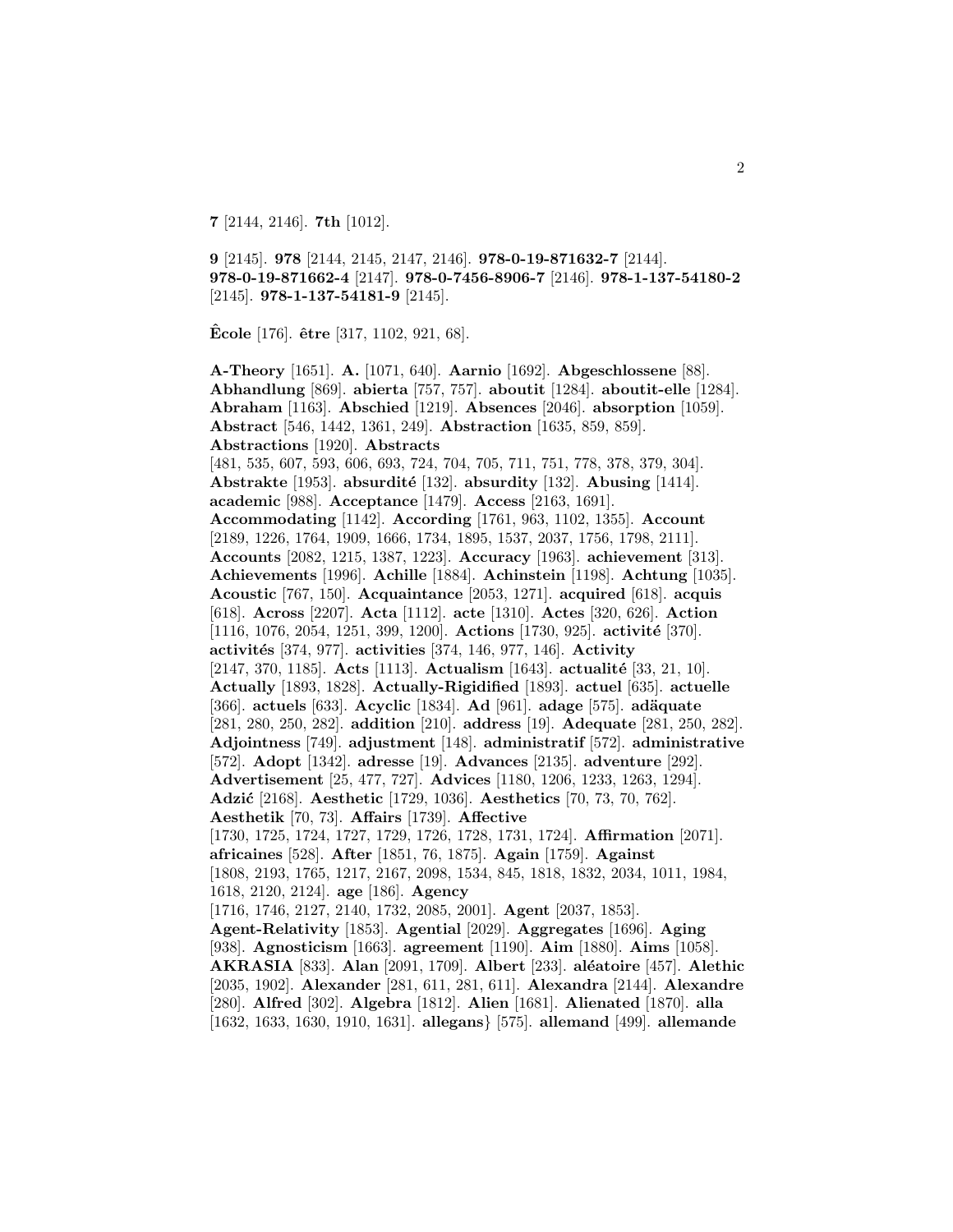[2050]. **Allez** [843]. **Allgemeine** [846]. **allucinazioni** [1884]. **Alternative** [1397, 818]. **Alternatives** [1386]. **altri** [2060]. **am** [769]. **am´ericain** [904]. **American** [904]. **Amie** [2123]. **Among** [1004, 1177]. **Amoral** [2127]. **Amore** [2060]. **amplifiante** [105]. **Amplifying** [105]. **analisi** [150]. **Analog** [1957, 558, 557]. **Analog/Digital** [1957]. **Analogical** [555]. **Analogie** [969, 548, 558, 550, 551, 612, 556, 561]. **Analogies** [554, 555, 553, 554]. **analogique** [550, 555]. **analogiques** [558, 557]. **analogue** [550]. **Analogy** [1327, 552, 559, 969, 1004, 558, 550, 551, 553, 556, 561, 548, 612]. **Analyse** [1429, 368, 1064, 1165, 1119, 537]. **Analyses** [1061]. **Analysis** [699, 896, 1937, 1439, 1308, 971, 1754, 1543, 1109, 833, 891, 1056, 829, 1429, 517, 1120, 150, 1064, 368, 1165, 1119, 1223, 537]. **Analytic** [1515, 1527, 1533, 1539, 1892, 844, 375, 1629, 2011, 1478, 1431]. **analytical** [1368, 708, 1434]. **Analytically** [1009]. **analyticit´e** [1429]. **Analyticity** [1042, 1071, 1318, 1647, 1429]. **analytique** [1368, 844, 708]. **Anaphoric** [1894]. **anatomical** [189]. **anatomiques** [189]. **Ancient** [950, 974, 273, 900]. **and'linguistic** [614]. **Andrea** [2169, 2060]. **Andreas** [1747, 2049, 244]. **Andrej** [1720]. **Anfangsgr¨unde** [1486]. **Anhang** [1953]. **Animal** [1851]. **animal** [144]. **Animalism** [1965]. **Animals** [1077, 1822]. **Anjum** [2003]. **Ankn¨upfung** [308, 315]. **Annabelle** [1967]. **Annahme** [1034]. **Anne** [1777]. **ann´ee** [330]. **Announcement** [939]. **annual** [33]. **annuelle** [1262, 1293, 1317, 33]. **Anomalism** [1871]. **Anomalous** [1444, 1466]. **anomaly** [89]. **ans¨atze** [475]. **Answer** [2182, 663, 2016, 282, 518, 194, 197, 640]. **answers** [671, 679, 642]. **Anthony** [2038]. **anthropological** [166]. **Anthropologie** [275, 184]. **anthropologischen** [166]. **Anthropology** [275, 184]. **Anti** [1643, 1789, 1255, 1387, 1678, 1244, 2166, 1742, 1237, 2194]. **Anti-Actualism** [1643]. **Anti-Kant** [1789]. **Anti-Naturalism** [1387]. **Anti-Nihilist** [2166]. **Anti-Realism** [1255, 1244, 1742, 1237, 2194]. **Anti-Realist** [1678]. **Antidühring** [76, 76]. **Antike** [1218]. **antimécanisme** [1176]. **antimechanism** [1176]. **Antinomien** [290]. **Antinomies** [573, 570, 574, 572, 580, 567, 577, 571, 566, 568, 581, 576, 569, 290, 578, 567, 571, 573, 581, 576, 570]. **Antinomy** [1831]. **Antique** [900]. **Antirealism** [1239]. **Antiskeptical** [1048]. **Antwort** [643, 657, 282]. **Anweisungen** [1182, 1234]. **Anwendungen** [1950]. **any** [372]. **aoˆut** [198, 264]. **apercu** [1139]. **Apologies** [1161]. **apparatus** [178]. **Apparent** [1796]. **apparition** [136]. **Appeal** [500, 503]. **appearance** [234, 136]. **Appearing** [1679]. **Appendices** [690]. **appendix** [235]. **Application** [848, 603, 558]. **applications** [359, 2103, 2134]. **Applied** [1065, 344]. **appliqué** [1065]. **appliqu´ee** [803]. **apport** [435]. **apprentissage** [427]. **Approach** [2035, 1804, 1245, 1215, 1241, 1119, 165, 1358, 796, 151]. **Approaches** [1888, 475]. **Approaching** [2102]. **approche** [1119, 796]. **appropriate** [344]. **Approximation** [1012]. **Apriori** [765]. **apriorism** [512]. **Apriority** [1031]. **Apt** [1785]. **Arapinis** [2144]. **Arbeit** [207]. **Arbeitshypothese** [819]. **Arcangeli** [2204]. **archetypal** [285]. **archetypischer** [285]. **Argue** [2193].

3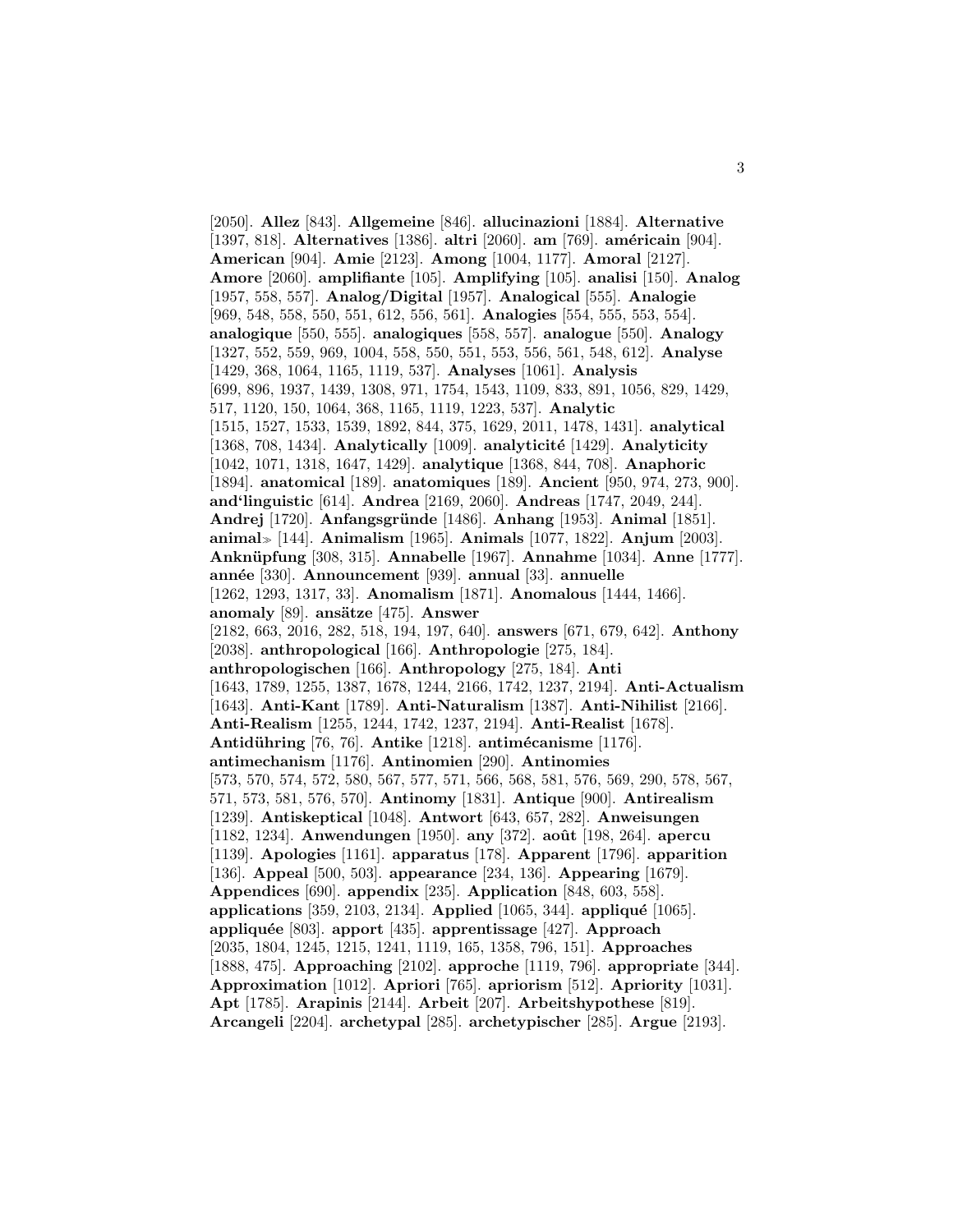#### **Argument**

[1455, 1229, 1582, 1872, 1939, 1556, 983, 1918, 1832, 1555, 1030, 2174, 2116, 1954, 1550, 1671, 2034, 2099, 1958, 1043, 1655, 1987, 1669, 1818, 2185, 2016]. **Arguments** [1955, 1489, 1664, 1534, 2158, 1573, 1984]. **Arianna** [2120]. **Aristoteles** [211]. **Aristotelian** [1710, 1349, 1968]. **aristot´elicienne** [1349]. **Aristotle** [1628, 211]. **Arithmetic** [1256, 1252, 1100]. **Arithmetical** [1610]. **Armchair** [2163]. **Armour** [2134]. **Armour-Garb** [2134]. **Armstrong** [1847]. **Arnaud** [294]. **Arrow** [1418, 1876]. **Art** [1461, 720, 773, 1969, 920, 467, 552, 169, 987, 720, 2070]. **Artbegriff** [27]. **Article** [1478, 440, 280]. **articles** [378, 379, 304]. **Articulated** [1932]. **articulation** [656, 659, 679]. **Artificial** [554]. **artificielle** [554]. **Artiga** [2190]. **Artistic** [1752]. **arts** [16]. **Arvan** [2145]. **Ascent** [1485, 1210]. **Asia** [902]. **Asian** [905]. **asiatiques** [905]. **Asking** [1940]. **Aspect** [367, 279, 903]. **Aspects** [560, 902, 982, 1367, 90, 291, 297, 780, 801, 1369, 203]. **Aspekte** [297]. **aspirations** [1462]. **assay** [1054]. **Assent** [1479, 1355]. **Assertibility** [1907, 1906]. **Assertion** [1800, 1914]. **Assessment** [1078, 2103]. **Assignments** [1817]. **assimilation** [64]. **Associated** [2162]. **Association** [939]. **Assumption** [1074, 1034, 1322]. **Assumptions** [864, 1076, 181, 1214, 1085]. **ästhetischen** [1036]. **Asymmetry** [957, 1694]. **Athanasios** [2012]. **Atomenlehre** [1789]. **Atomic** [366, 14]. **atomique** [14, 366]. **Attachment** [2071, 185]. **Attack** [2121]. **Attention** [1592]. **Attitude** [1036]. **Attitudes** [2025, 1113, 2100, 1565, 343]. **attributes** [31]. **attributing** [156]. **Attributions** [1817]. **Attributive** [1928]. **attributs** [31]. **auditur** [575]. **Aufbau** [141]. **Auffassung** [838]. **Auflage** [1953]. **August** [198, 264, 266, 265]. **aujourd'hui** [1404]. **Auseinandersetzung** [203]. **Aussagen** [473]. **Aussagenlogik** [1169]. **Aussagenlogische** [423]. **Austauche** [55]. **Austin** [983]. **Austro** [2050, 2050]. **austro-allemande** [2050]. **Austro-German** [2050]. **Auteurs** [1181, 305, 329, 361, 393, 1232, 1263, 1294]. **Authenticity** [1725, 1936, 2124]. **authentiquement** [877]. **author** [378, 379]. **Authority** [1445, 1108, 1168]. **Authors** [1180, 1182, 1206, 1233, 1234, 1263, 1294]. **Autofondation** [771]. **Automatic** [795]. **automatique** [795]. **automne** [245, 253]. **Autonomie** [195]. **Autonomy** [1992, 2095, 195]. **Autopsie** [1062]. **Autopsy** [1062]. **Autoren** [1182, 1234]. **autour** [1383]. **autres** [518]. **Autumn** [245, 253, 247, 255]. **Aux** [1181, 1280, 1232, 1263, 1294, 31, 4, 148, 573, 793, 803, 142]. **Avant** [909, 496, 565, 856, 872, 1344, 1126]. **Avant-propos** [909, 496, 565, 856, 872, 1344, 1126]. **Avertissement** [57, 114, 477, 727, 25]. **avocat** [502]. **awareness** [173]. **Axel** [2093]. **axiological** [1156]. **Axiom** [1484, 424]. **axiomatic** [372, 1121]. **Axiomatics** [271]. **Axiomatik** [271]. **axiomatique** [372, 1121]. **axiomatiques** [972]. **Axiomatizable** [774]. **Axiomatizations** [1666]. **axiomatize** [214]. **axiomes** [1186]. **Axioms** [930, 972, 1186, 1535, 424]. **ayant** [618].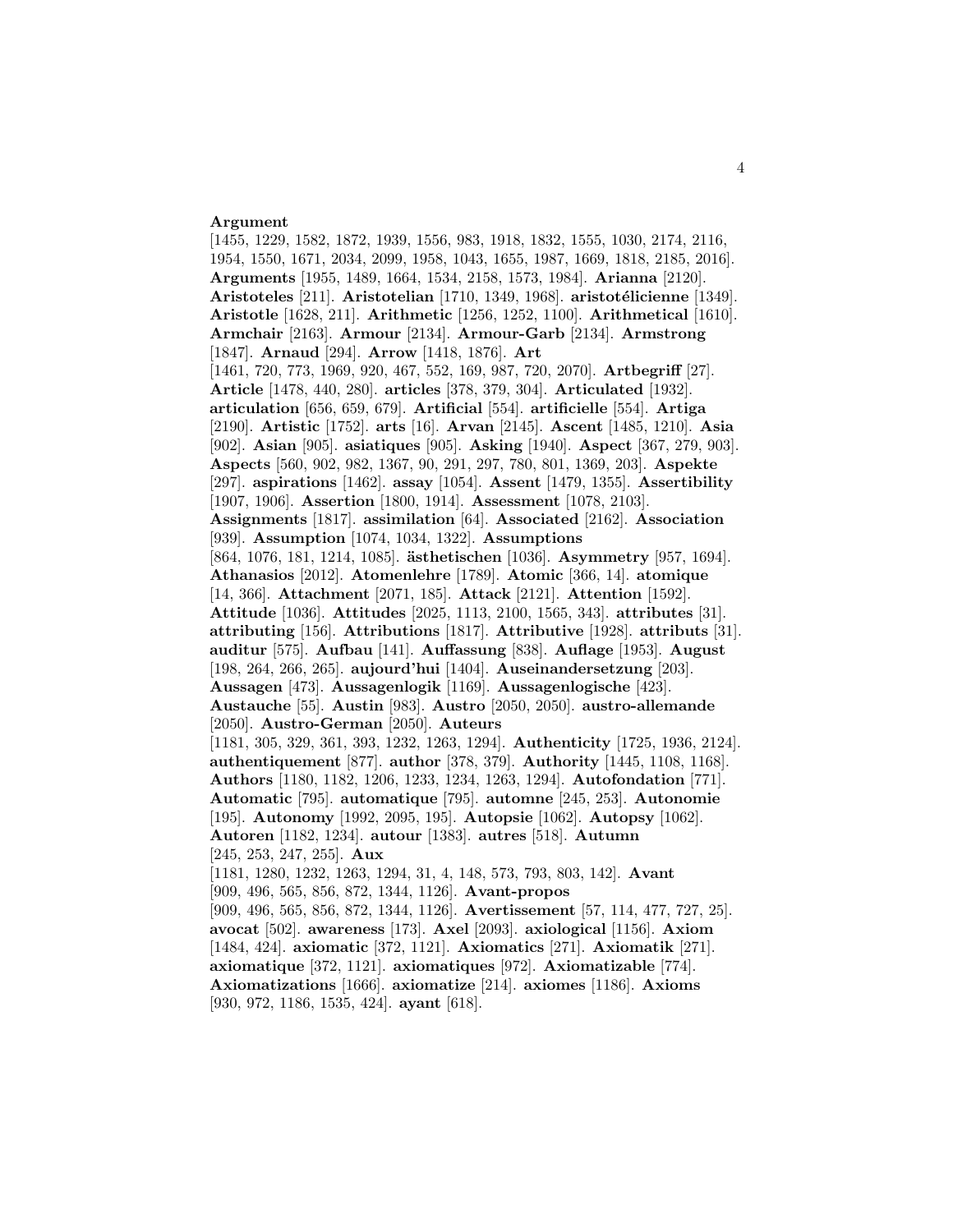**B** [2134, 236, 44, 651, 642, 632, 561, 1651]. **B-Theory** [1651]. **Bachelard** [1127]. **Background** [1641, 629]. **Bad** [2030, 1892, 1886, 2142]. **Bader** [2005]. **Bailey** [2091]. **Banana** [1735]. **Band** [1262, 1293, 1317]. **Barcan** [1482]. **Barnes** [1339]. **Barry** [1810, 1339]. **Bartels** [1747]. **Based** [2065, 1895, 1823]. **Basic** [1941, 1425, 1637, 1882, 545, 547, 2168, 738, 181, 250, 282, 161, 523, 2186]. **Basingstoke** [2145]. **Basis** [99, 1171, 147, 270]. **Bastide** [528]. **Battle** [1469]. **battlefield** [578]. **Bayer** [72]. **Bayesian** [1537]. **Be** [1988, 2141, 1068, 2117, 1252, 1639, 2142, 2124, 2018, 442, 363, 1535, 1102, 1529, 136, 1858, 1797]. **Beables** [1133]. **Beantwortung** [640]. **Bearers** [835, 883]. **Becker** [295]. **Bedeutung** [141, 220]. **Beeinflussung** [166]. **Before** [942, 503, 500, 501]. **Begegnung** [471]. **Beginning** [844, 843]. **Beginnings** [1486]. **Begriff** [17, 332, 88, 7]. **Begriffes** [841]. **Begriffsschrift** [1531]. **Begr¨undung** [100, 413, 272]. **Begr¨ussungsworte** [58]. **behavior** [178, 933]. **Behaviour** [1089, 149]. **Behaviourism** [1170]. **beiden** [226]. **Being** [2013, 1919, 2147, 49, 921, 1775, 261, 68]. **Beispiel** [1520]. **Beitrag** [1747]. **Bela** [313]. **belge** [276]. **Belgian** [276]. **Belgique** [506, 505, 500, 21]. **Belgium** [506, 505, 500, 21]. **Belief** [1974, 1833, 2092, 1915, 1912, 1479, 1377, 1766, 1870, 1387, 1623, 1785, 1914, 945, 1092, 1889, 1043, 1913, 1074, 999, 1355]. **Belief-Independent** [1623]. **Beliefs** [2129, 2162]. **Believe** [1800, 1759, 2066, 1880, 1830]. **Believing** [1006]. **Bell** [1995, 1134]. **Bemerkungen** [1087, 123, 73, 281, 1352, 432, 639, 207]. **Ben** [2022]. **Benis** [2083]. **Benis-Sinaceur** [2083]. **Benjamin** [1975]. **Bennett** [2157]. **Benovsky** [2118]. **benützte** [414]. **Beobachtung** [469]. **Beobachtungssprache** [411]. **Beobachungsgrundlagen** [338]. **Berechtigung** [116]. **berger** [483]. **Bergmann** [1874]. **Berkeley** [208, 288]. **Bernard** [896, 1045]. **Bernay** [969]. **Bernays** [1751, 413, 940, 968, 413, 197, 969, 898]. **Bernoulli** [100]. **Berto** [1721]. **Bertrand** [1084, 810]. **Best** [1988, 2141, 1382, 1240, 1354]. **Beth** [591]. **béton** [1281]. **Betrachtung** [281, 1343, 1365, 1370, 1405, 1410]. **Betrachtungen** [624, 691, 725, 742, 777, 783, 788, 798, 811, 823, 827, 847, 855, 878, 889, 907, 960, 984, 1023, 1044, 1049, 1083, 1098, 1105, 1124, 1178, 1230, 1253, 1260, 1291, 1301, 1315, 1323, 1328, 1337, 1093, 1212, 989, 93, 1137, 1224, 818, 804, 933, 934, 935, 936, 937, 938, 1164, 1199, 333]. **betreffend** [640]. **Better** [1988, 1771]. **Betti** [2120]. **Bettina** [1747]. **Between** [2169, 1195, 1675, 409, 502, 957, 2162, 219, 1556, 210, 500, 577, 1174, 1824, 510, 504, 1084, 579, 530, 979, 874, 256]. **Betweenness** [930]. **Bewusstsein** [1200]. **bewusstseinsfähiger** [1747]. **Beyer** [1747]. **Beyond** [2023, 1812]. **Beziehung** [409]. **Bibliographic** [46, 158]. **Bibliographical** [283]. **bibliographique** [283]. **bibliographiques** [232, 46]. **bibliographische** [46, 158]. **Bibliography** [1714]. **Biennial** [939]. **Big** [2141]. **Bilder** [1747]. **Bildung** [611, 285]. **Binding** [2016]. **Binyamin** [1582]. **biochemical** [1054]. **biochemistry** [1053]. **biochimie** [1053]. **biochimique** [1054]. **Biography** [2146]. **Biological** [965, 781, 116, 1242, 780, 932, 333, 874]. **Biologie**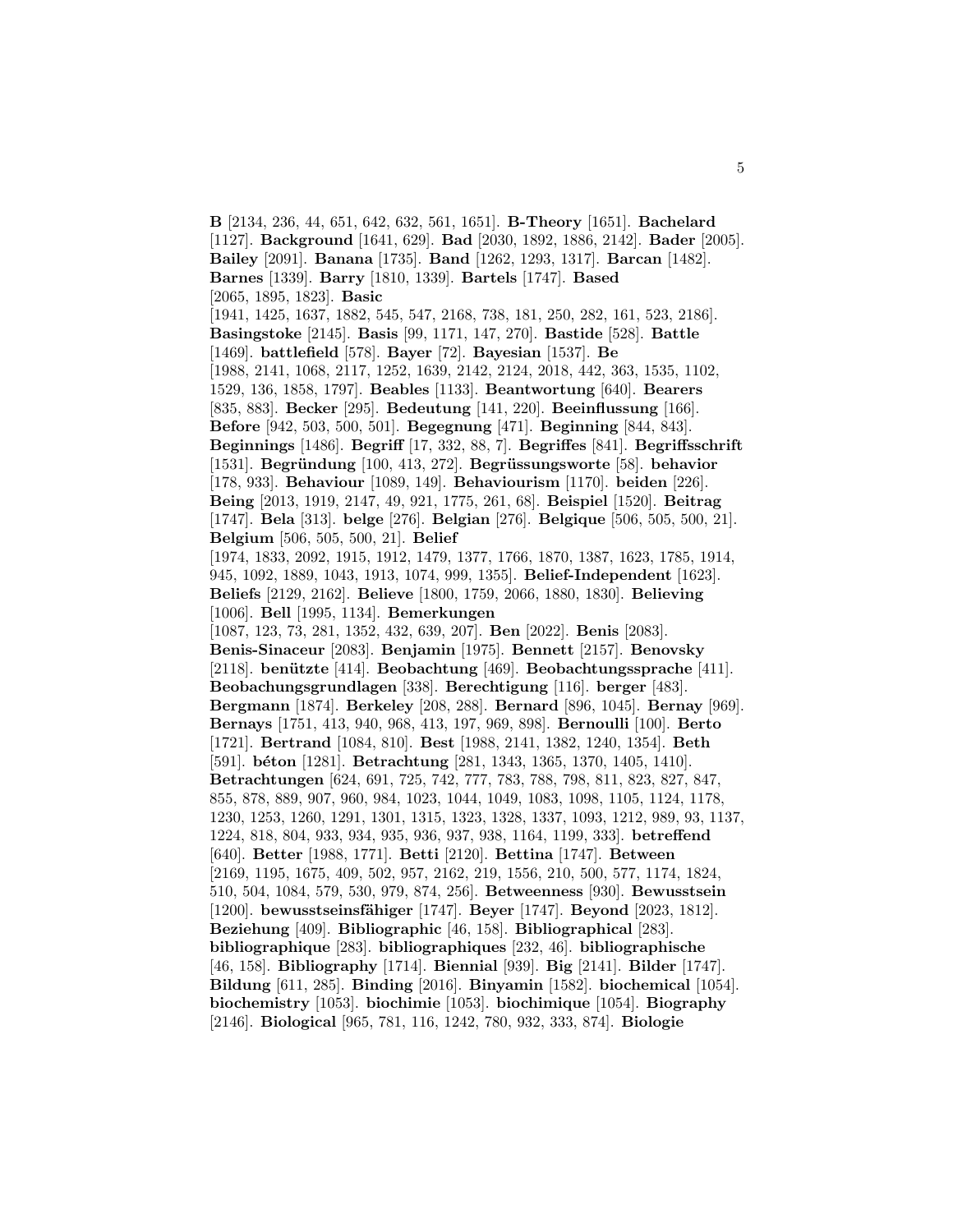[1053, 1334, 700, 28, 1058, 612, 876, 877, 1057]. **biologique** [965, 780, 932]. **biologiques** [874]. **biologische** [116]. **biologischen** [333]. **biologists** [142]. **Biology** [700, 1359, 2065, 782, 1089, 28, 1058, 612, 876, 877, 1334, 1057, 1053]. **biom´ecanisme** [353]. **biomechanism** [353]. **biophysics** [1053]. **biophysique** [1053]. **birth** [9]. **bis** [6]. **Bisher** [414]. **Bivalence** [1712]. **Bizarre** [1490]. **Black** [1267, 1269, 1265, 1270]. **Blackburn** [2116]. **Blame** [2180]. **Blick** [1747, 418]. **Bloomsbury** [2136]. **Blumson** [2022]. **Bocheński** [273]. **Body** [1677, 1202]. **Boethius** [235]. **Boghossian** [1808, 1857, 1905]. **Bohr** [2184, 808, 1248, 90, 808]. **Bolzano** [1789, 2125]. **Bolzanos** [1720]. **Bonding** [2114]. **Bonino** [1874, 1876]. **Bonsack** [534]. **Book** [379, 1667, 2144, 2004, 2001, 2120, 2022, 1746, 1911, 1748, 1877, 1974, 1966, 1941, 1774, 2091, 2051, 2081, 1808, 1790, 1884, 2170, 1628, 2092, 1940, 1783, 2013, 2003, 1810, 2090, 1995, 2012, 1993, 2039, 1951, 1747, 2184, 2049, 2082, 1632, 1633, 1849, 1630, 1782, 1976, 2169, 1786, 1649, 1847, 2204, 1776, 1910, 2145, 1699, 2122, 2093, 2040, 1789, 1788, 2072, 1760, 1763, 2103, 2061, 1721, 1874, 2083, 1975, 2186, 2134, 1994, 2048, 1629, 1631, 1848, 2019, 2015, 1785, 2147, 2118, 1737, 2011, 1787, 1773, 2202, 2101, 1777, 18, 304, 2146, 2157, 1885, 2158, 1876, 2021, 1952]. **Book** [1596, 2203, 2071, 2002, 1943, 2136, 1698, 2156, 2060, 1968, 2123, 1738, 1950, 2050, 2159, 2070, 2125, 1723, 2168, 1873, 1761, 1745, 2020, 2102, 1953, 1087, 2119, 1697, 2171, 1722, 1775, 1784, 1781, 2038, 2059, 2121, 1967, 1762, 1809, 1942, 2124, 2185, 1720, 2014, 1875, 611, 312, 39, 1777, 2050]. **Books** [692, 703, 726, 743, 908, 955, 991, 1024, 1050, 1080, 1099, 1125, 1154, 1179, 1205, 1231, 1261, 1292, 1316, 1338, 1360, 1380, 1400, 1423, 112, 138, 159, 267, 328, 360, 522, 592, 605, 38]. **booktitle** [2050]. **Boole** [41]. **Bopp** [39, 125]. **botanique** [30]. **botany** [30]. **Both** [1931, 1382, 1240]. **Bottom** [1660]. **bouddhisme** [902]. **Bound** [2016]. **Bounds** [1716]. **Boydian** [1313]. **Bradley** [1981, 1806, 1838, 1528]. **Brain** [1743, 815, 374, 146]. **Brains** [1419, 1502]. **Breaking** [1672]. **Brentanian** [2178]. **Brentanians** [1690]. **Brentano** [2020, 2203, 1690]. **Brésil** [528]. **Brèves** [241]. **Brevissima** [1910]. **Brief** [54, 241, 20]. **Briefwechsel** [350]. **British** [336, 693, 296, 314, 326, 342, 351, 378, 402, 458, 520, 546, 607, 724, 304]. **Broad** [1363]. **Brogaard** [2189]. **Brouwer** [975]. **Brownian** [104]. **Brunner** [1345, 1346]. **br¨usseler** [256]. **Brussels** [198, 256]. **Brutalist** [2150]. **Brute** [2193, 2098]. **Bruxelles** [198]. **Buch** [611, 1087]. **Buchbesprechung** [327, 1595, 233]. **Buchbesprechungen** [1421, 1432, 1440, 1447, 1453, 1459, 1475, 1494, 1498, 1503, 1508, 1514, 1521, 1532, 1538, 1544, 1552, 1558, 1577, 1584, 1599, 1470]. **b¨ucher** [138, 328, 692, 703, 726, 743, 799, 908, 955, 991, 1024, 1050, 1080, 1099, 1125, 1154, 1179, 1205, 1231, 1261, 1292, 1316, 1338, 1360, 1380, 1400, 1423]. **Buddhism** [902]. **build** [617]. **Builders** [1530]. **Bunkum** [1196]. **Burge** [1319]. **Business** [2078, 794]. **Buts** [1058]. **bzw** [1088].

**C** [210]. **Caesar** [1572, 1637, 1638, 1641]. **cailloux** [1281]. **Calcul**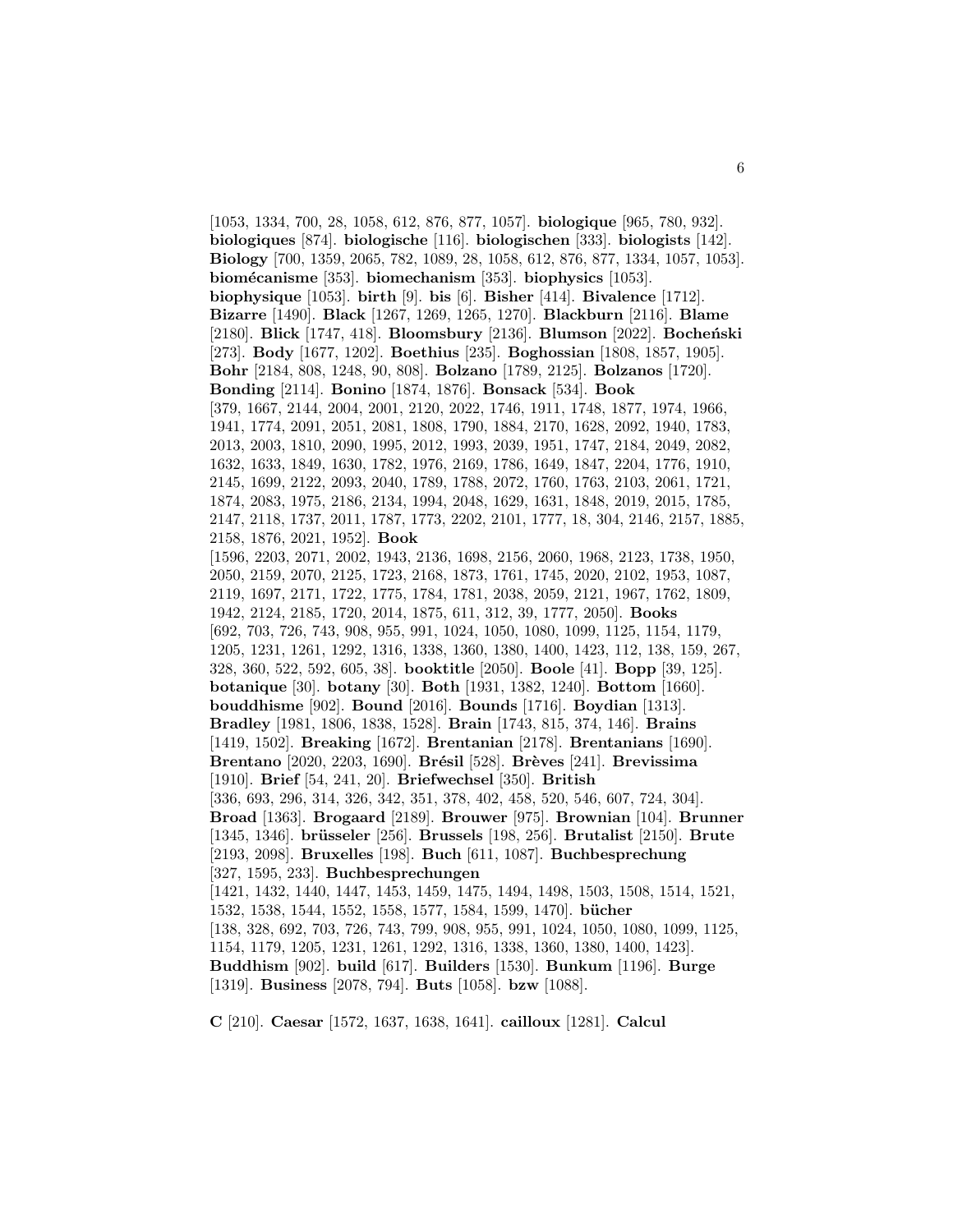[1122, 270, 601, 99, 136]. **Calculating** [99, 601]. **Calculation** [271, 417, 270, 136, 272]. **Calculus** [687, 1122]. **Calculuses** [412]. **Calibration** [1919]. **Call** [2036]. **called** [809]. **Cambridge** [2146, 1474]. **Cameron** [1806]. **Can** [985, 1822, 1252, 1794, 1858, 1797, 1948, 363, 442]. **Cannot** [2167, 1645, 2021]. **Canonical** [1686]. **Cantor** [1336, 1455, 860]. **Cantors** [1455]. **Capacities** [1221, 1927]. **Capital** [1810]. **Caputo** [1722]. **caractère** [1379, 372, 1065]. **Caractéristiques** [366, 1139]. **Caractérologie** [110, 128, 175, 334, 401, 480]. **caracterology** [334, 401]. **career** [131]. **Carlos** [1774]. **Carnap** [1491, 1429]. **Carpintero** [1713, 1632, 1839, 1787]. **Carrara** [2144]. **carr´e** [1094]. **carri`ere** [131]. **cas** [620]. **Casalegno** [1911, 1904, 1909, 1910, 1791, 1903, 1905, 1907, 1906]. **Case** [2115, 2032, 2009, 506, 620]. **case-law** [506]. **Cases** [832]. **Cassam** [2048]. **cassation** [503, 500]. **Categorial** [2014]. **Categorical** [2088]. **Categories** [1025, 1165, 1165, 2013]. **Category** [1699, 734]. **Catullus** [767]. **Causal** [1930, 1376, 2046, 2198, 1626, 1259, 2099, 2128, 1818, 1057]. **causale** [1057]. **Causalit´e** [772, 1349]. **Causality** [851, 841, 1493, 85, 108, 1034, 1349, 772]. **Causation** [1795, 1743, 1622, 1555, 1018, 1222, 1428]. **cause** [1395, 287]. **cause-effect** [287]. **Causes** [2003, 1467]. **Cavaill´es** [1367]. **Ce** [1285, 787]. **cell** [1055]. **celui** [357]. **centenaire** [9]. **centenary** [9, 41]. **Centered** [1387]. **Centrone** [1885]. **Century** [2184, 1786, 850, 1090]. **cérébrales** [374]. **Certain** [1474, 1321, 156]. **certaines** [156]. **certainty** [96]. **certitude** [96]. **cerveau** [146]. **C´esar** [1640]. **chaines** [557]. **Chains** [1806, 557]. **chair** [59]. **Challenge** [2029, 2075, 1841]. **Challenging** [2190]. **champ** [865]. **chance** [469]. **Chances** [1122]. **Change** [1718, 1779, 1655, 2014]. **Changes** [1474, 1114]. **Changing** [1657]. **Character** [2026, 1379]. **Characteristics** [1817, 1139, 462, 366]. **Characterization** [1957]. **characterology** [128, 175, 480, 110]. **Characters** [1562, 1567, 1570]. **Charakterz¨uge** [462]. **Chardin** [299]. **Charge** [1444]. **Charity** [1209, 1208, 1173]. **Chemistry** [1899]. **chez** [921, 1302, 1176, 1351, 1064, 715, 1122, 1258]. **Choice** [1672, 1484, 1354, 2118]. **Choices** [1128]. **choix** [1354]. **choses** [813, 1667]. **Christian** [1747]. **Christine** [1730, 1725, 1724, 1727, 1729, 1726, 1728, 1731]. **Christopher** [2093]. **Chronicle** [527, 128, 334, 401, 480]. **Chronique** [457, 128, 175, 334, 251, 263, 341, 527, 401, 480]. **Chronology** [175]. **Chrysippean** [1094]. **Chrysipp´een** [1094]. **Church** [2122]. **Circle** [979, 981]. **Ciuni** [2015]. **civilisation** [170]. **civilization** [170]. **clˆoture** [494]. **Claims** [815]. **Claims** [867]. **Clandestine** [1768]. **Clarke** [1872]. **Class** [2175, 964, 1612, 2191, 1142]. **classement** [569]. **Classes** [1883, 1095]. **Classical** [820, 2121, 498, 596, 1169]. **classication** [30]. **Classicism** [2121]. **classics** [1571]. **classification** [30, 538]. **Classificational** [802]. **classique** [498]. **classiques** [596]. **Claude** [453, 967, 1045]. **Clavien** [1730, 1725, 1724, 1727, 1729, 1726, 1728, 1731]. **click** [718]. **Close** [2189]. **Closed** [1612, 88, 2205]. **closing** [15, 494]. **Closure** [1842, 1901, 1742, 2089, 928]. **Clusters** [831, 1825]. **CNC** [1518]. **Co** [626]. **Co-ordination** [626]. **Cocteau** [134]. **code** [575, 575]. **Cogito** [410].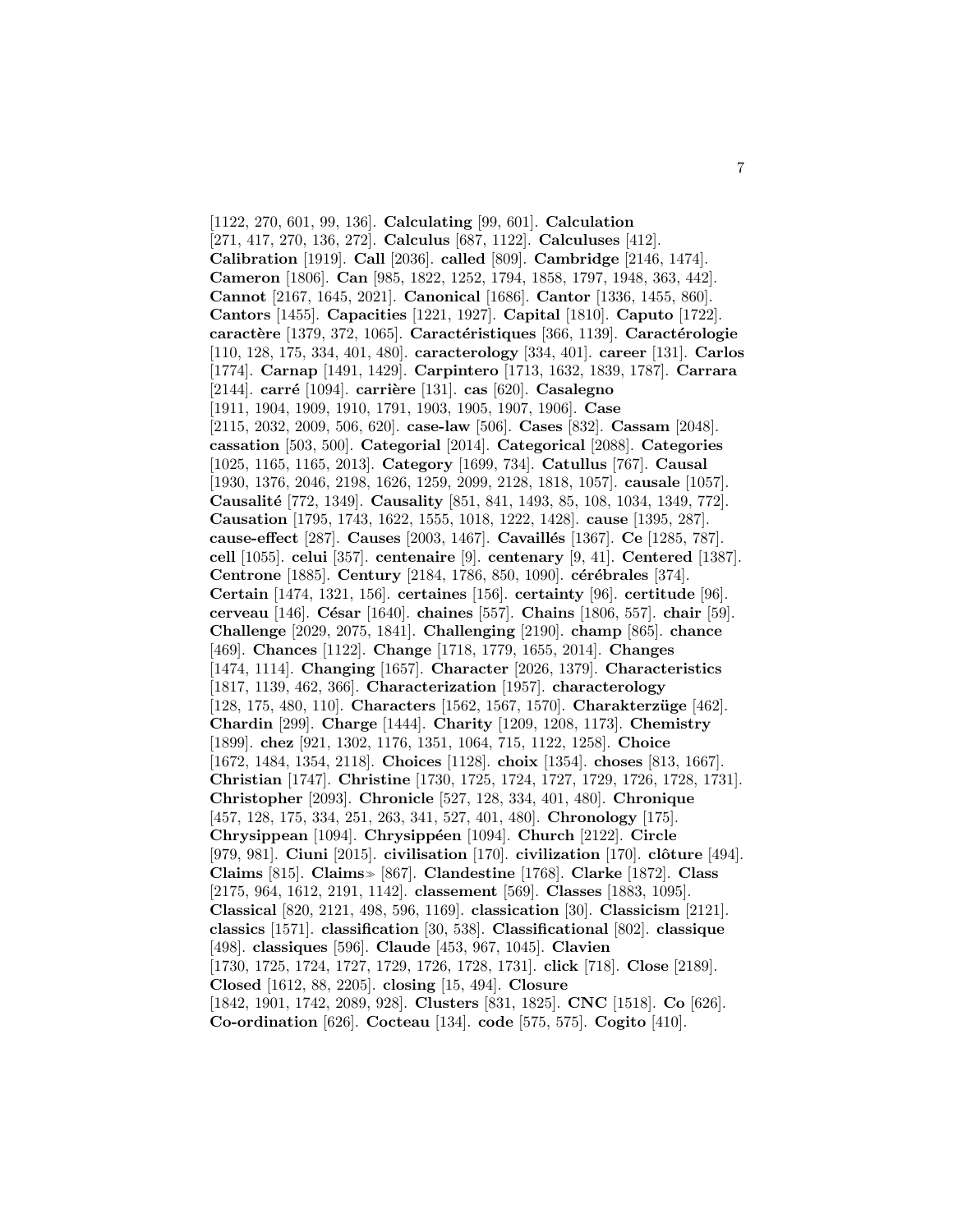**Cognate** [1738]. **Cognition** [1018, 2188, 1777, 400, 1777, 1941]. **Cognitive** [696, 1971, 2177, 1553, 1016, 695, 406, 1200, 1969, 1970, 2089, 977]. **cognitives** [977]. **Cognitivist** [1989]. **Coherence** [2152, 1917, 238, 238]. **Coherent** [1917]. **Coherentism** [2090]. **Coincide** [1962]. **Coincidence** [1575]. **Collected** [1719]. **Collective** [2139, 2127, 1401, 1731]. **colloque** [626]. **Color** [1677, 1681, 1673, 1679, 1680]. **Colors** [1829, 1679, 1682]. **Colour** [1867, 1556]. **Colours** [1678, 1579]. **Combination** [1899]. **combinatory** [738]. **Come** [1427, 843]. **comédie** [1216]. **comedy** [1216]. **Comité** [863]. **Comités** [495]. **Command** [912]. **Commandment** [912]. **comme** [352]. **commencement** [844, 843]. **Comment** [617, 888, 877, 723, 1413, 448]. **commentaires** [1134]. **Commentators** [1763, 1784]. **Comments** [1683, 1654, 1656, 1684, 1866, 1685, 1658, 964, 1652, 723, 1575, 884, 886, 1134, 755]. **Commitment** [1438, 384, 388, 386, 387, 385]. **Commitments** [1501]. **Committee** [863]. **Committees** [495]. **Common** [1868, 1047, 1190, 999]. **Common-Sense** [1868]. **communautaire** [577]. **communauté** [903]. **commune** [999]. **communicated** [999]. **Communication** [824, 2153, 1827, 802, 848, 2161, 215, 72, 373]. **Communications** [34]. **communiquée** [999]. **community** [577, 903]. **compagnie** [134]. **Companion** [2091, 2136]. **company** [134]. **comparative** [353, 353]. **comparée** [353]. **Comparison** [1046, 1088]. **Comparisons** [2141]. **Compatibility** [1958]. **Compatible** [1929, 1665, 1871, 136]. **Competence** [1955]. **Competition** [1969]. **complément** [210]. **complémentarite** [1053, 91, 90, 92, 87, 91]. **complementarity** [85, 91, 90, 127, 92, 108, 84, 1053, 87, 91]. **Complete** [1797, 803, 1322, 1322]. **Completeness** [2198, 421]. **complètes** [803]. **Complex** [1966, 1980]. **Complexity** [1033]. **Component** [1464, 2132, 1818, 613]. **comportement** [933]. **compose** [1583]. **Composition** [2182, 2112, 1765]. **Compositionality** [1794]. **compréhension** [397]. **comprends** [79]. **Compte** [862]. **Computational** [1403]. **Computations** [1612]. **computer** [793, 794]. **computing** [791, 801, 796]. **Conceivability** [2177, 1675]. **Concept** [1855, 1608, 1628, 98, 841, 1086, 2114, 1114, 487, 791, 17, 332, 1287, 368, 1325, 166, 27, 84, 385, 7, 622, 98]. **Conception** [838, 580, 1047, 1363, 2101, 2125, 1284]. **Conceptions** [1073, 1760, 1869, 1762, 927, 181]. **Concepts** [2108, 1695, 2053, 1609, 2153, 2042, 1841, 2173, 1962, 815, 1825, 1074, 1826, 15, 1541, 768]. **Conceptual** [1249, 1792, 1519, 1824, 1187, 1556]. **conceptualism** [2149]. **concernant** [671, 916, 280]. **concerning** [671, 916, 280, 566, 1201, 649, 640]. **Concerns** [2096]. **Conclusions** [906, 312]. **conclusiveness** [1906]. **concordance** [241, 238]. **concrete** [1281, 399, 399]. **Condillac** [785]. **Conditional** [976]. **Conditionalization** [1833]. **Conditions** [1939, 1295, 2186, 1074, 1321, 491, 186]. **Conference** [257, 257]. **conférences** [2203, 684]. **Confidence** [1976]. **confines** [1280]. **confins** [1280]. **Confirm** [1324]. **Confirmation** [1537, 849, 559]. **Congrés** [245, 253, 264, 594, 198, 320, 22, 10]. **Congress**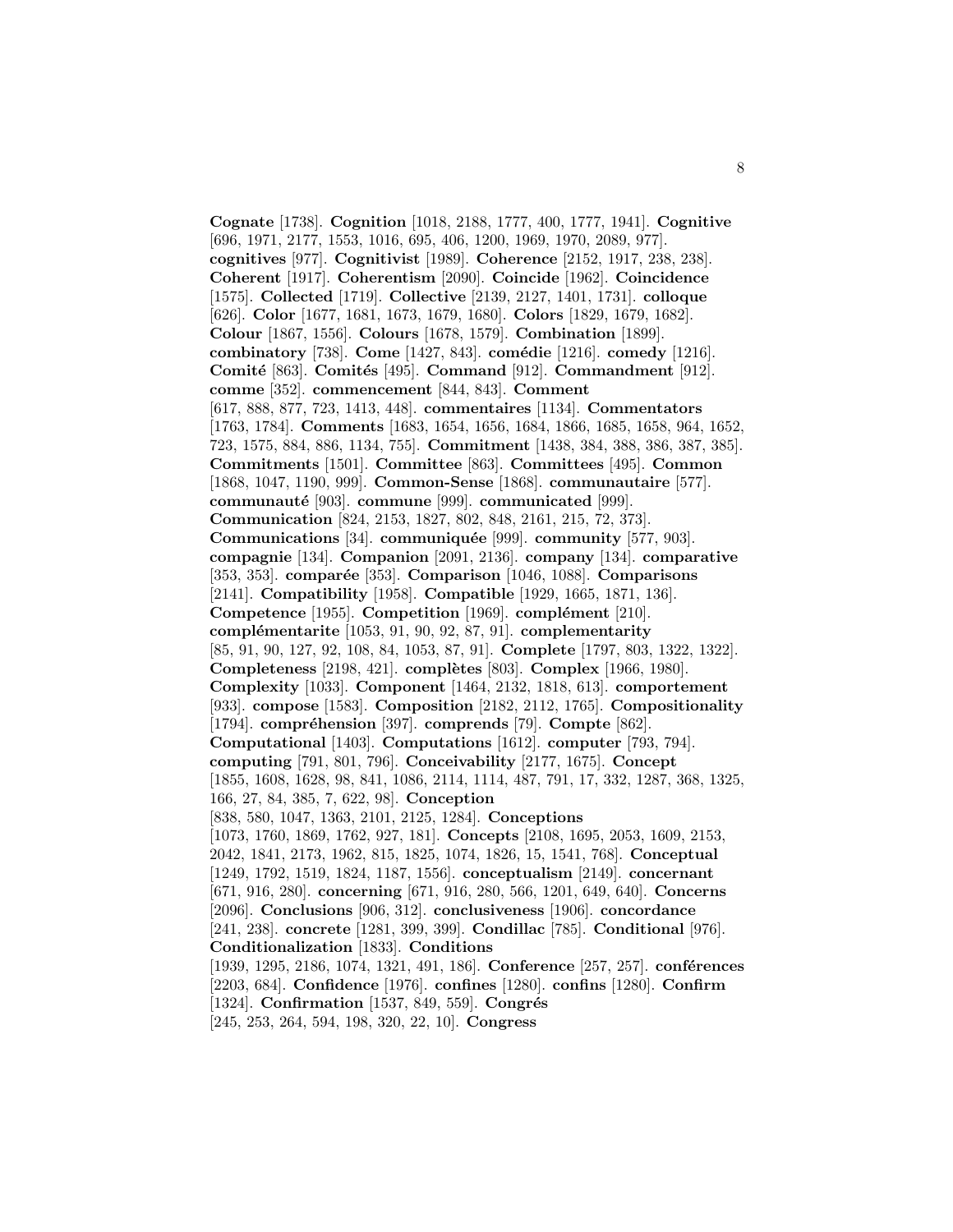[198, 245, 253, 264, 247, 255, 266, 246, 254, 320, 265, 449, 22, 10, 594, 256]. **Connaˆitre** [286, 311, 352]. **connais** [459]. **Connaissance** [446, 13, 106, 800, 442, 488, 486, 485, 492, 491, 548, 716, 792, 53, 79, 1350, 447, 550, 1186, 925, 468, 551, 515, 555, 43, 443, 445, 122]. **Connaissances** [807]. **connection** [308]. **Connectionism** [1359]. **Connections** [1668, 1675]. **Connective** [1856, 1222]. **Connectives** [1856]. **conscience** [489, 120, 934]. **Consciousness** [489, 1941, 1803, 2178, 986, 1200, 1690, 822, 120, 1995, 1952, 1952]. **conseil** [506, 505, 507, 504]. **Conseils** [1181, 1232, 1263, 1294]. **Consequence** [1582, 287, 274]. **Consequences** [1669, 1300]. **Consequentialism** [2004]. **Conservation** [1842, 1736, 1688]. **conservative** [634]. **Consideration** [281]. **Consid´erations** [82, 382, 376, 82, 683, 382, 683]. **considered** [352]. **consid´er´ee** [352]. **consistance** [388]. **Consistency** [388, 1615]. **Conspiracy** [2081]. **constituants** [239]. **Constituents** [1882, 239]. **Constitution** [1974, 1114]. **Constitutive** [2114]. **Constitutivism** [1766]. **Constraint** [2065]. **Constraint-Based** [2065]. **Constraints** [2042, 1408]. **construct** [1413]. **Construction** [1810, 982, 998]. **Constructional** [1171]. **constructionnel** [1171]. **Constructive** [1750, 971]. **Constructivism** [1808]. **Constructivist** [2049]. **Constructivity** [973, 1751]. **Constructs** [697]. **construit** [1413]. **construit-on** [1413]. **contemporaine** [170, 1287, 8, 1285, 1356]. **contemporains** [299]. **Contemporary** [1212, 873, 2136, 1968, 1022, 170, 299, 1287, 8, 1285, 1356]. **Content** [1974, 1376, 1986, 1666, 1377, 1922, 2200, 1373, 1999, 1556, 562]. **Content-Relativism** [1999]. **Contents** [56, 752, 779, 1262, 1293, 1317, 1659, 1700, 2176, 1372, 47, 190, 306, 1319]. **Contenu** [562]. **contenus** [1319]. **Context** [1952, 1641, 331]. **contextes** [1175]. **Contexts** [2068, 994, 1175]. **Contextualism** [1664, 1901, 1524, 2107]. **Contextualist** [1928]. **contingence** [1162]. **Contingency** [1562, 1188, 1162]. **Contingentism** [1780]. **Continuants** [2147]. **continuation** [534, 771]. **continuit´e** [374]. **Continuity** [1389, 287, 374]. **Continuum** [2091, 971, 1455, 735]. **Contraddizione** [1721]. **Contradiction** [37, 37, 323]. **contradictions** [579, 579]. **Contrast** [1872]. **Contrastive** [1625]. **Contre** [1618]. **contribute** [1334]. **Contribution** [67, 141, 435, 632, 67, 141]. **Contributions** [148, 146, 142, 148, 146, 142]. **Control** [1768, 982]. **Controverse** [1383]. **Controversy** [1457, 1383]. **Convention** [1758, 2088, 1017, 1189, 885, 1192, 1187, 1188, 1193, 959]. **Convention-Relativism** [2088]. **Conventional** [1188]. **Conventionalism** [1523]. **Conventions** [1186, 1186]. **Conversation** [1038]. **conversations** [203]. **Converse** [1935, 1482]. **Convex** [2175]. **Coordinate** [1982]. **Coordinate-Free** [1982]. **Coordination** [2188, 626]. **Copenhagen** [1358]. **Corazza** [1748]. **Corb´ı** [1976]. **Core** [1582, 541]. **Corman** [128]. **Cornucopia** [1601]. **Correia** [1975, 1707, 1738]. **correlations** [599]. **correspondance** [1084]. **Correspondence** [1644, 1197, 758, 1084, 1847]. **Corrigendum** [1014]. **cosmology** [564]. **Could** [2054, 2085, 1535]. **Council**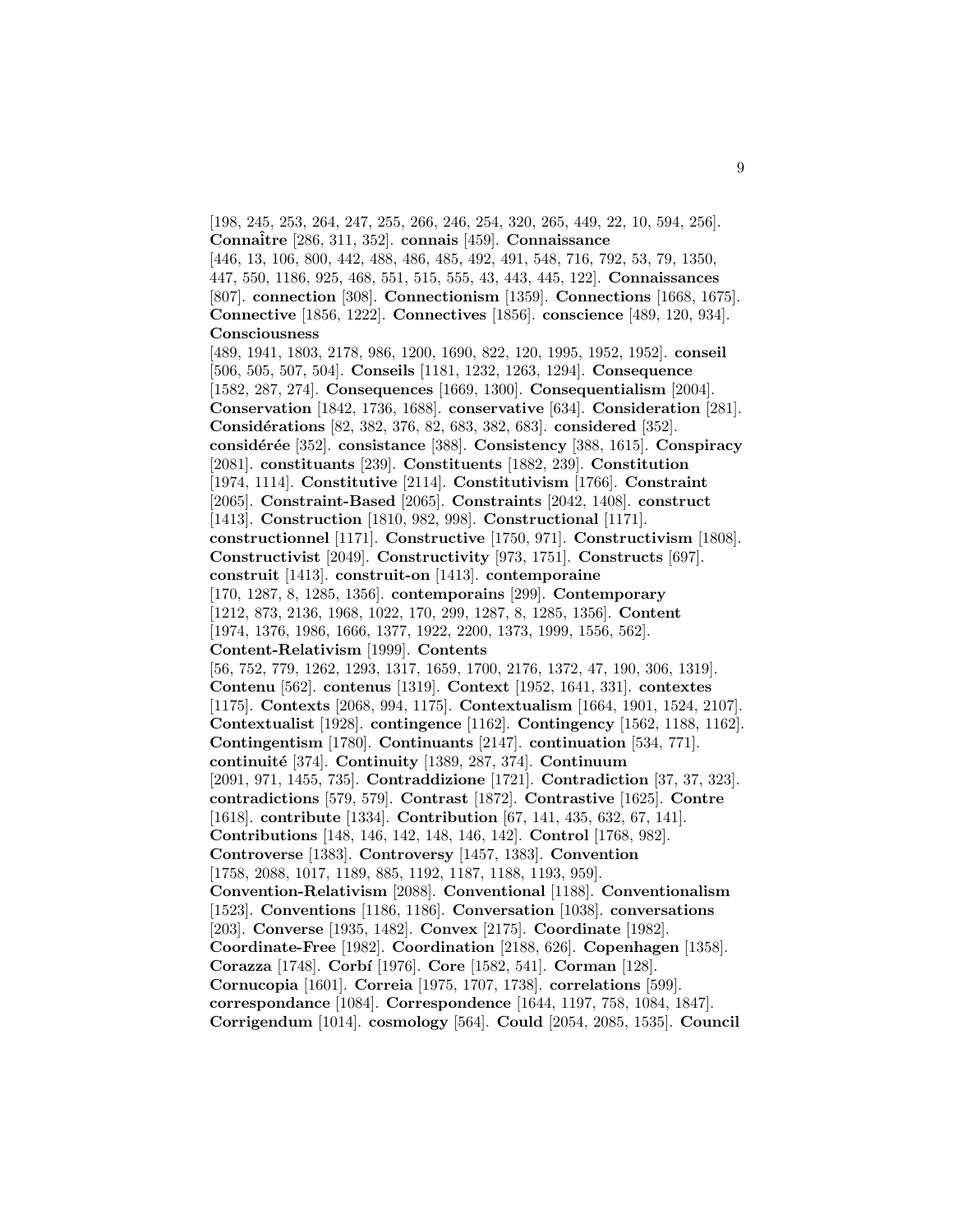[507, 506, 505, 504]. **Count** [1807]. **Counter** [1901, 220]. **Counter-Closure** [1901]. **counter-terrorist** [220]. **Counterfactual** [1665, 1694]. **Counterfactuals** [1927]. **Counterpart** [1627]. **Counterpossibles** [2189, 2206]. **Counting** [2112, 2106]. **cour** [503, 500]. **Cours** [785]. **Course** [785, 2168]. **Court** [503, 500]. **Courte** [793]. **Couturat** [1084]. **Crane** [2059]. **crassa** [1064]. **creation** [552, 1090, 1090]. **Creative** [986, 552]. **creativity** [553]. **Credibility** [1909, 892]. **Crimson** [1743]. **Crisis** [1446]. **Crispin** [2164]. **critères** [485, 492, 574]. **Criteria** [1594, 1342, 485, 492, 574]. **Criterion** [1469, 948]. **Critical** [1211, 1210, 1719, 1033, 1363, 1303, 1056, 308, 369, 517, 1054, 530, 1061]. **Criticism** [1033, 1325, 269]. **Criticisms** [1804, 1321, 208]. **Critique** [1540, 2189, 1029, 117, 1595, 1090]. **critiques** [624, 691, 725, 742, 777, 783, 788, 798, 811, 823, 827, 847, 855, 878, 889, 907, 960, 984, 1023, 1044, 1049, 1083, 1098, 1105, 1124, 1178, 1230, 1253, 1260, 1291, 1301, 1315, 1323, 1328, 1337, 1343, 1365, 1370, 1421, 1405, 1410, 1432, 1440, 1447, 1453, 1459, 1475, 1494, 1498, 1503, 1508, 1514, 1521, 1532, 1538, 1544, 1552, 1558, 1577, 1584, 1599, 1470, 1093, 1056, 1212, 989, 369, 93, 1137, 1224, 818, 269, 804, 933, 934, 935, 936, 937, 938, 1164, 1199, 1054, 1061]. **Cross** [848, 2014, 539]. **Cross-Categorial** [2014]. **Cross-Cultural** [848]. **Cross-Disciplinary** [848]. **cross-induction** [539]. **Cross-Professional** [848]. **Crossed** [2086]. **Croyance** [999, 1355]. **Cuénod** [548]. **Cultural** [848, 429]. **Culturally** [721]. **culture** [171]. **Cultures** [171]. **Cum** [1112]. **Cumpa** [1847]. **Current** [1753, 366, 1943, 635, 633]. **Curry** [236]. **Curved** [1816]. **cybernetics** [553, 142]. **cybern´etique** [142]. **Cycle** [2195]. **Cynical** [174]. **cynique** [174].

**D** [214, 128]. **D.** [1102]. **d'absorption** [1059]. **d'action** [176]. **d'Alembert** [843]. **Dame** [2168]. **Damming** [1933]. **Dan** [2091]. **d'analyse** [1056]. **dans** [490, 506, 610, 505, 1095, 498, 618, 620, 1052, 920, 8, 330, 1186, 16, 1283, 1059, 228, 902, 509, 513, 504, 136, 385, 900, 686, 689, 719, 122, 561]. **d'antinomies** [569]. **Darkness** [1254]. **Darwin** [1851]. **d'Asie** [902]. **data** [140]. **d'attribuer** [156]. **David** [1810, 1847, 2147]. **Davidson** [1994, 1249, 1506, 1512, 1719, 1519, 1168, 1446, 2131, 1207, 1715, 1443, 1092, 1187, 884, 1251]. **Davidsonian** [1894]. **d'axiomatiser** [214]. **day** [137, 33, 21]. **De-Fining** [2197]. **d´ebat** [632]. **Debate** [1457, 632, 1556]. **Debates** [1943]. **Debatte** [1747]. **Deception** [1944]. **d´echiffrement** [561]. **decidable** [473]. **deciphering** [561]. **Decision** [1078, 1128]. **Decisions** [2141]. **d´eclic** [718]. **Dedekind** [2083, 1325]. **Dedekinds** [1325]. **Dedicated** [1582, 1269]. **d´eductifs** [533]. **Deduction** [1025]. **deductive** [1002, 1413, 1413, 533]. **d´eductive-nomologique** [1413]. **Deep** [117]. **Defeating** [2074]. **Defence** [2000, 1047, 2116, 2132, 2185]. **Defending** [1500, 1780]. **Defense** [2067, 1872, 2090, 1909, 2002, 1574, 1251, 452, 452]. **Defenses** [1868]. **Deference** [1908]. **Deferentialism** [1965]. **Definite** [1273, 1741, 1483]. **Definition** [1135, 1383, 289, 94, 1383]. **d´efinitionnels** [1171]. **Definitive**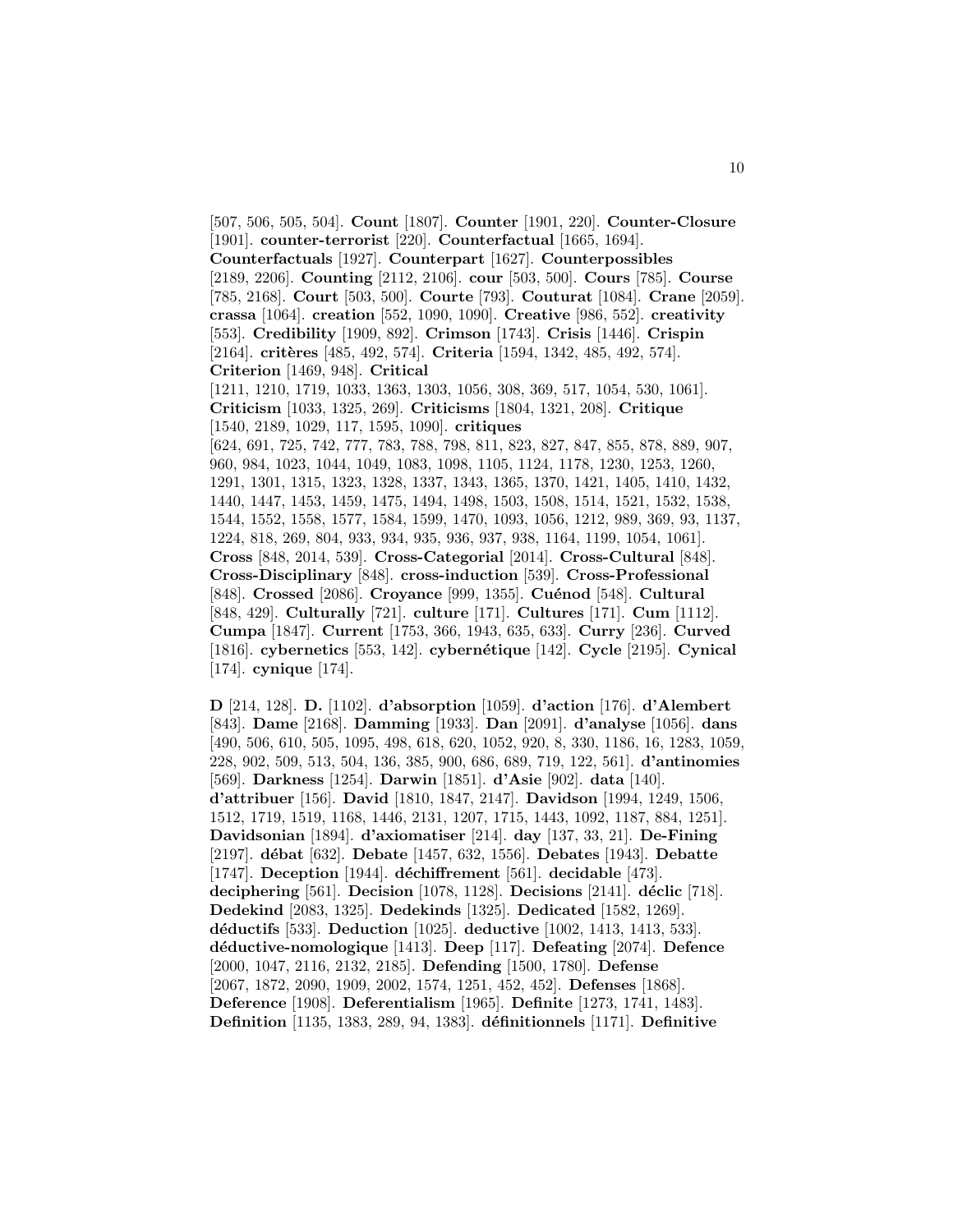[1171]. **Deflate** [1794]. **Deflating** [1644]. **deflation** [1618, 1618]. **Deflationism** [1610, 1894, 1579, 1960]. **Deflationist** [2067, 2007]. **Degrees** [1912, 1914]. **d'Einstein** [1383, 599]. **del** [1911, 150, 1910, 1721]. **Deliberation** [1840]. **Deliberations** [1693]. **della** [1790]. **dell'assurdo** [1721]. **Demands** [2051]. **Demarcation** [805]. **Demonstration** [2046, 1134, 1134]. **Demonstrative** [1922]. **Demonte** [2014]. **d'engagement** [712]. **Denis** [2020]. **Denken** [115, 613, 261]. **Denkens** [333]. **Denkweise** [244]. **d´enonciation** [709]. **d'enseignement** [667]. **Dentith** [2081]. **denunciation** [709]. **Deonna** [1993, 2002, 1730, 1725, 1724, 1727, 1729, 1726, 1728, 1731]. **deontic** [1008]. **d´eontique** [1008]. **d´epassement** [719]. **Dependence** [1694, 1806, 1738]. **Dependent** [1468, 1548, 2154, 1372]. **Depiction** [1758]. **depths** [456]. **depuis** [21]. **Derangement** [1519]. **Derive** [1794]. **Desargue** [2032]. **Descartes** [1177, 1353, 1177, 1257, 513, 590, 1026]. **Descent** [1256, 1524]. **Descripteurs** [1375]. **Description** [1554]. **Descriptions** [1273, 1741, 1483]. **Descriptivism** [1893]. **Descriptivist** [1215, 1845]. **descriptors** [1375]. **Designation** [1648]. **Desires** [1793]. **d'espèce** [26, 28]. **destination** [54]. **Destouches** [215, 251]. **d'état** [506, 505, 507, 509, 504]. **detection** [587]. **determinacy** [882]. **determinates** [1593]. **Determination** [1939, 965, 834, 1062, 1322, 965]. **Determine** [1332]. **Determinism** [820]. **Determinist** [1693]. **Detour** [1330]. **deutsche** [537]. **Deutung** [1352, 471]. **Deux** [398, 964, 801, 38, 1153, 963, 768, 1306]. **deuxième** [320]. **devant** [170, 503, 500, 501]. **Devaux** [62]. **Develop** [985]. **development** [1520, 6, 374]. **Developmental** [896, 1773]. **d´eveloppement** [374]. **devenir** [768]. **Devitt** [1211]. **d'´evolution** [51]. **d'existence** [330, 1175]. **d'experience** [221]. **Diagnosis** [1497]. **Diagrammatic** [1687]. **Dialectic** [322, 967, 1295, 441, 922, 66, 6, 4, 766, 36, 122, 76, 16]. **Dialectic-the** [441]. **Dialectica** [616, 1734, 1802, 706, 1969, 1754, 20, 2032, 20, 54, 610, 642, 330, 863, 608]. **Dialectical** [240, 1296, 1295, 75, 154, 121, 95, 153, 187, 367, 371]. **Dialectically** [1860]. **dialecticienne** [240]. **Dialectics** [61, 60, 70, 384, 17, 64, 77, 45, 67, 8, 79, 78, 1127, 7, 60, 5, 1087]. **dialectics** [74]. **Dialectique** [16, 71, 60, 70, 384, 61, 922, 580, 64, 66, 77, 367, 45, 67, 8, 79, 4, 154, 121, 78, 1127, 153, 766, 122, 187]. **dialectique** [36]. **dialectisation** [120]. **dialectization** [120]. **Dialektik** [6, 7, 76, 60, 70, 17, 64, 77, 79, 5, 1087]. **Dialektik** [74]. **dialektische** [765, 371]. **dialektischen** [75, 95]. **Dialetheism** [1717]. **Dialetheist** [1717]. **Dialogic** [1329]. **Dialogical** [797, 2037]. **dialogische** [1329]. **Dialogue** [1282, 394, 913, 200, 754, 3]. **dialogu´ee** [3]. **dicti**} [1042, 1009]. **dicto** [1042, 1009, 1042, 1009]. **Didactic** [807]. **Didactique** [807]. **d'identité** [241]. **Dido** [1566]. **Diego** [1776]. **Dieu** [1354]. **Diez** [2060]. **Difference** [1979]. **Different** [721, 973, 579]. **differentiation** [1064, 1064]. **différents** [579]. **Digital** [1957]. **Dilemma** [1717, 1227, 1298, 2131, 1981, 1625, 2155, 1463]. **Dilemmas** [1672, 2006]. **Dimension** [1296]. **dimensional** [1442, 1787].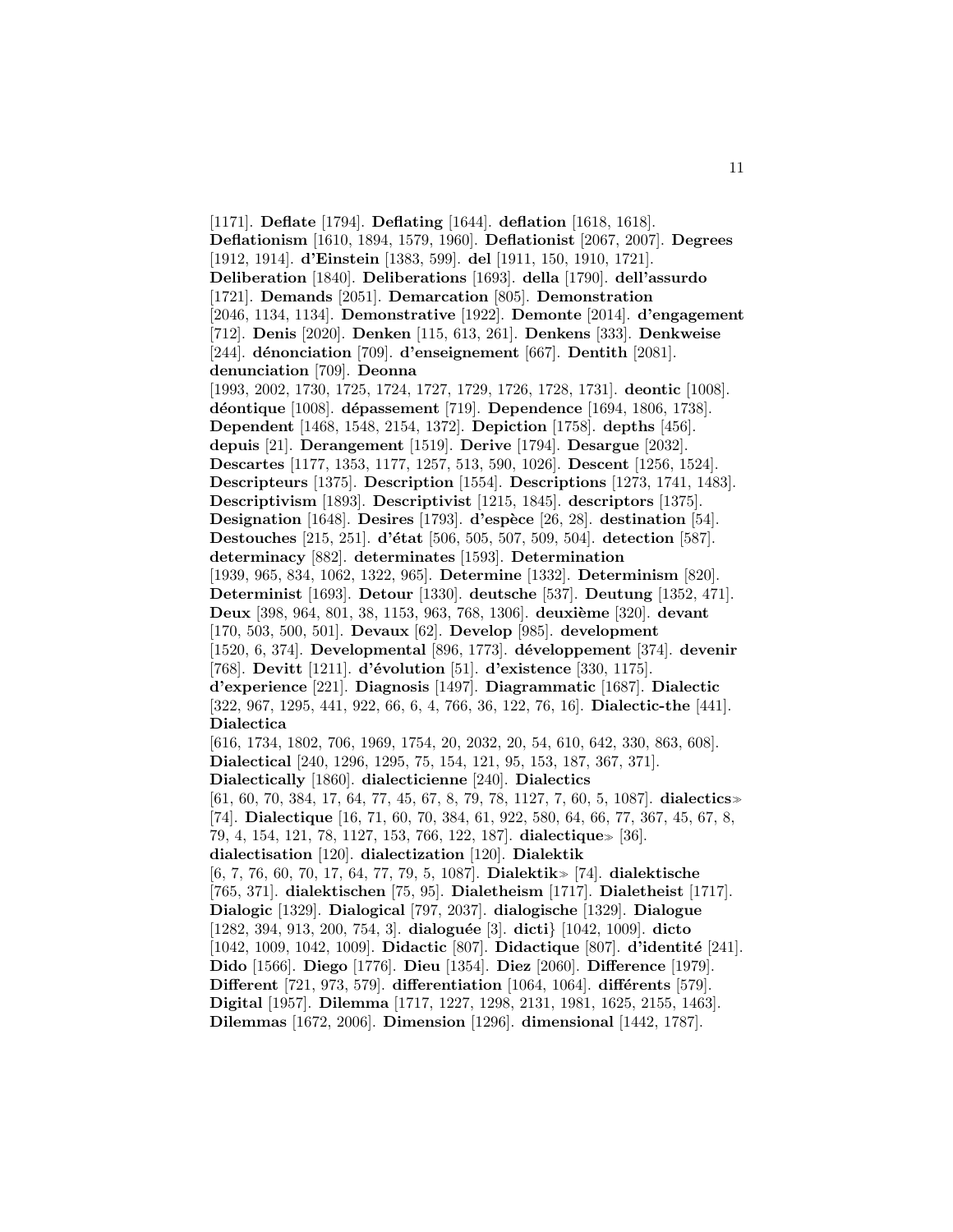**Dimensionalism** [1653]. **Dimensions** [2004]. **d'important** [1285]. **d'individu** [87]. **d'information** [791, 790]. **Dingle** [292]. **Dingler** [231]. **d'inspiration** [437, 452, 438]. **d'intentionalité** [1351]. **d'interprétant** [1081]. **dire** [1285]. **Direct** [1741, 1692, 1954]. **directeur** [863, 608]. **Directions** [1817]. **director** [863, 608]. **Disagreement** [2045, 2035, 1823, 2036, 291]. **Disapproval** [2180]. **Disciplinary** [848]. **Discipline** [985, 363, 617, 1143]. **discordance** [1053]. **Discours** [11, 925, 24, 1290, 1122, 284]. **Discourse** [2088, 1290, 1122, 284]. **Discovery** [1013]. **Discussion** [63, 69, 81, 206, 358, 356, 1019, 354, 534, 123, 308, 348, 67, 210, 396, 238, 216]. **Discussions** [2018, 1042, 1665, 2058, 1991, 959, 1627, 1249, 1992, 1594, 1342, 2069, 1228, 1359, 1902, 1648, 1217, 1666, 1209, 1162, 1163, 2056, 1168, 1161, 1736, 1452, 1086, 1625, 1901, 1102, 1092, 1581, 1949, 1626, 1259, 1574, 1123, 1223, 2057, 1009, 1593, 1369, 1013, 1364, 1948, 1300, 229]. **disease** [166, 165]. **Disjunctive** [2082, 2055]. **Disjunctivism** [1902, 1942, 2082]. **Diskussion** [348, 63, 69, 81, 123, 216]. **Diskussionen** [959]. **Diskussionsbemerkung** [229]. **disorder** [262]. **Dispense** [1342]. **Disposition** [1820]. **Disposition-manifestations** [1820]. **Dispositional** [1740, 1479, 1407]. **Dispositionalism** [1920]. **Dispositionalist** [2080]. **Dispositions** [1426, 2079, 577]. **Disquotationalism** [1534]. **Dissonance** [2010]. **Distal** [1375]. **distaux** [1375]. **Distinction** [1957, 1604, 1824, 1924, 502, 500, 501, 510, 504]. **Distinguishing** [1972]. **dite** [809]. **d'ivresse** [509]. **dixi`eme** [330]. **dn** [394]. **Do** [2045, 2109, 1427, 1890, 1727, 1726, 1770, 1340, 1645, 1583, 1880, 1688, 2063, 1962, 2028, 1879, 1970, 1413]. **d'objectivité** [14]. **d'objet** [1160]. **Doctoral** [1131]. **Doctrine** [846, 786, 1321, 513, 1193, 226, 225]. **doctrines** [226]. **Dodging** [2164]. **Does** [1235, 1332, 1939, 1688, 1772, 2044, 2089, 1334, 1284]. **Doesn't** [1995, 2167, 1803]. **Dogma** [842, 1197]. **Dogmas** [1362, 1473]. **Dogmatics** [1469]. **Dogmatism** [2164]. **Dogmatists** [1970]. **Domain** [805, 357]. **domaine** [357]. **domestic** [577]. **Dominance** [1478]. **Donald** [1719, 1168, 884, 1994]. **donn´e** [134]. **donn´ees** [140]. **Don't** [1759]. **Doohm** [2146]. **Doomsday** [2142]. **d'organisation** [374]. **dosage** [1054]. **Dosen** [2168]. **d'Oswald** [184]. **d'ouverture** [15, 200, 257]. **Down** [1660]. **Doxastic** [1805, 2079, 1772, 1798]. **d'Oxford** [1144]. **Dr** [696]. **Dr.** [128]. **dream** [1353]. **dreams** [1353]. **Drei** [613]. **Drei-Komponenten-Modell** [613]. **Drieschner** [1088, 1088]. **Dritte** [202]. **dritten** [203]. **Driver** [933]. **Driving** [2044, 509]. **droit** [503, 502, 572, 505, 497, 498, 499, 500, 567, 577, 501, 571, 566, 508, 568, 510, 581, 504, 576, 579, 570]. **drunk** [509]. **drunkenness** [509]. **Dualism** [1403, 370]. **dualisme** [370]. **Dualistic** [514]. **Dualität** [425]. **dualit´e** [210, 199, 399, 230, 214]. **duality** [614, 210, 199, 399, 230, 214, 425]. **Dubarle** [216, 215]. **Dugas** [232]. **Duhem** [1492]. **Dummett** [1299, 1434]. **Dummettian** [1244]. **d'un** [1056, 397, 10, 386, 39, 1160, 977]. **Duncan** [1942]. **d'une** [548, 1353, 637, 131, 192, 1064, 1062, 1174, 174, 1121, 806, 794]. **d'unifier** [464]. **Duplication** [1007]. **Dupréel** [53, 43]. **durch**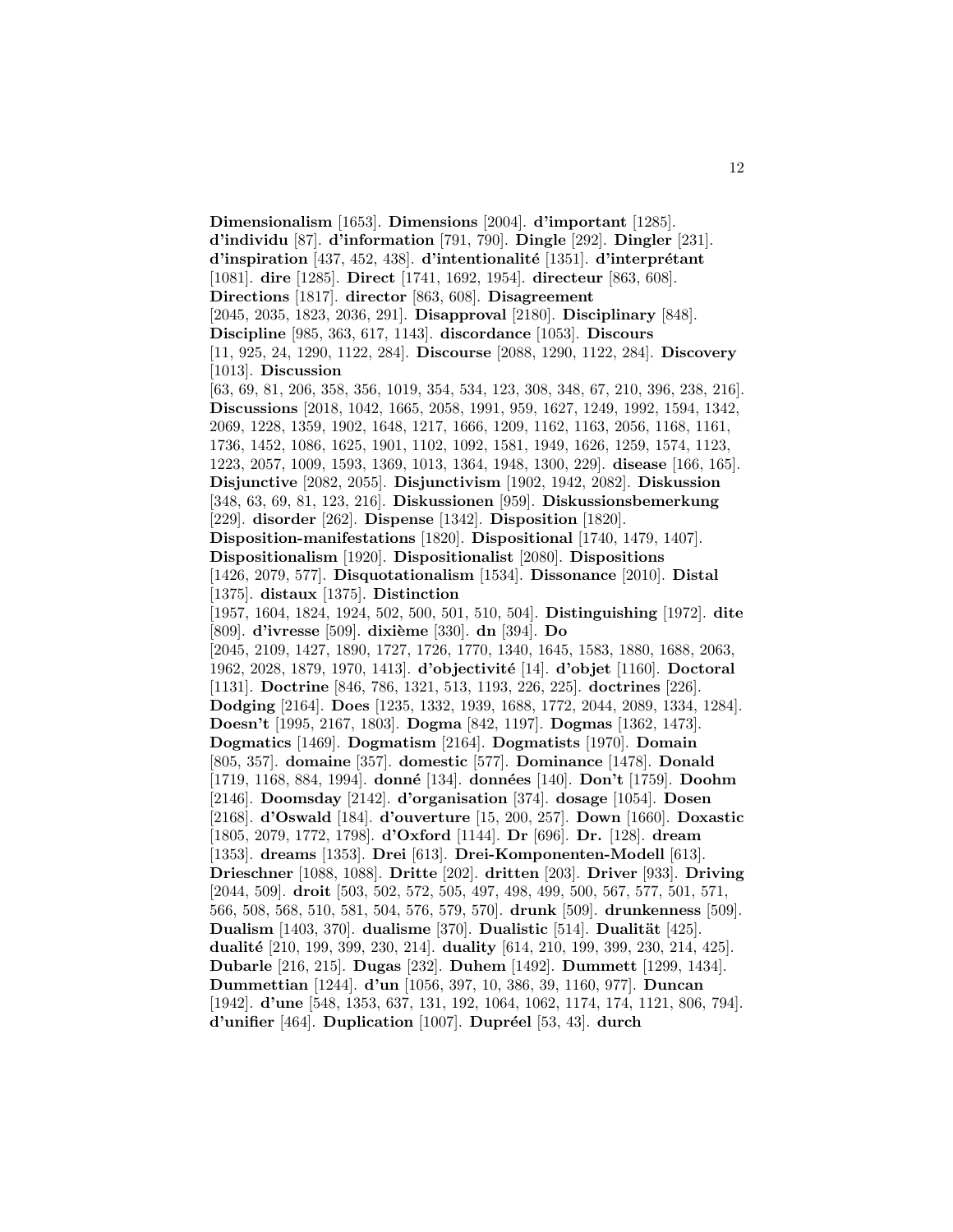[829, 1329, 475]. **d'urgence** [506]. **D¨urr** [235]. **Dyke** [1809]. **Dynamic** [1481, 178]. **dynamical** [104]. **dynamics** [104].

**e-doctrine** [226]. **e-Lehre** [226]. **E.** [1603, 591, 207]. **Eaditorial** [191]. **Eames** [810]. **Early** [1885, 1339, 1434]. **Easy** [2158, 2123]. **eBook** [2145]. **´echanges** [55]. **Echoes** [45, 20]. **´echos** [45, 20]. **Eckhart** [1302]. **Ecological** [1507]. **econometric** [562]. **économétriques** [562]. **écriture** [561]. **Ecumenical** [2130]. **Edgar** [1950]. **Edited** [1974, 1966, 2091, 2013, 1810, 2012, 2082, 1847, 1874, 1975, 2015, 1787, 1952, 1943, 1968, 2020, 2014]. **Editor** [1714, 1706, 1701, 1703, 1705, 1707, 1709, 1711, 1712, 1702, 1710, 1704, 1708]. **Editorial** [1, 12, 2, 26, 48, 482, 625, 707, 728, 910, 1578, 1660, 1778, 380, 1553, 362, 609, 84, 177, 1051, 1278, 1571, 1516, 1545, 1621, 1850, 35, 26, 130, 139, 911, 276, 113, 35, 130, 139, 911, 276, 113]. **Editors** [1730, 1725, 1724, 1727, 1729, 1726, 1264, 1728, 1731]. **eds** [2144]. **Education** [669, 172, 174, 169, 633, 585, 630, 701, 681, 637, 632, 671, 168, 686, 583, 172, 174, 816, 611]. **Educational** [701]. **effect** [287]. **Effectiveness** [1100]. **efficiency** [116]. **Effort** [464]. **Efird** [1846]. **Egidi** [1874]. **Egli** [888]. **Ehrlich** [1810]. **Eidgen¨ossischen** [58]. **Eigenschaften** [1055]. **Eighty** [426]. **Einegange** [1360]. **einem** [1087]. **einfaches** [613]. **Einfachheitsprinzip** [417]. **Einfluss** [285]. **Eingegangene** [743, 799, 908, 955, 991, 1024, 1050, 1080, 1099, 1125, 1154, 1179, 1205, 1231, 1261, 1292, 1316, 1338, 1380, 1400, 1423]. **Eingelaufene** [703, 726, 138, 692, 328]. **Einheit** [1177, 49, 808]. **einige** [422]. **Einleitendes** [258, 259, 260]. **Einleitung** [1477]. **Einstein** [233, 1021, 1383, 1248, 599]. **Einstellung** [1036]. **Elaboration** [1932]. **electrical** [374]. **´electriques** [374]. **electro** [150, 144]. **electro-acoustic** [150]. **electro-mechanical** [144]. **electroelastic** [865]. **´electro´elastique** [865]. **electromagnetic** [865]. **´electromagn´etique** [865]. **Element** [1013]. **´el´ementaire** [787]. **´el´ementaires** [635]. **Elementarteilchen** [157]. **elementary** [635, 787, 157]. **Elemente** [155]. **Elements** [1150, 1306, 545, 547, 1306, 155]. **elettroacustica** [150]. **elevated** [363]. **´elev´ee** [363]. **Eliminating** [773]. **elimination** [421]. **Elizabeth** [810]. **elle** [363, 1143, 1284, 551, 136]. **elles** [223, 602, 1095, 972]. **éme** [1090]. **Emergence** [1972, 978, 1339, 2156]. **Emotion** [1662, 1726, 1766, 2027, 2096, 1858, 2002]. **Emotional** [2026, 2087, 2200]. **Emotions** [1730, 2025, 2024, 1993, 2029, 2031, 1072, 2100, 2028, 1728, 2061]. **Empathy** [1746]. **Empfindung** [1649]. **emphasis** [553]. **Empirical** [1381, 1115, 338, 1247, 475]. **Empiricism** [733, 1204, 226, 300, 511, 339, 427, 512]. **Empiricist** [1451]. **empirische** [475]. **empirischen** [338]. **empirisme** [300, 427]. **Empirismus** [226]. **emploi** [382, 1059]. **encounter** [471]. **End** [1844, 534, 543, 740, 1304, 1396, 311, 542, 769]. **End-Relational** [1844]. **Ende** [1396, 769, 1304]. **Endlichen** [776]. **Enemies** [1500]. **Energy**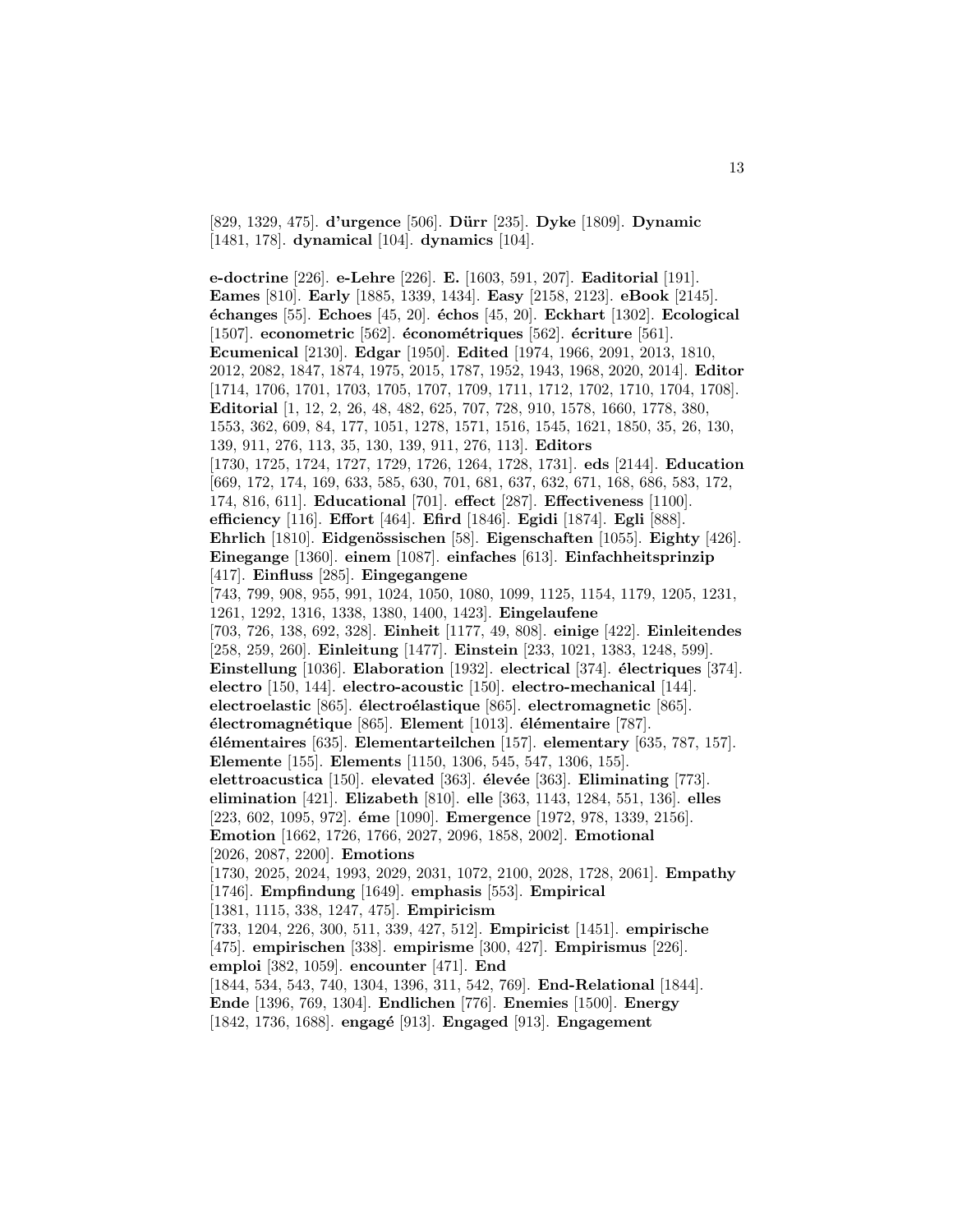[384, 1827, 388, 386, 387, 385, 712]. **engineer** [558]. **Enigma** [1733]. **enough** [928, 1698]. **enquête** [651, 642, 632, 641, 677, 630, 671, 679]. **enquêtes** [671, 700, 630]. **enquiry** [641, 642]. **enseignement** [641, 681, 651, 637, 642, 632, 671, 635, 677, 645, 647, 876, 686, 633, 689, 926, 585, 638, 650, 583, 630]. **enseignements** [626, 700, 659, 679]. **enseigner** [877]. **Entail** [1939, 2089]. **enters** [330]. **entgegnungen** [45, 20]. **Entities** [946, 1568, 1541]. **Entitlement** [1591]. **entre** [219, 210, 577, 330, 1174, 1084, 579, 874]. **entreprise** [794]. **Entretiens** [1144, 485, 4, 59, 257]. **entscheidbarer** [473]. **Entwicklung** [1520, 6]. **enumeration** [294, 294]. **envers** [526]. **Environmental** [1996]. **enzyme** [1064]. **enzymes** [1063, 1063]. **´epaisseur** [599]. **Epicure** [1026]. **Epikureismus** [1218]. **Epiphenomenal** [2143]. **Epiphenomenalism** [1444, 929]. **Epistemic** [2088, 1041, 1069, 1888, 1996, 1792, 1221, 1860, 1510, 1926, 1040, 1524, 2079, 1525, 2017, 1390, 1412]. **Epistemische** [1412]. **epistemischen** [1747]. **Epistemization** [1457]. **Epistemological** [997, 1939, 982, 1156, 610, 1367, 812, 297, 876, 796, 1942]. **Epistemologie** [1225, 154, 153, 121, 268, 1224, 1281, 121, 428, 1283, 1314, 1285, 993, 1355, 806, 122, 209]. **Epistemologies** [896, 1161]. **´epist´emologique** [610, 1367, 796]. **´epist´emologiques** [876]. **Epistemology** [805, 985, 1904, 1238, 1307, 1228, 1359, 2082, 1245, 2072, 2027, 748, 1785, 2087, 1318, 1923, 1841, 2173, 1472, 1458, 2159, 1473, 1591, 2185, 1281, 154, 121, 428, 209, 1283, 1314, 1285, 825, 153, 268, 1409, 993, 1355, 806, 122, 1286, 1224, 2040]. **Epistemology'** [1013, 121]. **Equality** [2004, 1213, 964]. **Equilibrium** [1646]. **Equivalence** [1213, 2118]. **equivalent** [149]. **Equivalents** [2192]. **Equivocation** [1792]. **Erasmus** [2001]. **Erfahrung** [211, 256, 227]. **Erfassung** [587]. **ergo** [410]. **Eric** [2072]. **Erkenntnis** [313, 49, 79]. **Erkenntnislehre** [846]. **erkenntnistheoretische** [297]. **Erkenntnistheorie** [308, 203, 315, 406]. **Erkenntnistheorien** [1200]. **'Erkl¨arung'** [994]. **Ernest** [274]. **er¨orterung** [123, 308]. **Eros** [1748]. **Errata** [954, 990]. **Erratum** [1118]. **Error** [2007, 1586, 1673, 1295, 2086]. **ersten** [912]. **erweiterte** [1953]. **Erweiterung** [414]. **Erwin** [1847]. **ESAP** [1406, 1411, 1417, 1422, 1433, 1437, 1441, 1448, 1454, 1460, 1465, 1471, 1476]. **Esbozo** [1873]. **Escape** [456]. **Esfeld** [1788]. **Espace** [813, 1356, 516]. **esp`ece** [31, 30]. **Esprit** [301, 1848, 1139]. **esprits** [919]. **Esquisse** [977]. **Essai** [15, 133, 1280, 120, 581, 569]. **Essais** [2203]. **Essay** [2022, 1976, 1734, 1483, 1802, 1280, 1969, 701, 120, 581, 133]. **Essays** [1974, 2013, 1719, 2147]. **Essence** [1706, 2173, 1845, 2057]. **Essentialism** [2080]. **Essentials** [1480]. **est** [1143, 551, 318, 214]. **est-elle** [1143, 551]. **est-il** [318, 214]. **esth´etique** [70, 762]. **´etats** [1667]. **Ethical** [1463, 1943]. **Ethics** [2004, 1430, 875, 2072, 1968, 2070, 1035, 1034]. **Ethik** [1033, 1035, 1034]. **Ethos** [1150]. **´etinceile** [988]. **Etre** [1310, 363]. **´etude** [904, 566, 141, 1595]. **études** [624, 93, 691, 725, 742, 777, 811, 823, 827, 847, 855, 878, 889, 907, 960, 984, 1023, 1044, 1049, 1083, 1098, 1105, 1124, 1178, 1230, 1253, 1260, 1291, 1301, 1315, 1323, 1328, 1337, 1343, 1365, 1370, 1421, 1405, 1410, 1432, 1440, 1447, 1453, 1459, 1475, 1494, 1498, 1503, 1508, 1514,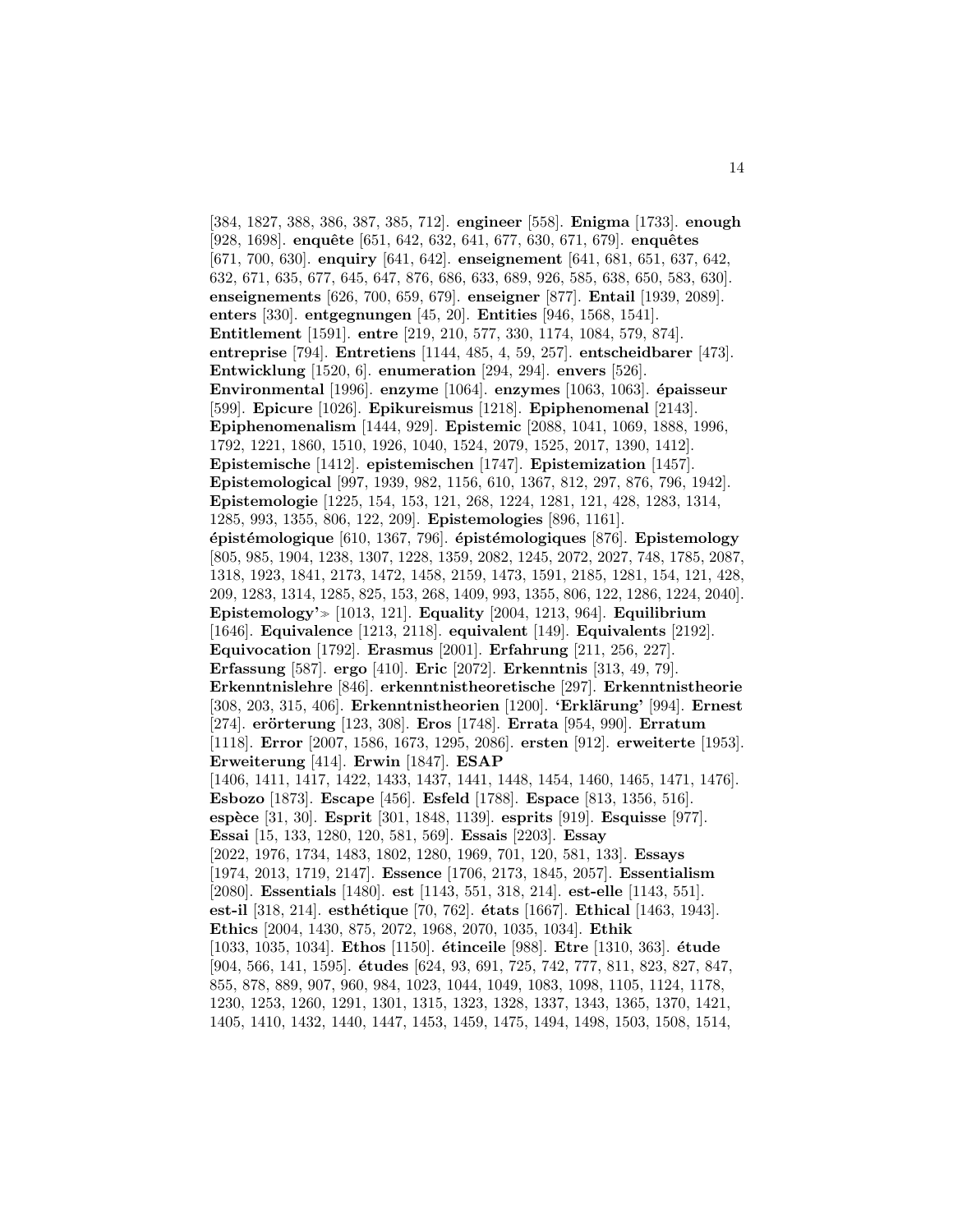1521, 1532, 1538, 1544, 1552, 1558, 1577, 1584, 1599, 1470, 1093, 1212, 989, 1137, 1224, 818, 804, 933, 934, 935, 936, 937, 938, 1164, 1199]. **Euclid** [930]. **European** [1515, 1527, 1533, 1539]. **Evaluations** [1729]. **Evaluative** [832, 2024, 2100]. **Evans** [534, 518]. **Evanston** [233]. **Événement** [284]. **Event** [2014, 284]. **events** [1467]. **ever** [1797]. **Everett** [2038]. **Everything** [1832, 1689]. **Evidence** [1887, 1963, 364, 364]. **Evidentialism** [1772]. **Evidentialist** [1918]. **Evolution** [966, 163, 933, 385, 1335, 2017, 51, 384, 41, 382, 509, 32, 187, 934, 41, 6, 163, 509, 32, 933, 187, 934]. **Evolutionary** [1888, 2202, 31, 1358]. **evolutionism** [299]. **´evolutionnismes** [299]. **evolutions** [6]. **´evolutives** [31]. **Exact** [338, 617, 587, 853]. **exacte** [617]. **exakte** [853]. **exakten** [587, 338]. **Examination** [1210, 1603, 203]. **example** [1520]. **examples** [569]. **Exchange** [1133]. **Exchanges** [55, 55]. **Exclusion** [2198, 1626, 24]. **exemplarisches** [611]. **Exemplarist** [2171]. **Exemplary** [611]. **exemples** [569]. **Exist** [1807, 2167]. **Existence** [1030, 2032, 1149, 488, 490, 330, 1085, 1175, 122, 1487]. **existential** [430, 1738]. **Existentials** [1563, 1569]. **exist** [410]. **Expecting** [2018]. **Experience** [1922, 1679, 2026, 2087, 2200, 2183, 786, 221, 212, 218, 479, 219, 243, 221, 210, 201, 205, 307, 428, 415, 213, 224, 228, 918, 217, 230, 526, 227, 211, 256, 219, 210, 201, 205, 307, 428, 213, 224, 228, 918, 217, 230, 526, 415, 221, 212, 218]. **Experiences** [1829, 1556, 1319, 1319]. **Experiencing** [1764]. **experiment** [5, 469, 204, 157, 204, 338]. **Experimental** [875, 2135, 1056, 156, 1058, 1063, 876, 876]. **experimentale** [52, 1056, 1058, 1063]. **expérimentales** [156]. **experimentalwissenschaft** [109]. **experimentierkunst** [5]. **Experiments** [1589, 1887]. **Explain** [1803, 1934]. **Explainability** [1587]. **Explaining** [1588, 1951]. **'Explanation** [994, 2115, 2090, 2077, 1076, 2065, 1215, 2032, 1010, 1000, 1198, 1326, 764, 1413, 1057]. **Explanations** [851, 1625]. **Explanatory** [2090, 1673, 1624, 1934, 1958, 1928]. **explication** [1326, 764, 1413, 1057, 1000]. **explicative** [167]. **Explicit** [1643]. **exploration** [748]. **exposé** [231]. **exposés** [62]. **Express** [2138]. **Expressibility** [2043]. **Expressing** [1730, 1542]. **expression** [1061]. **expressions** [1095, 514]. **Expressivism** [1921, 1860]. **Expressivist** [1992]. **Extending** [1458]. **extension** [414]. **Extensionality** [1973, 2068, 1391]. **Extent** [1937]. **External** [1195, 1005]. **Externalism** [1445, 1376, 1489, 1691, 1550, 1457, 1375]. **externalisme** [1375]. **Externalist** [1771]. **externalized** [1307]. **extract** [548]. **extrait** [548]. **Extreme** [1863]. **F** [242, 407, 2093, 2011, 432]. **F.** [341, 1368, 920, 1284, 1620, 935]. **Fa** [1488]. **Fabio** [1952]. **Fabrice** [1993, 1975, 2002, 1738, 1707]. **Faces** [2002]. **Facets** [1594]. **Fact** [1674, 502, 505, 500, 501, 508, 510, 766, 903, 504, 498]. **facteurs**

[443]. **factors** [443]. **Facts**

[1681, 1630, 1863, 1862, 1617, 497, 1186, 1467, 1312, 503, 499, 2120]. **Faculty** [1536]. **Fails** [1939]. **Failure** [2051, 1796, 1946, 1121]. **Fairness** [2145]. **fait**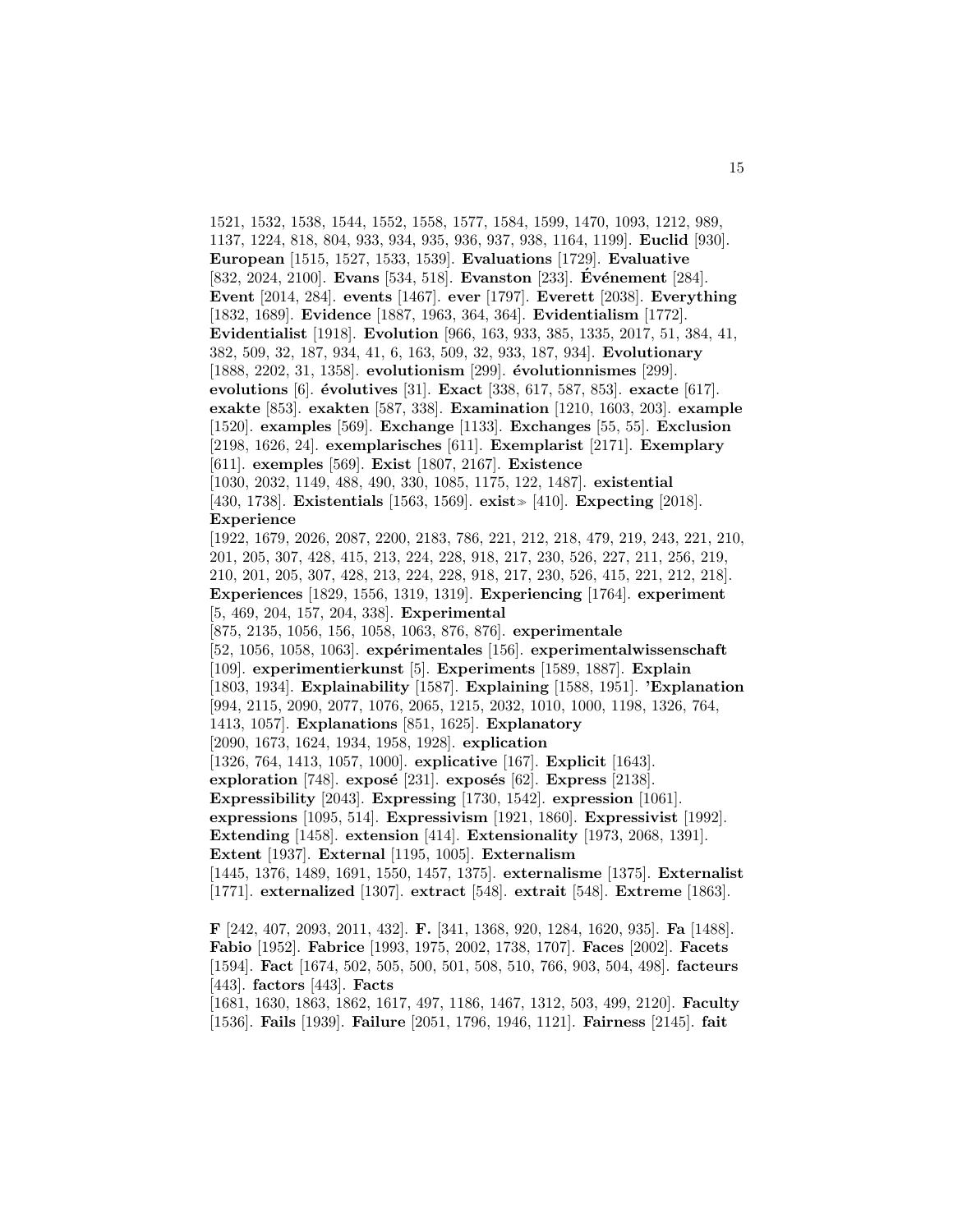[503, 502, 505, 497, 498, 499, 500, 501, 1143, 508, 510, 766, 903, 504]. **fait-elle** [1143]. **faith** [843]. **faits** [1186]. **Fall** [246, 254]. **Fallacy** [1717, 1505, 961, 1809]. **Fallibilism** [1620]. **false** [981]. **Falsehood** [1565]. **Falsification** [957]. **Falsifications** [2049]. **Famine** [2128]. **Farewell** [1341]. **fasc** [771]. **fascicles** [771]. **fat** [127]. **Fate** [2040]. **Father** [299]. **Fattori** [1722]. **Faultless** [2035]. **Faye** [2184]. **Fear** [1808]. **February** [1504, 378, 304]. **Federal** [58]. **Feedback** [982]. **Feedback-Control** [982]. **Feel** [1995]. **Feeling** [2030, 1731, 1035]. **Feels** [815]. **Fehldeutungen** [1169]. **Feibleman** [440]. **Feigl** [815]. **Feldman** [2124]. **Felka** [2158]. **Fellows** [2106]. **fenomenología** [757]. **Ferdinand** [457, 879, 608, 1369, 924, 771, 476, 927, 1285, 923, 1127, 914, 608, 754, 915, 926, 1369, 924, 1279, 771]. **fermeture** [928, 15]. **Fernand** [1345, 1346]. **few** [518, 440, 280]. **Feynman** [1426]. **Ficta** [1561, 1783, 1782, 1784, 1781]. **Fiction** [1560, 2167, 1565, 1543, 1784, 1781, 1569, 460]. **Fictional** [1945, 1567, 1568, 1570]. **Fictionalism** [2143, 2167, 2134]. **Fictions** [1561, 1783, 697]. **fid´elit´e** [196]. **fidelity** [196]. **Field** [1661, 865]. **Fields** [1815]. **Fiengo** [1940]. **filosofia** [1911, 1910, 1873, 1776]. **filosofiche** [1884]. **filter** [922]. **filtre** [922]. **fin** [534]. **final** [681, 82, 683]. **finales** [681, 82, 683]. **finalit´e** [133]. **fine** [127, 1714, 1706, 1701, 1703, 1705, 1707, 1709, 1711, 1712, 1702, 1710, 1704, 919, 1708]. **Finean** [1706]. **finer** [1556]. **finer-grained** [1556]. **Fining** [2197]. **Finite** [1750, 1256, 414, 776, 319]. **finiten** [414]. **finitism** [1751]. **Finks** [2195]. **fins** [919]. **First** [912, 1445, 1108, 1925, 2184, 1786, 1168, 1029, 1737, 1924, 911, 910, 123]. **First-** [1029]. **First-Order** [1924]. **First-Order/Second-Order** [1924]. **Fisette** [2020]. **Fitch** [325]. **Fix** [1817]. **Fixing** [1452]. **Flam** [1196]. **Flim** [1196]. **Flim-Flam** [1196]. **Flow** [986]. **Focus** [1884, 2015]. **Fodor** [1464, 1374]. **foi** [843]. **Fold** [1603]. **Folk** [1746]. **Follow** [1784, 1781]. **Following** [2133, 1159]. **Folse** [2184]. **fonction** [1064, 901]. **fonctionnelles** [557]. **fonctions** [185, 141, 140]. **fondamentale** [399]. **fondateur** [610, 608]. **Fondation** [252, 916, 806]. **fondement** [270, 712]. **Fondements** [168, 544, 99, 1171]. **fonder** [617]. **Forced** [1955]. **Forced-March** [1955]. **Forces** [1819, 1818]. **forecasting** [618]. **foreword** [1264, 1183, 828]. **Form** [1276, 2169, 1439, 618]. **Formal** [838, 1608, 866, 1602, 273, 423, 1601, 890, 1728, 2191, 1611, 412, 238, 300, 240, 239]. **Formal-Ontological** [1601]. **formaler** [838, 423]. **formalisations** [369]. **Formalism** [371]. **formalismes** [478]. **formalisms** [478]. **Formalismus** [371]. **formalist** [732, 236]. **Formalizations** [369]. **Formation** [1150, 807, 285]. **forme** [618]. **formel** [238]. **formelle** [300, 240]. **formels** [239]. **formes** [384]. **Forming** [1536, 2114]. **Forms** [1333, 384, 344, 400]. **Formula** [1482]. **Formulation** [1426, 1653]. **Forrest** [1773]. **Forschers** [19]. **forschung** [155]. **Forschungsmethoden** [523]. **Fortschritt** [536]. **Fostering** [1874]. **Foundation** [1426, 1606, 1699, 49, 712, 806, 252]. **foundational** [426]. **Foundations** [749, 18, 974, 1578, 734, 359, 739, 604, 277, 333, 168]. **founder** [610, 608]. **founding** [916]. **Four** [1653, 1699, 1603, 1442]. **Four-Category**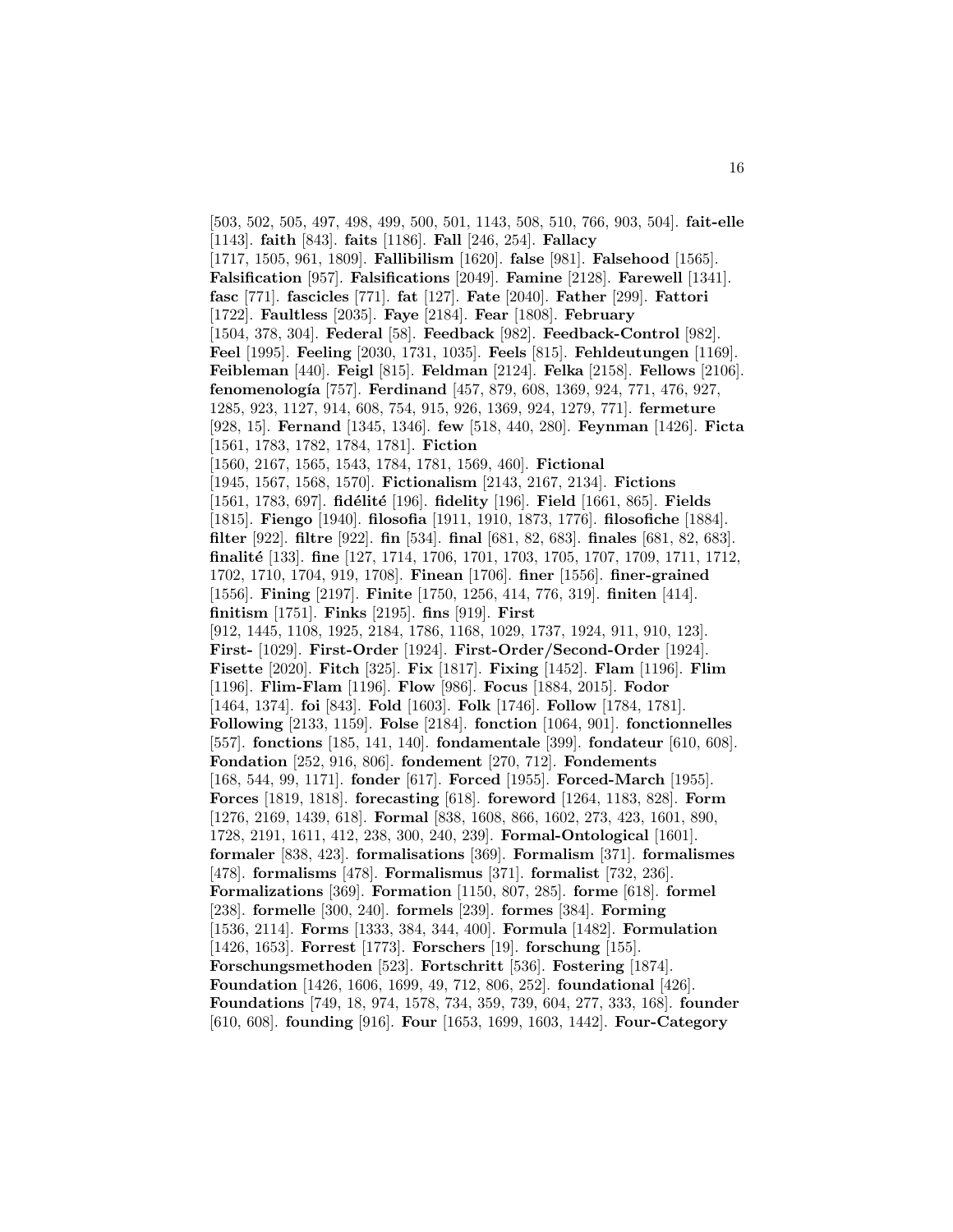[1699]. **four-dimensional** [1442]. **Four-Dimensionalism** [1653]. **Four-Fold** [1603]. **Fourth** [257]. **Frage** [75, 111, 308, 315, 270, 839]. **Fragebogen** [639]. **Fragebogens** [640]. **Fragestellungen** [942]. **fragments** [53, 43, 43]. **frame** [1442]. **Frames** [2151, 1820]. **Framework** [1560, 1142]. **francais** [504]. **francaise** [22]. **France** [813]. **Francesco** [1721]. **Francois** [1848]. **Franz** [1789, 2203]. **Frascolla** [1630, 1631]. **Fraser** [1705]. **Frau** [537]. **Fréchette** [2020]. **Free** [1518, 1771, 1859, 1982, 2140, 2054, 2185]. **freedom** [471, 1034, 490, 2185]. **Frege** [2083, 1229, 1548, 1572, 1638, 2068, 1854, 1402, 2075, 935, 1989, 1322, 1434, 1272, 1321]. **Frege-Geach** [1989]. **Frege-Russell** [1272]. **Fregean** [2192]. **fregéen** [1322]. **frégéennes** [813]. **Freiheit** [1747, 471, 1034]. **Freiheits** [166]. **Freiheitsmodell** [1747]. **French** [865, 785, 44, 35, 26, 9, 47, 55, 51, 60, 65, 130, 139, 170, 190, 206, 215, 198, 245, 253, 264, 252, 242, 237, 279, 299, 283, 306, 320, 341, 407, 442, 476, 495, 488, 487, 486, 493, 485, 494, 484, 489, 492, 490, 491, 534, 548, 594, 626, 641, 681, 700, 911, 223, 791, 503, 988, 403, 3, 651, 22, 652, 653, 502, 70, 384, 1056, 37, 756, 921, 62, 61, 410, 1144, 382, 737, 574, 506, 572, 446, 463, 540, 518, 602, 922, 1134, 1281, 124, 96, 1353, 222, 370]. **French** [464, 610, 479, 1302, 1347, 505, 1379, 637, 850, 64, 66, 300, 435, 716, 642, 632, 1342, 240, 465, 928, 1117, 219, 1287, 1383, 1367, 355, 1095, 1429, 558, 549, 792, 1374, 904, 1243, 444, 172, 185, 340, 497, 498, 53, 188, 671, 77, 14, 91, 90, 367, 618, 927, 859, 916, 353, 369, 620, 31, 1176, 1052, 965, 372, 507, 45, 388, 527, 529, 184, 221, 560, 598, 1368, 544, 731, 740, 762, 920, 499, 67, 163, 30, 397, 635, 105, 654, 15, 33, 152, 210, 596, 1351, 189, 500, 567, 577]. **French** [972, 127, 636, 655, 8, 28, 79, 133, 134, 132, 131, 201, 241, 301, 392, 459, 913, 168, 176, 747, 21, 110, 128, 175, 334, 401, 437, 452, 480, 1350, 98, 1371, 844, 13, 4, 38, 10, 82, 59, 92, 50, 119, 120, 154, 121, 145, 135, 192, 199, 194, 200, 205, 257, 231, 286, 270, 311, 307, 316, 312, 330, 337, 363, 396, 447, 428, 440, 550, 601, 617, 615, 683, 712, 714, 744, 784, 826, 863, 858, 415, 107, 1153, 1162, 1186, 1266, 325, 759, 925, 1224, 212, 280, 1064, 78, 106, 16, 213]. **French** [467, 501, 68, 1283, 1059, 1314, 148, 224, 468, 857, 571, 1008, 573, 708, 228, 1326, 193, 999, 818, 658, 659, 917, 1062, 1285, 722, 677, 628, 715, 156, 660, 662, 1143, 310, 623, 478, 1147, 1348, 963, 1127, 1284, 1174, 1165, 871, 99, 551, 664, 720, 566, 1045, 645, 902, 238, 383, 470, 665, 575, 239, 269, 1139, 317, 390, 515, 1102, 141, 140, 374, 1549, 906, 899, 918, 1290, 730, 807, 508, 568, 509, 171, 294, 293, 647, 513, 590, 555, 1280, 702, 218, 386, 1122, 1777, 1090, 24, 1289, 1354, 32, 42, 43, 197, 364]. **French** [472, 510, 581, 1058, 153, 268, 427, 914, 862, 438, 766, 608, 612, 754, 753, 780, 804, 876, 932, 933, 934, 935, 936, 1053, 1288, 1404, 679, 668, 667, 174, 454, 19, 39, 125, 1375, 556, 718, 801, 72, 903, 554, 477, 36, 727, 387, 787, 404, 504, 1618, 136, 1054, 1356, 1119, 793, 803, 877, 993, 217, 366, 768, 385, 900, 399, 453, 434, 576, 443, 717, 800, 1084, 1306, 1355, 813, 816, 1322, 195, 276, 736, 2050, 377, 686, 633, 1319, 146, 569, 689, 926, 562, 584, 585, 196, 709, 1065, 638, 1171, 579, 1121, 533]. **French** [1081, 1160, 1258, 861, 1369, 795, 764, 806, 843, 1282, 719, 761, 919,

516, 1060, 905, 650, 670, 570, 1085, 1175, 357, 445, 122, 1026, 1094, 1193,

17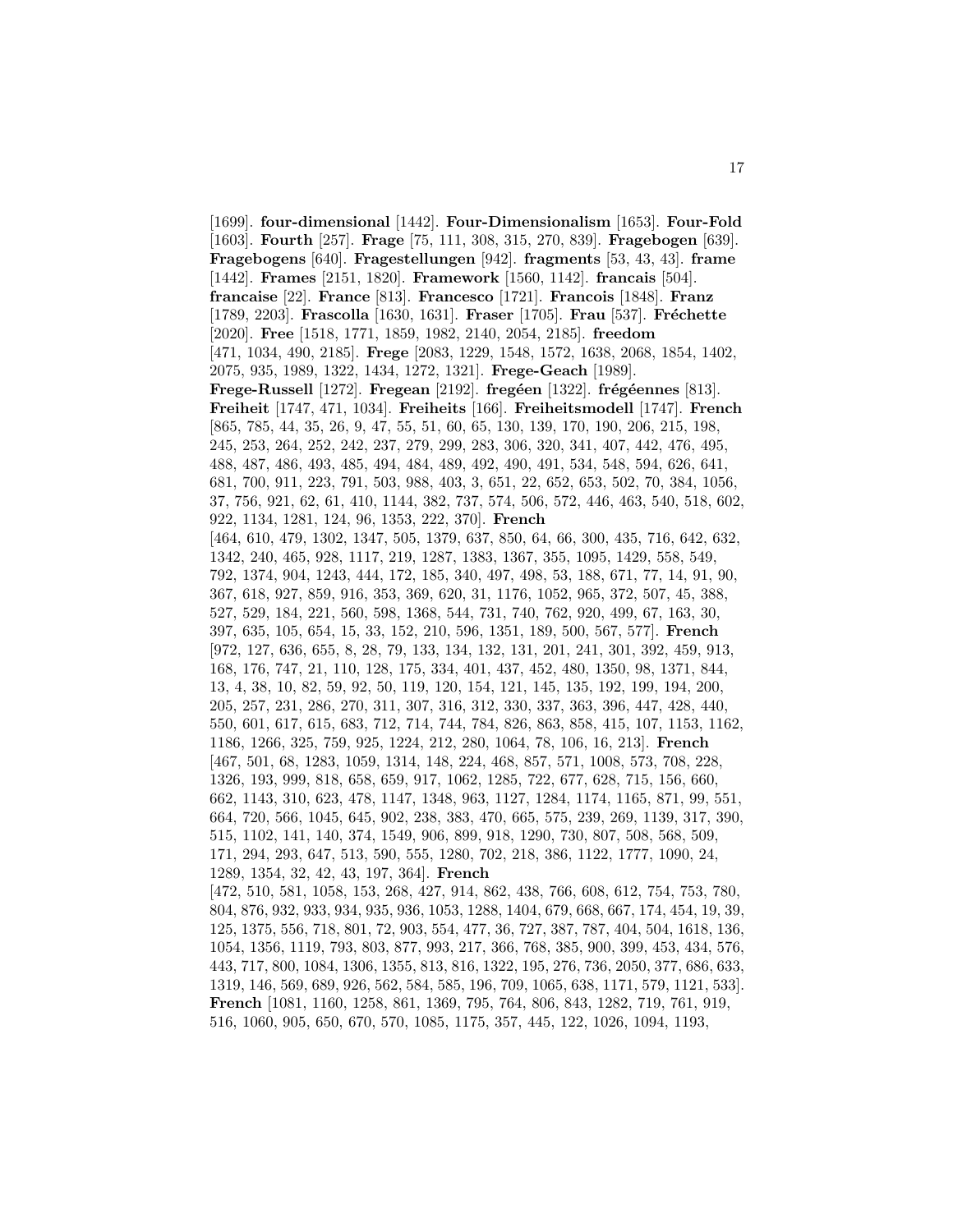1216, 1279, 1487, 1061, 187, 113, 538, 1413, 794, 977, 1063, 142, 230, 583, 630, 561, 874, 1000, 1057, 1103, 557, 796, 809, 599, 771, 87, 101, 284, 352, 772, 790, 1349, 1300, 526, 588, 214]. **French-Speaking** [33]. **Frequencies** [1919]. **Freud** [1314, 1277]. **friction** [104]. **Friederike** [2144]. **Friends** [1500]. **from'Philosophy** [704]. **Frontiers** [2207]. **Function** [1898, 2097, 1064, 249, 248]. **Functional** [1750, 1753, 1612, 557]. **Functionalism** [1924]. **functionality** [738]. **functions** [185, 375, 141, 140, 420, 2083]. **Fundamental** [281, 1797, 178, 399, 80]. **Fundamentalism** [2193, 2098]. **Fundamentality** [1802]. **Fundamentals** [544, 789]. **Fundamentis** [1112]. **Funktionen** [420]. **Funny** [2113]. **fuoco** [1884]. **Fuss** [1653]. **Future** [1335]. **Futuristics** [812].

**G** [935, 1775]. **G.** [1008, 566, 2011]. **Gabriel** [2083]. **gambling** [1520]. **game** [972, 1250]. **Games** [943, 1393, 1366, 1003, 763]. **ganzen** [461]. **Gap** [1934, 1958, 1928, 1409]. **Garb** [2134]. **García** [1713, 1839, 1787]. **Gary** [1943]. **Gascoigne** [2039]. **Gaskin** [1836, 1837, 1838]. **Gasser** [1966]. **Gaston** [483, 1127]. **Gate** [1895]. **Gate-Based** [1895]. **Gavazzi** [566]. **Gaynesford** [1737]. **GC** [1054]. **GC/MS** [1054]. **Geach** [1989]. **Gedanken** [611]. gedankliche<sup>[5]</sup>. Gefühls<sup>[1035]</sup>. Gegen<sup>[808]</sup>. Gegensätzlichkeit [49, 323]. **Gegens¨atzlichkelt** [220]. **Gegenst¨ande.** [1953]. **Geiste** [1747]. **geisteswissenschaftlichen** [117]. **Geleitwort** [912, 2, 912]. **gelöst** [829]. **Gender** [1073]. **Gene** [1061]. **genealogie** [405]. **genealogy** [405]. **g´en´enetique** [154]. **General**

[603, 466, 629, 1391, 785, 507, 210, 573, 156, 293, 809, 507, 628, 363, 628]. **g´en´erale** [785, 210, 156, 293, 809]. **g´en´eralisation** [1326]. **Generalit´es** [363]. **Generality** [2083, 1623]. **Generalization** [1468, 1964, 1326]. **Generalizations** [1378]. **g´en´eraux** [573]. **Genesis** [975]. **genetic**

[121, 268, 994, 154, 121, 153]. **g´en´etique** [121, 153, 268, 1061]. **genetique** [121]. **genetischen** [994]. **Genevan** [1865]. **Gentzen** [325]. **Genuine** [1271]. **geologist** [131]. **g´eologue** [131]. **Geometric** [971, 1812, 145]. **g´eom´etrie** [392, 312, 293, 516, 324, 335, 406]. **g´eom´etrique** [145]. **geometrische** [971]. **Geometry** [760, 1687, 392, 293, 324, 335, 406, 516, 312]. **Georg** [1966, 860]. **Gerechtigkeit** [1520]. **German**

[2050, 409, 461, 100, 49, 75, 115, 216, 246, 254, 251, 271, 912, 1182, 1183, 1234, 1230, 1399, 164, 1390, 524, 1027, 462, 17, 73, 80, 111, 123, 202, 281, 308, 315, 348, 381, 611, 758, 789, 838, 869, 332, 1336, 1412, 1455, 1055, 829, 116, 1520, 411, 1511, 324, 335, 6, 839, 74, 86, 968, 499, 1189, 1304, 1396, 1486, 346, 413, 395, 313, 998, 414, 830, 1177, 893, 209, 371, 20, 1190, 970, 88, 417, 418, 1033, 537, 405, 94, 161, 265, 5, 368, 429, 523, 587, 613, 302, 285, 126, 808, 828]. **German** [841, 1035, 1185, 1264, 1352, 117, 469, 1169, 1329, 971, 1325, 1096, 298, 860, 1025, 323, 166, 1402, 244, 275, 295, 27, 536, 95, 262, 471, 763, 58, 541, 84, 204, 297, 278, 365, 420, 1036, 969, 338, 272, 1034, 1303, 1397, 853, 423, 406, 432, 769, 422, 309, 333, 1334, 290, 425, 473, 1200, 1114, 40, 994, 1087, 530, 639, 924, 475, 7, 76, 54, 1088, 776, 250, 282, 640, 162, 227, 207, 203,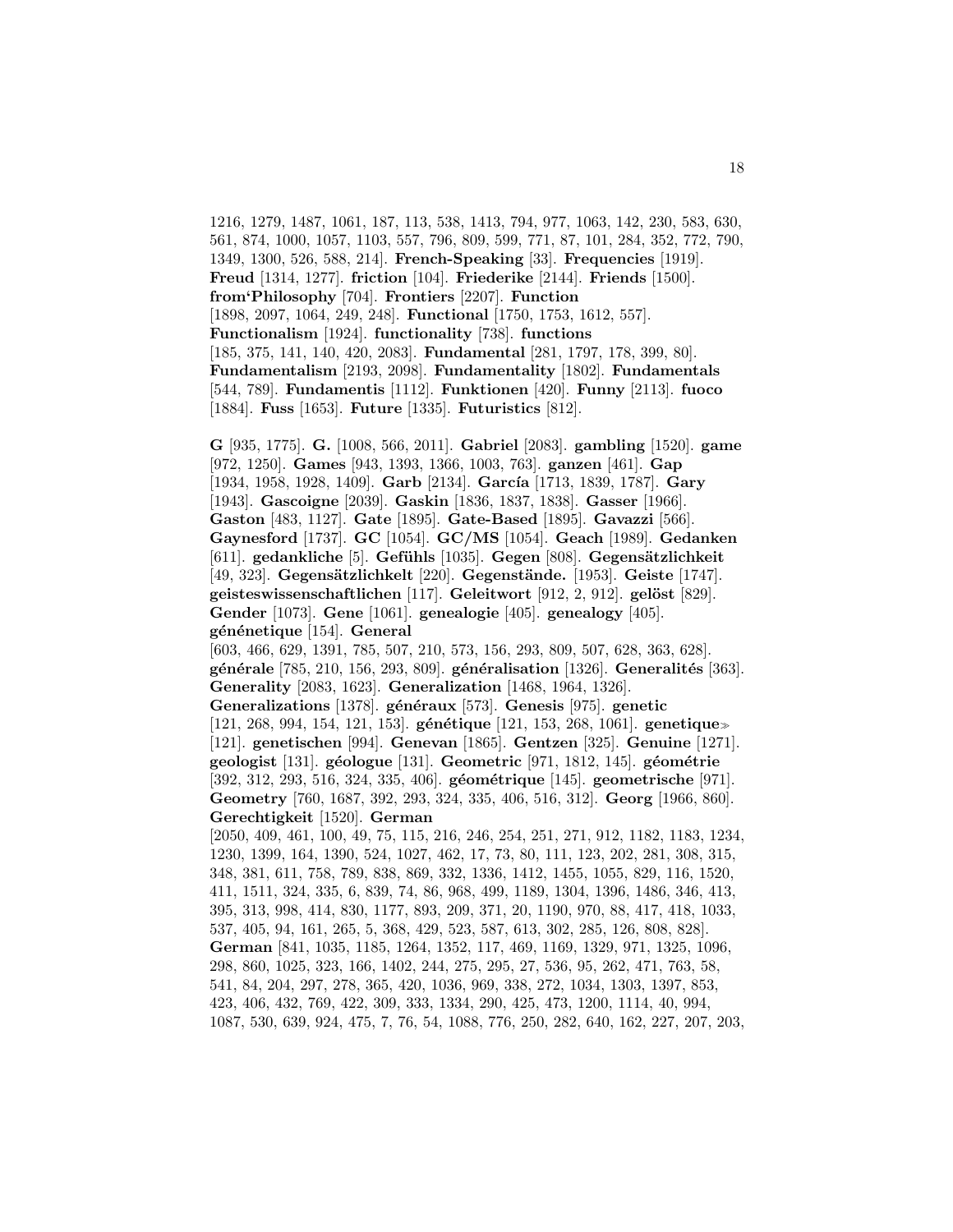229, 226, 220, 211, 225, 942, 261, 735, 157, 947, 949, 155, 151, 260, 256]. **Geschichte** [295]. **Gesetzes** [100]. **Gesichtspunkte** [203]. **Gespräche** [202]. **Gespr¨achen** [203]. **Get** [2117, 1948]. **Getting** [2003]. **Gibbs** [359]. **Giorgio** [1790, 2170]. **GIREP** [642]. **Giuliano** [2015]. **Given** [2149, 134, 1312, 24]. **gleichzeitig** [473]. **Global** [171, 1416, 71]. **Gl¨ucksspielen** [1520]. **Gl¨uer** [1994]. **glycohydrolase** [1064, 1064]. **Go** [843]. **goal** [376]. **goal-structure** [376]. **Goals** [2074]. **God** [1875, 1354]. **Gödel** [1751, 1429, 1176, 1751, 1753, 2047, 1551, 1754, 1573, 1352, 2168]. **Gödels** [1352]. **Godless** [2072]. **Gonseth** [879, 432, 1369, 639, 461, 242, 407, 476, 457, 462, 921, 549, 927, 1368, 920, 1517, 459, 755, 1283, 917, 1285, 923, 1127, 1284, 1290, 914, 608, 754, 915, 432, 926, 196, 1369, 639, 924, 1279, 1286, 771]. **Gonsethian** [1281, 1289]. **gonséthienne** [1281, 1289]. **Gonseths** [461, 924, 462]. **Good** [1988, 2181, 1903, 1593]. **Goodman** [1342, 1576, 234, 1171]. **Gottfried** [1941]. **Gottschling** [1747]. **Govern** [2078]. **grained** [1556]. **Grammar** [1203, 1300]. **Graph** [2069, 420]. **Graphschemata** [420]. **Grasp** [1855]. **Grazer** [1158]. **Grèce** [900]. **Greece** [900, 1431]. **Greek** [950, 974]. **Green** [849]. **Grelling** [853]. **Grellingsche** [853]. **Grenzen** [587]. **Grice** [1925, 1270]. **grosse** [127]. **grossen** [100]. **Grössenbegriffs** [368]. **Grossmann** [1847]. **ground** [455]. **Grounding** [1975, 2125]. **Group** [669, 1732]. **groupes** [31]. **groups** [31]. **Grue** [2055, 849, 1123]. **Grue-Green** [849]. **Grue-Paradox** [2055]. **grundeigenschaften** [423]. **Grundfragen** [161]. **Grundlage** [49]. **Grundlagen** [789, 116, 270, 333, 1950]. **Grundlagen-Systeme-Anwendungen** [1950]. **Grundlagenforschung**

[282, 281, 280, 250]. **Grundlagenprobleme** [523]. **Grundsätzliches** [80]. **Guest** [1714, 1730, 1706, 1725, 1724, 1727, 1729, 1701, 1703, 1705, 1707, 1709, 1711, 1712, 1726, 1702, 1710, 1704, 1728, 1708, 1731]. **Guido** [1874, 1876]. **Guillaume** [2020]. **Guilt** [1731]. **Gunderson** [1250]. **Gustav** [1874]. **Gustave** [299]. **Gymnasialfach** [611]. **Gymnasium** [611].

**H** [242, 2013, 2184, 1008, 445]. **H.** [231, 18]. **Haaparanta** [2013]. **Habermas** [2146]. **Haji** [1927]. **Hallucinations** [1884]. **Hamburgensis** [1761]. **Handlung** [1200]. **Hanson** [867]. **happening** [987]. **happy** [186]. **hardback** [2144, 2145, 2147, 2146]. **Harrington** [2119]. **Harris** [814, 207]. **Hartmann** [122]. **Haskell** [236]. **Haukioja** [2135]. **Haven't** [1082]. **Haverkamp** [2121]. **having** [618]. **head** [143]. **heading** [1131]. **Heads** [1612]. **healing** [166]. **health** [170]. **Heather** [1809]. **Hegel** [6]. **Hegelian** [51, 32, 42]. **h´eg´elien** [51, 32, 42]. **Heidegger** [448, 921, 430]. **Heil** [1723]. **Heilkunde** [166]. **Heinricii** [327]. **Heisenberg** [808]. **Heisenberg'schen** [808]. **Hell** [587]. **Hell** [587]. **Help** [1803, 2054]. **Helped** [1977]. **Hempel** [1010]. **Henri** [1399, 1546, 1399, 1547]. **Herausgebers** [1264]. **Herausgegeben** [233]. **Herbert** [292]. **Herbst** [246, 254]. **Here** [2117, 2071]. **Hermann** [275]. **Hermeneutics** [1002, 993]. **herm´eneutique** [993]. **Hermits** [1259]. **Herr** [1751]. **herrn** [123, 229]. **Hetherington** [2101]. **heuristic** [513].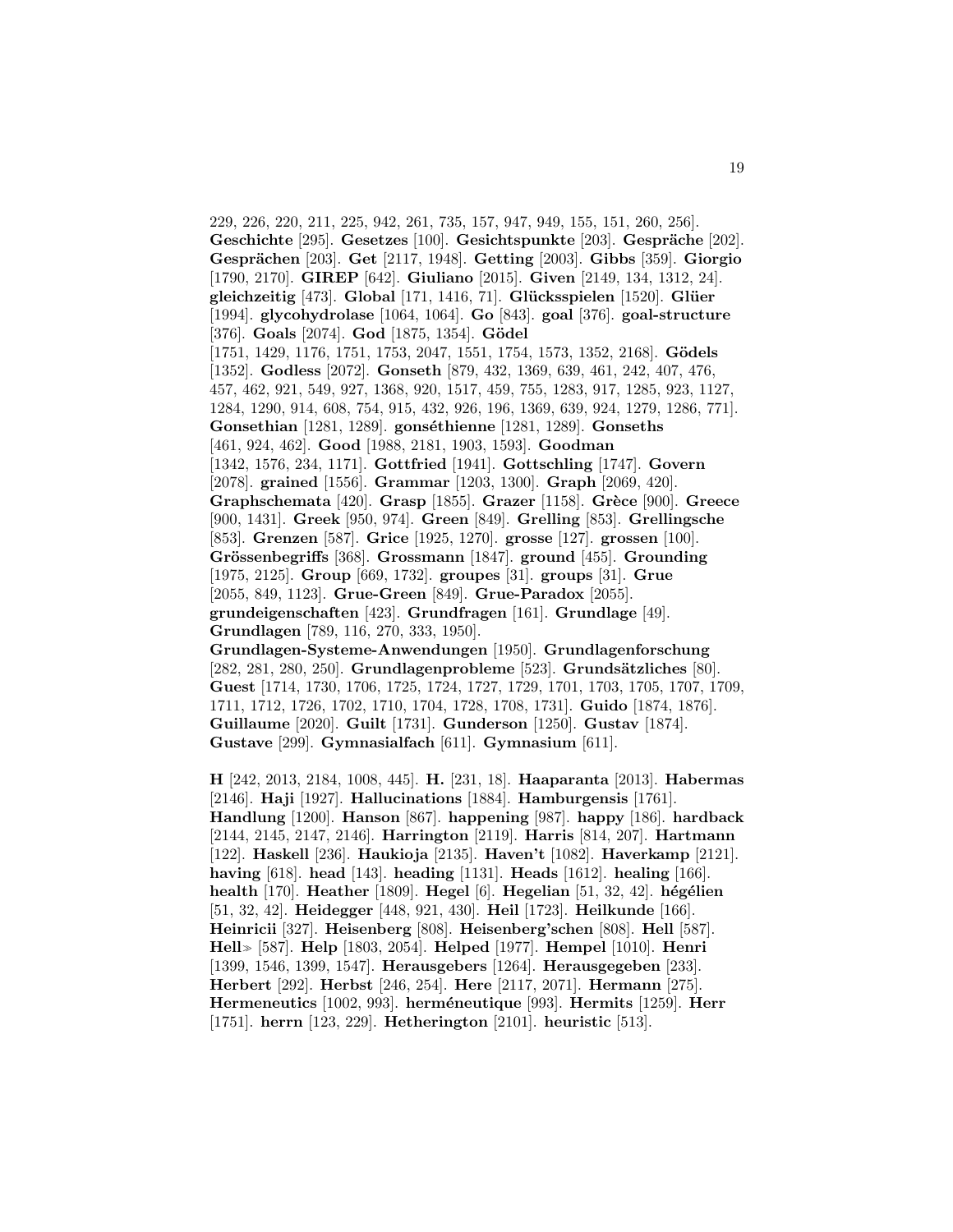**heuristique** [513]. **Hidden** [1305]. **hierarchical** [745]. **Hierarchy** [2068]. **High** [685]. **Higher** [1665, 1932, 2152, 180, 1438]. **Higher-Level** [1665, 1932]. **Higher-Order** [2152, 1438]. **Highlights** [797]. **Hilbert** [1751, 419, 1551]. **hime** [459]. **Hintergrund** [1225]. **Hintikka** [886]. **Hints** [894]. **Hirnforschung** [1747, 1747]. **histoire** [871, 513, 232]. **Historical** [490, 1082, 1018, 2202, 386, 1641, 491, 210, 108, 916, 94, 902]. **Historicism** [868, 869, 869]. **Histories** [1376]. **historique** [490, 491, 916, 386]. **historiques** [210, 902]. **Historisches** [94]. **History** [1021, 871, 295, 1364, 51, 513]. **Hochberg** [1977, 1984]. **Hochschule** [58]. **Hoffmann** [1949]. **Hofmann** [295, 295]. **Holism** [1320, 1297, 1275]. **Holmes** [1543]. **Holon** [763]. **Holonspiele** [819, 763]. **Homage** [608, 771]. **Hommage** [863, 608, 19, 771, 610, 826]. **homme** [442, 444, 447, 754, 919, 357, 352]. **homo** [586]. **Homogeneity** [1626]. **homologies** [555]. **Honest** [1708, 919]. **honnˆete** [919]. **Honneth** [2093]. **Honor** [1483]. **horizon** [1287]. **Horwich** [1703]. **Hossack** [1863]. **Hourya** [2083]. **Huemer** [2102]. **Hugh** [2181]. **Hughes** [1654]. **humaine** [454, 1777]. **Humaines** [1224]. **humains** [1186]. **Human** [2001, 1746, 1976, 812, 986, 1777, 1089, 376, 1186, 613, 186, 373, 454]. **humanisation** [337]. **humanism** [770]. **humanisme** [451]. **Humanist** [386]. **humaniste** [386]. **humanization** [337]. **Humanizing** [797]. **Humans** [2048]. **Hume** [1397, 1397, 1355, 1214, 2150, 2091, 2040]. **Humean** [1815, 1796, 1555]. **Humility** [2122]. **Hundred** [41]. **Hungarian** [1087]. **Husserl** [1606, 1351, 1114, 1885]. **Husserls** [1114]. **Husson** [229]. **Huygens** [1122]. **Hybridity** [1854]. **Hypothèse** [804]. **Hypothèses** [871, 871]. **Hypothesis** [1381, 1455, 804, 735]. **hypothetico** [1002]. **hypothetico-deductive** [1002].

**I.** [273]. **Iacona** [2169, 2060]. **Ian** [2122]. **Iconicity** [1597]. **Idea** [1536, 8, 4, 92, 239, 597, 1034, 790]. **Ideal** [1837]. **id´ealisations** [596]. **idealisierten** [758]. **Idealism** [1717, 1296, 1025, 1984]. **idealizations** [596]. **idealized** [758]. **Ideas** [1332, 1752, 887, 51, 41, 147, 6, 285, 297, 32, 87, 51]. **Idee** [84, 1034, 8, 4, 92, 239]. **Ideen** [297]. **Ideengeschichte** [51, 41, 6, 32]. **idees** [51, 41, 6, 32, 87]. **Identification** [792, 1945, 792]. **Identifications** [2009]. **Identit¨at** [1747]. **Identities** [2075, 2034]. **Identity** [699, 1966, 1594, 1635, 1213, 2029, 2069, 1947, 1734, 851, 1799, 2095, 1446, 1935, 1979, 2147, 1435, 1958, 852, 1251, 241]. **Ideological** [475, 530]. **ideologiekritische** [530]. **ideologienlehre** [531]. **ideologischen** [475]. **Idiodynamics** [182]. **Idolatry** [1875]. **idoneism** [928, 79, 1404]. **Idon´eisme** [1404, 928, 79]. **If** [1970, 1851, 1794, 1797]. **Ignorance** [1254, 389, 1940]. **Ignorantiam** [961]. **ihre** [116, 313, 853]. **ihrem** [226]. **II** [486, 270, 1104, 628, 675, 547, 555, 42, 153]. **III** [51, 487, 22, 558, 154, 630]. **Illative** [1040]. **Illinois** [233]. **Illusion** [1946, 1747]. **Illusions** [1564]. **Illusory** [1678]. **Im** [942, 461, 115, 327, 1747, 275, 95, 309, 7, 261, 2117]. **Image** [2132]. **Imagery** [1747]. **Imagery-Debatte** [1747]. **Images**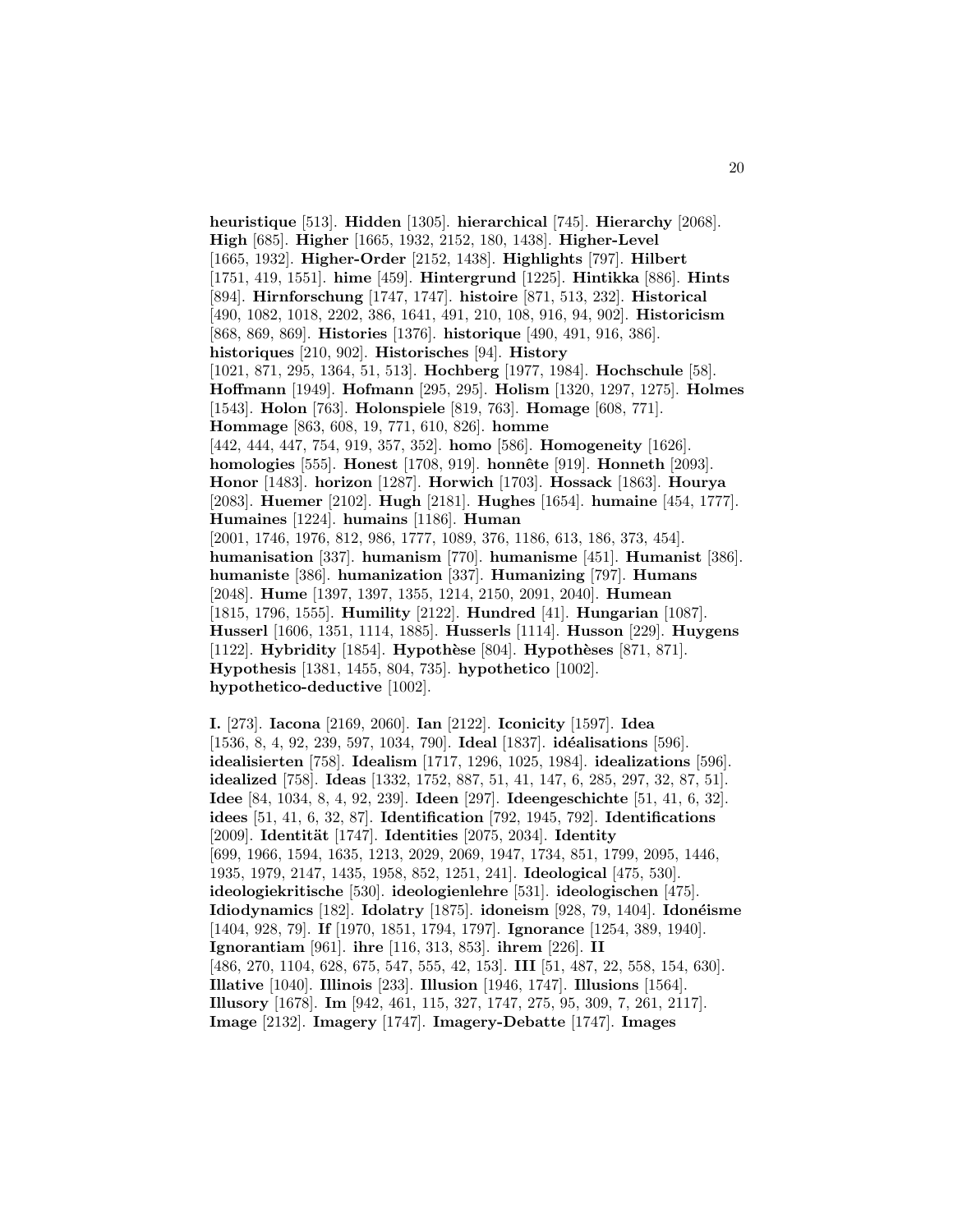[77, 1115, 404, 77]. **Imagination** [2163, 2132]. **Imaginative** [2204]. **Immanence** [1309, 1462]. **Immanuel** [1649]. **Immediate** [400]. **Immunity** [2086]. **Impact** [1025, 237]. **implication** [409, 325, 1123]. **Implications** [532, 170, 366, 1063, 2092]. **Implicit** [870]. **Implies** [1235]. **Implikation** [409]. **Imply** [1940]. **Importance** [716, 30, 1035, 513, 716]. **Impossibility** [1755]. **Impossible** [2189, 2051, 1374]. **In-** [882]. **inadéquat** [382]. **inadequate** [382]. **Inaugural** [484]. **inaugurale** [484]. **Incoherence** [1152, 1295]. **Incoherent** [1734, 1860]. **Incommensurability** [1362]. **Incompatibilism** [1840, 2054]. **Incompatibilist** [1948]. **incomplete** [1095]. **Incompleteness** [2047, 1352]. **incomplétes** [1095]. **Inconceivability** [1675]. **Inconditionn´es** [268]. **inconsistencies** [1340]. **Inconstancy** [1986]. **Incorrigibility** [983]. **incorruptible** [185]. **incorruptibles** [185]. **inculture** [748]. **independence** [735]. **Independent** [1623]. **Indeterminacy** [834, 2131, 1297, 1956, 1203, 287]. **Indeterminism** [2140, 2054]. **Index** [1659, 1700]. **indexation** [794]. **Indexicality** [1748, 1748]. **Indexicals** [1561, 951]. **indexing** [794]. **Indian** [2159]. **Indirect** [1757, 2068, 1926, 1537]. **Indiscernibles** [2069, 852]. **Indispensable** [1474]. **individual** [87]. **Individuation** [1251, 1258]. **Induction** [1646, 105, 1130, 1487, 539, 1487]. **Inductive** [1267]. **inductivism** [1011]. **in´ebranlable** [196]. **in´edite** [1084]. **in´egalit´e** [1134]. **inequality** [1134]. **Infallibility** [2053, 1949]. **Infer** [2076]. **Inference** [688, 1040, 1905, 105, 97]. **Inferences** [1609]. **inferential** [1583]. **Inferentialism** [1904]. **Infinite** [1256, 2178, 776]. **Infinitist** [1798]. **Infinity** [2102]. **influence** [285, 166]. **Informal** [1000, 1142]. **Informatics** [800]. **Information** [2041, 2052, 2062, 2073, 2084, 2094, 2104, 2110, 2160, 2126, 2137, 2148, 2172, 2187, 2196, 564, 614, 2077, 1957, 802, 764, 713, 791, 540, 780, 803, 399, 790, 803, 764]. **Information-Theoretic** [2077]. **Informational** [802]. **Informatique** [794, 791, 801, 793, 800, 796]. **Informative** [2075]. **Informed** [845]. **informelle** [1000]. **inganni** [2060]. **ing´enieur** [558]. **Ingvar** [1786]. **Inhalt** [752, 779, 1293, 1317, 1262]. **Innen** [1747]. **Inner** [2178, 1690]. **Innocence** [1597, 2008, 1598]. **Inquiries** [700]. **Inquiry** [1393, 1156, 322, 641, 677, 671, 679, 2204]. **insbesondere** [203]. **Inscrutability** [1166]. **insertion** [902]. **inspiration** [437, 452, 438]. **Instances** [1324]. **instinct** [514]. **instinctifs** [185]. **instinctive** [185]. **institut** [252]. **Institute** [252, 58]. **Institutional** [1998]. **Institutions** [1540]. **Instructions** [1182, 1234]. **Instrumentalism** [1389]. **Integral** [687, 686, 170]. **int´egrale** [170, 686]. **integrated** [622]. **Integration** [902, 1841, 142, 142]. **integrative** [179, 375]. **Intellectual** [1020, 146, 2122]. **intellectuelles** [146]. **intelligence** [384, 932, 554]. **Intelligent** [1128]. **intelligible** [861]. **intensional** [775, 1175]. **Intensionalization** [1643]. **intensionnels** [1175]. **Intensions** [1962]. **Intentality** [1114]. **Intention** [1270]. **Intentional** [1670, 1109, 1111]. **Intentionalität** [1511, 1747, 1114]. **Intentionalit¨atskonzepts** [1114]. **Intentionality** [1116, 1730, 1389, 1511, 1725, 1724, 1727, 1729, 1726, 1115, 1407, 1107, 1889, 1114, 1728, 1731, 1351, 1117, 1775]. **Intentions** [1116, 1895]. **Inter** [2141].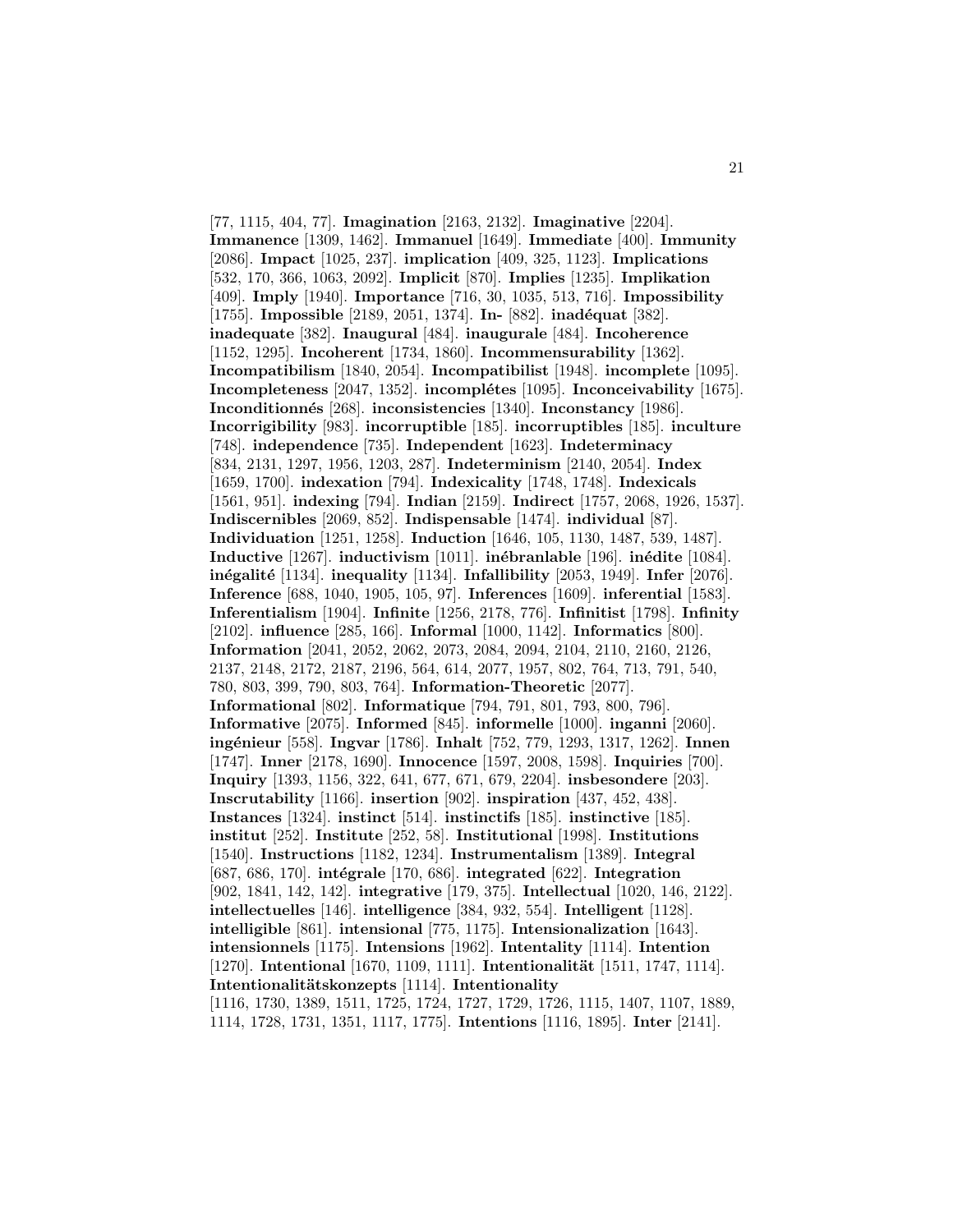**Inter-World** [2141]. **Intérêt** [794]. **Interaction** [1952]. **Interactions** [1716]. **Interdefining** [1795]. **interdisciplinary** [539]. **intéréet** [507]. **interest** [507, 794]. **Interference** [976]. **intériorité** [195]. **interiority** [195]. **interm´ediaire** [447]. **Internal** [1419, 1209, 1195]. **Internalism** [1989, 2097, 1457]. **Internalism/Externalism** [1457]. **International** [266, 265, 198, 245, 253, 264, 252, 320, 449, 626, 1156, 10, 576, 570, 245, 253, 264, 252, 247, 255, 266, 246, 254, 916, 176, 265]. **Internationale** [320, 1155, 916, 176]. **internationaler** [265, 246, 254, 265]. **interne** [577]. **Interpersonal** [1716]. **Interpretation** [1592, 836, 1076, 1753, 1352, 1754, 884, 1358, 1250, 540, 825, 1306, 578, 540, 1306, 471]. **Interpretationen** [1088]. **Interpretations** [1750, 1140, 1088]. **Interpretationsschemata** [998]. **Interpretative** [1208]. **interpreter** [1081]. **Interpretive** [1215, 998]. Intersubjective<sup>[1945]</sup>. Intersubjectivity<sup>[1729]</sup>. Intersubjektivität [1747]. **Intertheoretic** [2034]. **Intervention** [215, 1795, 673, 672, 674, 675]. **Interventionism** [1929]. **Interview** [1384, 59]. **interviews** [485, 4, 257, 1144]. **Intransitive** [1834]. **Intrinsic** [1817, 2195]. **Introducing** [1629]. **Introduction** [1585, 1650, 2105, 1600, 1614, 2023, 1912, 1701, 134, 59, 2122, 1821, 1811, 1977, 1634, 1886, 1676, 1424, 1903, 686, 1132, 1749, 1559, 582, 548, 121, 793, 134, 59, 627, 686, 2170, 1993, 1786, 1994, 2119]. **Introductory** [260]. **Introduzione** [1630, 1910, 1632, 1633, 1631]. **Intuition** [1589, 2176, 1644, 1590, 1591, 410, 859, 145]. **Intuitionism** [371, 975, 2121]. **Intuitionismus** [371]. **intuitionist** [418, 1026]. **intuitionistischen** [418]. **intuitionnistes** [1026]. **Intuitions** [2045, 1887, 1686, 1587]. **intuitive** [1134]. **Invariance** [948]. **Invention** [1017, 618]. **Inventories** [1612]. **inversion** [100]. **investigation** [641, 74, 530]. **Investigations** [431, 630]. **Invisible** [1960]. **Invitation** [83]. **Irrationalism** [1067]. **irrationalité** [1147]. **Irrationality** [1152, 2029, 1146, 1149, 1148, 1147]. **irredeemably** [1541]. **Irreducibility** [1428, 1549]. **irréductibilité** [1549]. **Irreversibility** [1418]. **is/ought** [1409]. **Isaac** [1810]. **Isaye** [194]. **ISBN** [2144, 2145, 2147, 2146]. **Isolation** [1055]. **isomorphism** [557]. **isomorphisme** [557]. **Israel** [611]. **Issue** [1714, 2041, 2052, 2062, 2073, 2084, 2094, 2104, 2110, 2160, 2126, 2137, 2148, 2172, 2187, 2196, 1730, 2105, 1706, 1725, 1724, 1727, 2023, 1729, 1701, 1703, 1705, 1707, 1709, 1711, 1712, 1726, 1702, 1710, 1691, 1704, 1728, 1708, 1731, 911, 910]. **Issues** [1073, 1156]. **Italian** [503, 150]. **italienne** [503]. **Items** [1612]. **itin´eaire** [1008]. **itinerary** [1008]. **IV** [488, 671]. **Ivo** [1730, 1725, 1724, 1727, 1729, 1726, 1728, 1731]. **ivresse** [509]. **IX** [493].

**J** [251, 2013, 2184, 126, 2134, 1603, 453]. **J.** [215, 251, 121, 863, 126, 1103]. **J.-Claude** [453]. **J.-L** [251]. **J.-L.** [215, 251]. **J.-M.** [863]. **Jaakko** [886]. **Jacksonism** [188]. **jacksonisme** [188]. **Jacob** [1697]. **Jaegwon** [1698]. **James** [440, 2202, 2136, 2119]. **January** [626, 1504, 379]. **janvier** [626]. **Jauch** [863]. **Javier** [1847]. **Jay** [2071]. **je** [79, 459]. **Jean** [967, 896, 134, 122]. **Jean-Paul** [967, 122]. **Jennifer** [2070]. **jeu** [560, 972]. **Jiri** [2118]. **Joerg** [2159]. **Johansson** [1786]. **John** [1951, 302, 2103, 1723].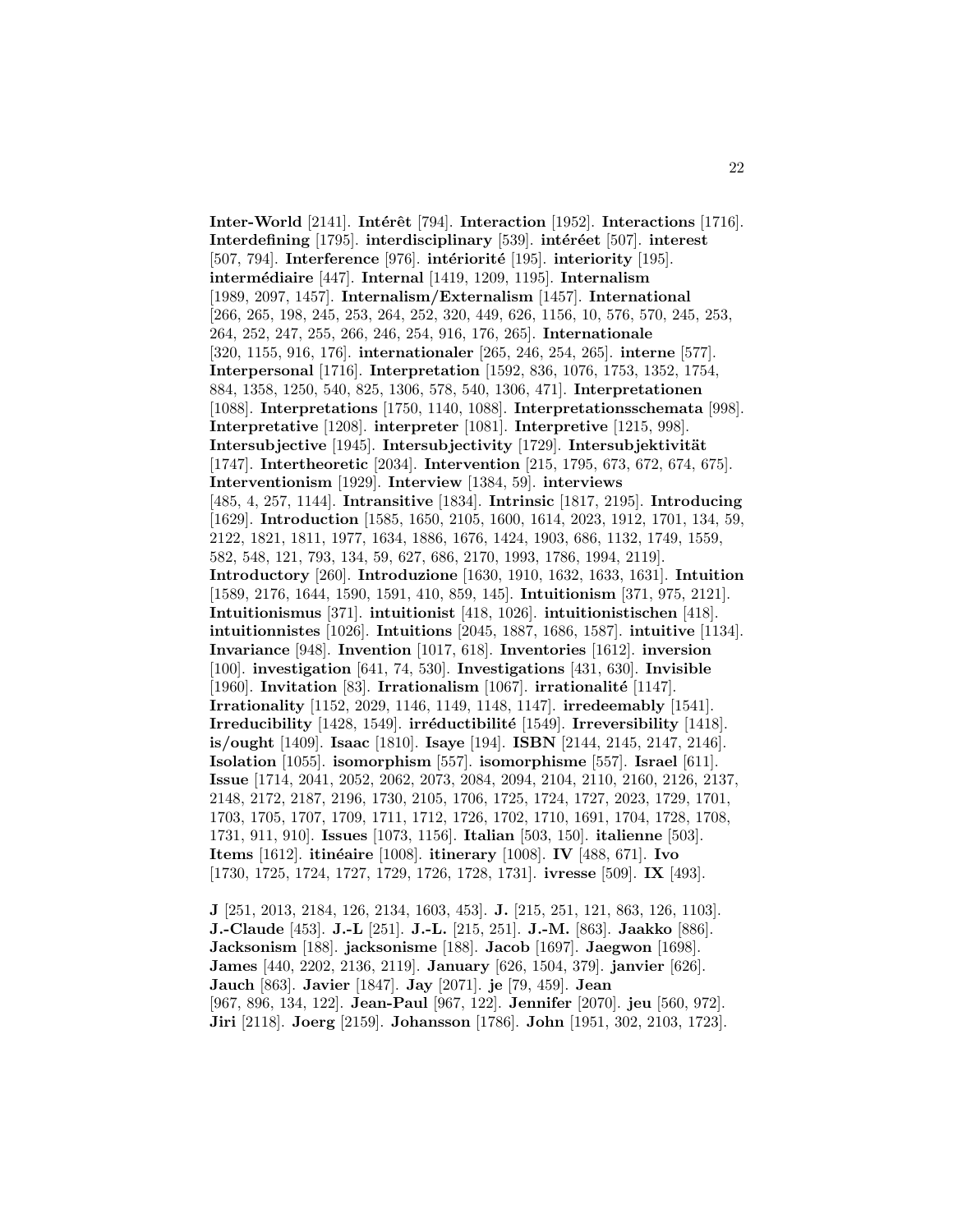**Johnston** [1875]. **Joint** [1592]. **Jonathan** [1699]. **Jos** [295]. **Jos´e** [2060]. **Josep** [1976, 1787]. **Journal** [326, 336, 546, 607, 693, 724, 705, 711, 304, 296, 314, 342, 351, 378, 379, 402, 408, 433, 450, 481, 458, 520, 521, 1156, 276]. **Joy** [294]. **Joyce** [1918]. **Judge** [1822, 1879, 507, 501]. **Judgement** [1590]. **Judgment** [1040, 1989, 1617, 1322]. **juge** [507, 501]. **jugement** [1322]. **Juhos** [313, 313]. **Jules** [1504]. **Julia** [1968]. **Julien** [1993, 2002, 1730, 1725, 1724, 1727, 1729, 1726, 1728, 1731]. **Julio** [1640]. **Julius** [1572, 1637]. **Jumble** [1752]. **juridiques** [580, 228]. **jurisprudence** [506, 505, 504]. **Jussi** [2135]. **Justice** [2115, 964, 1520, 963, 472, 1193, 1193]. **Justification** [1888, 1891, 996, 1886, 1798, 2017, 100, 116, 1520, 413, 272].

#### **K.** [1176]. **Kane** [1859]. **Kant**

[1649, 1033, 1789, 2070, 897, 1398, 1027, 1304, 1007, 1295, 1030, 1033, 1029, 1035, 1167, 1036, 1034, 1303, 1397, 331, 1032, 1031, 1026, 1091]. **Kantian** [308, 315, 309, 203]. **kantische** [308, 315]. **kantischen** [327, 309, 203]. **Kantism** [310]. **kantisme** [310]. **Kants** [1035, 1036, 1034, 1303]. **Kapsner** [2049]. **Karen** [2157]. **Karl** [1045, 235, 293]. **Karsten** [1746]. **Katharina** [2158]. **Kathrin** [1994, 1711]. **Kausalität** [1034, 841]. **kein** [1304, 347]. **Kepler** [285, 285]. **Kernfragen** [541]. **Kevin** [1706, 1995, 2040, 1714, 1701, 1703, 1705, 1707, 1709, 1711, 1712, 1702, 1710, 1857, 1704, 1708]. **Kim** [1698]. **Kind** [2080, 1726]. **Kinds** [1506, 2165, 1333]. **Kistler** [2156]. **Kit** [1714, 1706, 1701, 1703, 1705, 1707, 1709, 1711, 1712, 1702, 1710, 1704, 1708]. **Kitcher** [1624]. **Kitcher-Style** [1624]. **klassischen** [1169]. **Klemmt** [302]. **Know** [1048, 2066, 2101, 459]. **Knowability** [1742, 1733]. **Knower** [821]. **Knower-Known** [821]. **Knowing** [1939, 321, 1862, 352]. **Knowledge** [1116, 1665, 1445, 1071, 1808, 1890, 1865, 1636, 1271, 1744, 1951, 1936, 79, 1976, 135, 925, 1377, 2181, 468, 1861, 1523, 1195, 1691, 1246, 2186, 390, 807, 1946, 391, 1620, 1167, 389, 1588, 2085, 2057, 1070, 815, 867, 1525, 1074, 1254, 1339, 49, 442, 488, 486, 485, 492, 491, 548, 308, 315, 716, 792, 53, 313, 1350, 13, 447, 550, 1186, 551, 515, 43, 937, 445, 122, 203, 446, 286, 311, 106, 390, 443, 800, 2039, 810, 2186, 1785, 2101, 2048]. **Known** [821]. **kognitiver** [1357]. **Komplementarität** [84]. **Komponenten** [613]. **Kongress** [246, 254, 265]. **Konsequenzen** [1747]. **Konstitution** [1114]. **Konstruktion** [998]. **Konstruktive** [971]. **Kontinuum** [971]. **Kontinuumhypothese** [735]. **Kontinuumshypothese** [1455]. **Konvention** [1189]. **Korrespondenz** [758]. **Koskinen** [2013]. **Koslicki** [1711]. **Kosta** [2168]. **Krankheitsbegriffs** [166]. **Krause** [1720]. **Kripke** [1202, 1854, 1873]. **Kristie** [2015]. **Kritik** [117, 1325]. **kritische** [308, 1303]. **kritischen** [842]. **Kuhn** [2202, 1046, 867]. **Kulturbedeutung** [429]. **K¨unne** [1855, 1761, 1762, 1953]. **Kurt** [303].

**L** [251, 869, 1134, 2013, 2122, 935]. **L.** [215, 251]. **Lab** [1458]. **ladenness** [1201]. **Lage** [33, 21, 10]. **L'Alternative** [818]. **Lando** [2170]. **Langage** [761, 403, 1379, 716, 615, 415, 148, 720, 1848, 719, 1745, 1777]. **Language** [381, 1003, 1843, 1332, 950, 1519, 943, 1308, 1523, 1086, 1387, 1777, 817, 1869,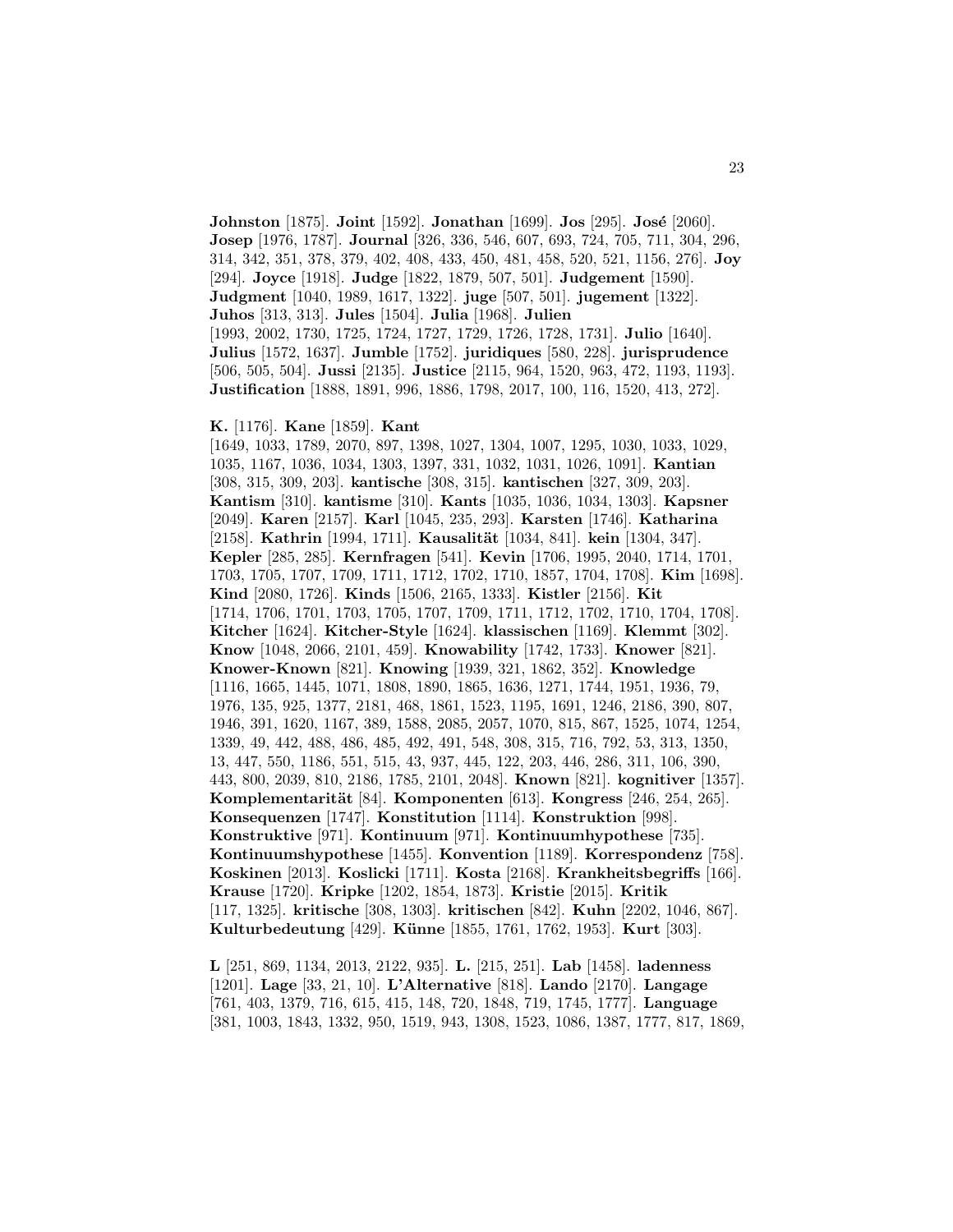1200, 1366, 947, 403, 22, 1379, 411, 716, 74, 760, 150, 615, 830, 415, 759, 148, 1174, 720, 1189, 784, 719, 761, 942, 2169, 2135]. **Language-Games** [943, 1366, 1003]. **Languages** [838, 959, 721, 1392, 1513]. **Langue** [784, 22, 759, 1174]. **large** [100]. **Lasonen** [1692]. **Lasonen-Aarnio** [1692]. **L'assembl´ee** [33]. **late** [1491]. **Later** [1276]. **Latin** [904]. **latino** [904]. **latino-am´ericain** [904]. **Lauener** [1546, 1399, 1547]. **Lausanne** [626, 626]. **Law** [1637, 100, 503, 502, 506, 572, 505, 497, 498, 499, 500, 567, 577, 200, 501, 571, 566, 568, 510, 581, 504, 576, 570]. **Laws** [1427, 2092, 1395, 1842, 1324, 946, 1449, 2078, 1436, 1591, 579]. **lawyer** [502]. **lead** [1284]. **Learning** [1971, 553, 427, 816, 514]. **L'échec** [1121]. **lecteurs** [824]. **lecture** [932, 24]. **Lectures** [684, 1649]. **lee** [489]. **Left** [2076]. **Legacy** [2070]. **legal** [228]. **Lehre** [226, 225]. **Leibniz** [9, 1657, 590]. **Leistung** [313]. **Leistungsf¨ahigkeit** [116]. **Leniewski** [1139]. **L´eon** [39]. **Lesaniewski** [1142]. **Leser** [824]. **Le´sniewski** [1140]. **l'espace** [312]. **l'esprit** [1697, 2156]. **lessons** [679]. **Letter** [54, 548, 124, 125, 20, 196]. **Lettre** [124, 196, 548, 125]. **lettura** [1632, 1633, 1631, 1630]. **L'étude** [1288]. **leur** [478, 239]. **Leurs** [719]. **Level** [1665, 1932, 1797, 647, 877]. **Levels** [786, 221, 1153, 719]. **Lever** [1967]. **Levi** [967]. **Levi-Strauss** [967]. **l'´evolution** [384, 382, 385]. **Lewis** [1796, 1846, 1493]. **lews** [719]. **Lexical** [2108, 1269, 1825]. **Liberal** [2067, 2199, 2190]. **Libertarian** [1518]. **Libertarianism** [1768]. **Libertarians** [1625]. **Libertarismus** [1747]. **liberté** [761, 490]. **liberty** [166, 761]. **Library** [233]. **Lichte** [95]. **lichtsinns** [111]. **lie** [709]. **Lieber** [1751, 1751]. **lien** [1174]. **Life** [600, 1276, 1415, 1022, 713, 1333, 737, 376, 1052, 148, 186, 1288, 136, 436]. **lifelong** [816]. **Light** [1450, 1321, 1254, 140, 95]. **light** [111]. **Like** [1995]. **Lill** [2003]. **limitations** [1056, 478]. **limites** [65, 491, 1056, 464, 435, 1058, 794, 485, 492]. **Limits** [2021, 2071, 65, 491, 464, 435, 587, 1058, 794, 485, 492]. **Linda** [2171]. **lin´eaire** [561]. **Linear** [1754, 561]. **linguaggio** [150, 1911, 1910]. **Linguistic** [1955, 1331, 1330, 1804, 1200, 831, 890, 708, 722, 456]. **Linguistics** [1843, 1000, 785, 1334, 2144]. **linguistique** [785, 708, 722, 1000]. **link** [315, 1174]. **L'institution** [1745]. **L'intentionnalité** [1117]. **L'Intentionnalit´e.** [1697]. **Lisa** [2051]. **list** [495]. **Liste** [305, 329, 361, 393, 840, 495]. **Literatur** [624, 691, 725, 742, 777, 783, 788, 798, 811, 823, 827, 847, 855, 878, 889, 907, 960, 984, 1023, 1044, 1049, 1083, 1098, 1105, 1124, 1178, 1230, 1253, 1260, 1291, 1301, 1315, 1323, 1328, 1337, 1343, 1365, 1370, 1405, 1410, 1093, 1212, 989, 93, 1137, 1224, 818, 804, 933, 934, 935, 936, 937, 938, 1164, 1199]. **Literaturblatt** [251, 263, 341, 457, 480]. **literature** [719]. **littératures** [719]. **Living** [966, 233, 1394, 178, 397]. **Livres** [692, 703, 726, 743, 799, 908, 955, 991, 1024, 1050, 1080, 1099, 1125, 1154, 1179, 1205, 1231, 1261, 1292, 1316, 1338, 1360, 1380, 1400, 1423, 138, 328, 840]. **Local** [1133]. **Location** [1628, 2179, 1605, 2063]. **Locical** [339]. **Locke** [302, 302]. **Lockie** [2185]. **locuteur** [1165]. **loffener** [461]. **Logic**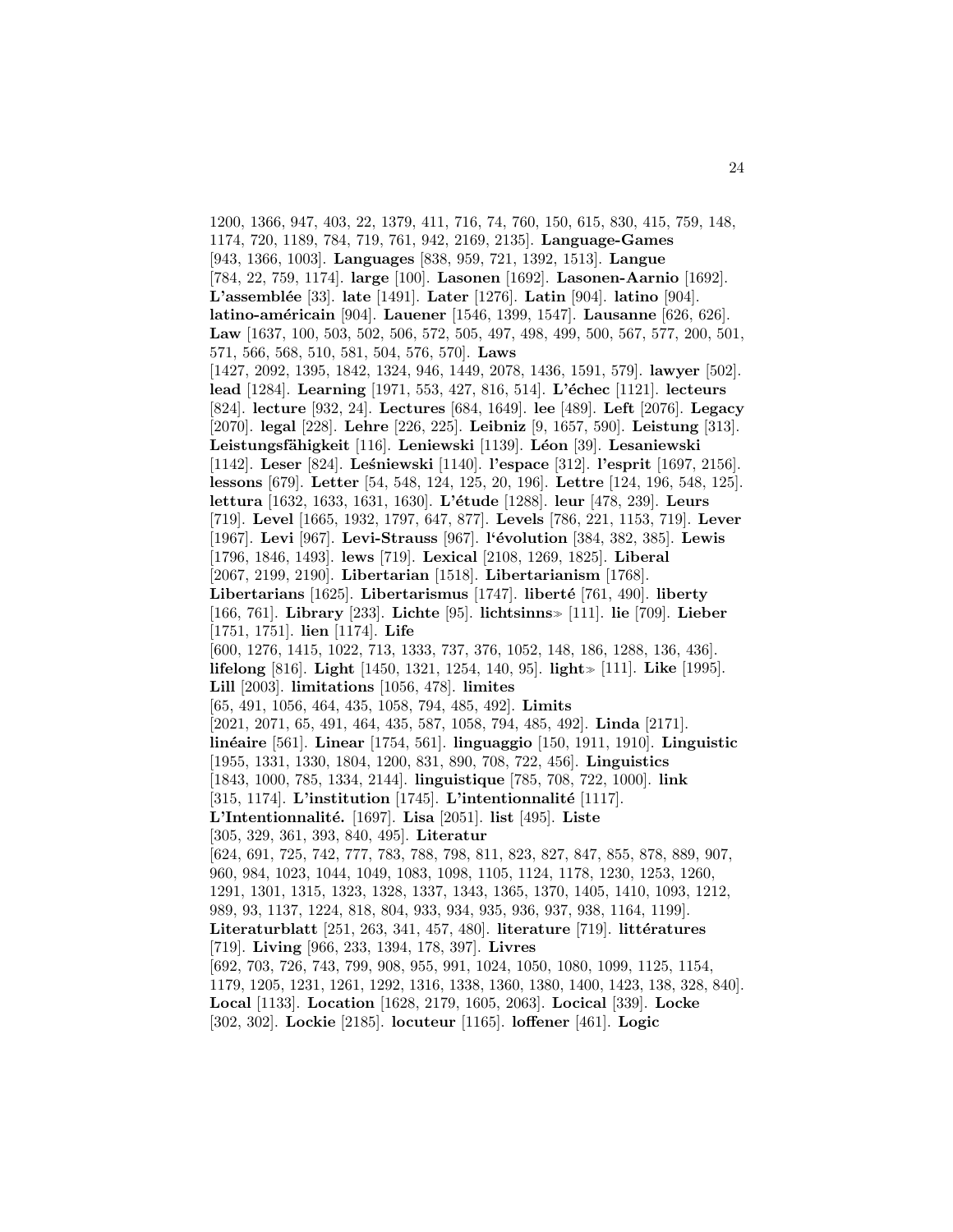[60, 805, 2144, 61, 1904, 814, 1992, 864, 976, 2169, 1481, 1015, 1393, 2174, 1771, 1079, 2083, 1615, 1257, 1631, 2037, 1754, 1505, 2021, 2113, 1663, 2168, 890, 1775, 1669, 449, 103, 41, 300, 738, 91, 369, 1350, 126, 1143, 1169, 775, 235, 274, 441, 97, 422, 473, 162, 225, 759, 2013, 1849, 273, 2121, 1885]. **Logical** [1464, 1609, 1630, 1439, 1308, 1484, 1863, 1692, 1591, 1000, 300, 968, 439, 1350, 440, 1139, 1085, 1429, 560, 598, 2169]. **Logically** [1734, 1483]. **logician** [510]. **Logicians** [845]. **logicien** [510]. **Logicism** [1198]. **Logicisms** [2083]. **Logico** [1632, 1633, 1630, 1631]. **Logico-Philosophicus** [1632, 1633, 1630, 1631]. **Logics** [2049]. **Logik** [126, 473, 225, 369, 60, 162]. **Logique** [300, 759, 60, 61, 1429, 91, 369, 1350, 1143, 343, 1085, 1000]. **logiques** [560, 598, 1139]. **logischen** [968]. **Logos** [54, 51, 32, 42, 40]. **loi** [200]. **Lonergan** [896]. **Look** [2026]. **Looking** [1878]. **Loose** [1490]. **Loss** [1976]. **L¨osung** [853]. **Lottery** [1915]. **Louis** [1084]. **Louise** [2014]. **Love** [1773]. **Lowe** [1699, 1603]. **Luck** [1996, 1886, 1525]. **Ludwig** [1088, 1088]. **lueur** [140]. **Luminosity** [1916]. **L'univers** [457]. **Lupasco** [38]. **Lying** [1925]. **Lynøe** [1786].

**M** [2004, 1810, 1847, 2122, 235, 273, 432]. **M.** [242, 407, 518, 124, 549, 53, 241, 38, 154, 440, 863, 280, 43, 197, 39, 125, 72, 453, 432, 196]. **maˆıtre** [1302]. **MacBride** [1705, 1604]. **MacFarlane** [2103]. **Machame** [2012]. **machine** [357, 352]. **Machines** [1101]. **Maci´a** [1787]. **Mackie** [1136]. **Macmillan** [2145]. **Made** [2123]. **Magic** [931, 1708, 389]. **Magnetism** [685]. **Magnitudes** [1257]. **main** [378, 379, 304]. **Making** [1730, 1128, 768, 2157]. **Malcolm** [983]. **Malebranche** [803]. **Man** [1851, 1177, 442, 444, 1396, 173, 447, 754, 919, 357, 352, 710]. **Manifest** [1333]. **Manifestations** [91, 1820, 91]. **Manifeste** [176]. **Manifesto** [176]. **Manipulation** [1518]. **Mannoury** [19]. **Manuel** [1787, 1873, 1713]. **MANUSCRITO** [1157]. **Many** [1594, 2138]. **March** [1955]. **Marco** [2083]. **Marconi** [1633, 1776]. **Marcum** [2202, 2136]. **Marcus** [1747, 2082, 2145, 1483, 1478]. **marge** [131]. **Margherita** [2204]. **marginality** [1286]. **Maria** [2011]. **Mark** [1810, 2186, 1407, 1875]. **Martin** [235]. **Martine** [1747]. **Marx** [1151]. **Marxism** [7]. **Marxismus** [7]. **Massimiliano** [2144]. **master** [1302]. **Material** [2033, 2197, 2070, 1123]. **Materialism** [2034, 75]. **Materialismus** [75]. **matériel** [2156]. **Mathematica** [1095]. **Mathematical** [1020, 281, 1814, 1244, 244, 2158, 1641, 2121, 701, 681, 671, 603, 859, 598, 395, 550, 416, 1283, 250, 282, 370, 689]. **Mathematics** [626, 669, 700, 611, 346, 1753, 854, 2032, 295, 1885, 969, 2021, 276, 377, 633, 585, 974, 1031, 630, 223, 651, 103, 348, 789, 222, 637, 632, 289, 671, 369, 635, 656, 316, 733, 1266, 634, 224, 659, 1143, 623, 702, 679, 926, 638, 639, 236, 631, 640, 858, 860, 861, 583]. **Mathematik** [611, 1219, 369, 348, 789, 346, 860, 295, 969]. **Mathematikunterricht** [639, 640]. **Mathématique** [702, 626, 681, 651, 370, 671, 859, 1283, 659, 679, 633, 377]. **mathématiques** [700, 223, 222, 637, 632, 369, 598, 635, 316, 550, 858, 1266, 224, 1143, 623, 689,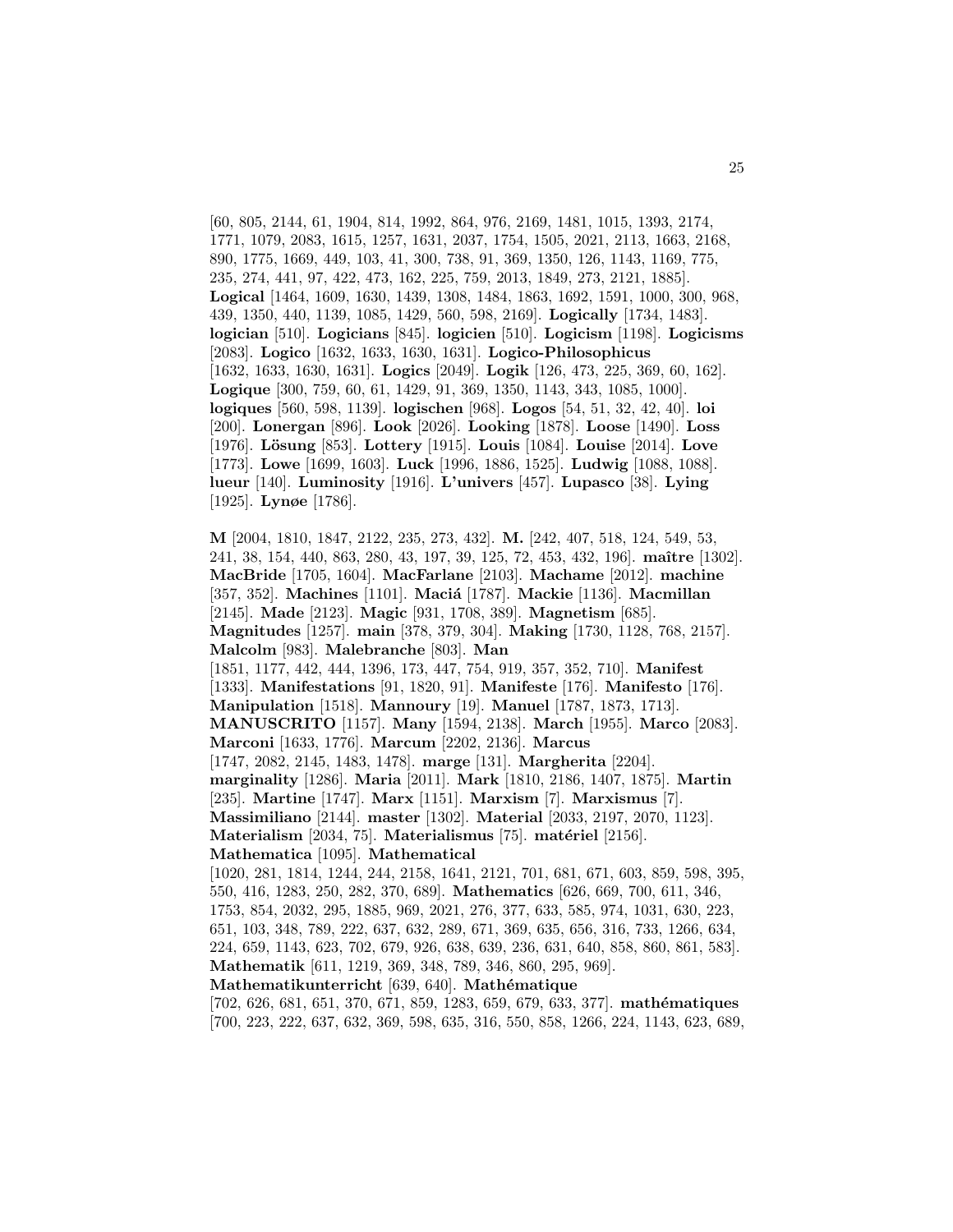926, 585, 638, 861, 583, 630, 276]. **Math´ematisation** [857]. **mathematische** [395, 244]. **mathematischen** [281, 280, 250, 282]. **Mathematization** [857]. **matières** [47, 190, 306]. **Matter** [2077, 1674, 2044, 600]. **Matthew** [2081]. **Matthias** [1966]. **Maturation** [183]. **maturity** [186]. **Max** [2156, 1267, 1274, 1269, 1265]. **Maxim** [1925]. **Maximilian** [1737]. **maxims** [142]. **May** [512]. **Mayr** [2001]. **McBride** [2186]. **McDowell** [2176, 1556]. **McKenna** [1927]. **McKinsey** [1771]. **McMahon** [2070]. **McNally** [2014]. **Me** [2141, 1653]. **Mead** [821]. **Meaning** [2045, 1320, 2105, 1117, 1269, 2138, 2056, 1086, 1270, 1129, 1737, 1203, 1647, 1828, 1321, 1907, 1906, 1300, 55, 91, 429, 1165, 239, 220]. **Meaning-Scepticism** [1647]. **Meaningful** [1940, 1311]. **meaningless** [981]. **Means** [1394, 444, 352]. **Measure** [1778, 98]. **Measurement** [1491, 1522, 429, 1358]. **Mécanique** [1122, 353, 232]. **mécanisme** [551, 146]. **mecanismes** [717]. **Mechanical** [866, 144]. **Mechanics** [1426, 1450, 1486, 1122, 24, 614, 353, 86, 604, 89, 1088, 18]. **Mechanik** [1486, 86]. **Mechanism** [873, 551, 146]. **Mechanisms** [717, 148]. **m´edecine** [163]. **mediante** [150]. **Medicine** [163, 164, 162, 2136, 1786]. **medieval** [274]. **meditation** [256]. **Medizin** [164, 162]. **Meeker** [2040]. **Meeting** [939, 484, 33]. **Meetings** [1106]. **meilleur** [1354]. **Meinong** [1511]. **Meinongs** [1511]. **Member** [863]. **Membre** [863]. **m´emoire** [146]. **Memorandum** [23]. **Memories** [914]. **Memory** [1764, 1550, 1582, 1269, 146]. **Mengenlehre** [413, 290]. **Menger** [293]. **Menschen** [1177]. **menschliche** [613]. **mensonge** [709]. **Mental** [2143, 1899, 1743, 1622, 2064, 178, 5, 1549, 404, 1941]. **mentale** [1747]. **mentales** [404]. **Mention** [1938]. **Mercier** [299]. **Merely** [1490]. **Mereological** [1765, 1501]. **Mereology** [1710, 2170]. **Merricks** [1627]. **Message** [2117]. **Messens** [429]. **messo** [1884]. **mesure** [98]. **Meta** [2183, 701, 539, 2118]. **Meta-Metaphysics** [2183, 2118]. **meta-science** [539]. **Meta-theory** [701]. **Metaethics** [1512, 1663]. **Metaphor** [1269, 1104, 1097, 953]. **Metaphors** [1039]. **Metaphysical** [1419, 1847, 1699, 2118, 1845, 492, 1486, 1975]. **Metaphysics** [64, 1865, 2013, 1308, 2033, 1861, 2072, 1863, 1819, 1780, 2063, 1980, 1303, 2183, 1775, 455, 345, 1396, 67, 193, 1096, 936, 195, 122, 256, 463, 64, 1348, 2159, 1809, 2118]. **Metaphysik** [1396, 109, 1788, 256, 64, 1096, 1303, 1720]. **Metaphysique** [52, 1348, 64, 492, 463, 67, 936, 195, 122, 193]. **Métaphysische** [1486]. **Method** [301, 1033, 1079, 698, 1000, 548, 439, 152, 1002, 313, 119, 784, 149, 1279, 284, 440]. **M´ethode** [784, 548, 152, 301, 119, 744, 1279, 1000, 284, 313]. **Methodenkomplexität** [1033]. **Méthodes** [1060, 557, 558, 325, 667, 555]. **Methodical** [536]. **methodischen** [123, 536, 151]. **methodological** [123, 780, 530, 874, 151, 312, 906]. **Methodologie** [251, 353, 369, 369, 927, 154, 121, 363, 601, 153, 1288]. **méthodologiques** [312, 363, 906, 780, 874]. **methodologisch** [530]. **methodologisch-ideologiekritische** [530]. **Methodology** [805, 251, 449, 927, 353, 757, 154, 121, 363, 601, 744, 755, 153, 1288, 532, 369].

26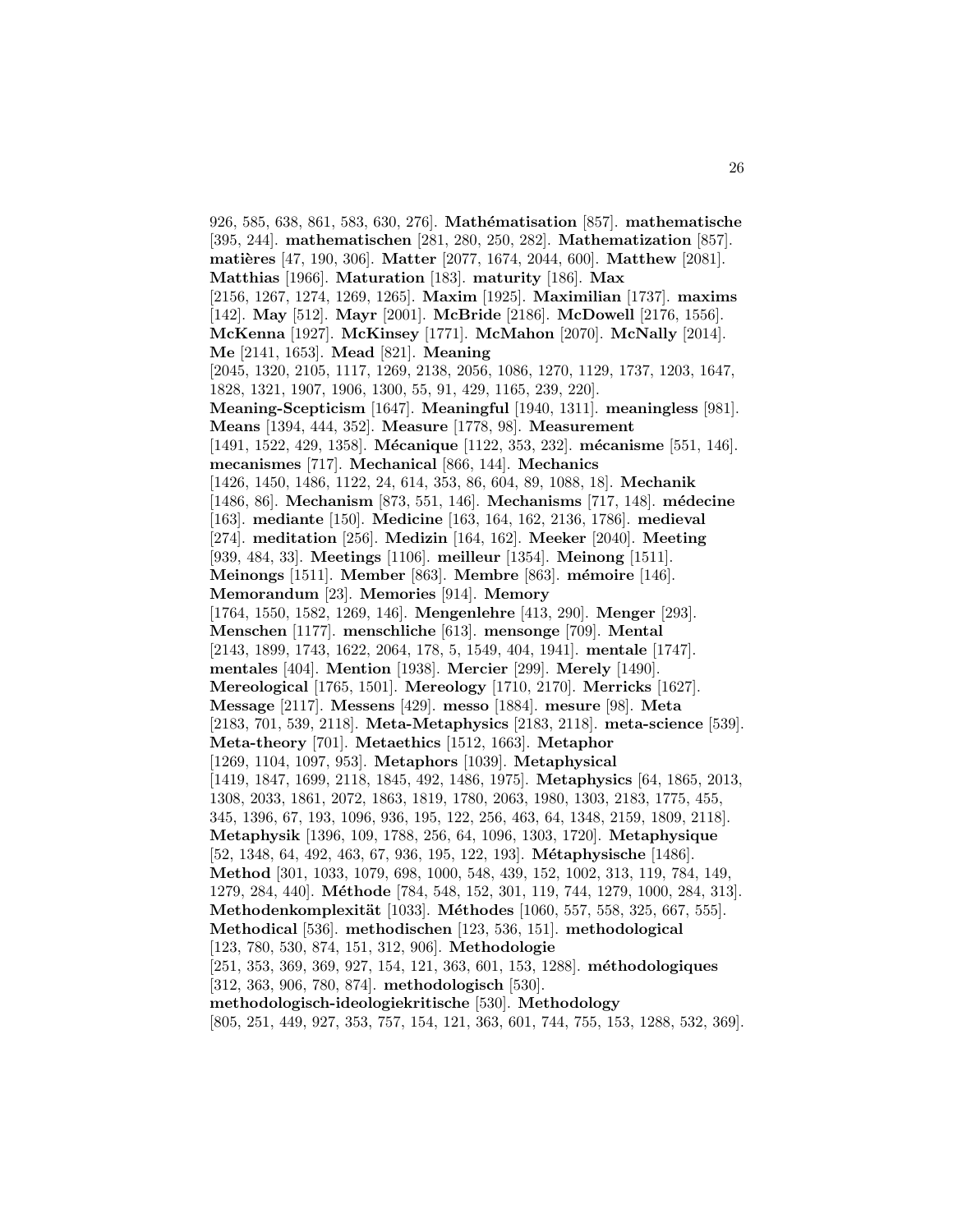**Methods** [524, 523, 558, 325, 555, 667, 182, 557, 1060]. **Metodología** [757]. **Michael** [1849, 1788, 2102, 1211]. **Michel** [1745]. **Micro** [851]. **Micro-Explanations** [851]. **micromycologie** [1060]. **micromycology** [1060]. **mictrophysics** [597]. **middle** [639]. **Miéville** [242, 241]. **Might** [1643]. **Mikko** [2061]. **Mill** [1574]. **Miller** [2015]. **Millian** [1543]. **Milos** [2168]. **Mind** [1748, 1677, 1743, 1202, 1255, 978, 1388, 786, 1403, 143, 1549]. **Mind-Body** [1677, 1202]. **Minds** [1799, 1574, 1101, 919]. **mineralogical** [151]. **min´eralogie** [152, 27]. **mineralogischen** [151]. **mineralogy** [152, 27]. **Minimal** [1921, 1295, 2174]. **Minimalism** [1575]. **Minimalist** [1807]. **Minor** [1324]. **miopie** [1884]. **mirabilis**} [590]. **Miracle** [1694]. **miracles** [2115]. **Misanthrope** [1216]. **Miscellaneous** [476, 824, 476]. **Misconceptions** [1169]. **Mises** [1121]. **Misidentification** [2086]. **Mistakes** [849]. **Misunderstanding** [1573]. **misunderstandings** [545, 547]. **Mitteilung** [824]. **Mittelschulen** [639]. **Mm.** [548, 62]. **Modal** [1586, 1481, 1864, 1505, 2034, 1841, 1987, 2111]. **Modalitätenlogik** [422]. **modalit´es** [1094]. **Modalities** [1681, 1094]. **Modality** [1706, 422]. **Modals** [1926]. **mode** [715]. **Model** [1116, 1832, 951, 2031, 1097, 1392, 2140, 1056, 722, 613, 421, 584, 977]. **model-completeness** [421]. **Model-Theoretic** [1832, 1392]. **mod`ele** [1056, 722, 584, 977]. **Modèles** [533, 550, 555, 562, 689, 905]. **Modell** [613]. **Modelled** [1858]. **models** [550, 555, 689, 562, 533, 905]. **Modern** [974, 786, 164, 384, 88, 2205, 708, 702]. **moderne** [708, 702]. **modernen** [164, 88]. **modernes** [384]. **Modes** [1071, 2024, 1603, 185, 715]. **Modest** [1768]. **Modified** [738]. **Modularity** [1826]. **Modulation** [2108]. **M¨ogliche** [1747]. **Molecular** [782]. **Molino** [1103]. **Moltmann** [2144]. **Momentum** [1842]. **monde** [1667, 77, 1280, 487]. **mondiale** [171]. **mondo** [1884]. **Money** [1834]. **Money-Pump** [1834]. **Monism** [1444, 1802, 1528, 1466]. **Monsieur** [19]. **Montaigne** [709, 709]. **Moody** [274]. **Moore** [1047, 1005, 1274]. **Moorean** [2010]. **Moral** [2018, 1672, 2127, 1033, 2145, 2027, 2116, 174, 2180, 2006, 2171, 1774, 2051]. **morale** [174, 230]. **Morality** [1726, 1032, 2051, 1976]. **Moralphilosophie** [1033]. **morals** [230]. **Morgan** [41]. **morpho** [128]. **morpho-psychologie** [128]. **morpho-psychology** [128]. **Morscher** [1950]. **Mortality** [1150]. **Most** [1752]. **moteur** [933]. **moteurs** [145]. **motion** [104]. **Motivation** [1727, 192, 183, 192]. **motor** [145, 142]. **motrice** [142]. **mots** [560, 1314]. **mouvement** [55, 21, 1289]. **movement** [55, 21, 1289]. **Moya** [1774]. **moyen** [352]. **moyens** [444]. **Mr.** [123, 229]. **MS** [1054]. **Mugnai** [1658]. **M¨uller** [2146]. **Mulligan** [1706, 1714, 1701, 1703, 1705, 1707, 1709, 1711, 1712, 1702, 1710, 1857, 1704, 2050, 1708]. **Multi** [2037]. **Multi-Agent** [2037]. **Multilocation** [1973]. **Multiple** [1757]. **Mumford** [2003]. **Murdered** [1643]. **Murderer** [1643]. **Music** [544]. **musical** [762, 920]. **musicale** [762]. **musique** [544]. **Muslim** [563]. **my** [1582, 2106]. **Mycenaean** [561]. **myc´enienne** [561]. **Myopias** [1884]. **Mystery** [1810]. **mystical** [1348]. **Mysticism** [1302, 903]. **Mysticisme** [1302]. **Mystique** [903, 1348]. **Myth**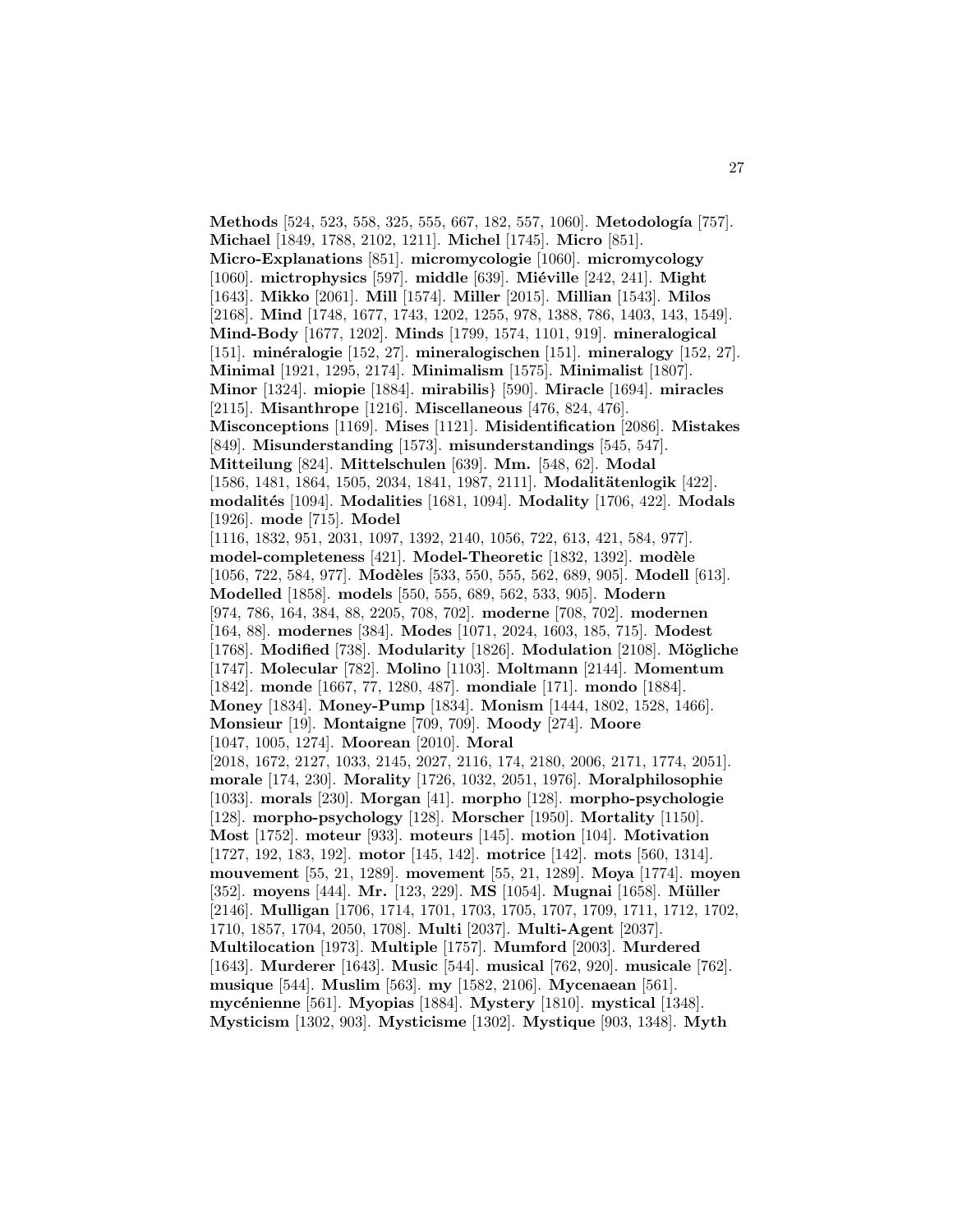[2149, 470, 1216]. **mythe** [470, 1216]. **Mythic** [1032].

**n** [175, 401, 480, 1515, 1527, 1533, 1539]. **nach** [216, 76]. **Nachwort** [980]. **NAD** [1064]. **naissance** [9]. **Naive** [1239, 1119]. **name** [1258]. **Names** [1271, 1564, 1495, 1543, 1945]. **Naming** [1580]. **napoléon** [575, 575]. **Narrative** [2115]. **Narrow** [1373]. **National** [171]. **nationales** [171]. **Natur** [1027, 1788]. **Natural** [959, 1506, 2080, 1972, 1666, 2169, 1699, 2032, 986, 978, 1952, 1303, 1333, 947, 1461, 313, 530, 76, 297]. **Natural-Kind** [2080]. **Naturalism** [2199, 1387, 1394, 1397, 1943, 1386, 1374, 1185, 736, 2150]. **naturalisme** [1374, 736]. **Naturalismus** [1185, 1397]. **naturalist** [397]. **naturaliste** [397]. **Naturalization** [1228, 1512]. **Naturalized** [1389, 1359, 2040, 1949, 1409, 1472, 1473]. **Naturalizing** [1398, 1358]. **Naturally** [741]. **Naturalness** [2175]. **Nature** [1867, 1427, 834, 1607, 1324, 1208, 1449, 1797, 1107, 1335, 822, 491, 1027, 737, 289, 372, 133, 416, 27]. **Naturphilosophie** [1788]. **Naturwissenschaft** [1303, 88]. **Naturwissenschaften** [530, 76, 947]. **naturwissenschaftliche** [313, 297]. **naturwissenschaftlicher** [285]. **Near** [1698]. **Necessary** [1668]. **nécessité** [65, 490, 1162]. **Necessity** [490, 1017, 1555, 1588, 1188, 1364, 1579, 1162]. **Need** [1770, 65]. **Needn't** [2142]. **needs** [180]. **negation** [325, 325]. **Negative** [1563, 1569, 122, 122]. **Neglected** [1756]. **Neil** [2039]. **Nelson** [1342, 234, 1171]. **nemo** [575]. **Neo** [283, 1710, 1025, 1690, 283]. **Neo-Aristotelian** [1710]. **Neo-Brentanians** [1690]. **Neo-Positivism** [1025]. **Neo-Scholastic** [283]. **n´eo-scolastique** [283]. **nervous** [148, 375]. **Neuchˆatel** [637, 638]. **neuen** [1087]. **Neuer** [1789]. **neuere** [422, 541]. **Neural** [1971]. **neuronal** [147]. **neurophysiological** [140]. **neurophysiologiques** [140]. **Neuroscience** [1553]. **Neurospora** [1064]. **Neutral** [1900, 1704]. **News** [1406, 1411, 1417, 1422, 1433, 1437, 1441, 1448, 1454, 1460, 1465, 1471, 1476, 21]. **Newsletter** [1533, 1539, 1515, 1527]. **Newtonian** [766]. **newtonienne** [766]. **nicht** [414, 473]. **Nick** [2121]. **Nida** [1747]. **Niels** [1786, 2184]. **Nigarjuna** [1336]. **Nightmares** [1313]. **Nihilist** [2166]. **Nikola¨ı** [122, 122]. **Nikolaj** [1974]. **niveau** [647, 877]. **niveaux** [221, 1153, 719]. **No** [1779, 1948, 1304, 128, 334, 317, 1797]. **Nobel** [24, 24]. **noch** [414]. **Noema** [1109]. **Nolfi** [826]. **Nom** [1258]. **Nominalism** [2175, 1984, 1642, 1669]. **nominalistic** [1495]. **nomological** [1413]. **nomologique** [1413]. **Non** [1929, 1668, 2035, 2149, 604, 802, 1775, 2150, 37, 1556, 1383, 149, 317, 1119, 1721, 1906]. **Non-Alethic** [2035]. **Non-being** [1775]. **Non-Classificational** [802]. **non-conceptual** [1556]. **Non-conceptualism** [2149]. **Non-conclusiveness** [1906]. **Non-Contraddizione** [1721]. **non-contradiction** [37]. **non-equivalent** [149]. **Non-Informational** [802]. **Non-naturalism** [2150]. **Non-quantal** [604]. **Non-Reductive** [1929]. **non-s´eparabilit´e** [1383]. **non-separability** [1383]. **non-standard** [1119]. **Non-Transferability** [1668]. **Noncognitivist** [1430]. **Nondoxasticism** [1944]. **Nonexistent** [2038]. **Nonrational** [1150]. **Nonsense** [1629].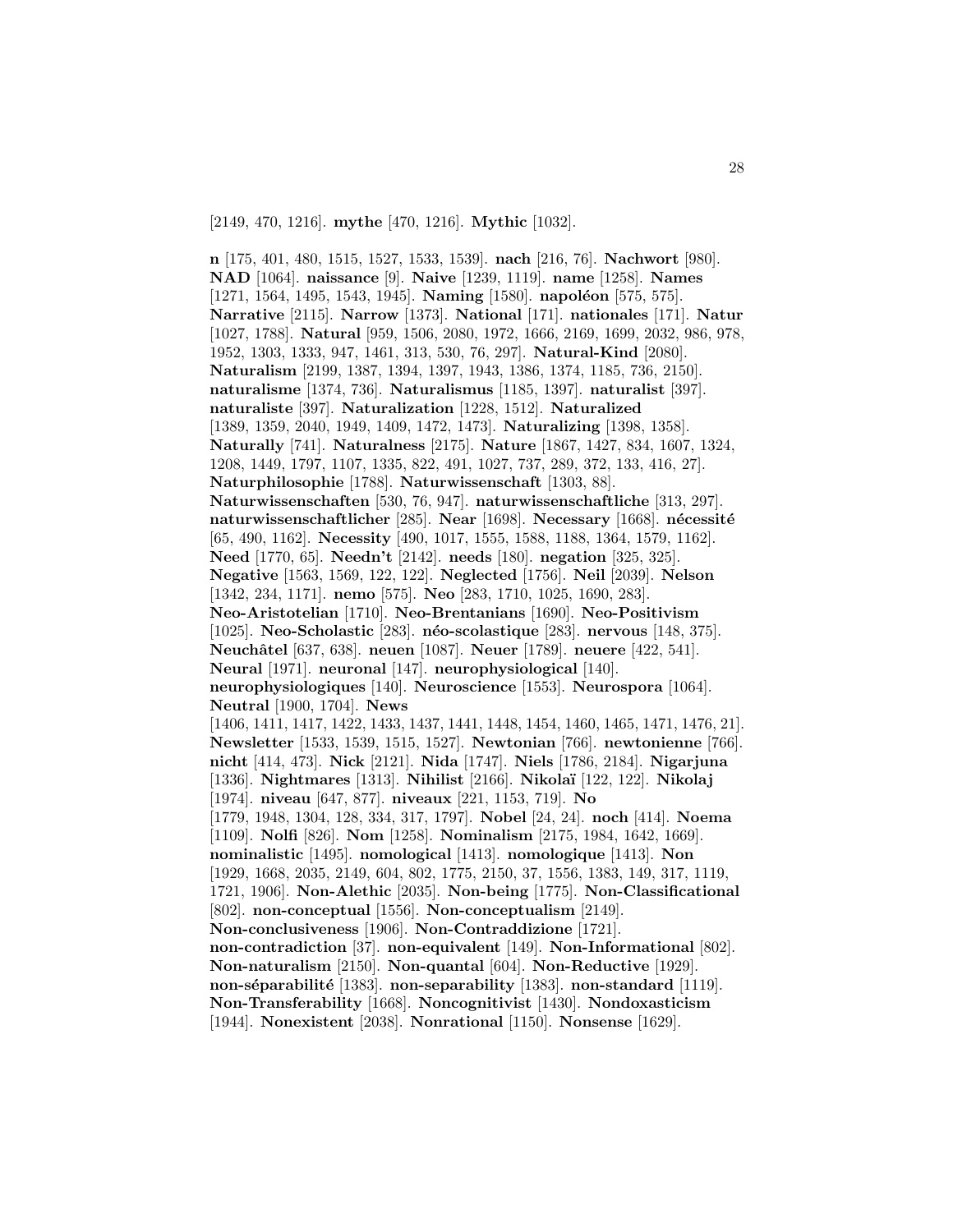**nonstandard** [1120, 1119]. **Normal** [176, 332, 29]. **Normale** [176]. **Normalen** [332]. **Normalisation** [1366]. **Norman** [235]. **Normative** [1898, 2072, 2097, 2130, 1520, 1185]. **normativer** [1520]. **Normativité** [1549]. **Normativity** [2045, 1908, 2037, 2133, 1549]. **norme** [241]. **Normenlogik.** [1950]. **normes** [1186]. **Norms** [2088, 1184, 1186]. **nos** [824]. **Noson** [2021]. **Notation** [1576]. **Note** [283, 1807, 1071, 916, 167, 438, 1306, 1057, 453, 122, 92, 438, 1057]. **Notes** [2018, 783, 788, 798, 1042, 1665, 2058, 1991, 959, 1627, 1249, 687, 1992, 1594, 1342, 2069, 1228, 1359, 1902, 1648, 1217, 1849, 232, 1666, 1209, 1162, 1163, 2056, 1168, 1161, 722, 1736, 1452, 1086, 1625, 1901, 1102, 1092, 1581, 1949, 932, 1626, 1259, 1574, 1123, 1223, 2057, 1009, 1593, 1369, 1013, 1364, 1948, 1300, 739, 46, 158, 1342, 722, 1102, 1369, 1300]. **Notice** [449, 1719]. **Notion** [1674, 1022, 26, 506, 558, 91, 90, 367, 1351, 28, 747, 29, 88, 2205, 1142, 108, 508, 509, 1081, 1160, 790]. **Notions** [973, 85, 14, 15, 1738]. **Notizen** [959, 46, 158]. **Notre** [2168]. **Nottelmann** [1974]. **Noumena** [958]. **nouveau** [444, 284]. **nouvelle** [1054]. **Nouvelles** [1165]. **Nuccetelli** [1943]. **nuclear** [466]. **number** [378, 379, 970, 1325, 304, 319]. **Numbers** [1636, 2158, 100, 589, 405]. **numéro** [911]. **Nummer** [912].

**o** [226, 1983]. **o-doctrine** [226]. **o-Lehre** [226]. **O-Roles** [1983]. **Obituary** [1791]. **Object** [1468, 958, 1372, 1608, 1548, 1029, 1167, 773, 1111, 298, 1160]. **Object-dependent** [1372]. **objectif** [16]. **Objection** [1530, 1989, 1948]. **Objective** [1110, 13, 16, 195, 13]. **objective.** [195]. **Objectivism** [1680]. **objectivist** [540]. **objectiviste** [540]. **Objectivit´e** [620, 623, 465, 618, 768]. **Objectivity** [896, 866, 1715, 1823, 1136, 465, 14, 618, 1462, 620, 623, 768]. **Objects**

[1636, 1607, 1670, 1113, 2033, 2151, 1361, 1863, 1247, 1728, 2059, 1998, 552]. **objektrelation** [298]. **objets** [1667]. **Obliqua** [1596]. **O'Brien** [2091]. **Observation** [618, 1166, 1305, 867, 411, 618, 469]. **Observations** [338, 1201]. **Occasion** [1997, 41]. **Occasion-Sensitivity** [1997]. **occidentale** [385]. **occidentaux** [905]. **Occurring** [741]. **œuvre** [610, 915, 935]. **œuvres** [803]. **Off** [1997, 1771]. **Off-Target** [1997]. **offener** [1185]. **of'Mental** [1115]. **Old** [1646, 186]. **Older** [1457]. **Omissions** [1991, 2128]. **omniscience** [1350]. **One** [1394]. **Only** [1851, 1386, 424]. **Onofri** [2153]. **ontogenése** [454]. **ontogenesis** [454]. **Ontological**

[1972, 1408, 1030, 1874, 1602, 1977, 1802, 1438, 1601, 1723, 1442, 239]. **Ontologie** [1953, 949, 341, 1143, 1085]. **ontologies** [741]. **ontologique** [239]. **Ontology** [2080, 1804, 973, 1425, 2151, 1699, 946, 1868, 1142, 1603, 1435, 2201, 1140, 1661, 1141, 341, 1143, 1085, 949, 2123]. **Opacity** [1388, 1341, 1490]. **Open** [283, 192, 1954, 1612, 377, 80, 757, 762, 396, 615, 1185, 1284, 539, 1288, 806, 124, 757, 1368, 468, 843]. **Opening** [257, 928, 15, 200, 918, 932]. **openness** [479, 415, 307, 428]. **Operational** [805, 864]. **Operationism** [226]. **Operationismus** [226]. **Opposition** [1087, 49]. **Optics** [1122]. **Optimum** [556, 556]. **Optique** [1122]. **Oratio**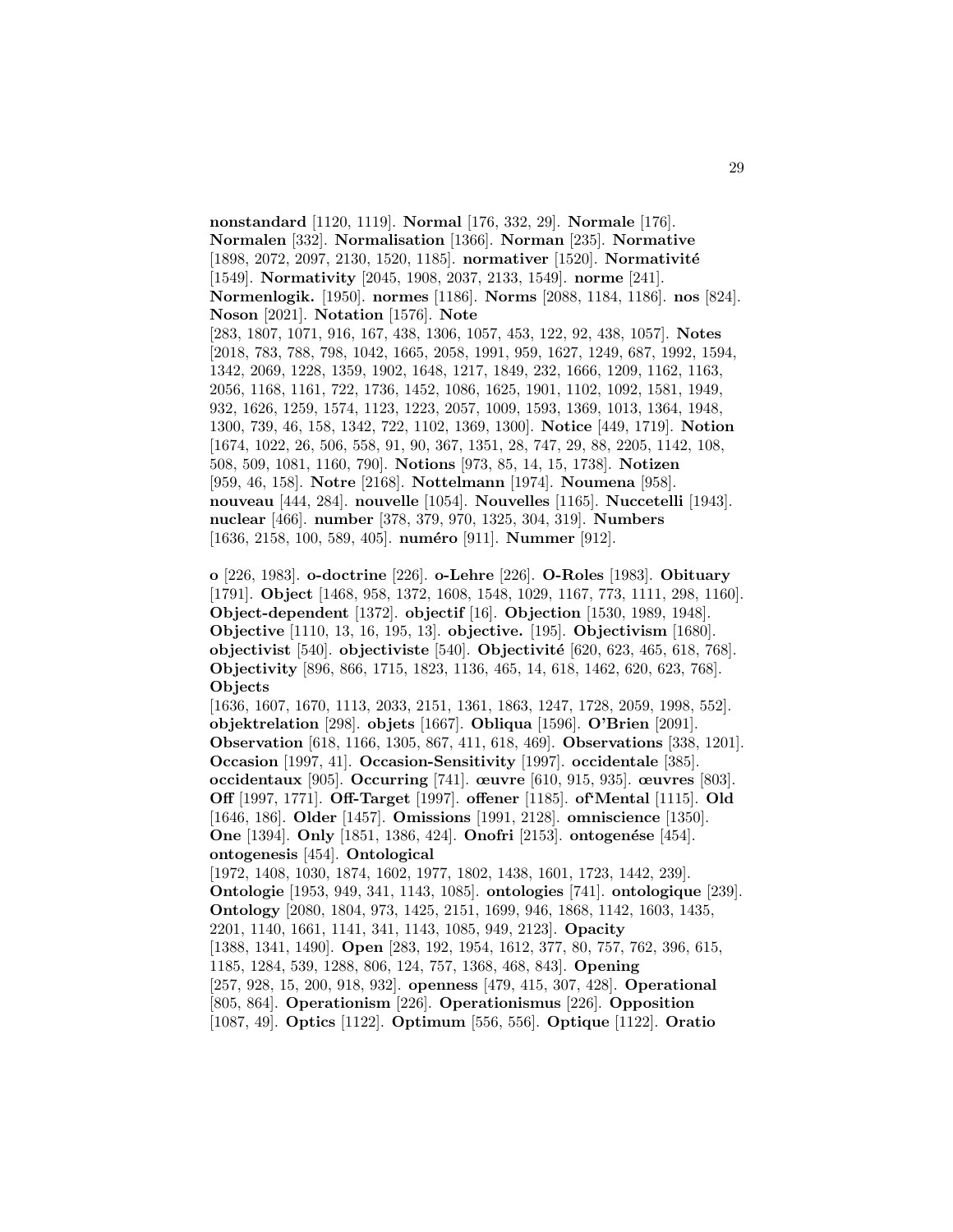[1596]. **Order** [965, 2152, 1770, 1438, 1924]. **Order/Second** [1924]. **Ordered** [887]. **Ordering** [1983]. **ordinaire** [403]. **Ordinary** [1523, 403]. **ordination** [626]. **ordnung** [262]. **ordre** [965]. **O'Regan** [1995]. **organelles** [1055]. **Organicism** [873]. **organisation** [145, 140]. **organism** [622]. **Organisms** [966, 178]. **Organization** [1329, 145, 140, 374, 344]. **organon** [756]. **Origin** [1364, 454]. **origine** [454]. **origines** [45, 813]. **Origins** [1586, 1377, 2011, 45, 813]. **Oskar** [295]. **Osterreichischen ¨** [2020]. **Oswald** [184]. **Otero** [1873]. **Other** [1799, 1574]. **Ought** [1844, 1299, 1191, 1192, 1409]. **Oui** [317]. **Our** [2043, 1855, 1332, 1636, 49, 824, 986]. **Outer** [2021]. **Outlawed** [1449]. **outline** [745, 977]. **outlines** [236]. **Outright** [1912, 1913]. **ouverte** [283, 124, 1368, 762, 192, 615, 750, 468, 1284, 1288, 377, 806, 843, 80]. **ouverture** [479, 928, 307, 428, 415, 918, 932]. **ouvrage** [121, 312, 39]. **ouvrages** [38]. **ouvrir** [396]. **Overcoming** [1308, 475, 719]. **Overdetermination** [1526]. **Overview** [157, 1139]. **Oxford** [2144, 2147, 1144]. **Oxford/New** [2147].

**P** [215, 194, 1064, 233, 1620]. **Package** [1752]. **Paderewski** [1852]. **Padrot** [826]. **Paglieri** [1952]. **Pains** [1924]. **Palgrave** [2145]. **Panpsychism** [1803, 2114, 1581, 929]. **Panpsychists** [1899]. **Panza** [2083]. **Paolo** [1911, 1910, 1791, 1903, 1906]. **pape** [11]. **Paper** [1151, 884, 696, 886]. **Papers** [1163, 2015]. **Papineau** [1695]. **parable** [553]. **Paradies** [1219]. **Paradigm** [832, 1439]. **Paradigmatology** [848]. **paradigmes** [1122]. **paradigms** [1122]. **Paradox** [1915, 2055, 395, 1075, 979, 1383, 853, 599]. **paradoxal** [279]. **Paradoxe** [1390, 1383, 599]. **Paradoxes** [1390, 699, 1412, 1878]. **paradoxical** [279]. **Paradoxie** [853]. **Paradoxien** [1412]. **Paraphrase** [1039]. **Paraphrasing** [1039]. **parler** [36]. **Part** [1390, 1412, 165, 1143]. **Partial** [1734]. **Partially** [887]. **participant** [681]. **participants** [495, 681]. **particle** [597, 787]. **Particles** [157, 603]. **Particular** [2151, 1604, 572, 203]. **Particularized** [1981]. **Particulars** [1882, 1456, 1603, 1442]. **particule** [787]. **particulier** [572]. **partie** [1143]. **Parties** [1306]. **Parts** [1306, 1655, 1987]. **Pasadena** [1964]. **Passive** [1793]. **Past** [1764, 1948]. **Pathology** [2134]. **Patterns** [2065, 938]. **Pauen** [1747]. **Paul** [1808, 968, 967, 940, 968, 1703, 413, 1857, 122]. **Pauli** [285, 285]. **pebbles** [1281]. **p´ech´e** [66]. **pedagogical** [170]. **P´edagogie** [377, 1282, 988, 730]. **p´edagogiques** [170]. **Pedagogy** [1282, 988, 730]. **Peels** [1735]. **Peer** [2036]. **Peg** [2076]. **Peirce** [1283, 881, 1258]. **Peircean** [1081, 1160]. **peircéenne** [1081, 1160]. **Penetration** [1971, 1969, 1970]. **Pens´ee** [240, 222, 1379, 920, 68, 238, 1289, 385, 1319, 719, 1349]. **pentecˆotisme** [904]. **Pentecostalism** [904]. **Perceived** [1799]. **Perception** [1930, 1662, 1727, 1726, 2027, 2026, 427, 982, 1858, 1969, 1756, 804, 427, 2082, 2012]. **perceptions** [141]. **Perceptual** [1757, 1971, 1681, 983, 2031]. **Perceptualism** [2023]. **P`ere** [299]. **Perelman** [123]. **Perelmans** [123]. **perennis** [461, 461]. **Pérez** [1873]. **Perfect** [1681]. **Performative** [1495].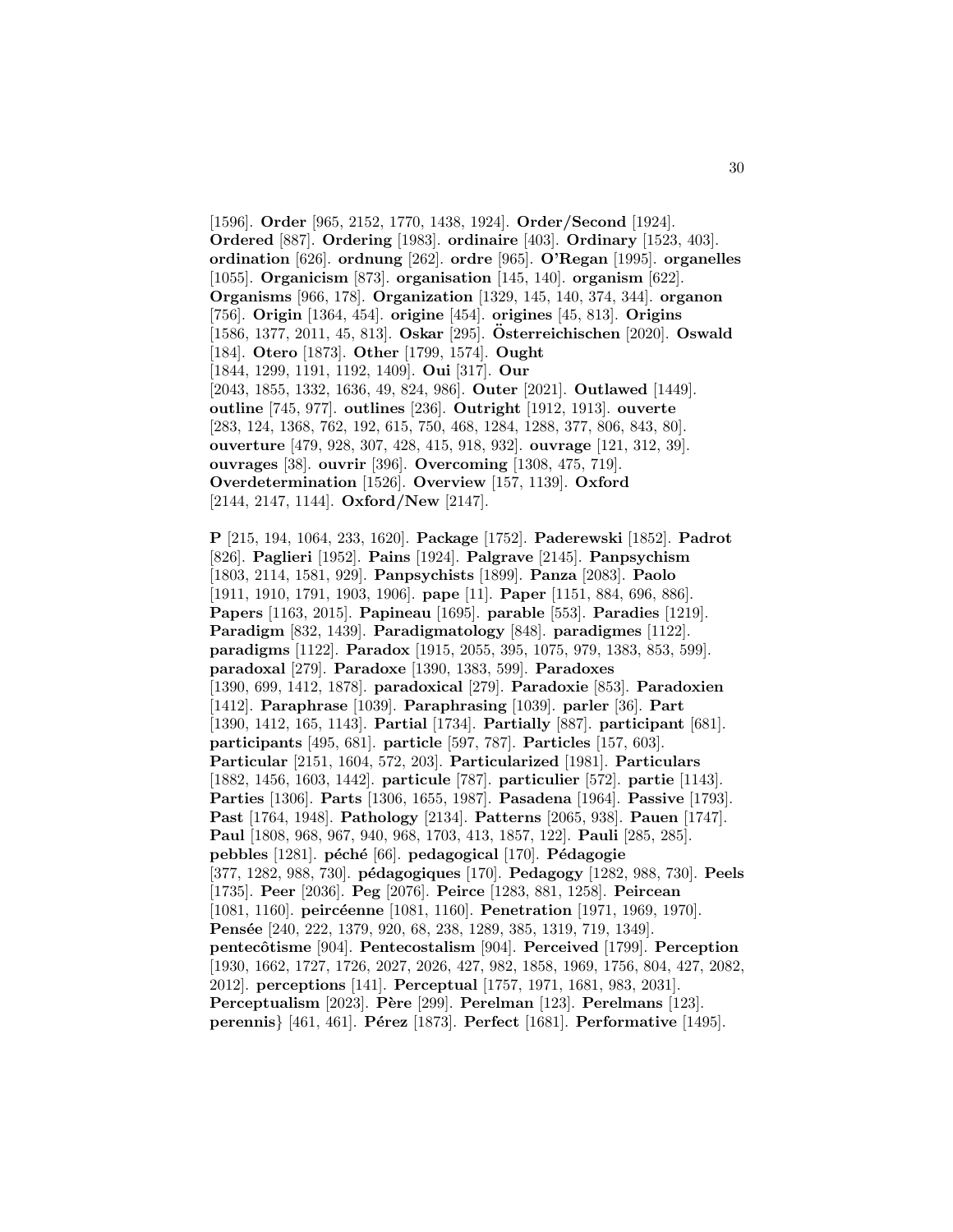**Performative-nominalistic** [1495]. **Performatives** [891]. **perhaps** [317]. **Perils** [2164]. **periodicals** [794]. **périodiques** [794]. **permanente** [816]. **Permissible** [2128]. **Permission** [1985]. **Perry** [1530]. **Persist** [2063]. **Persistence** [1973, 2063, 1998]. **Person** [1445, 1108, 1168, 1195, 1737, 1747]. **Personal** [1547, 2095, 1150, 2016, 1546, 900, 1966, 2019]. **Personalität** [1747]. **personality** [148, 149, 180, 182, 187]. **personnalité** [148, 187]. **personnelle** [900]. **Persons** [1480]. **Perspectival** [1468, 1378]. **Perspective** [1662, 966, 2049, 1638, 1283, 399, 1968]. **Perspectives** [1167, 2161, 2184]. **pertinence** [1287]. **pessimism** [132]. **pessimisme** [132]. **Peter** [2012, 2122, 1773]. **Peters** [1968]. **Peterson** [2004]. **Peut** [36, 442, 363, 317]. **peut-ˆetre** [317]. **peut-elle** [363]. **peut-il** [442]. **Peut-on** [36]. **Ph** [62]. **Phædo** [400]. **Phänomen** [365]. **phase** [543, 542]. **phenomena** [1408, 365]. **Phenomenal** [1695, 2053, 1829, 1878, 2026, 2114, 1962]. **Phenomenological** [1241, 1847]. **phenomenologicus** [586]. **Ph´enom´enologie** [479]. **Phenomenologigal** [694]. **Phenomenology** [870, 2177, 1115, 757, 479]. **phenomenon** [108, 1286]. **Philippe** [457]. **philosophe** [610]. **philosophenkongresses** [256]. **Philosopher** [256, 610, 1509, 233]. **philosopher-scientist** [233]. **Philosophers** [2018, 233, 1127, 1026]. **philosophes** [1127, 1026]. **philosophia** [461]. **Philosophic** [708, 762, 615, 1284, 793, 806, 18]. **Philosophica** [1156]. **Philosophical** [9, 115, 985, 2162, 1887, 1884, 2170, 2092, 53, 1993, 511, 2204, 841, 2134, 1196, 1149, 43, 19, 1148, 1277, 1812, 833, 2119, 461, 487, 1156, 322, 1353, 829, 850, 1578, 21, 291, 478, 1122, 1369, 795, 1193, 794, 164, 53, 392, 284]. **Philosophicus** [1632, 1633, 1630, 1631]. **Philosophie** [246, 254, 320, 403, 80, 381, 916, 1368, 1747, 468, 265, 1329, 275, 1218, 969, 769, 1334, 1114, 198, 245, 253, 264, 252, 283, 3, 22, 462, 123, 756, 435, 340, 163, 33, 8, 110, 437, 452, 844, 10, 50, 192, 316, 750, 107, 383, 438, 2050, 843, 1697, 874, 1000, 588, 1185, 95, 924, 302, 2020, 1848]. **philosophie** [461]. **Philosophies** [721, 107, 123]. **philosophies** [123]. **philosophique** [9, 487, 1353, 53, 33, 392, 21, 10, 478, 1122, 43, 19, 1193, 284]. **philosophiques** [850, 1369, 795, 794]. **Philosophische** [1158, 829, 33, 21, 10, 164]. **philosophischen** [115, 841]. **Philosophisches** [53, 43, 9]. **Philosophy** [137, 198, 245, 253, 264, 247, 255, 266, 246, 254, 283, 320, 326, 336, 521, 546, 607, 693, 724, 705, 711, 751, 778, 939, 1515, 1527, 1533, 1539, 1714, 2144, 3, 1491, 462, 2022, 381, 756, 1212, 2081, 1210, 710, 1706, 340, 916, 1368, 1892, 163, 2184, 694, 33, 1701, 1703, 1705, 1707, 1709, 1711, 2082, 1553, 1712, 745, 21, 1786, 844, 10, 192, 107, 950, 468, 1033, 1702, 2122, 2135, 265, 1710, 854, 1079, 1811, 1329, 1629, 1704, 539, 383, 1363, 2202, 186, 304, 1885, 969, 1397, 817, 2136, 1478, 1114]. **Philosophy** [786, 1431, 924, 475, 1708, 1669, 1000, 588, 461, 296, 314, 342, 351, 378, 402,

449, 458, 520, 593, 22, 80, 770, 435, 1461, 762, 8, 110, 437, 452, 50, 316, 708, 302, 1284, 441, 431, 95, 438, 1571, 769, 430, 2050, 1334, 987, 456, 436, 806, 843, 1434, 236, 512, 874, 252, 403, 33, 21, 1185, 275, 2011, 379, 408, 433, 450, 481, 535, 606].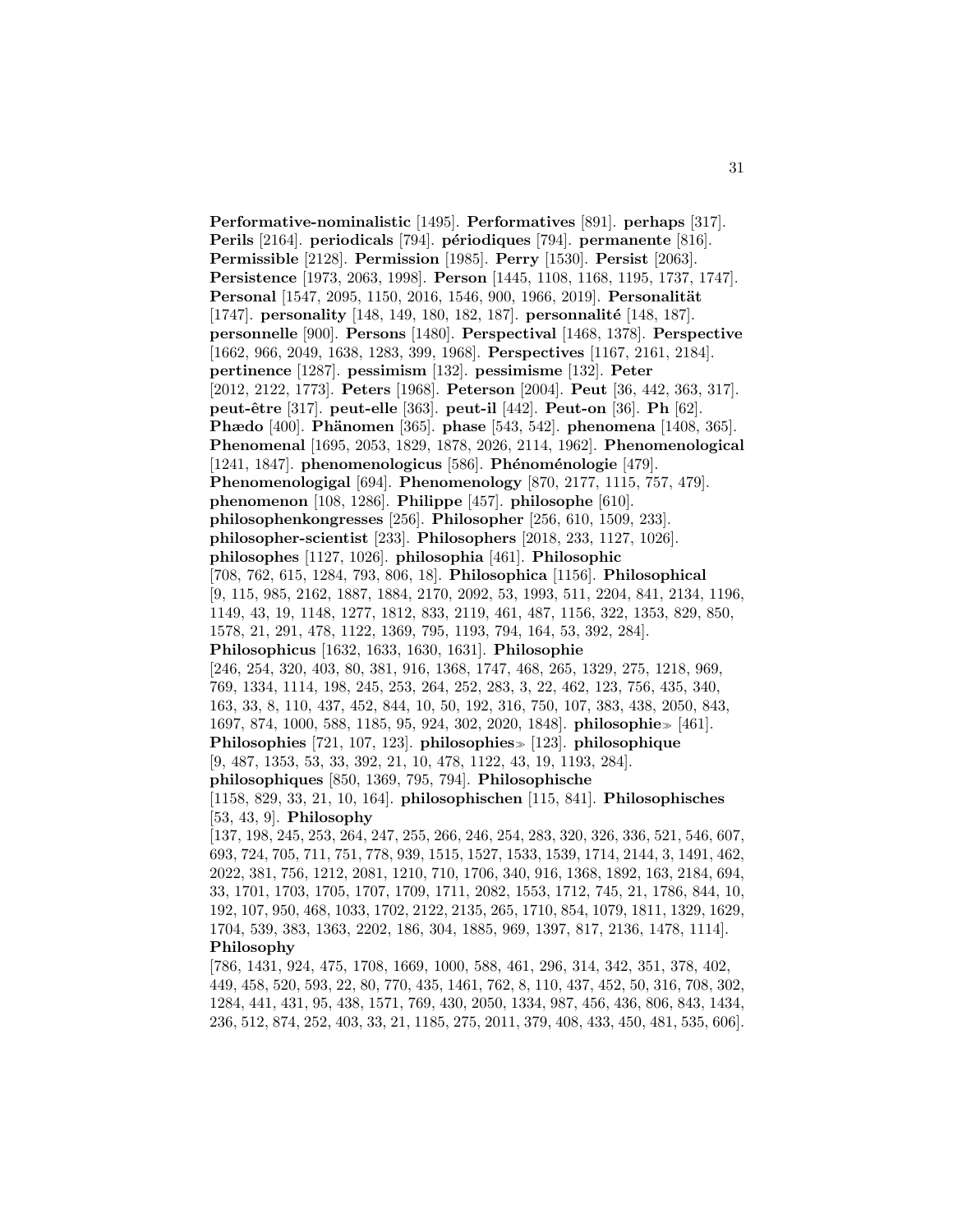**Philosphical** [1590]. **Pholosophy** [345]. **Physical** [367, 1425, 1814, 946, 1241, 2198, 1581, 746, 1383, 1280, 365, 532, 1487]. **Physicalism** [1929, 1896, 1972, 1736, 1688, 1581, 1698]. **Physicalists** [2099]. **Physics** [626, 700, 595, 621, 1243, 2184, 820, 684, 2063, 1797, 947, 251, 641, 651, 850, 642, 1287, 14, 603, 620, 1052, 598, 596, 656, 659, 677, 644, 645, 647, 218, 278, 679, 667, 1356, 769, 689, 648, 649, 650, 214, 24]. **Physik** [251, 769, 947, 278]. **Physikalische** [365]. **physiological** [1063]. **physiologiques** [1063]. **physique** [626, 641, 700, 651, 850, 642, 1287, 1383, 1243, 14, 367, 620, 1052, 598, 596, 659, 677, 645, 647, 1280, 218, 24, 679, 667, 1356, 689, 650, 1487, 214]. **phytobiologie** [1056]. **phytobiology** [1056]. **Piaget** [896, 154, 121, 126]. **Pickering** [1557]. **Pictorial** [1019]. **Pictures** [1630, 2022]. **piece** [460]. **Pierre** [1697]. **Piety** [1972]. **Piguet** [453]. **Pills** [1924]. **Pitoëff** [134]. **Place** [1215, 2033, 1107, 1628]. **Plan** [374, 374]. **plastic** [16]. **Plasticity** [1971]. **plastiques** [16]. **platinische** [346]. **Plato** [6, 211]. **Platon** [6, 211]. **platonic** [1455, 348, 346]. **platonische** [348]. **Platonism** [1244]. **platonismus** [349]. **platonistisches** [1455]. **platonisums** [347]. **plausibility** [1120]. **plausible** [97]. **play** [560]. **Plourde** [1877]. **Pluralism** [1961, 1680]. **Plurality** [2144, 1149, 1148]. **Plurals** [1932]. **plus** [1300]. **Podolsky** [1383]. **Poetic** [2115, 1353, 560, 13]. **poétique** [1353, 560, 13]. **Point** [1876, 1723, 502, 1242, 510, 732]. **Points** [1903]. **Polemics** [845]. **Political** [252, 2145, 1156, 74, 78]. **Politics** [1146, 1147]. **politique** [252, 78, 1147]. **politischen** [74]. **politischer** [1225]. **Polity** [2146]. **Polysemy** [2107]. **Popper** [1012, 1046, 1045, 1096, 1011, 1458, 1013]. **Poppers** [1096]. **population** [1174]. **portée** [562]. **portrait** [9, 53, 43, 9, 53, 43]. **portraits** [9, 53, 43]. **pose** [497]. **posent** [497]. **position** [461, 348, 414, 386]. **Positions** [1983]. **Positive** [1324, 2114, 965]. **Positivism** [1025, 808]. **Positivismus** [808]. **positivistische** [531]. **possibilité** [156]. **Possibility** [1740, 1937, 2095, 455, 156]. **Possible** [1985, 1493, 1312, 1122, 36, 214]. **possibles** [1122]. **posteriori** [1555]. **Postmoderne** [1219]. **Poston** [2090]. **Potter** [1849]. **Pour** [540, 396, 1314, 730, 932, 9, 574, 558, 444, 53, 1165, 871, 43, 796]. **pouvoir** [464]. **Power** [1673, 2046, 1960, 464]. **Powerful** [1882]. **Powers** [1931, 1645, 2003]. **pp** [2144, 2145, 2147, 2146]. **Practical** [1730, 962, 1725, 1724, 1727, 1729, 1744, 1726, 1728, 1731]. **Practicalist** [2101]. **practice** [512, 515]. **Pr¨adikatenvariablen** [970]. **Pragmatic** [1560, 1557, 1198]. **Pragmatics** [1915, 951, 775, 1174, 1230]. **Pragmatik** [1357, 1230]. **pragmatique** [1174]. **Pragmatism** [1619, 1283]. **pragmatisme** [1283]. **Pragmatist** [2070]. **Pratique** [515]. **preach** [512]. **préalable** [630]. **Pr´ecis** [1835, 1861, 1760, 1781]. **Precise** [1541, 1689]. **Predicate** [1856, 970]. **Predicates** [1947, 1391, 2016]. **Predication** [1030, 1980, 1452]. **Preface** [457, 753, 753]. **Preference** [1268]. **Preferences** [1834]. **Preissmann** [124]. **prejudices** [905]. **préjugés** [905]. **préliminaire** [206]. **préliminaires** [270]. **Preliminary** [97, 630, 270, 206, 641, 630]. **premier** [911]. **premiere** [256].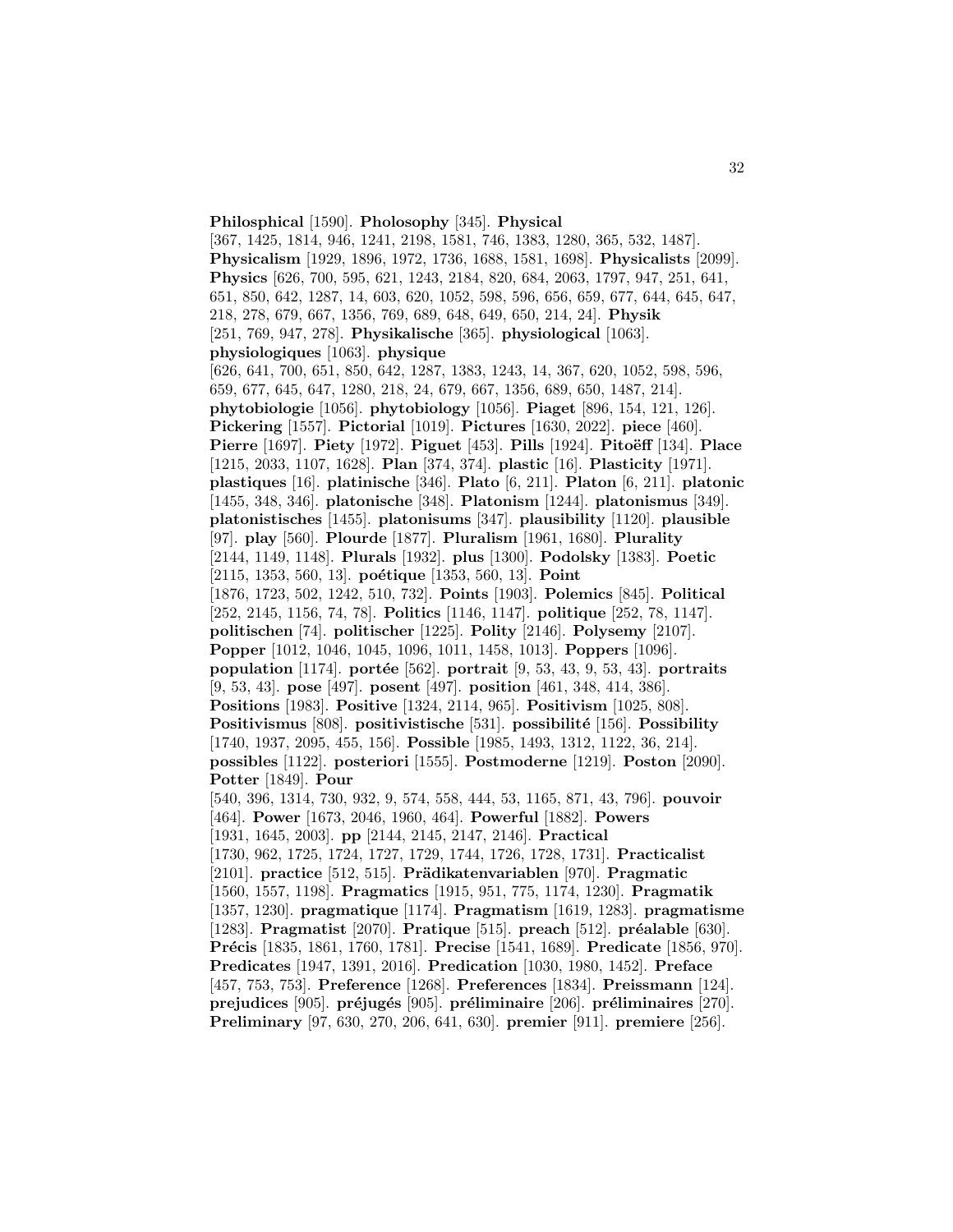**premieres** [107, 123]. **préparatoires** [630]. **Prepositional** [1565]. **Prescriptivity** [1805]. **Present** [2015, 2183]. **Présentation** [1371, 231, 1371]. **presentations** [62]. **Presentism** [2183, 2015]. **pr´esident** [59]. **Press** [2144, 2147, 2146]. **présupposés** [1085]. **Pretense** [2134]. **preuve** [364]. **pr´evision** [618]. **Priest** [1775]. **Pr´ıhonsk´y** [1789]. **Primary** [835, 1962, 107]. **primitif** [382]. **Primitive** [1959, 2133, 382]. **Primitiveness** [2118]. **Primordial** [1070, 1071]. **principe** [65, 210, 241, 199, 238, 1354, 214]. **Principes** [964, 174, 573, 963, 550]. **Principia** [1095]. **Principio** [1721]. **Principle** [1846, 1767, 2077, 417, 1484, 1329, 1794, 1173, 979, 2150, 65, 210, 981, 241, 199, 238, 825, 1354, 89, 214, 24]. **Principles** [1041, 1842, 373, 178, 755, 573, 963, 550, 174]. **Prinzip** [1329]. **Prior** [2036]. **Priorean** [1706]. **Priori** [1028, 1489, 846, 1691, 307, 1523, 307]. **Priorities** [701]. **Priority** [1530, 1519, 1802]. **Pritchard** [1942]. **Privacy** [1967]. **private** [570]. **priv´e** [570]. **privilege** [193, 193]. **Privileged** [1691]. **prix** [24]. **Prize** [24, 1734, 2032, 1802]. **Probabilism** [1918]. **probabiliste** [620]. **probabilistic** [620]. **probabilitaire** [102]. **Probabilité** [96, 98]. **probabilit´es** [279, 602, 270, 601, 99, 390, 136]. **Probabilities** [1686, 1770, 99, 2036, 602, 270, 601, 390, 541, 136]. **Probability** [271, 103, 688, 976, 417, 892, 279, 98, 94, 390, 391, 541, 389, 272, 1088, 96, 95, 278, 261]. **probable** [468, 101]. **Problem** [1028, 1646, 1933, 2141, 73, 1677, 1110, 1117, 2012, 2080, 844, 1007, 1012, 1572, 1718, 956, 1202, 2192, 841, 1196, 1640, 1115, 2178, 1623, 275, 1881, 1524, 2079, 1945, 833, 831, 883, 2191, 1970, 1906, 170, 1522, 1592, 731, 740, 734, 201, 1350, 312, 615, 415, 937, 454, 146, 843, 516, 475, 250, 282, 1641]. **Problematik** [841]. **Probleme** [829, 170, 201, 454, 1117, 731, 740, 1350, 844, 312, 615, 415, 146, 843, 516]. **Probl`emes** [633, 497, 1059, 148, 876, 142, 1697]. **Problems** [281, 1991, 1489, 1130, 523, 633, 815, 829, 497, 1059, 148, 1201, 876, 142]. **Problemstellung** [281, 280, 250, 282]. **procedure** [498, 498]. **Proceedings** [320, 626]. **Process** [797, 1898, 698, 812, 248, 2140, 179, 249, 430, 772]. **Process-Requirements** [1898]. **Processes** [1623, 552]. **processing** [795]. **processus** [772]. **professeur** [608, 1346, 771]. **professeurs** [276]. **Professional** [848]. **Professor** [1151, 608, 771]. **Program** [386, 1367, 1751]. **Programme** [1551, 1339, 1367, 419, 386]. **Programming** [1226]. **progrès** [1054]. **Progress** [536, 1054]. **Projection** [298]. **projective** [182]. **Prolegomena** [1238]. **prononcé** [24]. **Proof** [1226, 1252, 1005, 1075, 364]. **Proof-Theoretic** [1226]. **proofs** [1120]. **Proper** [1589, 1033, 894, 1495, 1483, 1258]. **Properties** [2007, 1817, 1622, 1931, 2032, 1922, 1657, 1581, 1980, 1924, 1055, 600, 1443]. **Property** [1372, 1734, 1495]. **Property-theoretical** [1495]. **Proportionality** [1991]. **Propos** [544, 681, 988, 62, 572, 637, 909, 731, 740, 38, 10, 121, 566, 1102, 496, 565, 856, 872, 39, 72, 1344, 1126, 585, 445, 144, 809]. **proposals** [681]. **proposed** [1088]. **Proposition** [1835, 1839, 1195, 1838, 1836, 1321]. **Propositional**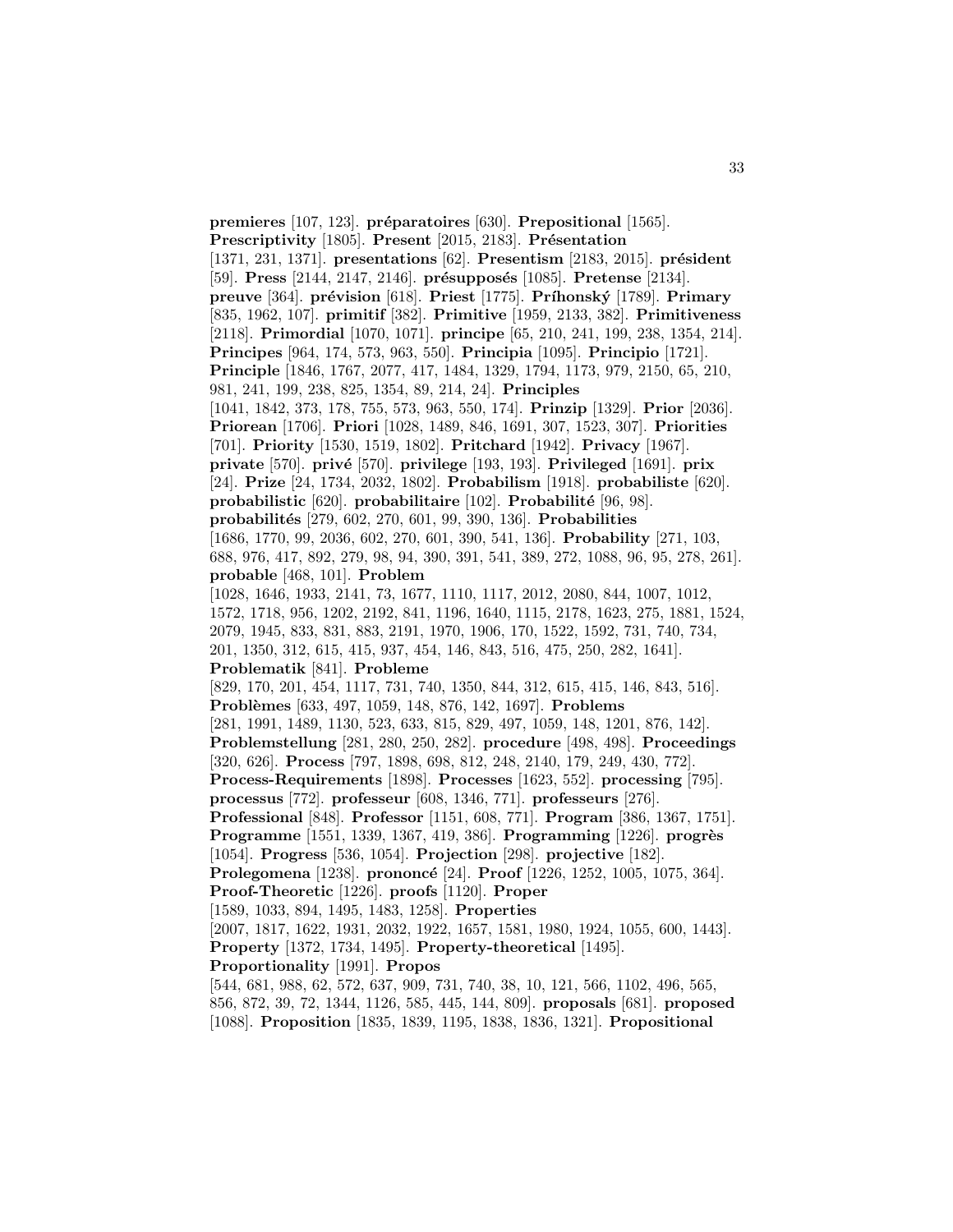[2200, 1881, 1169, 235]. **Propositions**

[2010, 1548, 1324, 2138, 1863, 1838, 883, 1617, 681, 2111, 681]. **propre** [1258]. **propriam** [575]. **propriétés** [1667]. **Prospective** [744, 222, 222, 744]. **prospectives** [816]. **Prospects** [885, 1335]. **protein** [1062]. **protéine** [1062]. **protestant** [917]. **Protophysics** [893]. **Protophysik** [893]. **Providential** [1886]. **provisional** [372]. **provisions** [577]. **provisoire** [372]. **Prozesse** [1357]. **pseudo** [572]. **pseudo-antinomies** [572]. **Pseudoscience** [1196]. **psychanalyse** [871]. **psychanalytique** [1314]. **psyche** [189]. **Psychiatrie** [332]. **psychiatry** [332]. **psychic** [140, 1280]. **psychique** [1280]. **psychiques** [140]. **psychisme** [189]. **psycho** [1374]. **psycho-semantics** [1374]. **Psychoanalysis** [871]. **psychoanalytic** [1314]. **psychobiologie** [434]. **Psychobiology** [434]. **Psychodynamics** [118]. **Psychological** [1468, 1378, 2011, 2089, 175, 181]. **Psychologie** [116, 1355, 128, 119, 932, 298]. **psychologique** [175]. **psychologists** [142]. **Psychology** [1398, 1746, 1843, 117, 1173, 116, 345, 128, 119, 589, 298, 932, 1355]. **Psychopaths** [2009]. **Psychophysical** [1217]. **psychophysiological** [716]. **psychophysiologie** [404]. **psychophysiologique** [716]. **psychophysiology** [404]. **Psychosemantics** [1681]. **psychosémantique** [1374]. **psychosomatic** [165]. **Psychotherapie** [161]. **psychotherapy** [161]. **public** [571, 576]. **Publications** [799, 476, 1399]. **Publikationen** [1399]. **puissance** [1310]. **Pump** [1834]. **Pumps** [1589]. **Pun** [548]. **Punny** [2113]. **Pure** [1773, 344, 223]. **Purely** [175]. **purement** [175]. **purpose** [444, 133]. **Pursuing** [1972]. **Putnam** [1249, 1513, 1247]. **Puzzle** [2058, 1938, 1682, 2075, 1964, 1779, 1490]. **Puzzles** [890].

**Quackery** [1196]. **Qualia** [2143]. **Qualität** [587]. **qualitative** [524]. **Qualities** [1931]. **Quality** [1037, 1925, 587]. **Quantal** [820, 604]. **Quanten** [86]. **Quanten-mechanik** [86]. **Quantenmechanik** [1088]. **Quantenwelt** [808]. **Quantification** [837, 1979, 2201, 1438, 886, 1175, 1569, 949]. **Quantified** [1481, 1563]. **Quantifiers** [837, 887, 886, 421]. **Quantifikation** [949]. **Quantifying** [1832]. **quantique** [1383, 598, 596, 599]. **quantitative** [524]. **Quantum** [1426, 1450, 2077, 866, 976, 287, 894, 18, 24, 1522, 614, 1383, 598, 1408, 413, 604, 808, 825, 89, 290, 1358, 1088, 599, 86, 596, 1088]. **quantum-measurement** [1358]. **Quasi** [2115, 1748]. **Quasi-Indexicality** [1748]. **Quasi-miracles** [2115]. **Quassim** [2048]. **Quatrièmes** [257]. **Que** [1499, 548, 79, 459, 1326, 1285]. **quel** [602, 551]. **Quelques** [572, 1367, 355, 90, 372, 120, 440, 280, 780, 569, 230, 874, 1056, 518, 850, 660, 902, 269, 1122, 876, 1054]. **Qu'est** [787, 710, 1220, 1702]. **Qu'est-ce** [787]. **Question** [2182, 997, 888, 1954, 942, 75, 111, 308, 315, 921, 839, 119, 1175, 809].

**Questionnaire** [647, 648, 583, 651, 653, 671, 659, 677, 661, 644, 645, 679, 667, 639, 650, 640, 647, 631]. **Questions** [962, 1940, 161, 660]. **qu'ils** [497]. **Quine** [1229, 1430, 1037, 1210, 1461, 1517, 1512, 1509, 1674, 1227, 1298, 881, 2131, 1452, 1492, 1166, 1416, 1463, 868, 949, 869. **Quinean** [1529]. **Quine** [869].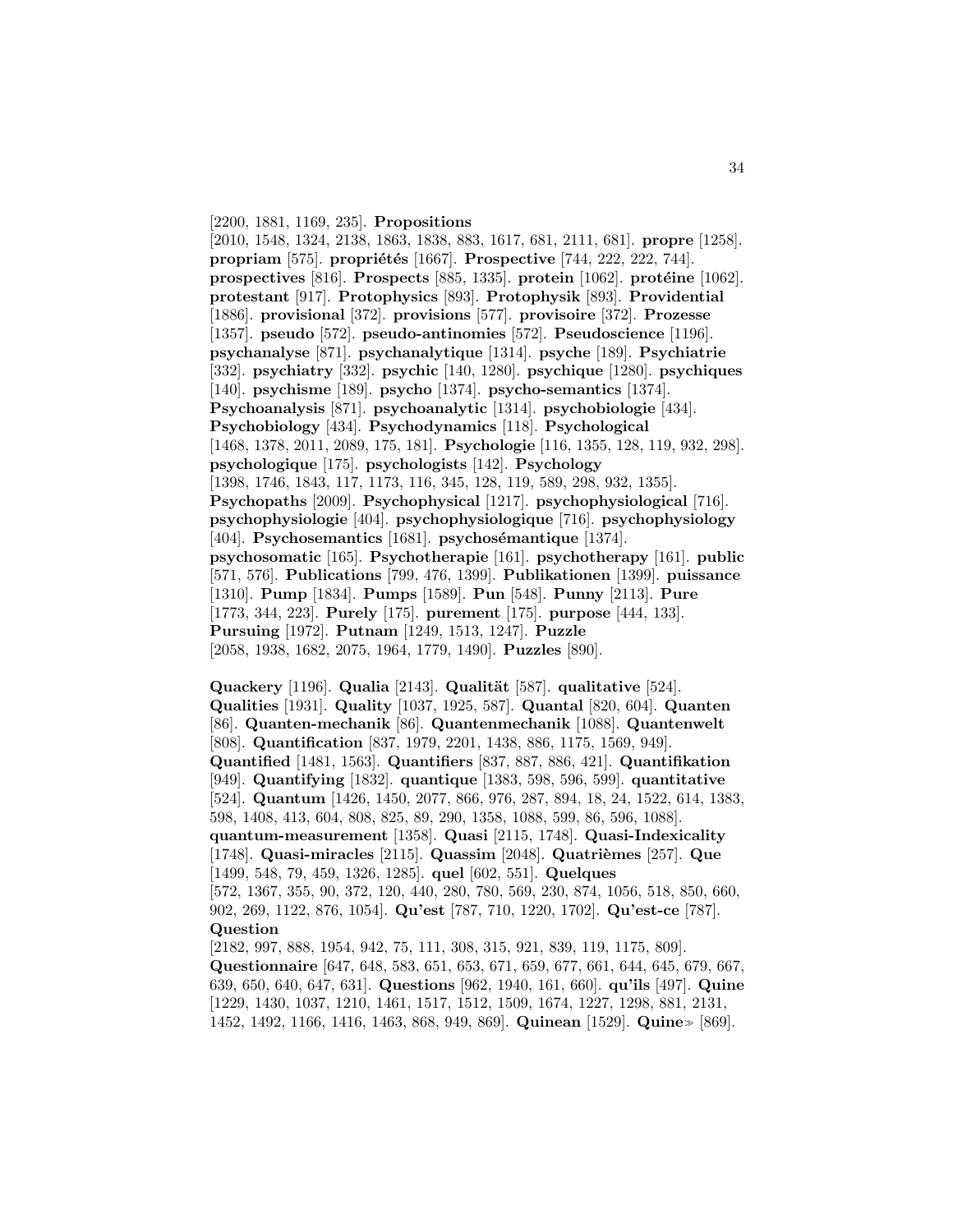### **Quotation** [1869]. **qu'une** [787].

**R** [1746, 72, 2071]. **R.** [215, 194]. **rˆeves** [1353]. **rˆole** [561]. **Rabbits** [1172]. **Radical** [1592, 836, 2040, 884, 1250, 1339]. **radioisotopes** [1059]. **Raffaele** [2002]. **Raftopoulos** [2012]. **Raison** [928, 384, 388, 386, 387, 385]. **raisonnement** [102, 410]. **Ralf** [2005]. **Ramsden** [810]. **Ramsey** [1616, 1620, 1619, 1617]. **rang** [363]. **Rani** [2003]. **Ranking** [2092, 569]. **rapport** [219, 671, 677, 679, 628]. **rapports** [210, 719, 874, 671]. **Rasmussen** [2019]. **Rational** [1068, 1078, 1077, 1827, 1727, 1909, 996, 1092, 2085, 2079]. **Rationalism** [1864, 386, 339]. **rationalisme** [386]. **Rationalismus** [842]. **rationalist** [1090]. **rationaliste** [1090]. **rationalit´e** [1302, 1153, 1147]. **Rationality** [1730, 1725, 1724, 1727, 1729, 1076, 2152, 1726, 1073, 956, 1092, 1732, 1070, 1728, 1074, 1731, 1302, 1153, 1724, 1147, 1071]. **rationnel** [318]. **rattachements** [185]. **Raum** [225]. **Ravens** [1123]. **Raw** [815]. **Rawls** [964, 963, 1193]. **Raymond** [869, 869]. **Re** [1502, 169, 1112, 1801]. **re-statement** [169]. **reach** [1461, 1938]. **reactions** [466]. **read** [1571]. **readers** [824]. **Reading** [1430, 1854, 932]. **Real** [1696, 1420, 589, 1111, 101]. **Realism** [1239, 897, 1211, 1235, 1757, 1320, 1506, 1248, 2012, 1381, 1419, 1209, 1847, 1242, 1255, 1244, 1557, 1236, 1382, 1742, 1237, 1171, 2194, 1170, 1240, 1176, 2072, 2158]. **R´ealisme** [1176, 1171]. **Realismus** [1747]. **Realist** [1238, 1678]. **réaliste** [1284]. **Realistic** [1245, 1284]. **Realität** [860, 365]. **r´ealit´e** [1287, 1383, 618, 620, 858, 857, 623, 470, 768, 1063, 1243]. **Reality** [944, 1220, 950, 857, 1702, 1241, 860, 323, 945, 982, 821, 942, 947, 948, 619, 595, 621, 1287, 1383, 618, 324, 335, 620, 86, 858, 623, 470, 365, 768, 1063, 1243, 1810, 1975]. **Really** [1990]. **Realm** [2204]. **Reason** [1145, 384, 388, 386, 2021, 387, 385, 928, 2090]. **Reasonable** [1006]. **Reasoning** [962, 1069, 1744, 2065, 1732, 410]. **Reasons** [1800, 1844, 2097, 2130, 1853]. **Reboul** [1777]. **Recalcitrance** [2031]. **Recalcitrant** [2029]. **Recalled** [1978]. **Recanati** [1848]. **recasting** [894]. **Receieved** [159]. **Received** [112, 138, 267, 328, 360, 522, 592, 605, 692, 703, 726, 908, 955, 991, 1024, 1050, 1080, 1099, 1125, 1154, 1179, 1205, 1231, 1261, 1292, 1316, 1338, 1360, 1380, 1400, 1423, 743]. **receiving** [24]. **réception** [24]. **recherche** [366, 1065, 919]. **Recherches** [312]. **Rechtfertigung** [1520]. **reciprocal** [166]. **recognition** [1322]. **Recollective** [1764]. **Recombination** [1846, 1767]. **Reconciliation** [873]. **reconnaissance** [578]. **Reconstruction** [1389]. **Reconstructions** [2077]. **recours** [573]. **Recovered** [1598]. **Recta** [1596]. **Rector** [58]. **Recursion** [774]. **Recursion-theoretic** [774]. **recursive** [420]. **recus** [138, 328, 692, 726, 743, 799, 840, 908, 955, 991, 1024, 1050, 1080, 1099, 1125, 1154, 1179, 1205, 1231, 1261, 1292, 1316, 1338, 1360, 1380, 1400, 1423, 703]. **Red** [1743, 1995]. **redefinition** [1556]. **Redeployed** [1321]. **Rediscovering** [1746]. **Redistribution** [2155]. **Reduction** [1226, 782, 424, 2156]. **Reductionism** [1228, 1998]. **Reductive** [1929, 2099]. **Reevaluating** [2031]. **referat** [216, 229, 258, 259, 260]. **Reference**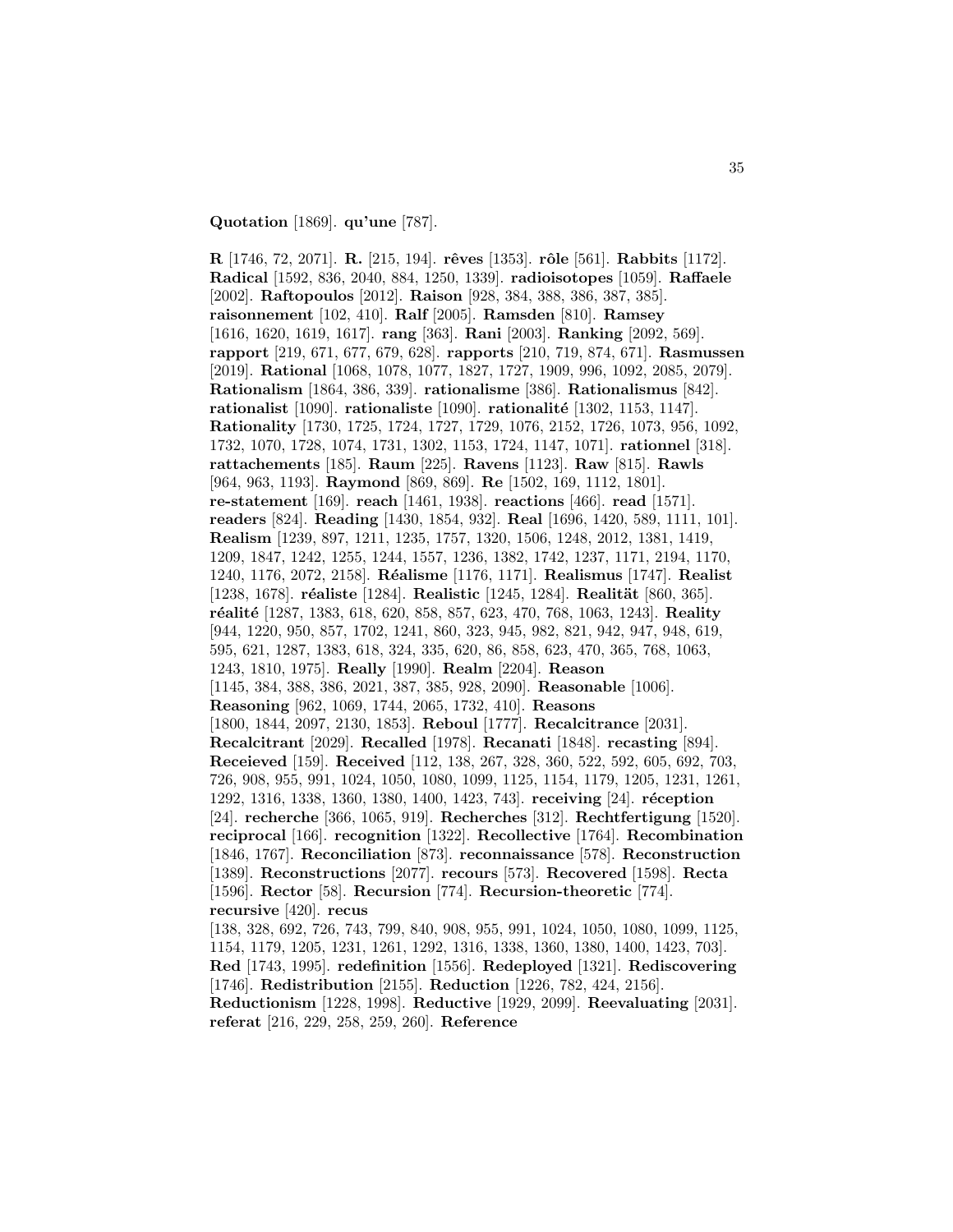[1932, 1757, 1110, 944, 1854, 1908, 1741, 1692, 1954, 1946, 1554, 1845, 1101, 2191, 1820, 216, 182, 229, 2012]. **Reference-frames** [1820]. **Referentia** [1369]. **Referential** [1930, 1464, 1928, 1280, 1369]. **Referential/Attributive** [1928]. **réferentiel** [1280]. **Referring** [1570]. **Reflecting** [1748]. **Reflections** [1855, 1904, 710, 966, 1854, 2083, 1150, 1906, 397, 241, 390, 1054, 444, 30, 816, 333, 924, 796]. **Reflective** [1646, 1785]. **R´eflexions** [444, 30, 796, 355, 397, 241, 390, 1054, 816]. **Reform** [626, 700, 701, 641, 637, 634, 638]. **réforme** [626, 641, 700, 637, 585, 638]. **Reformed** [2199]. **Reforming** [585]. **Refutation** [897, 1576, 1187]. **Refutations** [1489]. **regard** [72]. **Regarding** [815, 891, 1251]. **Regelbrauch** [1190]. **Regelm¨assigkeit** [1027]. **r`egle** [472]. **r`egles** [156]. **Regress** [2178, 1806, 2079, 1838, 1528]. **regressive** [123, 107]. **régressive** [123]. **Regressiveness** [851]. **Regret** [2071]. **regularity** [1027]. **Reichenbach** [18, 1522, 2191]. **Reidemeister** [303]. **Reine** [1303]. **Reinhardt** [1847]. **Reject** [2099]. **Rejoinder** [1632, 1633]. **Rektors** [58]. **rekursive** [420]. **Relata** [1769]. **Relata-Specific** [1769]. **Related** [1941, 890, 1568]. **Relation** [2162, 1796, 1542, 1195, 1739, 2114, 1222, 1823, 298]. **Relation-Based** [1823]. **Relational** [1764, 1844, 1043, 1474]. **Relations** [1384, 1900, 1015, 1982, 1981, 1602, 1704, 1983, 2063, 1984, 1601, 1528, 1769, 61, 793, 1306]. **Relationship** [61, 979, 409, 219, 210, 530, 226]. **relationships** [719]. **Relative** [2112, 1990, 2103, 421, 534, 1194]. **Relativism** [1808, 1999, 64, 275, 2088, 1342, 1187, 2016]. **relativisme** [64]. **relativismo** [1776]. **Relativismus** [275]. **relativist** [1284]. **relativiste** [1284]. **Relativitätstheorie** [893]. **Relativité** [534]. **Relativity** [893, 685, 746, 1853, 517, 466, 534, 423]. **Relevance** [1792, 1624, 2128, 1287]. **Relevant** [1736]. **Reliabilism** [1665, 1623]. **Reliability** [1675]. **Reliable** [2018]. **Reliably** [1933]. **Relief** [2128]. **religieux** [903]. **Religion** [904, 900, 1875, 899, 904]. **religions** [528]. **religious** [903]. **Remarks** [543, 696, 2206, 289, 1047, 929, 1573, 1237, 1087, 979, 681, 1042, 1056, 123, 572, 671, 372, 210, 120, 231, 270, 440, 280, 97, 230, 73, 281, 1352, 432, 813, 639, 207]. **Remarque** [92, 680]. **Remarques** [676, 678, 813, 682, 681, 1056, 671, 372, 398, 210, 120, 231, 270, 440, 280, 230]. **remembrance** [1546]. **Reminiscence** [1547]. **Rendering** [1929]. **rendu** [862]. **Ren´e** [232]. **Reouverture** [394]. **Replace** [2085]. **Replacement** [782]. **Replies** [1839, 1866, 1763, 1857, 1784, 651, 642, 632]. **Reply** [669, 1877, 1627, 2153, 1846, 1909, 661, 1771, 1927, 1604, 1692, 646, 666, 1806, 1949, 1151, 2005, 2190, 651, 407, 549, 269, 125, 453]. **R´eponse** [242, 407, 652, 653, 518, 549, 654, 636, 655, 194, 658, 659, 660, 662, 664, 665, 269, 197, 668, 125, 453, 432, 670, 1103, 154, 584]. **R´eponses** [645, 667, 650, 671, 677, 679, 630, 651, 642, 632]. **report** [671, 677, 629, 628]. **Reports** [983, 867, 874, 671]. **Repräsentation** [839, 1747]. **Represent** [2028]. **représentatifs** [1347]. **Representation** [2022, 1616, 1941, 1824, 1687, 1019, 839]. **Representational** [1809]. **Representationalism** [2067, 2190]. **Representations** [1020].

36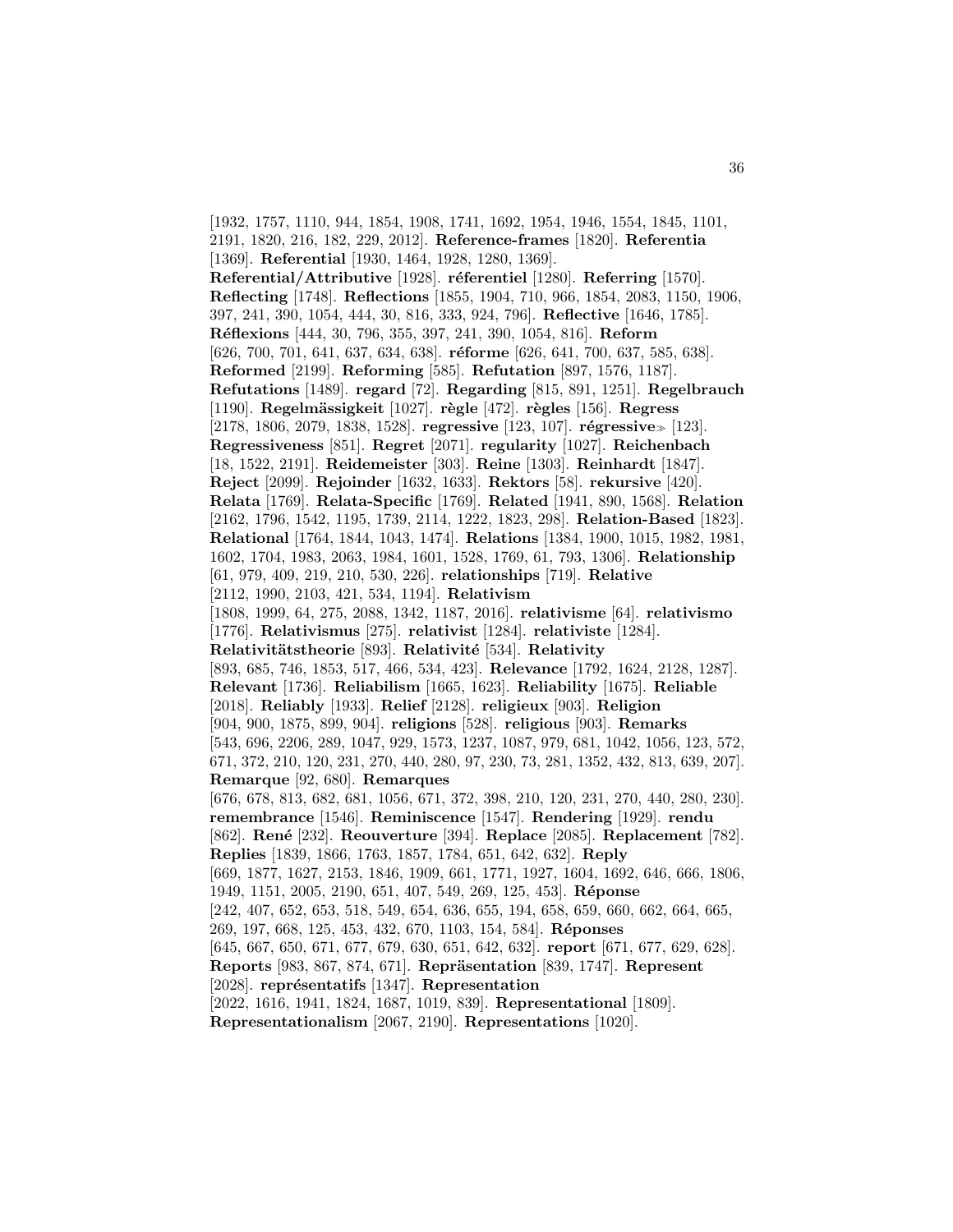**Representative** [1347]. **Representing** [1957, 1578]. **repression** [509]. **Required** [2057]. **Requirements** [1898]. **Research** [875, 694, 523, 748, 536, 366, 1065, 475, 312, 250, 282, 155, 281]. **researchers** [748]. **Resemblance** [1734, 1755, 2022]. **Residual** [1403]. **Resistance** [1277]. **resistances** [850, 850]. **R´esolutions** [681, 681]. **Resolving** [2058, 574]. **r´esoudre** [574]. **respect** [1035]. **Response** [2164, 1713, 1703, 1705, 1707, 1709, 1711, 241, 154, 2154, 644, 898, 1769, 432, 241, 215, 242, 652, 653, 654, 636, 655, 658, 659, 660, 662, 664, 665, 668, 670, 1103, 584]. **Response-Dependent** [2154]. **Responses** [1997, 630, 677, 651, 632, 645, 667, 650]. **Responsibilities** [701]. **Responsibility** [1774, 2139, 2154, 1510]. **Restricted** [1569]. **Result** [1755]. **r´esultats** [671]. **results** [671]. **Resumed** [1321]. **retreat** [1096]. **Retrieved** [1321]. **retrospect** [41]. **Revelation** [1867, 1896]. **Reverse** [2195, 526]. **Reverse-Cycle** [2195]. **Review** [379, 1595, 1667, 2144, 2004, 2001, 2120, 2022, 1746, 1911, 1748, 1974, 1966, 1941, 1774, 2091, 2051, 2081, 1808, 1790, 1884, 2170, 1628, 2092, 1940, 2013, 2003, 1810, 2090, 1995, 2012, 1993, 2039, 1951, 1747, 2184, 2049, 2082, 1849, 1976, 2169, 1786, 1649, 1847, 2204, 1776, 1910, 2145, 1699, 2122, 2093, 2040, 1789, 1788, 2072, 2103, 2061, 1721, 1874, 2083, 1975, 2186, 2134, 1994, 2048, 1629, 1848, 2019, 2015, 1785, 2147, 2118, 1737, 2011, 1787, 1773, 2202, 2101, 1777, 18, 304, 2146, 2157, 1885, 2158, 2021, 1952, 2203, 2071, 2002, 1943, 2136, 1698, 2156, 2060, 1968]. **Review** [2123, 1738, 1950, 2050, 2159, 2070, 2125, 1723, 2168, 1873, 1745, 2020, 2102, 1953, 2119, 1697, 2171, 1722, 1775, 2038, 2059, 2121, 1967, 1809, 1942, 2124, 2185, 1720, 2014, 1875]. **Reviewing** [129, 624, 691, 725, 742, 777, 783, 788, 798, 811, 823, 827, 847, 855, 878, 889, 907, 960, 984, 1023, 1044, 1049, 1083, 1098, 1105, 1124, 1178, 1158, 1155, 1157, 1156, 1230, 1253, 1260, 1291, 1301, 1315, 1323, 1328, 1337, 1343, 1365, 1370, 1405, 1410, 1093, 1212, 989, 93, 1137, 1224, 818, 1218, 804, 933, 934, 935, 936, 937, 938, 1164, 1199]. **Reviews** [251, 263, 341, 457, 1421, 1432, 1440, 1447, 1453, 1459, 1475, 1494, 1498, 1503, 1508, 1514, 1521, 1532, 1538, 1544, 1552, 1558, 1577, 1584, 1599, 1470, 527, 528, 529, 401, 480, 519, 273, 56]. **révisibilité** [65]. **Revision** [2036, 65]. **Revisited** [1930, 1681, 1718, 1893, 1191, 1704, 1474, 1731]. **Revolutions** [2202, 781]. **revues** [56]. **Ribot** [188]. **Richard** [1121]. **Richtungen** [117]. **Riddle** [2055]. **right** [508]. **Rightness** [1342, 2145]. **Rigid** [1648]. **Rigidified** [1893]. **rigor** [558]. **rigueur** [558]. **Risk** [1078, 2004]. **rivali** [1721]. **Road** [1331]. **Robert** [1940, 1737, 2185]. **Roberto** [2015]. **Robinson** [1163]. **Robinson-Selected** [1163]. **robot** [442, 447]. **robots** [145]. **Robust** [2072]. **Rodogno** [2002]. **Roger** [528]. **Role** [115, 1226, 1086, 969, 1952, 770, 1556, 745, 561]. **Roles** [1983, 1583]. **Rolle** [115, 969]. **romaine** [498]. **Roman** [498]. **romande** [33]. **Ronde** [862]. **Rønnow** [2019]. **Rønnow-Rasmussen** [2019]. **Room** [2201]. **Roots** [1335, 1032]. **Rosaria** [1874]. **Rosen** [1383]. **Rosenthal** [696]. **Roski** [2125]. **Round** [2076, 862]. **R¨uckzug** [1096]. **Rule** [2133, 472]. **Rule-Following** [2133]. **Rules** [1226, 1267, 1159, 156]. **R¨umelin** [1747]. **Ruminations** [1865].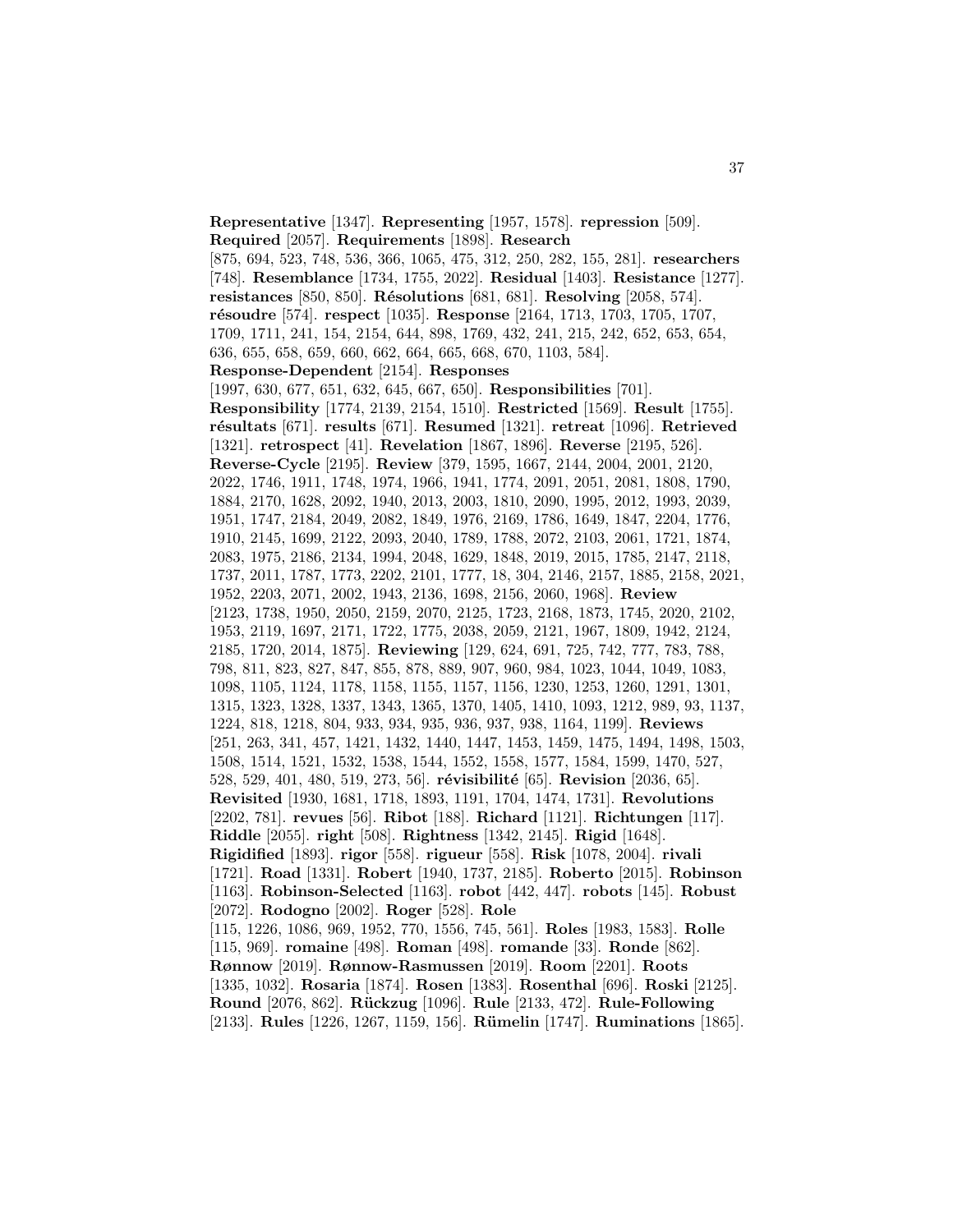**Russell** [810, 1876, 981, 1439, 1273, 1981, 1084, 288, 979, 1272]. **Russellian** [1717, 1478]. **Ruth** [1483].

**S** [2021, 1718, 1671]. **S5** [1481]. **Sa** [915, 330, 1062]. **sachgerechten** [1033]. **Safety** [1996]. **Said** [1712, 2138]. **saint** [901]. **Salerno** [2189]. **Salmela** [2061]. **Salva** [1932]. **Same** [1878]. **Samuelson** [2122]. **Sandra** [696]. **Sandu** [2083]. **sant´e** [170]. **sapiential** [770]. **Sartre** [967, 122]. **Saussurian** [722]. **saussurien** [722]. **savant** [610]. **Saving** [1875]. **savoir** [135]. **say** [1285]. **Saying** [1759]. **says** [1488]. **Sceptical** [1415]. **Scepticism** [1497, 2040, 1647, 1524, 2194, 1590, 1774]. **Schaar** [2011]. **Schaffer** [2016]. **schema** [444, 444]. **schemas** [603]. **schemata** [998, 420]. **Schematic** [758]. **schematische** [758]. **Schematism** [1028, 1091, 331]. **Schemes** [1249, 424]. **Scherrer** [407, 432]. **Schilpp** [233]. **Schlick** [846]. **Schnieder** [1839, 1975]. **Scholastic** [283]. **Scholastics** [1177]. **Scholastikern** [1177]. **Scholz** [327]. **School** [669, 688, 685, 634, 649, 639, 669, 176]. **Schr¨odinger** [599]. **Schwarz** [184]. **Science** [245, 253, 264, 247, 255, 266, 246, 254, 237, 693, 704, 705, 711, 751, 778, 939, 1491, 381, 869, 455, 985, 814, 1021, 710, 770, 797, 1461, 1536, 1951, 467, 1500, 265, 117, 748, 383, 2202, 936, 2021, 1303, 1200, 806, 868, 588, 947, 449, 521, 593, 103, 756, 463, 525, 345, 313, 8, 110, 286, 311, 363, 755, 88, 2205, 310, 539, 513, 590, 766, 344, 36, 793, 434, 719, 563, 794, 512, 226, 151, 237, 320, 916, 50, 467, 383, 936, 806, 588, 408, 1699, 2122, 326, 336, 379, 433]. **Science** [450, 535, 546, 607, 606, 724, 304, 296, 314, 342, 351, 378, 402, 481, 458, 520]. **Sciences** [524, 1224, 1425, 297, 338, 1022, 245, 253, 264, 618, 8, 50, 363, 552, 228, 118, 156, 532, 530, 719, 76, 874, 320, 916, 1746]. **Scientia** [590]. **Scientific** [1843, 1332, 2199, 1381, 1951, 2077, 956, 1847, 698, 1392, 1013, 1339, 170, 116, 435, 927, 439, 511, 437, 452, 363, 440, 78, 1198, 292, 285, 1127, 1284, 730, 438, 538, 486, 397, 475]. **scientifique** [486, 435, 927, 397, 437, 452, 363, 78, 1127, 730, 438, 451, 538]. **scientifiques** [1284]. **scientist** [610, 233]. **Scientists** [1324]. **scienttfiques** [170]. **scolastique** [283]. **Scope** [1145, 763, 562]. **scotiste** [1349]. **scotistic** [1349]. **script** [561]. **Scritti** [1911]. **Se** [1833, 1801]. **S´eance** [494, 484, 200]. **Search** [2065, 919]. **Searle** [1540]. **Seay** [1943]. **Second** [266, 320, 1770, 265]. **Second-Order** [1770, 1924]. **secondaire** [647, 877, 686]. **Secondary** [688, 1962, 647, 877, 686, 649]. **Seeing** [2030, 1727, 1726, 1159, 1172]. **seen** [325]. **Sein** [261]. **Selbstorganisation** [1329]. **Selected** [1163]. **Selection** [978]. **Selective** [1529]. **Self** [1930, 1944, 1941, 1636, 1936, 1976, 2074, 2181, 2027, 1329, 1946, 2085, 1101, 2161, 2048]. **Self-Consciousness** [1941]. **Self-Deception** [1944]. **Self-Defeating** [2074]. **Self-Knowledge** [1936, 1976, 2181, 1946, 2085, 2048]. **Self-Organization** [1329]. **Self-Reference** [1101]. **Self-Referential** [1930]. **Self-Related** [1941]. **Self-Representation** [1941]. **Self-Subsistent** [1636]. **seligen** [1789]. **Sellars** [1010, 736]. **selon** [963, 1102, 964, 1355, 1369]. **Semantic** [1489, 1320, 1507, 1526, 1755, 1908, 1824, 1920, 2188, 1598, 717, 1642, 839].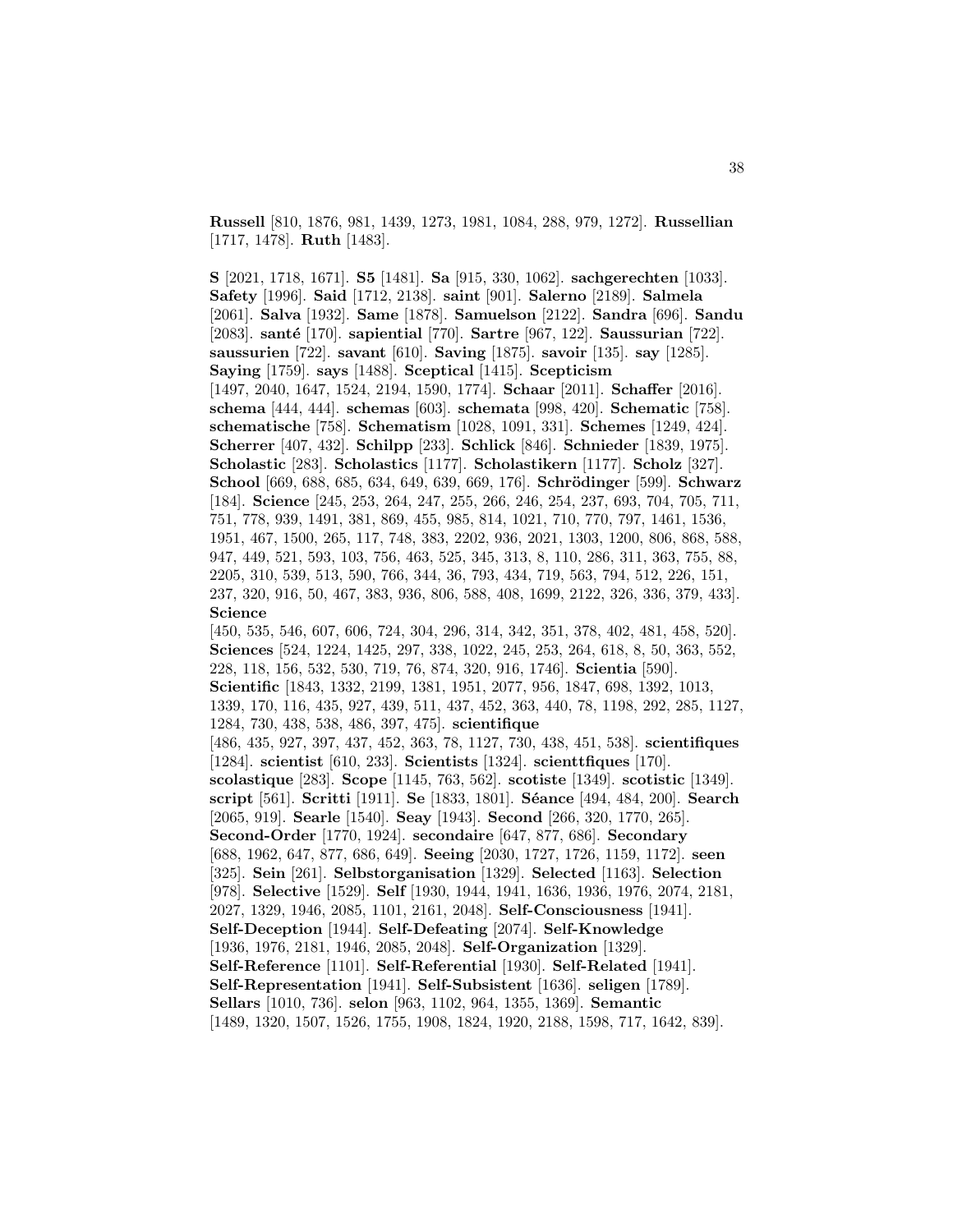#### **Semantical** [891]. **Semantics**

[1464, 1451, 1481, 1894, 1392, 1141, 1272, 1611, 1374, 1174, 2049, 1787]. **Semantik** [1953]. **sémantique** [1174]. **sémantiques** [717]. **Semantische** [839]. **Semipalatinsk** [321]. **sens** [602, 91, 1165]. **Sensation** [1496]. **Sense** [1730, 1827, 1868, 1854, 1629, 1047, 1321, 111, 602, 309, 1223]. **sensible** [1310]. **Sensitivity** [1997, 2103]. **sensori** [145]. **sensori-moteurs** [145]. **sensorielles** [141]. **sensorio** [142]. **sensorio-motor** [142]. **sensory** [145, 141]. **sensory-motor** [145]. **Sentence** [1939, 1530, 1252, 1166]. **Sentences** [2043]. **Sententialism** [2000]. **Sentimentalism** [1729, 2006]. **s´eparabilit´e** [1383]. **separability** [1383]. **sequence** [1062, 1062]. **Sera** [1499]. **serait** [136]. **serait-elle** [136]. **Seriously** [1856, 1651]. **Seriousness** [2096]. **service** [148]. **servir** [442]. **ses** [65, 170, 813, 1369]. **session** [494, 200]. **Set** [1750, 1484, 739]. **Set-Theoretical** [1484]. **set-theory** [739]. **Seymour** [1745]. **Shadow** [1829]. **Shadow-Experiences** [1829]. **Shame** [2002]. **Shaping** [1952]. **Sharing** [2161]. **Sheer** [1708]. **Shoemaker** [2154]. **Short** [1994, 793]. **Shortcut** [1330]. **Should** [1068, 1342, 1890, 2099, 1830, 1571]. **Shouldn't** [2124]. **show** [134]. **Shown** [1082]. **sidelines** [131]. **Sider** [1653]. **si`ecle** [850, 1090]. **Sigmund** [1314]. **sign** [1160]. **signal** [399]. **Signals** [1311]. **signe** [1160]. **Significance** [1672, 1021, 1324, 1001, 1812, 156, 478, 1193]. **significant** [74]. **signification** [1117, 156, 478, 239, 1193]. **significato** [1911]. **signifique** [55]. **signifische** [74]. **Simon** [2124]. **Simple** [1966, 1920, 613, 424]. **Simplicity** [417]. **Simulation** [717, 717]. **simultaneity** [517]. **simultaneously** [473]. **sin** [66]. **Sinaceur** [2083]. **since** [21]. **Sincerely** [1759]. **Singular** [1947, 1555, 945, 1554, 1223]. **Sinn** [1100]. **Sinne** [309, 327]. **Sinnesfunktionen** [141]. **situated** [1578]. **Situation** [465, 1065, 465]. **Six** [1167]. **Sixth** [939]. **Size** [746, 368]. **Skepsis** [1218]. **Skeptical** [1489, 1664, 1237]. **Skepticism** [1194, 1462]. **Skeptics** [1469]. **Skeptizismus** [1747]. **Smith** [1810, 1643]. **so-called** [809]. **Social** [1540, 524, 1810, 748, 1952, 475, 1436, 1156, 1379, 1224, 148, 118, 108, 568, 532, 579, 530, 900]. **social-political** [1156]. **sociale** [148, 901, 900]. **sociaux** [579]. **société** [237, 904, 33, 276, 899]. **sociétés** [22, 902]. **Societies** [902, 22]. **Society** [1515, 1527, 1533, 1539, 33, 276, 237, 904, 899]. **Sociological** [523, 904]. **Sociologie** [172, 340, 77, 527, 529]. **sociologique** [904]. **Sociology** [77, 1339, 527, 529, 172, 340]. **socioloigie** [538]. **socioloigy** [538]. **sociopsychological** [165]. **Solipsist** [1420]. **Solution** [1592, 2191, 1490, 853]. **Solutions** [2080]. **solved** [1522, 829]. **solving** [250, 282]. **Somatosensation** [2086]. **Some** [1042, 962, 1804, 755, 208, 1978, 1252, 1221, 291, 1602, 1387, 902, 181, 1201, 1565, 929, 1019, 1984, 1237, 649, 1159, 849, 890, 1690, 815, 979, 1906, 1056, 850, 1500, 660, 269, 1122, 186, 876, 1054, 845, 723, 142, 572, 710, 1367, 355, 90, 372, 120, 780, 422, 569, 230, 874]. **Something** [2167, 1698, 2057, 2132]. **Sommaire** [752, 779]. **sommaires** [56]. **son** [1582, 370, 915, 903, 146]. **Songe** [474, 1353]. **sont** [223, 602, 1095, 972]. **sont-elles** [223, 602, 1095, 972]. **Sorites** [1955, 1878]. **Sosa** [1785]. **Sound** [1995]. **source** [922, 551]. **sous** [903]. **Souvenirs** [914]. **Sozial** [530]. **Sozial-**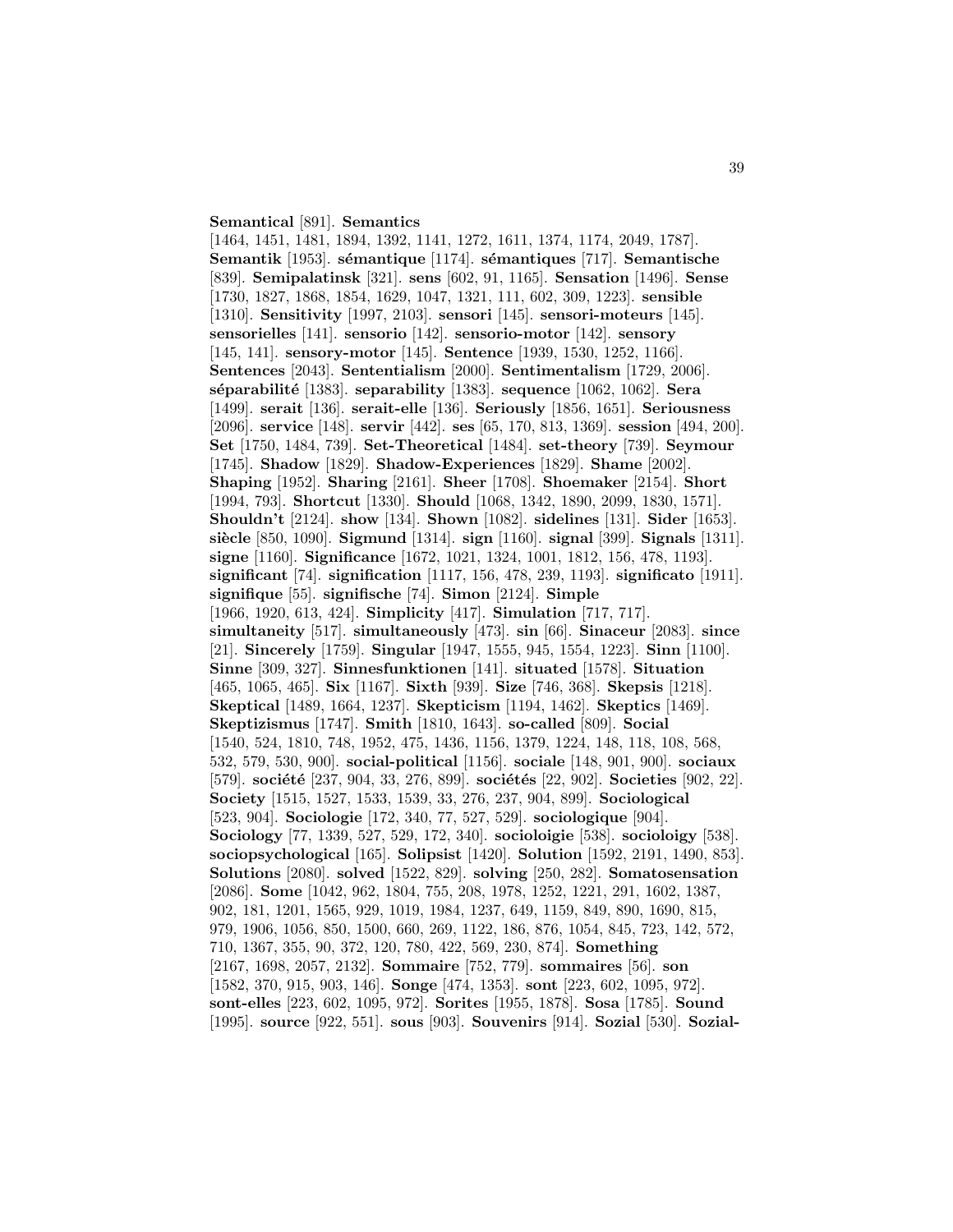[530]. **sozialforschung** [475]. **sozialphilosophie** [475]. **Sozialwissenschaften** [524]. **Soziologie** [77]. **soziologischen** [523]. **Space** [1037, 1816, 813, 1356, 516, 288, 225, 312]. **Spanish** [757]. **spannung** [256]. **spark** [988]. **speak** [36]. **speaker** [1165]. **Speaking** [1172, 1567, 33]. **Special** [1714, 1730, 2182, 2105, 1706, 1725, 1724, 1727, 2023, 1729, 1701, 1703, 1705, 1707, 1709, 1711, 1712, 1726, 1702, 1710, 1704, 1728, 1708, 1731, 182]. **species** [26, 31, 30, 28]. **Specific** [1769]. **Specifying** [1295]. **Specious** [2183]. **spectacle** [134]. **Speculative** [1363, 1461]. **speech** [829, 925]. **Speiser** [244, 244]. **Spekulation** [387]. **Sphere** [1815]. **Spiele** [729]. **Spieltheorie** [391]. **Spinning** [1815]. **Spinoza** [715, 1122]. **spirit** [1139, 301]. **Spiritual** [117, 918]. **spiritualité** [904, 899]. **spirituality** [904, 899]. **spirituelle** [918]. **Spohn** [2092]. **sporadic** [1064]. **sporale** [1064]. **Sprach** [1200]. **Sprach-** [1200]. **Sprachanalyse** [829, 1334]. **Sprache** [381, 830, 1200, 947, 411, 1189, 942]. **Sprachen** [838]. **Sprachgebrauch** [74]. **sprechen** [830]. **Spurious** [1947]. **square** [1094]. **St** [2181]. **stades** [374]. **Stage** [698]. **Stages** [1580, 374]. **Stance** [2162]. **standard** [241, 1119]. **Standing** [2180]. **standpoint** [251, 511]. **Standpunkt** [251, 348, 346]. **Standpunktes** [414]. **Stanisław** [1139]. **State** [506, 505, 504, 2014, 507]. **statement** [169, 260]. **Statements** [1958, 473]. **States** [1739]. **Static** [31]. **statiques** [31]. **Statistical** [688, 105]. **Statistics** [1613, 395, 277, 1058]. **Statistik** [395]. **statistique** [105, 1058]. **Status** [696, 1076, 1505, 695, 1436, 1065]. **Steal** [2167]. **Steenbergen** [341]. **Stefan** [2125, 1966, 2146]. **Stefania** [1885]. **Stefano** [1722]. **stellar** [104]. **Stellenwert** [1035]. **stellung** [461]. **St´ephane** [38]. **Stephen** [2003, 2101]. **stereotype** [537]. **Stereotyps** [537]. **stimuli** [149]. **Stoa** [1218]. **Stochastic** [2140]. **stochastics** [106]. **stochastique** [106]. **Stoneham** [1846]. **Storie** [1884]. **Stories** [1884]. **Stout** [2011]. **strategic** [712, 712, 712, 712]. **Strategies** [2065]. **Strategische** [729]. **Strauss** [967]. **strenger** [409]. **Strict** [1917, 409]. **Strike** [1361]. **strikter** [409]. **Stroll** [1071]. **Strömungen** [164]. **Strong** [1339]. **Structural** [896, 1382, 1240]. **Structuralism** [1416]. **Structuralist** [1116, 1204]. **Structure** [967, 1829, 1664, 1975, 1825, 1667, 376, 439, 392, 747, 192, 440, 234, 763, 1349, 1974, 2014]. **Structures** [1020, 1940, 598, 758, 189]. **structuring** [150]. **Struktur** [763]. **Strukturale** [1747]. **Strukturen** [758]. **strutturazione** [150]. **Students** [685]. **studiata** [150]. **studied** [150]. **Studien** [2020, 1158]. **Studies** [691, 725, 742, 777, 783, 788, 798, 811, 823, 827, 847, 855, 878, 889, 907, 960, 984, 1023, 1044, 1049, 1083, 1098, 1105, 1124, 1178, 1158, 1155, 1157, 1156, 1230, 1253, 1260, 1291, 1301, 1315, 1323, 1328, 1337, 1343, 1365, 1370, 1405, 1410, 1093, 1212, 989, 1137, 1224, 818, 1218, 804, 933, 934, 935, 936, 937, 938, 1164, 1199, 129, 624, 93, 422, 426]. **Study** [669, 1211, 1843, 2032, 904, 149, 566, 141, 1288]. **Stueber** [1746]. **Style** [1624, 1989]. **Subject** [611, 833, 348, 298]. **subject-object-relation** [298]. **subjectif** [16]. **Subjective** [1013, 602, 16]. **subjectives** [602]. **Subjectivism** [2064]. **subjectivit´e** [14]. **Subjectivity** [448, 14]. **Subjects** [2033]. **subjekt**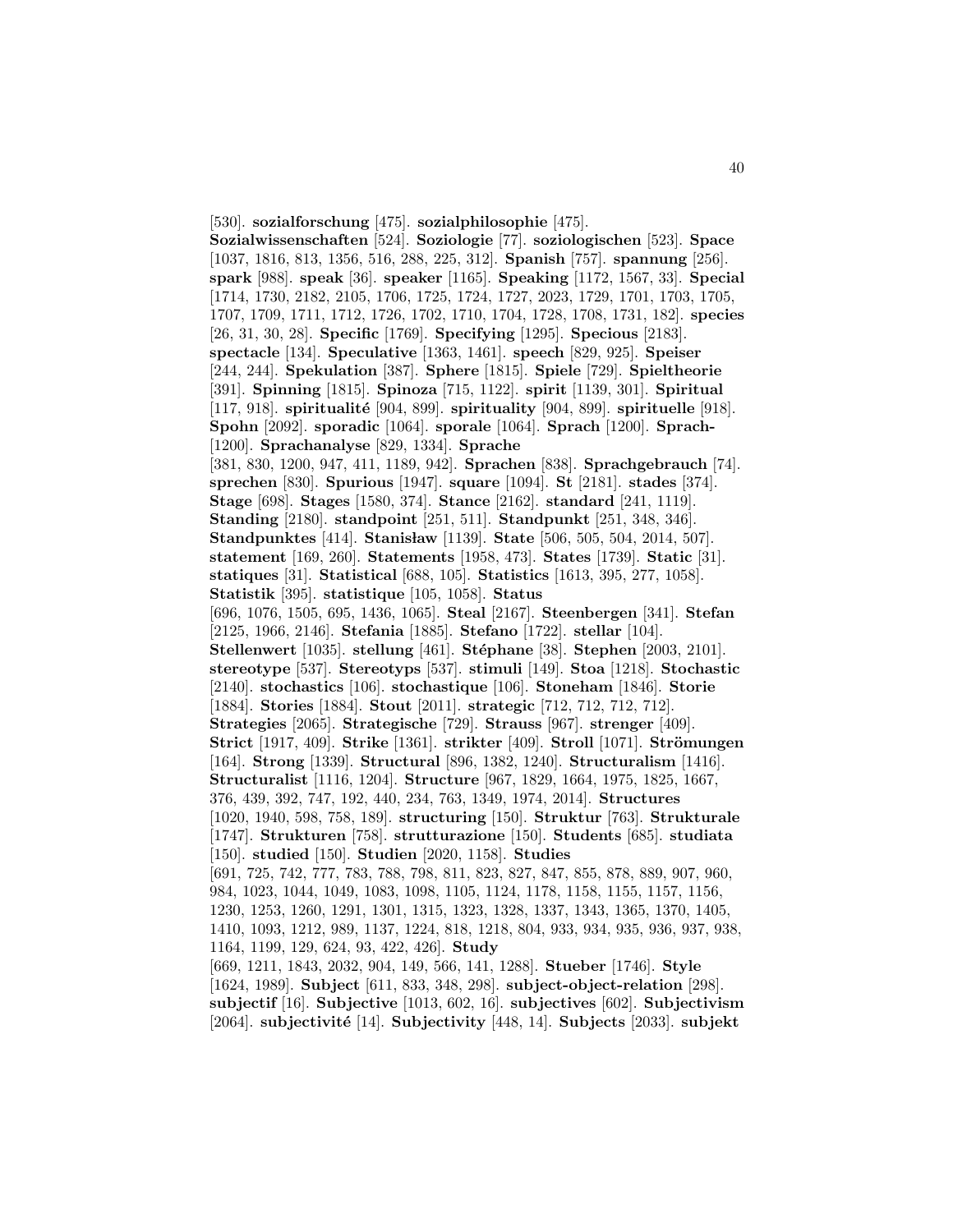[298]. **subjekt-objektrelation** [298]. **Subjektivit¨at** [1747]. **subordination** [508]. **Subsectivity** [2076]. **Subsequent** [1364]. **Subsistent** [1636]. **Substance** [2080, 1657]. **Substantive** [1612]. **substitutional** [949, 1175]. **substitutionelle** [949]. **substitutionnelle** [1175]. **substratum** [146]. **substructure** [392]. **Subtraction** [1671]. **Success** [1951]. **Successful** [2009]. **succinct** [862]. **Suffering** [1976]. **sufficient** [455]. **suffisante** [928]. **Suggestion** [891]. **suggestions** [355]. **Suggestives** [1926]. **suite** [534, 740, 311, 771]. **sum** [410]. **Summa** [1761]. **Summaries** [1131]. **Summary** [862]. **Supermaxim** [1038]. **Superordinate** [262]. **Supervaluationism** [1526]. **Supervenience** [1815, 1796, 1217, 2116, 1871, 1466]. **Support** [2045, 1267, 1772]. **Supposed** [957, 1694]. **supposition** [1322, 2204]. **Supreme** [503, 500]. **Surfaces** [952]. **Surprises** [1092]. **Survey** [1212, 1073, 536, 630, 651, 642, 632, 671]. **Susana** [1943]. **Swamping** [1933]. **Swiggers** [1042]. **Swiss** [33, 58]. **Symbol** [619]. **symbolic** [41]. **Symmetrical** [1672]. **symmetry** [767]. **Symposium** [626, 1155, 789, 1877, 1783, 1632, 1633, 1630, 1782, 1760, 1763, 1631, 1876, 1596, 1761, 1784, 1781, 1762, 629]. **Synonymy** [1016]. **Syntax** [381, 714]. **Syntaxe** [714]. **Synthese** [371, 55, 581, 493]. **Synthesis** [371, 55, 581, 493]. **Synthetic** [1028]. **System** [367, 982, 87]. **systematic** [1035, 994]. **systematics** [382]. **systématique** [382]. **systematische** [1035]. **systematischen** [994]. **Systeme** [838, 1950, 367, 87, 423]. **Systémes** [1306, 1139, 579, 533]. **systemic** [1289]. **systémique** [1289]. **Systems** [1988, 838, 866, 1148, 423, 1306, 1004, 412, 745, 416, 1139, 424, 579, 533]. **Szientismus** [1200].

**T** [2171, 959, 885]. **Table** [47, 190, 306, 1262, 1293, 1317, 47, 190, 306, 862]. **Tacit** [2039]. **Take** [1977]. **Taken** [1694]. **Taking** [1856, 1651]. **Tale** [1813]. **Talk** [952, 1490, 830]. **Talking** [1670, 1335, 2158]. **Talks** [202]. **tant** [548, 1326]. **Target** [1997]. **Tarski** [1207]. **Tasks** [1920]. **Taste** [2016]. **T¨atigkeit** [1185]. **taxinomiques** [31]. **taxonomic** [31]. **Taxonomy** [1012]. **Tea** [460]. **teach** [877]. **Teachers** [276]. **Teaching** [687, 641, 651, 642, 632, 671, 635, 656, 677, 644, 645, 647, 876, 667, 689, 926, 648, 649, 638, 639, 650, 631, 640, 377]. **technical** [399, 209]. **technique** [337, 1054, 399]. **Technische** [209]. **Technischen** [58]. **technology** [337, 58]. **Ted** [2090]. **Tegtmeier** [1847]. **Teil** [1390, 1412]. **Teilhard** [299]. **tel** [79, 459]. **Teleological** [2182]. **Téléologie** [965]. **Teleology** [1022, 965]. **Teleosemantics** [1956]. **Telicity** [2014]. **Tell** [2021]. **Telos** [54, 40]. **Temporal** [1694, 2183, 1655, 1306, 599]. **temporelle** [1306, 599]. **Temps** [714, 715, 731, 740, 920, 1356, 761]. **tendances** [31, 366]. **tenebrae** [578]. **Tense** [1651]. **Tension** [1497, 256]. **Tensions** [578]. **tenth** [330]. **Teorie** [1790, 1721]. **term** [74, 1737]. **terme** [382]. **Termination** [1478]. **Terminus** [74]. **Terms** [1947, 1391, 945, 1496, 695, 1223, 696]. **Teroni** [1993, 2002]. **terrorist** [220]. **Tessman** [2051]. **test** [569, 15]. **textes** [795]. **Textiles** [931]. **texts** [795]. **th** [198]. **the'British** [705, 711]. **Their**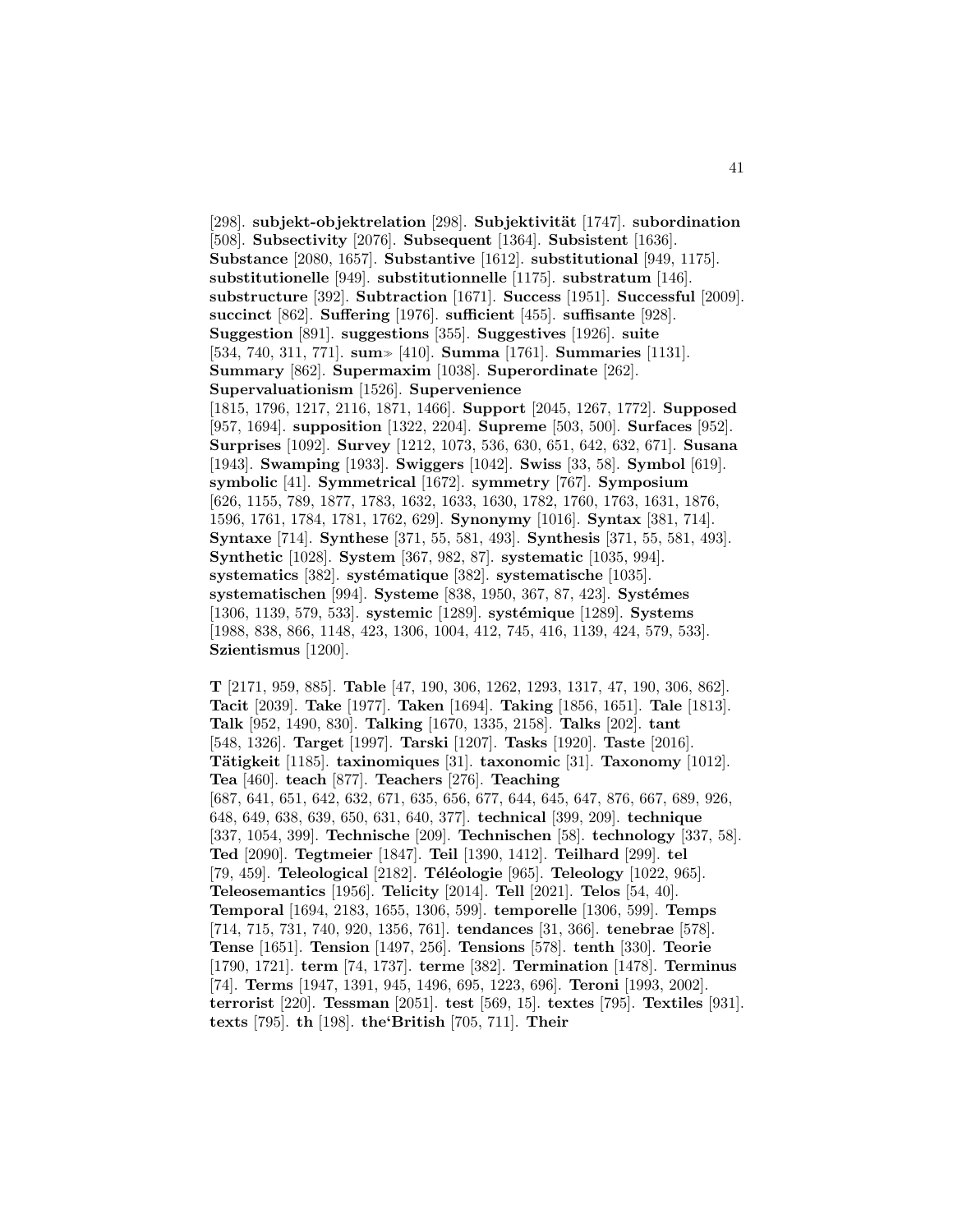[2147, 719, 116, 973, 478, 239, 344, 226]. **Theism** [1773]. **Themas** [348]. **theme** [1280, 1280, 485, 485]. **Themes** [1267, 2020]. **Themselves** [958]. **theological** [1290, 903]. **th´eologique** [1290, 903]. **Theorem** [1616, 100, 2032, 1352, 2047]. **théorèmes** [369]. **Theorems** [100, 1551, 369]. **Theoretic** [1226, 1832, 2077, 1392, 774]. **Theoretical** [696, 1484, 695, 815, 475, 895, 376, 411, 1287, 90, 618, 747, 1326, 302, 1495, 464, 905]. **Theoreticity** [1135]. **théorétique** [747]. **theoretische** [411, 302]. **Theorie** [1511, 224, 1036, 201, 205, 213, 228, 807, 217, 279, 865, 223, 540, 219, 53, 221, 210, 212, 218, 43, 399, 230, 204, 227, 211, 157]. **Theorie"** [88]. **Theorien** [1520, 285]. **Theories** [1507, 1207, 1204, 1149, 774, 1019, 1403, 1998, 116, 1520, 285, 1284, 1284, 737, 737, 2081]. **th´eorique** [464, 1287, 618, 1326]. **th´eoriques** [90, 905]. **Theorists** [1082, 1556]. **Theory** [1930, 2007, 1048, 1194, 1627, 1740, 2092, 1511, 1890, 1078, 243, 1750, 1576, 2069, 1844, 2077, 834, 951, 893, 1327, 2154, 837, 1029, 1046, 810, 1273, 1859, 894, 2026, 1678, 2118, 807, 2042, 1495, 1554, 1167, 1036, 1166, 406, 1200, 2130, 849, 821, 1617, 1928, 1651, 157, 865, 279, 223, 308, 315, 1128, 540, 614, 219, 53, 603, 221, 734, 210, 413, 745, 212, 970, 88, 2205, 359, 559, 1198, 739, 1452, 1201, 95, 541, 218, 43, 182, 399, 290, 886, 1358, 230, 701, 203, 201, 205, 213, 224, 228, 2145, 204, 217, 227]. **Theory** [211, 2171]. **theory-ladenness** [1201]. **Theory-relative** [1194]. **There** [1215, 1252, 1923, 1779, 2132, 1793, 1425, 1149, 1881, 1797]. **Therefore** [2138, 410]. **Thesen** [203]. **Theses** [1131, 203]. **Thesis** [1166, 1251]. **thick** [1593]. **thickness** [599]. **thin** [1593]. **Thing** [1726]. **Things** [958, 1978, 2197, 2063, 2157, 813]. **Think** [2100, 1669, 410]. **Thinking** [115, 1327, 1982, 244, 2057, 1335, 2106, 222, 68, 613, 261]. **Third** [22, 1197, 9, 203, 202, 2047]. **Thomas** [2202]. **Thomasson** [2123]. **Thornton** [2039]. **Thought** [1116, 1589, 1887, 240, 950, 1946, 1823, 385, 2161, 1826, 1379, 920, 238, 1289, 1319, 333, 719, 1349, 2059]. **Thoughts** [1468, 2043, 869, 1378, 1312, 2106, 868, 355, 649, 611]. **Three** [178, 1653, 1314, 613, 1026]. **Three-** [1653]. **three-component** [613]. **Tiefenpsychologie** [117]. **Ties** [1672]. **Tim** [2039, 2059]. **Time** [1735, 893, 1268, 1651, 713, 564, 731, 740, 920, 1356, 309, 761, 714, 715, 1418, 2119]. **TOC** [2041]. **Today** [1067, 10, 1404, 987]. **Toil** [1708]. **Token** [1576]. **tolerate** [1340]. **Too** [1988, 1970]. **Top** [1660]. **Topologie** [327, 309]. **topology** [309]. **Torrengo** [2015]. **toute** [372]. **Tractarian** [1630]. **Tractatus** [1607, 1632, 1633, 1631, 1579, 1630, 1631]. **tradition** [1286]. **Traditional** [1013]. **Traditions** [956, 905]. **trägt** [1334]. **Tragweite** [763]. **trait´e** [529]. **traitement** [795, 1085]. **Trans** [812]. **Trans-epistemological** [812]. **Transaction** [821]. **transcendantaux** [268]. **Transcendental** [958, 1028, 1398, 1296, 1295, 1029, 1025, 1392, 1397, 1091, 2185, 1034, 1033, 268]. **Transcendentalism** [1386, 1185]. **transfer** [298]. **Transferability** [1668]. **transfinie** [294]. **transfinite** [294]. **Transition** [275, 599]. **Transitions** [1384]. **Translation** [834, 882, 2131]. **Transparency** [1805, 1772]. **transtemporalen** [1747]. **Transzendentale** [1033]. **transzendentalen**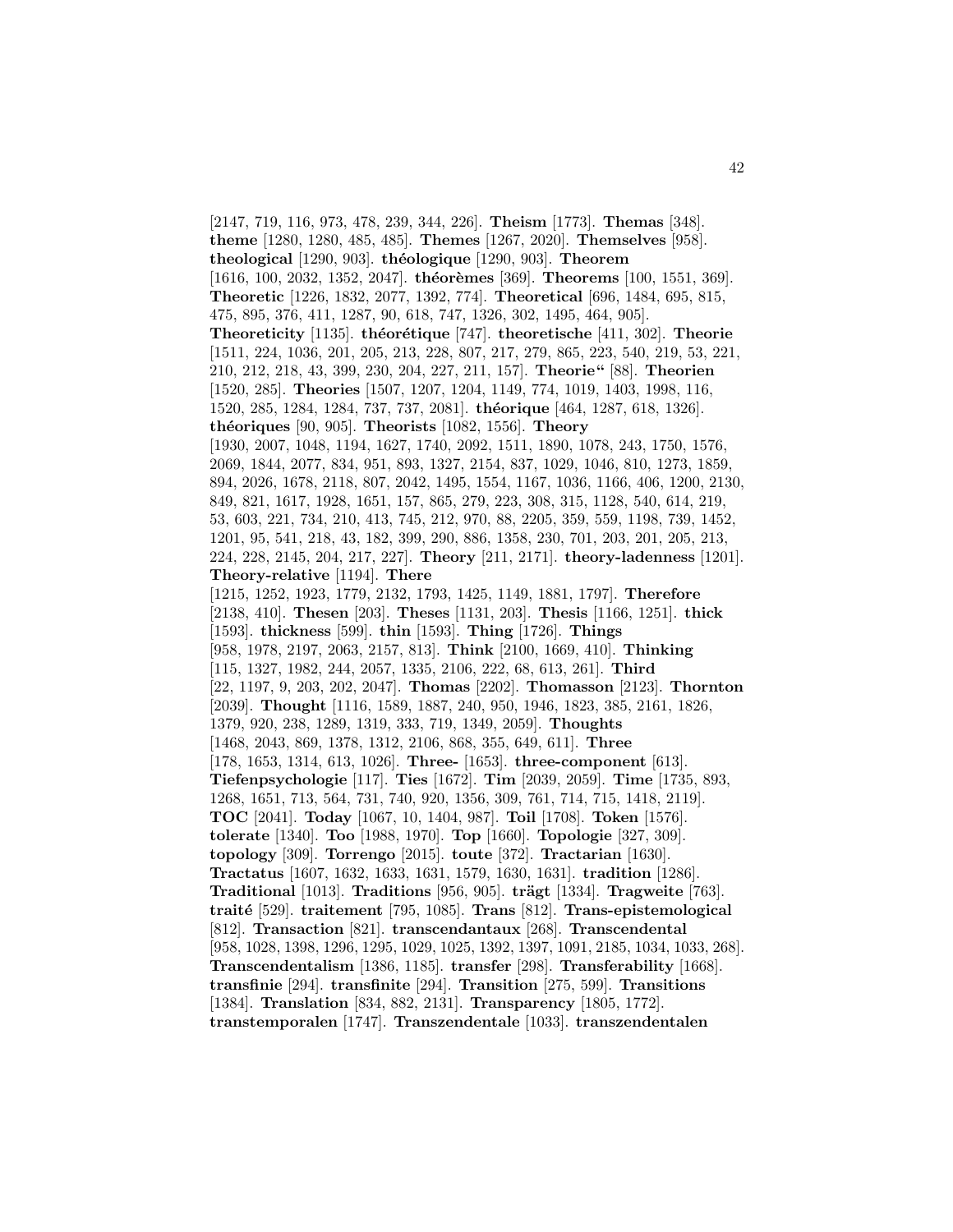[1034]. **Transzendentalismus** [1185]. **Transzendentalphilosophie** [1397]. **Travaux** [1347]. **Travel** [1735]. **travers** [325]. **treatise** [869, 529]. **treatment** [1085]. **treaty** [578]. **treibt** [1396]. **Trends** [366, 164, 31]. **Triangulation** [1592, 1506]. **tribute** [826, 610, 863, 19]. **Trois** [1026, 1314]. **troisi`eme** [9]. **Trolley** [2044]. **Trope** [1984]. **Tropes** [1668, 1882, 2165]. **True** [1988, 1252, 1579, 1009, 2061]. **Truly** [1451, 877]. **Truth** [1959, 835, 1485, 1211, 1855, 1560, 446, 1210, 1342, 2008, 1939, 1725, 1209, 1990, 2056, 1610, 1760, 2103, 1207, 1246, 1615, 1692, 1402, 1856, 1236, 1401, 1187, 883, 1960, 1761, 1733, 1830, 1321, 1762, 44, 300, 397, 239, 274, 1618]. **Truth-Bearers** [883]. **Truth-Conditions** [1939, 1321]. **Truthmakers** [1482]. **Truths** [1565, 1312]. **Trying** [1859]. **Tune** [1919]. **Turn** [1330, 1874, 1977]. **turpitudinem** [575]. **Turri** [2058]. **Tuske** [2159]. **Twelve** [2147]. **twentieth** [850]. **Twenty** [2184, 1786]. **Twenty-First** [2184, 1786]. **Two** [1991, 2080, 1648, 1130, 739, 1868, 1813, 2042, 1534, 781, 1473, 2132, 38, 1153, 963, 460, 768, 1306, 1223, 1214, 226, 801, 1787]. **Two-Component** [2132]. **Two-Dimensional** [1787]. **Type** [1576, 1958]. **Type-Identity** [1958]. **Type-Token** [1576]. **Types** [1750, 1648]. **Typology** [1018].

**U.I.P.S.** [264, 266, 265]. **U.S.A** [408]. **U.S.A.** [379, 450, 481]. **uberblick ¨** [157]. **Ubereinkunft ¨** [1190]. **Ubergang ¨** [275]. **Uberlegungen ¨** [924]. **ubertragung** [298]. **überwindung** [475]. **UK** [2145]. **Umfrageforschung** [536]. **Umgekehrt** [1334]. **Umkehrung** [100]. **Unabhängigkeit** [735]. **Unbewussten** [115, 297]. **Unbounded** [1773]. **unconditioned** [268]. **Unconscious** [115, 297]. **Unddoch** [349]. **Undefinability** [1402]. **Undefinierbarkeit** [1402]. **Under-determinacy** [882]. **Under-Determination** [834]. **Underdeterminacy** [2043]. **Underdetermination** [1227, 1298]. **Underdetermines** [2138]. **understand** [79]. **Understanding** [2115, 710, 1939, 525, 1995, 1951, 1972, 2065, 1215, 996, 1086, 1975, 995, 1072, 1001, 1166, 2188, 1794, 1905, 397, 1408, 2001]. **Unending** [710]. **Unendlichen** [776]. **Unendorsed** [2129]. **Unentscheidbarkeitstheorem** [1352]. **ungarischen** [1087]. **Ungrounded** [1806]. **unification** [649]. **Unificationism** [1624]. **Unifier** [1739]. **unify** [464]. **Union** [320, 916, 320, 916]. **unis** [610]. **unité** [135]. **United** [1838, 610]. **Unity** [1992, 2080, 1837, 1835, 1839, 135, 1177, 1881, 1838, 1836, 49, 2144, 808]. **univers** [1052, 136, 318]. **Universal** [1765, 1324, 1604]. **Universalism** [1883]. **universalité** [26]. **universality** [26]. **Universals** [1456, 1603, 1863, 831, 883]. **Universe** [1052, 136]. **Universes** [1686]. **universitaire** [988]. **University** [2144, 2147, 1897]. **Unknown** [1681]. **unm¨ogliche** [1747]. **unordnung** [262]. **Unprovable** [1252]. **unpublished** [1084]. **unsere** [824]. **unserer** [49]. **unseres** [49]. **Untersuchung** [74, 530]. **Untersuchungen** [422]. **unused** [414]. **unwavering** [196]. **upon** [553]. **urgency** [506]. **Urs** [888]. **USA** [669, 433]. **usage** [74]. **Use** [1589, 1021, 1414, 1753, 1129, 382, 1190, 1059, 573, 553]. **used** [442]. **useful**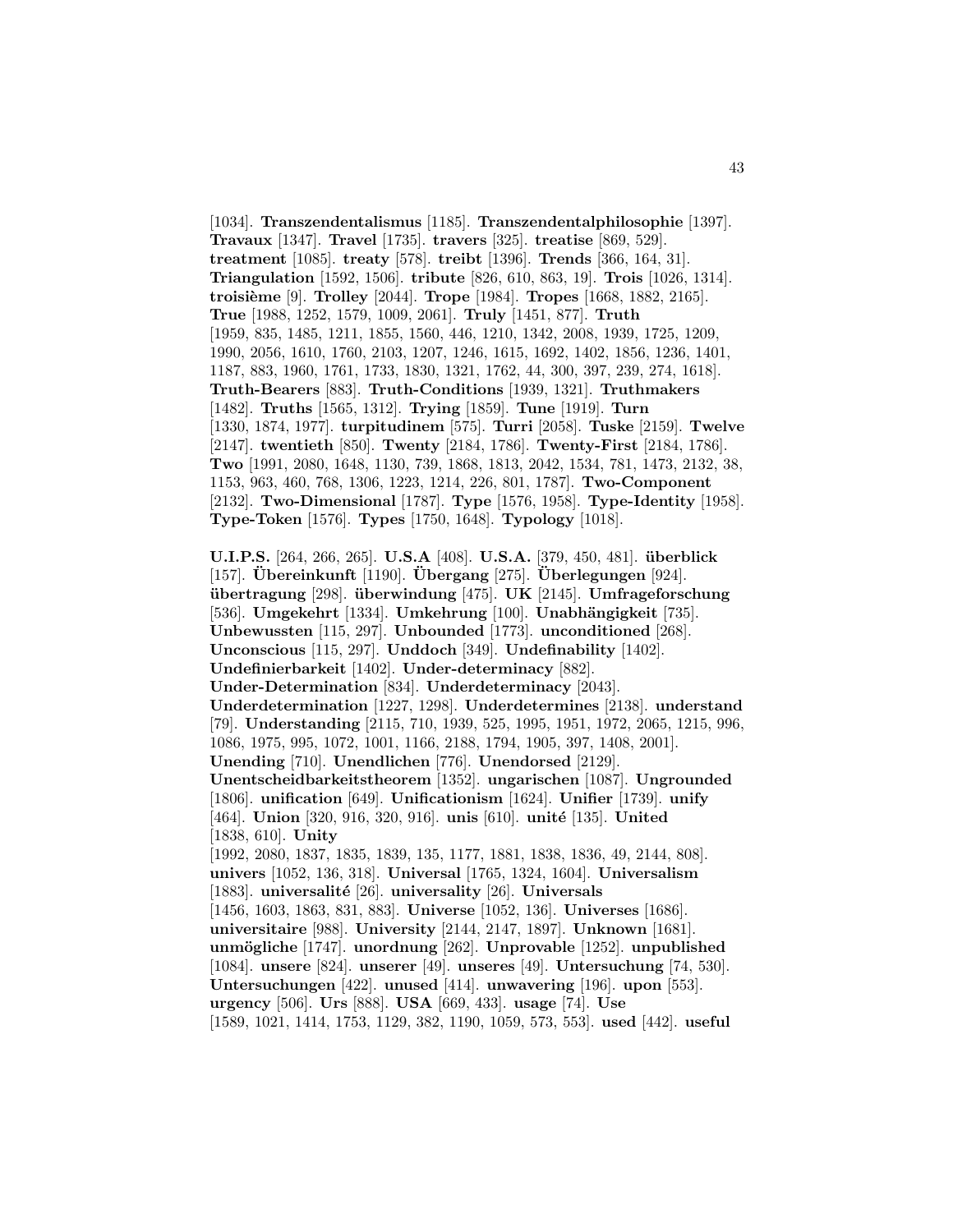[1128]. **Using** [1940, 1115]. **Utility** [1999]. **Utterances** [2138].

**V** [489, 489, 1637]. **vague** [1266, 1541]. **Vagueifiers** [1526]. **Vagueness** [1695, 1655, 1987, 1916]. **Valeur** [435, 392]. **valeurs** [489, 388]. **validité** [65]. **Validity** [1309, 65]. **Vallicella** [1769, 1839]. **valuation** [220]. **Value** [1715, 392, 435, 2019]. **Values** [489, 388, 2028, 1853, 1136]. **Varia** [231, 226, 220]. **Variable** [1073, 1831]. **variables** [970]. **Variation** [1681, 2065]. **Variations** [1852]. **Varieties** [1269, 1525]. **Varzi** [1575, 1884, 1656]. **Vat** [1419, 1502]. **Vector** [1817]. **Vectorial** [1815]. **Vectors** [1816, 1814, 1813, 1811, 1812]. **velocity** [534]. **Verena** [1747]. **Verfahren** [524]. **Vergil** [1566]. **Vergleich** [1088]. **Verhältnis** [530, 226]. **Verification** [957]. **verit`a** [1776, 1722, 1911, 1790]. **Verit`a-** [1790]. **Veritate** [1761, 1932]. **Vérité** [397, 44, 446, 300, 239, 1618]. **Vernunft** [387]. **vernunftkritische** [1033]. **Vers** [756, 1282, 538]. **versa** [1334]. **Version** [1229, 1281]. **Verstehen** [997]. **Versuch** [469, 338]. **Versus** [1847, 1270, 1010, 805, 1932, 1185, 1469, 1013]. **Very** [1536, 1546]. **vestal** [988]. **vestale** [988]. **VI** [490, 683]. **via** [1754]. **Viable** [1557]. **vice** [1334]. **Vicious** [979, 981]. **Vicious-Circle** [979]. **Victor** [2181]. **vie** [737, 1052, 148, 915, 136]. **viendra** [843]. **View** [1807, 1507, 1204, 774, 2071, 1043, 2132, 2014, 502, 634, 1242, 510, 732, 563, 418, 1723]. **Viewpoint** [346]. **Views** [2106]. **Vii** [491, 684, 491]. **VIII** [492]. **VIII.** [690]. **Vindicated** [1627]. **Vindication** [1528]. **vingti`eme** [850]. **Violation** [1925]. **Violeta** [2014]. **Virtue** [2152, 1510, 1785]. **Virtues** [1150]. **vitesse** [534]. **vivant** [397, 1288]. **Vocation** [797]. **Vol** [1262, 1293, 1317]. **volant** [509]. **Volitions** [2009]. **Volpe** [1790]. **Voltolini** [1782]. **Volume** [1659, 1700]. **Voluntariness** [1889]. **vom** [297, 1219, 225, 776]. **vor** [1225]. **Vorfeld** [942]. **Vorgehen** [151]. **vorgeschlagenen** [1088]. **vormittage** [256]. **Vorstellungen** [285]. **Vorwort** [160, 941, 1066, 1183, 1385, 880, 828, 1138, 1264, 992]. **Vosgerau** [1941]. **vous** [843]. **vrai** [101]. **vs** [837, 887, 881, 1856, 886, 2121]. **vue** [502, 510]. **vues** [325]. **Vuillemin** [1504].

**W** [407, 432, 591]. **W.** [285]. **Wager** [2166]. **Wahrheit** [1402]. **Wahrscheinlichkeit** [1088, 278, 261]. **Wahrscheinlichkeitsdefinition** [94]. **Wahrscheinlichkeitsrechnung** [270, 271, 417, 272]. **Wahrscheinlichkeitstheorie** [95, 541]. **Walde** [1747]. **Wallace** [2071]. **Wallimann** [1730, 1725, 1724, 1727, 1729, 1726, 1728, 1731]. **Wandlungen** [1114]. **Wanting** [1859]. **Warte** [418]. **Waryn** [347]. **Was** [1396, 1334]. **Watkins** [1666]. **Wave** [1961, 600, 1266]. **Way** [1982]. **Ways** [1774, 1679]. **Weak** [2179, 1217, 1926]. **wechselseitige** [166]. **Wehrle** [457]. **Weight** [1844]. **Wein** [275, 275]. **Weir** [1709]. **Weiss** [869, 869]. **Weizsäcker** [1088]. **welchem** [1396]. **Welcome** [58]. **Welt** [1747]. **werden** [829]. **Werk** [968]. **Wertung** [220]. **Wertungen** [1225]. **Wesen** [1747]. **Wesens** [49]. **Western** [385, 905]. **Weyl** [1325]. **Weyls** [1325]. **Wh** [1445]. **Wh-Knowledge** [1445]. **Where** [1427, 1897, 1456, 1129]. **Whitehead** [448, 430, 448]. **Who**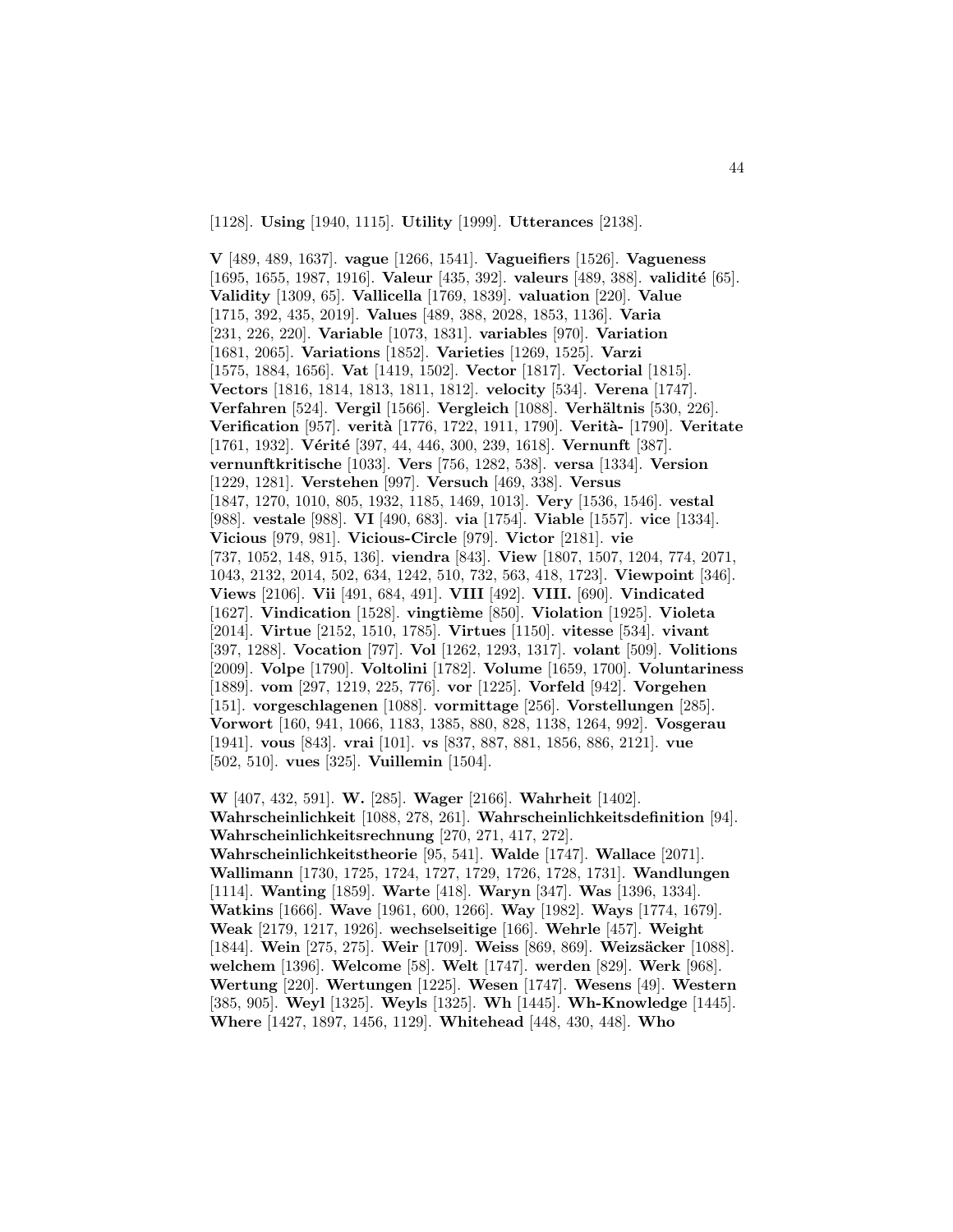[1116, 2044]. **whole** [461, 165, 622]. **Widerspruch** [1087]. **Wielenberg** [2072]. **Wieweit** [829]. **Wiggins** [2147]. **Will** [2141, 1518, 1859, 1773, 2185, 333, 843]. **Willaschek** [1747, 2082]. **Willens** [333]. **Willensfreiheit** [1747, 391]. **Williamson** [1904]. **Willing** [1859]. **Winding** [1331]. **Winner** [1734, 1802, 1969, 2032]. **Wires** [2086]. **Wirklichkeit** [942, 947, 324, 335, 86, 323]. **Wissenschaft** [151, 1649]. **Wissenschaften** [246, 254, 265, 381, 338]. **Wissenschaftslehren** [226]. **Wissenschaftstheoretische** [475]. **wissenschaftstheoretischen** [116]. **Withholding** [2058]. **Within** [1394, 1556, 1142]. **Without** [944, 1891, 1771, 1092, 1173, 2108, 1783, 1362, 2165, 2085]. **Wittenberg** [281, 639, 640, 281, 611, 280, 639, 640]. **Wittgenstein** [2050, 1155, 1003, 1497, 1530, 1276, 1215, 1579, 1275, 1573, 813, 1849, 2050]. **Wittgenstein's** [1876]. **Wolfgang** [2092, 1761, 1953]. **woman** [537]. **Wonderful** [590]. **Won't** [2117]. **Woodbridge** [2134]. **Word** [54, 2105]. **Words** [832, 2109, 58, 560, 1314]. **Work** [1696, 1276, 610, 968, 121, 207]. **Works** [1568, 1347, 935, 803, 1951]. **World** [2141, 1884, 1220, 2139, 1691, 986, 1420, 2070, 1005, 77, 808, 1312, 1280, 563, 1976]. **Worldmate** [1796]. **Worlds** [2189, 1985, 1382, 1513, 1962, 1493, 1240, 1312]. **Worms** [1220]. **Worry** [1918]. **Wort** [54]. **Would** [136]. **Wouldn't** [1694]. **Wright** [2164, 1951, 1008, 1907]. **Writings** [1339]. **Wrong** [2029]. **W¨urdigung** [19].

**xi** [2145, 198]. **XI-th** [198]. **xv** [2144].

**Yablo** [1743]. **Yanofsky** [2021]. **year** [330]. **years** [41, 426]. **Yes** [1237, 317]. **York** [2147]. **Yourself** [2124].

**Zagzebski** [2171]. **zahl** [405]. **Zahlbegriff** [1325]. **Zahlen** [100]. **Zahlentheorie** [970]. **Zaslawsky** [1102]. **Zeit** [327, 893, 309]. **Zeitschriftenschau** [56]. **Zellorganellen** [1055]. **Ziel** [54]. **Zimmerman** [1652]. **zipperdynamics** [895]. **Zombie** [2177]. **Zufall** [469]. **Zugang** [1747]. **Zum** [1200, 251, 73, 1397, 639, 475, 776, 229, 17, 789, 968, 417, 151]. **Zur** [1033, 1357, 624, 691, 725, 777, 783, 788, 798, 811, 823, 827, 847, 855, 878, 889, 907, 912, 960, 984, 1023, 1044, 1049, 1083, 1098, 1105, 1124, 1178, 1230, 1253, 1260, 1291, 1301, 1315, 1323, 1328, 1337, 1343, 1365, 1370, 1405, 1410, 1093, 80, 381, 1212, 989, 1747, 93, 1137, 1224, 818, 94, 1352, 275, 804, 933, 934, 935, 936, 937, 938, 1164, 1199, 432, 422, 1334, 2020, 203, 75, 251, 271, 111, 123, 308, 315, 348, 1520, 6, 270, 405, 368, 126, 841, 117, 32, 272, 225, 51, 41]. **Zurich** [245, 253, 264, 247, 255, 266, 246, 254, 265, 246, 254, 265, 245, 253, 264, 202, 4, 257, 203, 202, 203]. **Zurn** [2093]. **Zusammenhängen** [994]. **zweiter** [265]. **zwischen** [409, 350, 530, 256].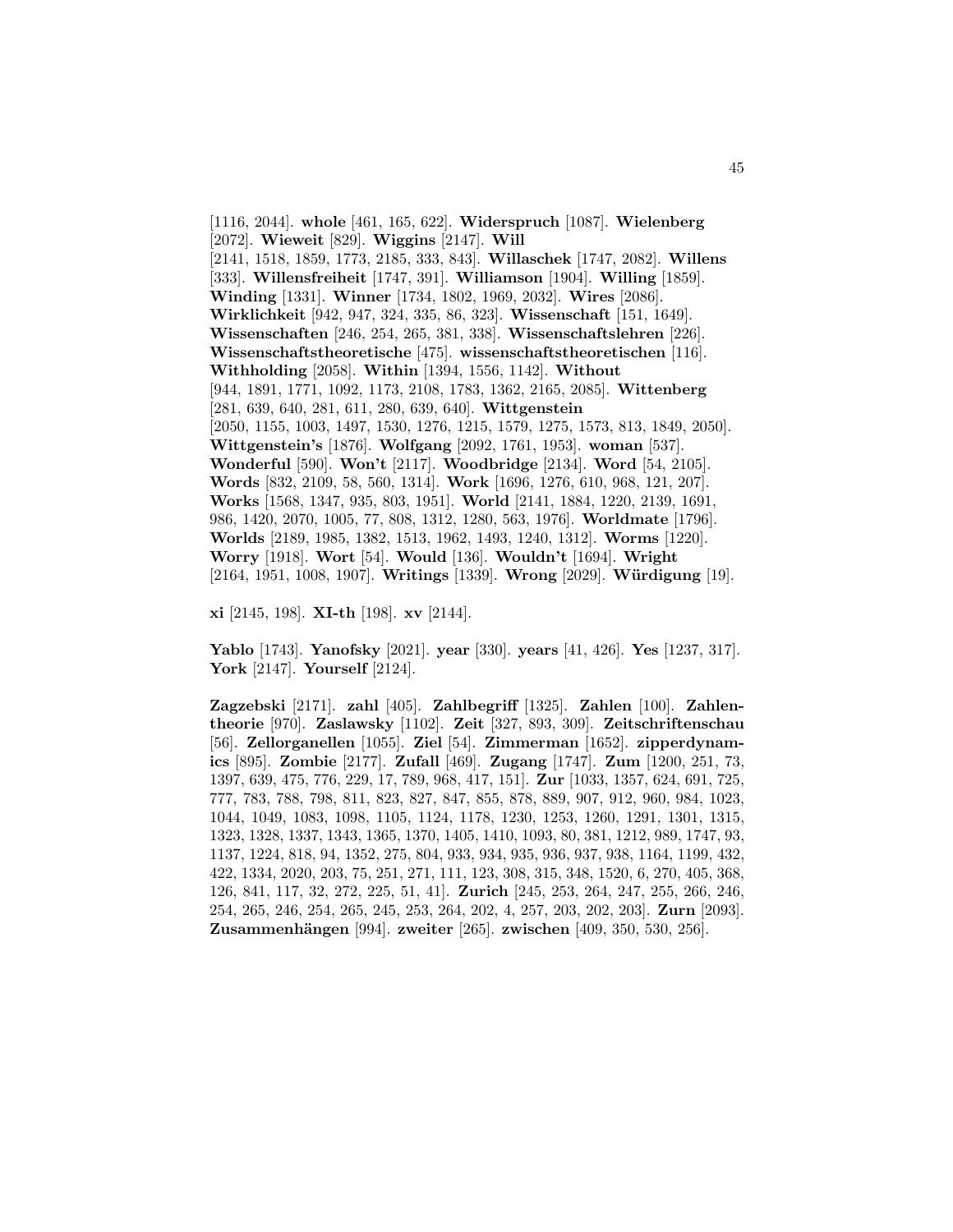# **References**

### **Anonymous:1947:E**

[1] Anonymous. Editorial. Dialectica: International Review of Philosophy of Knowledge, 1(1):4–8, February 1947. CODEN ???? ISSN 0012-2017 (print), 1746-8361 (electronic).

### **Anonymous:1947:EG**

[2] Anonymous. Editorial: Geleitwort. Dialectica: International Review of Philosophy of Knowledge, 1(1):9–10, February 1947. CODEN ???? ISSN 0012-2017 (print), 1746-8361 (electronic).

## **Bachelard:1947:PDF**

[3] Gaston Bachelard. La philosophie dialoguée. (French) [Dialogue philosophy]. Dialectica: International Review of Philosophy of Knowledge, 1(1): 11–20, February 1947. CODEN ???? ISSN 0012-2017 (print), 1746-8361 (electronic).

## **Gonseth:1947:LDE**

[4] F. Gonseth. L'id´ee de dialectique aux entretiens de Zurich. (French) [The idea of dialectic at the interviews in Zurich]. Dialectica: International Review of Philosophy of Knowledge, 1(1):21–37, February 1947. CODEN ???? ISSN 0012-2017 (print), 1746-8361 (electronic).

## **Konig:1947:DGE**

[5] H. König. Dialektik als gedankliche experimentierkunst. (German) [Dialectics as a mental experiment]. Dialectica: International Review of Philosophy of Knowledge, 1(1):38–44, February 1947. CODEN ???? ISSN 0012-2017 (print), 1746-8361 (electronic).

## **Durr:1947:EIE**

[6] Karl Dürr. The evolutions of ideas — l'évolution des idées — Zur Ideengeschichte: Die Entwicklung der Dialektik von Platon bis Hegel. (German) [The development of the dialectic from Plato to Hegel]. Dialectica: International Review of Philosophy of Knowledge, 1(1):45–62, February 1947. CODEN ???? ISSN 0012-2017 (print), 1746-8361 (electronic).

## **Walter:1947:BDI**

[7] Emil J. Walter. Der Begriff der Dialektik im Marxismus. (German) [The concept of dialectics in Marxism]. Dialectica: International Review of Philosophy of Knowledge, 1(1):63–71, February 1947. CODEN ???? ISSN 0012-2017 (print), 1746-8361 (electronic).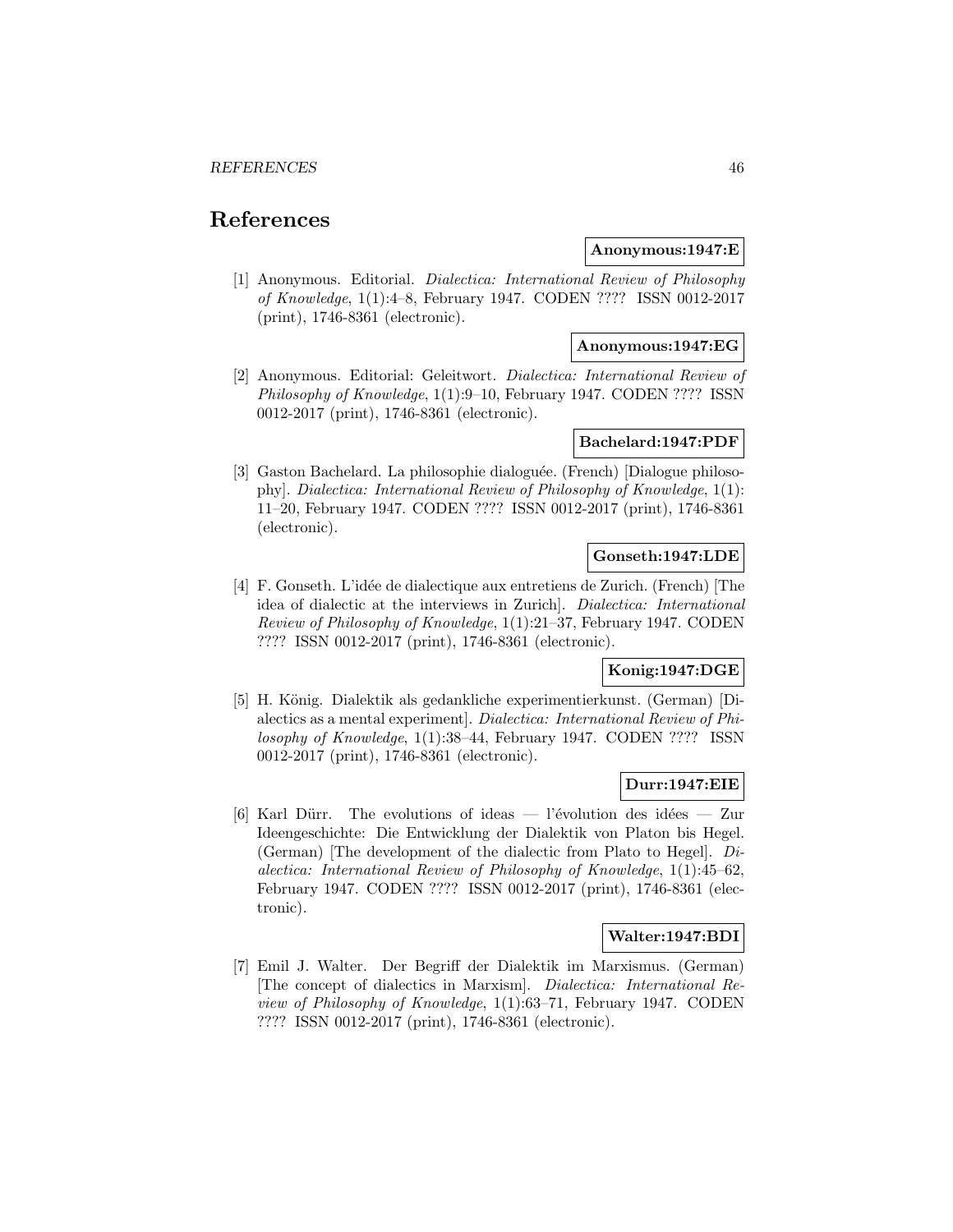### **Gagnebin:1947:IDP**

[8] H.-S. Gagnebin. Sur l'id´ee de dialectique dans la philosophie des sciences contemporaine. (French) [On the idea of dialectics in the philosophy of contemporary science]. Dialectica: International Review of Philosophy of Knowledge, 1(1):72–75, February 1947. CODEN ???? ISSN 0012-2017 (print), 1746-8361 (electronic).

### **Anonymous:1947:PPP**

 $[9]$  Anonymous. Philosophical portraits — portrait philosophique philosophisches Portrait: pour le troisième centenaire de la naissance de Leibniz (1646–1716). (French) [On the third centenary of the birth of Leibniz (1646–1716)]. Dialectica: International Review of Philosophy of Knowledge, 1(1):77–96, February 1947. CODEN ???? ISSN 0012-2017 (print), 1746-8361 (electronic).

# **Gonseth:1947:PTA**

[10] F. Gonseth. Philosophy of today — l'actualité philosophique — Die philosophische Lage: à propos d'un congrès international de philosophie. (French) [On an international congress of philosophy]. Dialectica: International Review of Philosophy of Knowledge, 1(1):98–108, February 1947. CODEN ???? ISSN 0012-2017 (print), 1746-8361 (electronic).

### **Anonymous:1947:DDP**

[11] Anonymous. Discours du pape. Dialectica: International Review of Philosophy of Knowledge, 1(1):108–111, February 1947. CODEN ???? ISSN 0012-2017 (print), 1746-8361 (electronic).

## **Anonymous:1947:EE**

[12] Anonymous. Editorial: editorial. Dialectica: International Review of Philosophy of Knowledge, 1(2):115–116, May 1947. CODEN ???? ISSN 0012-2017 (print), 1746-8361 (electronic).

## **Gonseth:1947:COC**

[13] F. Gonseth and J.-P. Gonseth. Connaissance objective et connaissance poétique. (French) [Objective knowledge and poetic knowledge]. *Dialec*tica: International Review of Philosophy of Knowledge, 1(2):117–126, May 1947. CODEN ???? ISSN 0012-2017 (print), 1746-8361 (electronic).

## **Destouches-Fevrier:1947:NOS**

[14] Paulette Destouches-Février. Les notions d'objectivité et de subjectivité en physique atomique. (French) [The notions of objectivity and subjectivity in atomic physics]. Dialectica: International Review of Philosophy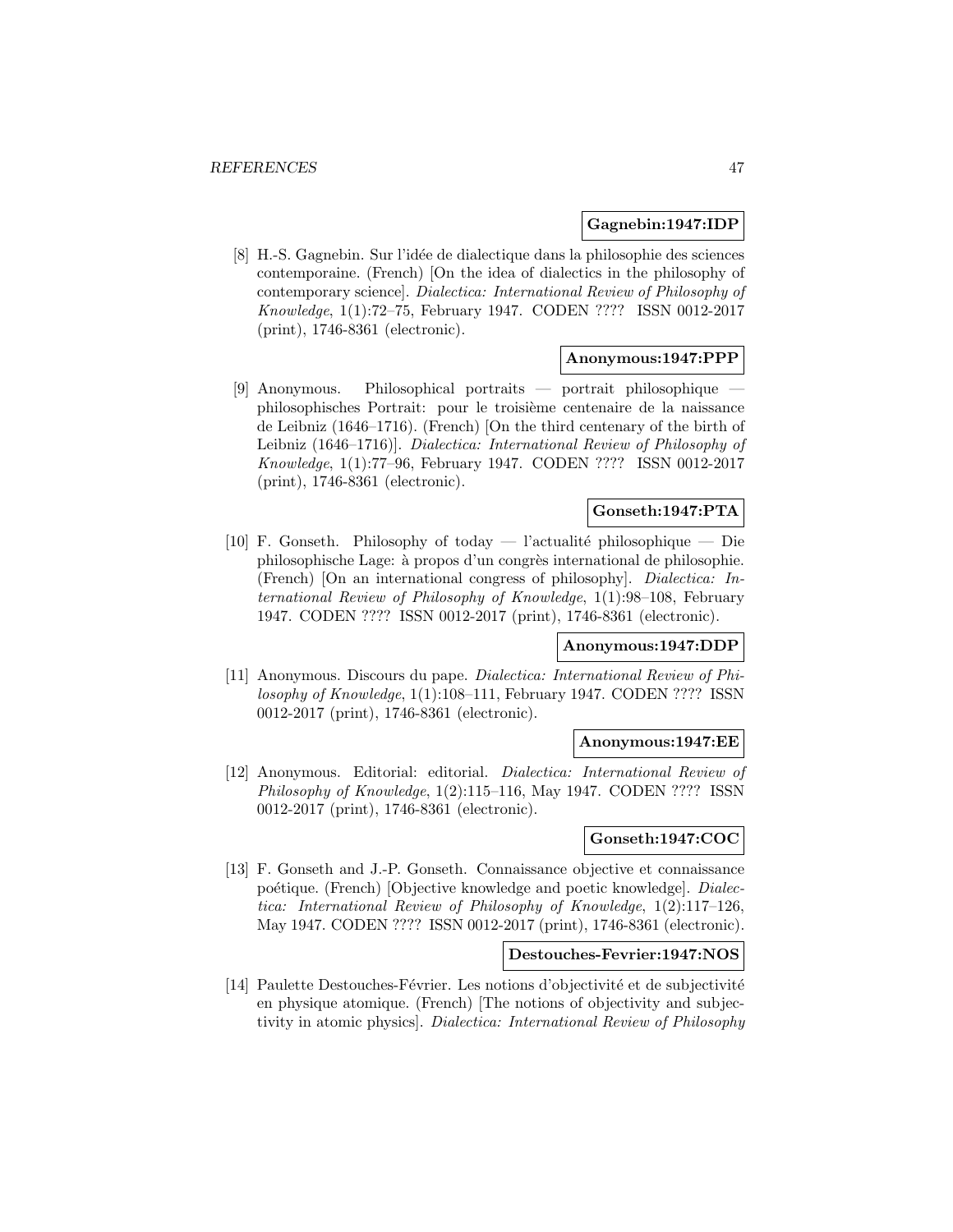of Knowledge, 1(2):127–146, May 1947. CODEN ???? ISSN 0012-2017 (print), 1746-8361 (electronic).

## **Fiala:1947:ENO**

[15] F. Fiala. Essai sur les notions d'ouverture et de fermeture. (French) [Test on the concepts of opening and closing]. Dialectica: International Review of Philosophy of Knowledge, 1(2):147–158, May 1947. CODEN ???? ISSN 0012-2017 (print), 1746-8361 (electronic).

## **Hainard:1947:DOD**

[16] Robert Hainard. Dialectique de l'objectif et du subjectif dans les arts plastiques. (French) [Dialectic of the objective and the subjective in the plastic arts]. Dialectica: International Review of Philosophy of Knowledge, 1(2):159–171, May 1947. CODEN ???? ISSN 0012-2017 (print), 1746-8361 (electronic).

## **Bernays:1947:BDG**

[17] Paul Bernays. Zum Begriff der Dialektik. (German) [The concept of dialectics]. Dialectica: International Review of Philosophy of Knowledge, 1(2):172–175, May 1947. CODEN ???? ISSN 0012-2017 (print), 1746- 8361 (electronic).

## **Pauli:1947:BRH**

[18] Wolfgang Pauli. Book review: H. Reichenbach, Philosophic Foundations of Quantum Mechanics. Dialectica: International Review of Philosophy of Knowledge, 1(2):176–178, May 1947. CODEN ???? ISSN 0012-2017 (print), 1746-8361 (electronic).

#### **Preissmann:1947:PAA**

 $[19]$  A. Preissmann. Philosophical address — adresse philosophique Würdigung eines Forschers: Hommage à Monsieur Mannoury. (French) [Tribute to Monsieur Mannoury]. Dialectica: International Review of Philosophy of Knowledge, 1(2):189–190, May 1947. CODEN ???? ISSN 0012-2017 (print), 1746-8361 (electronic).

#### **Gunther:1947:EEE**

[20] Werner Günther. Echoes —  $\acute{e}$ chos — entgegnungen: Brief an *Dialec*tica. (German) [Letter to Dialectica]. Dialectica: International Review of Philosophy of Knowledge, 1(2):191–194, May 1947. CODEN ???? ISSN 0012-2017 (print), 1746-8361 (electronic).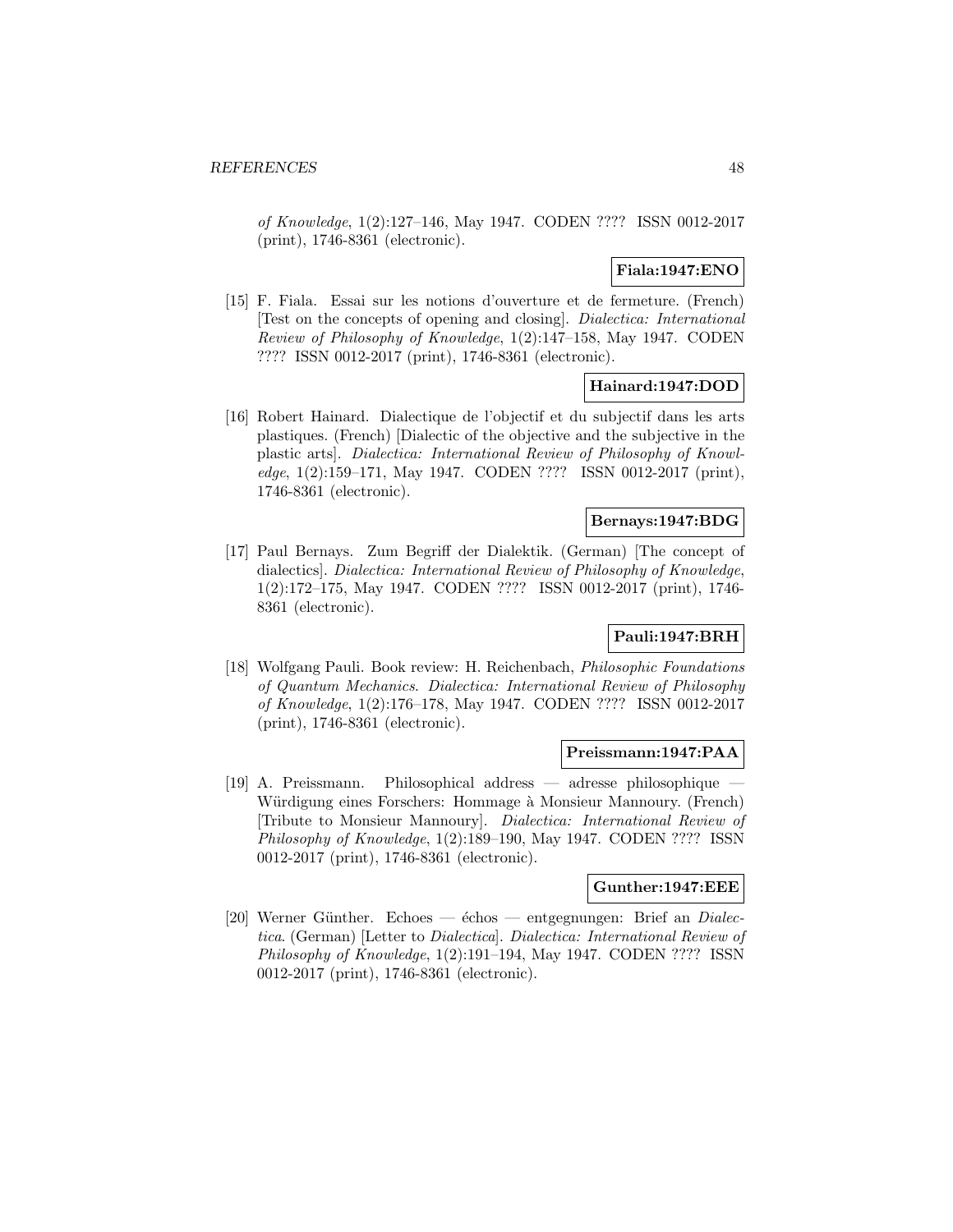### **Gerard:1947:PDA**

[21] Jacques Gérard. Philosophy of the day  $-$  l'actualité philosophique — Die philosophische Lage: Le mouvement philosophique en Belgique depuis 1939. (French) [Philosophy of the day — philosophical news  $\overline{\phantom{a}}$ Die philosophische Lage: The philosophical movement in Belgium since 1939]. Dialectica: International Review of Philosophy of Knowledge, 1 (2):195–199, May 1947. CODEN ???? ISSN 0012-2017 (print), 1746-8361 (electronic).

## **Barzin:1947:ICS**

[22] M. Barzin and L. Noël. III<sup>e</sup> congrès des sociétés de philosophie de langue française. (French) [third congress of philosophy societies in the French language]. Dialectica: International Review of Philosophy of Knowledge, 1(2):200–203, May 1947. CODEN ???? ISSN 0012-2017 (print), 1746- 8361 (electronic).

## **Anonymous:1947:MM**

[23] Anonymous. Memorandum: memorandum. Dialectica: International Review of Philosophy of Knowledge, 1(2):203, May 1947. CODEN ???? ISSN 0012-2017 (print), 1746-8361 (electronic).

# **Pauli:1947:EPQ**

[24] Wolfgang Pauli. Exclusion Principle and quantum mechanics: Discours prononcé à la réception du prix Nobel de physique 1945. (French) [Lecture given on receiving the 1945 Nobel Prize in Physics. Dialectica: International Review of Philosophy of Knowledge, 1(2):204, May 1947. CODEN ???? ISSN 0012-2017 (print), 1746-8361 (electronic).

## **Redaction:1947:AA**

[25] La Rédaction. Advertisement: avertissement. *Dialectica: International* Review of Philosophy of Knowledge, 1(3):206, August 1947. CODEN ???? ISSN 0012-2017 (print), 1746-8361 (electronic).

### **Anonymous:1947:EUN**

[26] Anonymous. Editorial: universalité de la notion d'espèce. (French) [Editorial: universality of the notion of species]. Dialectica: International Review of Philosophy of Knowledge, 1(3):207–213, August 1947. CODEN ???? ISSN 0012-2017 (print), 1746-8361 (electronic).

### **Niggli:1947:AMG**

[27] Paul Niggli. Der Artbegriff in der Mineralogie. (German) [The concept of nature in mineralogy]. Dialectica: International Review of Philosophy of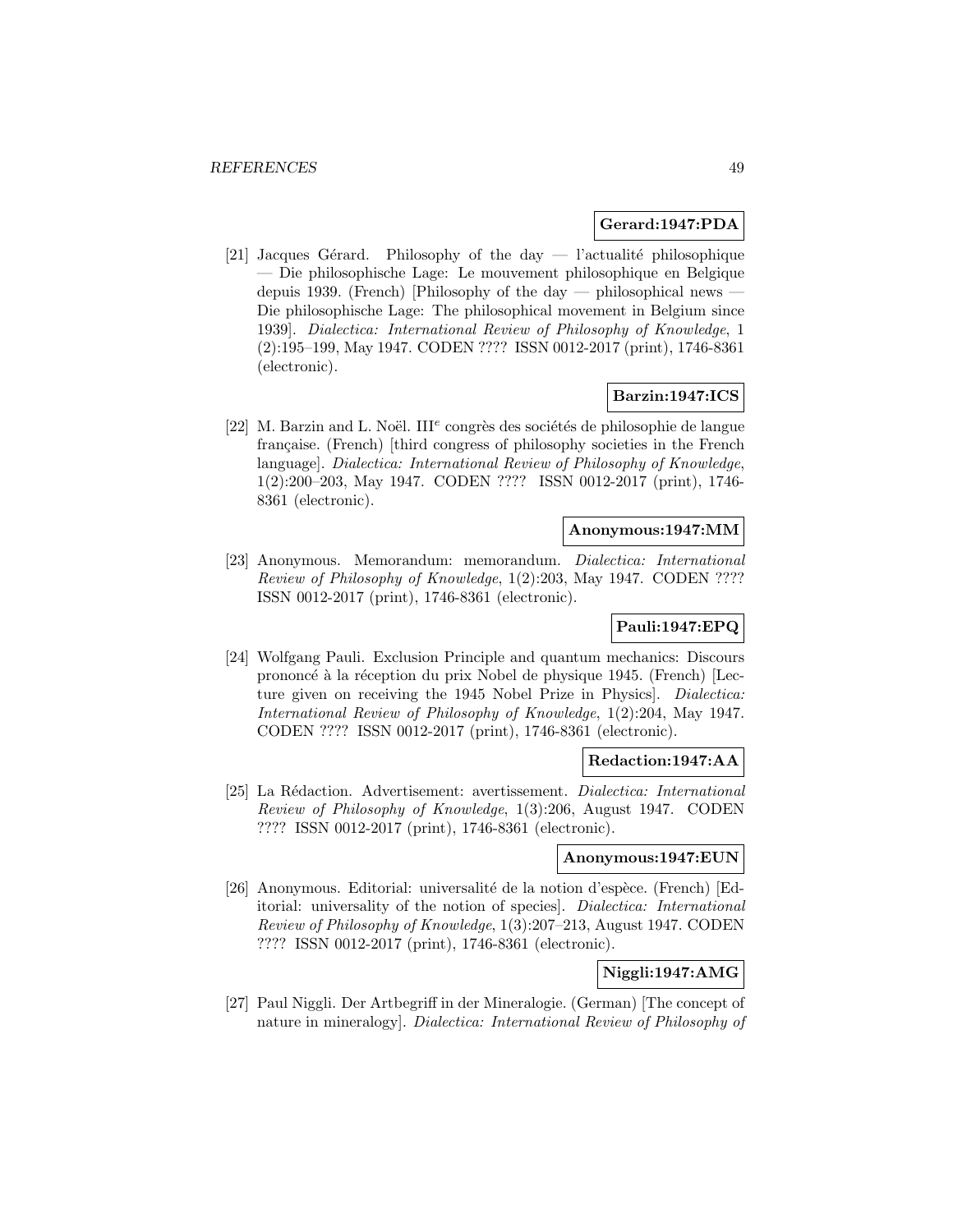Knowledge, 1(3):214–228, August 1947. CODEN ???? ISSN 0012-2017 (print), 1746-8361 (electronic).

### **Gagnebin:1947:NEB**

[28] Elie Gagnebin. La notion d'espèce en biologie. (French) [The notion of species in biology]. Dialectica: International Review of Philosophy of Knowledge, 1(3):229–242, August 1947. CODEN ???? ISSN 0012-2017 (print), 1746-8361 (electronic).

## **Gonseth:1947:NDN**

[29] F. Gonseth. La notion du normal. Dialectica: International Review of Philosophy of Knowledge, 1(3):243–252, August 1947. CODEN ???? ISSN 0012-2017 (print), 1746-8361 (electronic).

### **Favarger:1947:RIE**

[30] Claude Favarger. Réflexions sur l'importance de l'espèce et de la classication en botanique. (French) [Reflections on the importance of species and classification in botany]. Dialectica: International Review of Philosophy of Knowledge, 1(3):253–263, August 1947. CODEN ???? ISSN 0012-2017 (print), 1746-8361 (electronic).

## **Dubois:1947:ASE**

[31] Georges Dubois. Des attributs statiques de l'espèce aux tendances ´evolutives des groupes taxinomiques. (French) [Static attributes of species to the evolutionary trends of taxonomic groups]. Dialectica: International Review of Philosophy of Knowledge, 1(3):264–276, August 1947. CODEN ???? ISSN 0012-2017 (print), 1746-8361 (electronic).

### **Pensa:1947:EIE**

[32] M. Pensa. The evolution of ideas  $-$  l'évolution des idées  $-$  Zur Ideengeschichte: Le logos hégélien. (French) [The evolution of ideas the evolution of ideas — Zur Ideengeschichte: The Hegelian logos].  $Di$ alectica: International Review of Philosophy of Knowledge, 1(3):277–287, August 1947. CODEN ???? ISSN 0012-2017 (print), 1746-8361 (electronic).

# **Fiala:1947:PDA**

[33] F. Fiala. Philosophy of the day — l'actualité philosophique — Die philosophische Lage: L'assemblée annuelle de la société romande de philosophie. (French) [The annual meeting of the French-Speaking Swiss Society of Philosophy]. Dialectica: International Review of Philosophy of Knowledge, 1(3):288, August 1947. CODEN ???? ISSN 0012-2017 (print), 1746-8361 (electronic).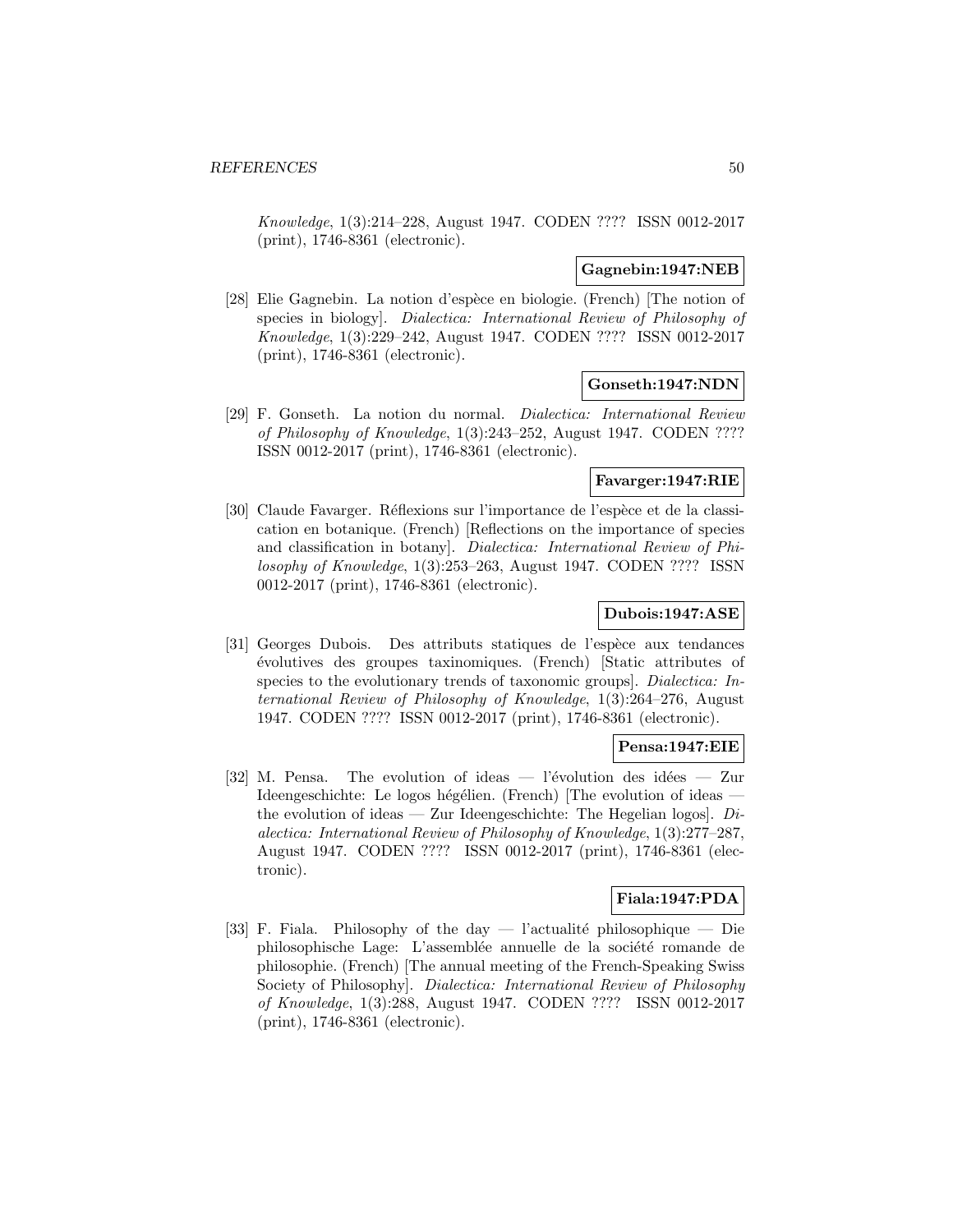### **Anonymous:1947:C**

[34] Anonymous. Communications. Dialectica: International Review of Philosophy of Knowledge, 1(4):290, November 1947. CODEN ???? ISSN 0012-2017 (print), 1746-8361 (electronic).

### **Anonymous:1947:EFE**

[35] Anonymous. Editorial. (French) [Editorial]. *Dialectica: International* Review of Philosophy of Knowledge, 1(4):291–292, November 1947. CO-DEN ???? ISSN 0012-2017 (print), 1746-8361 (electronic).

### **Redaction:1947:PPF**

[36] La Rédaction and Ferdinand Gonseth. Peut-on parler de «science dialectique»?. (French) [Is it possible to speak of "dialectic science"?]. Dialectica: International Review of Philosophy of Knowledge, 1(4):293– 304, November 1947. CODEN ???? ISSN 0012-2017 (print), 1746-8361 (electronic).

## **Bernays:1947:CNC**

[37] Paul Bernays. Contradiction et non-contradiction. (French) [Contradiction and non-contradiction]. Dialectica: International Review of Philosophy of Knowledge, 1(4):305–309, November 1947. CODEN ???? ISSN 0012-2017 (print), 1746-8361 (electronic).

### **Gonseth:1947:PDO**

 $[38]$  F. Gonseth. A propos de deux ouvrages de M. Stéphane Lupasco. (French) [On two books by M. Stéphane Lupasco]. Dialectica: International Review of Philosophy of Knowledge, 1(4):309–316, November 1947. CODEN ???? ISSN 0012-2017 (print), 1746-8361 (electronic).

#### **Preissmann:1947:POM**

[39] A. Preissmann. À propos d'un ouvrage de M. Léon Bopp. (French) [On a book by M. Léon Bopp]. Dialectica: International Review of Philosophy of Knowledge, 1(4):316–318, November 1947. CODEN ???? ISSN 0012- 2017 (print), 1746-8361 (electronic).

#### **Taubes:1947:LTG**

[40] Jacob Taubes. Logos und Telos. (German) [Logos and Telos]. *Dialectica:* International Review of Philosophy of Knowledge, 1(4):319–330, November 1947. CODEN ???? ISSN 0012-2017 (print), 1746-8361 (electronic).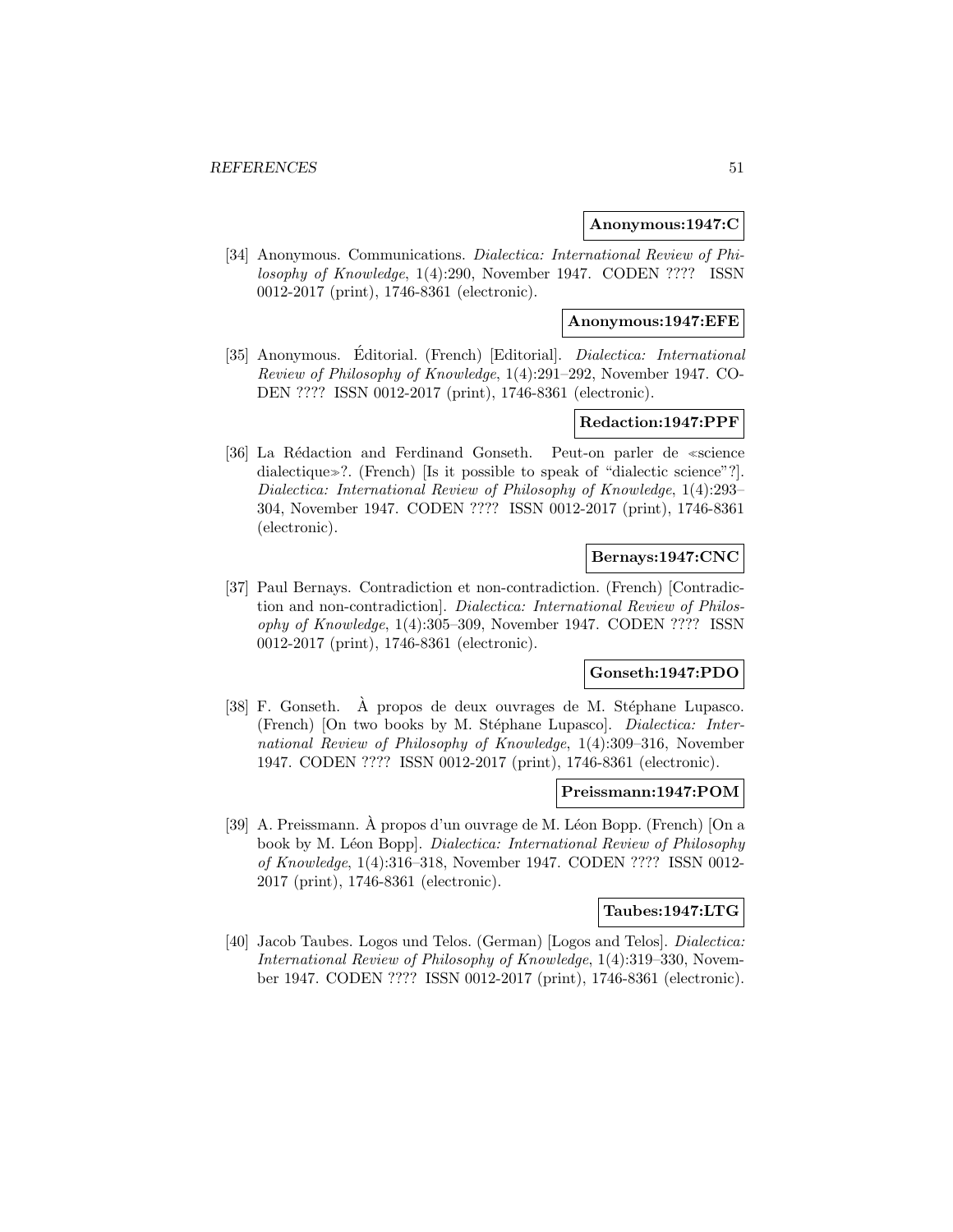## **Beth:1947:EIE**

[41] Evert W. Beth. The evolution of ideas — l'évolution des idées — zur Ideengeschichte: Hundred years of symbolic logic — a retrospect on the occasion of the Boole–de Morgan centenary. Dialectica: International Review of Philosophy of Knowledge, 1(4):331–346, November 1947. CO-DEN ???? ISSN 0012-2017 (print), 1746-8361 (electronic).

## **Pensa:1947:LHI**

[42] M. Pensa. Le logos hégélien II. (French) [The Hegelian logos II]. *Dialec*tica: International Review of Philosophy of Knowledge, 1(4):347–353, November 1947. CODEN ???? ISSN 0012-2017 (print), 1746-8361 (electronic).

## **Perelman:1947:PPP**

 $[43]$  Ch. Perelman. Philosophical portraits — portrait philosophique Philosophisches Portrait: fragments pour la théorie de la connaissance de M. E. Dupréel. (French) [Fragments for the theory of knowledge of M. E. Dupréel]. Dialectica: International Review of Philosophy of Knowledge, 1(4):354–361, November 1947. CODEN ???? ISSN 0012-2017 (print), 1746-8361 (electronic).

### **Anonymous:1947:BVF**

[44] Anonymous. B. De la vérité. (French) [B. On truth]. Dialectica: International Review of Philosophy of Knowledge, 1(4):362–366, November 1947. CODEN ???? ISSN 0012-2017 (print), 1746-8361 (electronic).

#### **Dupreel:1947:EEE**

[45] E. Dupréel. Echoes — échos — entgegnungen: sur les origines de la dialectique. (French) [On the origins of dialectics]. Dialectica: International Review of Philosophy of Knowledge, 1(4):367–370, November 1947. CODEN ???? ISSN 0012-2017 (print), 1746-8361 (electronic).

## **Nolfi:1947:BNN**

[46] P. Nolfi. Bibliographic notes notes bibliographiques bibliographische notizen. Dialectica: International Review of Philosophy of Knowledge, 1 (4):371–374, November 1947. CODEN ???? ISSN 0012-2017 (print), 1746-8361 (electronic).

### **Anonymous:1947:TMF**

[47] Anonymous. Table des matières. (French) [Table of contents]. *Dialectica:* International Review of Philosophy of Knowledge, 1(4):375–376, November 1947. CODEN ???? ISSN 0012-2017 (print), 1746-8361 (electronic).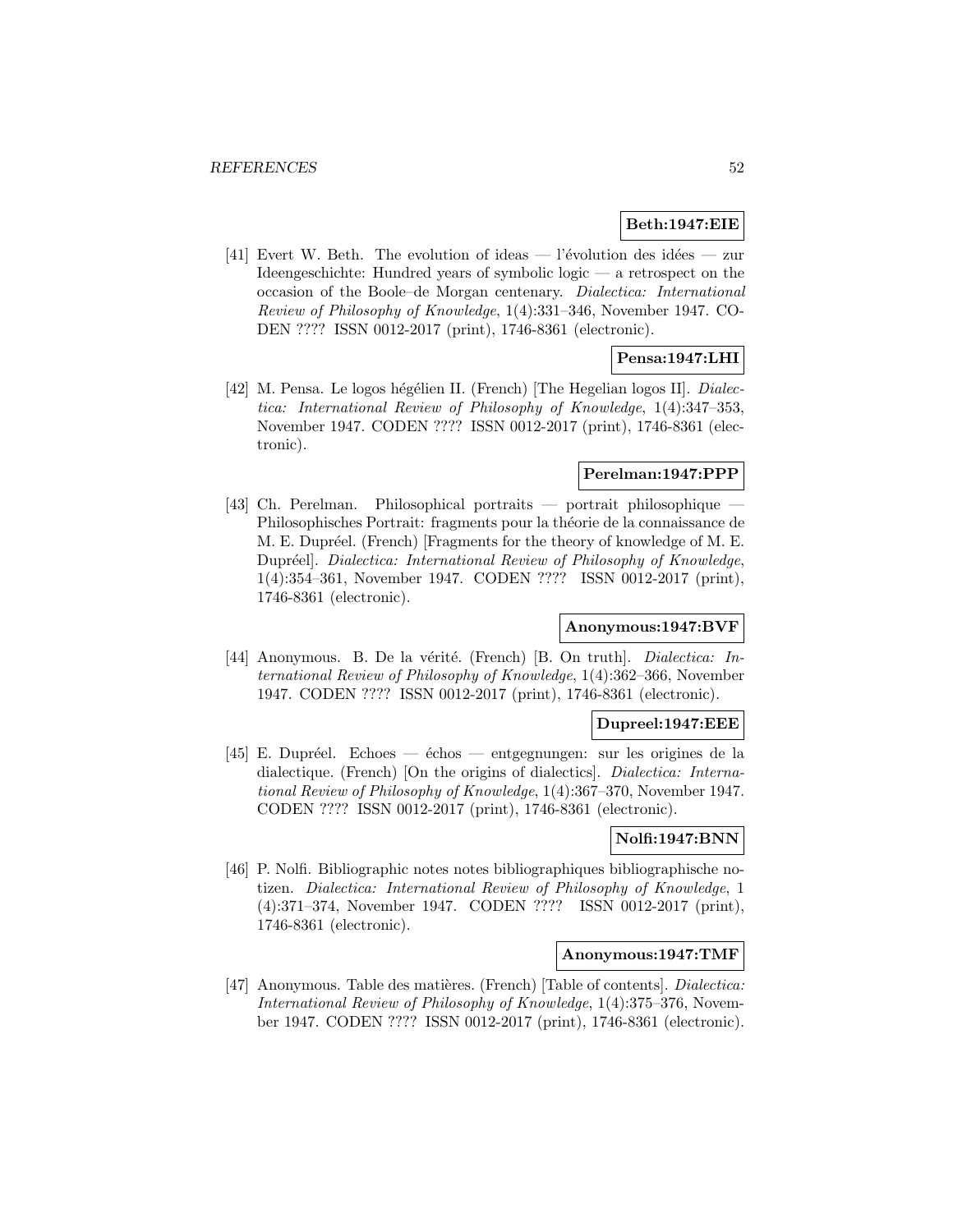#### **Anonymous:1948:EE**

[48] Anonymous. Editorial: editorial. Dialectica: International Review of Philosophy of Knowledge, 2(1):6–10, February 1948. CODEN ???? ISSN 0012-2017 (print), 1746-8361 (electronic).

### **Anonymous:1948:EGG**

[49] Anonymous. Einheit in der Gegensätzlichkeit als eine Grundlage unseres Wesens und unserer Erkenntnis. (German) [Unity in opposition as a foundation of our being and our knowledge]. Dialectica: International Review of Philosophy of Knowledge, 2(1):11–24, February 1948. CODEN ???? ISSN 0012-2017 (print), 1746-8361 (electronic).

#### **Gonseth:1948:SPF**

[50] F Gonseth. Les sciences et la philosophie. (French) [Science and philosophy]. Dialectica: International Review of Philosophy of Knowledge, 2(1): 25–44, February 1948. CODEN ???? ISSN 0012-2017 (print), 1746-8361 (electronic).

## **Anonymous:1948:EIE**

[51] Anonymous. The evolution of ideas — d'évolution des idees — zur Ideengeschichte III le logos hégélien. (French) [The evolution of ideas — of evolution of ideas — on history of ideas. III. The Hegelian logos]. Dialectica: International Review of Philosophy of Knowledge, 2(1):45– 62, February 1948. CODEN ???? ISSN 0012-2017 (print), 1746-8361 (electronic).

### **Anonymous:1948:ME**

[52] Anonymous. Metaphysique experimentale. Dialectica: International Review of Philosophy of Knowledge, 2(1):47–62, February 1948. CODEN ???? ISSN 0012-2017 (print), 1746-8361 (electronic).

### **DelaNecessiteo:1948:PPP**

[53] C. De la Nécessitéo. Philosophical portraits — portrait philosophique  $\overline{\phantom{a}}$ Philosophisches Portrait: fragments pour la théorie de la connaissance de M. E. Dupréel. (French) [Philosophical portraits — philosophical portrait — Philosophisches Portrait: Fragments for the theory of knowledge of M. E. Dupréel]. Dialectica: International Review of Philosophy of Knowledge, 2(1):63–77, February 1948. CODEN ???? ISSN 0012-2017 (print), 1746-8361 (electronic).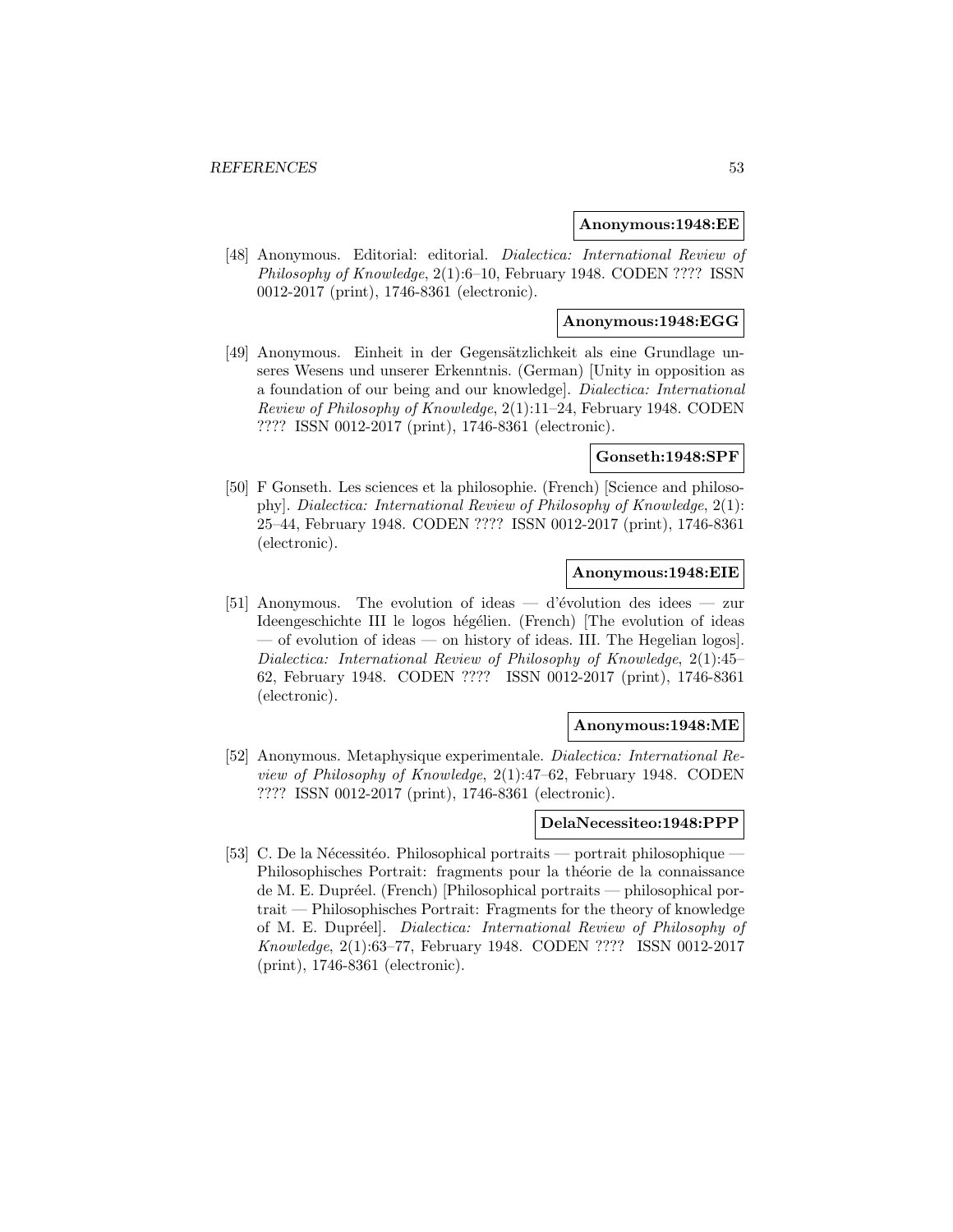### **Walter:1948:WLZ**

[54] Emil J. Walter and H. Guggenheimer. Wort (Logos) und Ziel (Telos)? : Brief an Dialectica. (German) [Word (logos) and destination (telos)? : Letter to Dialectica]. Dialectica: International Review of Philosophy of Knowledge, 2(1):78–80, February 1948. CODEN ???? ISSN 0012-2017 (print), 1746-8361 (electronic).

### **Anonymous:1948:EEA**

[55] Anonymous. Exchanges —  $\acute{e}$ changes — Austauche: le mouvement signifique et synthèse. (French)  $|$ Exchanges — exchanges — Austauche: the movement of meaning and synthesis]. Dialectica: International Review of Philosophy of Knowledge, 2(1):80–82, February 1948. CODEN ???? ISSN 0012-2017 (print), 1746-8361 (electronic).

### **Anonymous:1948:CRS**

[56] Anonymous. Contents of reviews — sommaires de revues – Zeitschriftenschau. Dialectica: International Review of Philosophy of Knowledge, 2 (1):83–84, February 1948. CODEN ???? ISSN 0012-2017 (print), 1746- 8361 (electronic).

#### **Anonymous:1948:A**

[57] Anonymous. Avertissement. Dialectica: International Review of Philosophy of Knowledge, 2(2):89–90, May 1948. CODEN ???? ISSN 0012-2017 (print), 1746-8361 (electronic).

### **Pallmann:1948:BRE**

[58] H. Pallmann. Begrüssungsworte des Rektors der Eidgenössischen Technischen Hochschule. (German) [Welcome words of the Rector of the Swiss Federal Institute of Technology]. Dialectica: International Review of Philosophy of Knowledge, 2(2):91–92, May 1948. CODEN ???? ISSN 0012-2017 (print), 1746-8361 (electronic).

### **Gonseth:1948:IDP**

[59] F Gonseth. Introduction du président des entretiens. (French) [Introduction of interview chair]. Dialectica: International Review of Philosophy of Knowledge, 2(2):93–94, May 1948. CODEN ???? ISSN 0012-2017 (print), 1746-8361 (electronic).

### **Anonymous:1948:LDL**

[60] Anonymous. Logic and dialectics — logique et dialectique — Logik und Dialektik: Dialectique et logique. (French) [Dialectics and logic]. Dialec-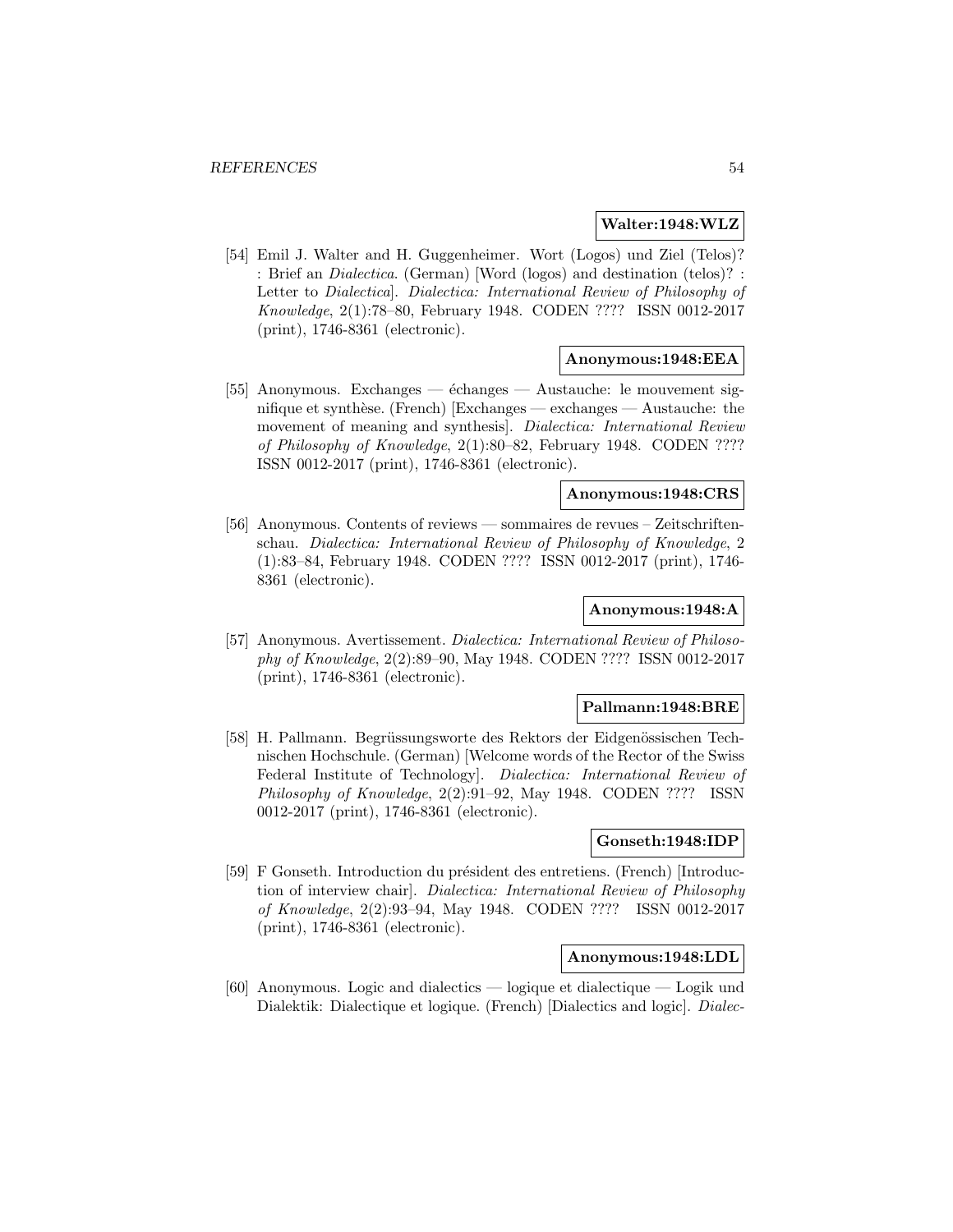tica: International Review of Philosophy of Knowledge, 2(2):95–108, May 1948. CODEN ???? ISSN 0012-2017 (print), 1746-8361 (electronic).

## **Beth:1948:RDL**

[61] E. W. Beth. Les relations de la dialectique à la logique. (French) [The relationship of dialectics to logic]. Dialectica: International Review of Philosophy of Knowledge, 2(2):109–119, May 1948. CODEN ???? ISSN 0012-2017 (print), 1746-8361 (electronic).

# **Beth:1948:PEM**

[62] E. W. Beth and F. Gonseth.  $\hat{A}$  propos des exposés de Mm. Ph. Devaux. (French) [About the presentations of Mm. Ph. Devaux]. Dialectica: International Review of Philosophy of Knowledge, 2(2):120–125, May 1948. CODEN ???? ISSN 0012-2017 (print), 1746-8361 (electronic).

### **Anonymous:1948:DDDa**

[63] Anonymous. Discussion discussion diskussion. Dialectica: International Review of Philosophy of Knowledge, 2(2):126–142, May 1948. CODEN ???? ISSN 0012-2017 (print), 1746-8361 (electronic).

### **Carcano:1948:MDM**

[64] P. Filiasi Carcano. Metaphysics and dialectics — metaphysique et dialectique — Metaphysik und Dialektik: L'assimilation du relativisme. (French) [Metaphysics and dialectics — metaphysics and dialectics — Metaphysik und Dialektik: The assimilation of relativism]. Dialectica: International Review of Philosophy of Knowledge, 2(2):143–156, May 1948. CODEN ???? ISSN 0012-2017 (print), 1746-8361 (electronic).

### **Anonymous:1948:NDP**

[65] Anonymous. La nécessité du principe de révisibilité et ses limites de validité. (French) [The need for the principle of revision and its limits of validity]. Dialectica: International Review of Philosophy of Knowledge, 2 (2):157–160, May 1948. CODEN ???? ISSN 0012-2017 (print), 1746-8361 (electronic).

## **Castelli:1948:DDP**

[66] E. Castelli. La dialectique du péché. (French) [The dialectic of sin].  $Di$ alectica: International Review of Philosophy of Knowledge, 2(2):161–163, May 1948. CODEN ???? ISSN 0012-2017 (print), 1746-8361 (electronic).

# **Ewing:1948:CDM**

[67] A. C. Ewing. Contribution to the discussion on métaphysique et dialectique. (French) [Contribution to the discussion on metaphysics and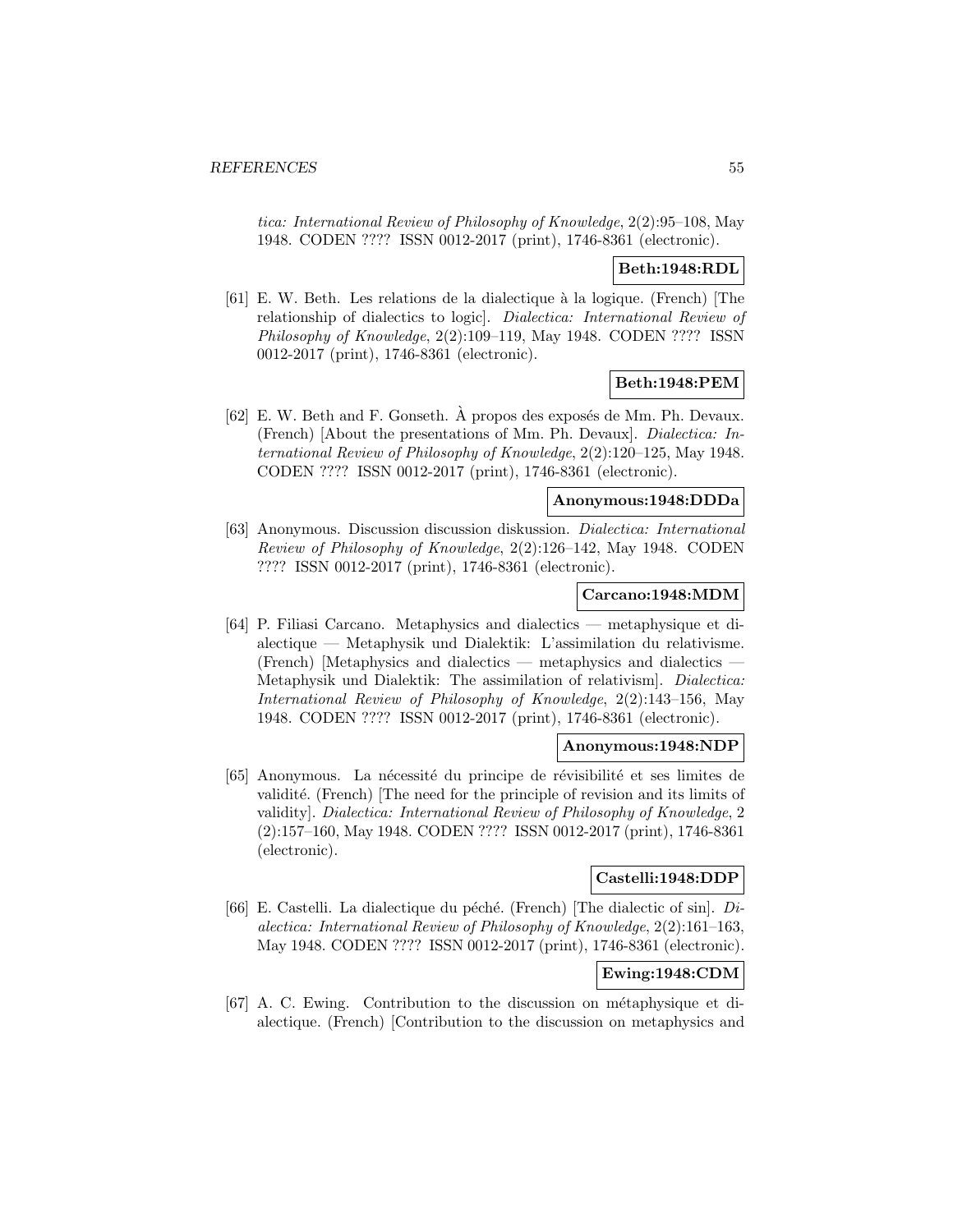dialectics]. Dialectica: International Review of Philosophy of Knowledge, 2(2):164–168, May 1948. CODEN ???? ISSN 0012-2017 (print), 1746-8361 (electronic).

### **Hegel:1948:EPF**

[68] Hegel. Etre et pensée. (French) [Being and thinking]. *Dialectica: Inter*national Review of Philosophy of Knowledge, 2(2):169–184, May 1948. CODEN ???? ISSN 0012-2017 (print), 1746-8361 (electronic).

### **Anonymous:1948:DDDb**

[69] Anonymous. Discussion discussion diskussion. Dialectica: International Review of Philosophy of Knowledge, 2(2):185–198, May 1948. CODEN ???? ISSN 0012-2017 (print), 1746-8361 (electronic).

## **Bayer:1948:ADE**

[70] R. Bayer. Aesthetics and dialectics — esthétique et dialectique — Aesthetik und Dialektik: Esth´etique et dialectique. (French) [Aesthetics and dialectics]. Dialectica: International Review of Philosophy of Knowledge, 2(2):199–204, May 1948. CODEN ???? ISSN 0012-2017 (print), 1746-8361 (electronic).

### **Hainard:1948:DDG**

[71] Robert Hainard. Dialectique du global. Dialectica: International Review of Philosophy of Knowledge, 2(2):205–208, May 1948. CODEN ???? ISSN 0012-2017 (print), 1746-8361 (electronic).

### **Puyvallee:1948:PCM**

[72] R. de Bengy Puyvalleé.  $\hat{A}$  propos de la communication de M. R. Bayer. (French) [With regard to M. R. Bayer]. Dialectica: International Review of Philosophy of Knowledge, 2(2):209–210, May 1948. CODEN ???? ISSN 0012-2017 (print), 1746-8361 (electronic).

#### **Bernays:1948:BPA**

[73] P. Bernays. Bemerkungen zum Problem der Aesthetik. (German) [Remarks on the problem of aesthetics]. Dialectica: International Review of Philosophy of Knowledge, 2(2):211, May 1948. CODEN ???? ISSN 0012-2017 (print), 1746-8361 (electronic).

### **Einleitung:1948:TFD**

[74] I. Einleitung. Der Terminus «Dialektik» in politischen Sprachgebrauch, eine signifische Untersuchung. (German) [The term  $\ll$  dialectics  $\gg$  in political language usage, a significant investigation]. Dialectica: International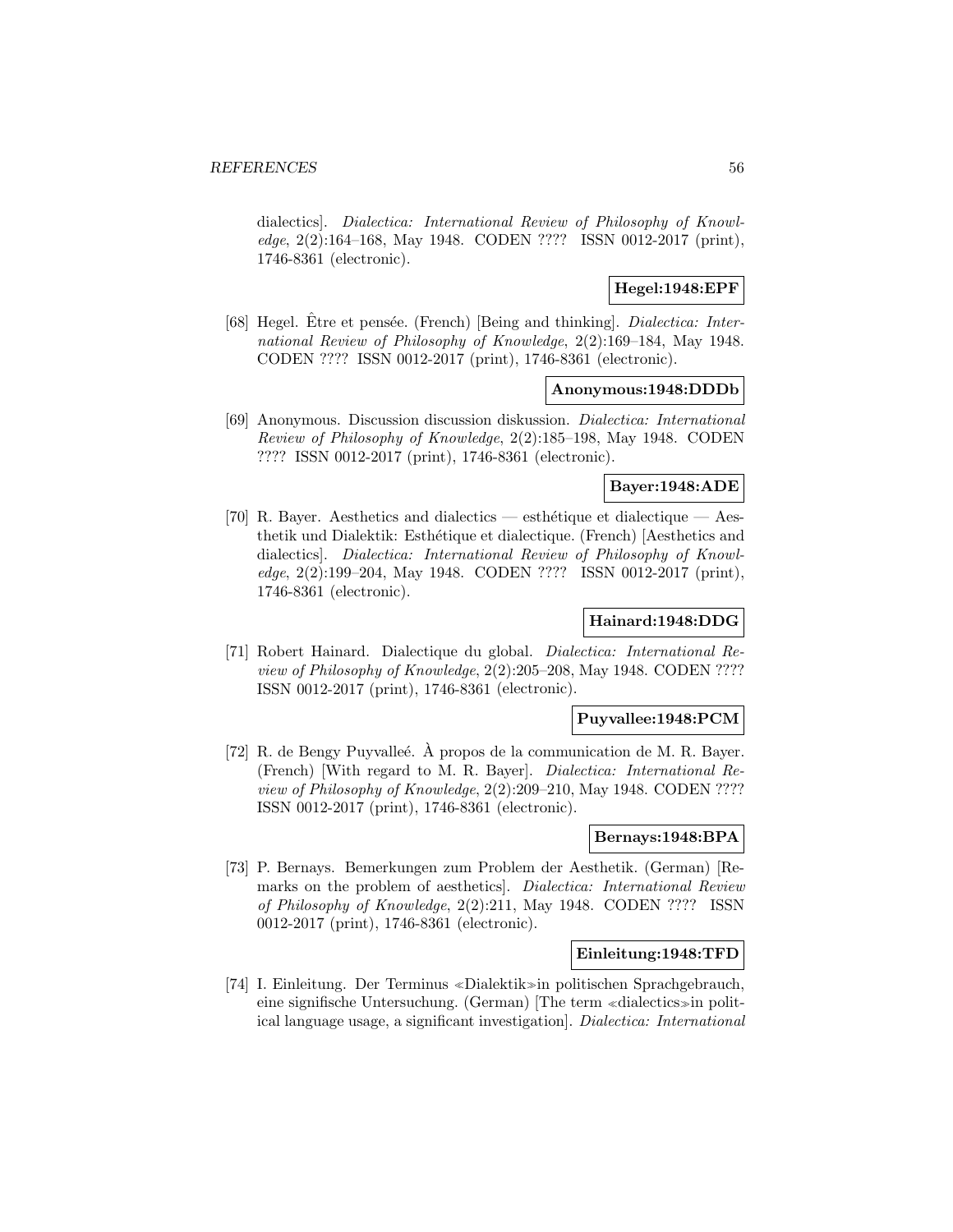Review of Philosophy of Knowledge, 2(2):213–221, May 1948. CODEN ???? ISSN 0012-2017 (print), 1746-8361 (electronic).

#### **Anonymous:1948:FDM**

[75] Anonymous. Zur Frage des dialektischen Materialismus. (German) [On the question of dialectical materialism]. Dialectica: International Review of Philosophy of Knowledge, 2(2):222–228, May 1948. CODEN ???? ISSN 0012-2017 (print), 1746-8361 (electronic).

## **Walter:1948:DNN**

[76] Emil J. Walter. Die Dialektik in den Naturwissenschaften nach dem Antidühring. (German) [The dialectic in the natural sciences after  $An$ tidühring]. Dialectica: International Review of Philosophy of Knowledge, 2(2):229–247, May 1948. CODEN ???? ISSN 0012-2017 (print), 1746- 8361 (electronic).

## **Delhorbe:1948:SDS**

[77] Florian Delhorbe. Sociology and dialectics — sociologie et dialectique — Soziologie und Dialektik: Images du monde. (French) [Images of the world]. Dialectica: International Review of Philosophy of Knowledge, 2 (2):249–261, May 1948. CODEN ???? ISSN 0012-2017 (print), 1746-8361 (electronic).

### **Guillaume:1948:DSD**

[78] G. Guillaume. De la dialectique scientifique à la dialectique politique. (French) [From scientific dialectics to political dialectics]. Dialectica: International Review of Philosophy of Knowledge, 2(2):262–266, May 1948. CODEN ???? ISSN 0012-2017 (print), 1746-8361 (electronic).

## **Gagnebin:1948:KDC**

[79] S. Gagnebin. Knowledge and dialectics — connaissance et dialectique Erkenntnis und Dialektik: l'idonéisme tel que je le comprends. (French) [Idoneism as I understand it]. Dialectica: International Review of Philosophy of Knowledge, 2(2):267–272, May 1948. CODEN ???? ISSN 0012-2017 (print), 1746-8361 (electronic).

## **Bernays:1948:GPO**

[80] Paul Bernays. Grundsätzliches zur Philosophie ouverte. (German) [Fundamental to open philosophy]. Dialectica: International Review of Philosophy of Knowledge, 2(2):273–279, May 1948. CODEN ???? ISSN 0012-2017 (print), 1746-8361 (electronic).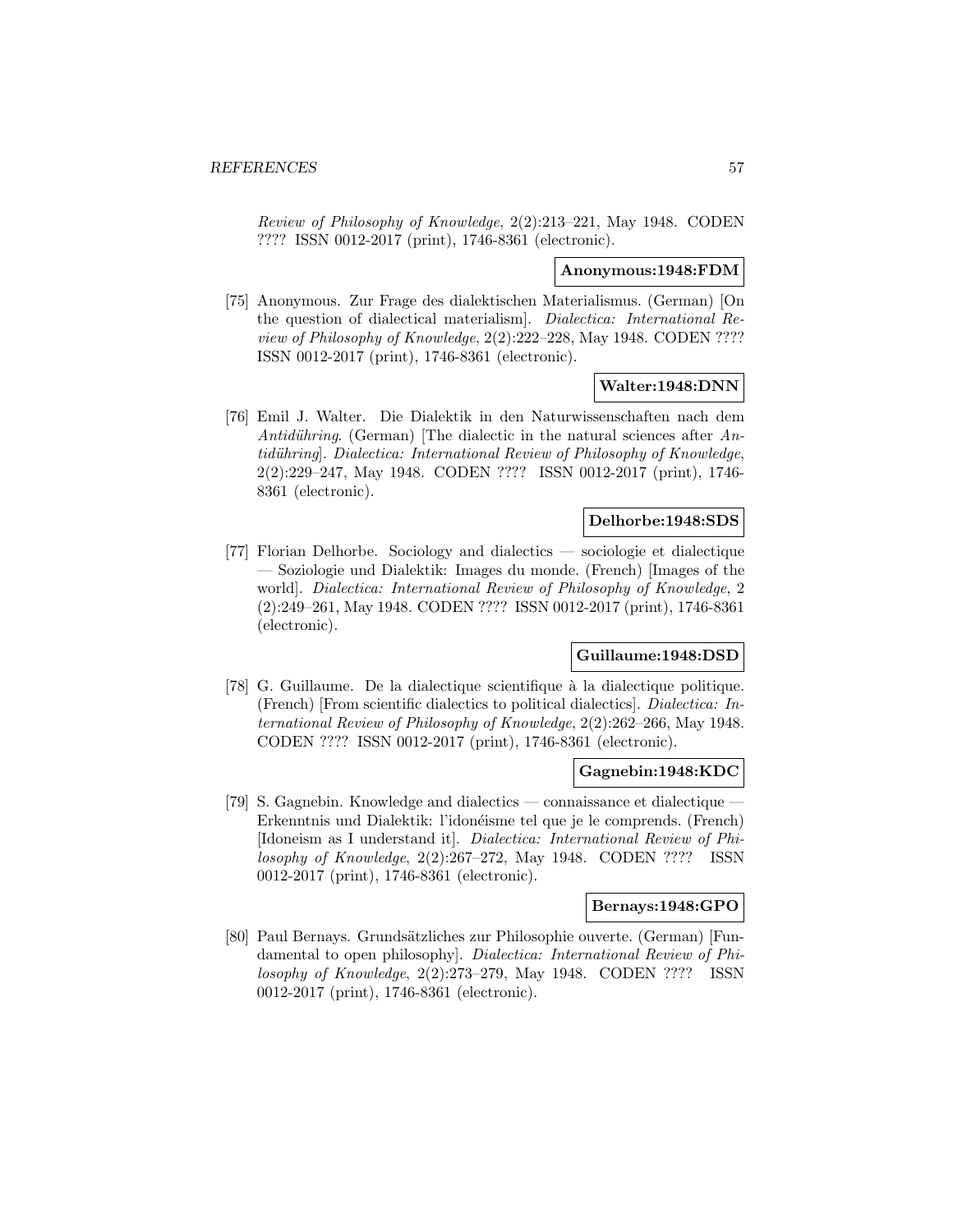#### **Anonymous:1948:DDDc**

[81] Anonymous. Discussion discussion diskussion. Dialectica: International Review of Philosophy of Knowledge, 2(2):280–294, May 1948. CODEN ???? ISSN 0012-2017 (print), 1746-8361 (electronic).

### **Gonseth:1948:CFF**

[82] F Gonseth. Considérations finales. (French) [Final considerations].  $Di$ alectica: International Review of Philosophy of Knowledge, 2(2):295–303, May 1948. CODEN ???? ISSN 0012-2017 (print), 1746-8361 (electronic).

## **Bayer:1948:I**

[83] R. Bayer. Invitation. Dialectica: International Review of Philosophy of Knowledge, 2(2):304, May 1948. CODEN ???? ISSN 0012-2017 (print), 1746-8361 (electronic).

### **Pauli:1948:EIK**

[84] W. Pauli. Editorial: Die Idee der Komplementarität. (German) [The concept of complementarity]. Dialectica: International Review of Philosophy of Knowledge, 2(3–4):307–311, November 1948. CODEN ???? ISSN 0012-2017 (print), 1746-8361 (electronic).

## **Bohr:1948:NCC**

[85] Niels Bohr. On the notions of causality and complementarity. Dialectica: International Review of Philosophy of Knowledge, 2(3–4):312–319, November 1948. CODEN ???? ISSN 0012-2017 (print), 1746-8361 (electronic).

## **Einstein:1948:QMW**

[86] A. Einstein. Quanten-mechanik und Wirklichkeit. (German) [Quantum mechanics and reality]. Dialectica: International Review of Philosophy of Knowledge, 2(3–4):320–324, November 1948. CODEN ???? ISSN 0012-2017 (print), 1746-8361 (electronic).

## **deBroglie:1948:CII**

[87] Louis de Broglie. Sur la complémentarité des idées d'individu et de système. (French) [On the complementarity of ideas of the individual and the system]. Dialectica: International Review of Philosophy of Knowledge, 2(3–4):325–330, November 1948. CODEN ???? ISSN 0012-2017 (print), 1746-8361 (electronic). URL http://www.jstor.org/stable/ 42963891.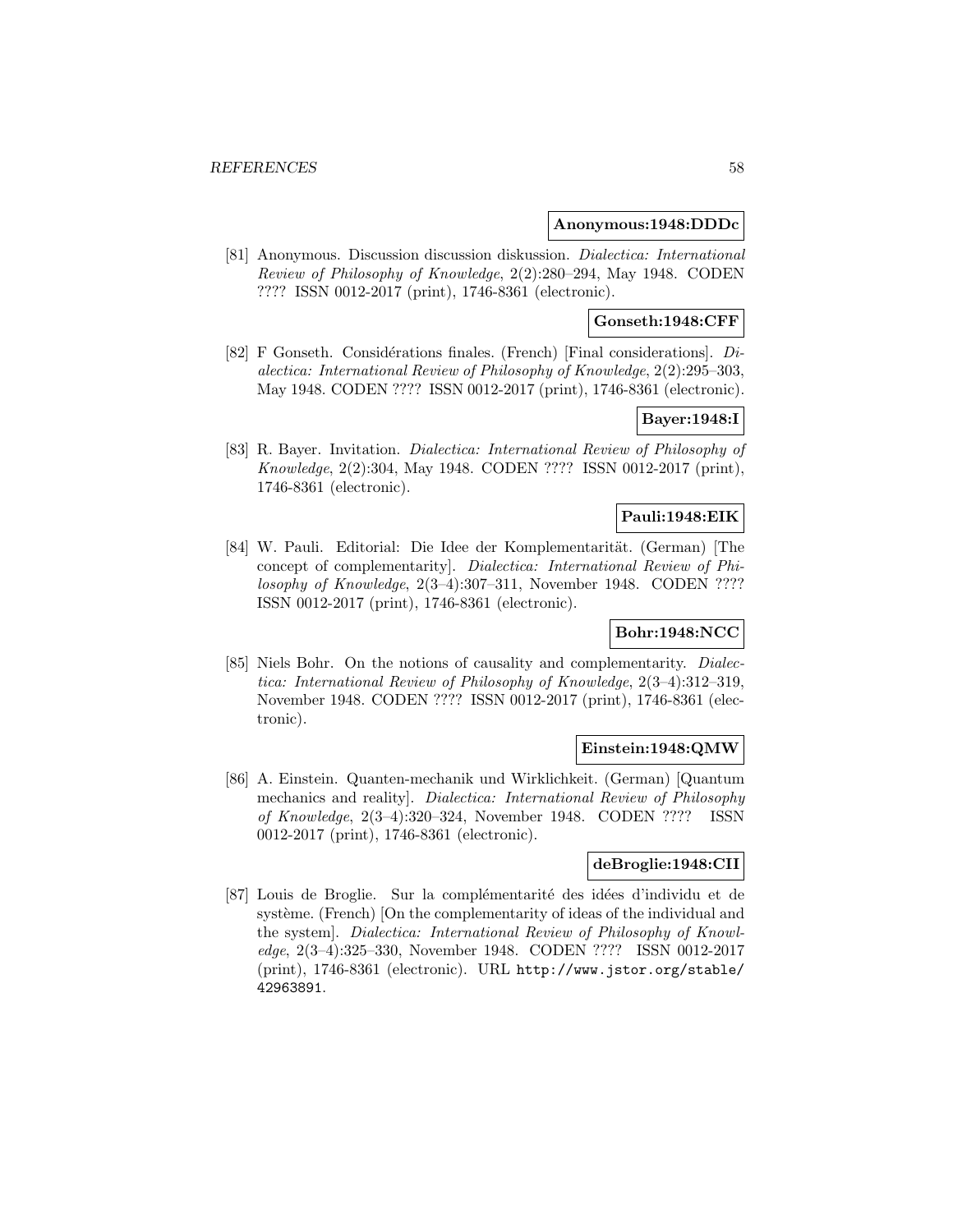### **Heisenberg:1948:BGA**

[88] Werner Heisenberg. Der Begriff ,,Abgeschlossene Theorie"in der modernen Naturwissenschaft. (German) [The notion of a "closed theory" in modern science]. Dialectica: International Review of Philosophy of Knowledge, 2(3–4):331–336, November 1948. CODEN ???? ISSN 0012- 2017 (print), 1746-8361 (electronic). English translation in [2205].

## **Reichenbach:1948:PAQ**

[89] Hans Reichenbach. The principle of anomaly in quantum mechanics. Dialectica: International Review of Philosophy of Knowledge, 2(3–4): 337–350, November 1948. CODEN ???? ISSN 0012-2017 (print), 1746- 8361 (electronic).

#### **Destouches:1948:QAT**

[90] Jean-Louis Destouches. Quelques aspects théoriques de la notion de complémentarité I. la complémentarité de Bohr. (French) [Some theoretical aspects of the notion of complementarity. I. The complementarity of Bohr]. Dialectica: International Review of Philosophy of Knowledge, 2(3–4):351–382, November 1948. CODEN ???? ISSN 0012-2017 (print), 1746-8361 (electronic).

### **Destouches-Fevrier:1948:MSN**

[91] P. Destouches-Fevrier. Manifestations et sens de la notion de complémentarité I. Complémentarité et logique. (French) [Manifestations and meaning of the notion of complementarity I. Complementarity and logic]. Dialectica: International Review of Philosophy of Knowledge, 2(3–4):383–412, November 1948. CODEN ???? ISSN 0012-2017 (print), 1746-8361 (electronic).

#### **Gonseth:1948:RIC**

[92] F. Gonseth. Remarque sur l'idée de complémentarité. (French) [Note on the idea of complementarity]. Dialectica: International Review of Philosophy of Knowledge, 2(3–4):413–420, November 1948. CODEN ???? ISSN 0012-2017 (print), 1746-8361 (electronic).

### **Fierz:1948:RSE**

[93] M. Fierz. Reviewing studies — études critiques — Betrachtungen zur Literatur. Dialectica: International Review of Philosophy of Knowledge, 2(3–4):421–422, November 1948. CODEN ???? ISSN 0012-2017 (print), 1746-8361 (electronic).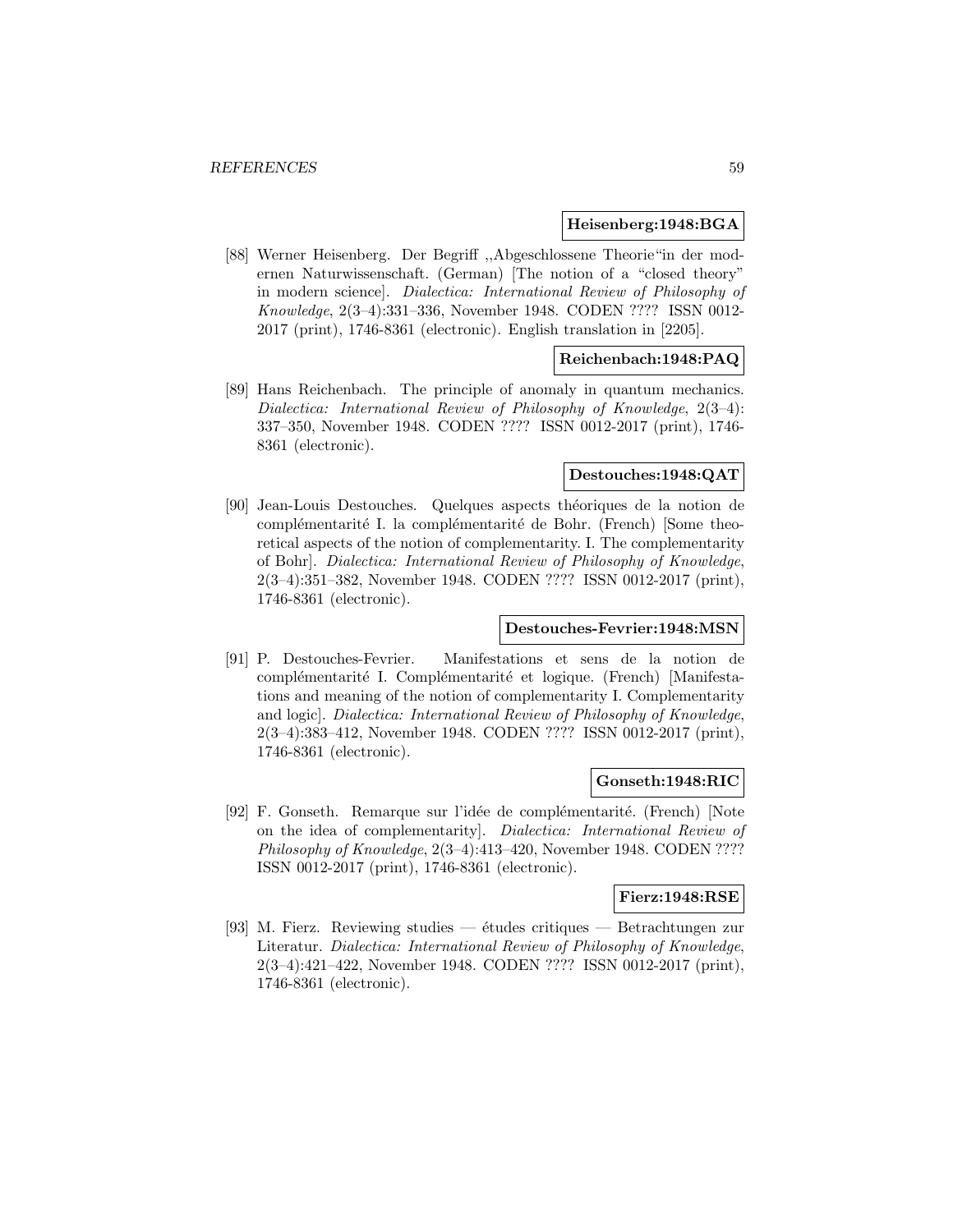### **Jecklin:1949:HWG**

[94] H. Jecklin. Historisches zur Wahrscheinlichkeitsdefinition. (German) [Historical probability definition]. Dialectica: International Review of Philosophy of Knowledge,  $3(1-2):5-15$ , June 1949. CODEN ???? ISSN 0012-2017 (print), 1746-8361 (electronic).

## **Nolfi:1949:WIL**

[95] P. Nolfi. Die Wahrscheinlichkeitstheorie im Lichte der dialektischen Philosophie. (German) [Probability theory in the light of dialectical philosophy]. Dialectica: International Review of Philosophy of Knowledge, 3(1–2):16–23, June 1949. CODEN ???? ISSN 0012-2017 (print), 1746- 8361 (electronic).

## **Borel:1949:PCF**

[96] Emile Borel. Probabilité et certitude. (French) [Probability and certainty]. Dialectica: International Review of Philosophy of Knowledge, 3 (1–2):24–27, June 1949. CODEN ???? ISSN 0012-2017 (print), 1746- 8361 (electronic).

# **Polya:1949:PRL**

[97] G. Pólya. Preliminary remarks on a logic of plausible inference. *Dialec*tica: International Review of Philosophy of Knowledge, 3(1–2):28–35, June 1949. CODEN ???? ISSN 0012-2017 (print), 1746-8361 (electronic).

## **Gini:1949:CMP**

[98] Corrado Gini. Concept et mesure de la probabilité. (French) [Concept and measure of probability]. Dialectica: International Review of Philosophy of Knowledge,  $3(1-2)$ :36-54, June 1949. CODEN ???? ISSN 0012-2017 (print), 1746-8361 (electronic).

# **Levy:1949:FDC**

[99] Paul Lévy. Les fondements du calcul des probabilités. (French) [The basis of calculating probabilities]. Dialectica: International Review of Philosophy of Knowledge, 3(1–2):55–64, June 1949. CODEN ???? ISSN 0012-2017 (print), 1746-8361 (electronic).

### **Anderson:1949:BGG**

[100] O. Anderson. Die Begründung des Gesetzes der grossen Zahlen und die Umkehrung des Theorems von Bernoulli. (German) [The justification of the law of large numbers and the inversion of Bernoulli's theorem]. Dialectica: International Review of Philosophy of Knowledge, 3(1–2):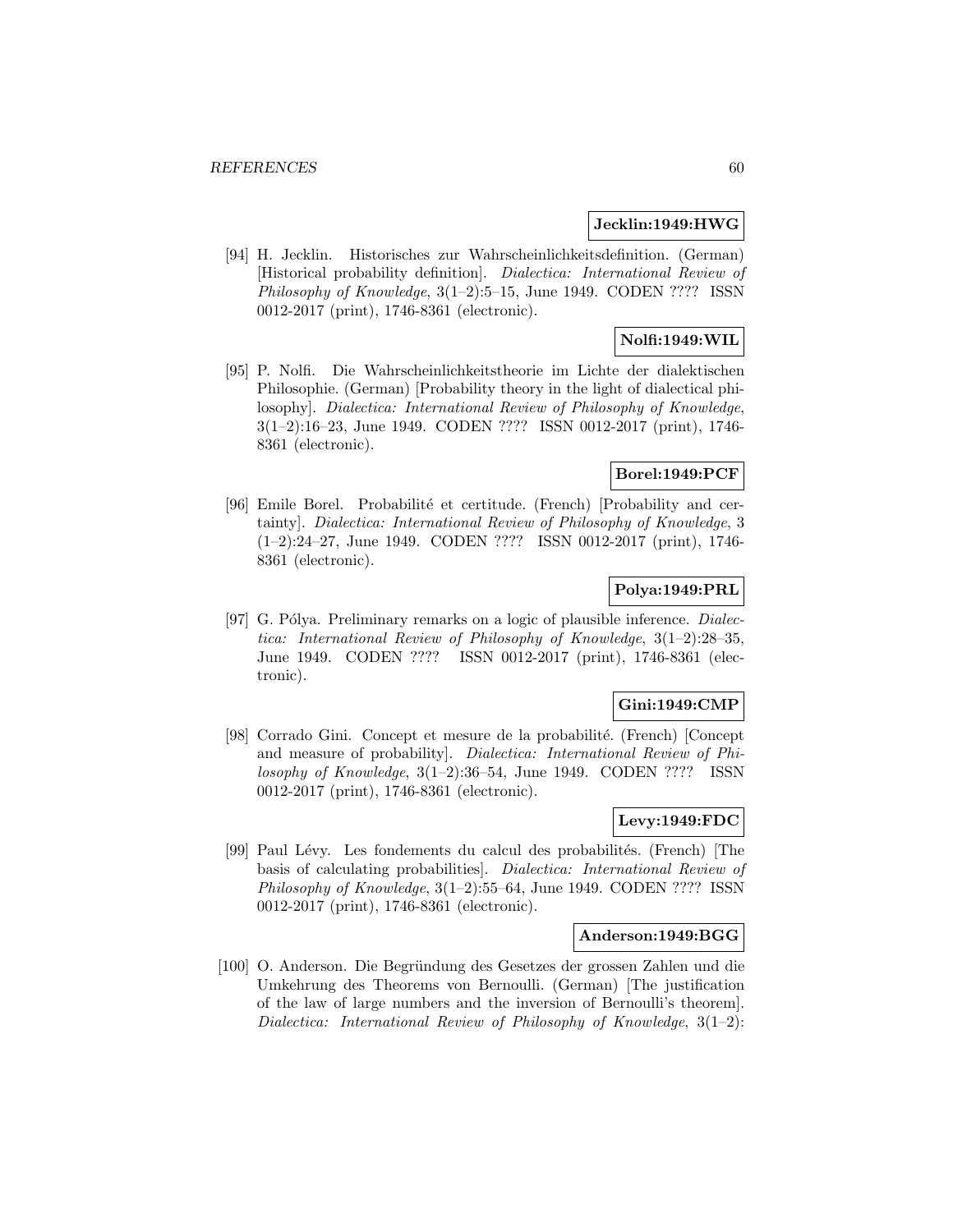65–77, June 1949. CODEN ???? ISSN 0012-2017 (print), 1746-8361 (electronic).

### **deFinetti:1949:VPF**

[101] B. de Finetti. Le vrai et le probable. (French) [The real and the probable]. Dialectica: International Review of Philosophy of Knowledge, 3(1–2): 78–92, June 1949. CODEN ???? ISSN 0012-2017 (print), 1746-8361 (electronic).

## **Baptist:1949:RP**

[102] J. H. Baptist. Le raisonnement probabilitaire. Dialectica: International Review of Philosophy of Knowledge, 3(1–2):93–103, June 1949. CODEN ???? ISSN 0012-2017 (print), 1746-8361 (electronic).

## **Bartlett:1949:PLM**

[103] M. S. Bartlett. Probability in logic, mathematics and science. Dialectica: International Review of Philosophy of Knowledge, 3(1–2):104–113, June 1949. CODEN ???? ISSN 0012-2017 (print), 1746-8361 (electronic).

## **Chandrasekhar:1949:BMD**

[104] S. Chandrasekhar. Brownian motion, dynamical friction and stellar dynamics. Dialectica: International Review of Philosophy of Knowledge, 3 (1–2):114–126, June 1949. CODEN ???? ISSN 0012-2017 (print), 1746- 8361 (electronic).

### **Feraud:1949:IAI**

[105] L. Féraud. Induction amplifiante et inference statistique. (French) [Amplifying induction and statistical inference]. Dialectica: International Review of Philosophy of Knowledge, 3(1–2):127–152, June 1949. CODEN ???? ISSN 0012-2017 (print), 1746-8361 (electronic).

#### **Hagstroem:1949:CSF**

[106] K.-G. Hagstrœm. Connaissance et stochastique. (French) [Knowledge and stochastics]. Dialectica: International Review of Philosophy of Knowledge, 3(1–2):153–172, June 1949. CODEN ???? ISSN 0012-2017 (print), 1746-8361 (electronic).

#### **Gonsrth:1949:PPP**

[107] F. Gonsrth and Ch. Perelman. Philosophies premieres et philosophie regressive. (French) [Primary philosophy and regressive philosophy]. Dialectica: International Review of Philosophy of Knowledge, 3(3):175–191, September 1949. CODEN ???? ISSN 0012-2017 (print), 1746-8361 (electronic).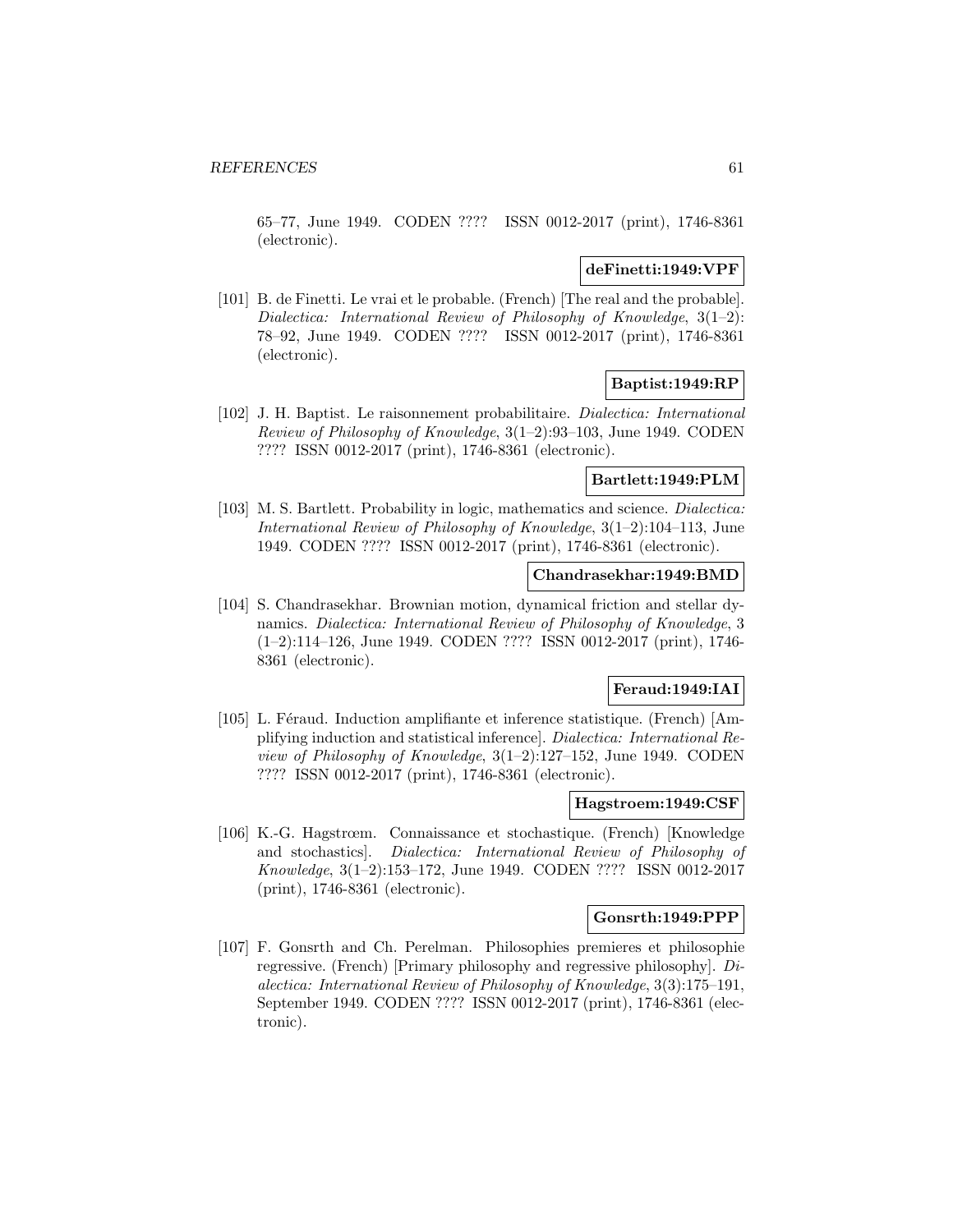## **Lion:1949:SPN**

[108] Aline Lion. The social phenomenon: the notion of complementarity and historical causality. Dialectica: International Review of Philosophy of Knowledge, 3(3):192–206, September 1949. CODEN ???? ISSN 0012- 2017 (print), 1746-8361 (electronic).

## **Guggenheimer:1949:ME**

[109] H. Guggenheimer. Metaphysik als experimentalwissenschaft. Dialectica: International Review of Philosophy of Knowledge, 3(3):207–218, September 1949. CODEN ???? ISSN 0012-2017 (print), 1746-8361 (electronic).

# **Gex:1949:CSP**

[110] Maurice Gex. Caractérologie, science et philosophie. (French) [Characterology, science and philosophy]. Dialectica: International Review of Philosophy of Knowledge, 3(3):219–235, September 1949. CODEN ???? ISSN 0012-2017 (print), 1746-8361 (electronic).

## **Bernays:1949:FFL**

[111] Adolphe Bernays. Zur Frage des «lichtsinns». (German) [On the question of «sense of light»]. Dialectica: International Review of Philosophy of Knowledge, 3(3):236–242, September 1949. CODEN ???? ISSN 0012- 2017 (print), 1746-8361 (electronic).

### **Anonymous:1949:RB**

[112] Anonymous. Received books. Dialectica: International Review of Philosophy of Knowledge, 3(3):242, September 1949. CODEN ???? ISSN 0012-2017 (print), 1746-8361 (electronic).

### **Walter:1949:EFE**

[113] E. J. Walter. Editorial. (French) [Editorial]. *Dialectica: International* Review of Philosophy of Knowledge, 3(4):247–253, December 1949. CO-DEN ???? ISSN 0012-2017 (print), 1746-8361 (electronic).

### **Anonymous:1949:A**

[114] Anonymous. Avertissement. Dialectica: International Review of Philosophy of Knowledge, 3(4):247, December 1949. CODEN ???? ISSN 0012-2017 (print), 1746-8361 (electronic).

#### **Anonymous:1949:RUI**

[115] Anonymous. Die Rolle des Unbewussten im philosophischen Denken. (German) The role of the unconscious in philosophical thinking.  $Di$ alectica: International Review of Philosophy of Knowledge, 3(4):254–271,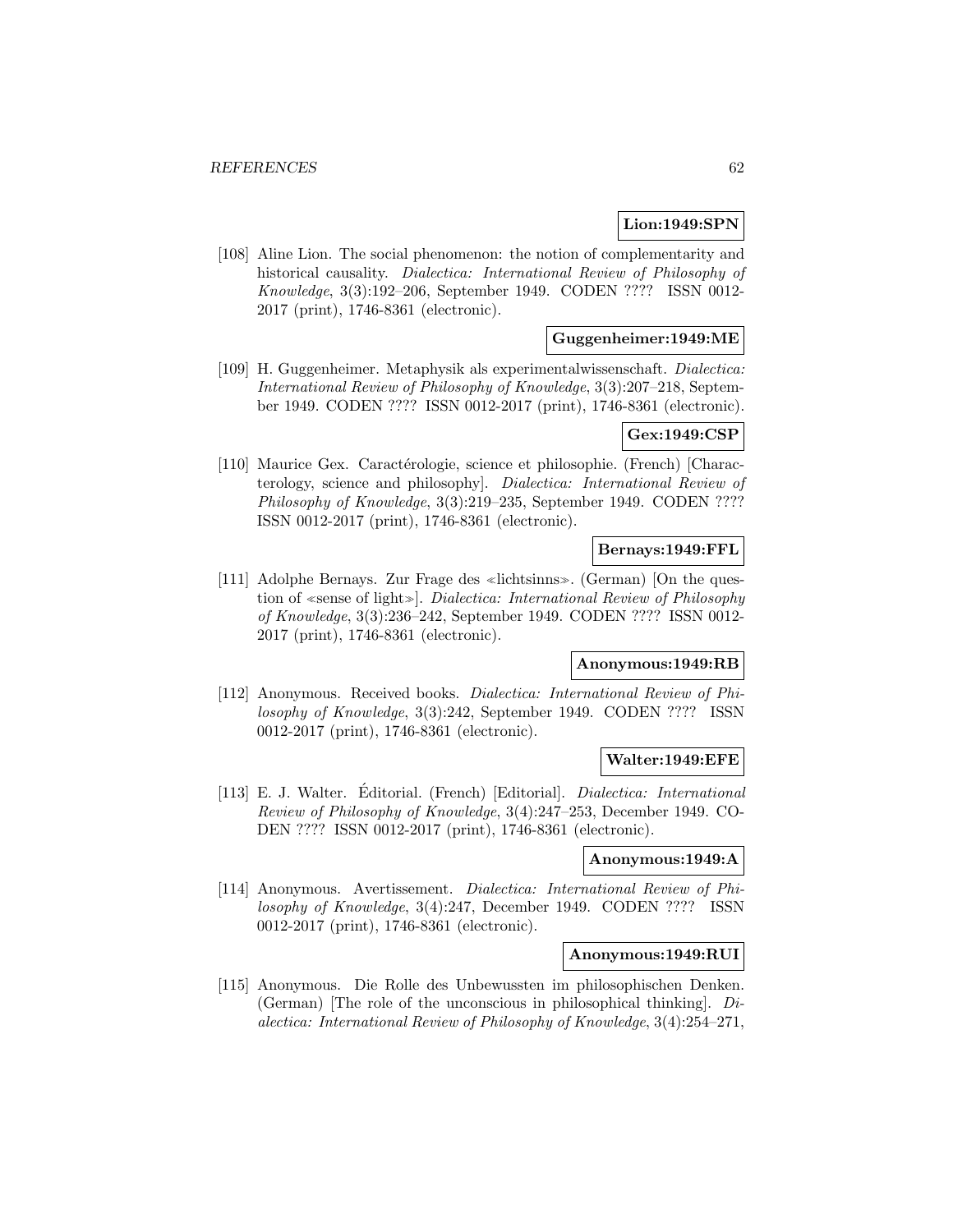December 1949. CODEN ???? ISSN 0012-2017 (print), 1746-8361 (electronic).

## **Brun:1949:BPI**

[116] R. Brun. Uber biologische Psychologie ihre wissenschaftstheoretischen ¨ Grundlagen, ihre Berechtigung und Leistungsfähigkeit. (German) [On biological psychology, their scientific theories, their justification and efficiency]. Dialectica: International Review of Philosophy of Knowledge, 3(4):272–290, December 1949. CODEN ???? ISSN 0012-2017 (print), 1746-8361 (electronic).

## **Lincke:1949:KGR**

[117] Harold Lincke. Zur Kritik der geisteswissenschaftlichen Richtungen in der Tiefenpsychologie. (German) [On the critique of spiritual science in deep psychology]. Dialectica: International Review of Philosophy of Knowledge, 3(4):291–313, December 1949. CODEN ???? ISSN 0012-2017 (print), 1746-8361 (electronic).

## **Kardiner:1949:PSS**

[118] Abram Kardiner. Psychodynamics and the social sciences. Dialectica: International Review of Philosophy of Knowledge, 3(4):314–323, December 1949. CODEN ???? ISSN 0012-2017 (print), 1746-8361 (electronic).

## **Gonseth:1949:QMP**

[119] F. Gonseth. La question de la m´ethode en psychologie. (French) [The question of method in psychology]. Dialectica: International Review of Philosophy of Knowledge, 3(4):324–337, December 1949. CODEN ???? ISSN 0012-2017 (print), 1746-8361 (electronic).

### **Gonseth:1949:QRE**

[120] J.-P. Gonseth. Quelques remarques sur un essai de dialectisation de la conscience. (French) [Some remarks on an essay on the dialectization of consciousness]. Dialectica: International Review of Philosophy of Knowledge, 3(4):337–338, December 1949. CODEN ???? ISSN 0012-2017 (print), 1746-8361 (electronic).

### **Gonseth:1950:LGM**

[121] F. Gonseth. L'épistémologie génétique et la méthodologie dialectique: à propos de l'ouvrage récent de J. Piaget: «introduction à l'epistemologie genetique». (French) [Genetic epistemology and dialectical methodology: on the recent work of J. Piaget: introduction to genetic epistemology. Dialectica: International Review of Philosophy of Knowledge, 4(1):5–20,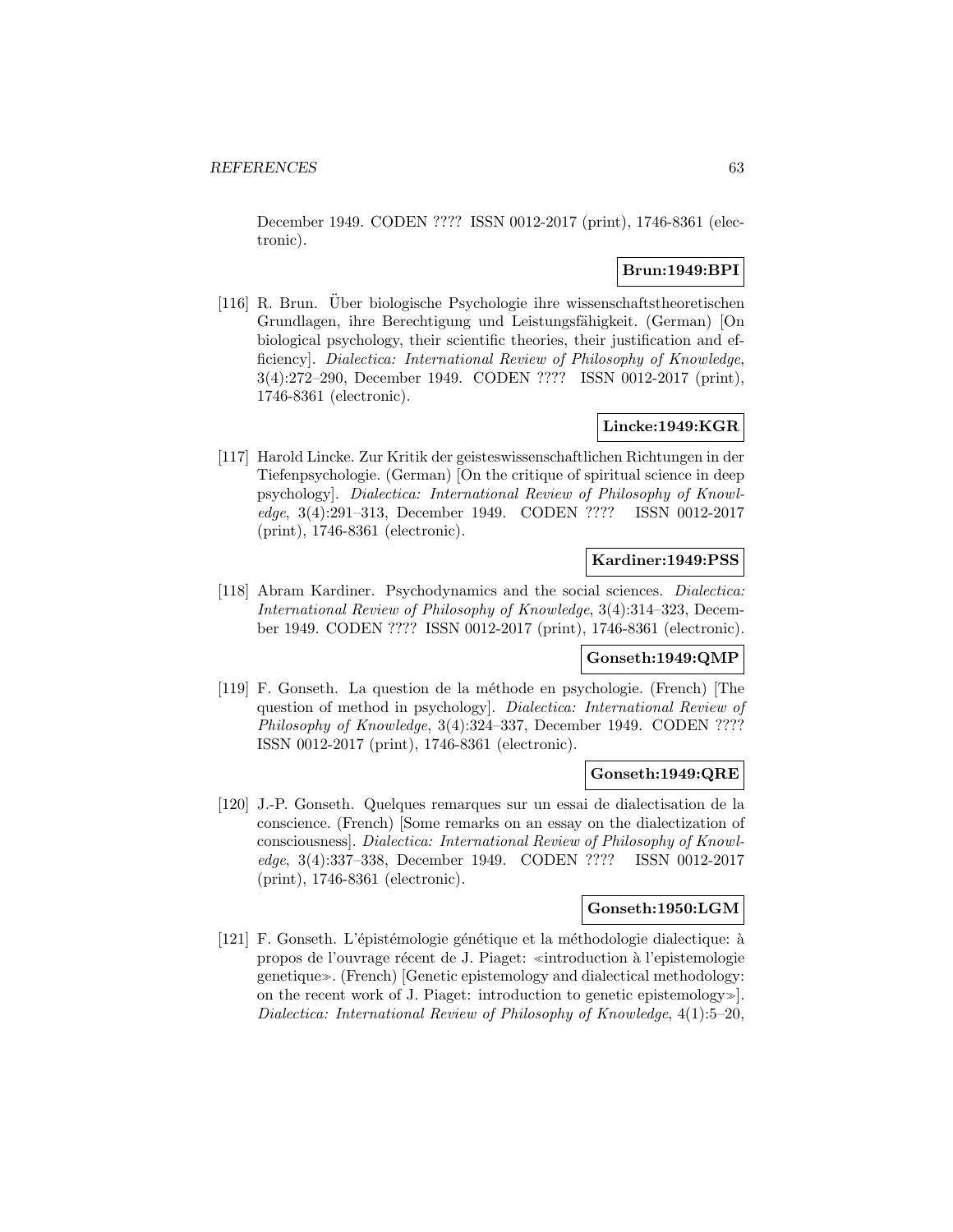March 1950. CODEN ???? ISSN 0012-2017 (print), 1746-8361 (electronic).

## **Vuillemin:1950:DNC**

[122] J. Vuillemin. La dialectique négative dans la connaissance et l'existence: (note sur l'épistémologie et la métaphysique de Nikolaï Hartmann et de Jean-Paul Sartre). (French) [The negative dialectic in knowledge and existence: (note on the epistemology and metaphysics of Nikolaı Hartmann and Jean-Paul Sartre)]. Dialectica: International Review of Philosophy of Knowledge, 4(1):21–42, March 1950. CODEN ???? ISSN 0012-2017 (print), 1746-8361 (electronic).

## **Bernays:1950:MDB**

[123] Paul Bernays. Zur methodischen diskussion (bemerkungen zu herrn Perelmans «erörterung philosophies premières et philosophie régressive»). (German) [On methodological discussion (remarks on Mr. Perelman's «discussion on first and regressive philosophies»). Dialectica: International Review of Philosophy of Knowledge, 4(1):43–45, March 1950. CODEN ???? ISSN 0012-2017 (print), 1746-8361 (electronic).

# **Bopp:1950:LOM**

[124] Léon Bopp. Lettre ouverte à M. Preissmann. (French) [Open letter to M. Preissmann]. Dialectica: International Review of Philosophy of Knowledge, 4(1):46–47, March 1950. CODEN ???? ISSN 0012-2017 (print), 1746-8361 (electronic). See response [125].

#### **Preissmann:1950:RLM**

[125] A. Preissmann. Réponse à la lettre de M. Bopp. (French) [Reply to M. Bopp's letter]. Dialectica: International Review of Philosophy of Knowledge, 4(1):48, March 1950. CODEN ???? ISSN 0012-2017 (print), 1746-8361 (electronic). See [124].

## **Krouner:1950:LJP**

[126] F. Kröuner. Zur Logik von J. Piaget. (German) [On the logic of J. Piaget]. Dialectica: International Review of Philosophy of Knowledge, 4 (1):49–64, March 1950. CODEN ???? ISSN 0012-2017 (print), 1746-8361 (electronic).

### **Frere:1950:FGC**

[127] Hubert Frere. De la fine à la grosse complementarity. (French) [From fine to fat complementarity]. Dialectica: International Review of Philosophy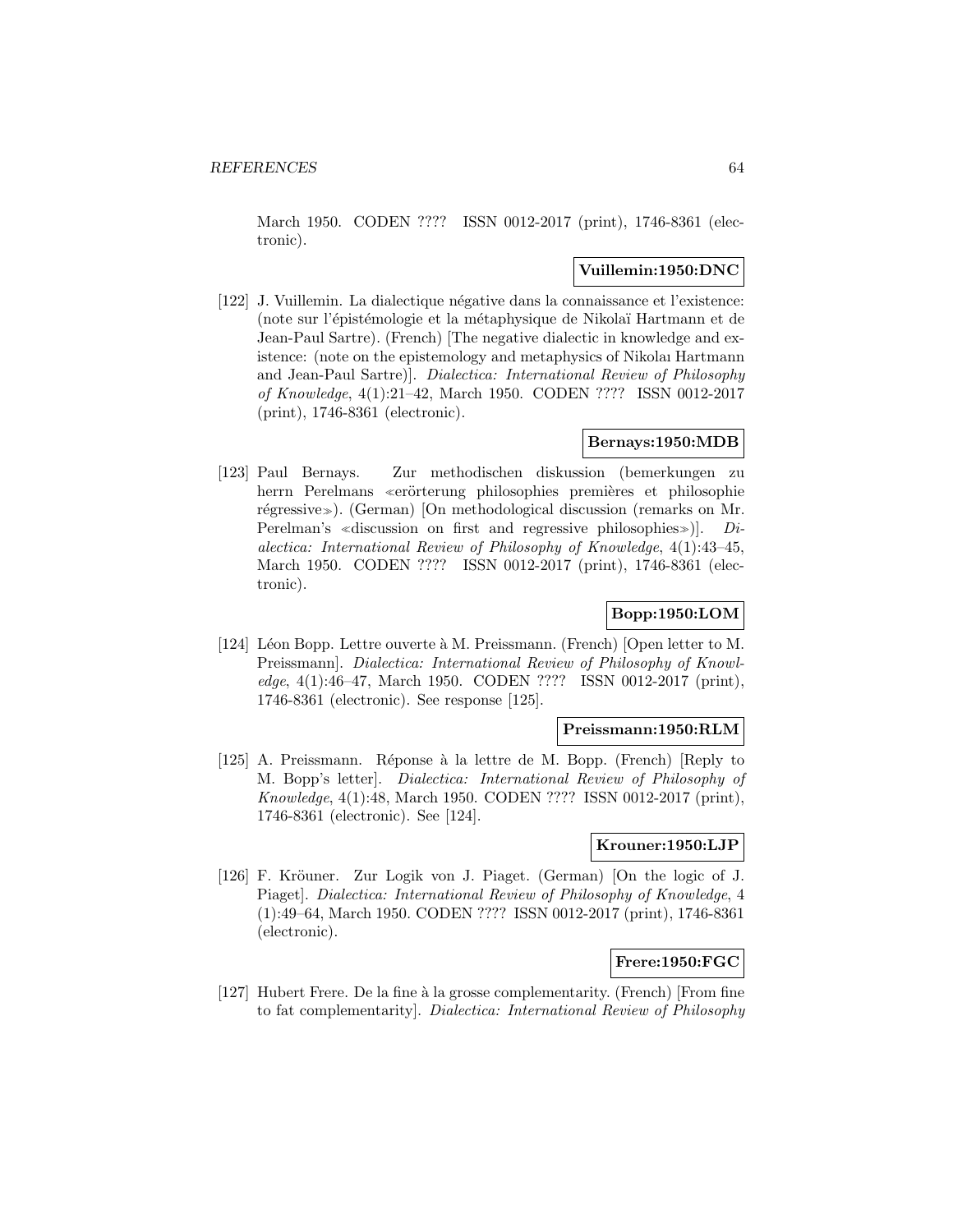of Knowledge, 4(1):65–67, March 1950. CODEN ???? ISSN 0012-2017 (print), 1746-8361 (electronic).

## **Gex:1950:CCN**

[128] Maurice Gex. Chronique de caractérologie no 1: la morpho-psychologie du d<sup>r</sup> Corman. (French) [Chronicle of characterology no. 1: the morphopsychology of Dr. Corman]. Dialectica: International Review of Philosophy of Knowledge, 4(1):68–76, March 1950. CODEN ???? ISSN 0012-2017 (print), 1746-8361 (electronic).

#### **Anonymous:1950:RS**

[129] Anonymous. Reviewing studies. Dialectica: International Review of Philosophy of Knowledge, 4(1):77–78, March 1950. CODEN ???? ISSN 0012-2017 (print), 1746-8361 (electronic).

#### **Anonymous:1950:EFEa**

[130] Anonymous. Editorial. (French) [Editorial]. *Dialectica: International* Review of Philosophy of Knowledge, 4(2):83–84, June 1950. CODEN ???? ISSN 0012-2017 (print), 1746-8361 (electronic).

### **Gagnebin:1950:MCG**

[131] Samuel Gagnebin. En marge d'une carrière de géologue. (French) [On the sidelines of a career as a geologist]. Dialectica: International Review of Philosophy of Knowledge, 4(2):85–120, June 1950. CODEN ???? ISSN 0012-2017 (print), 1746-8361 (electronic).

#### **Gagnebin:1950:LDP**

[132] Elie Gagnebin. L'absurdité du pessimisme. (French) [The absurdity of pessimism]. Dialectica: International Review of Philosophy of Knowledge, 4(2):121–132, June 1950. CODEN ???? ISSN 0012-2017 (print), 1746-8361 (electronic).

### **Gagnebin:1950:EFN**

[133] Elie Gagnebin. Essai sur la finalité de la nature. (French) [Essay on the purpose of nature]. Dialectica: International Review of Philosophy of Knowledge, 4(2):133–143, June 1950. CODEN ???? ISSN 0012-2017 (print), 1746-8361 (electronic).

### **Gagnebin:1950:ISJ**

[134] Elie Gagnebin. Introduction à un spectacle de Jean Cocteau: donné par la compagnie Pitoëff. (French) [Introduction to a show by Jean Cocteau: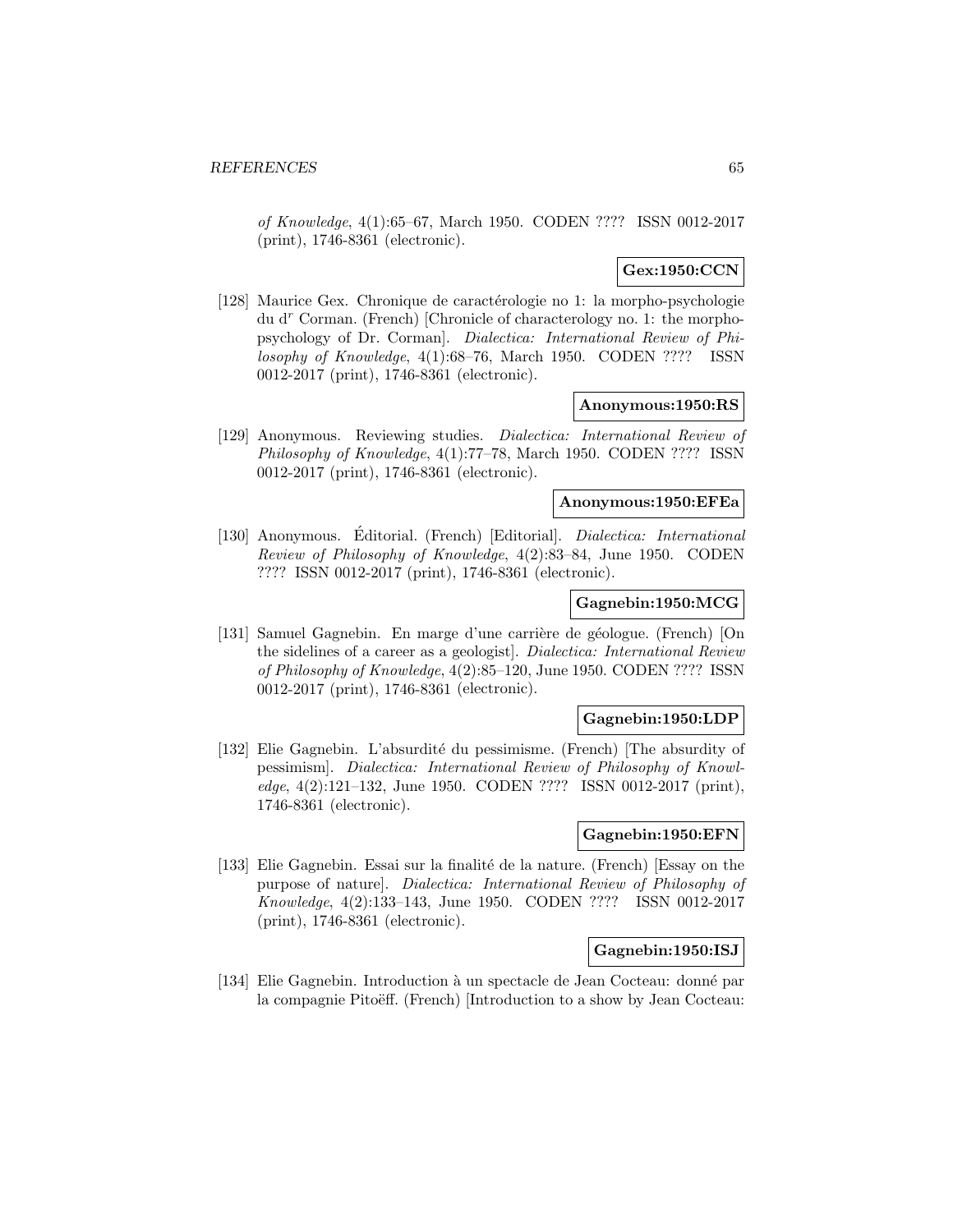given by the company Pitoëff. Dialectica: International Review of Philosophy of Knowledge, 4(2):144–147, June 1950. CODEN ???? ISSN 0012-2017 (print), 1746-8361 (electronic).

## **Gonseth:1950:UDS**

[135] Ferdinand Gonseth. De l'unité du savoir. (French) [From unity of knowledge]. Dialectica: International Review of Philosophy of Knowledge, 4(2): 148–157, June 1950. CODEN ???? ISSN 0012-2017 (print), 1746-8361 (electronic).

### **Rivier:1950:LVU**

[136] W. Rivier. L'apparition de la vie dans l'univers serait-elle compatible avec le calcul des probabilités?. (French) [Would the appearance of life in the Universe be compatible with the calculation of probabilities?]. *Dialectica*: International Review of Philosophy of Knowledge, 4(2):158–162, June 1950. CODEN ???? ISSN 0012-2017 (print), 1746-8361 (electronic).

## **Anonymous:1950:PD**

[137] Anonymous. Philosophy of the day. Dialectica: International Review of Philosophy of Knowledge, 4(2):163, June 1950. CODEN ???? ISSN 0012-2017 (print), 1746-8361 (electronic).

### **Anonymous:1950:RBL**

[138] Anonymous. Received books livres reçus eingelaufene bücher. *Dialectica:* International Review of Philosophy of Knowledge, 4(2):164, June 1950. CODEN ???? ISSN 0012-2017 (print), 1746-8361 (electronic).

#### **Anonymous:1950:EFEb**

[139] Anonymous. Editorial. (French) [Editorial]. *Dialectica: International* Review of Philosophy of Knowledge, 4(3):167, September 1950. CODEN ???? ISSN 0012-2017 (print), 1746-8361 (electronic).

#### **Monnier:1950:LFP**

[140] Marcel Monnier. L'organisation des fonctions psychiques `a la lueur des données neurophysiologiques. (French) [The organization of psychic functions in the light of neurophysiological data]. Dialectica: International Review of Philosophy of Knowledge, 4(3):169–179, September 1950. CO-DEN ???? ISSN 0012-2017 (print), 1746-8361 (electronic).

#### **Monnieh:1950:CEF**

[141] Marcel Monnieh. Contribution à l'étude des fonctions sensorielles et des perceptions: Aufbau und Bedeutung der Sinnesfunktionen. (French)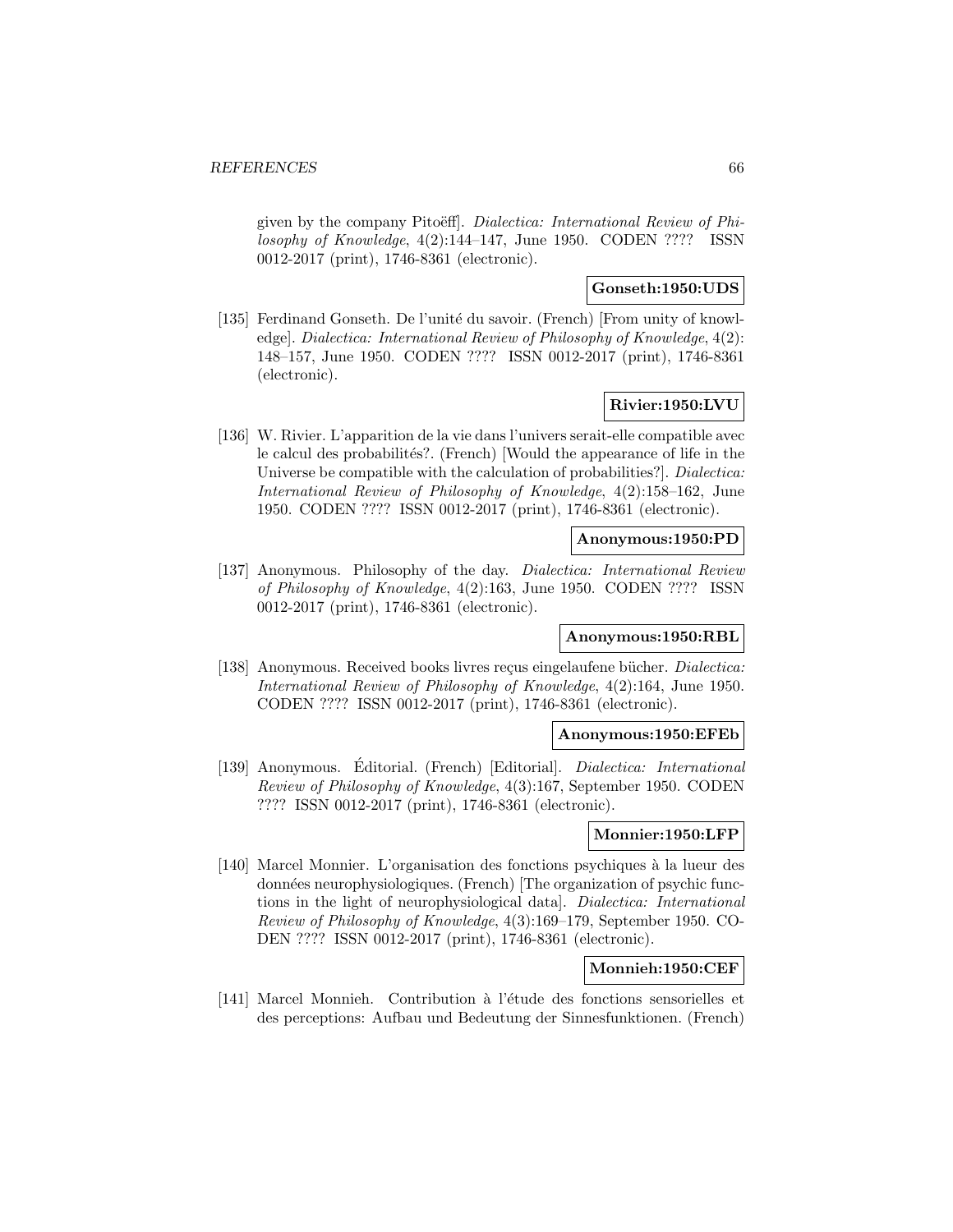[Contribution to the study of sensory functions and perceptions: Aufbau und Bedeutung der Sinnesfunktionen]. Dialectica: International Review of Philosophy of Knowledge, 4(3):180–185, September 1950. CODEN ???? ISSN 0012-2017 (print), 1746-8361 (electronic).

## **Wiener:1950:CPI**

[142] Norber Wiener. Contributions aux problèmes de l'intégration sensorio motrice et de la cybernétique: some maxims for biologists and psychologists. (French) [Contributions to the problems of sensorio-motor integration and cybernetics: some maxims for biologists and psychologists]. Dialectica: International Review of Philosophy of Knowledge, 4(3):186– 191, September 1950. CODEN ???? ISSN 0012-2017 (print), 1746-8361 (electronic).

### **McCulloch:1950:WMH**

[143] Warren S. McCulloch. Why the mind is in the head? *Dialectica: Inter*national Review of Philosophy of Knowledge, 4(3):192–205, September 1950. CODEN ???? ISSN 0012-2017 (print), 1746-8361 (electronic).

### **Walter:1950:EMP**

[144] W. Grey Walter. An electro-mechanical a propos  $\alpha$  animal. Dialectica: International Review of Philosophy of Knowledge, 4(3):206–213, September 1950. CODEN ???? ISSN 0012-2017 (print), 1746-8361 (electronic).

## **Gonseth:1950:LRS**

[145] Ferdinan Gonseth. L'organisation des robots sensori-moteurs et l'intuition géométrique. (French) [The organization of sensory-motor robots and geometric intuition]. Dialectica: International Review of Philosophy of Knowledge, 4(3):214–223, September 1950. CODEN ???? ISSN 0012-2017 (print), 1746-8361 (electronic).

### **Sherrington:1950:CAP**

[146] Charles Sherrington. Contributions au problème du substratum des activitiés intellectuelles et de la mémoire: le cerveau et son mécanisme. (French) [Contributions to the problem of the substratum of intellectual activities and memory: the brain and its mechanism]. Dialectica: International Review of Philosophy of Knowledge, 4(3):224–236, September 1950. CODEN ???? ISSN 0012-2017 (print), 1746-8361 (electronic).

### **Brazier:1950:NBI**

[147] Mary A. B. Brazier. A neuronal basis for ideas. Dialectica: International Review of Philosophy of Knowledge, 4(3):237–242, September 1950. CO-DEN ???? ISSN 0012-2017 (print), 1746-8361 (electronic).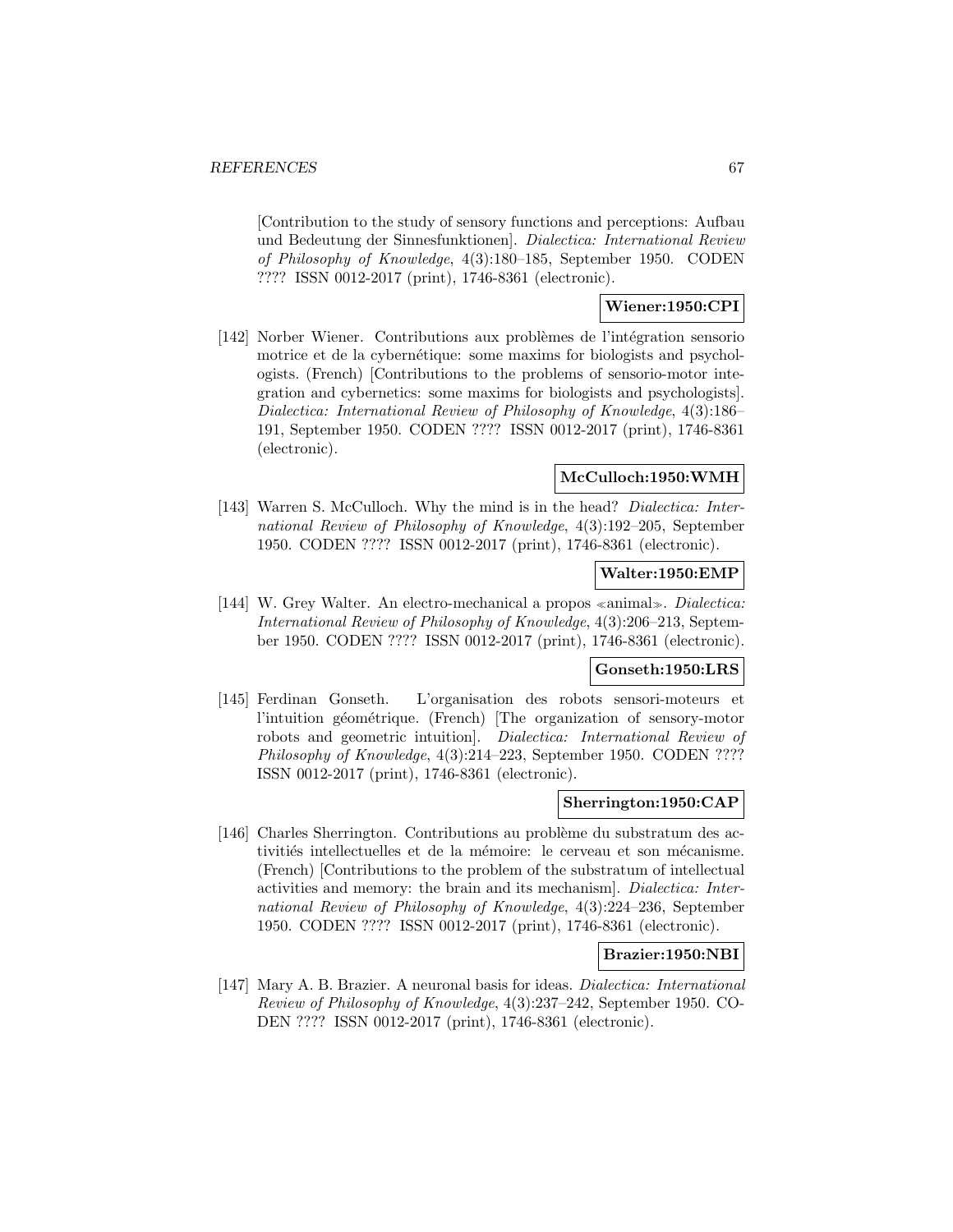#### **Herrick:1950:CPP**

[148] C. Judson Herrick. Contributions aux problèmes de la personnalité et du langage au service de la vie sociale: mechanisms of nervous adjustment. (French) [Contributions to the problems of personality and language in the service of social life: mechanisms of nervous adjustment]. Dialectica: International Review of Philosophy of Knowledge, 4(3):243–247, September 1950. CODEN ???? ISSN 0012-2017 (print), 1746-8361 (electronic).

### **Kluyer:1950:MEN**

[149] Heinrich Klüyer. The method of equivalent and non-equivalent stimuli in the study of behaviour and personality. Dialectica: International Review of Philosophy of Knowledge, 4(3):248–254, September 1950. CODEN ???? ISSN 0012-2017 (print), 1746-8361 (electronic).

## **Gemelli:1950:SDL**

[150] Agostino Gemelli. La strutturazione del linguaggio studiata mediante l'analisi elettroacustica. (Italian) [The structuring of language studied by electro-acoustic analysis]. Dialectica: International Review of Philosophy of Knowledge, 4(3):255–268, September 1950. CODEN ???? ISSN 0012- 2017 (print), 1746-8361 (electronic).

# **vonNiggli:1950:MVM**

[151] Paul von Niggli. Zum methodischen Vorgehen in der mineralogischen Wissenschaft. (German) [The methodological approach in mineralogical science]. Dialectica: International Review of Philosophy of Knowledge, 4(4):271–283, December 1950. CODEN ???? ISSN 0012-2017 (print), 1746-8361 (electronic).

### **Fiala:1950:MMF**

[152] F. Fiala. De la méthode en minéralogie. (French) [On the mineralogy method]. Dialectica: International Review of Philosophy of Knowledge, 4(4):284–286, December 1950. CODEN ???? ISSN 0012-2017 (print), 1746-8361 (electronic).

### **Piaget:1950:EGM**

[153] Jean Piaget. Epistémologie génétique et méthodologie dialectique II. (French) [Genetic epistemology and dialectical methodology II]. Dialectica: International Review of Philosophy of Knowledge, 4(4):287–295, December 1950. CODEN ???? ISSN 0012-2017 (print), 1746-8361 (electronic).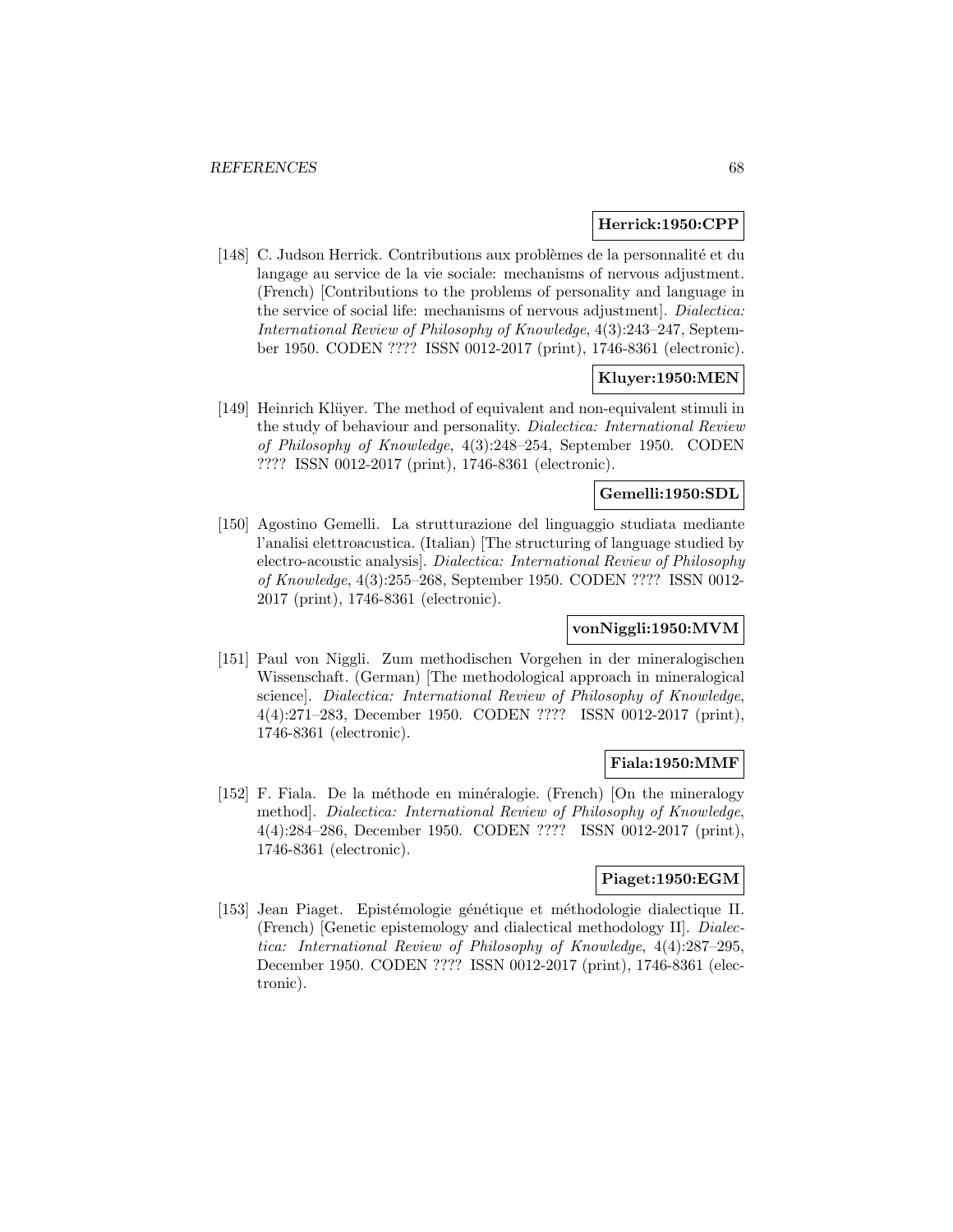#### **Gonseth:1950:EGM**

[154] Ferdinand Gonseth. Epistémologie génénetique et méthodologie dialectique. III: réponse à M. Piaget. (French) [Genetic epistemology and dialectical methodology. III: Response to M. Piaget]. Dialectica: International Review of Philosophy of Knowledge, 4(4):296–304, December 1950. CODEN ???? ISSN 0012-2017 (print), 1746-8361 (electronic).

### **vonMiescher:1950:EFG**

[155] Karl von Miescher. Elemente der forschung. (German) [Elements of research]. Dialectica: International Review of Philosophy of Knowledge, 4(4):305–321, December 1950. CODEN ???? ISSN 0012-2017 (print), 1746-8361 (electronic).

## **Konig:1950:PAS**

[156] Hans König. Sur la possibilité d'attribuer une signification générale à certaines règles des sciences expérimentales. (French) [On the possibility of attributing a general significance to certain rules of the experimental sciences]. Dialectica: International Review of Philosophy of Knowledge, 4(4):322–330, December 1950. CODEN ???? ISSN 0012-2017 (print), 1746-8361 (electronic).

### **vonGrutter:1950:EUE**

[157] Felix von Grütter. Elementarteilchen, ein überblick über experiment und theorie. (German) [Elementary particles, an overview of experiment and theory]. Dialectica: International Review of Philosophy of Knowledge, 4(4):331–339, December 1950. CODEN ???? ISSN 0012-2017 (print), 1746-8361 (electronic).

#### **Schafroth:1950:BNB**

[158] M. R. Schafroth. Bibliographic notes: bibliographische notizen. Dialectica: International Review of Philosophy of Knowledge, 4(4):340–341, December 1950. CODEN ???? ISSN 0012-2017 (print), 1746-8361 (electronic).

### **Anonymous:1950:RBR**

[159] Anonymous. Receieved books: receieved books. Dialectica: International Review of Philosophy of Knowledge, 4(4):341–342, December 1950. CO-DEN ???? ISSN 0012-2017 (print), 1746-8361 (electronic).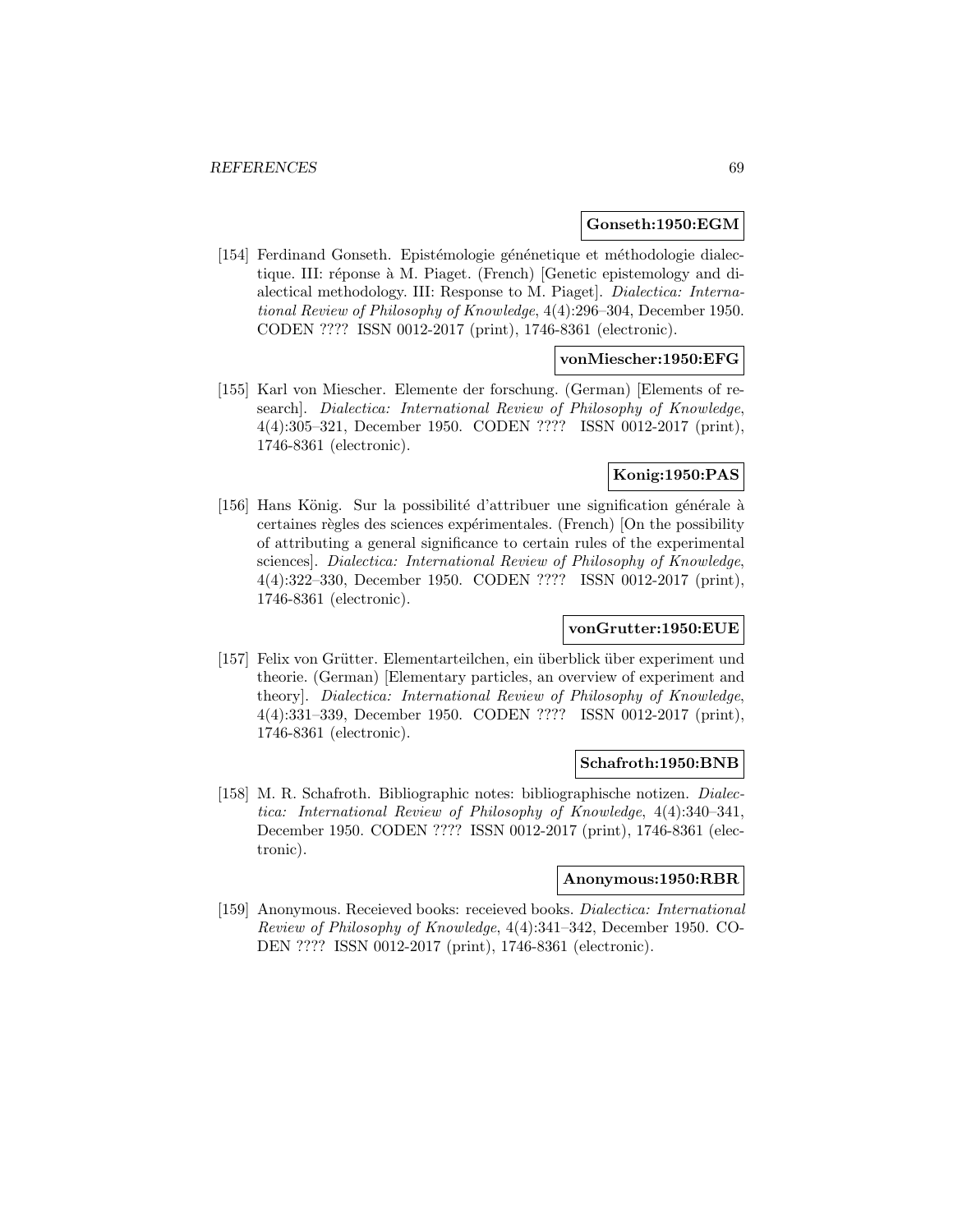### **Mitscherlich:1951:VV**

[160] A. Mitscherlich and P. Rossier. Vorwort: vorwort. Dialectica: International Review of Philosophy of Knowledge, 5(1):5–7, March 1951. CO-DEN ???? ISSN 0012-2017 (print), 1746-8361 (electronic).

# **Jung:1951:GPG**

[161] C. G. Jung. Grundfragen der Psychotherapie. (German) [Basic questions of psychotherapy]. Dialectica: International Review of Philosophy of Knowledge, 5(1):8–24, March 1951. CODEN ???? ISSN 0012-2017 (print), 1746-8361 (electronic).

## **vWeizsaucker:1951:MLG**

[162] Viktor v. Weizsaucker. Medizin und Logik. (German) [Medicine and logic]. Dialectica: International Review of Philosophy of Knowledge, 5 (1):25–58, March 1951. CODEN ???? ISSN 0012-2017 (print), 1746-8361 (electronic).

# **Ey:1951:LMP**

[163] Henri Ey. L'évolution de la médecine et la philosophie. (French) [The evolution of medicine and philosophy]. Dialectica: International Review of Philosophy of Knowledge, 5(1):59–83, March 1951. CODEN ???? ISSN 0012-2017 (print), 1746-8361 (electronic).

# **Bally:1951:PSM**

[164] G. Bally, G. Bally, H. Ey, C. G. Jung, A. Mitscherlich, P.-H. Rossier, J. Ruesch, and W. Voneizsaucker. Philosophische Strömungen in der modernen Medizin. (German) [Philosophical trends in modern medicine]. Dialectica: International Review of Philosophy of Knowledge, 5(1):84–96, March 1951. CODEN ???? ISSN 0012-2017 (print), 1746-8361 (electronic).

### **Ruesch:1951:PWS**

[165] Jurgen Ruesch. Part and whole: the sociopsychological and psychosomatic approach to disease. Dialectica: International Review of Philosophy of Knowledge, 5(2):99–125, June 1951. CODEN ???? ISSN 0012-2017 (print), 1746-8361 (electronic).

### **Mitscherlich:1951:WBF**

[166] Alexander Mitscherlich. Die wechselseitige Beeinflussung des Freiheits und Krankheitsbegriffs in einer anthropologischen Heilkunde. (German) [The reciprocal influence of liberty and the concept of disease in an anthropological healing]. Dialectica: International Review of Philosophy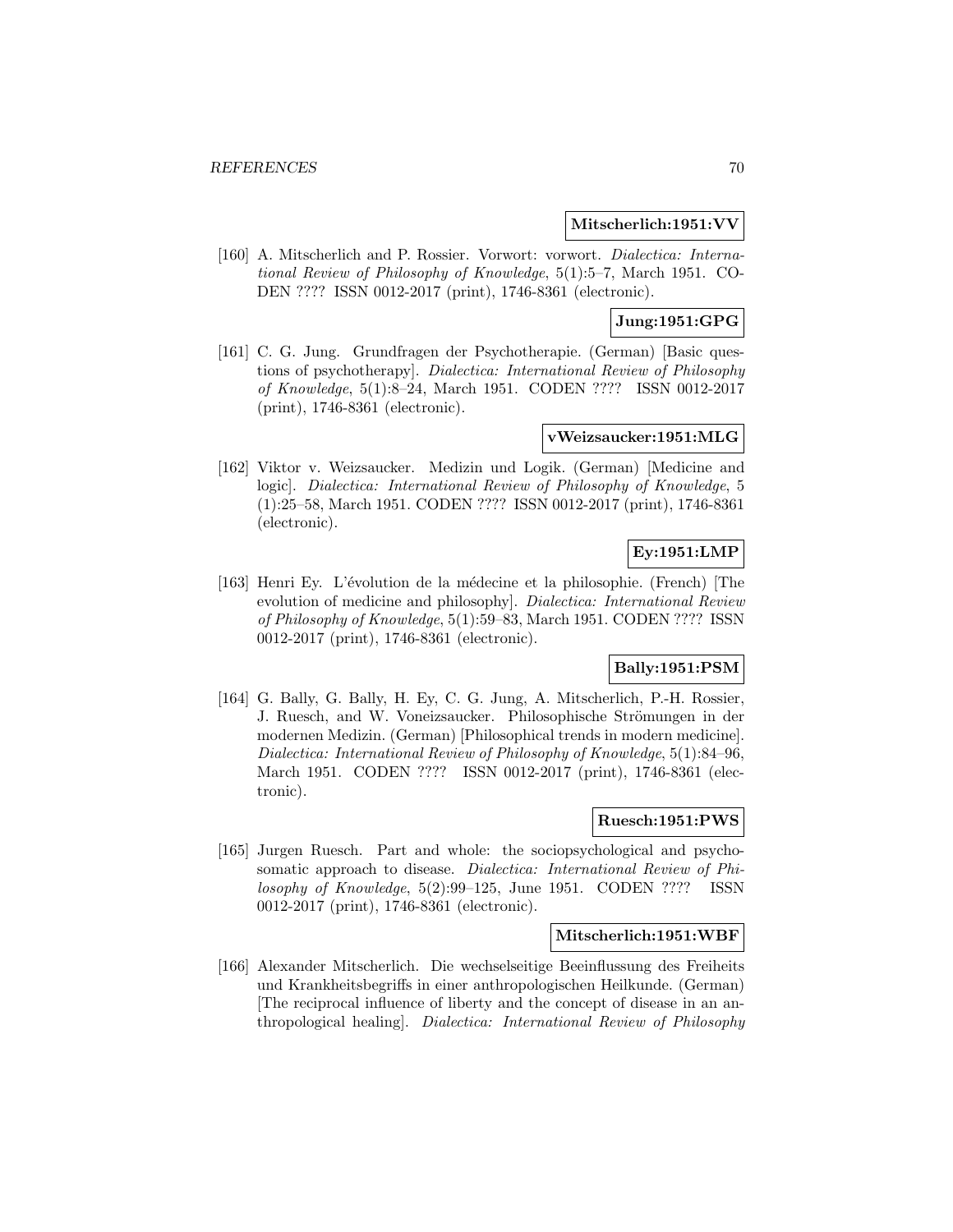of Knowledge, 5(2):126–145, June 1951. CODEN ???? ISSN 0012-2017 (print), 1746-8361 (electronic).

## **Gonseth:1951:NE**

[167] F. Gonseth. Note explicative. Dialectica: International Review of Philosophy of Knowledge, 5(2):147, June 1951. CODEN ???? ISSN 0012-2017 (print), 1746-8361 (electronic).

## **Gattegno:1951:FEF**

[168] C. Gattegno. Fondements de l'education. (French) [Foundations of education]. Dialectica: International Review of Philosophy of Knowledge, 5(2):148–152, June 1951. CODEN ???? ISSN 0012-2017 (print), 1746- 8361 (electronic).

## **Read:1951:ETA**

[169] Herbert Read. Education through art a re-statement. Dialectica: International Review of Philosophy of Knowledge, 5(2):153–165, June 1951. CODEN ???? ISSN 0012-2017 (print), 1746-8361 (electronic).

### **Anonymous:1951:SIS**

[170] Anonymous. La santé intégrale ses implications scienttfiques et pédagogiques devant le probléme de la civilisation contemporaine. (French) [Integral health: its scientific and pedagogical implications for the problem of contemporary civilization]. Dialectica: International Review of Philosophy of Knowledge, 5(2):166–180, June 1951. CODEN ???? ISSN 0012-2017 (print), 1746-8361 (electronic).

### **Muller:1951:CNC**

[171] Philippe Müller. Cultures nationales et culture mondiale. (French) [National cultures and global culture]. Dialectica: International Review of Philosophy of Knowledge, 5(2):181–187, June 1951. CODEN ???? ISSN 0012-2017 (print), 1746-8361 (electronic).

### **DeCoster:1951:SEF**

[172] S. De Coster. Sociologie et éducation. (French) [Sociology and education]. Dialectica: International Review of Philosophy of Knowledge, 5 (2):188–193, June 1951. CODEN ???? ISSN 0012-2017 (print), 1746- 8361 (electronic).

### **Gattegno:1951:AM**

[173] C. Gattegno. The awareness of man. Dialectica: International Review of Philosophy of Knowledge, 5(2):194–205, June 1951. CODEN ???? ISSN 0012-2017 (print), 1746-8361 (electronic).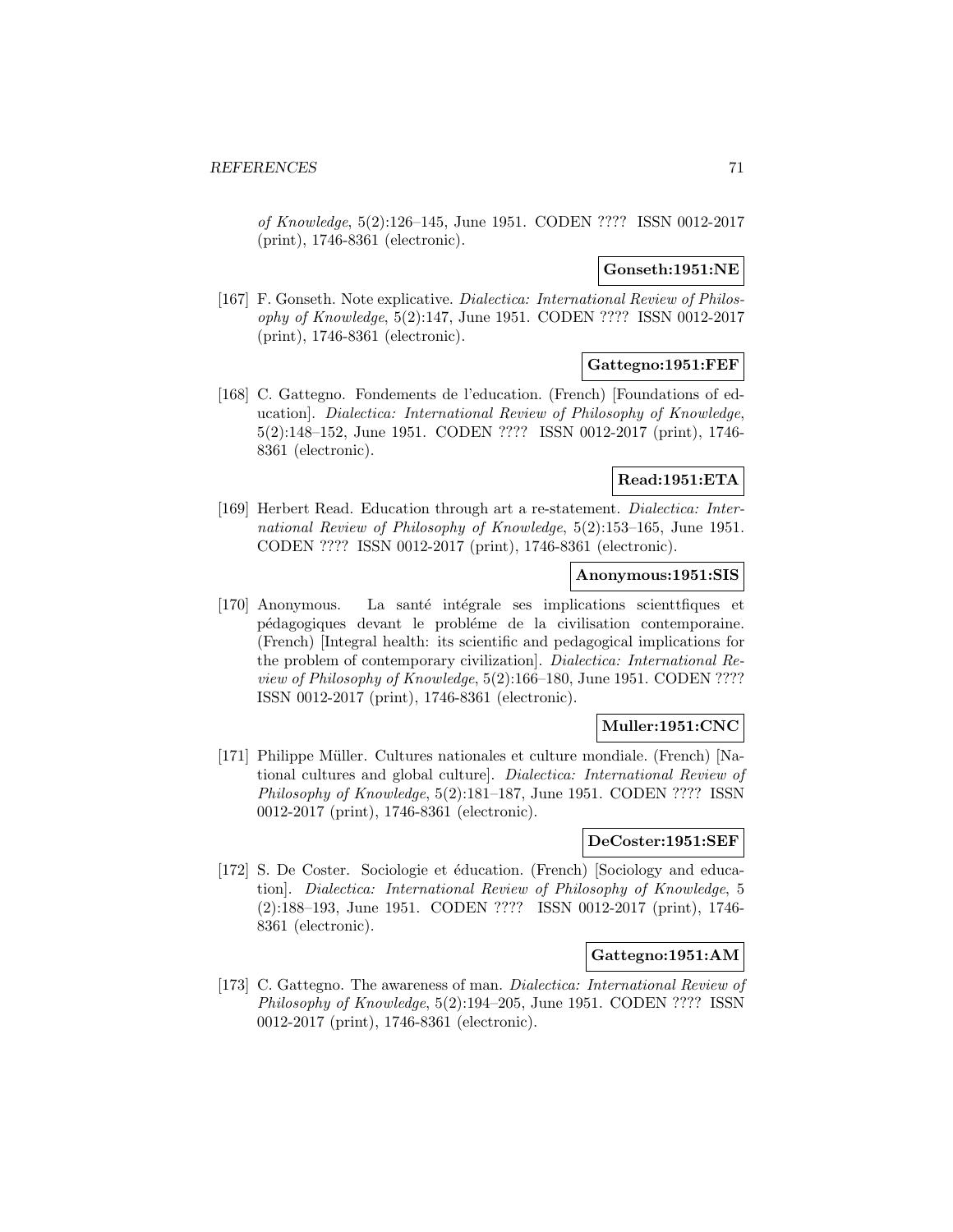## **Polin:1951:PEM**

[174] Raymond Polin. Principes d'une éducation morale cynique. (French) [Principles of a cynical moral education]. Dialectica: International Review of Philosophy of Knowledge, 5(2):206–212, June 1951. CODEN ???? ISSN 0012-2017 (print), 1746-8361 (electronic).

# **Gex:1951:CCC**

[175] Maurice Gex. Chronique de caractérologie n° 2: Caractérologie purement psychologique. (French) [Chronology of characterology n◦ 2: Purely psychological characterology]. Dialectica: International Review of Philosophy of Knowledge, 5(2):213–222, June 1951. CODEN ???? ISSN 0012-2017 (print), 1746-8361 (electronic).

### **Gattegno:1951:MAE**

[176] C. Gattegno. Manifeste d'action de l'Ecole Normale Internationale. (French) [Manifesto of the International Normal School]. Dialectica: International Review of Philosophy of Knowledge, 5(2):223–226, June 1951. CODEN ???? ISSN 0012-2017 (print), 1746-8361 (electronic).

## **Paulus:1951:E**

[177] Jean Paulus. Editorial. Dialectica: International Review of Philosophy of Knowledge, 5(3–4):231–238, December 1951. CODEN ???? ISSN 0012-2017 (print), 1746-8361 (electronic).

## **Alexander:1951:TFD**

[178] Franz Alexander. Three fundamental dynamic principles of the mental apparatus and of the behavior of living organisms. Dialectica: International Review of Philosophy of Knowledge, 5(3–4):239–245, December 1951. CODEN ???? ISSN 0012-2017 (print), 1746-8361 (electronic).

#### **French:1951:IP**

[179] Thomas M. French. The integrative process. Dialectica: International Review of Philosophy of Knowledge, 5(3–4):246–256, December 1951. CODEN ???? ISSN 0012-2017 (print), 1746-8361 (electronic).

### **Maslow:1951:HNP**

[180] A. H. Maslow. Higher needs and personality. Dialectica: International Review of Philosophy of Knowledge, 5(3–4):257–265, December 1951. CODEN ???? ISSN 0012-2017 (print), 1746-8361 (electronic).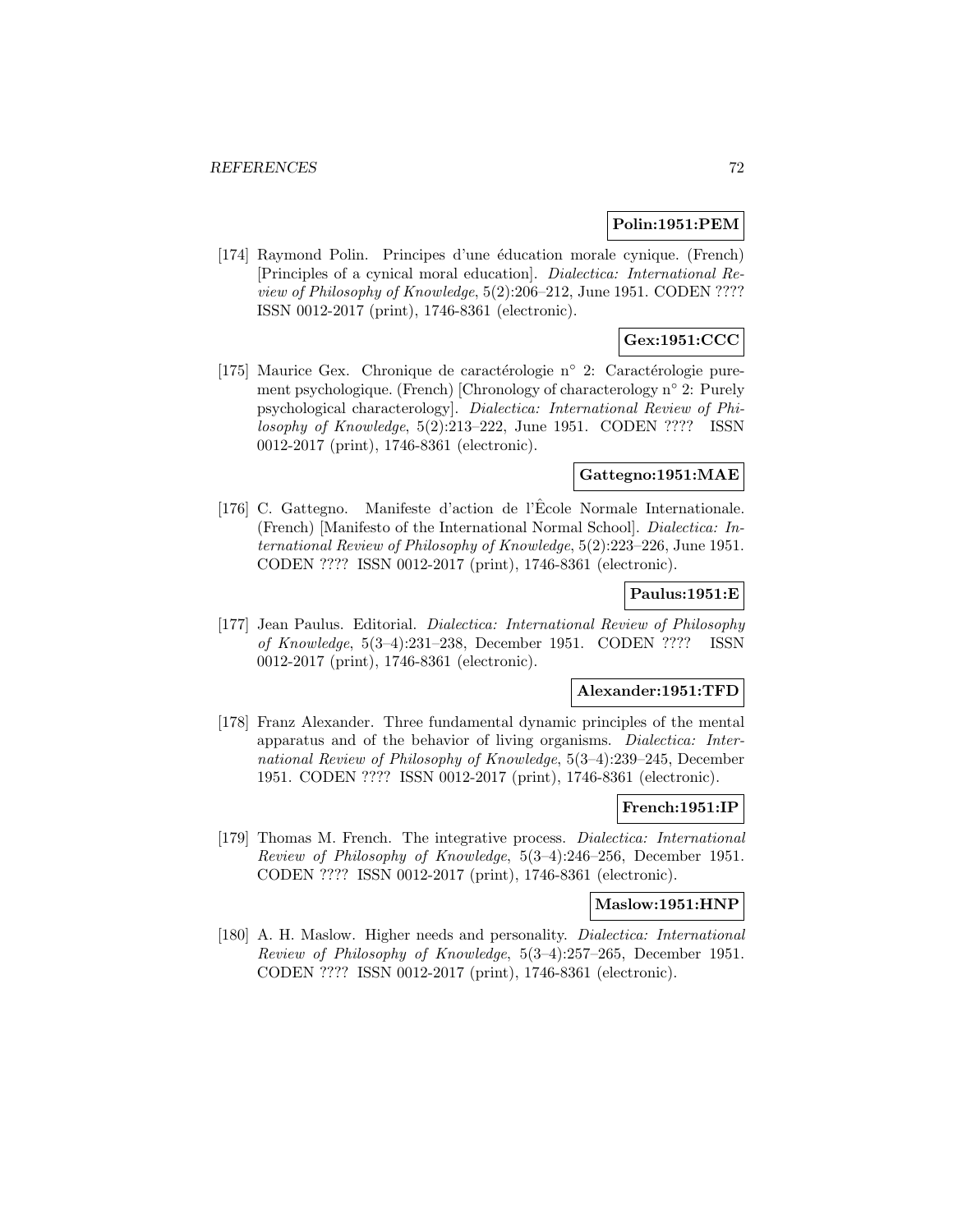#### **Murray:1951:SBP**

[181] Henry A. Murray. Some basic psychological assumptions and conceptions. Dialectica: International Review of Philosophy of Knowledge, 5 (3–4):266–292, December 1951. CODEN ???? ISSN 0012-2017 (print), 1746-8361 (electronic).

# **Rosenzweig:1951:IPT**

[182] Saul Rosenzweig. Idiodynamics in personality theory with special reference to projective methods. Dialectica: International Review of Philosophy of Knowledge, 5(3–4):293–311, December 1951. CODEN ???? ISSN 0012-2017 (print), 1746-8361 (electronic).

#### **Buhler:1951:MM**

[183] Charlotte Bühler. Maturation and motivation. *Dialectica: Interna*tional Review of Philosophy of Knowledge, 5(3–4):312–361, December 1951. CODEN ???? ISSN 0012-2017 (print), 1746-8361 (electronic).

### **Duyckaerts:1951:LOS**

[184] Fr. Duyckaerts. L'anthropologie d'Oswald Schwarz. (French) [The anthropology of Oswald Schwarz]. Dialectica: International Review of Philosophy of Knowledge, 5(3–4):362–375, December 1951. CODEN ???? ISSN 0012-2017 (print), 1746-8361 (electronic).

# **DeGreeff:1951:MRI**

[185] E. De Greeff. Les modes de rattachements instinctifs, fonctions incorruptibles. (French) [The instinctive modes of attachment, incorruptible functions]. Dialectica: International Review of Philosophy of Knowledge, 5(3–4):376–392, December 1951. CODEN ???? ISSN 0012-2017 (print), 1746-8361 (electronic).

# **Paulus:1951:PHL**

[186] Jean Paulus. Philosophy of human life, some of the conditions of a happy maturity and old age. Dialectica: International Review of Philosophy of Knowledge, 5(3–4):393–401, December 1951. CODEN ???? ISSN 0012- 2017 (print), 1746-8361 (electronic).

### **Wallon:1951:LDP**

[187] Henri Wallon. L'évolution dialectique de la personnalité. (French) [The dialectical evolution of personality]. Dialectica: International Review of Philosophy of Knowledge, 5(3–4):402–412, December 1951. CODEN ???? ISSN 0012-2017 (print), 1746-8361 (electronic).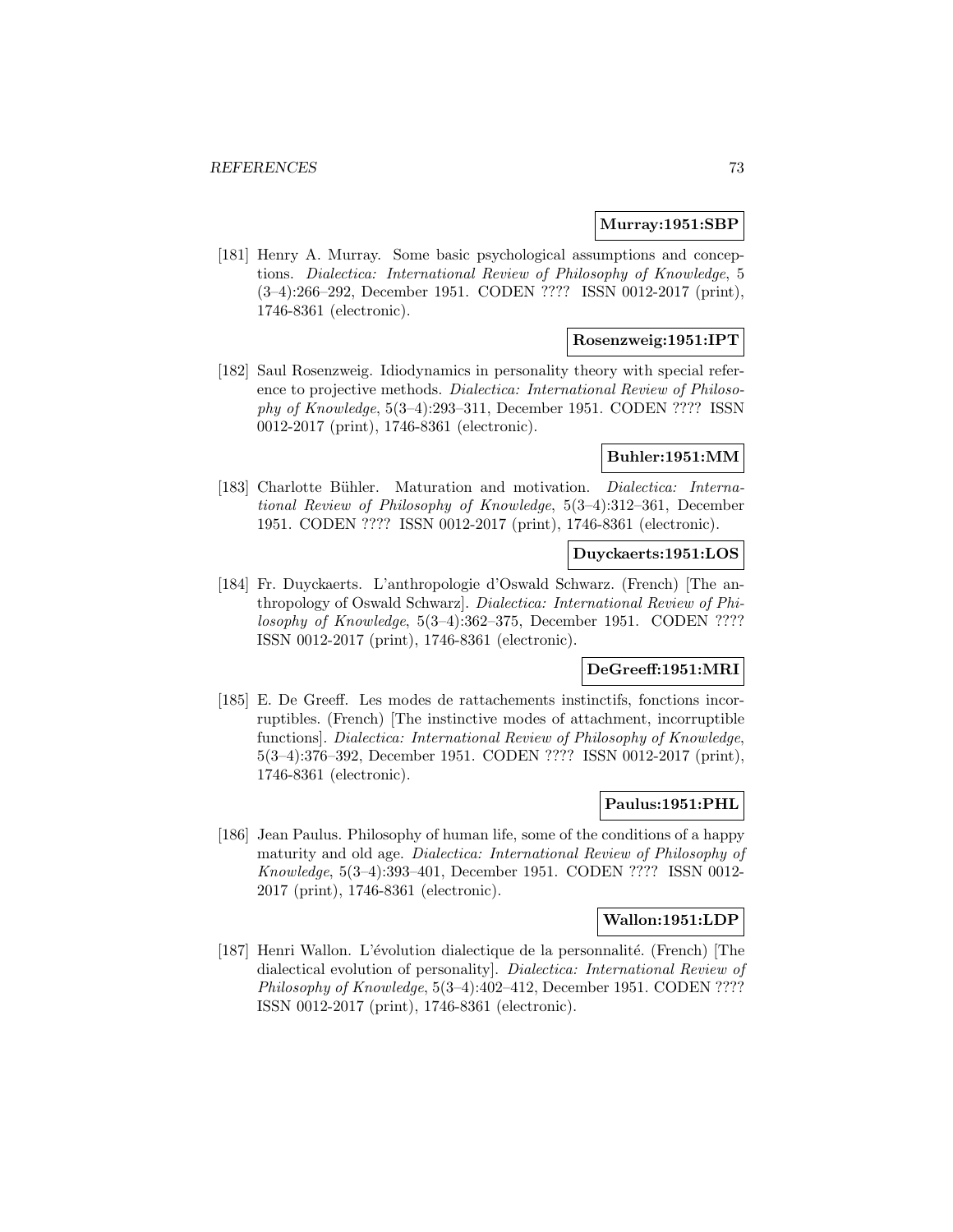### **Delay:1951:RJF**

[188] Jean Delay. Ribot et le jacksonisme. (French) [Ribot and Jacksonism]. Dialectica: International Review of Philosophy of Knowledge, 5(3–4): 413–444, December 1951. CODEN ???? ISSN 0012-2017 (print), 1746- 8361 (electronic).

# **Fontes:1951:PSA**

[189] Vítor Fontes and René Zazzo. Le psychisme et les structures anatomiques. (French) [The psyche and anatomical structures]. Dialectica: International Review of Philosophy of Knowledge, 5(3–4):445–470, December 1951. CODEN ???? ISSN 0012-2017 (print), 1746-8361 (electronic).

#### **Anonymous:1951:TMF**

[190] Anonymous. Table des matières. (French) [Table of contents]. *Dialectica:* International Review of Philosophy of Knowledge, 5(3–4):471, December 1951. CODEN ???? ISSN 0012-2017 (print), 1746-8361 (electronic).

## **Gonseth:1952:E**

[191] F. Gonseth. Eaditorial. Dialectica: International Review of Philosophy of Knowledge, 6(1):5–8, March 1952. CODEN ???? ISSN 0012-2017 (print), 1746-8361 (electronic).

# **Gonseth:1952:MSP**

[192] F. Gonseth. Motivation et structure d'une philosophie ouverte. (French) [Motivation and structure of an open philosophy]. Dialectica: International Review of Philosophy of Knowledge, 6(1):9–29, March 1952. CO-DEN ???? ISSN 0012-2017 (print), 1746-8361 (electronic).

#### **Isaye:1952:PMF**

[193] Gaston Isaye. Le privilège de la mètaphysique. (French) [The privilege of metaphysics]. Dialectica: International Review of Philosophy of Knowledge, 6(1):30–52, March 1952. CODEN ???? ISSN 0012-2017 (print), 1746-8361 (electronic).

# **Gonseth:1952:RAR**

[194] F. Gonseth. Réponse au R. P. Isaye. (French) [Answer to R. P. Isaye].  $Di$ alectica: International Review of Philosophy of Knowledge, 6(1):53–66, March 1952. CODEN ???? ISSN 0012-2017 (print), 1746-8361 (electronic).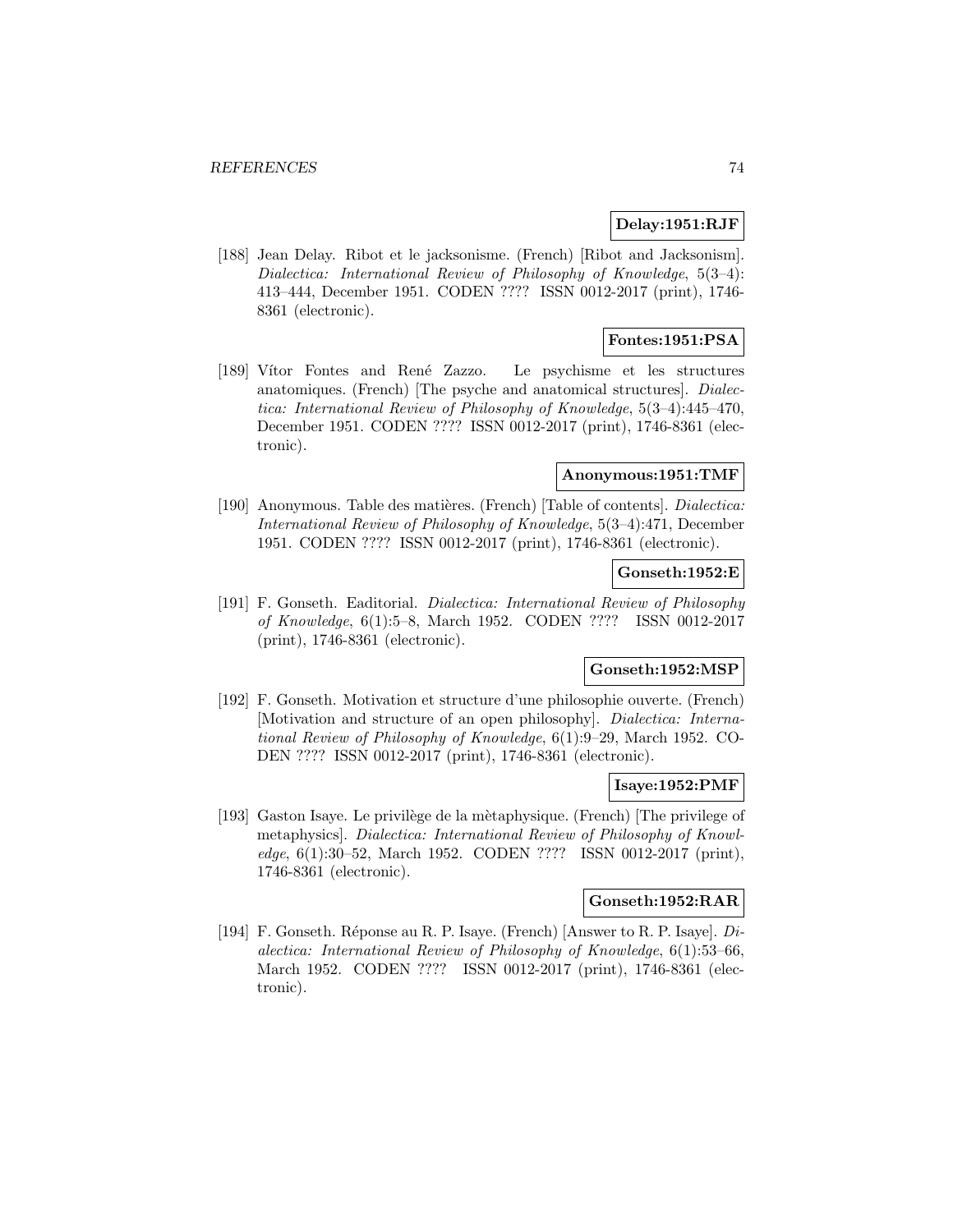#### **Sciacca:1952:AMI**

[195] M. F. Sciacca. Autonomie de la métaphysique et intériorité objective.. (French) [Autonomy of metaphysics and objective interiority]. Dialectica: International Review of Philosophy of Knowledge, 6(1):67–80, March 1952. CODEN ???? ISSN 0012-2017 (print), 1746-8361 (electronic).

# **Sottiaux:1952:LMG**

[196] Ie R. P. Sottiaux. Lettre à M. Gonseth sur la fidélité inébranlable. (French) [Letter to M. Gonseth on unwavering fidelity]. Dialectica: International Review of Philosophy of Knowledge, 6(1):81–91, March 1952. CODEN ???? ISSN 0012-2017 (print), 1746-8361 (electronic).

#### **Perelman:1952:RMB**

[197] Ch. Perelman. Réponse à M. Bernays. (French) [Answer to M. Bernays]. Dialectica: International Review of Philosophy of Knowledge, 6(1):92– 95, March 1952. CODEN ???? ISSN 0012-2017 (print), 1746-8361 (electronic).

# **Anonymous:1952:XCI**

[198] Anonymous.  $XI^e$  congrès international de philosophie Bruxelles, 20–26 août 1953. (French) [XI-th International Congress of Philosophy Brussels, 20–26 August 1953]. Dialectica: International Review of Philosophy of Knowledge, 6(1):96–100, March 1952. CODEN ???? ISSN 0012-2017 (print), 1746-8361 (electronic).

#### **Gonseth:1952:PDF**

[199] F. Gonseth. Le principe de dualité. (French) [The principle of duality]. Dialectica: International Review of Philosophy of Knowledge, 6(2): 103–106, June 1952. CODEN ???? ISSN 0012-2017 (print), 1746-8361 (electronic).

# **Gonseth:1952:SOL**

[200] Ferdinand Gonseth. A. Séance d'ouverture la loi du dialogue. (French) [AT. Session opening the law of dialogue]. Dialectica: International Review of Philosophy of Knowledge, 6(2):107–119, June 1952. CODEN ???? ISSN 0012-2017 (print), 1746-8361 (electronic).

### **Gagnebin:1952:TEP**

[201] S. Gagnebin. Théorie et expérience le probléme. (French) [Theory and experience the problem]. Dialectica: International Review of Philosophy of Knowledge, 6(2):120–129, June 1952. CODEN ???? ISSN 0012-2017 (print), 1746-8361 (electronic).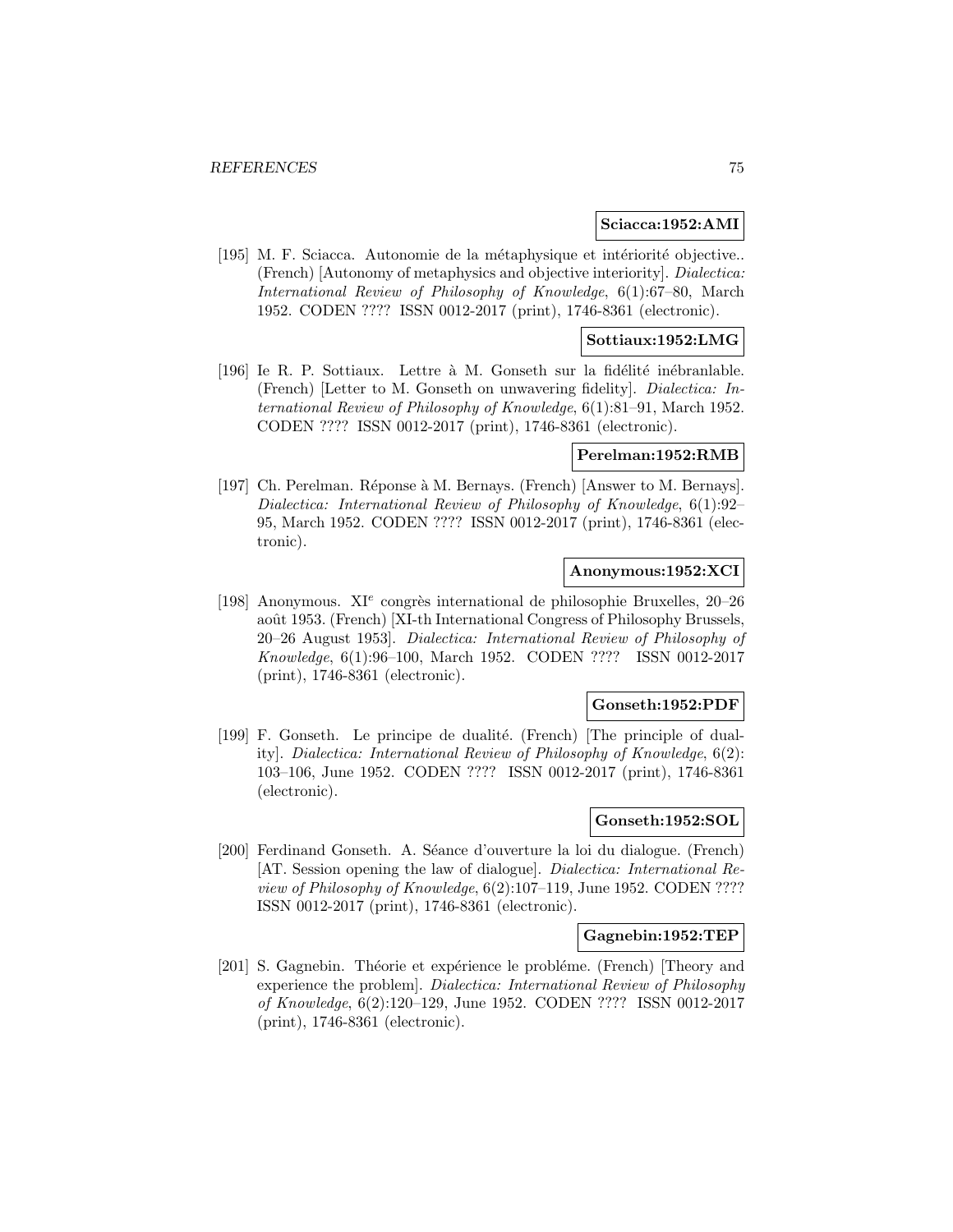### **Bernays:1952:DGZ**

[202] Paul Bernays. Dritte Gespräche von Zürich. (German) [Third talks of Zurich]. Dialectica: International Review of Philosophy of Knowledge, 6 (2):130–137, June 1952. CODEN ???? ISSN 0012-2017 (print), 1746- 8361 (electronic).

# **vanBernays:1952:GEI**

[203] P. van Bernays. Gesichtspunkte der Erkenntnistheorie (insbesondere zur Auseinandersetzung mit der kantischen Erkenntnistheorie): Thesen zu den dritten Gesprächen von Zürich. (German) [Aspects of the theory of knowledge (in particular, the examination of the Kantian theory of knowledge): Theses on the third conversations of Zurich]. Dialectica: International Review of Philosophy of Knowledge, 6(2):137–140, June 1952. CODEN ???? ISSN 0012-2017 (print), 1746-8361 (electronic).

# **Pauli:1952:TEG**

[204] Wolfgang Pauli. Theorie und Experiment. (German) [Theory and experiment]. Dialectica: International Review of Philosophy of Knowledge, 6 (2):141–142, June 1952. CODEN ???? ISSN 0012-2017 (print), 1746- 8361 (electronic).

# **Gonseth:1952:TEF**

[205] F. Gonseth. Théorie et expérience. (French) [Theory and experience].  $Di$ alectica: International Review of Philosophy of Knowledge, 6(2):143–144, June 1952. CODEN ???? ISSN 0012-2017 (print), 1746-8361 (electronic).

#### **Anonymous:1952:DPF**

[206] Anonymous. Discussion préliminaire. (French) [Preliminary discussion]. Dialectica: International Review of Philosophy of Knowledge, 6(2):145– 165, June 1952. CODEN ???? ISSN 0012-2017 (print), 1746-8361 (electronic).

### **vanBernays:1952:BAH**

[207] P. van Bernays. Bemerkungen zu der Arbeit von E. Harris. (German) [Remarks on the work of E. Harris]. Dialectica: International Review of Philosophy of Knowledge, 6(2):166, June 1952. CODEN ???? ISSN 0012-2017 (print), 1746-8361 (electronic).

# **Harris:1952:SRC**

[208] Errol E. Harris. Some recent criticisms of Berkeley. Dialectica: International Review of Philosophy of Knowledge, 6(2):167–185, June 1952. CODEN ???? ISSN 0012-2017 (print), 1746-8361 (electronic).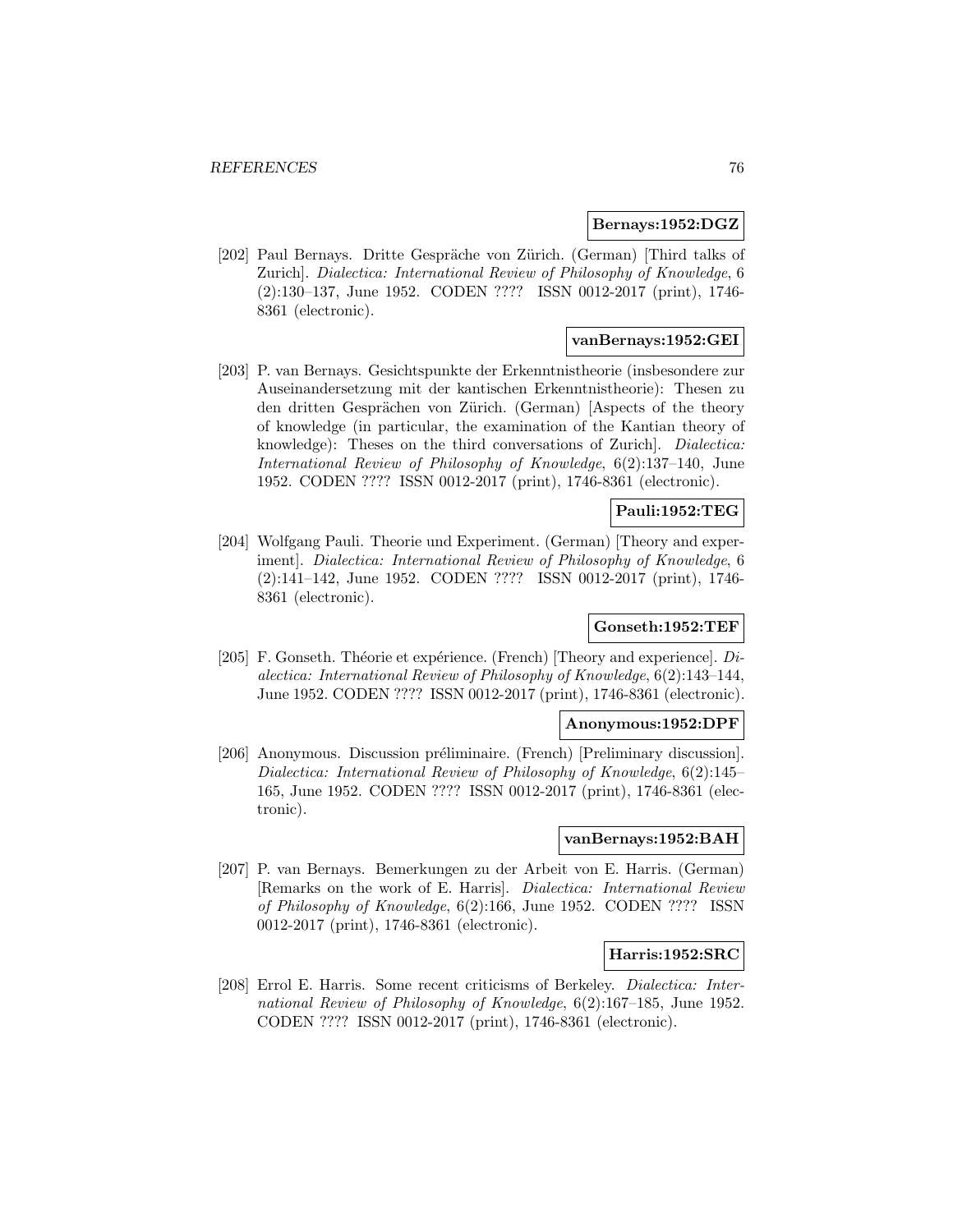### **Guggenheimer:1952:TEG**

[209] E. Guggenheimer and H. Guggenheimer. Technische epistemologie. (German) [Technical epistemology]. Dialectica: International Review of Philosophy of Knowledge, 6(2):186–190, June 1952. CODEN ???? ISSN 0012-2017 (print), 1746-8361 (electronic).

# **Filiasi-Carcano:1952:CPD**

[210] Paolo Filiasi-Carcano. C. Le principe de dualité en complément à la discussion générale: remarques historiques sur les rapports entre la théorie et l'expérience. (French) [C. the principle of duality in addition to the general discussion: historical remarks on the relationship between theory and experience]. Dialectica: International Review of Philosophy of Knowledge, 6(3):195–209, September 1952. CODEN ???? ISSN 0012- 2017 (print), 1746-8361 (electronic).

# **vanMoser:1952:TEP**

[211] Simon van Moser. Theorie und Erfahrung bei Platon und Aristoteles. (German) [Theory and experience in Plato and Aristotle]. Dialectica: International Review of Philosophy of Knowledge, 6(3):210–221, September 1952. CODEN ???? ISSN 0012-2017 (print), 1746-8361 (electronic).

# **Guggenheimer:1952:ETF**

[212] H. Guggenheimer. Expérience et théorie. (French) [Experience and theory]. Dialectica: International Review of Philosophy of Knowledge, 6 (3):222–223, September 1952. CODEN ???? ISSN 0012-2017 (print), 1746-8361 (electronic).

# **Hainard:1952:TEF**

[213] Robert Hainard. Théorie et expérience. (French) [Theory and experience]. Dialectica: International Review of Philosophy of Knowledge, 6 (3):224–225, September 1952. CODEN ???? ISSN 0012-2017 (print), 1746-8361 (electronic).

#### **leDubarle:1952:DPD**

[214] R. P. le Dubarle. D. Le principe de dualité en physique: est-il possible d'axiomatiser la physique?. (French) [D. the principle of duality in physics: is it possible to axiomatize physics?]. Dialectica: International Review of Philosophy of Knowledge, 6(3):226–253, September 1952. CO-DEN ???? ISSN 0012-2017 (print), 1746-8361 (electronic).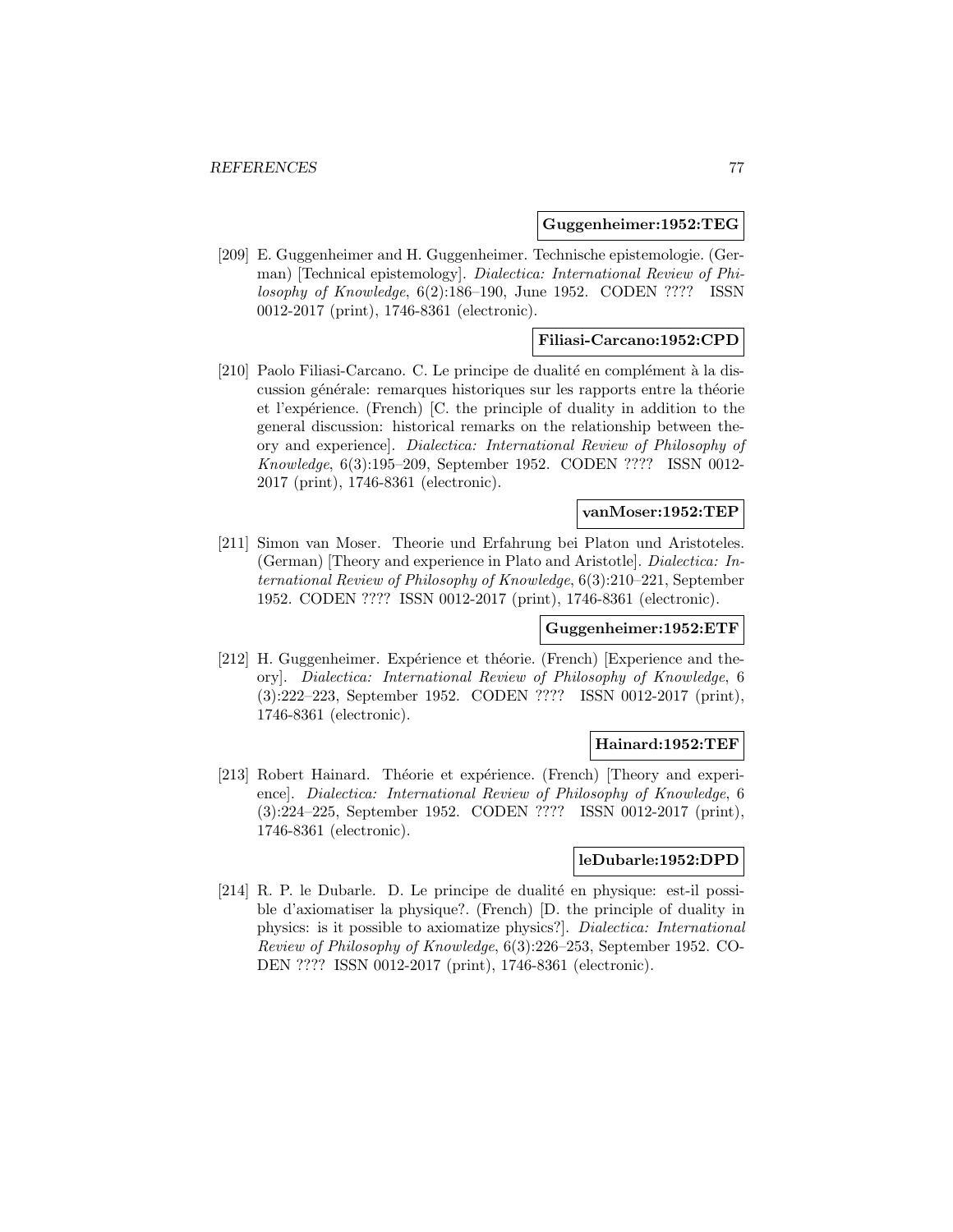#### **Anonymous:1952:IJD**

[215] Anonymous. Intervention de J.-L. Destouches à la communication du R. P. Dubarle. (French) [Response by J.-L. Destouches to the communication of R. P. Dubarle]. Dialectica: International Review of Philosophy of Knowledge, 6(3):254–257, September 1952. CODEN ???? ISSN 0012- 2017 (print), 1746-8361 (electronic).

# **Anonymous:1952:DNR**

[216] Anonymous. Diskussion nach dem referat Dubarle. (German) [Discussion on the reference Dubarle]. Dialectica: International Review of Philosophy of Knowledge, 6(3):258–259, September 1952. CODEN ???? ISSN 0012- 2017 (print), 1746-8361 (electronic).

### **Rossel:1952:TEF**

[217] J. Rossel. Théorie et expérience. (French) [Theory and experience].  $Di$ alectica: International Review of Philosophy of Knowledge, 6(3):260–263, September 1952. CODEN ???? ISSN 0012-2017 (print), 1746-8361 (electronic).

# **Paris:1952:ETP**

[218] Carlos Paris. Expérience et théorie en physique. (French) [Experience and theory in physics]. Dialectica: International Review of Philosophy of Knowledge, 6(3):264–265, September 1952. CODEN ???? ISSN 0012- 2017 (print), 1746-8361 (electronic).

### **Clay:1952:REE**

[219] J. Clay. Le rapport entre l'expérience et la théorie. (French) [The relationship between experience and theory]. Dialectica: International Review of Philosophy of Knowledge, 6(3):266–269, September 1952. CODEN ???? ISSN 0012-2017 (print), 1746-8361 (electronic).

# **vanMiescher:1952:VBW**

[220] K. van Miescher. Varia: die Bedeutung der Wertung in der Gegensätzlichkelt. (German) [Varia: the meaning of the valuation in the counter-terrorist]. Dialectica: International Review of Philosophy of Knowledge, 6(3):270–283, September 1952. CODEN ???? ISSN 0012- 2017 (print), 1746-8361 (electronic).

### **Echarri:1952:ETN**

[221] Jacques Echarri. Expérience et théorie niveaux d'experience. (French) [Experience and theory levels of experience]. Dialectica: International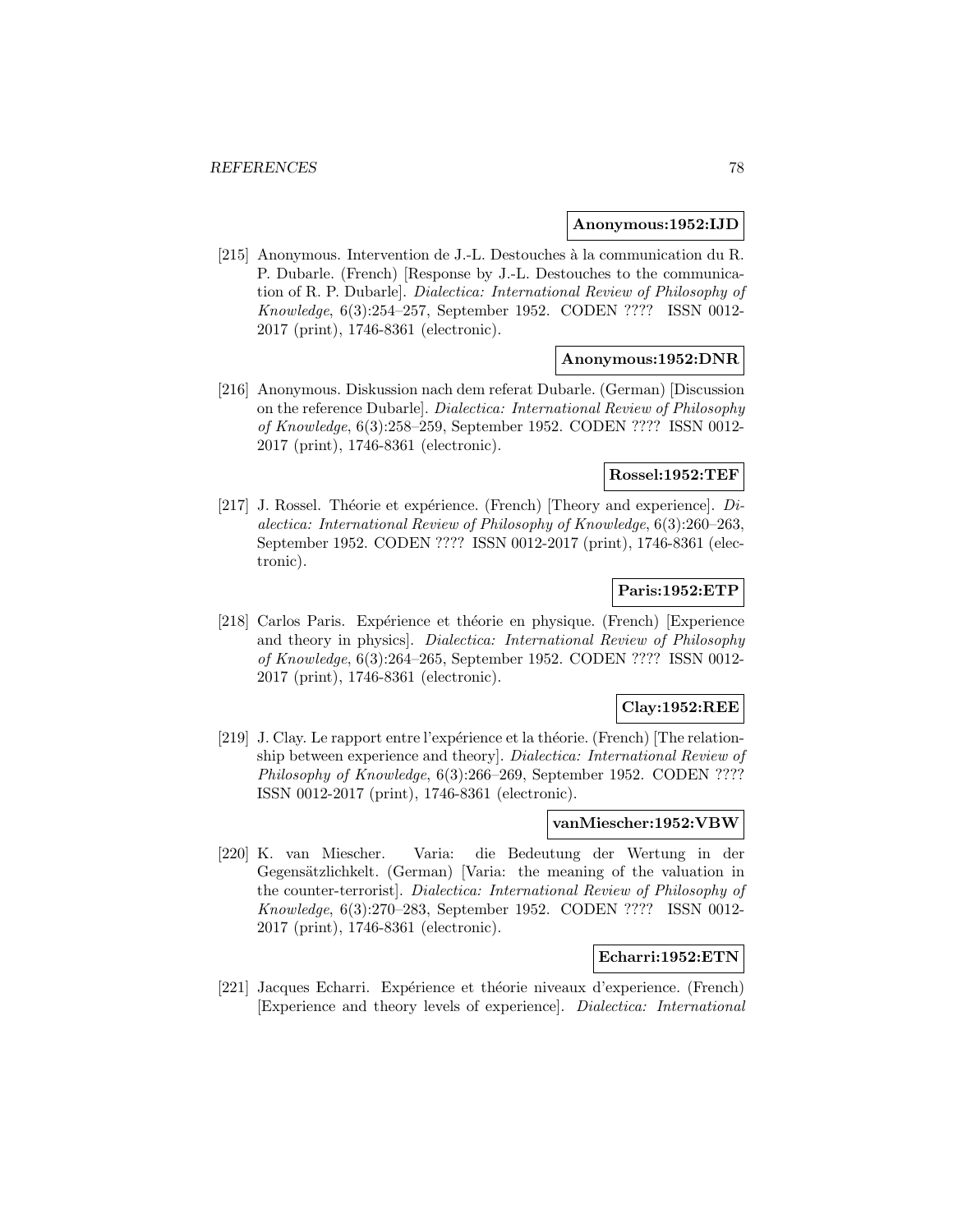Review of Philosophy of Knowledge, 6(4):291–304, December 1952. CO-DEN ???? ISSN 0012-2017 (print), 1746-8361 (electronic).

### **Bouligand:1952:PPM**

[222] G. Bouligand. La pensée prospective en mathématiques. (French) [Prospective thinking in mathematics]. Dialectica: International Review of Philosophy of Knowledge, 6(4):305–308, December 1952. CODEN ???? ISSN 0012-2017 (print), 1746-8361 (electronic).

# **Apeary:1952:MSE**

[223] R. Apeary. Les mathématiques sont-elles une théorie pure?. (French) [Is mathematics a pure theory?]. Dialectica: International Review of Philosophy of Knowledge, 6(4):309-310, December 1952. CODEN ???? ISSN 0012-2017 (print), 1746-8361 (electronic).

### **Hirsch:1952:TEM**

[224] Guy Hirsch. Theorie et expérience en mathématiques. (French) [Theory and experience in mathematics]. Dialectica: International Review of Philosophy of Knowledge, 6(4):311–326, December 1952. CODEN ???? ISSN 0012-2017 (print), 1746-8361 (electronic).

# **vanReidemeister:1952:LLR**

[225] Kurt van Reidemeister. Zur Logik der Lehre vom Raum. (German) [On the logic of the doctrine of space]. Dialectica: International Review of Philosophy of Knowledge, 6(4):327–342, December 1952. CODEN ???? ISSN 0012-2017 (print), 1746-8361 (electronic).

#### **vanDingler:1952:VEO**

[226] Hugo van Dingler. Varia: Empirismus und Operationismus: die beiden Wissenschaftslehren e-Lehre und o-Lehre in ihrem Verhältnis. (German) [Varia: Empiricism and operationism: the two doctrines of science edoctrine and o-doctrine in their relationship]. Dialectica: International Review of Philosophy of Knowledge, 6(4):343–376, December 1952. CO-DEN ???? ISSN 0012-2017 (print), 1746-8361 (electronic).

### **vanAltwegg:1953:TEG**

[227] M. van Altwegg. Theorie und Erfahrung. (German) [Theory and experience]. Dialectica: International Review of Philosophy of Knowledge, 7 (1):5–21, March 1953. CODEN ???? ISSN 0012-2017 (print), 1746-8361 (electronic).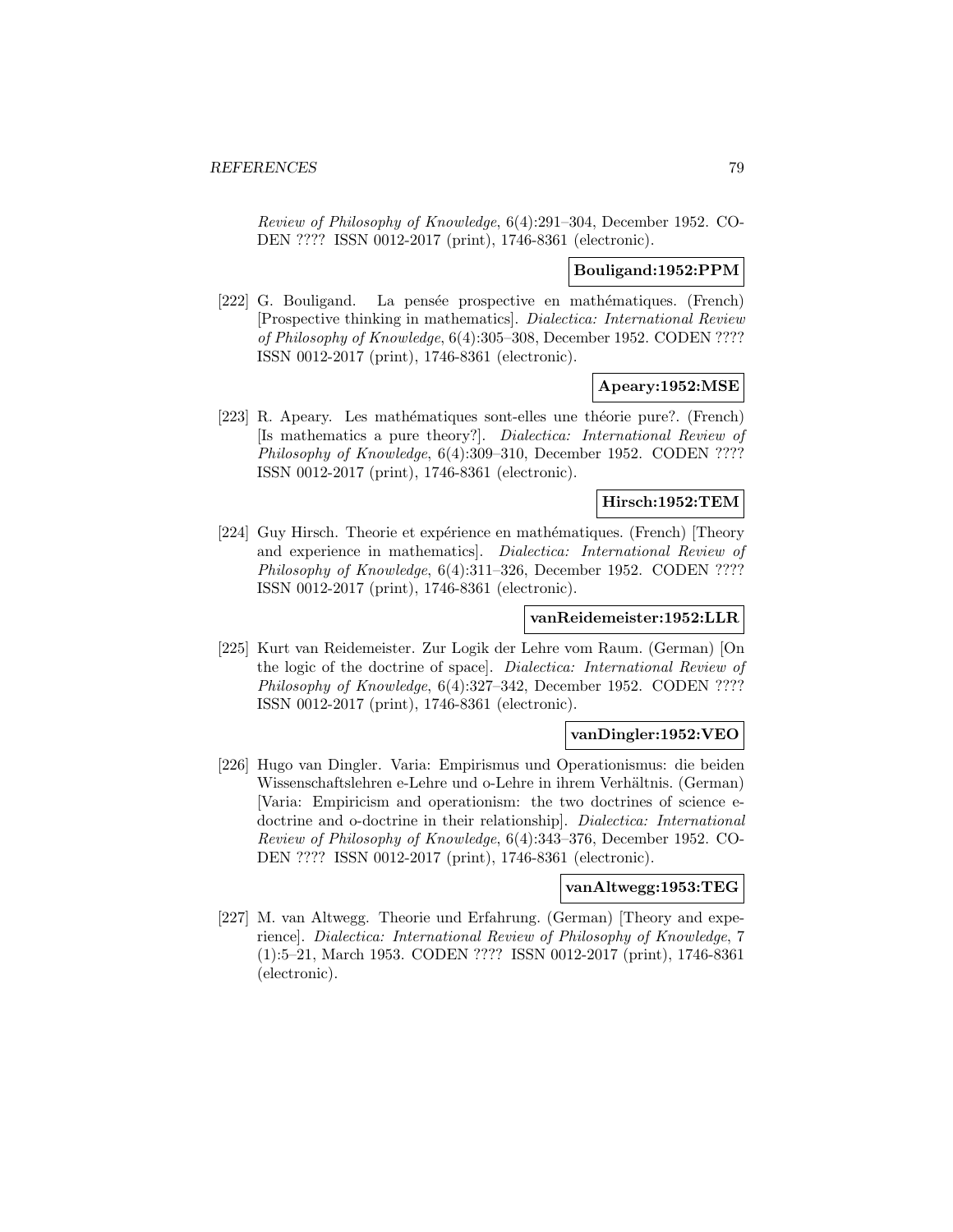#### **Husson:1953:TES**

[228] L. Husson. Théorie et expérience dans les sciences juridiques. (French) [Theory and experience in the legal sciences]. Dialectica: International Review of Philosophy of Knowledge, 7(1):22–31, March 1953. CODEN ???? ISSN 0012-2017 (print), 1746-8361 (electronic).

# **vanBernays:1953:DRH**

[229] Paul van Bernays. Diskussionsbemerkung zum referat von herrn Husson. (German) [Discussions on the reference by Mr. Husson]. Dialectica: International Review of Philosophy of Knowledge, 7(1):32–33, March 1953. CODEN ???? ISSN 0012-2017 (print), 1746-8361 (electronic).

#### **Wittenberg:1953:QRD**

[230] Alexandre Wittenberg. Quelques remarques sur la dualité théorie– expérience en morale. (French) [Some remarks on the theory–experience duality in morals]. Dialectica: International Review of Philosophy of Knowledge, 7(1):34–38, March 1953. CODEN ???? ISSN 0012-2017 (print), 1746-8361 (electronic).

### **Gonseth:1953:VRE**

[231] F. Gonseth. Varia: remarques sur un exposé de H. Dingler. (French) [Varia: remarks on a presentation by H. Dingler]. Dialectica: International Review of Philosophy of Knowledge, 7(1):39–51, March 1953. CODEN ???? ISSN 0012-2017 (print), 1746-8361 (electronic).

#### **Gagnebin:1953:NBH**

[232] S. Gagnebin. Notes bibliographiques: *Histoire de la mécanique* par René Dugas. Dialectica: International Review of Philosophy of Knowledge, 7 (1):52–54, March 1953. CODEN ???? ISSN 0012-2017 (print), 1746-8361 (electronic). URL http://www.jstor.org/stable/42968355.

# **Kroner:1953:BAE**

[233] F. Kröner. Buchbesprechung: Albert Einstein, philosopher-scientist, Herausgegeben von P. A. Schilpp. The Library of Living Philosophers, Inc., Evanston, Illinois, 1949. Dialectica: International Review of Philosophy of Knowledge, 7(1):61–69, March 1953. CODEN ???? ISSN 0012-2017 (print), 1746-8361 (electronic).

### **Muller:1953:NGS**

[234] G. H. Müller. Nelson Goodman: the structure of appearance. *Dialectica:* International Review of Philosophy of Knowledge, 7(1):70–77, March 1953. CODEN ???? ISSN 0012-2017 (print), 1746-8361 (electronic).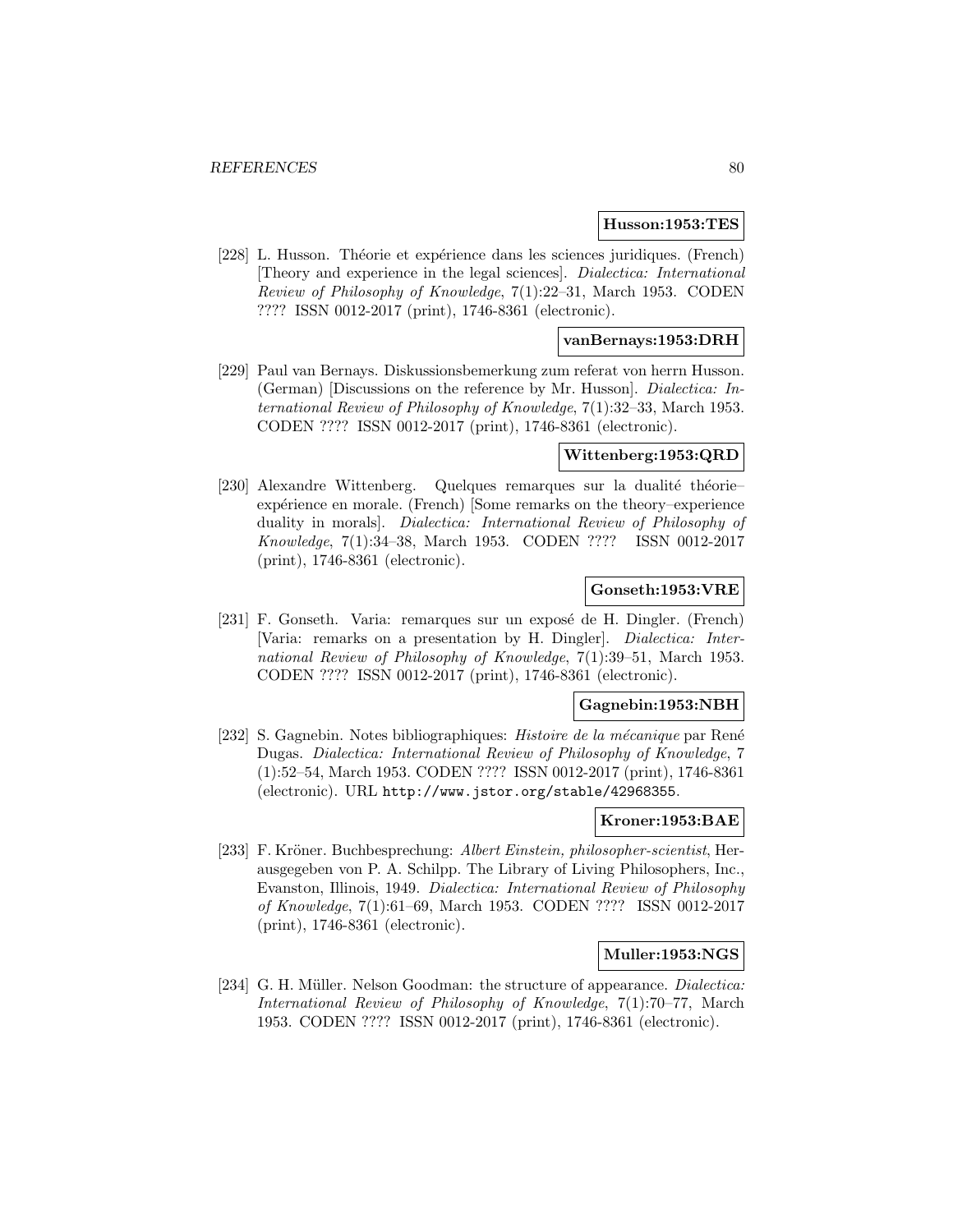### **Muller:1953:KDP**

[235] Gert Heinz Müller. Karl Dürr: the propositional logic of Boethius (with an appendix by Norman M. Martin). Dialectica: International Review of Philosophy of Knowledge, 7(1):78–83, March 1953. CODEN ???? ISSN 0012-2017 (print), 1746-8361 (electronic).

# **Wittenberg:1953:HBC**

[236] A. Wittenberg. Haskell B. Curry: outlines of a formalist philosophy of mathematics. Dialectica: International Review of Philosophy of Knowledge, 7(1):84–89, March 1953. CODEN ???? ISSN 0012-2017 (print), 1746-8361 (electronic).

#### **Anonymous:1953:SSI**

[237] Anonymous. Science et société — impact. (French) [Science and society — impact]. Dialectica: International Review of Philosophy of Knowledge, 7(1):90–93, March 1953. CODEN ???? ISSN 0012-2017 (print), 1746- 8361 (electronic).

# **Mebville:1953:CCD**

[238] Mm. H. Mébville, D. Christoff, S. Gagnebin, and Et F. Gonseth. Cohérence et concordance: discussion: sur le principe formel de la pensée. (French) [Coherence and concordance: discussion: on the formal principle of thought]. Dialectica: International Review of Philosophy of Knowledge, 7(2):95–98, June 1953. CODEN ???? ISSN 0012-2017 (print), 1746-8361 (electronic).

# **Mieville:1953:CFI**

[239] Henri-L. Miéville. Des constituants formels de l'idée de vérité et de leur signification ontologique. (French) [Formal constituents of the idea of truth and their ontological meaning]. Dialectica: International Review of Philosophy of Knowledge, 7(2):99–140, June 1953. CODEN ???? ISSN 0012-2017 (print), 1746-8361 (electronic).

### **Christoff:1953:PFP**

[240] D. Christoff. Pensée formelle et pensée dialecticienne. (French) [Formal thought and dialectical thought]. Dialectica: International Review of Philosophy of Knowledge, 7(2):141–151, June 1953. CODEN ???? ISSN 0012-2017 (print), 1746-8361 (electronic).

# **Gagnebin:1953:BRP**

[241] S. Gagnebin. Brèves réflexions sur le principe d'identité et la norme de concordance 1: résponse à M. Miéville. (French) [Brief reflections on the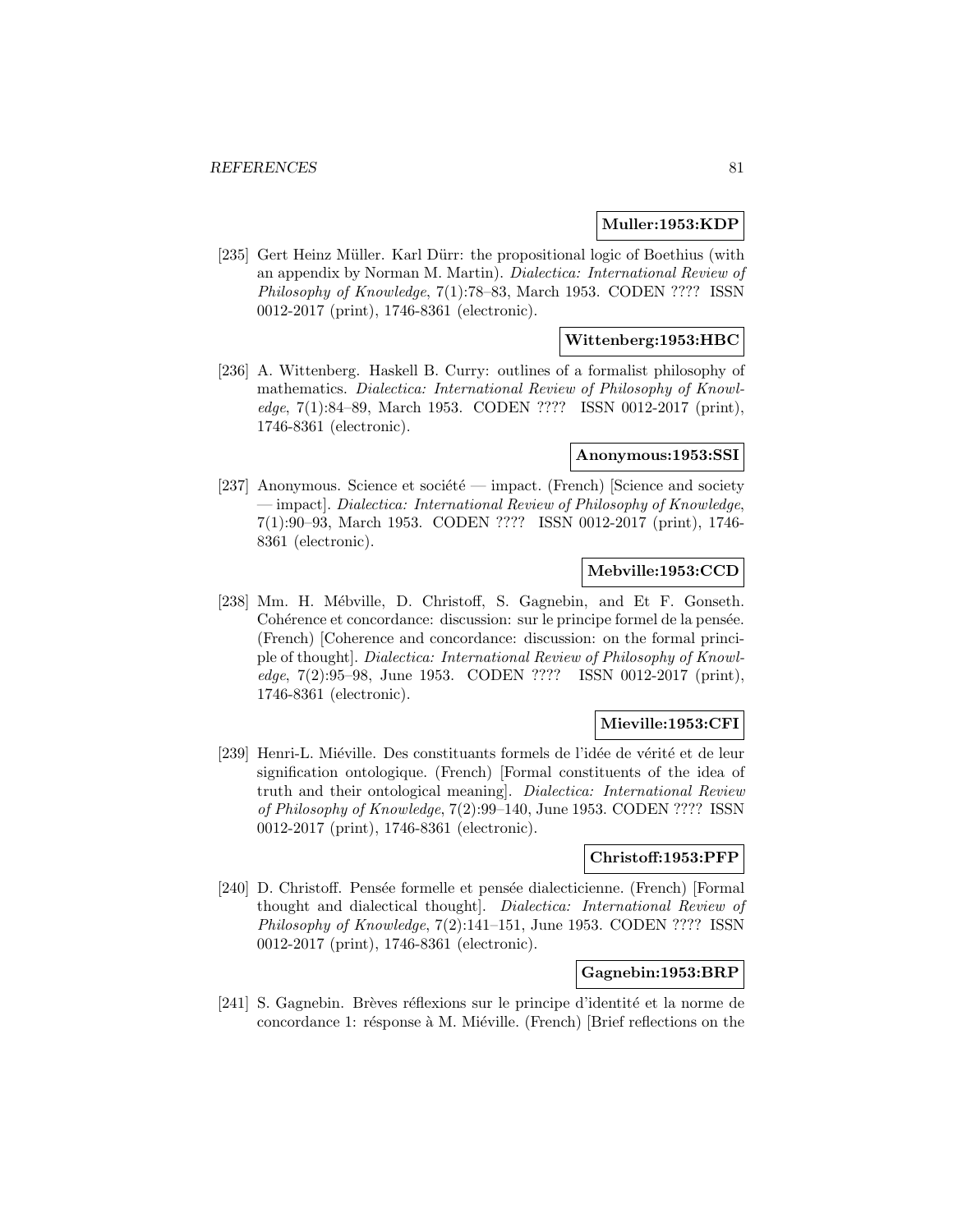principle of identity and the standard of concordance 1: Response to M. Miéville]. Dialectica: International Review of Philosophy of Knowledge, 7(2):152–160, June 1953. CODEN ???? ISSN 0012-2017 (print), 1746- 8361 (electronic).

# **Anonymous:1953:RMF**

[242] Anonymous. Réponse de M. F. Gonseth à M. H. Miéville. (French) [Response of M. F. Gonseth to M. H. Miéville]. *Dialectica: International* Review of Philosophy of Knowledge, 7(2):161–175, June 1953. CODEN ???? ISSN 0012-2017 (print), 1746-8361 (electronic).

# **Curry:1953:TE**

[243] Haskell B. Curry. Theory and experience. Dialectica: International Review of Philosophy of Knowledge, 7(2):176–178, June 1953. CODEN ???? ISSN 0012-2017 (print), 1746-8361 (electronic).

# **Muller:1953:ASM**

[244] Gert Heinz Müller. Andreas Speiser: Die mathematische Denkweise. (German) [Andreas Speiser: Mathematical thinking]. Dialectica: International Review of Philosophy of Knowledge, 7(2):179–182, June 1953. CODEN ???? ISSN 0012-2017 (print), 1746-8361 (electronic).

# **Anonymous:1953:CIPa**

[245] Anonymous. Congrés international de philosophie des sciences Zurich, automne 1954. (French) [International Congress of Philosophy of Science Zurich, Autumn 1954]. Dialectica: International Review of Philosophy of Knowledge, 7(2):183–184, June 1953. CODEN ???? ISSN 0012-2017 (print), 1746-8361 (electronic).

# **Anonymous:1953:IKPa**

[246] Anonymous. Internationaler Kongress für Philosophie der Wissenschaften, Zürich, Herbst 1954. (German) [International Congress of Philosophy of Science, Zurich, Fall 1954]. Dialectica: International Review of Philosophy of Knowledge, 7(2):185–186, June 1953. CODEN ???? ISSN 0012-2017 (print), 1746-8361 (electronic).

#### **Anonymous:1953:ICPa**

[247] Anonymous. International Congress for the Philosophy of Science Zurich, Autumn 1954. Dialectica: International Review of Philosophy of Knowledge, 7(2):187–188, June 1953. CODEN ???? ISSN 0012-2017 (print), 1746-8361 (electronic).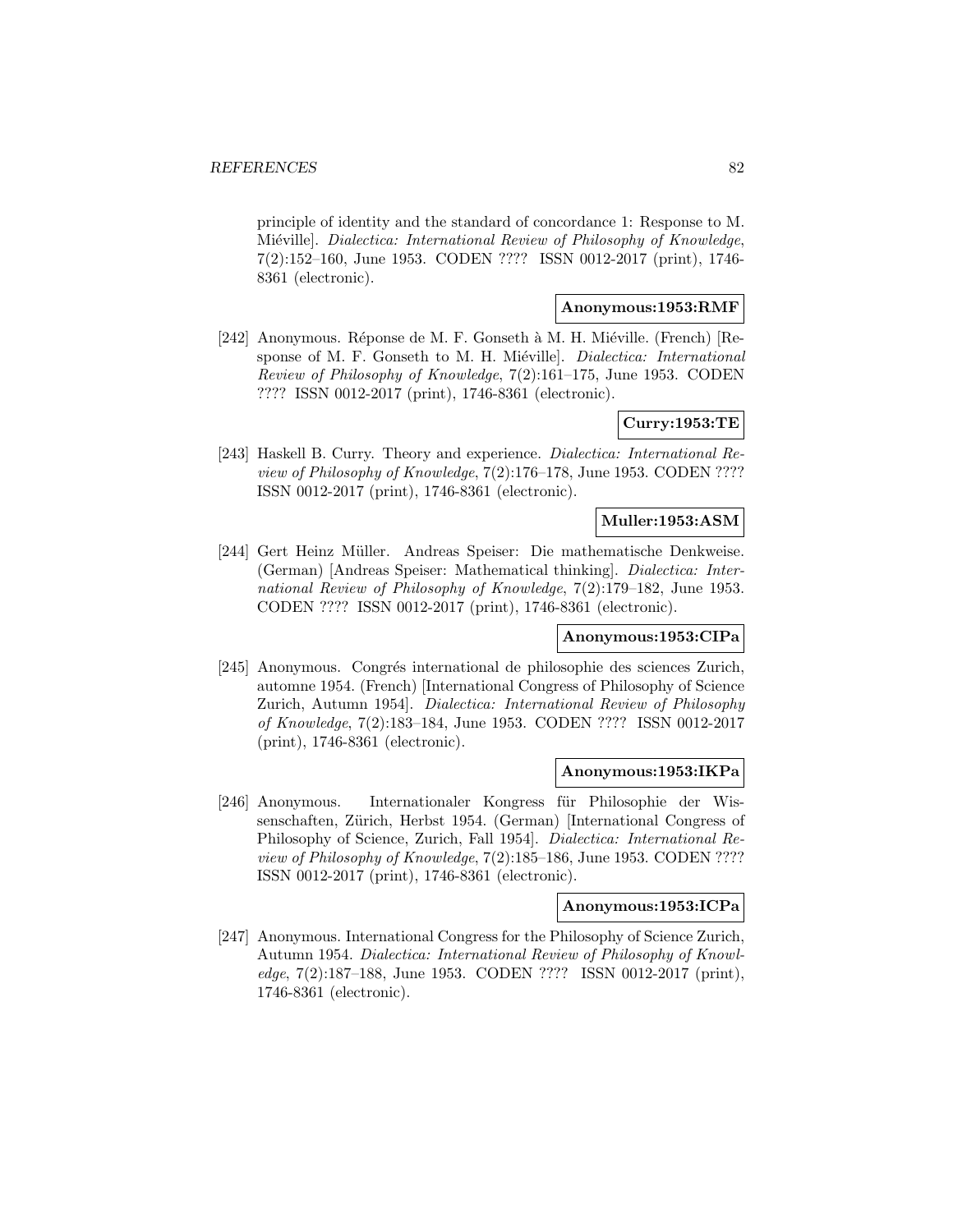# **McKeon:1953:PF**

[248] Richard McKeon. Process and function. Dialectica: International Review of Philosophy of Knowledge, 7(3):191–227, September 1953. CODEN ???? ISSN 0012-2017 (print), 1746-8361 (electronic).

# **McKeon:1953:APF**

[249] Richard McKeon. Abstract of process and function. Dialectica: International Review of Philosophy of Knowledge, 7(3):228–231, September 1953. CODEN ???? ISSN 0012-2017 (print), 1746-8361 (electronic).

# **Wittenberg:1953:APM**

[250] Alexandre Wittenberg. Uber adäquate Problemstellung in der mathematischen Grundlagenforschung. (German) [On adequate problem solving in basic mathematical research]. Dialectica: International Review of Philosophy of Knowledge, 7(3):232–254, September 1953. CODEN ???? ISSN 0012-2017 (print), 1746-8361 (electronic). See remarks [280, 281].

## **Anonymous:1953:RCLa**

[251] Anonymous. Reviews — chronique — Literaturblatt: Zur Methodologie der Physik und zum Standpunkt von J.-L. Destouches. (German) [On the methodology of physics and on the standpoint of J.-L. Destouches]. Dialectica: International Review of Philosophy of Knowledge, 7(3):255– 275, September 1953. CODEN ???? ISSN 0012-2017 (print), 1746-8361 (electronic).

#### **Anonymous:1953:FII**

[252] Anonymous. Fondation de l'institut international de philosophie politique. (French) [Foundation of the International Institute of Political Philosophy]. Dialectica: International Review of Philosophy of Knowledge, 7(3):276–277, September 1953. CODEN ???? ISSN 0012-2017 (print), 1746-8361 (electronic).

### **Anonymous:1953:CIPb**

[253] Anonymous. Congrès international de philosophie des sciences Zurich, automne 1954. (French) [International Congress of Philosophy of Science Zurich, Autumn 1954]. Dialectica: International Review of Philosophy of Knowledge, 7(3):278–279, September 1953. CODEN ???? ISSN 0012- 2017 (print), 1746-8361 (electronic).

### **Anonymous:1953:IKPb**

[254] Anonymous. Internationaler Kongress für Philosophie der Wissenschaften, Zürich, Herbst 1954. (German) [International Congress of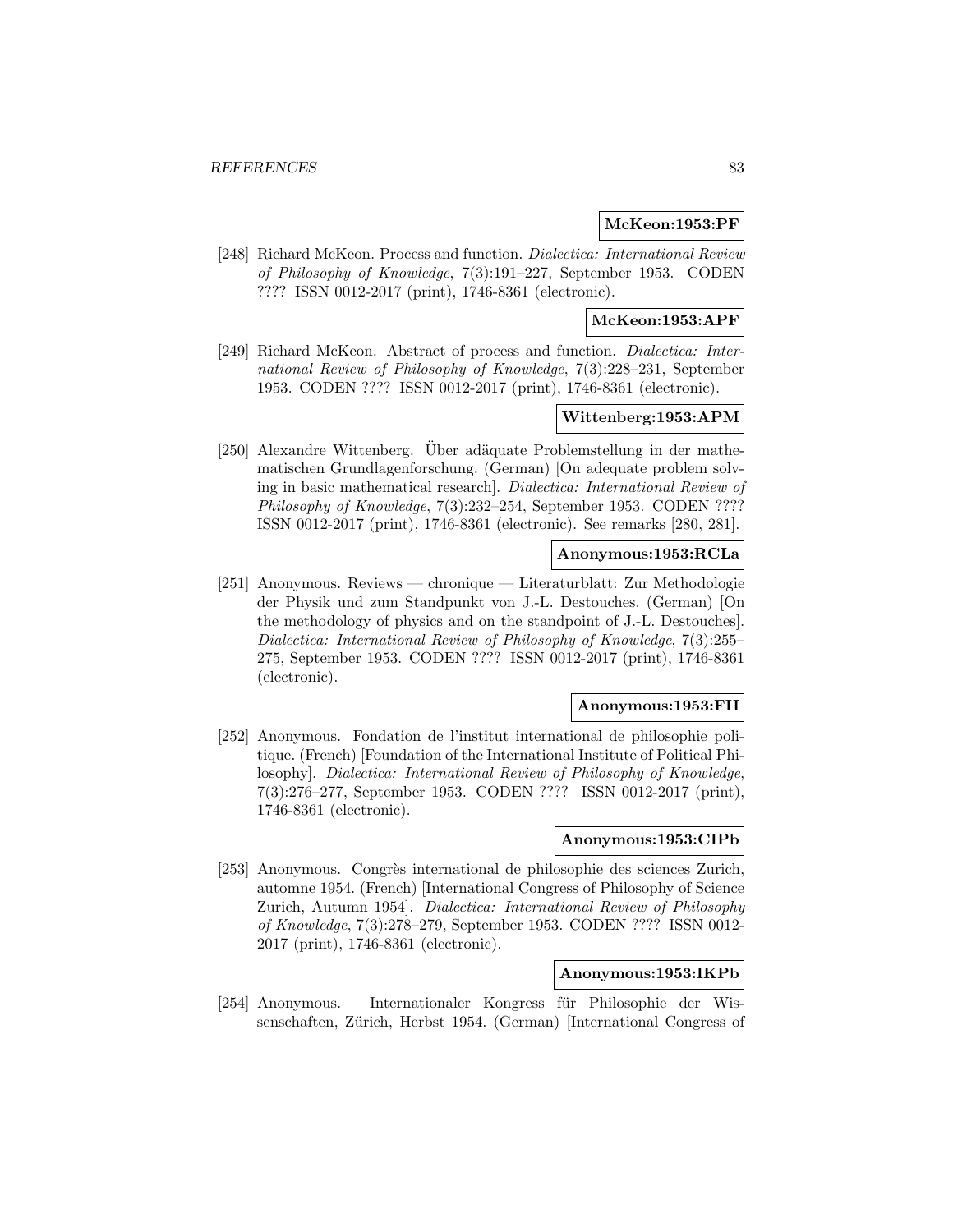Philosophy of Science, Zurich, Fall 1954]. Dialectica: International Review of Philosophy of Knowledge, 7(3):280–281, September 1953. CO-DEN ???? ISSN 0012-2017 (print), 1746-8361 (electronic).

# **Anonymous:1953:ICPb**

[255] Anonymous. International Congress for the Philosophy of Science, Zurich, Autumn 1954. Dialectica: International Review of Philosophy of Knowledge, 7(3):282–283, September 1953. CODEN ???? ISSN 0012- 2017 (print), 1746-8361 (electronic).

#### **vonSchottlaender:1953:SZM**

[256] Prof. Rudolf von Schottlaender. Die spannung zwischen metaphysik und erfahrung meditation über die vormittage des brüsseler philosophenkongresses. (German) [The tension between metaphysics and experience meditation on the premiere of the Brussels Philosopher's Congress]. Dialectica: International Review of Philosophy of Knowledge, 7(4):287–302, December 1953. CODEN ???? ISSN 0012-2017 (print), 1746-8361 (electronic).

# **Gonseth:1953:QEZ**

[257] Prof. F. Gonseth. Quatrièmes entretiens de Zurich: Conférence d'ouverture. (French) [Fourth interviews of Zurich: Opening conference]. Dialectica: International Review of Philosophy of Knowledge, 7(4):303– 317, December 1953. CODEN ???? ISSN 0012-2017 (print), 1746-8361 (electronic).

### **vonBernays:1953:ER**

[258] Prof. P. von Bernays. Einleitendes referat. Dialectica: International Review of Philosophy of Knowledge, 7(4):318–321, December 1953. CODEN ???? ISSN 0012-2017 (print), 1746-8361 (electronic).

#### **vonJecklin:1953:ER**

[259] Prof. H. von Jecklin. Einleitendes referat. Dialectica: International Review of Philosophy of Knowledge, 7(4):322–325, December 1953. CODEN ???? ISSN 0012-2017 (print), 1746-8361 (electronic).

#### **vonNolfi:1953:ERG**

[260] Dr. Padrot von Nolfi. Einleitendes referat. (German) [Introductory statement]. Dialectica: International Review of Philosophy of Knowledge, 7 (4):326–330, December 1953. CODEN ???? ISSN 0012-2017 (print), 1746-8361 (electronic).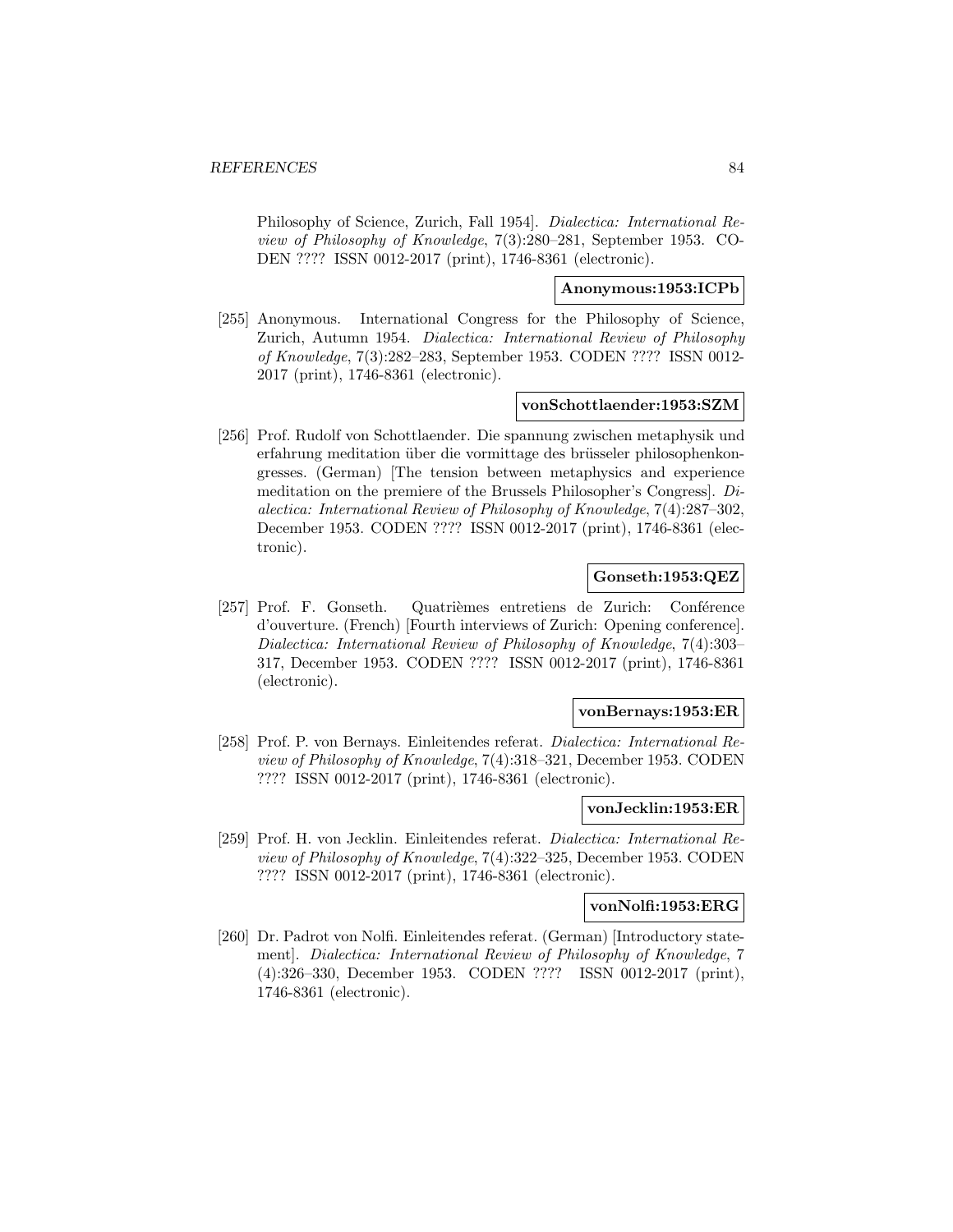#### **vonErismann:1953:WIS**

[261] Prof. Th. von Erismann. Wahrscheinlichkeit im Sein und Denken. (German) [Probability in being and thinking]. Dialectica: International Review of Philosophy of Knowledge, 7(4):331–346, December 1953. CODEN ???? ISSN 0012-2017 (print), 1746-8361 (electronic).

# **Nolfi:1953:OUG**

[262] Padrot Nolfi. Uber ordnung und unordnung. (German) [Superordinate and disorder]. Dialectica: International Review of Philosophy of Knowledge, 7(4):347–348, December 1953. CODEN ???? ISSN 0012-2017 (print), 1746-8361 (electronic).

#### **Anonymous:1953:RCLb**

[263] Anonymous. Reviews — chronique — Literaturblatt: reviews chronique Literaturblatt. Dialectica: International Review of Philosophy of Knowledge, 7(4):349–370, December 1953. CODEN ???? ISSN 0012-2017 (print), 1746-8361 (electronic).

# **Anonymous:1953:CIPc**

[264] Anonymous. Congrès international de philosophie des sciences, Zurich, août 1954 2e congrès international de U.I.P.S.. (French) [International Congress of Philosophy of Science, Zurich, August 1954 2nd International Congress of U.I.P.S.]. Dialectica: International Review of Philosophy of Knowledge, 7(4):371–373, December 1953. CODEN ???? ISSN 0012-2017 (print), 1746-8361 (electronic).

### **Kongress-Vorstand:1953:IKP**

[265] Der Kongress-Vorstand. Internationaler Kongress für Philosophie der Wissenschaften, Zürich, August 1954 zweiter internationaler Kongress der U.I.P.S.. (German) [International Congress of Philosophy of Science, Zurich, August, 1954, Second International Congress of U.I.P.S.]. Dialectica: International Review of Philosophy of Knowledge, 7(4):374–376, December 1953. CODEN ???? ISSN 0012-2017 (print), 1746-8361 (electronic).

# **Anonymous:1953:ICPc**

[266] Anonymous. International Congress for the Philosophy of Science Zurich, August 1954 Second International Congress of the U.I.P.S. Dialectica: International Review of Philosophy of Knowledge, 7(4):377–379, December 1953. CODEN ???? ISSN 0012-2017 (print), 1746-8361 (electronic).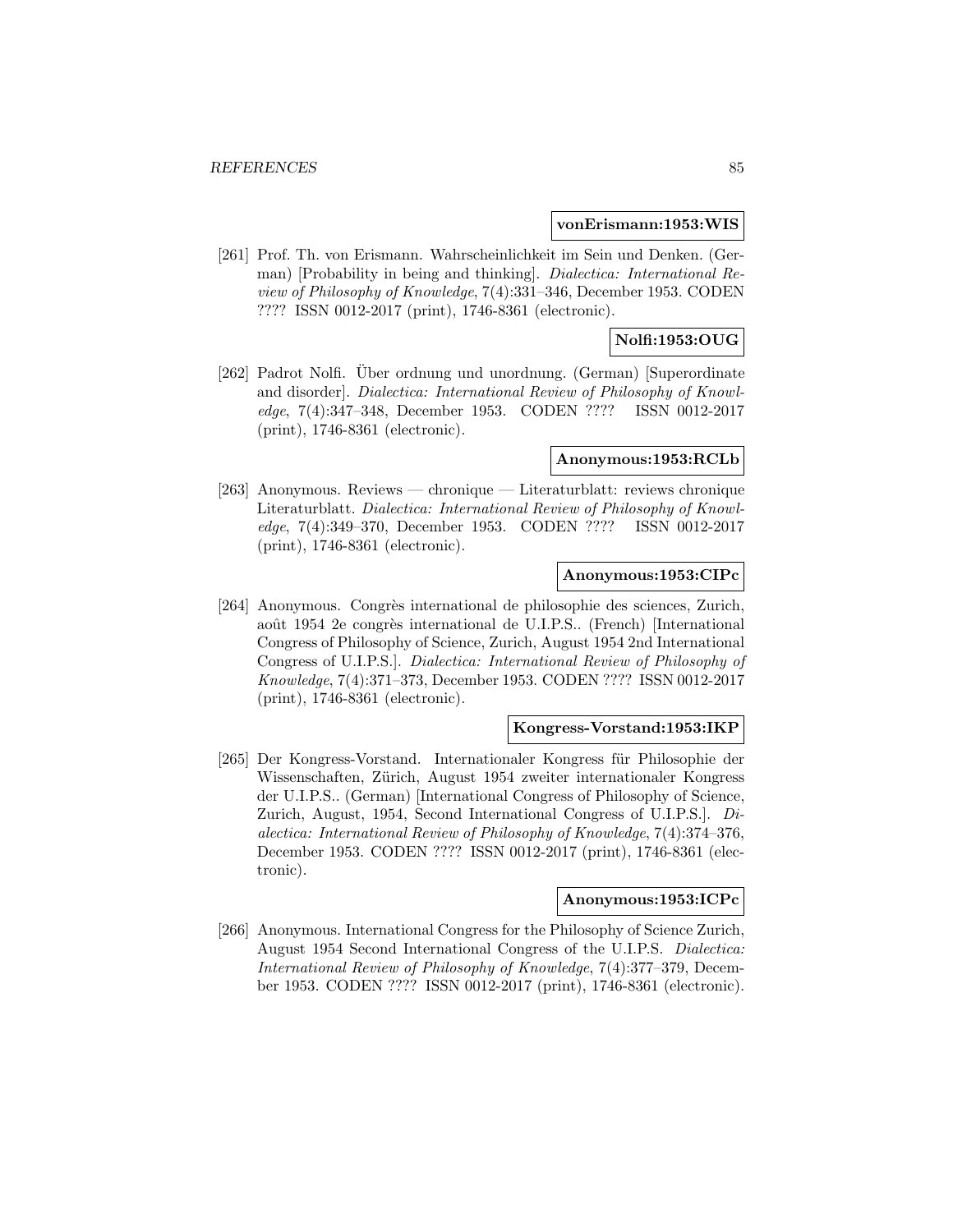#### **Anonymous:1953:RBR**

[267] Anonymous. Received books: received books. *Dialectica: International* Review of Philosophy of Knowledge, 7(4):380–384, December 1953. CO-DEN ???? ISSN 0012-2017 (print), 1746-8361 (electronic).

# **Piaget:1954:ITE**

[268] Jean Piaget. Inconditionnés transcendantaux et epistémologie génétique. (French) [Transcendental unconditioned and genetic epistemology]. Dialectica: International Review of Philosophy of Knowledge, 8(1):5–13, March 1954. CODEN ???? ISSN 0012-2017 (print), 1746-8361 (electronic).

# **Mieville:1954:RQC**

[269] Henri-L. Miéville. Réponse à quelques critiques. (French) [Reply to some criticism]. Dialectica: International Review of Philosophy of Knowledge, 8(1):14–30, March 1954. CODEN ???? ISSN 0012-2017 (print), 1746- 8361 (electronic).

# **Gonseth:1954:FDC**

[270] F. Gonseth. Sur le fondement du calcul des probabilités. II: Zur Frage der Grundlagen der Wahrscheinlichkeitsrechnung II: remarques préliminaires. (French) [On the basis of the calculation of probabilities. II: preliminary remarks]. Dialectica: International Review of Philosophy of Knowledge, 8(1):31–36, March 1954. CODEN ???? ISSN 0012-2017 (print), 1746-8361 (electronic).

# **Anonymous:1954:AWG**

[271] Anonymous. Zur Axiomatik der Wahrscheinlichkeitsrechnung. (German) [The axiomatics of probability calculation]. Dialectica: International Review of Philosophy of Knowledge, 8(1):37–47, March 1954. CODEN ???? ISSN 0012-2017 (print), 1746-8361 (electronic).

# **Richter:1954:BWG**

[272] Prof. Dr. Hans Richter. Zur Begründung der Wahrscheinlichkeitsrechnung. (German) [On justification of probability calculation]. *Dialectica*: International Review of Philosophy of Knowledge, 8(1):48–77, March 1954. CODEN ???? ISSN 0012-2017 (print), 1746-8361 (electronic).

# **Muller:1954:RMB**

[273] Gert Heinz Müller. Reviews: I. M. Bocheński: Ancient Formal Logic. Dialectica: International Review of Philosophy of Knowledge, 8(1):78–80,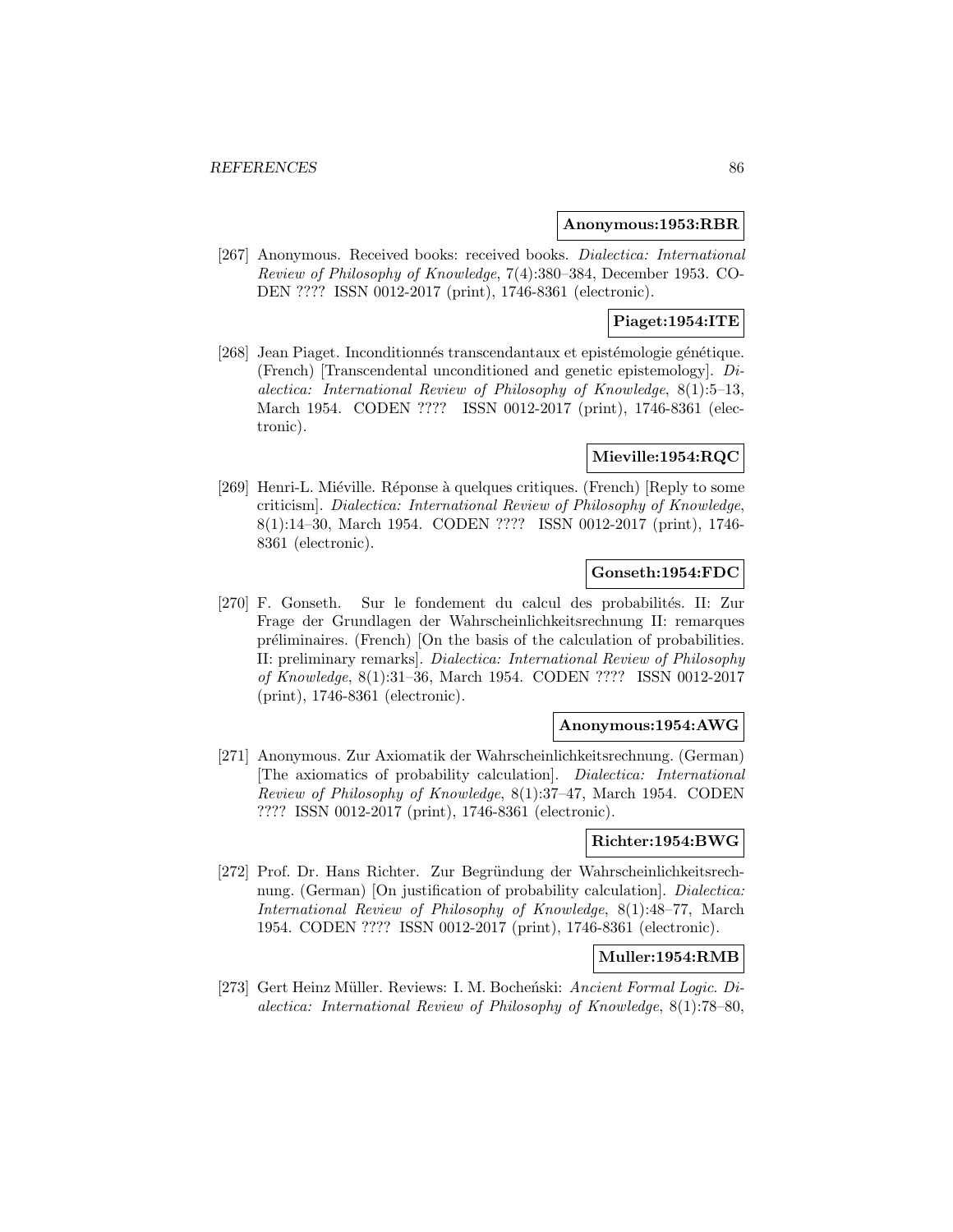March 1954. CODEN ???? ISSN 0012-2017 (print), 1746-8361 (electronic).

# **Muller:1954:EMT**

[274] Gert Heinz Müller. Ernest A. Moody: truth and consequence in medieval logic. Dialectica: International Review of Philosophy of Knowledge, 8(1): 81–83, March 1954. CODEN ???? ISSN 0012-2017 (print), 1746-8361 (electronic).

# **Muller:1954:HWP**

[275] Gert H. Müller. Hermann Wein: das Problem des Relativismus. (Philosophie im Übergang zur Anthropologie). (German) [Hermann Wein: the problem of relativism. (Philosophy in transition to anthropology)]. Dialectica: International Review of Philosophy of Knowledge, 8(1):84–87, March 1954. CODEN ???? ISSN 0012-2017 (print), 1746-8361 (electronic).

# **Sehvais:1954:EDJ**

 $[276]$  W. Sehvais. Éditorial du *journal de la société belge de professeurs de* mathématiques. (French) [Editorial on the Journal of the Belgian Society of Mathematics Teachers]. Dialectica: International Review of Philosophy of Knowledge, 8(1):88–91, March 1954. CODEN ???? ISSN 0012-2017 (print), 1746-8361 (electronic).

# **Mahalanobis:1954:FS**

[277] P. C. Mahalanobis. The foundations of statistics. Dialectica: International Review of Philosophy of Knowledge, 8(2):95–111, June 1954. CODEN ???? ISSN 0012-2017 (print), 1746-8361 (electronic).

# **Pauli:1954:WPG**

[278] Wolfgang Pauli. Wahrscheinlichkeit und Physik. (German) [Probability and physics]. Dialectica: International Review of Philosophy of Knowledge, 8(2):112–118; Diskussion 118–124, June 1954. CODEN ???? ISSN 0012-2017 (print), 1746-8361 (electronic).

## **Anonymous:1954:APT**

[279] Anonymous. Sur un aspect paradoxal de la theorie des probabilités. (French) [On a paradoxical aspect of probability theory]. Dialectica: International Review of Philosophy of Knowledge, 8(2):125–144, June 1954. CODEN ???? ISSN 0012-2017 (print), 1746-8361 (electronic).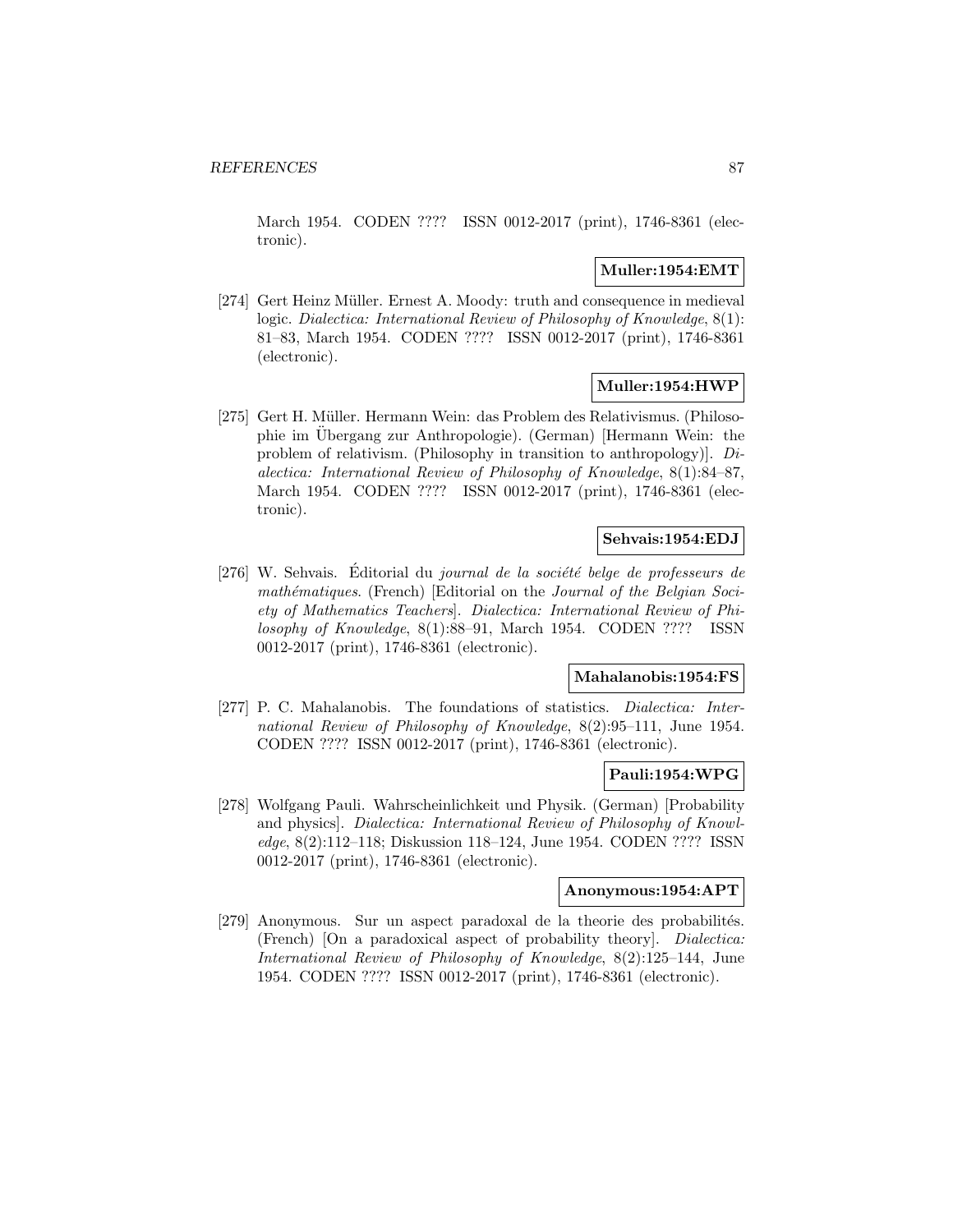#### **Guggenheimer:1954:QRC**

[280] H. Guggenheimer. Quelques remarques concernant l'article de M. Alexandre Wittenberg: Über adäquate Problemstellung in der mathematischen Grundlagenforschung. (French) [A few remarks concerning M. Alexandre Wittenberg's article]. Dialectica: International Review of Philosophy of Knowledge, 8(2):145–146, June 1954. CODEN ???? ISSN 0012-2017 (print), 1746-8361 (electronic). See [250].

# **Bernays:1954:BBA**

[281] P. Bernays. Bemerkungen zu der Betrachtung von Alexander Wittenberg: Über adäquate Problemstellung in der mathematischen Grundlagenforschung. (German) [Remarks on the consideration of Alexander Wittenberg: On Adequate Problems in Mathematical Fundamental Research]. Dialectica: International Review of Philosophy of Knowledge, 8 (2):147–151, June 1954. CODEN ???? ISSN 0012-2017 (print), 1746- 8361 (electronic). See [250].

# **Wittenberg:1954:APM**

[282] Alexander Wittenberg. Über adäquate Problemstellung in der mathematischen Grundlagenforschung. Eine Antwort. (German) [On adequate problem solving in basic mathematical research. An answer]. Dialectica: International Review of Philosophy of Knowledge, 8(2):152–157, June 1954. CODEN ???? ISSN 0012-2017 (print), 1746-8361 (electronic).

#### **Anonymous:1954:NBP**

[283] Anonymous. Note bibliographique: philosophie néo-scolastique et philosophie ouverte. (French) [Bibliographical note: Neo-scholastic philosophy and open philosophy]. Dialectica: International Review of Philosophy of Knowledge, 8(2):158–167, June 1954. CODEN ???? ISSN 0012-2017 (print), 1746-8361 (electronic).

### **deLHorbe:1954:EPN**

[284] F. de L'Horbe. Evénement philosophique: un nouveau discours de la méthode. (French) [Philosophical event: a new discourse of the method]. Dialectica: International Review of Philosophy of Knowledge, 8(2):168– 172, June 1954. CODEN ???? ISSN 0012-2017 (print), 1746-8361 (electronic).

# **Kroner:1954:WPE**

[285] Franz Kröner. W. Pauli: Der Einfluss archetypischer Vorstellungen auf die Bildung naturwissenschaftlicher Theorien bei Kepler. (German) [W. Pauli: The influence of archetypal ideas on the formation of scientific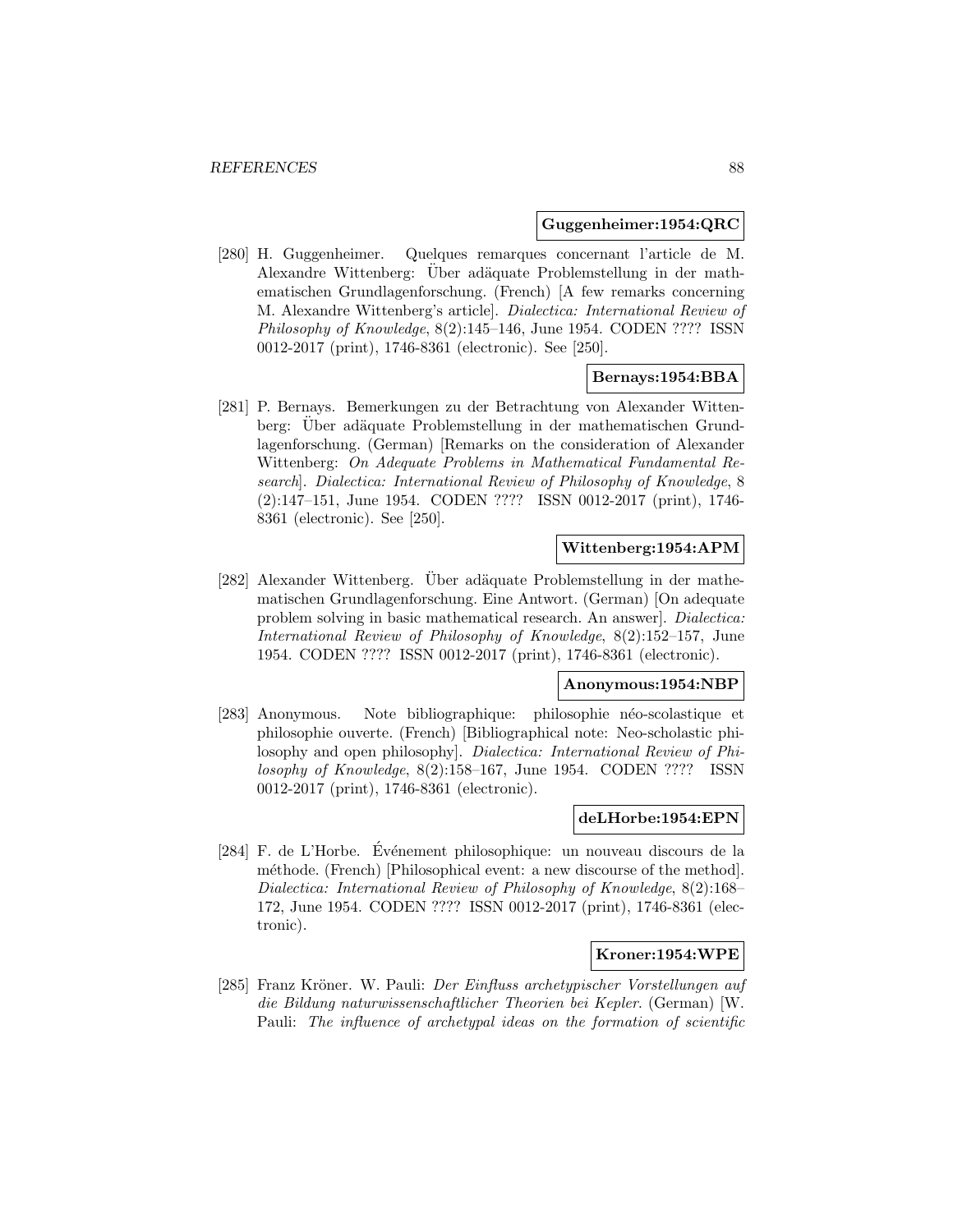theories of Kepler]. Dialectica: International Review of Philosophy of Knowledge, 8(2):173–180, June 1954. CODEN ???? ISSN 0012-2017 (print), 1746-8361 (electronic).

# **Gonseth:1954:CPS**

[286] F. Gonseth. Connaître par la science. (French) [Knowledge through science]. Dialectica: International Review of Philosophy of Knowledge, 8 (3):183–198, September 1954. CODEN ???? ISSN 0012-2017 (print), 1746-8361 (electronic).

# **Lande:1954:QIC**

[287] Alfred Landé. Quantum indeterminacy, a consequence of cause-effect continuity. Dialectica: International Review of Philosophy of Knowledge, 8(3):199–209, September 1954. CODEN ???? ISSN 0012-2017 (print), 1746-8361 (electronic).

# **Turbayne:1954:BRS**

[288] Colin Murray Turbayne. Berkeley and Russell on space. *Dialectica: In*ternational Review of Philosophy of Knowledge, 8(3):210–227, September 1954. CODEN ???? ISSN 0012-2017 (print), 1746-8361 (electronic).

# **Curry:1954:RDN**

[289] H. B. Curry. Remarks on the definition and nature of mathematics. Dialectica: International Review of Philosophy of Knowledge, 8(3):228– 233, September 1954. CODEN ???? ISSN 0012-2017 (print), 1746-8361 (electronic).

# **Specker:1954:AMG**

[290] E. Specker. Die Antinomien der Mengenlehre. (German) [The antinomies of quantum theory]. Dialectica: International Review of Philosophy of Knowledge, 8(3):234–244, September 1954. CODEN ???? ISSN 0012- 2017 (print), 1746-8361 (electronic).

### **Johnstone:1954:SAP**

[291] Henry W. Johnstone. Some aspects of philosophical disagreement. Dialectica: International Review of Philosophy of Knowledge, 8(3):245–257, September 1954. CODEN ???? ISSN 0012-2017 (print), 1746-8361 (electronic).

# **Kroner:1954:HDS**

[292] F. Kröner. Herbert Dingle: the scientific adventure. *Dialectica: Inter*national Review of Philosophy of Knowledge, 8(3):258–267, September 1954. CODEN ???? ISSN 0012-2017 (print), 1746-8361 (electronic).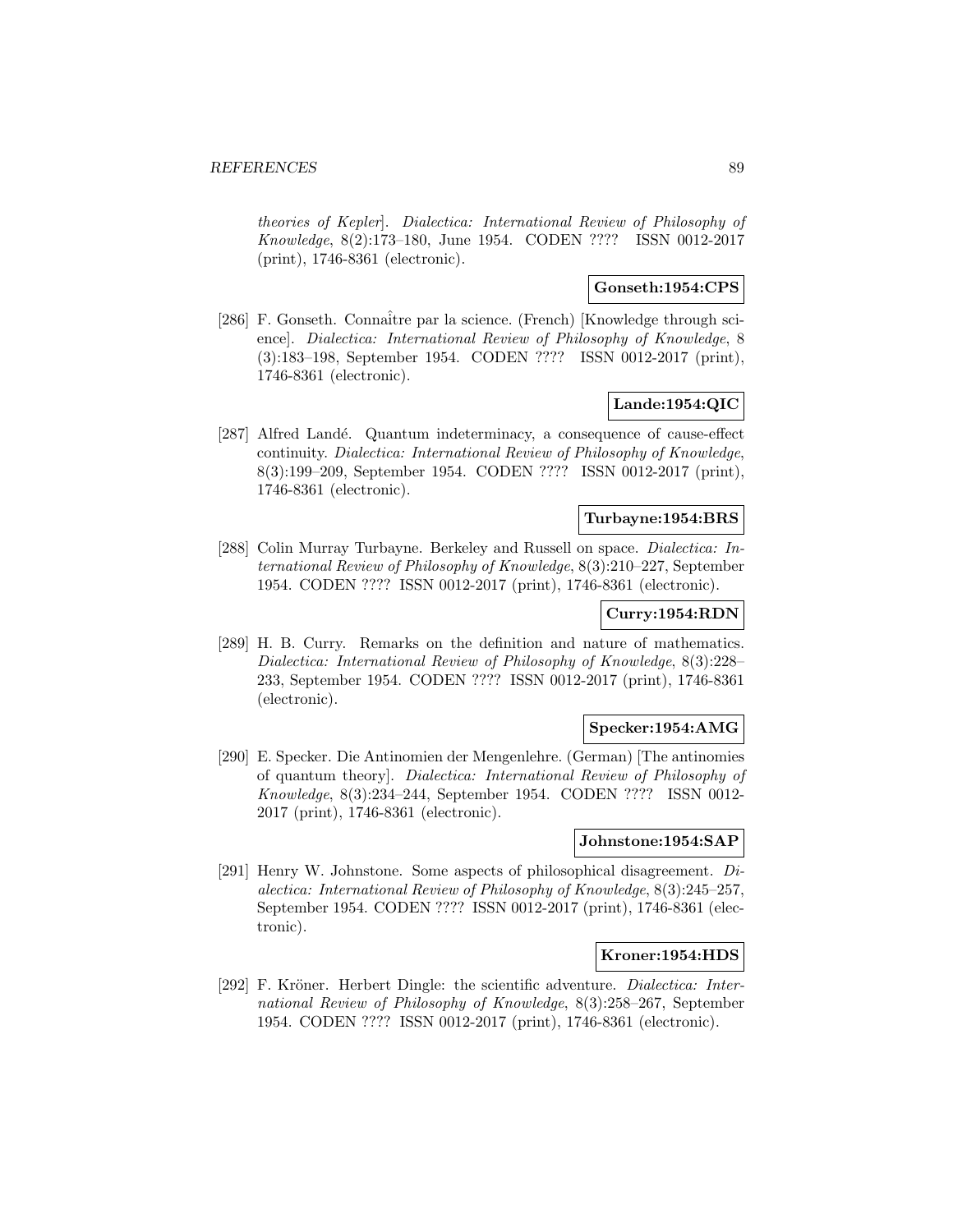#### **Muller:1954:KMG**

[293] Gert Heinz Müller. Karl Menger: géométrie générale. (French) [Karl Menger: general geometry]. Dialectica: International Review of Philosophy of Knowledge, 8(3):267–269, September 1954. CODEN ???? ISSN 0012-2017 (print), 1746-8361 (electronic).

# **Muller:1954:AJE**

[294] Gert Heinz Müller. Arnaud den Joy: l'énumération transfinie. (French) [Arnaud den Joy: the transfinite enumeration]. Dialectica: International Review of Philosophy of Knowledge, 8(3):270–273, September 1954. CO-DEN ???? ISSN 0012-2017 (print), 1746-8361 (electronic).

## **Muller:1954:OBJ**

[295] Gert Heinz Müller. Oskar Becker und Jos. E. Hofmann: Geschichte der Mathematik. (German) [Oskar Becker and Jos. E. Hofmann: History of mathematics]. Dialectica: International Review of Philosophy of Knowledge, 8(3):274, September 1954. CODEN ???? ISSN 0012-2017 (print), 1746-8361 (electronic).

# **Anonymous:1954:BJP**

[296] Anonymous. British journal for the philosophy of science. Dialectica: International Review of Philosophy of Knowledge, 8(3):275–280, September 1954. CODEN ???? ISSN 0012-2017 (print), 1746-8361 (electronic).

# **Pauli:1954:NEA**

[297] Wolfgang Pauli. Naturwissenschaftliche und erkenntnistheoretische Aspekte der Ideen vom Unbewussten. (German) [Natural sciences and epistemological aspects of the ideas of the unconscious]. Dialectica: International Review of Philosophy of Knowledge, 8(4):283–301, December 1954. CODEN ???? ISSN 0012-2017 (print), 1746-8361 (electronic).

# **Meier:1954:PUS**

[298] C. A. Meier. Projection, übertragung und subjekt-objektrelation in der psychologie. (German) [Projection, transfer and subject-object-relation in psychology]. Dialectica: International Review of Philosophy of Knowledge, 8(4):302–321, December 1954. CODEN ???? ISSN 0012-2017 (print), 1746-8361 (electronic).

# **Anonymous:1954:ECG**

[299] Anonymous. Les ´evolutionnismes contemporains de Gustave Mercier et du Père Teilhard de Chardin. (French) [The contemporary evolutionism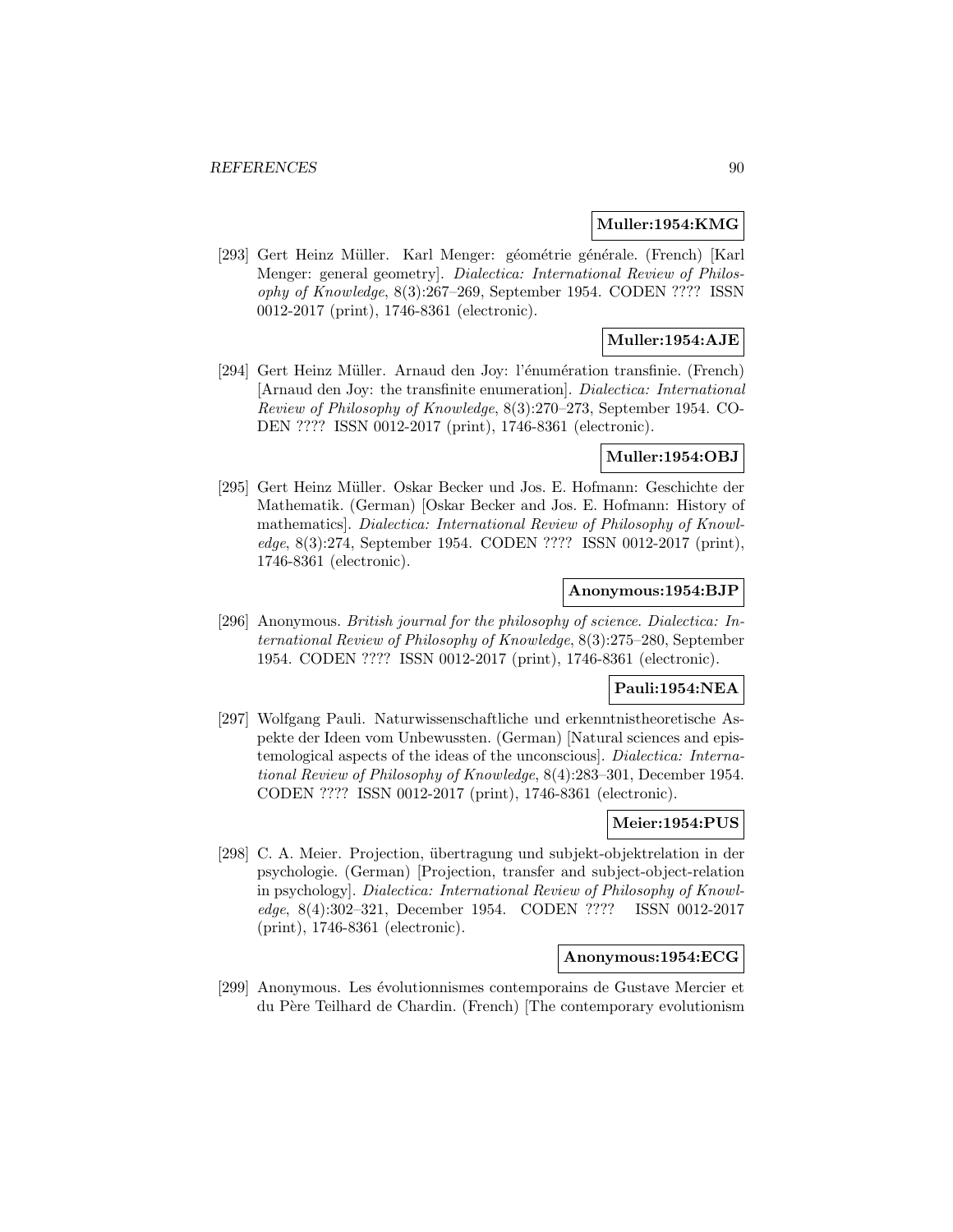of Gustave Mercier and Father Teilhard de Chardin]. Dialectica: International Review of Philosophy of Knowledge, 8(4):322–346, December 1954. CODEN ???? ISSN 0012-2017 (print), 1746-8361 (electronic).

# **Cbahay:1954:LFE**

[300] F. Cbahay. Logique formelle, empirisme logique et vérité. (French) [Formal logic, logical empiricism and truth]. Dialectica: International Review of Philosophy of Knowledge, 8(4):347–356, December 1954. CODEN ???? ISSN 0012-2017 (print), 1746-8361 (electronic).

#### **Gagnebin:1954:EMF**

[301] S. Gagnebin. Esprit et méthode. (French) [Spirit and method]. *Dialec*tica: International Review of Philosophy of Knowledge, 8(4):357–363, December 1954. CODEN ???? ISSN 0012-2017 (print), 1746-8361 (electronic).

# **Kroner:1954:AKJ**

[302] F. Kroner. Alfred Klemmt, John Locke: theoretische philosophie. (German) [Alfred Klemmt, John Locke: theoretical philosophy]. Dialectica: International Review of Philosophy of Knowledge, 8(4):364–365, December 1954. CODEN ???? ISSN 0012-2017 (print), 1746-8361 (electronic).

# **Muller:1954:KR**

[303] Gert Heinz Müller. Kurt Reidemeister. Dialectica: International Review of Philosophy of Knowledge, 8(4):366–368, December 1954. CODEN ???? ISSN 0012-2017 (print), 1746-8361 (electronic).

# **Pikler:1954:BRB**

[304] Andrew G. Pikler. Book review: British Journal for the Philosophy of Science: abstracts of main articles in the February number. *Dialectica*: International Review of Philosophy of Knowledge, 8(4):369–370, December 1954. CODEN ???? ISSN 0012-2017 (print), 1746-8361 (electronic).

## **Anonymous:1954:LA**

[305] Anonymous. Liste des auteurs. Dialectica: International Review of Philosophy of Knowledge, 8(4):371–374, December 1954. CODEN ???? ISSN 0012-2017 (print), 1746-8361 (electronic).

#### **Anonymous:1954:TMF**

[306] Anonymous. Table des matières. (French) [Table of contents]. *Dialectica:* International Review of Philosophy of Knowledge, 8(4):375–376, December 1954. CODEN ???? ISSN 0012-2017 (print), 1746-8361 (electronic).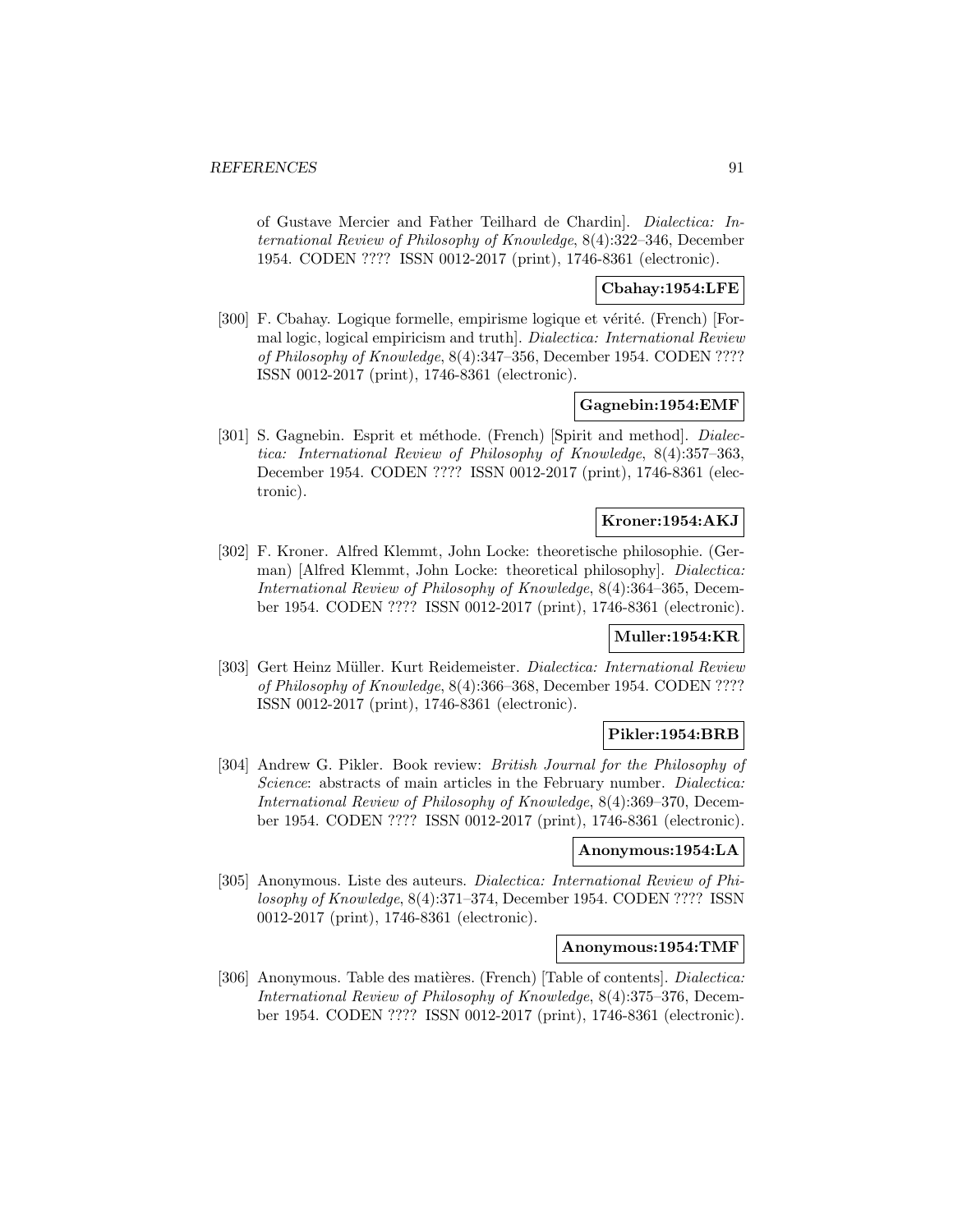### **Gonseth:1955:LEP**

[307] F. Gonseth. L'ouverture à l'expérience et les *a priori*. (French) [Openness to experience and a priori]. Dialectica: International Review of Philosophy of Knowledge, 9(1–2):5–22, June 1955. CODEN ???? ISSN 0012-2017 (print), 1746-8361 (electronic).

# **Bernays:1955:FAKa**

[308] Paul Bernays. Zur Frage der Anknüpfung an die kantische Erkenntnistheorie: eine kritische Erörterung. (German) [On the question of the connection to the Kantian theory of knowledge: a critical discussion]. Dialectica: International Review of Philosophy of Knowledge, 9(1–2):23–65, June 1955. CODEN ???? ISSN 0012-2017 (print), 1746-8361 (electronic).

# **Scholz:1955:TZI**

[309] Heinrich Scholz. Eine Topologie der Zeit im kantischen Sinne. (German) [A topology of time in the Kantian sense]. Dialectica: International *Review of Philosophy of Knowledge,*  $9(1-2):66-113$ , June 1955. CODEN ???? ISSN 0012-2017 (print), 1746-8361 (electronic).

### **Lachieze-Rey:1955:KSF**

[310] P. Lachiéze-Rey. Le kantisme et la science. (French) [Kantism and science]. *Dialectica: International Review of Philosophy of Knowledge*, 9 (1–2):114–122, June 1955. CODEN ???? ISSN 0012-2017 (print), 1746- 8361 (electronic).

### **Gonseth:1955:CPS**

[311] F. Gonseth. Connaître par la science (suite). (French) [Knowledge through science (end)]. Dialectica: International Review of Philosophy of Knowledge, 9(1–2):123–136, June 1955. CODEN ???? ISSN 0012-2017 (print), 1746-8361 (electronic).

# **Gonseth:1955:RMC**

[312] F. Gonseth. Recherches méthodologiques: conclusions de l'ouvrage La géométrie et le problème de l'espace. (French) [Methodological research: conclusions of the book Geometry and the problem of space]. Dialectica: International Review of Philosophy of Knowledge, 9(1–2):137–185, June 1955. CODEN ???? ISSN 0012-2017 (print), 1746-8361 (electronic).

# **Freundlich:1955:BJE**

[313] Rudolf Freundlich. Bela Juhos: die Erkenntnis und ihre Leistung die naturwissenschaftliche Methode. (German) [Bela Juhos: knowledge and its achievement: the natural science method]. Dialectica: International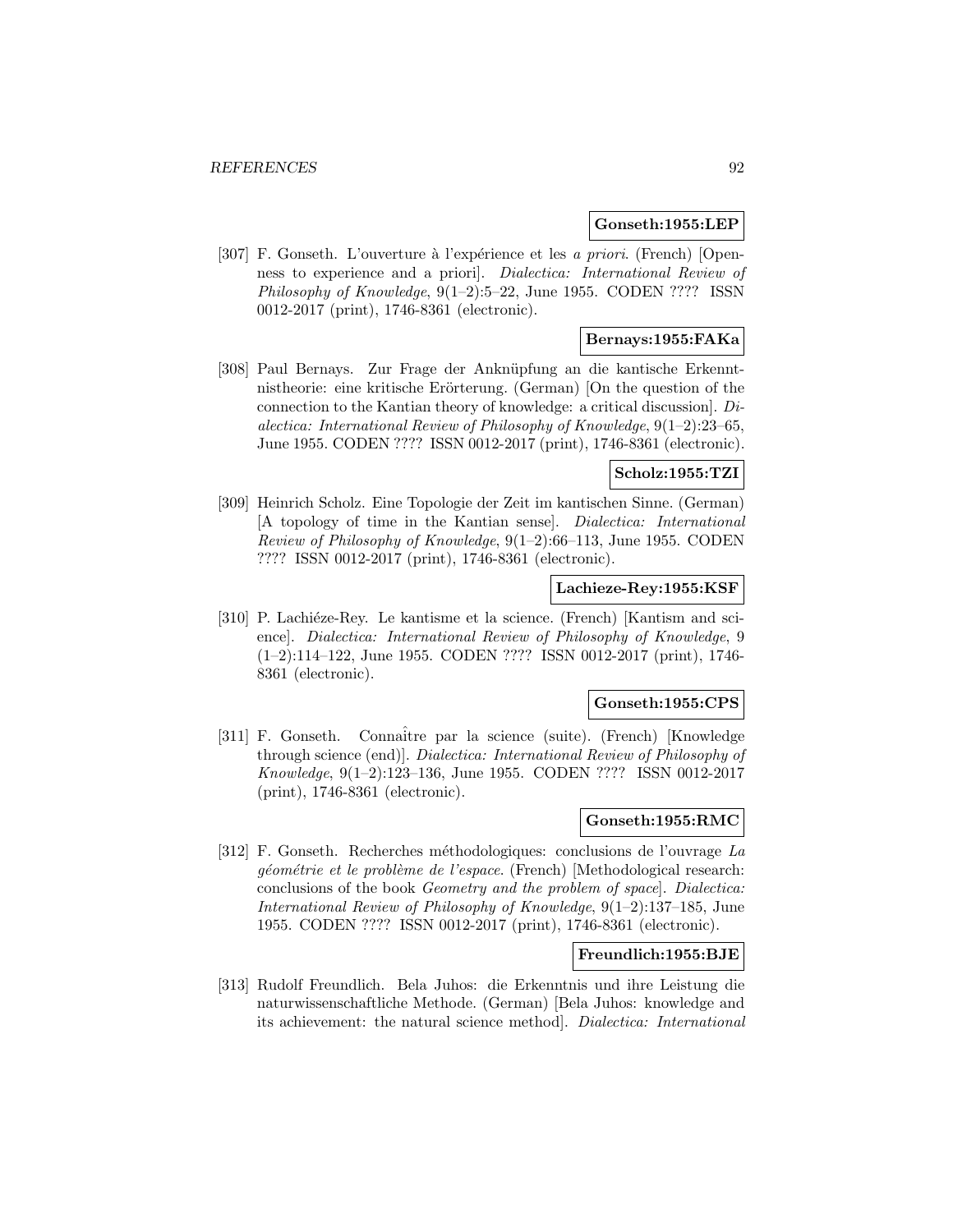Review of Philosophy of Knowledge, 9(1–2):186–187, June 1955. CODEN ???? ISSN 0012-2017 (print), 1746-8361 (electronic).

#### **Anonymous:1955:BJPa**

[314] Anonymous. British journal for the philosophy of science. Dialectica: International Review of Philosophy of Knowledge, 9(1–2):188–190, June 1955. CODEN ???? ISSN 0012-2017 (print), 1746-8361 (electronic).

# **Bernays:1955:FAKb**

[315] Paul Bernays. Zur Frage der Anknüpfung an die kantische Erkenntnistheorie. (German) [On the question of the link to the Kantian theory of knowledge]. Dialectica: International Review of Philosophy of Knowledge, 9(3–4):195–221, December 1955. CODEN ???? ISSN 0012-2017 (print), 1746-8361 (electronic).

### **Gonseth:1955:MPF**

[316] F. Gonseth. Des mathématiques à la philosophie. (French) [From mathematics to philosophy]. Dialectica: International Review of Philosophy of Knowledge, 9(3–4):222–243, December 1955. CODEN ???? ISSN 0012-2017 (print), 1746-8361 (electronic).

# **Moch:1955:ONP**

[317] François Moch. Oui, non — peut-être. (French) [Yes, no — perhaps]. Dialectica: International Review of Philosophy of Knowledge, 9(3–4): 244–262, December 1955. CODEN ???? ISSN 0012-2017 (print), 1746- 8361 (electronic).

#### **Rougier:1955:LER**

[318] L. Rougier. L'univers est-il rationnel? Dialectica: International Review of Philosophy of Knowledge, 9(3–4):263–272, December 1955. CODEN ???? ISSN 0012-2017 (print), 1746-8361 (electronic).

# **vanDantzig:1955:FN**

[319] D. van Dantzig. Is  $10^{10^10}$  a finite number? *Dialectica: International Re*view of Philosophy of Knowledge, 9(3–4):273–277, December 1955. CO-DEN ???? ISSN 0012-2017 (print), 1746-8361 (electronic).

### **Anonymous:1955:ADD**

[320] Anonymous. Actes du deuxième congrès international de l'Union Internationale de Philosophie des Sciences. (French) [Proceedings of the Second International Congress of the International Union Philosophy of Science]. Dialectica: International Review of Philosophy of Knowledge,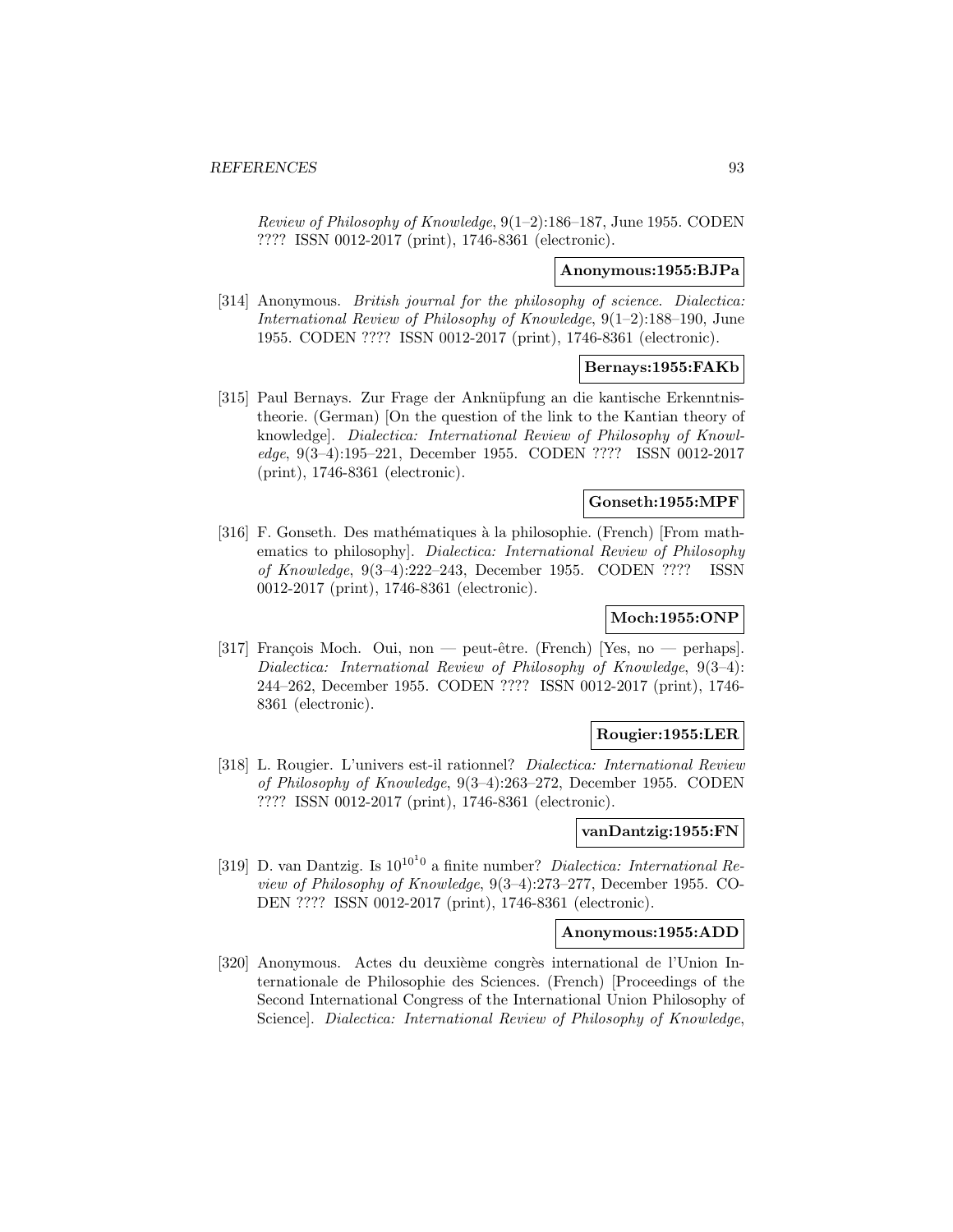9(3–4):278, December 1955. CODEN ???? ISSN 0012-2017 (print), 1746-8361 (electronic).

### **Feibleman:1955:KAS**

[321] James K. Feibleman. Knowing about Semipalatinsk. Dialectica: International Review of Philosophy of Knowledge, 9(3–4):279–286, December 1955. CODEN ???? ISSN 0012-2017 (print), 1746-8361 (electronic).

# **Bird:1955:DPI**

[322] Otto Bird. Dialectic in philosophical inquiry. Dialectica: International Review of Philosophy of Knowledge, 9(3–4):287–304, December 1955. CODEN ???? ISSN 0012-2017 (print), 1746-8361 (electronic).

# **Miescher:1955:GWG**

[323] K. Miescher. Gegensätzlichkeit und Wirklichkeit. (German) [Contradiction and reality]. Dialectica: International Review of Philosophy of Knowledge, 9(3–4):305–340, December 1955. CODEN ???? ISSN 0012- 2017 (print), 1746-8361 (electronic).

# **Dingler:1955:GWG**

[324] Hugo Dingler. Geometrie und Wirklichkeit. (German) [Geometry and reality]. Dialectica: International Review of Philosophy of Knowledge, 9 (3–4):341–362, December 1955. CODEN ???? ISSN 0012-2017 (print), 1746-8361 (electronic).

# **Grize:1955:LNV**

[325] Jean-Blaise Grize. L'implication et la négation vues au travers des méthodes de Gentzen et de Fitch. (French) [The implication and negation seen through the methods of Gentzen and Fitch]. Dialectica: International Review of Philosophy of Knowledge, 9(3–4):363–381, December 1955. CODEN ???? ISSN 0012-2017 (print), 1746-8361 (electronic).

# **Anonymous:1955:BJPb**

[326] Anonymous. British Journal for the Philosophy of Science. Dialectica: International Review of Philosophy of Knowledge, 9(3–4):382–384, December 1955. CODEN ???? ISSN 0012-2017 (print), 1746-8361 (electronic).

### **Anonymous:1955:BHS**

[327] Anonymous. Buchbesprechung: Heinricii Scholz: Eine Topologie der Zeit im kantischen Sinne. Dialectica: International Review of Philosophy of Knowledge, 9(3–4):385, December 1955. CODEN ???? ISSN 0012-2017 (print), 1746-8361 (electronic).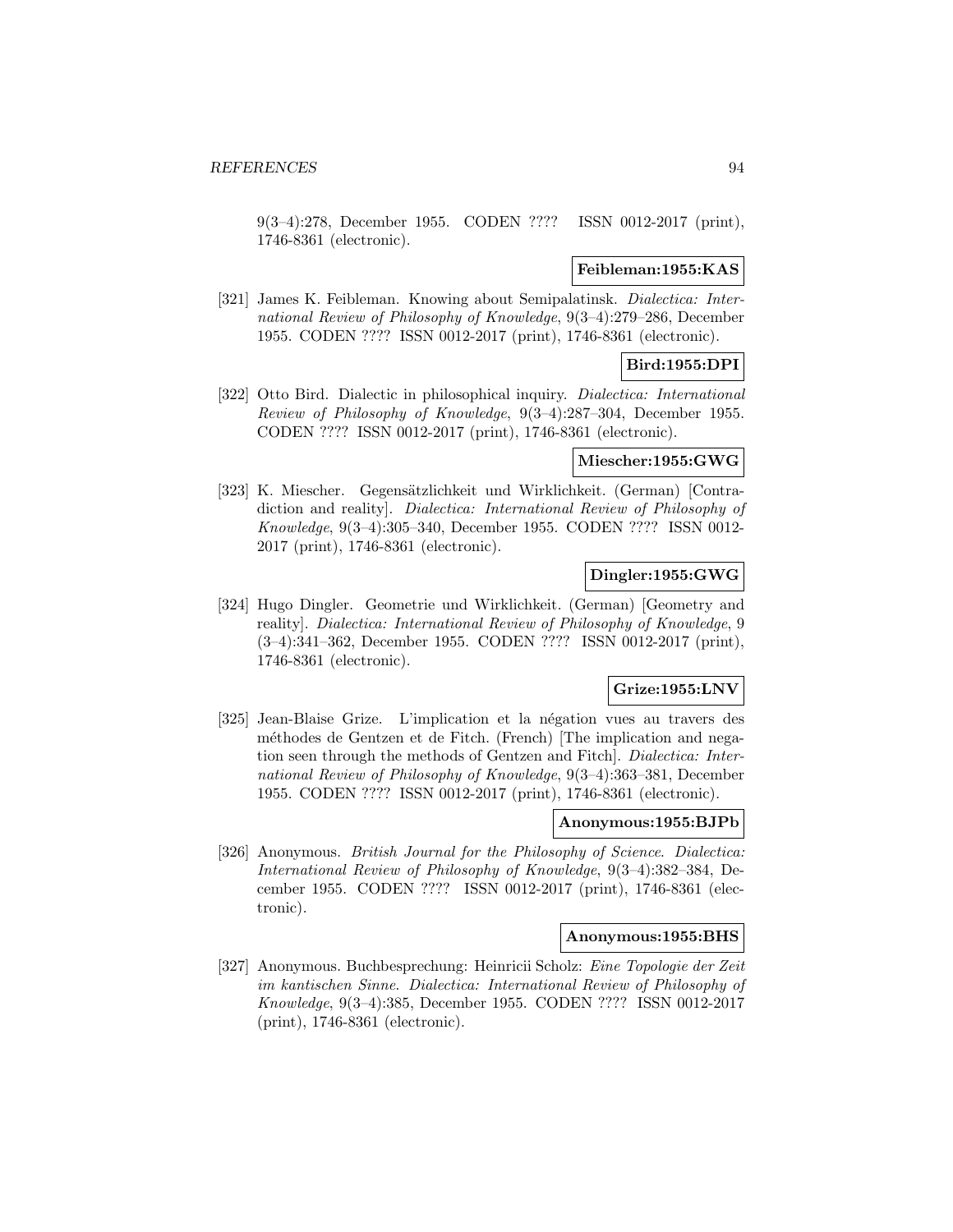#### **Anonymous:1955:RBL**

[328] Anonymous. Received books — livres reçus — eingelaufene Bücher. Dialectica: International Review of Philosophy of Knowledge, 9(3–4): 386–389, December 1955. CODEN ???? ISSN 0012-2017 (print), 1746- 8361 (electronic).

# **Anonymous:1955:LAL**

[329] Anonymous. Liste des auteurs: liste des auteurs. Dialectica: International Review of Philosophy of Knowledge, 9(3–4):391–395, December 1955. CODEN ???? ISSN 0012-2017 (print), 1746-8361 (electronic).

#### **Gonseth:1956:DES**

[330] F. Gonseth. *Dialectica* entre dans sa dixième année d'existence. (French) [Dialectica enters its tenth year of existence]. Dialectica: International Review of Philosophy of Knowledge, 10(1):5–8, March 1956. CODEN ???? ISSN 0012-2017 (print), 1746-8361 (electronic).

### **Rotenstreich:1956:KSC**

[331] Nathan Rotenstreich. Kant's schematism in its context. Dialectica: International Review of Philosophy of Knowledge, 10(1):9–30, March 1956. CODEN ???? ISSN 0012-2017 (print), 1746-8361 (electronic).

#### **Binder:1956:BNP**

[332] H. Binder. Der Begriff des Normalen in der Psychiatrie. (German) [The concept of normal in psychiatry]. Dialectica: International Review of Philosophy of Knowledge, 10(1):31–40, March 1956. CODEN ???? ISSN 0012-2017 (print), 1746-8361 (electronic).

#### **Simenauer:1956:BBG**

[333] Erich Simenauer. Betrachtungen über die biologischen Grundlagen des Denkens und des Willens. (German) [Reflections on the biological foundations of thought and will]. Dialectica: International Review of Philosophy of Knowledge, 10(1):41–53, March 1956. CODEN ???? ISSN 0012-2017 (print), 1746-8361 (electronic).

### **Gex:1956:CCN**

[334] Maurice Gex. Chronique de caractérologie no. 3. (French) [Chronicle of caracterology no. 3]. Dialectica: International Review of Philosophy of Knowledge, 10(1):54–79, March 1956. CODEN ???? ISSN 0012-2017 (print), 1746-8361 (electronic).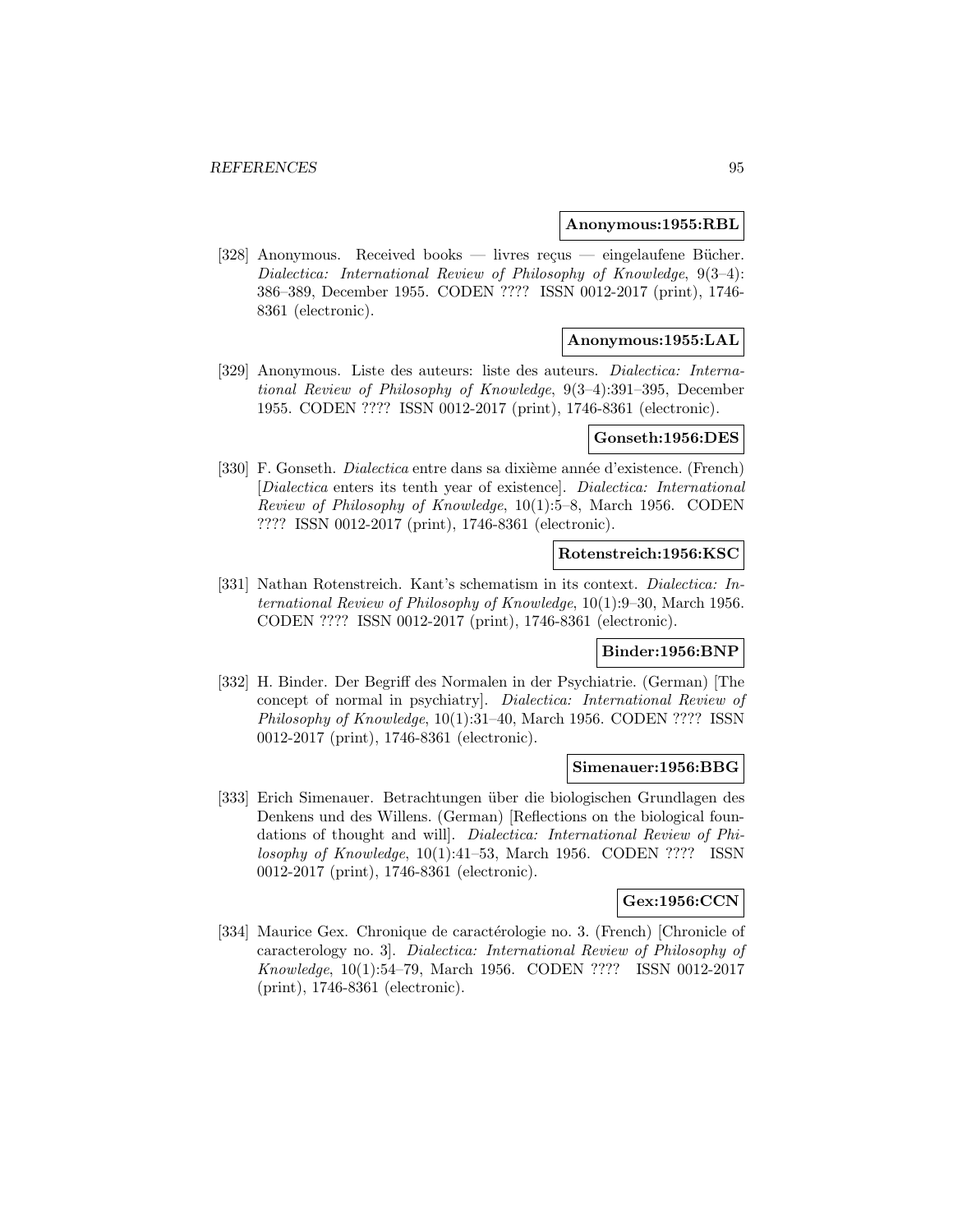# **Dingler:1956:GWG**

[335] Hugo Dingler. Geometrie und Wirklichkeit. (German) [Geometry and reality]. Dialectica: International Review of Philosophy of Knowledge, 10(1):80–93, March 1956. CODEN ???? ISSN 0012-2017 (print), 1746- 8361 (electronic).

## **Anonymous:1956:BJPa**

[336] Anonymous. The British Journal for the Philosophy of Science. Dialectica: International Review of Philosophy of Knowledge, 10(1):94–95, March 1956. CODEN ???? ISSN 0012-2017 (print), 1746-8361 (electronic).

## **Gonseth:1956:HTF**

[337] F. Gonseth. De l'humanisation de la technique. (French) [From the humanization of technology]. Dialectica: International Review of Philosophy of Knowledge, 10(2):99–112, June 1956. CODEN ???? ISSN 0012- 2017 (print), 1746-8361 (electronic).

# **Reenpaa:1956:VBE**

[338] Yrjö Reenpää. Versuch über die Beobachungsgrundlagen der exakten empirischen Wissenschaften. (German) [Experiment on the observations of the exact empirical sciences]. Dialectica: International Review of Philosophy of Knowledge, 10(2):113–147, June 1956. CODEN ???? ISSN 0012-2017 (print), 1746-8361 (electronic).

# **Pap:1956:LER**

[339] Arthur Pap. Locical empiricism and rationalism. *Dialectica: Interna*tional Review of Philosophy of Knowledge, 10(2):148–166, June 1956. CODEN ???? ISSN 0012-2017 (print), 1746-8361 (electronic).

### **DeLaHorbe:1956:SPF**

[340] F. De La Horbe. Sociologie et philosophie. (French) [Sociology and philosophy]. Dialectica: International Review of Philosophy of Knowledge, 10(2):167–179, June 1956. CODEN ???? ISSN 0012-2017 (print), 1746- 8361 (electronic).

#### **Anonymous:1956:RCL**

[341] Anonymous. Reviews — chronique — Literaturblatt: F. van Steenbergen, ontologie. (French) [F. van Steenbergen, ontology]. Dialectica: International Review of Philosophy of Knowledge, 10(2):180–183, June 1956. CODEN ???? ISSN 0012-2017 (print), 1746-8361 (electronic).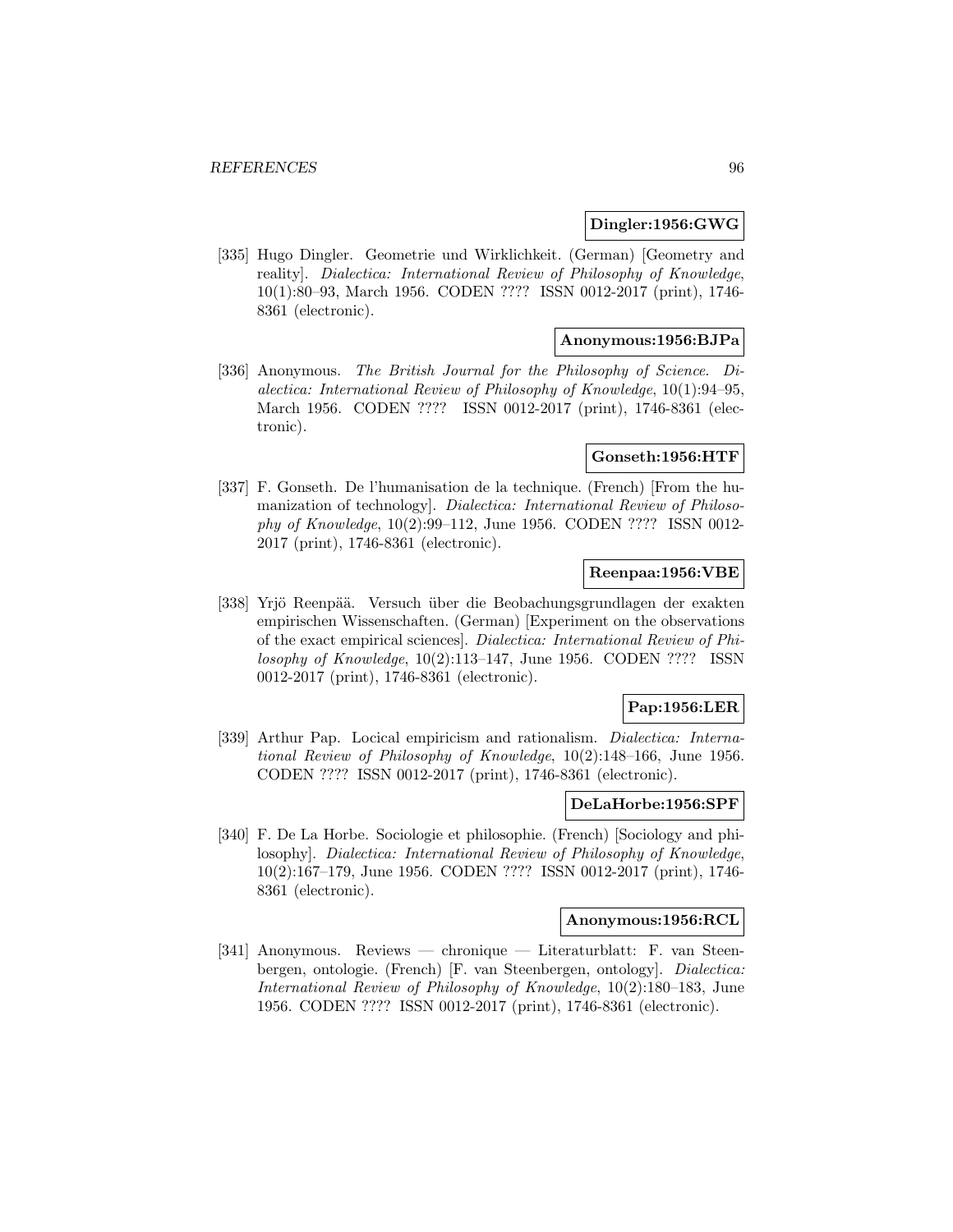### **Anonymous:1956:BJPb**

[342] Anonymous. *British journal for the philosophy of science*. *Dialectica:* International Review of Philosophy of Knowledge, 10(2):184–189, June 1956. CODEN ???? ISSN 0012-2017 (print), 1746-8361 (electronic).

# **Moch:1956:LA**

[343] Franqois Moch. La logique des attitudes. Dialectica: International Review of Philosophy of Knowledge, 10(3):191–203, September 1956. CO-DEN ???? ISSN 0012-2017 (print), 1746-8361 (electronic).

# **Polanyi:1956:PAS**

[344] Michael Polanyi. Pure and applied science and their appropriate forms of organization. Dialectica: International Review of Philosophy of Knowledge, 10(3):231–242, September 1956. CODEN ???? ISSN 0012-2017 (print), 1746-8361 (electronic).

### **Conwaary:1956:PSP**

[345] Joachim Werner Conwaary. Pholosophy, science of psychology metaphysics. Dialectica: International Review of Philosophy of Knowledge, 10(3):243–249, September 1956. CODEN ???? ISSN 0012-2017 (print), 1746-8361 (electronic).

# **Finsler:1956:PSM**

[346] P. Finsler. Der platinische Standpunkt in der Mathematik. (German) [The Platonic viewpoint in mathematics]. Dialectica: International Review of Philosophy of Knowledge, 10(3):250–255, September 1956. CO-DEN ???? ISSN 0012-2017 (print), 1746-8361 (electronic).

#### **Wittenberg:1956:WKP**

[347] Alexander Wittenberg. Waryn kein platonisums? Dialectica: International Review of Philosophy of Knowledge, 10(3):256–261, September 1956. CODEN ???? ISSN 0012-2017 (print), 1746-8361 (electronic).

# **Bernays:1956:DTP**

[348] P. Bernays. Zur Diskussion des Themas der platonische Standpunkt in der Mathematik. (German) [On discussion of the subject of the Platonic position in mathematics]. Dialectica: International Review of Philosophy of Knowledge, 10(3):262–265, September 1956. CODEN ???? ISSN 0012- 2017 (print), 1746-8361 (electronic).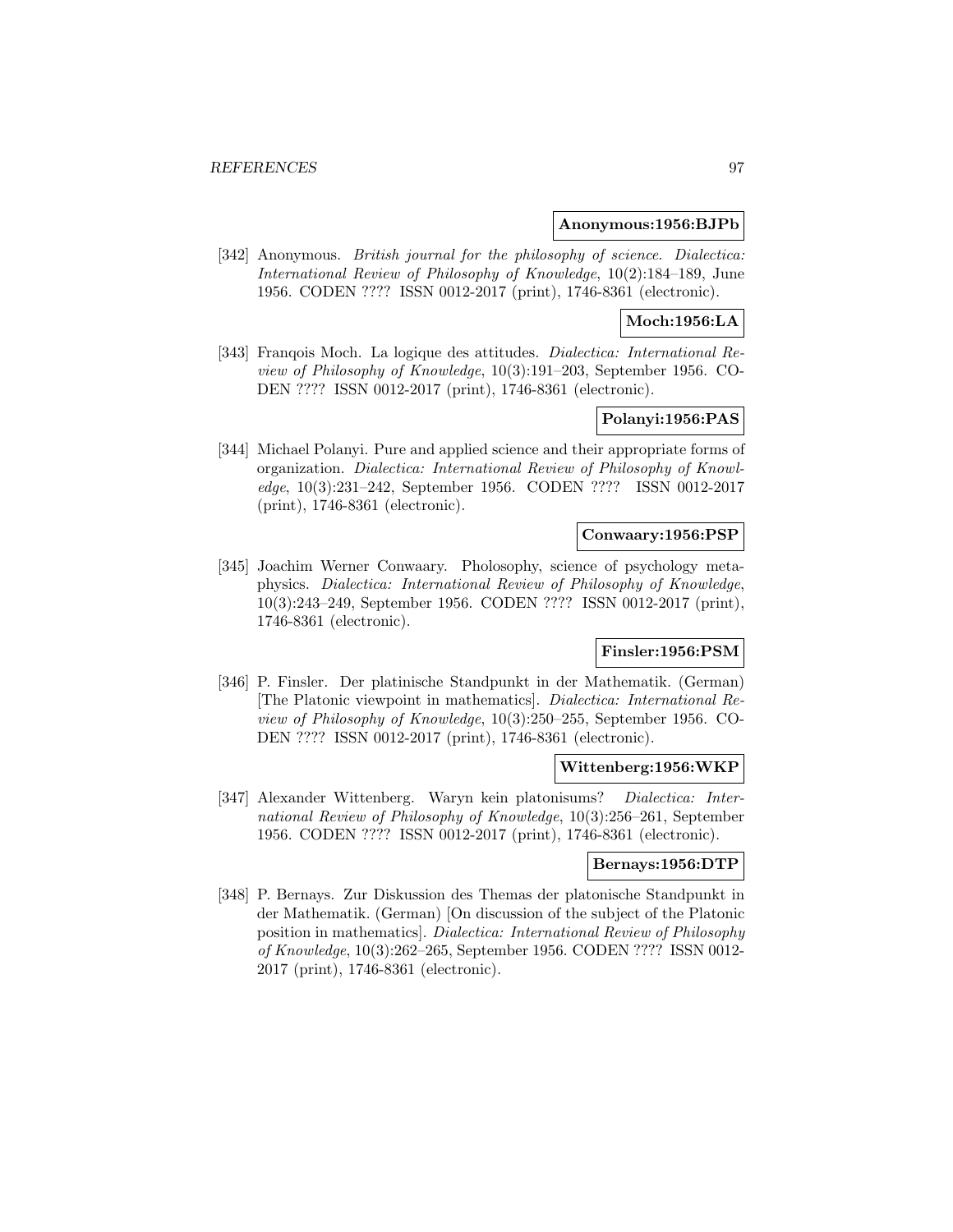# **Finsler:1956:UP**

[349] Paul Finsler. Unddoch platonismus. Dialectica: International Review of Philosophy of Knowledge, 10(3):266–270, September 1956. CODEN ???? ISSN 0012-2017 (print), 1746-8361 (electronic).

# **Lorenzer:1956:BZ**

[350] P. Lorenzer and P. Finsler. Briefwechsel zwischen. Dialectica: International Review of Philosophy of Knowledge, 10(3):271–277, September 1956. CODEN ???? ISSN 0012-2017 (print), 1746-8361 (electronic).

# **Anonymous:1956:BJPc**

[351] Anonymous. British journal for the philosophy of science. Dialectica: International Review of Philosophy of Knowledge, 10(3):278–280, September 1956. CODEN ???? ISSN 0012-2017 (print), 1746-8361 (electronic).

# **deLatil:1956:MCC**

[352] P. de Latil. De la machine considérée comme un moyen de connaître l'homme. (French) [Of the machine considered as a means of knowing man]. Dialectica: International Review of Philosophy of Knowledge, 10 (4):287–291, December 1956. CODEN ???? ISSN 0012-2017 (print), 1746-8361 (electronic).

# **Doyon:1956:MCD**

[353] A. Doyon and L. Liaigre. Méthodologie comparée du biomécanisme et de la mécanique comparée. (French) [Comparative methodology of biomechanism and comparative mechanics]. Dialectica: International Review of Philosophy of Knowledge, 10(4):292–323, December 1956. CODEN ???? ISSN 0012-2017 (print), 1746-8361 (electronic).

#### **Russo:1956:D**

[354] P. F. Russo. Discussion. Dialectica: International Review of Philosophy of Knowledge, 10(4):324–335, December 1956. CODEN ???? ISSN 0012- 2017 (print), 1746-8361 (electronic).

# **Couffignal:1956:QRS**

[355] L. Couffignal. Quelques réflexions et suggestions. (French) [Some thoughts and suggestions]. Dialectica: International Review of Philosophy of Knowledge, 10(4):336–339, December 1956. CODEN ???? ISSN 0012-2017 (print), 1746-8361 (electronic).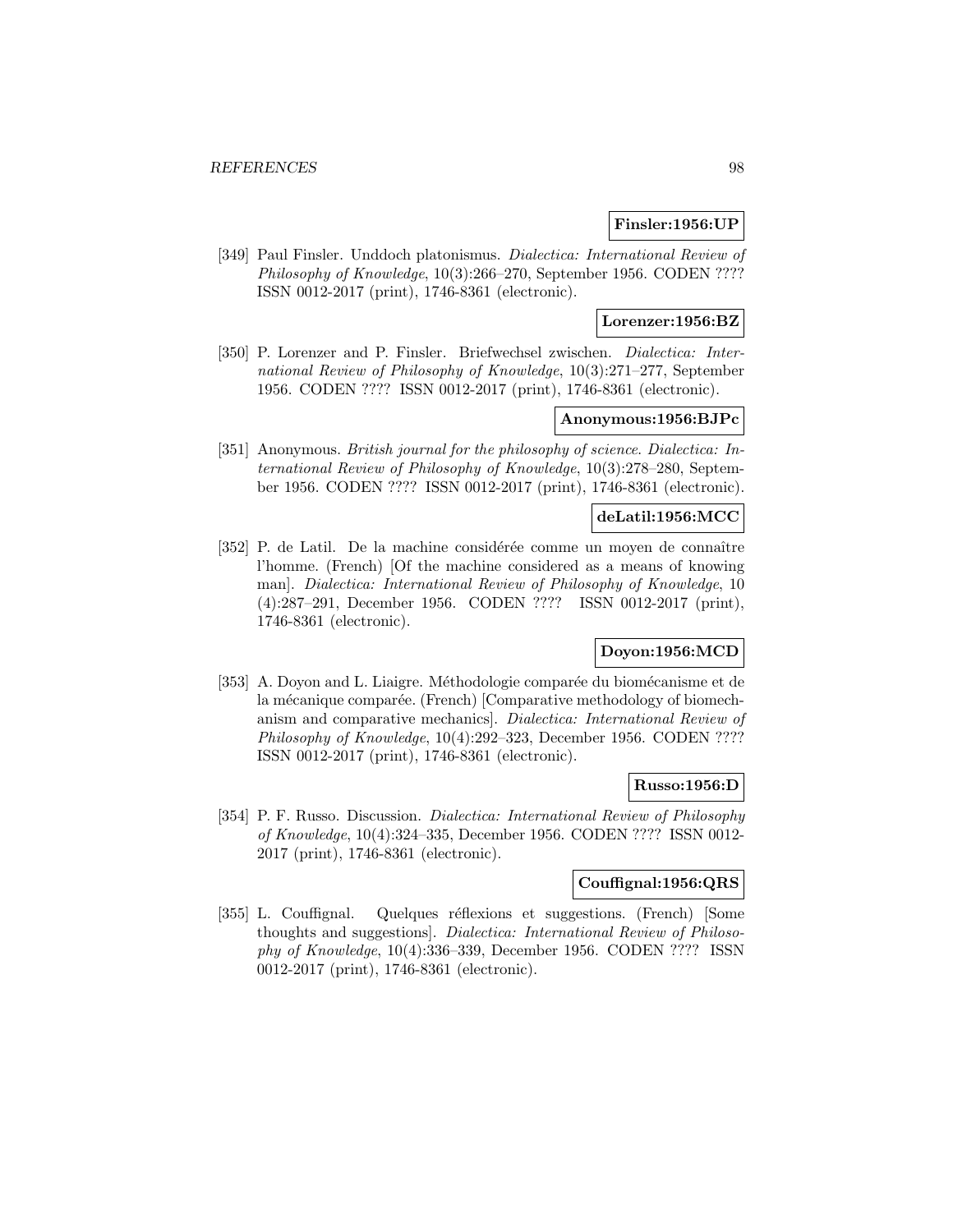# **Gonseth:1956:D**

[356] F. Gonseth and F. Bonsack. Discussion. Dialectica: International Review of Philosophy of Knowledge, 10(4):339–346, December 1956. CODEN ???? ISSN 0012-2017 (print), 1746-8361 (electronic).

# **Vernotte:1956:DMC**

[357] Pierre Vernotte. Le domaine de la machine et celui de l'homme. (French) [The domain of the machine and that of man]. Dialectica: International Review of Philosophy of Knowledge, 10(4):347–356, December 1956. CO-DEN ???? ISSN 0012-2017 (print), 1746-8361 (electronic).

#### **Anonymous:1956:D**

[358] Anonymous. Discussion. Dialectica: International Review of Philosophy of Knowledge, 10(4):356–367, December 1956. CODEN ???? ISSN 0012- 2017 (print), 1746-8361 (electronic).

# **Hertz:1956:GTF**

[359] Paul Hertz. Gibbs' theory its foundations and applications. Dialectica: International Review of Philosophy of Knowledge, 10(4):368–383, December 1956. CODEN ???? ISSN 0012-2017 (print), 1746-8361 (electronic).

### **Anonymous:1956:RBR**

[360] Anonymous. Received books: received books. Dialectica: International Review of Philosophy of Knowledge, 10(4):384–386, December 1956. CO-DEN ???? ISSN 0012-2017 (print), 1746-8361 (electronic).

#### **Anonymous:1956:LAL**

[361] Anonymous. Liste des auteurs: liste des auteurs. Dialectica: International Review of Philosophy of Knowledge, 10(4):387–391, December 1956. CODEN ???? ISSN 0012-2017 (print), 1746-8361 (electronic).

# **Gonseth:1957:E**

[362] F. Gonseth. Editorial. Dialectica: International Review of Philosophy of Knowledge, 11(1–2):5–8, June 1957. CODEN ???? ISSN 0012-2017 (print), 1746-8361 (electronic).

# **Gonseth:1957:GMM**

[363] F. Gonseth. Generalités méthodologiques: la méthodologie des sciences peut-elle etre élevée au rang de discipline scientifique?. (French) [General methodology: can the methodology of science be elevated to scientific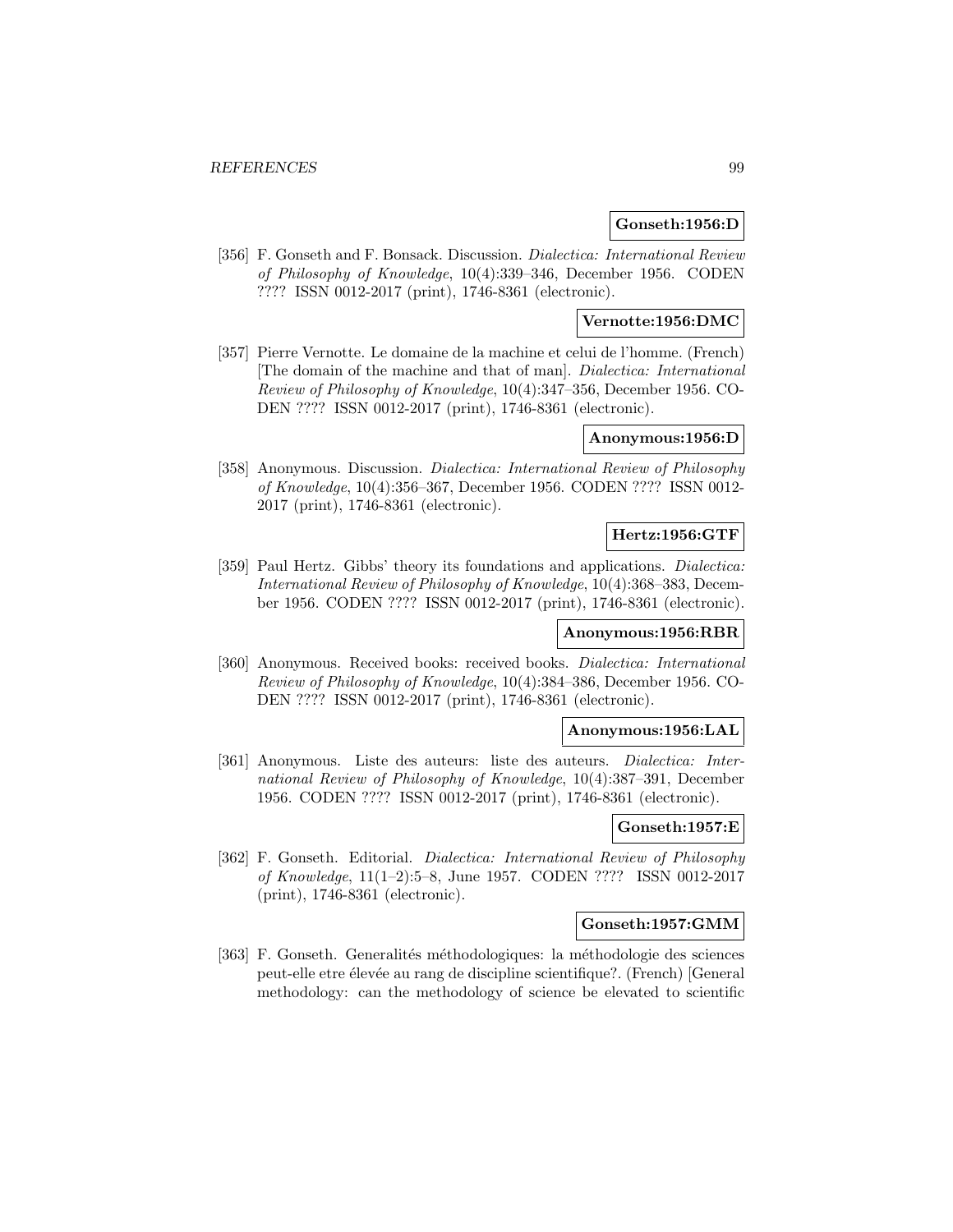discipline?]. Dialectica: International Review of Philosophy of Knowledge, 11(1–2):9–20, June 1957. CODEN ???? ISSN 0012-2017 (print), 1746-8361 (electronic).

# **Perelman:1957:EPF**

[364] Ch. Perelman. Évidence et preuve. (French) [Evidence and proof].  $Di$ alectica: International Review of Philosophy of Knowledge, 11(1–2):21– 35, June 1957. CODEN ???? ISSN 0012-2017 (print), 1746-8361 (electronic).

# **Pauli:1957:PPR**

[365] Wolfgang Pauli. Phänomen und Physikalische Realität. (German) [Phenomena and physical reality]. Dialectica: International Review of Philosophy of Knowledge, 11(1–2):36–48, June 1957. CODEN ???? ISSN 0012-2017 (print), 1746-8361 (electronic). Lecture of 24 August 1954 at the International Philosophy Congress in Zurich, Switzerland.

# **Rossel:1957:CTI**

[366] J. Rossel. Caractéristiques, tendances et implications de la recherche atomique actuelle. (French) [Characteristics, trends and implications of current atomic research]. Dialectica: International Review of Philosophy of Knowledge, 11(1–2):49–56, June 1957. CODEN ???? ISSN 0012-2017 (print), 1746-8361 (electronic).

# **Destouches:1957:ADN**

[367] J.-L. Destouches. Aspect dialectique de la notion de système physique. (French) [Dialectical aspect of the physical system]. Dialectica: International Review of Philosophy of Knowledge, 11(1–2):57–69, June 1957. CODEN ???? ISSN 0012-2017 (print), 1746-8361 (electronic).

#### **Konig:1957:AGG**

[368] H. König. Zur Analyse des Grössenbegriffs. (German) [Toward analysis of the concept of size]. Dialectica: International Review of Philosophy of Knowledge, 11(1–2):70–87, June 1957. CODEN ???? ISSN 0012-2017 (print), 1746-8361 (electronic).

# **Dubarle:1957:MLM**

[369] R. P. Dubarle. Méthodologie de la logique et des mathématiques methodologie der logik und der mathematik: formalisations et théorèmes critiques. (French) [Methodology of logic and mathematics: Formalizations and critical theorems]. Dialectica: International Review of Philosophy of Knowledge, 11(1–2):88–120, June 1957. CODEN ???? ISSN 0012-2017 (print), 1746-8361 (electronic).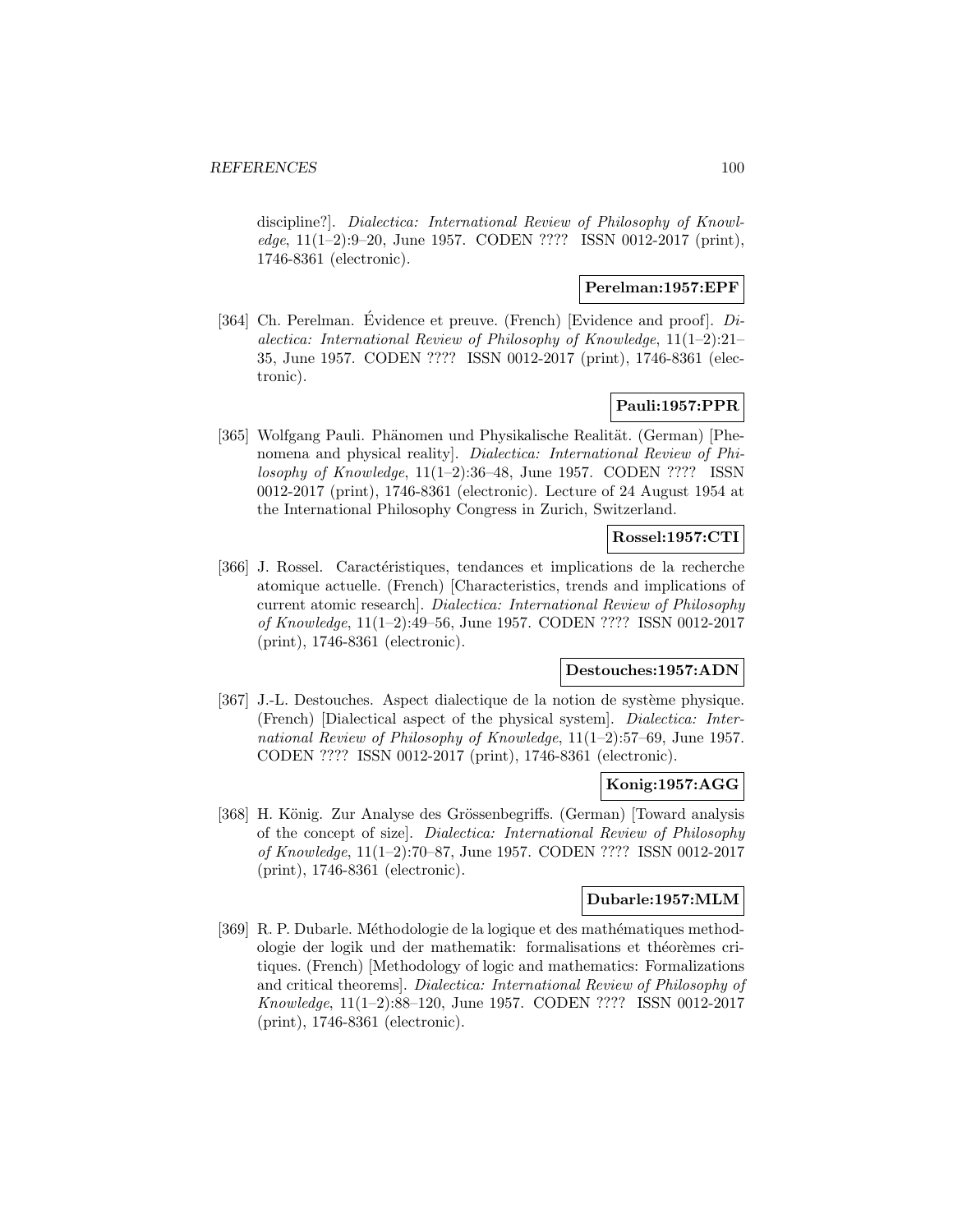#### **Bouligand:1957:LMS**

[370] G. Bouligand. L'activité mathématique et son dualisme. (French) [Mathematical activity and its dualism]. Dialectica: International Review of Philosophy of Knowledge,  $11(1-2):121-139$ , June 1957. CODEN ???? ISSN 0012-2017 (print), 1746-8361 (electronic).

# **Guggenheimer:1957:DSF**

[371] Heinrich Guggenheimer. Dialektische Synthese von Formalismus und Intuitionismus. (German) [Dialectical synthesis of formalism and intuitionism]. Dialectica: International Review of Philosophy of Knowledge, 11(1–2):140–147, June 1957. CODEN ???? ISSN 0012-2017 (print), 1746-8361 (electronic).

### **Dugue:1957:QRC**

[372] Daniel Dugué. Quelques remarques sur le caractère provisoire de toute axiomatique. (French) [Some remarks on the provisional nature of any axiomatic]. Dialectica: International Review of Philosophy of Knowledge, 11(1–2):148–153, June 1957. CODEN ???? ISSN 0012-2017 (print), 1746-8361 (electronic).

### **Ruesch:1957:PHC**

[373] Jurgen Ruesch. Principles of human communication. Dialectica: International Review of Philosophy of Knowledge, 11(1–2):154–166, June 1957. CODEN ???? ISSN 0012-2017 (print), 1746-8361 (electronic).

# **Monnier:1957:POC**

[374] Marcel Monnier. Plan d'organisation, continuité et stades du développement des activités électriques cérébrales. (French) [Plan of organization, continuity and stages of the development of brain electrical activities]. Dialectica: International Review of Philosophy of Knowledge, 11(1–2):167–178, June 1957. CODEN ???? ISSN 0012-2017 (print), 1746-8361 (electronic).

# **Herrick:1957:AIN**

[375] C. Judson Herrick. Analytic and integrative nervous functions. *Dialec*tica: International Review of Philosophy of Knowledge, 11(1–2):179–186, June 1957. CODEN ???? ISSN 0012-2017 (print), 1746-8361 (electronic).

# **Buhler:1957:AGS**

[376] Charlotte Buhler. About the goal-structure of human life. theoretical considerations. Dialectica: International Review of Philosophy of Knowl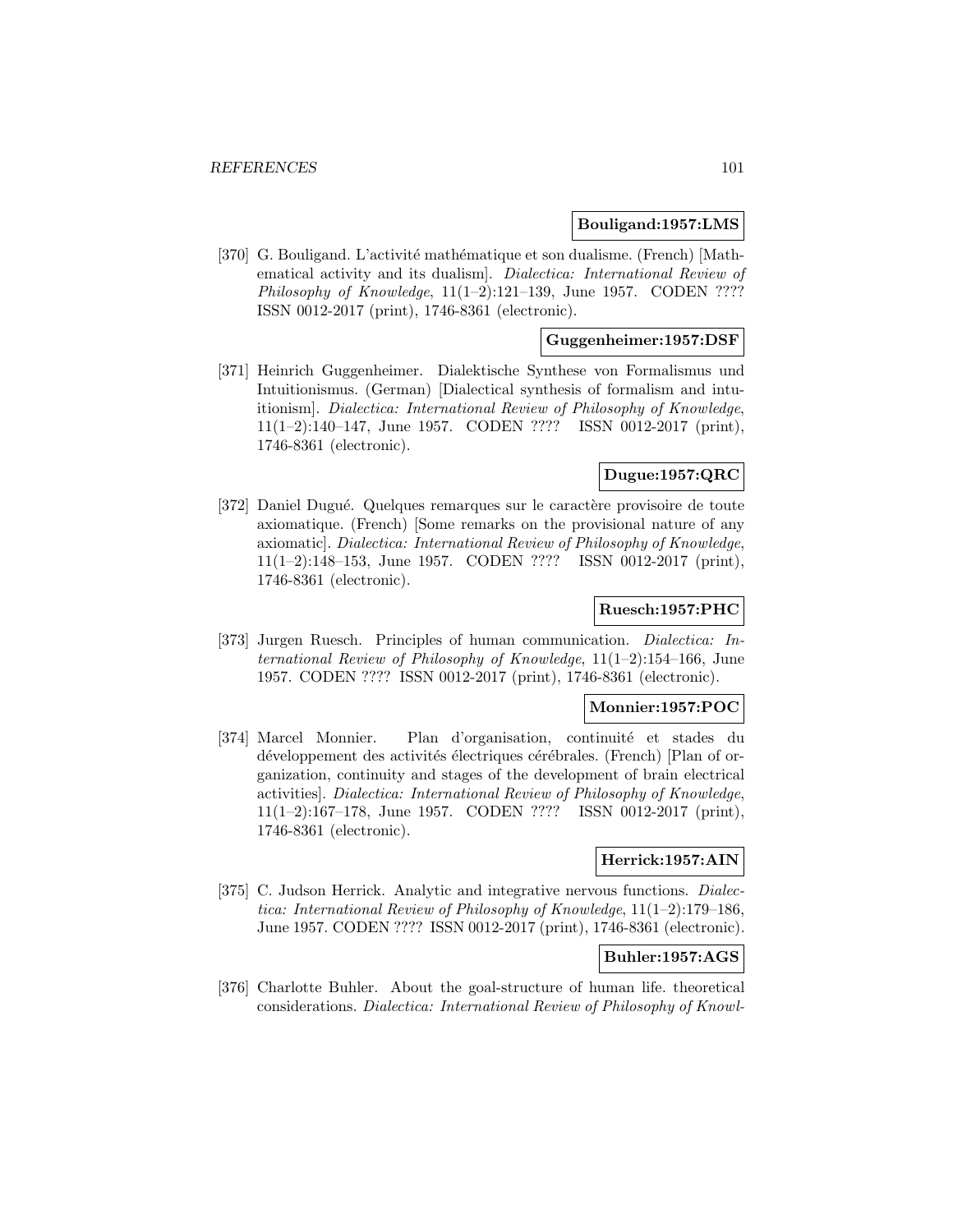edge, 11(1–2):187–205, June 1957. CODEN ???? ISSN 0012-2017 (print), 1746-8361 (electronic).

### **Servais:1957:PMO**

[377] Willy Servais. Pédagogie mathèmatique ouverte. (French) [Teaching open mathematics]. Dialectica: International Review of Philosophy of Knowledge, 11(1–2):206–215, June 1957. CODEN ???? ISSN 0012-2017 (print), 1746-8361 (electronic).

# **Anonymous:1957:BJP**

[378] Anonymous. British journal for the philosophy of science: authors' abstracts of main articles in the February number, 1957. Dialectica: International Review of Philosophy of Knowledge, 11(1–2):216–218, June 1957. CODEN ???? ISSN 0012-2017 (print), 1746-8361 (electronic).

### **Anonymous:1957:BRP**

[379] Anonymous. Book review: *Philosophy of Science* journal (U.S.A.): authors' abstracts of main articles in the January number, 1957. Dialectica: International Review of Philosophy of Knowledge, 11(1–2):219–225, June 1957. CODEN ???? ISSN 0012-2017 (print), 1746-8361 (electronic).

# **Gagnebin:1957:E**

[380] S. Gagnebin. Editorial. Dialectica: International Review of Philosophy of Knowledge, 11(3–4):232, December 1957. CODEN ???? ISSN 0012-2017 (print), 1746-8361 (electronic).

#### **Bernays:1957:SSP**

[381] Paul Bernays. Von der Syntax der Sprache zur Philosophie der Wissenschaften. (German) [From the syntax of language to the philosophy of science]. Dialectica: International Review of Philosophy of Knowledge, 11(3–4):233–246, December 1957. CODEN ???? ISSN 0012-2017 (print), 1746-8361 (electronic).

## **Blanc:1957:EID**

[382] Alberto Carlo Blanc. De l'emploi inadéquat du terme · primitif ·: considérations sur l'évolution et la systématique. (French) [From the inadequate use of the  $\cdot$  primitive  $\cdot$ : considerations on evolution and systematics]. Dialectica: International Review of Philosophy of Knowledge, 11 (3–4):247–275, December 1957. CODEN ???? ISSN 0012-2017 (print), 1746-8361 (electronic).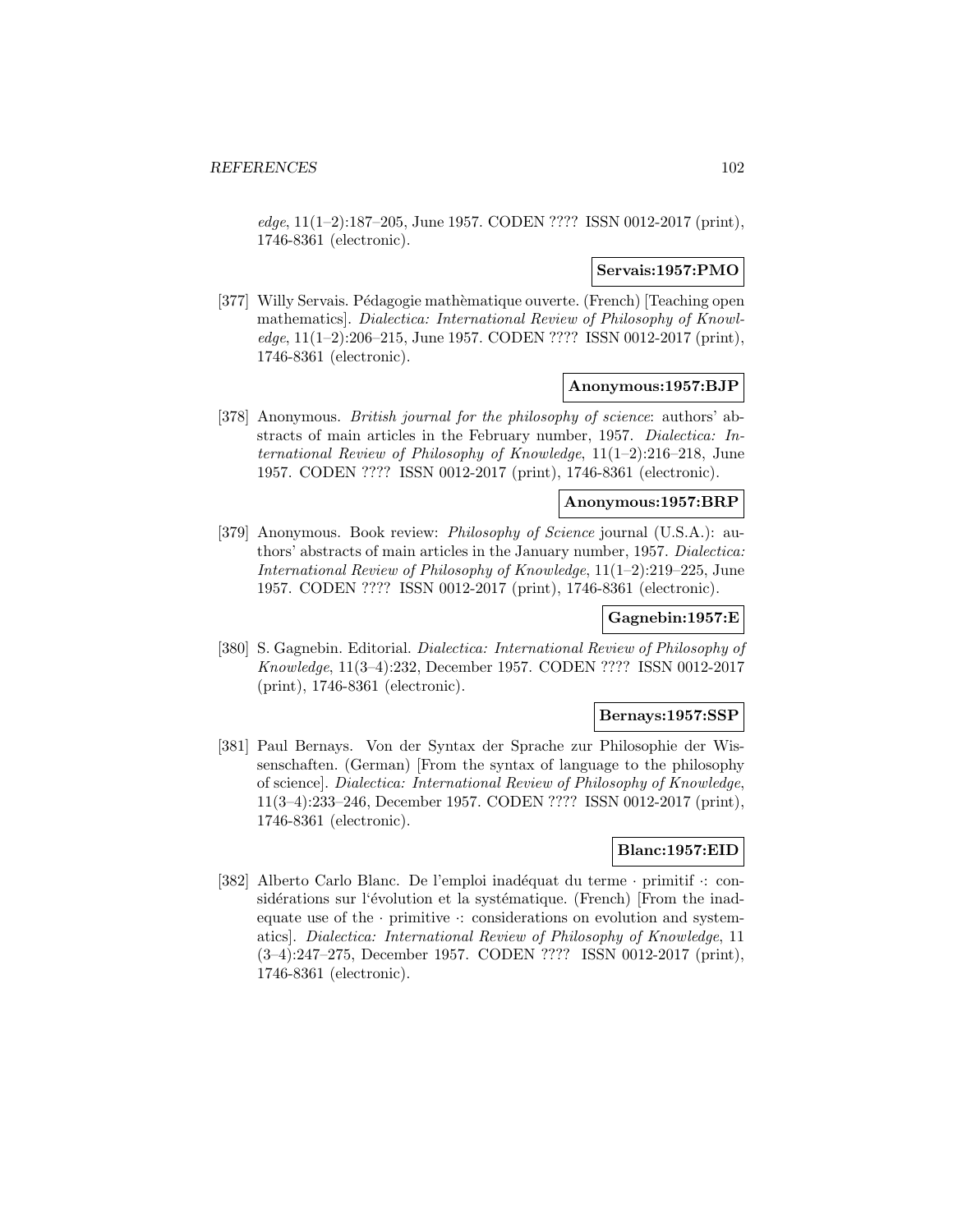#### **Mercier:1957:SPF**

[383] André Mercier. Science et philosophie. (French) [Science and philosophy]. Dialectica: International Review of Philosophy of Knowledge, 11(3–4): 276–295, December 1957. CODEN ???? ISSN 0012-2017 (print), 1746- 8361 (electronic).

# **Bayer:1957:ERL**

[384] Raymond Bayer. Engagement et raison: l'évolution de l'intelligence et les formes modernes de la dialectique. (French) [Commitment and reason: the evolution of intelligence and modern forms of dialectics. Dialectica: International Review of Philosophy of Knowledge, 11(3–4):296–305, December 1957. CODEN ???? ISSN 0012-2017 (print), 1746-8361 (electronic).

# **Rougier:1957:ERL**

[385] Louis Rougier. Engagement et raison: l'évolution du concept de raison dans la pensée occidentale. (French) [Commitment and reason: The evolution of the concept of reason in Western thought]. Dialectica: International Review of Philosophy of Knowledge, 11(3–4):306–326, December 1957. CODEN ???? ISSN 0012-2017 (print), 1746-8361 (electronic).

# **Paris:1957:ERP**

[386] Carlos Paris. Engagement et raison: programme et position historique d'un rationalisme humaniste. (French) [Commitment and reason: Program and historical position of a humanist rationalism]. Dialectica: International Review of Philosophy of Knowledge, 11(3–4):327–336, December 1957. CODEN ???? ISSN 0012-2017 (print), 1746-8361 (electronic).

### **Reidemeister:1957:ERS**

[387] Kurt Reidemeister. Engagement et raison — Spekulation und Vernunft. (French) [Commitment and reason]. Dialectica: International Review of Philosophy of Knowledge, 11(3–4):337–344, December 1957. CODEN ???? ISSN 0012-2017 (print), 1746-8361 (electronic).

# **Dupreel:1957:ERC**

[388] E. Dupréel. Engagement et raison: consistance et valeurs. (French) [Commitment and reason: Consistency and values]. Dialectica: International Review of Philosophy of Knowledge, 11(3–4):345–353, December 1957. CODEN ???? ISSN 0012-2017 (print), 1746-8361 (electronic).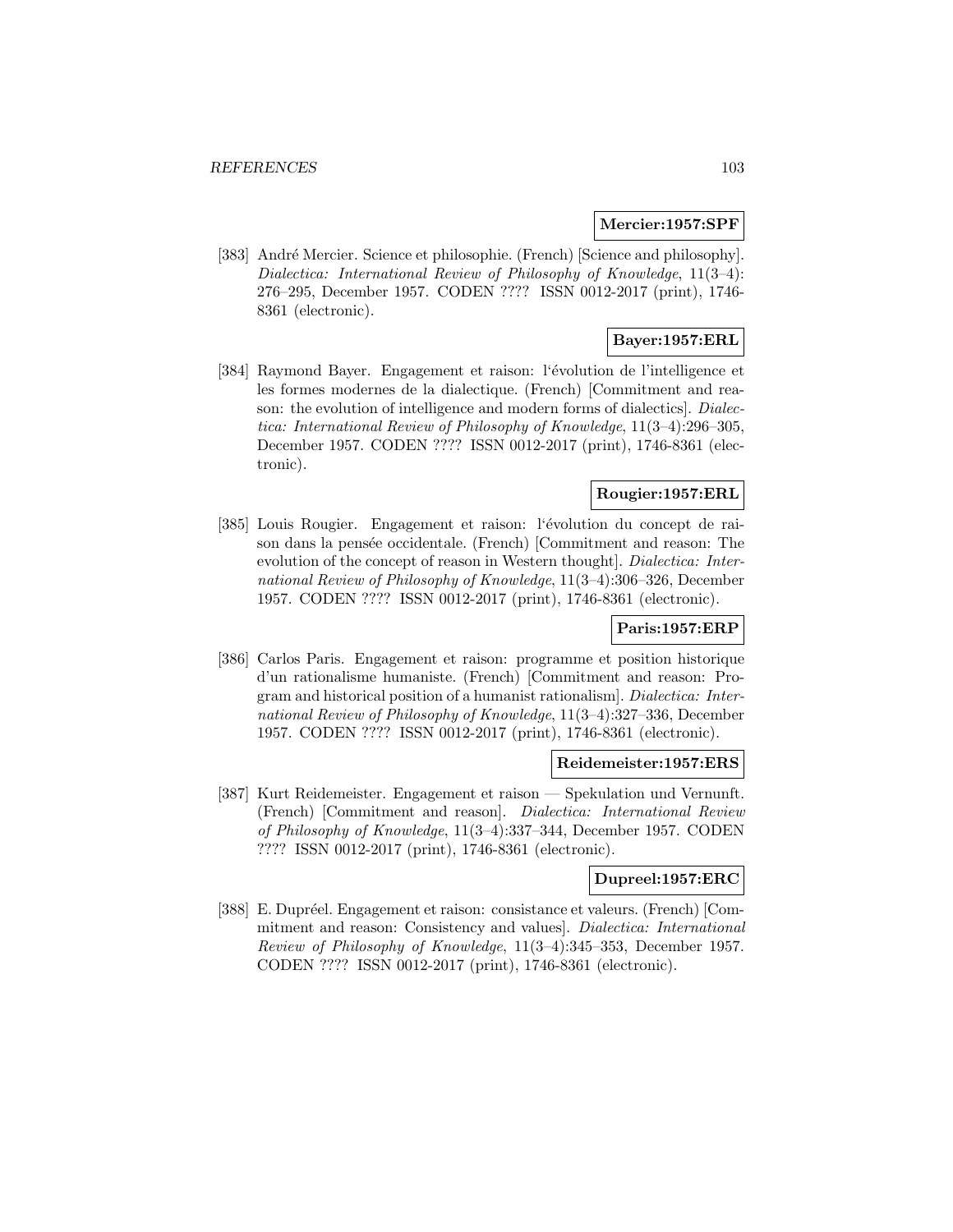### **Popper:1957:KPP**

[389] Karl R. Popper. Knowledge and probability: probability magic or knowledge out of ignorance. Dialectica: International Review of Philosophy of Knowledge, 11(3–4):354–374, December 1957. CODEN ???? ISSN 0012- 2017 (print), 1746-8361 (electronic).

# **Moch:1957:KPR**

[390] François Moch. Knowledge and probability: réflexions sur les probabilités. (French) [Knowledge and probability: reflections on probabilities]. Dialectica: International Review of Philosophy of Knowledge, 11 (3–4):375–391, December 1957. CODEN ???? ISSN 0012-2017 (print), 1746-8361 (electronic).

### **Nolfi:1957:KPS**

[391] Padrot Nolfi. Knowledge and probability: Spieltheorie und Willensfreiheit. *Dialectica: International Review of Philosophy of Knowledge*, 11 (3–4):392–404, December 1957. CODEN ???? ISSN 0012-2017 (print), 1746-8361 (electronic).

# **Gagnebin:1957:VPG**

[392] Samuel Gagnebin. Valeur philosophique de la géométrie: structure et substructure de la géométrie. (French) [Philosophical value of geometry: structure and substructure of geometry]. Dialectica: International Review of Philosophy of Knowledge, 11(3–4):405–433, December 1957. CODEN ???? ISSN 0012-2017 (print), 1746-8361 (electronic).

### **Anonymous:1957:LAL**

[393] Anonymous. Liste des auteurs: liste des auteurs. Dialectica: International Review of Philosophy of Knowledge, 11(3–4):435–439, December 1957. CODEN ???? ISSN 0012-2017 (print), 1746-8361 (electronic).

#### **Anonymous:1958:RDD**

[394] Anonymous. Reouverture dn dialogue. Dialectica: International Review of Philosophy of Knowledge, 12(1):5–6, March 1958. CODEN ???? ISSN 0012-2017 (print), 1746-8361 (electronic).

### **Freudenthal:1958:MSP**

[395] Hans Freudenthal. Ist die mathematische Statistik Paradox?. (German) [Is mathematical statistics a paradox?]. Dialectica: International Review of Philosophy of Knowledge, 12(1):7–32, March 1958. CODEN ???? ISSN 0012-2017 (print), 1746-8361 (electronic).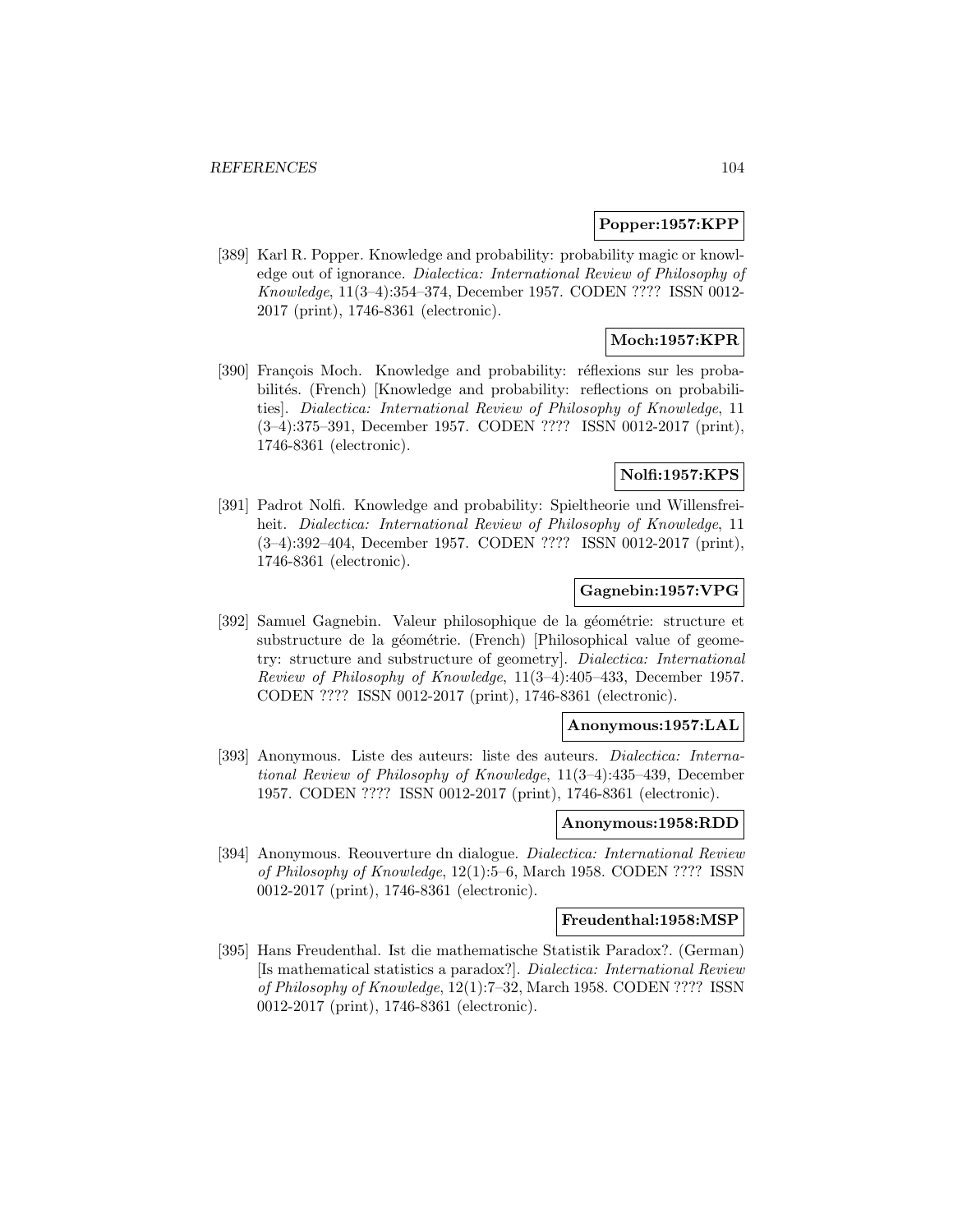#### **Gonseth:1958:POD**

[396] F. Gonseth. Pour ouvrir la discussion. (French) [To open the discussion]. Dialectica: International Review of Philosophy of Knowledge, 12 (1):33–36, March 1958. CODEN ???? ISSN 0012-2017 (print), 1746-8361 (electronic).

# **Favarger:1958:VSC**

[397] Claude Favarger. Vérité scientifique et compréhension du vivant réflexions d'un naturaliste. (French) [Scientific truth and understanding of the living reflections of a naturalist]. Dialectica: International Review of Philosophy of Knowledge, 12(1):37–67, March 1958. CODEN ???? ISSN 0012-2017 (print), 1746-8361 (electronic).

### **Favarger:1958:DR**

[398] M. C. Favarger and F. Gonseth. Deux remarques. Dialectica: International Review of Philosophy of Knowledge, 12(1):68–69, March 1958. CODEN ???? ISSN 0012-2017 (print), 1746-8361 (electronic).

## **Russo:1958:PFT**

[399] F. Russo. Une perspective fondamentale de la théorie de l'information et de l'action technique: la dualité de l'action concrète et du signal. (French) [A fundamental perspective of the theory of information and technical action: the duality of concrete action and the signal]. Dialectica: International Review of Philosophy of Knowledge, 12(1):70–80, March 1958. CODEN ???? ISSN 0012-2017 (print), 1746-8361 (electronic).

# **Rankin:1958:ICF**

[400] H. D. Rankin. Immediate cognition of the forms in the Phædo?  $Di$ alectica: International Review of Philosophy of Knowledge, 12(1):81–86, March 1958. CODEN ???? ISSN 0012-2017 (print), 1746-8361 (electronic).

# **Gex:1958:RCC**

[401] Maurice Gex. Reviews: chronique de caractérologie n° 4. (French) [Chronicle of caracterology n◦ 4]. Dialectica: International Review of Philosophy of Knowledge, 12(1):87–92, March 1958. CODEN ???? ISSN 0012-2017 (print), 1746-8361 (electronic).

# **Anonymous:1958:BJP**

[402] Anonymous. British journal for the philosophy of science. Dialectica: International Review of Philosophy of Knowledge, 12(1):93–95, March 1958. CODEN ???? ISSN 0012-2017 (print), 1746-8361 (electronic).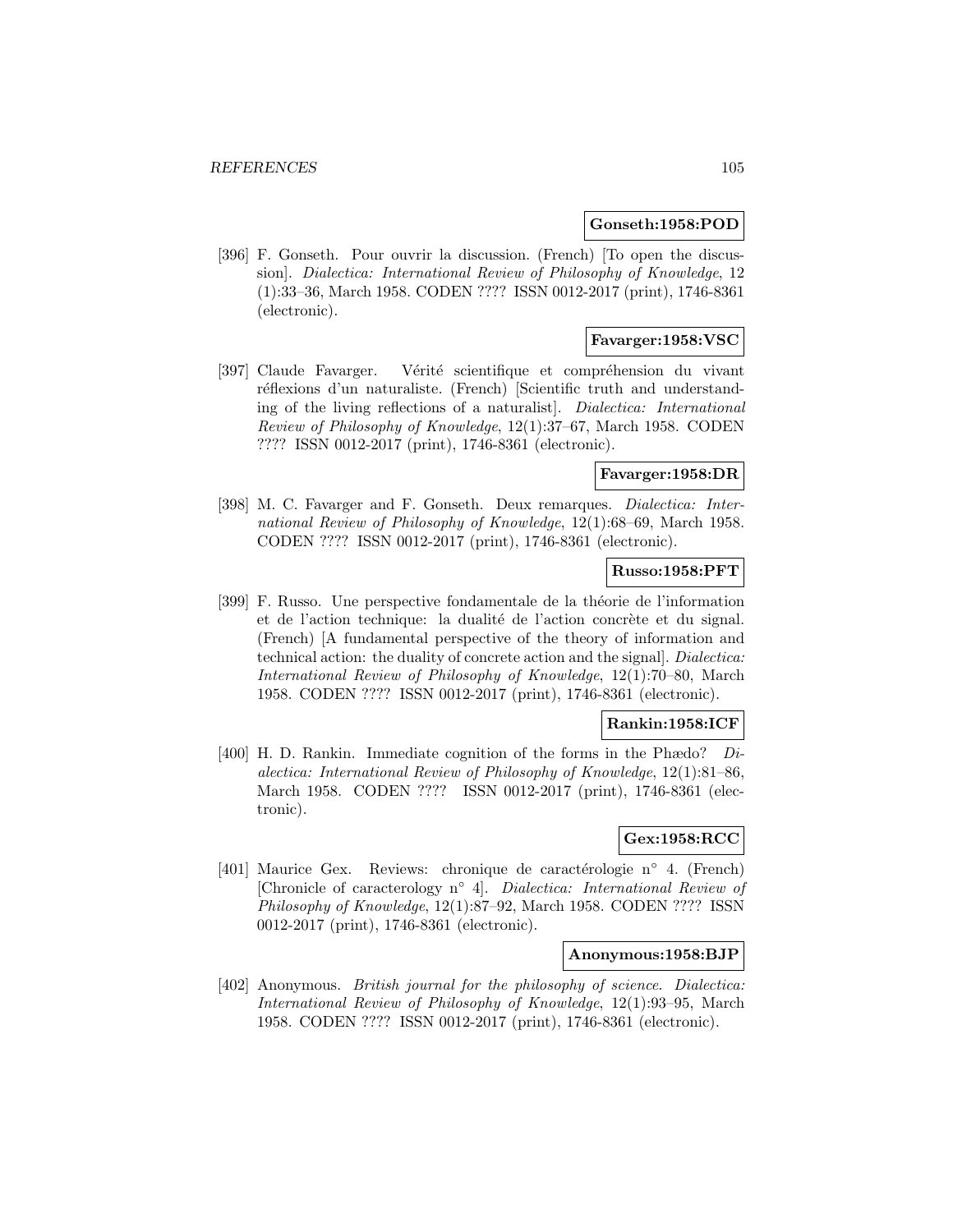### **Ayer:1958:PLO**

[403] A. J. Ayer. Philosophie et langage ordinaire. (French) [Philosophy and ordinary language]. Dialectica: International Review of Philosophy of Knowledge, 12(2):99–129, June 1958. CODEN ???? ISSN 0012-2017 (print), 1746-8361 (electronic).

# **Rey:1958:IMP**

[404] André Rey. Les images mentales en psychophysiologie. (French) [Mental images in psychophysiology]. Dialectica: International Review of Philosophy of Knowledge, 12(2):130–145, June 1958. CODEN ???? ISSN 0012-2017 (print), 1746-8361 (electronic).

# **Husser:1958:GZG**

[405] F. F. Husser. Zur genealogie der zahl. (German) [On the genealogy of the numbers]. Dialectica: International Review of Philosophy of Knowledge, 12(2):146–184, June 1958. CODEN ???? ISSN 0012-2017 (print), 1746- 8361 (electronic).

# **Scherrer:1958:GEG**

[406] Willy Scherrer. Geometrie und Erkenntnistheorie. (German) [Geometry and cognitive theory]. Dialectica: International Review of Philosophy of Knowledge, 12(2):185–196, June 1958. CODEN ???? ISSN 0012-2017 (print), 1746-8361 (electronic).

#### **Anonymous:1958:RMF**

[407] Anonymous. Réponse de M. F. Gonseth à M. W. Scherrer. (French) [Reply by M. F. Gonseth to M. W. Scherrer]. Dialectica: International Review of Philosophy of Knowledge, 12(2):197–199, June 1958. CODEN ???? ISSN 0012-2017 (print), 1746-8361 (electronic).

### **Anonymous:1958:PSJ**

[408] Anonymous. *Philosophy of Science* journal (U.S.A.). *Dialectica: Inter*national Review of Philosophy of Knowledge, 12(2):200–204, June 1958. CODEN ???? ISSN 0012-2017 (print), 1746-8361 (electronic).

#### **Ackermann:1958:BZS**

[409] Wilhelm Ackermann. Uber die Beziehung zwischen strikter und strenger ¨ Implikation. (German) [On the relationship between strict and strict implication]. Dialectica: International Review of Philosophy of Knowledge, 12(3–4):213–222, December 1958. CODEN ???? ISSN 0012-2017 (print), 1746-8361 (electronic).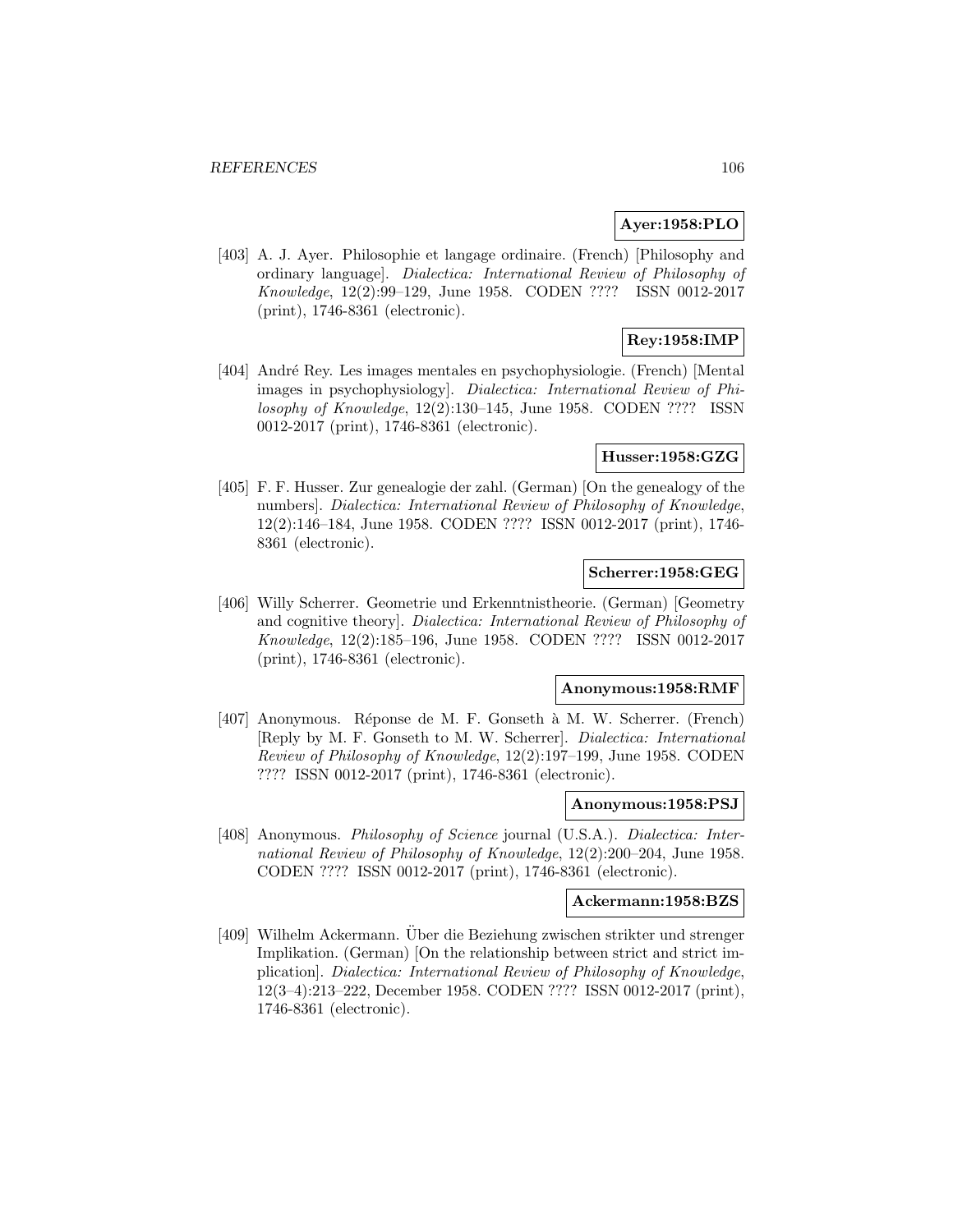# **Beth:1958:FCE**

[410] E. W. Beth. «Cogito ergo sum»— raisonnement ou intuition?. (French)  $\left[\ll\text{I think, therefore I exist}\rightleftharpoons\text{reasoning or intuition?}. \quad \text{Dialectica: Inter-}$ national Review of Philosophy of Knowledge, 12(3–4):223–235, December 1958. CODEN ???? ISSN 0012-2017 (print), 1746-8361 (electronic).

# **Carnap:1958:BTS**

[411] Rudolf Carnap. Beobachtungssprache und theoretische Sprache. (German) [Observation language and theoretical language]. Dialectica: International Review of Philosophy of Knowledge, 12(3–4):236–248, December 1958. CODEN ???? ISSN 0012-2017 (print), 1746-8361 (electronic).

# **Curry:1958:CFS**

[412] Haskell B. Curry. Calculuses and formal systems. *Dialectica: Interna*tional Review of Philosophy of Knowledge, 12(3–4):249–273, December 1958. CODEN ???? ISSN 0012-2017 (print), 1746-8361 (electronic).

### **Fraenkel:1958:PBB**

[413] Abraham A. Fraenkel. Paul Bernays und die Begründung der Mengenlehre. (German) [Paul Bernays and the justification of quantum theory]. Dialectica: International Review of Philosophy of Knowledge, 12(3–4): 274–279, December 1958. CODEN ???? ISSN 0012-2017 (print), 1746- 8361 (electronic).

#### **Godel:1958:BNB**

[414] Kurt Gödel. Uber eine Bisher noch nicht benützte Erweiterung des finiten Standpunktes. (German) [On an as yet unused extension of the finite position]. Dialectica: International Review of Philosophy of Knowledge, 12(3–4):280–287, December 1958. CODEN ???? ISSN 0012-2017 (print), 1746-8361 (electronic).

# **Gonsetu:1958:PDL**

[415] F. Gonsetu. Le problème du langage et l'ouverture à l'expèrience. (French) [The problem of language and openness to experience]. Dialectica: International Review of Philosophy of Knowledge, 12(3–4):288–295, December 1958. CODEN ???? ISSN 0012-2017 (print), 1746-8361 (electronic).

# **Goodstein:1958:NMS**

[416] R. L. Goodstein. On the nature of mathematical systems. *Dialectica:* International Review of Philosophy of Knowledge, 12(3–4):296–316, De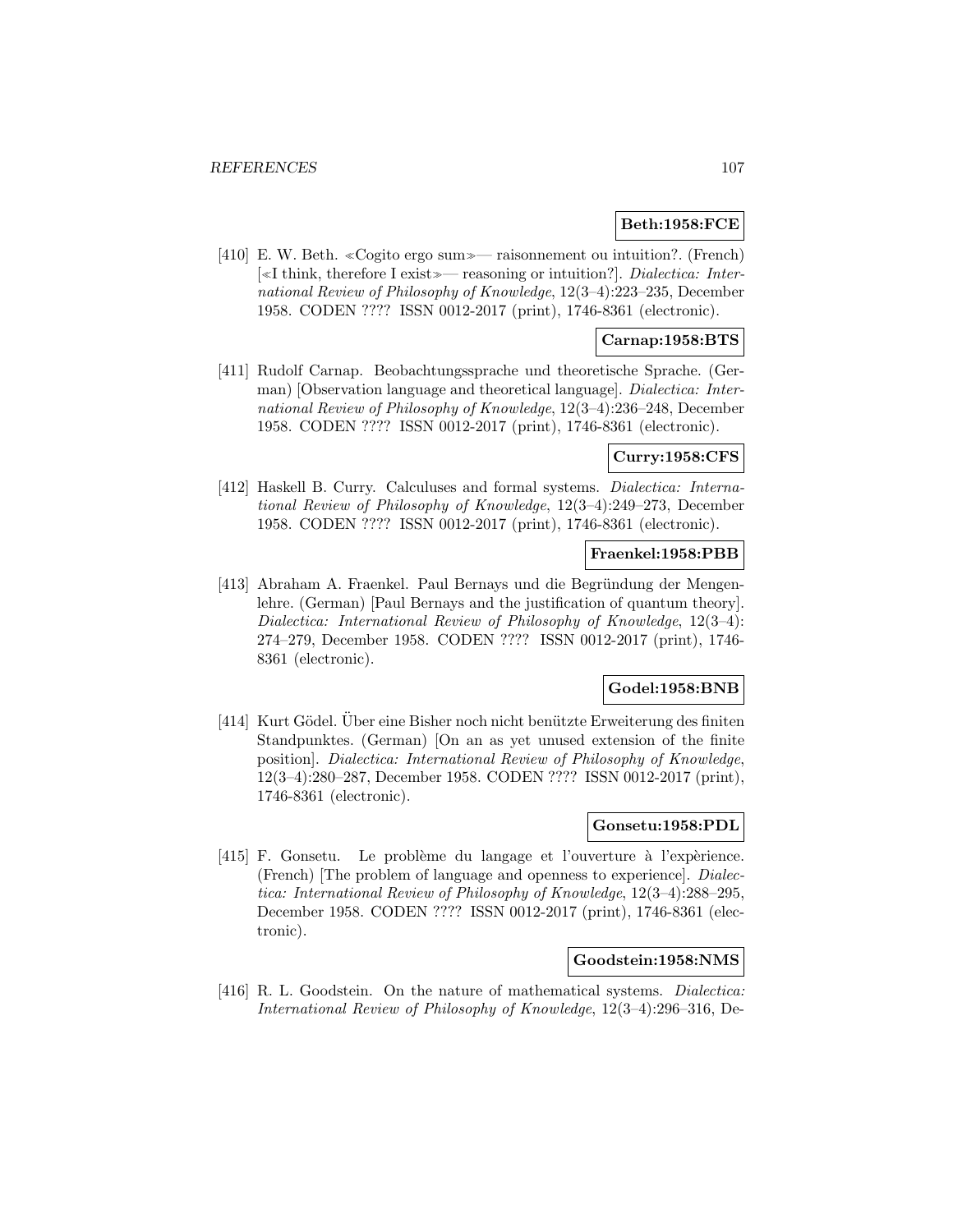cember 1958. CODEN ???? ISSN 0012-2017 (print), 1746-8361 (electronic).

# **Hermes:1958:EWG**

[417] Hans Hermes. Zum Einfachheitsprinzip in der Wahrscheinlichkeitsrechnung. (German) [Toward a simplicity principle in probability calculation]. Dialectica: International Review of Philosophy of Knowledge, 12 (3–4):317–331, December 1958. CODEN ???? ISSN 0012-2017 (print), 1746-8361 (electronic).

### **Heyting:1958:BIW**

[418] A. Heyting. Blick von der intuitionistischen Warte. (German) [View from the intuitionist]. Dialectica: International Review of Philosophy of Knowledge, 12(3–4):332–345, December 1958. CODEN ???? ISSN 0012-2017 (print), 1746-8361 (electronic).

# **Kreisel:1958:HP**

[419] Georg Kreisel. Hilbert's programme. Dialectica: International Review of Philosophy of Knowledge, 12(3–4):346–372, December 1958. CODEN ???? ISSN 0012-2017 (print), 1746-8361 (electronic).

# **Peter:1958:GRF**

[420] Rózsa Péter. Graphschemata und rekursive Funktionen. (German) [Graph schemata and recursive functions]. Dialectica: International Review of Philosophy of Knowledge, 12(3–4):373–393, December 1958. CO-DEN ???? ISSN 0012-2017 (print), 1746-8361 (electronic).

#### **Robinson:1958:RMC**

[421] Abraham Robinson. Relative model-completeness and the elimination of quantifiers. Dialectica: International Review of Philosophy of Knowledge, 12(3–4):394–407, December 1958. CODEN ???? ISSN 0012-2017 (print), 1746-8361 (electronic).

# **Schmidt:1958:ENU**

[422] H. Arnold Schmidt. Über einige neuere Untersuchungen zur Modalitätenlogik. (German) [Some recent studies on modality logic]. Dialectica: International Review of Philosophy of Knowledge, 12(3–4):408–421, December 1958. CODEN ???? ISSN 0012-2017 (print), 1746-8361 (electronic).

## **Sceutte:1958:AGF**

[423] Kurt Sceütte. Aussagenlogische grundeigenschaften formaler systeme. (German) [Relativity of formal systems]. Dialectica: International Re-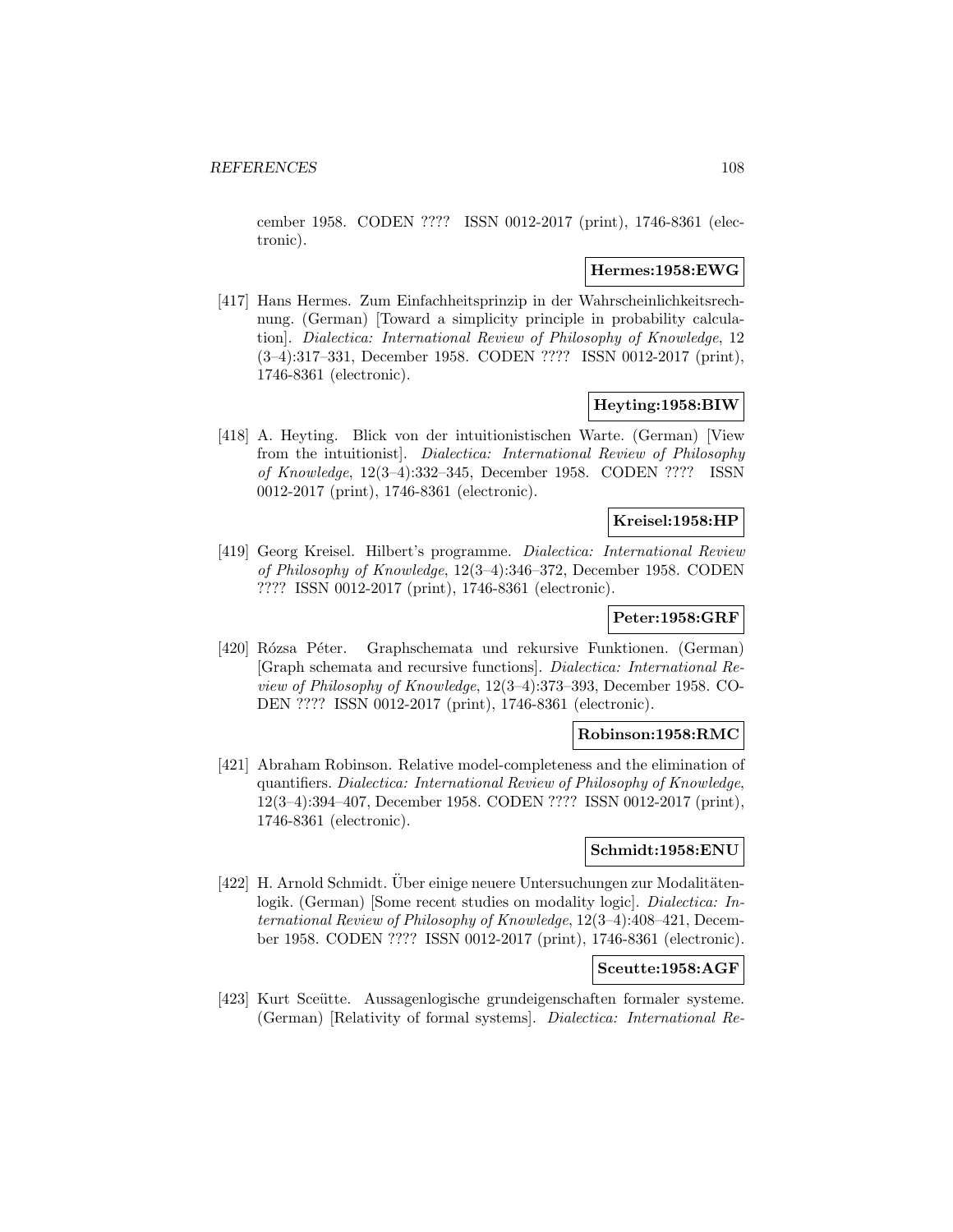view of Philosophy of Knowledge, 12(3–4):422–442, December 1958. CO-DEN ???? ISSN 0012-2017 (print), 1746-8361 (electronic).

### **Skolem:1958:RAS**

[424] Th. Skolem. Reduction of axiom systems with axiom schemes to systems with only simple axioms. *Dialectica: International Review of Philosophy* of Knowledge, 12(3–4):443–450, December 1958. CODEN ???? ISSN 0012-2017 (print), 1746-8361 (electronic).

### **Specker:1958:DGD**

[425] Ernst Specker. Dualität. (German) [Duality]. Dialectica: International Review of Philosophy of Knowledge, 12(3–4):451–465, December 1958. CODEN ???? ISSN 0012-2017 (print), 1746-8361 (electronic).

#### **Wang:1958:EYF**

[426] Hao Wang. Eighty years of foundational studies. Dialectica: International Review of Philosophy of Knowledge, 12(3–4):466–497, December 1958. CODEN ???? ISSN 0012-2017 (print), 1746-8361 (electronic).

### **Piaget:1959:PAE**

[427] Jean Piaget. Perception, apprentissage et empirisme. (French) [Perception, learning and empiricism]. Dialectica: International Review of Philosophy of Knowledge, 13(1):5–15, March 1959. CODEN ???? ISSN 0012-2017 (print), 1746-8361 (electronic).

#### **Gonseth:1959:LEE**

[428] F. Gonseth. L'ouverture à l'expérience en épistémologie. (French) [Openness has experience in epistemology]. Dialectica: International Review of Philosophy of Knowledge, 13(1):16–26, March 1959. CODEN ???? ISSN 0012-2017 (print), 1746-8361 (electronic).

### **Konig:1959:KMG**

[429] H. König. Kulturbedeutung des Messens. (German) [Cultural meaning of measurement]. Dialectica: International Review of Philosophy of Knowledge, 13(1):27–41, March 1959. CODEN ???? ISSN 0012-2017 (print), 1746-8361 (electronic).

### **Schrag:1959:WHP**

[430] Calvin O. Schrag. Whitehead and Heidegger: process philosophy and existential philosophy. Dialectica: International Review of Philosophy of Knowledge, 13(1):42–56, March 1959. CODEN ???? ISSN 0012-2017 (print), 1746-8361 (electronic).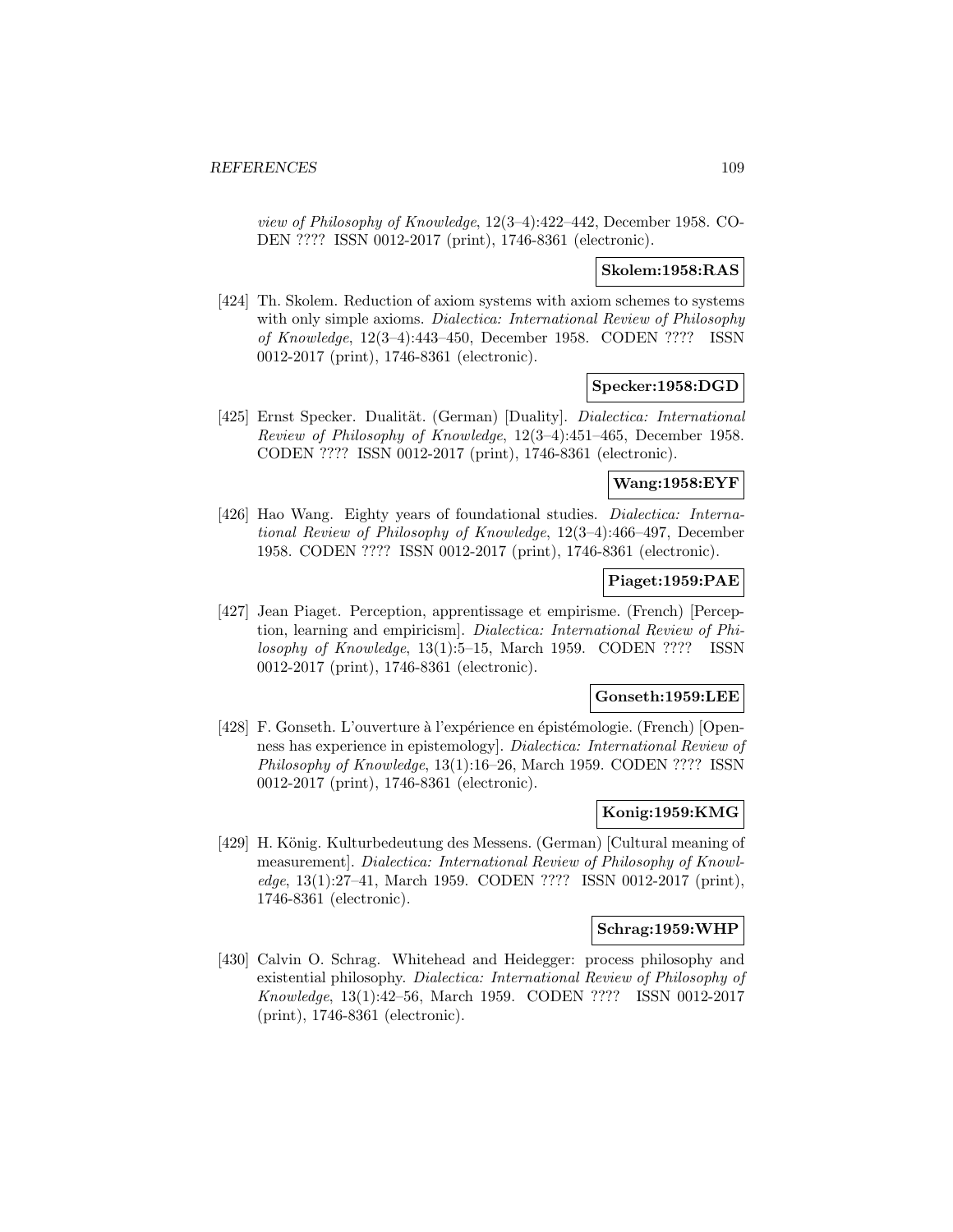# **Munz:1959:IP**

[431] Peter Munz. Investigations of philosophy. *Dialectica: International Re*view of Philosophy of Knowledge, 13(1):57–80, March 1959. CODEN ???? ISSN 0012-2017 (print), 1746-8361 (electronic).

### **Scherrer:1959:BRM**

[432] W. Scherrer. Bemerkungen zur Réponse de M. F. Gonseth à M. W. Scherrer. (German) [Remarks on the response of M. F. Gonseth to M. W. Scherrer]. Dialectica: International Review of Philosophy of Knowledge, 13(1):81–83, March 1959. CODEN ???? ISSN 0012-2017 (print), 1746- 8361 (electronic).

#### **Anonymous:1959:PSJa**

[433] Anonymous. Philosophy of Science journal (USA). Dialectica: International Review of Philosophy of Knowledge, 13(1):84–94, March 1959. CODEN ???? ISSN 0012-2017 (print), 1746-8361 (electronic).

#### **Ruyer:1959:PSF**

[434] Raymond Ruyer. La psychobiologie et la science. (French) [Psychobiology and science]. Dialectica: International Review of Philosophy of Knowledge, 13(2):103–122, June 1959. CODEN ???? ISSN 0012-2017 (print), 1746-8361 (electronic).

# **Chauchard:1959:VLA**

[435] Paul Chauchard. Valeur et limites de l'apport scientifique à la philosophie. (French) [Value and limits of scientific contribution to philosophy]. Dialectica: International Review of Philosophy of Knowledge, 13(2):123– 143, June 1959. CODEN ???? ISSN 0012-2017 (print), 1746-8361 (electronic).

### **Tomlin:1959:PL**

[436] E. W. F. Tomlin. The philosophy of life. *Dialectica: International Review* of Philosophy of Knowledge, 13(2):144–159, June 1959. CODEN ???? ISSN 0012-2017 (print), 1746-8361 (electronic).

### **Gex:1959:PIS**

[437] Maurice Gex. La philosophie d'inspiration scientifique. (French) [The philosophy of scientific inspiration]. Dialectica: International Review of Philosophy of Knowledge, 13(2):160–184, June 1959. CODEN ???? ISSN 0012-2017 (print), 1746-8361 (electronic).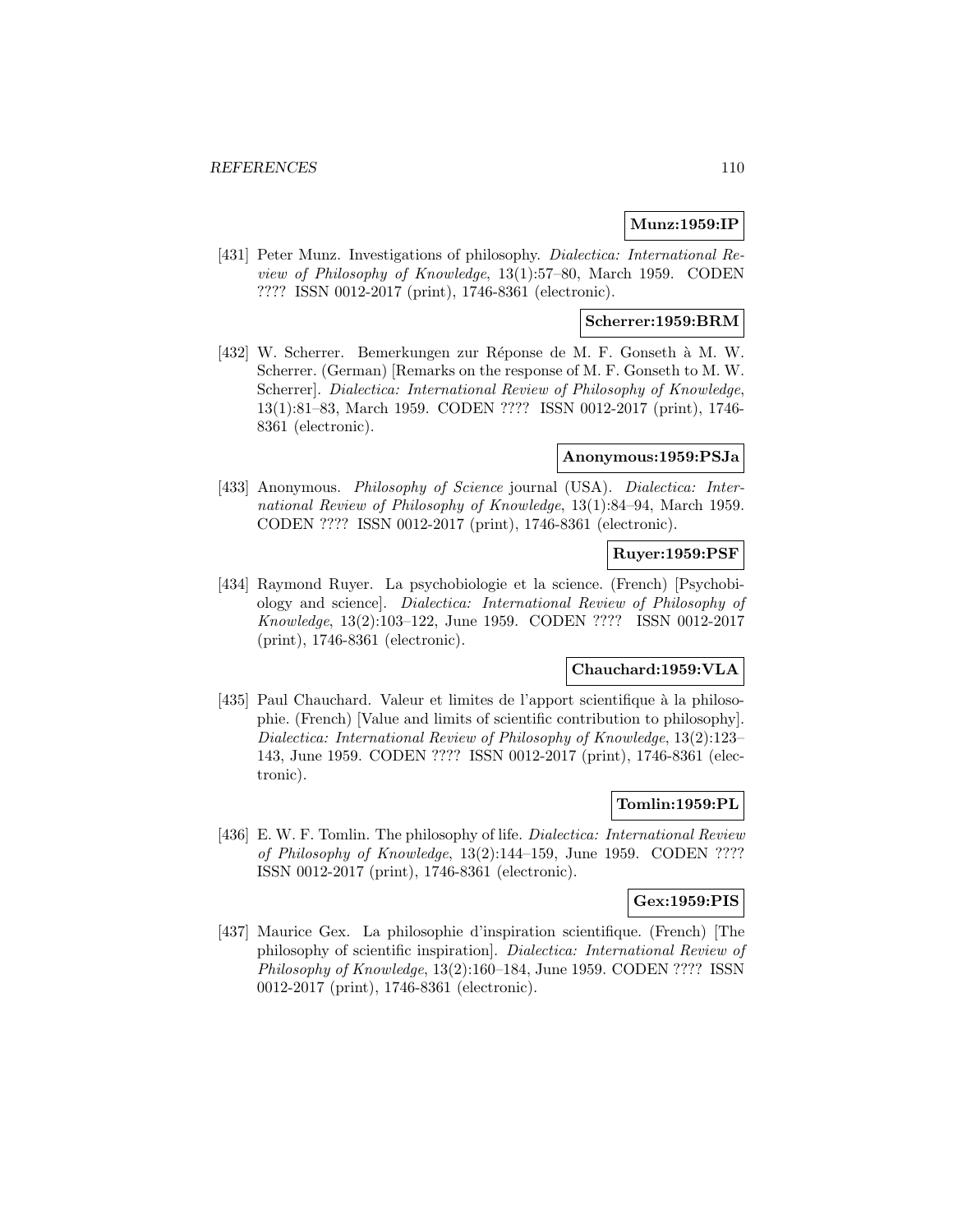### **Piguet:1959:NPI**

[438] J.-Claude Piguet. Note sur la philosophie d'inspiration scientifique. (French) [Note on philosophy of scientific inspiration]. Dialectica: International Review of Philosophy of Knowledge, 13(3–4):191–207, December 1959. CODEN ???? ISSN 0012-2017 (print), 1746-8361 (electronic).

#### **Feibleman:1959:LSS**

[439] James K. Feibleman. The logical structure of the scientific method. Dialectica: International Review of Philosophy of Knowledge, 13(3–4):208– 225, December 1959. CODEN ???? ISSN 0012-2017 (print), 1746-8361 (electronic).

### **Gonseth:1959:QRA**

[440] F. Gonseth. Quelques remarques sur l'article de M. James K. Feibleman, "The logical structure of the scientific method". (French) [A few remarks on M. James K. Feibleman's, "The logical structure of the scientific method"]. Dialectica: International Review of Philosophy of Knowledge, 13(3–4):226–234, December 1959. CODEN ???? ISSN 0012-2017 (print), 1746-8361 (electronic).

### **Muller:1959:DLP**

[441] Gustav E. Müller. Dialectic-the logic of philosophy. Dialectica: International Review of Philosophy of Knowledge, 13(3–4):235–261, December 1959. CODEN ???? ISSN 0012-2017 (print), 1746-8361 (electronic).

#### **Anonymous:1959:RPS**

[442] Anonymous. Le robot peut-il servir à la connaissance de l'homme? (French) [Can the robot be used for the knowledge of man?]. Dialectica: International Review of Philosophy of Knowledge, 13(3–4):262–268, December 1959. CODEN ???? ISSN 0012-2017 (print), 1746-8361 (electronic).

#### **Sauvan:1959:FCF**

[443] Jacques Sauvan. Les facteurs de connaissance. (French) [Knowledge factors]. Dialectica: International Review of Philosophy of Knowledge, 13 (3–4):269–280, December 1959. CODEN ???? ISSN 0012-2017 (print), 1746-8361 (electronic).

### **David:1959:RPN**

[444] Aurel David. Réflexions pour un nouveau schéma de l'homme: but et moyens. (French) [Reflections on a new schema of man: purpose and means]. Dialectica: International Review of Philosophy of Knowledge, 13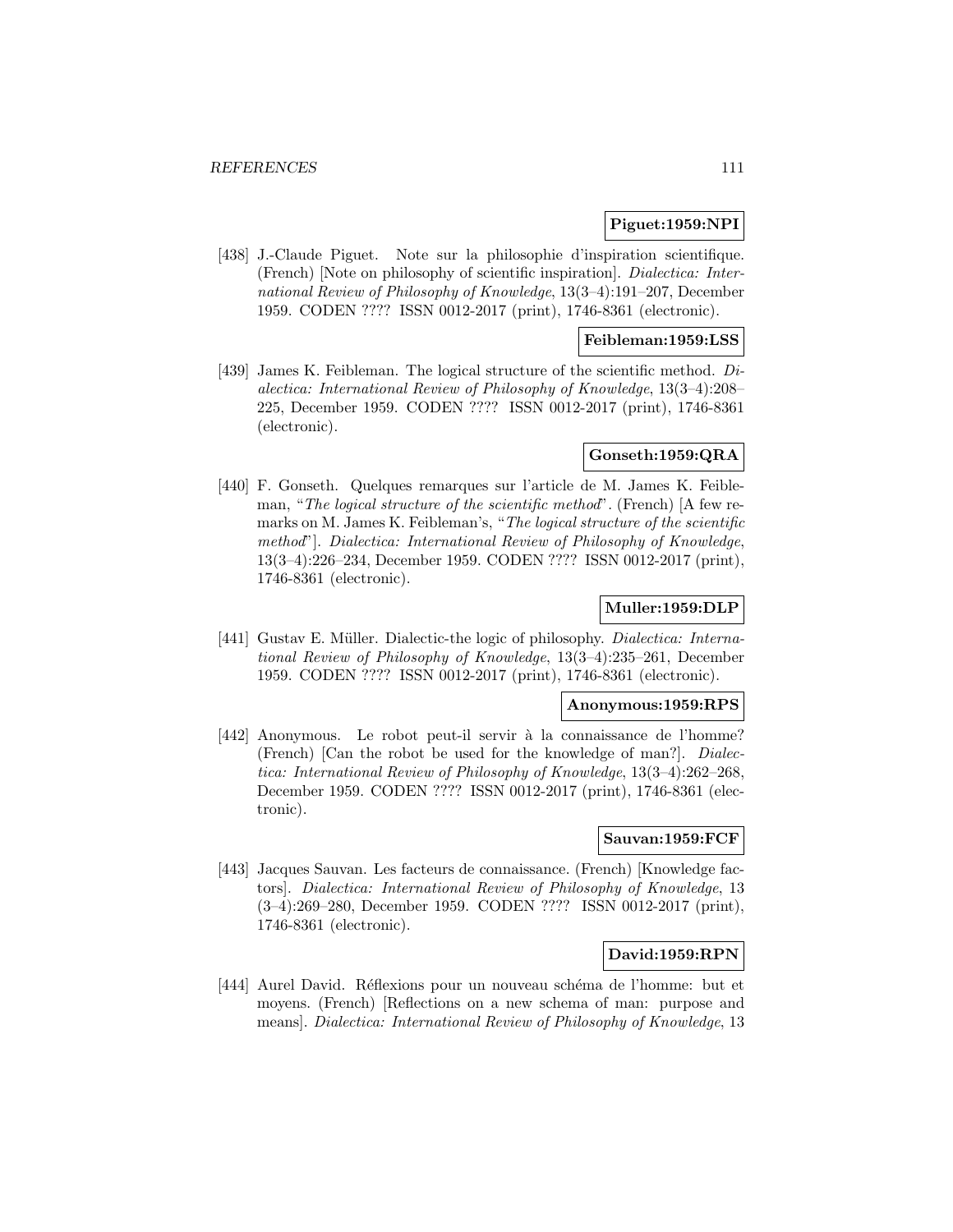(3–4):281–320, December 1959. CODEN ???? ISSN 0012-2017 (print), 1746-8361 (electronic).

### **Vernotte:1959:PCH**

[445] Pierre Vernotte. À propos de la connaissance — H. (French) [About knowledge — H]. Dialectica: International Review of Philosophy of Knowledge, 13(3–4):321–330, December 1959. CODEN ???? ISSN 0012- 2017 (print), 1746-8361 (electronic).

#### **Bonsack:1959:CVF**

[446] F. Bonsack. Connaissance et vérité. (French) [Knowledge and truth]. Dialectica: International Review of Philosophy of Knowledge, 13(3–4): 331–342, December 1959. CODEN ???? ISSN 0012-2017 (print), 1746- 8361 (electronic).

### **Gonseth:1959:CHP**

[447] F. Gonseth. La connaissance de l'homme par l'intermédiaire du robot. (French) [The knowledge of man through the robot]. Dialectica: International Review of Philosophy of Knowledge, 13(3–4):343–349, December 1959. CODEN ???? ISSN 0012-2017 (print), 1746-8361 (electronic).

# **Tiebout:1959:SWC**

[448] Harry M. Tiebout. Subjectivity in Whitehead: a comment on "Whitehead and Heidegger". Dialectica: International Review of Philosophy of Knowledge, 13(3–4):350–353, December 1959. CODEN ???? ISSN 0012-2017 (print), 1746-8361 (electronic).

#### **Anonymous:1959:NIC**

[449] Anonymous. Notice: 1960 international congress for logic, methodology and philosophy of science. Dialectica: International Review of Philosophy of Knowledge, 13(3–4):354, December 1959. CODEN ???? ISSN 0012- 2017 (print), 1746-8361 (electronic).

### **Anonymous:1959:PSJb**

[450] Anonymous. *Philosophy of Science* journal (U.S.A.). *Dialectica: Inter*national Review of Philosophy of Knowledge, 13(3–4):355–360, December 1959. CODEN ???? ISSN 0012-2017 (print), 1746-8361 (electronic).

### **Vandel:1960:HS**

[451] A. Vandel. Un humanisme scientifique. Dialectica: International Review of Philosophy of Knowledge, 14(1):5–20, March 1960. CODEN ???? ISSN 0012-2017 (print), 1746-8361 (electronic).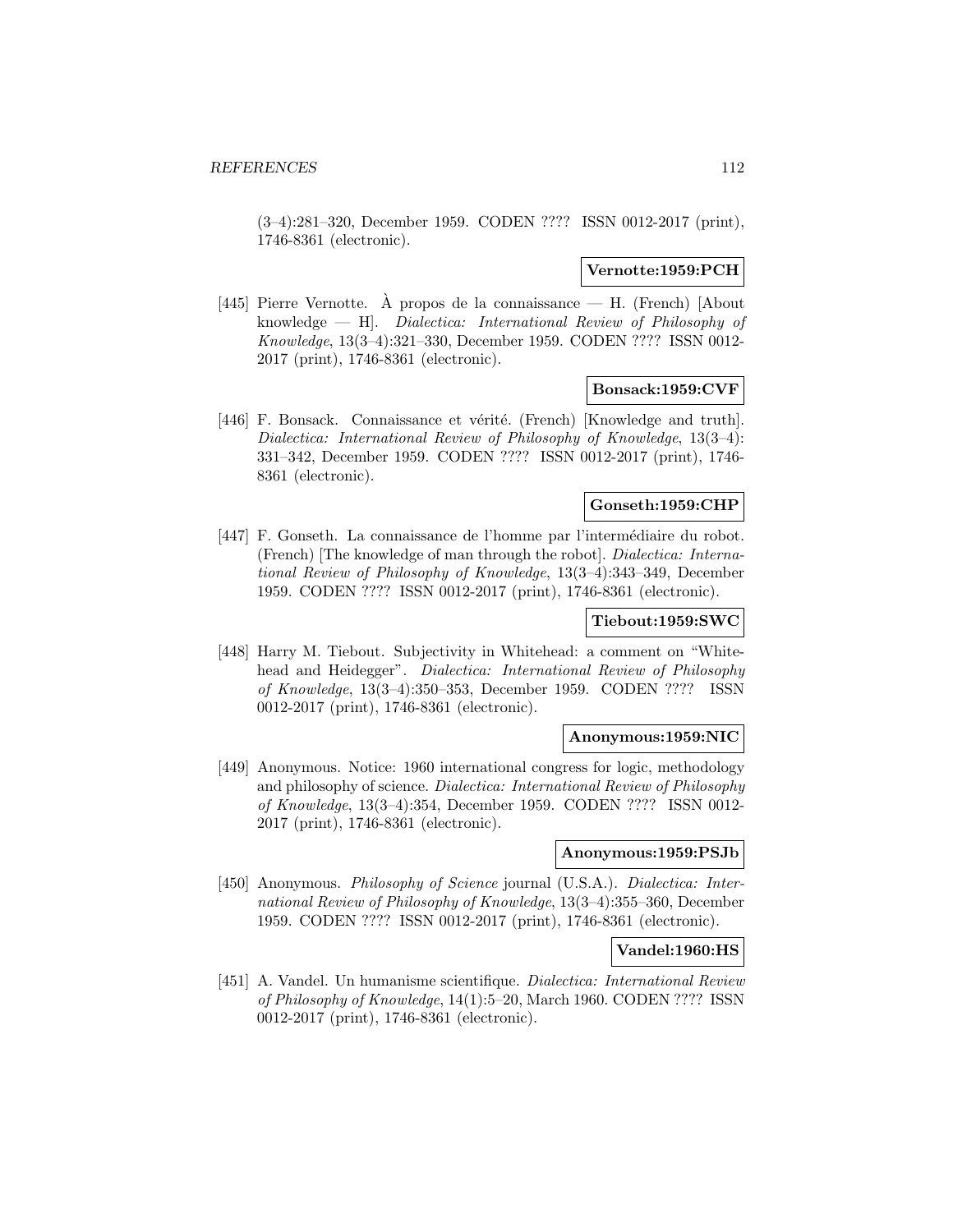## **Gex:1960:DPI**

[452] Maurice Gex. Défense de la philosophie d'inspiration scientifique. (French) [Defense of the philosophy of scientific inspiration]. Dialectica: International Review of Philosophy of Knowledge, 14(1):21–31, March 1960. CODEN ???? ISSN 0012-2017 (print), 1746-8361 (electronic).

### **Ruyeb:1960:RNM**

[453] Raymond Ruyeb. Réponse à la note de M. J.-Claude Piguet. (French) [Reply to M. J.-Claude Piguet]. Dialectica: International Review of Philosophy of Knowledge, 14(1):32–36, March 1960. CODEN ???? ISSN 0012-2017 (print), 1746-8361 (electronic).

### **Portmann:1960:LHP**

[454] Adolphe Portmann. L'ontogenése humaine et le probléme de l'origine. (French) [Human ontogenesis and the problem of origin]. Dialectica: International Review of Philosophy of Knowledge, 14(1):37–52, March 1960. CODEN ???? ISSN 0012-2017 (print), 1746-8361 (electronic).

# **Blair:1960:SSG**

[455] George A. Blair. Science, sufficient ground, and the possibility of metaphysics. Dialectica: International Review of Philosophy of Knowledge, 14 (1):53–79, March 1960. CODEN ???? ISSN 0012-2017 (print), 1746-8361 (electronic).

#### **Supek:1960:EPL**

[456] Ivan Supek. Escape of philosophy into linguistic depths. Dialectica: International Review of Philosophy of Knowledge, 14(1):80–92, March 1960. CODEN ???? ISSN 0012-2017 (print), 1746-8361 (electronic).

#### **Anonymous:1960:RCL**

[457] Anonymous. Reviews — chronique — Literaturblatt: Philippe Wehrle: L'univers aléatoire. Preface de Ferdinand Gonseth. Dialectica: International Review of Philosophy of Knowledge, 14(1):93–99, March 1960. CODEN ???? ISSN 0012-2017 (print), 1746-8361 (electronic).

#### **Anonymous:1960:BJP**

[458] Anonymous. British journal for the philosophy of science. Dialectica: International Review of Philosophy of Knowledge, 14(1):100–103, March 1960. CODEN ???? ISSN 0012-2017 (print), 1746-8361 (electronic).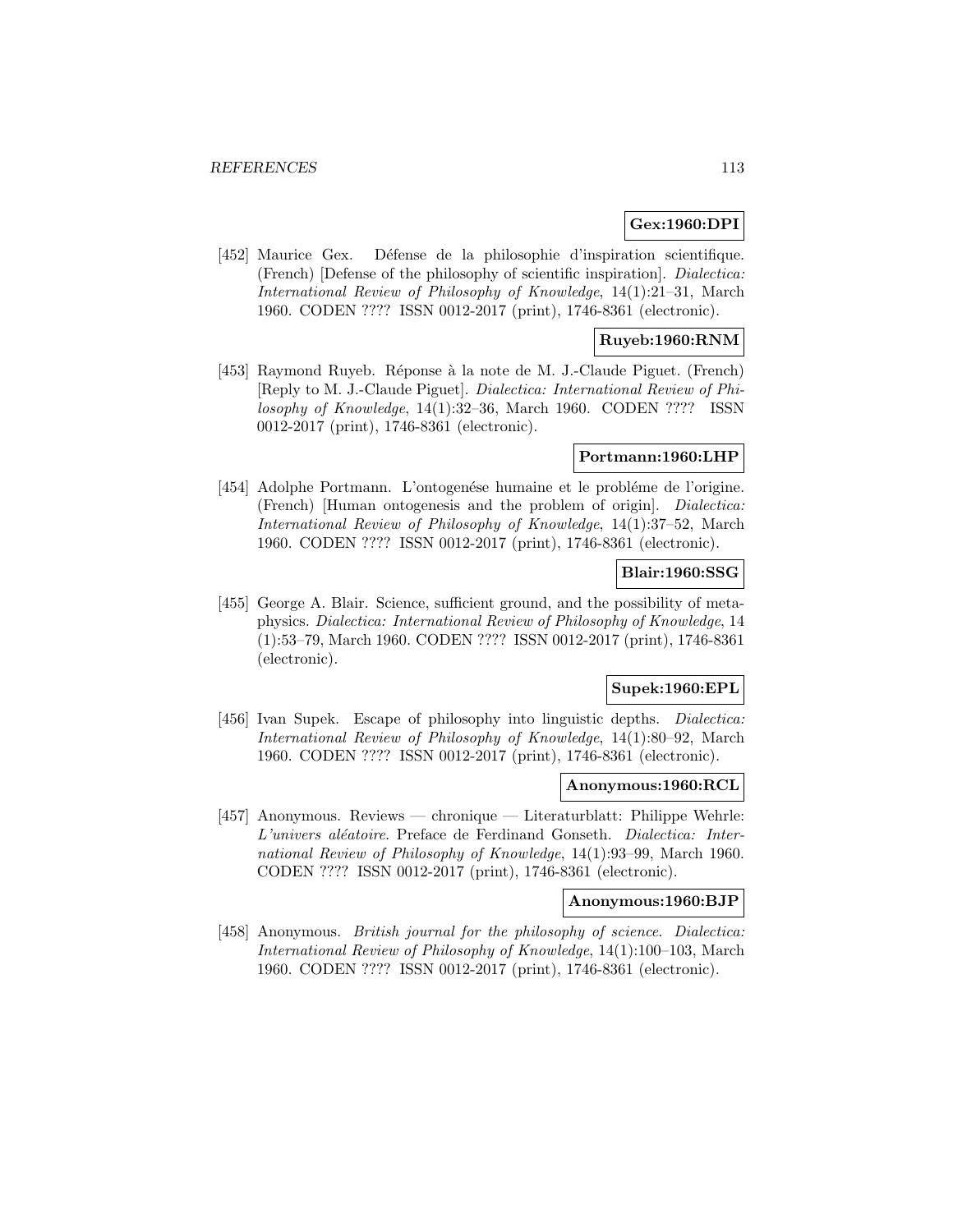### **Gagnebin:1960:GTQ**

[459] S. Gagnebin. Gonseth tel que je le connais. (French) [Gonseth as I know hime]. *Dialectica: International Review of Philosophy of Knowledge*, 14 (2–3):109–120, September 1960. CODEN ???? ISSN 0012-2017 (print), 1746-8361 (electronic).

### **Mehcier:1960:TTP**

[460] André Mehcier. Tea for two (a piece of fiction). *Dialectica: International* Review of Philosophy of Knowledge, 14(2–3):121–126, September 1960. CODEN ???? ISSN 0012-2017 (print), 1746-8361 (electronic).

#### **Aebi:1960:SGF**

[461] M. Aebi. Die stellung von Gonseths «loffener philosophie» im ganzen der philosophia perennis. (German) [The position of Gonseth's philosophical philosophy in the whole of the philosophia perennis]. Dialectica: International Review of Philosophy of Knowledge, 14(2–3):127–150, September 1960. CODEN ???? ISSN 0012-2017 (print), 1746-8361 (electronic).

### **Behnays:1960:CPG**

[462] Paul Behnays. Charakterzüge der philosophie Gonseths. (German) [Characteristics of the philosophy of Gonseth]. Dialectica: International Review of Philosophy of Knowledge, 14(2–3):151–156, September 1960. CODEN ???? ISSN 0012-2017 (print), 1746-8361 (electronic).

#### **Bonsack:1960:MSF**

[463] François Bonsack. La métaphysique et la science. (French) [Metaphysics and science]. Dialectica: International Review of Philosophy of Knowledge, 14(2–3):157–166, September 1960. CODEN ???? ISSN 0012-2017 (print), 1746-8361 (electronic).

### **Bouligand:1960:ETL**

[464] G. Bouligand. Effort théorique et limites au pouvoir d'unifier. (French) [Theoretical effort and limits to the power to unify]. Dialectica: International Review of Philosophy of Knowledge, 14(2–3):167–175, September 1960. CODEN ???? ISSN 0012-2017 (print), 1746-8361 (electronic).

#### **Christoff:1960:SOF**

[465] Daniel Christoff. Situation et objectivité. (French) [Situation and objectivity]. Dialectica: International Review of Philosophy of Knowledge, 14 (2–3):176–182, September 1960. CODEN ???? ISSN 0012-2017 (print), 1746-8361 (electronic).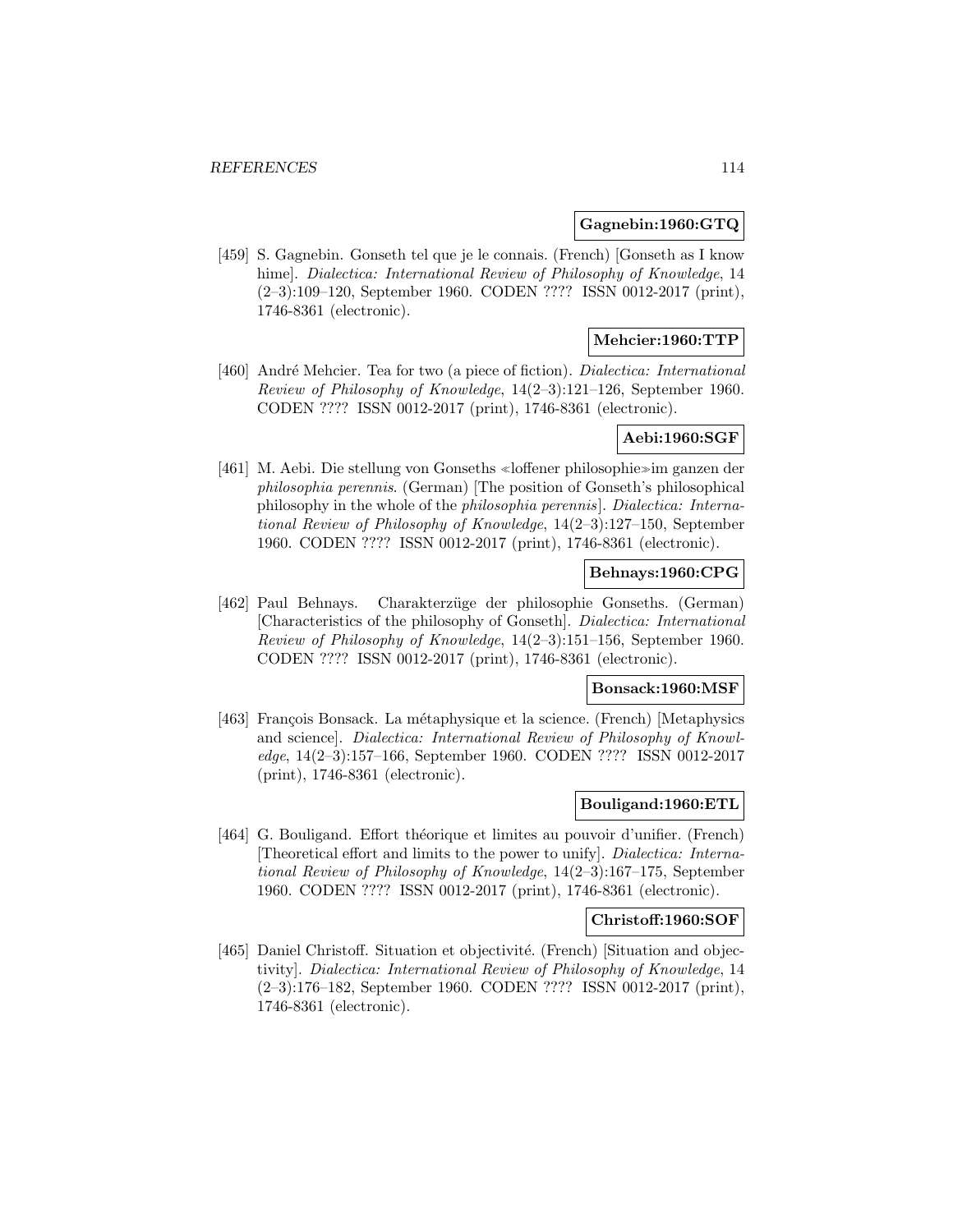#### **Guggenheimer:1960:GRN**

[466] H. W. Guggenheimer. General relativity and nuclear reactions. Dialectica: International Review of Philosophy of Knowledge, 14(2–3):183–187, September 1960. CODEN ???? ISSN 0012-2017 (print), 1746-8361 (electronic).

### **Hainard:1960:SAF**

[467] Robert Hainard. Science et art. (French) [Science and art]. *Dialec*tica: International Review of Philosophy of Knowledge, 14(2–3):188–196, September 1960. CODEN ???? ISSN 0012-2017 (print), 1746-8361 (electronic).

### **Hirsch:1960:POC**

[468] Guy Hirsch. Philosophie ouverte et connaissance probable. (French) [Open philosophy and probable knowledge]. Dialectica: International Review of Philosophy of Knowledge, 14(2–3):197–202, September 1960. CODEN ???? ISSN 0012-2017 (print), 1746-8361 (electronic).

### **Lindeh:1960:BVZ**

[469] Arthur Lindeh. Beobachtung, Versuch und Zufall. (German) [Observation, experiment and chance]. Dialectica: International Review of Philosophy of Knowledge, 14(2–3):203–214, September 1960. CODEN ???? ISSN 0012-2017 (print), 1746-8361 (electronic).

#### **Mercier:1960:RDM**

[470] André Mercier. De la réalité et du mythe. (French) [From reality and the myth]. Dialectica: International Review of Philosophy of Knowledge, 14 (2–3):215–220, September 1960. CODEN ???? ISSN 0012-2017 (print), 1746-8361 (electronic).

### **Nolfi:1960:DFB**

[471] Padrot Nolfi. Deutung der Freiheit als eine Begegnung. (German) [Interpretation of freedom as an encounter]. Dialectica: International Review of Philosophy of Knowledge, 14(2–3):221–229, September 1960. CODEN ???? ISSN 0012-2017 (print), 1746-8361 (electronic).

#### **Perelman:1960:RJF**

[472] Ch. Perelman. La règle de justice. (French) [The rule of justice]. *Dialec*tica: International Review of Philosophy of Knowledge, 14(2–3):230–238, September 1960. CODEN ???? ISSN 0012-2017 (print), 1746-8361 (electronic).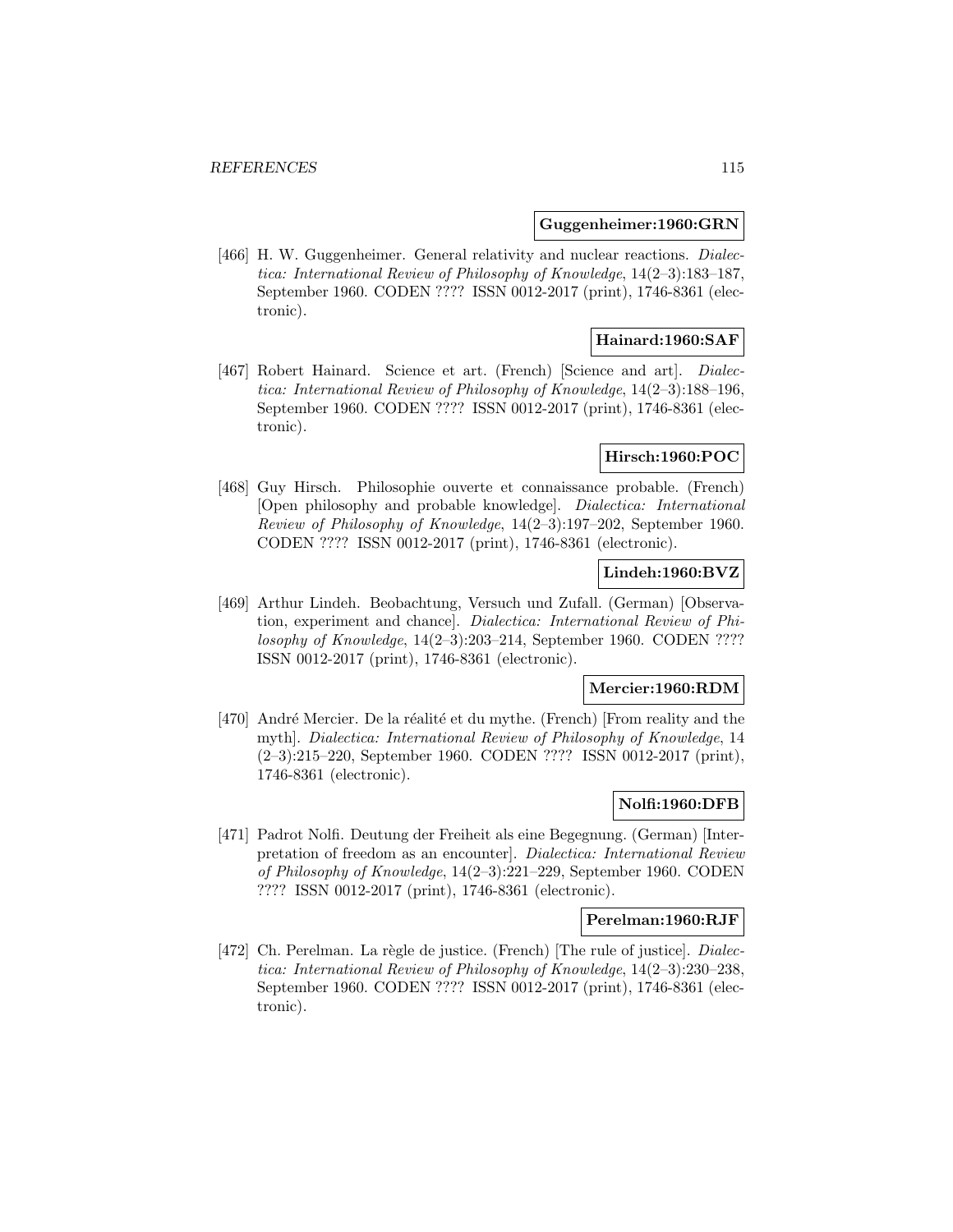#### **Specker:1960:LGE**

[473] Ernst Specker. Die Logik nicht gleichzeitig entscheidbarer Aussagen. (German) [The logic of not simultaneously decidable statements]. Dialectica: International Review of Philosophy of Knowledge, 14(2–3):239– 246, September 1960. CODEN ???? ISSN 0012-2017 (print), 1746-8361 (electronic).

# **Veillon:1960:S**

[474] Charles Veillon. Songe. Dialectica: International Review of Philosophy of Knowledge, 14(2–3):247–253, September 1960. CODEN ???? ISSN 0012-2017 (print), 1746-8361 (electronic).

#### **Walteb:1960:WAP**

[475] Emil J. Walteb. Wissenschaftstheoretische ansätze zum problem der uberwindung der ideologischen sozialphilosophie durch empirische sozial- ¨ forschung. (German) [Scientific theoretical approaches to the problem of overcoming ideological social philosophy by empirical social research]. Dialectica: International Review of Philosophy of Knowledge, 14(2–3): 254–266, September 1960. CODEN ???? ISSN 0012-2017 (print), 1746- 8361 (electronic).

### **Anonymous:1960:MPF**

[476] Anonymous. Miscellaneous: publications de Ferdinand Gonseth. (French) [Miscellaneous: publications by Ferdinand Gonseth]. Dialectica: International Review of Philosophy of Knowledge, 14(2–3):267–275, September 1960. CODEN ???? ISSN 0012-2017 (print), 1746-8361 (electronic).

#### **Redacteur:1960:AFA**

[477] Le Rédacteur. Avertissement. (French) [Advertisement]. Dialectica: International Review of Philosophy of Knowledge, 14(4):278, December 1960. CODEN ???? ISSN 0012-2017 (print), 1746-8361 (electronic).

#### **Ladriere:1960:LFL**

[478] Jean Ladriere. Les limitations des formalismes et leur signification philosophique. (French) [The limitations of formalisms and their philosophical significance]. Dialectica: International Review of Philosophy of Knowledge, 14(4):279–328, December 1960. CODEN ???? ISSN 0012- 2017 (print), 1746-8361 (electronic).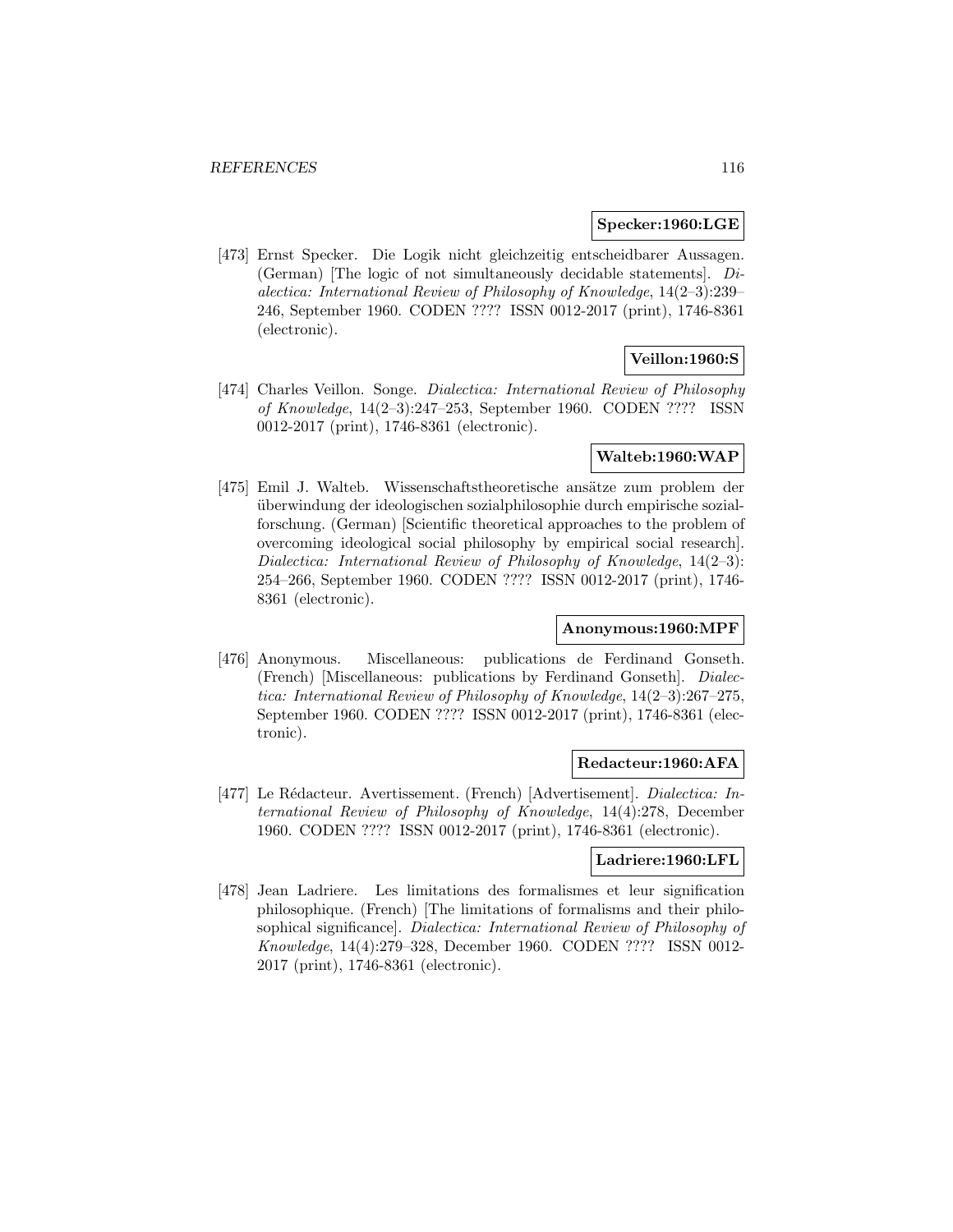#### **Breton:1960:POE**

[479] Stanislas Breton. Phénoménologie et ouverture à l'experience. (French) [Phenomenology and openness to experience]. Dialectica: International Review of Philosophy of Knowledge, 14(4):329–364, December 1960. CO-DEN ???? ISSN 0012-2017 (print), 1746-8361 (electronic).

### **Gex:1960:RCL**

[480] Maurice Gex. Reviews — chronique — Literaturblatt: chronique de caractérologie n∘ 5. (French) [Chronicle of characterology n° 5]. Dialectica: International Review of Philosophy of Knowledge, 14(4):365–392, December 1960. CODEN ???? ISSN 0012-2017 (print), 1746-8361 (electronic).

### **Anonymous:1960:APS**

[481] Anonymous. Abstracts: *Philosophy of science* journal (U.S.A.). *Dialec*tica: International Review of Philosophy of Knowledge, 14(4):393–395, December 1960. CODEN ???? ISSN 0012-2017 (print), 1746-8361 (electronic).

### **Anonymous:1961:E**

[482] Anonymous. Editorial. Dialectica: International Review of Philosophy of Knowledge, 15(1–2):9–11, June 1961. CODEN ???? ISSN 0012-2017 (print), 1746-8361 (electronic).

### **Anonymous:1961:GB**

[483] Anonymous. Gaston berger. *Dialectica: International Review of Phi*losophy of Knowledge, 15(1–2):13–14, June 1961. CODEN ???? ISSN 0012-2017 (print), 1746-8361 (electronic).

### **Anonymous:1961:SIF**

[484] Anonymous. Séance inaugurale. (French) [Inaugural meeting]. *Dialectica:* International Review of Philosophy of Knowledge, 15(1–2):15–24, June 1961. CODEN ???? ISSN 0012-2017 (print), 1746-8361 (electronic).

#### **Anonymous:1961:LCC**

[485] Anonymous. I. Limites et critères de la connaissance. Thème des entretiens. (French) [I. Limits and criteria of knowledge. Theme of interviews]. Dialectica: International Review of Philosophy of Knowledge, 15(1–2): 25–51, June 1961. CODEN ???? ISSN 0012-2017 (print), 1746-8361 (electronic).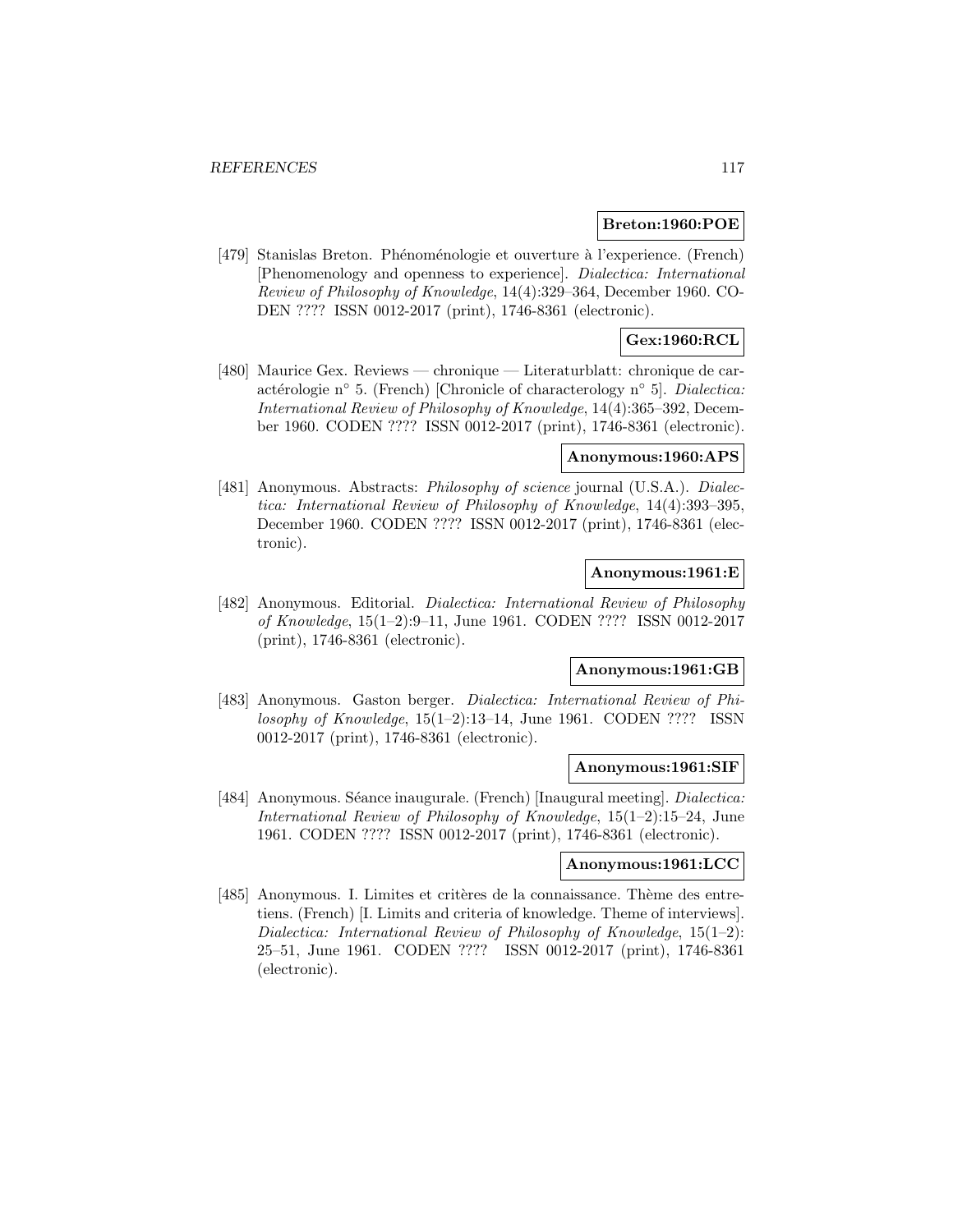#### **Anonymous:1961:ICS**

[486] Anonymous. II. La connaissance scientifique. (French) [II. Scientific knowledge]. Dialectica: International Review of Philosophy of Knowledge, 15(1–2):53–87, June 1961. CODEN ???? ISSN 0012-2017 (print), 1746-8361 (electronic).

### **Anonymous:1961:ICP**

[487] Anonymous. III. Le concept philosophique de Monde. (French) [III. The philosophical concept of Monde]. Dialectica: International Review of Philosophy of Knowledge, 15(1–2):89–127, June 1961. CODEN ???? ISSN 0012-2017 (print), 1746-8361 (electronic).

#### **Anonymous:1961:ICE**

[488] Anonymous. IV. La connaissance de l'existence. (French) [IV. The knowledge of existence]. Dialectica: International Review of Philosophy of Knowledge, 15(1–2):129–181, June 1961. CODEN ???? ISSN 0012-2017 (print), 1746-8361 (electronic).

### **Anonymous:1961:VCL**

[489] Anonymous. V. la conscience et lee valeurs. (French) [V. consciousness and values]. Dialectica: International Review of Philosophy of Knowledge, 15(1–2):183–208, June 1961. CODEN ???? ISSN 0012-2017 (print), 1746-8361 (electronic).

#### **Anonymous:1961:VLN**

[490] Anonymous. VI. Liberté et nécessité dans l'existence historique. (French) [VI. Freedom and necessity in historical existence]. Dialectica: International Review of Philosophy of Knowledge, 15(1–2):209–227, June 1961. CODEN ???? ISSN 0012-2017 (print), 1746-8361 (electronic).

#### **Anonymous:1961:VNL**

[491] Anonymous. Vii. nature, limites et conditions de la connaissance historique. (French) [Vii. nature, limits and conditions of historical knowledge]. Dialectica: International Review of Philosophy of Knowledge, 15 (1–2):229–261, June 1961. CODEN ???? ISSN 0012-2017 (print), 1746- 8361 (electronic).

#### **Anonymous:1961:VLC**

[492] Anonymous. VIII. Limites et critères de la connaissance métaphysique. (French) [VIII. Limits and criteria of metaphysical knowledge]. Dialectica: International Review of Philosophy of Knowledge, 15(1–2):263–296, June 1961. CODEN ???? ISSN 0012-2017 (print), 1746-8361 (electronic).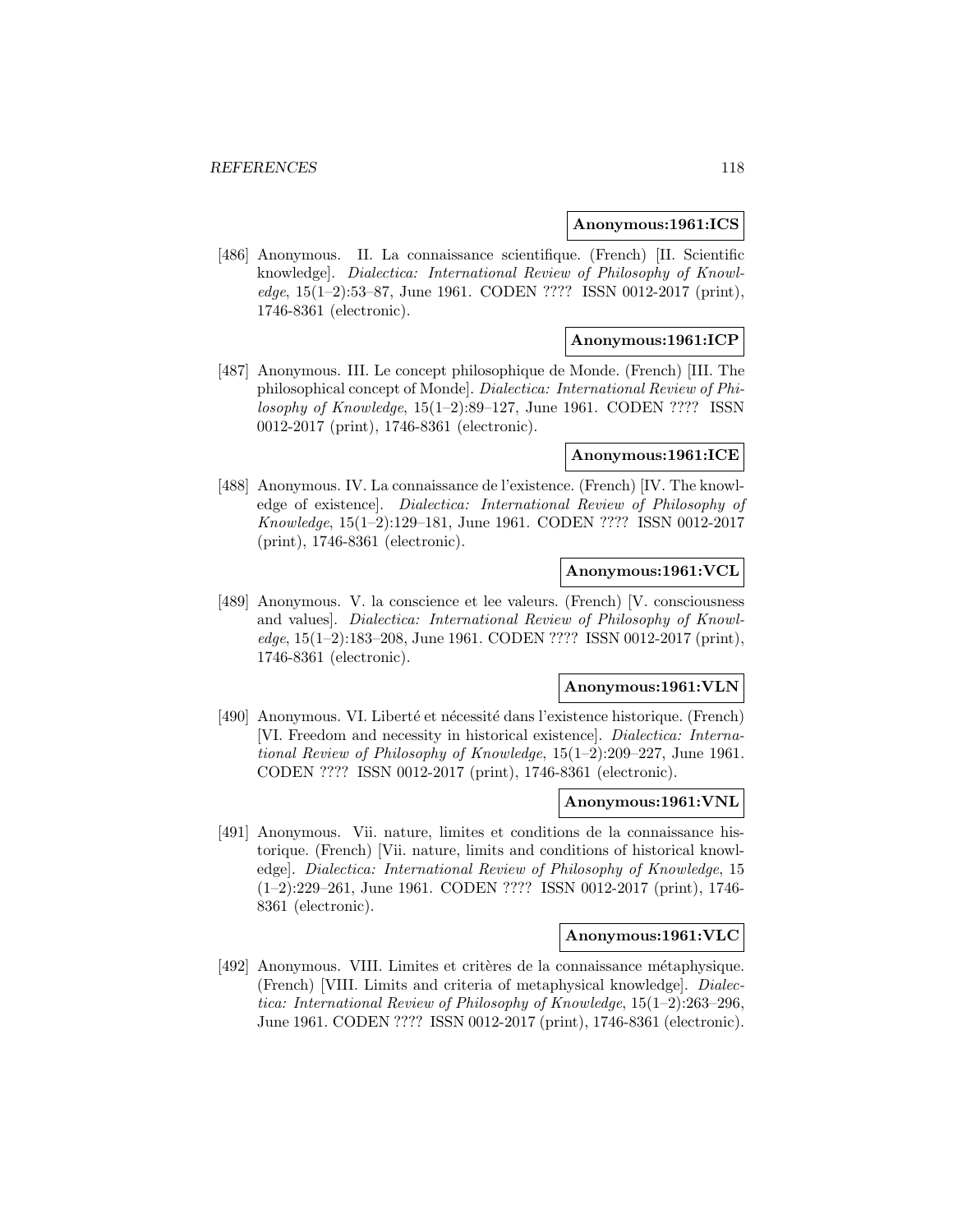#### **Anonymous:1961:ISF**

[493] Anonymous. IX. Synthése. (French) [IX. Synthesis]. Dialectica: International Review of Philosophy of Knowledge, 15(1–2):297–318, June 1961. CODEN ???? ISSN 0012-2017 (print), 1746-8361 (electronic).

### **Anonymous:1961:SCF**

[494] Anonymous. Séance de clôture. (French) [Closing session]. *Dialectica:* International Review of Philosophy of Knowledge, 15(1–2):320–330, June 1961. CODEN ???? ISSN 0012-2017 (print), 1746-8361 (electronic).

## **Anonymous:1961:CLP**

[495] Anonymous. Comités et liste des participants. (French) [Committees and list of participants]. Dialectica: International Review of Philosophy of Knowledge, 15(1–2):332, June 1961. CODEN ???? ISSN 0012-2017 (print), 1746-8361 (electronic).

#### **Perelman:1961:AP**

[496] Ch. Perelman. Avant-propos. Dialectica: International Review of Philosophy of Knowledge, 15(3–4):338, December 1961. CODEN ???? ISSN 0012-2017 (print), 1746-8361 (electronic).

### **Dekkers:1961:FDPa**

[497] R. Dekkers. Le fait et le droit: probl`emes qu'ils posent. (French) [The facts and the law: problems they pose]. Dialectica: International Review of Philosophy of Knowledge, 15(3–4):339–346, December 1961. CODEN ???? ISSN 0012-2017 (print), 1746-8361 (electronic).

#### **Dekkers:1961:FDPb**

[498] R. Dekkers. Le fait et le droit dans la procédure classique romaine. (French) [Fact and the law in the classical Roman procedure]. Dialectica: International Review of Philosophy of Knowledge, 15(3–4):347–358, December 1961. CODEN ???? ISSN 0012-2017 (print), 1746-8361 (electronic).

### **Engisch:1961:FDD**

[499] Karl Engisch. Le fait et le droit en droit allemand. (French) [Facts and the law in German law]. Dialectica: International Review of Philosophy of Knowledge, 15(3–4):359–382, December 1961. CODEN ???? ISSN 0012-2017 (print), 1746-8361 (electronic).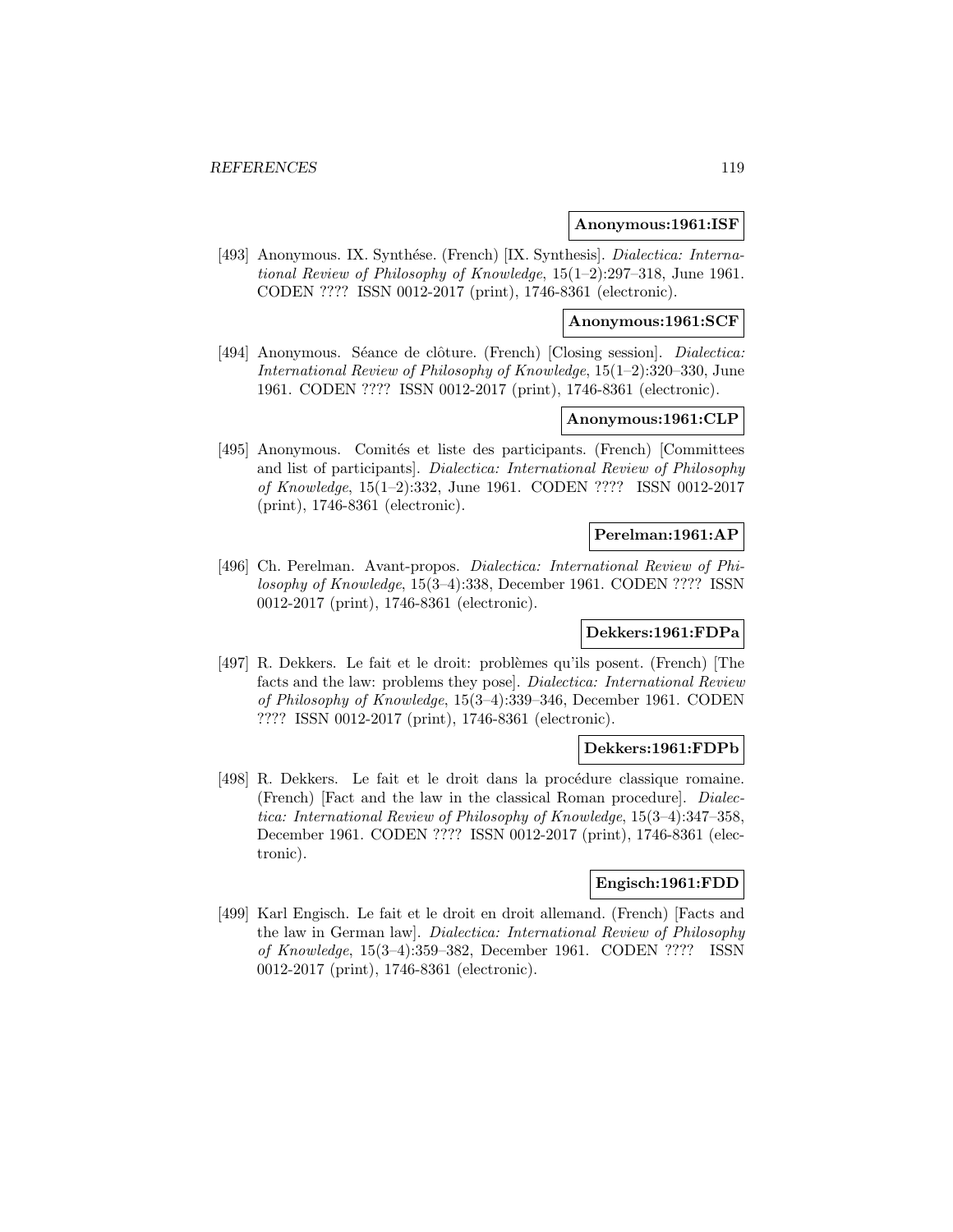#### **Foriers:1961:DDF**

[500] P. Foriers. La distinction du fait et du droit devant la cour de cassation de Belgique. (French) [The distinction between fact and law before the Supreme Court of Appeal of Belgium]. Dialectica: International Review of Philosophy of Knowledge, 15(3–4):383–409, December 1961. CODEN ???? ISSN 0012-2017 (print), 1746-8361 (electronic).

### **Hallemans:1961:JDD**

[501] W. Hallemans. Le juge devant la distinction du fait et du droit. (French) [The judge before the distinction of fact and law]. Dialectica: International Review of Philosophy of Knowledge, 15(3–4):410–420, December 1961. CODEN ???? ISSN 0012-2017 (print), 1746-8361 (electronic).

#### **Bayart:1961:DDF**

[502] Arnould Bayart. La distinction du fait et du droit. Le point de vue de l'avocat. (French) [The distinction between fact and law. The point of view of the lawyer]. Dialectica: International Review of Philosophy of Knowledge, 15(3–4):421–444, December 1961. CODEN ???? ISSN 0012-2017 (print), 1746-8361 (electronic).

#### **Ascareixi:1961:FDD**

[503] Tullio Ascareixi. Le fait et le droit devant la cour de cassation italienne. (French) [Facts and law before the Italian Supreme Court of Appeal]. Dialectica: International Review of Philosophy of Knowledge, 15(3–4): 445–461, December 1961. CODEN ???? ISSN 0012-2017 (print), 1746- 8361 (electronic).

# **Riveho:1961:DDD**

[504] Jean Riveho. La distinction du droit et du fait dans la jurisprudence du conseil d'état français. (French) [The distinction between law and fact in the jurisprudence of the French State Council]. Dialectica: International Review of Philosophy of Knowledge, 15(3–4):462–480, December 1961. CODEN ???? ISSN 0012-2017 (print), 1746-8361 (electronic).

#### **Buch:1961:DFJ**

[505] H. Buch. Le droit et le fait dans la jurisprudence du conseil d'état de Belgique. (French) [The law and the fact in the jurisprudence of the Council of State of Belgium]. Dialectica: International Review of Philosophy of Knowledge, 15(3–4):481–506, December 1961. CODEN ???? ISSN 0012-2017 (print), 1746-8361 (electronic).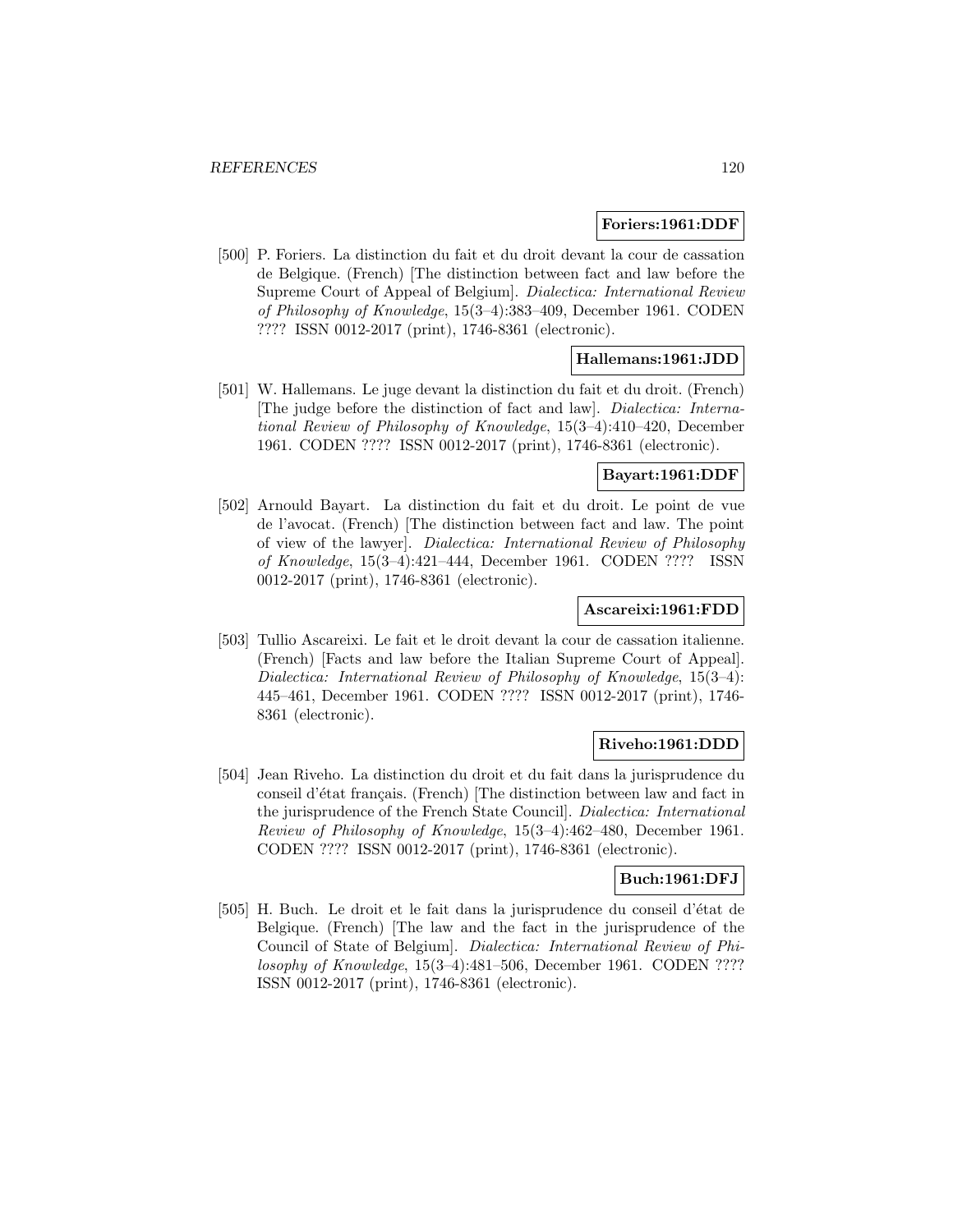### **Boland:1961:NUJ**

[506] G. Boland. La notion d'urgence dans la jurisprudence du conseil d'état de Belgique. (French) [The notion of urgency in the case-law of the Council of State of Belgium]. Dialectica: International Review of Philosophy of Knowledge, 15(3–4):507–522, December 1961. CODEN ???? ISSN 0012- 2017 (print), 1746-8361 (electronic).

### **Dumont:1961:CEJ**

[507] M. Dumont. Le conseil d'état, juge de l'intéréet général. (French) [The Council of State, a judge of the general interest]. Dialectica: International Review of Philosophy of Knowledge, 15(3–4):523–552, December 1961. CODEN ???? ISSN 0012-2017 (print), 1746-8361 (electronic).

#### **Morgenthal:1961:NSF**

[508] L. Morgenthal. La notion de subordination, le fait et le droit. (French) [The notion of subordination, the fact and the right]. Dialectica: International Review of Philosophy of Knowledge, 15(3–4):553–576, December 1961. CODEN ???? ISSN 0012-2017 (print), 1746-8361 (electronic).

### **Motte:1961:LNE**

[509] M. Th. Motte. L'évolution de la notion d'état d'ivresse dans la repression de l'ivresse au volant. (French) [The evolution of the notion of drunkenness in the repression of drunk driving]. Dialectica: International Review of Philosophy of Knowledge, 15(3–4):577–600, December 1961. CODEN ???? ISSN 0012-2017 (print), 1746-8361 (electronic).

### **Perelman:1961:DDF**

[510] Ch. Perelman. La distinction du fait et du droit le point de vue du logicien. (French) [The distinction between fact and law the point of view of the logician]. Dialectica: International Review of Philosophy of Knowledge, 15(3–4):601–610, December 1961. CODEN ???? ISSN 0012- 2017 (print), 1746-8361 (electronic).

#### **Feibleman:1962:PES**

[511] James K. Feibleman. Philosophical empiricism from the scientific standpoint. Dialectica: International Review of Philosophy of Knowledge, 16 (1):5–14, March 1962. CODEN ???? ISSN 0012-2017 (print), 1746-8361 (electronic).

#### **Wittenberg:1962:MPS**

[512] A. Wittenberg. May philosophy of science preach empiricism and practice apriorism? Dialectica: International Review of Philosophy of Knowledge,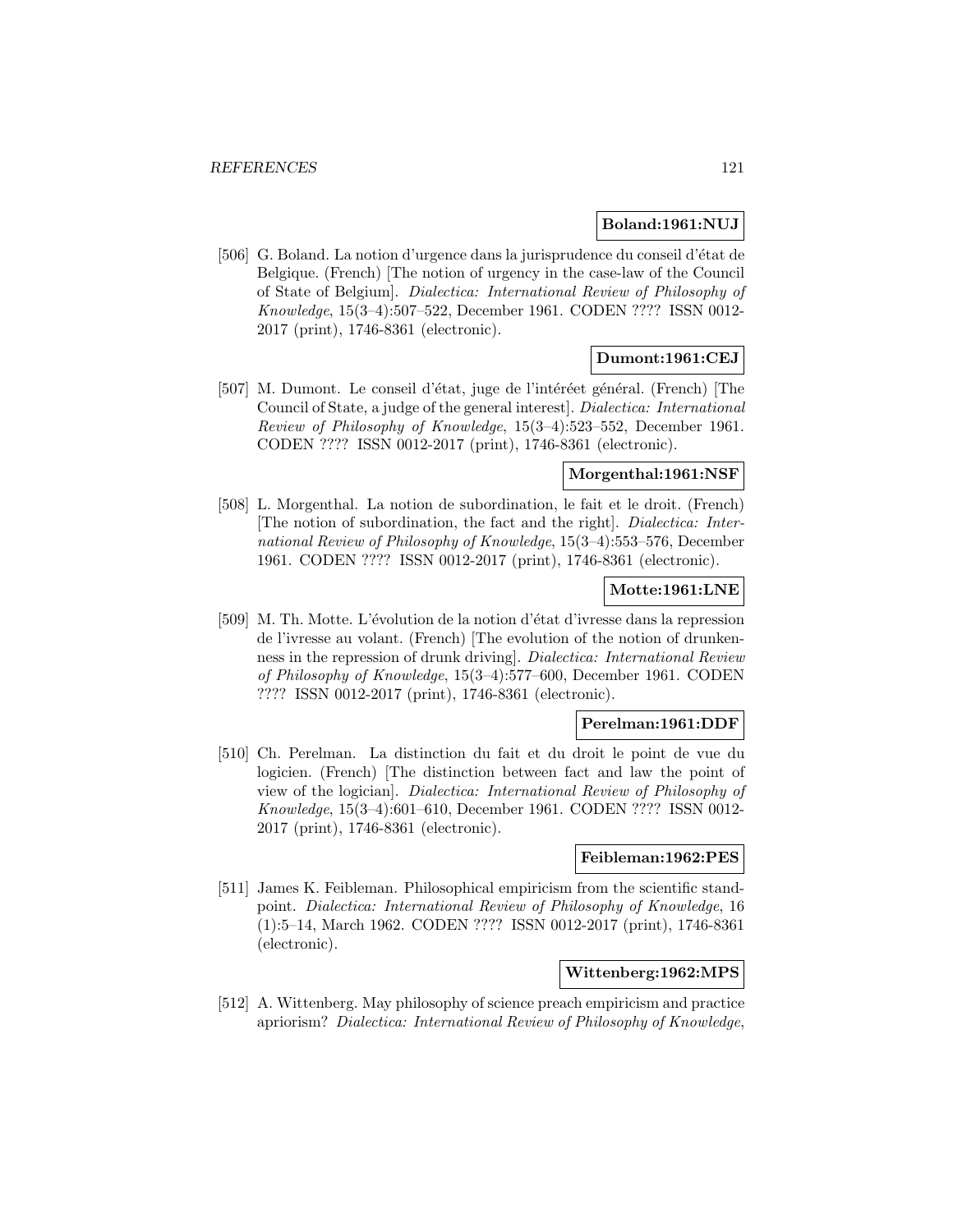16(1):15–24, March 1962. CODEN ???? ISSN 0012-2017 (print), 1746- 8361 (electronic).

### **Nador:1962:LDH**

[513] György Nádor. L'importance de la doctrine heuristique de Descartes dans l'histoire de la science. (French) [The importance of the Descartes heuristic doctrine in the history of science. *Dialectica: International* Review of Philosophy of Knowledge, 16(1):25–38, March 1962. CODEN ???? ISSN 0012-2017 (print), 1746-8361 (electronic).

### **Zeleznik:1962:DEL**

[514] Carter Zeleznik. Dualistic expressions: learning and instinct. Dialectica: International Review of Philosophy of Knowledge, 16(1):39–44, March 1962. CODEN ???? ISSN 0012-2017 (print), 1746-8361 (electronic).

# **Moch:1962:PCF**

[515] François Moch. Pratique et connaissance. (French) [Practice and knowledge]. Dialectica: International Review of Philosophy of Knowledge, 16 (1):45–55, March 1962. CODEN ???? ISSN 0012-2017 (print), 1746-8361 (electronic).

#### **Tummers:1962:GPE**

[516] J. H. Tummers. La géométrie et le problème de l'espace. (French) [Geometry and the problem of space]. Dialectica: International Review of Philosophy of Knowledge, 16(1):56–60, March 1962. CODEN ???? ISSN 0012-2017 (print), 1746-8361 (electronic).

### **Evans:1962:RSC**

[517] Melbourne G. Evans. The relativity of simultaneity: a critical analysis. Dialectica: International Review of Philosophy of Knowledge, 16(1): 61–82, March 1962. CODEN ???? ISSN 0012-2017 (print), 1746-8361 (electronic).

#### **Bonsack:1962:RME**

[518] F. Bonsack. Réponse à M. Evans et à quelques autres. (French) [Answer to M. Evans and a few others]. Dialectica: International Review of Philosophy of Knowledge, 16(1):83–91, March 1962. CODEN ???? ISSN 0012-2017 (print), 1746-8361 (electronic).

#### **Mercier:1962:RR**

[519] André Mercier. Reviews: reviews. Dialectica: International Review of Philosophy of Knowledge, 16(1):92–95, March 1962. CODEN ???? ISSN 0012-2017 (print), 1746-8361 (electronic).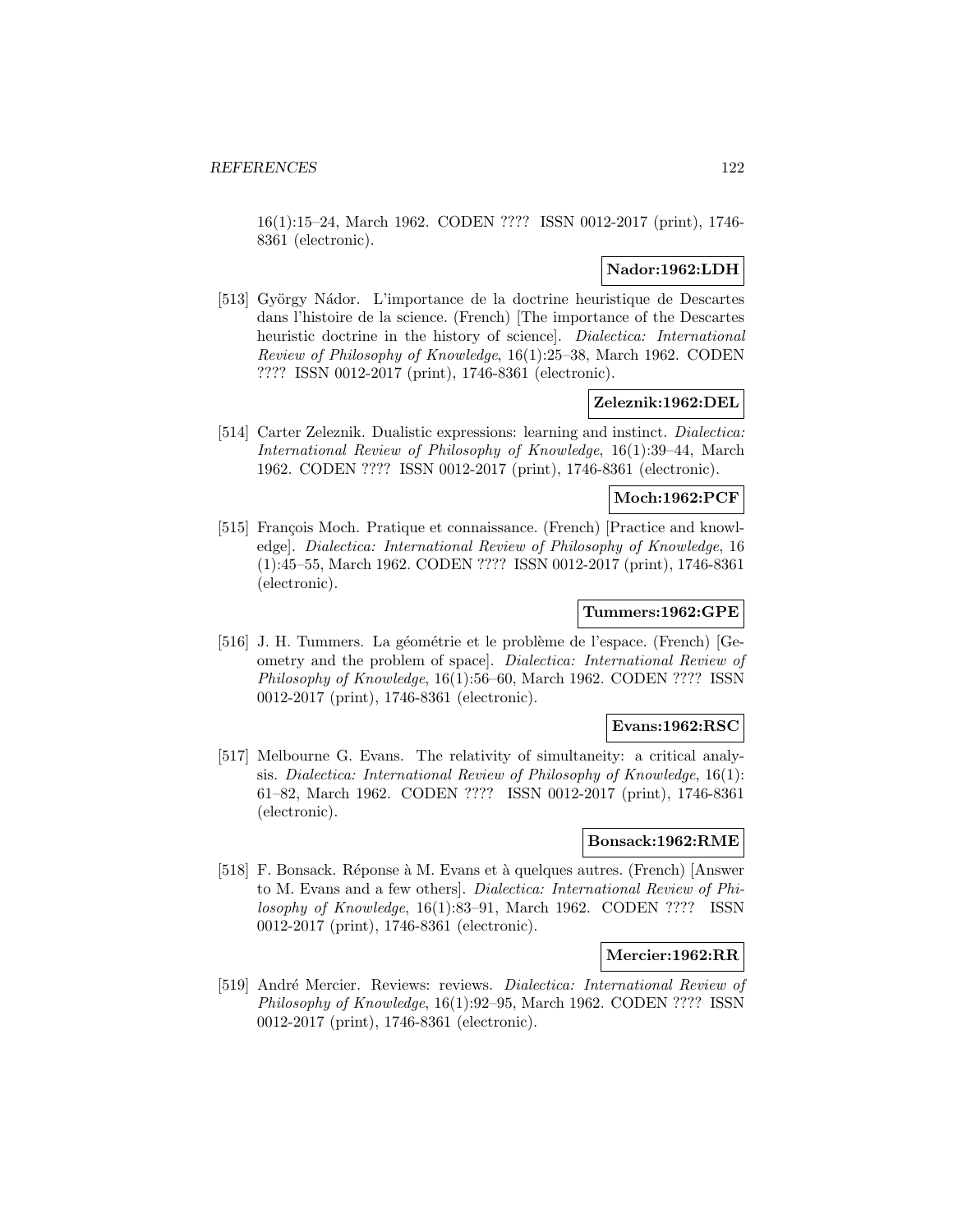#### **Anonymous:1962:BJP**

[520] Anonymous. *British journal for the philosophy of science*. *Dialectica:* International Review of Philosophy of Knowledge, 16(1):96–104, March 1962. CODEN ???? ISSN 0012-2017 (print), 1746-8361 (electronic).

#### **Anonymous:1962:PSJ**

[521] Anonymous. Philosophy of science journal: philosophy of science journal. Dialectica: International Review of Philosophy of Knowledge, 16(1):105– 107, March 1962. CODEN ???? ISSN 0012-2017 (print), 1746-8361 (electronic).

### **Anonymous:1962:RBR**

[522] Anonymous. Received books: received books. *Dialectica: International* Review of Philosophy of Knowledge, 16(1):108–110, March 1962. CODEN ???? ISSN 0012-2017 (print), 1746-8361 (electronic).

# **Konig:1962:GSF**

[523] René König. Grundlagenprobleme der soziologischen Forschungsmethoden. (German) [Basic problems of sociological research methods]. Dialectica: International Review of Philosophy of Knowledge, 16(2):115–142, June 1962. CODEN ???? ISSN 0012-2017 (print), 1746-8361 (electronic).

# **Baumert:1962:QQV**

[524] Gerhart Baumert. Über quantitative und qualitative Verfahren in den Sozialwissenschaften. (German) [On quantitative and qualitative methods in social sciences]. Dialectica: International Review of Philosophy of Knowledge, 16(2):143–154, June 1962. CODEN ???? ISSN 0012-2017 (print), 1746-8361 (electronic).

### **Compton:1962:US**

[525] John J. Compton. Understanding science. Dialectica: International Review of Philosophy of Knowledge, 16(2):155–176, June 1962. CODEN ???? ISSN 0012-2017 (print), 1746-8361 (electronic).

### **deViller:1962:LEF**

[526] A. Bonnet de Viller. L'envers de l'expérience. (French) [The reverse of the experience]. Dialectica: International Review of Philosophy of Knowledge, 16(2):177–197, June 1962. CODEN ???? ISSN 0012-2017 (print), 1746-8361 (electronic).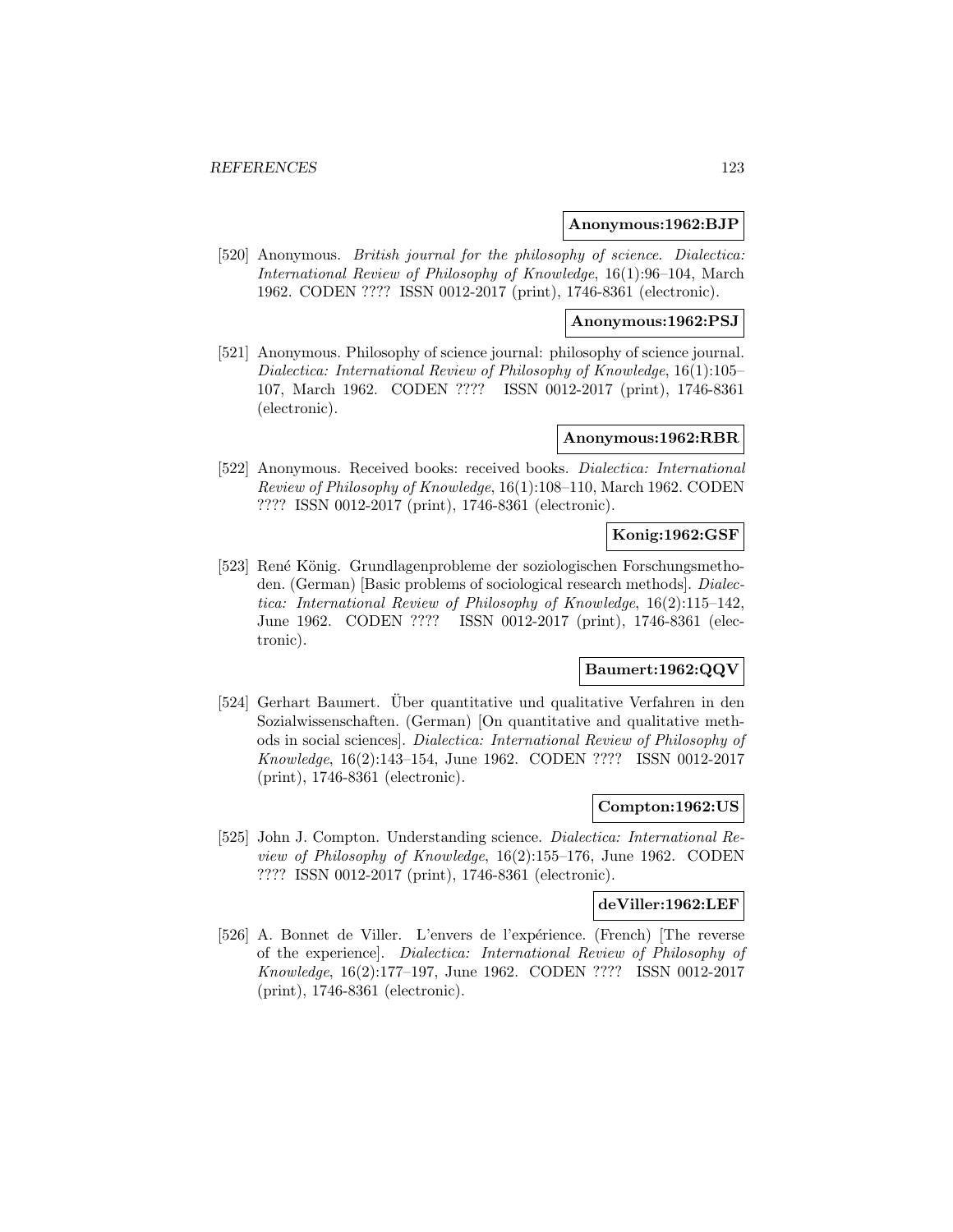#### **Duvanel:1962:RCS**

[527] Blaise Duvanel. Reviews: chronique de sociologie. (French) [Chronicle of sociology]. Dialectica: International Review of Philosophy of Knowledge, 16(2):199–201, June 1962. CODEN ???? ISSN 0012-2017 (print), 1746- 8361 (electronic).

### **Duvanel:1962:RRB**

[528] B. Duvanel. Reviews: Roger Bastide: Les religions africaines au Brésil. Dialectica: International Review of Philosophy of Knowledge, 16(2):201– 203, June 1962. CODEN ???? ISSN 0012-2017 (print), 1746-8361 (electronic).

#### **Duvanel:1962:RTS**

[529] B. Duvanel. Reviews: traité de sociologie. (French) [Treatise of sociology]. Dialectica: International Review of Philosophy of Knowledge, 16 (2):204–207, June 1962. CODEN ???? ISSN 0012-2017 (print), 1746- 8361 (electronic).

### **Topitsch:1962:VZS**

[530] Ernst Topitsch. Das Verhältnis zwischen Sozial- und Naturwissenschaften : eine methodologisch-ideologiekritische Untersuchung. (German) [The relationship between social and natural sciences: a methodological– ideological critical investigation]. Dialectica: International Review of Philosophy of Knowledge, 16(3):211–231, September 1962. CODEN ???? ISSN 0012-2017 (print), 1746-8361 (electronic).

### **Lenk:1962:PI**

[531] Kurt Lenk. Die positivistische ideologienlehre. Dialectica: International Review of Philosophy of Knowledge, 16(3):232–254, September 1962. CO-DEN ???? ISSN 0012-2017 (print), 1746-8361 (electronic).

### **Stern:1962:IMP**

[532] Herold S. Stern. Implications of the methodology of the physical sciences for the social sciences. Dialectica: International Review of Philosophy of Knowledge, 16(3):255–274, September 1962. CODEN ???? ISSN 0012- 2017 (print), 1746-8361 (electronic).

#### **Tatarkiewicz:1962:MSD**

[533] Krzysztof Tatarkiewicz. Modèles et systèmes déductifs. (French) [Deductive models and systems]. Dialectica: International Review of Philosophy of Knowledge, 16(3):275–298, September 1962. CODEN ???? ISSN 0012-2017 (print), 1746-8361 (electronic).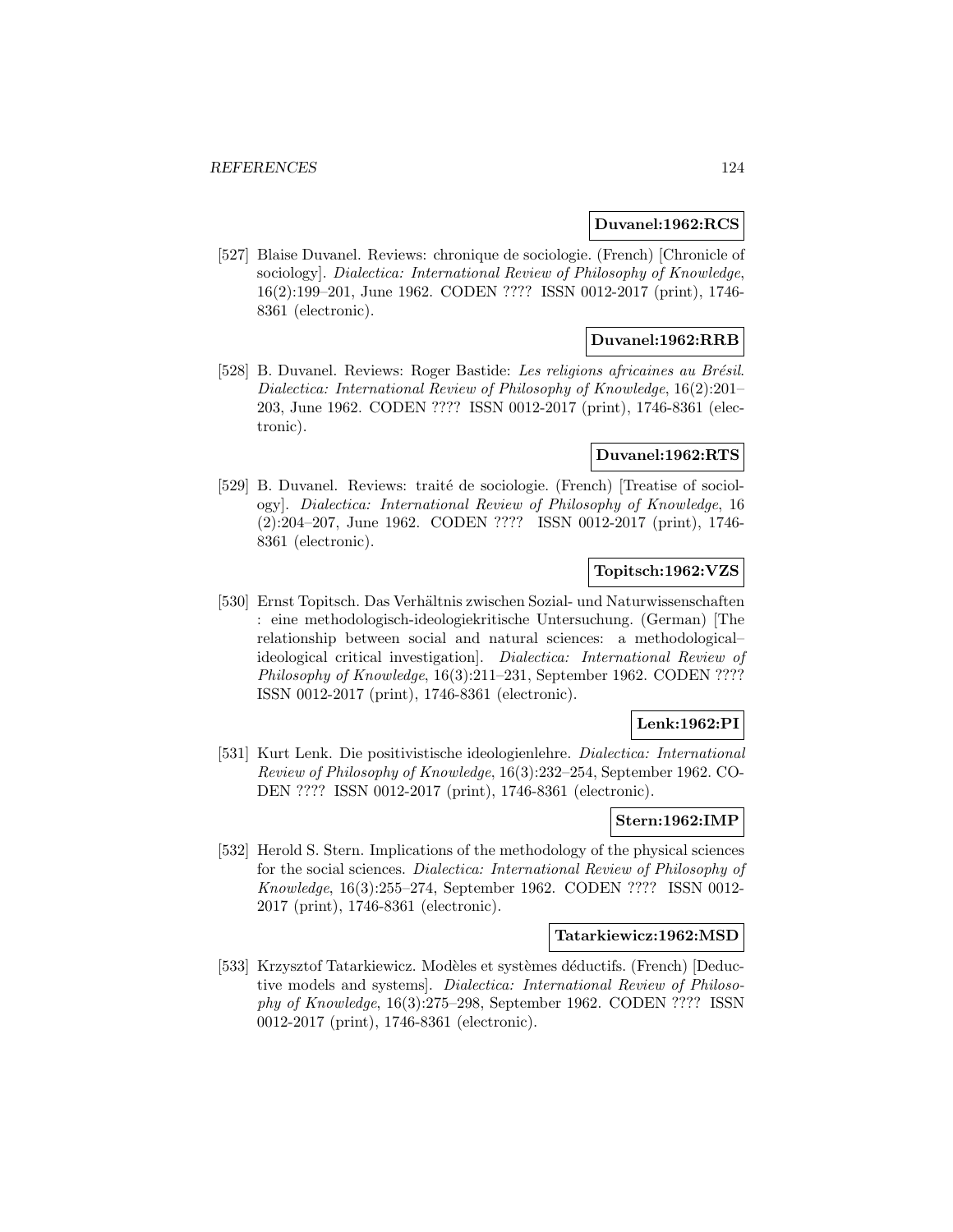#### **Anonymous:1962:RVR**

[534] Anonymous. Relativité de la vitesse relative : suite et fin de la discussion Evans–Bonsack. (French) [Relativity of relative velocity: continuation and end of Evans–Bonsack discussion]. Dialectica: International Review of Philosophy of Knowledge, 16(3):299–301, September 1962. CODEN ???? ISSN 0012-2017 (print), 1746-8361 (electronic).

### **Anonymous:1962:APS**

[535] Anonymous. Abstracts from · Philosophy of Science · Dialectica: International Review of Philosophy of Knowledge, 16(3):302–303, September 1962. CODEN ???? ISSN 0012-2017 (print), 1746-8361 (electronic).

#### **Noblle-Neumann:1962:MFU**

[536] Dr. Elisabeth Noblle-Neumann. Uber den methodischen Fortschritt in ¨ der Umfrageforschung. (German) [On methodical progress in survey research]. Dialectica: International Review of Philosophy of Knowledge, 16(4):307–328, December 1962. CODEN ???? ISSN 0012-2017 (print), 1746-8361 (electronic).

#### **Hofstatter:1962:ASD**

[537] Peter R. Hofstätter. Analyse eines Stereotyps: die deutsche Frau. (German) [Analysis of a stereotype: the German woman]. Dialectica: International Review of Philosophy of Knowledge, 16(4):329–353, December 1962. CODEN ???? ISSN 0012-2017 (print), 1746-8361 (electronic).

#### **Walter:1962:VCS**

[538] Emile J. Walter. Vers une classification scientifique de la socioloigie. (French) [Towards a scientific classification of socioloigy]. Dialectica: International Review of Philosophy of Knowledge, 16(4):354–360, December 1962. CODEN ???? ISSN 0012-2017 (print), 1746-8361 (electronic).

### **Maruyama:1962:POM**

[539] Magoroh Maruyama. Philosophy as an open meta-science of interdisciplinary cross-induction. Dialectica: International Review of Philosophy of Knowledge, 16(4):361–384, December 1962. CODEN ???? ISSN 0012- 2017 (print), 1746-8361 (electronic).

#### **Bonsack:1962:PIO**

[540] François Bonsack. Pour une interprétation objectiviste de la théorie de l'information. (French) [For an objectivist interpretation of the theory of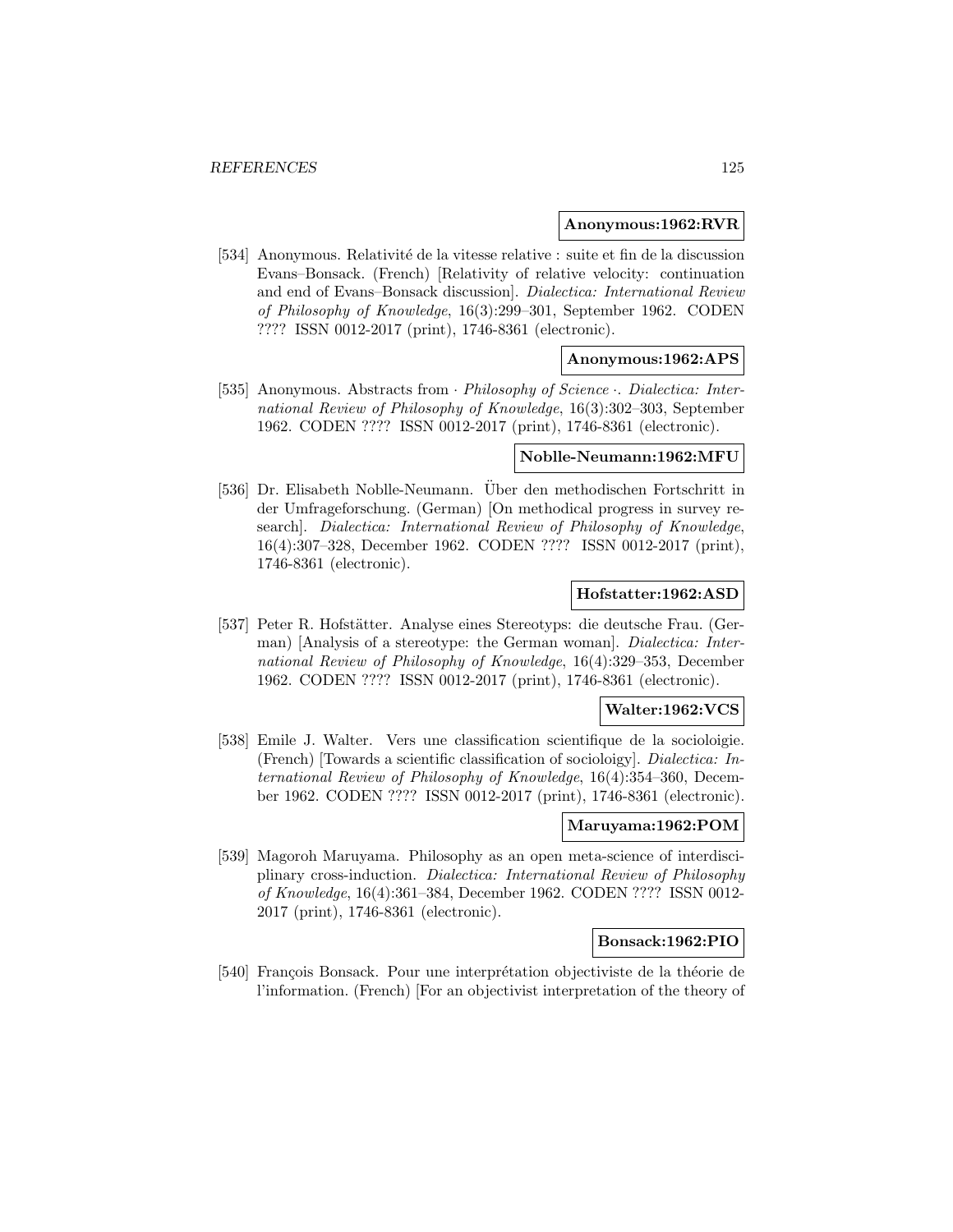information]. Dialectica: International Review of Philosophy of Knowledge, 16(4):385–395, December 1962. CODEN ???? ISSN 0012-2017 (print), 1746-8361 (electronic).

## **Pap:1963:NKW**

[541] Arthur Pap. Neuere Kernfragen der Wahrscheinlichkeitstheorie. (German) [Recent core probabilities of probability theory]. *Dialectica: In*ternational Review of Philosophy of Knowledge, 17(1):5–22, March 1963. CODEN ???? ISSN 0012-2017 (print), 1746-8361 (electronic).

### **Harris:1963:EP**

[542] Errol E. Harris. The end of a phase. Dialectica: International Review of Philosophy of Knowledge, 17(1):23–48, March 1963. CODEN ???? ISSN 0012-2017 (print), 1746-8361 (electronic). See remarks [543].

#### **Bernays:1963:REP**

[543] Paul Bernays. Remarks to "The end of a phase". Dialectica: International Review of Philosophy of Knowledge, 17(1):49–50, March 1963. CODEN ???? ISSN 0012-2017 (print), 1746-8361 (electronic). See [542].

### **Emery:1963:PFM**

[544] Eric Emery. Propos sur les fondements de la musique. (French) [On the fundamentals of music]. Dialectica: International Review of Philosophy of Knowledge, 17(1):51–77, March 1963. CODEN ???? ISSN 0012-2017 (print), 1746-8361 (electronic).

### **Maruyama:1963:BEMa**

[545] Magoroh Maruyama. Basic elements in misunderstandings. I. Dialectica: International Review of Philosophy of Knowledge, 17(1):78–92, March 1963. CODEN ???? ISSN 0012-2017 (print), 1746-8361 (electronic).

#### **Anonymous:1963:ABJ**

[546] Anonymous. Abstract: *British Journal for the Philosophy of Science. Di*alectica: International Review of Philosophy of Knowledge, 17(1):93–96, March 1963. CODEN ???? ISSN 0012-2017 (print), 1746-8361 (electronic).

### **Maruyama:1963:BEMb**

[547] Magoroh Maruyama. Basic elements in misunderstandings. II. Dialectica: International Review of Philosophy of Knowledge, 17(2–3):99–109, September 1963. CODEN ???? ISSN 0012-2017 (print), 1746-8361 (electronic).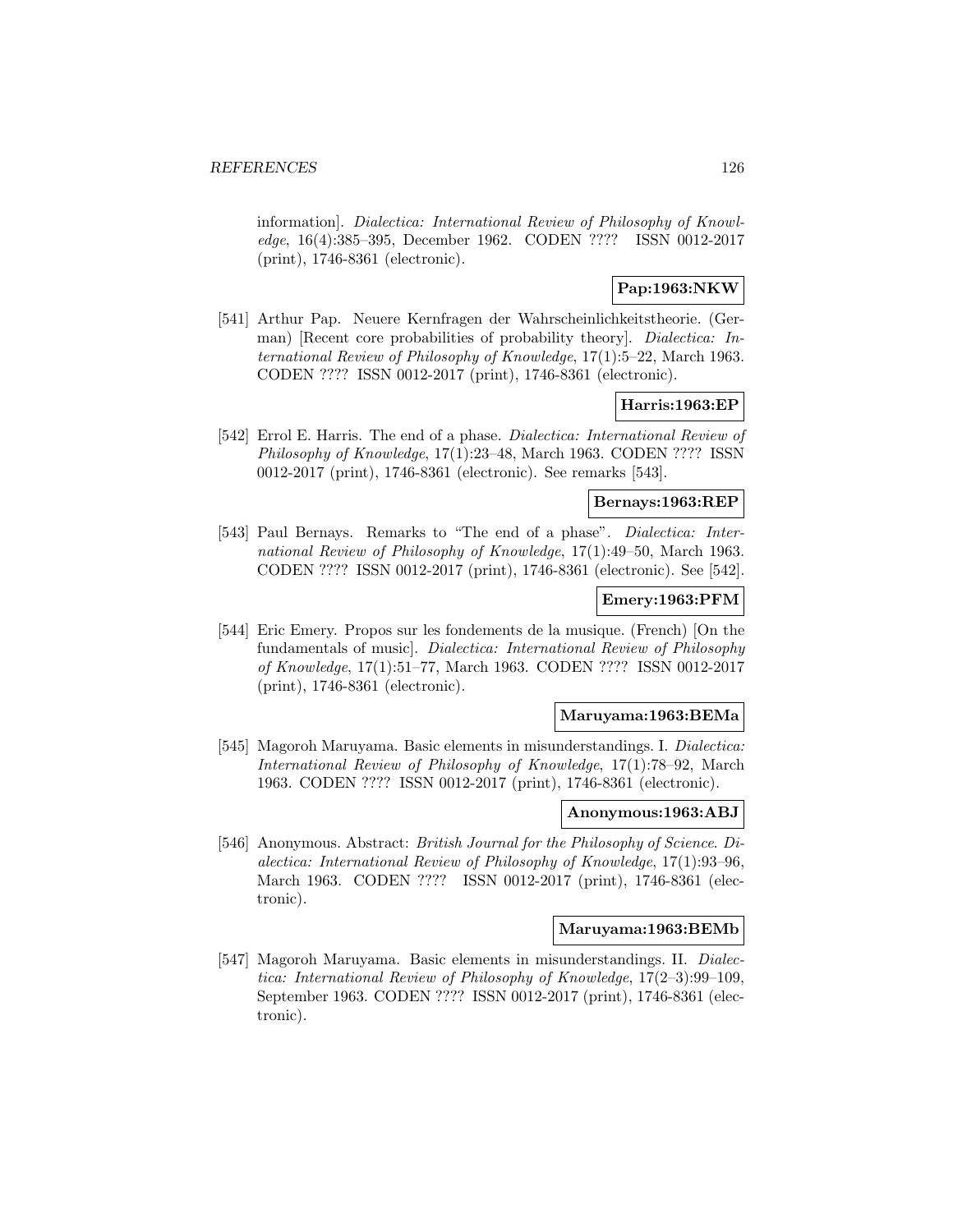#### **Anonymous:1963:LTQ**

[548] Anonymous. L'analogie en tant que méthode de connaissance: introduction: extrait d'une lettre à Mm. Cuénod et Pun. (French) [Analogy as a method of knowledge: introduction: extract from a letter to Mm. Cuénod and Pun]. Dialectica: International Review of Philosophy of Knowledge, 17(2–3):111–115, September 1963. CODEN ???? ISSN 0012-2017 (print), 1746-8361 (electronic).

### **Cuenod:1963:RMG**

[549] M. Cuénod and L. Pun. Réponse à M. Gonseth. (French) [Reply to M. Gonseth]. Dialectica: International Review of Philosophy of Knowledge, 17(2–3):116–118, September 1963. CODEN ???? ISSN 0012-2017 (print), 1746-8361 (electronic).

### **Gonseth:1963:PCA**

[550] F. Gonseth. I. Principes de la connaissance analogique: analogie et modéles mathématiques. (French) [I. Principles of analogue knowledge: analogy and mathematical models]. Dialectica: International Review of Philosophy of Knowledge, 17(2–3):119–150, September 1963. CODEN ???? ISSN 0012-2017 (print), 1746-8361 (electronic).

## **Loeb:1963:PQM**

[551] J. Loeb. Par quel mécanisme l'analogie est-elle une source de connaissance?. (French) [By what mechanism is analogy a source of knowledge?]. Dialectica: International Review of Philosophy of Knowledge, 17(2–3): 151–158, September 1963. CODEN ???? ISSN 0012-2017 (print), 1746- 8361 (electronic).

### **Henning:1963:ACP**

[552] Edward Henning and Mihajlo D. Mesarovic. Analogy in the creative processes and the objects of creation in art and sciences. Dialectica: International Review of Philosophy of Knowledge, 17(2–3):159–166, September 1963. CODEN ???? ISSN 0012-2017 (print), 1746-8361 (electronic).

#### **Pask:1963:UAP**

[553] Gordon Pask. The use of analogy and parable in cybernetics with emphasis upon analogies for learning and creativity. Dialectica: International Review of Philosophy of Knowledge, 17(2–3):167–203, September 1963. CODEN ???? ISSN 0012-2017 (print), 1746-8361 (electronic).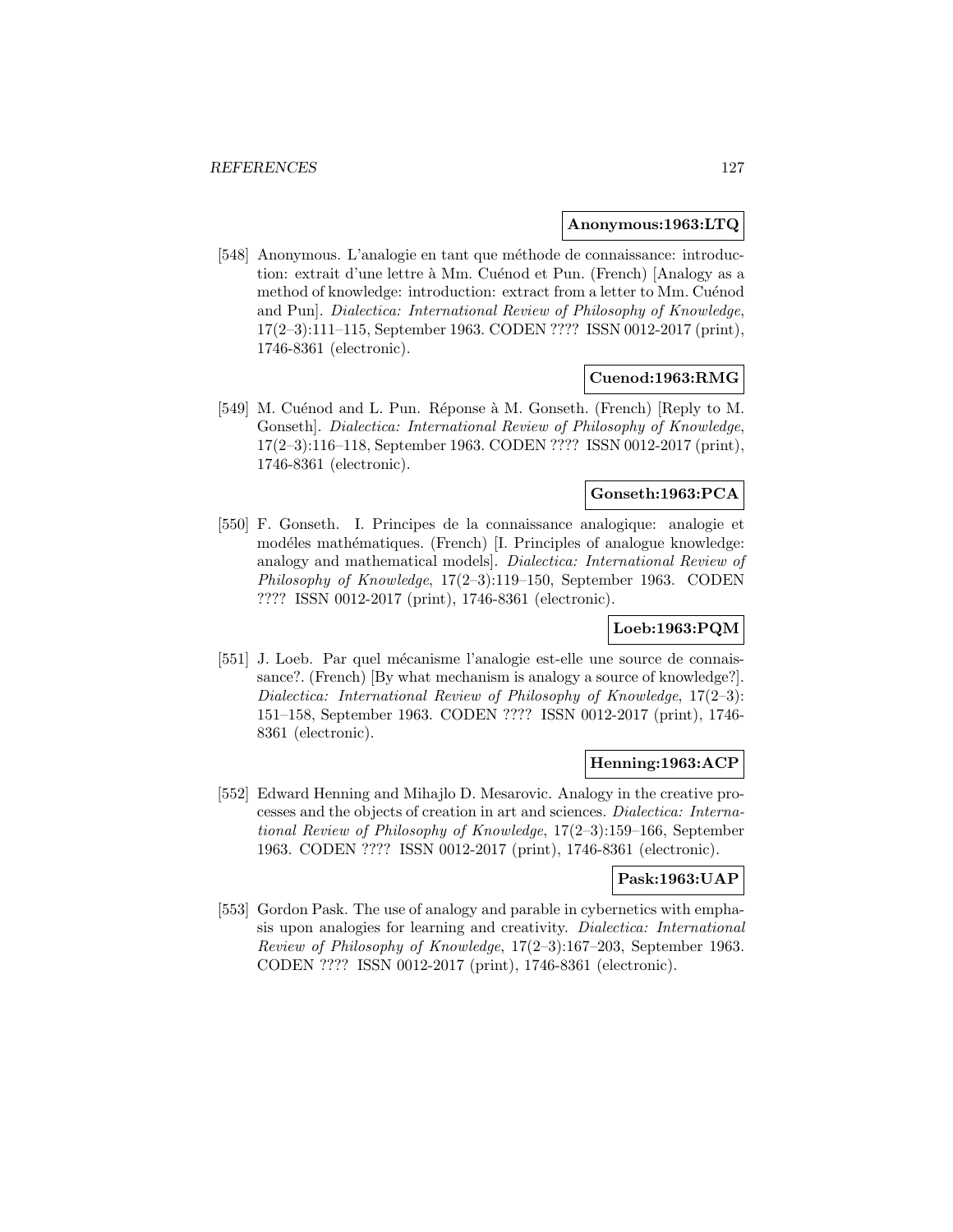#### **Raymond:1963:AIA**

[554] F. H. Raymond. Analogies et intelligence artificielle. (French) [Analogies and artificial intelligence]. Dialectica: International Review of Philosophy of Knowledge, 17(2–3):203–215, September 1963. CODEN ???? ISSN 0012-2017 (print), 1746-8361 (electronic).

### **Naslin:1963:IMC**

[555] P. Naslin. II. Méthodes de la connaissance analogique: analogies, homologies et mod´eles. (French) [II. Analogical methods: analogies, homologies and models]. Dialectica: International Review of Philosophy of Knowledge, 17(2–3):215–239, September 1963. CODEN ???? ISSN 0012-2017 (print), 1746-8361 (electronic).

### **Pun:1963:OAF**

[556] L. Pun. Optimum de l'analogie. (French) [Optimum of analogy]. Dialectica: International Review of Philosophy of Knowledge, 17(2–3):240–259, September 1963. CODEN ???? ISSN 0012-2017 (print), 1746-8361 (electronic).

### **Zelbstein:1963:MAI**

[557] U. Zelbstein. Méthodes analogiques et isomorphisme des chaines fonctionnelles. (French) [Analog methods and isomorphism of functional chains]. Dialectica: International Review of Philosophy of Knowledge, 17 (2–3):260–266, September 1963. CODEN ???? ISSN 0012-2017 (print), 1746-8361 (electronic).

### **Cuenod:1963:IAM**

[558] Michel Cuénod. III. Application des méthodes analogiques: analogie et notion de rigueur pour l'ingénieur. (French) [III. Application of analog methods: analogy and rigor for the engineer]. Dialectica: International Review of Philosophy of Knowledge, 17(2–3):267–283, September 1963. CODEN ???? ISSN 0012-2017 (print), 1746-8361 (electronic).

#### **Hesse:1963:ACT**

[559] Mary Hesse. Analogy and confirmation theory. *Dialectica: International* Review of Philosophy of Knowledge, 17(2–3):284–292, September 1963. CODEN ???? ISSN 0012-2017 (print), 1746-8361 (electronic).

# **Edeline:1963:ALD**

[560] F. Edeline. Aspects logiques du jeu de mots poétique. (French) [Logical aspects of the poetic play on words]. Dialectica: International Review of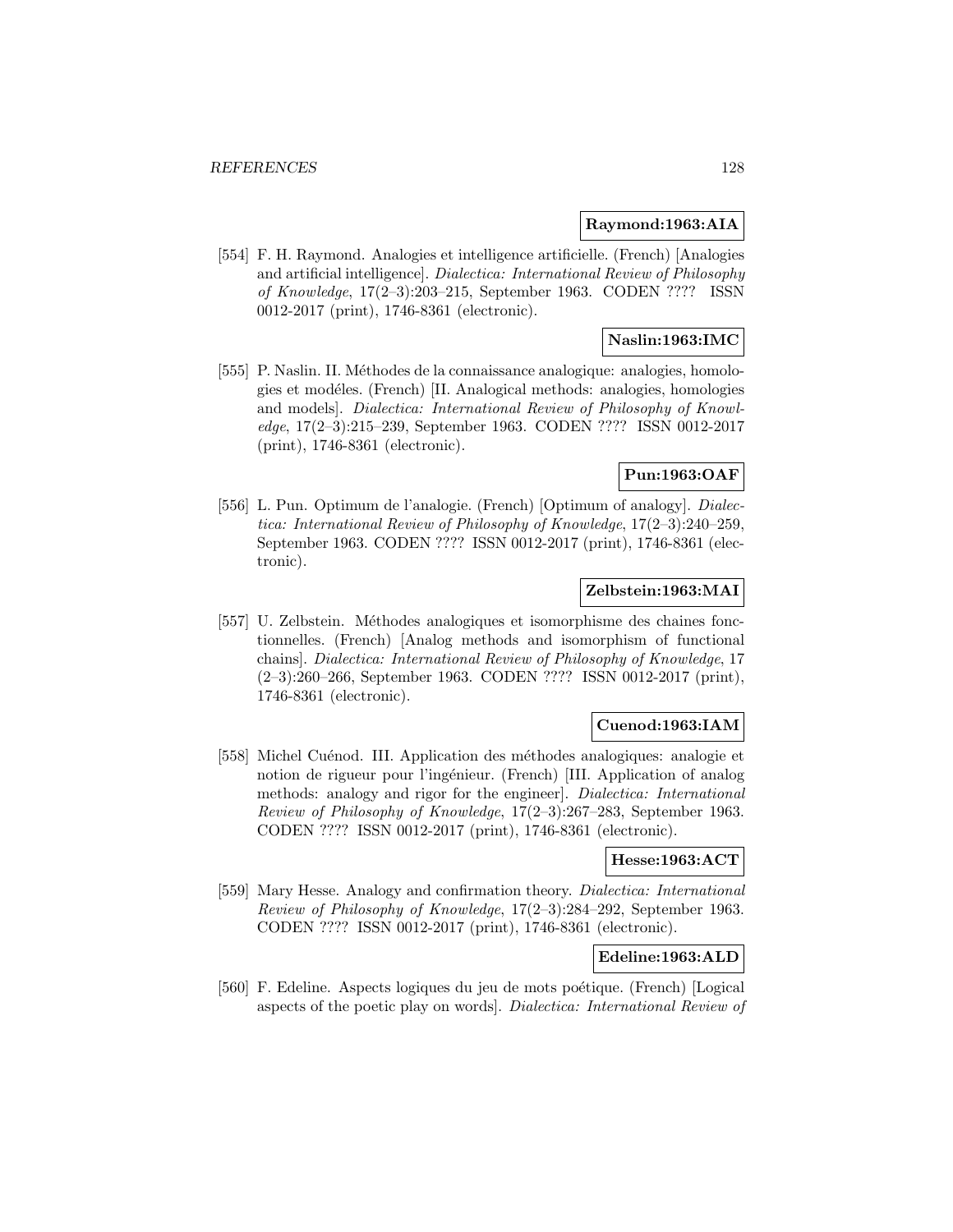Philosophy of Knowledge, 17(4):297-306, December 1963. CODEN ???? ISSN 0012-2017 (print), 1746-8361 (electronic).

#### **Zafiropulo:1963:RAD**

[561] Jean Zafiropulo. Le rôle de l'analogie dans le déchiffrement de l'écriture mycénienne linéaire B. (French) [The role of analogy in deciphering Mycenaean linear script B]. Dialectica: International Review of Philosophy of Knowledge, 17(4):307–327, December 1963. CODEN ???? ISSN 0012- 2017 (print), 1746-8361 (electronic).

#### **Solari:1963:CPM**

[562] Luigi Solari. Contenu et portée des modèles économétriques. (French) [Content and scope of econometric models]. Dialectica: International Review of Philosophy of Knowledge, 17(4):328–352, December 1963. CO-DEN ???? ISSN 0012-2017 (print), 1746-8361 (electronic).

### **VonGrunebaum:1963:MWV**

[563] G. E. Von Grunebaum. Muslim world view and Muslim science. *Dialec*tica: International Review of Philosophy of Knowledge, 17(4):353–367, December 1963. CODEN ???? ISSN 0012-2017 (print), 1746-8361 (electronic).

### **Chari:1963:ICT**

[564] C. T. K. Chari. Information, cosmology and time. *Dialectica: Inter*national Review of Philosophy of Knowledge, 17(4):368–380, December 1963. CODEN ???? ISSN 0012-2017 (print), 1746-8361 (electronic).

#### **Perelman:1964:AP**

[565] Ch. Perelman. Avant-propos. Dialectica: International Review of Philosophy of Knowledge, 18(1–4):6, December 1964. CODEN ???? ISSN 0012-2017 (print), 1746-8361 (electronic).

### **Malgaud:1964:ADP**

[566] W. Malgaud. Les antinomies en droit, à propos de l'étude de G. Gavazzi. (French) [The antinomies in law, concerning the study of G. Gavazzi]. Dialectica: International Review of Philosophy of Knowledge, 18(1–4): 7–19, December 1964. CODEN ???? ISSN 0012-2017 (print), 1746-8361 (electronic).

#### **Foriers:1964:AD**

[567] Paul Foriers. Les antinomies en droit. (French) [Antinomies in law]. Dialectica: International Review of Philosophy of Knowledge, 18(1–4):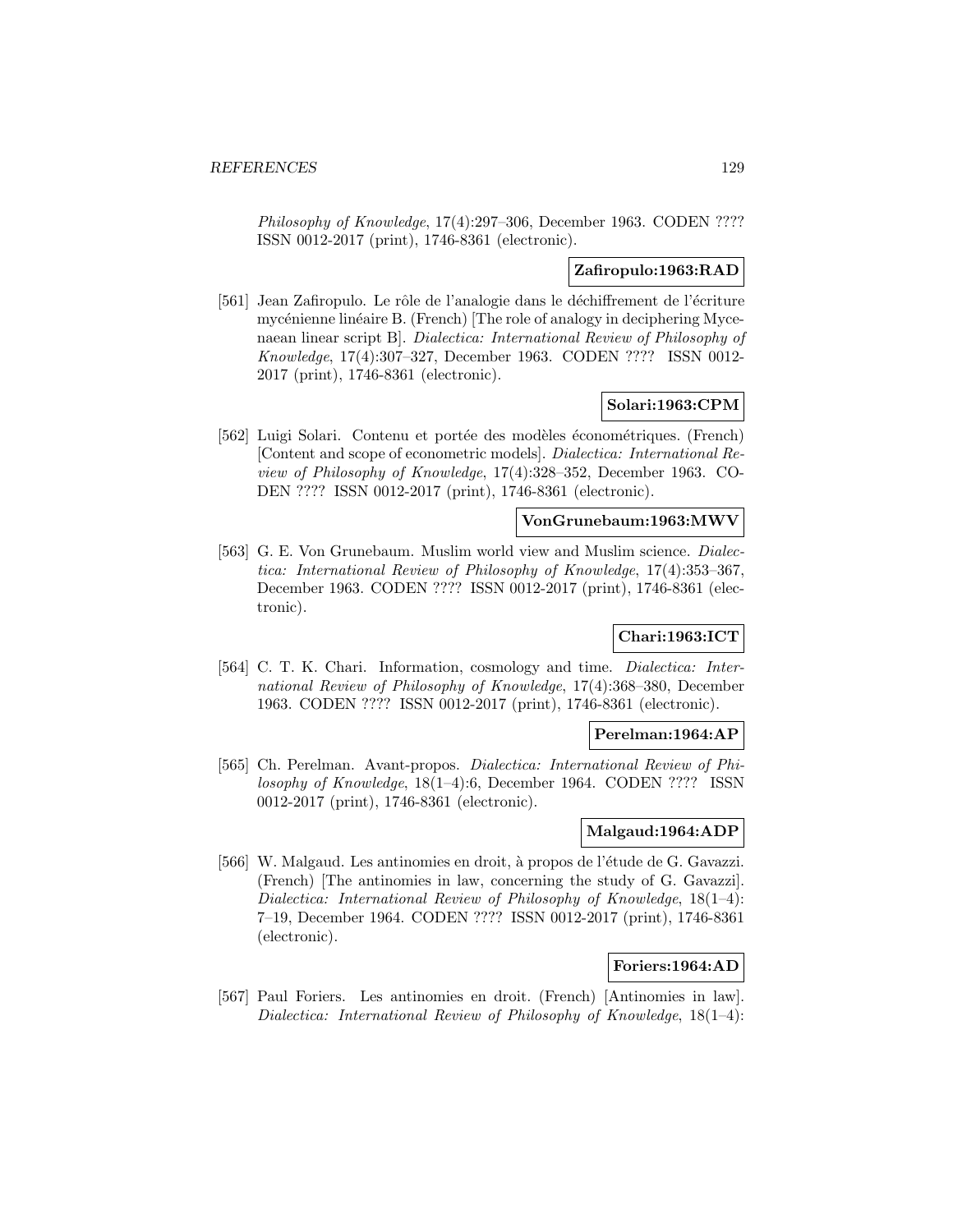20–38, December 1964. CODEN ???? ISSN 0012-2017 (print), 1746- 8361 (electronic).

#### **Morgenthal:1964:ADS**

[568] Léopold Morgenthal. Les antinomies en droit social. (French) [The antinomies in social law]. Dialectica: International Review of Philosophy of Knowledge, 18(1–4):39–62, December 1964. CODEN ???? ISSN 0012- 2017 (print), 1746-8361 (electronic).

### **Silance:1964:QEA**

[569] Lue. Silance. Quelques exemples d'antinomies et essai de classement. (French) [Some examples of antinomies and ranking test]. Dialectica: International Review of Philosophy of Knowledge, 18(1–4):63–137, December 1964. CODEN ???? ISSN 0012-2017 (print), 1746-8361 (electronic).

### **VanderElst:1964:ADI**

[570] Raymond Vander Elst. Antinomies en droit international privé. (French) [Antinomies in private international law]. Dialectica: International Review of Philosophy of Knowledge, 18(1–4):138–176, December 1964. CO-DEN ???? ISSN 0012-2017 (print), 1746-8361 (electronic).

### **Hoeffler:1964:ADP**

[571] Jacques Hoeffler. Les antinomies en droit public. (French) [Antinomies in public law]. Dialectica: International Review of Philosophy of Knowledge, 18(1–4):177–182, December 1964. CODEN ???? ISSN 0012-2017 (print), 1746-8361 (electronic).

## **Boland:1964:QPA**

[572] Georges Boland. Quelques propos sur les antinomies et pseudoantinomies en particulier en droit administratif. (French) [Some remarks on antinomies and pseudo-antinomies in particular in administrative law]. Dialectica: International Review of Philosophy of Knowledge, 18 (1–4):183–203, December 1964. CODEN ???? ISSN 0012-2017 (print), 1746-8361 (electronic).

### **Huberlant:1964:ARP**

[573] Charles Huberlant. Antinomies et recours aux principes généraux. (French) [Antinomies and use of general principles]. Dialectica: International Review of Philosophy of Knowledge, 18(1–4):204–236, December 1964. CODEN ???? ISSN 0012-2017 (print), 1746-8361 (electronic).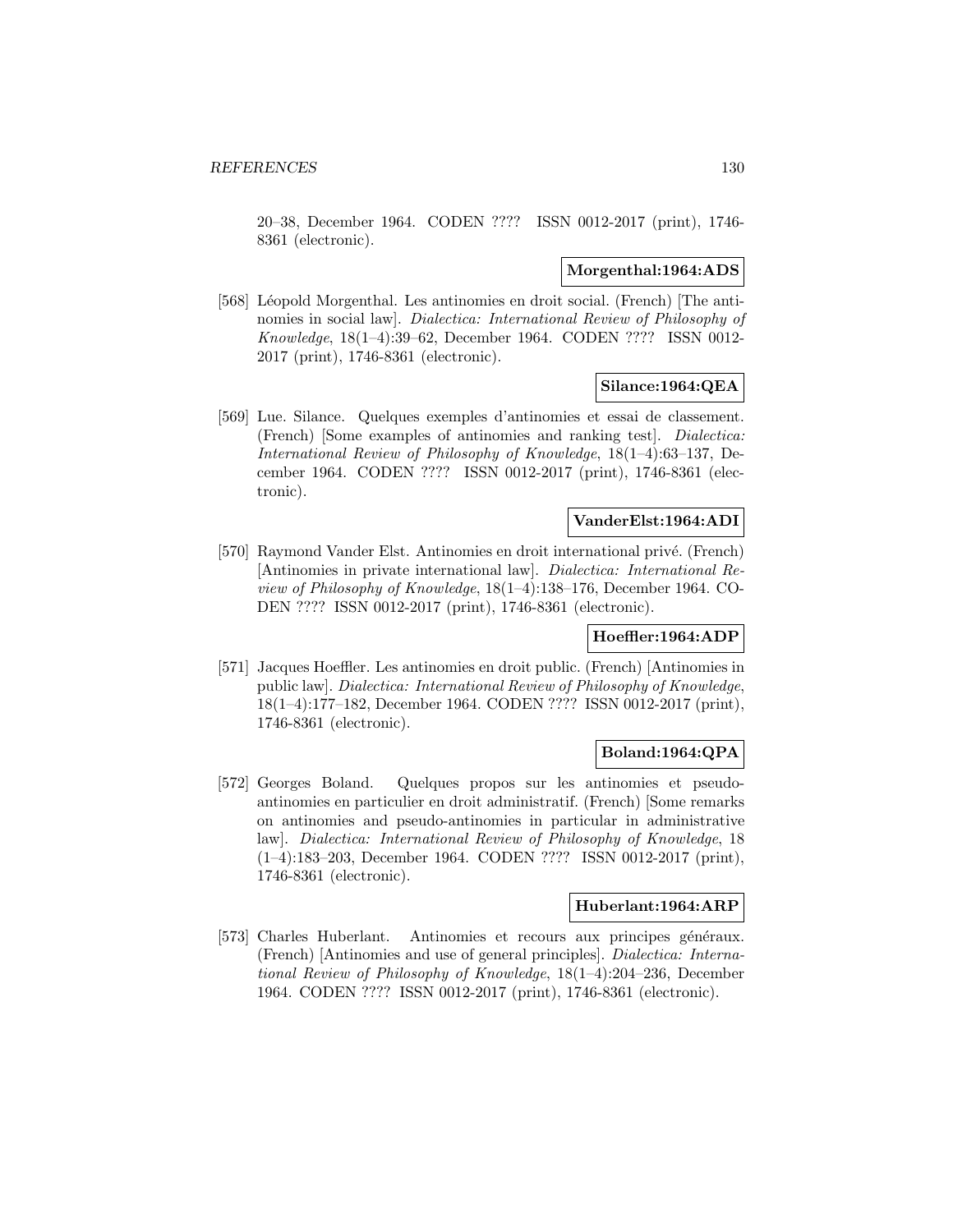#### **Bobbio:1964:CPR**

[574] N. Bobbio. Des critères pour résoudre les antinomies. (French) [Criteria for resolving antinomies]. Dialectica: International Review of Philosophy of Knowledge, 18(1–4):237–258, December 1964. CODEN ???? ISSN 0012-2017 (print), 1746-8361 (electronic).

### **Miedzianogoba:1964:LNA**

[575] J. Miedzianogoba. L'adage nemo auditur propriam turpitudinem allegans et le code napoléon. (French) [The adage nemo auditur propriam turpitudinem allegans and the Napoleon Code]. Dialectica: International Review of Philosophy of Knowledge, 18(1–4):259–284, December 1964. CODEN ???? ISSN 0012-2017 (print), 1746-8361 (electronic).

### **Salmon:1964:ADI**

[576] Jean J.-A. Salmon. Les antinomies en droit international public. (French) [Antinomies in international public law]. Dialectica: International Review of Philosophy of Knowledge, 18(1–4):285–319, December 1964. CO-DEN ???? ISSN 0012-2017 (print), 1746-8361 (electronic).

### **Foriers:1964:AED**

[577] Paul Foriers. Les antinomies entre dispositions de droit communautaire et dispositions de droit interne. (French) [The antinomies between provisions of community law and provisions of domestic law]. Dialectica: International Review of Philosophy of Knowledge, 18(1–4):320–336, December 1964. CODEN ???? ISSN 0012-2017 (print), 1746-8361 (electronic).

### **Tammelo:1964:TTT**

[578] Ilmar Tammelo. Tensions and tenebrae in treaty interpretation: reconnaissance of a battlefield for antinomies. Dialectica: International Review of Philosophy of Knowledge, 18(1–4):337–350, December 1964. CODEN ???? ISSN 0012-2017 (print), 1746-8361 (electronic).

### **Szabo:1964:CED**

[579] Inure Szabó. Des contradictions entre le droit des différents systèmes sociaux. (French) [Contradictions between the laws of different social systems]. Dialectica: International Review of Philosophy of Knowledge, 18(1–4):351–371, December 1964. CODEN ???? ISSN 0012-2017 (print), 1746-8361 (electronic).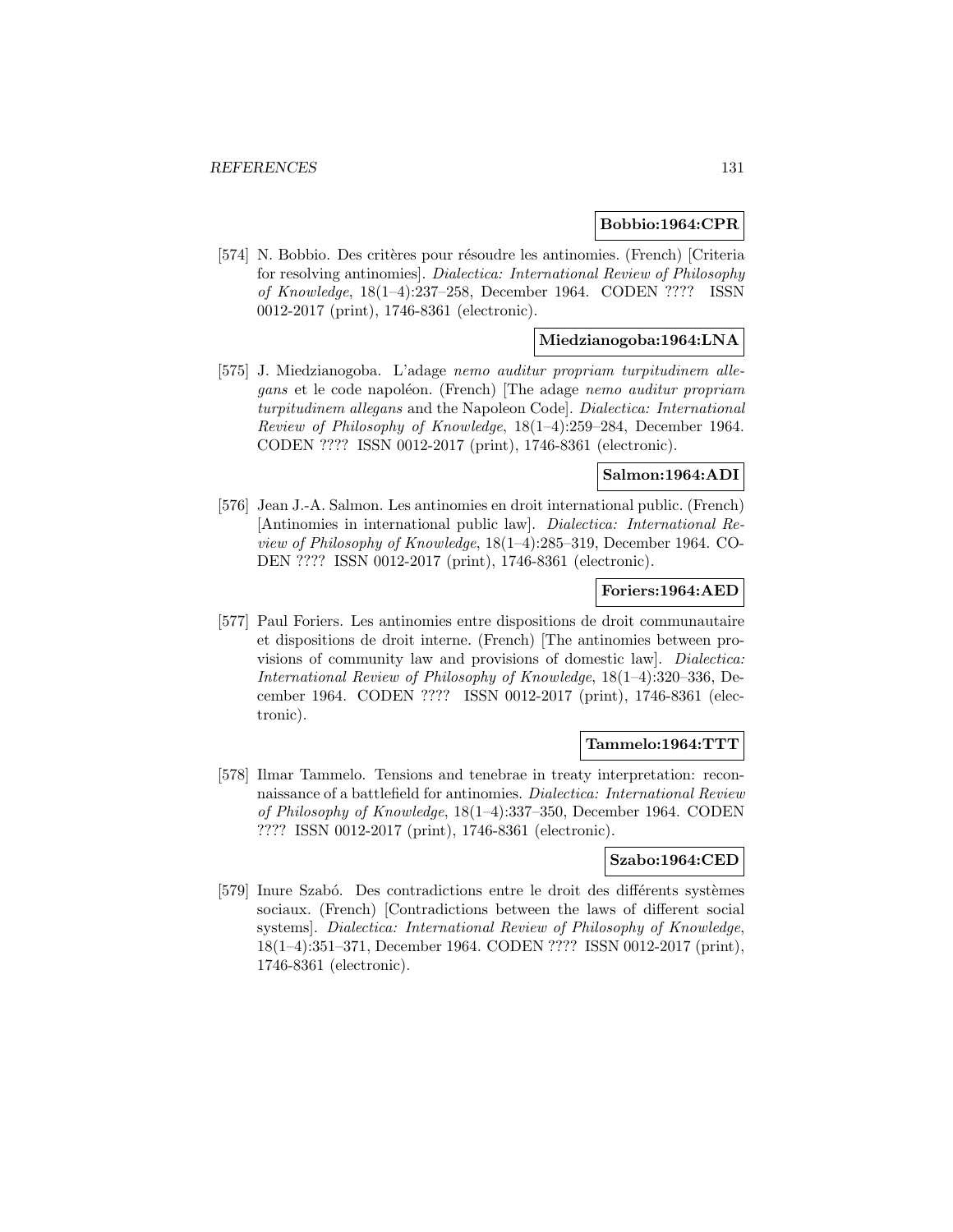### **Buch:1964:CDA**

[580] H. Buch. Conception dialectique des antinomies juridiques. Dialectica: International Review of Philosophy of Knowledge, 18(1–4):372–391, December 1964. CODEN ???? ISSN 0012-2017 (print), 1746-8361 (electronic).

### **Perelman:1964:ADE**

[581] Ch. Perelman. Les antinomies en droit: essai de synthèse. (French) [Antinomies in law: a synthesis essay]. Dialectica: International Review of Philosophy of Knowledge, 18(1–4):392–404, December 1964. CODEN ???? ISSN 0012-2017 (print), 1746-8361 (electronic).

#### **Wittenberg:1965:I**

[582] A. Wittenberg and F. Gonseth. Introduction. Dialectica: International Review of Philosophy of Knowledge, 19(1–2):6–15, June 1965. CODEN ???? ISSN 0012-2017 (print), 1746-8361 (electronic).

### **Wittenberg:1965:QEM**

[583] A. Wittenberg. Questionnaire sur l'enseignement des mathématiques. (French) [Mathematics education questionnaire]. Dialectica: International Review of Philosophy of Knowledge, 19(1–2):16–26, June 1965. CODEN ???? ISSN 0012-2017 (print), 1746-8361 (electronic).

### **Sorensen:1965:MRF**

[584] W. Sörensen. Un modèle de réponse. (French) [A response model].  $Di$ alectica: International Review of Philosophy of Knowledge, 19(1–2):27– 33, June 1965. CODEN ???? ISSN 0012-2017 (print), 1746-8361 (electronic).

#### **Sorensen:1965:PRE**

[585] W. Sörensen. À propos de la réforme de l'enseignement des mathématiques. (French) [On reforming mathematics education]. Dialectica: International Review of Philosophy of Knowledge, 19(1–2):34–39, June 1965. CODEN ???? ISSN 0012-2017 (print), 1746-8361 (electronic).

#### **Goneth:1965:LP**

[586] F. Goneth. L'homo phenomenologicus. Dialectica: International Review of Philosophy of Knowledge, 19(1–2):40–69, June 1965. CODEN ???? ISSN 0012-2017 (print), 1746-8361 (electronic).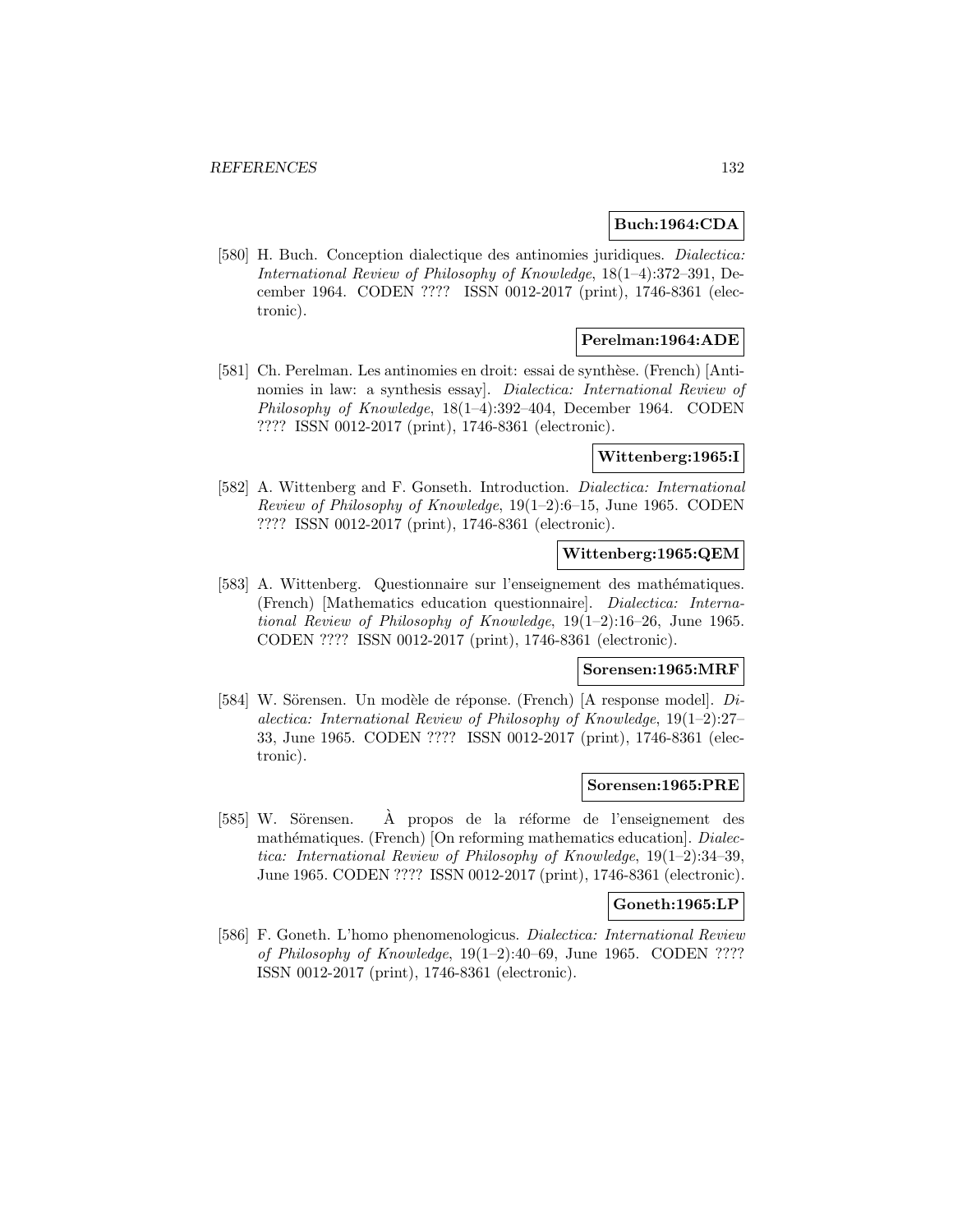#### **Konig:1965:GEE**

[587] Hans König. Uber die Grenzen der exakten Erfassung der Qualität —  $\ll$ Hell». (German) [On the limits of the exact detection of quality — "Hell"]. Dialectica: International Review of Philosophy of Knowledge, 19(1–2):70–90, June 1965. CODEN ???? ISSN 0012-2017 (print), 1746- 8361 (electronic).

### **deViller:1965:SPF**

[588] A. Bonnet de Viller. Science et philosophie. (French) [Science and philosophy]. Dialectica: International Review of Philosophy of Knowledge, 19(1–2):91–135, June 1965. CODEN ???? ISSN 0012-2017 (print), 1746- 8361 (electronic).

### **Guggenheimer:1965:PRN**

[589] H. Guggenheimer. The psychology of real numbers. *Dialectica: Interna*tional Review of Philosophy of Knowledge, 19(1–2):136–143, June 1965. CODEN ???? ISSN 0012-2017 (print), 1746-8361 (electronic).

### **Nador:1965:SMD**

[590] György Nädor. Scientia mirabilis: Descartes et Leibniz. (French) [Wonderful science: Descartes and Leibniz]. Dialectica: International Review of Philosophy of Knowledge, 19(1–2):144–157, June 1965. CODEN ???? ISSN 0012-2017 (print), 1746-8361 (electronic).

# **Staal:1965:WB**

[591] J. F. Staal. E. W. Beth (1908–1964). Dialectica: International Review of Philosophy of Knowledge, 19(1–2):158–184, June 1965. CODEN ???? ISSN 0012-2017 (print), 1746-8361 (electronic).

#### **Anonymous:1965:RBRa**

[592] Anonymous. Received books: received books. *Dialectica: International* Review of Philosophy of Knowledge, 19(1–2):181–184, June 1965. CO-DEN ???? ISSN 0012-2017 (print), 1746-8361 (electronic).

#### **Anonymous:1965:APSa**

[593] Anonymous. Abstracts: philosophy of science. *Dialectica: International* Review of Philosophy of Knowledge, 19(1–2):185–192, June 1965. CO-DEN ???? ISSN 0012-2017 (print), 1746-8361 (electronic).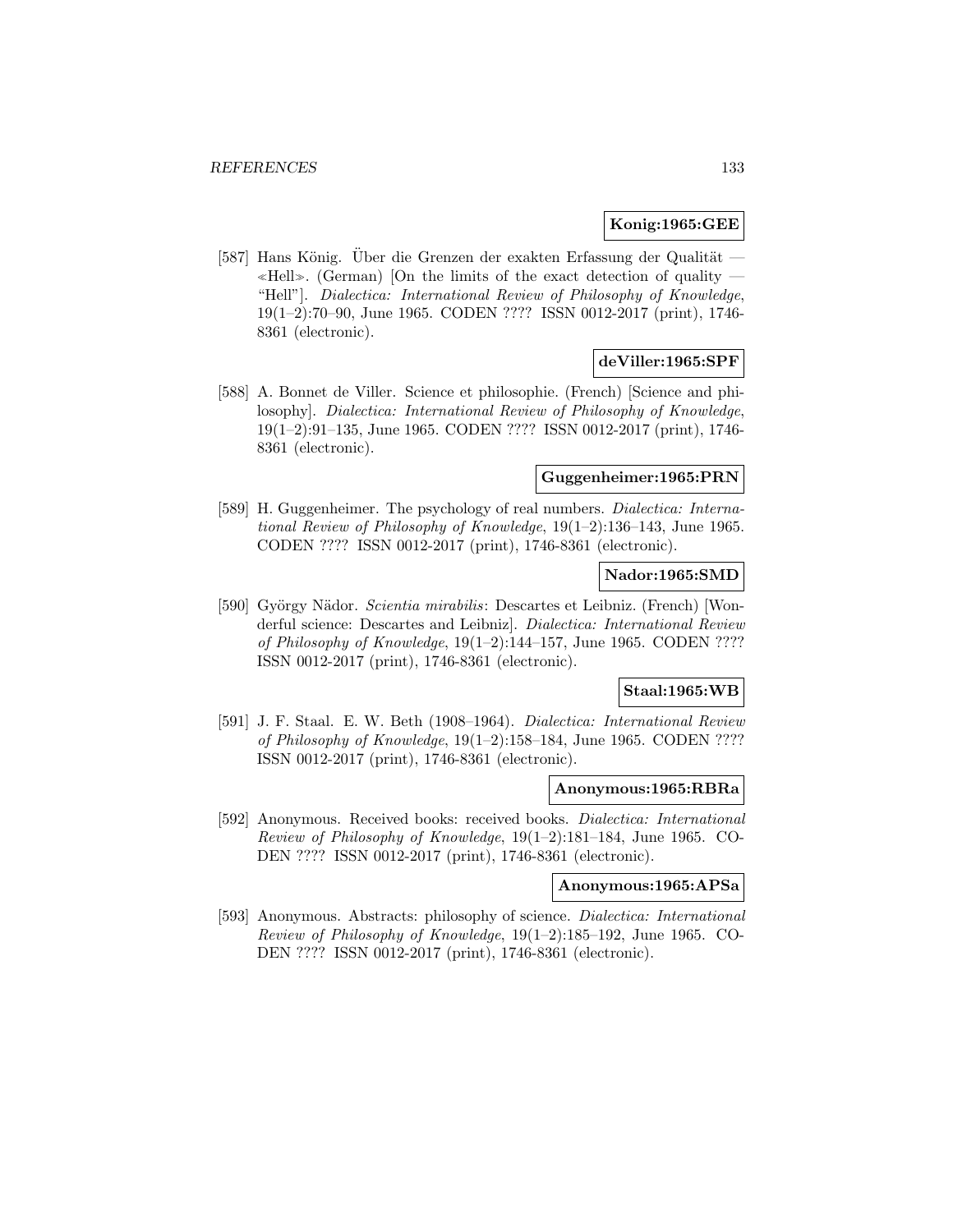#### **Anonymous:1965:CFC**

[594] Anonymous. Congrès. (French) [Congress]. Dialectica: International Review of Philosophy of Knowledge, 19(1–2):192, June 1965. CODEN ???? ISSN 0012-2017 (print), 1746-8361 (electronic).

## **Bunge:1965:PR**

[595] Mario Bunge. Physics and reality. *Dialectica: International Review of* Philosophy of Knowledge, 19(3–4):195–222, December 1965. CODEN ???? ISSN 0012-2017 (print), 1746-8361 (electronic).

# **Fock:1965:PQI**

[596] V. Fock. La physique quantique et les idéalisations classiques. (French) [Quantum physics and classical idealizations]. Dialectica: International Review of Philosophy of Knowledge, 19(3–4):223–245, December 1965. CODEN ???? ISSN 0012-2017 (print), 1746-8361 (electronic).

### **Park:1965:IPM**

[597] David Park. The idea of a particle in mictrophysics. Dialectica: International Review of Philosophy of Knowledge, 19(3–4):246–258, December 1965. CODEN ???? ISSN 0012-2017 (print), 1746-8361 (electronic).

### **Emch:1965:SLM**

[598] Gérard Emch and Josef Maria Jauch. Structures logiques et mathématiques en physique quantique. (French) [Logical and mathematical structures in quantum physics]. Dialectica: International Review of Philosophy of Knowledge, 19(3–4):259–279, December 1965. CODEN ???? ISSN 0012-2017 (print), 1746-8361 (electronic).

#### **deBeauregard:1965:PCE**

[599] O. Costa de Beauregard. Le · paradoxe · des correlations d'Einstein: et de Schrödinger et l'épaisseur temporelle de la transition quantique. (French) [The  $\cdot$  paradox  $\cdot$  of the correlations of Einstein: and Schrödinger and the temporal thickness of the quantum transition]. Dialectica: International Review of Philosophy of Knowledge, 19(3–4):280–289, December 1965. CODEN ???? ISSN 0012-2017 (print), 1746-8361 (electronic).

#### **Cochran:1965:LWP**

[600] Andrew A. Cochran. Life and the wave properties of matter. *Dialectica:* International Review of Philosophy of Knowledge, 19(3–4):290–312, December 1965. CODEN ???? ISSN 0012-2017 (print), 1746-8361 (electronic).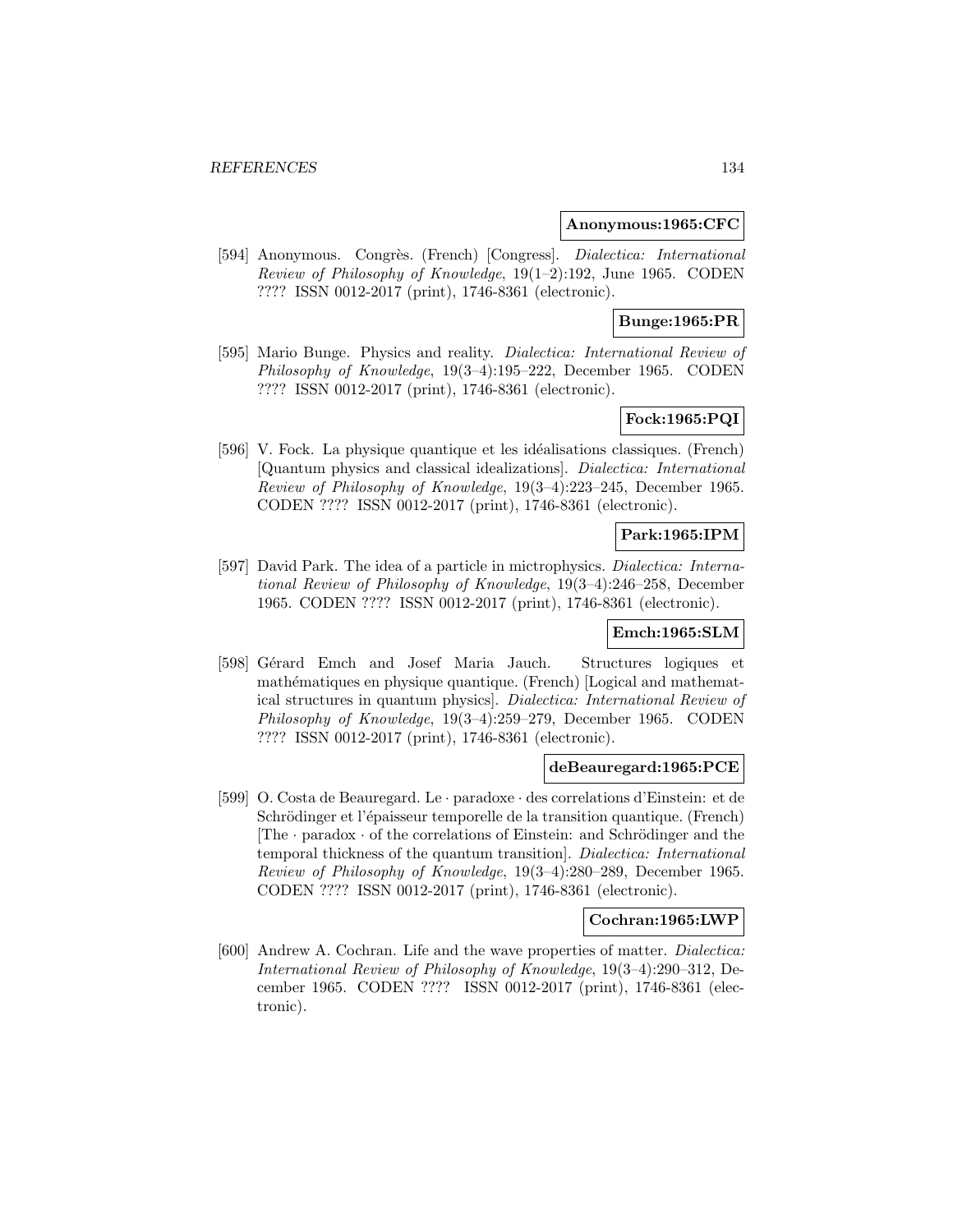#### **Gonseth:1965:MDC**

[601] Ferdinand Gonseth. Sur la méthodologie du calcul des probabilités. (French) [On the methodology of calculating probabilities]. Dialectica: International Review of Philosophy of Knowledge, 19(3–4):313–328, December 1965. CODEN ???? ISSN 0012-2017 (print), 1746-8361 (electronic).

### **Bonsack:1965:QSP**

[602] F. Bonsack. En quel sens les probabilit´es sont-elles subjectives?. (French) [In what sense are probabilities subjective?]. Dialectica: International Review of Philosophy of Knowledge, 19(3–4):329–344, December 1965. CODEN ???? ISSN 0012-2017 (print), 1746-8361 (electronic).

#### **Destouches:1965:GMP**

[603] J. L. Destouches. General mathematical physics and schemas, application to the theory of particles. Dialectica: International Review of Philosophy of Knowledge, 19(3–4):345–348, December 1965. CODEN ???? ISSN 0012-2017 (print), 1746-8361 (electronic).

### **Lande:1965:NQF**

[604] Alfred Landé. Non-quantal foundations of quantum mechanics. Dialectica: International Review of Philosophy of Knowledge, 19(3–4):349–357, December 1965. CODEN ???? ISSN 0012-2017 (print), 1746-8361 (electronic).

#### **Anonymous:1965:RBRb**

[605] Anonymous. Received books: received books. Dialectica: International Review of Philosophy of Knowledge, 19(3–4):358–361, December 1965. CODEN ???? ISSN 0012-2017 (print), 1746-8361 (electronic).

#### **Anonymous:1965:APSb**

[606] Anonymous. Abstracts from Philosophy of Science. Dialectica: International Review of Philosophy of Knowledge, 19(3–4):362–363, December 1965. CODEN ???? ISSN 0012-2017 (print), 1746-8361 (electronic).

#### **Anonymous:1965:ABJ**

[607] Anonymous. Abstracts from: British Journal of Philosophy of Science. Dialectica: International Review of Philosophy of Knowledge, 19(3–4): 364–365, December 1965. CODEN ???? ISSN 0012-2017 (print), 1746- 8361 (electronic).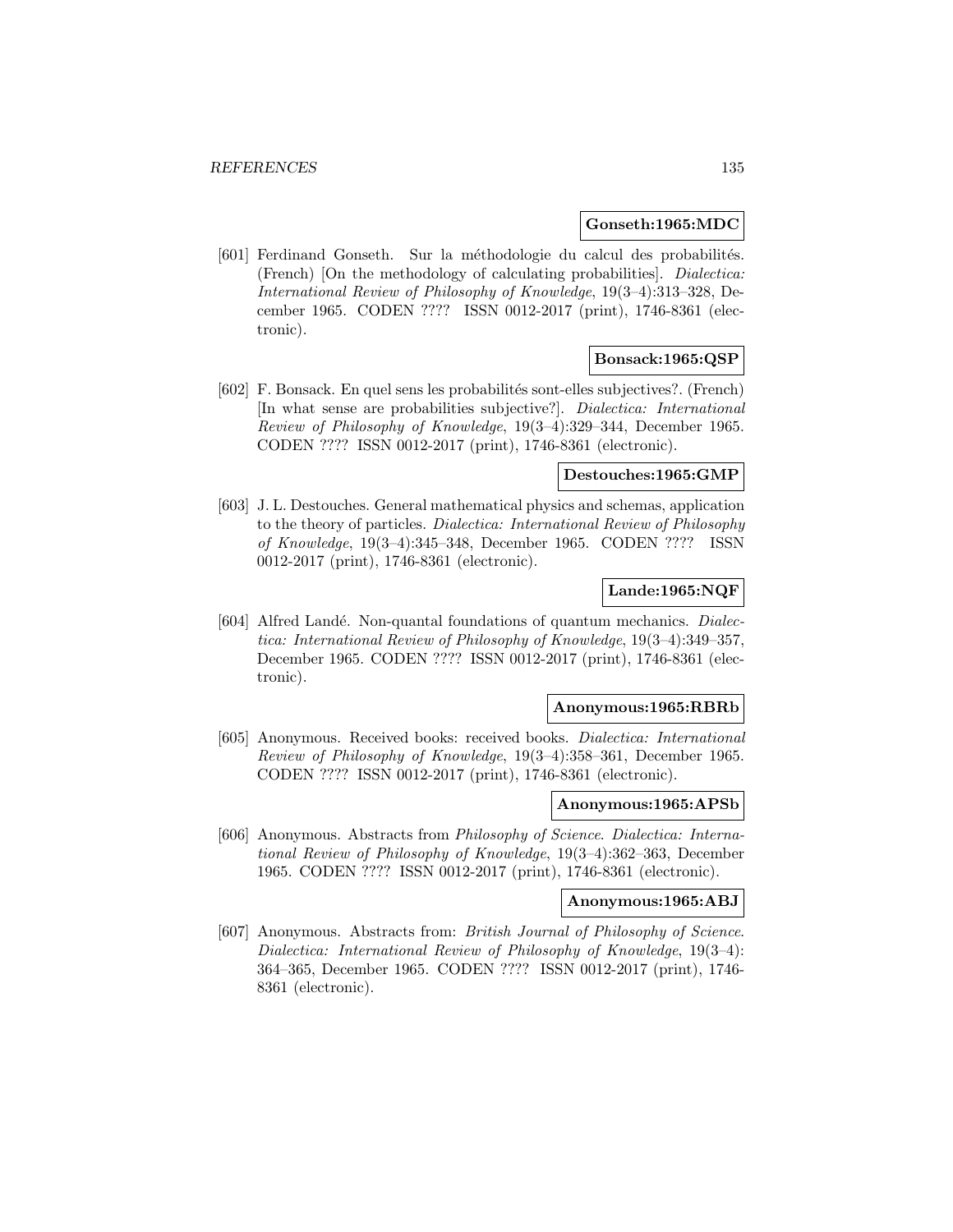#### **Pilet:1966:HAP**

[608] Paul Emile Pilet. Hommage au professeur Ferdinand Gonseth. Fondateur et directeur de "Dialectica". (French) [Homage to Professor Ferdinand Gonseth. Founder and director of "Dialectica"]. Dialectica: International Review of Philosophy of Knowledge, 20(1):3–4, March 1966. CODEN ???? ISSN 0012-2017 (print), 1746-8361 (electronic).

# **Gonseth:1966:E**

[609] Ferdinand Gonseth. Editorial. Dialectica: International Review of Philosophy of Knowledge, 20(1):5–13, March 1966. CODEN ???? ISSN 0012-2017 (print), 1746-8361 (electronic).

### **Bouligand:1966:PSU**

[610] G. Bouligand. Le philosophe et le savant unis dans l'œuvre ´epist´emologique. hommage au fondateur de Dialectica. (French) [The philosopher and the scientist united in the epistemological work. Tribute to the founder of Dialectica]. Dialectica: International Review of Philosophy of Knowledge, 20(1):14–26, March 1966. CODEN ???? ISSN 0012-2017 (print), 1746-8361 (electronic).

### **Bernays:1966:GBB**

[611] Paul Bernays. Gedanken zu dem Buch Bildung und Mathematik (Mathematik als exemplarisches Gymnasialfach) von Alexander Israel Wittenberg. (German) [Thoughts on the book Education and Mathematics (Mathematics as an Exemplary Gymnasium Subject) by Alexander Israel Wittenberg]. Dialectica: International Review of Philosophy of Knowledge, 20(1):27–42, March 1966. CODEN ???? ISSN 0012-2017 (print), 1746-8361 (electronic).

### **Pilet:1966:LB**

[612] Paul Emile Pilet. L'analogie en biologie. (French) [Analogy in biology]. Dialectica: International Review of Philosophy of Knowledge, 20(1):43– 50, March 1966. CODEN ???? ISSN 0012-2017 (print), 1746-8361 (electronic).

# **Konig:1966:EDK**

[613] H. König. Uber ein einfaches Drei-Komponenten-Modell für das menschliche Denken. (German) [About a simple three-component model for human thinking]. Dialectica: International Review of Philosophy of Knowledge, 20(1):51–66, March 1966. CODEN ???? ISSN 0012-2017 (print), 1746-8361 (electronic).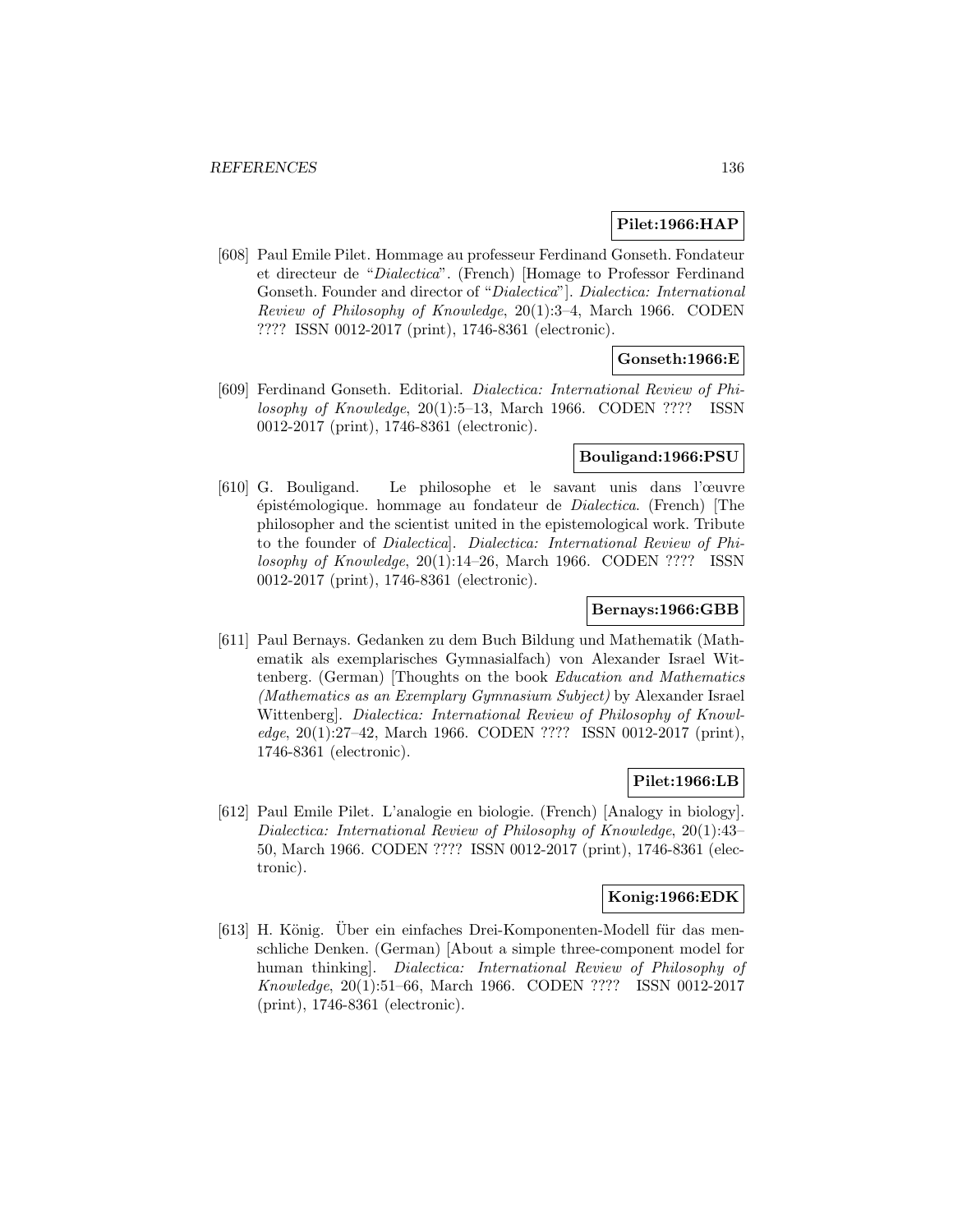### **Chari:1966:ITQ**

[614] C. T. K. Chari. Information theory, quantum mechanics and'linguistic duality'. Dialectica: International Review of Philosophy of Knowledge, 20(1):67–88, March 1966. CODEN ???? ISSN 0012-2017 (print), 1746- 8361 (electronic).

### **Gonseth:1966:PDL**

[615] F. Gonseth. Le problème du langage et la philosophic ouverte. (French) [The problem of language and the open philosophic]. Dialectica: International Review of Philosophy of Knowledge, 20(1):89–105, March 1966. CODEN ???? ISSN 0012-2017 (print), 1746-8361 (electronic).

#### **Anonymous:1966:D**

[616] Anonymous. Dialectica. Dialectica: International Review of Philosophy of Knowledge, 20(2):129, June 1966. CODEN ???? ISSN 0012-2017 (print), 1746-8361 (electronic).

#### **Gonseth:1966:CFD**

[617] F. Gonseth. Comment fonder une discipline exacte. (French) [How to build an exact discipline]. Dialectica: International Review of Philosophy of Knowledge, 20(2):131–136, June 1966. CODEN ???? ISSN 0012-2017 (print), 1746-8361 (electronic).

#### **Destouches:1966:OPI**

[618] J.-L. Destouches. Observation, prévision, invention, objectivité, réalité dans les sciences ayant acquis une forme théorique. (French) [Observation, forecasting, invention, objectivity, reality in the sciences having acquired a theoretical form]. Dialectica: International Review of Philosophy of Knowledge, 20(2):137–142, June 1966. CODEN ???? ISSN 0012-2017 (print), 1746-8361 (electronic).

# **Born:1966:SR**

[619] M. Born. Symbol and reality. Dialectica: International Review of Philosophy of Knowledge, 20(2):143–157, June 1966. CODEN ???? ISSN 0012-2017 (print), 1746-8361 (electronic).

#### **Dubarle:1966:ORC**

[620] D. Dubarle. Objectivité et réalité dans le cas de la physique probabiliste. (French) [Objectivity and reality in the case of probabilistic physics]. Dialectica: International Review of Philosophy of Knowledge, 20(2):158– 173, June 1966. CODEN ???? ISSN 0012-2017 (print), 1746-8361 (electronic).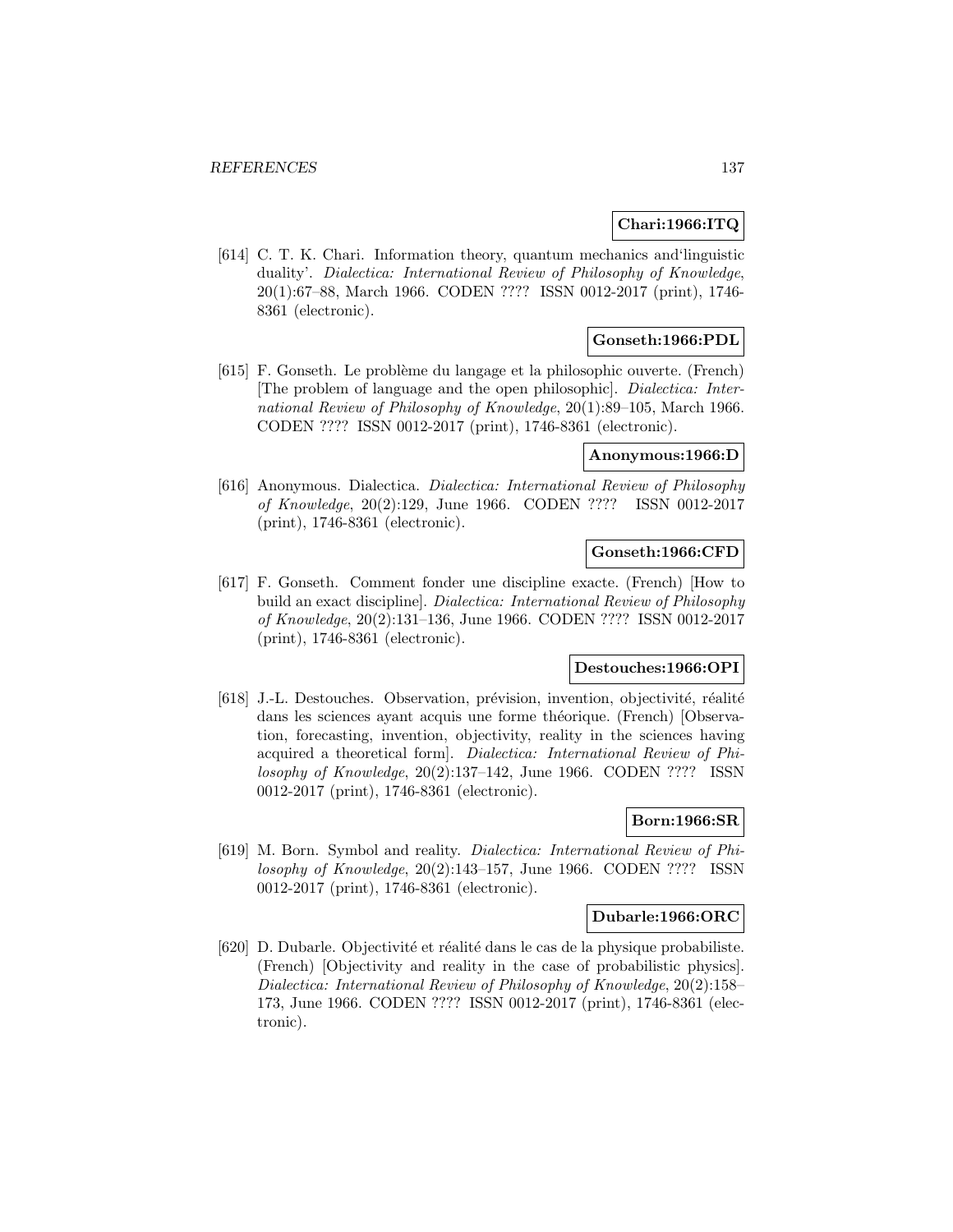### **Bunge:1966:PR**

[621] Mario Bunge. Physics and reality. *Dialectica: International Review of* Philosophy of Knowledge, 20(2):174–195, June 1966. CODEN ???? ISSN 0012-2017 (print), 1746-8361 (electronic).

### **Wolvekamp:1966:COI**

[622] H. P. Wolvekamp. The concept of the organism as an integrated whole. Dialectica: International Review of Philosophy of Knowledge, 20(2):196– 214, June 1966. CODEN ???? ISSN 0012-2017 (print), 1746-8361 (electronic).

### **Ladriegre:1966:ORM**

[623] Jean Ladriegre. Objectivité et réalité en mathématiques. (French) [Objectivity and reality in mathematics]. Dialectica: International Review of Philosophy of Knowledge, 20(2):215–241, June 1966. CODEN ???? ISSN 0012-2017 (print), 1746-8361 (electronic).

#### **Anonymous:1966:RSE**

[624] Anonymous. Reviewing studies — études critiques — Betrachtungen zur Literatur. Dialectica: International Review of Philosophy of Knowledge, 20(2):242–243, June 1966. CODEN ???? ISSN 0012-2017 (print), 1746- 8361 (electronic).

# **Anonymous:1967:E**

[625] Anonymous. Editorial. Dialectica: International Review of Philosophy of Knowledge, 21(1–4):5–7, December 1967. CODEN ???? ISSN 0012-2017 (print), 1746-8361 (electronic).

#### **Anonymous:1967:ADC**

[626] Anonymous. Actes du colloque international sur la réforme et la coordination des enseignements de mathématique et de physique, Lausanne, janvier 1967. (French) [Proceedings of the International Symposium on the Reform and Co-ordination of Mathematics and Physics, Lausanne, January 1967]. Dialectica: International Review of Philosophy of Knowledge, 21(1–4):8–9, December 1967. CODEN ???? ISSN 0012-2017 (print), 1746-8361 (electronic).

## **Grivet:1967:I**

[627] Th. Grivet. I. Introduction. Dialectica: International Review of Philosophy of Knowledge, 21(1–4):10–13, December 1967. CODEN ???? ISSN 0012-2017 (print), 1746-8361 (electronic).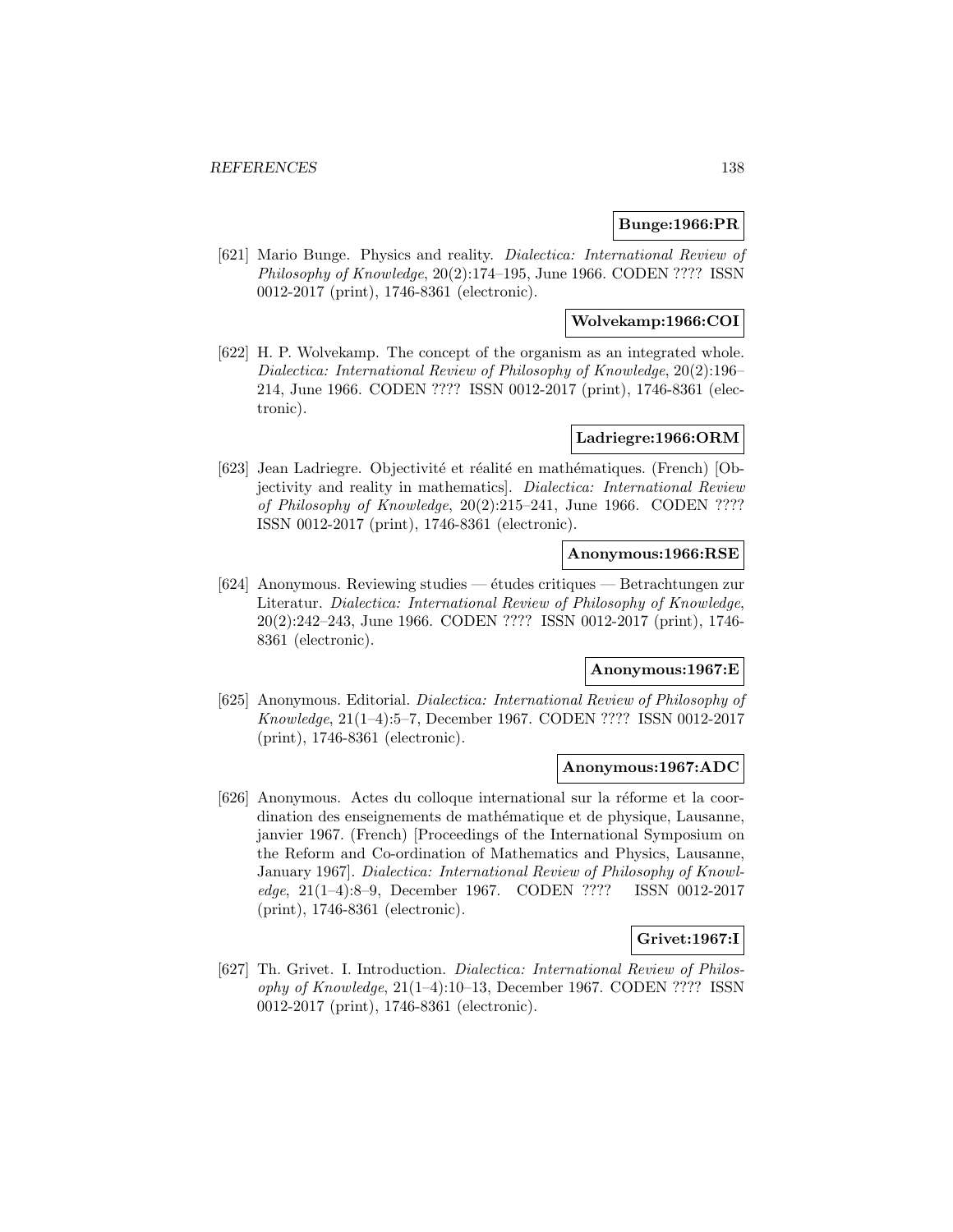#### **Knecht:1967:IRG**

[628] W. Knecht. II. Rapport général. (French) [II. General report]. Dialectica: International Review of Philosophy of Knowledge, 21(1–4):14–25, December 1967. CODEN ???? ISSN 0012-2017 (print), 1746-8361 (electronic).

### **Knecht:1967:GRB**

[629] W. Knecht. General report. the background of the symposium. Dialectica: International Review of Philosophy of Knowledge, 21(1–4):26–37, December 1967. CODEN ???? ISSN 0012-2017 (print), 1746-8361 (electronic).

#### **Wittenberg:1967:IEP**

[630] A. Wittenberg. III. Enquêtes préparatoires et réponses: 1. Enquête préalable sur l'enseignement des mathématiques. (French) [III. preliminary investigations and responses: 1. Preliminary survey of mathematics education]. Dialectica: International Review of Philosophy of Knowledge, 21(1–4):38–46, December 1967. CODEN ???? ISSN 0012-2017 (print), 1746-8361 (electronic).

#### **Wittenberg:1967:QTM**

[631] A. Wittenberg. A. Questionnaire on the teaching of mathematics.  $Di$ alectica: International Review of Philosophy of Knowledge, 21(1–4):46– 54, December 1967. CODEN ???? ISSN 0012-2017 (print), 1746-8361 (electronic).

### **Chaux-de-Fonds:1967:BRE**

[632] La Chaux de Fonds and E. Emery. B. Réponses à l'enquête sur l'enseignement des mathématiques. B. Replies on the teaching of mathematics — une contribution au débat. (French) [B. Responses to the survey on mathematics education. B. Replies on the teaching of mathematics — a contribution to the debate]. Dialectica: International Review of Philosophy of Knowledge, 21(1–4):54–69, December 1967. CODEN ???? ISSN 0012-2017 (print), 1746-8361 (electronic).

### **Servais:1967:PAE**

[633] W. Servais. Problèmes actuels de l'enseignement de la mathématique. (French) [Current problems in mathematics education]. Dialectica: International Review of Philosophy of Knowledge, 21(1–4):70–88, December 1967. CODEN ???? ISSN 0012-2017 (print), 1746-8361 (electronic).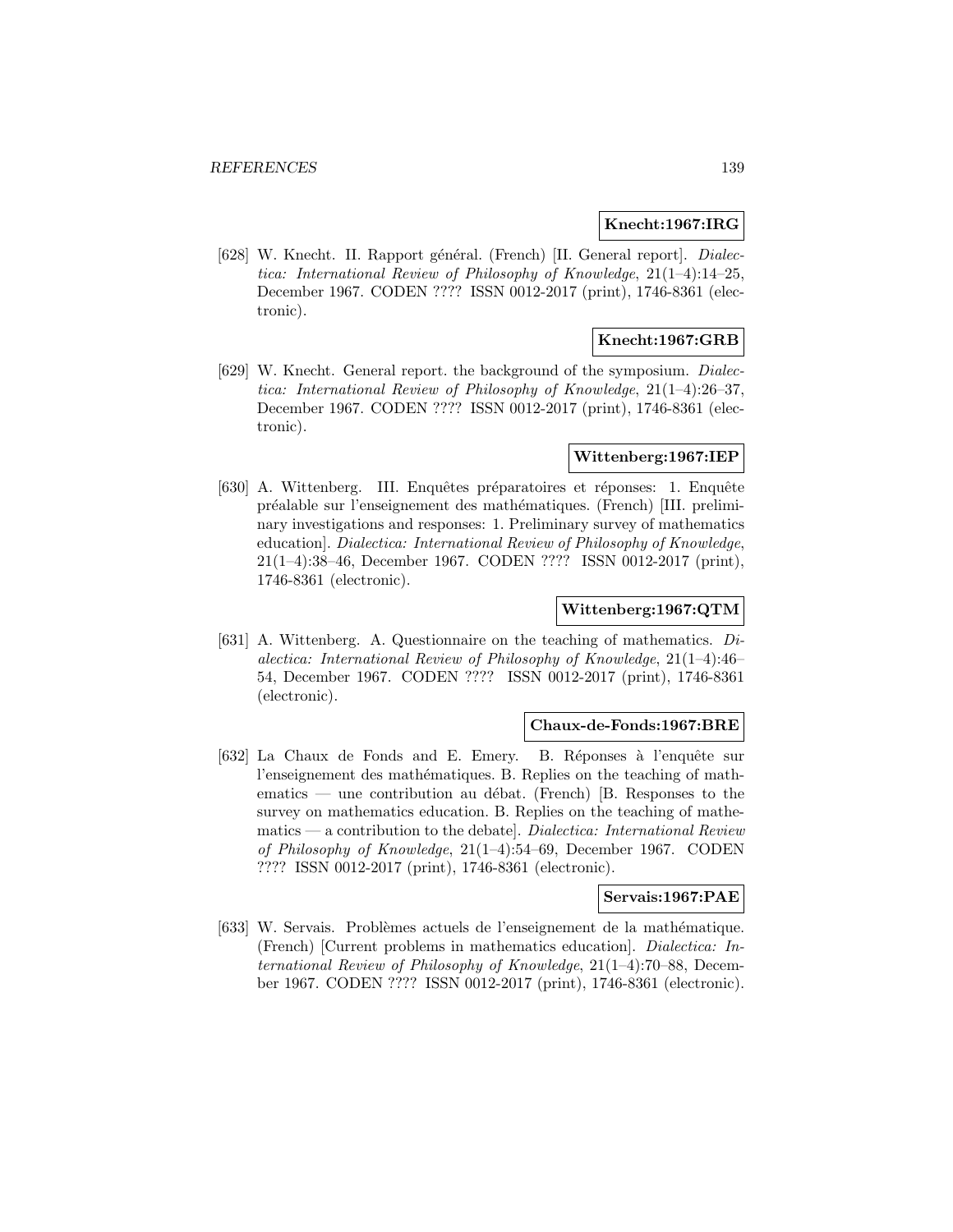#### **Guggenheimer:1967:CVR**

[634] H. Guggenheimer. A conservative's view of the reform of school mathematics. Dialectica: International Review of Philosophy of Knowledge, 21(1–4):88–91, December 1967. CODEN ???? ISSN 0012-2017 (print), 1746-8361 (electronic).

# **Felix:1967:EAM**

[635] Mlle L. Félix. Sur l'enseignement actuel des mathématiques élémentaires. (French) [On the current teaching of elementary mathematics]. Dialectica: International Review of Philosophy of Knowledge, 21(1–4):92–103, December 1967. CODEN ???? ISSN 0012-2017 (print), 1746-8361 (electronic).

#### **Freudenthal:1967:RFRa**

[636] H. Freudenthal. Réponse. (French) [Response]. *Dialectica: International* Review of Philosophy of Knowledge, 21(1–4):103–105, December 1967. CODEN ???? ISSN 0012-2017 (print), 1746-8361 (electronic).

### **Calame:1967:PRE**

[637] Andréa Calame. À propos d'une réforme de l'enseignement des mathématiques à Neuchâtel. (French) [About a reform of mathematics education in Neuchâtel. *Dialectica: International Review of Philosophy* of Knowledge, 21(1–4):105–109, December 1967. CODEN ???? ISSN 0012-2017 (print), 1746-8361 (electronic).

#### **Suter:1967:REM**

[638] H. Suter. La réforme de l'enseignement des mathématiques à Neuchâtel.  $(French)$  [The reform of teaching of mathematics at Neuchâtel]. *Dialec*tica: International Review of Philosophy of Knowledge, 21(1–4):109–116, December 1967. CODEN ???? ISSN 0012-2017 (print), 1746-8361 (electronic).

# **Traupel:1967:BFG**

[639] Prof. Dr. W. Traupel. Bemerkungen zum Fragebogen von Gonseth und Wittenberg über den Mathematikunterricht an Mittelschulen. (German) [Remarks on the questionnaire of Gonseth and Wittenberg on mathematics teaching in middle school]. Dialectica: International Review of Philosophy of Knowledge, 21(1–4):116–124, December 1967. CODEN ???? ISSN 0012-2017 (print), 1746-8361 (electronic).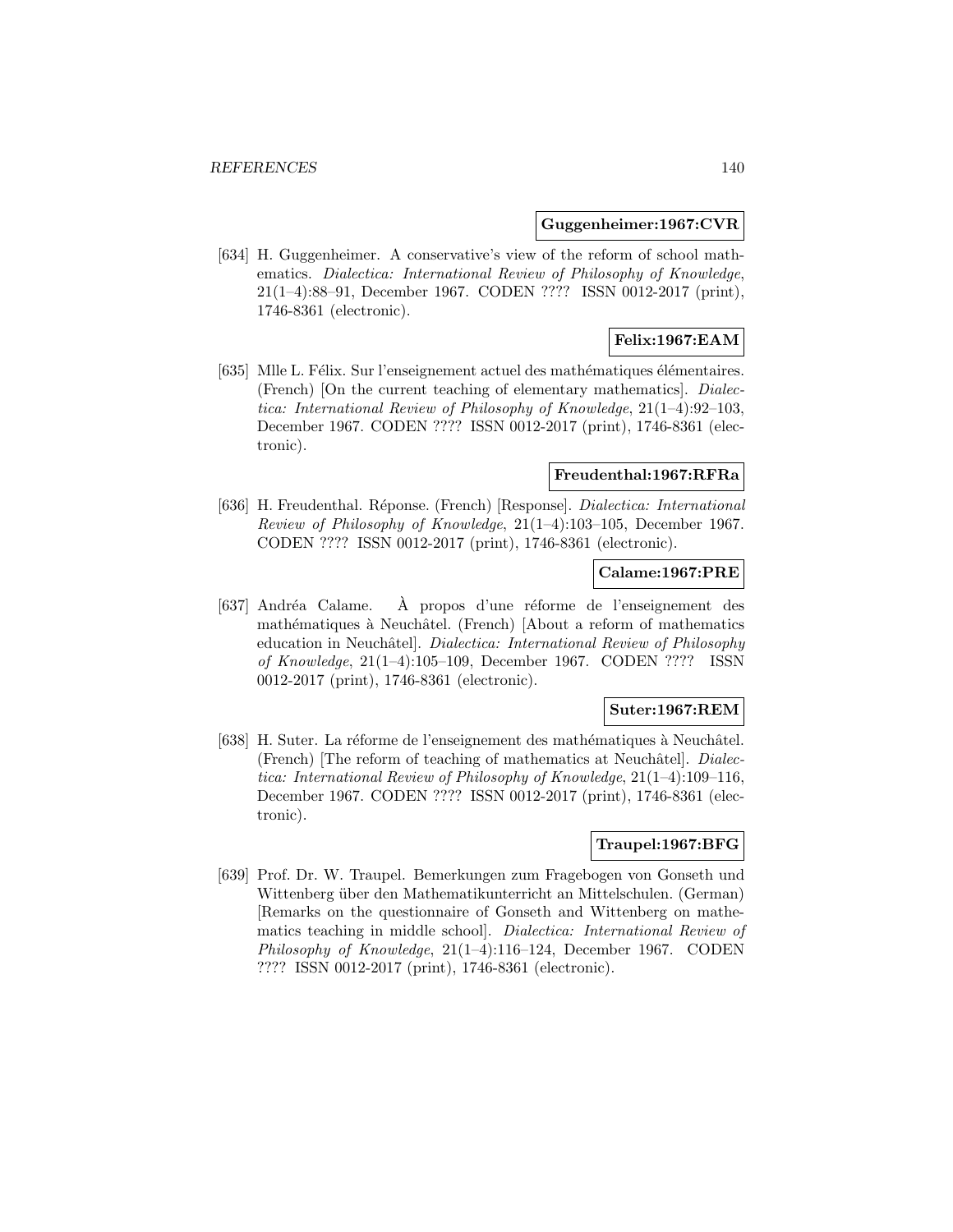#### **Zweifel:1967:BFW**

[640] O. Zweifel. Beantwortung des Fragebogens von A. Wittenberg betreffend den Mathematikunterricht. (German) [Answer to A. Wittenberg's questionnaire concerning mathematics teaching]. Dialectica: International Review of Philosophy of Knowledge, 21(1–4):125–131, December 1967. CODEN ???? ISSN 0012-2017 (print), 1746-8361 (electronic).

### **Anonymous:1967:ERE**

[641] Anonymous. 2. Enquête sur la réforme de l'enseignement de la physique. 2. Preliminary enquiry on the teaching of physics. (French) [2. Inquiry on the reform of the teaching of physics. 2. Preliminary investigation of the teaching of physics]. Dialectica: International Review of Philosophy of Knowledge, 21(1–4):132–134, December 1967. CODEN ???? ISSN 0012-2017 (print), 1746-8361 (electronic).

### **Chaundy:1967:BRE**

[642] D. C. F. Chaundy. B. Réponses à l'enquête sur l'enseignement de la physique B. Replies on the teaching on physics: Dialectica and GIREP enquiry on the teaching of physics. (French) [B. Answers to the survey on the teaching of physics B. Replies on the teaching of physics: Dialectica GIREP]. Dialectica: International Review of Philosophy of Knowledge, 21(1–4):135–136, December 1967. CODEN ???? ISSN 0012-2017 (print), 1746-8361 (electronic).

## **Hecht:1967:Aa**

[643] Dr. K. Hecht. Antwort. Dialectica: International Review of Philosophy of Knowledge, 21(1–4):137–138, December 1967. CODEN ???? ISSN 0012-2017 (print), 1746-8361 (electronic).

### **Little:1967:RQT**

[644] Prof. R. N. Little. Response to questionnaire on the teaching of physics. Dialectica: International Review of Philosophy of Knowledge, 21(1–4): 138–140, December 1967. CODEN ???? ISSN 0012-2017 (print), 1746- 8361 (electronic).

# **Mathieu:1967:RAQ**

[645] Prof. J. P. Mathieu. R´eponses au questionnaire sur l'enseignement de la physique. (French) [Responses to the questionnaire on the teaching of physics]. Dialectica: International Review of Philosophy of Knowledge, 21(1–4):140–142, December 1967. CODEN ???? ISSN 0012-2017 (print), 1746-8361 (electronic).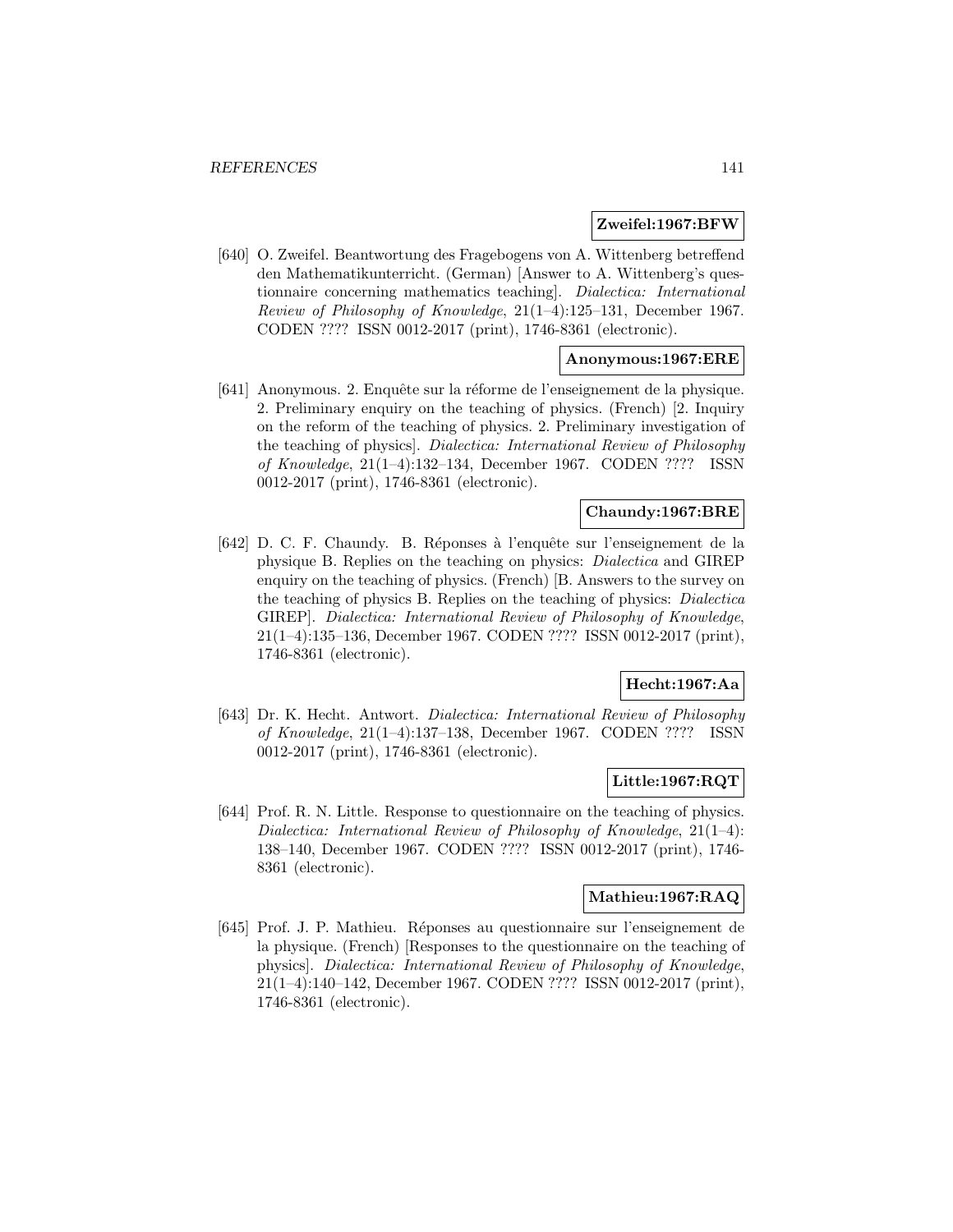#### **Messel:1967:Ra**

[646] H. Messel. Reply. Dialectica: International Review of Philosophy of Knowledge, 21(1–4):142–143, December 1967. CODEN ???? ISSN 0012- 2017 (print), 1746-8361 (electronic).

# **Muller:1967:QEP**

[647] Prof. J. Muller. Questionnaire sur l'enseignement de la physique au niveau secondaire. (French) [Questionnaire on the teaching of physics at the secondary level]. Dialectica: International Review of Philosophy of Knowledge, 21(1–4):143–146, December 1967. CODEN ???? ISSN 0012-2017 (print), 1746-8361 (electronic).

### **Soren:1967:QTP**

[648] Prof. Søren and Prof. S. Sikjaer. Questionnaire on the teaching of physics. Dialectica: International Review of Philosophy of Knowledge, 21(1–4): 146–147, December 1967. CODEN ???? ISSN 0012-2017 (print), 1746- 8361 (electronic).

# **Stollberg:1967:STT**

[649] Robert Stollberg. Some thoughts on the teaching of secondary school physics concerning unification of secondary school physics. Dialectica: International Review of Philosophy of Knowledge, 21(1–4):148–152, December 1967. CODEN ???? ISSN 0012-2017 (print), 1746-8361 (electronic).

#### **VanHove:1967:RAQ**

[650] Prof. L. Van Hove. R´eponses au questionnaire sur l'enseignement de la physique. (French) [Responses to the questionnaire on the teaching of physics]. Dialectica: International Review of Philosophy of Knowledge, 21(1–4):153–156, December 1967. CODEN ???? ISSN 0012-2017 (print), 1746-8361 (electronic).

### **Badziag:1967:BRE**

[651] Kazimierz Badziag. B. Réponses de l'enquête sur l'enseignement de mathématique et de physique. B. Replies on the teaching of mathematics and physics reply to the questionnaire. (French) [B. Responses of the survey on mathematics and physics teaching. B. Replies on the teaching of mathematics and physics]. Dialectica: International Review of Philosophy of Knowledge, 21(1–4):157–158, December 1967. CODEN ???? ISSN 0012-2017 (print), 1746-8361 (electronic).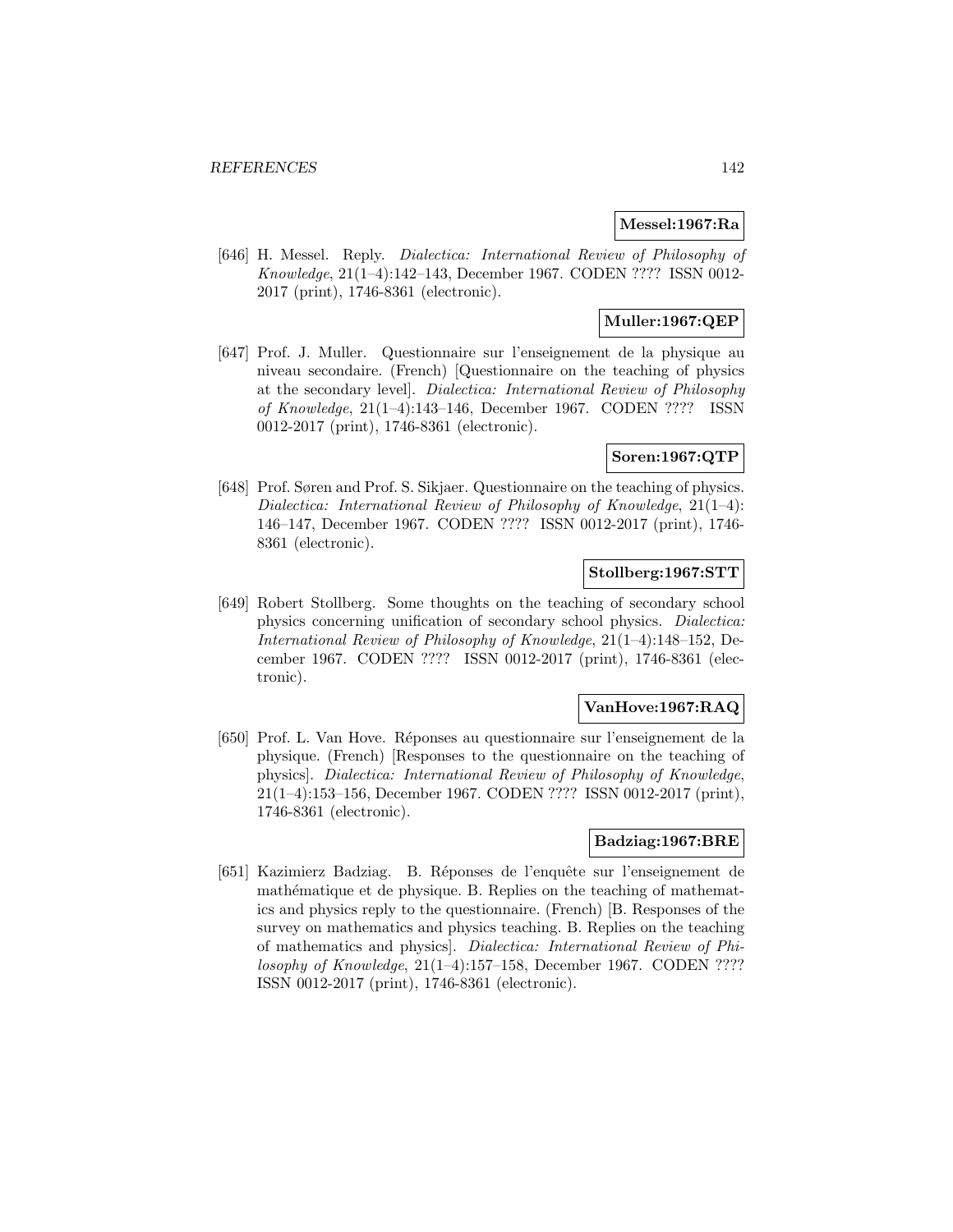#### **Bass:1967:RFR**

[652] J. Bass. Réponse. (French) [Response]. *Dialectica: International Review* of Philosophy of Knowledge, 21(1–4):158–160, December 1967. CODEN ???? ISSN 0012-2017 (print), 1746-8361 (electronic).

### **Baurmann:1967:RAQ**

[653] Dr. Erwin Baurmann. Réponse au questionnaire. (French) [Response to the questionnaire]. Dialectica: International Review of Philosophy of Knowledge, 21(1–4):160–162, December 1967. CODEN ???? ISSN 0012-2017 (print), 1746-8361 (electronic).

#### **Ferretti:1967:RFR**

[654] Maria Ferretti. Réponse. (French) [Response]. Dialectica: International Review of Philosophy of Knowledge, 21(1–4):162–164, December 1967. CODEN ???? ISSN 0012-2017 (print), 1746-8361 (electronic).

### **Freudenthal:1967:RFRb**

[655] H. Freudenthal. Réponse. (French) [Response]. *Dialectica: International* Review of Philosophy of Knowledge, 21(1–4):164–165, December 1967. CODEN ???? ISSN 0012-2017 (print), 1746-8361 (electronic).

### **Friskopp:1967:AMP**

[656] K. G. Friskopp. On the articulation of mathematics and physics teaching. Dialectica: International Review of Philosophy of Knowledge, 21(1–4): 166–167, December 1967. CODEN ???? ISSN 0012-2017 (print), 1746- 8361 (electronic).

### **Hecht:1967:Ab**

[657] Dr. K. Hecht. Antwort. Dialectica: International Review of Philosophy of Knowledge, 21(1–4):167–168, December 1967. CODEN ???? ISSN 0012-2017 (print), 1746-8361 (electronic).

### **Jauch:1967:RFR**

[658] J. M. Jauch. Réponse. (French) [Response]. Dialectica: International Review of Philosophy of Knowledge, 21(1–4):168–170, December 1967. CODEN ???? ISSN 0012-2017 (print), 1746-8361 (electronic).

### **Jeger:1967:RAQ**

[659] M. Jeger and M. Rueff. R´eponse au questionnaire sur l'articulation des enseignements de mathématique et de physique. (French) [Response to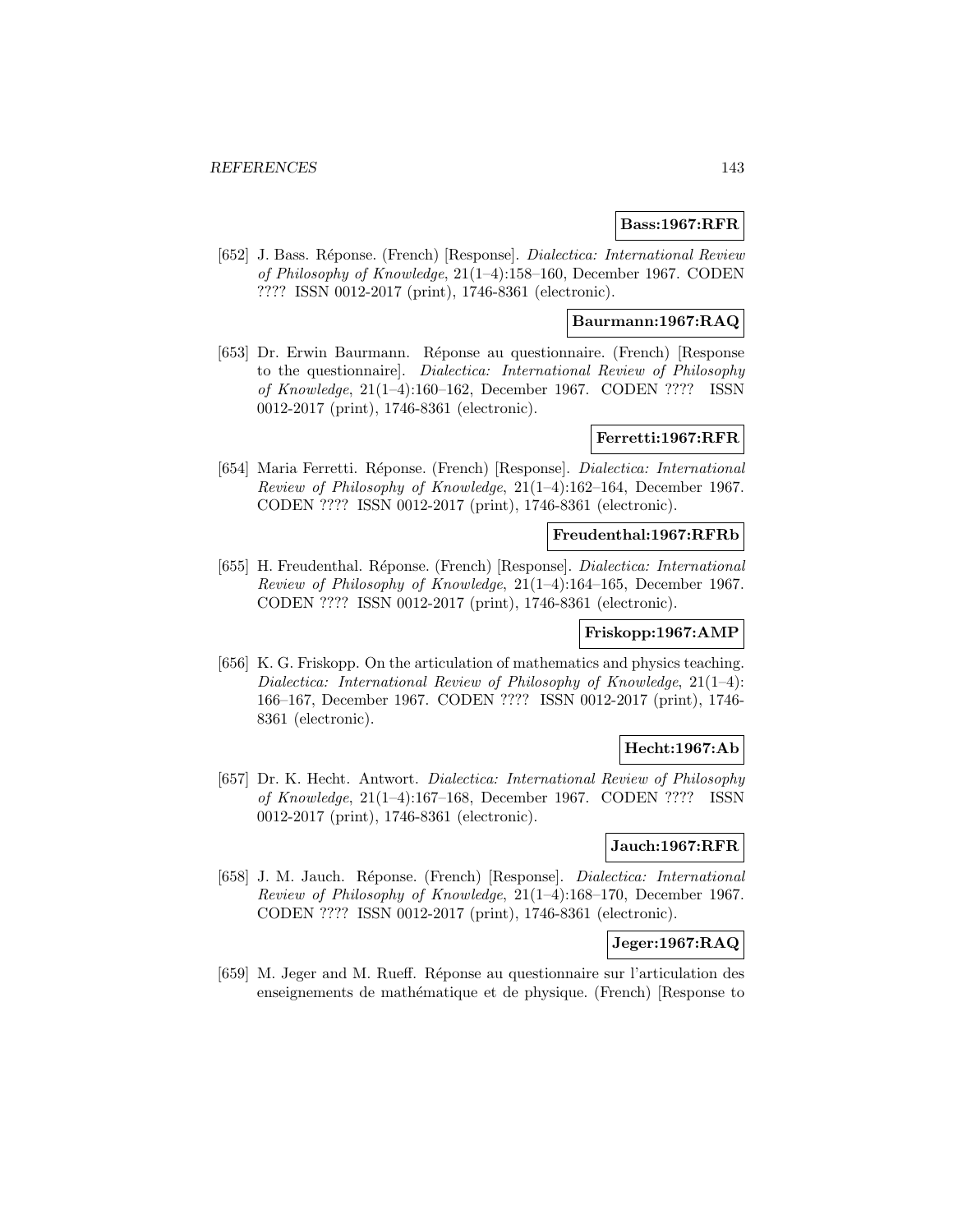the questionnaire on the articulation of mathematics and physics]. Dialectica: International Review of Philosophy of Knowledge, 21(1–4):170– 174, December 1967. CODEN ???? ISSN 0012-2017 (print), 1746-8361 (electronic).

## **Kourganoff:1967:RQQ**

[660] V. Kourganoff. Réponse à quelques questions. (French) [Response to some questions]. Dialectica: International Review of Philosophy of Knowledge, 21(1–4):175–179, December 1967. CODEN ???? ISSN 0012- 2017 (print), 1746-8361 (electronic).

## **Kranzer:1967:RQ**

[661] Dr. Walter Kranzer. Reply to the questionnaire. Dialectica: International Review of Philosophy of Knowledge, 21(1–4):179–181, December 1967. CODEN ???? ISSN 0012-2017 (print), 1746-8361 (electronic).

### **Krygowska:1967:RFR**

[662] A. Z. Krygowska. Réponse. (French) [Response]. *Dialectica: Interna*tional Review of Philosophy of Knowledge, 21(1–4):181–185, December 1967. CODEN ???? ISSN 0012-2017 (print), 1746-8361 (electronic).

# **Lichtenberg:1967:A**

[663] Jonas Lichtenberg. Answer. Dialectica: International Review of Philosophy of Knowledge, 21(1–4):185–188, December 1967. CODEN ???? ISSN 0012-2017 (print), 1746-8361 (electronic).

### **Lohisse:1967:RFR**

[664] J. Lohisse, M. Delhiere, and A. Festraets. R´eponse. (French) [Response]. Dialectica: International Review of Philosophy of Knowledge, 21(1–4): 188–190, December 1967. CODEN ???? ISSN 0012-2017 (print), 1746- 8361 (electronic).

### **Mercier:1967:RFR**

[665] Professeur R. Mercier. R´eponse. (French) [Response]. Dialectica: International Review of Philosophy of Knowledge, 21(1–4):190–191, December 1967. CODEN ???? ISSN 0012-2017 (print), 1746-8361 (electronic).

#### **Messel:1967:Rb**

[666] Professor H. Messel. Reply. Dialectica: International Review of Philosophy of Knowledge, 21(1–4):192–193, December 1967. CODEN ???? ISSN 0012-2017 (print), 1746-8361 (electronic).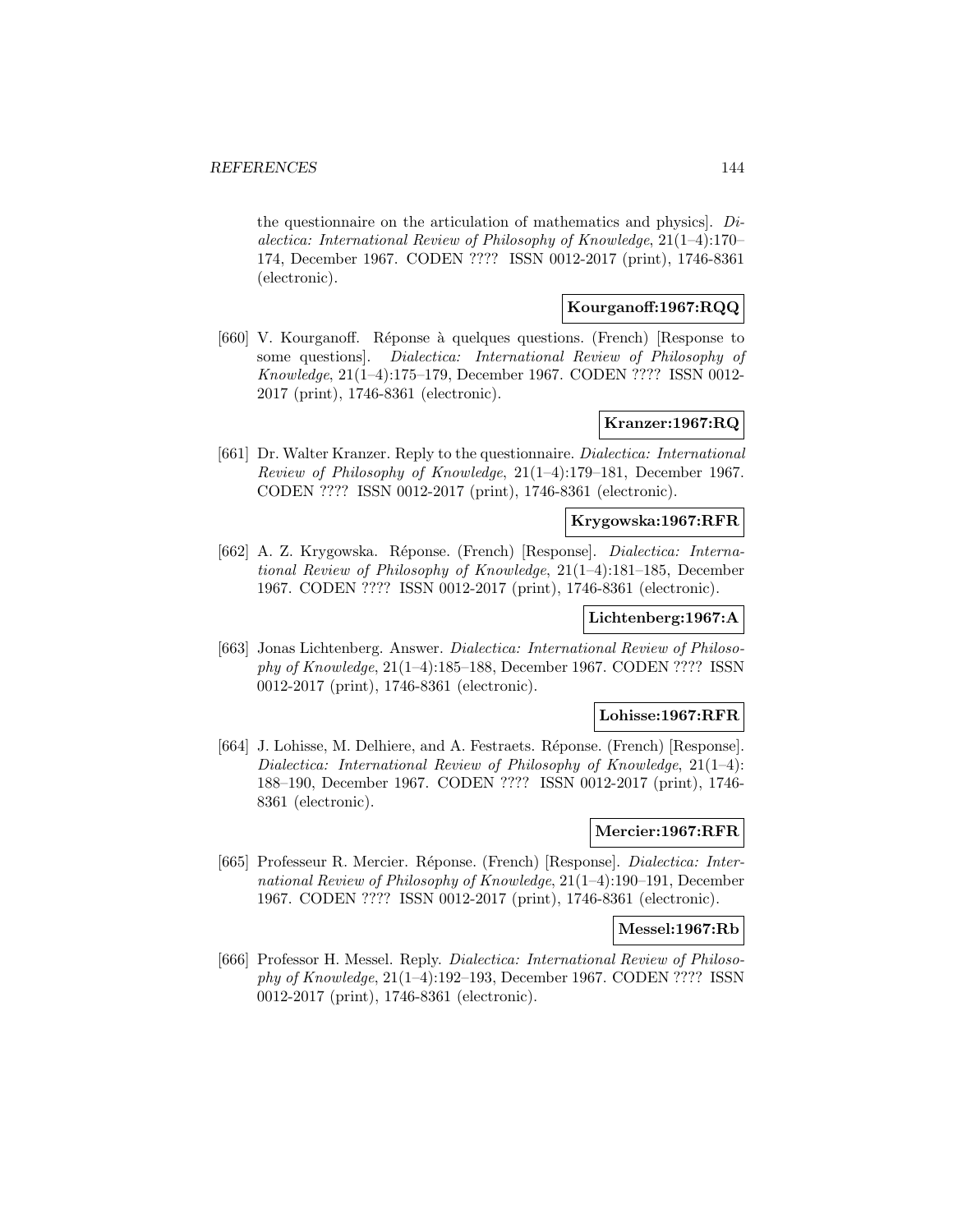## **Pjeriskin:1967:RAQ**

[667] Prof. A. V. Pjeriskin. Réponses au questionnaire sur les méthodes d'enseignement de la physique. (French) [Responses to the questionnaire on methods of teaching physics]. Dialectica: International Review of Philosophy of Knowledge, 21(1–4):194–197, December 1967. CODEN ???? ISSN 0012-2017 (print), 1746-8361 (electronic).

# **Pisot:1967:RFR**

[668] Ch. Pisot. R´eponse. (French) [Response]. Dialectica: International Review of Philosophy of Knowledge, 21(1–4):197–200, December 1967. CO-DEN ???? ISSN 0012-2017 (print), 1746-8361 (electronic).

#### **Anonymous:1967:RSM**

[669] Anonymous. Reply of the School Mathematics Study Group School of Education (USA). Dialectica: International Review of Philosophy of Knowledge, 21(1–4):200–202, December 1967. CODEN ???? ISSN 0012- 2017 (print), 1746-8361 (electronic).

# **VanHove:1967:RFR**

[670] L. Van Hove. Réponse. (French) [Response]. Dialectica: International Review of Philosophy of Knowledge, 21(1–4):202–203, December 1967. CODEN ???? ISSN 0012-2017 (print), 1746-8361 (electronic).

## **Delessert:1967:IRR**

[671] M. A. Delessert. IV. Rapports sur les résultats des enquêtes et remarques. 1. enquête sur l'enseignement de la mathématique rapport sur les réponses au questionnaire concernant l'enseignement mathématique. (French) [IV. Reports on survey results and remarks. 1. inquiry on the teaching of mathematics report on the answers to the questionnaire concerning mathematical education]. Dialectica: International Review of Philosophy of Knowledge, 21(1–4):204–214, December 1967. CODEN ???? ISSN 0012-2017 (print), 1746-8361 (electronic).

### **Gonseth:1967:I**

[672] du Professeur F. Gonseth. Intervention. Dialectica: International Review of Philosophy of Knowledge, 21(1–4):215, December 1967. CODEN ???? ISSN 0012-2017 (print), 1746-8361 (electronic).

# **Emery:1967:I**

[673] M. E. Emery. Intervention. Dialectica: International Review of Philosophy of Knowledge, 21(1–4):216–217, December 1967. CODEN ???? ISSN 0012-2017 (print), 1746-8361 (electronic).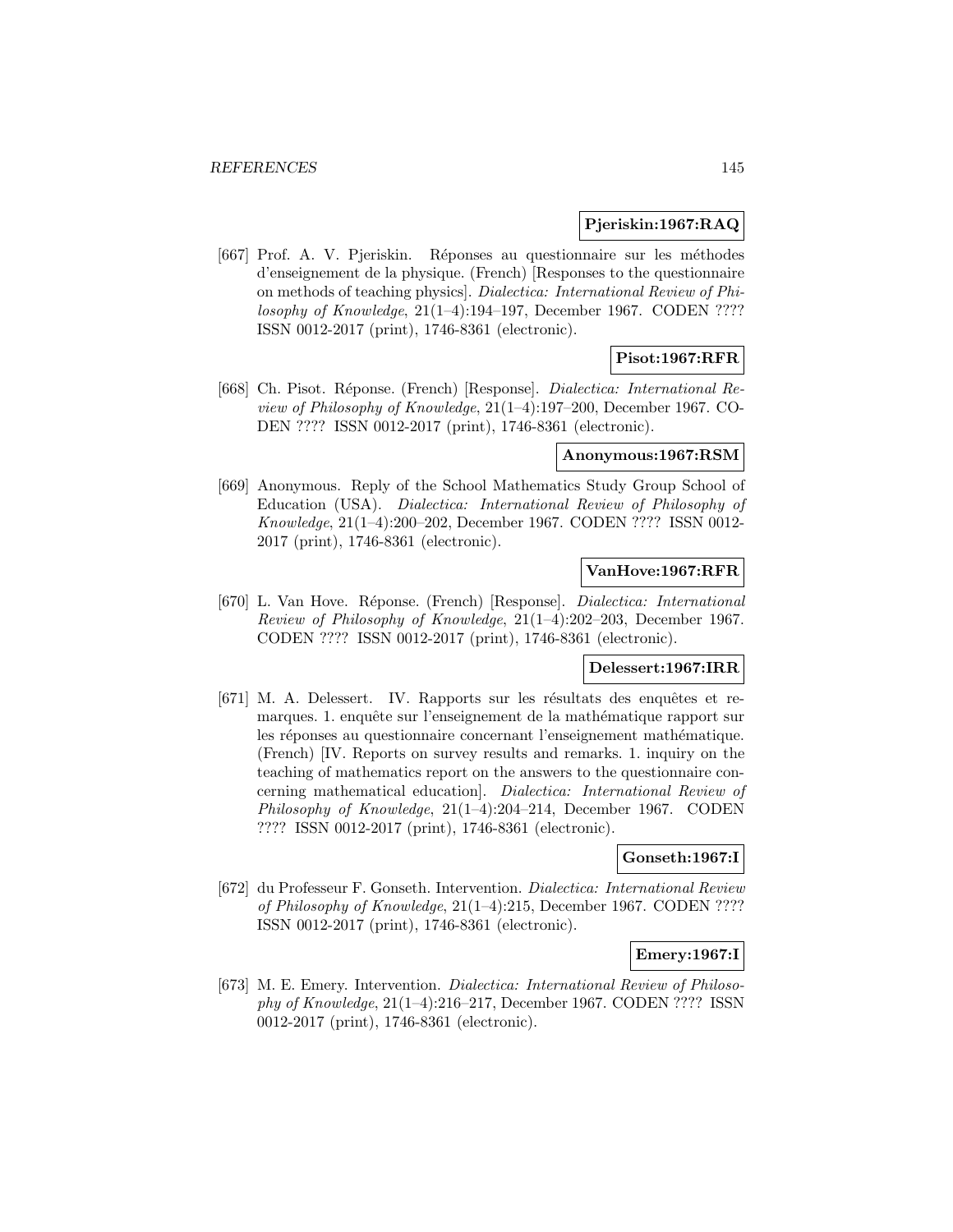## **Krygowska:1967:I**

[674] Mme A. Z. Krygowska. Intervention. I. Dialectica: International Review of Philosophy of Knowledge, 21(1–4):217–219, December 1967. CODEN ???? ISSN 0012-2017 (print), 1746-8361 (electronic).

# **Krygowska:1967:II**

[675] Mme A. Z. Krygowska. Intervention. II. Dialectica: International Review of Philosophy of Knowledge, 21(1–4):220–222, December 1967. CODEN ???? ISSN 0012-2017 (print), 1746-8361 (electronic).

# **Freudenthal:1967:R**

[676] H. Freudenthal. Remarques. Dialectica: International Review of Philosophy of Knowledge, 21(1–4):222–223, December 1967. CODEN ???? ISSN 0012-2017 (print), 1746-8361 (electronic).

### **Knecht:1967:EEP**

[677] M. W. Knecht. 2. Enquête sur l'enseignement de la physique rapport sur les réponses au questionnaire de physique. (French) [2. Inquiry on the teaching of physics report on physics questionnaire responses]. Dialectica: International Review of Philosophy of Knowledge, 21(1–4):224–241, December 1967. CODEN ???? ISSN 0012-2017 (print), 1746-8361 (electronic).

# **Fuka:1967:R**

[678] M. Fuka, Mme M. Ferretti, M. H. Messel, and M. J. Smolec. Remarques. Dialectica: International Review of Philosophy of Knowledge, 21(1–4): 241–244, December 1967. CODEN ???? ISSN 0012-2017 (print), 1746- 8361 (electronic).

## **Pisot:1967:EAE**

[679] M. Ch. Pisot. 3. enquˆete sur l'articulation des enseignements de mathématique et de physique rapport sur les réponses au questionnaire sur l'articulation des enseignements de mathématique et de physique. (French) [3. inquiry on the articulation of mathematics and physics lessons on the answers to the questionnaire on the articulation of mathematics and physics]. Dialectica: International Review of Philosophy of Knowledge, 21(1–4):245–255, December 1967. CODEN ???? ISSN 0012-2017 (print), 1746-8361 (electronic).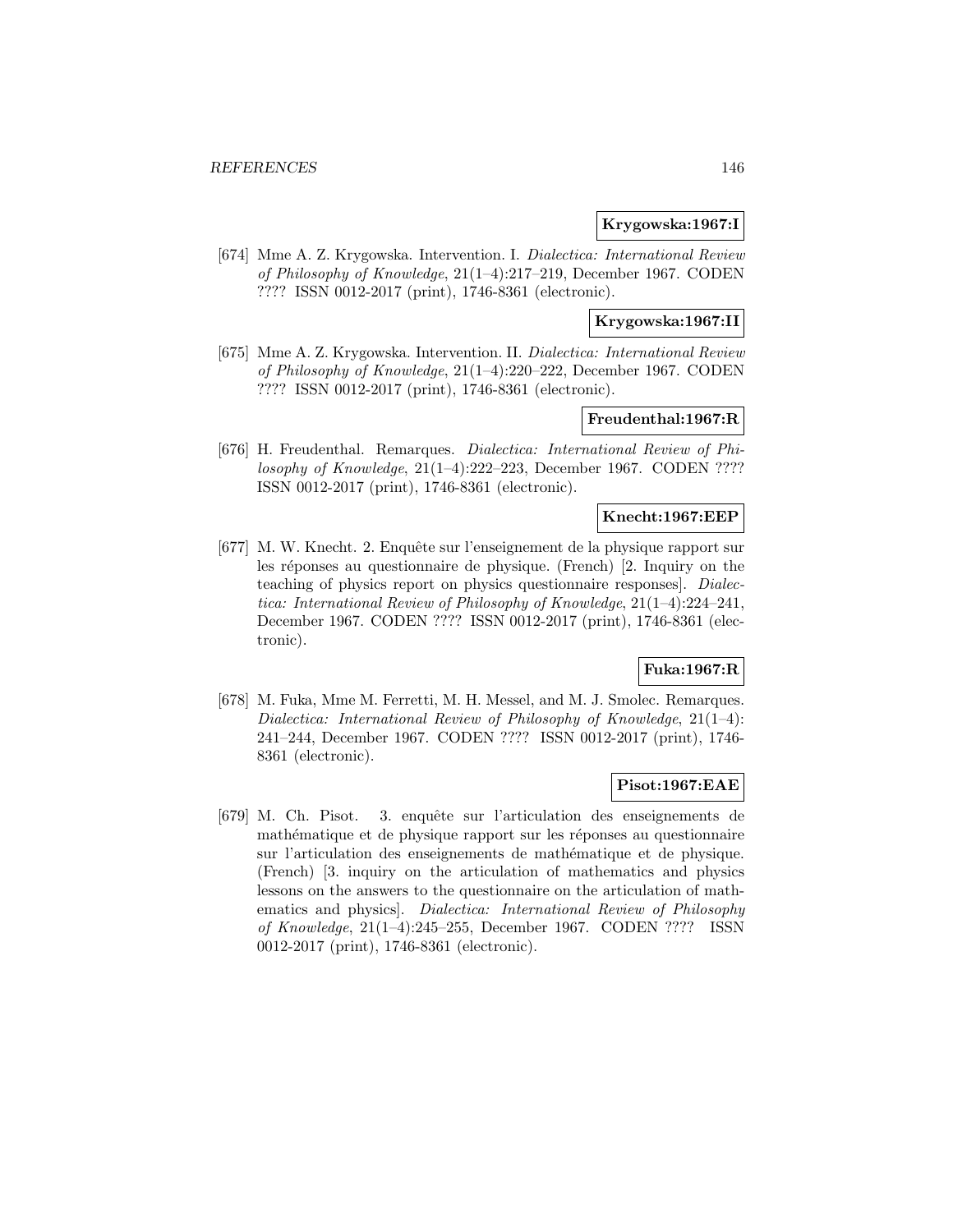### **Messel:1967:Rc**

[680] M. Harry Messel and M. H. Freudenthal. Remarque. Dialectica: International Review of Philosophy of Knowledge, 21(1–4):255–257, December 1967. CODEN ???? ISSN 0012-2017 (print), 1746-8361 (electronic).

### **Anonymous:1967:RPF**

[681] Anonymous. Résolutions, propositions finales et remarques — Resolutions, final proposals and remarks: 1. Propositions finales des participant à propos de l'enseignement mathématique. (French) [1. Participants' final proposals of mathematical education]. Dialectica: International Review of Philosophy of Knowledge, 21(1–4):258–266, December 1967. CODEN ???? ISSN 0012-2017 (print), 1746-8361 (electronic).

### **Servais:1967:R**

[682] M. W. Servais. Remarques. Dialectica: International Review of Philosophy of Knowledge, 21(1–4):267, December 1967. CODEN ???? ISSN 0012-2017 (print), 1746-8361 (electronic).

## **Gonseth:1967:VCF**

[683] F. Gonseth. VI. Considérations finales. (French) [VI. Final considerations]. Dialectica: International Review of Philosophy of Knowledge, 21 (1–4):268–276, December 1967. CODEN ???? ISSN 0012-2017 (print), 1746-8361 (electronic).

## **Orear:1967:VCL**

[684] Jay Orear. VII. Conferences — lectures: The new physics. *Dialectica:* International Review of Philosophy of Knowledge, 21(1–4):277–291, December 1967. CODEN ???? ISSN 0012-2017 (print), 1746-8361 (electronic).

## **Messel:1967:RMH**

[685] H. Messel. Relativity and magnetism for high school students. Dialectica: International Review of Philosophy of Knowledge, 21(1–4):292–310, December 1967. CODEN ???? ISSN 0012-2017 (print), 1746-8361 (electronic).

#### **Servais:1967:IIE**

[686] W. Servais. Introduction de l'intégrale dans l'enseignement secondaire. (French) [Introduction of the integral in secondary education]. Dialectica: International Review of Philosophy of Knowledge, 21(1–4):311–357, December 1967. CODEN ???? ISSN 0012-2017 (print), 1746-8361 (electronic).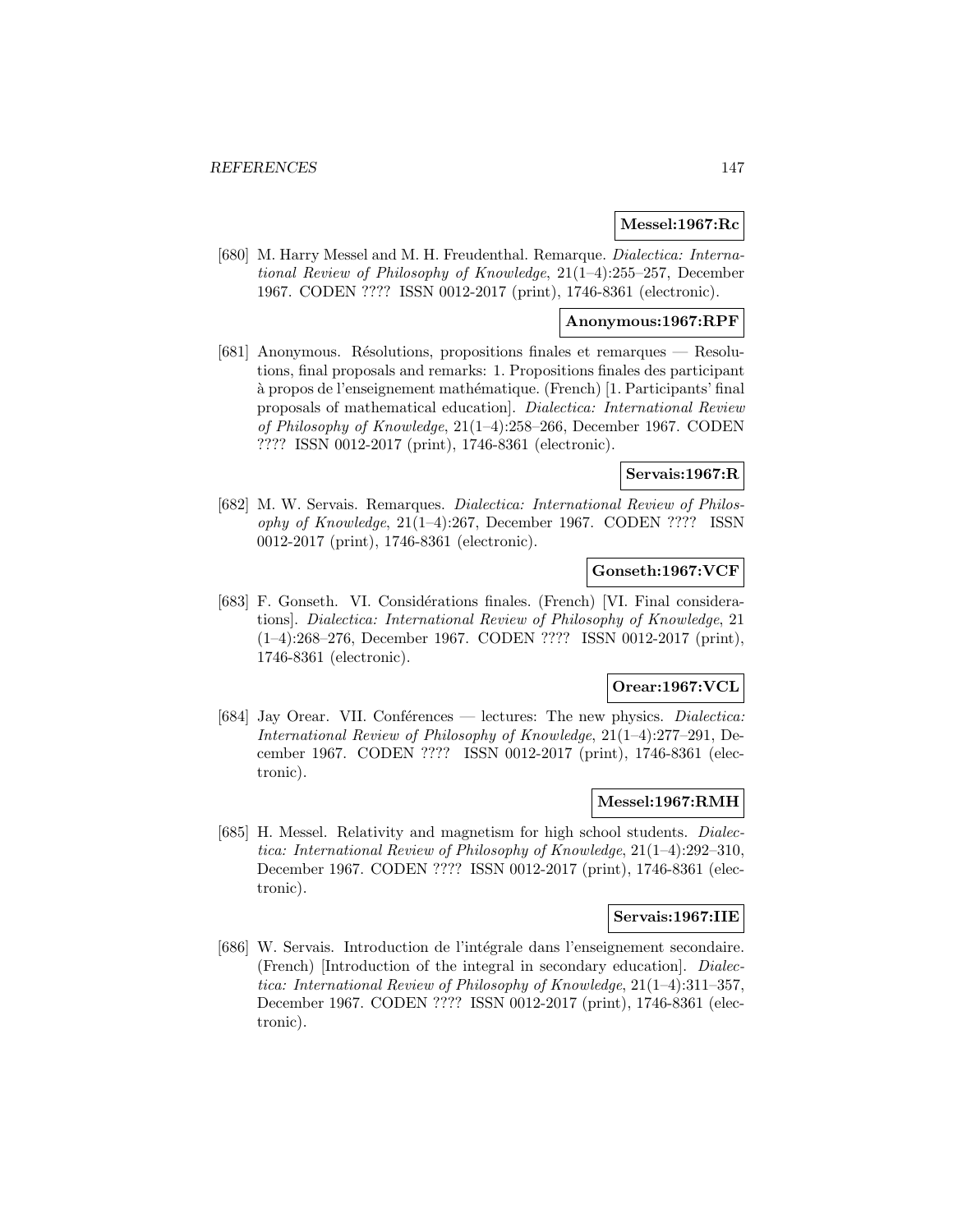## **Bunt:1967:NTI**

[687] Lucas N. H. Bunt. Notes on the teaching of integral calculus. Dialectica: International Review of Philosophy of Knowledge, 21(1–4):358–365, December 1967. CODEN ???? ISSN 0012-2017 (print), 1746-8361 (electronic).

# **Bunt:1967:PSI**

[688] Lucas N. H. Bunt. Probability and statistical inference in the secondary school. Dialectica: International Review of Philosophy of Knowledge, 21 (1–4):366–382, December 1967. CODEN ???? ISSN 0012-2017 (print), 1746-8361 (electronic).

### **Smolec:1967:MME**

[689] Ignaci Smolec. Modèles mathématiques dans l'enseignement de la physique. (French) [Mathematical models in the teaching of physics]. Dialectica: International Review of Philosophy of Knowledge,  $21(1-4)$ : 383–391, December 1967. CODEN ???? ISSN 0012-2017 (print), 1746- 8361 (electronic).

## **Anonymous:1967:VA**

[690] Anonymous. VIII. appendices. Dialectica: International Review of Philosophy of Knowledge, 21(1–4):392–396, December 1967. CODEN ???? ISSN 0012-2017 (print), 1746-8361 (electronic).

#### **Anonymous:1967:RSE**

[691] Anonymous. Reviewing studies — Etudes critiques — Betrachtungen zur ´ Literatur. Dialectica: International Review of Philosophy of Knowledge, 21(1–4):397–398, December 1967. CODEN ???? ISSN 0012-2017 (print), 1746-8361 (electronic).

### **Anonymous:1967:RBL**

[692] Anonymous. Received books — livres reçus — Eingelaufene Bücher. Dialectica: International Review of Philosophy of Knowledge, 21(1–4): 398–399, December 1967. CODEN ???? ISSN 0012-2017 (print), 1746- 8361 (electronic).

# **Anonymous:1967:ABJ**

[693] Anonymous. Abstracts from the 'british journal for the philosophy of science'. Dialectica: International Review of Philosophy of Knowledge, 21(1–4):400–403, December 1967. CODEN ???? ISSN 0012-2017 (print), 1746-8361 (electronic).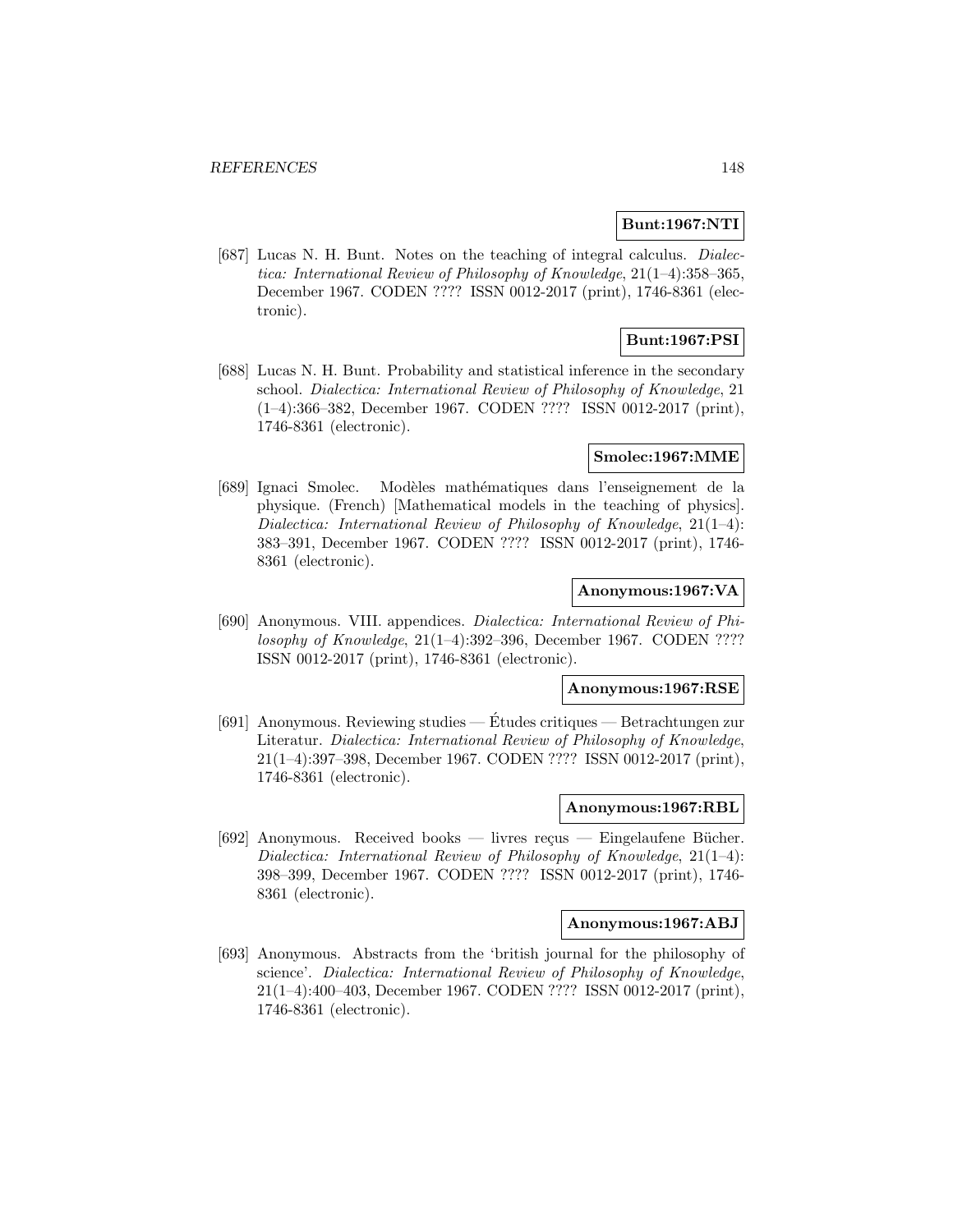### **Farber:1967:PPR**

[694] Marvin Farber. Philosophy and phenomenologigal research. *Dialectica:* International Review of Philosophy of Knowledge, 21(1–4):404, December 1967. CODEN ???? ISSN 0012-2017 (print), 1746-8361 (electronic).

### **Rosenthal:1968:CST**

[695] Sandra B. Rosenthal and Sandra B. Rosenthal. The cognitive status of theoretical terms. Dialectica: International Review of Philosophy of Knowledge, 22(1):3–17, March 1968. CODEN ???? ISSN 0012-2017 (print), 1746-8361 (electronic).

### **Bernays:1968:RPD**

[696] P. Bernays. Remarks to the paper by Dr Sandra Rosenthal: 'The Cognitive Status of Theoretical Terms'. Dialectica: International Review of Philosophy of Knowledge, 22(1):18–19, March 1968. CODEN ???? ISSN 0012-2017 (print), 1746-8361 (electronic).

## **Gruender:1968:CF**

[697] David Gruender. Constructs and fictions. Dialectica: International Review of Philosophy of Knowledge, 22(1):20–27, March 1968. CODEN ???? ISSN 0012-2017 (print), 1746-8361 (electronic).

#### **Lee:1968:SMS**

[698] Donald S. Lee and Donald S. Lee. Scientific method as a stage process. Dialectica: International Review of Philosophy of Knowledge, 22 (1):28–44, March 1968. CODEN ???? ISSN 0012-2017 (print), 1746- 8361 (electronic).

#### **Beard:1968:PAI**

[699] Robert W. Beard and Robert W. Beard. The paradoxes of analysis and identity. Dialectica: International Review of Philosophy of Knowledge, 22 (1):45–46, March 1968. CODEN ???? ISSN 0012-2017 (print), 1746-8361 (electronic).

## **Anonymous:1968:ERE**

[700] Anonymous. Enquêtes sur la réforme des enseignements de mathématiques, de physique et de biologie. (French) [Inquiries on reform of mathematics, physics and biology]. Dialectica: International Review of Philosophy of Knowledge, 22(1):57, March 1968. CODEN ???? ISSN 0012-2017 (print), 1746-8361 (electronic).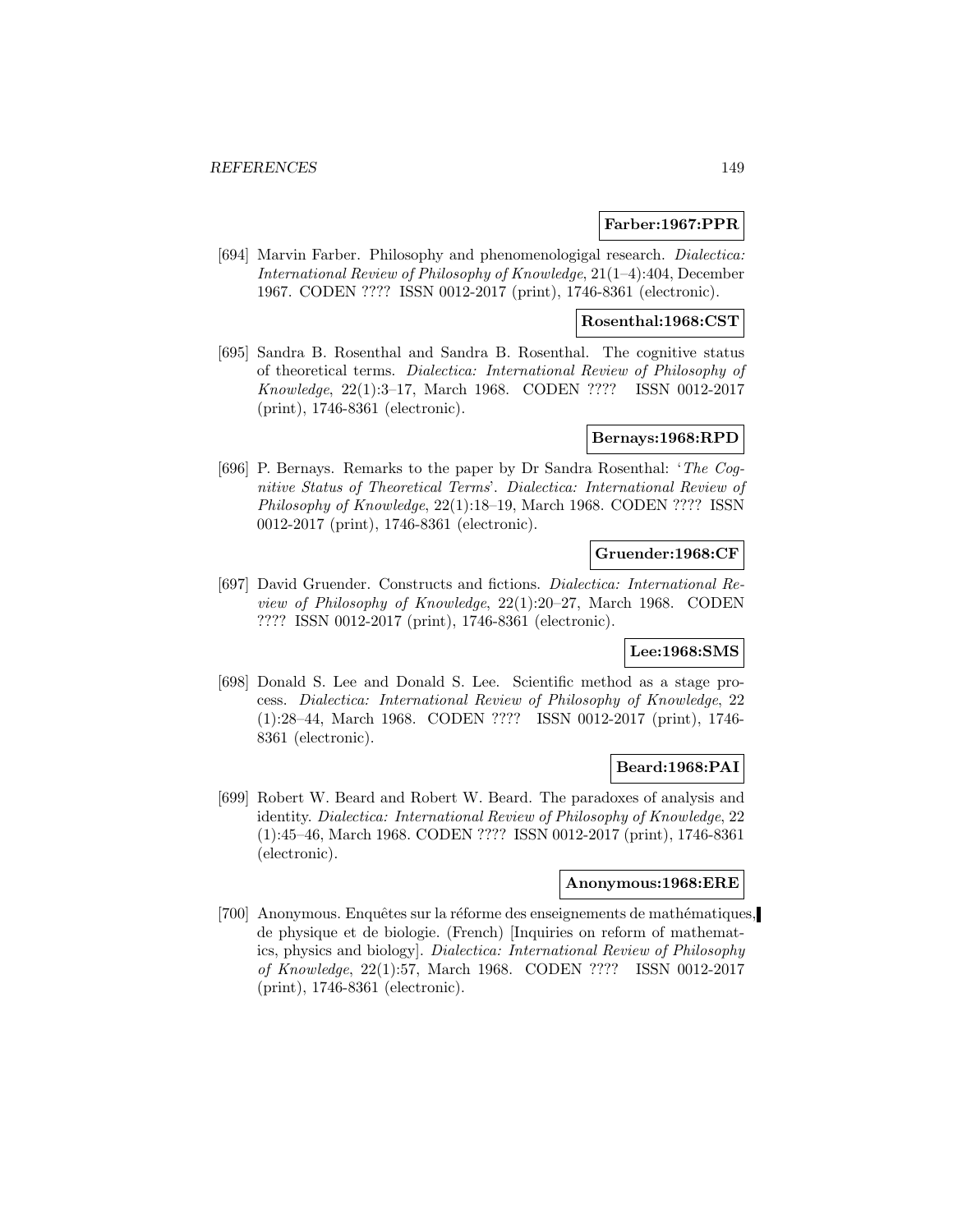#### **Wittenberg:1968:PRR**

[701] Alexander Wittenberg and Alexander Wittenberg. Priorities and responsibilities in the reform of mathematical education: An essay in educational meta-theory. Dialectica: International Review of Philosophy of Knowledge, 22(1):58–74, March 1968. CODEN ???? ISSN 0012-2017 (print), 1746-8361 (electronic).

# **Papy:1968:MMF**

[702] G. Papy. Mathématique moderne. (French) [Modern mathematics].  $Di$ alectica: International Review of Philosophy of Knowledge, 22(1):75–78, March 1968. CODEN ???? ISSN 0012-2017 (print), 1746-8361 (electronic).

#### **Anonymous:1968:RBLa**

[703] Anonymous. Received books — livres Reçus — eingelaufene Bücher. Dialectica: International Review of Philosophy of Knowledge, 22(1):79–81, March 1968. CODEN ???? ISSN 0012-2017 (print), 1746-8361 (electronic).

# **Anonymous:1968:AFS**

[704] Anonymous. Abstracts from philosophy of science'. Dialectica: International Review of Philosophy of Knowledge, 22(1):82–87, March 1968. CODEN ???? ISSN 0012-2017 (print), 1746-8361 (electronic).

#### **Anonymous:1968:ATJa**

[705] Anonymous. Abstracts from the'british journal for the philosophy of science'. Dialectica: International Review of Philosophy of Knowledge, 22(1):88, March 1968. CODEN ???? ISSN 0012-2017 (print), 1746-8361 (electronic).

## **Bernays:1968:D**

[706] P. Bernays, F. Gonseth, H. König, P. Nolfi, and E. Pilet. dialectica. Dialectica: International Review of Philosophy of Knowledge, 22(1):89, March 1968. CODEN ???? ISSN 0012-2017 (print), 1746-8361 (electronic).

### **Anonymous:1968:E**

[707] Anonymous. Editorial. Dialectica: International Review of Philosophy of Knowledge, 22(2):91–95, June 1968. CODEN ???? ISSN 0012-2017 (print), 1746-8361 (electronic).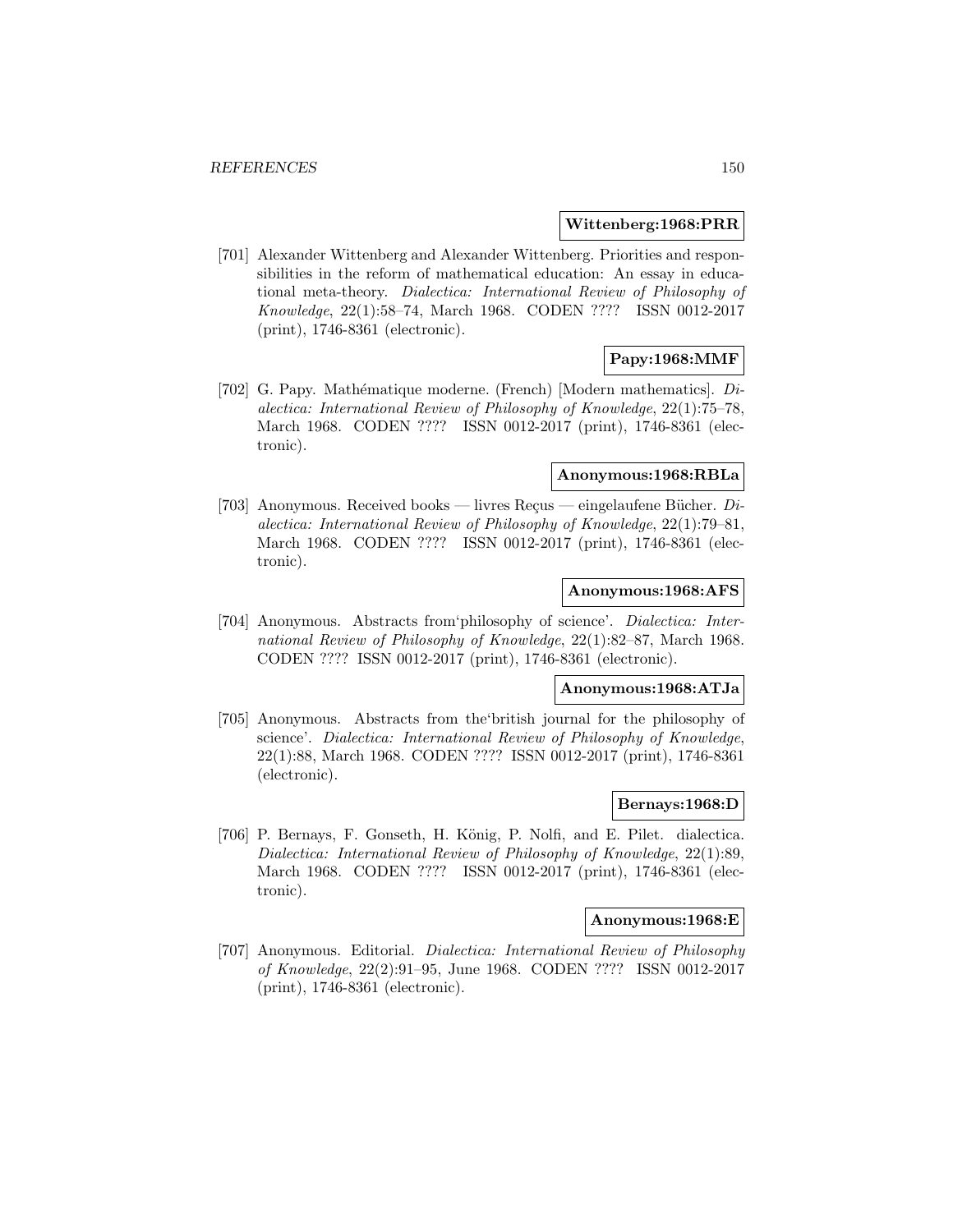### **Hubien:1968:PAL**

[708] Hubert Hubien. Philosophic analytique et linguistique moderne. (French) [Modern analytical and linguistic philosophy]. Dialectica: International Review of Philosophy of Knowledge, 22(2):96–119, June 1968. CODEN ???? ISSN 0012-2017 (print), 1746-8361 (electronic).

# **Starobinski:1968:MDD**

[709] J. Starobinski. Montaigne et la d´enonciation du mensonge. (French) [Montaigne and the denunciation of the lie]. Dialectica: International Review of Philosophy of Knowledge, 22(2):120–131, June 1968. CODEN ???? ISSN 0012-2017 (print), 1746-8361 (electronic).

#### **Cantoee:1968:SPS**

[710] Enrico Cantoee. Science and philosophy. Some reflections on Man's unending quest for understanding. Dialectica: International Review of Philosophy of Knowledge, 22(2):132–166, June 1968. CODEN ???? ISSN 0012-2017 (print), 1746-8361 (electronic).

## **Anonymous:1968:ATJb**

[711] Anonymous. Abstracts from the'british journal for the philosophy of science'. Dialectica: International Review of Philosophy of Knowledge, 22(2):167–168, June 1968. CODEN ???? ISSN 0012-2017 (print), 1746- 8361 (electronic).

#### **Gonseth:1968:SFS**

[712] F. Gonseth. Stratégic de fondement et stratégic d'engagement. (French) [Strategic foundation and strategic engagement]. Dialectica: International Review of Philosophy of Knowledge, 22(3–4):171–186, December 1968. CODEN ???? ISSN 0012-2017 (print), 1746-8361 (electronic).

### **deBeauregard:1968:TIL**

[713] O. Costa de Beauregard. On time, information and life. Dialectica: International Review of Philosophy of Knowledge, 22(3–4):187–205, December 1968. CODEN ???? ISSN 0012-2017 (print), 1746-8361 (electronic).

#### **Gonseth:1968:TSF**

[714] F. Gonseth. Temps et syntaxe. (French) [Time and syntax]. Dialectica: International Review of Philosophy of Knowledge, 22(3–4):206–213, December 1968. CODEN ???? ISSN 0012-2017 (print), 1746-8361 (electronic).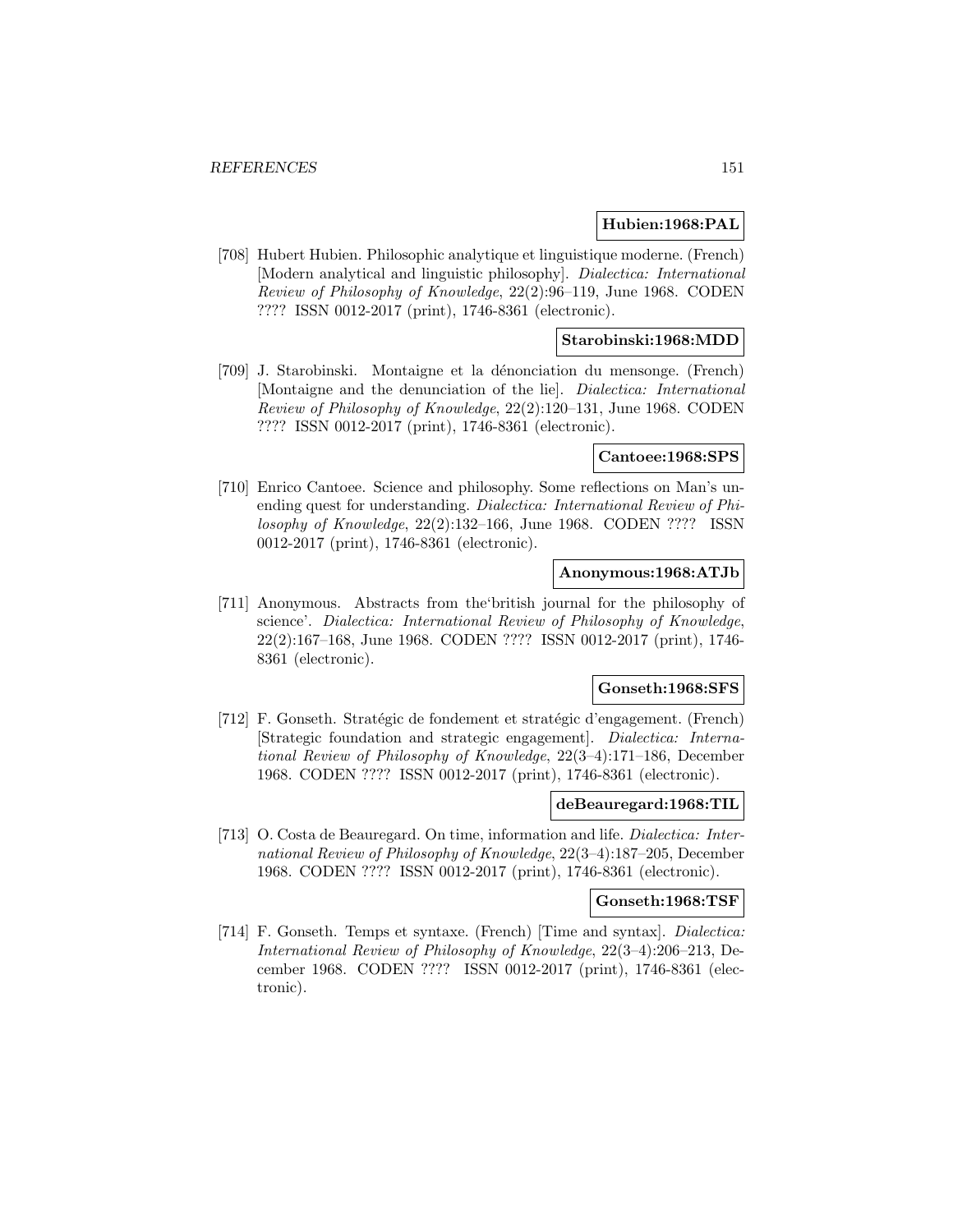### **Knecht:1968:TMC**

[715] Yvonne Knecht. Temps et modes chez Spinoza. (French) [Time and mode for Spinoza]. Dialectica: International Review of Philosophy of Knowledge, 22(3–4):214–237, December 1968. CODEN ???? ISSN 0012- 2017 (print), 1746-8361 (electronic).

## **Chauchard:1968:ICP**

[716] Paul Chauchard. Importance de la connaissance psychophysiologique du langage. (French) [Importance of psychophysiological knowledge of language]. Dialectica: International Review of Philosophy of Knowledge, 22(3–4):238–246, December 1968. CODEN ???? ISSN 0012-2017 (print), 1746-8361 (electronic).

### **Sauvan:1968:SMS**

[717] T. Sauvan. Simulation de mecanismes sémantiques. (French) [Simulation of semantic mechanisms]. Dialectica: International Review of Philosophy of Knowledge, 22(3–4):247–259, December 1968. CODEN ???? ISSN 0012-2017 (print), 1746-8361 (electronic).

# **Pun:1968:DFC**

[718] Lucas Pun. Sur le déclic. (French) [On the click]. *Dialectica: Interna*tional Review of Philosophy of Knowledge, 22(3–4):260–271, December 1968. CODEN ???? ISSN 0012-2017 (print), 1746-8361 (electronic).

#### **Tschumi:1968:LPL**

[719] Raymond Tschumi. Le langage et la pensée : Leurs rapports et le dépassement de lews niveaux dans les sciences et dans les littératures. (French) [Language and thought: Their relationships and the overcoming of levels in science and literature]. Dialectica: International Review of Philosophy of Knowledge, 22(3–4):272–292, December 1968. CODEN ???? ISSN 0012-2017 (print), 1746-8361 (electronic).

### **Loreau:1968:ALF**

[720] Max Loreau. Art et langage. (French) [Art and language]. Dialectica: International Review of Philosophy of Knowledge, 22(3–4):293–299, December 1968. CODEN ???? ISSN 0012-2017 (print), 1746-8361 (electronic).

# **Chari:1968:CDL**

[721] C. T. K. Chari. Culturally different languages and philosophies. Dialectica: International Review of Philosophy of Knowledge, 22(3–4):300–312,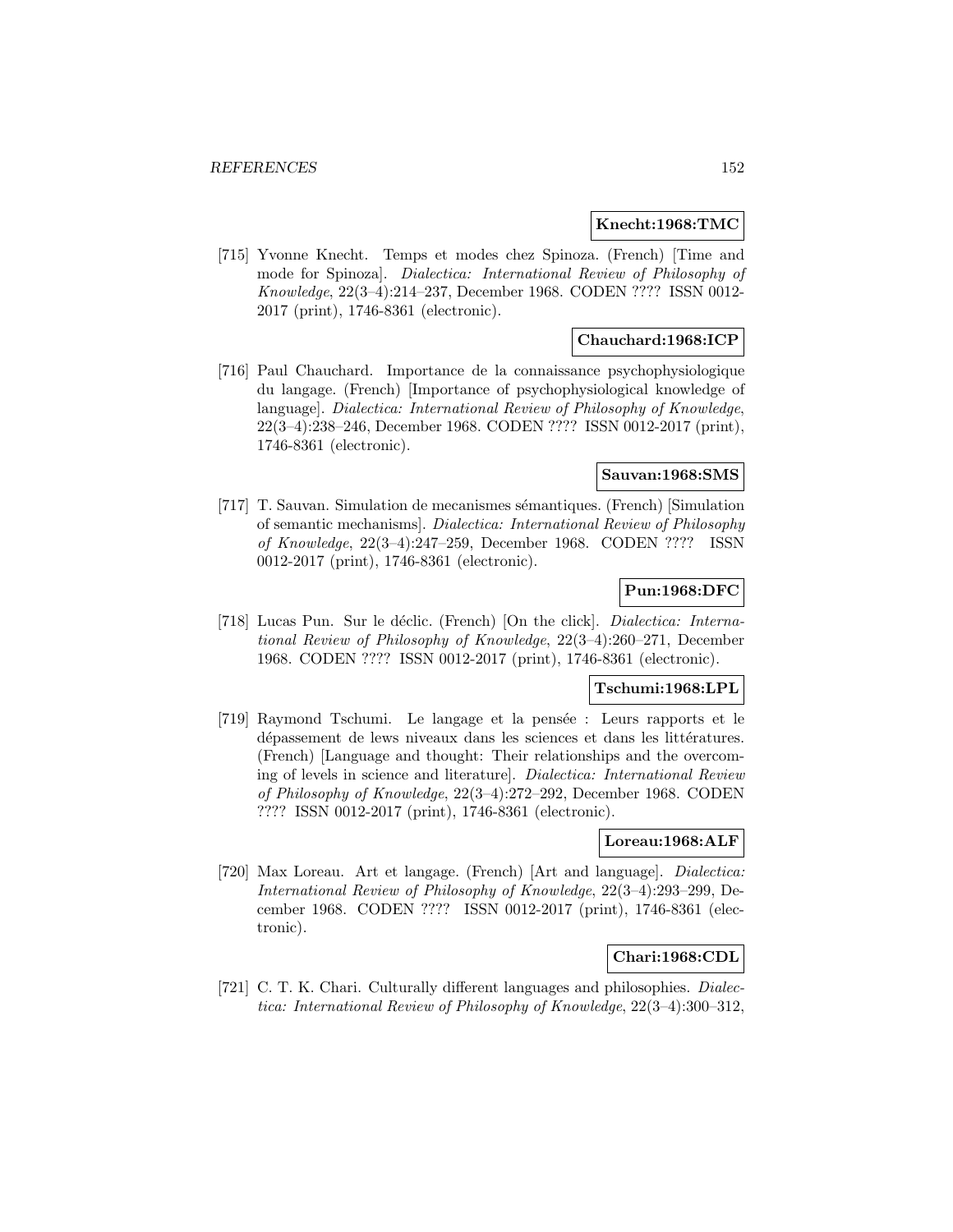December 1968. CODEN ???? ISSN 0012-2017 (print), 1746-8361 (electronic).

### **Junod:1968:NML**

[722] H. Ph. Junod. Notes sur le modèle linguistique saussurien. (French) [Notes on the Saussurian linguistic model]. Dialectica: International Review of Philosophy of Knowledge, 22(3–4):313–317, December 1968. CODEN ???? ISSN 0012-2017 (print), 1746-8361 (electronic).

### **Rosenthal:1968:CSC**

[723] Sandra B. Rosenthal. A comment on some comments. Dialectica: International Review of Philosophy of Knowledge, 22(3–4):318–320, December 1968. CODEN ???? ISSN 0012-2017 (print), 1746-8361 (electronic).

#### **Anonymous:1968:ABJ**

[724] Anonymous. Abstracts from the 'British Journal for the Philosophy of Science'. Dialectica: International Review of Philosophy of Knowledge, 22(3–4):321–323, December 1968. CODEN ???? ISSN 0012-2017 (print), 1746-8361 (electronic).

## **Anonymous:1968:RSE**

[725] Anonymous. Reviewing studies — Etudes critiques — Betrachtungen zur ´ Literatur. Dialectica: International Review of Philosophy of Knowledge, 22(3–4):324, December 1968. CODEN ???? ISSN 0012-2017 (print), 1746-8361 (electronic).

## **Anonymous:1968:RBLb**

[726] Anonymous. Received books — livres reçus — eingelaufene Bücher. Dialectica: International Review of Philosophy of Knowledge, 22(3–4): 325–326, December 1968. CODEN ???? ISSN 0012-2017 (print), 1746- 8361 (electronic).

#### **Redaction:1969:AFA**

[727] La Rédaction. Avertissement. (French) [Advertisement]. Dialectica: International Review of Philosophy of Knowledge, 23(1):3, March 1969. CODEN ???? ISSN 0012-2017 (print), 1746-8361 (electronic).

#### **Anonymous:1969:E**

[728] Anonymous. Editorial. Dialectica: International Review of Philosophy of Knowledge, 23(1):5–6, March 1969. CODEN ???? ISSN 0012-2017 (print), 1746-8361 (electronic).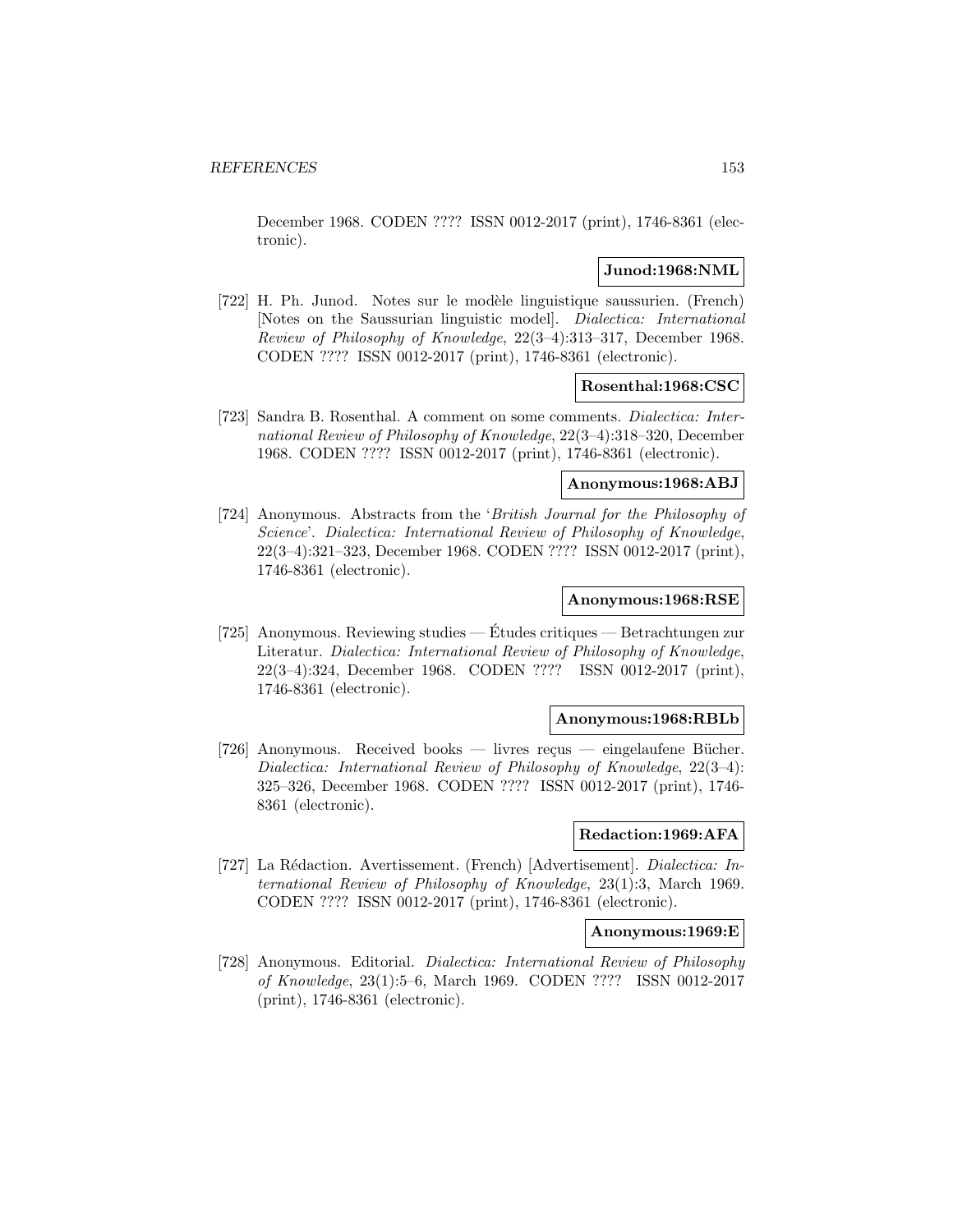# **Nolfi:1969:SS**

[729] P. Nolfi. Strategische spiele. Dialectica: International Review of Philosophy of Knowledge, 23(1):7–23, March 1969. CODEN ???? ISSN 0012-2017 (print), 1746-8361 (electronic).

# **Morf:1969:PPS**

[730] Albert Morf, Jean-Blaise Grize, and Laurent Pauli. Pour une pédagogie scientifique. (French) [For a scientific pedagogy]. *Dialectica: Interna*tional Review of Philosophy of Knowledge, 23(1):24–31, March 1969. CO-DEN ???? ISSN 0012-2017 (print), 1746-8361 (electronic).

### **Emery:1969:PDPa**

[731] Eric Emery. A propos du problème du temps. (French) [On the problem of time]. Dialectica: International Review of Philosophy of Knowledge, 23 (1):32–44, March 1969. CODEN ???? ISSN 0012-2017 (print), 1746-8361 (electronic).

### **Robinson:1969:FPV**

[732] Abraham Robinson. From a formalist's point of view. Dialectica: International Review of Philosophy of Knowledge, 23(1):45–49, March 1969. CODEN ???? ISSN 0012-2017 (print), 1746-8361 (electronic).

# **Goodstein:1969:EM**

[733] R. L. Goodstein. Empiricism in mathematics. Dialectica: International Review of Philosophy of Knowledge, 23(1):50–57, March 1969. CODEN ???? ISSN 0012-2017 (print), 1746-8361 (electronic).

## **Engeler:1969:PFC**

[734] Erwin Engeler and Helmut Röhrl. On the problem of foundations of category theory. Dialectica: International Review of Philosophy of Knowledge, 23(1):58–66, March 1969. CODEN ???? ISSN 0012-2017 (print), 1746-8361 (electronic).

#### **vonFinsler:1969:UKG**

[735] Paul von Finsler and Zürich. Über die Unabhängigkeit der Kontinuumhypothese. (German) [On the independence of the Continuum Hypothesis]. Dialectica: International Review of Philosophy of Knowledge, 23(1):67–78, March 1969. CODEN ???? ISSN 0012-2017 (print), 1746- 8361 (electronic).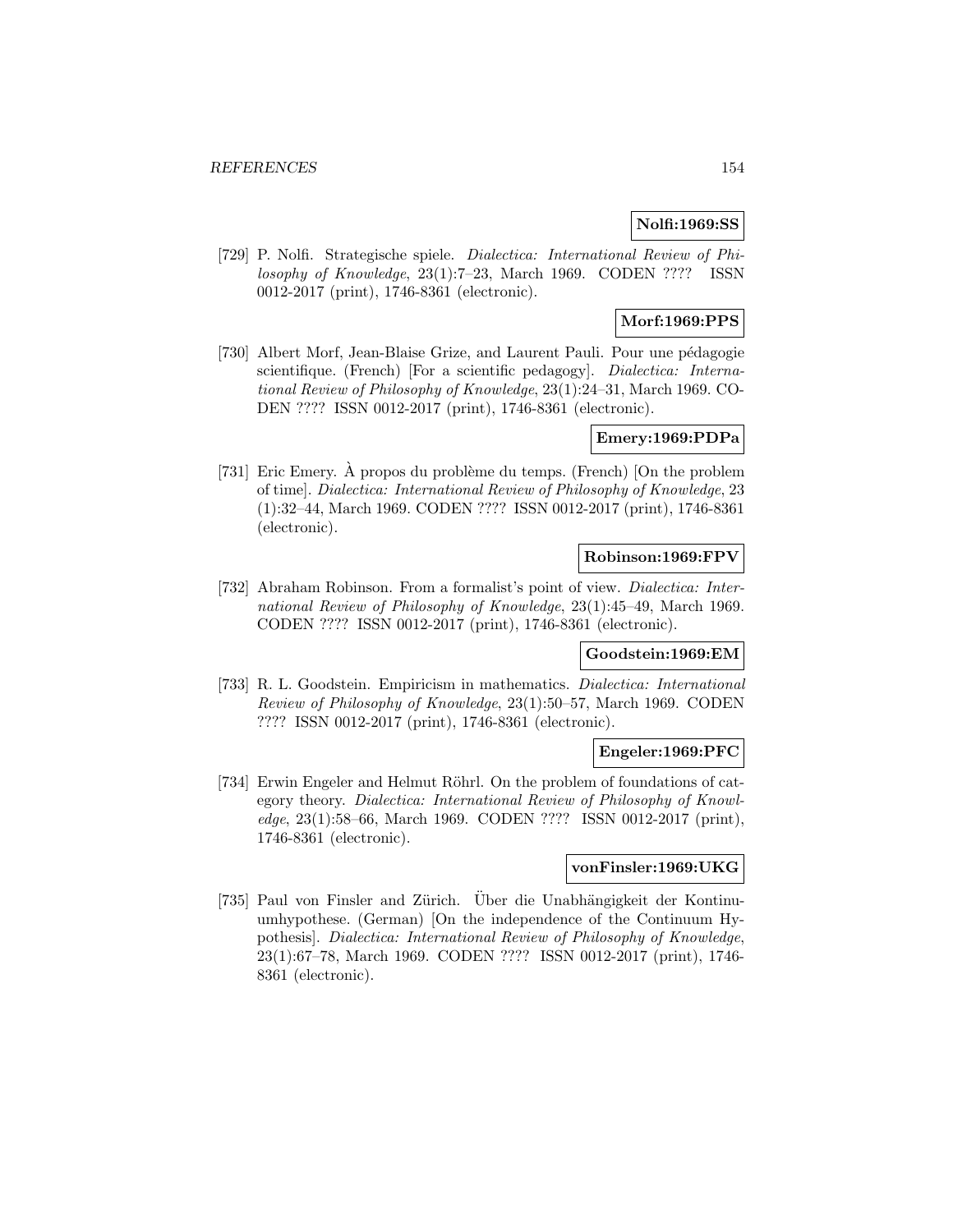### **Sellars:1969:NSF**

[736] R. W. Sellars. Le naturalisme de Sellars. (French) [The naturalism of Sellars]. Dialectica: International Review of Philosophy of Knowledge, 23(1):79–80, March 1969. CODEN ???? ISSN 0012-2017 (print), 1746- 8361 (electronic).

# **Blandino:1969:TNV**

[737] G. Blandino. Théories sur la nature de la vie. (French) [Theories about the nature of life]. Dialectica: International Review of Philosophy of Knowledge, 23(1):80, March 1969. CODEN ???? ISSN 0012-2017 (print), 1746-8361 (electronic).

# **Curry:1969:MBF**

[738] Haskell B. Curry. Modified basic functionality in combinatory logic. Dialectica: International Review of Philosophy of Knowledge, 23(2):83–92, June 1969. CODEN ???? ISSN 0012-2017 (print), 1746-8361 (electronic).

# **Kreisel:1969:TNF**

[739] G. Kreisel. Two notes on the foundations of set-theory. Dialectica: International Review of Philosophy of Knowledge, 23(2):93–114, June 1969. CODEN ???? ISSN 0012-2017 (print), 1746-8361 (electronic).

### **Emery:1969:PDPb**

[740] E. Emery. A propos du problème du temps (suite). (French) [On the problem of time (end)]. Dialectica: International Review of Philosophy of Knowledge, 23(2):115–134, June 1969. CODEN ???? ISSN 0012-2017 (print), 1746-8361 (electronic).

#### **Feibleman:1969:NOO**

[741] J. K. Feibleman. Naturally — occurring ontologies. Dialectica: International Review of Philosophy of Knowledge, 23(2):135–150, June 1969. CODEN ???? ISSN 0012-2017 (print), 1746-8361 (electronic).

#### **Anonymous:1969:RSE**

[742] Anonymous. Reviewing studies — Études critiques — Betrachtungen für Literatur. Dialectica: International Review of Philosophy of Knowledge, 23(2):151–152, June 1969. CODEN ???? ISSN 0012-2017 (print), 1746- 8361 (electronic).

# **Anonymous:1969:LRE**

[743] Anonymous. Livres reçus — Eingegangene Bücher — books received. Dialectica: International Review of Philosophy of Knowledge, 23(2):154–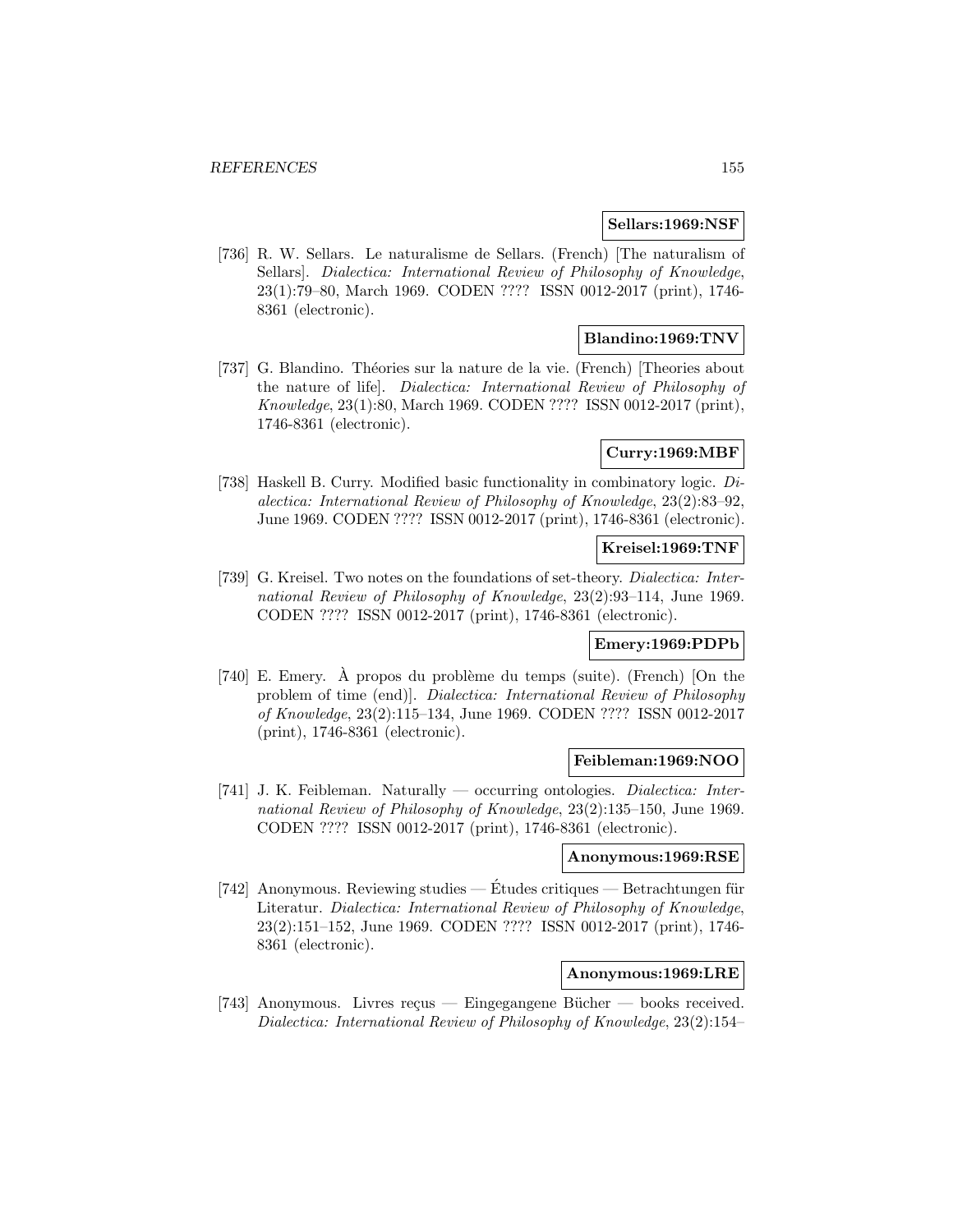158, June 1969. CODEN ???? ISSN 0012-2017 (print), 1746-8361 (electronic).

## **Gonseth:1969:PMF**

[744] F. Gonseth. Prospective et méthode. (French) [Prospective and methodology]. Dialectica: International Review of Philosophy of Knowledge, 23 (3–4):163–175, December 1969. CODEN ???? ISSN 0012-2017 (print), 1746-8361 (electronic).

# **Gayer:1969:OHS**

[745] Jan Gayer. An outline of hierarchical systems theory and its role in philosophy. Dialectica: International Review of Philosophy of Knowledge, 23(3–4):177–188, December 1969. CODEN ???? ISSN 0012-2017 (print), 1746-8361 (electronic).

# **Phipps:1969:RPS**

[746] T. E. Phipps, Jr. The relativity of physical size. Dialectica: International Review of Philosophy of Knowledge, 23(3–4):189–215, December 1969. CODEN ???? ISSN 0012-2017 (print), 1746-8361 (electronic).

## **Gauthier:1969:NTS**

[747] Yvon Gauthier. La notion théorétique de structure. (French) [The theoretical notion of structure]. Dialectica: International Review of Philosophy of Knowledge, 23(3–4):217–227, December 1969. CODEN ???? ISSN 0012-2017 (print), 1746-8361 (electronic).

## **Maruyama:1969:ESS**

[748] Magoroh Maruyama. Epistemology of social science research: exploration in inculture researchers. Dialectica: International Review of Philosophy of Knowledge, 23(3–4):229–280, December 1969. CODEN ???? ISSN 0012-2017 (print), 1746-8361 (electronic).

## **Lawvere:1969:AF**

[749] F. William Lawvere. Adjointness in foundations. Dialectica: International Review of Philosophy of Knowledge, 23(3–4):281–296, December 1969. CODEN ???? ISSN 0012-2017 (print), 1746-8361 (electronic).

### **Gonseth:1969:PO**

[750] Ferdinand Gonseth. La philosophie ouverte. Dialectica: International Review of Philosophy of Knowledge, 23(3–4):297–314, December 1969. CODEN ???? ISSN 0012-2017 (print), 1746-8361 (electronic).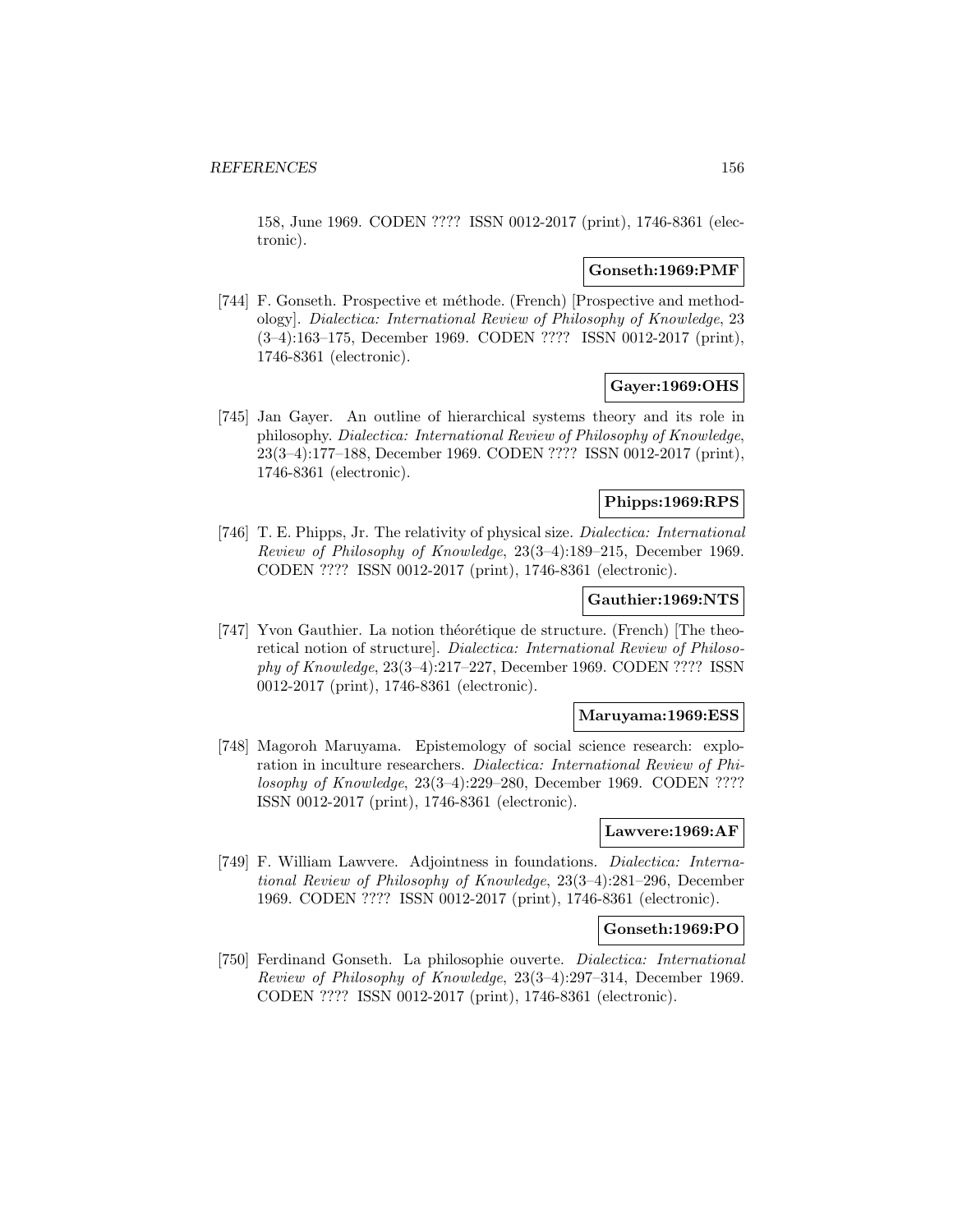### **Anonymous:1969:APS**

[751] Anonymous. Abstracts from philosophy of science. Dialectica: International Review of Philosophy of Knowledge, 23(3–4):315–320, December 1969. CODEN ???? ISSN 0012-2017 (print), 1746-8361 (electronic).

### **Anonymous:1969:CSI**

[752] Anonymous. Contents sommaire inhalt. Dialectica: International Review of Philosophy of Knowledge, 23(3–4):321, December 1969. CODEN ???? ISSN 0012-2017 (print), 1746-8361 (electronic).

# **Pilet:1970:PFP**

[753] Paul Emile Pilet. Préface. (French) [Preface]. Dialectica: International Review of Philosophy of Knowledge, 24(1–3):7–10, September 1970. CO-DEN ???? ISSN 0012-2017 (print), 1746-8361 (electronic).

# **Pilet:1970:FGH**

[754] Paul Emile Pilet. Ferdinand Gonseth, l'homme et le dialogue. (French) [Ferdinand Gonseth, man and dialogue]. Dialectica: International Review of Philosophy of Knowledge, 24(1–3):11–21, September 1970. CODEN ???? ISSN 0012-2017 (print), 1746-8361 (electronic).

# **Guggenheimer:1970:SCG**

[755] H. Guggenheimer. Some comments on Gonseth's principles of a methodology of science. Dialectica: International Review of Philosophy of Knowledge, 24(1–3):23–28, September 1970. CODEN ???? ISSN 0012- 2017 (print), 1746-8361 (electronic).

# **Bertholet:1970:VOS**

[756] Edmond Bertholet. Vers un organon de la science et de la philosophie. (French) [Towards an organon of science and philosophy]. Dialectica: International Review of Philosophy of Knowledge, 24(1–3):29–39, September 1970. CODEN ???? ISSN 0012-2017 (print), 1746-8361 (electronic).

# **Echarri:1970:MAF**

[757] Por Jaime Echarri. Metodología abierta y fenomenología abierta. (Spanish) [Open methodology and open phenomenology]. Dialectica: International Review of Philosophy of Knowledge, 24(1–3):41–51, September 1970. CODEN ???? ISSN 0012-2017 (print), 1746-8361 (electronic).

# **Bernays:1970:SKI**

[758] Paul Bernays. Die schematische Korrespondenz und die idealisierten Strukturen. (German) [Schematic correspondence and idealized struc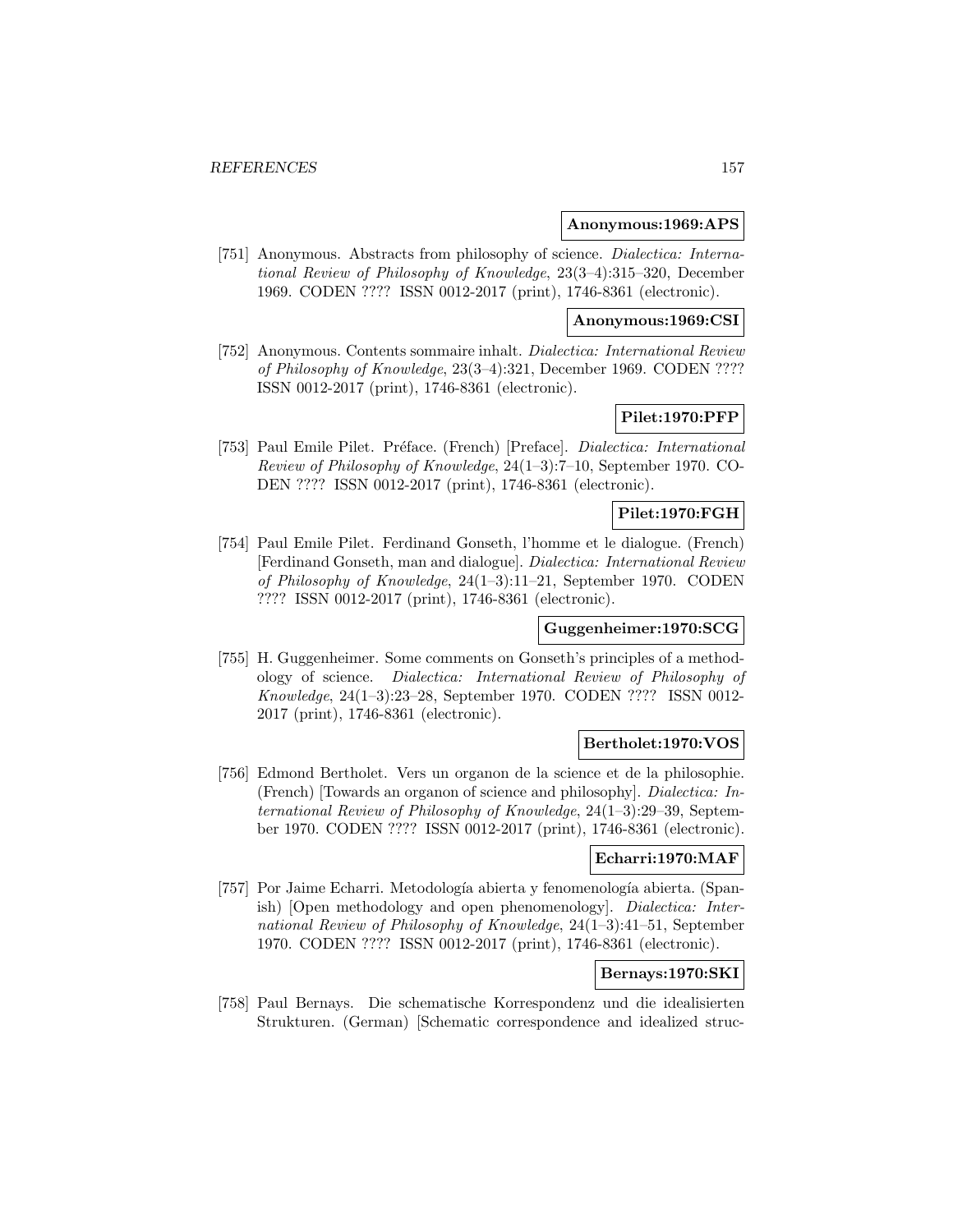tures]. Dialectica: International Review of Philosophy of Knowledge, 24 (1–3):53–66, September 1970. CODEN ???? ISSN 0012-2017 (print), 1746-8361 (electronic).

## **Grize:1970:LLF**

[759] Jean-Blaise Grize. Logique et langue. (French) [Logic and language]. Dialectica: International Review of Philosophy of Knowledge, 24(1–3): 67–76, September 1970. CODEN ???? ISSN 0012-2017 (print), 1746- 8361 (electronic).

## **Engeler:1970:GL**

[760] Erwin Engeler. Geometry and language. Dialectica: International Review of Philosophy of Knowledge, 24(1–3):77–85, September 1970. CODEN ???? ISSN 0012-2017 (print), 1746-8361 (electronic).

# **Tschumi:1970:LTL**

[761] Raymond Tschumi. Langage, temps et libert´e. I. (French) [Language, time, and liberty. I]. Dialectica: International Review of Philosophy of Knowledge, 24(1–3):87–110, September 1970. CODEN ???? ISSN 0012- 2017 (print), 1746-8361 (electronic).

# **Emery:1970:EMP**

[762] Eric Emery. Esthétique musicale et philosophic ouverte. (French) [Aesthetics musical and philosophy open]. Dialectica: International Review of Philosophy of Knowledge, 24(1–3):111–121, September 1970. CODEN ???? ISSN 0012-2017 (print), 1746-8361 (electronic).

#### **Nolfi:1970:HST**

[763] P. Nolfi. Holonspiele, Struktur und Tragweite. (German) [Holon games, structure and scope]. Dialectica: International Review of Philosophy of Knowledge, 24(1–3):123–138, September 1970. CODEN ???? ISSN 0012-2017 (print), 1746-8361 (electronic).

## **Tonini:1970:IEF**

[764] V. Tonini. Information et explication. (French) [Information and explanation]. Dialectica: International Review of Philosophy of Knowledge, 24 (1–3):139–155, September 1970. CODEN ???? ISSN 0012-2017 (print), 1746-8361 (electronic).

## **Janoska:1970:DA**

[765] Georg Jánoska and Judith Jánoska-Bendl. Das dialektische apriori.  $Di$ alectica: International Review of Philosophy of Knowledge, 24(1–3):157–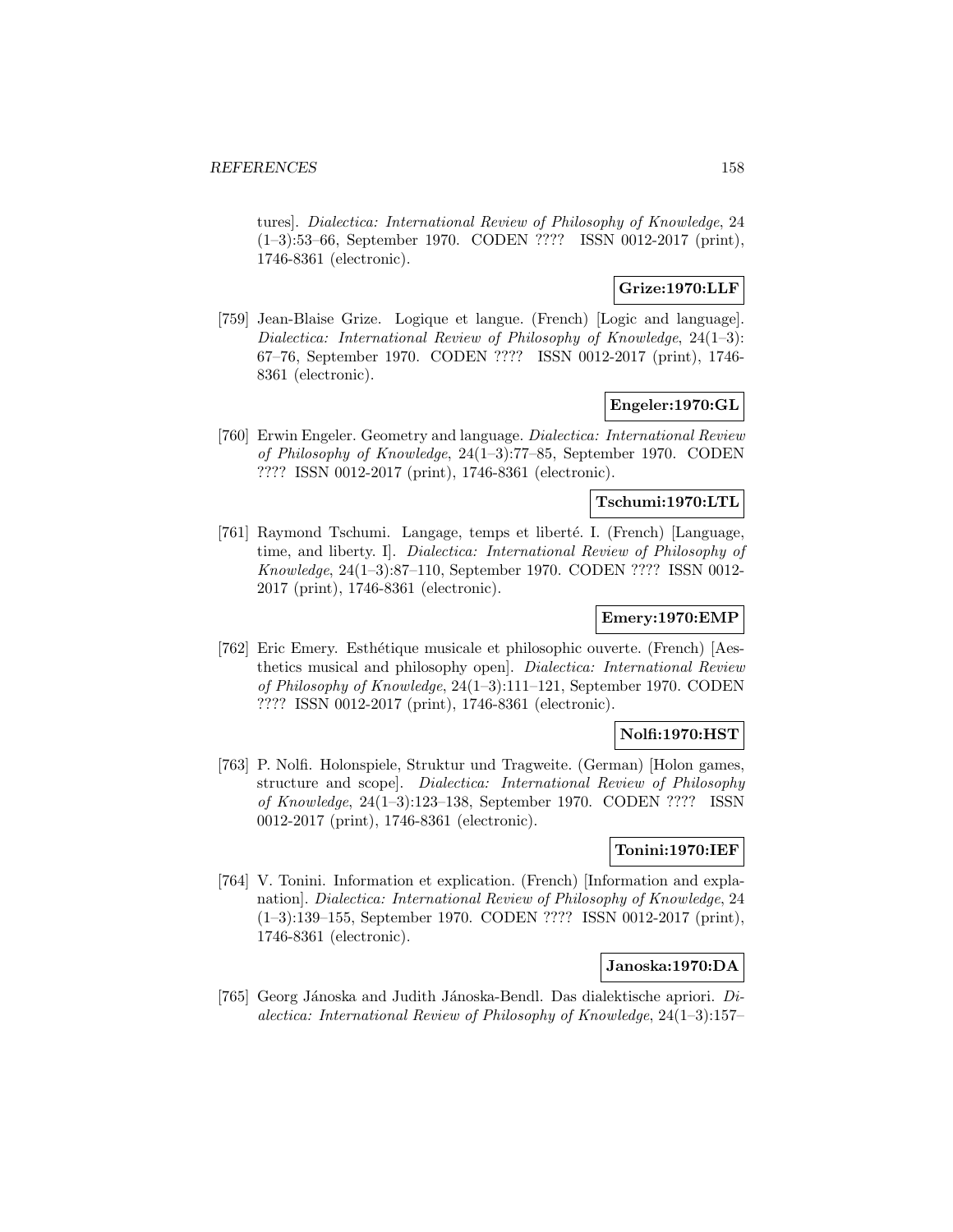163, September 1970. CODEN ???? ISSN 0012-2017 (print), 1746-8361 (electronic).

# **Piguet:1970:FDS**

[766] J.-Claude Piguet. Un fait dialectique: la science newtonienne. (French) [A dialectic fact: Newtonian science]. Dialectica: International Review of Philosophy of Knowledge, 24(1–3):165–183, September 1970. CODEN ???? ISSN 0012-2017 (print), 1746-8361 (electronic).

# **Guggenheimer:1970:ASC**

[767] Eva H. Guggenheimer. Acoustic symmetry in Catullus. Dialectica: International Review of Philosophy of Knowledge, 24(1–3):185–195, September 1970. CODEN ???? ISSN 0012-2017 (print), 1746-8361 (electronic).

### **Rossel:1970:ORD**

[768] J. Rossel. Objectivité et réalité, deux concepts en devenir. (French) [Objectivity and reality, two concepts in the making]. Dialectica: International Review of Philosophy of Knowledge, 24(1–3):197–204, September 1970. CODEN ???? ISSN 0012-2017 (print), 1746-8361 (electronic).

## **Schlechta:1970:PPE**

[769] Karl Schlechta. Sind Physik und Philosophie am Ende?. (German) [Are physics and philosophy at the end?]. Dialectica: International Review of Philosophy of Knowledge, 24(1–3):205–213, September 1970. CODEN ???? ISSN 0012-2017 (print), 1746-8361 (electronic).

# **Cantore:1970:SHS**

[770] E. Cantore. Science and humanism: the sapiential role of philosophy. Dialectica: International Review of Philosophy of Knowledge, 24(1–3): 215–241, September 1970. CODEN ???? ISSN 0012-2017 (print), 1746- 8361 (electronic).

### **deBeauregard:1970:HAP**

[771] O. Costa de Beauregard. Hommage au professeur Ferdinand Gonseth (suite du fasc. 1–3) autofondation. (French) [Homage to Professor Ferdinand Gonseth (continuation of fascicles 1–3) autofondation]. *Dialectica*: International Review of Philosophy of Knowledge, 24(4):247–254, December 1970. CODEN ???? ISSN 0012-2017 (print), 1746-8361 (electronic).

# **deLatil:1970:CPF**

[772] P. de Latil. Causalité et processus. (French) [Causality and process]. Dialectica: International Review of Philosophy of Knowledge, 24(4):255–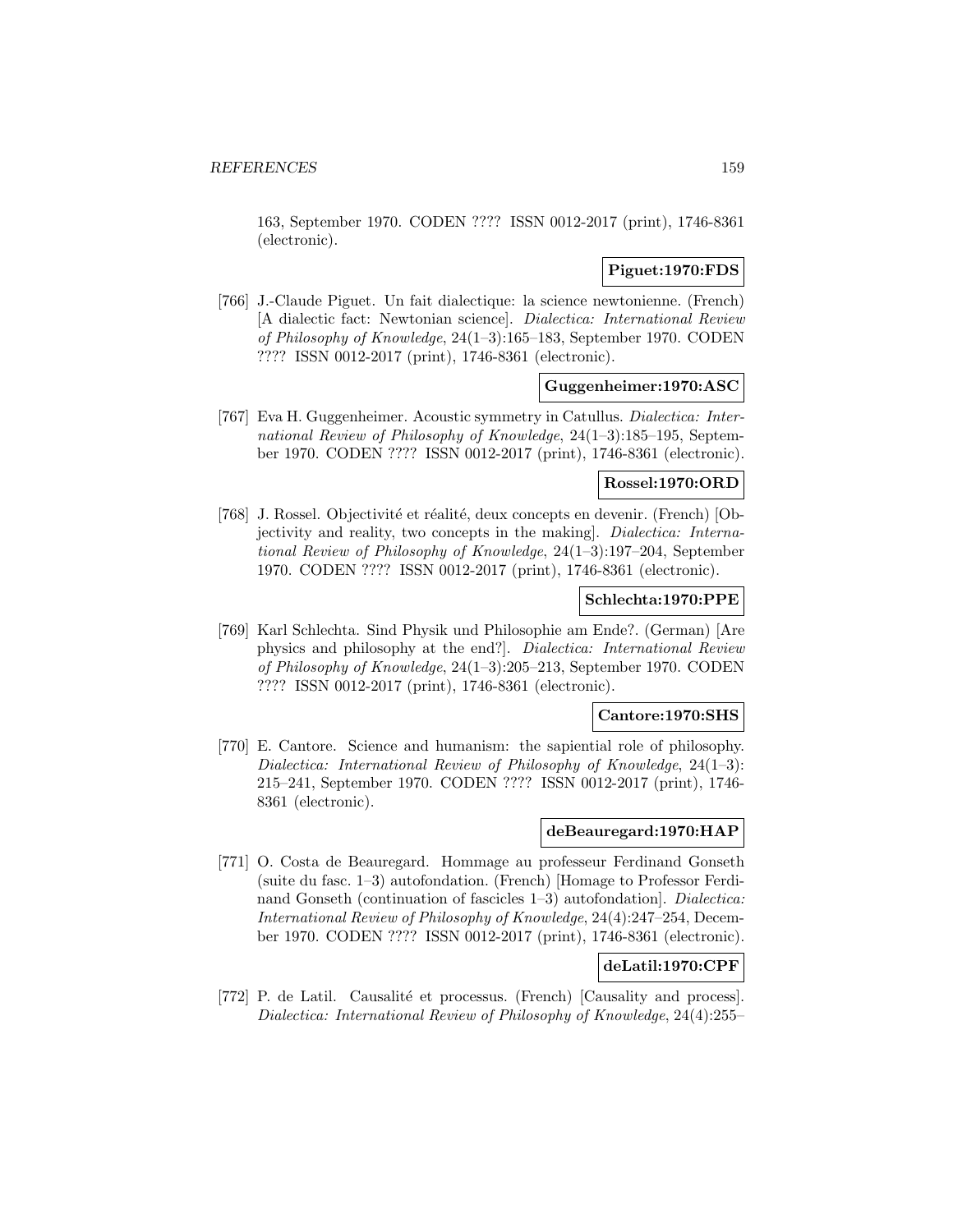260, December 1970. CODEN ???? ISSN 0012-2017 (print), 1746-8361 (electronic).

# **Smith:1970:EAO**

[773] Robin Smith. On eliminating the art object. Dialectica: International Review of Philosophy of Knowledge, 24(4):261–266, December 1970. CO-DEN ???? ISSN 0012-2017 (print), 1746-8361 (electronic).

# **Pour-El:1970:RTV**

[774] Marian Boykan Pour-El. A recursion-theoretic view of axiomatizable theories. Dialectica: International Review of Philosophy of Knowledge, 24(4):267–276, December 1970. CODEN ???? ISSN 0012-2017 (print), 1746-8361 (electronic).

### **Montague:1970:PIL**

[775] Richard Montague. Pragmatics and intensional logic. Dialectica: International Review of Philosophy of Knowledge, 24(4):277–302, December 1970. CODEN ???? ISSN 0012-2017 (print), 1746-8361 (electronic).

# **Wette:1970:UEG**

[776] Eduard Wette. Vom Unendlichen zum Endlichen. (German) [From the infinite to the finite]. Dialectica: International Review of Philosophy of Knowledge, 24(4):303–323, December 1970. CODEN ???? ISSN 0012- 2017 (print), 1746-8361 (electronic).

### **Anonymous:1970:RSE**

[777] Anonymous. Reviewing studies — Etudes critiques — Betrachtungen zur ´ Literatur. Dialectica: International Review of Philosophy of Knowledge, 24(4):325–328, December 1970. CODEN ???? ISSN 0012-2017 (print), 1746-8361 (electronic).

#### **Anonymous:1970:APS**

[778] Anonymous. Abstracts from "philosophy of science". Dialectica: International Review of Philosophy of Knowledge, 24(4):329–337, December 1970. CODEN ???? ISSN 0012-2017 (print), 1746-8361 (electronic).

## **Anonymous:1970:CSI**

[779] Anonymous. Contents sommaire inhalt. Dialectica: International Review of Philosophy of Knowledge, 24(4):338, December 1970. CODEN ???? ISSN 0012-2017 (print), 1746-8361 (electronic).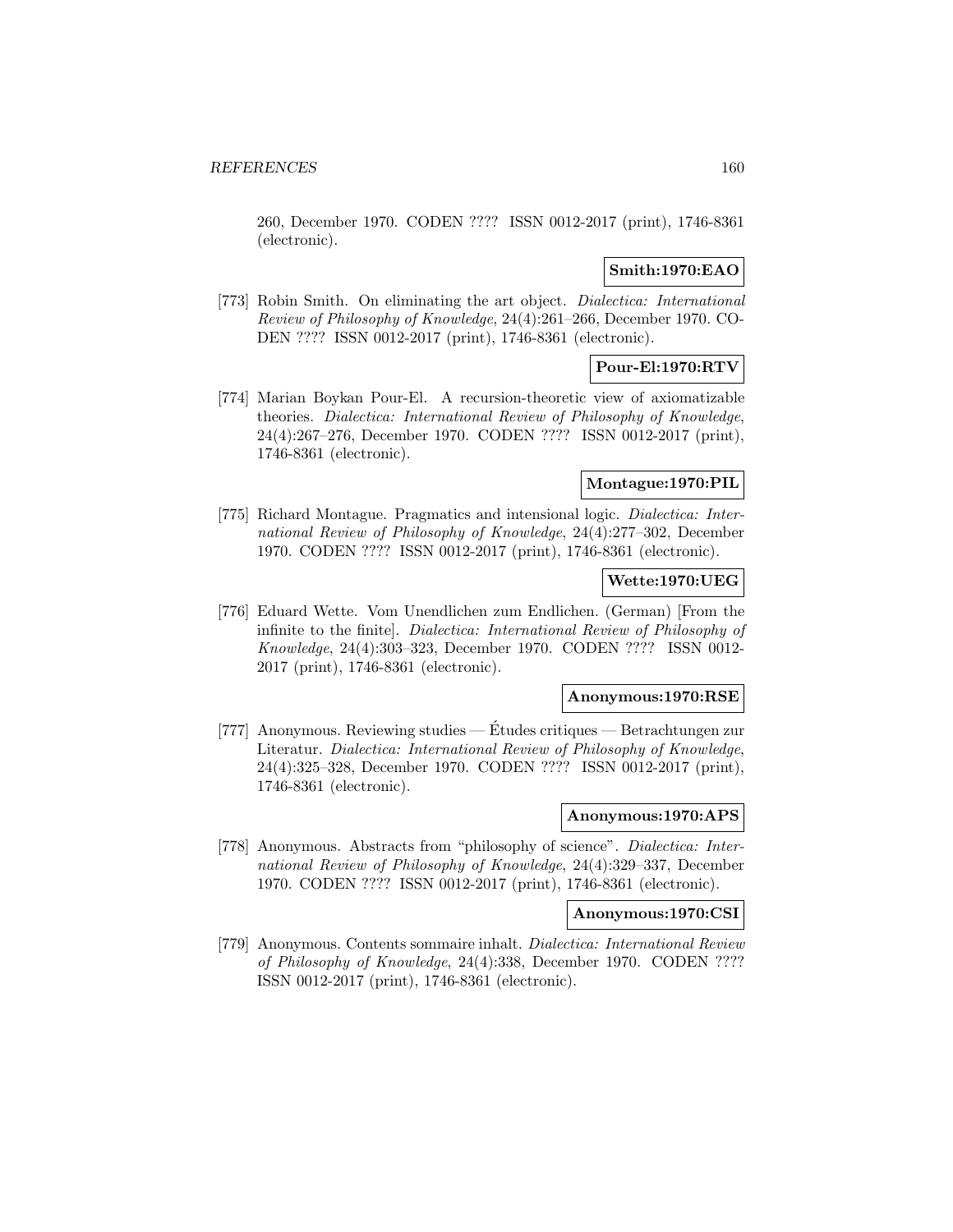# **Pilet:1971:QAM**

[780] Paul-Emile Pilet. Quelques aspects méthodologiques de information biologique. (French) [Some methodological aspects of biological information]. Dialectica: International Review of Philosophy of Knowledge, 25 (1):3–15, March 1971. CODEN ???? ISSN 0012-2017 (print), 1746-8361 (electronic).

# **Ruse:1971:TBR**

[781] Michael E. Ruse. Two biological revolutions. Dialectica: International Review of Philosophy of Knowledge, 25(1):17–38, March 1971. CODEN ???? ISSN 0012-2017 (print), 1746-8361 (electronic).

## **Ruse:1971:RRM**

[782] Michael E. Ruse. Reduction, replacement, and molecular biology. Dialectica: International Review of Philosophy of Knowledge, 25(1):39–72, March 1971. CODEN ???? ISSN 0012-2017 (print), 1746-8361 (electronic).

# **Anonymous:1971:RSNa**

[783] Anonymous. Reviewing studies — notes critiques — Betrachtungen zur Literatur. Dialectica: International Review of Philosophy of Knowledge, 25(1):73–78, March 1971. CODEN ???? ISSN 0012-2017 (print), 1746- 8361 (electronic).

## **Gonseth:1971:LMF**

[784] F. Gonseth. Langue et méthode. (French) [Language and method].  $Di$ alectica: International Review of Philosophy of Knowledge, 25(2):83–118, June 1971. CODEN ???? ISSN 0012-2017 (print), 1746-8361 (electronic).

# **Angenot:1971:CCL**

[785] Marc Angenot. Condillac et le "cours de linguistique générale". (French) [Condillac and the "course on general linguistics"]. Dialectica: International Review of Philosophy of Knowledge, 25(2):119–130, June 1971. CODEN ???? ISSN 0012-2017 (print), 1746-8361 (electronic).

#### **Tibbetts:1971:LED**

[786] Paul Tibbetts. The "levels of experience" doctrine in modern philosophy of mind. Dialectica: International Review of Philosophy of Knowledge, 25(2):131–151, June 1971. CODEN ???? ISSN 0012-2017 (print), 1746- 8361 (electronic).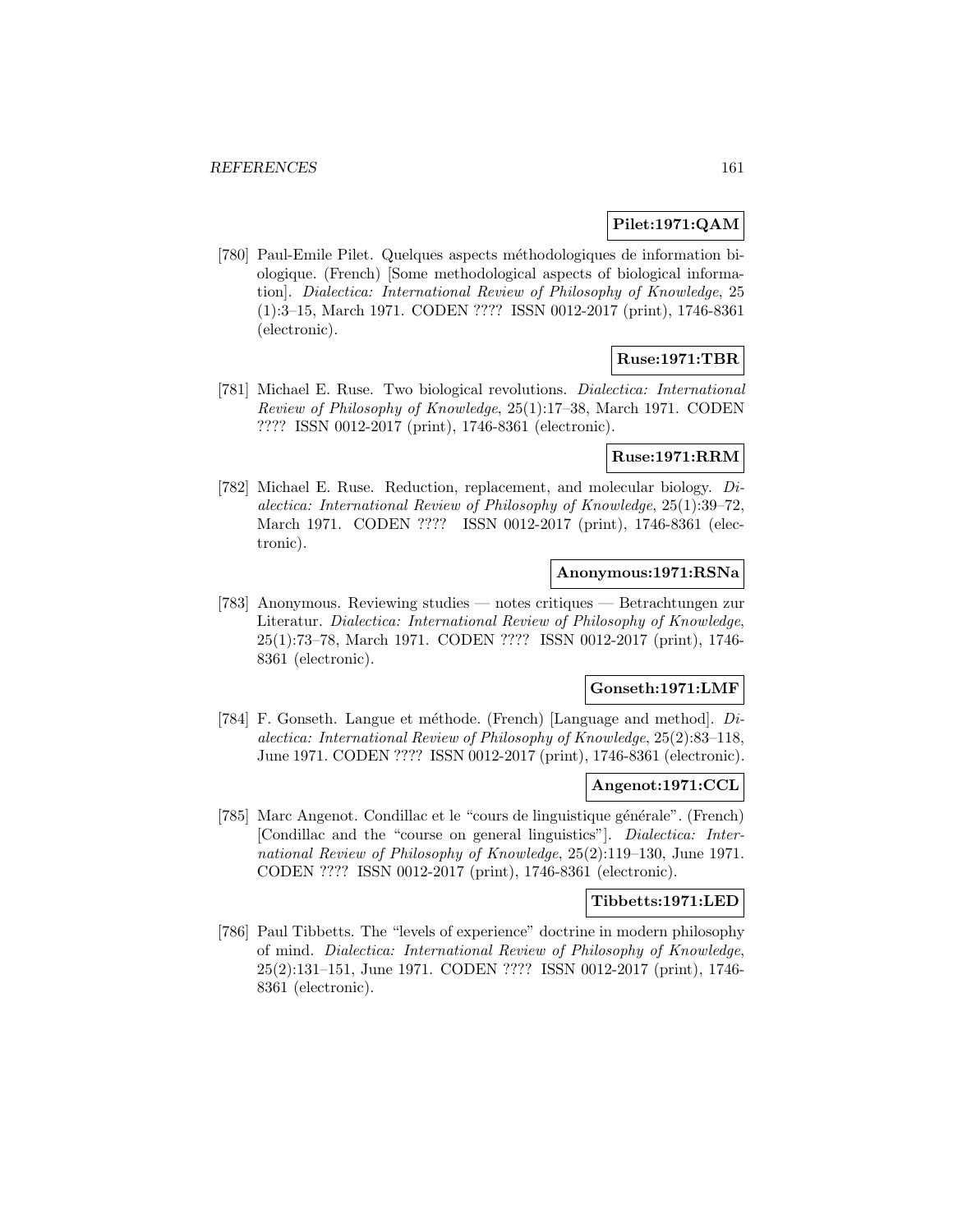# **Reignier:1971:QCQ**

[787] Jean Reignier. Qu'est-ce qu'une particule élémentaire ?. (French) [What is an elementary particle?]. Dialectica: International Review of Philosophy of Knowledge, 25(2):153–165, June 1971. CODEN ???? ISSN 0012-2017 (print), 1746-8361 (electronic).

# **Anonymous:1971:RSNb**

[788] Anonymous. Reviewing studies — notes critiques — Betrachtungen zur Literatur. Dialectica: International Review of Philosophy of Knowledge, 25(2):166, June 1971. CODEN ???? ISSN 0012-2017 (print), 1746-8361 (electronic).

# **Bernays:1971:SGM**

[789] Paul Bernays. Zum Symposium über die Grundlagen der Mathematik. (German) [On the symposium on the fundamentals of mathematics]. Dialectica: International Review of Philosophy of Knowledge, 25(3–4):171– 195, December 1971. CODEN ???? ISSN 0012-2017 (print), 1746-8361 (electronic).

# **deLatil:1971:NIF**

[790] Pierre de Latil. La notion d'information. (French) [The idea of information]. Dialectica: International Review of Philosophy of Knowledge, 25 (3–4):197–205, December 1971. CODEN ???? ISSN 0012-2017 (print), 1746-8361 (electronic).

## **Arsac:1971:CII**

[791] Jacques J. Arsac. Le concept d'information et informatique. (French) [The concept of information and computing]. Dialectica: International Review of Philosophy of Knowledge, 25(3–4):207–219, December 1971. CODEN ???? ISSN 0012-2017 (print), 1746-8361 (electronic).

# **Cuenod:1971:ICF**

[792] Michel Cuénod. Identification et connaissance. (French) [Identification and knowledge]. Dialectica: International Review of Philosophy of Knowledge, 25(3–4):221–238, December 1971. CODEN ???? ISSN 0012-2017 (print), 1746-8361 (electronic).

## **Robinet:1971:CIR**

[793] André Robinet. Courte introduction aux relations de la philosophic avec informatique. (French) [Short introduction to the relations of philosophic with computer science. Dialectica: International Review of Philosophy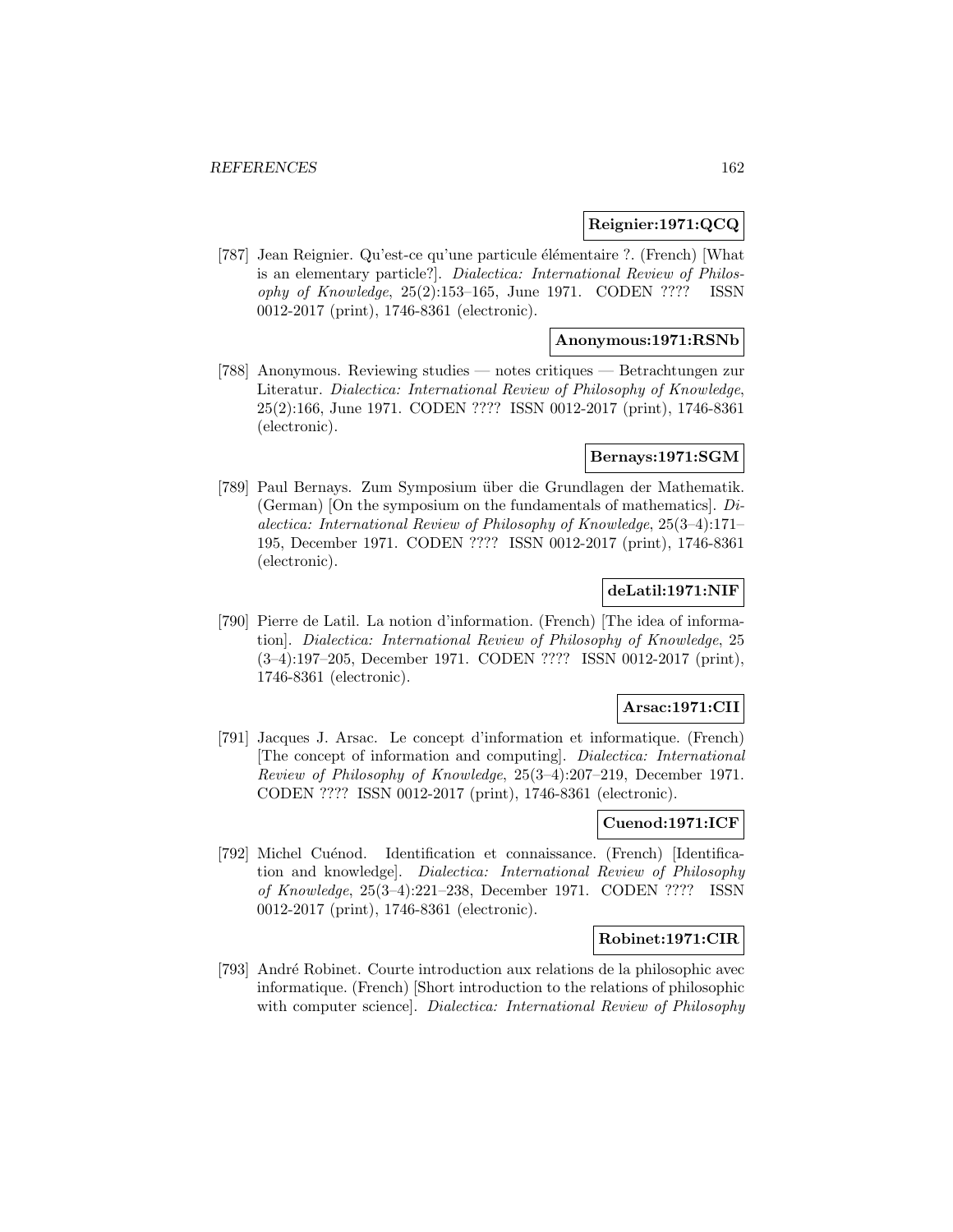of Knowledge, 25(3–4):239–249, December 1971. CODEN ???? ISSN 0012-2017 (print), 1746-8361 (electronic).

# **Wenin:1971:IIP**

[794] Christian Wenin. Informatique et indexation de périodiques philosophiques. Intérêt et limites d'une entreprise. (French) [Computer science and indexing of philosophical periodicals. Interest and limits to a business]. Dialectica: International Review of Philosophy of Knowledge, 25(3–4): 251–259, December 1971. CODEN ???? ISSN 0012-2017 (print), 1746- 8361 (electronic).

# **Tombeur:1971:TAT**

[795] Paul Tombeur. Le traitement automatique de textes philosophiques. (French) [Automatic processing of philosophical texts]. Dialectica: International Review of Philosophy of Knowledge, 25(3–4):261–274, December 1971. CODEN ???? ISSN 0012-2017 (print), 1746-8361 (electronic).

# **Zelbstein:1971:RPA**

[796] Uri Zelbstein. Réflexions pour une approche épistémologique de informatique. (French) [Reflections on an epistemological approach to computing]. Dialectica: International Review of Philosophy of Knowledge, 25 (3–4):275–291, December 1971. CODEN ???? ISSN 0012-2017 (print), 1746-8361 (electronic).

# **Cantore:1971:SDH**

[797] Enrico Cantore. Science as dialogical humanizing process: Highlights of a vocation. Dialectica: International Review of Philosophy of Knowledge, 25(3–4):293–316, December 1971. CODEN ???? ISSN 0012-2017 (print), 1746-8361 (electronic).

#### **Anonymous:1971:RSNc**

[798] Anonymous. Reviewing studies — notes critiques — Betrachtungen zur Literatur. Dialectica: International Review of Philosophy of Knowledge, 25(3–4):317–320, December 1971. CODEN ???? ISSN 0012-2017 (print), 1746-8361 (electronic).

# **Anonymous:1971:RPL**

[799] Anonymous. Recent publications — livres reçus — Eingegangene Bücher. Dialectica: International Review of Philosophy of Knowledge, 25(3–4): 321–323, December 1971. CODEN ???? ISSN 0012-2017 (print), 1746- 8361 (electronic).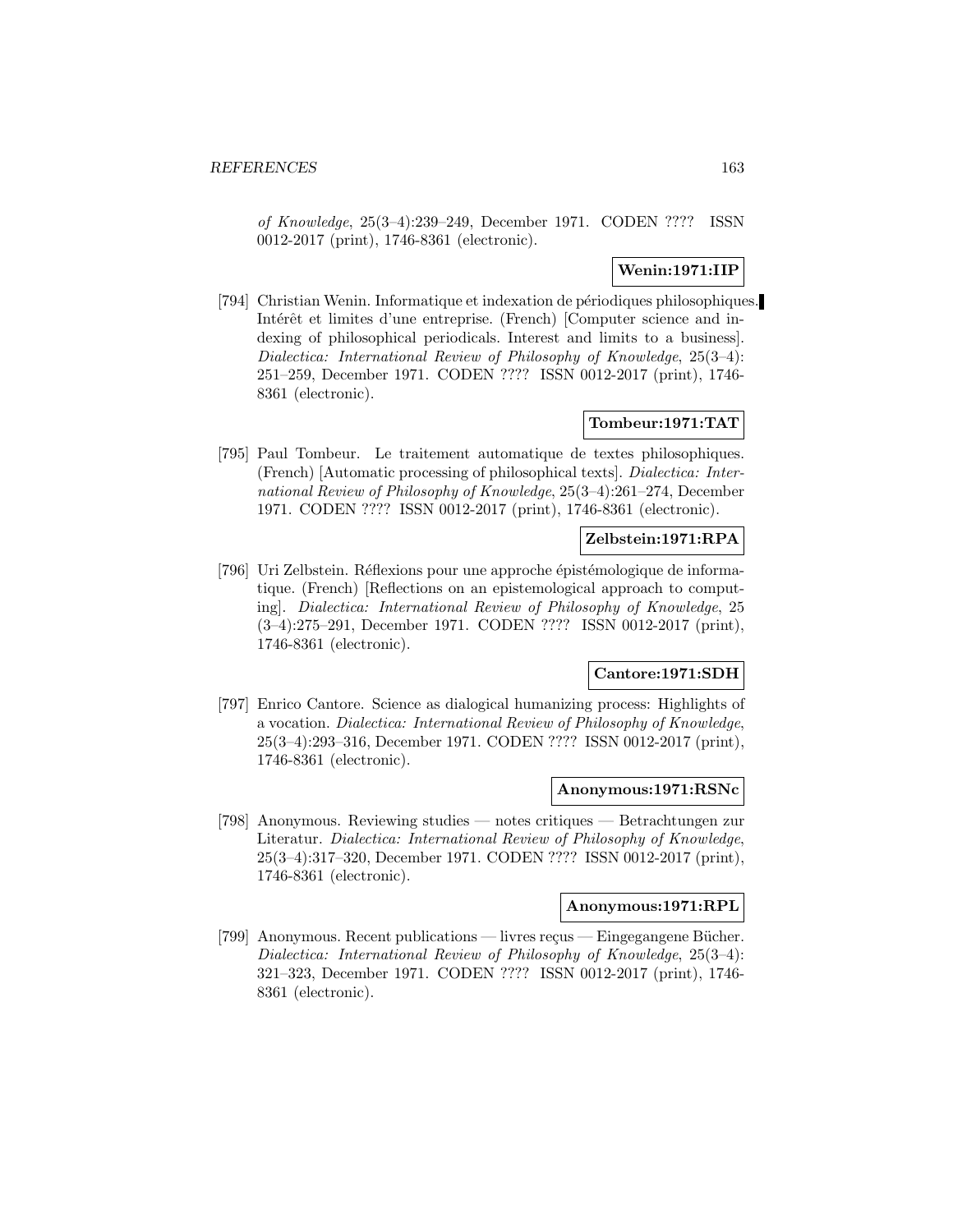#### **Sauvan:1972:CIF**

[800] Jacques Sauvan. Connaissance et informatique. (French) [Knowledge and informatics]. Dialectica: International Review of Philosophy of Knowledge, 26(1):3–10, March 1972. CODEN ???? ISSN 0012-2017 (print), 1746-8361 (electronic).

# **Pun:1972:DAI**

[801] Lucas Pun. Deux aspects de l'informatique. (French) [Two aspects of computing]. Dialectica: International Review of Philosophy of Knowledge, 26(1):11–50, March 1972. CODEN ???? ISSN 0012-2017 (print), 1746-8361 (electronic).

# **Maruyama:1972:NCI**

[802] Magoroh Maruyama. Non-classificational information and noninformational communication. Dialectica: International Review of Philosophy of Knowledge, 26(1):51–59, March 1972. CODEN ???? ISSN 0012-2017 (print), 1746-8361 (electronic).

# **Robinet:1972:LAO**

[803] André Robinet. L'information appliquée aux œuvres complètes de Malebranche. (French) [Information on the complete works of Malebranche]. Dialectica: International Review of Philosophy of Knowledge, 26(1):61– 76, March 1972. CODEN ???? ISSN 0012-2017 (print), 1746-8361 (electronic).

#### **Pilet:1972:RSE**

[804] P. E. Pilet. Reviewing studies — Études critiques — Betrachtungen zur Literatur: Hypothèse et perception. (French) [Hypothesis and perception]. Dialectica: International Review of Philosophy of Knowledge, 26 (1):77–78, March 1972. CODEN ???? ISSN 0012-2017 (print), 1746-8361 (electronic).

# **Apostol:1972:ODD**

[805] Pavel Apostol. An operational demarcation of the domain of methodology versus epistemology and logic. Dialectica: International Review of Philosophy of Knowledge, 26(2):83–92, June 1972. CODEN ???? ISSN 0012-2017 (print), 1746-8361 (electronic).

#### **Tonini:1972:SPF**

[806] Valerio Tonini. Science et philosophic: la fondation d'une épistémologie ouverte. (French) [Science and philosophy: the foundation of an open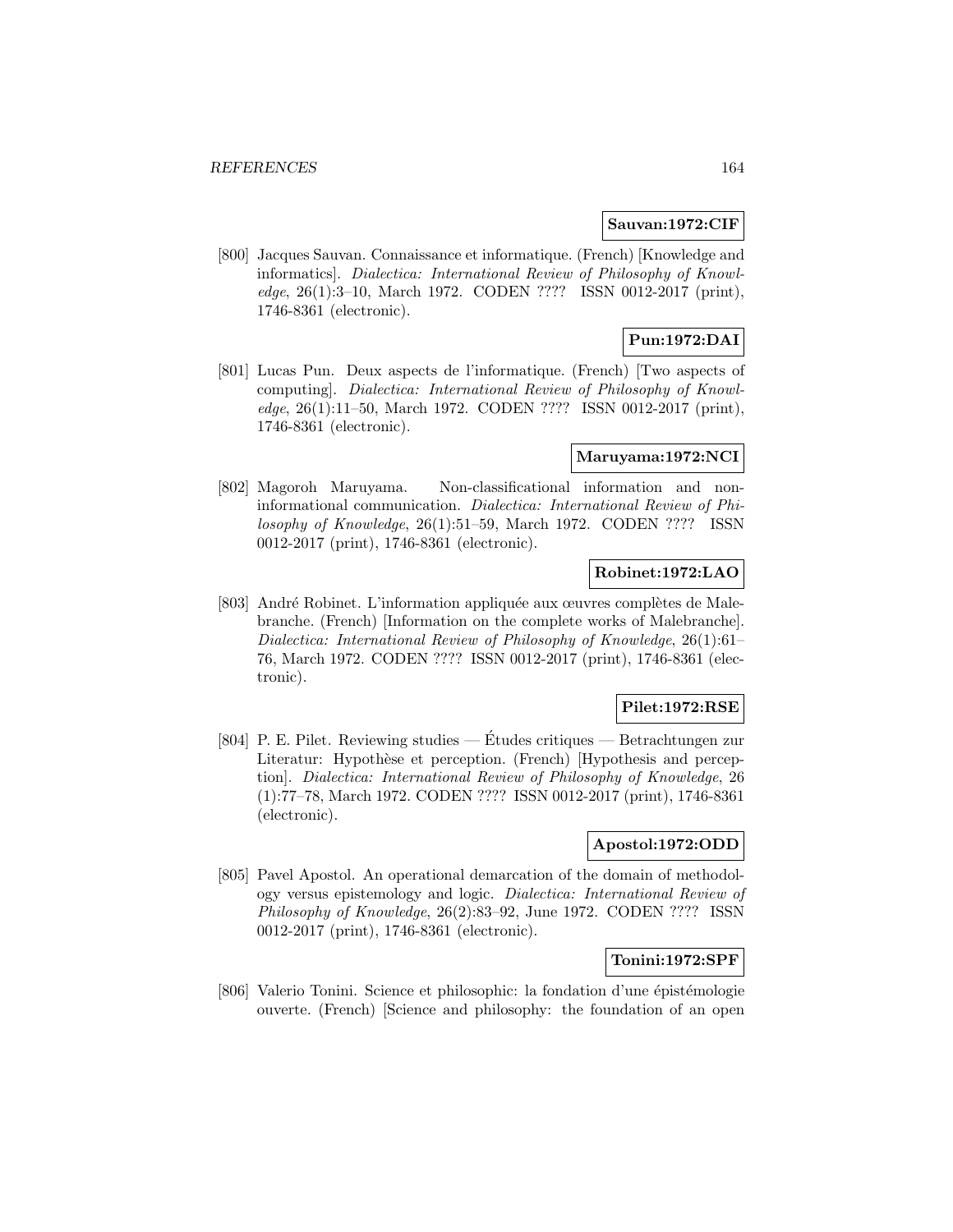epistemology]. Dialectica: International Review of Philosophy of Knowledge, 26(2):93–104, June 1972. CODEN ???? ISSN 0012-2017 (print), 1746-8361 (electronic).

## **Morf:1972:FCT**

[807] A. Morf. La formation des connaissances et la théorie didactique. (French) [The formation of knowledge and didactic theory]. Dialectica: International Review of Philosophy of Knowledge, 26(2):103–114, June 1972. CODEN ???? ISSN 0012-2017 (print), 1746-8361 (electronic).

# **Landea:1972:EQG**

[808] Alfred Landea. Einheit in der Quantenwelt (Gegen den Bohr– Heisenberg'schen Positivismus). (German) [Unity in the quantum world (through Bohr–Heisenberg positivism)]. Dialectica: International Review of Philosophy of Knowledge, 26(2):115–130, June 1972. CODEN ???? ISSN 0012-2017 (print), 1746-8361 (electronic).

# **Zuber:1972:PQD**

[809] Ryszard Zuber.  $\hat{A}$  propos de la question dite générale. (French) [On the so-called general question]. Dialectica: International Review of Philosophy of Knowledge, 26(2):131–137, June 1972. CODEN ???? ISSN 0012-2017 (print), 1746-8361 (electronic).

# **Koehler:1972:BRT**

[810] Conrad J. Koehler. Bertrand Russell's Theory of Knowledge by Elizabeth Ramsden Eames. Dialectica: International Review of Philosophy of Knowledge, 26(2):139–145, June 1972. CODEN ???? ISSN 0012-2017 (print), 1746-8361 (electronic).

### **Anonymous:1972:RSE**

[811] Anonymous. Reviewing studies — Études critiques — Betrachtungen zur Literatur. Dialectica: International Review of Philosophy of Knowledge, 26(2):146–148, June 1972. CODEN ???? ISSN 0012-2017 (print), 1746- 8361 (electronic).

#### **Maruyama:1972:THF**

[812] Magoroh Maruyama. Toward human futuristics: Trans-epistemological process. Dialectica: International Review of Philosophy of Knowledge, 26(3–4):155–183, December 1972. CODEN ???? ISSN 0012-2017 (print), 1746-8361 (electronic).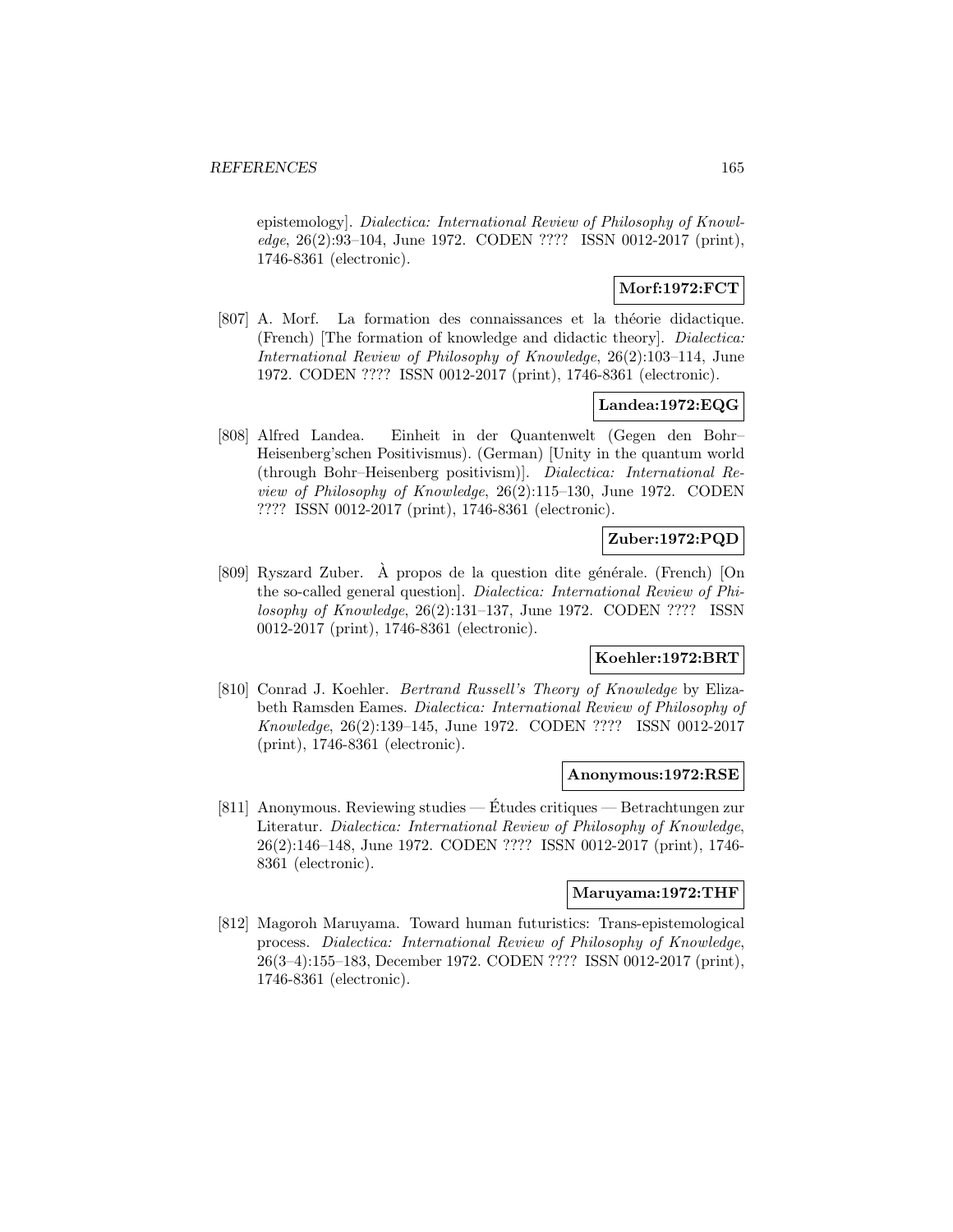#### **Schwartz:1972:RLC**

[813] Elisabeth Schwartz. Remarques sur "l'espace des choses" de Wittgenstein et ses origines frégéennes. (French) [Remarks on "the space of things" by Wittgenstein and its origins in France]. Dialectica: International Review of Philosophy of Knowledge, 26(3–4):185–226, December 1972. CODEN ???? ISSN 0012-2017 (print), 1746-8361 (electronic).

# **Brown:1972:HLS**

[814] Harold I. Brown. Harris on the logic of science. Dialectica: International Review of Philosophy of Knowledge, 26(3–4):227–246, December 1972. CODEN ???? ISSN 0012-2017 (print), 1746-8361 (electronic).

## **Tibbetts:1972:FRF**

[815] Paul Tibbetts. Feigl on raw feels, the brain, and knowledge claims: Some problems regarding theoretical concepts. Dialectica: International Review of Philosophy of Knowledge, 26(3–4):247–266, December 1972. CODEN ???? ISSN 0012-2017 (print), 1746-8361 (electronic).

# **Schwartz:1972:RPE**

[816] Bertrand Schwartz. Réflexions prospectives sur l'éducation permanente. (French) [Reflections on lifelong learning]. Dialectica: International Review of Philosophy of Knowledge, 26(3–4):267–292, December 1972. CO-DEN ???? ISSN 0012-2017 (print), 1746-8361 (electronic).

## **Rohatyn:1972:LP**

[817] Dennis A. Rohatyn. The language of philosophy. Dialectica: International Review of Philosophy of Knowledge, 26(3–4):293–299, December 1972. CODEN ???? ISSN 0012-2017 (print), 1746-8361 (electronic).

#### **Jakubec:1972:RSE**

[818] Joel Jakubec. Reviewing studies — Études critiques — Betrachtungen zur Literatur. L'alternative. (French) [The alternative]. Dialectica: International Review of Philosophy of Knowledge, 26(3–4):301–303, December 1972. CODEN ???? ISSN 0012-2017 (print), 1746-8361 (electronic).

#### **Nlfi:1973:HA**

[819] Padrot Nlfi. Holonspiele als arbeitshypothese. Dialectica: International Review of Philosophy of Knowledge, 27(1):3–11, March 1973. CODEN ???? ISSN 0012-2017 (print), 1746-8361 (electronic).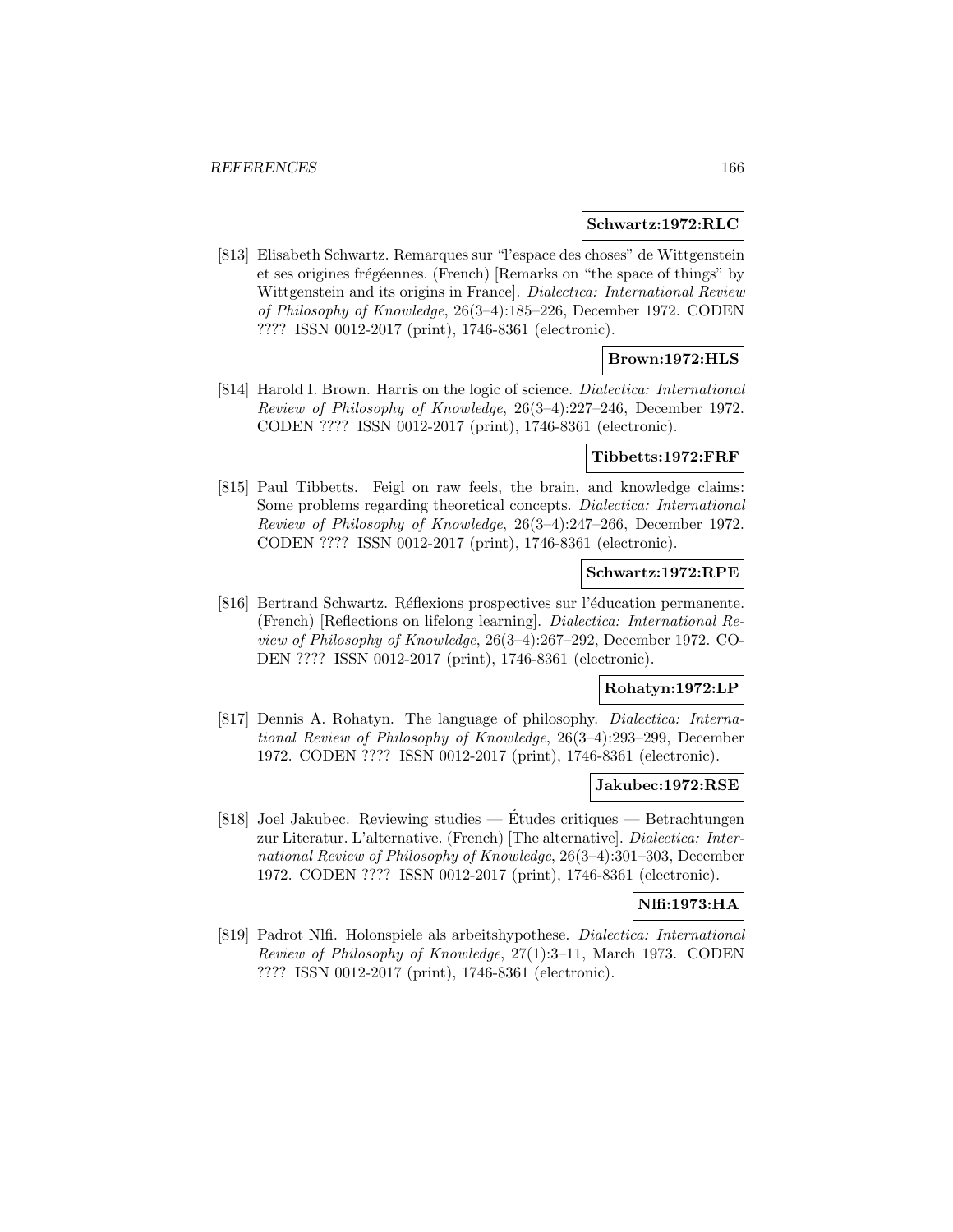## **Jauch:1973:DCQ**

[820] J. M. Jauch. Determinism in classical and quantal physics. *Dialectica:* International Review of Philosophy of Knowledge, 27(1):13–26, March 1973. CODEN ???? ISSN 0012-2017 (print), 1746-8361 (electronic).

# **Tibbetts:1973:MTR**

[821] Paul Tibbetts. Mead's theory of reality and the knower-known transaction. Dialectica: International Review of Philosophy of Knowledge, 27 (1):27–41, March 1973. CODEN ???? ISSN 0012-2017 (print), 1746-8361 (electronic).

## **Zemach:1973:NC**

[822] Eddy M. Zemach. The nature of consciousness. Dialectica: International Review of Philosophy of Knowledge, 27(1):43–65, March 1973. CODEN ???? ISSN 0012-2017 (print), 1746-8361 (electronic).

### **Anonymous:1973:RSEa**

[823] Anonymous. Reviewing studies — Etudes critiques — Betrachtungen zur ´ Literatur. Dialectica: International Review of Philosophy of Knowledge, 27(1):67–72, March 1973. CODEN ???? ISSN 0012-2017 (print), 1746- 8361 (electronic).

## **Anonymous:1973:MCO**

[824] Anonymous. Miscellaneous: Communication to our readers — communication à nos lecteurs — Mitteilung an unsere Leser. Dialectica: International Review of Philosophy of Knowledge, 27(1):73, March 1973. CODEN ???? ISSN 0012-2017 (print), 1746-8361 (electronic).

# **Mehra:1973:QPI**

[825] Jagdish Mehra. The quantum principle: Its interpretation and epistemology. Dialectica: International Review of Philosophy of Knowledge, 27 (2):75–157, June 1973. CODEN ???? ISSN 0012-2017 (print), 1746-8361 (electronic).

#### **Gonseth:1973:HPN**

[826] Ferdinand Gonseth. En hommage à Padrot Nolfi. (French) [A tribute to Padrot Nolfi]. Dialectica: International Review of Philosophy of Knowledge, 27(2):159–161, June 1973. CODEN ???? ISSN 0012-2017 (print), 1746-8361 (electronic).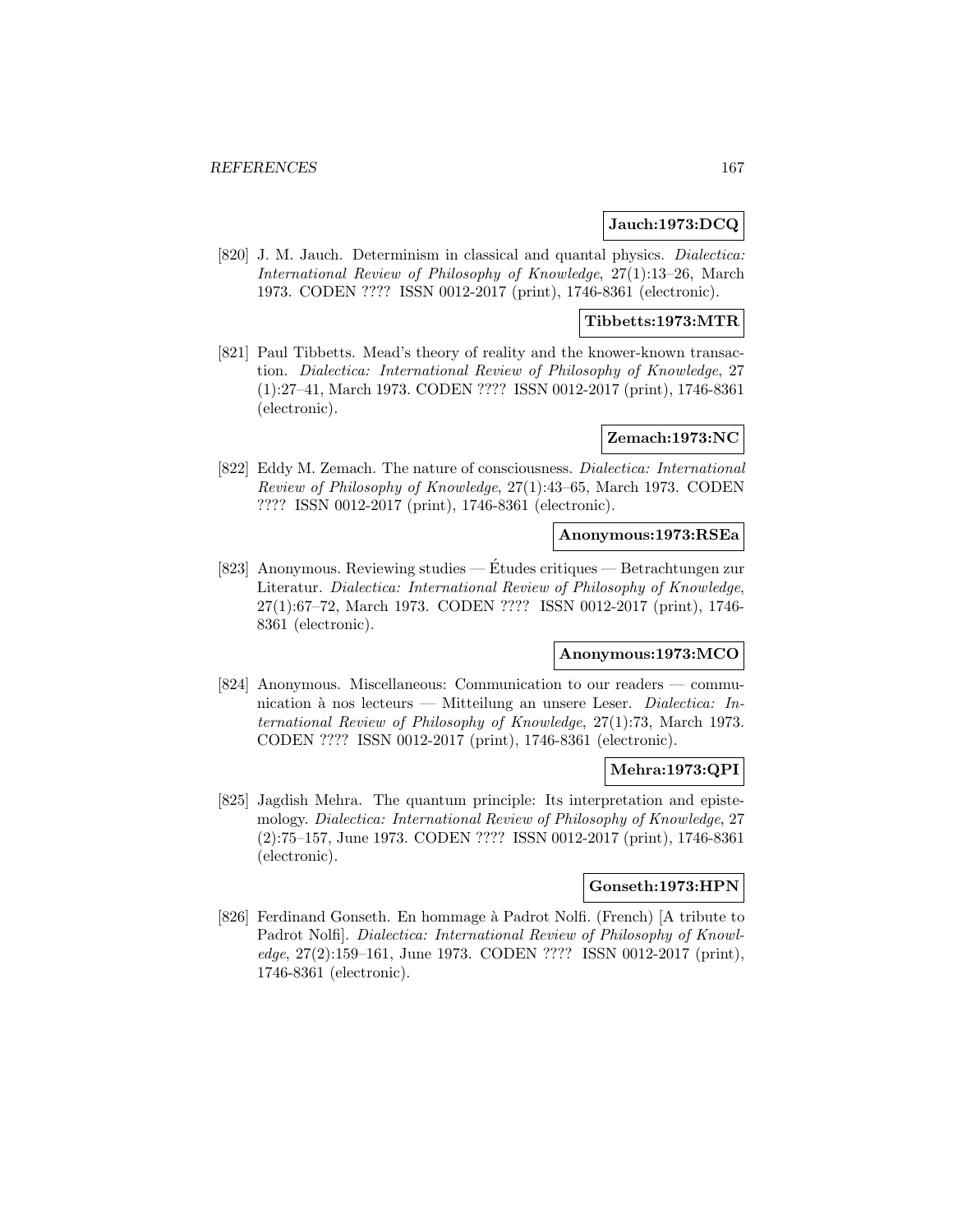### **Anonymous:1973:RSEb**

[827] Anonymous. Reviewing studies — Études critiques — Betrachtungen zur Literatur. Dialectica: International Review of Philosophy of Knowledge, 27(2):162–163, June 1973. CODEN ???? ISSN 0012-2017 (print), 1746- 8361 (electronic).

## **Lauener:1973:VGF**

[828] H. Lauener. Vorwort. (German) [Foreword]. Dialectica: International Review of Philosophy of Knowledge, 27(3–4):167, December 1973. CO-DEN ???? ISSN 0012-2017 (print), 1746-8361 (electronic).

## **Brulisauer:1973:WWP**

[829] Bruno Brülisauer. Wieweit werden philosophische Probleme durch Sprachanalyse gelöst?. (German) [How are philosophical problems solved by speech analysis?]. Dialectica: International Review of Philosophy of Knowledge, 27(3–4):169–178, December 1973. CODEN ???? ISSN 0012- 2017 (print), 1746-8361 (electronic).

### **Gonseth:1973:SSG**

[830] Ferdinand Gonseth. Über die Sprache sprechen. (German) [Talk about language]. Dialectica: International Review of Philosophy of Knowledge, 27(3–4):179–217, December 1973. CODEN ???? ISSN 0012-2017 (print), 1746-8361 (electronic).

# **Stroll:1973:LCP**

[831] Avrum Stroll. Linguistic clusters and the problem of universals. Dialectica: International Review of Philosophy of Knowledge, 27(3–4):219–260, December 1973. CODEN ???? ISSN 0012-2017 (print), 1746-8361 (electronic).

## **Black:1973:PCE**

[832] Max Black. Paradigm cases and evaluative words. Dialectica: International Review of Philosophy of Knowledge, 27(3–4):261–272, December 1973. CODEN ???? ISSN 0012-2017 (print), 1746-8361 (electronic).

## **Stenius:1973:PAS**

[833] Erik Stenius. The problem of AKRASIA as a subject of philosophical analysis. Dialectica: International Review of Philosophy of Knowledge, 27(3–4):273–288, December 1973. CODEN ???? ISSN 0012-2017 (print), 1746-8361 (electronic).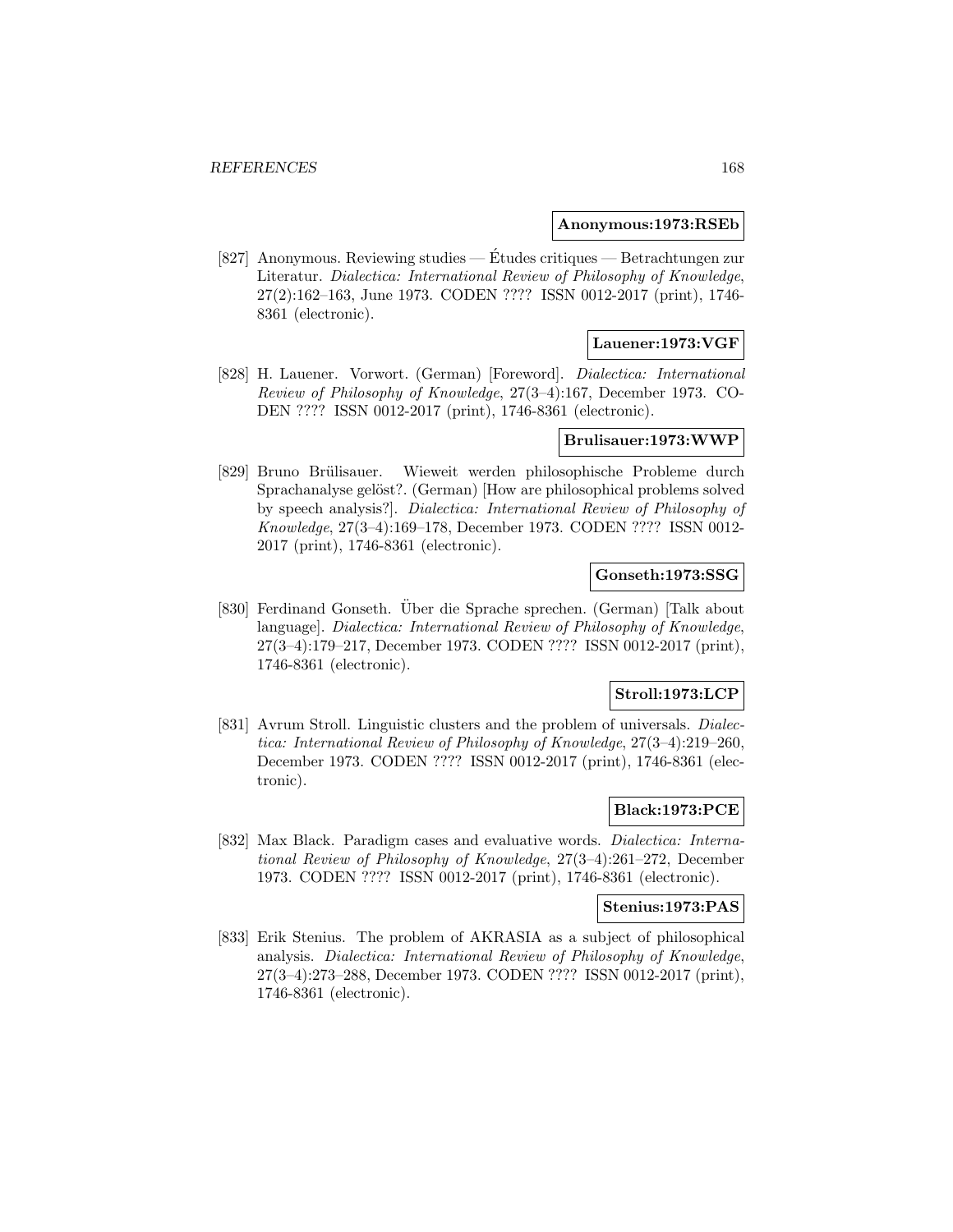### **Foellesdal:1973:ITU**

[834] Dagfinn Foellesdal. Indeterminacy of translation and under-determination of the theory of nature. Dialectica: International Review of Philosophy of Knowledge, 27(3–4):289–301, December 1973. CODEN ???? ISSN 0012-2017 (print), 1746-8361 (electronic).

# **Bar-Hillel:1973:PTB**

[835] Y. Bar-Hillel. Primary truth bearers. Dialectica: International Review of Philosophy of Knowledge, 27(3–4):303–312, December 1973. CODEN ???? ISSN 0012-2017 (print), 1746-8361 (electronic).

## **Davidson:1973:RI**

[836] Donald Davidson. Radical interpretation. Dialectica: International Review of Philosophy of Knowledge, 27(3–4):313–328, December 1973. CO-DEN ???? ISSN 0012-2017 (print), 1746-8361 (electronic).

# **Hintikka:1973:QVQ**

[837] Jaakko Hintikka. Quantifiers vs. quantification theory. Dialectica: International Review of Philosophy of Knowledge, 27(3–4):329–358, December 1973. CODEN ???? ISSN 0012-2017 (print), 1746-8361 (electronic). See comments [886].

#### **Bernays:1973:AFS**

[838] Paul Bernays. Uber die Auffassung formaler Systeme als Sprachen. (German) [On the conception of formal systems as languages]. *Dialectica:* International Review of Philosophy of Knowledge, 27(3–4):359–362, December 1973. CODEN ???? ISSN 0012-2017 (print), 1746-8361 (electronic).

## **Egli:1973:SRF**

[839] Urs Egli. Semantische Repräsentation der Frage. (German) [Semantic representation of the question]. Dialectica: International Review of Philosophy of Knowledge, 27(3–4):363–370, December 1973. CODEN ???? ISSN 0012-2017 (print), 1746-8361 (electronic). See comment [888].

# **Anonymous:1973:LLR**

[840] Anonymous. Liste des livres reçus. Dialectica: International Review of Philosophy of Knowledge, 27(3–4):371–372, December 1973. CODEN ???? ISSN 0012-2017 (print), 1746-8361 (electronic).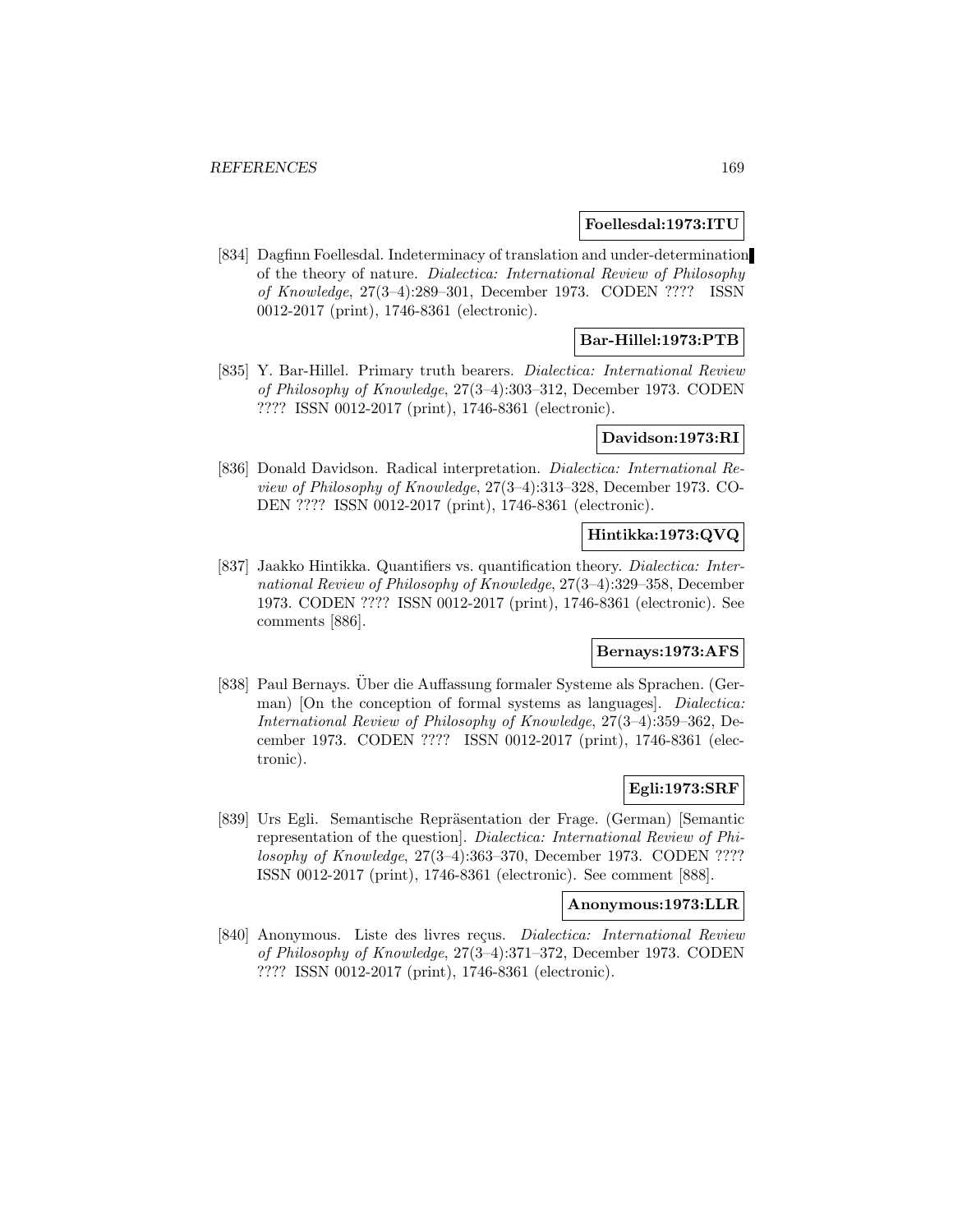### **Lauener:1974:PPB**

[841] Henri Lauener. Zur philosophischen Problematik des Begriffes der Kausalität. (German) [The philosophical problem of the concept of causality]. Dialectica: International Review of Philosophy of Knowledge, 28(1–2):3–20, June 1974. CODEN ???? ISSN 0012-2017 (print), 1746-8361 (electronic).

### **Kaeser:1974:DKR**

[842] E. Kaeser. Ein dogma des kritischen rationalismus. Dialectica: International Review of Philosophy of Knowledge, 28(1–2):21–42, June 1974. CODEN ???? ISSN 0012-2017 (print), 1746-8361 (electronic).

### **Tonoiu:1974:POP**

[843] Vasile Tonoiu. La philosophie ouverte et le problème du commencement: Allez, et la foi vous viendra (d'Alembert). (French) [Open philosophy and the problem of the beginning: Go, and faith will come to you (d'Alembert)]. Dialectica: International Review of Philosophy of Knowledge, 28(1–2):43–68, June 1974. CODEN ???? ISSN 0012-2017 (print), 1746-8361 (electronic).

### **Gochet:1974:PDC**

[844] Paul Gochet. Le problème du commencement et la philosophie analytique. (French) [The problem of beginning and analytic philosophy]. Dialectica: International Review of Philosophy of Knowledge, 28(1–2): 69–86, June 1974. CODEN ???? ISSN 0012-2017 (print), 1746-8361 (electronic).

## **Rohatyn:1974:ALS**

[845] Dennis A. Rohatyn. Against the logicians: some informed polemics. Dialectica: International Review of Philosophy of Knowledge, 28(1–2): 87–102, June 1974. CODEN ???? ISSN 0012-2017 (print), 1746-8361 (electronic).

# **Lambros:1974:SDP**

[846] Charles H. Lambros. Schlick's doctrine of the a priori in Allgemeine Erkenntnislehre. Dialectica: International Review of Philosophy of Knowledge, 28(1–2):103–128, June 1974. CODEN ???? ISSN 0012-2017 (print), 1746-8361 (electronic).

#### **Anonymous:1974:RSEa**

[847] Anonymous. Reviewing studies — Etudes critiques — Betrachtungen zur ´ Literatur. Dialectica: International Review of Philosophy of Knowledge,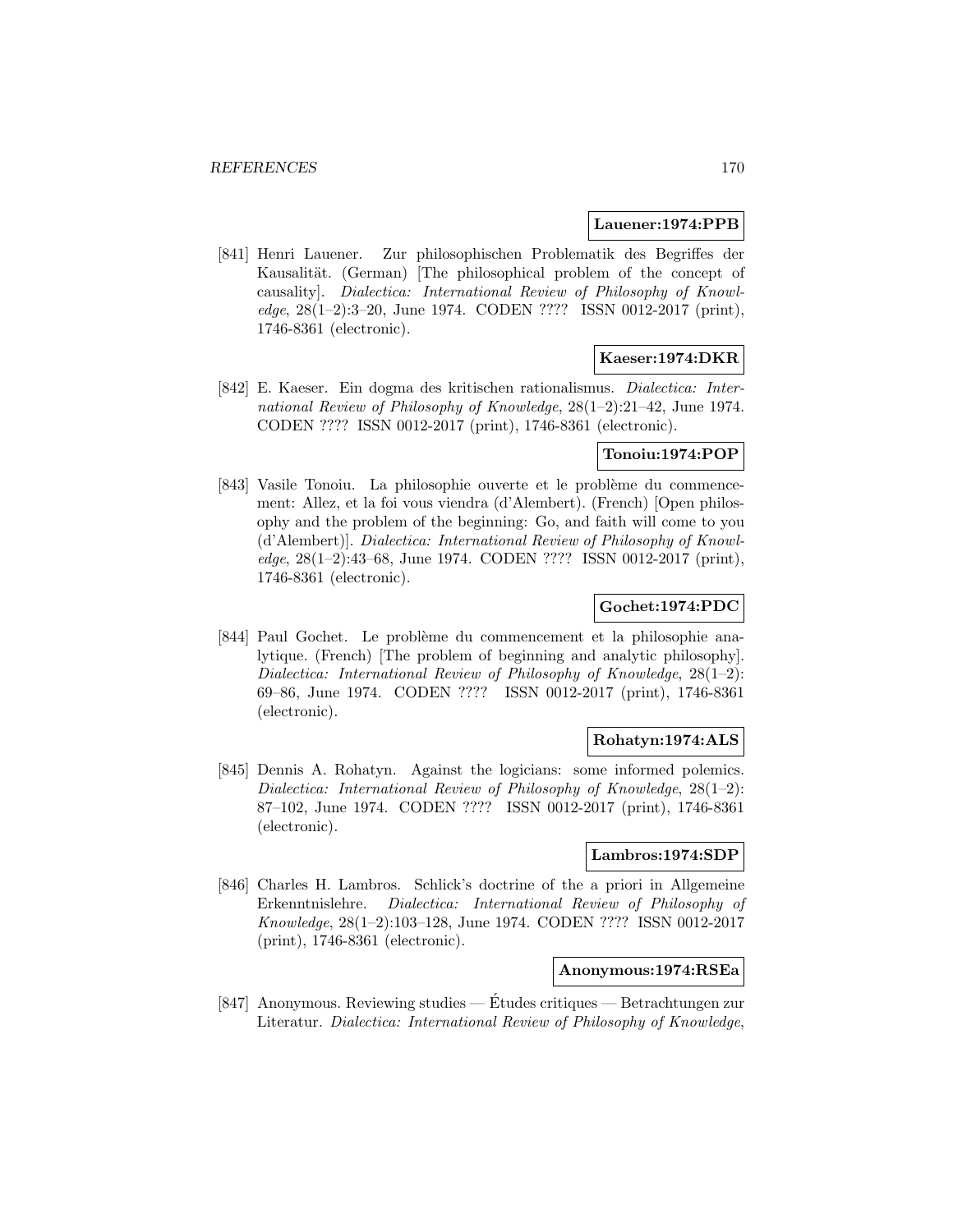28(1–2):129–131, June 1974. CODEN ???? ISSN 0012-2017 (print), 1746-8361 (electronic).

### **Maruyama:1974:PAC**

[848] Magoroh Maruyama. Paradigmatology and its application to crossdisciplinary, cross-professional and cross-cultural communication. Dialectica: International Review of Philosophy of Knowledge, 28(3–4):135– 196, December 1974. CODEN ???? ISSN 0012-2017 (print), 1746-8361 (electronic).

### **Temple:1974:GGS**

[849] Dennis Temple. Grue-green and some mistakes in confirmation theory. Dialectica: International Review of Philosophy of Knowledge, 28(3–4): 197–210, December 1974. CODEN ???? ISSN 0012-2017 (print), 1746- 8361 (electronic).

# **Capek:1974:QRP**

[850] Milič Capek. Sur quelques résistances philosophiques à la physique du vingtième siècle. (French) [On some philosophical resistances to the physics of the twentieth century]. Dialectica: International Review of Philosophy of Knowledge, 28(3–4):211–222, December 1974. CODEN ???? ISSN 0012-2017 (print), 1746-8361 (electronic).

# **Girill:1974:ICR**

[851] T. R. Girill. Identity, causality, and the regressiveness of microexplanations. Dialectica: International Review of Philosophy of Knowledge, 28(3–4):223–238, December 1974. CODEN ???? ISSN 0012-2017 (print), 1746-8361 (electronic).

# **Shotwell:1974:II**

[852] David A. Shotwell. The identity of indiscernibles. Dialectica: International Review of Philosophy of Knowledge, 28(3–4):239–242, December 1974. CODEN ???? ISSN 0012-2017 (print), 1746-8361 (electronic).

# **Saarnio:1974:GPI**

[853] Uuno Saarnio. Die Grellingsche Paradoxie und ihre exakte Lösung. (German) [Grelling's paradox and its exact solution]. Dialectica: International Review of Philosophy of Knowledge, 28(3–4):243–262, December 1974. CODEN ???? ISSN 0012-2017 (print), 1746-8361 (electronic).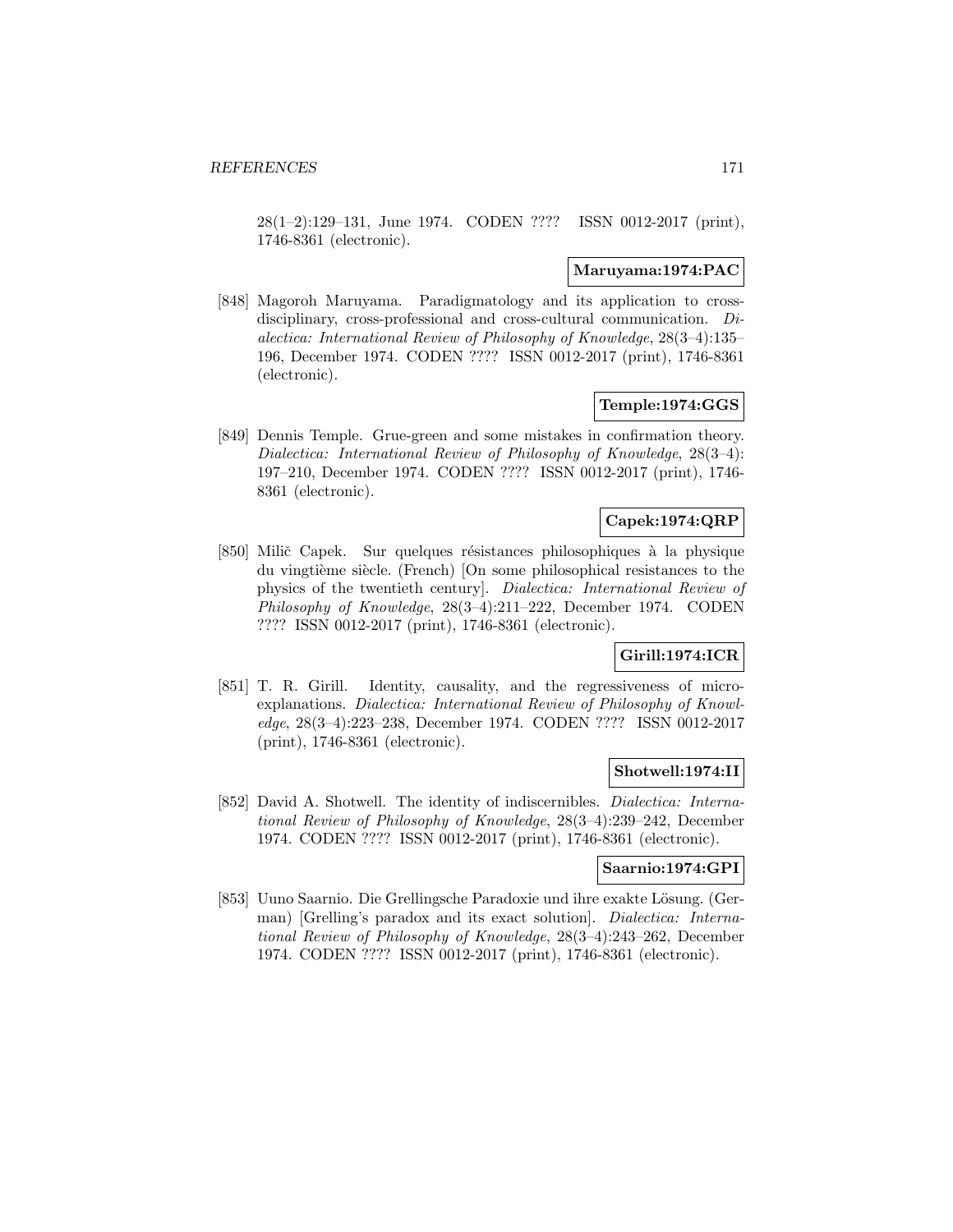# **Lake:1974:PM**

[854] John Lake. A philosophy of mathematics? Dialectica: International Review of Philosophy of Knowledge, 28(3–4):263–270, December 1974. CODEN ???? ISSN 0012-2017 (print), 1746-8361 (electronic).

### **Anonymous:1974:RSEb**

[855] Anonymous. Reviewing studies — Etudes critiques — Betrachtungen zur ´ Literatur. Dialectica: International Review of Philosophy of Knowledge, 28(3–4):271–279, December 1974. CODEN ???? ISSN 0012-2017 (print), 1746-8361 (electronic).

# **Pier:1975:AP**

[856] Jean-Paul Pier. Avant-propos. Dialectica: International Review of Philosophy of Knowledge, 29(1):3–4, March 1975. CODEN ???? ISSN 0012-2017 (print), 1746-8361 (electronic).

# **Hirsch:1975:MRF**

[857] G. Hirsch. Mathématisation et réalité. (French) [Mathematization and reality]. Dialectica: International Review of Philosophy of Knowledge, 29 (1):5–24, March 1975. CODEN ???? ISSN 0012-2017 (print), 1746-8361 (electronic).

## **Gonseth:1975:MRF**

[858] Ferdinand Gonseth. Les mathématiques et la réalité. (French) [Mathematics and reality]. Dialectica: International Review of Philosophy of Knowledge, 29(1):25–38, March 1975. CODEN ???? ISSN 0012-2017 (print), 1746-8361 (electronic).

### **Dieudonne:1975:LIM**

[859] Jean Dieudonn´e. L'abstraction et l'intuition math´ematique. (French) [Abstraction and mathematical intuition]. Dialectica: International Review of Philosophy of Knowledge, 29(1):39–54, March 1975. CODEN ???? ISSN 0012-2017 (print), 1746-8361 (electronic).

#### **Meschkowski:1975:MRG**

[860] Herbert Meschkowski. Mathematik und Realität bei Georg Cantor. (German) [Mathematics and Reality for Georg Cantor]. *Dialectica: Inter*national Review of Philosophy of Knowledge, 29(1):55–70, March 1975. CODEN ???? ISSN 0012-2017 (print), 1746-8361 (electronic).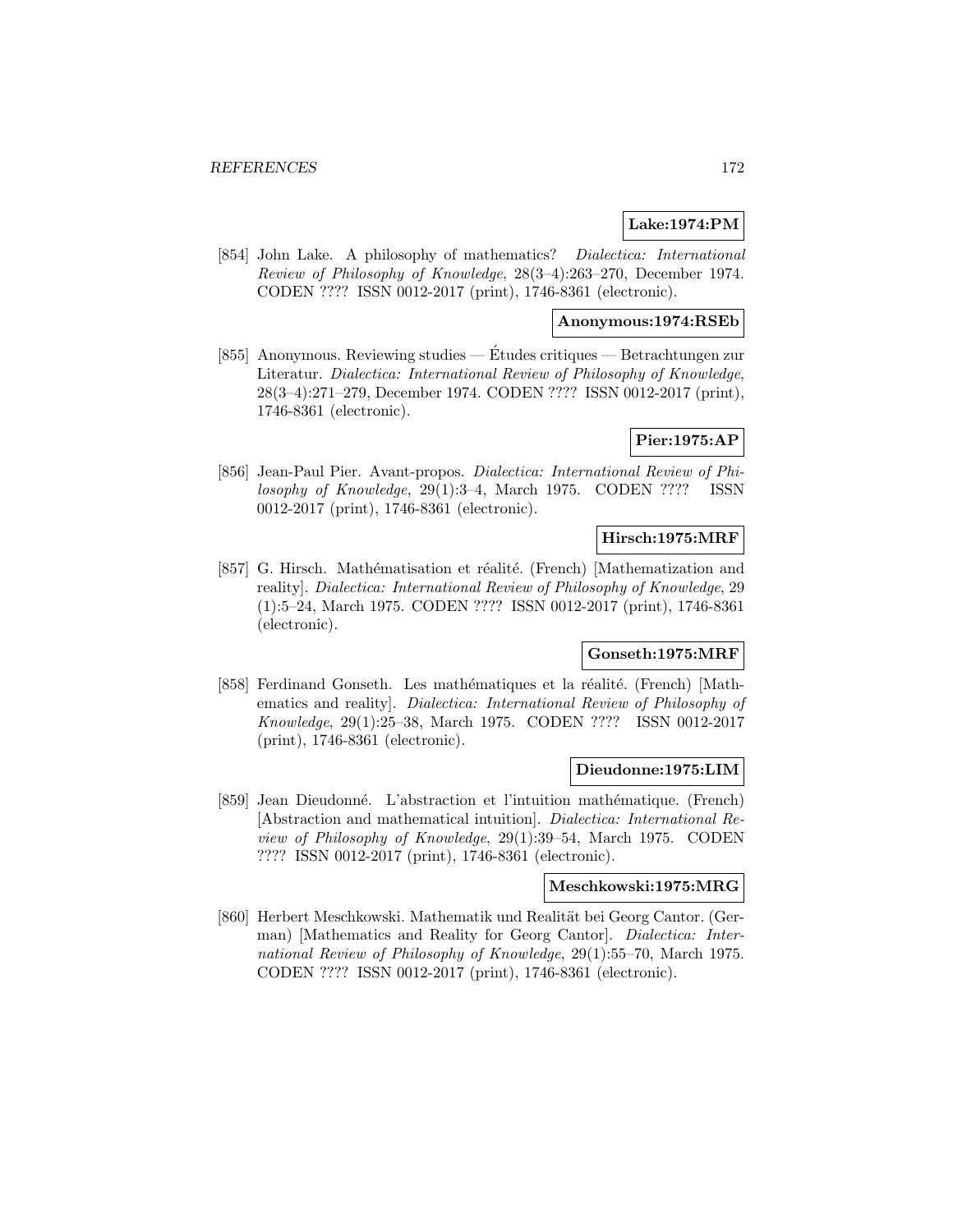### **Thom:1975:MIF**

[861] René Thom. Les mathématiques et l'intelligible. (French) [Mathematics and the intelligible]. Dialectica: International Review of Philosophy of Knowledge, 29(1):71–80, March 1975. CODEN ???? ISSN 0012-2017 (print), 1746-8361 (electronic).

# **Pier:1975:CRS**

[862] Jean-Paul Pier. Compte rendu succinct de la Table Ronde. (French) [Summary of the Round Table]. Dialectica: International Review of Philosophy of Knowledge, 29(1):81–84, March 1975. CODEN ???? ISSN 0012-2017 (print), 1746-8361 (electronic).

### **Gonseth:1975:HJM**

[863] F. Gonseth. Hommage à J.-M. Jauch, membre du Comité, directeur de Dialectica en 1973 et 1974. (French) [Tribute to J.-M. Jauch, member of the Committee, director of Dialectica in 1973 and 1974]. Dialectica: International Review of Philosophy of Knowledge, 29(1):85, March 1975. CODEN ???? ISSN 0012-2017 (print), 1746-8361 (electronic).

### **Feibleman:1975:AOL**

[864] James K. Feibleman. Assumptions of operational logic. Dialectica: International Review of Philosophy of Knowledge, 29(2–3):91–104, September 1975. CODEN ???? ISSN 0012-2017 (print), 1746-8361 (electronic).

## **Agazzi:1975:TET**

[865] Evandro Agazzi. De la théorie électroélastique à la théorie électromagnétique du champ. (French) [From electroelastic theory to electromagnetic field theory]. Dialectica: International Review of Philosophy of Knowledge, 29 (2–3):105–126, September 1975. CODEN ???? ISSN 0012-2017 (print), 1746-8361 (electronic).

# **Folse:1975:FOQ**

[866] Henry J. Folse. The formal objectivity of quantum mechanical systems. Dialectica: International Review of Philosophy of Knowledge, 29(2–3): 127–143, September 1975. CODEN ???? ISSN 0012-2017 (print), 1746- 8361 (electronic).

## **Tibbetts:1975:FHK**

[867] Paul Tibbetts. «Hanson and Kuhn on observation reports and knowledge claims. Dialectica: International Review of Philosophy of Knowledge, 29(2–3):145–155, September 1975. CODEN ???? ISSN 0012-2017 (print), 1746-8361 (electronic).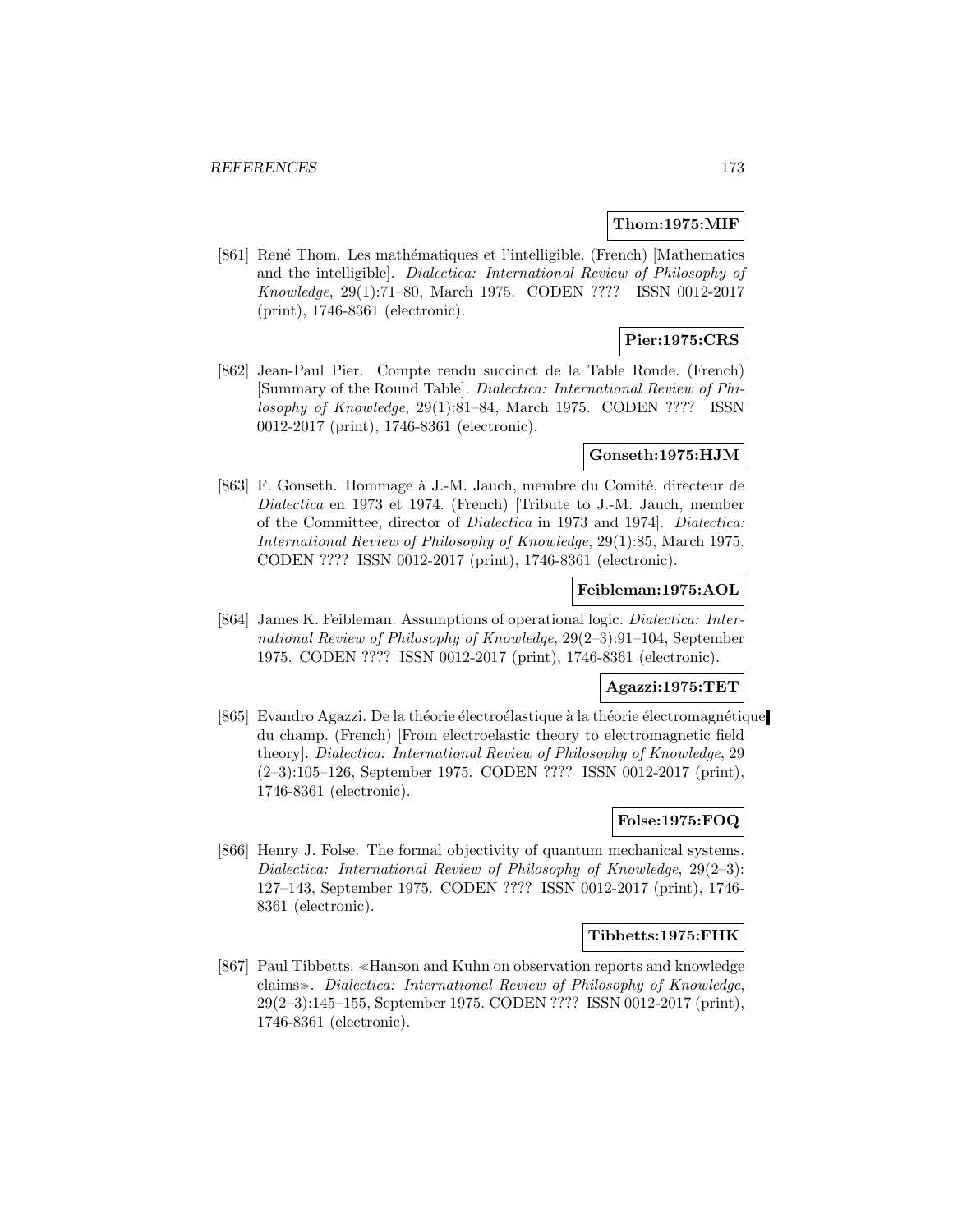### **Weiss:1975:HST**

[868] Raymond L. Weiss. Historicism and science: Thoughts on Quine. Dialectica: International Review of Philosophy of Knowledge, 29(2–3):157–165, September 1975. CODEN ???? ISSN 0012-2017 (print), 1746-8361 (electronic). See comments [869].

# **Bernays:1975:ARW**

[869] Paul Bernays. Zu der Abhandlung von Raymond L. Weiss «*Historicism* and Science: Thoughts on Quine». (German) [On the treatise of Raymond L. Weiss "Historicism and Science: Thoughts on Quine"]. Dialectica: International Review of Philosophy of Knowledge, 29(2–3):167–172, September 1975. CODEN ???? ISSN 0012-2017 (print), 1746-8361 (electronic). See [868].

# **Bartlett:1975:PI**

[870] Steven Bartlett. Phenomenology of the implicit. Dialectica: International Review of Philosophy of Knowledge, 29(2–3):173–188, September 1975. CODEN ???? ISSN 0012-2017 (print), 1746-8361 (electronic).

### **Legrand:1975:HPH**

[871] Michel Legrand. Hypoth`eses pour une histoire de la psychanalyse. (French) [Hypotheses for a history of psychoanalysis]. Dialectica: International Review of Philosophy of Knowledge, 29(2–3):189–207, September 1975. CODEN ???? ISSN 0012-2017 (print), 1746-8361 (electronic).

#### **Pilet:1975:AP**

[872] Paul-Emile Pilet. Avant-propos. Dialectica: International Review of Philosophy of Knowledge, 29(4):211–212, December 1975. CODEN ???? ISSN 0012-2017 (print), 1746-8361 (electronic).

### **Plamondon:1975:CRM**

[873] Ann Plamondon. The contemporary reconciliation of mechanism and organicism. Dialectica: International Review of Philosophy of Knowledge, 29(4):213–221, December 1975. CODEN ???? ISSN 0012-2017 (print), 1746-8361 (electronic).

#### **Zaslawsky:1975:QRM**

[874] Denis Zaslawsky. Quelques rapports méthodologiques entre les sciences biologiques et la philosophie. (French) [Some methodological reports between the biological sciences and philosophy]. Dialectica: International Review of Philosophy of Knowledge, 29(4):223–235, December 1975. CO-DEN ???? ISSN 0012-2017 (print), 1746-8361 (electronic).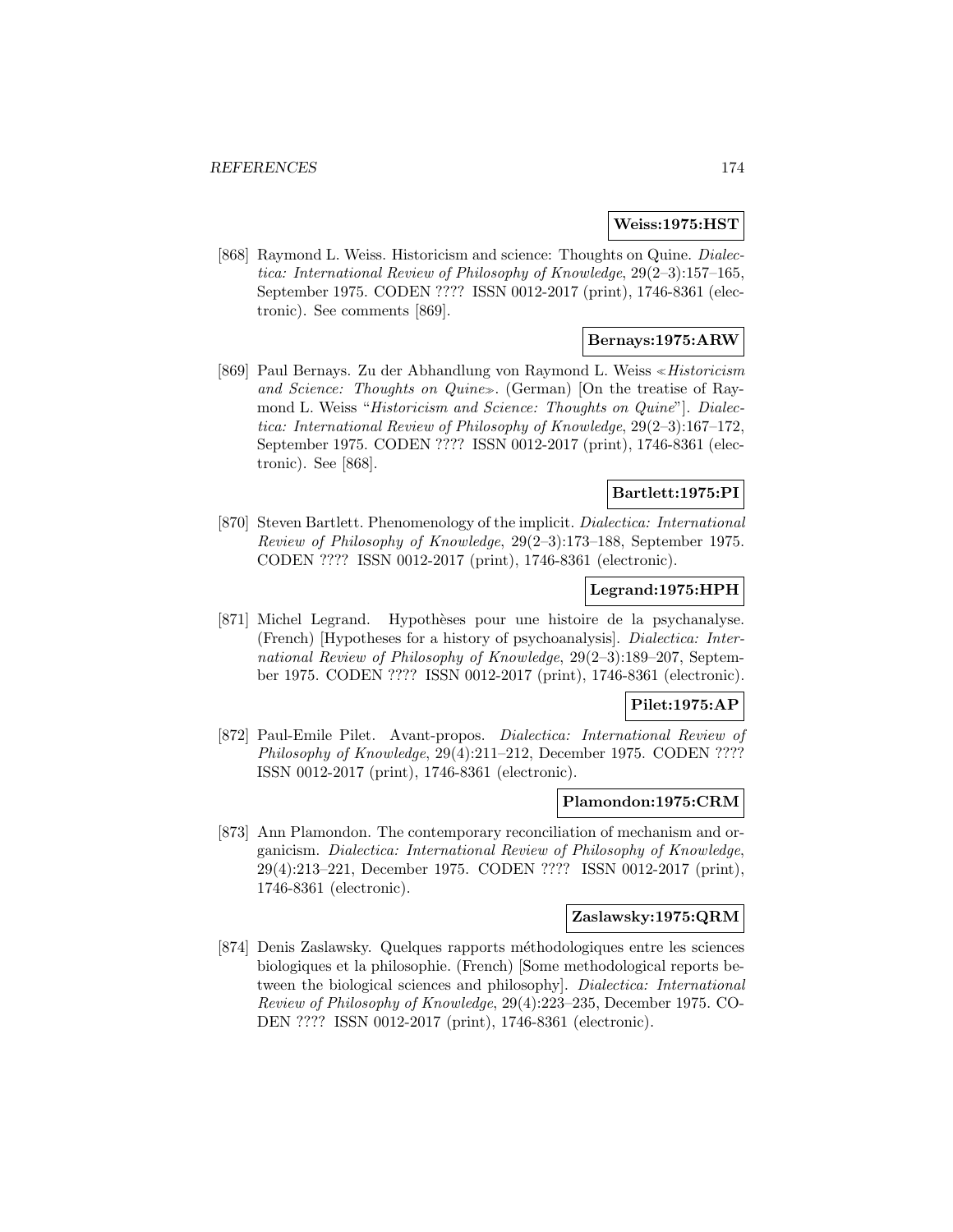### **Burstrom:1975:EER**

[875] H. G. Burström. Ethics of experimental research. Dialectica: International Review of Philosophy of Knowledge, 29(4):237–247, December 1975. CODEN ???? ISSN 0012-2017 (print), 1746-8361 (electronic).

# **Pilet:1975:LEB**

[876] Paul-Emile Pilet. L'enseignement expérimental de la biologie: quelques problèmes épistémologiques. (French) [Experimental teaching of biology: some epistemological problems]. Dialectica: International Review of Philosophy of Knowledge, 29(4):249–257, December 1975. CODEN ???? ISSN 0012-2017 (print), 1746-8361 (electronic).

### **Rohner:1975:CEA**

[877] Georges Rohner. Comment enseigner authentiquement la biologie au niveau secondaire. (French) [How to truly teach biology at the secondary level]. Dialectica: International Review of Philosophy of Knowledge, 29 (4):259–278, December 1975. CODEN ???? ISSN 0012-2017 (print), 1746-8361 (electronic).

## **Anonymous:1975:RSE**

[878] Anonymous. Reviewing studies — Etudes critiques — Betrachtungen zur ´ Literatur. Dialectica: International Review of Philosophy of Knowledge, 29(4):279–280, December 1975. CODEN ???? ISSN 0012-2017 (print), 1746-8361 (electronic).

### **Anonymous:1976:FG**

[879] Anonymous. Ferdinand gonseth. Dialectica: International Review of Philosophy of Knowledge, 30(1):3, March 1976. CODEN ???? ISSN 0012-2017 (print), 1746-8361 (electronic).

### **Herausgeber:1976:V**

[880] Der Herausgeber and Henri Lauener. Vorwort. Dialectica: International Review of Philosophy of Knowledge, 30(1):5–6, March 1976. CODEN ???? ISSN 0012-2017 (print), 1746-8361 (electronic).

# **Hintikka:1976:QVP**

[881] Jaakko Hintikka. Quine vs. Peirce? Dialectica: International Review of Philosophy of Knowledge, 30(1):7–8, March 1976. CODEN ???? ISSN 0012-2017 (print), 1746-8361 (electronic).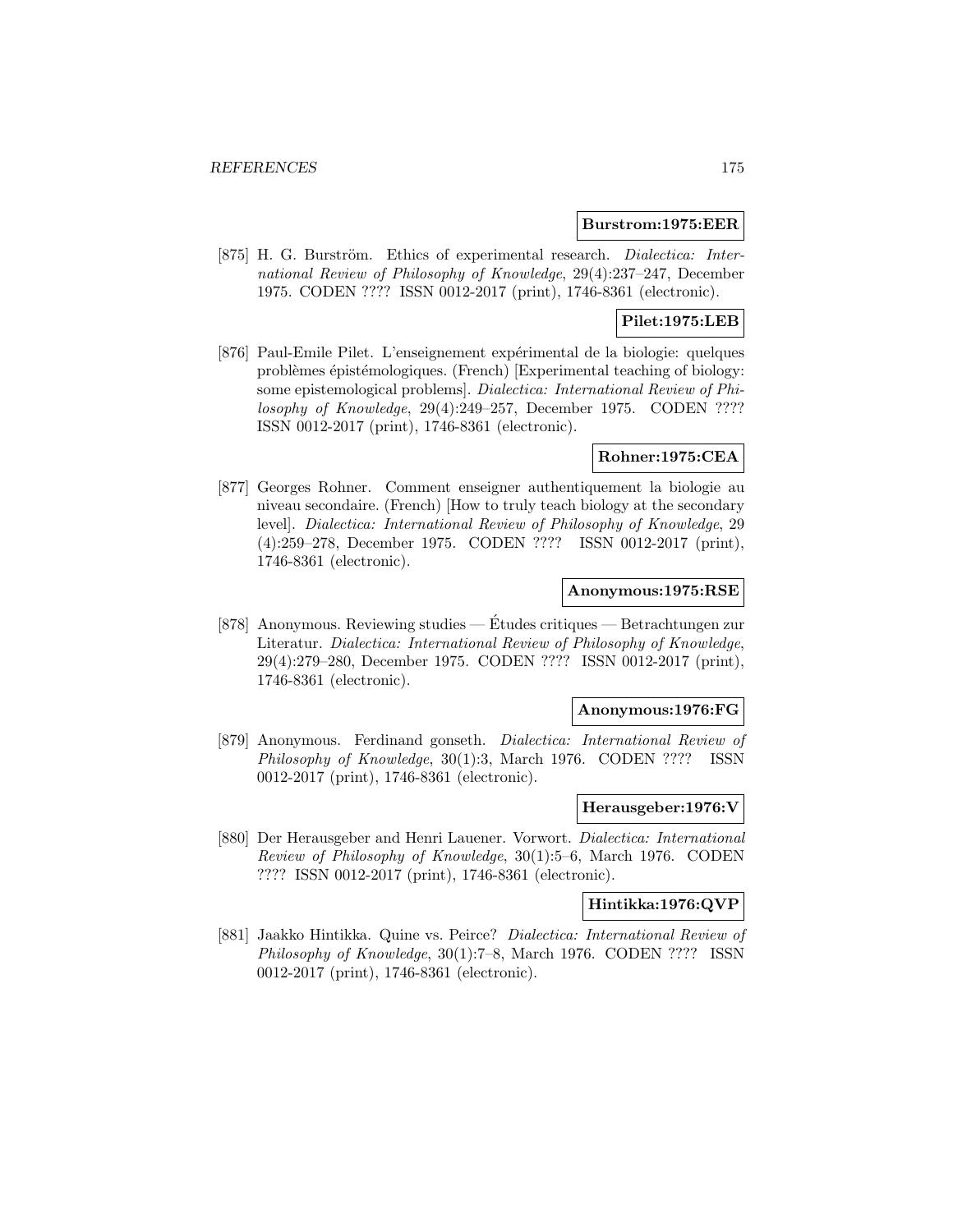### **Graybeal:1976:UDT**

[882] David P. Graybeal. The in- and under-determinacy of translation. Dialectica: International Review of Philosophy of Knowledge, 30(1):9–15, March 1976. CODEN ???? ISSN 0012-2017 (print), 1746-8361 (electronic).

# **Stroll:1976:TBP**

[883] Avrum Stroll. Truth-bearers, propositions and the problem of universals. Dialectica: International Review of Philosophy of Knowledge, 30 (1):17–34, March 1976. CODEN ???? ISSN 0012-2017 (print), 1746- 8361 (electronic).

### **Stenius:1976:CDD**

[884] Erik Stenius. Comments on Donald Davidson's paper "radical interpretation". Dialectica: International Review of Philosophy of Knowledge, 30 (1):35–60, March 1976. CODEN ???? ISSN 0012-2017 (print), 1746-8361 (electronic).

# **Hintikka:1976:PC**

[885] Jaakko Hintikka. The prospects for convention T. Dialectica: International Review of Philosophy of Knowledge, 30(1):61–66, March 1976. CODEN ???? ISSN 0012-2017 (print), 1746-8361 (electronic).

# **Stenius:1976:CJH**

[886] Erik Stenius. Comments on Jaakko Hintikka's paper "quantifiers vs. quantification theory". Dialectica: International Review of Philosophy of Knowledge, 30(1):67–88, March 1976. CODEN ???? ISSN 0012-2017 (print), 1746-8361 (electronic). See [837].

## **Hintikka:1976:POQ**

[887] Jaakko Hintikka. Partially ordered quantifiers vs. partially ordered ideas. Dialectica: International Review of Philosophy of Knowledge, 30(1):89– 99, March 1976. CODEN ???? ISSN 0012-2017 (print), 1746-8361 (electronic).

## **Hintikka:1976:QCU**

[888] Jaakko Hintikka. The question of?: A comment on Urs Egli. Dialectica: International Review of Philosophy of Knowledge, 30(1):101–103, March 1976. CODEN ???? ISSN 0012-2017 (print), 1746-8361 (electronic). See [839].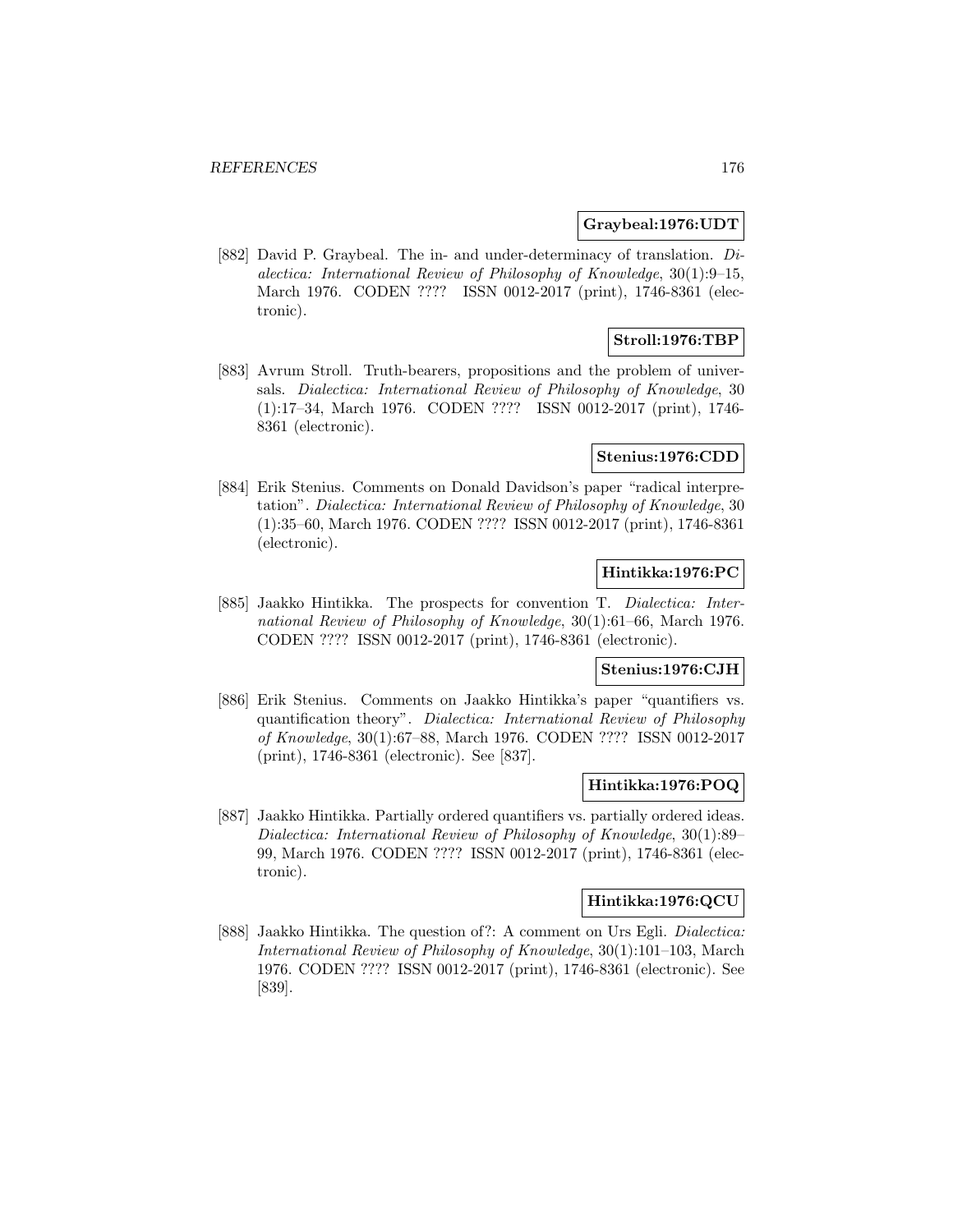#### **Anonymous:1976:RSEa**

[889] Anonymous. Reviewing studies — Études critiques — Betrachtungen zur Literatur. Dialectica: International Review of Philosophy of Knowledge, 30(1):105–106, March 1976. CODEN ???? ISSN 0012-2017 (print), 1746-8361 (electronic).

# **Temple:1976:SLP**

[890] Dennis Temple. Some linguistic puzzles related to formal logic. Dialectica: International Review of Philosophy of Knowledge, 30(2–3):111–116, September 1976. CODEN ???? ISSN 0012-2017 (print), 1746-8361 (electronic).

# **White:1976:SRS**

[891] Michael J. White. A suggestion regarding the semantical analysis of performatives. Dialectica: International Review of Philosophy of Knowledge, 30(2–3):117–134, September 1976. CODEN ???? ISSN 0012-2017 (print), 1746-8361 (electronic).

# **Tallet:1976:PC**

[892] Jorge Tallet. Probability and credibility. Dialectica: International Review of Philosophy of Knowledge, 30(2–3):135–143, September 1976. CODEN ???? ISSN 0012-2017 (print), 1746-8361 (electronic).

## **Grieder:1976:PZR**

[893] Alfons Grieder. Protophysik der Zeit und Relativitätstheorie. (German) [Protophysics of time and relativity theory]. Dialectica: International Review of Philosophy of Knowledge, 30(2–3):145–159, September 1976. CODEN ???? ISSN 0012-2017 (print), 1746-8361 (electronic).

## **Levy-Leblond:1976:TPQ**

[894] Jean-Marc Lévy-Leblond. Towards a proper quantum theory (hints for a recasting). Dialectica: International Review of Philosophy of Knowledge, 30(2–3):161–192, September 1976. CODEN ???? ISSN 0012-2017 (print), 1746-8361 (electronic).

# **Zipkin:1976:TZ**

[895] Harry J. Zipkin. Theoretical zipperdynamics. Dialectica: International Review of Philosophy of Knowledge, 30(2–3):192–196, September 1976. CODEN ???? ISSN 0012-2017 (print), 1746-8361 (electronic).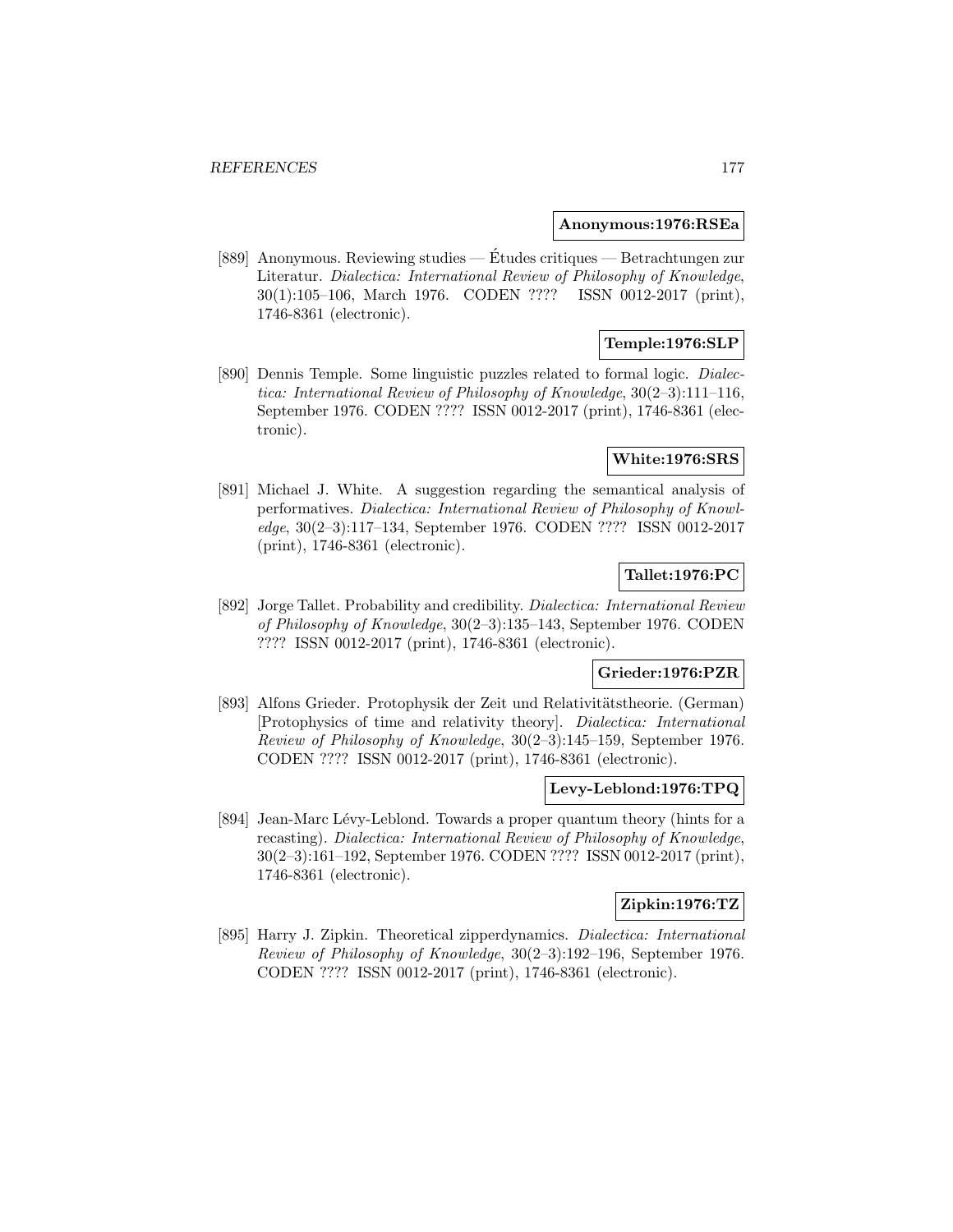## **Conn:1976:ODS**

[896] Walter E. Conn. Objectivity — a developmental and structural analysis: The epistemologies of Jean Piaget and Bernard Lonergan. Dialectica: International Review of Philosophy of Knowledge, 30(2–3):197–221, September 1976. CODEN ???? ISSN 0012-2017 (print), 1746-8361 (electronic).

# **Allison:1976:KRR**

[897] Henry E. Allison. Kant's refutation of realism. Dialectica: International Review of Philosophy of Knowledge, 30(2–3):223–253, September 1976. CODEN ???? ISSN 0012-2017 (print), 1746-8361 (electronic).

# **Weiss:1976:RB**

[898] Raymond L. Weiss. Response to Bernays. Dialectica: International Review of Philosophy of Knowledge, 30(2–3):255–259, September 1976. CODEN ???? ISSN 0012-2017 (print), 1746-8361 (electronic).

### **Morel:1976:SRS**

[899] Bernard Morel. Société, religion et spiritualité. (French) [Society, religion and spirituality]. Dialectica: International Review of Philosophy of Knowledge, 30(4):263–265, December 1976. CODEN ???? ISSN 0012- 2017 (print), 1746-8361 (electronic).

# **Rudhardt:1976:RSR**

[900] Jean Rudhardt. Religion sociale et religion personnelle dans la Grèce antique. (French) [Social and personal religion in Ancient Greece]. Dialectica: International Review of Philosophy of Knowledge, 30(4):267– 276, December 1976. CODEN ???? ISSN 0012-2017 (print), 1746-8361 (electronic).

## **Keller:1976:FSD**

[901] Carl-A. Keller. La fonction sociale du saint. Dialectica: International Review of Philosophy of Knowledge, 30(4):277–284, December 1976. CO-DEN ???? ISSN 0012-2017 (print), 1746-8361 (electronic).

#### **May:1976:AHI**

[902] Jacques May. Aspects historiques de l'insertion du bouddhisme dans quelques sociétés d'Asie. (French) [Historical aspects of the integration of Buddhism in some societies of Asia]. Dialectica: International Review of Philosophy of Knowledge, 30(4):285–298, December 1976. CODEN ???? ISSN 0012-2017 (print), 1746-8361 (electronic).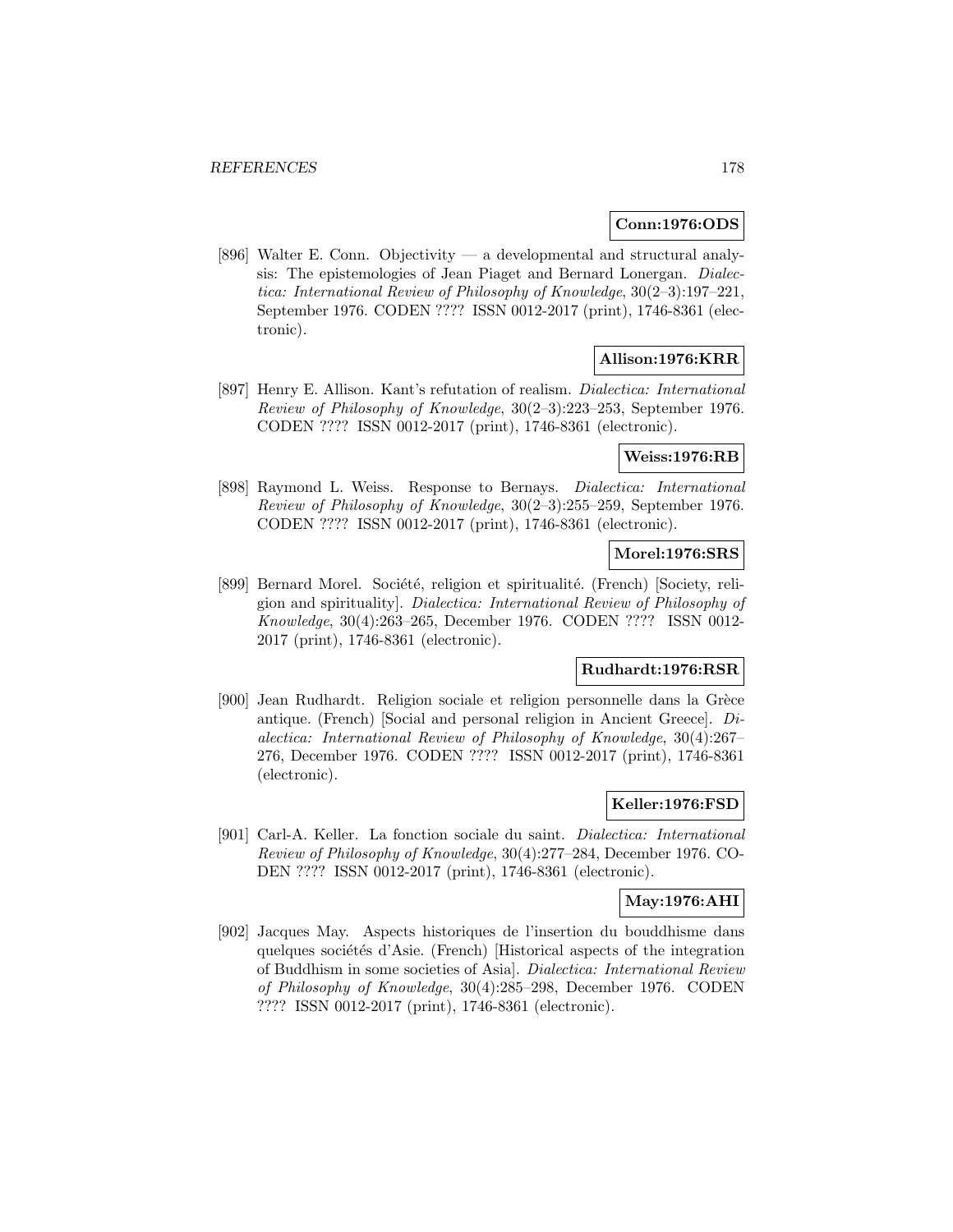## **Python:1976:MCF**

[903] P. Python. Mystique et communauté (le fait religieux sous son aspect théologique). (French) [Mysticism and community (the religious fact in its theological aspect)]. Dialectica: International Review of Philosophy of Knowledge, 30(4):299–304, December 1976. CODEN ???? ISSN 0012- 2017 (print), 1746-8361 (electronic).

# **DEpinay:1976:RSS**

[904] Christian Lalive D'Epinay. Religion, spiritualité et société de l'étude sociologique du pentecôtisme latino-américain. (French) [Religion, spirituality and society of the sociological study of Latin–American Pentecostalism]. Dialectica: International Review of Philosophy of Knowledge, 30(4):305–313, December 1976. CODEN ???? ISSN 0012-2017 (print), 1746-8361 (electronic).

# **Vallin:1976:MTT**

[905] G. Vallin. Modèles théoriques des traditions asiatiques et préjugés occidentaux. (French) [Theoretical models of Asian traditions and Western prejudices]. Dialectica: International Review of Philosophy of Knowledge, 30(4):315–319, December 1976. CODEN ???? ISSN 0012-2017 (print), 1746-8361 (electronic).

# **Morel:1976:CMF**

[906] Bernard Morel. Conclusions méthodologiques. (French) [Methodological conclusions]. Dialectica: International Review of Philosophy of Knowledge, 30(4):321–322, December 1976. CODEN ???? ISSN 0012-2017 (print), 1746-8361 (electronic).

#### **Anonymous:1976:RSEb**

[907] Anonymous. Reviewing studies — Études critiques — Betrachtungen zur Literatur. Dialectica: International Review of Philosophy of Knowledge, 30(4):323–324, December 1976. CODEN ???? ISSN 0012-2017 (print), 1746-8361 (electronic).

### **Anonymous:1976:RBL**

[908] Anonymous. Received books — livres reçus — Eingegangene Bücher. Dialectica: International Review of Philosophy of Knowledge, 30(4):325– 326, December 1976. CODEN ???? ISSN 0012-2017 (print), 1746-8361 (electronic).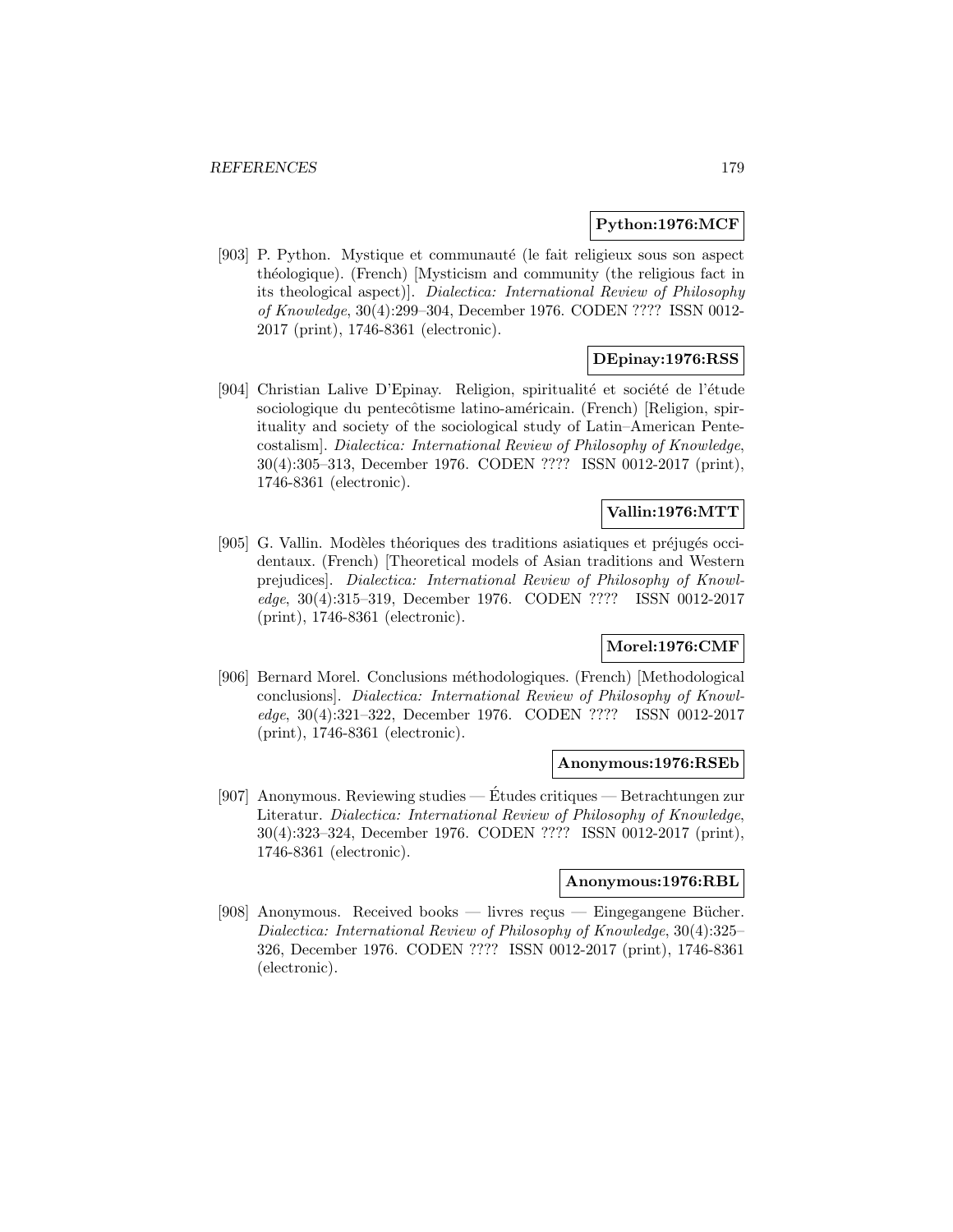## **Directeur:1977:AP**

[909] Le Comité Directeur. Avant-propos. Dialectica: International Review of Philosophy of Knowledge, 31(1–2):4, June 1977. CODEN ???? ISSN 0012-2017 (print), 1746-8361 (electronic).

# **Anonymous:1977:EFI**

[910] Anonymous. Editorial of the first issue (1947). Dialectica: International Review of Philosophy of Knowledge, 31(1–2):5–6, June 1977. CODEN ???? ISSN 0012-2017 (print), 1746-8361 (electronic).

# **Anonymous:1977:EDP**

[911] Anonymous. Editorial du premier numéro (1947). (French) [Editorial from the first issue (1947)]. Dialectica: International Review of Philosophy of Knowledge,  $31(1-2)$ :7-8, June 1977. CODEN ???? ISSN 0012-2017 (print), 1746-8361 (electronic).

## **Anonymous:1977:GGE**

[912] Anonymous. Geleitwort: Geleitwort zur ersten Nummer (1947). (German) [Command: First commandment (1947)]. Dialectica: International Review of Philosophy of Knowledge, 31(1–2):9–11, June 1977. CODEN ???? ISSN 0012-2017 (print), 1746-8361 (electronic).

# **Gagnebin:1977:DEF**

[913] Samuel Gagnebin. Le dialogue engagé. (French) [Engaged dialogue].  $Di$ alectica: International Review of Philosophy of Knowledge, 31(1–2):13– 18, June 1977. CODEN ???? ISSN 0012-2017 (print), 1746-8361 (electronic).

## **Piaget:1977:SFG**

[914] Jean Piaget. Souvenirs sur Ferdinand Gonseth. (French) [Memories of Ferdinand Gonseth]. Dialectica: International Review of Philosophy of Knowledge, 31(1–2):19–22, June 1977. CODEN ???? ISSN 0012-2017 (print), 1746-8361 (electronic).

# **Pilet:1977:FGS**

[915] Paul-Emile Pilet. Ferdinand Gonseth — sa vie, son œuvre. Dialectica: International Review of Philosophy of Knowledge, 31(1–2):23–33, June 1977. CODEN ???? ISSN 0012-2017 (print), 1746-8361 (electronic).

# **Dockx:1977:NHC**

[916] Stanislas Dockx. Note historique concernant la fondation de l'Union internationale de Philosophie des Sciences. (French) [Historical note con-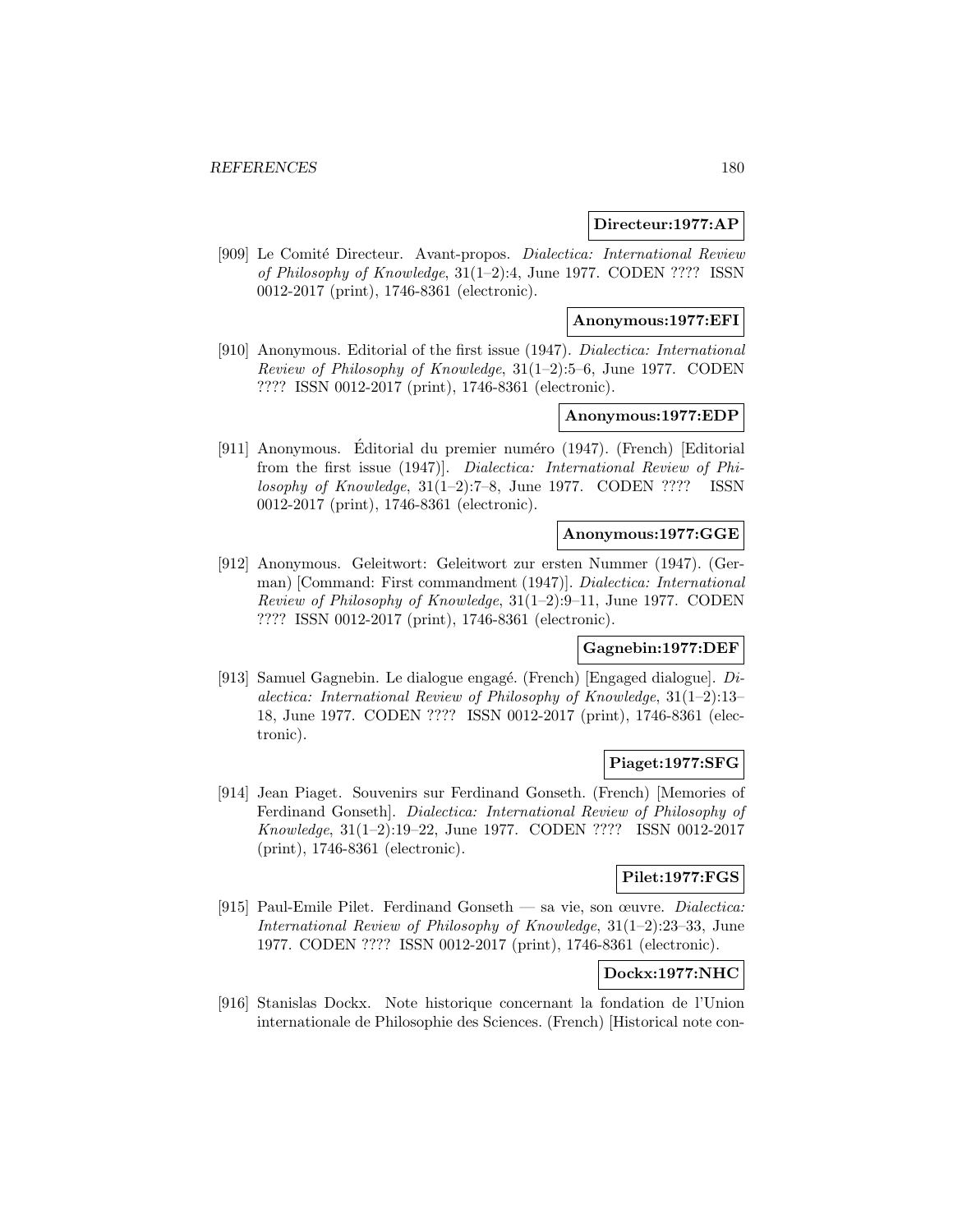cerning the founding of the International Union of Philosophy of Science]. Dialectica: International Review of Philosophy of Knowledge, 31(1–2): 35–38, June 1977. CODEN ???? ISSN 0012-2017 (print), 1746-8361 (electronic).

# **Joel:1977:GPF**

[917] Joel and Doris Jakubec. Gonseth, un protestant. (French) [Gonseth, a protestant]. Dialectica: International Review of Philosophy of Knowledge, 31(1–2):39–43, June 1977. CODEN ???? ISSN 0012-2017 (print), 1746-8361 (electronic).

## **Morel:1977:LES**

[918] Bernard Morel. L'ouverture à l'expérience spirituelle. (French) [The opening to the spiritual experience]. Dialectica: International Review of Philosophy of Knowledge, 31(1–2):45–55, June 1977. CODEN ???? ISSN 0012-2017 (print), 1746-8361 (electronic).

## **Tschumi:1977:EFR**

[919] Raymond Tschumi. Les esprits fins à la recherche de l'honnête homme. (French) [Fine minds in search of the honest man]. Dialectica: International Review of Philosophy of Knowledge, 31(1–2):57–64, June 1977. CODEN ???? ISSN 0012-2017 (print), 1746-8361 (electronic).

## **Emery:1977:PFG**

[920] Eric Emery. La pensée de F. Gonseth et le temps dans l'art musical. (French) [The thought of F. Gonseth and time in musical art]. Dialectica: International Review of Philosophy of Knowledge, 31(1–2):65–97, June 1977. CODEN ???? ISSN 0012-2017 (print), 1746-8361 (electronic).

## **Bertholet:1977:QEC**

[921] Edmond Bertholet. La question de l'Etre chez Heidegger et chez Gonseth. (French) [The question of the being in Heidegger and Gonseth]. Dialectica: International Review of Philosophy of Knowledge, 31(1–2): 99–105, June 1977. CODEN ???? ISSN 0012-2017 (print), 1746-8361 (electronic).

### **Bonsack:1977:DSD**

[922] François Bonsack. La dialectique de la source et du filtre. (French) [The dialectic of the source and the filter]. Dialectica: International Review of Philosophy of Knowledge, 31(1–2):107–112, June 1977. CODEN ???? ISSN 0012-2017 (print), 1746-8361 (electronic).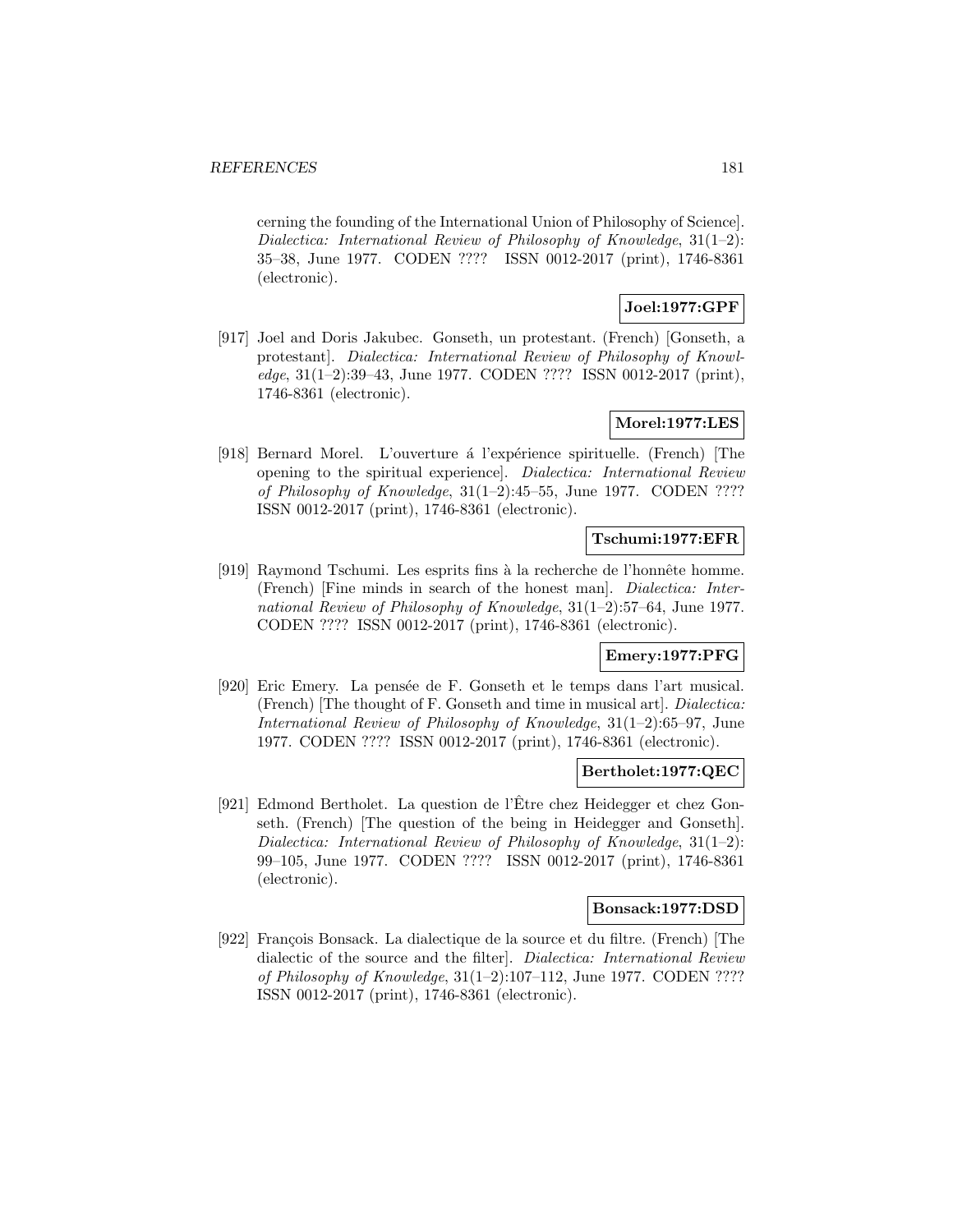## **Lauener:1977:FG**

[923] Henri Lauener. Ferdinand Gonseth 1890–1975. Dialectica: International Review of Philosophy of Knowledge, 31(1–2):113–118, June 1977. CO-DEN ???? ISSN 0012-2017 (print), 1746-8361 (electronic).

## **VonBernays:1977:UFG**

[924] Paul Von Bernays. Überlegungen zu Ferdinand Gonseths Philosophie. (German) [Reflections on Ferdinand Gonseth's philosophy]. Dialectica: International Review of Philosophy of Knowledge, 31(1–2):119–128, June 1977. CODEN ???? ISSN 0012-2017 (print), 1746-8361 (electronic).

## **Grize:1977:DCA**

[925] Jean-Biaise Grize. Discours, connaissance et actions. (French) [Speech, knowledge and actions]. Dialectica: International Review of Philosophy of Knowledge, 31(1–2):129–139, June 1977. CODEN ???? ISSN 0012- 2017 (print), 1746-8361 (electronic).

## **Soerensen:1977:FGE**

[926] Werner Soerensen. Ferdinand Gonseth et l'enseignement des mathématiques. (French) [Ferdinand Gonseth and the teaching of mathematics]. Dialectica: International Review of Philosophy of Knowledge, 31(1–2):141–144, June 1977. CODEN ???? ISSN 0012-2017 (print), 1746-8361 (electronic).

#### **Destouches:1977:MSC**

[927] Jean-Louis Destouches. Sur la méthodologie scientifique et les conceptions de Ferdinand Gonseth. (French) [On the scientific methodology and conceptions of Ferdinand Gonseth]. Dialectica: International Review of Philosophy of Knowledge,  $31(1-2):145-163$ , June 1977. CODEN ???? ISSN 0012-2017 (print), 1746-8361 (electronic).

### **Christoff:1977:RSI**

[928] Daniel Christoff. Raison suffisante et idonéisme, fermeture et ouverture. (French) [Reason enough and idoneism, closure and opening]. Dialectica: International Review of Philosophy of Knowledge, 31(1–2):165–176, June 1977. CODEN ???? ISSN 0012-2017 (print), 1746-8361 (electronic).

# **Popper:1977:SRP**

[929] Karl R. Popper. Some remarks on panpsychism and epiphenomenalism. Dialectica: International Review of Philosophy of Knowledge, 31(1–2): 177–186, June 1977. CODEN ???? ISSN 0012-2017 (print), 1746-8361 (electronic).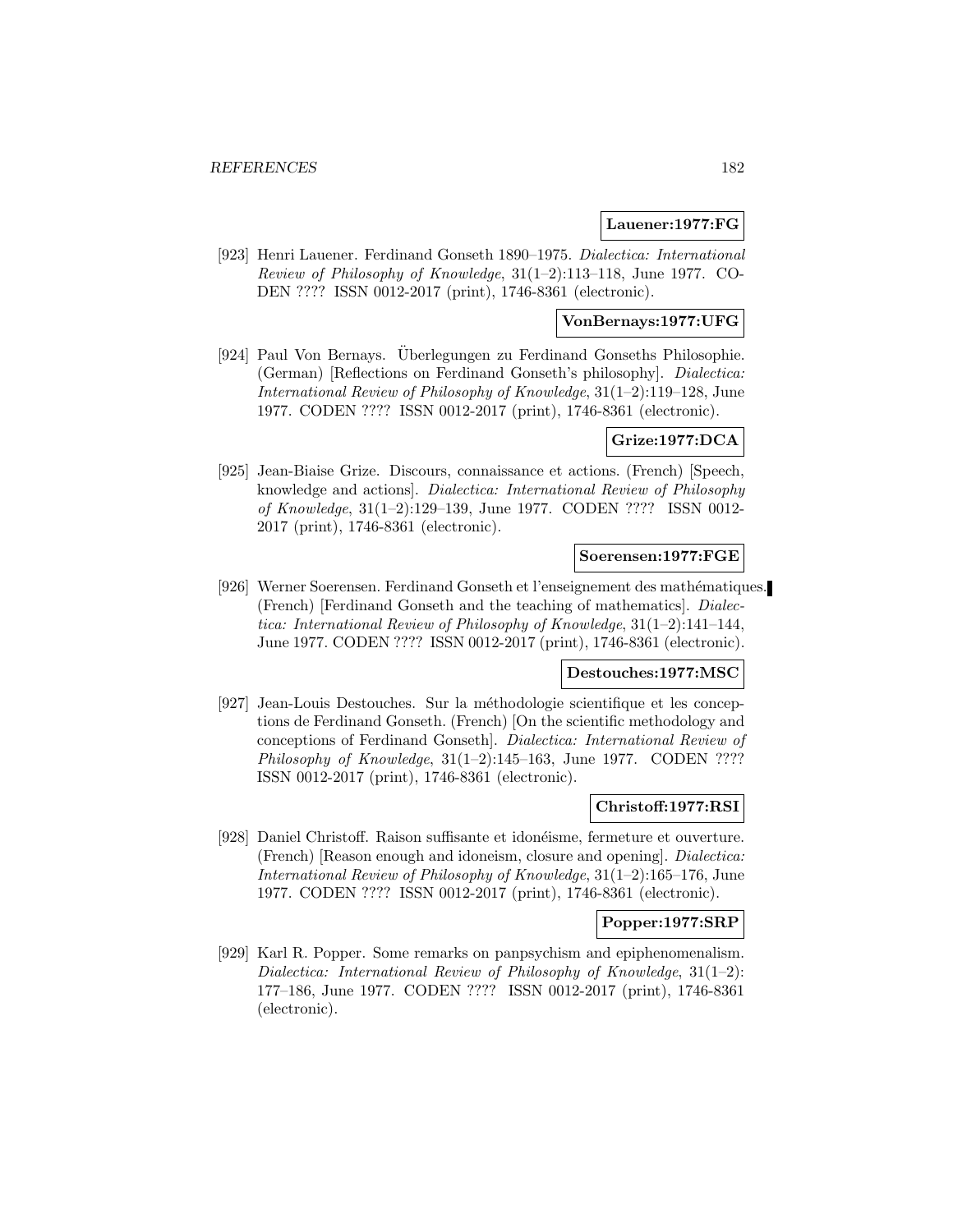### **Guggenheimer:1977:ABE**

[930] Heinrich Guggenheimer and Ferdinand Gonseth. The axioms of betweenness in Euclid. Dialectica: International Review of Philosophy of Knowledge, 31(1–2):187–192, June 1977. CODEN ???? ISSN 0012-2017 (print), 1746-8361 (electronic).

# **Guggenheimer:1977:MT**

[931] Eva H. Guggenheimer and F. Gonseth. Magic textiles. Dialectica: International Review of Philosophy of Knowledge, 31(1–2):193–198, June 1977. CODEN ???? ISSN 0012-2017 (print), 1746-8361 (electronic).

## **Pilet:1977:NLP**

[932] Paul-Emile Pilet. Notes de lecture: Pour une ouverture biologique à la psychologie de l'intelligence. (French) [Reading notes: For a biological opening to the psychology of intelligence]. Dialectica: International Review of Philosophy of Knowledge, 31(1–2):199–202, June 1977. CODEN ???? ISSN 0012-2017 (print), 1746-8361 (electronic).

# **Pilet:1977:RSEa**

[933] P. E. Pilet. Reviewing studies — Etudes critiques — Betrachtungen zur ´ Literatur: Le comportement, moteur de l'évolution. (French) [Behavior, the driver of evolution]. Dialectica: International Review of Philosophy of Knowledge, 31(1–2):203–204, June 1977. CODEN ???? ISSN 0012-2017 (print), 1746-8361 (electronic).

## **Pilet:1977:RSEb**

[934] P. E. Pilet. Reviewing studies — Etudes critiques — Betrachtungen zur ´ Literatur: Evolution et conscience. (French) [Evolution and conscience]. Dialectica: International Review of Philosophy of Knowledge, 31(1–2): 204, June 1977. CODEN ???? ISSN 0012-2017 (print), 1746-8361 (electronic).

## **Pilet:1977:RSEc**

[935] P. E. Pilet. Reviewing studies — Etudes critiques — Betrachtungen zur ´ Literatur: l'œuvre de F. L. G. Frege. (French) [The works of F. L. G. Frege]. Dialectica: International Review of Philosophy of Knowledge, 31 (1–2):205, June 1977. CODEN ???? ISSN 0012-2017 (print), 1746-8361 (electronic).

# **Pilet:1977:RSEd**

[936] P. E. Pilet. Reviewing studies — Études critiques — Betrachtungen zur Literatur: Science et métaphysique. (French) [Science and metaphysics].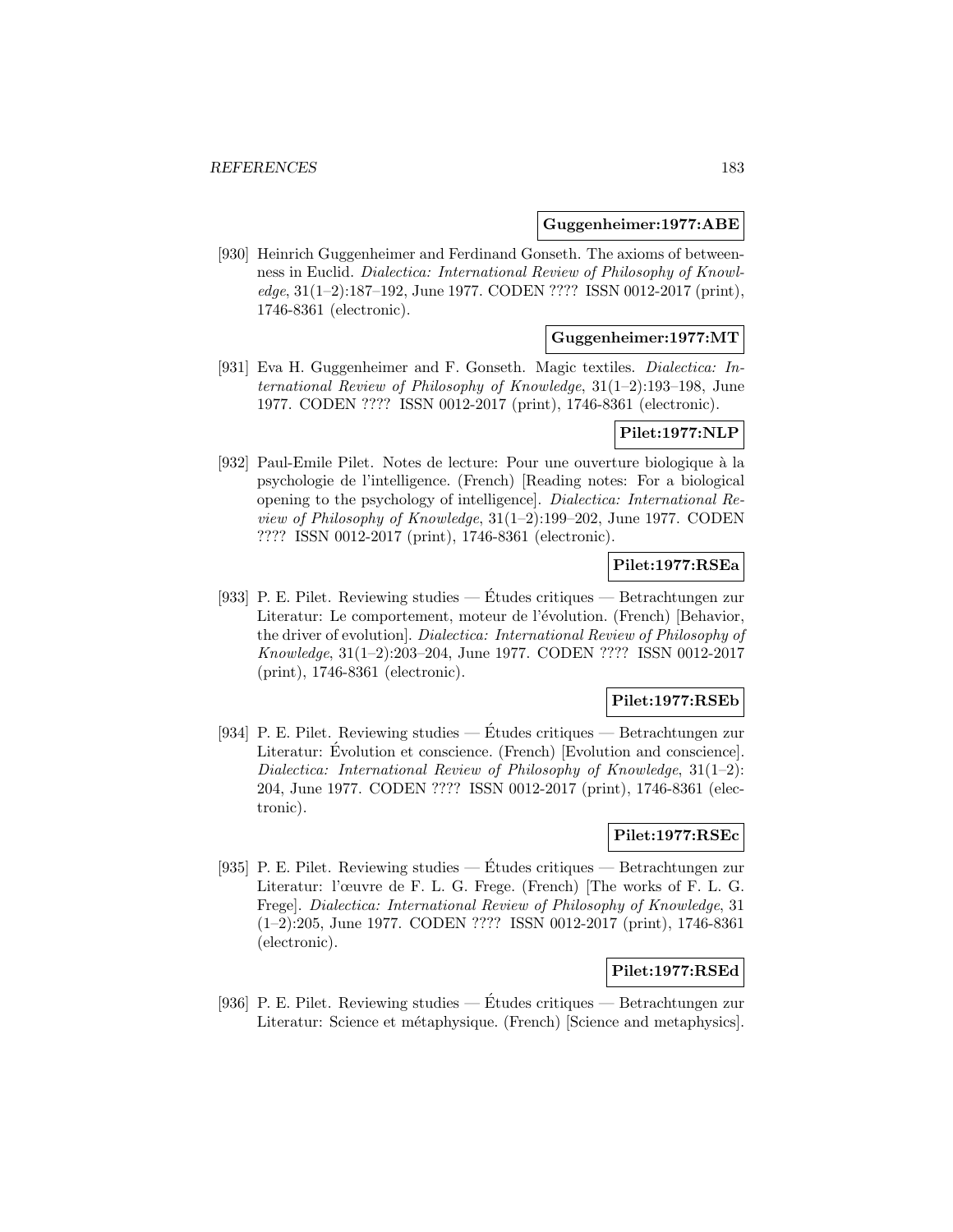Dialectica: International Review of Philosophy of Knowledge, 31(1–2): 205, June 1977. CODEN ???? ISSN 0012-2017 (print), 1746-8361 (electronic).

## **Pilet:1977:RSEe**

[937] P. E. Pilet. Reviewing studies — Etudes critiques — Betrachtungen zur ´ Literatur: The problem of knowledge. Dialectica: International Review of Philosophy of Knowledge, 31(1–2):206, June 1977. CODEN ???? ISSN 0012-2017 (print), 1746-8361 (electronic).

## **Pilet:1977:RSEf**

[938] P. E. Pilet. Reviewing studies — Études critiques — Betrachtungen zur Literatur: Patterns of aging. Dialectica: International Review of Philosophy of Knowledge, 31(1–2):206, June 1977. CODEN ???? ISSN 0012-2017 (print), 1746-8361 (electronic).

### **Anonymous:1977:ASB**

[939] Anonymous. Announcement: Sixth Biennial Meeting of the Philosophy of Science Association. Dialectica: International Review of Philosophy of Knowledge, 31(1–2):207, June 1977. CODEN ???? ISSN 0012-2017 (print), 1746-8361 (electronic).

# **Comite:1977:PB**

[940] Le Comité. Paul Bernays. *Dialectica: International Review of Philosophy* of Knowledge, 31(3–4):211, December 1977. CODEN ???? ISSN 0012- 2017 (print), 1746-8361 (electronic).

#### **Anonymous:1977:V**

[941] Anonymous. Vorwort. Dialectica: International Review of Philosophy of Knowledge, 31(3–4):215, December 1977. CODEN ???? ISSN 0012-2017 (print), 1746-8361 (electronic).

## **vonBernays:1977:SWI**

[942] Paul von Bernays. Sprache und Wirklichkeit: Im Vorfeld der Fragestellungen. (German) [Language and reality: Before the question]. Dialectica: International Review of Philosophy of Knowledge, 31(3–4):217–223, December 1977. CODEN ???? ISSN 0012-2017 (print), 1746-8361 (electronic).

## **Hintikka:1977:LG**

[943] Jaakko Hintikka. Language-games. Dialectica: International Review of Philosophy of Knowledge, 31(3–4):225–245, December 1977. CODEN ???? ISSN 0012-2017 (print), 1746-8361 (electronic).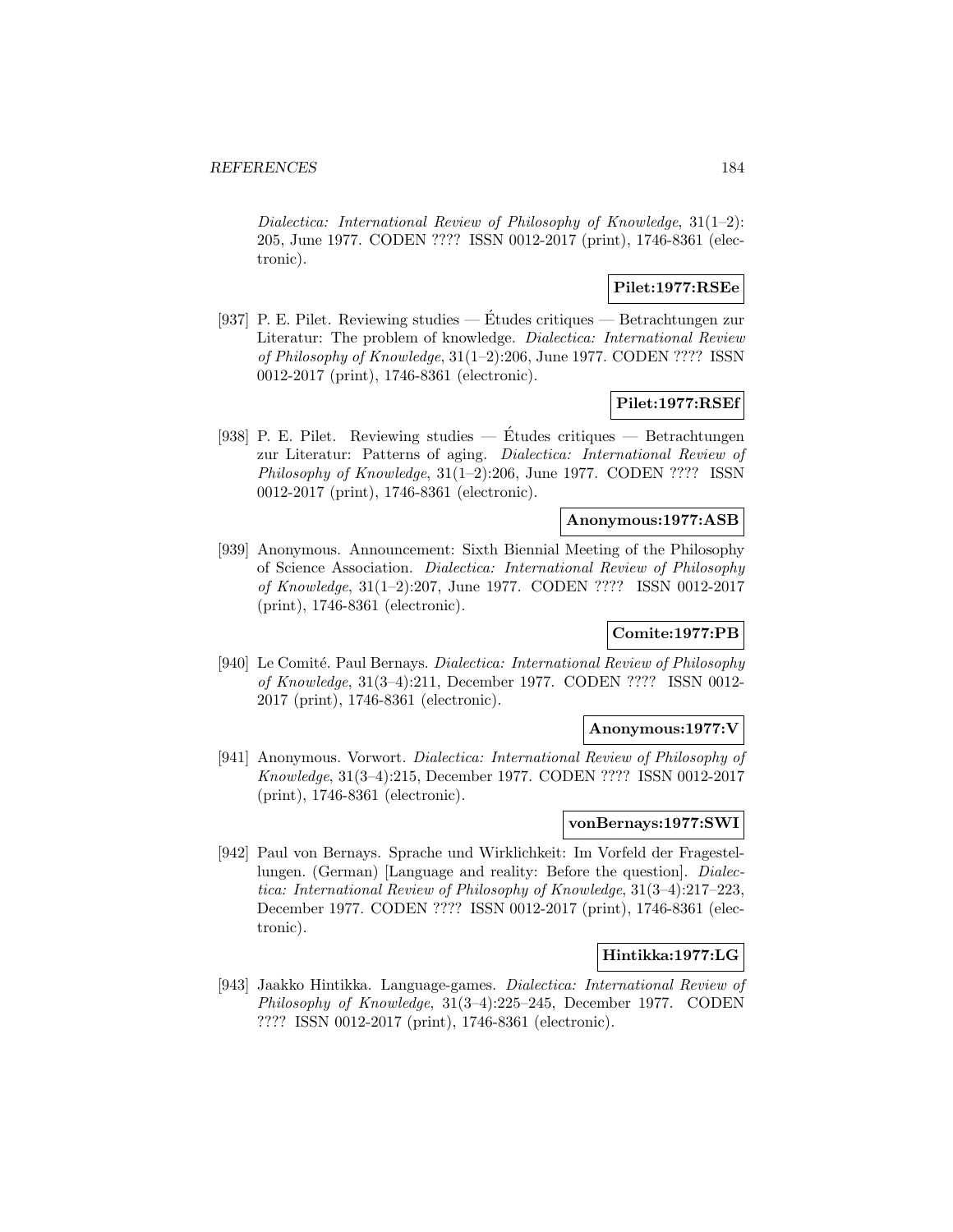#### **Davidson:1977:RR**

[944] Donald Davidson. Reality without reference. Dialectica: International Review of Philosophy of Knowledge, 31(3–4):247–258, December 1977. CODEN ???? ISSN 0012-2017 (print), 1746-8361 (electronic).

**Moravcsik:1977:STB**

[945] J. M. E. Moravcsik. Singular terms, belief, and reality. *Dialectica: Inter*national Review of Philosophy of Knowledge, 31(3–4):259–272, December 1977. CODEN ???? ISSN 0012-2017 (print), 1746-8361 (electronic).

## **Kaeser:1977:PLP**

[946] E. Kaeser. Physical laws, physical entities and ontology. Dialectica: International Review of Philosophy of Knowledge, 31(3–4):273–299, December 1977. CODEN ???? ISSN 0012-2017 (print), 1746-8361 (electronic).

#### **vonJanich:1977:SPW**

[947] Peter von Janich. Die Sprache der Physik und die Wirklichkeit der Naturwissenschaften. (German) [The language of physics and the reality of natural science]. Dialectica: International Review of Philosophy of Knowledge, 31(3–4):301–312, December 1977. CODEN ???? ISSN 0012-2017 (print), 1746-8361 (electronic).

# **Bonsack:1977:ICR**

[948] F. Bonsack. Invariance as a criterion of reality. Dialectica: International Review of Philosophy of Knowledge, 31(3–4):313–331, December 1977. CODEN ???? ISSN 0012-2017 (print), 1746-8361 (electronic).

### **vonLauener:1977:QOS**

[949] Henri von Lauener. Quine über Ontologie und substitutionelle Quantifikation. (German) [Quine on ontology and substitutional quantification]. Dialectica: International Review of Philosophy of Knowledge, 31 (3–4):333–357, December 1977. CODEN ???? ISSN 0012-2017 (print), 1746-8361 (electronic).

## **Graeser:1977:LTR**

[950] Andreas Graeser. On language, thought, and reality in ancient Greek philosophy. Dialectica: International Review of Philosophy of Knowledge, 31(3–4):359–388, December 1977. CODEN ???? ISSN 0012-2017 (print), 1746-8361 (electronic).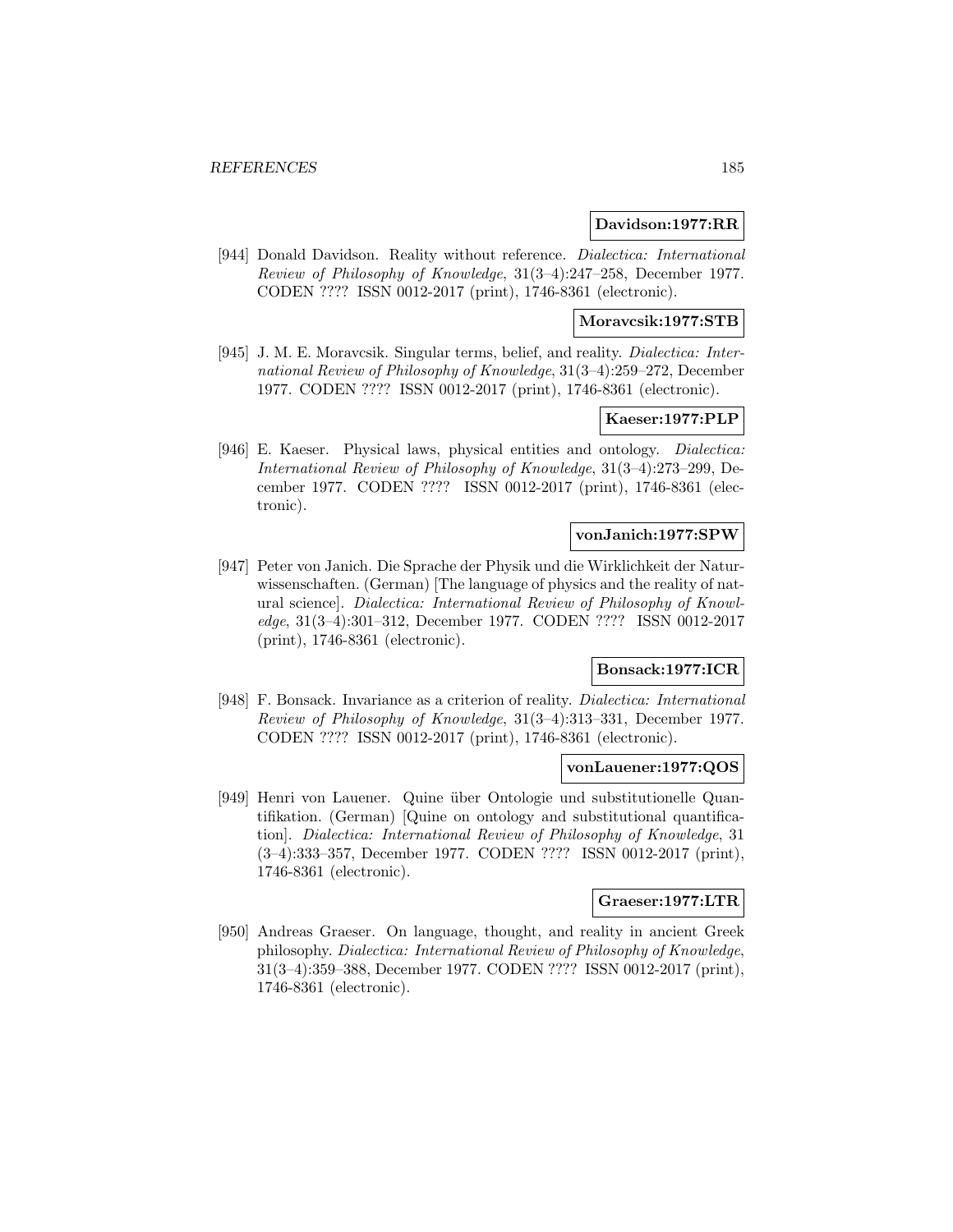### **Gochet:1977:MTP**

[951] Paul Gochet. Model theory and the pragmatics of indexicals. *Dialectica*: International Review of Philosophy of Knowledge, 31(3–4):389–408, December 1977. CODEN ???? ISSN 0012-2017 (print), 1746-8361 (electronic).

# **Stroll:1977:TAT**

[952] Avrum Stroll and Robert Foelber. Talk about talk about surfaces. Dialectica: International Review of Philosophy of Knowledge, 31(3–4):409– 430, December 1977. CODEN ???? ISSN 0012-2017 (print), 1746-8361 (electronic).

## **Black:1977:MAM**

[953] Max Black. More about metaphor. Dialectica: International Review of Philosophy of Knowledge, 31(3–4):431–457, December 1977. CODEN ???? ISSN 0012-2017 (print), 1746-8361 (electronic).

## **Anonymous:1977:E**

[954] Anonymous. Errata. Dialectica: International Review of Philosophy of Knowledge, 31(3–4):459, December 1977. CODEN ???? ISSN 0012-2017 (print), 1746-8361 (electronic).

#### **Anonymous:1977:RBL**

[955] Anonymous. Received books — livres reçus — Eingegangene Bücher. Dialectica: International Review of Philosophy of Knowledge, 31(3–4): 461–462, December 1977. CODEN ???? ISSN 0012-2017 (print), 1746- 8361 (electronic).

#### **Hattiangadi:1978:RPS**

[956] J. N. Hattiangadi. Rationality and the problem of scientific traditions. Dialectica: International Review of Philosophy of Knowledge, 32(1):3– 28, March 1978. CODEN ???? ISSN 0012-2017 (print), 1746-8361 (electronic).

## **Binns:1978:SAB**

[957] Peter Binns. The supposed asymmetry between falsification and verification. Dialectica: International Review of Philosophy of Knowledge, 32 (1):29–40, March 1978. CODEN ???? ISSN 0012-2017 (print), 1746-8361 (electronic).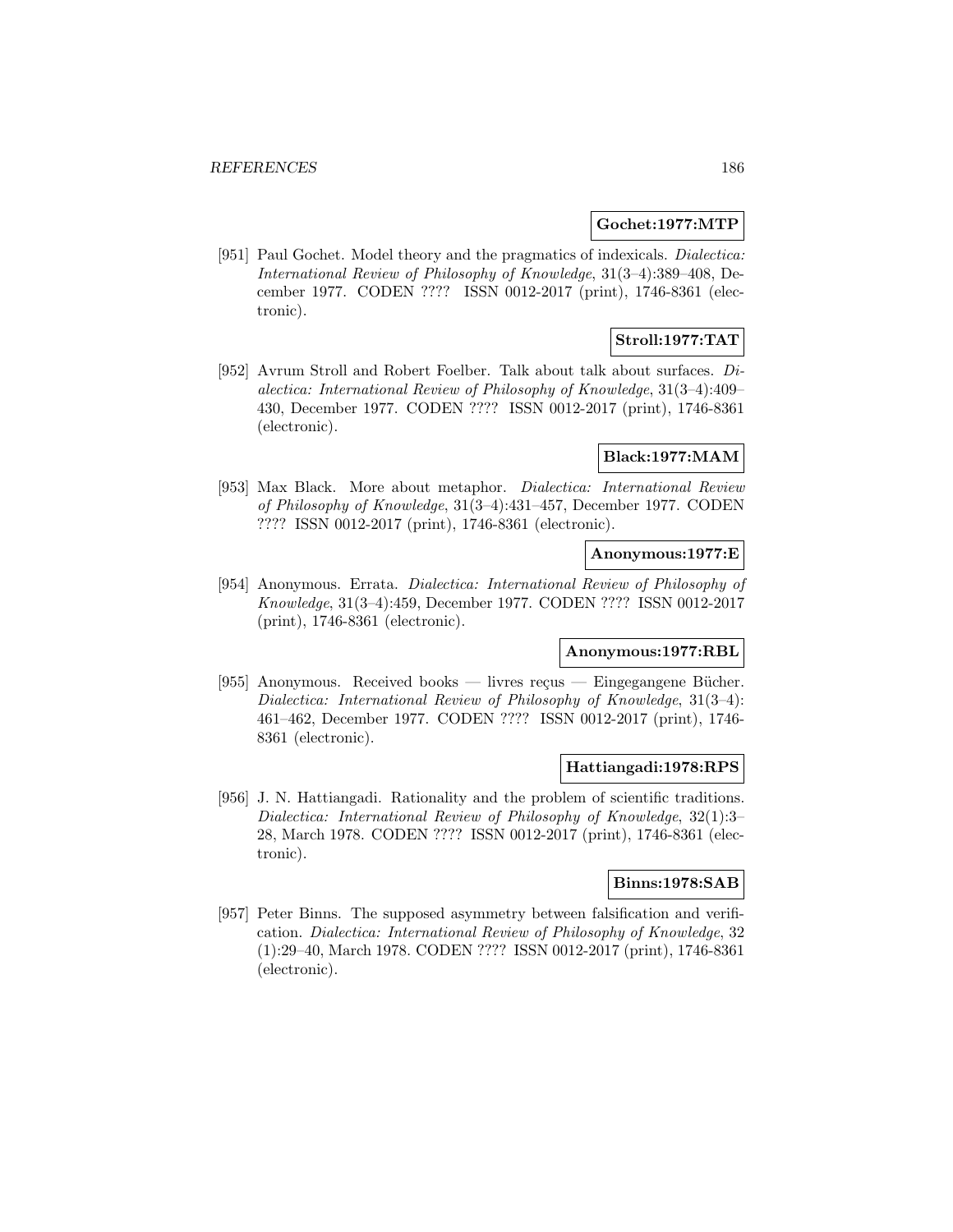### **Allison:1978:TTN**

[958] Henri E. Allison. Things in themselves, noumena, and the transcendental object. Dialectica: International Review of Philosophy of Knowledge, 32 (1):41–76, March 1978. CODEN ???? ISSN 0012-2017 (print), 1746-8361 (electronic).

# **Blum:1978:NDN**

[959] Alex Blum. Notes and discussions — notes et discussions — notizen und diskussionen: Convention T and natural languages. Dialectica: International Review of Philosophy of Knowledge, 32(1):77–80, March 1978. CODEN ???? ISSN 0012-2017 (print), 1746-8361 (electronic).

# **Anonymous:1978:RSE**

[960] Anonymous. Reviewing studies — Études critiques — Betrachtungen zur Literatur. Dialectica: International Review of Philosophy of Knowledge, 32(1):81–84, March 1978. CODEN ???? ISSN 0012-2017 (print), 1746- 8361 (electronic).

## **Woods:1978:FAI**

[961] John Woods and Douglas Walton. The fallacy of 'ad ignorantiam'. Dialectica: International Review of Philosophy of Knowledge, 32(2):87–99, June 1978. CODEN ???? ISSN 0012-2017 (print), 1746-8361 (electronic).

## **Black:1978:SQA**

[962] Max Black. Some questions about "practical reasoning". Dialectica: International Review of Philosophy of Knowledge, 32(2):101–114, June 1978. CODEN ???? ISSN 0012-2017 (print), 1746-8361 (electronic).

## **Lafrance:1978:DPJ**

[963] Guy Lafrance. Les deux principes de la justice selon Rawls. (French) [The two principles of justice according to Rawls]. Dialectica: International Review of Philosophy of Knowledge, 32(2):115–123, June 1978. CODEN ???? ISSN 0012-2017 (print), 1746-8361 (electronic). See comments [964].

## **Nielsen:1978:EJC**

[964] Kai Nielsen. Equality, justice and class: Comments on "Les Deux Principes de la Justice selon Rawls". Dialectica: International Review of Philosophy of Knowledge, 32(2):125–133, June 1978. CODEN ???? ISSN 0012-2017 (print), 1746-8361 (electronic). See [963].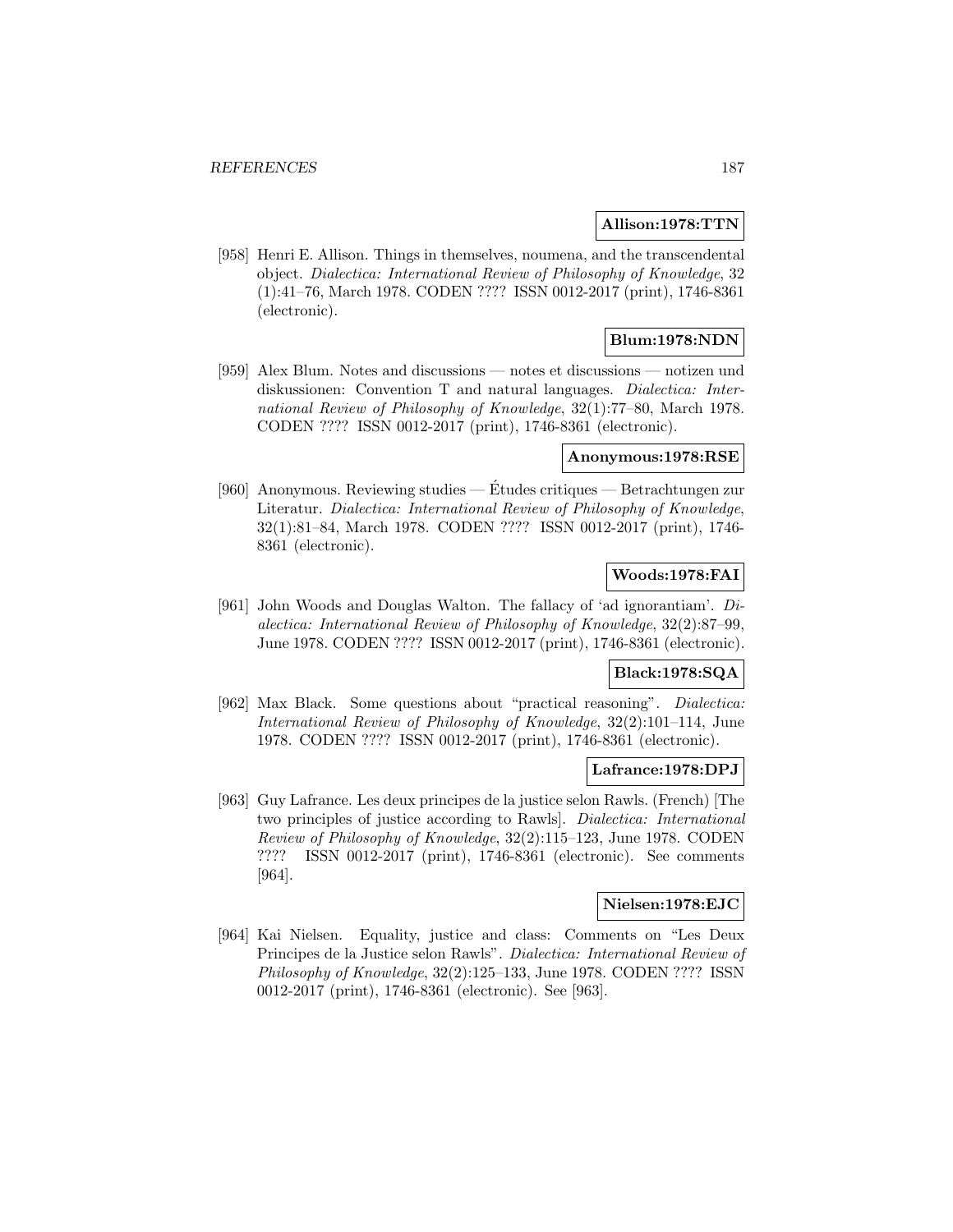#### **Duchesneau:1978:TDP**

[965] François Duchesneau. Téléologie et détermination positive de l'ordre biologique. (French) [Teleology and positive determination of the biological order]. Dialectica: International Review of Philosophy of Knowledge, 32 (2):135–153, June 1978. CODEN ???? ISSN 0012-2017 (print), 1746- 8361 (electronic).

#### **Duchesne:1978:RNP**

[966] Jules Duchesne. Reflections on a new perspective of the evolution of living organisms. Dialectica: International Review of Philosophy of Knowledge, 32(2):155–163, June 1978. CODEN ???? ISSN 0012-2017 (print), 1746- 8361 (electronic).

## **Brown:1978:DSJ**

[967] Richard H. Brown. Dialectic and structure in Jean-Paul Sartre and Claude Levi-Strauss. Dialectica: International Review of Philosophy of Knowledge, 32(2):165–184, June 1978. CODEN ???? ISSN 0012-2017 (print), 1746-8361 (electronic).

## **Engeler:1978:LWP**

[968] Erwin Engeler. Zum logischen Werk von Paul Bernays. (German) [On the logical work of Paul Bernays]. Dialectica: International Review of Philosophy of Knowledge, 32(3–4):191–200, December 1978. CODEN ???? ISSN 0012-2017 (print), 1746-8361 (electronic).

## **Raggio:1978:RAB**

[969] Andrès R. Raggio. Die Rolle der Analogie in Bernays' Philosophie der Mathematik. (German) [The role of analogy in Bernays' philosophy of mathematics]. Dialectica: International Review of Philosophy of Knowledge, 32(3–4):201–207, December 1978. CODEN ???? ISSN 0012-2017 (print), 1746-8361 (electronic).

## **Hasenjaeger:1978:PZG**

[970] G. Hasenjaeger. Prädikatenvariablen in der Zahlentheorie. (German) [Predicate variables in number theory]. Dialectica: International Review of Philosophy of Knowledge, 32(3–4):209–220, December 1978. CODEN ???? ISSN 0012-2017 (print), 1746-8361 (electronic).

## **Lorenzen:1978:KAG**

[971] P. Lorenzen. Konstruktive Analysis und das geometrische Kontinuum. (German) [Constructive analysis and the geometric continuum]. Dialectica: International Review of Philosophy of Knowledge, 32(3–4):221–227,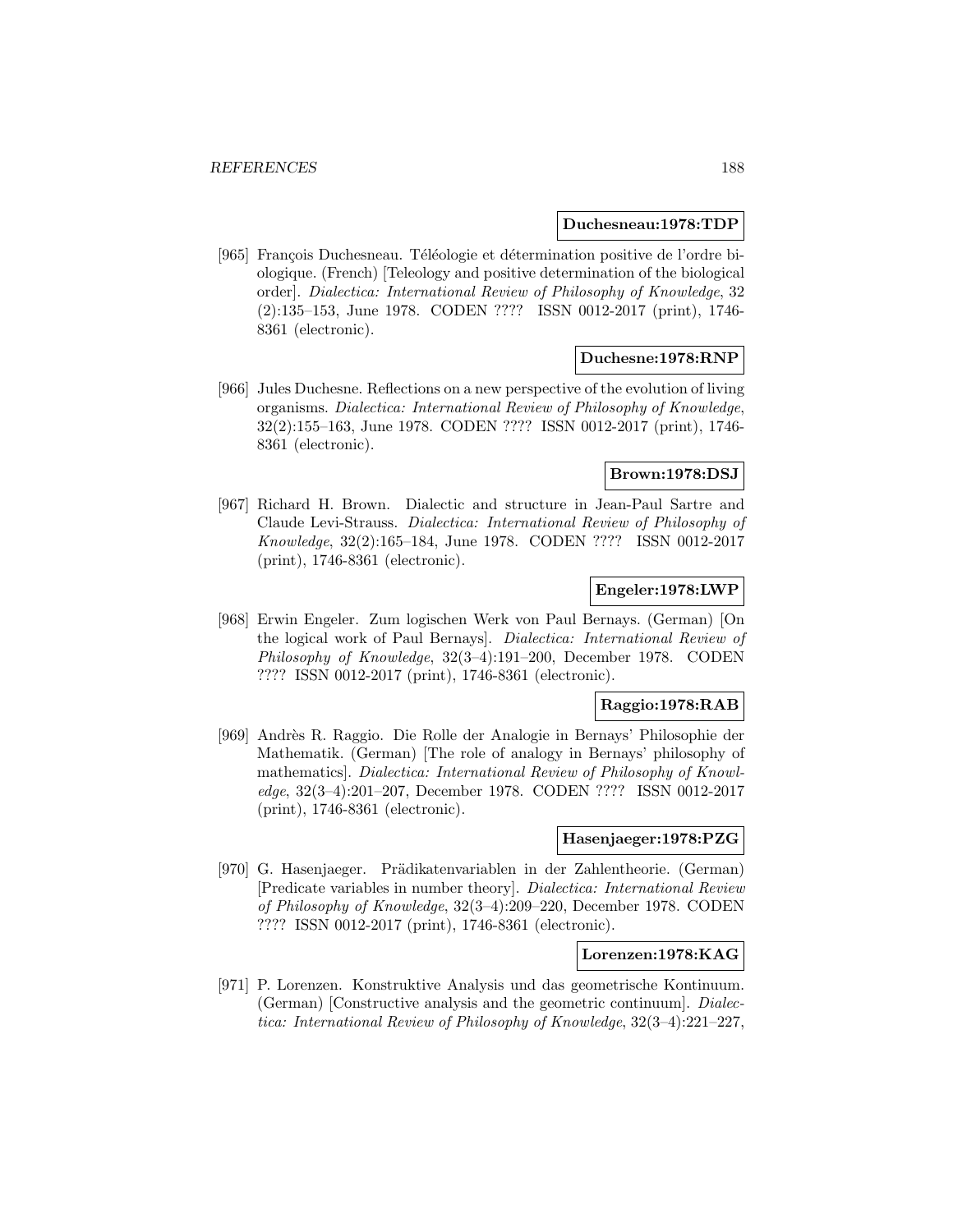December 1978. CODEN ???? ISSN 0012-2017 (print), 1746-8361 (electronic).

## **Fraisse:1978:ASE**

[972] Roland Fraïssé. Les axiomatiques sont-elles un jeu?. (French) [Are axioms a game?]. Dialectica: International Review of Philosophy of Knowledge, 32(3–4):229–244, December 1978. CODEN ???? ISSN 0012-2017 (print), 1746-8361 (electronic).

## **Ghose:1978:DNC**

[973] Amitabha Ghose. Different notions of constructivity — their ontology. Dialectica: International Review of Philosophy of Knowledge, 32(3–4): 245–253, December 1978. CODEN ???? ISSN 0012-2017 (print), 1746- 8361 (electronic).

### **Stenius:1978:FMA**

[974] Erik Stenius. Foundations of mathematics: Ancient Greek and modern. Dialectica: International Review of Philosophy of Knowledge, 32(3–4): 255–290, December 1978. CODEN ???? ISSN 0012-2017 (print), 1746- 8361 (electronic).

## **vanDalen:1978:BGH**

[975] Dirk van Dalen. Brouwer: The Genesis of his intuitionism. Dialectica: International Review of Philosophy of Knowledge, 32(3–4):291–303, December 1978. CODEN ???? ISSN 0012-2017 (print), 1746-8361 (electronic).

## **Friedman:1978:QLC**

[976] Michael Friedman and Hilary Putnam. Quantum logic, conditional probability, and interference. Dialectica: International Review of Philosophy of Knowledge, 32(3–4):305–315, December 1978. CODEN ???? ISSN 0012-2017 (print), 1746-8361 (electronic).

### **Wermus:1978:EMA**

[977] H. Wermus. Esquisse d'un modèle des activités cognitives. (French) [Outline of a model of cognitive activities]. Dialectica: International Review of Philosophy of Knowledge, 32(3–4):317–338, December 1978. CODEN ???? ISSN 0012-2017 (print), 1746-8361 (electronic).

## **Popper:1978:NSE**

[978] Karl Popper. Natural selection and the emergence of mind. Dialectica: International Review of Philosophy of Knowledge, 32(3–4):339–355, De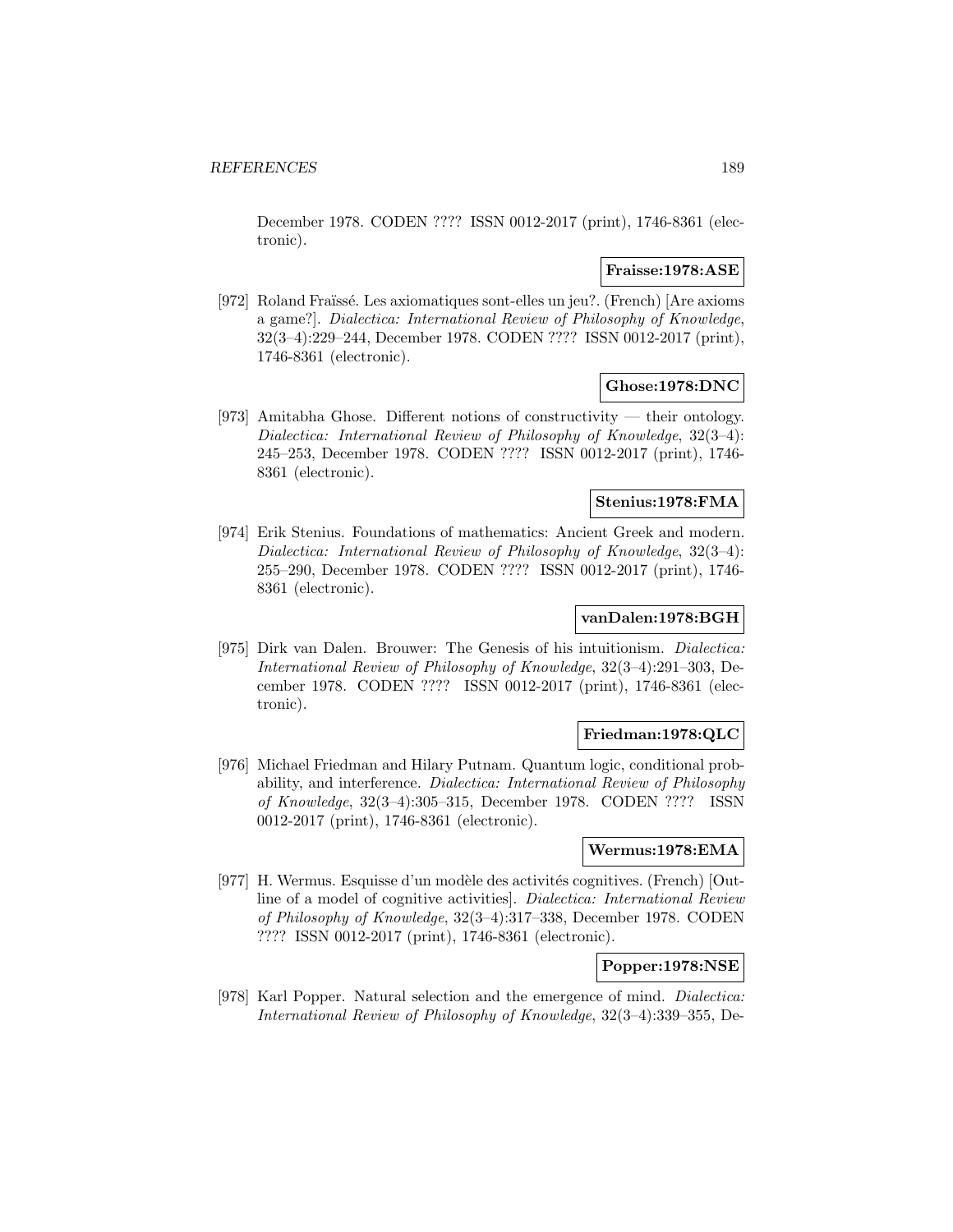cember 1978. CODEN ???? ISSN 0012-2017 (print), 1746-8361 (electronic).

## **Vatrdy:1979:SRR**

[979] P. Vatrdy and L. Fleischhacker. Some remarks on the relationship between Russell's vicious-circle principle and Russell's paradox. Dialectica: International Review of Philosophy of Knowledge, 33(1):3–19, March 1979. CODEN ???? ISSN 0012-2017 (print), 1746-8361 (electronic).

## **Anonymous:1979:N**

[980] Anonymous. Nachwort. Dialectica: International Review of Philosophy of Knowledge, 33(1):20–22, March 1979. CODEN ???? ISSN 0012-2017 (print), 1746-8361 (electronic).

#### **Fleischhacker:1979:RVC**

[981] L. E. Fleischhacker. Is Russell's vicious circle principle false or meaningless? Dialectica: International Review of Philosophy of Knowledge, 33 (1):23–35, March 1979. CODEN ???? ISSN 0012-2017 (print), 1746-8361 (electronic).

## **Richards:1979:CPC**

[982] John Richards and Ernst von Glasersfeld. The control of perception and the construction of reality: Epistemological aspects of the feedbackcontrol system. Dialectica: International Review of Philosophy of Knowledge, 33(1):37–58, March 1979. CODEN ???? ISSN 0012-2017 (print), 1746-8361 (electronic).

#### **Doppelt:1979:AMA**

[983] Gerald Doppelt. The Austin–Malcolm argument for the incorrigibility of perceptual reports. Dialectica: International Review of Philosophy of Knowledge, 33(1):59–75, March 1979. CODEN ???? ISSN 0012-2017 (print), 1746-8361 (electronic).

## **Anonymous:1979:RSE**

[984] Anonymous. Reviewing studies — Etudes critiques — Betrachtungen zur ´ Literatur. Dialectica: International Review of Philosophy of Knowledge, 33(1):77–81, March 1979. CODEN ???? ISSN 0012-2017 (print), 1746- 8361 (electronic).

#### **Blazek:1979:CEP**

[985] Bohuslaw Blažek. Can epistemology as a philosophical discipline develop into a science? Dialectica: International Review of Philosophy of Knowl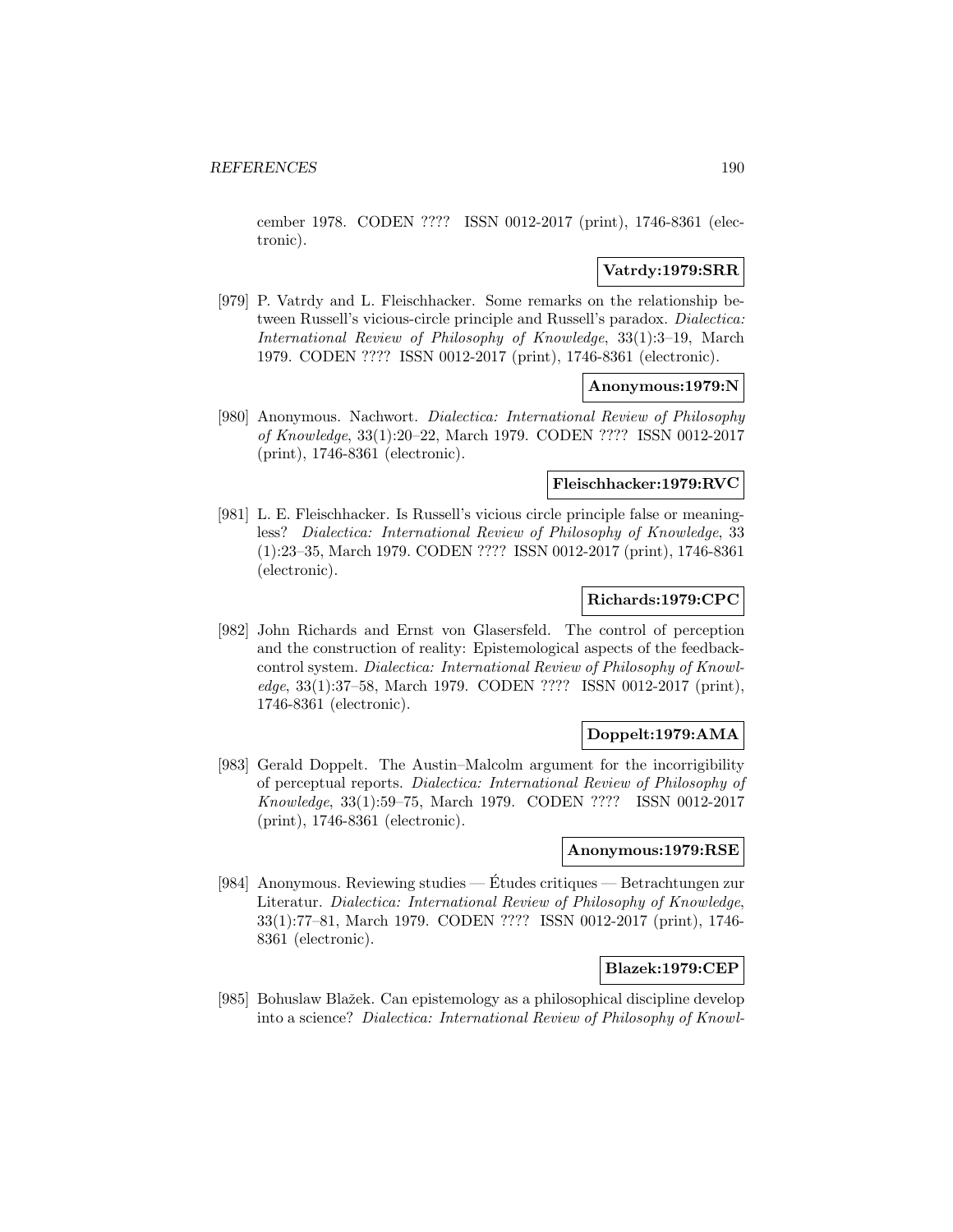edge, 33(2):87–108, June 1979. CODEN ???? ISSN 0012-2017 (print), 1746-8361 (electronic).

## **Ohe:1979:NHW**

[986] Seizo Ohe. The natural and human world and the creative flow of our consciousness. Dialectica: International Review of Philosophy of Knowledge, 33(2):109–121, June 1979. CODEN ???? ISSN 0012-2017 (print), 1746-8361 (electronic).

## **Stalker:1979:WHP**

[987] Douglas F. Stalker. What's happening in philosophy of art today? Dialectica: International Review of Philosophy of Knowledge, 33(2):123– 130, June 1979. CODEN ???? ISSN 0012-2017 (print), 1746-8361 (electronic).

## **Athanasiades-Mercanton:1979:VEP**

[988] Marguerite Athanasiadès-Mercanton. La vestale et étinceile: À propos de p´edagogie universitaire. (French) [The vestal and spark: About academic pedagogy]. Dialectica: International Review of Philosophy of Knowledge, 33(2):133–149, June 1979. CODEN ???? ISSN 0012-2017 (print), 1746- 8361 (electronic).

## **Borel:1979:RSE**

[989] Marie-Jeanne Borel. Reviewing studies — Etudes critiques — Betrach- ´ tungen zur Literatur. Dialectica: International Review of Philosophy of Knowledge, 33(2):151, June 1979. CODEN ???? ISSN 0012-2017 (print), 1746-8361 (electronic).

### **Anonymous:1979:E**

[990] Anonymous. Errata. Dialectica: International Review of Philosophy of Knowledge, 33(2):153, June 1979. CODEN ???? ISSN 0012-2017 (print), 1746-8361 (electronic).

## **Anonymous:1979:RBL**

[991] Anonymous. Received books — livres reçus — Eingegangene Bücher. Dialectica: International Review of Philosophy of Knowledge, 33(2):155– 156, June 1979. CODEN ???? ISSN 0012-2017 (print), 1746-8361 (electronic).

## **Tranoy:1979:V**

[992] K. E. Tranoy. Vorwort. Dialectica: International Review of Philosophy of Knowledge, 33(3–4):159–163, December 1979. CODEN ???? ISSN 0012-2017 (print), 1746-8361 (electronic).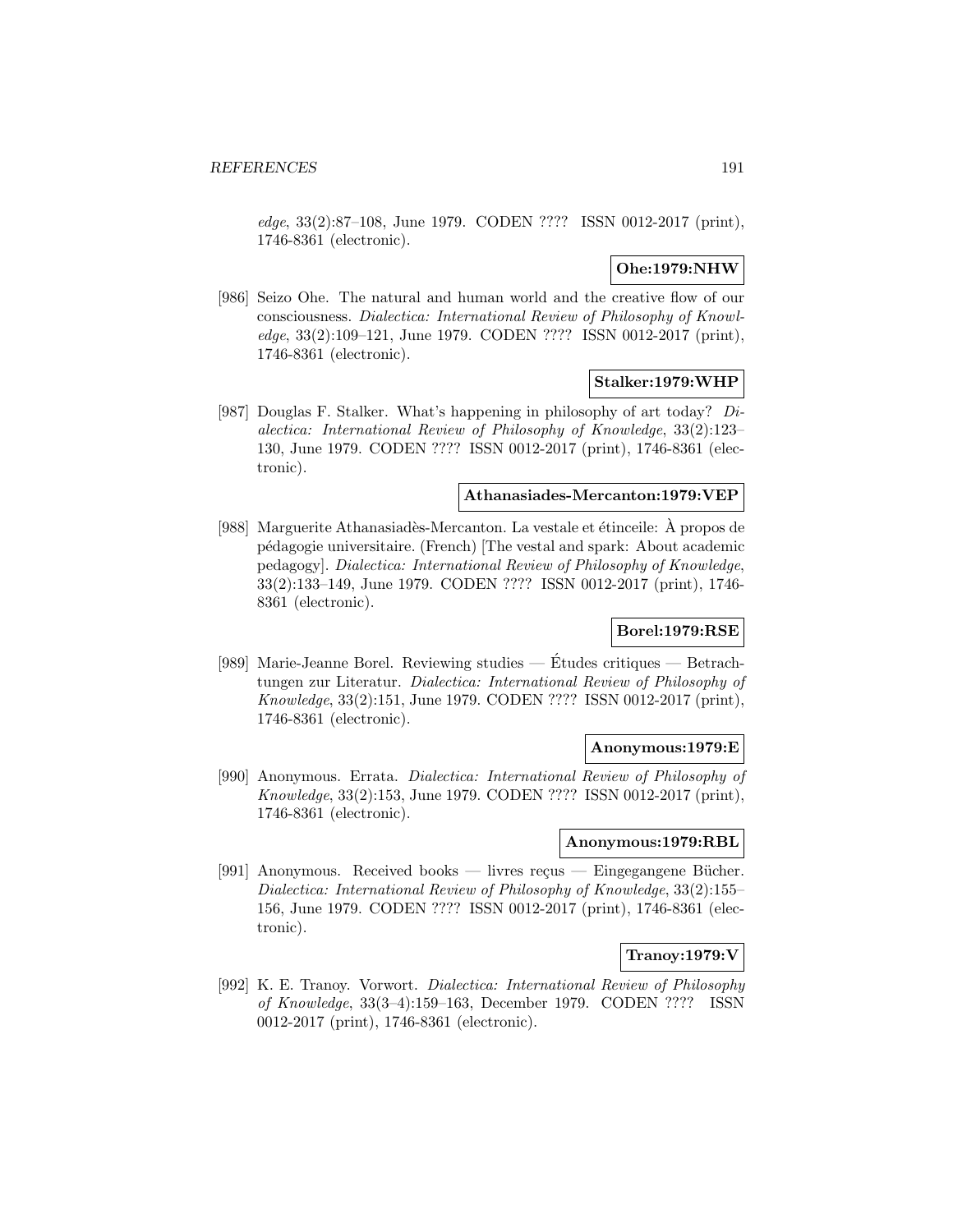## **Rorty:1979:EHF**

[993] Richard Rorty. De l'épistémologie à l'herméneutique. (French) [From epistemology to hermeneutics]. Dialectica: International Review of Philosophy of Knowledge, 33(3–4):165–188, December 1979. CODEN ???? ISSN 0012-2017 (print), 1746-8361 (electronic).

## **Thurnher:1979:EGS**

[994] Rainer Thurnher. 'Erklärung' in genetischen und systematischen Zusammenhängen. (German) ['Explanation' in genetic and systematic contexts]. Dialectica: International Review of Philosophy of Knowledge, 33 (3–4):189–200, December 1979. CODEN ???? ISSN 0012-2017 (print), 1746-8361 (electronic).

## **Moravcsik:1979:U**

[995] J. M. Moravcsik. Understanding. Dialectica: International Review of Philosophy of Knowledge, 33(3–4):201–216, December 1979. CODEN ???? ISSN 0012-2017 (print), 1746-8361 (electronic).

# **Kung:1979:URJ**

[996] Guido Kung. Understanding and its rational justification. Dialectica: International Review of Philosophy of Knowledge, 33(3–4):217–232, December 1979. CODEN ???? ISSN 0012-2017 (print), 1746-8361 (electronic).

## **Chisholm:1979:VEQ**

[997] Roderick M. Chisholm. Verstehen: The epistemological question. Dialectica: International Review of Philosophy of Knowledge, 33(3–4):233–246, December 1979. CODEN ???? ISSN 0012-2017 (print), 1746-8361 (electronic).

## **Frey:1979:KIG**

[998] Gerhard Frey. Uber die Konstruktion von Interpretationsschemata. (Ger- ¨ man) [On the construction of interpretive schemata]. Dialectica: International Review of Philosophy of Knowledge, 33(3–4):247–261, December 1979. CODEN ???? ISSN 0012-2017 (print), 1746-8361 (electronic).

## **Jacques:1979:CCC**

[999] Francis Jacques. Croyance commune et croyance communiquée. (French) [Common belief and belief communicated]. Dialectica: International Review of Philosophy of Knowledge, 33(3–4):263–280, December 1979. CO-DEN ???? ISSN 0012-2017 (print), 1746-8361 (electronic).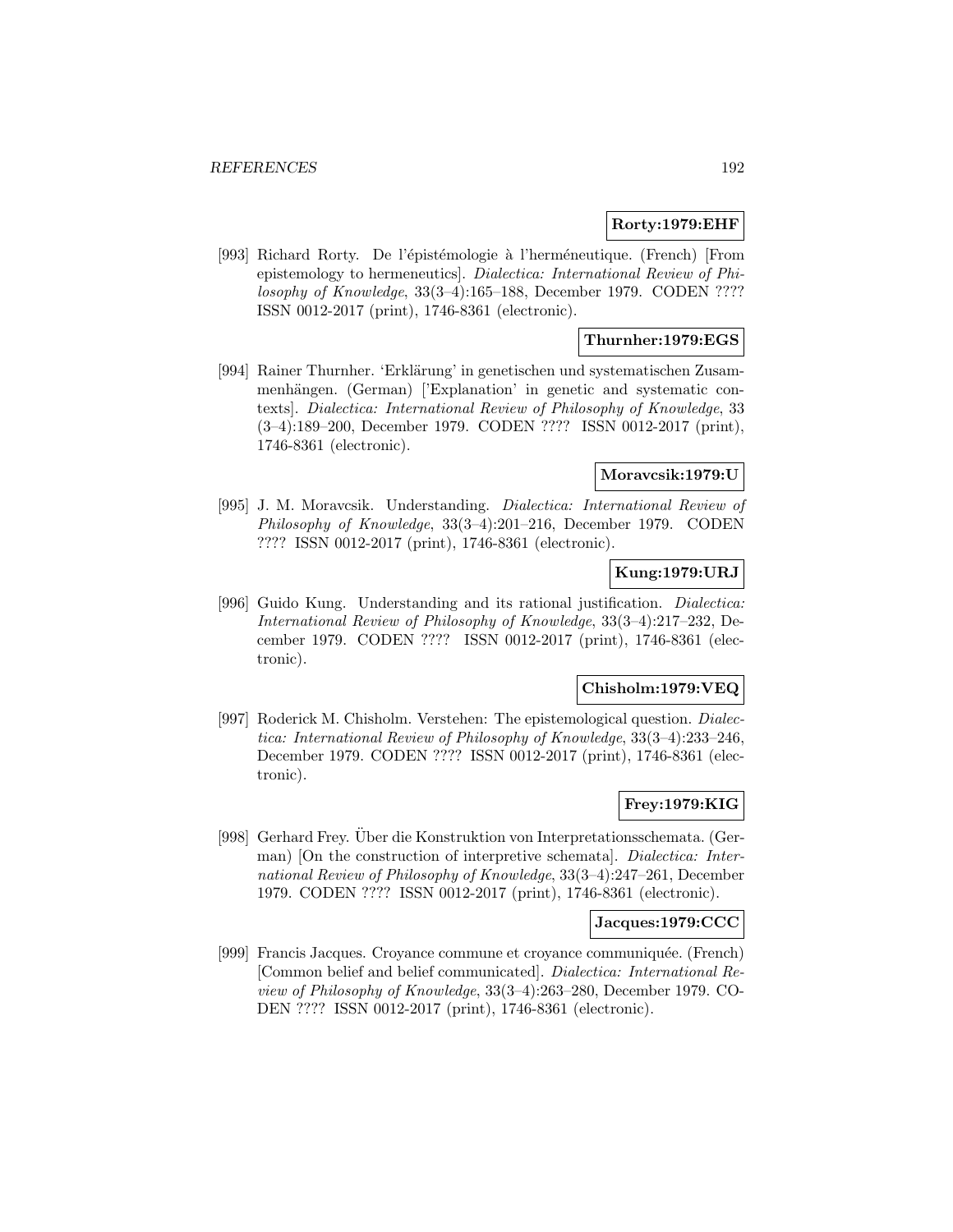#### **Zaslawsky:1979:MEI**

[1000] Denis Zaslawsky. La m´ethode de explication informelle en philosophie logique et en linguistique. (French) [The informal method of explanation in logical philosophy and linguistics]. Dialectica: International Review of Philosophy of Knowledge, 33(3–4):281–295, December 1979. CODEN ???? ISSN 0012-2017 (print), 1746-8361 (electronic).

## **Parret:1979:SU**

[1001] Herman Parret. Significance and understanding. Dialectica: International Review of Philosophy of Knowledge, 33(3–4):297–317, December 1979. CODEN ???? ISSN 0012-2017 (print), 1746-8361 (electronic).

### **Follesdal:1979:HHD**

[1002] Dagfinn Føllesdal. Hermeneutics and the hypothetico-deductive method. Dialectica: International Review of Philosophy of Knowledge, 33(3–4): 319–336, December 1979. CODEN ???? ISSN 0012-2017 (print), 1746- 8361 (electronic).

# **Black:1979:WLG**

[1003] Max Black. Wittgenstein's language-games. Dialectica: International Review of Philosophy of Knowledge, 33(3–4):337–353, December 1979. CODEN ???? ISSN 0012-2017 (print), 1746-8361 (electronic).

# **Weingartner:1979:AAS**

[1004] P. Weingartner. Analogy among systems. Dialectica: International Review of Philosophy of Knowledge, 33(3–4):355–378, December 1979. CO-DEN ???? ISSN 0012-2017 (print), 1746-8361 (electronic).

#### **Stroll:1979:MPE**

[1005] Avrum Stroll. Moore's proof of an external world. Dialectica: International Review of Philosophy of Knowledge, 33(3–4):379–397, December 1979. CODEN ???? ISSN 0012-2017 (print), 1746-8361 (electronic).

### **Winters:1980:RB**

[1006] Barbara Winters. Reasonable believing. Dialectica: International Review of Philosophy of Knowledge, 34(1):3–16, March 1980. CODEN ???? ISSN 0012-2017 (print), 1746-8361 (electronic).

## **Gram:1980:KDP**

[1007] Moltke S. Gram. Kant's duplication problem. Dialectica: International Review of Philosophy of Knowledge, 34(1):17–59, March 1980. CODEN ???? ISSN 0012-2017 (print), 1746-8361 (electronic).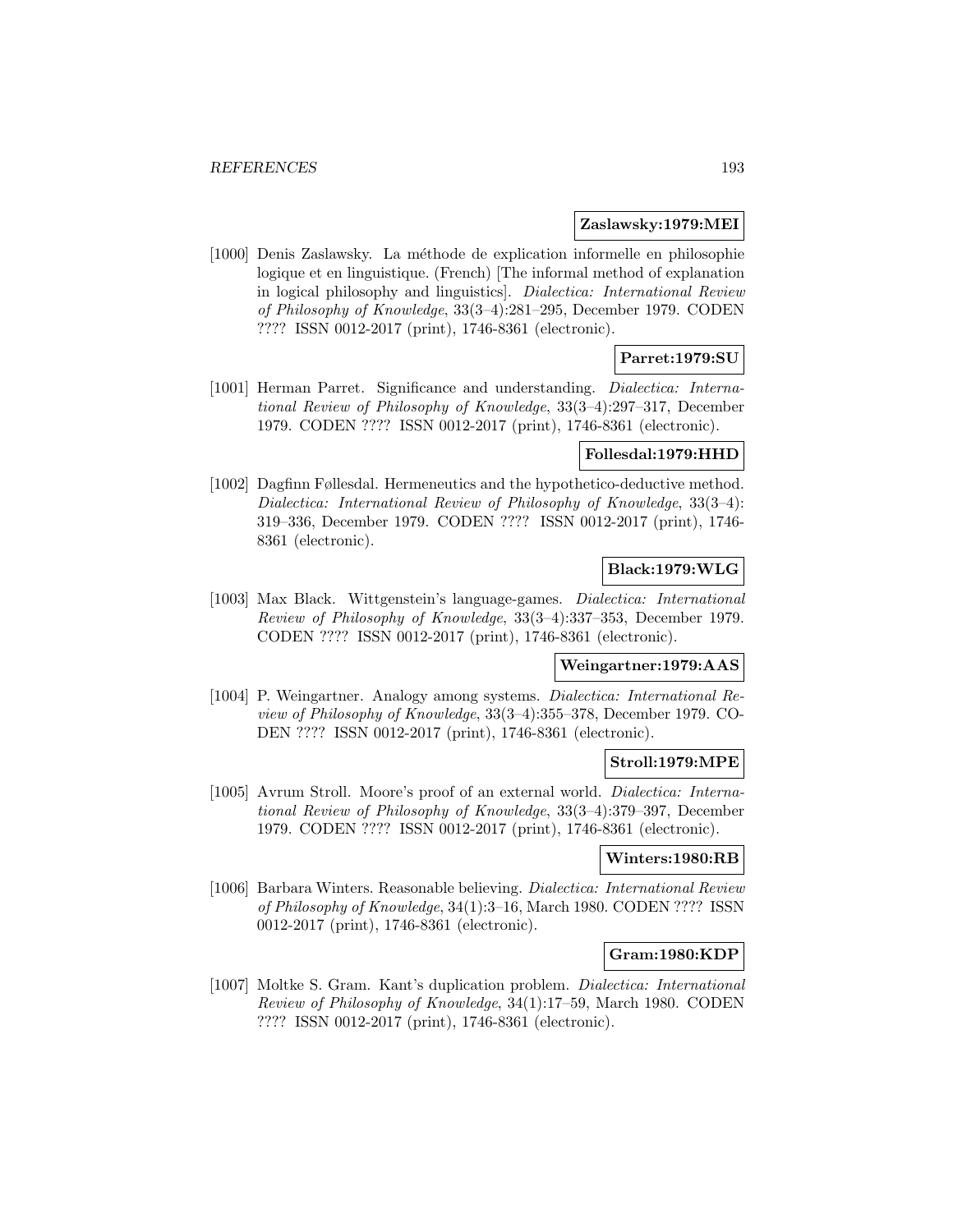#### **Hottois:1980:LDG**

[1008] G. Hottois. L'itinéaire déontique de G. H. von Wright. (French) [The deontic itinerary of G. H. von Wright]. Dialectica: International Review of Philosophy of Knowledge, 34(1):61–88, March 1980. CODEN ???? ISSN 0012-2017 (print), 1746-8361 (electronic).

## **Swiggers:1980:NDA**

[1009] P. Swiggers. Notes and discussions: 'analytically true': De dicto and de dicto dicti. Dialectica: International Review of Philosophy of Knowledge, 34(1):89–90, March 1980. CODEN ???? ISSN 0012-2017 (print), 1746- 8361 (electronic). See remarks [1042].

## **Pitt:1980:HVS**

[1010] Joseph C. Pitt. Hempel versus Sellars on explanation. Dialectica: International Review of Philosophy of Knowledge, 34(2):95–120, June 1980. CODEN ???? ISSN 0012-2017 (print), 1746-8361 (electronic).

### **Rothbart:1980:PAI**

[1011] Daniel Rothbart. Popper against inductivism. Dialectica: International Review of Philosophy of Knowledge, 34(2):121–128, June 1980. CODEN ???? ISSN 0012-2017 (print), 1746-8361 (electronic).

## **Gray:1980:PAP**

[1012] Bennison Gray. Popper and the 7th approximation: The problem of taxonomy. Dialectica: International Review of Philosophy of Knowledge, 34(2):129–154, June 1980. CODEN ???? ISSN 0012-2017 (print), 1746- 8361 (electronic).

#### **Tibbetts:1980:NDF**

[1013] Paul Tibbetts. Notes and discussions: «the subjective element in sci-entific discovery: Popper versus 'traditional epistemology'. Dialectica: International Review of Philosophy of Knowledge, 34(2):155–160, June 1980. CODEN ???? ISSN 0012-2017 (print), 1746-8361 (electronic).

#### **Anonymous:1980:C**

[1014] Anonymous. Corrigendum. Dialectica: International Review of Philosophy of Knowledge, 34(2):161, June 1980. CODEN ???? ISSN 0012-2017 (print), 1746-8361 (electronic).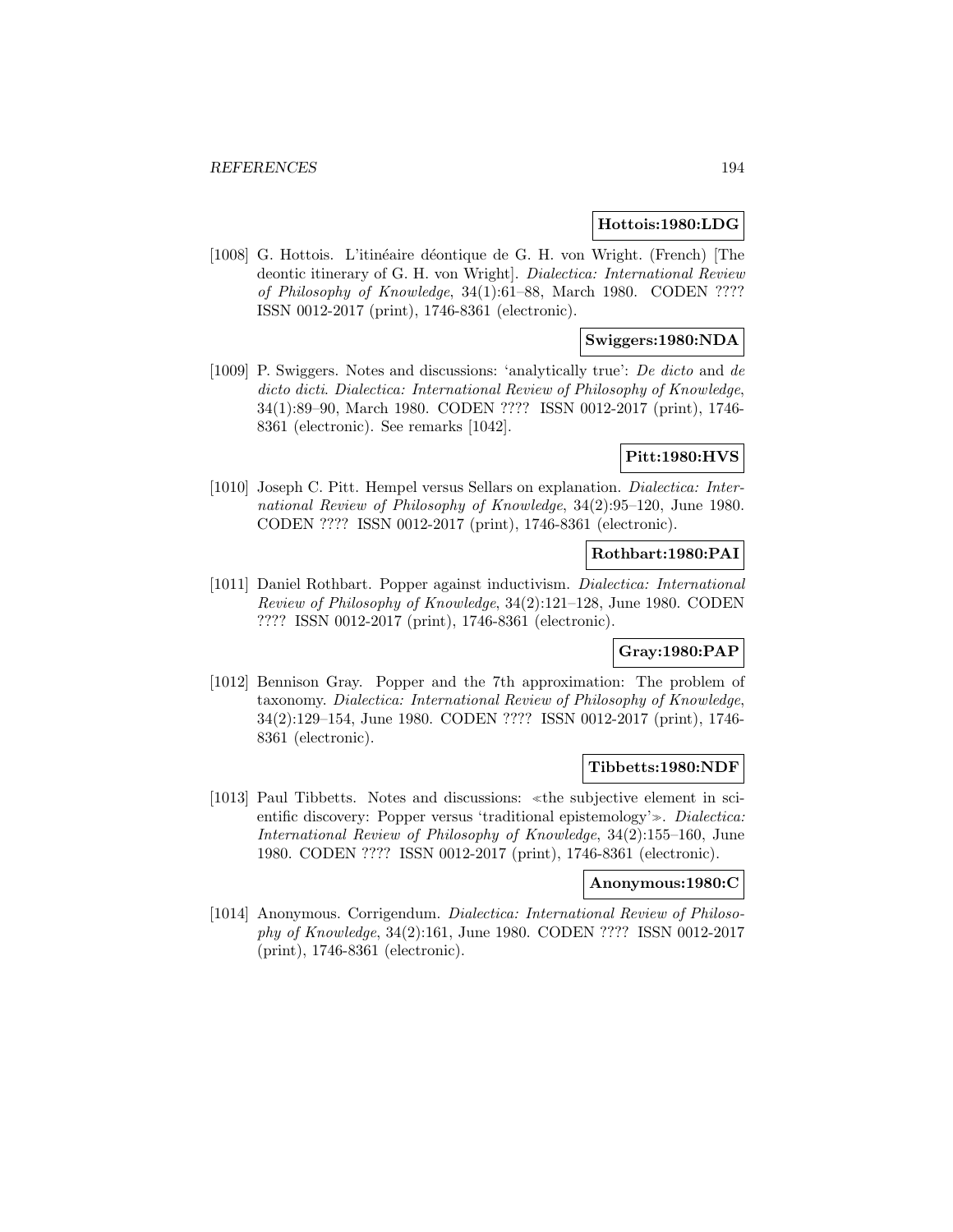## **Grieder:1980:LR**

[1015] Alfons Grieder. On the logic of relations. Dialectica: International Review of Philosophy of Knowledge, 34(3):167–182, September 1980. CO-DEN ???? ISSN 0012-2017 (print), 1746-8361 (electronic).

### **Goldstick:1980:CS**

[1016] D. Goldstick. Cognitive synonymy. Dialectica: International Review of Philosophy of Knowledge, 34(3):183–203, September 1980. CODEN ???? ISSN 0012-2017 (print), 1746-8361 (electronic).

## **Esposito:1980:CIN**

[1017] Joseph L. Esposito. Convention, invention, and necessity. Dialectica: International Review of Philosophy of Knowledge, 34(3):205–210, September 1980. CODEN ???? ISSN 0012-2017 (print), 1746-8361 (electronic).

# **Glouberman:1980:CCH**

[1018] M. Glouberman. Causation, cognition, and historical typology. *Dialec*tica: International Review of Philosophy of Knowledge, 34(3):211–227, September 1980. CODEN ???? ISSN 0012-2017 (print), 1746-8361 (electronic).

## **Richmond:1980:DST**

[1019] Sheldon Richmond. A discussion of some theories of pictorial representation. Dialectica: International Review of Philosophy of Knowledge, 34 (3):229–240, September 1980. CODEN ???? ISSN 0012-2017 (print), 1746-8361 (electronic).

## **Baker:1980:MSR**

[1020] W. Baker. Mathematical structures as representations of intellectual structures. Dialectica: International Review of Philosophy of Knowledge, 34(4):247–262, December 1980. CODEN ???? ISSN 0012-2017 (print), 1746-8361 (electronic).

## **Byrne:1980:SEU**

[1021] Patrick H. Byrne. The significance of Einstein's use of the history of science. Dialectica: International Review of Philosophy of Knowledge, 34(4):263–276, December 1980. CODEN ???? ISSN 0012-2017 (print), 1746-8361 (electronic).

# **Wuketits:1980:NTC**

[1022] Franz M. Wuketits. On the notion of teleology in contemporary life sciences. Dialectica: International Review of Philosophy of Knowledge,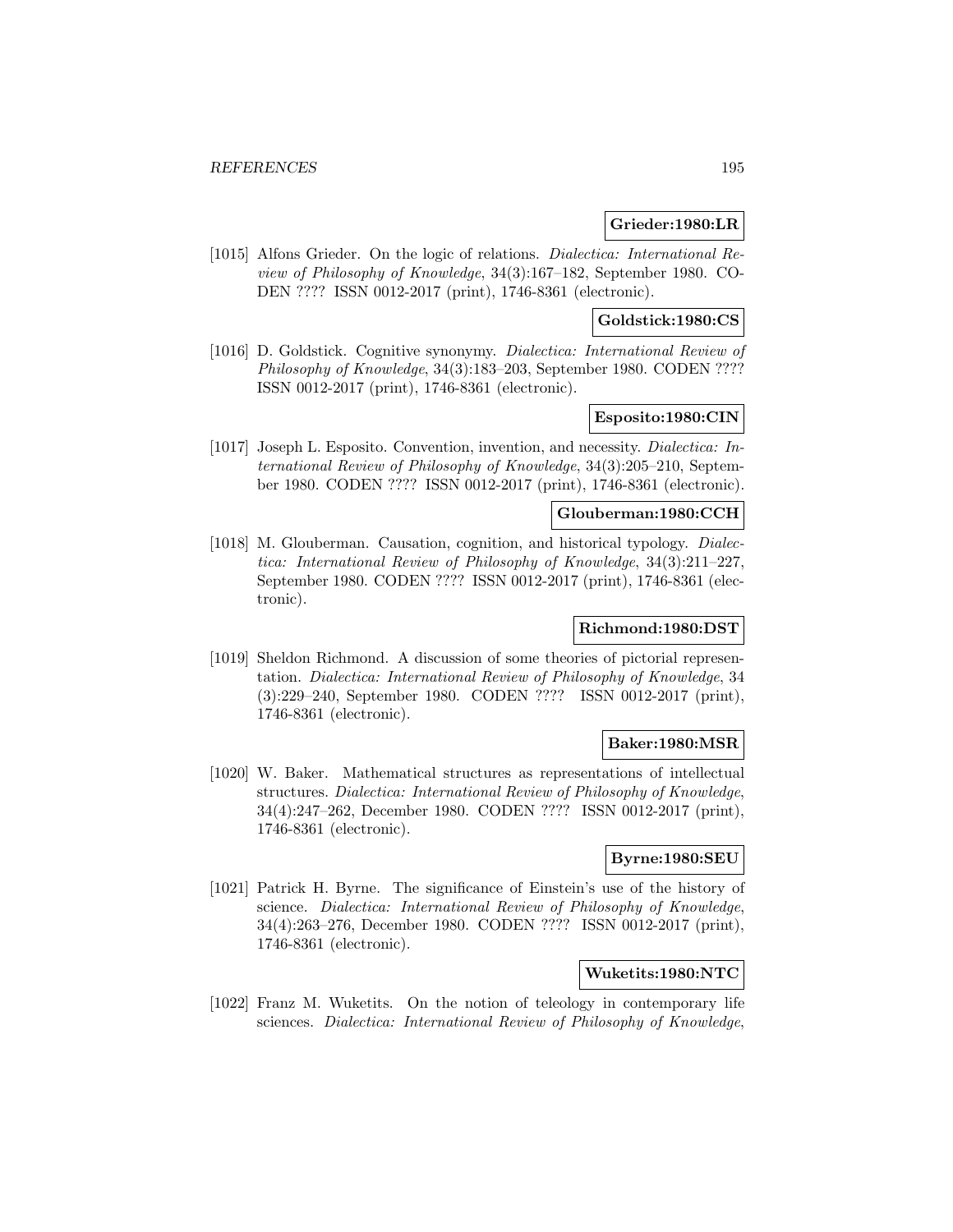34(4):277–290, December 1980. CODEN ???? ISSN 0012-2017 (print), 1746-8361 (electronic).

#### **Anonymous:1980:RSE**

[1023] Anonymous. Reviewing studies — Etudes critiques — Betrachtungen zur ´ Literatur. Dialectica: International Review of Philosophy of Knowledge, 34(4):291–298, December 1980. CODEN ???? ISSN 0012-2017 (print), 1746-8361 (electronic).

### **Anonymous:1980:RBL**

 $[1024]$  Anonymous. Received books — livres reçus — Eingegangene Bücher. Dialectica: International Review of Philosophy of Knowledge, 34(4):299– 302, December 1980. CODEN ???? ISSN 0012-2017 (print), 1746-8361 (electronic).

### **Meyer:1981:TDC**

[1025] Michel Meyer. The transcendental deduction of the categories: Its impact on German idealism and neo-positivism. Dialectica: International Review of Philosophy of Knowledge, 35(1):7–20, June 1981. CODEN ???? ISSN 0012-2017 (print), 1746-8361 (electronic).

### **Vuillemin:1981:TPI**

[1026] Jules Vuillemin. Trois philosophes intuitionnistes: Epicure, Descartes et Kant. (French) [Three intuitionist philosophers: Epicure, Descartes and Kant]. Dialectica: International Review of Philosophy of Knowledge, 35 (1):21–41, June 1981. CODEN ???? ISSN 0012-2017 (print), 1746-8361 (electronic).

# **Beck:1981:RNK**

[1027] Lewis White Beck. Uber die Regelmässigkeit der Natur bei Kant. (German) [On the regularity of nature in Kant]. Dialectica: International Review of Philosophy of Knowledge, 35(1):43–56, June 1981. CODEN ???? ISSN 0012-2017 (print), 1746-8361 (electronic).

## **Allison:1981:TSP**

[1028] Henry E. Allison. Transcendental schematism and the problem of the synthetic a priori. Dialectica: International Review of Philosophy of Knowledge, 35(1):57–83, June 1981. CODEN ???? ISSN 0012-2017 (print), 1746-8361 (electronic).

## **Howell:1981:KFC**

[1029] Robert Howell. Kant's first- critique theory of the transcendental object. Dialectica: International Review of Philosophy of Knowledge, 35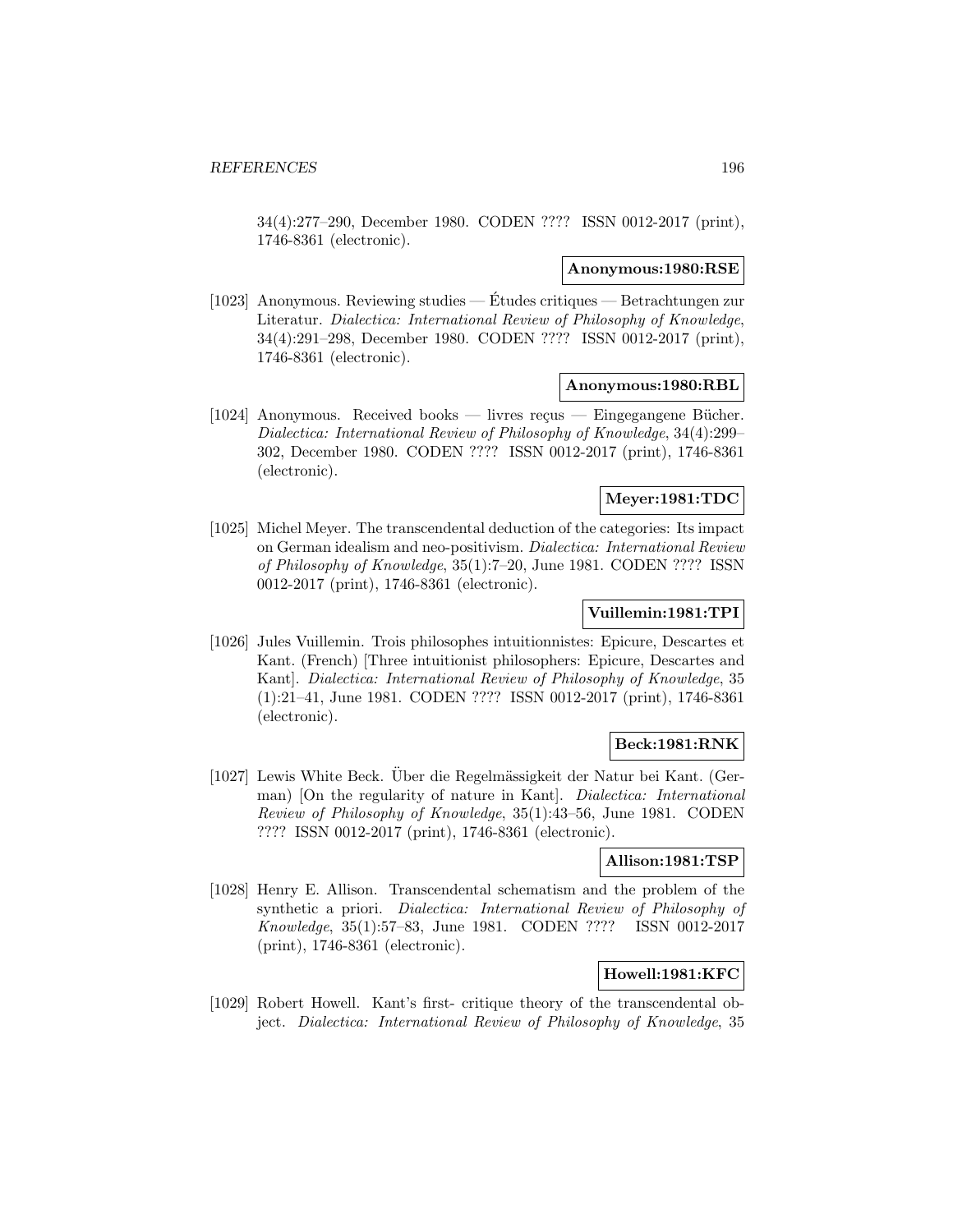(1):85–125, June 1981. CODEN ???? ISSN 0012-2017 (print), 1746-8361 (electronic).

### **Hintikka:1981:KEP**

[1030] Jaakko Hintikka. Kant on existence, predication, and the ontological argument. Dialectica: International Review of Philosophy of Knowledge, 35(1):127–146, June 1981. CODEN ???? ISSN 0012-2017 (print), 1746- 8361 (electronic).

## **Stenius:1981:KAM**

[1031] Erik Stenius. Kant and the apriority of mathematics. *Dialectica: Inter*national Review of Philosophy of Knowledge, 35(1):147–166, June 1981. CODEN ???? ISSN 0012-2017 (print), 1746-8361 (electronic).

### **Silber:1981:KMR**

[1032] John R. Silber. Kant and the mythic roots of morality. *Dialectica:* International Review of Philosophy of Knowledge, 35(1):167–193, June 1981. CODEN ???? ISSN 0012-2017 (print), 1746-8361 (electronic).

## **Hoffe:1981:TVE**

[1033] Otfried Höffe. Transzendentale oder vernunftkritische Ethik (Kant)? : Zur Methodenkomplexität einer sachgerechten Moralphilosophie. (German) [Transcendental or critical criticism (Kant)? : The method complexity of a proper moral philosophy]. Dialectica: International Review of Philosophy of Knowledge, 35(1):195–221, June 1981. CODEN ???? ISSN 0012-2017 (print), 1746-8361 (electronic).

## **Rod:1981:KAK**

[1034] Wolfgang Rod. Kants Annahme einer Kausalität aus Freiheit und die Idee einer transzendentalen Ethik. (German) [Kant's assumption of causality from freedom and the idea of transcendental ethics]. Dialectica: International Review of Philosophy of Knowledge, 35(1):223–241, June 1981. CODEN ???? ISSN 0012-2017 (print), 1746-8361 (electronic).

#### **Lauener:1981:SSG**

[1035] Henri Lauener. Der systematische Stellenwert des Gefühls der Achtung in Kants Ethik. (German) [The systematic importance of the feeling of respect in Kant's ethics]. Dialectica: International Review of Philosophy of Knowledge, 35(1):243–264, June 1981. CODEN ???? ISSN 0012-2017 (print), 1746-8361 (electronic).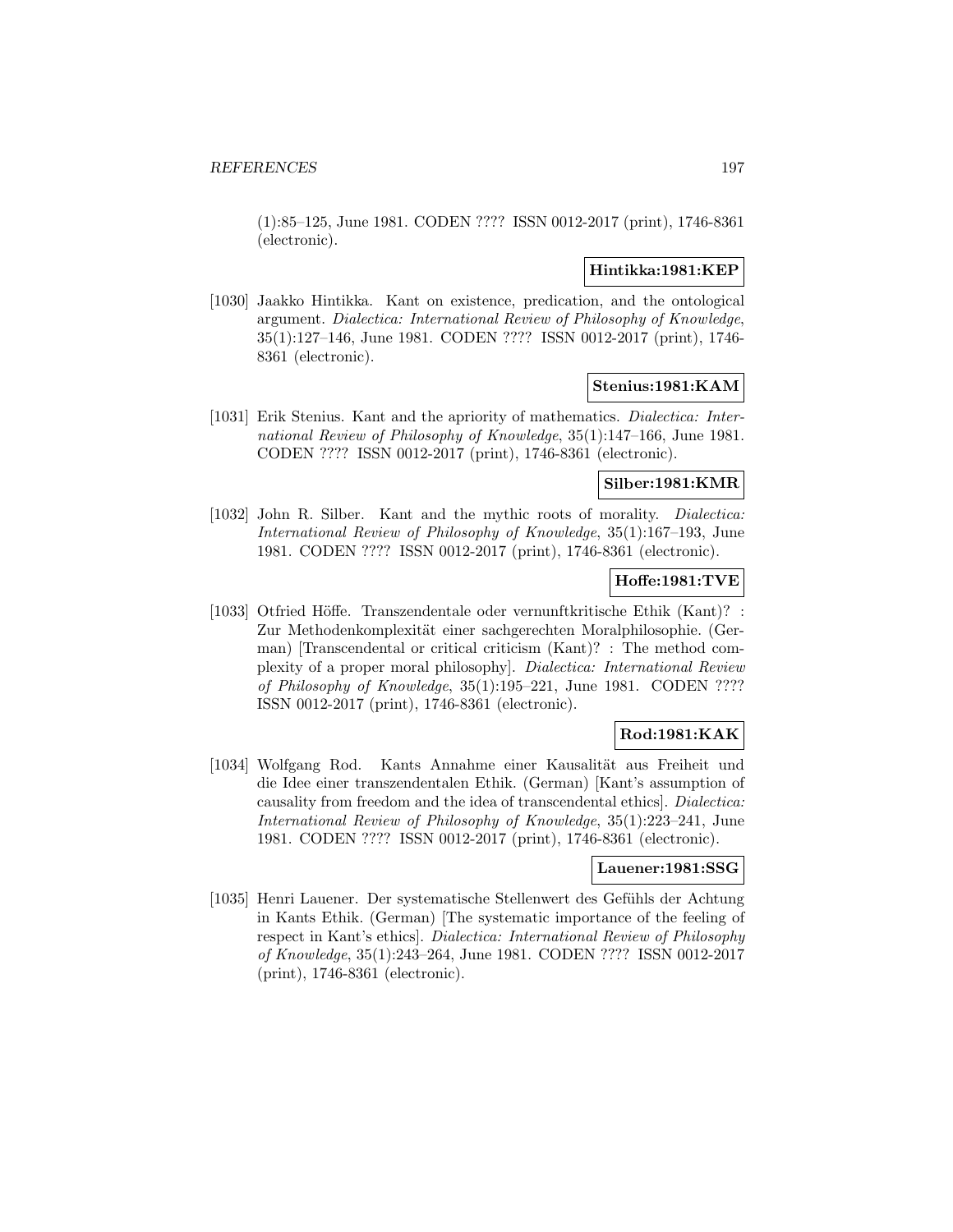### **Prauss:1981:KTA**

[1036] Gerold Prauss. Kants Theorie der ästhetischen Einstellung. (German) [Kant's theory of aesthetic attitude]. Dialectica: International Review of Philosophy of Knowledge, 35(1):265–281, June 1981. CODEN ???? ISSN 0012-2017 (print), 1746-8361 (electronic).

## **Broughton:1981:QQS**

[1037] Lynne M. Broughton. Quine's 'quality space'. Dialectica: International Review of Philosophy of Knowledge, 35(3):291–302, September 1981. CO-DEN ???? ISSN 0012-2017 (print), 1746-8361 (electronic).

### **Swiggers:1981:SC**

[1038] P. Swiggers. The supermaxim of conversation. Dialectica: International Review of Philosophy of Knowledge, 35(3):303–306, September 1981. CO-DEN ???? ISSN 0012-2017 (print), 1746-8361 (electronic).

## **Bache:1981:PPM**

[1039] Christopher M. Bache. Paraphrase and paraphrasing metaphors. *Dialec*tica: International Review of Philosophy of Knowledge, 35(3):307–326, September 1981. CODEN ???? ISSN 0012-2017 (print), 1746-8361 (electronic).

#### **Newman:1981:EII**

[1040] Jay Newman. Epistemic inference and illative judgment. Dialectica: International Review of Philosophy of Knowledge, 35(3):327–339, September 1981. CODEN ???? ISSN 0012-2017 (print), 1746-8361 (electronic).

#### **Chisholm:1981:EP**

[1041] Roderick M. Chisholm. Epistemic principles. Dialectica: International Review of Philosophy of Knowledge, 35(3):341–345, September 1981. CO-DEN ???? ISSN 0012-2017 (print), 1746-8361 (electronic).

## **Auroux:1981:NDS**

[1042] S. Auroux. Notes et discussions: Some remarks on Swiggers' analyticity 'de dicto' and 'de dicto dicti'. Dialectica: International Review of Philosophy of Knowledge, 35(3):347–349, September 1981. CODEN ???? ISSN 0012-2017 (print), 1746-8361 (electronic). See [1009].

## **Stiffler:1981:ARV**

[1043] Eric Stiffler. "On an argument for the relational view of belief". *Dialec*tica: International Review of Philosophy of Knowledge, 35(3):351–355,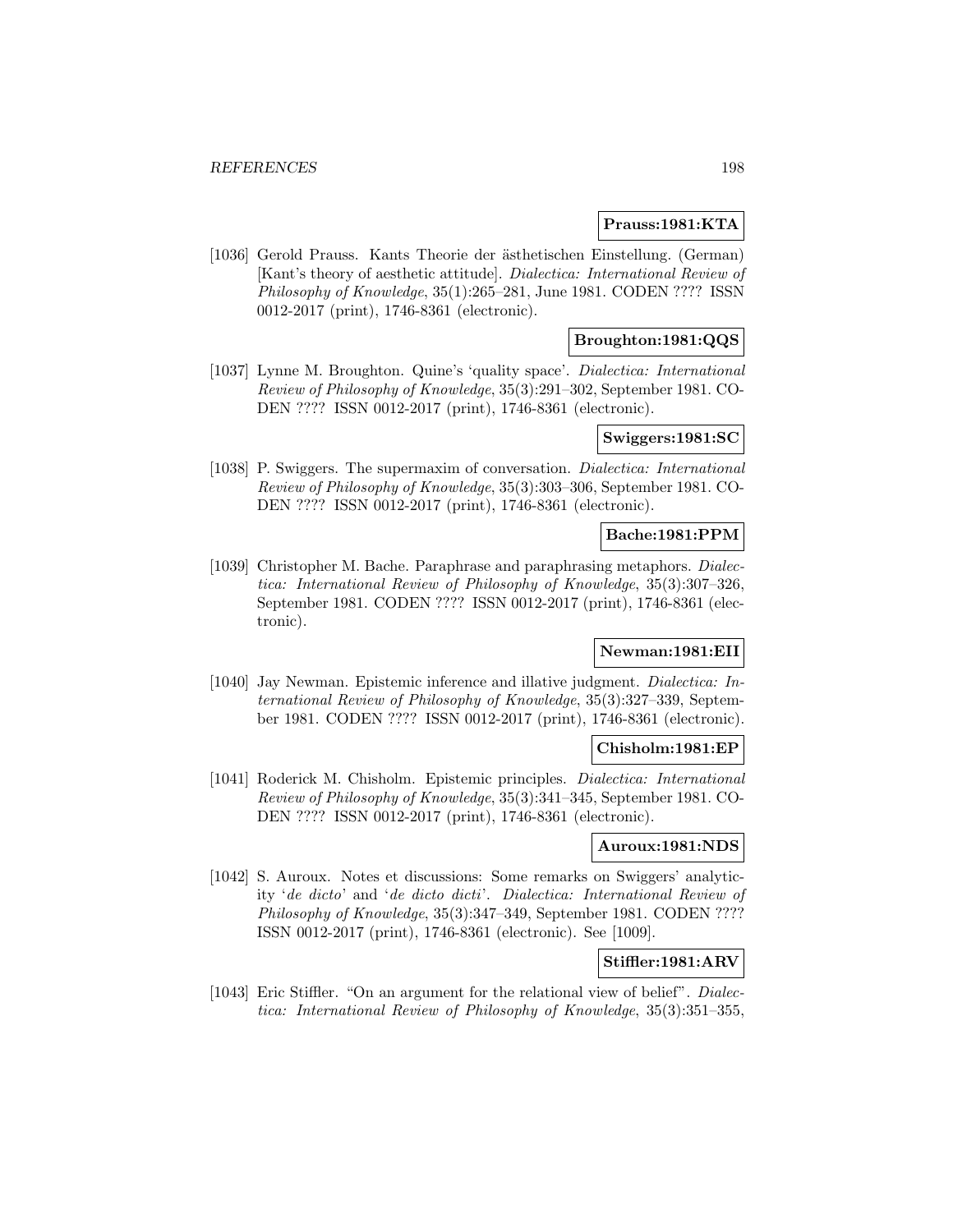September 1981. CODEN ???? ISSN 0012-2017 (print), 1746-8361 (electronic).

#### **Anonymous:1981:RSEa**

[1044] Anonymous. Reviewing studies — Etudes critiques — Betrachtungen zur ´ Literatur. Dialectica: International Review of Philosophy of Knowledge, 35(3):357–363, September 1981. CODEN ???? ISSN 0012-2017 (print), 1746-8361 (electronic).

### **Malherbe:1981:KPC**

[1045] J.-F. Malherbe. Karl Popper et Claude Bernard. (French) [Karl Popper and Claude Bernard]. Dialectica: International Review of Philosophy of Knowledge, 35(4):373–388, December 1981. CODEN ???? ISSN 0012- 2017 (print), 1746-8361 (electronic).

## **Jones:1981:KPT**

[1046] Gary E. Jones. Kuhn, Popper, and theory comparison. *Dialectica: Inter*national Review of Philosophy of Knowledge, 35(4):389–397, December 1981. CODEN ???? ISSN 0012-2017 (print), 1746-8361 (electronic).

## **McHoul:1981:RMC**

[1047] A. W. McHoul. Remarks on Moore's conception and defence of common sense. Dialectica: International Review of Philosophy of Knowledge, 35 (4):399–413, December 1981. CODEN ???? ISSN 0012-2017 (print), 1746-8361 (electronic).

## **Badriyeh:1981:ATW**

[1048] Katherine Badriyeh. An antiskeptical theory of when and how we know. Dialectica: International Review of Philosophy of Knowledge, 35(4):415– 432, December 1981. CODEN ???? ISSN 0012-2017 (print), 1746-8361 (electronic).

## **Anonymous:1981:RSEb**

[1049] Anonymous. Reviewing studies — Etudes critiques — Betrachtungen zur ´ Literatur. Dialectica: International Review of Philosophy of Knowledge, 35(4):433–434, December 1981. CODEN ???? ISSN 0012-2017 (print), 1746-8361 (electronic).

## **Anonymous:1981:RBL**

[1050] Anonymous. Received books — livres reçus — Eingegangene Bücher. Dialectica: International Review of Philosophy of Knowledge, 35(4):435– 436, December 1981. CODEN ???? ISSN 0012-2017 (print), 1746-8361 (electronic).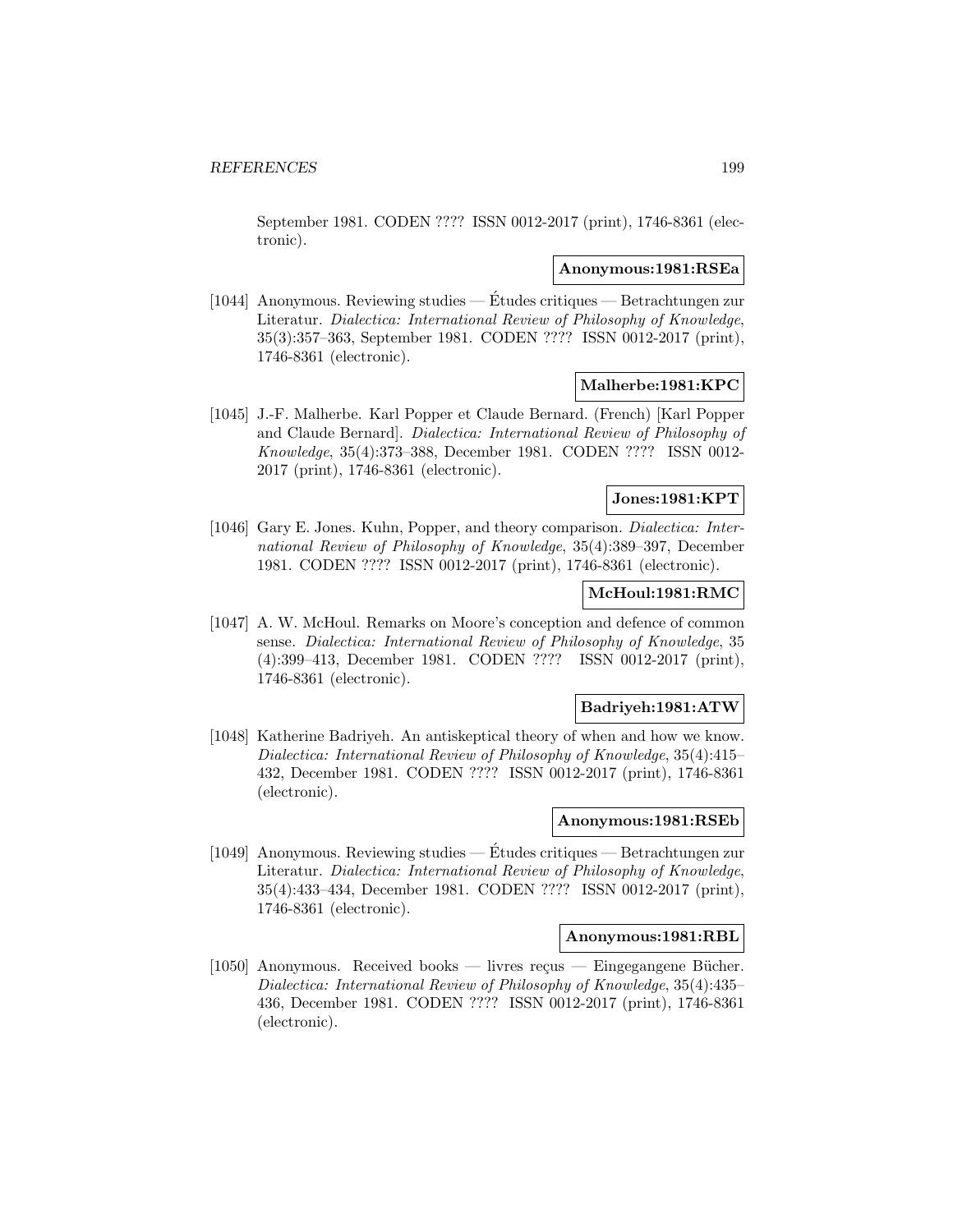# **Pilet:1982:E**

[1051] Paul Emile Pilet. Editorial. Dialectica: International Review of Philosophy of Knowledge, 36(1):3–5, March 1982. CODEN ???? ISSN 0012-2017 (print), 1746-8361 (electronic).

### **Duchesne:1982:PVU**

[1052] Jules Duchesne. De la physique à la vie dans l'univers. (French) [From physics to life in the Universe]. Dialectica: International Review of Philosophy of Knowledge, 36(1):7–14, March 1982. CODEN ???? ISSN 0012-2017 (print), 1746-8361 (electronic).

## **Pilet:1982:BBB**

[1053] Paul-Emile Pilet. Biologie, biophysique et biochimie: complémentarite et discordance. (French) [Biology, biophysics and biochemistry: complementarity and discordance]. Dialectica: International Review of Philosophy of Knowledge, 36(1):15–22, March 1982. CODEN ???? ISSN 0012-2017 (print), 1746-8361 (electronic).

# **Rivier:1982:NTD**

[1054] Laurent Rivier. Une nouvelle technique de dosage biochimique: la  $\text{GC/MS}$ , progrès et quelques réflexions critiques. (French) [A new biochemical assay technique: the GC/MS, progress and some critical reflections]. Dialectica: International Review of Philosophy of Knowledge, 36 (1):23–28, March 1982. CODEN ???? ISSN 0012-2017 (print), 1746-8361 (electronic).

# **Boiler:1982:IEZ**

[1055] Thomas Boiler. Isolation und Eigenschaften von Zellorganellen. (German) [Isolation and properties of cell organelles]. Dialectica: International Review of Philosophy of Knowledge, 36(1):29–35, March 1982. CO-DEN ???? ISSN 0012-2017 (print), 1746-8361 (electronic).

## **Beffa:1982:LMA**

[1056] Roland Beffa. Les limites d'un modèle d'analyse en phytobiologie expérimentale: quelques remarques critiques. (French) [The limitations of a model of analysis in experimental phytobiology: some critical remarks]. Dialectica: International Review of Philosophy of Knowledge, 36 (1):37–41, March 1982. CODEN ???? ISSN 0012-2017 (print), 1746-8361 (electronic).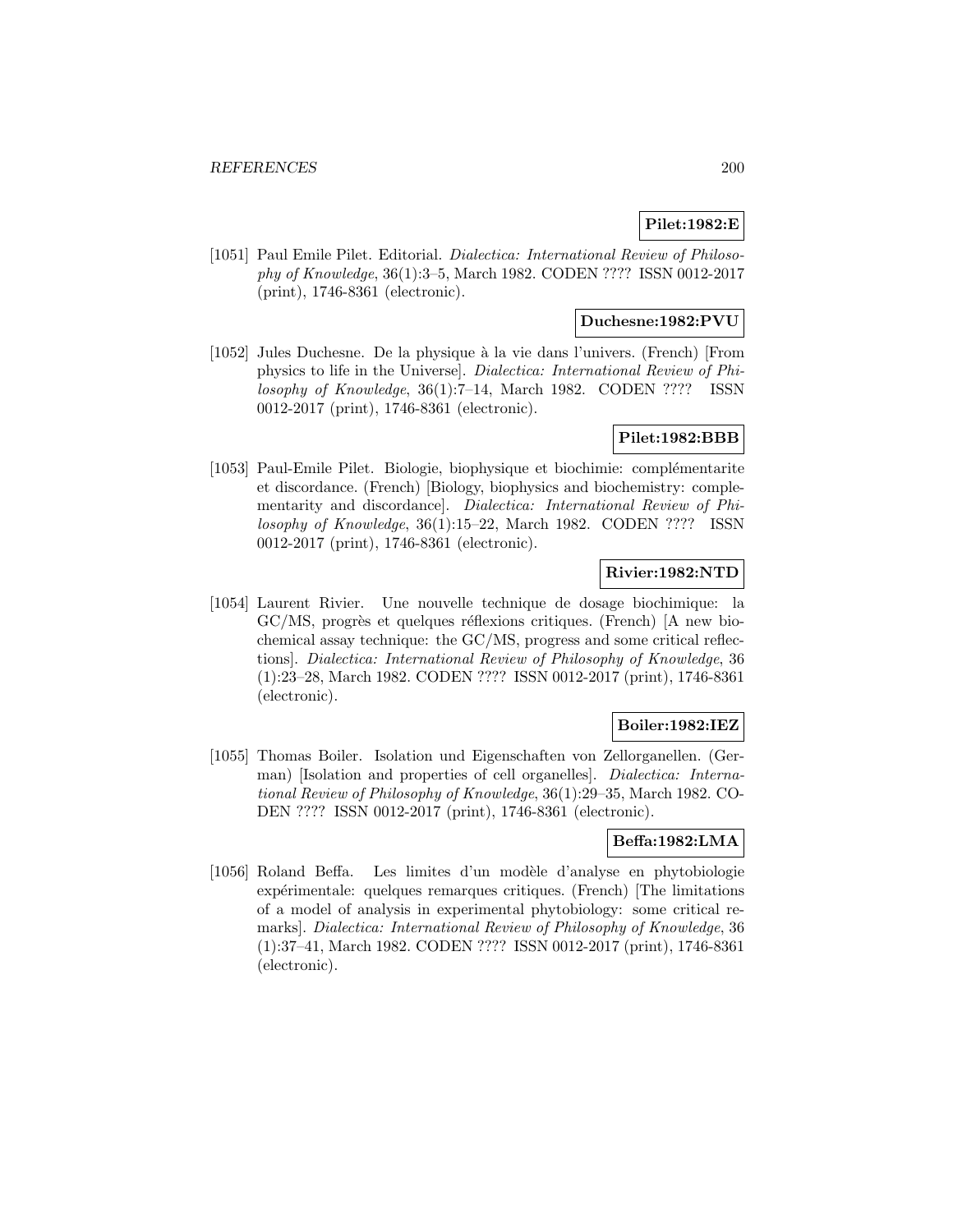### **Zaslawsky:1982:NEC**

[1057] Denis Zaslawsky. Note sur explication causale en biologie. (French) [Note on causal explanation in biology]. Dialectica: International Review of Philosophy of Knowledge, 36(1):43–50, March 1982. CODEN ???? ISSN 0012-2017 (print), 1746-8361 (electronic).

## **Pernet:1982:BLS**

[1058] Jean-Jacques Pernet. Buts et limites de la statistique en biologie expérimentale. (French) [Aims and limits of statistics in experimental biology]. Dialectica: International Review of Philosophy of Knowledge, 36(1):51–54, March 1982. CODEN ???? ISSN 0012-2017 (print), 1746- 8361 (electronic).

# **Heller:1982:LRP**

[1059] René Heller. L'emploi des radioisotopes dans les problèmes d'absorption. (French) [The use of radioisotopes in absorption problems]. Dialectica: International Review of Philosophy of Knowledge, 36(1):55–61, March 1982. CODEN ???? ISSN 0012-2017 (print), 1746-8361 (electronic).

## **Turian:1982:MMF**

[1060] Gilbert Turian. Méthodes en micromycologie. (French) [Methods in micromycology]. Dialectica: International Review of Philosophy of Knowledge, 36(1):63–69, March 1982. CODEN ???? ISSN 0012-2017 (print), 1746-8361 (electronic).

## **Wahli:1982:ACE**

[1061] Walter Wahli. Analyses critiques de expression génétique. (French) [Critical expression of gene expression]. Dialectica: International Review of Philosophy of Knowledge, 36(1):71–81, March 1982. CODEN ???? ISSN 0012-2017 (print), 1746-8361 (electronic).

# **Jolles:1982:APD**

[1062] Pierre Jollés and Jacqueline Jollés. Autopsie d'une protéine: determination de sa séquence. (French) [Autopsy of a protein: determination of its sequence]. Dialectica: International Review of Philosophy of Knowledge, 36(1):83–89, March 1982. CODEN ???? ISSN 0012-2017 (print), 1746-8361 (electronic).

## **Widmer:1982:ERE**

[1063] François Widmer. Les enzymes: réalité expérimentale et implications physiologiques. (French) [Enzymes: experimental reality and physiological implications]. Dialectica: International Review of Philosophy of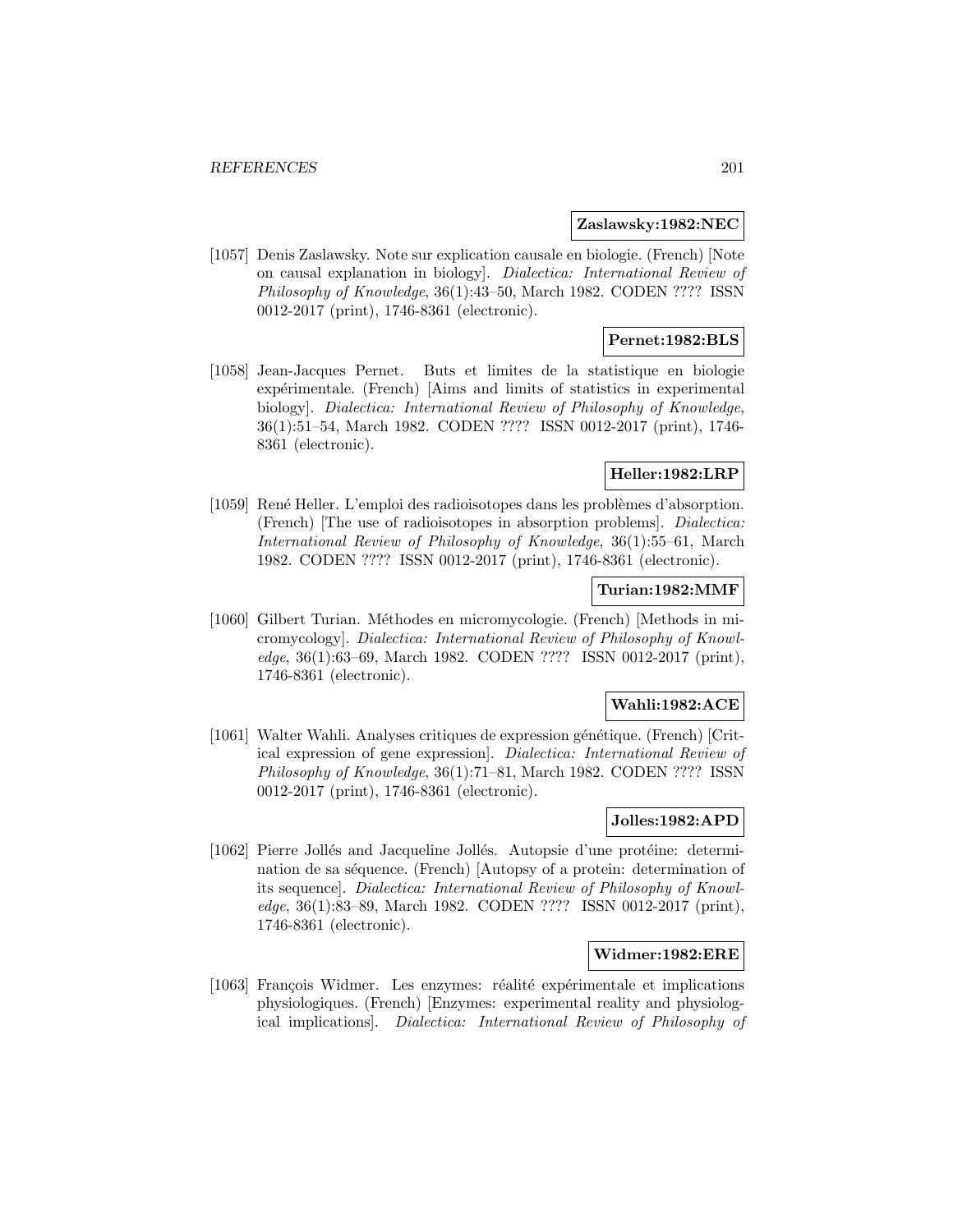Knowledge, 36(1):91–98, March 1982. CODEN ???? ISSN 0012-2017 (print), 1746-8361 (electronic).

## **Guignard:1982:NPG**

[1064] Roland Guignard.  $NAD(P)$ -glycohydrolase et différentiation sporale chez Neurospora crassa: analyse de la fonction d'une enzyme. (French) [NAD (P)-glycohydrolase and sporadic differentiation in Neurospora crassa: analysis of the function of an enzyme]. Dialectica: International Review of Philosophy of Knowledge, 36(1):99–104, March 1982. CODEN ???? ISSN 0012-2017 (print), 1746-8361 (electronic).

## **Steck:1982:SRC**

[1065] Paul Steck. Situation de la recherche à caractère appliqué. (French) [Status of applied research]. Dialectica: International Review of Philosophy of Knowledge, 36(1):105–116, March 1982. CODEN ???? ISSN 0012- 2017 (print), 1746-8361 (electronic).

### **Anonymous:1982:VV**

[1066] Anonymous. Vorwort: Vorwort. Dialectica: International Review of Philosophy of Knowledge, 36(2–3):125, September 1982. CODEN ???? ISSN 0012-2017 (print), 1746-8361 (electronic).

## **Agassi:1982:IT**

[1067] Joseph Agassi. Irrationalism today. Dialectica: International Review of Philosophy of Knowledge, 36(2–3):127–146, September 1982. CODEN ???? ISSN 0012-2017 (print), 1746-8361 (electronic).

#### **Black:1982:WSR**

[1068] Max Black and Oscar Wilde. "why should i be rational?". Dialectica: International Review of Philosophy of Knowledge, 36(2–3):147–168, September 1982. CODEN ???? ISSN 0012-2017 (print), 1746-8361 (electronic).

## **Chisholm:1982:ER**

[1069] Roderick M. Chisholm. Epistemic reasoning. Dialectica: International Review of Philosophy of Knowledge, 36(2–3):169–177, September 1982. CODEN ???? ISSN 0012-2017 (print), 1746-8361 (electronic).

### **Stroll:1982:PKR**

[1070] Avrum Stroll. Primordial knowledge and rationality. Dialectica: International Review of Philosophy of Knowledge, 36(2–3):179–201, September 1982. CODEN ???? ISSN 0012-2017 (print), 1746-8361 (electronic).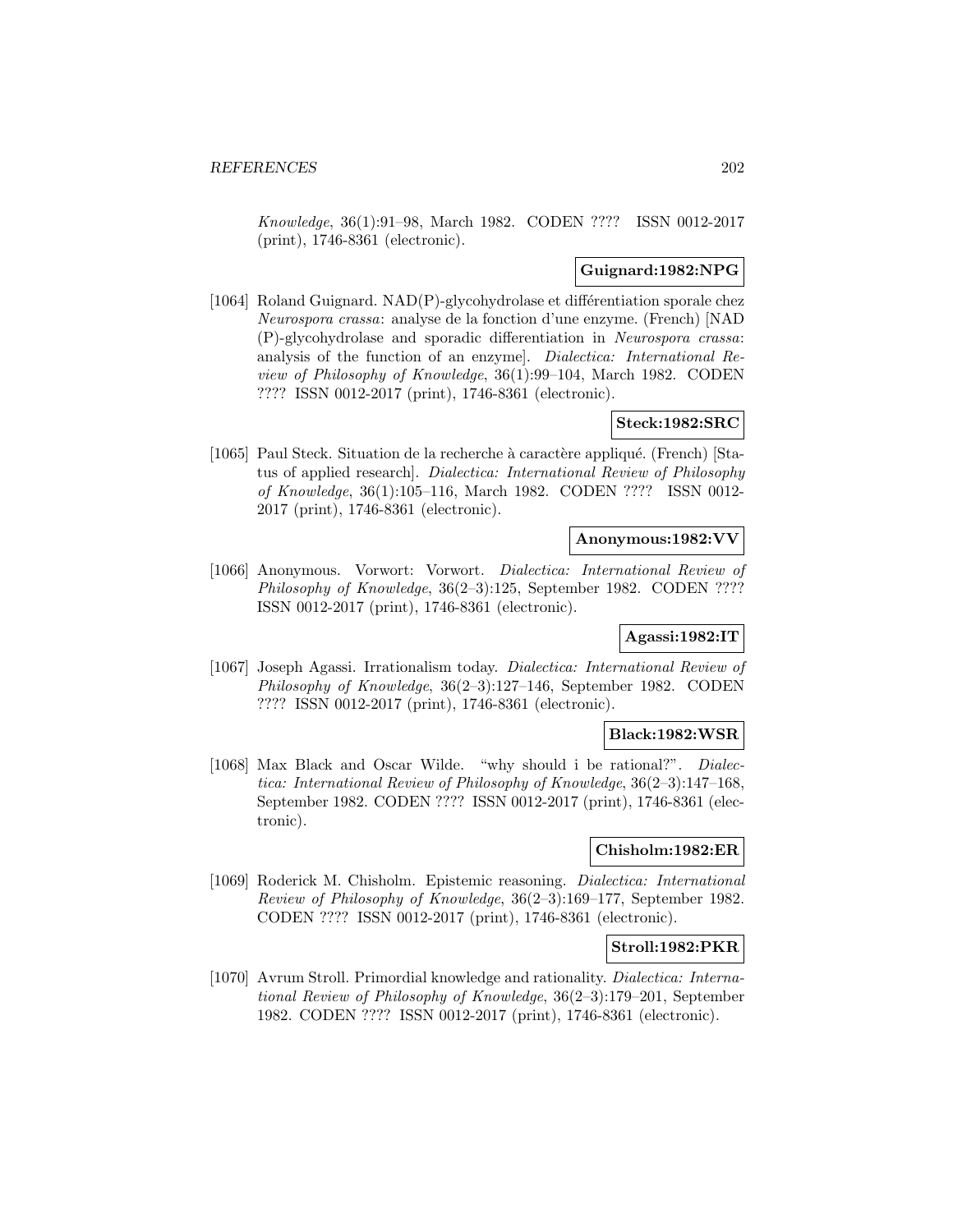#### **Bornet:1982:MAN**

[1071] Gérard Bornet. Modes of analyticity — a note to A. Stroll's "*Primordial*" Knowledge and Rationality". Dialectica: International Review of Philosophy of Knowledge, 36(2–3):203–205, September 1982. CODEN ???? ISSN 0012-2017 (print), 1746-8361 (electronic).

## **Moravcsik:1982:UE**

[1072] J. M. E. Moravcsik. Understanding and the emotions. Dialectica: International Review of Philosophy of Knowledge, 36(2–3):207–224, September 1982. CODEN ???? ISSN 0012-2017 (print), 1746-8361 (electronic).

# **Harding:1982:GVC**

[1073] Sandra Harding. Is gender a variable in conceptions of rationality? a survey of issues. Dialectica: International Review of Philosophy of Knowledge, 36(2–3):225–242, September 1982. CODEN ???? ISSN 0012-2017 (print), 1746-8361 (electronic).

## **Weingartner:1982:CRC**

[1074] Paul Weingartner. Conditions of rationality for the concepts belief, knowledge, and assumption. Dialectica: International Review of Philosophy of Knowledge, 36(2–3):243–263, September 1982. CODEN ???? ISSN 0012-2017 (print), 1746-8361 (electronic).

# **Tennant:1982:PP**

[1075] Neil Tennant. Proof and paradox. Dialectica: International Review of Philosophy of Knowledge, 36(2–3):265–296, September 1982. CODEN ???? ISSN 0012-2017 (print), 1746-8361 (electronic).

#### **Follesdal:1982:SRA**

[1076] Dagfinn Follesdal. The status of rationality assumptions in interpretation and in the explanation of action. Dialectica: International Review of Philosophy of Knowledge, 36(4):301–316, December 1982. CODEN ???? ISSN 0012-2017 (print), 1746-8361 (electronic).

## **Davidson:1982:RA**

[1077] Donald Davidson. Rational animals. Dialectica: International Review of Philosophy of Knowledge, 36(4):317–327, December 1982. CODEN ???? ISSN 0012-2017 (print), 1746-8361 (electronic).

## **Cooke:1982:RAR**

[1078] Roger M. Cooke. Risk assessment and rational decision theory. Dialectica: International Review of Philosophy of Knowledge, 36(4):329–351,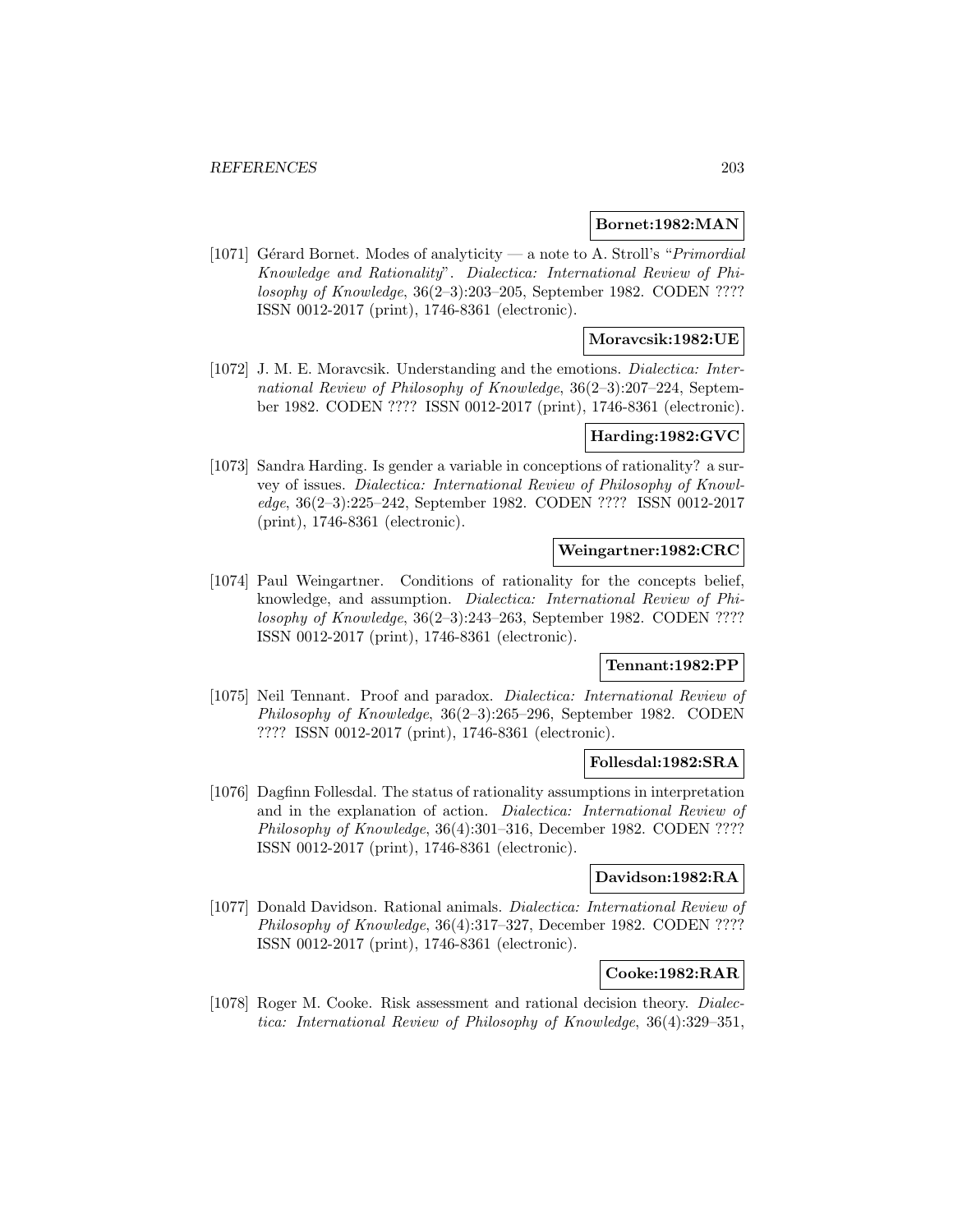December 1982. CODEN ???? ISSN 0012-2017 (print), 1746-8361 (electronic).

### **Lauener:1982:MPL**

[1079] Henri Lauener. Method in philosophy and logic. Dialectica: International Review of Philosophy of Knowledge, 36(4):353–371, December 1982. CO-DEN ???? ISSN 0012-2017 (print), 1746-8361 (electronic).

## **Anonymous:1982:RBL**

 $[1080]$  Anonymous. Received books — livres recus — Eingegangene Bücher. Dialectica: International Review of Philosophy of Knowledge, 36(4):373– 374, December 1982. CODEN ???? ISSN 0012-2017 (print), 1746-8361 (electronic).

## **Thibaud:1983:NPI**

[1081] Pierre Thibaud. La notion peircéenne d'interprétant. (French) [The Peircean notion of interpreter]. Dialectica: International Review of Philosophy of Knowledge, 37(1):3–33, March 1983. CODEN ???? ISSN 0012-2017 (print), 1746-8361 (electronic).

## **Dau:1983:WHT**

[1082] Paolo Dau. What historical theorists haven't shown. Dialectica: International Review of Philosophy of Knowledge, 37(1):35–56, March 1983. CODEN ???? ISSN 0012-2017 (print), 1746-8361 (electronic).

#### **Anonymous:1983:RSEa**

[1083] Anonymous. Reviewing studies — Etudes critiques — Betrachtungen zur ´ Literatur. Dialectica: International Review of Philosophy of Knowledge, 37(1):57–70, March 1983. CODEN ???? ISSN 0012-2017 (print), 1746- 8361 (electronic).

#### **Schmid:1983:CIE**

[1084] Anne-Françoise Schmid. La correspondance inédite entre Bertrand Russell et Louis Couturat. (French) [The unpublished correspondence between Bertrand Russell and Louis Couturat]. Dialectica: International Review of Philosophy of Knowledge, 37(2):75–109, June 1983. CODEN ???? ISSN 0012-2017 (print), 1746-8361 (electronic).

## **Vernant:1983:TLE**

[1085] Denis Vernant. Le traitement logique de l'existence et les présupposés de l'ontologie. (French) [The logical treatment of existence and the assumptions of ontology]. Dialectica: International Review of Philosophy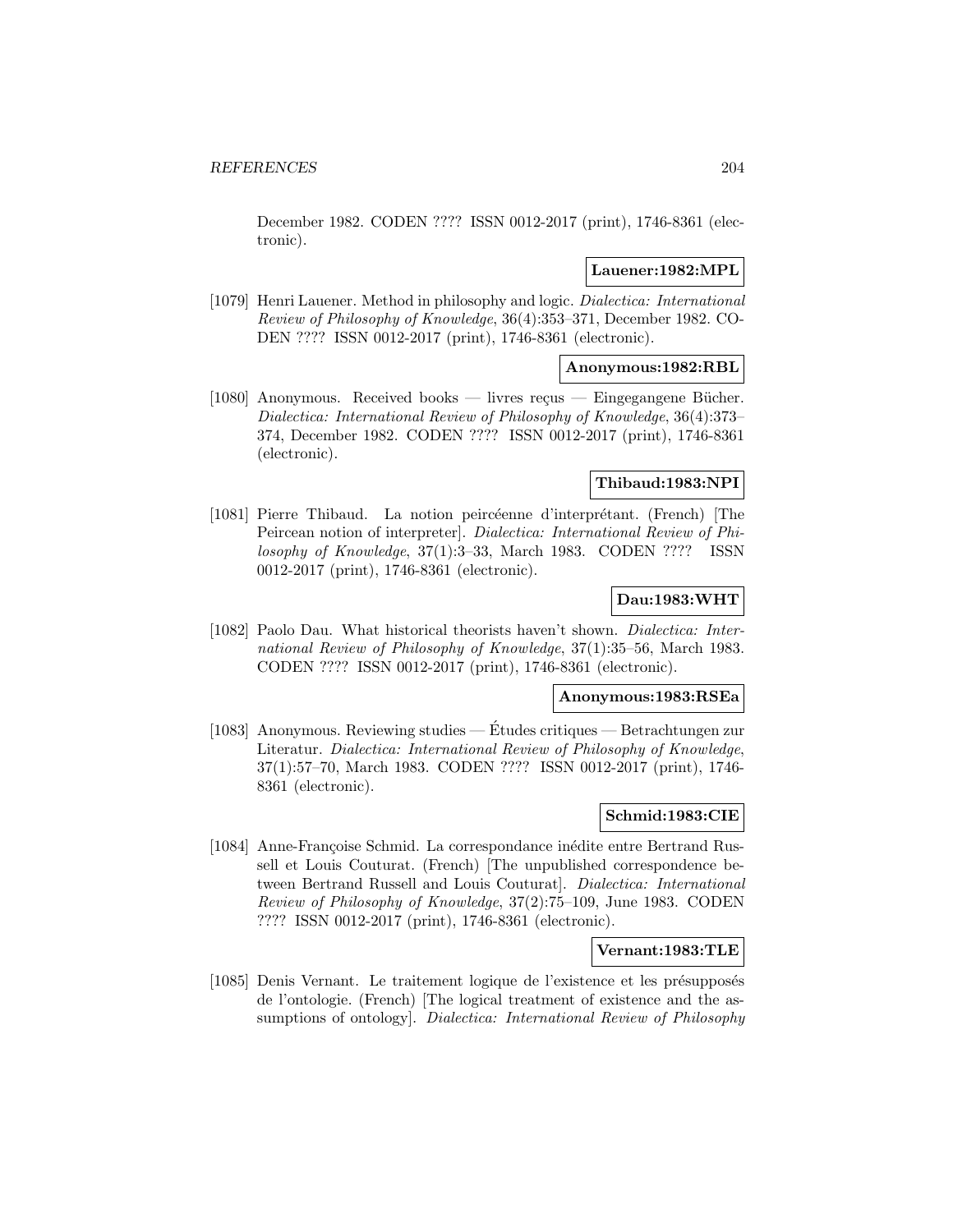of Knowledge, 37(2):111–132, June 1983. CODEN ???? ISSN 0012-2017 (print), 1746-8361 (electronic).

# **LePore:1983:CMR**

[1086] Ernest Le Pore. The concept of meaning and its role in understanding language: Notes and discussions. *Dialectica: International Review of* Philosophy of Knowledge, 37(2):133–139, June 1983. CODEN ???? ISSN 0012-2017 (print), 1746-8361 (electronic).

## **Titze:1983:DWB**

[1087] Hans Titze. Dialektik und Widerspruch Bemerkungen zu einem neuen ungarischen Buch. (German) [Dialectics and opposition remarks on a new Hungarian book]. Dialectica: International Review of Philosophy of Knowledge, 37(2):141–151, June 1983. CODEN ???? ISSN 0012-2017 (print), 1746-8361 (electronic).

## **Wegener:1983:QWV**

[1088] Ursula Wegener. Quantenmechanik und Wahrscheinlichkeit : Ein Vergleich der von von Weizsäcker und Drieschner bzw. von Ludwig vorgeschlagenen Interpretationen der Quantenmechanik. (German) [Quantum mechanics and probability: A comparison of the interpretations of quantum mechanics proposed by Weizsäcker and Drieschner or by Ludwig. Dialectica: International Review of Philosophy of Knowledge, 37(3):155– 167, September 1983. CODEN ???? ISSN 0012-2017 (print), 1746-8361 (electronic).

#### **Wassermann:1983:HBB**

[1089] G. D. Wassermann. Human behaviour and biology. *Dialectica: Inter*national Review of Philosophy of Knowledge, 37(3):169–184, September 1983. CODEN ???? ISSN 0012-2017 (print), 1746-8361 (electronic).

#### **Paty:1983:CRC**

[1090] Michel Paty. La critique rationaliste de la création au 18éme siècle. (French) [The rationalist critique of creation in the 18th century].  $Di$ alectica: International Review of Philosophy of Knowledge, 37(3):185– 200, September 1983. CODEN ???? ISSN 0012-2017 (print), 1746-8361 (electronic).

#### **Woods:1983:KTS**

[1091] M. Woods. Kant's transcendental schematism. Dialectica: International Review of Philosophy of Knowledge, 37(3):201–219, September 1983. CO-DEN ???? ISSN 0012-2017 (print), 1746-8361 (electronic).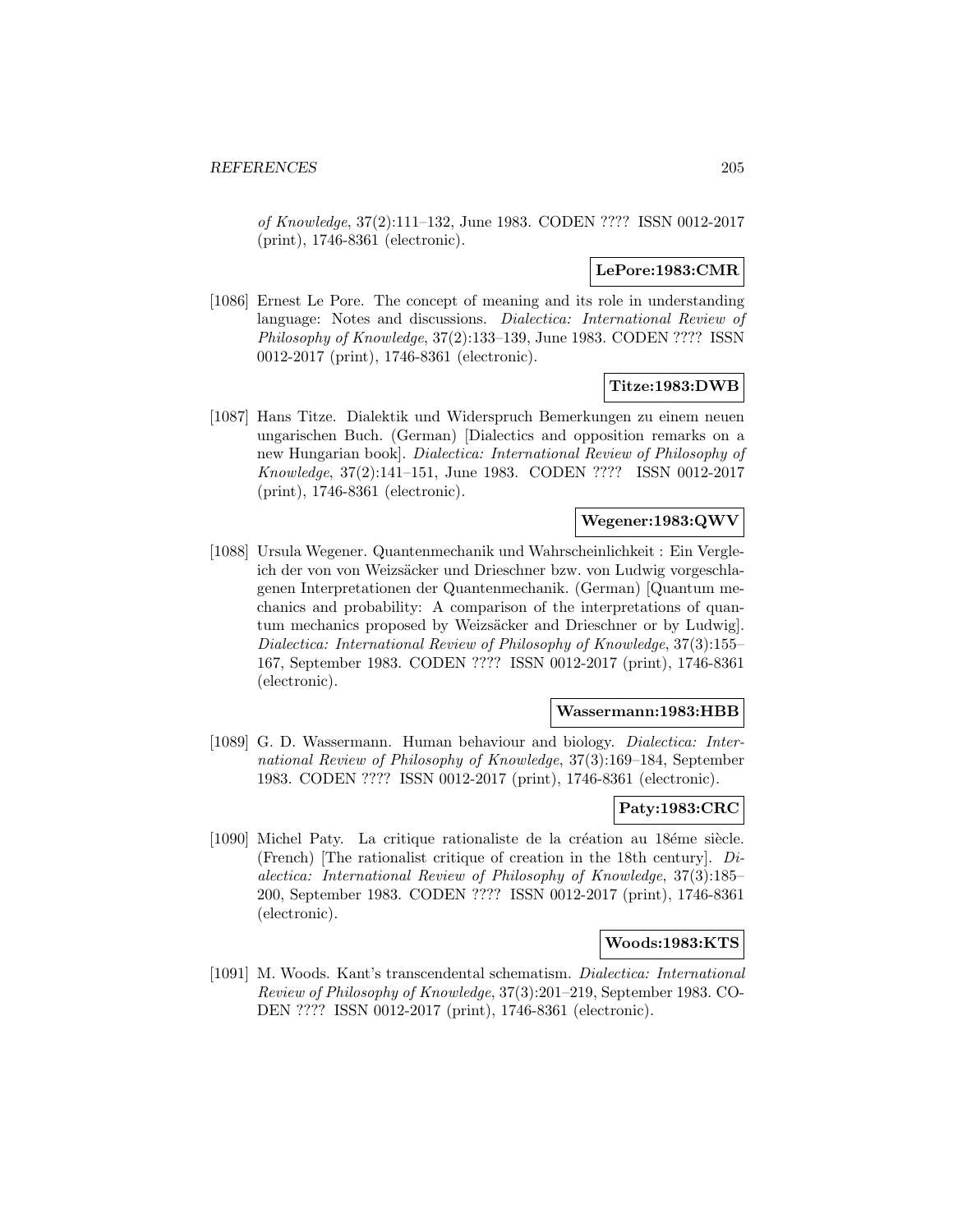### **Moser:1983:NDR**

[1092] Paul K. Moser. Notes et discussions: : Rationality without surprises: Davidson on rational belief. Dialectica: International Review of Philosophy of Knowledge, 37(3):221–226, September 1983. CODEN ???? ISSN 0012-2017 (print), 1746-8361 (electronic).

## **Beckermann:1983:RSE**

[1093] Ansgar Beckermann. Reviewing studies  $-$  Etudes critiques  $-$  Betrachtungen zur Literatur. Dialectica: International Review of Philosophy of Knowledge, 37(3):227–232, September 1983. CODEN ???? ISSN 0012-2017 (print), 1746-8361 (electronic).

### **Vuillemin:1983:CCM**

[1094] Jules Vuillemin. Le carré Chrysippéen des modalités. (French) [The Chrysippean square of the modalities]. Dialectica: International Review of Philosophy of Knowledge, 37(4):235–247, December 1983. CODEN ???? ISSN 0012-2017 (print), 1746-8361 (electronic).

### **Couture:1983:CPM**

[1095] Jocelyne Couture. Les classes dans les Principia Mathematica sontelles des expressions incomplétes?. (French) [Are the classes in *Principia* Mathematica incomplete expressions?]. Dialectica: International Review of Philosophy of Knowledge, 37(4):249–267, December 1983. CODEN ???? ISSN 0012-2017 (print), 1746-8361 (electronic).

#### **Marti-Huang:1983:PRM**

[1096] Duen Marti-Huang. Poppers Rückzug in die Metaphysik. (German) [Popper's retreat into metaphysics]. Dialectica: International Review of Philosophy of Knowledge, 37(4):269–283, December 1983. CODEN ???? ISSN 0012-2017 (print), 1746-8361 (electronic).

### **Maloney:1983:NMM**

[1097] J. Christopher Maloney. A new model for metaphor. *Dialectica: Inter*national Review of Philosophy of Knowledge, 37(4):285–301, December 1983. CODEN ???? ISSN 0012-2017 (print), 1746-8361 (electronic).

## **Anonymous:1983:RSEb**

[1098] Anonymous. Reviewing studies — Etudes critiques — Betrachtungen zur ´ Literatur. Dialectica: International Review of Philosophy of Knowledge, 37(4):303–314, December 1983. CODEN ???? ISSN 0012-2017 (print), 1746-8361 (electronic).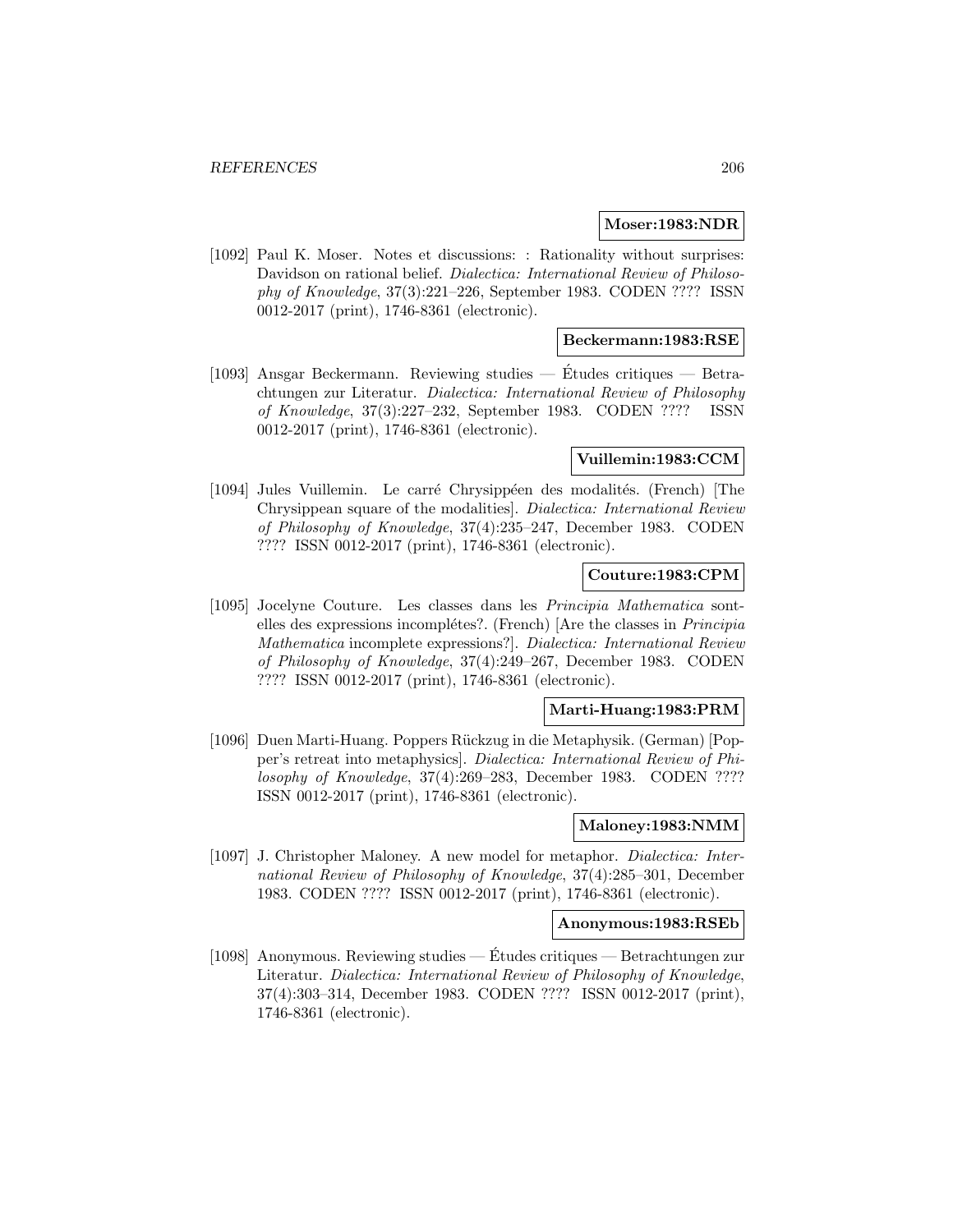#### **Anonymous:1983:RBL**

[1099] Anonymous. Received books — livres reçus — Eingegangene Bücher. Dialectica: International Review of Philosophy of Knowledge, 37(4):315– 316, December 1983. CODEN ???? ISSN 0012-2017 (print), 1746-8361 (electronic).

## **Shapiro:1984:ASE**

[1100] Stewart Shapiro. Arithmetic sinn and effectiveness. Dialectica: International Review of Philosophy of Knowledge, 38(1):3–16, March 1984. CODEN ???? ISSN 0012-2017 (print), 1746-8361 (electronic).

## **Slezak:1984:MMS**

[1101] Peter Slezak. Minds, machines and self-reference. *Dialectica: Inter*national Review of Philosophy of Knowledge, 38(1):17–34, March 1984. CODEN ???? ISSN 0012-2017 (print), 1746-8361 (electronic).

## **Molino:1984:NDP**

[1102] Jean Molino. Notes et discussions: A propos de être ou être selon D. Zaslawsky. (French) [Notes and discussions: To be or be according to D. Zaslawsky]. Dialectica: International Review of Philosophy of Knowledge, 38(1):35–55, March 1984. CODEN ???? ISSN 0012-2017 (print), 1746-8361 (electronic). See response [1103].

#### **Zaslawsky:1984:RJM**

[1103] Denis Zaslawsky. Réponse à J. Molino. (French) [Response to J. Molino]. Dialectica: International Review of Philosophy of Knowledge, 38(1):56– 66, March 1984. CODEN ???? ISSN 0012-2017 (print), 1746-8361 (electronic). See [1102].

#### **Khatchadourian:1984:MI**

[1104] Haig Khatchadourian. Metaphor II. Dialectica: International Review of Philosophy of Knowledge, 38(1):67–76, March 1984. CODEN ???? ISSN 0012-2017 (print), 1746-8361 (electronic).

#### **Anonymous:1984:RSEa**

[1105] Anonymous. Reviewing studies — Etudes critiques — Betrachtungen zur ´ Literatur. Dialectica: International Review of Philosophy of Knowledge, 38(1):77–80, March 1984. CODEN ???? ISSN 0012-2017 (print), 1746- 8361 (electronic).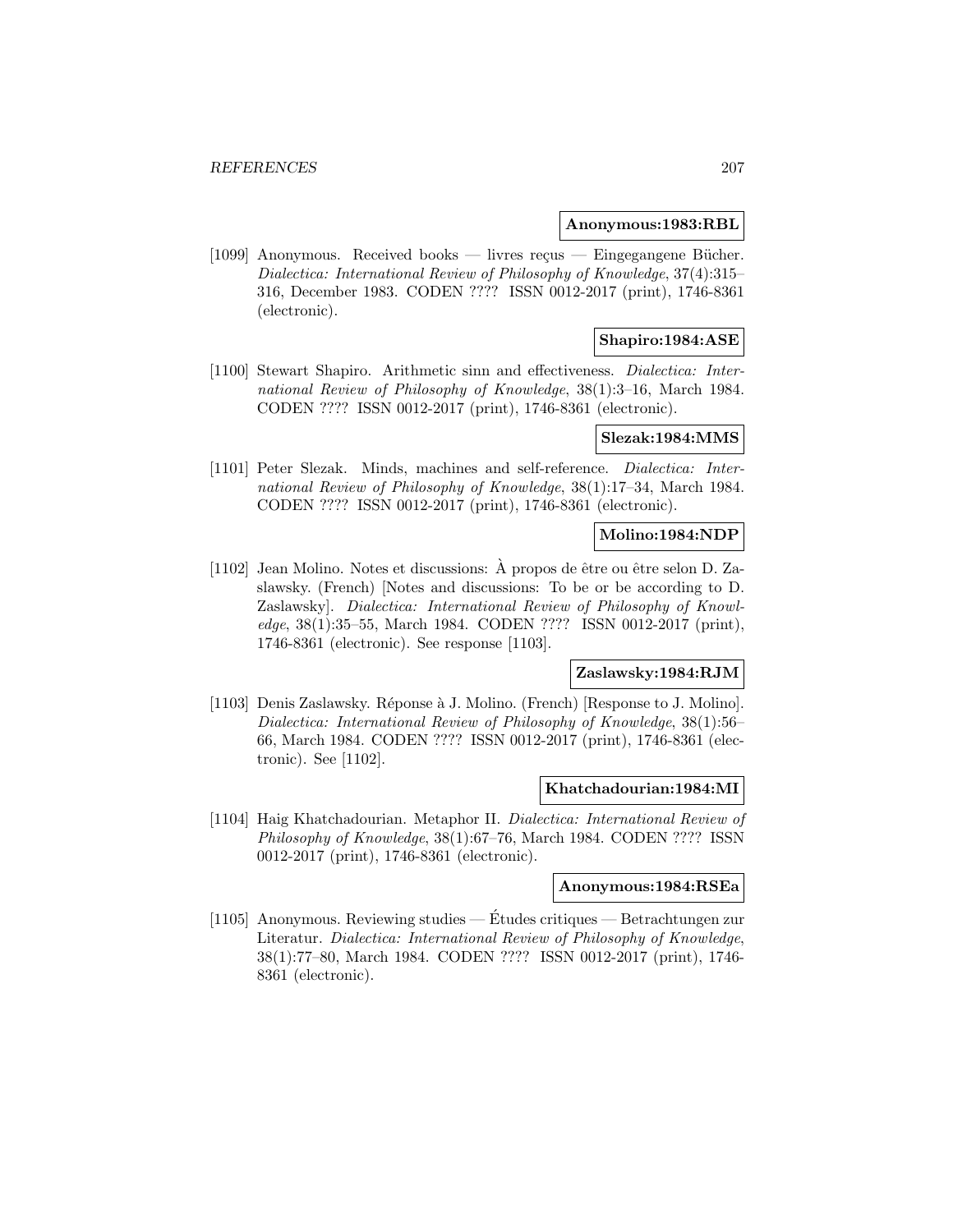### **Anonymous:1984:MM**

[1106] Anonymous. Meetings: Meetings. Dialectica: International Review of Philosophy of Knowledge, 38(1):80, March 1984. CODEN ???? ISSN 0012-2017 (print), 1746-8361 (electronic).

## **Searle:1984:IPN**

[1107] John R. Searle. Intentionality and its place in nature. Dialectica: International Review of Philosophy of Knowledge, 38(2–3):87–99, September 1984. CODEN ???? ISSN 0012-2017 (print), 1746-8361 (electronic).

## **Davidson:1984:FPA**

[1108] Donald Davidson. First person authority. Dialectica: International Review of Philosophy of Knowledge, 38(2–3):101–111, September 1984. CO-DEN ???? ISSN 0012-2017 (print), 1746-8361 (electronic).

### **Sokolowski:1984:IAN**

[1109] Robert Sokolowski. Intentional analysis and the noema. Dialectica: International Review of Philosophy of Knowledge, 38(2–3):113–129, September 1984. CODEN ???? ISSN 0012-2017 (print), 1746-8361 (electronic).

## **Chisholm:1984:WPO**

[1110] Roderick M. Chisholm. What is the problem of objective reference? Dialectica: International Review of Philosophy of Knowledge, 38(2-3): 131–142, September 1984. CODEN ???? ISSN 0012-2017 (print), 1746- 8361 (electronic).

# **Kung:1984:IRO**

[1111] Guido Küng. The intentional and the real object. *Dialectica: Interna*tional Review of Philosophy of Knowledge, 38(2–3):143–156, September 1984. CODEN ???? ISSN 0012-2017 (print), 1746-8361 (electronic).

## **Smith:1984:AFR**

[1112] Barry Smith. Acta cum fundamentis in Re. Dialectica: International Review of Philosophy of Knowledge, 38(2–3):157–178, September 1984. CODEN ???? ISSN 0012-2017 (print), 1746-8361 (electronic).

## **Haller:1984:OAA**

[1113] Rudolf Haller. Objects, acts, and attitudes. *Dialectica: International* Review of Philosophy of Knowledge, 38(2–3):179–190, September 1984. CODEN ???? ISSN 0012-2017 (print), 1746-8361 (electronic).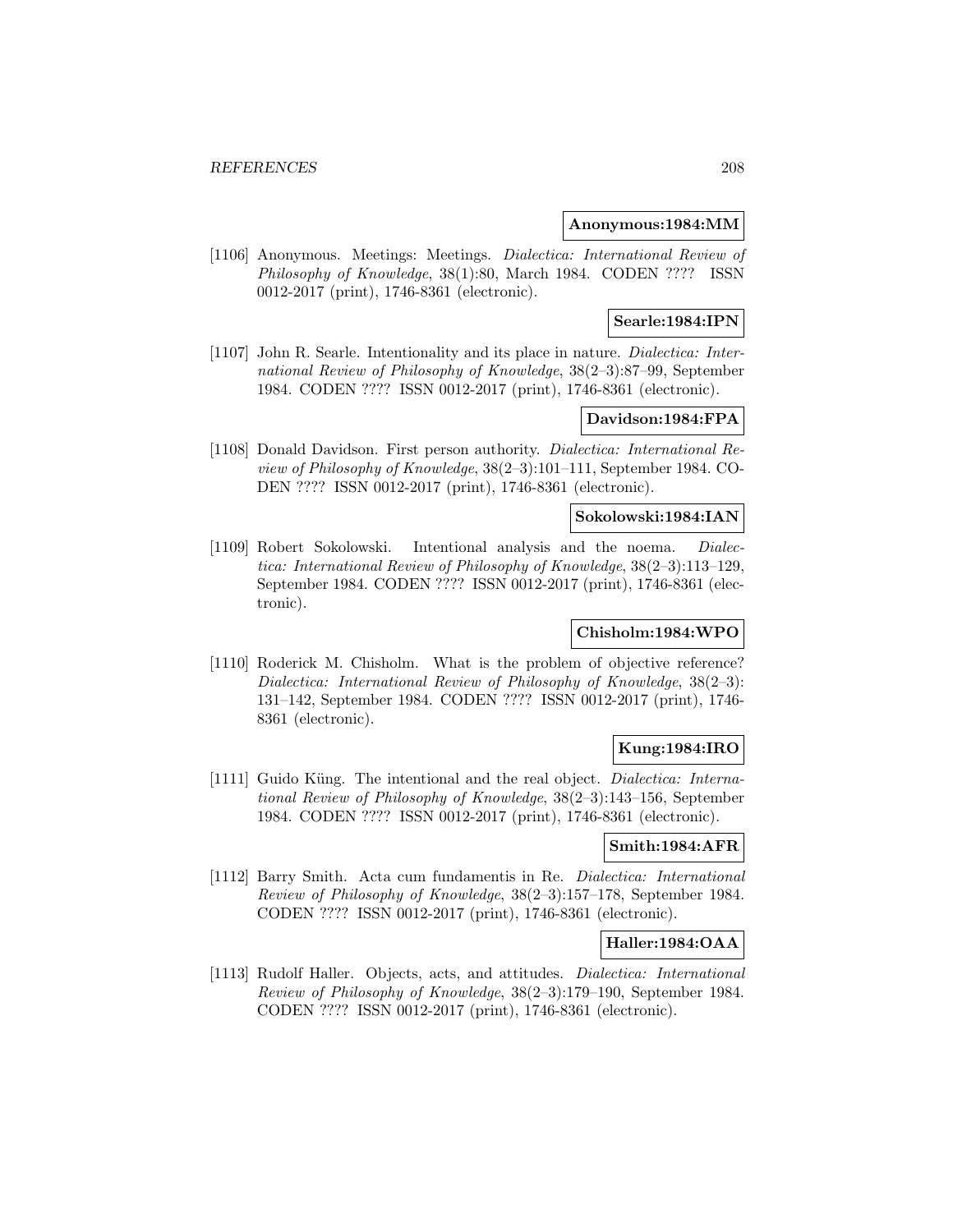#### **Stroker:1984:IKW**

[1114] Elisabeth Ströker. Intentionalität und Konstitution. Wandlungen des Intentionalitätskonzepts in der Philosophie Husserls. (German) [Intentality and constitution. Changes of the intentionality concept in Husserl's philosophy]. Dialectica: International Review of Philosophy of Knowledge, 38(2–3):191–208, September 1984. CODEN ???? ISSN 0012-2017 (print), 1746-8361 (electronic).

## **Marbach:1984:UIE**

[1115] Eduard Marbach. On using intentionality in empirical phenomenology: the problem of'mental images. Dialectica: International Review of Philosophy of Knowledge, 38(2–3):209–229, September 1984. CODEN ???? ISSN 0012-2017 (print), 1746-8361 (electronic).

## **Aebli:1984:WIW**

[1116] Hans Aebli. What is intentionality and who has intentions in a structuralist model of knowledge, action and thought. Dialectica: International Review of Philosophy of Knowledge, 38(2–3):231–242, September 1984. CODEN ???? ISSN 0012-2017 (print), 1746-8361 (electronic).

# **Christoff:1984:LPS**

[1117] Daniel Christoff. L'intentionnalité et le problème de la signification. (French) [Intentionality and the problem of meaning]. Dialectica: International Review of Philosophy of Knowledge, 38(2–3):245–262, September 1984. CODEN ???? ISSN 0012-2017 (print), 1746-8361 (electronic).

## **Anonymous:1984:E**

[1118] Anonymous. Erratum. Dialectica: International Review of Philosophy of Knowledge, 38(4):285, December 1984. CODEN ???? ISSN 0012-2017 (print), 1746-8361 (electronic).

# **Robert:1984:ANA**

[1119] A. Robert. Une approche na¨ıve de analyse non-standard. (French) [A nonstandard analysis approach]. Dialectica: International Review of Philosophy of Knowledge, 38(4):287–296, December 1984. CODEN ???? ISSN 0012-2017 (print), 1746-8361 (electronic).

### **Farkas:1984:PNP**

[1120] E. J. Farkas and M. E. Szabo. "On the plausibility of nonstandard proofs in analysis". Dialectica: International Review of Philosophy of Knowledge, 38(4):297–310, December 1984. CODEN ???? ISSN 0012- 2017 (print), 1746-8361 (electronic).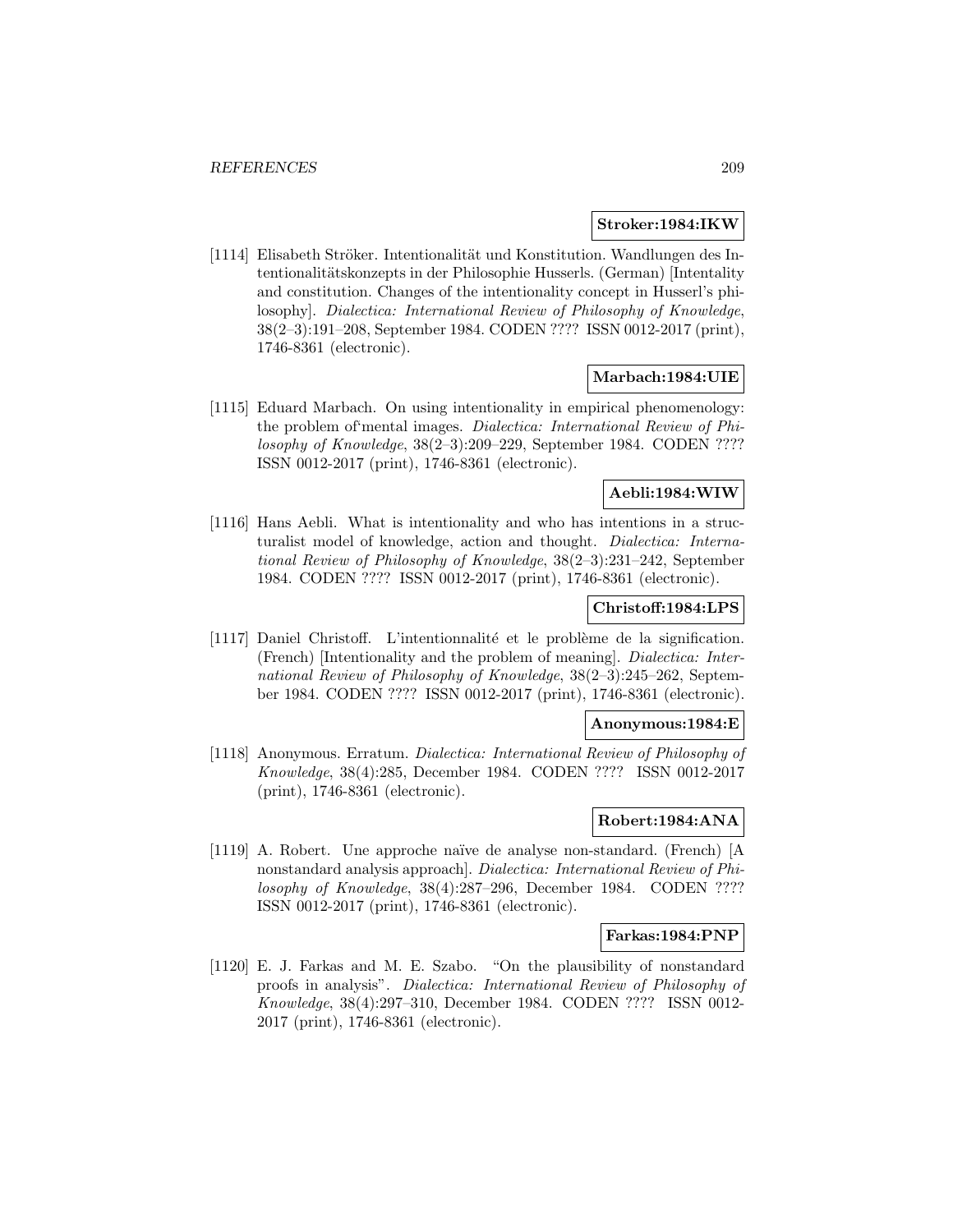#### **Szafarz:1984:RML**

[1121] Ariane Szafarz. Richard von Mises: L'échec d'une axiomatique. (French) [Richard von Mises: The failure of an axiomatic]. Dialectica: International Review of Philosophy of Knowledge, 38(4):311–317, December 1984. CODEN ???? ISSN 0012-2017 (print), 1746-8361 (electronic).

## **Parrochia:1984:OMC**

[1122] Daniel Parrochia. Optique, mécanique et calcul des chances chez Huygens et Spinoza: (sur quelques paradigmes possibles du discours philosophique). (French) [Optics, mechanics and calculus of chances in Huygens and Spinoza: (on some possible paradigms of philosophical discourse)]. Dialectica: International Review of Philosophy of Knowledge, 38(4):319–345, December 1984. CODEN ???? ISSN 0012-2017 (print), 1746-8361 (electronic).

## **Schock:1984:NDR**

[1123] Rolf Schock. Notes and discussions: Ravens, grue, and material implication. Dialectica: International Review of Philosophy of Knowledge, 38 (4):347–350, December 1984. CODEN ???? ISSN 0012-2017 (print), 1746-8361 (electronic).

## **Anonymous:1984:RSEb**

[1124] Anonymous. Reviewing studies — Etudes critiques — Betrachtungen zur ´ Literatur. Dialectica: International Review of Philosophy of Knowledge, 38(4):351–357, December 1984. CODEN ???? ISSN 0012-2017 (print), 1746-8361 (electronic).

## **Anonymous:1984:RBL**

[1125] Anonymous. Received books — livres reçus — Eingegangene Bücher. Dialectica: International Review of Philosophy of Knowledge, 38(4):359– 360, December 1984. CODEN ???? ISSN 0012-2017 (print), 1746-8361 (electronic).

## **Soerensen:1985:AP**

[1126] W. Soerensen. Avant-propos. Dialectica: International Review of Philosophy of Knowledge, 39(1):4, March 1985. CODEN ???? ISSN 0012-2017 (print), 1746-8361 (electronic).

## **Lauener:1985:GBF**

[1127] Henri Lauener. Gaston Bachelard et Ferdinand Gonseth, philosophes de la dialectique scientifique. (French) [Gaston Bachelard and Ferdinand Gonseth, philosophers of scientific dialectics]. Dialectica: International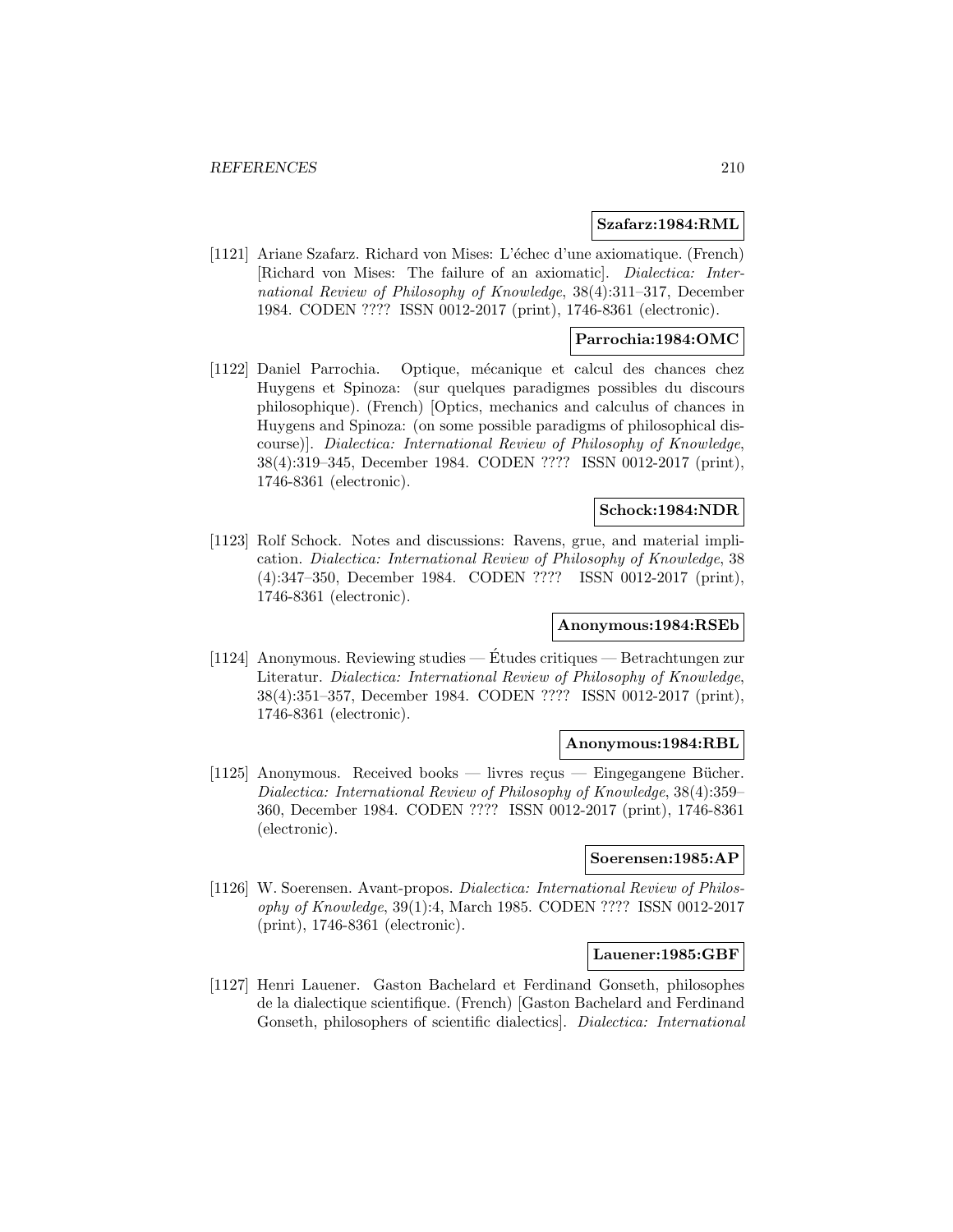Review of Philosophy of Knowledge, 39(1):5–18, March 1985. CODEN ???? ISSN 0012-2017 (print), 1746-8361 (electronic).

## **Black:1985:MIC**

[1128] Max Black. Making intelligent choices: How useful is decision theory? Dialectica: International Review of Philosophy of Knowledge, 39(1):19– 34, March 1985. CODEN ???? ISSN 0012-2017 (print), 1746-8361 (electronic).

## **Millar:1985:WUM**

[1129] Alan Millar. Where's the use in meaning? Dialectica: International Review of Philosophy of Knowledge, 39(1):35–51, March 1985. CODEN ???? ISSN 0012-2017 (print), 1746-8361 (electronic).

### **Jason:1985:TPI**

[1130] Gary J. Jason. Two problems of induction. *Dialectica: International* Review of Philosophy of Knowledge, 39(1):53–74, March 1985. CODEN ???? ISSN 0012-2017 (print), 1746-8361 (electronic).

### **Anonymous:1985:NHS**

[1131] Anonymous. A new heading: Summaries of doctoral theses. Dialectica: International Review of Philosophy of Knowledge, 39(1):75, March 1985. CODEN ???? ISSN 0012-2017 (print), 1746-8361 (electronic).

## **Shimony:1985:I**

[1132] Abner Shimony. Introduction. Dialectica: International Review of Philosophy of Knowledge, 39(2):83–84, June 1985. CODEN ???? ISSN 0012-2017 (print), 1746-8361 (electronic).

#### **Anonymous:1985:ELB**

[1133] Anonymous. An exchange on local beables. Dialectica: International Review of Philosophy of Knowledge, 39(2):85–96, June 1985. CODEN ???? ISSN 0012-2017 (print), 1746-8361 (electronic).

## **Bonsack:1985:IBD**

[1134] François Bonsack. L;inégalité de Bell: démonstration intuitive et commentaires. (French) [Bell inequality: intuitive demonstration and comments]. Dialectica: International Review of Philosophy of Knowledge, 39 (2):111–125, June 1985. CODEN ???? ISSN 0012-2017 (print), 1746- 8361 (electronic).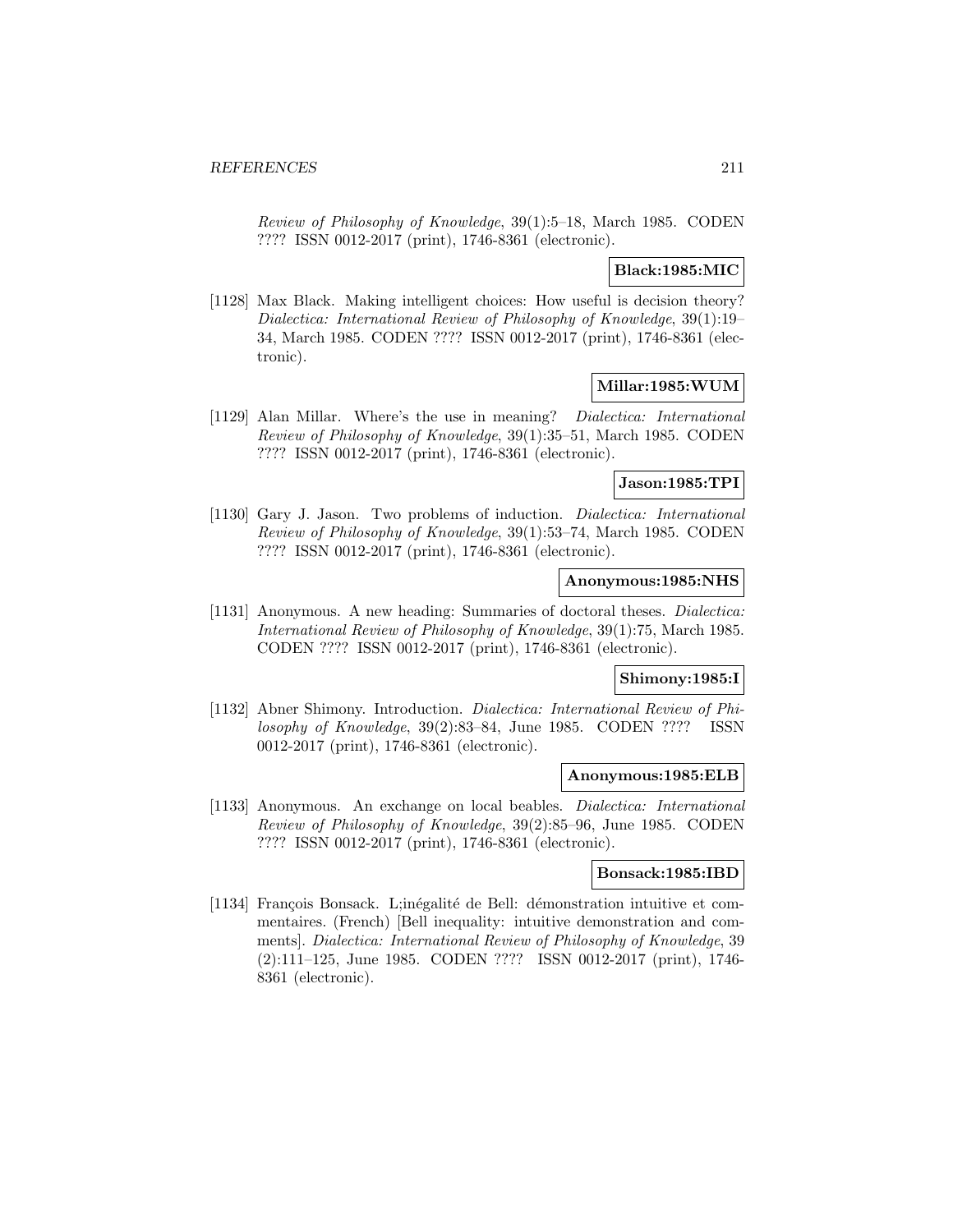### **Balzer:1985:NDT**

[1135] W. Balzer. On a new definition of theoreticity. *Dialectica: International* Review of Philosophy of Knowledge, 39(2):127–145, June 1985. CODEN ???? ISSN 0012-2017 (print), 1746-8361 (electronic).

## **Wreen:1985:MOV**

[1136] Michael Wreen. Mackie on the objectivity of values. *Dialectica: Inter*national Review of Philosophy of Knowledge, 39(2):147–156, June 1985. CODEN ???? ISSN 0012-2017 (print), 1746-8361 (electronic).

## **Gasser:1985:RSE**

[1137] James Gasser. Reviewing studies — Études critiques — Betrachtungen zur Literatur. Dialectica: International Review of Philosophy of Knowledge, 39(2):157, June 1985. CODEN ???? ISSN 0012-2017 (print), 1746-8361 (electronic).

## **Lauener:1985:V**

[1138] H. Lauener. Vorwort. Dialectica: International Review of Philosophy of Knowledge, 39(3):163–164, September 1985. CODEN ???? ISSN 0012-2017 (print), 1746-8361 (electronic).

#### **Mieville:1985:ACE**

[1139] Denis Miéville. Un aperçu des caractéristiques et de esprit des systèmes logiques de Stanisław Leniewski. (French) [An overview of the characteristics and spirit of the logical systems of Stanisław Leniewski. Dialectica: International Review of Philosophy of Knowledge, 39(3):165–179, September 1985. CODEN ???? ISSN 0012-2017 (print), 1746-8361 (electronic).

## **Rickey:1985:ILO**

[1140] V. Frederick Rickey. Interpretations of Leśniewski's ontology. Dialectica: International Review of Philosophy of Knowledge, 39(3):181–192, September 1985. CODEN ???? ISSN 0012-2017 (print), 1746-8361 (electronic).

## **Simons:1985:SO**

[1141] Peter M. Simons. A semantics for ontology. Dialectica: International Review of Philosophy of Knowledge, 39(3):193–216, September 1985. CO-DEN ???? ISSN 0012-2017 (print), 1746-8361 (electronic).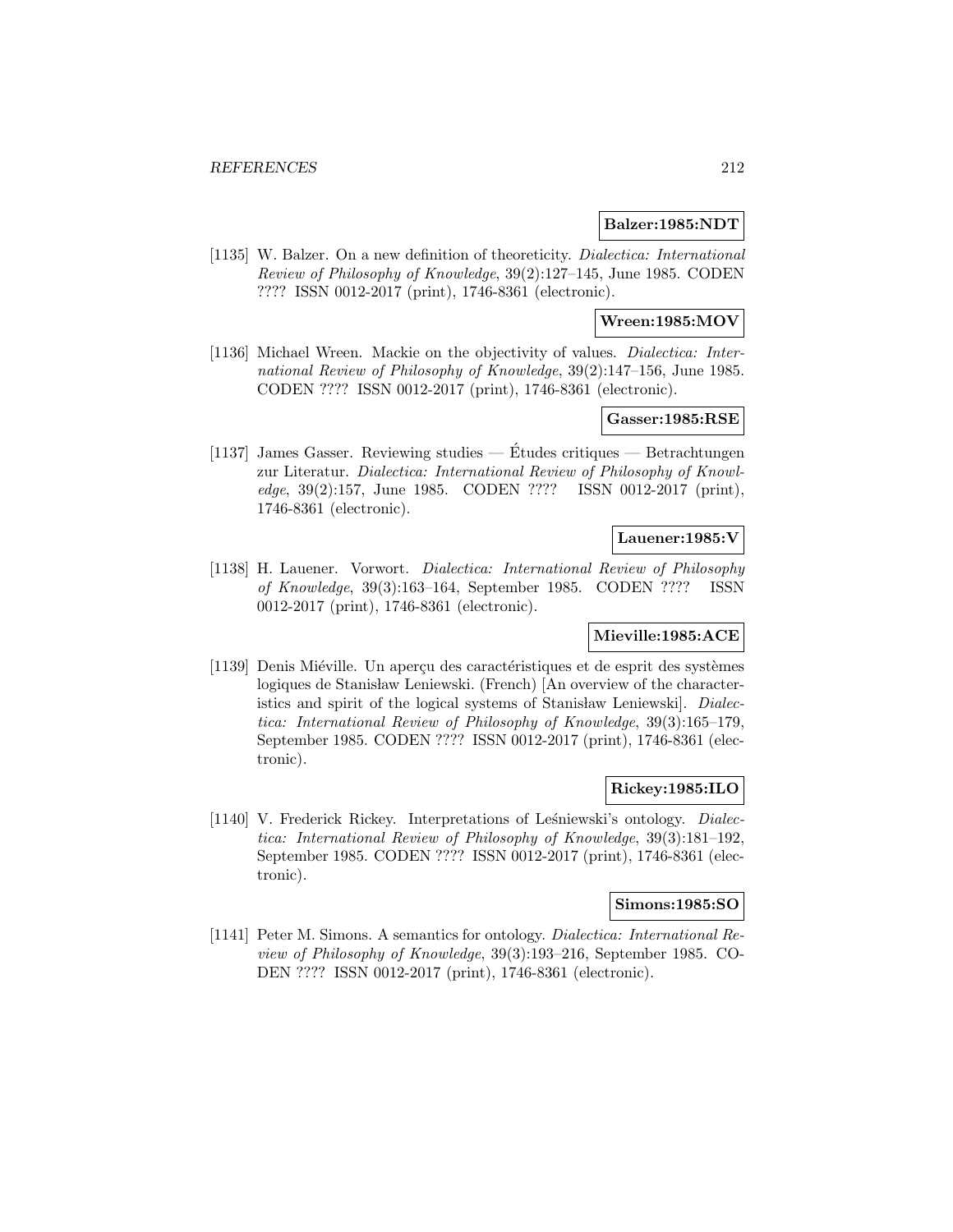### **Lejewski:1985:AIN**

[1142] Czestaw Lejewski. Accommodating the informal notion of class within the framework of Lesaniewski's ontology. Dialectica: International Review of Philosophy of Knowledge, 39(3):217–241, September 1985. CO-DEN ???? ISSN 0012-2017 (print), 1746-8361 (electronic).

## **Kung:1985:LEE**

[1143] Guido Küng. La logique est-elle une discipline des mathématiques ou faitelle partie de ontologie?. (French) [Is logic a discipline of mathematics or is it part of ontology?]. Dialectica: International Review of Philosophy of Knowledge, 39(3):243–258, September 1985. CODEN ???? ISSN 0012-2017 (print), 1746-8361 (electronic).

## **Black:1985:EOF**

[1144] Max Black. Entretiens d'Oxford. (French) [Interviews at Oxford]. Dialectica: International Review of Philosophy of Knowledge, 39(4):263, December 1985. CODEN ???? ISSN 0012-2017 (print), 1746-8361 (electronic).

# **Ayer:1985:SR**

[1145] Alfred J. Ayer. The scope of reason. Dialectica: International Review of Philosophy of Knowledge, 39(4):265–277, December 1985. CODEN ???? ISSN 0012-2017 (print), 1746-8361 (electronic).

#### **Kolakowski:1985:IP**

[1146] Leszek Kolakowski. Irrationality in politics. Dialectica: International Review of Philosophy of Knowledge, 39(4):279–290, December 1985. CO-DEN ???? ISSN 0012-2017 (print), 1746-8361 (electronic).

#### **Ladriere:1985:RIP**

[1147] Jean Ladrière. Rationalité et irrationalité en politique. (French) [Rationality and irrationality in politics]. Dialectica: International Review of Philosophy of Knowledge, 39(4):291–296, December 1985. CODEN ???? ISSN 0012-2017 (print), 1746-8361 (electronic).

#### **Ricoeur:1985:IPP**

[1148] Paul Ricoeur. Irrationality and the plurality of philosophical systems. Dialectica: International Review of Philosophy of Knowledge, 39(4):297– 319, December 1985. CODEN ???? ISSN 0012-2017 (print), 1746-8361 (electronic).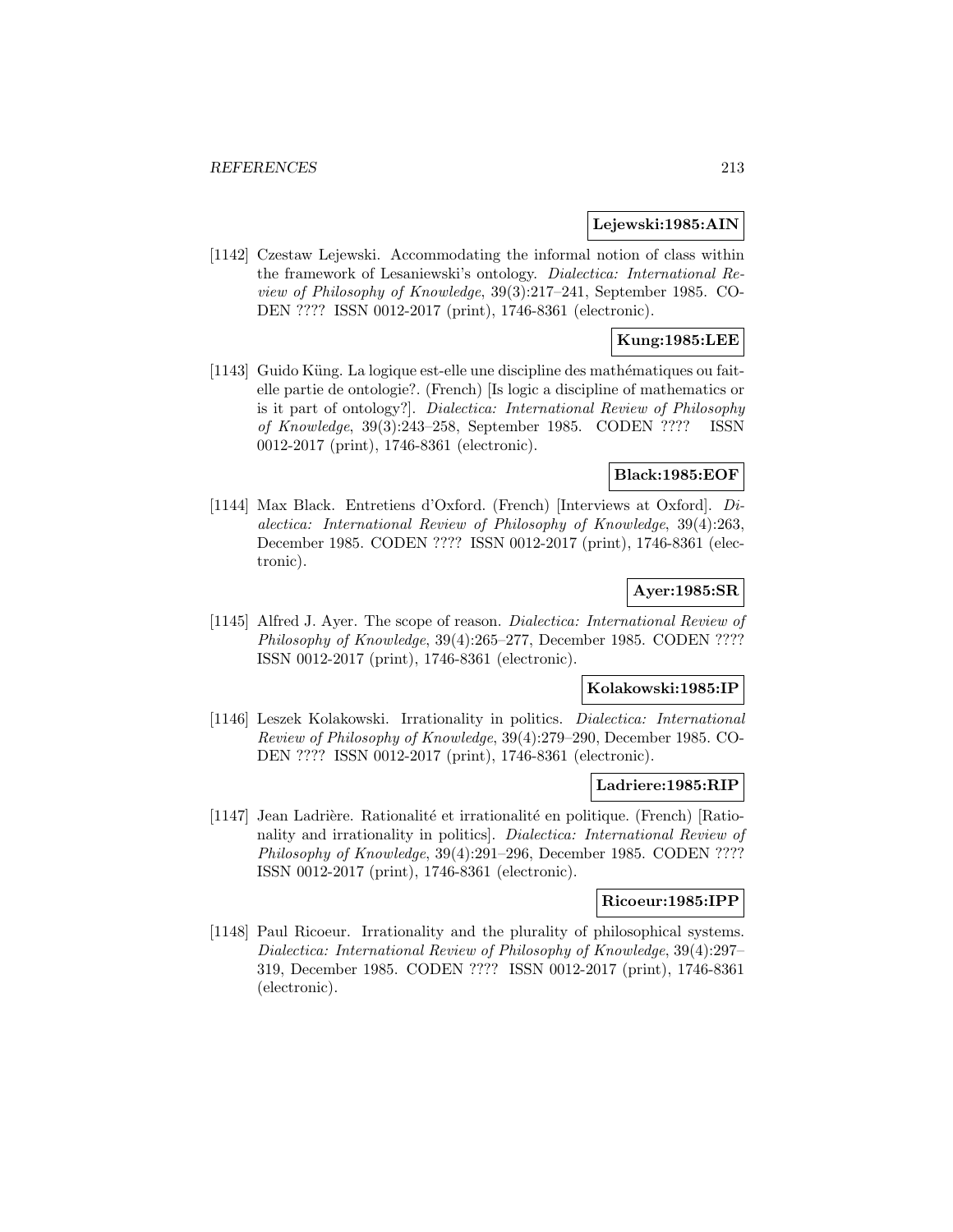### **Marcus:1985:TIE**

[1149] Ruth Barcan Marcus. Is there irrationality in the existence of a plurality of philosophical theories. Dialectica: International Review of Philosophy of Knowledge, 39(4):321–328, December 1985. CODEN ???? ISSN 0012- 2017 (print), 1746-8361 (electronic).

## **Marx:1985:EMR**

[1150] Werner Marx. Ethos and mortality: Reflections on nonrational elements in the formation of personal virtues. Dialectica: International Review of Philosophy of Knowledge, 39(4):329–338, December 1985. CODEN ???? ISSN 0012-2017 (print), 1746-8361 (electronic).

### **Pears:1985:RPM**

[1151] David Pears. Reply to Professor Marx's paper. Dialectica: International Review of Philosophy of Knowledge, 39(4):339–344, December 1985. CO-DEN ???? ISSN 0012-2017 (print), 1746-8361 (electronic).

## **Davidson:1985:II**

[1152] Donald Davidson. Incoherence and irrationality. *Dialectica: Interna*tional Review of Philosophy of Knowledge, 39(4):345–354, December 1985. CODEN ???? ISSN 0012-2017 (print), 1746-8361 (electronic).

#### **Granger:1985:DNR**

[1153] Gilles G. Granger. Les deux niveaux de la rationalité. (French) [The two levels of rationality]. Dialectica: International Review of Philosophy of Knowledge, 39(4):355–363, December 1985. CODEN ???? ISSN 0012- 2017 (print), 1746-8361 (electronic).

#### **Anonymous:1985:RBL**

[1154] Anonymous. Received books — livres reçus — Eingegangene Bücher. Dialectica: International Review of Philosophy of Knowledge, 39(4):365– 366, December 1985. CODEN ???? ISSN 0012-2017 (print), 1746-8361 (electronic).

### **Anonymous:1986:RSI**

[1155] Anonymous. Reviewing studies: 11. internationale Wittgenstein symposium. Dialectica: International Review of Philosophy of Knowledge, 40 (1):i, March 1986. CODEN ???? ISSN 0012-2017 (print), 1746-8361 (electronic).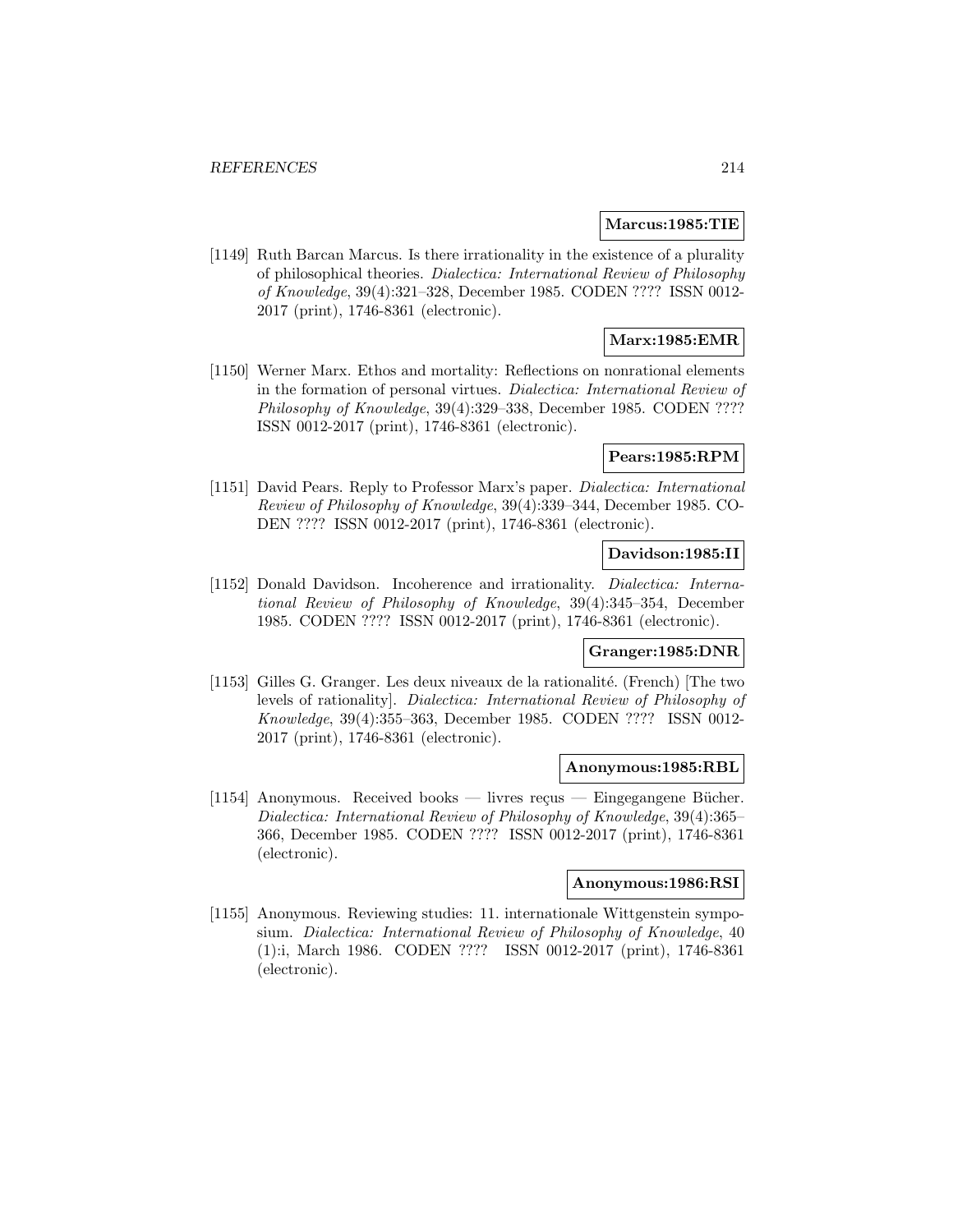#### **Anonymous:1986:RSP**

[1156] Anonymous. Reviewing studies: Philosophica: An international journal of philosophical inquiry on epistemological, axiological and social-political issues. Dialectica: International Review of Philosophy of Knowledge, 40 (1):ii, March 1986. CODEN ???? ISSN 0012-2017 (print), 1746-8361 (electronic).

### **Anonymous:1986:RSM**

[1157] Anonymous. Reviewing studies: MANUSCRITO. Dialectica: International Review of Philosophy of Knowledge, 40(1):iii, March 1986. CODEN ???? ISSN 0012-2017 (print), 1746-8361 (electronic).

#### **Anonymous:1986:RSG**

[1158] Anonymous. Reviewing studies: Grazer Philosophische Studien. Dialectica: International Review of Philosophy of Knowledge, 40(1):iv, March 1986. CODEN ???? ISSN 0012-2017 (print), 1746-8361 (electronic).

#### **Stroud-Drinkwater:1986:SFS**

[1159] Clive Stroud-Drinkwater. Seeing and following some rules. Dialectica: International Review of Philosophy of Knowledge, 40(1):3–18, March 1986. CODEN ???? ISSN 0012-2017 (print), 1746-8361 (electronic).

#### **Thibaud:1986:NPO**

[1160] Pierre Thibaud. La notion peircéenne d'objet d'un signe. (French) [The Peircean notion of the object of a sign]. Dialectica: International Review of Philosophy of Knowledge, 40(1):19–43, March 1986. CODEN ???? ISSN 0012-2017 (print), 1746-8361 (electronic).

#### **Jason:1986:NDE**

[1161] G. James Jason. Notes and discussions: Epistemologies and apologies. Dialectica: International Review of Philosophy of Knowledge, 40(1):45– 58, March 1986. CODEN ???? ISSN 0012-2017 (print), 1746-8361 (electronic).

### **Granger:1986:NDN**

[1162] Gilles Granger. Notes and discussions: Nécéssité ou contingence. (French) [Necessity or contingency]. Dialectica: International Review of Philosophy of Knowledge, 40(1):59–70, March 1986. CODEN ???? ISSN 0012-2017 (print), 1746-8361 (electronic).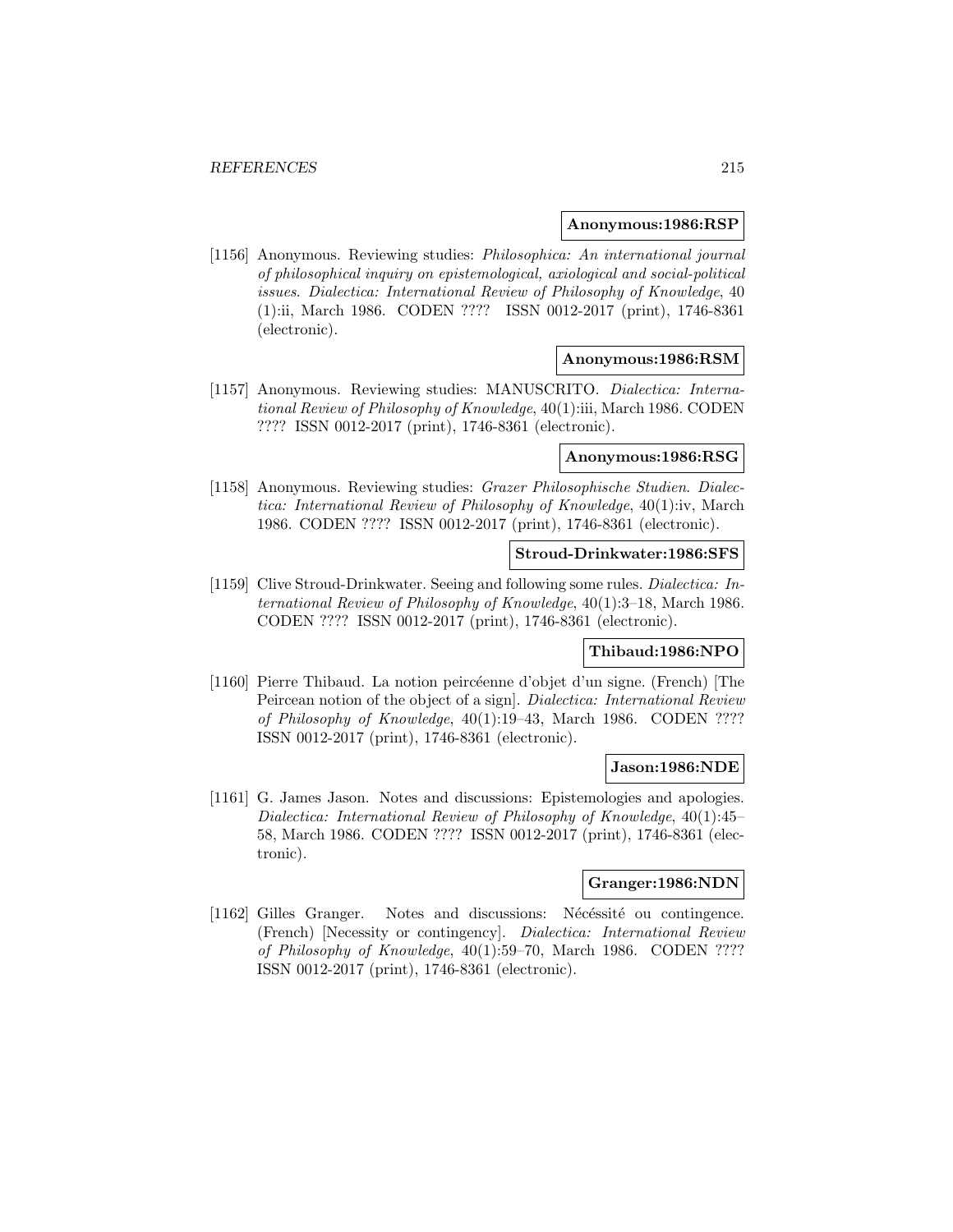### **Hirsch:1986:NDA**

[1163] Guy Hirsch. Notes and discussions: Abraham Robinson-selected papers. Dialectica: International Review of Philosophy of Knowledge, 40 (1):71–78, March 1986. CODEN ???? ISSN 0012-2017 (print), 1746-8361 (electronic).

## **Pilet:1986:RSE**

[1164] Paul Emile Pilet. Reviewing studies — Études critiques — Betrachtungen zur Literatur. Dialectica: International Review of Philosophy of Knowledge, 40(1):79–80, March 1986. CODEN ???? ISSN 0012-2017 (print), 1746-8361 (electronic).

## **Laurier:1986:NCP**

[1165] Daniel Laurier. Nouvelles catégories pour l'analyse du sens du locuteur. (French) [New categories for the analysis of the speaker's meaning].  $Di$ alectica: International Review of Philosophy of Knowledge, 40(2):87–106, June 1986. CODEN ???? ISSN 0012-2017 (print), 1746-8361 (electronic).

## **Qvarnstrom:1986:QTO**

[1166] Bengt-Olof Qvarnström. Quine's theory of observation sentence understanding and his inscrutability thesis. Dialectica: International Review of Philosophy of Knowledge, 40(2):107–120, June 1986. CODEN ???? ISSN 0012-2017 (print), 1746-8361 (electronic).

# **Palmquist:1986:SPO**

[1167] S. R. Palmquist. Six perspectives on the object in Kant's theory of knowledge. Dialectica: International Review of Philosophy of Knowledge, 40(2):121–151, June 1986. CODEN ???? ISSN 0012-2017 (print), 1746- 8361 (electronic).

## **Holly:1986:NDD**

[1168] W. J. Holly. Notes et discussions: On Donald Davidson's first person authority. Dialectica: International Review of Philosophy of Knowledge, 40(2):153–156, June 1986. CODEN ???? ISSN 0012-2017 (print), 1746- 8361 (electronic).

# **Loh:1986:FKA**

[1169] Werner Loh. Fehldeutungen der klassischen Aussagenlogik. (German) [Misconceptions of classical propositional logic]. Dialectica: International Review of Philosophy of Knowledge, 40(2):157–162, June 1986. CODEN ???? ISSN 0012-2017 (print), 1746-8361 (electronic).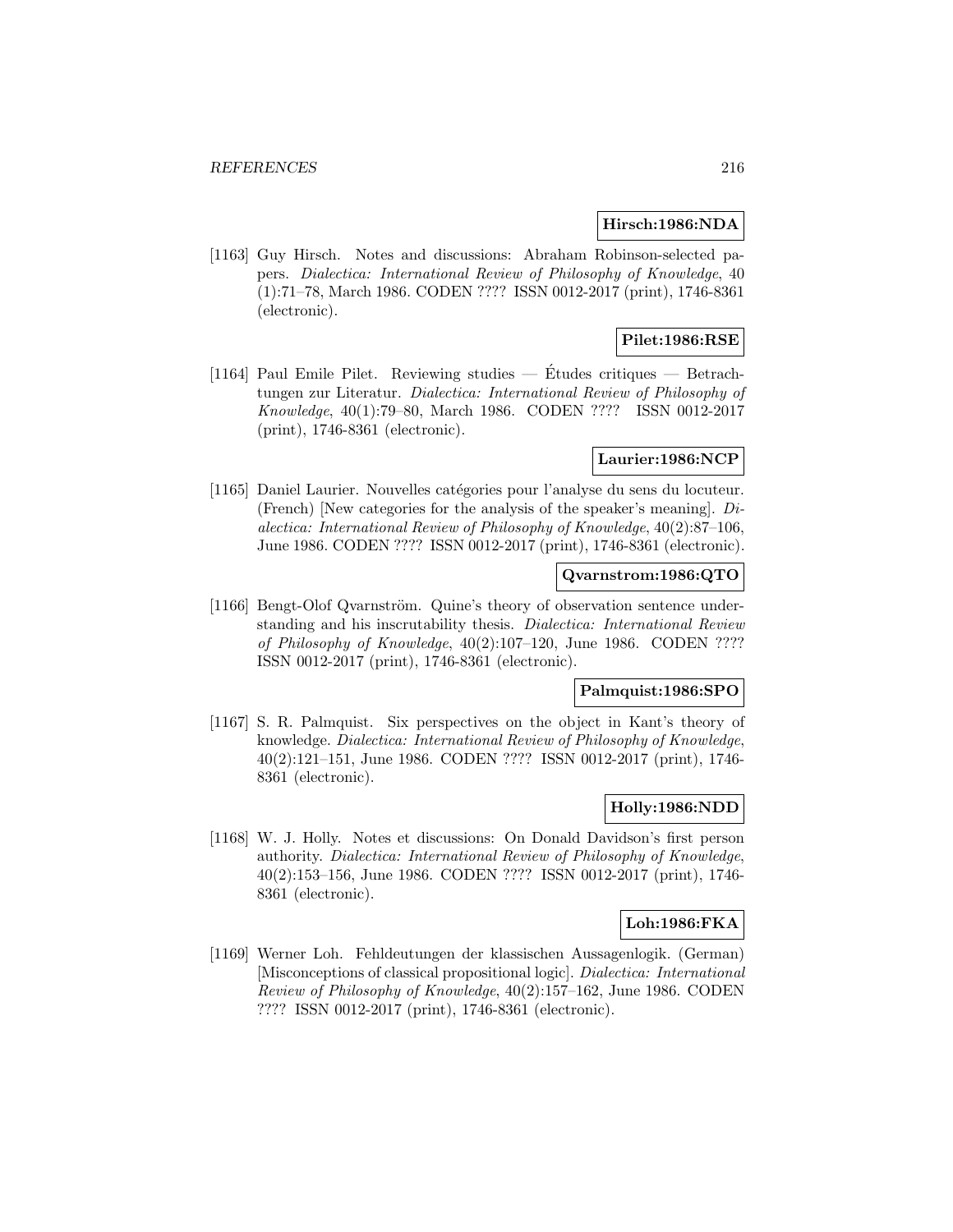# **Weir:1986:RB**

[1170] Alan Weir. Realism and behaviourism. Dialectica: International Review of Philosophy of Knowledge, 40(3):167–200, September 1986. CODEN ???? ISSN 0012-2017 (print), 1746-8361 (electronic).

# **Swiggers:1986:FDD**

[1171] P. Swiggers. Les fondements d´efinitionnels du r´ealisme constructionnel de Nelson Goodman. (French) [The definitive basis of the constructional realism of Nelson Goodman]. Dialectica: International Review of Philosophy of Knowledge, 40(3):201–211, September 1986. CODEN ???? ISSN 0012-2017 (print), 1746-8361 (electronic).

### **Stroud-Drinkwater:1986:SSR**

[1172] Clive Stroud-Drinkwater. Seeing and speaking of rabbits. Dialectica: International Review of Philosophy of Knowledge, 40(3):213–227, September 1986. CODEN ???? ISSN 0012-2017 (print), 1746-8361 (electronic).

### **Sesardic:1986:PPC**

[1173] Neven Sesardić. Psychology without principle of charity. Dialectica: International Review of Philosophy of Knowledge, 40(3):229–240, September 1986. CODEN ???? ISSN 0012-2017 (print), 1746-8361 (electronic).

## **Laurier:1986:LPL**

 $[1174]$  Daniel Laurier. La langue d'une population: le lien entre la sémantique et la pragmatique. (French) [The language of a population: the link between semantics and pragmatics]. Dialectica: International Review of Philosophy of Knowledge, 40(4):251–272, December 1986. CODEN ???? ISSN 0012-2017 (print), 1746-8361 (electronic).

#### **Vernant:1986:QSC**

[1175] Denis Vernant. Quantification substitutionnelle, contextes intensionnels et question d'existence. (French) [Substitutional quantification, intensional contexts and the question of existence]. Dialectica: International Review of Philosophy of Knowledge, 40(4):273–296, December 1986. CO-DEN ???? ISSN 0012-2017 (print), 1746-8361 (electronic).

### **Dubucs:1986:RAC**

[1176] Jacques Dubucs. Réalisme et antimécanisme chez K. Gödel. (French) [Realism and antimechanism in K. Gödel]. Dialectica: International Review of Philosophy of Knowledge, 40(4):297–308, December 1986. CODEN ???? ISSN 0012-2017 (print), 1746-8361 (electronic).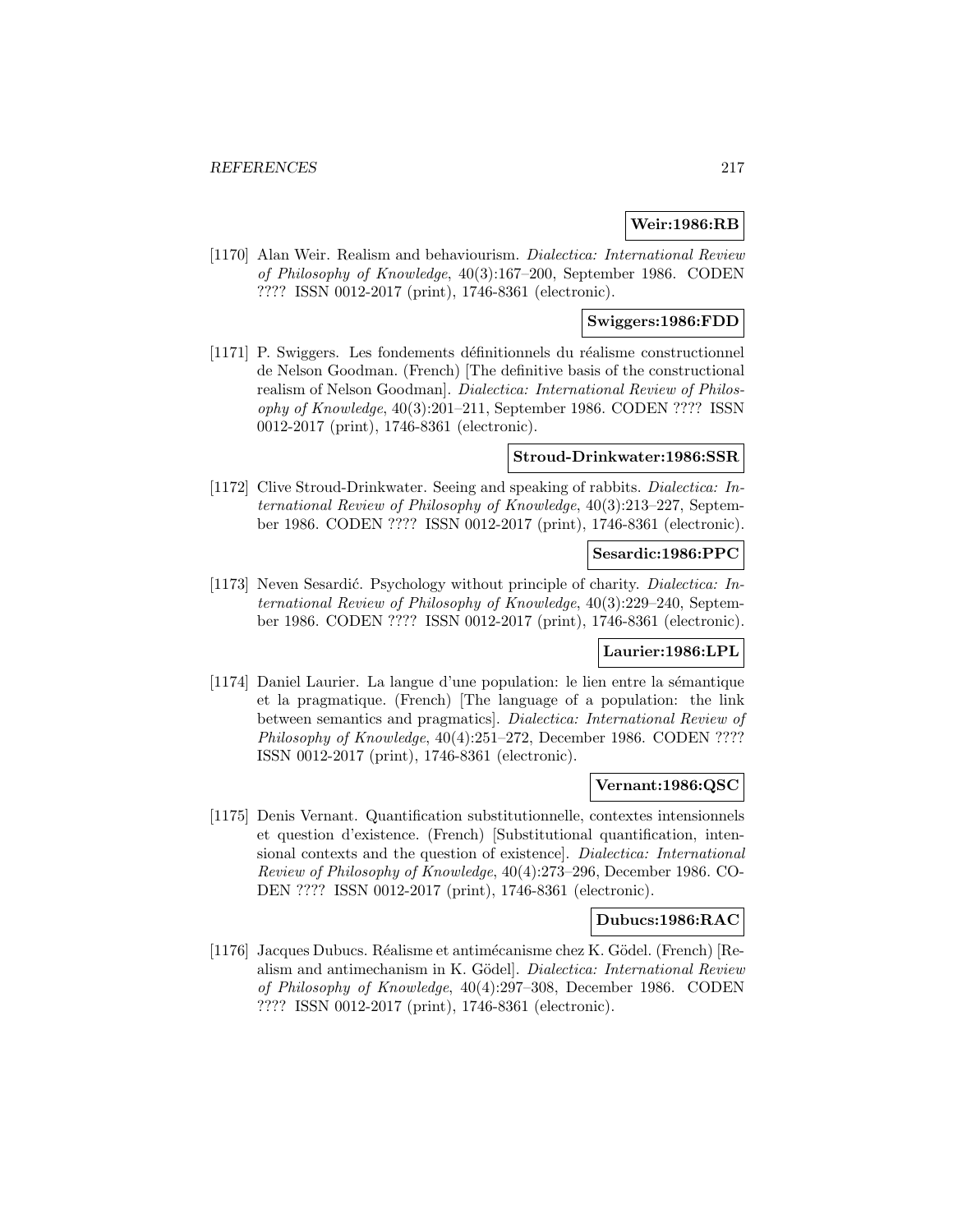### **Grene:1986:EMD**

[1177] Marjorie Grene. Die Einheit des Menschen: Descartes unter den Scholastikern. (German) [The unity of man: Descartes among scholastics]. Dialectica: International Review of Philosophy of Knowledge, 40 (4):309–322, December 1986. CODEN ???? ISSN 0012-2017 (print), 1746-8361 (electronic).

## **Anonymous:1986:RSE**

[1178] Anonymous. Reviewing studies — Etudes critiques — Betrachtungen zur ´ Literatur. Dialectica: International Review of Philosophy of Knowledge, 40(4):323–325, December 1986. CODEN ???? ISSN 0012-2017 (print), 1746-8361 (electronic).

# **Anonymous:1986:RBL**

[1179] Anonymous. Received books — livres recus — Eingegangene Bücher. Dialectica: International Review of Philosophy of Knowledge, 40(4):326, December 1986. CODEN ???? ISSN 0012-2017 (print), 1746-8361 (electronic).

### **Anonymous:1986:AAA**

[1180] Anonymous. Advices to authors: Advices to authors. *Dialectica: Inter*national Review of Philosophy of Knowledge, 40(4):329, December 1986. CODEN ???? ISSN 0012-2017 (print), 1746-8361 (electronic).

# **Anonymous:1986:CAC**

[1181] Anonymous. Conseils aux auteurs: Conseils aux auteurs. Dialectica: International Review of Philosophy of Knowledge, 40(4):329–330, December 1986. CODEN ???? ISSN 0012-2017 (print), 1746-8361 (electronic).

#### **Anonymous:1986:AAG**

[1182] Anonymous. Anweisungen Für Autoren. (German) [Instructions for authors]. Dialectica: International Review of Philosophy of Knowledge, 40 (4):330, December 1986. CODEN ???? ISSN 0012-2017 (print), 1746- 8361 (electronic).

### **Anonymous:1987:VGF**

[1183] Anonymous. Vorwort. (German) [Foreword]. Dialectica: International Review of Philosophy of Knowledge, 41(1–2):5–6, June 1987. CODEN ???? ISSN 0012-2017 (print), 1746-8361 (electronic).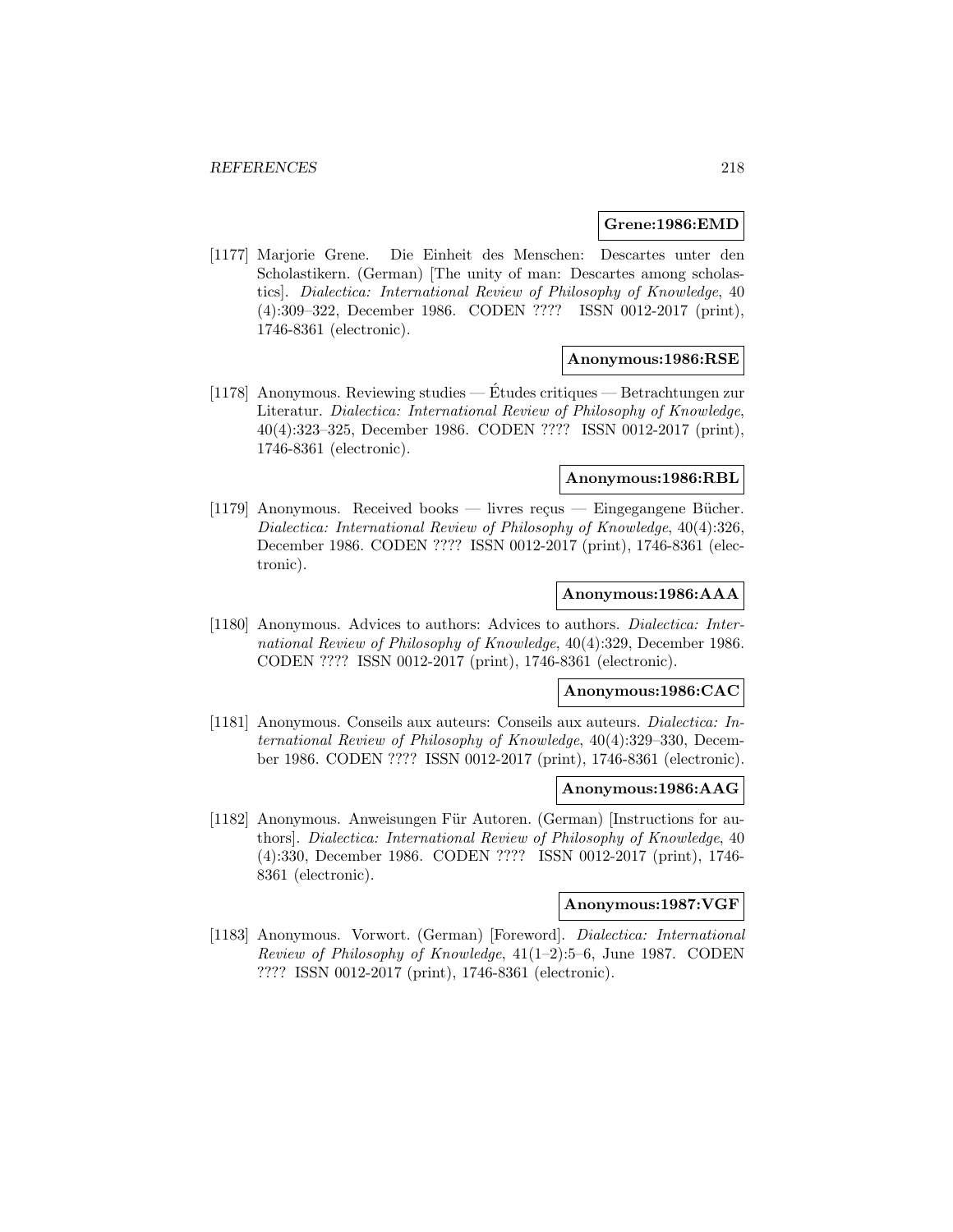# **Stroll:1987:N**

[1184] Avrum Stroll. Norms. Dialectica: International Review of Philosophy of Knowledge, 41(1–2):7–22, June 1987. CODEN ???? ISSN 0012-2017 (print), 1746-8361 (electronic).

## **Lauener:1987:PNT**

[1185] Henri Lauener. Philosophie als normative Tätigkeit (offener Transzendentalismus versus Naturalismus). (German) [Philosophy as a normative activity (open transcendentalism versus naturalism)]. Dialectica: International Review of Philosophy of Knowledge, 41(1–2):23–38, June 1987. CODEN ???? ISSN 0012-2017 (print), 1746-8361 (electronic).

# **Granger:1987:CNA**

[1186] Gilles Gaston Granger. Conventions, normes, axiomes dans la connaissance des faits humains. (French) [Conventions, norms, axioms in the knowledge of human facts]. Dialectica: International Review of Philosophy of Knowledge,  $41(1-2):39-67$ , June 1987. CODEN ???? ISSN 0012-2017 (print), 1746-8361 (electronic).

# **Putnam:1987:TCD**

[1187] Hilary Putnam. Truth and convention: On Davidson's refutation of conceptual Relativism. Dialectica: International Review of Philosophy of Knowledge, 41(1–2):69–77, June 1987. CODEN ???? ISSN 0012-2017 (print), 1746-8361 (electronic).

### **Tennant:1987:CNC**

[1188] Neil Tennant. Conventional necessity and the contingency of convention. Dialectica: International Review of Philosophy of Knowledge, 41(1–2): 79–95, June 1987. CODEN ???? ISSN 0012-2017 (print), 1746-8361 (electronic).

# **Essler:1987:SKG**

[1189] Wilhelm K. Essler. Sprache und Konvention. (German) [Language and convention]. Dialectica: International Review of Philosophy of Knowledge, 41(1–2):97–116, June 1987. CODEN ???? ISSN 0012-2017 (print), 1746-8361 (electronic).

### **Haller:1987:RUG**

[1190] Rudolf Haller. Regelbrauch und Ubereinkunft. (German) [Common ¨ use and agreement]. Dialectica: International Review of Philosophy of Knowledge, 41(1–2):117–128, June 1987. CODEN ???? ISSN 0012-2017 (print), 1746-8361 (electronic).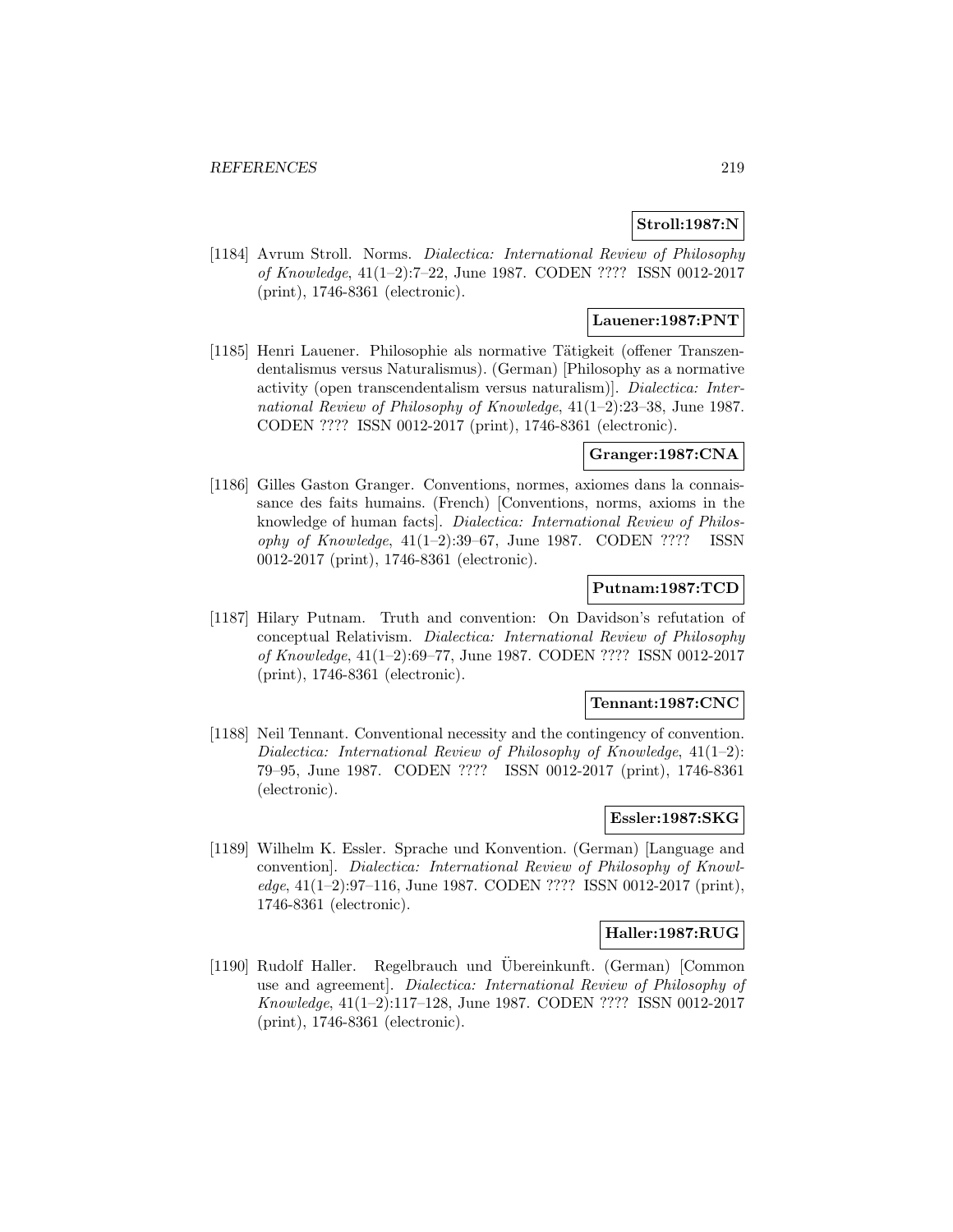## **Lorenz:1987:OR**

[1191] Kuno Lorenz. Is and ought revisited. Dialectica: International Review of Philosophy of Knowledge, 41(1–2):129–144, June 1987. CODEN ???? ISSN 0012-2017 (print), 1746-8361 (electronic).

# **Marti-Huang:1987:OC**

[1192] Duen Marti-Huang. The "is" and "ought" convention. Dialectica: International Review of Philosophy of Knowledge,  $41(1-2)$ :145-153, June 1987. CODEN ???? ISSN 0012-2017 (print), 1746-8361 (electronic).

# **Vuillemin:1987:JPC**

[1193] Jules Vuillemin. La justice par convention: signification philosophique de la doctrine de Rawls. (French) [Justice by convention: philosophical significance of the doctrine of Rawls. Dialectica: International Review of Philosophy of Knowledge, 41(1–2):155–166, June 1987. CODEN ???? ISSN 0012-2017 (print), 1746-8361 (electronic).

## **Boos:1987:TRS**

[1194] William Boos. Theory-relative skepticism. Dialectica: International Review of Philosophy of Knowledge, 41(3):175–207, September 1987. CO-DEN ???? ISSN 0012-2017 (print), 1746-8361 (electronic).

## **Kuyper:1987:KIE**

[1195] Gerard Kuyper. Is knowledge an internal or an external relation between a person and a proposition? Dialectica: International Review of Philosophy of Knowledge, 41(3):209–220, September 1987. CODEN ???? ISSN 0012-2017 (print), 1746-8361 (electronic).

# **Lugg:1987:BFF**

[1196] Andrew Lugg. Bunkum, flim-flam and quackery: Pseudoscience as a philosophical problem. Dialectica: International Review of Philosophy of Knowledge, 41(3):221–230, September 1987. CODEN ???? ISSN 0012-2017 (print), 1746-8361 (electronic).

# **Larson:1987:CTD**

[1197] David T. Larson. Correspondence and the third dogma. Dialectica: International Review of Philosophy of Knowledge, 41(3):231–236, September 1987. CODEN ???? ISSN 0012-2017 (print), 1746-8361 (electronic).

# **Holcomb:1987:LAP**

[1198] Harmon Holcomb. Logicism and Achinstein's pragmatic theory of scientific explanation. Dialectica: International Review of Philosophy of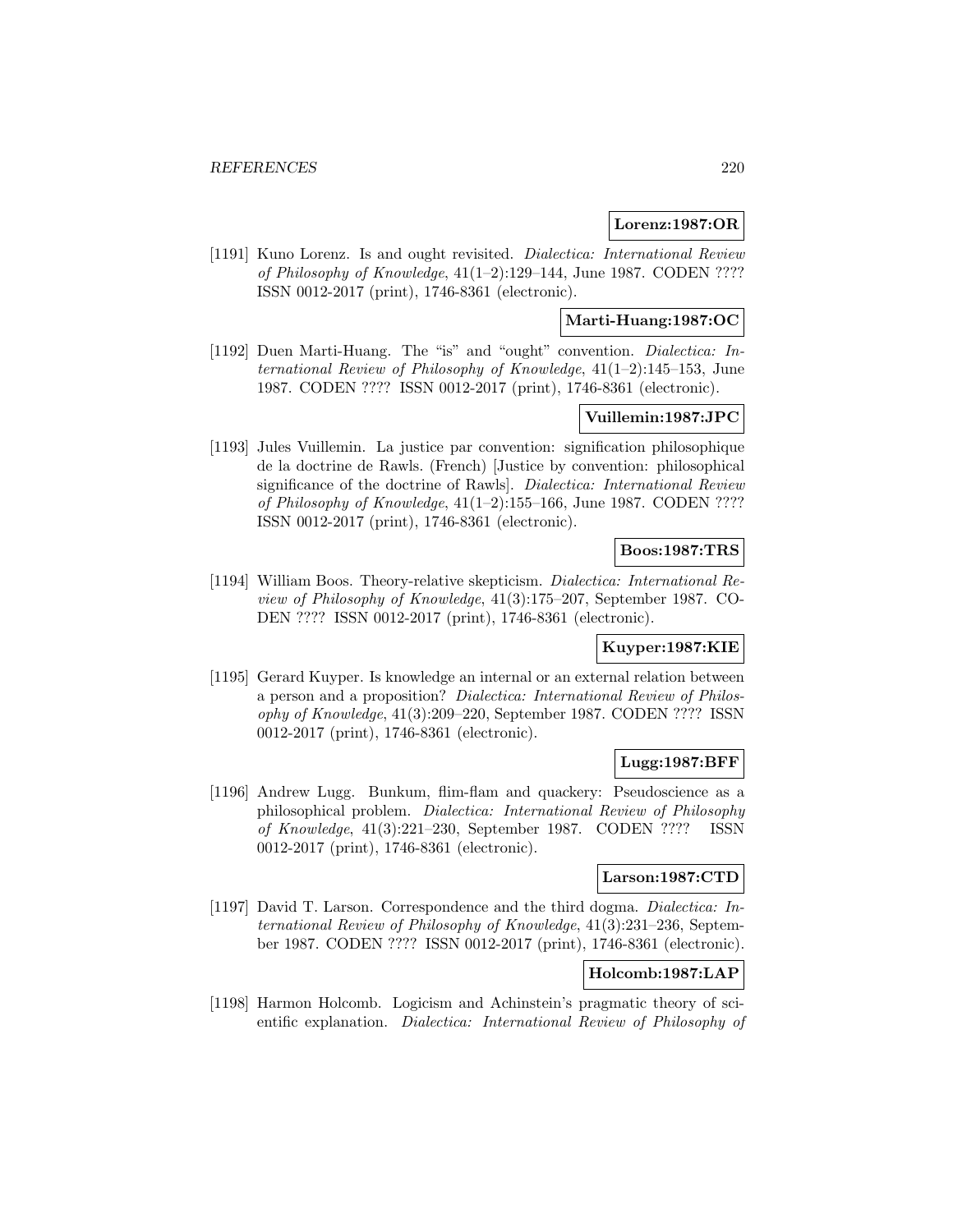Knowledge, 41(3):239–248, September 1987. CODEN ???? ISSN 0012- 2017 (print), 1746-8361 (electronic).

### **Pilet:1987:RSE**

[1199] Paul-Emile Pilet and Paul-Emile Pilet. Reviewing studies — Etudes cri- ´ tiques — Betrachtungen zur Literatur. Dialectica: International Review of Philosophy of Knowledge, 41(3):249–250, September 1987. CODEN ???? ISSN 0012-2017 (print), 1746-8361 (electronic).

### **Stekeler-Weithofer:1987:HSB**

[1200] Pirmin Stekeler-Weithofer. Handlung, Sprache und Bewusstsein Zum Szientismus in Sprach- und Erkenntnistheorien. (German) [Action, language, and consciousness of science in linguistic and cognitive theory]. Dialectica: International Review of Philosophy of Knowledge, 41(4):255– 272, December 1987. CODEN ???? ISSN 0012-2017 (print), 1746-8361 (electronic).

# **Nola:1987:SPC**

[1201] Robert Nola. Some problems concerning the theory-ladenness of observations. Dialectica: International Review of Philosophy of Knowledge, 41(4):273–292, December 1987. CODEN ???? ISSN 0012-2017 (print), 1746-8361 (electronic).

### **Jacquette:1987:KMB**

[1202] Dale Jacquette. Kripke and the mind-body problem. Dialectica: International Review of Philosophy of Knowledge, 41(4):293–300, December 1987. CODEN ???? ISSN 0012-2017 (print), 1746-8361 (electronic).

### **Neale:1987:MGI**

[1203] Stephen Neale. Meaning, grammar, and indeterminacy. Dialectica: International Review of Philosophy of Knowledge, 41(4):301–319, December 1987. CODEN ???? ISSN 0012-2017 (print), 1746-8361 (electronic).

### **Leroux:1987:SVT**

[1204] Jean Leroux. The structuralist view of theories and empiricism. *Dialec*tica: International Review of Philosophy of Knowledge, 41(4):321–326, December 1987. CODEN ???? ISSN 0012-2017 (print), 1746-8361 (electronic).

### **Anonymous:1987:RBL**

[1205] Anonymous. Received books — livres reçus — Eingegangene Bücher. Dialectica: International Review of Philosophy of Knowledge, 41(4):327–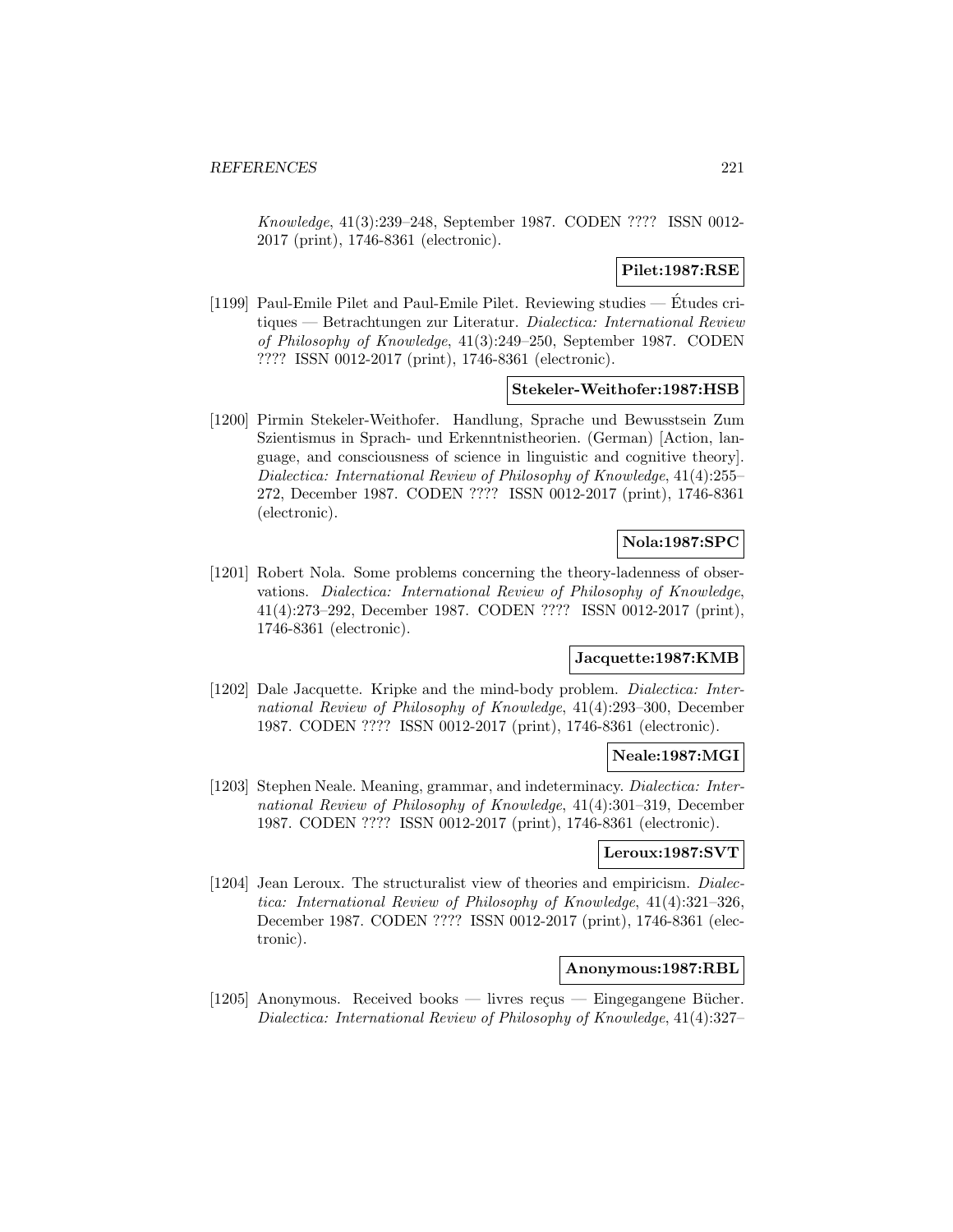328, December 1987. CODEN ???? ISSN 0012-2017 (print), 1746-8361 (electronic).

#### **Anonymous:1987:AA**

[1206] Anonymous. Advices to authors. *Dialectica: International Review of* Philosophy of Knowledge, 41(4):347–348, December 1987. CODEN ???? ISSN 0012-2017 (print), 1746-8361 (electronic).

# **Larson:1988:TDT**

[1207] David Larson. Tarski, Davidson, and theories of truth. Dialectica: International Review of Philosophy of Knowledge, 42(1):3–16, March 1988. CODEN ???? ISSN 0012-2017 (print), 1746-8361 (electronic).

# **Malpas:1988:NIC**

[1208] J. E. Malpas. The nature of interpretative charity. Dialectica: International Review of Philosophy of Knowledge, 42(1):17–36, March 1988. CODEN ???? ISSN 0012-2017 (print), 1746-8361 (electronic).

# **Geurts:1988:NDI**

[1209] J. P. M. Geurts and J. Van Brakel. Notes et discussions: Internal realism, truth and charity. Dialectica: International Review of Philosophy of Knowledge, 42(1):37–44, March 1988. CODEN ???? ISSN 0012-2017 (print), 1746-8361 (electronic).

# **Callaway:1988:ATC**

[1210] H. G. Callaway. Ascent to truth: a critical examination of Quine's philosophy. Dialectica: International Review of Philosophy of Knowledge, 42 (1):45–58, March 1988. CODEN ???? ISSN 0012-2017 (print), 1746-8361 (electronic).

# **Bertolet:1988:CSM**

[1211] Rod Bertolet. Critical study of Michael Devitt, realism and truth. Dialectica: International Review of Philosophy of Knowledge, 42(1):59–72, March 1988. CODEN ???? ISSN 0012-2017 (print), 1746-8361 (electronic).

### **Biro:1988:RSE**

[1212] John Biro. Reviewing studies — Etudes critiques — Betrachtungen zur ´ Literatur. contemporary philosophy: A new survey. Dialectica: International Review of Philosophy of Knowledge, 42(1):73–76, March 1988. CODEN ???? ISSN 0012-2017 (print), 1746-8361 (electronic).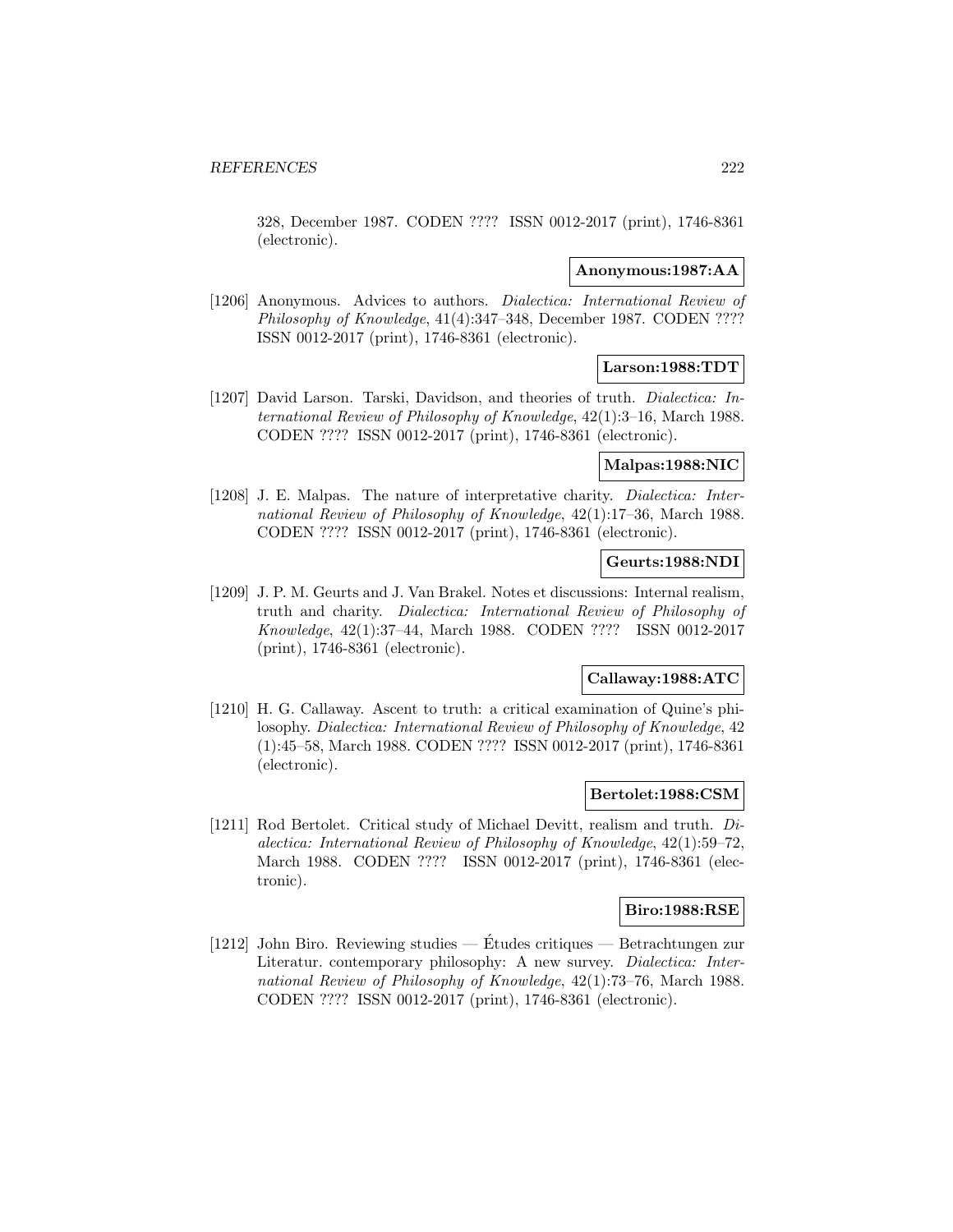### **Dilworth:1988:IEE**

[1213] Craig Dilworth. Identity, equality and equivalence. *Dialectica: Inter*national Review of Philosophy of Knowledge, 42(2):83–92, June 1988. CODEN ???? ISSN 0012-2017 (print), 1746-8361 (electronic).

### **Stemmer:1988:HTA**

[1214] Nathan Stemmer. Hume's two assumptions. Dialectica: International Review of Philosophy of Knowledge, 42(2):93–104, June 1988. CODEN ???? ISSN 0012-2017 (print), 1746-8361 (electronic).

## **Henderson:1988:WDA**

[1215] David Henderson. Wittgenstein's descriptivist approach to understanding: Is there a place for explanation in interpretive accounts? Dialectica: International Review of Philosophy of Knowledge, 42(2):105–115, June 1988. CODEN ???? ISSN 0012-2017 (print), 1746-8361 (electronic).

## **Vuillemin:1988:MMC**

[1216] M. Jules Vuillemin. Le Misanthrope, mythe de la comédie. (French) [The Misanthrope, a myth of comedy]. Dialectica: International Review of Philosophy of Knowledge,  $42(2):117-127$ , June 1988. CODEN ???? ISSN 0012-2017 (print), 1746-8361 (electronic).

#### **Elugardo:1988:NDA**

[1217] Reinaldo Elugardo. Notes et discussions: Against weak psychophysical supervenience. Dialectica: International Review of Philosophy of Knowledge, 42(2):129–143, June 1988. CODEN ???? ISSN 0012-2017 (print), 1746-8361 (electronic).

#### **OMeara:1988:RSP**

[1218] Dominic J. O'Meara. Reviewing studies: Die Philosophie der Antike 3 Stoa, Epikureismus und Skepsis. Dialectica: International Review of Philosophy of Knowledge, 42(2):145, June 1988. CODEN ???? ISSN 0012-2017 (print), 1746-8361 (electronic).

## **Specker:1988:PMA**

[1219] Ernst Specker. Postmoderne mathematik: Abschied vom paradies? Dialectica: International Review of Philosophy of Knowledge, 42(3):163– 170, September 1988. CODEN ???? ISSN 0012-2017 (print), 1746-8361 (electronic).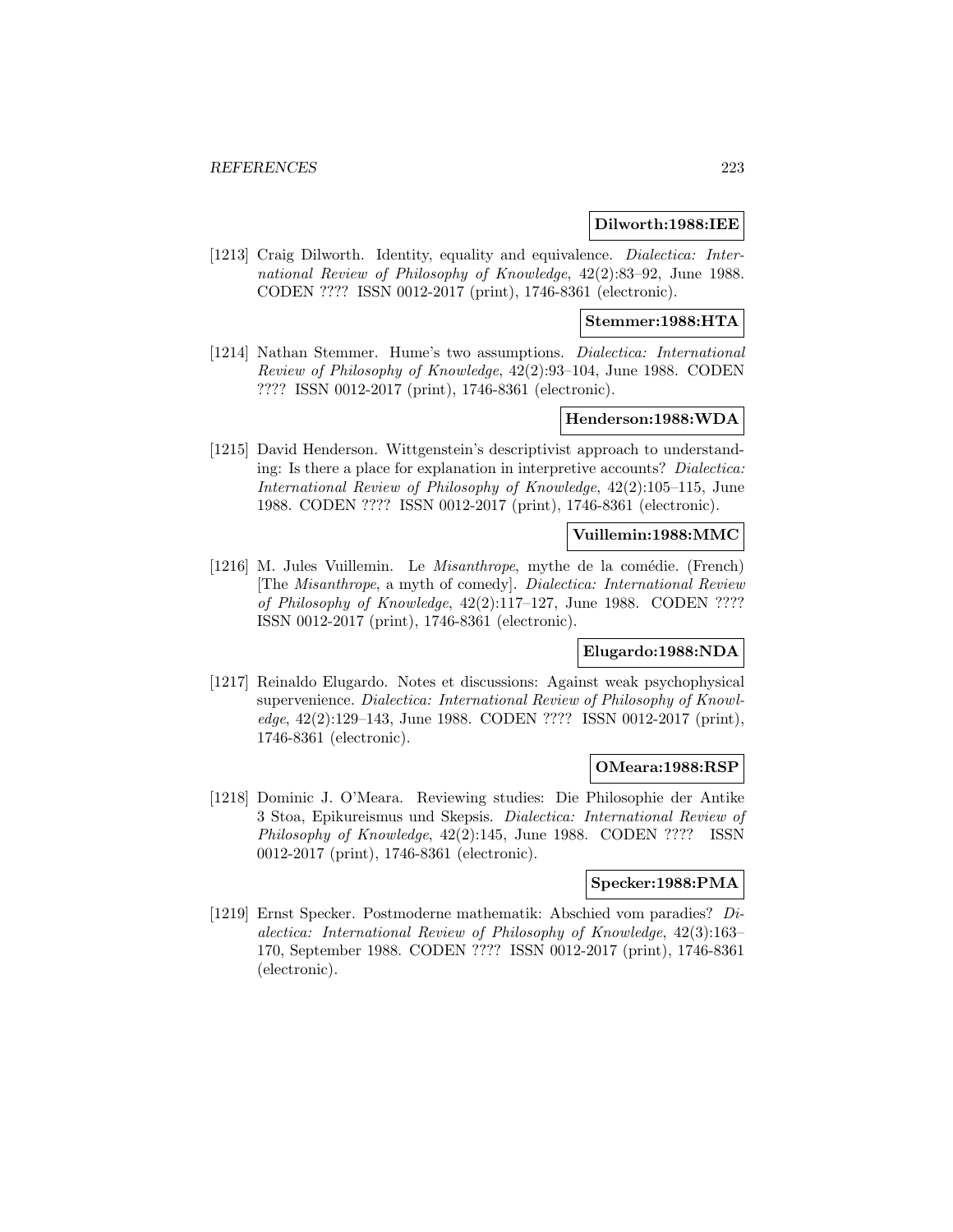### **Dorato:1988:WWQ**

[1220] Mauro Dorato and Galileo. The world of the worms and the quest for reality. Dialectica: International Review of Philosophy of Knowledge, 42 (3):171–182, September 1988. CODEN ???? ISSN 0012-2017 (print), 1746-8361 (electronic).

### **Humberstone:1988:SEC**

[1221] I. L. Humberstone. Some epistemic capacities. Dialectica: International Review of Philosophy of Knowledge, 42(3):183–200, September 1988. CO-DEN ???? ISSN 0012-2017 (print), 1746-8361 (electronic).

#### **Needham:1988:CRC**

[1222] Paul Needham. Causation: Relation or connective? Dialectica: International Review of Philosophy of Knowledge, 42(3):201–220, September 1988. CODEN ???? ISSN 0012-2017 (print), 1746-8361 (electronic).

# **Schwerin:1988:NDA**

[1223] Alan Schwerin. Notes et discussions: An analysis of two accounts on the sense of singular terms. Dialectica: International Review of Philosophy of Knowledge, 42(3):221–232, September 1988. CODEN ???? ISSN 0012-2017 (print), 1746-8361 (electronic).

## **Grize:1988:RSE**

[1224] Jean-Blaise Grize. Reviewing studies — Etudes critiques — Betrach- ´ tungen zur Literatur — Epistémologie et sciences humaines. (French) [Epistemology and social sciences]. Dialectica: International Review of Philosophy of Knowledge, 42(3):233–235, September 1988. CODEN ???? ISSN 0012-2017 (print), 1746-8361 (electronic).

#### **White:1988:EVH**

[1225] Morton White. Epistemologie vor dem hintergrund politischer wertungen. Dialectica: International Review of Philosophy of Knowledge, 42 (4):243–264, December 1988. CODEN ???? ISSN 0012-2017 (print), 1746-8361 (electronic).

# **DeQueiroz:1988:PTA**

[1226] Ruy J. G. B. De Queiroz. A proof-theoretic account of programming and the role of reduction rules. Dialectica: International Review of Philosophy of Knowledge, 42(4):265–282, December 1988. CODEN ???? ISSN 0012- 2017 (print), 1746-8361 (electronic).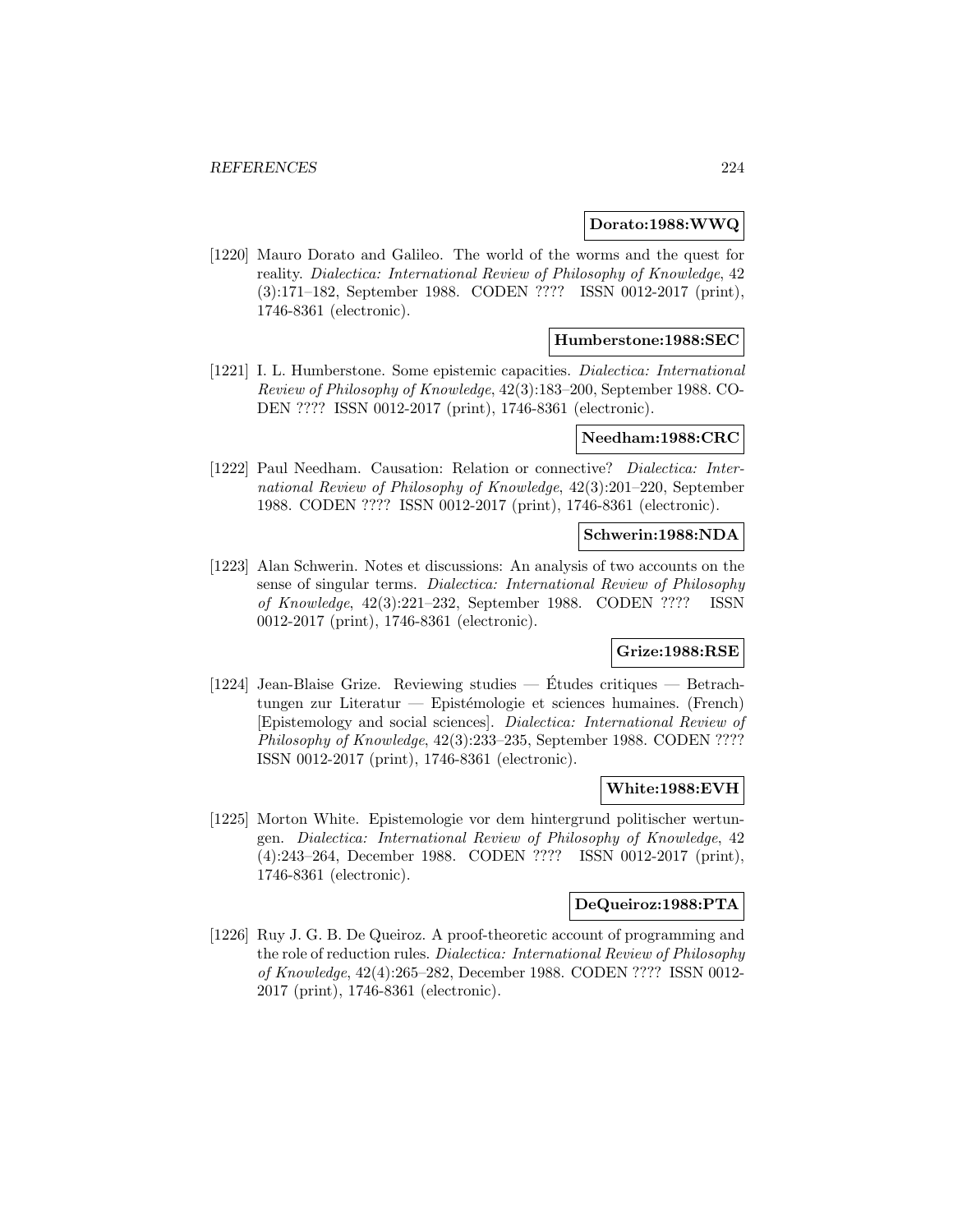### **Genova:1988:QDU**

[1227] A. C. Genova. Quine's dilemma of underdetermination. Dialectica: International Review of Philosophy of Knowledge, 42(4):283–294, December 1988. CODEN ???? ISSN 0012-2017 (print), 1746-8361 (electronic).

# **Duran:1988:NDR**

[1228] Jane Duran. Notes et discussions: Reductionism and the naturalization of epistemology. Dialectica: International Review of Philosophy of Knowledge, 42(4):295–306, December 1988. CODEN ???? ISSN 0012- 2017 (print), 1746-8361 (electronic).

# **Blum:1988:VFQ**

[1229] Alex Blum. A version of the Frege — Quine argument. Dialectica: International Review of Philosophy of Knowledge, 42(4):307–312, December 1988. CODEN ???? ISSN 0012-2017 (print), 1746-8361 (electronic).

## **Anonymous:1988:RSE**

[1230] Anonymous. Reviewing studies — Études critiques — Betrachtungen zur Literatur: Pragmatik. (German) [Pragmatics]. Dialectica: International Review of Philosophy of Knowledge, 42(4):313–318, December 1988. CODEN ???? ISSN 0012-2017 (print), 1746-8361 (electronic).

# **Anonymous:1988:RBL**

[1231] Anonymous. Received books — livres reçus — Eingegangene Bücher. Dialectica: International Review of Philosophy of Knowledge, 42(4):319– 320, December 1988. CODEN ???? ISSN 0012-2017 (print), 1746-8361 (electronic).

#### **Anonymous:1988:CA**

[1232] Anonymous. Conseils aux auteurs. Dialectica: International Review of Philosophy of Knowledge, 42(4):323–324, December 1988. CODEN ???? ISSN 0012-2017 (print), 1746-8361 (electronic).

#### **Anonymous:1988:AA**

[1233] Anonymous. Advices to authors. *Dialectica: International Review of* Philosophy of Knowledge, 42(4):323, December 1988. CODEN ???? ISSN 0012-2017 (print), 1746-8361 (electronic).

### **Anonymous:1988:AAG**

[1234] Anonymous. Anweisungen für Autoren. (German) [Instructions for authors]. Dialectica: International Review of Philosophy of Knowledge, 42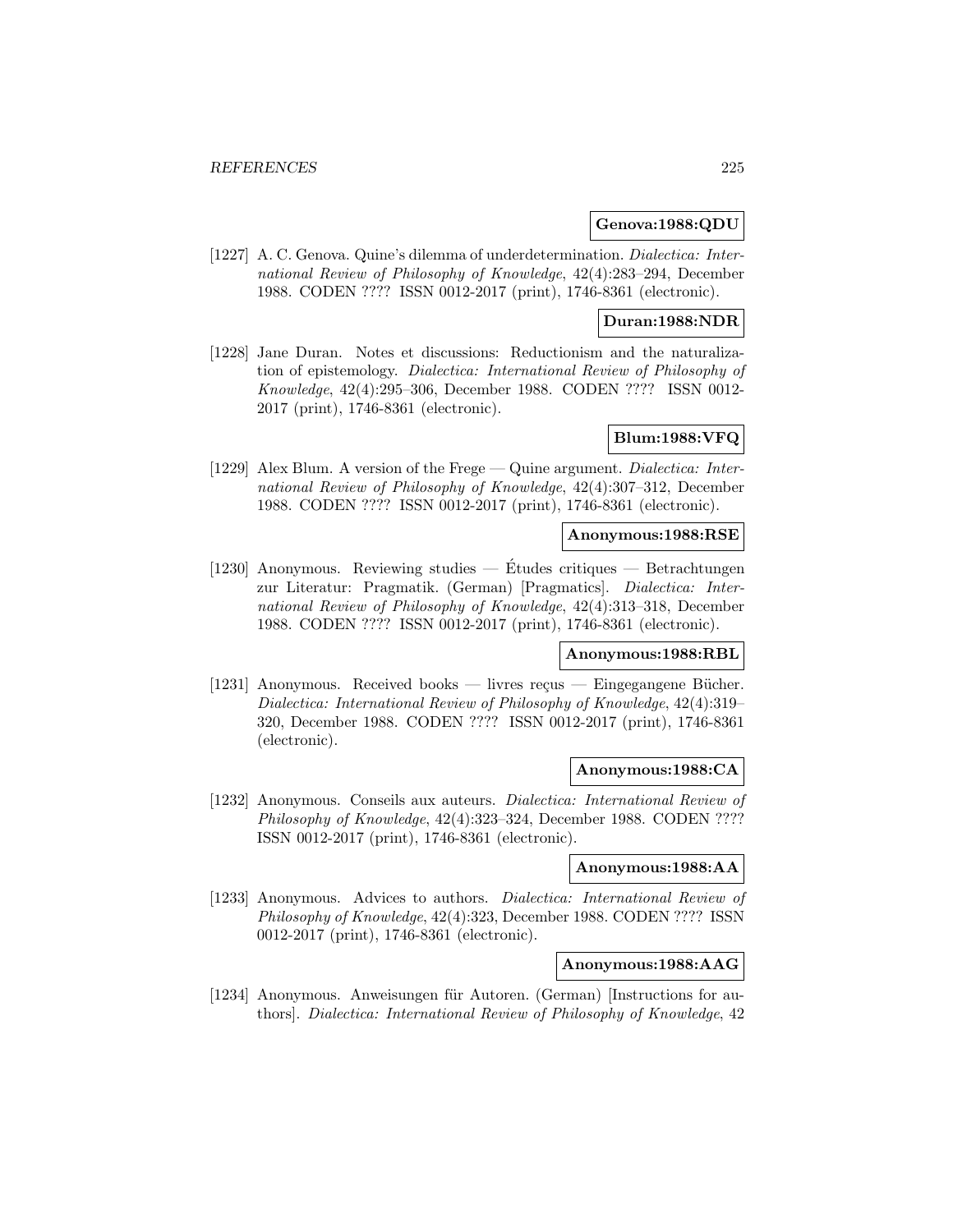(4):324, December 1988. CODEN ???? ISSN 0012-2017 (print), 1746- 8361 (electronic).

# **Boyd:1989:WRI**

[1235] Richard Boyd. What realism implies and what it does not. *Dialectica:* International Review of Philosophy of Knowledge, 43(1–2):5–29, June 1989. CODEN ???? ISSN 0012-2017 (print), 1746-8361 (electronic).

# **Newton-Smith:1989:TR**

[1236] W. H. Newton-Smith. The truth in realism. *Dialectica: International* Review of Philosophy of Knowledge, 43(1–2):31–45, June 1989. CODEN ???? ISSN 0012-2017 (print), 1746-8361 (electronic).

# **Stein:1989:YBS**

[1237] Howard Stein. Yes, but... some skeptical remarks on realism and antirealism. Dialectica: International Review of Philosophy of Knowledge, 43(1–2):47–65, June 1989. CODEN ???? ISSN 0012-2017 (print), 1746- 8361 (electronic).

### **Bonsack:1989:PRE**

[1238] François Bonsack. Prolegomena to a realist epistemology. *Dialectica:* International Review of Philosophy of Knowledge, 43(1–2):67–81, June 1989. CODEN ???? ISSN 0012-2017 (print), 1746-8361 (electronic).

# **Agazzi:1989:NRN**

[1239] Evandro Agazzi. Naive realism and naive antirealism. Dialectica: International Review of Philosophy of Knowledge, 43(1–2):83–98, June 1989. CODEN ???? ISSN 0012-2017 (print), 1746-8361 (electronic).

#### **Worrall:1989:SRB**

[1240] John Worrall. Structural realism: The best of both worlds? *Dialectica:* International Review of Philosophy of Knowledge, 43(1–2):99–124, June 1989. CODEN ???? ISSN 0012-2017 (print), 1746-8361 (electronic).

### **Ladriere:1989:PRP**

[1241] Jean Ladriére. Physical reality. a phenomenological approach. Dialectica: International Review of Philosophy of Knowledge, 43(1–2):125–139, June 1989. CODEN ???? ISSN 0012-2017 (print), 1746-8361 (electronic).

## **Kantscheider:1989:RBP**

[1242] Bernulf Kantscheider. Realism from a biological point of view. Dialectica: International Review of Philosophy of Knowledge, 43(1–2):141–156, June 1989. CODEN ???? ISSN 0012-2017 (print), 1746-8361 (electronic).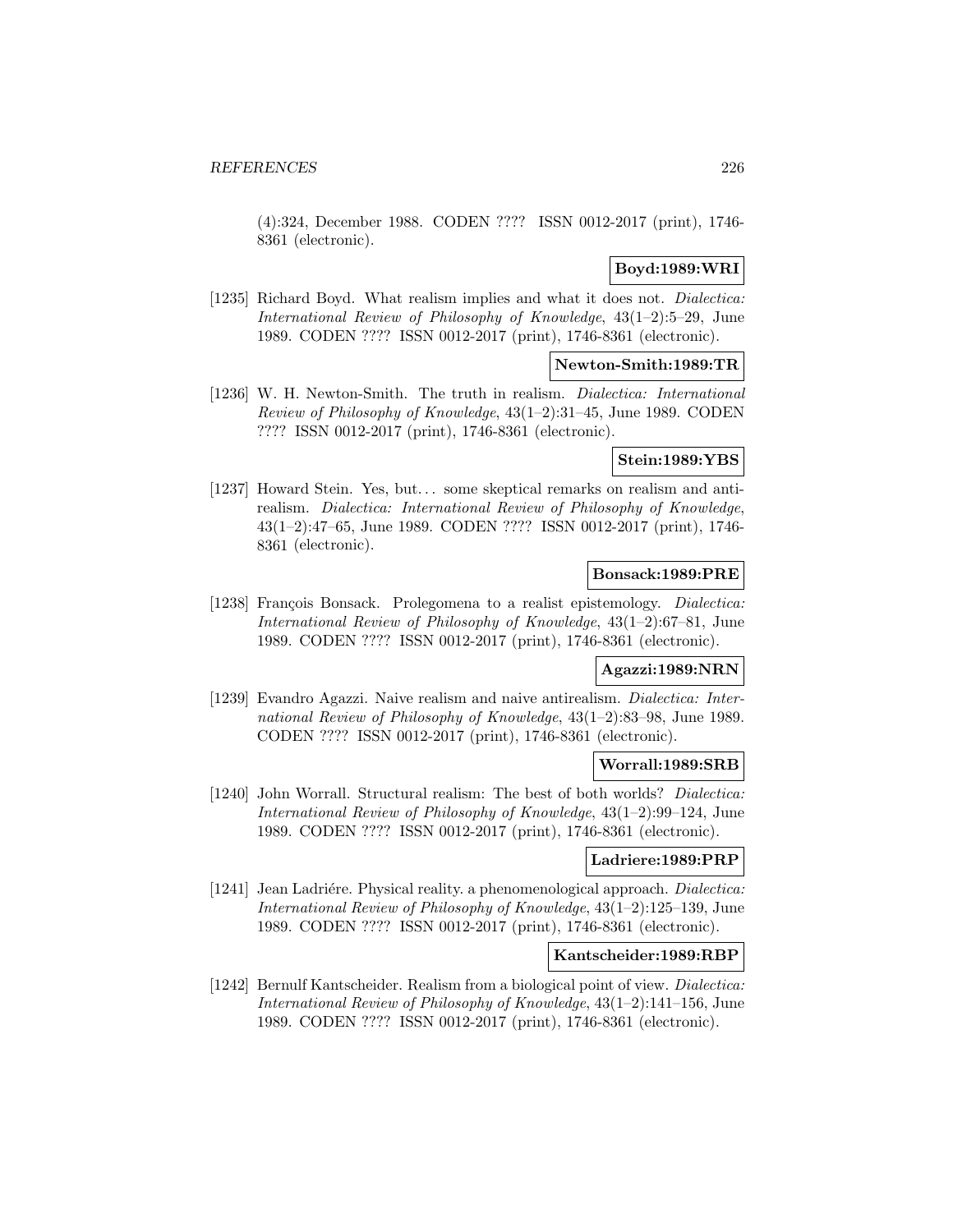#### **DEspagnat:1989:RPF**

[1243] Bernard D'Espagnat. Réalité et physique. (French) [Reality and physics]. Dialectica: International Review of Philosophy of Knowledge, 43(1–2): 157–172, June 1989. CODEN ???? ISSN 0012-2017 (print), 1746-8361 (electronic).

### **McDowell:1989:MPD**

[1244] John McDowell. Mathematical Platonism and Dummettian anti-realism. Dialectica: International Review of Philosophy of Knowledge,  $43(1-2)$ : 173–192, June 1989. CODEN ???? ISSN 0012-2017 (print), 1746-8361 (electronic).

### **Gumanski:1989:NAR**

[1245] Leon Gumanski. A new approach to realistic epistemology. *Dialectica:* International Review of Philosophy of Knowledge, 43(1–2):193–210, June 1989. CODEN ???? ISSN 0012-2017 (print), 1746-8361 (electronic).

## **Lepage:1989:KT**

[1246] François Lepage. Knowledge and truth. Dialectica: International Review of Philosophy of Knowledge, 43(3):215–229, September 1989. CODEN ???? ISSN 0012-2017 (print), 1746-8361 (electronic).

### **Steinhoff:1989:PEO**

[1247] Gordon Steinhoff. Putnam on "empirical objects". Dialectica: International Review of Philosophy of Knowledge, 43(3):231–248, September 1989. CODEN ???? ISSN 0012-2017 (print), 1746-8361 (electronic).

#### **Daniel:1989:BER**

[1248] Wojciech Daniel. Bohr, Einstein and realism. Dialectica: International Review of Philosophy of Knowledge, 43(3):249–261, September 1989. CO-DEN ???? ISSN 0012-2017 (print), 1746-8361 (electronic).

### **Brenner-Golomb:1989:NDP**

[1249] N. Brenner-Golomb and J. van Brakel. Notes et discussions: Putnam on Davidson on conceptual schemes. Dialectica: International Review of Philosophy of Knowledge, 43(3):263–269, September 1989. CODEN ???? ISSN 0012-2017 (print), 1746-8361 (electronic).

### **Ward:1989:RIG**

[1250] Andrew Ward. Radical interpretation and the Gunderson Game. Dialectica: International Review of Philosophy of Knowledge, 43(3):271–280,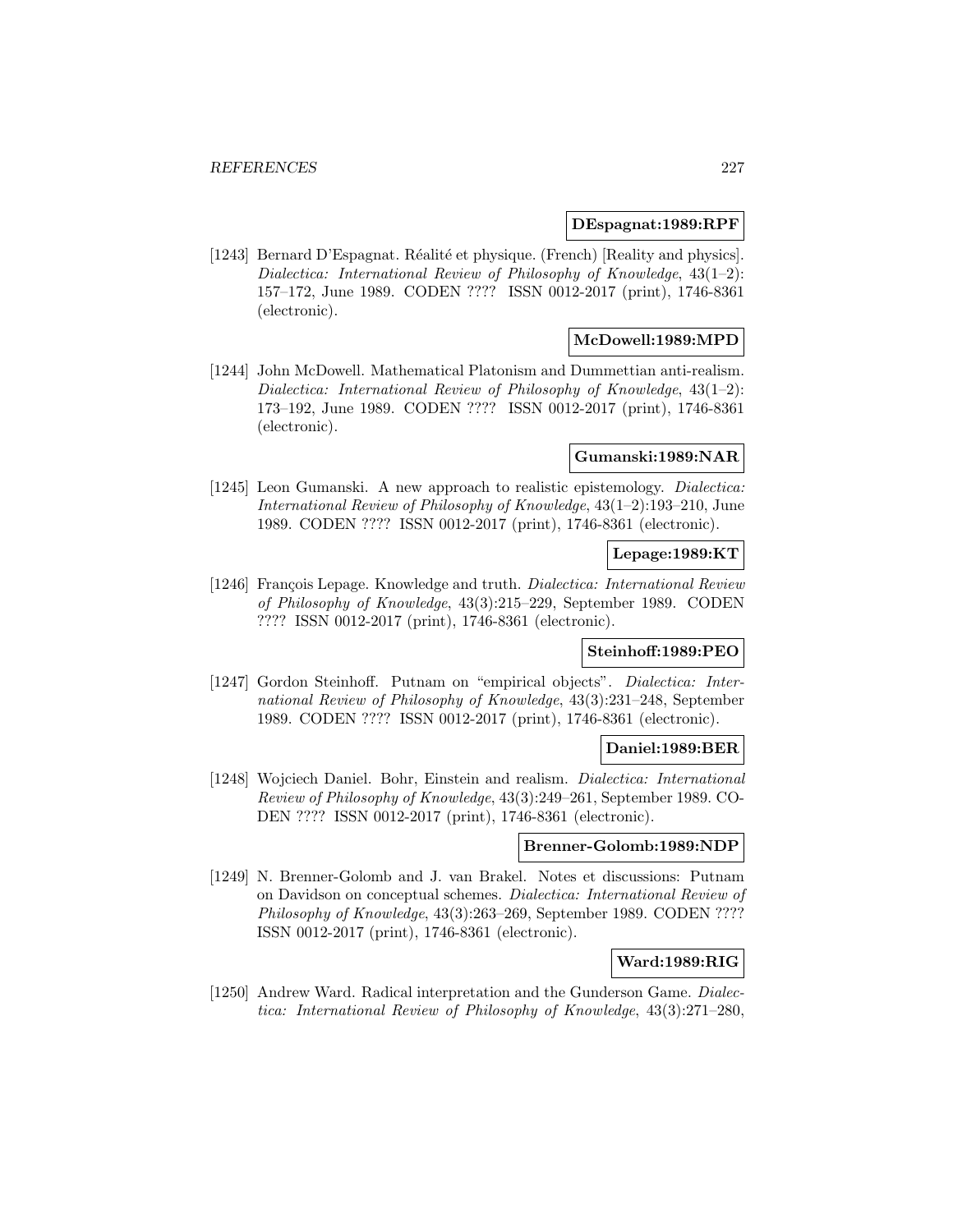September 1989. CODEN ???? ISSN 0012-2017 (print), 1746-8361 (electronic).

### **Widerker:1989:DDI**

[1251] David Widerker. In defense of Davidson's identity thesis regarding action individuation. Dialectica: International Review of Philosophy of Knowledge, 43(3):281–288, September 1989. CODEN ???? ISSN 0012-2017 (print), 1746-8361 (electronic).

# **Hugly:1989:CTP**

[1252] Philip Hugly and Charles Sayward. Can there be a proof that some unprovable arithmetic sentence is true? Dialectica: International Review of Philosophy of Knowledge, 43(3):289–292, September 1989. CODEN ???? ISSN 0012-2017 (print), 1746-8361 (electronic).

# **Anonymous:1989:RSEa**

[1253] Anonymous. Reviewing studies — Etudes critiques — Betrachtungen zur ´ Literatur. Dialectica: International Review of Philosophy of Knowledge, 43(3):293–294, September 1989. CODEN ???? ISSN 0012-2017 (print), 1746-8361 (electronic).

# **Wreen:1989:LDI**

[1254] Michael Wreen. Light from darkness, from ignorance knowledge. Dialectica: International Review of Philosophy of Knowledge, 43(4):299–314, December 1989. CODEN ???? ISSN 0012-2017 (print), 1746-8361 (electronic).

#### **Khlentzos:1989:ARU**

[1255] Drew Khlentzos. Anti-realism under mind? Dialectica: International Review of Philosophy of Knowledge, 43(4):315–328, December 1989. CO-DEN ???? ISSN 0012-2017 (print), 1746-8361 (electronic).

# **Gauthier:1989:FAI**

[1256] Yvon Gauthier. Finite arithmetic with infinite descent. Dialectica: International Review of Philosophy of Knowledge, 43(4):329–337, December 1989. CODEN ???? ISSN 0012-2017 (print), 1746-8361 (electronic).

### **Loeck:1989:DLM**

[1257] Gisela Loeck. Descartes' logic of magnitudes. Dialectica: International Review of Philosophy of Knowledge, 43(4):339–372, December 1989. CO-DEN ???? ISSN 0012-2017 (print), 1746-8361 (electronic).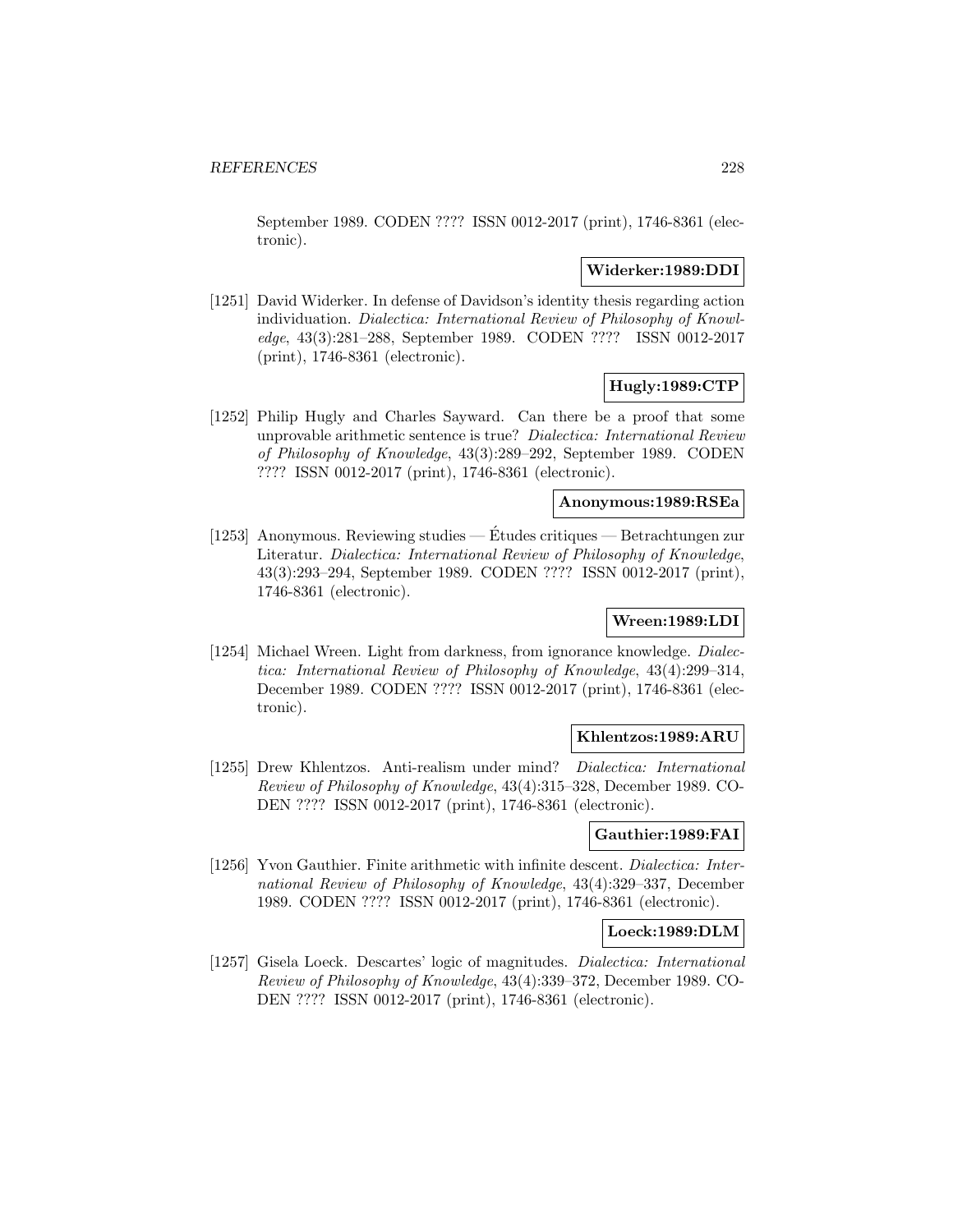### **Thibaud:1989:NPI**

[1258] P. Thibaud. Nom propre et individuation chez Peirce. (French) [Proper name and individuation in Peirce]. Dialectica: International Review of Philosophy of Knowledge, 43(4):373–386, December 1989. CODEN ???? ISSN 0012-2017 (print), 1746-8361 (electronic).

### **Rogerson:1989:NDC**

[1259] Kenneth F. Rogerson. Notes et discussions: Causal hermits. Dialectica: International Review of Philosophy of Knowledge, 43(4):387–396, December 1989. CODEN ???? ISSN 0012-2017 (print), 1746-8361 (electronic).

# **Anonymous:1989:RSEb**

[1260] Anonymous. Reviewing studies — Études critiques — Betrachtungen zur Literatur. Dialectica: International Review of Philosophy of Knowledge, 43(4):397–398, December 1989. CODEN ???? ISSN 0012-2017 (print), 1746-8361 (electronic).

#### **Anonymous:1989:RBL**

[1261] Anonymous. Received books — livres reçus — Eingegangene Bücher. Dialectica: International Review of Philosophy of Knowledge, 43(4):399, December 1989. CODEN ???? ISSN 0012-2017 (print), 1746-8361 (electronic).

## **Anonymous:1989:CVT**

[1262] Anonymous. Contents of vol. 43, 1989 — table annuelle, vol. 43 — Inhalt Band 43. Dialectica: International Review of Philosophy of Knowledge, 43(4):401–402, December 1989. CODEN ???? ISSN 0012-2017 (print), 1746-8361 (electronic).

#### **Anonymous:1989:AAC**

[1263] Anonymous. Advices to authors conseils aux auteurs. Dialectica: International Review of Philosophy of Knowledge, 43(4):403–404, December 1989. CODEN ???? ISSN 0012-2017 (print), 1746-8361 (electronic).

#### **Lauener:1990:VHG**

[1264] Henri Lauener. Vorwort des Herausgebers. (German) [Editors' foreword]. Dialectica: International Review of Philosophy of Knowledge, 44(1–2): 3–4, June 1990. CODEN ???? ISSN 0012-2017 (print), 1746-8361 (electronic).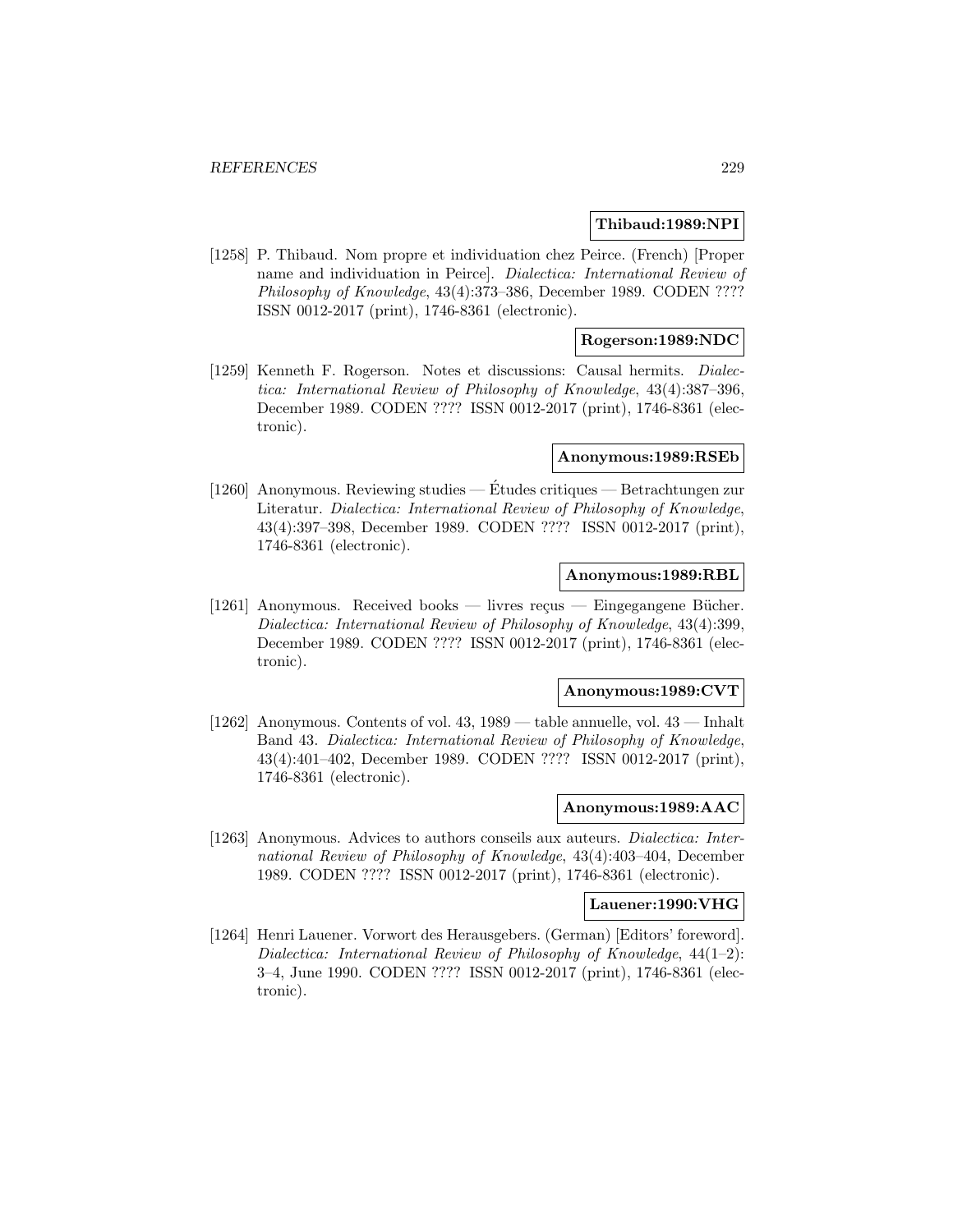### **Marcus:1990:MB**

[1265] Ruth Barcan Marcus. Max Black (1909–1988). Dialectica: International Review of Philosophy of Knowledge, 44(1–2):5–8, June 1990. CODEN ???? ISSN 0012-2017 (print), 1746-8361 (electronic).

# **Granger:1990:VMF**

[1266] G. G. Granger and André Weil. Sur le vague en mathématiques. (French) [On the wave in mathematics]. Dialectica: International Review of Philosophy of Knowledge,  $44(1-2):9-22$ , June 1990. CODEN ???? ISSN 0012-2017 (print), 1746-8361 (electronic).

### **Sanford:1990:ISI**

[1267] David H. Sanford. The inductive support of inductive rules: Themes from max black. Dialectica: International Review of Philosophy of Knowledge, 44(1–2):23–41, June 1990. CODEN ???? ISSN 0012-2017 (print), 1746- 8361 (electronic).

# **Ziff:1990:TP**

[1268] Paul Ziff. Time preference. Dialectica: International Review of Philosophy of Knowledge,  $44(1-2):43-54$ , June 1990. CODEN ???? ISSN 0012-2017 (print), 1746-8361 (electronic).

# **Hintikka:1990:MVL**

[1269] Jaakko Hintikka and Gabriel Sandu. Metaphor and the varieties of lexical meaning: Dedicated to the memory of Max Black. Dialectica: International Review of Philosophy of Knowledge, 44(1–2):55–78, June 1990. CODEN ???? ISSN 0012-2017 (print), 1746-8361 (electronic).

## **Martinich:1990:MIB**

[1270] A. P. Martinich. Meaning and intention: Black versus Grice. *Dialectica:* International Review of Philosophy of Knowledge, 44(1–2):79–98, June 1990. CODEN ???? ISSN 0012-2017 (print), 1746-8361 (electronic).

## **Donnellan:1990:GNK**

[1271] Keith S. Donnellan. Genuine names and knowledge by acquaintance. Dialectica: International Review of Philosophy of Knowledge, 44(1–2): 99–112, June 1990. CODEN ???? ISSN 0012-2017 (print), 1746-8361 (electronic).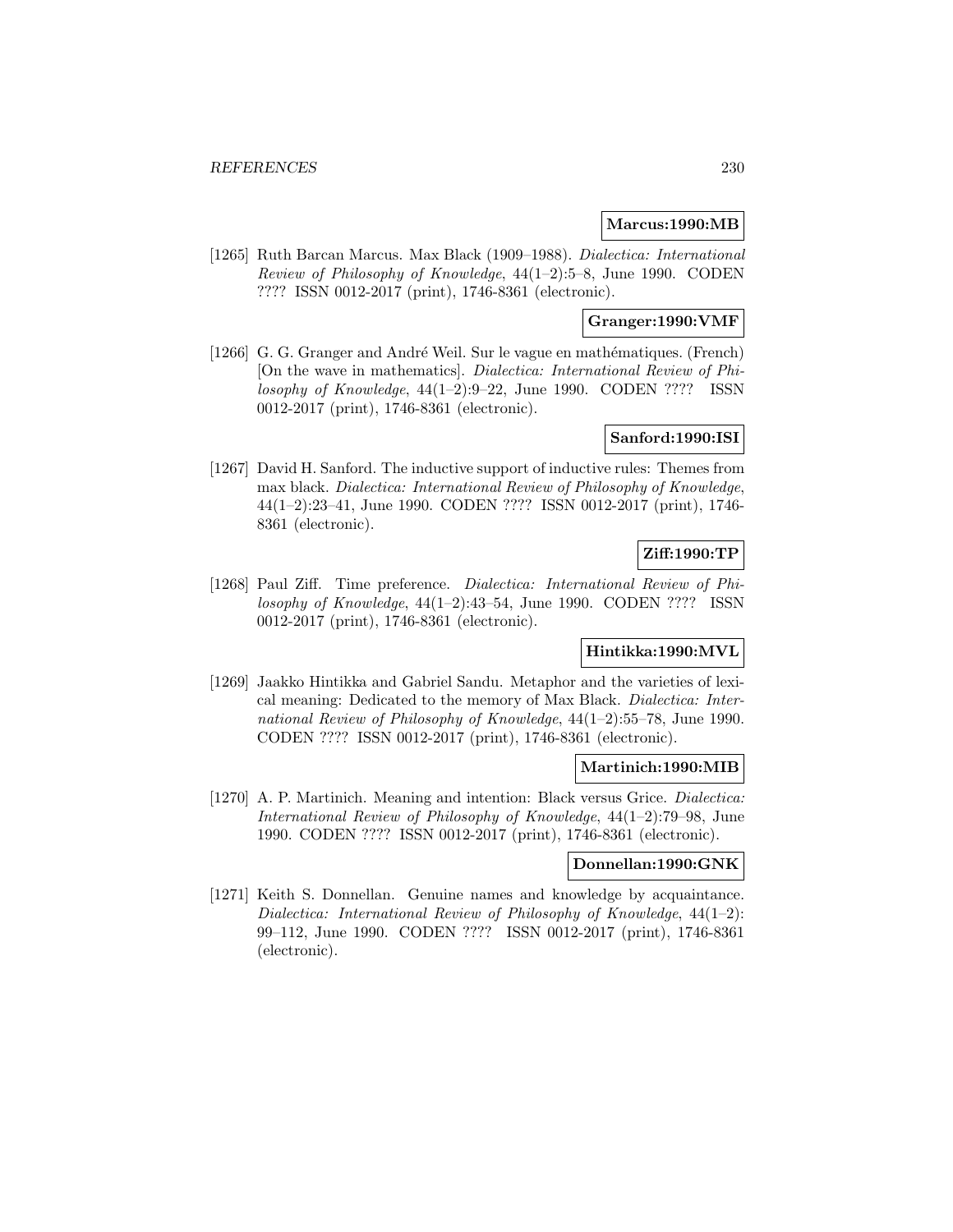#### **Wettstein:1990:FRS**

[1272] Howard Wettstein. Frege-Russell semantics? Dialectica: International Review of Philosophy of Knowledge, 44(1–2):113–135, June 1990. CO-DEN ???? ISSN 0012-2017 (print), 1746-8361 (electronic).

### **Lambert:1990:RTD**

[1273] Karel Lambert. Russell's theory of definite descriptions. Dialectica: International Review of Philosophy of Knowledge, 44(1–2):137–152, June 1990. CODEN ???? ISSN 0012-2017 (print), 1746-8361 (electronic).

# **Stroll:1990:MM**

[1274] Avrum Stroll. Max on Moore. Dialectica: International Review of Philosophy of Knowledge, 44(1–2):153–163, June 1990. CODEN ???? ISSN 0012-2017 (print), 1746-8361 (electronic).

# **Pears:1990:WH**

[1275] David Pears. Wittgenstein's holism. Dialectica: International Review of Philosophy of Knowledge, 44(1–2):165–173, June 1990. CODEN ???? ISSN 0012-2017 (print), 1746-8361 (electronic).

# **Garver:1990:FLW**

[1276] Newton Garver. Form of life in Wittgenstein's later work. Dialectica: International Review of Philosophy of Knowledge, 44(1–2):175–201, June 1990. CODEN ???? ISSN 0012-2017 (print), 1746-8361 (electronic).

#### **Sachs:1990:PRF**

[1277] David Sachs. A philosophical resistance to Freud. Dialectica: International Review of Philosophy of Knowledge, 44(1–2):204–214, June 1990. CODEN ???? ISSN 0012-2017 (print), 1746-8361 (electronic).

### **Pilet:1990:E**

[1278] P. E. Pilet. Editorial. Dialectica: International Review of Philosophy of Knowledge, 44(3–4):i, December 1990. CODEN ???? ISSN 0012-2017 (print), 1746-8361 (electronic).

# **Vuillemin:1990:MFG**

[1279] Jules Vuillemin. Sur la méthode de Ferdinand Gonseth. (French) [On the method of Ferdinand Gonseth]. Dialectica: International Review of Philosophy of Knowledge, 44(3–4):225–228, December 1990. CODEN ???? ISSN 0012-2017 (print), 1746-8361 (electronic).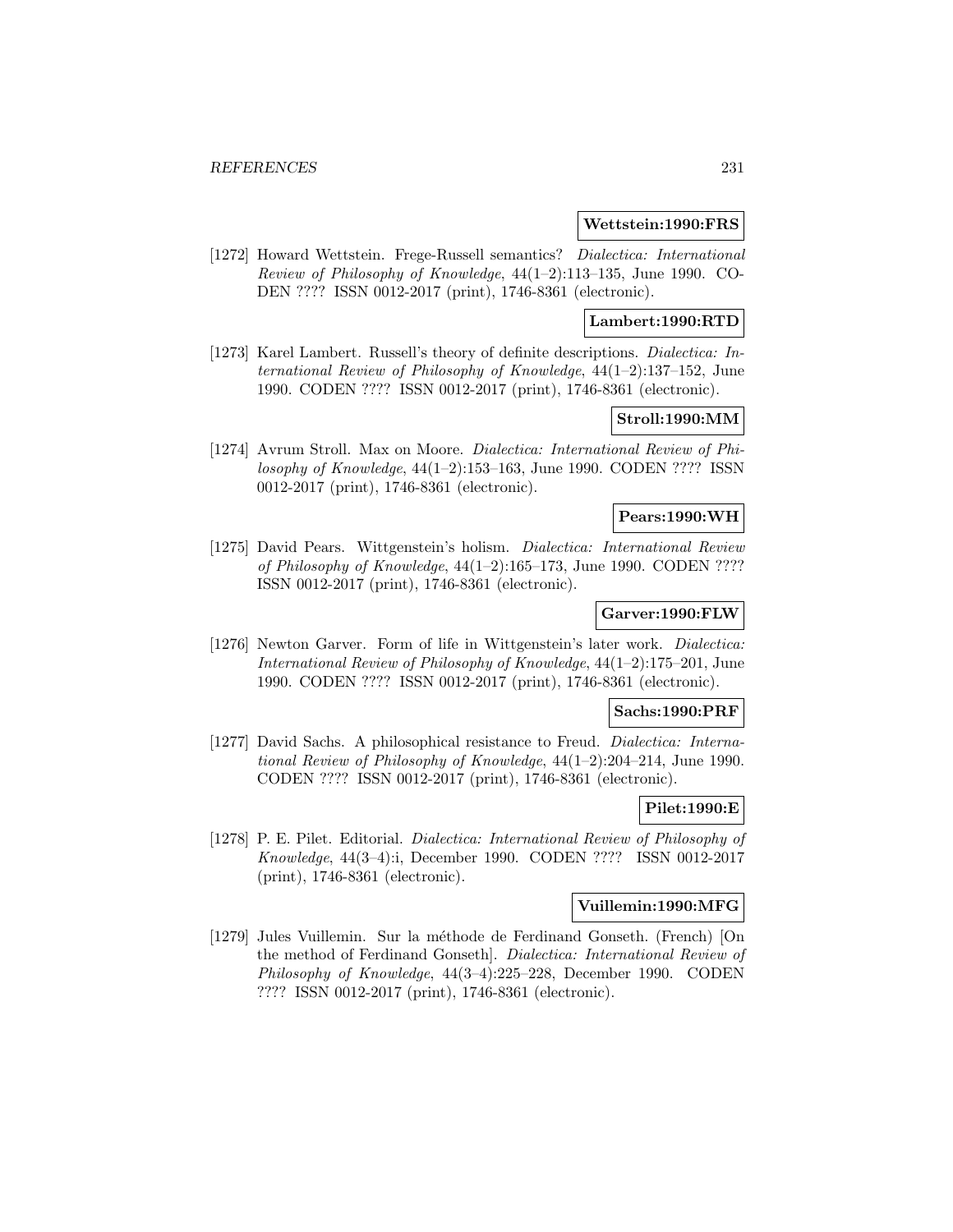# **Ory:1990:CDM**

[1280] André Ory. Aux confins du monde physique et du monde psychique: Essai sur le thème du réferentiel. (French) [On the confines of the physical world and the psychic world: Essay on the theme of the referential]. Dialectica: International Review of Philosophy of Knowledge, 44(3–4): 229–242, December 1990. CODEN ???? ISSN 0012-2017 (print), 1746- 8361 (electronic).

# **Bonsack:1990:VEG**

[1281] François Bonsack. Une version de l'épistémologie gonséthienne: le béton et les cailloux. (French) [A version of Gonsethian epistemology: concrete and pebbles]. Dialectica: International Review of Philosophy of Knowledge, 44(3–4):243–253, December 1990. CODEN ???? ISSN 0012-2017 (print), 1746-8361 (electronic).

# **Tonoiu:1990:VPD**

[1282] Vasile Tonoiu. Vers une pédagogie du dialogue. (French) [Towards a pedagogy of dialogue]. Dialectica: International Review of Philosophy of Knowledge, 44(3–4):255–278, December 1990. CODEN ???? ISSN 0012-2017 (print), 1746-8361 (electronic).

### **Heinzmann:1990:LMG**

[1283] Gerhard Heinzmann. L'épistémologie mathématique de Gonseth dans la perspective du pragmatisme de Peirce. (French) [The mathematical epistemology of Gonseth in the perspective of the pragmatism of Peirce]. Dialectica: International Review of Philosophy of Knowledge, 44(3–4): 279–286, December 1990. CODEN ???? ISSN 0012-2017 (print), 1746- 8361 (electronic).

### **Lauener:1990:POF**

[1284] Henri Lauener. La philosophic ouverte de F. Gonseth aboutit-elle à une conception réaliste ou relativiste des théories scientifiques?. (French) [Does the open philosophy of F. Gonseth lead to a realistic or relativist conception of scientific theories?]. Dialectica: International Review of Philosophy of Knowledge, 44(3–4):287–293, December 1990. CODEN ???? ISSN 0012-2017 (print), 1746-8361 (electronic).

# **Jorge:1990:CQF**

 $[1285]$  Maria Manuel Araújo Jorge. Ce que Ferdinand Gonseth à d'important á dire à l'épistémologie contemporaine. (French) [What Ferdinand Gonseth has to say about contemporary epistemology]. Dialectica: International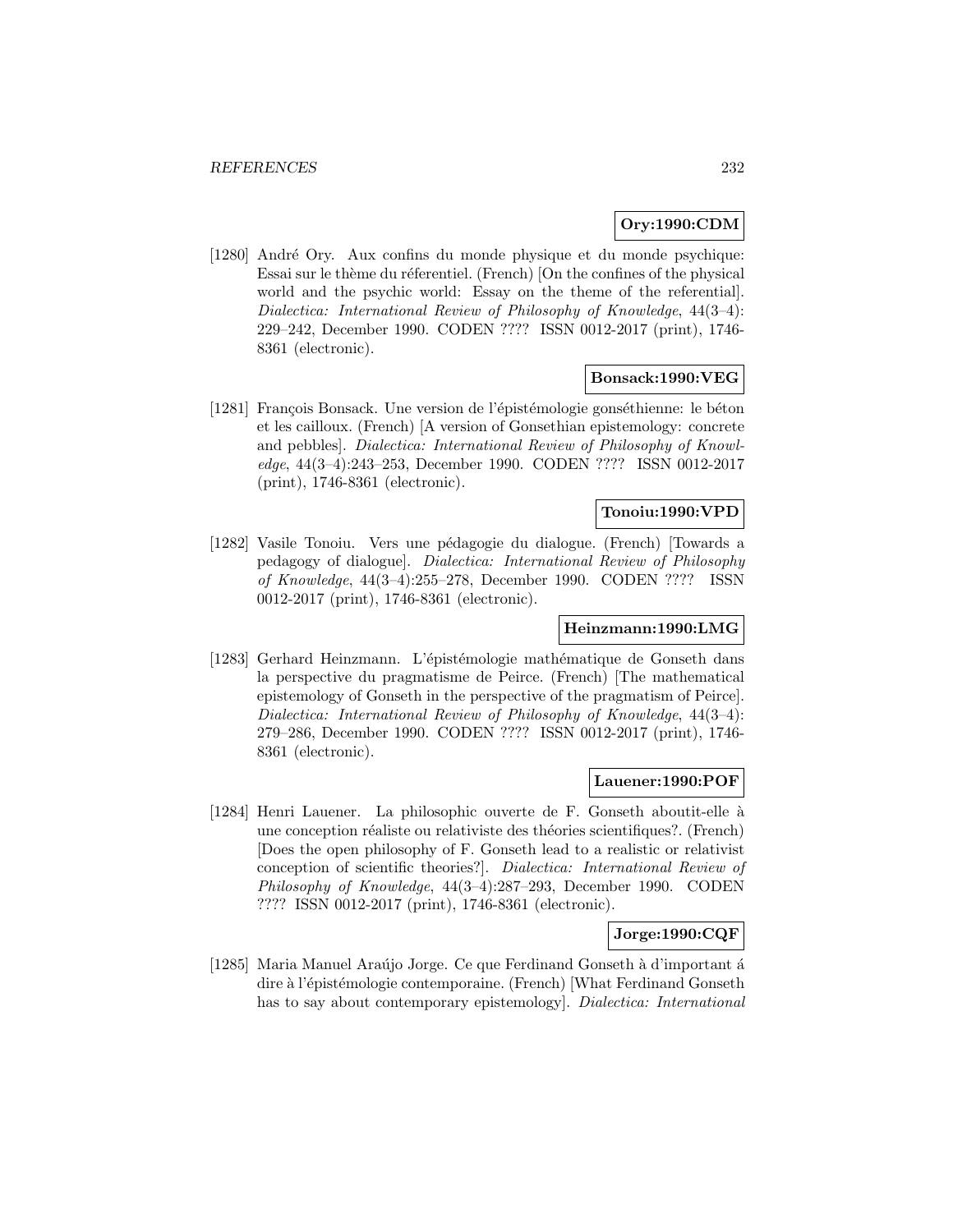Review of Philosophy of Knowledge, 44(3–4):295–311, December 1990. CODEN ???? ISSN 0012-2017 (print), 1746-8361 (electronic).

#### **Witkowski:1990:PME**

[1286] Lech Witkowski. On the phenomenon of marginality in epistemology: Gonseth and his tradition. Dialectica: International Review of Philosophy of Knowledge, 44(3–4):313–322, December 1990. CODEN ???? ISSN 0012-2017 (print), 1746-8361 (electronic).

### **Cohen-Tannoudji:1990:PDC**

[1287] Gilles Cohen-Tannoudji. La pertinence du concept horizon de réalité en physique théorique contemporaine. (French) [The relevance of the horizon concept of reality in contemporary theoretical physics]. Dialectica: International Review of Philosophy of Knowledge, 44(3–4):323–332, December 1990. CODEN ???? ISSN 0012-2017 (print), 1746-8361 (electronic).

# **Pilet:1990:LDV**

[1288] Paul-Emile Pilet. L'étude du vivant et la méthodologie ouverte. (French) [The study of life and the open methodology]. Dialectica: International Review of Philosophy of Knowledge, 44(3–4):333–341, December 1990. CODEN ???? ISSN 0012-2017 (print), 1746-8361 (electronic).

### **Peguiron:1990:PGM**

[1289] Nicolas Peguiron. La pensée gonséthienne et le mouvement systémique. (French) [Gonsethian thought and the systemic movement]. Dialectica: International Review of Philosophy of Knowledge, 44(3–4):343–351, December 1990. CODEN ???? ISSN 0012-2017 (print), 1746-8361 (electronic).

#### **Morel:1990:GDT**

[1290] Bernard Morel. Gonseth et le discours théologique. (French) [Gonseth and theological discourse]. Dialectica: International Review of Philosophy of Knowledge, 44(3–4):353–361, December 1990. CODEN ???? ISSN 0012-2017 (print), 1746-8361 (electronic).

# **Anonymous:1990:ECB**

[1291] Anonymous. Etudes critiques — Betrachtungen zur Literatur — review- ´ ing studies. Dialectica: International Review of Philosophy of Knowledge, 44(3–4):363–366, December 1990. CODEN ???? ISSN 0012-2017 (print), 1746-8361 (electronic).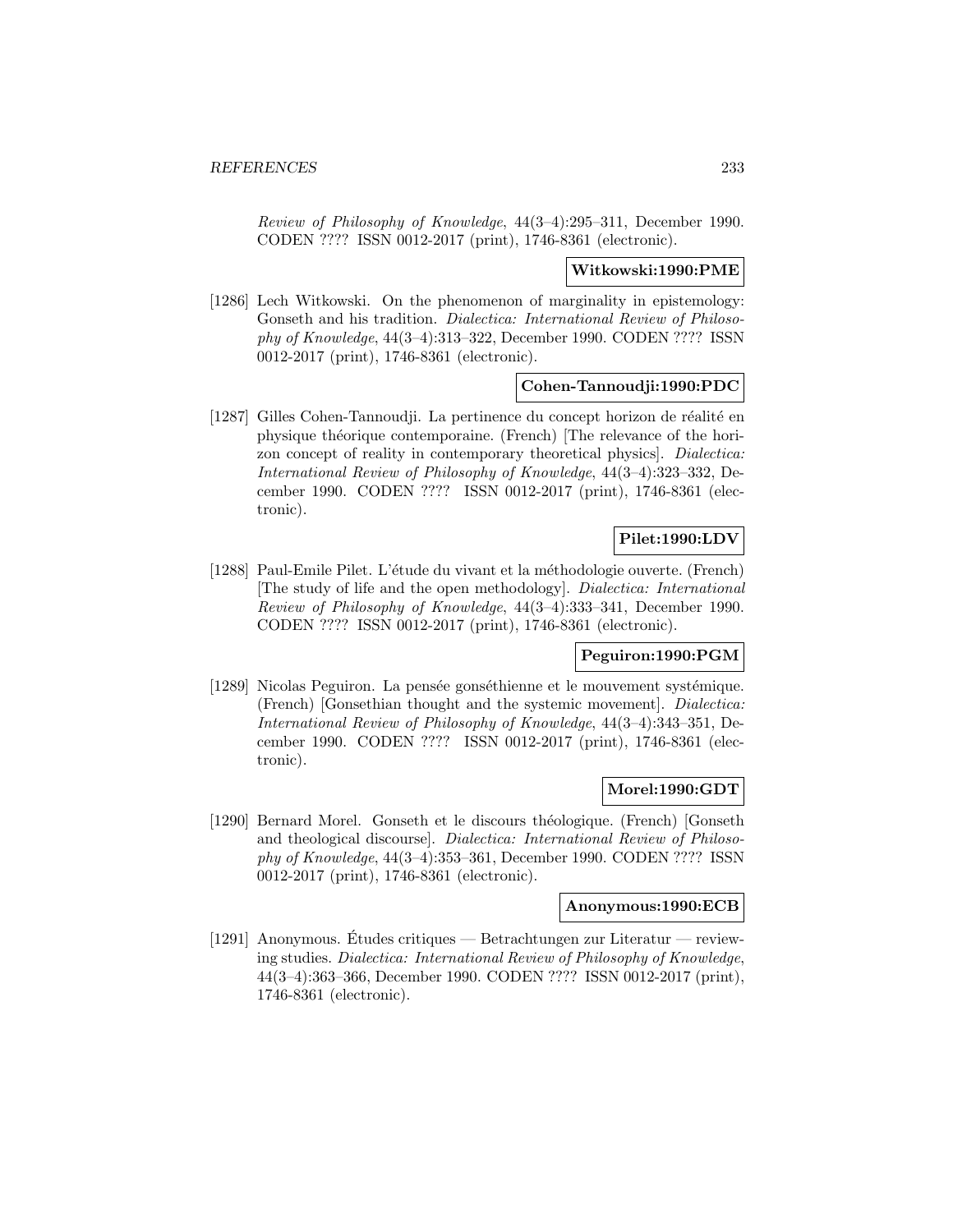#### **Anonymous:1990:RBL**

[1292] Anonymous. Received books — livres reçus — Eingegangene Bücher. Dialectica: International Review of Philosophy of Knowledge, 44(3–4): 367–369, December 1990. CODEN ???? ISSN 0012-2017 (print), 1746- 8361 (electronic).

### **Anonymous:1990:CVT**

[1293] Anonymous. Contents of vol. 44, 1990 — table annuelle, vol. 44 inhalt band 44. Dialectica: International Review of Philosophy of Knowledge, 44(3–4):371–372, December 1990. CODEN ???? ISSN 0012-2017 (print), 1746-8361 (electronic).

#### **Anonymous:1990:AAC**

[1294] Anonymous. Advices to authors conseils aux auteurs. *Dialectica: Inter*national Review of Philosophy of Knowledge, 44(3–4):373–375, December 1990. CODEN ???? ISSN 0012-2017 (print), 1746-8361 (electronic).

### **Herman:1991:IKT**

[1295] David J. Herman. The incoherence of Kant's transcendental dialectic: Specifying the minimal conditions for dialectical error. Dialectica: International Review of Philosophy of Knowledge, 45(1):3–29, March 1991. CODEN ???? ISSN 0012-2017 (print), 1746-8361 (electronic).

# **Glouberman:1991:TID**

[1296] M. Glouberman. Transcendental idealism: The dialectical dimension. Dialectica: International Review of Philosophy of Knowledge, 45(1):31–45, March 1991. CODEN ???? ISSN 0012-2017 (print), 1746-8361 (electronic).

### **Malpas:1991:HI**

[1297] Jeff Malpas. Holism and indeterminacy. Dialectica: International Review of Philosophy of Knowledge, 45(1):47–58, March 1991. CODEN ???? ISSN 0012-2017 (print), 1746-8361 (electronic).

### **Gibson:1991:MQD**

[1298] Roger F. Gibson. More on Quine's dilemma of underdetermination. Dialectica: International Review of Philosophy of Knowledge, 45(1):59–66, March 1991. CODEN ???? ISSN 0012-2017 (print), 1746-8361 (electronic).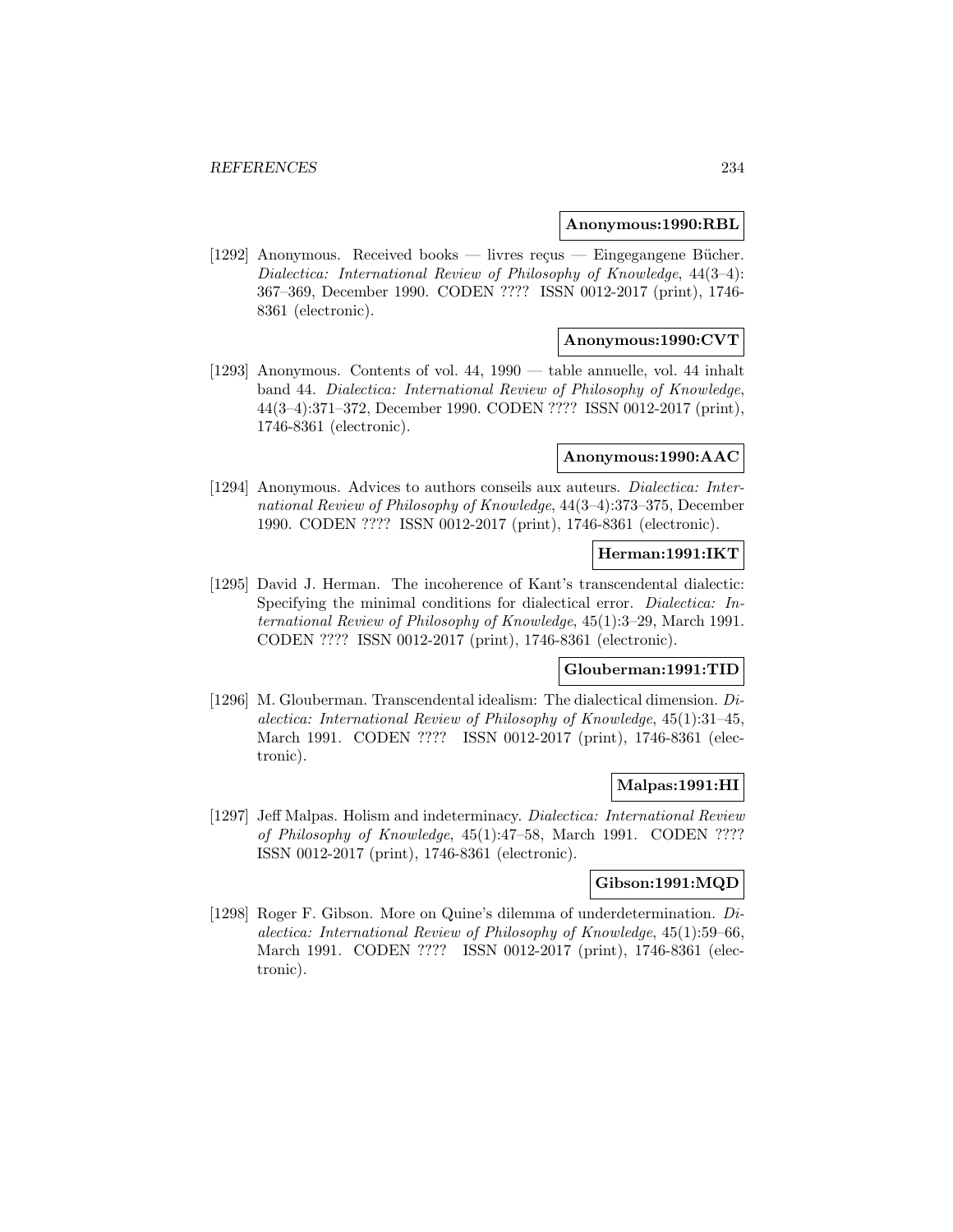### **Green:1991:DO**

[1299] Karen Green. Dummett's ought from is. Dialectica: International Review of Philosophy of Knowledge, 45(1):67–82, March 1991. CODEN ???? ISSN 0012-2017 (print), 1746-8361 (electronic).

# **deQueiroz:1991:NDM**

[1300] Ruy J. G. B. de Queiroz. Notes et discussions: Meaning as grammar plus consequences. (French) [Notes and discussions: Meaning as grammar plus consequences]. Dialectica: International Review of Philosophy of Knowledge, 45(1):83–86, March 1991. CODEN ???? ISSN 0012-2017 (print), 1746-8361 (electronic).

# **Anonymous:1991:ECB**

[1301] Anonymous. Etudes critiques — Betrachtungen zur Literatur — review- ´ ing studies. Dialectica: International Review of Philosophy of Knowledge, 45(1):87–89, March 1991. CODEN ???? ISSN 0012-2017 (print), 1746-8361 (electronic).

## **Brunner:1991:MRC**

[1302] Fernand Brunner. Mysticisme et rationalité chez maître Eckhart. (French) [Mysticism and rationality in master Eckhart]. Dialectica: International Review of Philosophy of Knowledge, 45(2–3):99–115, September 1991. CODEN ???? ISSN 0012-2017 (print), 1746-8361 (electronic).

# **Rod:1991:KRN**

[1303] Wolfgang Röd. Kants Reine Naturwissenschaft als kritische Metaphysik. (German) [Kant's natural science as critical metaphysics]. Dialectica: International Review of Philosophy of Knowledge, 45(2–3):117–131, September 1991. CODEN ???? ISSN 0012-2017 (print), 1746-8361 (electronic).

# **Essler:1991:KKE**

[1304] Wilhelm K. Essler. Kant und kein Ende. (German) [Kant and no end]. Dialectica: International Review of Philosophy of Knowledge, 45(2–3): 133–163, September 1991. CODEN ???? ISSN 0012-2017 (print), 1746- 8361 (electronic).

#### **Stroll:1991:OH**

[1305] Avrum Stroll. Observation and the hidden. Dialectica: International Review of Philosophy of Knowledge, 45(2–3):165–179, September 1991. CODEN ???? ISSN 0012-2017 (print), 1746-8361 (electronic).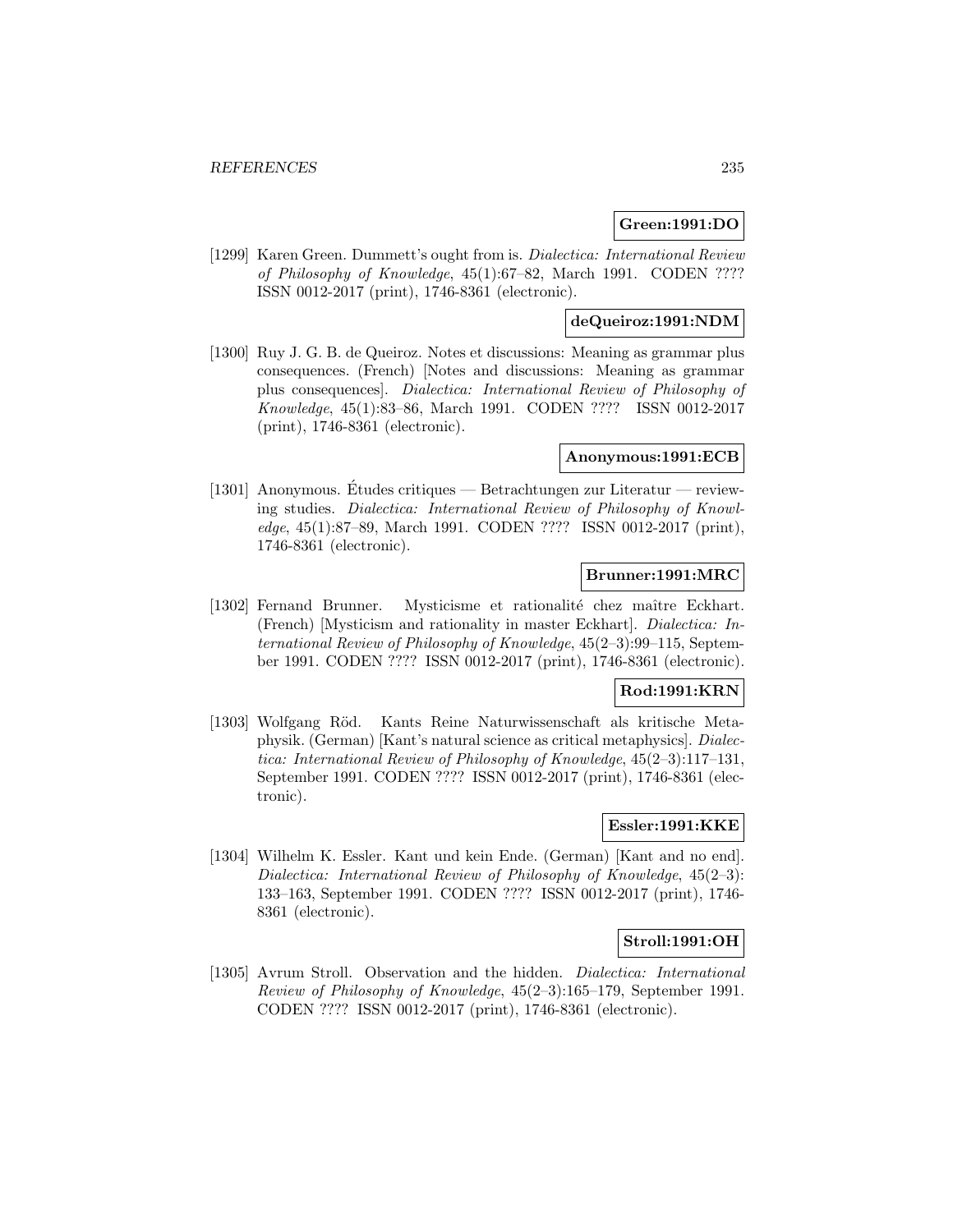#### **Schulthess:1991:EPS**

[1306] Daniel Schulthess. Eléments et parties des systémes: Note sur l'interprétation temporelle des deux relations. (French) [Elements and parts of systems: Note on the temporal interpretation of the two relations]. Dialectica: International Review of Philosophy of Knowledge, 45 (2–3):181–189, September 1991. CODEN ???? ISSN 0012-2017 (print), 1746-8361 (electronic).

### **Davidson:1991:EE**

[1307] Donald Davidson. Epistemology externalized. Dialectica: International Review of Philosophy of Knowledge, 45(2–3):191–202, September 1991. CODEN ???? ISSN 0012-2017 (print), 1746-8361 (electronic).

### **Hintikka:1991:OOM**

[1308] Jaakko Hintikka. Overcoming "overcoming metaphysics through logical analysis of language" through logical analysis of language. Dialectica: International Review of Philosophy of Knowledge, 45(2–3):203–218, September 1991. CODEN ???? ISSN 0012-2017 (print), 1746-8361 (electronic).

# **Quine:1991:IV**

[1309] W. V. Quine. Immanence and validity. Dialectica: International Review of Philosophy of Knowledge, 45(2–3):219–230, September 1991. CODEN ???? ISSN 0012-2017 (print), 1746-8361 (electronic).

### **Vuillemin:1991:ESA**

[1310] Jules Vuillemin. Etre sensible, acte, puissance. Dialectica: International Review of Philosophy of Knowledge, 45(2–3):231–248, September 1991. CODEN ???? ISSN 0012-2017 (print), 1746-8361 (electronic).

### **Giannoli:1991:MS**

[1311] Giovanni I. Giannoli and Alberto Gianquinto. On meaningful signals. Dialectica: International Review of Philosophy of Knowledge, 45(4):255– 271, December 1991. CODEN ???? ISSN 0012-2017 (print), 1746-8361 (electronic).

#### **Nowak:1991:TFP**

[1312] Leszek Nowak. Thoughts are facts in possible worlds, truths are facts of a given world. Dialectica: International Review of Philosophy of Knowledge, 45(4):273–288, December 1991. CODEN ???? ISSN 0012-2017 (print), 1746-8361 (electronic).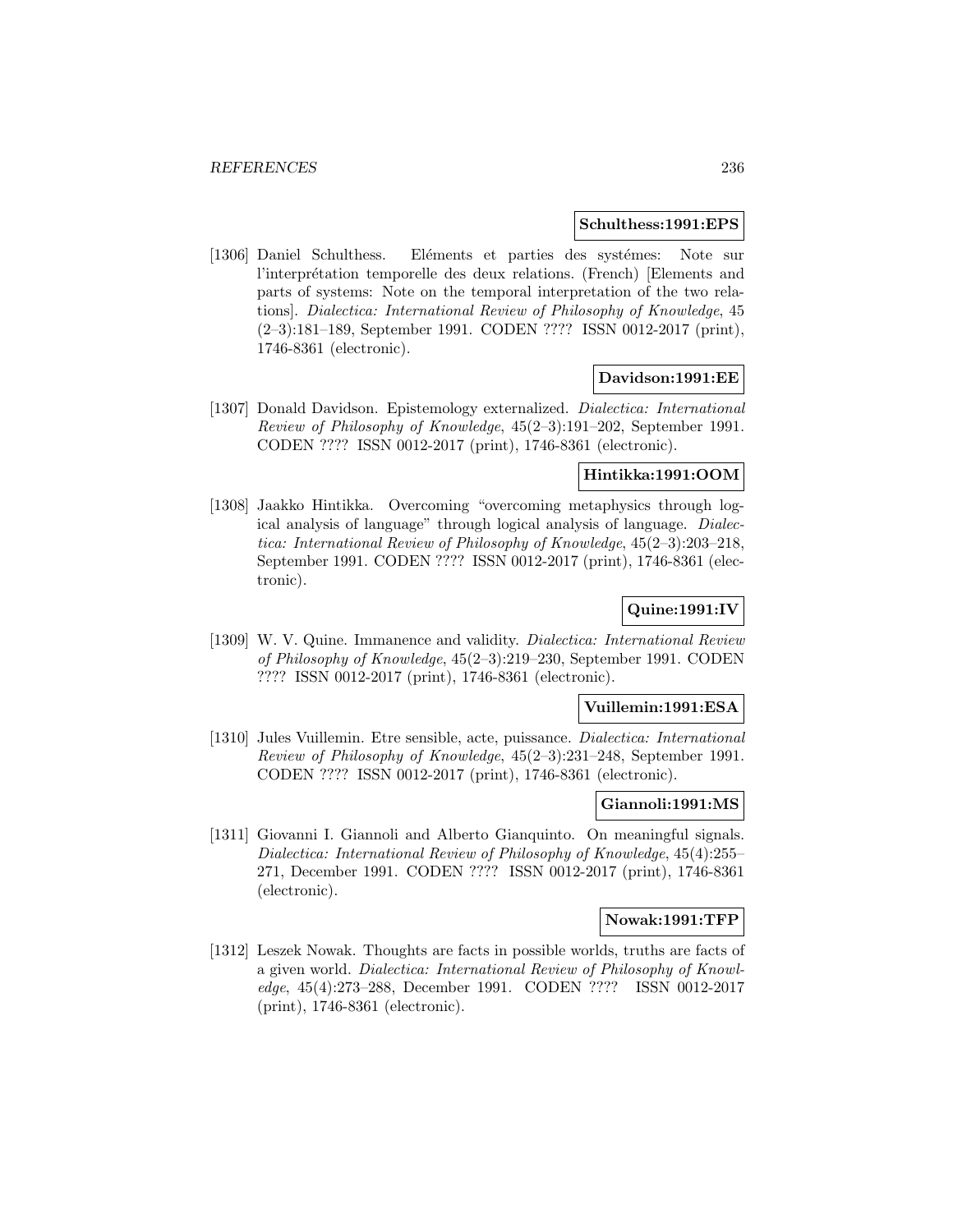## **Duran:1991:BN**

[1313] Jane Duran. Boydian nightmares. *Dialectica: International Review of* Philosophy of Knowledge, 45(4):289–299, December 1991. CODEN ???? ISSN 0012-2017 (print), 1746-8361 (electronic).

# **Hermann:1991:PEP**

[1314] P. Hermann. Pour une épistémologie psychanalytique. Sur trois mots de Sigmund Freud. (French) [For a psychoanalytic epistemology. On three words from Sigmund Freud. *Dialectica: International Review of Philos*ophy of Knowledge, 45(4):301–315, December 1991. CODEN ???? ISSN 0012-2017 (print), 1746-8361 (electronic).

# **Anonymous:1991:RSE**

[1315] Anonymous. Reviewing studies — Études critiques — Betrachtungen zur Literatur. Dialectica: International Review of Philosophy of Knowledge, 45(4):317–327, December 1991. CODEN ???? ISSN 0012-2017 (print), 1746-8361 (electronic).

### **Anonymous:1991:RBL**

[1316] Anonymous. Received books — livres reçus — Eingegangene Bücher. Dialectica: International Review of Philosophy of Knowledge, 45(4):328– 329, December 1991. CODEN ???? ISSN 0012-2017 (print), 1746-8361 (electronic).

## **Anonymous:1991:CVT**

[1317] Anonymous. Contents of vol. 45, 1991 –table annuelle, vol. 45 inhalt band 45. Dialectica: International Review of Philosophy of Knowledge, 45(4): 330, December 1991. CODEN ???? ISSN 0012-2017 (print), 1746-8361 (electronic).

### **Moser:1992:AE**

[1318] Paul K. Moser. Analyticity and epistemology. Dialectica: International Review of Philosophy of Knowledge, 46(1):3–19, March 1992. CODEN ???? ISSN 0012-2017 (print), 1746-8361 (electronic).

# **Seymour:1992:EBC**

[1319] Michel Seymour. Les expériences de Burge et les contenus de pensée. (French) [The experiences of Burge and the contents of thought]. Dialectica: International Review of Philosophy of Knowledge, 46(1):21–39, March 1992. CODEN ???? ISSN 0012-2017 (print), 1746-8361 (electronic).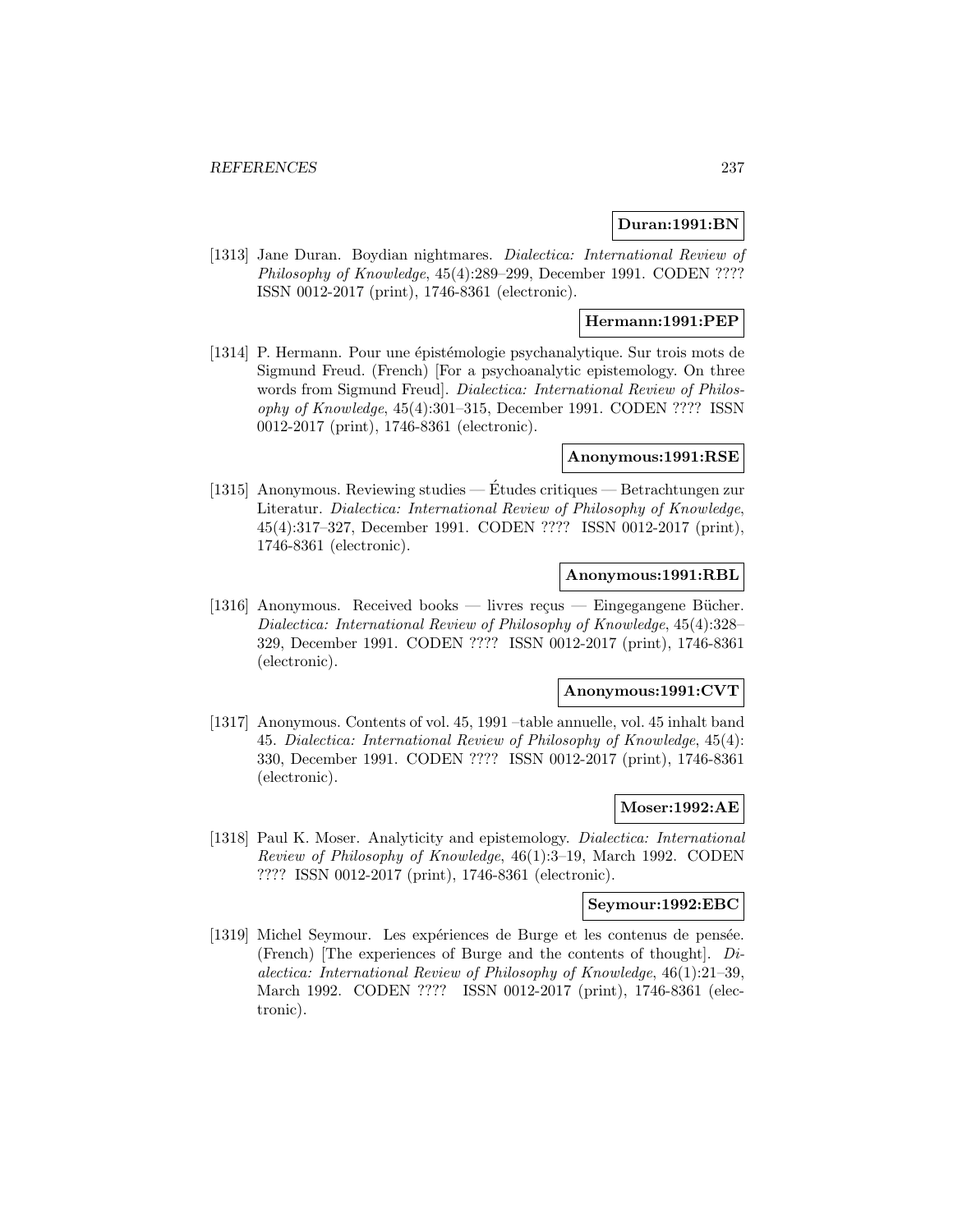### **Callaway:1992:MHS**

[1320] H. G. Callaway. Meaning holism and semantic realism. Dialectica: International Review of Philosophy of Knowledge, 46(1):41–59, March 1992. CODEN ???? ISSN 0012-2017 (print), 1746-8361 (electronic).

# **Wiggins:1992:MTC**

[1321] David Wiggins. Meaning, truth-conditions, proposition: Frege's doctrine of sense retrieved, resumed and redeployed in the light of certain recent criticisms. Dialectica: International Review of Philosophy of Knowledge, 46(1):61–90, March 1992. CODEN ???? ISSN 0012-2017 (print), 1746- 8361 (electronic).

### **Schwartz:1992:JRF**

[1322] Elisabeth Schwartz. Le jugement de recognition fregéen et la supposition de determination complète. (French) [The judgment of Frege recognition and the assumption of complete determination]. Dialectica: International Review of Philosophy of Knowledge, 46(1):91–114, March 1992. CODEN ???? ISSN 0012-2017 (print), 1746-8361 (electronic).

## **Anonymous:1992:RSEa**

[1323] Anonymous. Reviewing studies — Etudes critiques — Betrachtungen zur ´ Literatur. Dialectica: International Review of Philosophy of Knowledge, 46(1):115–117, March 1992. CODEN ???? ISSN 0012-2017 (print), 1746-8361 (electronic).

## **Gottlob:1992:HSC**

[1324] Rainer Gottlob. How scientists confirm universal propositions (laws of nature): The minor significance of "positive instances". *Dialectica: Inter*national Review of Philosophy of Knowledge, 46(2):123–139, June 1992. CODEN ???? ISSN 0012-2017 (print), 1746-8361 (electronic).

# **Majer:1992:WKD**

[1325] Ulrich Majer. Weyls Kritik an Dedekinds Zahlbegriff. (German) [Weyl's criticism of Dedekind's number concept]. Dialectica: International Review of Philosophy of Knowledge, 46(2):141–149, June 1992. CODEN ???? ISSN 0012-2017 (print), 1746-8361 (electronic).

### **Ibarra:1992:LTQ**

[1326] Andoni Ibarra and Thomas Mormann. L'explication en tant que généralisation théorique. (French) [The explanation as theoretical generalization]. Dialectica: International Review of Philosophy of Knowl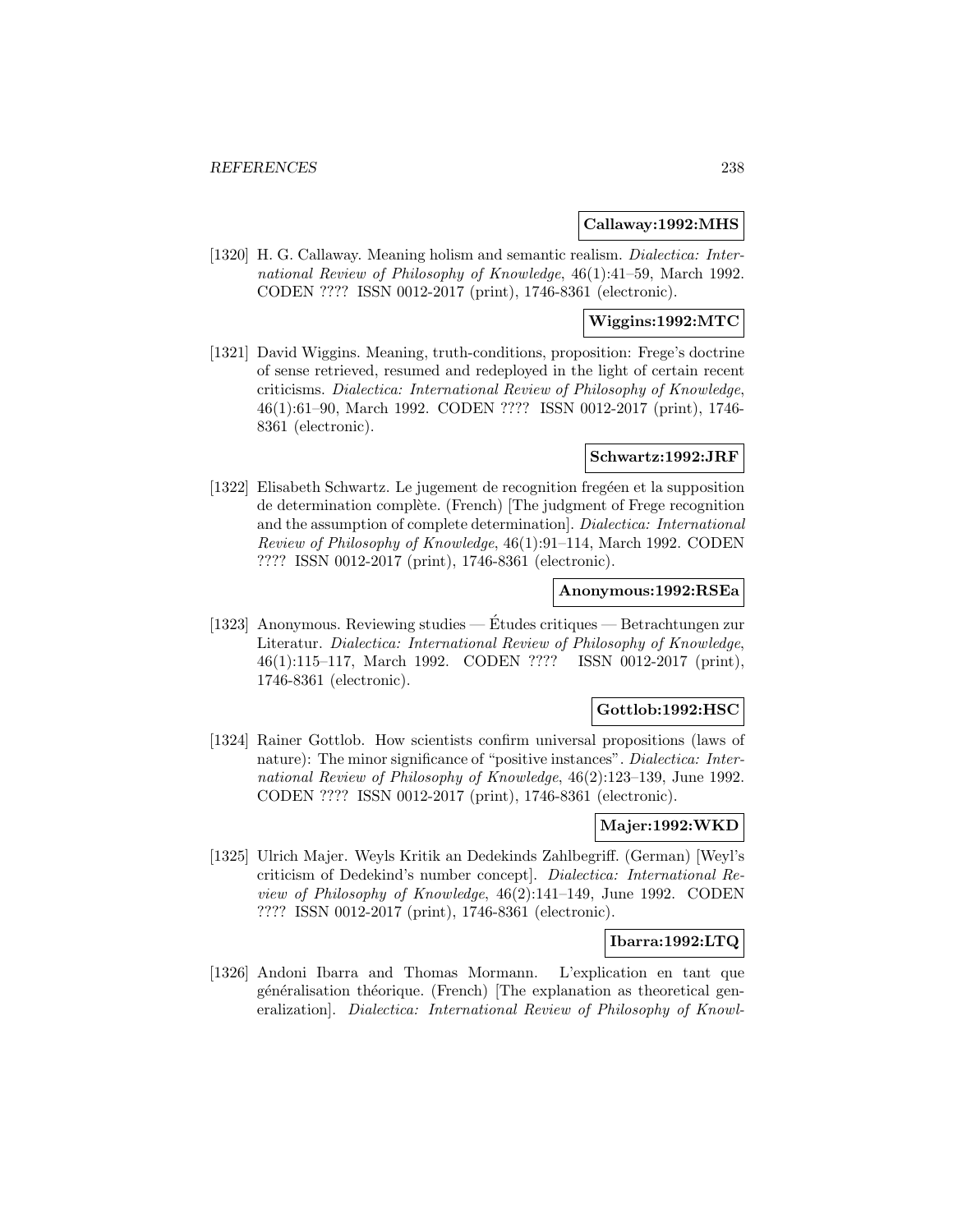edge, 46(2):151–168, June 1992. CODEN ???? ISSN 0012-2017 (print), 1746-8361 (electronic).

#### **Haaparanta:1992:ATT**

[1327] Leila Haaparanta. The analogy theory of thinking. *Dialectica: Inter*national Review of Philosophy of Knowledge, 46(2):169–183, June 1992. CODEN ???? ISSN 0012-2017 (print), 1746-8361 (electronic).

### **Anonymous:1992:RSEb**

[1328] Anonymous. Reviewing studies — Etudes critiques — Betrachtungen zur ´ Literatur. Dialectica: International Review of Philosophy of Knowledge, 46(2):184–185, June 1992. CODEN ???? ISSN 0012-2017 (print), 1746- 8361 (electronic).

# **Lorenz:1992:SPD**

[1329] Kuno Lorenz. Die Selbstorganisation der Philosophie durch das dialogische Prinzip. (German) [The self-organization of philosophy by the dialogic principle]. Dialectica: International Review of Philosophy of Knowledge, 46(3–4):191–199, September 1992. CODEN ???? ISSN 0012-2017 (print), 1746-8361 (electronic).

## **Dilworth:1992:LTS**

[1330] Craig Dilworth. The linguistic turn: Shortcut or detour? Dialectica: International Review of Philosophy of Knowledge, 46(3–4):201–214, September 1992. CODEN ???? ISSN 0012-2017 (print), 1746-8361 (electronic).

### **Burri:1992:LWR**

[1331] Alex Burri. The linguistic winding road. Dialectica: International Review of Philosophy of Knowledge, 46(3–4):215–224, September 1992. CODEN ???? ISSN 0012-2017 (print), 1746-8361 (electronic).

#### **Callaway:1992:DLD**

[1332] H. G. Callaway. Does language determine our scientific ideas? Dialectica: International Review of Philosophy of Knowledge, 46(3–4):225–242, September 1992. CODEN ???? ISSN 0012-2017 (print), 1746-8361 (electronic).

# **vanBrakel:1992:NKM**

[1333] J. van Brakel. Natural kinds and manifest forms of life. Dialectica: International Review of Philosophy of Knowledge, 46(3–4):243–261, September 1992. CODEN ???? ISSN 0012-2017 (print), 1746-8361 (electronic).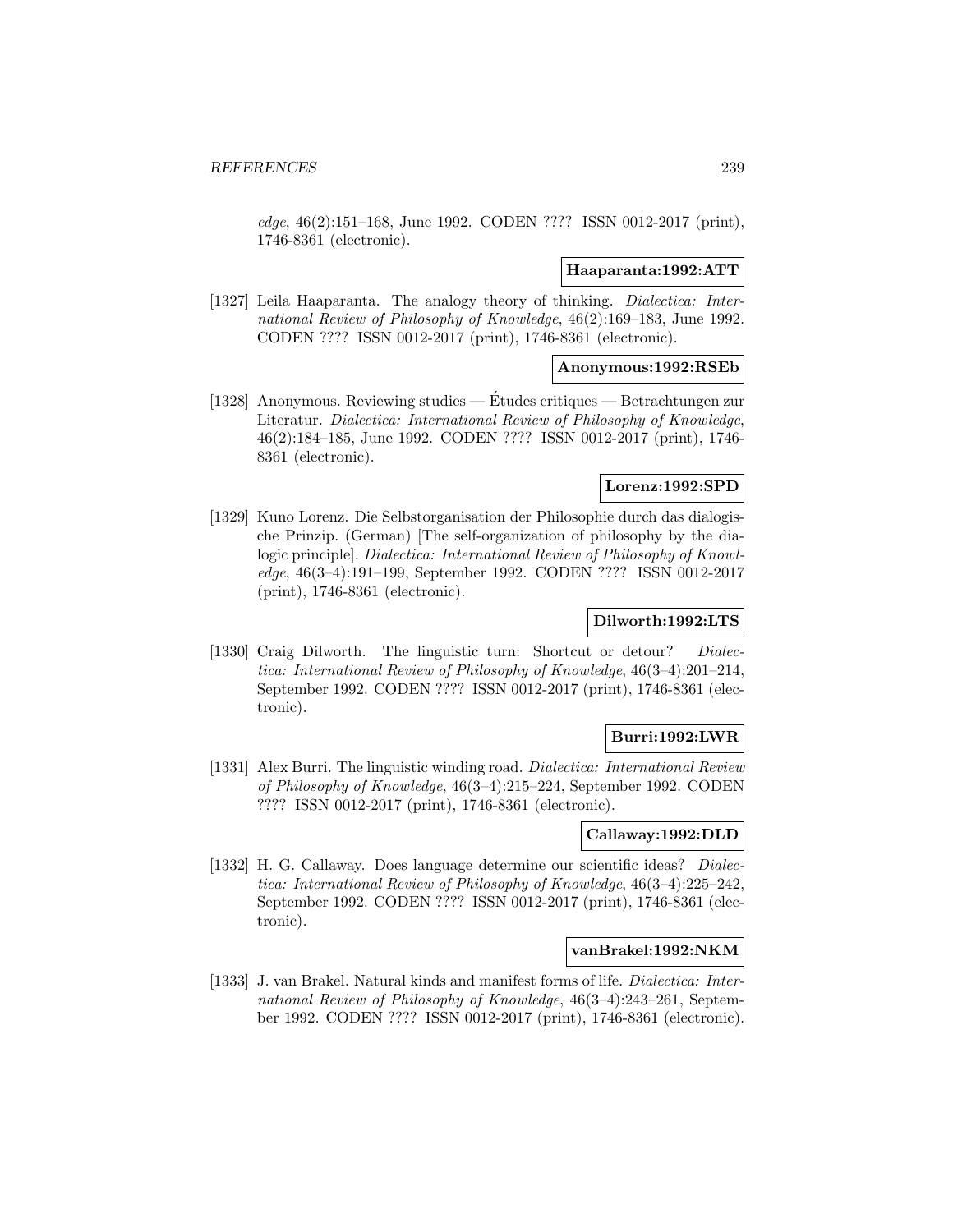### **Simons:1992:WTS**

[1334] Perer Simons and Ernst Mayr. Was trägt die Sprachanalyse zur Philosophie der Biologie bei — und Umgekehrt?. (German) [What does linguistics contribute to the philosophy of biology — and vice versa?. Dialectica: International Review of Philosophy of Knowledge, 46(3–4):263–280, September 1992. CODEN ???? ISSN 0012-2017 (print), 1746-8361 (electronic).

## **Shapere:1992:TTA**

[1335] Dudley Shapere. Talking and thinking about nature roots, evolution, and future prospects. Dialectica: International Review of Philosophy of Knowledge, 46(3–4):281–296, September 1992. CODEN ???? ISSN 0012-2017 (print), 1746-8361 (electronic).

# **Blau:1992:CNG**

[1336] U. Blau. Cantor und Nigarjuna. (German) [Cantor and Nigarjuna]. Dialectica: International Review of Philosophy of Knowledge, 46(3–4):297– 311, September 1992. CODEN ???? ISSN 0012-2017 (print), 1746-8361 (electronic).

#### **Anonymous:1992:RSEc**

[1337] Anonymous. Reviewing studies — Etudes critiques — Betrachtungen zur ´ Literatur. Dialectica: International Review of Philosophy of Knowledge, 46(3–4):313–315, September 1992. CODEN ???? ISSN 0012-2017 (print), 1746-8361 (electronic).

#### **Anonymous:1992:RBL**

 $[1338]$  Anonymous. Received books — livres reçus — Eingegangene Bücher. Dialectica: International Review of Philosophy of Knowledge, 46(3–4): 317, September 1992. CODEN ???? ISSN 0012-2017 (print), 1746-8361 (electronic).

# **Zibakalam:1993:ERS**

[1339] Saeid Zibakalam. Emergence of a radical sociology of scientific knowledge: The strong programme in the early writings of Barry Barnes. Dialectica: International Review of Philosophy of Knowledge, 47(1):3–25, March 1993. CODEN ???? ISSN 0012-2017 (print), 1746-8361 (electronic).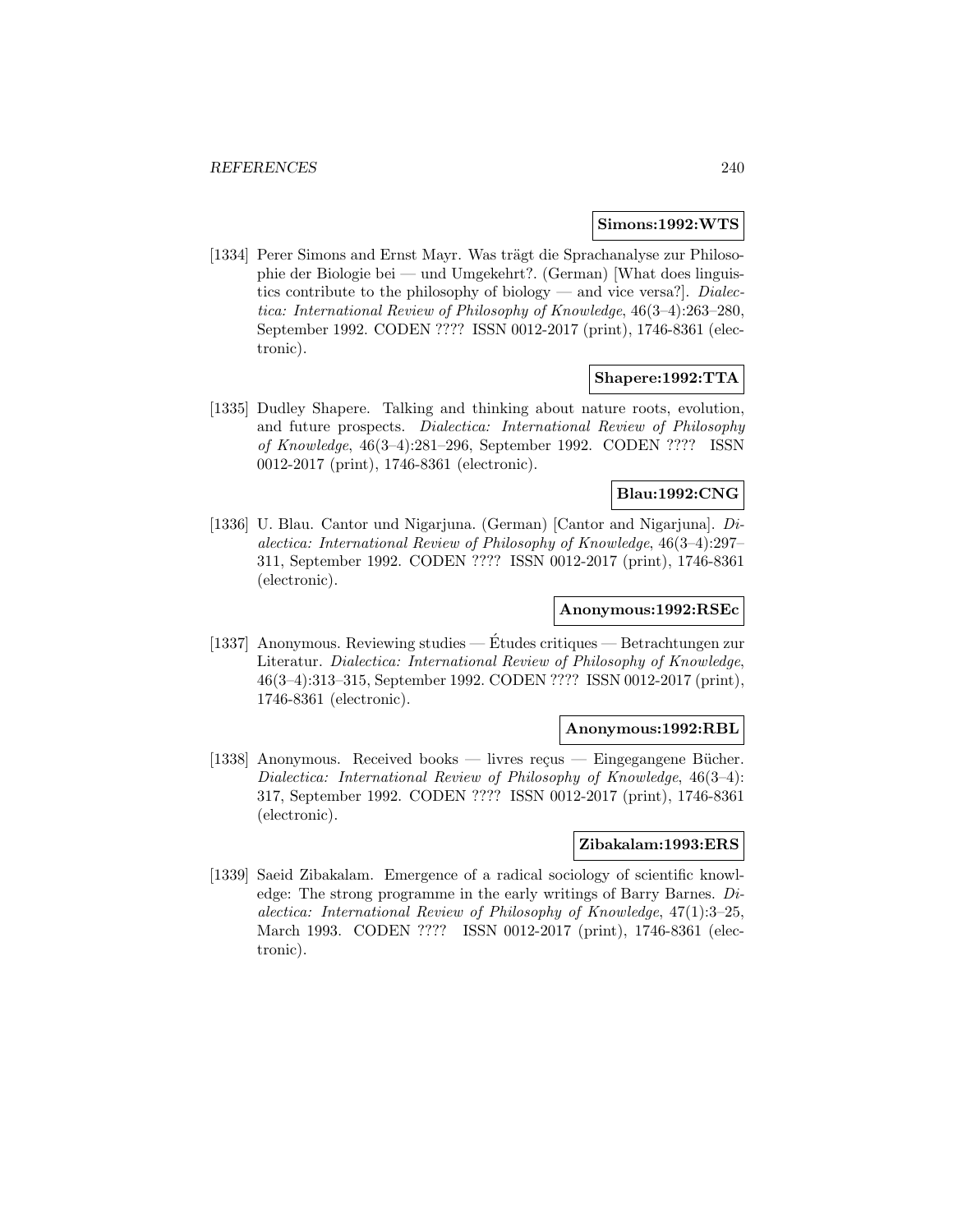### **Havas:1993:DWT**

[1340] Katalin G. Havas. Do we tolerate inconsistencies? Dialectica: International Review of Philosophy of Knowledge, 47(1):27–35, March 1993. CODEN ???? ISSN 0012-2017 (print), 1746-8361 (electronic).

### **Slater:1993:FO**

[1341] B. H. Slater. Farewell to opacity. Dialectica: International Review of Philosophy of Knowledge, 47(1):37–53, March 1993. CODEN ???? ISSN 0012-2017 (print), 1746-8361 (electronic).

# **Chokr:1993:NDN**

[1342] Nader N. Chokr. Notes et discussions: Nelson Goodman on truth, Relativism, and criteria of rightness or why we should dispense with truth and adopt rightness?. (French) [Notes and discussions: Nelson Goodman on truth, Relativism, and criteria of rightness or why we should dispense with truth and adopt rightness?. Dialectica: International Review of Philosophy of Knowledge, 47(1):55–73, March 1993. CODEN ???? ISSN 0012-2017 (print), 1746-8361 (electronic).

## **Anonymous:1993:RSE**

[1343] Anonymous. Reviewing studies — Etudes critiques — Betrachtung zur ´ Literatur. Dialectica: International Review of Philosophy of Knowledge, 47(1):75–79, March 1993. CODEN ???? ISSN 0012-2017 (print), 1746- 8361 (electronic).

### **Schulthess:1993:AP**

[1344] Daniel Schulthess. Avant-propos. Dialectica: International Review of Philosophy of Knowledge, 47(2–3):83–84, June 1993. CODEN ???? ISSN 0012-2017 (print), 1746-8361 (electronic).

### **Lauener:1993:FB**

[1345] Henri Lauener. Fernand Brunner (1920–1991). Dialectica: International Review of Philosophy of Knowledge, 47(2–3):85–87, June 1993. CODEN ???? ISSN 0012-2017 (print), 1746-8361 (electronic).

#### **Rousseau:1993:FBP**

[1346] Nicolas Rousseau. Fernand Brunner, professeur. Dialectica: International Review of Philosophy of Knowledge, 47(2–3):89–96, June 1993. CODEN ???? ISSN 0012-2017 (print), 1746-8361 (electronic).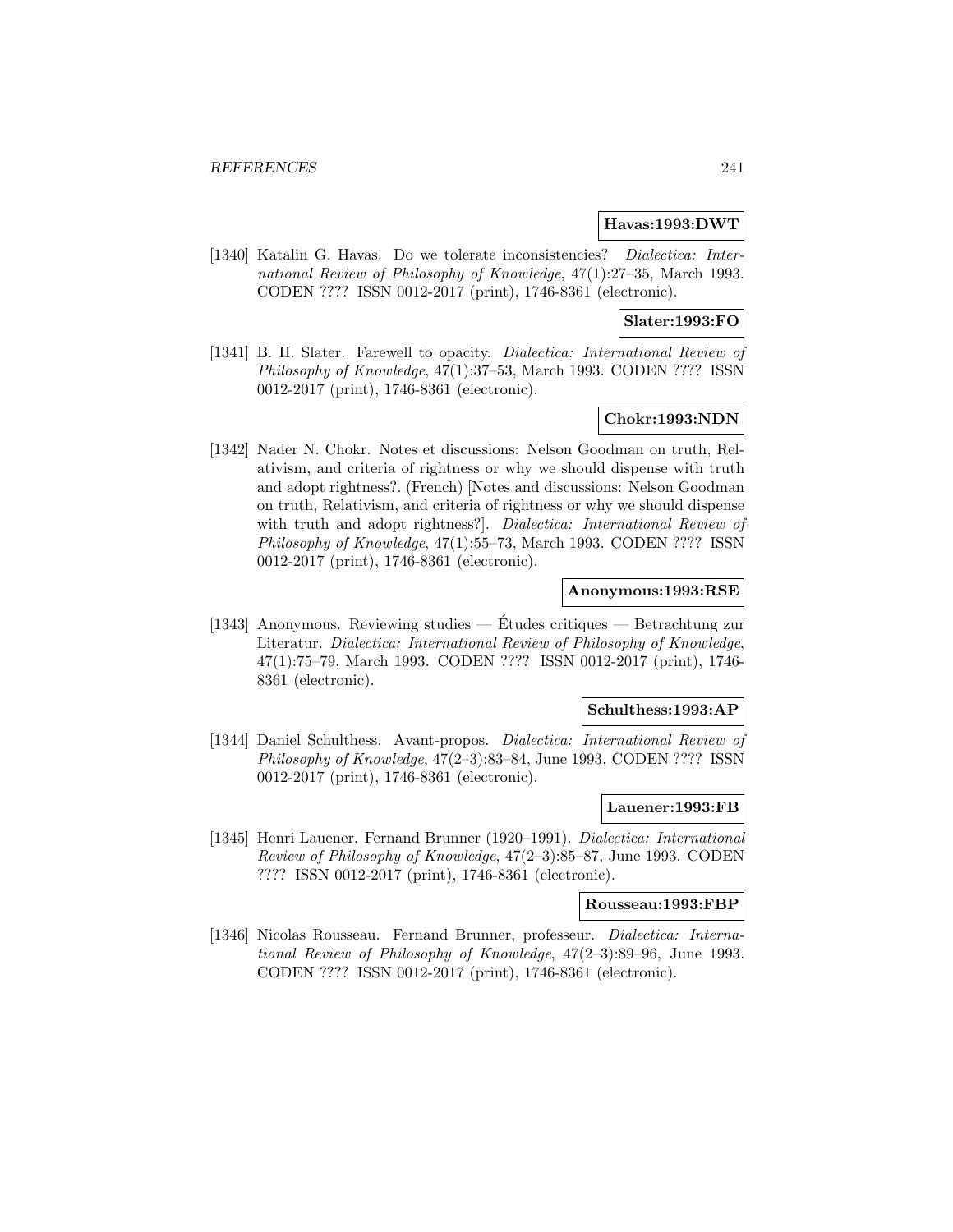#### **Brunner:1993:TRF**

[1347] Fernand Brunner. Travaux représentatifs. (French) [Representative works]. Dialectica: International Review of Philosophy of Knowledge, 47(2–3):97–98, June 1993. CODEN ???? ISSN 0012-2017 (print), 1746- 8361 (electronic).

### **Ladriere:1993:MMF**

[1348] Jean Ladrière. Métaphysique et mystique. (French) [Metaphysics and mystical]. Dialectica: International Review of Philosophy of Knowledge, 47(2–3):99–121, June 1993. CODEN ???? ISSN 0012-2017 (print), 1746- 8361 (electronic).

#### **deMuralt:1993:CAS**

[1349] André de Muralt. La causalité aristotélicienne et la structure de pensée scotiste. (French) [Aristotelian causality and the scotistic thought structure]. Dialectica: International Review of Philosophy of Knowledge, 47 (2–3):121–141, June 1993. CODEN ???? ISSN 0012-2017 (print), 1746- 8361 (electronic).

# **Gillet:1993:LCP**

[1350] Eric Gillet and Paul Gochet. La logique de la connaissance: Le probl`eme de l'omniscience logique. (French) [The logic of knowledge: The problem of logical omniscience]. Dialectica: International Review of Philosophy of Knowledge, 47(2–3):143–171, June 1993. CODEN ???? ISSN 0012-2017 (print), 1746-8361 (electronic).

# **Follesdal:1993:NIC**

[1351] Dagfinn Føllesdal. La notion d'intentionalité chez Husserl. (French) [The notion of intentionality in Husserl]. Dialectica: International Review of Philosophy of Knowledge,  $47(2-3):173-187$ , June 1993. CODEN ???? ISSN 0012-2017 (print), 1746-8361 (electronic).

### **Lauener:1993:BDG**

[1352] Henri Lauener. Bemerkungen zur Deutung von Gödels Unentscheidbarkeitstheorem. (German) [Remarks on the interpretation of Gødel's Incompleteness Theorem]. Dialectica: International Review of Philosophy of Knowledge, 47(2–3):189–197, June 1993. CODEN ???? ISSN 0012-2017 (print), 1746-8361 (electronic).

### **Boss:1993:SPP**

[1353] Gilbert Boss. Le songe d'une poétique philosophique (les rêves de Descartes). (French) [The dream of a philosophical poetic (Descartes'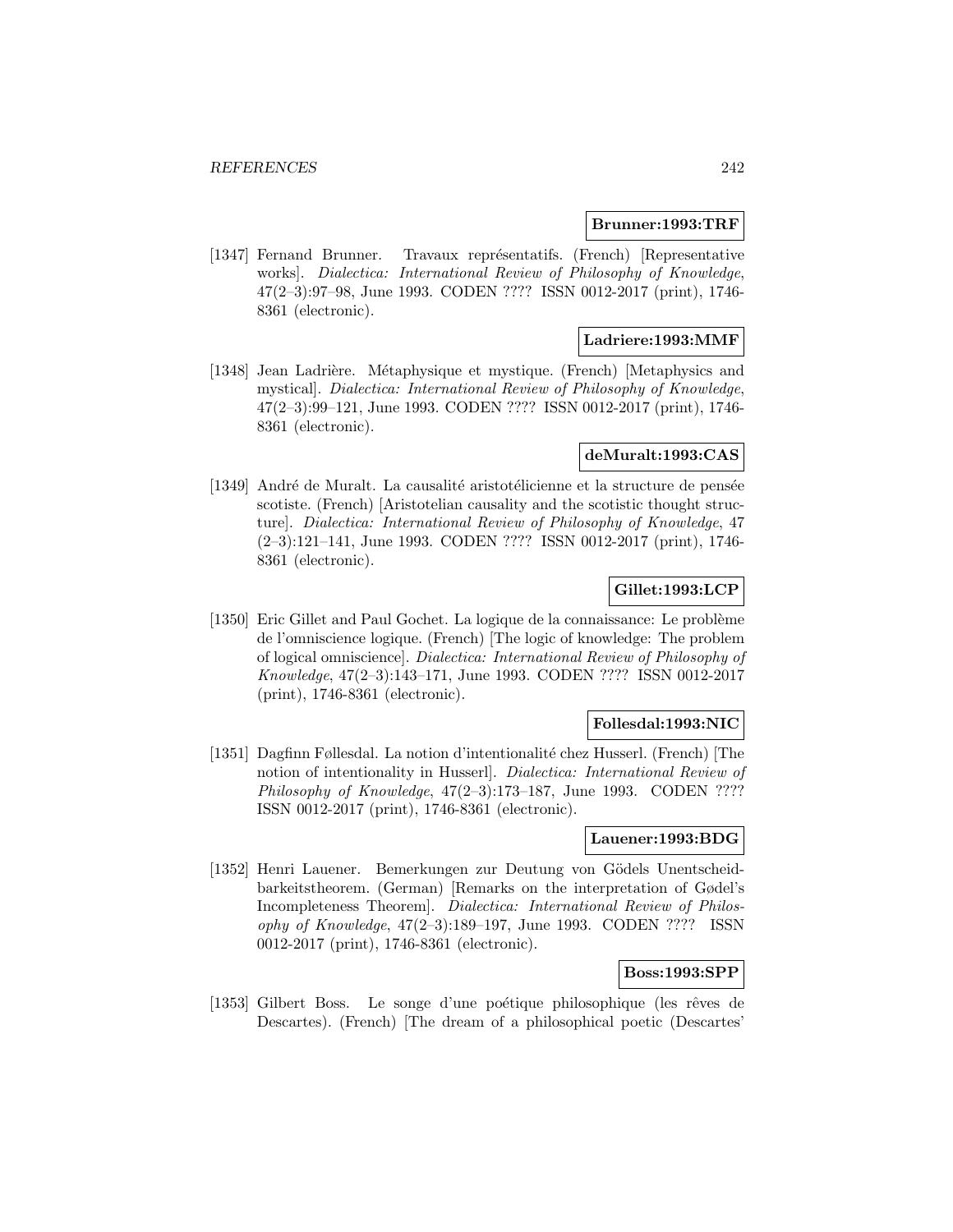dreams)]. Dialectica: International Review of Philosophy of Knowledge, 47(2–3):199–215, June 1993. CODEN ???? ISSN 0012-2017 (print), 1746-8361 (electronic).

# **Pena:1993:CDP**

[1354] Lorenzo Peña. Le choix de Dieu et le principe du meilleur. (French) [The choice of God and the principle of the best]. Dialectica: International Review of Philosophy of Knowledge, 47(2–3):217–254, June 1993. CODEN ???? ISSN 0012-2017 (print), 1746-8361 (electronic).

## **Schulthess:1993:PEC**

[1355] Daniel Schulthess. Psychologie et épistémologie de la croyance (belief, assent) selon Hume. (French) [Psychology and epistemology of belief (belief, assent) according to Hume]. Dialectica: International Review of Philosophy of Knowledge, 47(2–3):255–267, June 1993. CODEN ???? ISSN 0012-2017 (print), 1746-8361 (electronic).

# **Rivier:1993:LTP**

[1356] Dominique Rivier. L'espace et le temps de la physique contemporaine. (French) [The space and time of contemporary physics]. Dialectica: International Review of Philosophy of Knowledge, 47(2–3):269–285, June 1993. CODEN ???? ISSN 0012-2017 (print), 1746-8361 (electronic).

### **Stachowiak:1993:PKP**

[1357] Herbert Stachowiak. Zur pragmatik kognitiver prozesse. Dialectica: International Review of Philosophy of Knowledge, 47(4):291–304, December 1993. CODEN ???? ISSN 0012-2017 (print), 1746-8361 (electronic).

## **Szamosi:1993:NCI**

[1358] G. Szamosi. Naturalizing the Copenhagen interpretation: (an evolutionary approach to quantum-measurement theory.). Dialectica: International Review of Philosophy of Knowledge, 47(4):305–325, December 1993. CODEN ???? ISSN 0012-2017 (print), 1746-8361 (electronic).

### **Duran:1993:NDN**

[1359] Jane Duran and Ruth Doell. Notes et discussions: Naturalized epistemology, connectionism and biology. Dialectica: International Review of Philosophy of Knowledge, 47(4):327–336, December 1993. CODEN ???? ISSN 0012-2017 (print), 1746-8361 (electronic).

## **Anonymous:1993:RBL**

[1360] Anonymous. Received books — livres reçus — Einegange Bücher.  $Di$ alectica: International Review of Philosophy of Knowledge, 47(4):337–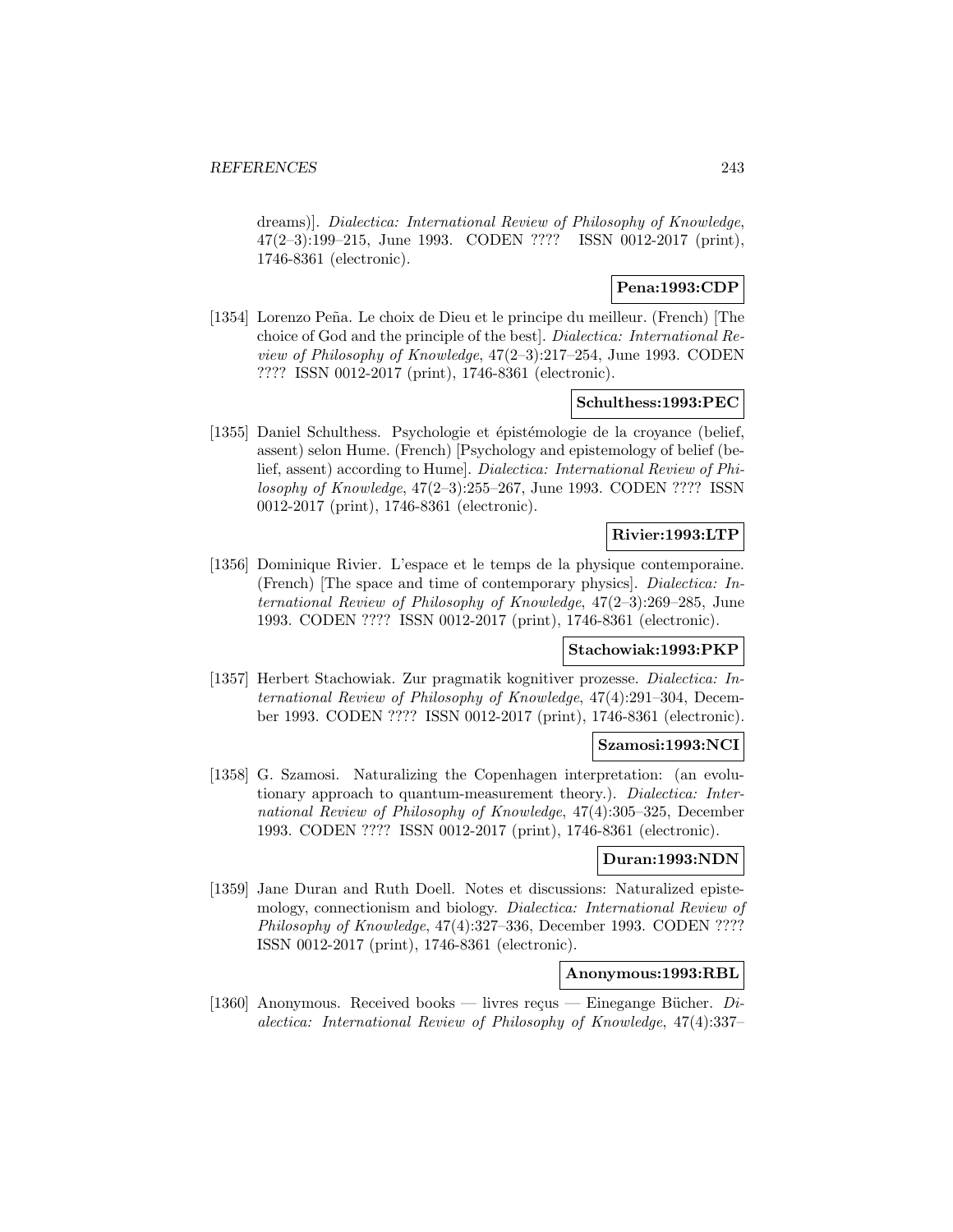338, December 1993. CODEN ???? ISSN 0012-2017 (print), 1746-8361 (electronic).

# **Liston:1994:HAO**

[1361] Michael Liston. How abstract objects strike us. *Dialectica: International* Review of Philosophy of Knowledge, 48(1):3–27, March 1994. CODEN ???? ISSN 0012-2017 (print), 1746-8361 (electronic).

### **Hernandez-Iglesias:1994:ID**

[1362] Manuel Hernández-Iglesias. Incommensurability without dogmas. Dialectica: International Review of Philosophy of Knowledge, 48(1):29–45, March 1994. CODEN ???? ISSN 0012-2017 (print), 1746-8361 (electronic).

# **Nielsen:1994:BCC**

[1363] Kai Nielsen. Broad's conception of critical and speculative philosophy. Dialectica: International Review of Philosophy of Knowledge, 48(1):47– 64, March 1994. CODEN ???? ISSN 0012-2017 (print), 1746-8361 (electronic).

# **Vahid:1994:NDO**

[1364] Hamid Vahid. Notes et discussions: Origin, subsequent history and necessity. Dialectica: International Review of Philosophy of Knowledge, 48 (1):65–72, March 1994. CODEN ???? ISSN 0012-2017 (print), 1746-8361 (electronic).

### **Anonymous:1994:RSEa**

[1365] Anonymous. Reviewing studies — Etudes critiques — Betrachtung zur ´ Literatur. Dialectica: International Review of Philosophy of Knowledge, 48(1):73–78, March 1994. CODEN ???? ISSN 0012-2017 (print), 1746- 8361 (electronic).

# **deQueiroz:1994:NLG**

[1366] Ruy J. G. B. de Queiroz. Normalisation and language-games. Dialectica: International Review of Philosophy of Knowledge, 48(2):83–123, June 1994. CODEN ???? ISSN 0012-2017 (print), 1746-8361 (electronic).

#### **Cortois:1994:QAD**

[1367] Paul Cortois. Quelques aspects du programme épistémologique de Cavaillés. (French) [Some aspects of the Cavaillés epistemological program]. Dialectica: International Review of Philosophy of Knowledge, 48 (2):125–141, June 1994. CODEN ???? ISSN 0012-2017 (print), 1746- 8361 (electronic).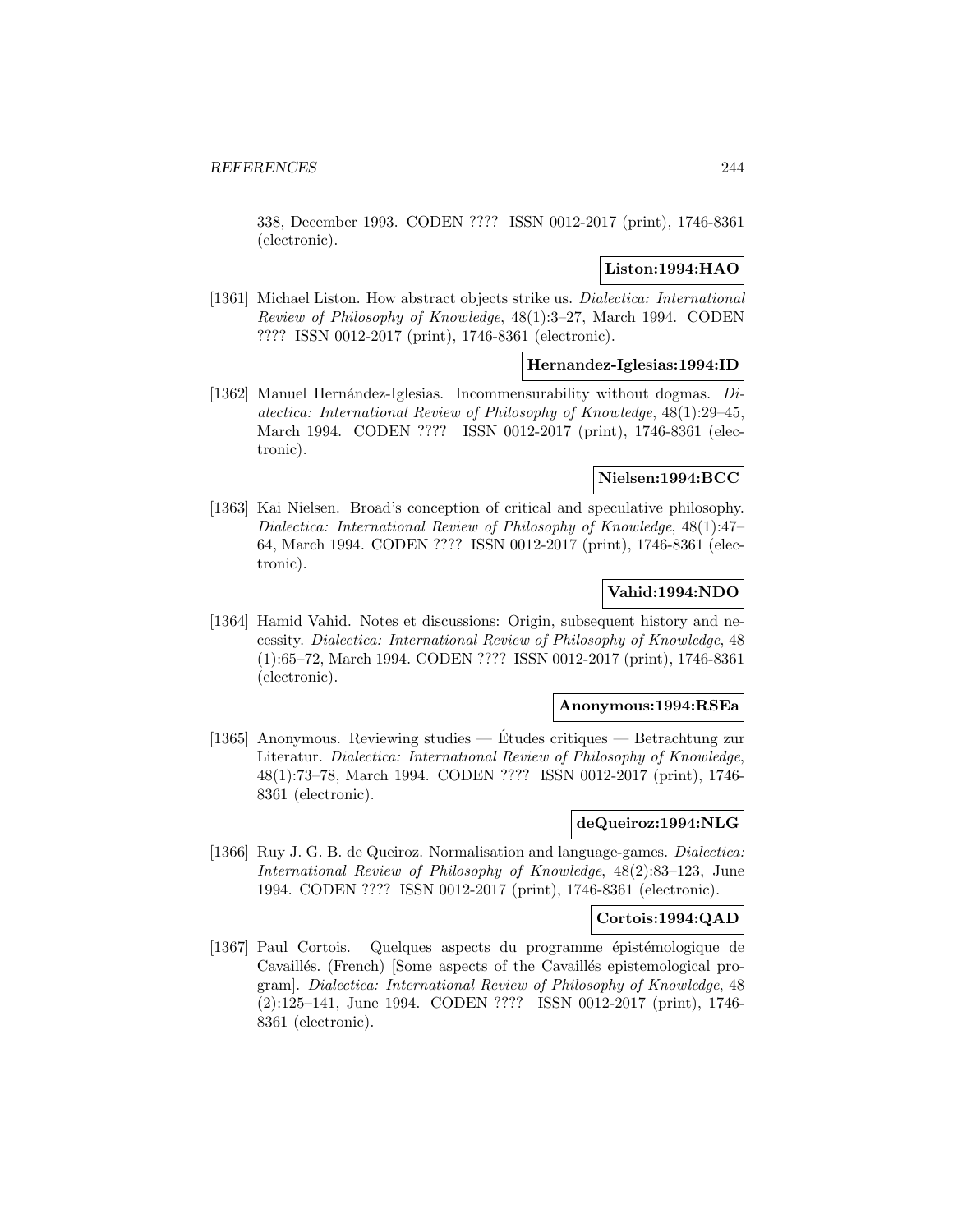#### **Emery-Hellwig:1994:POF**

[1368] Eric Emery-Hellwig. Philosophie ouverte de F. Gonseth et philosophie analytique. (French) [Open philosophy of F. Gonseth and analytical philosophy]. Dialectica: International Review of Philosophy of Knowledge, 48(2):143–155, June 1994. CODEN ???? ISSN 0012-2017 (print), 1746- 8361 (electronic).

# **Thom:1994:NDR**

[1369] René Thom. Notes et discussions: Le Référential selon ferdinand gonseth, et ses aspects philosophiques. (French) [Notes and discussions: Ferdinand Gonseth's Referentia, and its philosophical aspects]. Dialectica: International Review of Philosophy of Knowledge, 48(2):157–168, June 1994. CODEN ???? ISSN 0012-2017 (print), 1746-8361 (electronic).

# **Anonymous:1994:RSEb**

[1370] Anonymous. Reviewing studies — Etudes critiques — Betrachtung zur ´ Literatur. Dialectica: International Review of Philosophy of Knowledge, 48(2):169–170, June 1994. CODEN ???? ISSN 0012-2017 (print), 1746- 8361 (electronic).

## **Glauser:1994:PFP**

[1371] Richard Glauser. Présentation. (French) [Presentation]. *Dialectica:* International Review of Philosophy of Knowledge, 48(3–4):177–183, September 1994. CODEN ???? ISSN 0012-2017 (print), 1746-8361 (electronic).

### **Bruns:1994:ODP**

[1372] Manfred Bruns and Gianfranco Soldati. Object-dependent and property dependent contents. Dialectica: International Review of Philosophy of Knowledge, 48(3–4):185–208, September 1994. CODEN ???? ISSN 0012- 2017 (print), 1746-8361 (electronic).

## **Recanati:1994:HNN**

[1373] François Recanati. How narrow is narrow content? *Dialectica: Interna*tional Review of Philosophy of Knowledge, 48(3–4):209–229, September 1994. CODEN ???? ISSN 0012-2017 (print), 1746-8361 (electronic).

#### **Cuypers:1994:LNP**

[1374] Stefaan E. Cuypers. L'impossible naturalisme de la psychos´emantique de Fodor. (French) [The impossible naturalism of the psycho-semantics of Fodor]. Dialectica: International Review of Philosophy of Knowledge, 48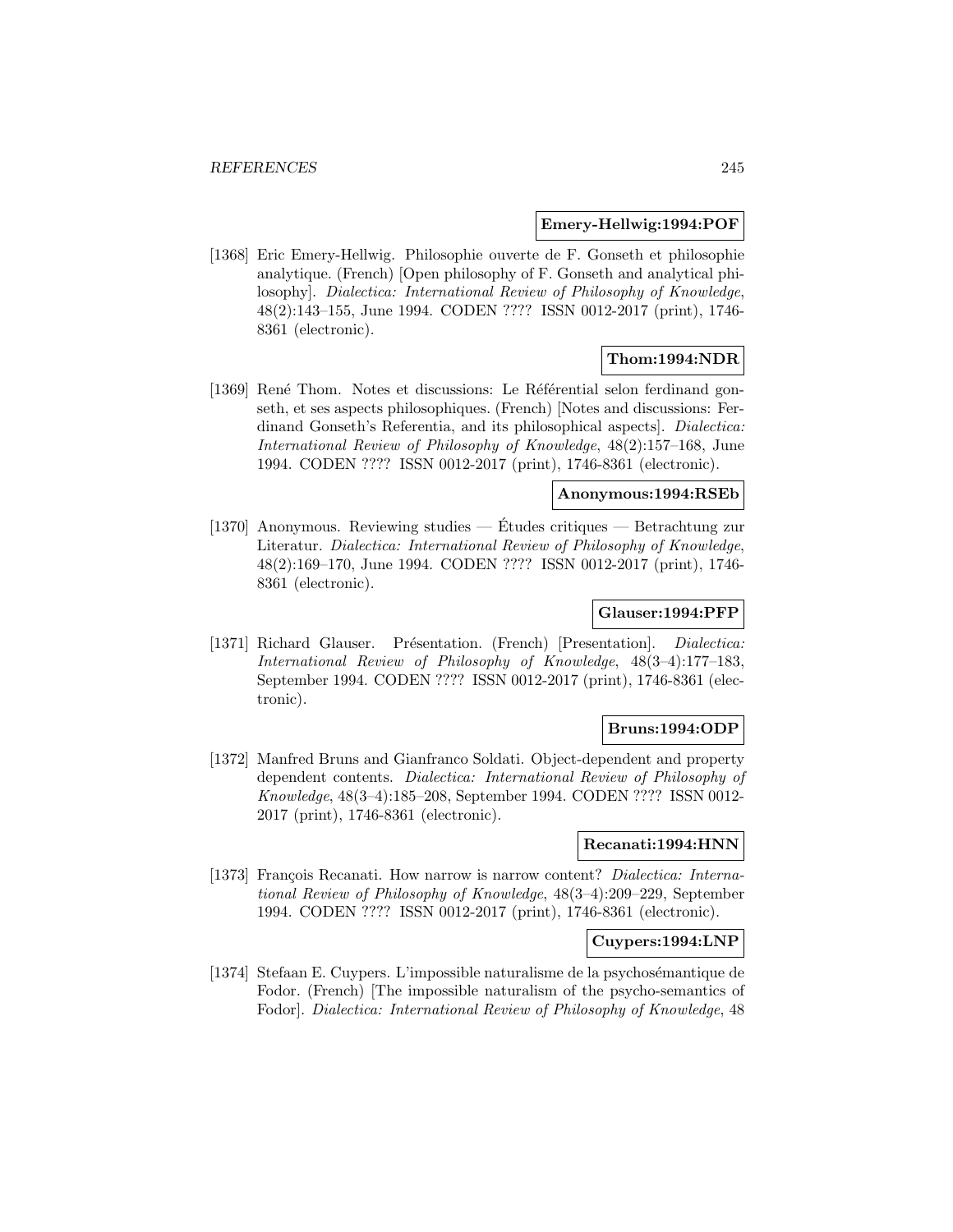(3–4):231–248, September 1994. CODEN ???? ISSN 0012-2017 (print), 1746-8361 (electronic).

### **Proust:1994:DDE**

[1375] Joëlle Proust. Descripteurs distaux et externalisme. (French) [Distal descriptors and externalism]. Dialectica: International Review of Philosophy of Knowledge, 48(3–4):249–265, September 1994. CODEN ???? ISSN 0012-2017 (print), 1746-8361 (electronic).

## **Buekens:1994:ECC**

[1376] Filip Buekens. Externalism, content, and causal histories. Dialectica: International Review of Philosophy of Knowledge, 48(3–4):267–286, September 1994. CODEN ???? ISSN 0012-2017 (print), 1746-8361 (electronic).

### **Guttenplan:1994:BKO**

[1377] Samuel Guttenplan. Belief, knowledge and the origins of content. Dialectica: International Review of Philosophy of Knowledge, 48(3–4):287–305, September 1994. CODEN ???? ISSN 0012-2017 (print), 1746-8361 (electronic).

# **Corazza:1994:PTP**

[1378] Eros Corazza. Perspectival thoughts and psychological generalizations. Dialectica: International Review of Philosophy of Knowledge, 48(3–4): 307–336, September 1994. CODEN ???? ISSN 0012-2017 (print), 1746- 8361 (electronic).

### **Burri:1994:CSD**

[1379] Alex Burri. Le caractère social du langage et de la pensée. (French) [The social character of language and thought]. Dialectica: International Review of Philosophy of Knowledge, 48(3–4):337–352, September 1994. CODEN ???? ISSN 0012-2017 (print), 1746-8361 (electronic).

### **Anonymous:1994:RBL**

[1380] Anonymous. Received books — livres reçus — Eingegangene Bücher. Dialectica: International Review of Philosophy of Knowledge, 48(3–4): 353, September 1994. CODEN ???? ISSN 0012-2017 (print), 1746-8361 (electronic).

# **Douven:1995:SRE**

[1381] Igor Douven and Jaap van Brakel. Is scientific realism an empirical hypothesis? Dialectica: International Review of Philosophy of Knowledge,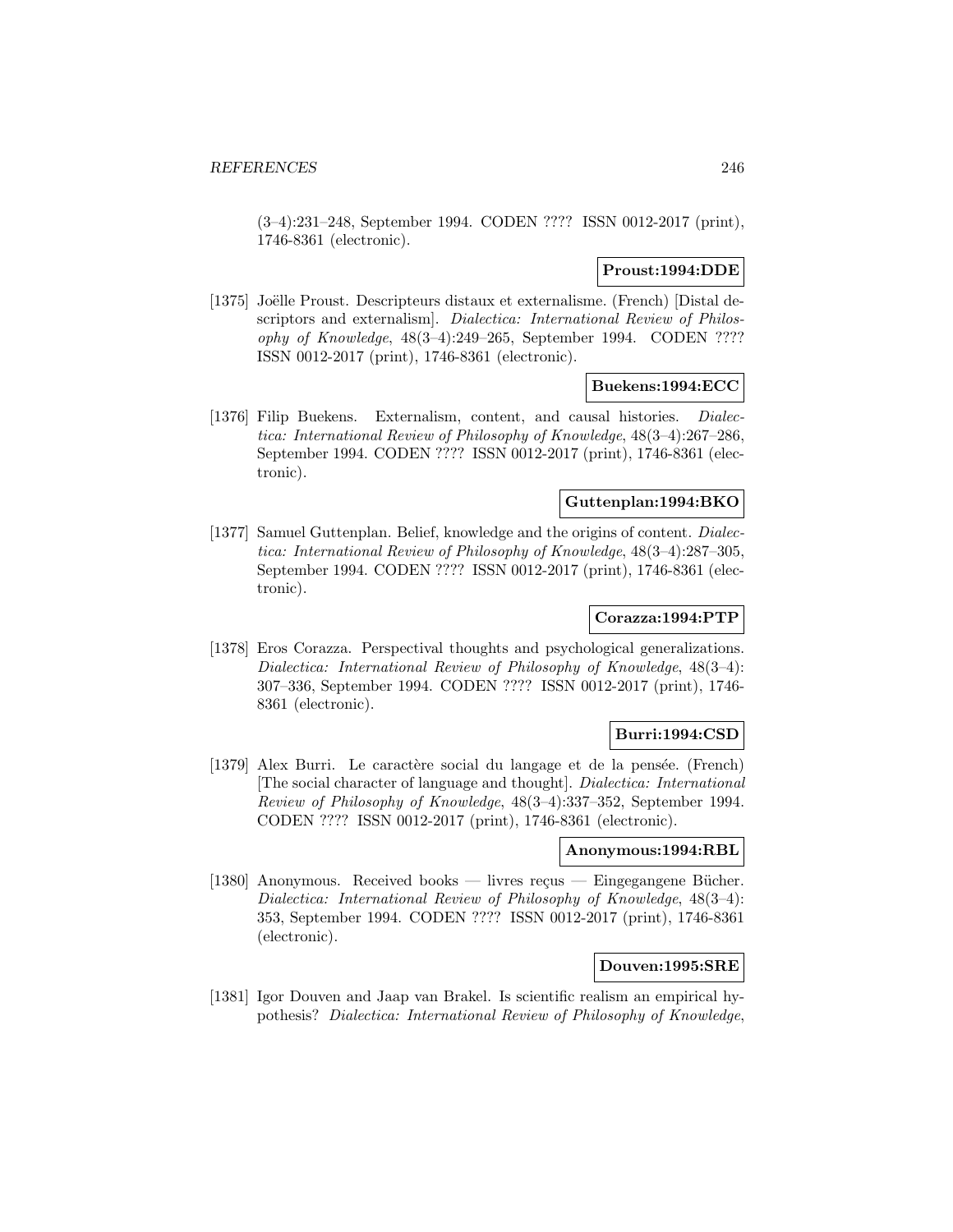49(1):3–14, March 1995. CODEN ???? ISSN 0012-2017 (print), 1746- 8361 (electronic).

# **Psilos:1995:SRB**

[1382] Stathis Psilos. Is structural realism the best of both worlds? *Dialectica:* International Review of Philosophy of Knowledge, 49(1):15–46, March 1995. CODEN ???? ISSN 0012-2017 (print), 1746-8361 (electronic).

# **Combourieu:1995:CAD**

[1383] Marie-Christine Combourieu. Controverse autour de la définition de la réalité physique. Le paradoxe d'Einstein–Podolsky–Rosen (1935) et la non-séparabilité quantique. (French) [Controversy around the definition of physical reality. The paradox of Einstein–Podolsky–Rosen (1935) and the quantum non-separability]. Dialectica: International Review of Philosophy of Knowledge, 49(1):47–74, March 1995. CODEN ???? ISSN 0012-2017 (print), 1746-8361 (electronic).

# **Davidson:1995:IRT**

[1384] Donald Davidson. Interview: Relations and transitions — an interview with. Dialectica: International Review of Philosophy of Knowledge, 49 (1):75–86, March 1995. CODEN ???? ISSN 0012-2017 (print), 1746-8361 (electronic).

# **Furrer:1995:V**

[1385] Stephan Furrer and Stepha Hottinger. Vorwort. Dialectica: International Review of Philosophy of Knowledge, 49(2–4):93–94, June 1995. CODEN ???? ISSN 0012-2017 (print), 1746-8361 (electronic).

# **Stroll:1995:TNO**

[1386] Arum Stroll. Transcendentalism or naturalism: The only alternatives? Dialectica: International Review of Philosophy of Knowledge, 49(2–4): 95–112, June 1995. CODEN ???? ISSN 0012-2017 (print), 1746-8361 (electronic).

### **Marcus:1995:ANS**

[1387] Ruth Barcan Marcus. The anti-naturalism of some language centered accounts of belief. Dialectica: International Review of Philosophy of Knowledge, 49(2–4):113–130, June 1995. CODEN ???? ISSN 0012-2017 (print), 1746-8361 (electronic).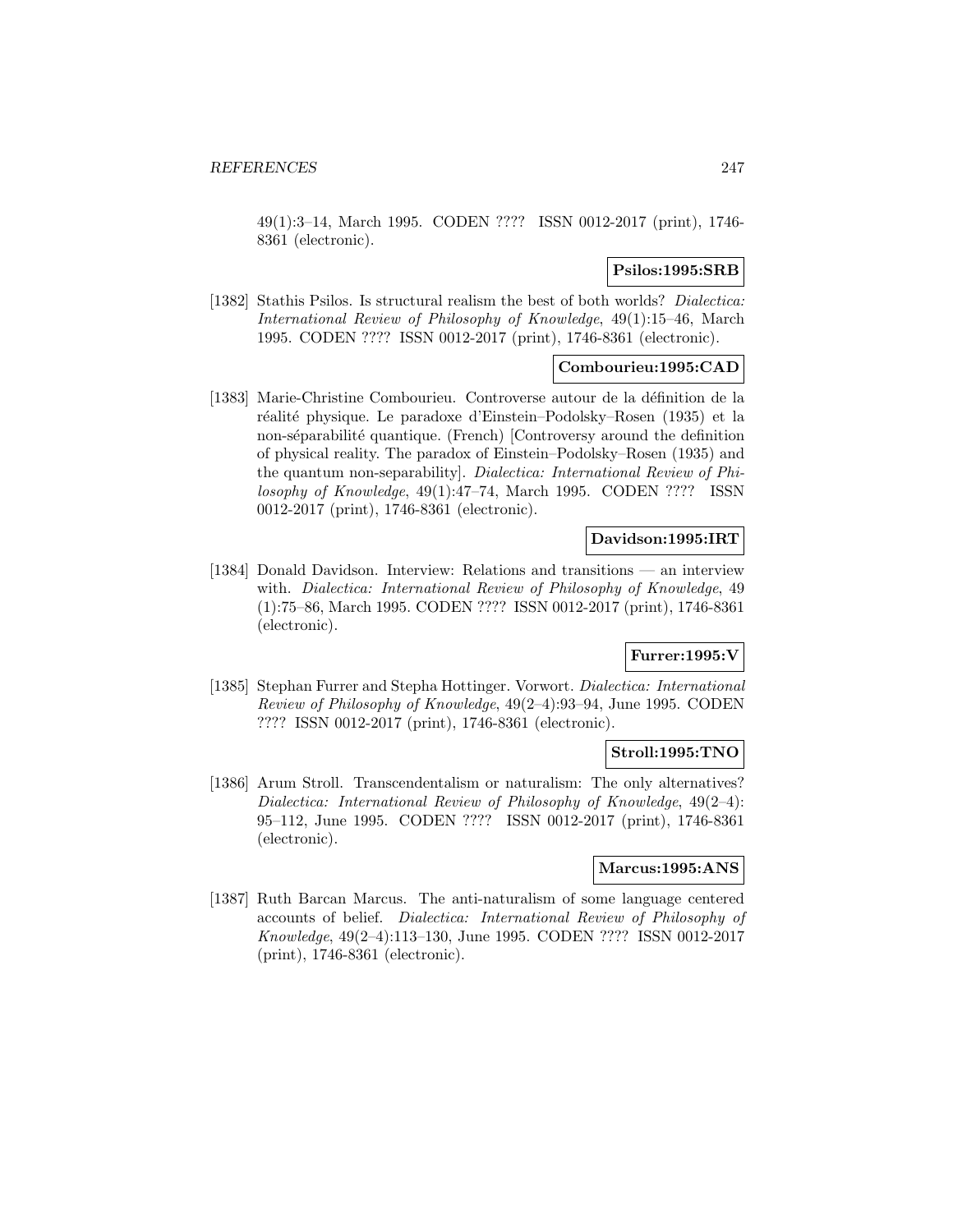### **Simons:1995:MO**

[1388] Peter Simons. Mind and opacity. *Dialectica: International Review of* Philosophy of Knowledge,  $49(2-4):131-146$ , June 1995. CODEN ???? ISSN 0012-2017 (print), 1746-8361 (electronic).

### **Callaway:1995:INC**

[1389] H. G. Callaway. Intentionality naturalized: Continuity, reconstruction, and instrumentalism. Dialectica: International Review of Philosophy of Knowledge, 49(2–4):147–168, June 1995. CODEN ???? ISSN 0012-2017 (print), 1746-8361 (electronic).

# **Bau:1995:EPT**

[1390] Jong Bau and Ulrich Blau. Epistemic Paradoxe, Teil 1. (German) [Epistemic paradoxes, part 1]. Dialectica: International Review of Philosophy of Knowledge, 49(2–4):169–194, June 1995. CODEN ???? ISSN 0012- 2017 (print), 1746-8361 (electronic).

# **Lambert:1995:GTP**

[1391] Karel Lambert. General terms, predicates and extensionality. *Dialectica:* International Review of Philosophy of Knowledge, 49(2–4):195–202, June 1995. CODEN ???? ISSN 0012-2017 (print), 1746-8361 (electronic).

## **Muller:1995:TTM**

[1392] Benito Müller. Toward a transcendental model-theoretic semantics for scientific languages. Dialectica: International Review of Philosophy of Knowledge, 49(2–4):203–228, June 1995. CODEN ???? ISSN 0012-2017 (print), 1746-8361 (electronic).

### **Hintikka:1995:GLG**

[1393] Jaakko Hintikka. The games of logic and the games of inquiry. Dialectica: International Review of Philosophy of Knowledge, 49(2–4):229–250, June 1995. CODEN ???? ISSN 0012-2017 (print), 1746-8361 (electronic).

### **Quine:1995:NLW**

[1394] W. V. Quine. Naturalism; or, living within One's means. *Dialectica:* International Review of Philosophy of Knowledge, 49(2–4):251–263, June 1995. CODEN ???? ISSN 0012-2017 (print), 1746-8361 (electronic).

### **Davidson:1995:LC**

[1395] Donald Davidson. Laws and cause. *Dialectica: International Review* of Philosophy of Knowledge, 49(2–4):263–280, June 1995. CODEN ???? ISSN 0012-2017 (print), 1746-8361 (electronic).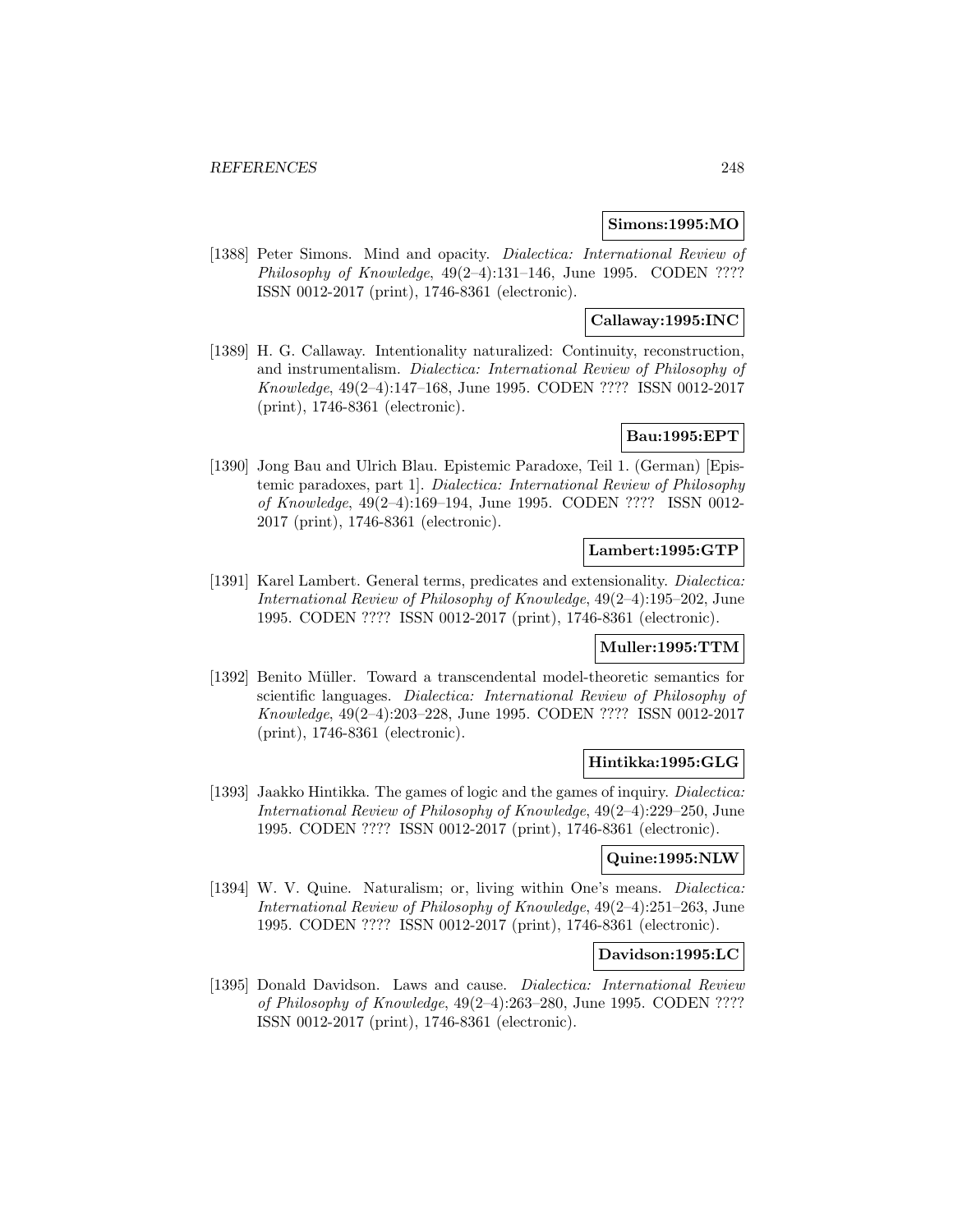#### **Essler:1995:WWE**

[1396] Wilhelm K. Essler. Was ist und zu welchem Ende treibt man Metaphysik?. (German) [What is and what is the end of metaphysics?]. Dialectica: International Review of Philosophy of Knowledge, 49(2–4):281–317, June 1995. CODEN ???? ISSN 0012-2017 (print), 1746-8361 (electronic).

# **Rod:1995:KHT**

[1397] Wolfgang Röd. Kant und Hume: Die Transzendentalphilosophie als Alternative zum Naturalismus. (German) [Kant and Hume: Transcendental philosophy as an alternative to naturalism]. Dialectica: International Review of Philosophy of Knowledge, 49(2–4):317–334, June 1995. CODEN ???? ISSN 0012-2017 (print), 1746-8361 (electronic).

### **Allison:1995:NKT**

[1398] Henry E. Allison. On naturalizing Kant's transcendental psychology. Dialectica: International Review of Philosophy of Knowledge, 49(2–4): 335–356, June 1995. CODEN ???? ISSN 0012-2017 (print), 1746-8361 (electronic).

# **Anonymous:1995:PHL**

[1399] Anonymous. Publikationen von Henri Lauener. (German) [Publications by Henri Lauener]. Dialectica: International Review of Philosophy of Knowledge, 49(2–4):353–356, June 1995. CODEN ???? ISSN 0012-2017 (print), 1746-8361 (electronic).

#### **Anonymous:1995:RBL**

[1400] Anonymous. Received books — livres reçus — Eingegangene Bücher. Dialectica: International Review of Philosophy of Knowledge, 49(2–4): 357, June 1995. CODEN ???? ISSN 0012-2017 (print), 1746-8361 (electronic).

# **Plumer:1996:TCT**

[1401] Gilbert Plumer. Truth and collective truth. Dialectica: International Review of Philosophy of Knowledge, 50(1):3–24, March 1996. CODEN ???? ISSN 0012-2017 (print), 1746-8361 (electronic).

#### **Moreno:1996:UWF**

[1402] Luis Fernández Moreno. Die Undefinierbarkeit der Wahrheit bei Frege. (German) [The undefinability of truth in Frege]. Dialectica: International Review of Philosophy of Knowledge, 50(1):25–36, March 1996. CODEN ???? ISSN 0012-2017 (print), 1746-8361 (electronic).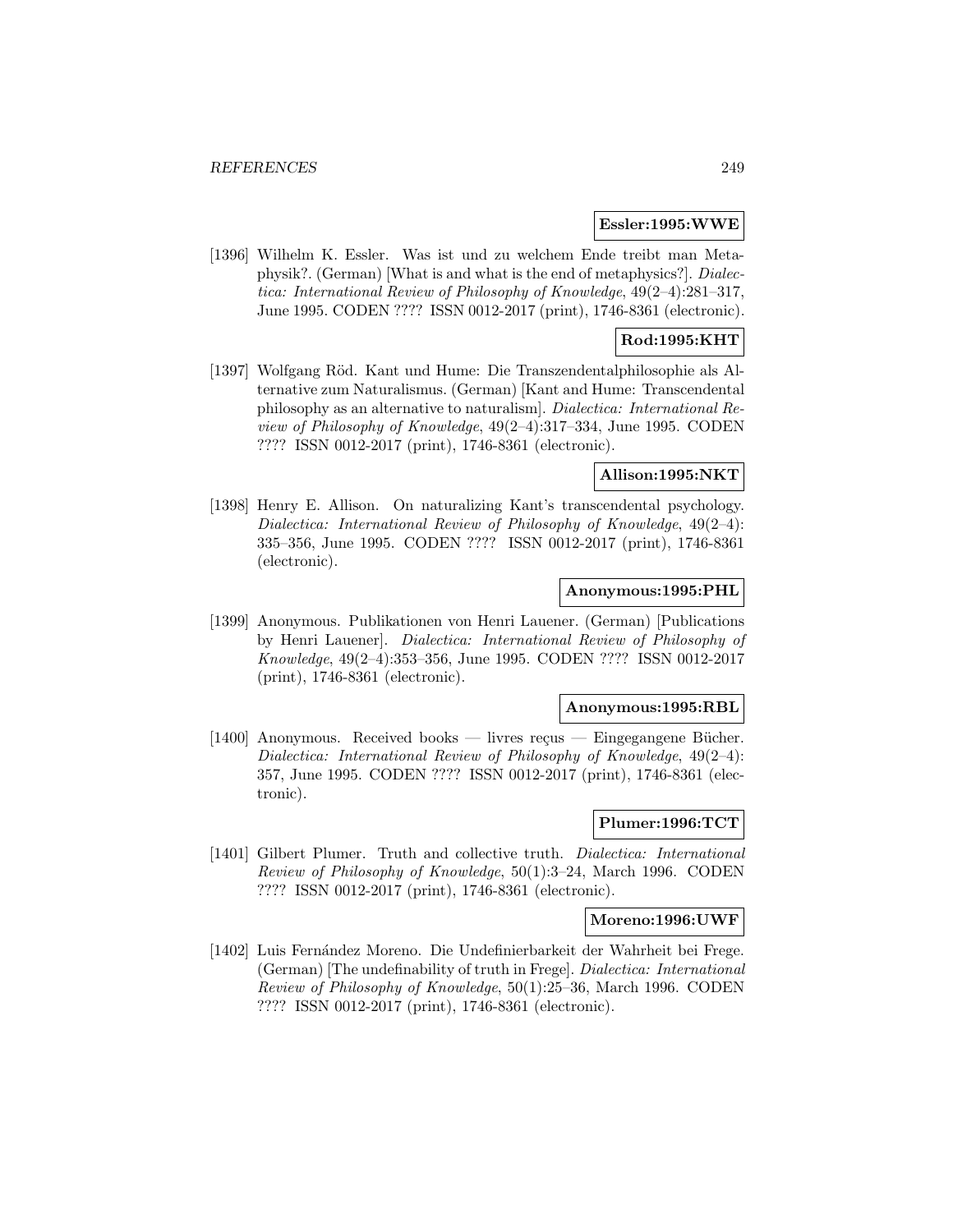### **Tibbetts:1996:RDC**

[1403] Paul Tibbetts. Residual dualism in computational theories of mind. Dialectica: International Review of Philosophy of Knowledge, 50(1):37–52, March 1996. CODEN ???? ISSN 0012-2017 (print), 1746-8361 (electronic).

# **Pilet:1996:LAF**

[1404] Paul-Emile Pilet and Bernard Morel. L'idonéisme, aujourd'hui. (French) [Idoneism, today]. Dialectica: International Review of Philosophy of Knowledge, 50(1):53–62, March 1996. CODEN ???? ISSN 0012-2017 (print), 1746-8361 (electronic).

# **Anonymous:1996:RSEa**

[1405] Anonymous. Reviewing studies — Études critiques — Betrachtung zur Literatur. Dialectica: International Review of Philosophy of Knowledge, 50(1):63–72, March 1996. CODEN ???? ISSN 0012-2017 (print), 1746- 8361 (electronic).

### **Anonymous:1996:ENEa**

[1406] Anonymous. ESAP news: ESAP news. Dialectica: International Review of Philosophy of Knowledge, 50(1):86–88, March 1996. CODEN ???? ISSN 0012-2017 (print), 1746-8361 (electronic).

# **Place:1996:IMD**

[1407] Ullin T. Place. Intentionality as the mark of the dispositional. *Dialectica*: International Review of Philosophy of Knowledge, 50(2):91–120, June 1996. CODEN ???? ISSN 0012-2017 (print), 1746-8361 (electronic).

# **Folse:1996:OCU**

[1408] Henry J. Folse. Ontological constraints and understanding quantum phenomena. Dialectica: International Review of Philosophy of Knowledge, 50(2):121–136, June 1996. CODEN ???? ISSN 0012-2017 (print), 1746- 8361 (electronic).

#### **Rodriguez-Alcazar:1996:NEO**

[1409] Javier Rodríguez-Alcazar. Naturalized epistemology and the is/ought gap. Dialectica: International Review of Philosophy of Knowledge, 50 (2):137–152, June 1996. CODEN ???? ISSN 0012-2017 (print), 1746- 8361 (electronic).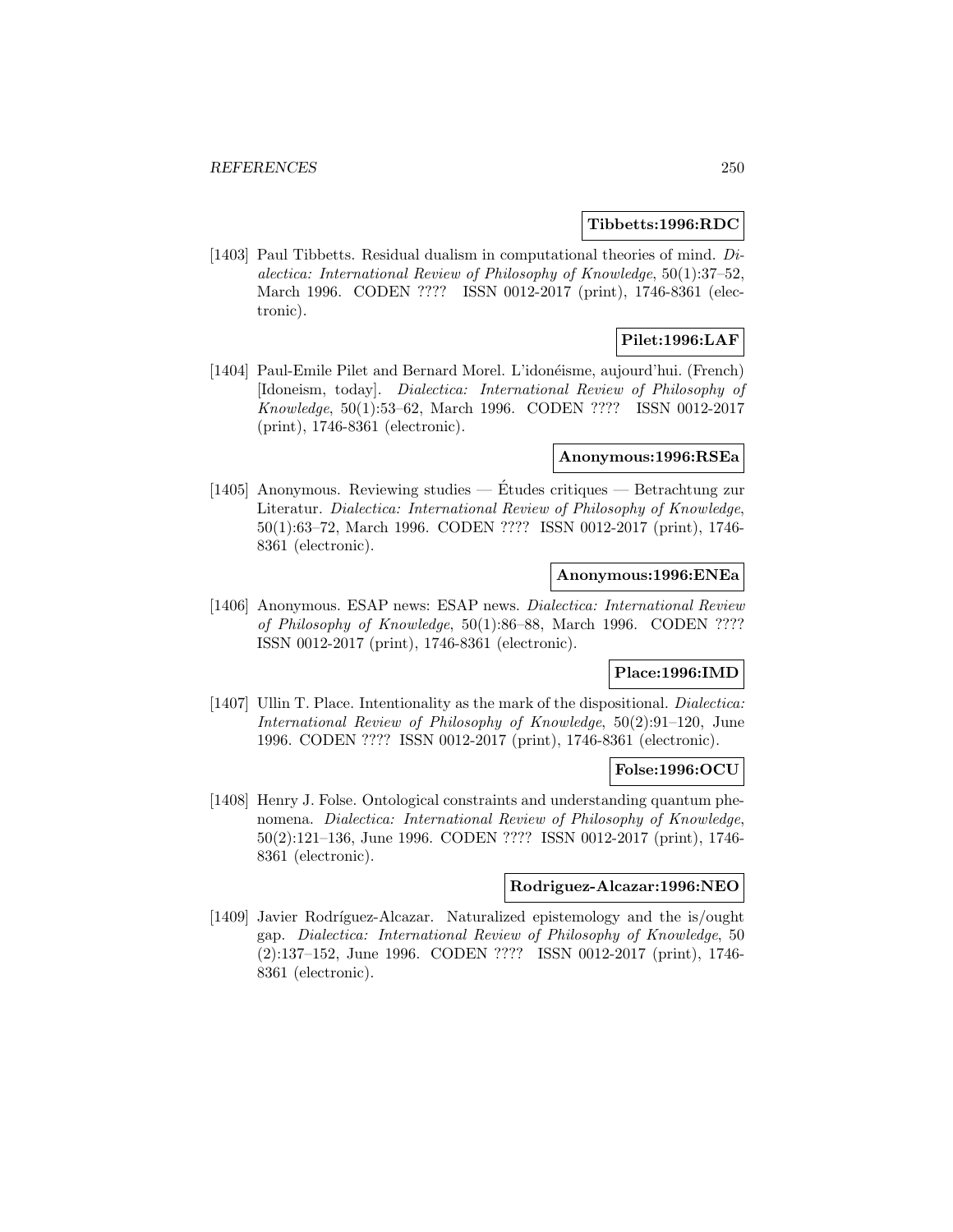#### **Anonymous:1996:RSEb**

[1410] Anonymous. Reviewing studies — Études critiques — Betrachtung zur Literatur. Dialectica: International Review of Philosophy of Knowledge, 50(2):153–161, June 1996. CODEN ???? ISSN 0012-2017 (print), 1746- 8361 (electronic).

#### **Anonymous:1996:ENEb**

[1411] Anonymous. ESAP news: ESAP news. Dialectica: International Review of Philosophy of Knowledge, 50(2):163, June 1996. CODEN ???? ISSN 0012-2017 (print), 1746-8361 (electronic).

# **Blau:1996:EPT**

[1412] Jong Blau/Ulrich Blau. Epistemische paradoxien, teil 2. (German) [Epistemic paradoxes, part 2]. Dialectica: International Review of Philosophy of Knowledge, 50(3):167–182, September 1996. CODEN ???? ISSN 0012-2017 (print), 1746-8361 (electronic).

### **Weber:1996:CCE**

[1413] Erik Weber. Comment construit-on une explication déductivenomologique?. (French) [How do we construct a deductive–nomological explanation?]. Dialectica: International Review of Philosophy of Knowledge, 50(3):183–204, September 1996. CODEN ???? ISSN 0012-2017 (print), 1746-8361 (electronic).

# **Glock:1996:AU**

[1414] H. J. Glock. Abusing use. Dialectica: International Review of Philosophy of Knowledge, 50(3):205–224, September 1996. CODEN ???? ISSN 0012- 2017 (print), 1746-8361 (electronic).

#### **Weintraub:1996:SL**

[1415] Ruth Weintraub. The sceptical life. *Dialectica: International Review of* Philosophy of Knowledge, 50(3):225–234, September 1996. CODEN ???? ISSN 0012-2017 (print), 1746-8361 (electronic).

#### **Rosner:1996:QGS**

[1416] Jennifer A. Rosner. Quine's global structuralism. Dialectica: International Review of Philosophy of Knowledge, 50(3):235–242, September 1996. CODEN ???? ISSN 0012-2017 (print), 1746-8361 (electronic).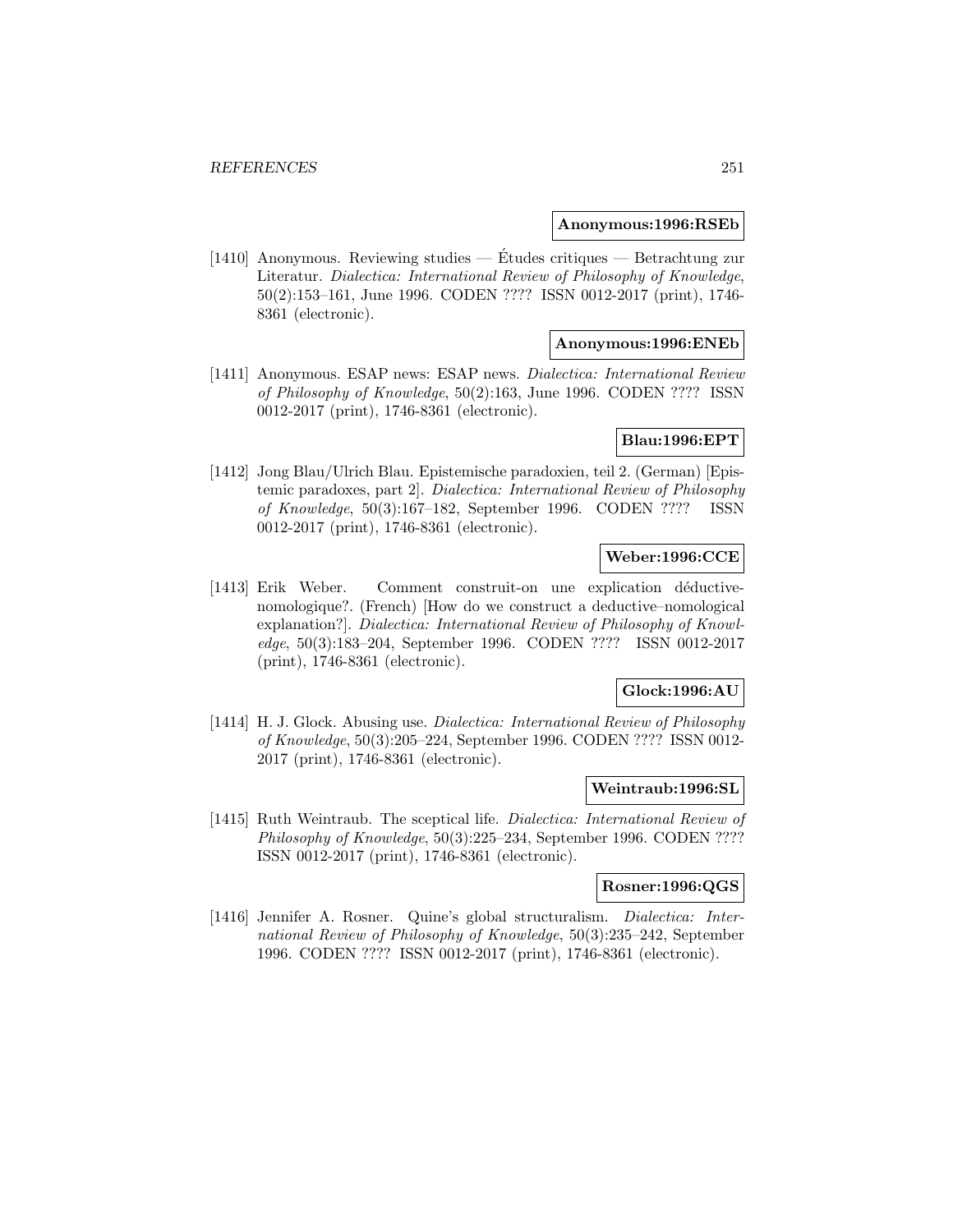#### **Anonymous:1996:ENEc**

[1417] Anonymous. ESAP news: ESAP news. Dialectica: International Review of Philosophy of Knowledge, 50(3):243, September 1996. CODEN ???? ISSN 0012-2017 (print), 1746-8361 (electronic).

### **Landsberg:1996:ITA**

[1418] Peter T. Landsberg. Irreversibility and Time's arrow. Dialectica: International Review of Philosophy of Knowledge, 50(4):247–258, December 1996. CODEN ???? ISSN 0012-2017 (print), 1746-8361 (electronic).

# **Formi:1996:IRM**

[1419] Gábor Formi. Internal realism, metaphysical realism, and brains in a vat. Dialectica: International Review of Philosophy of Knowledge, 50(4):259– 274, December 1996. CODEN ???? ISSN 0012-2017 (print), 1746-8361 (electronic).

# **Pihlstrom:1996:SRW**

[1420] Sami Pihlström. A solipsist in a real world. Dialectica: International Review of Philosophy of Knowledge, 50(4):275–290, December 1996. CO-DEN ???? ISSN 0012-2017 (print), 1746-8361 (electronic).

### **Anonymous:1996:REC**

[1421] Anonymous. Reviews — Études critiques — Buchbesprechungen.  $Di$ alectica: International Review of Philosophy of Knowledge, 50(4):291– 304, December 1996. CODEN ???? ISSN 0012-2017 (print), 1746-8361 (electronic).

### **Anonymous:1996:ENEd**

[1422] Anonymous. ESAP news: ESAP news. Dialectica: International Review of Philosophy of Knowledge, 50(4):305–314, December 1996. CODEN ???? ISSN 0012-2017 (print), 1746-8361 (electronic).

#### **Anonymous:1996:RBL**

[1423] Anonymous. Received books — livres reçus — Eingegangene Bücher. Dialectica: International Review of Philosophy of Knowledge, 50(4):315, December 1996. CODEN ???? ISSN 0012-2017 (print), 1746-8361 (electronic).

### **Muller:1997:I**

[1424] Benito Müller. Introduction. Dialectica: International Review of Philosophy of Knowledge, 51(1):5–15, March 1997. CODEN ???? ISSN 0012-2017 (print), 1746-8361 (electronic).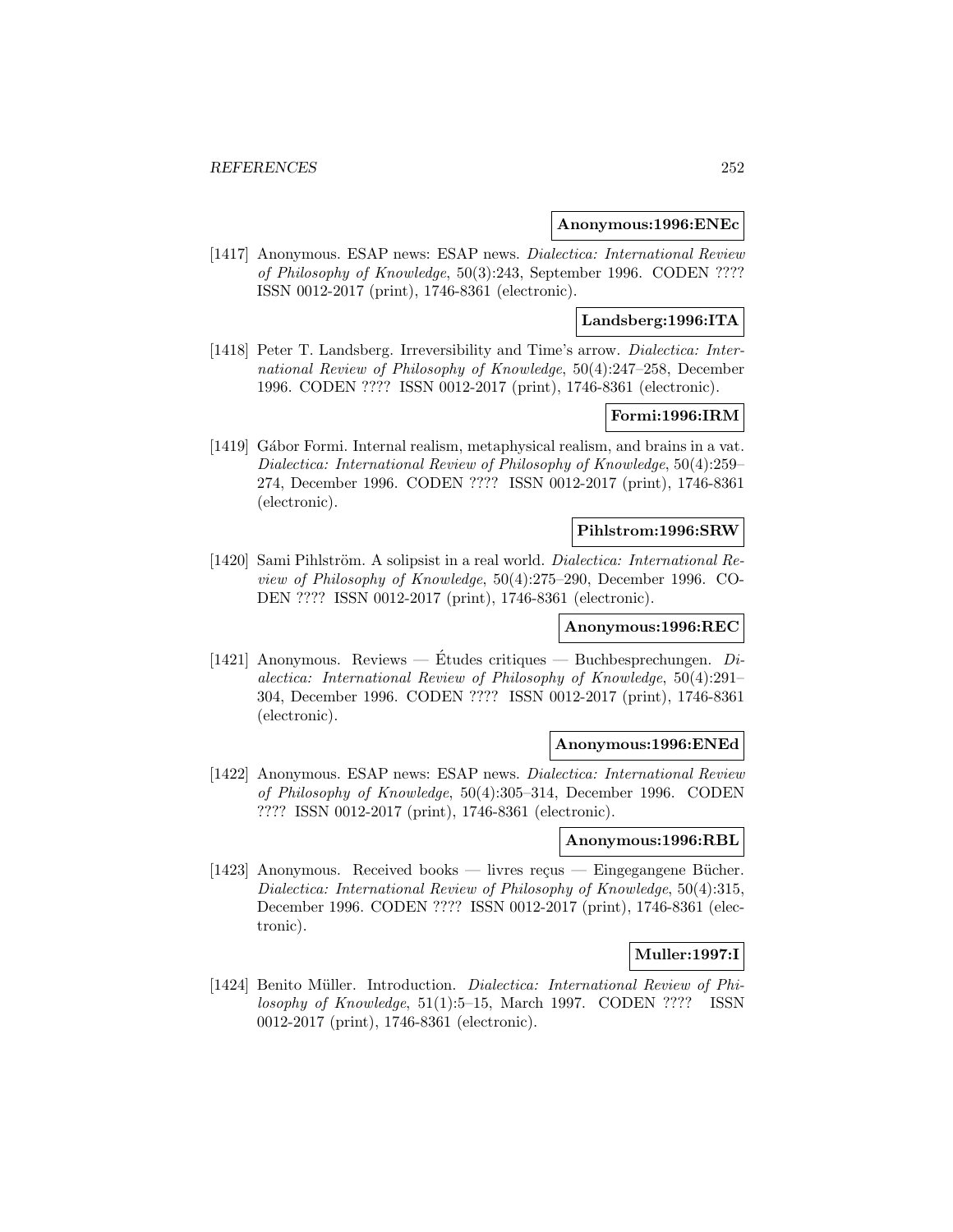## **Harre:1997:TBO**

[1425] Rom Harré. Is there a basic ontology for the physical sciences? *Dialectica:* International Review of Philosophy of Knowledge, 51(1):17–34, March 1997. CODEN ???? ISSN 0012-2017 (print), 1746-8361 (electronic).

### **Aronson:1997:DFF**

[1426] Jerrold L. Aronson. Dispositions as the foundation for Feynman's formulation of quantum mechanics. Dialectica: International Review of Philosophy of Knowledge, 51(1):35–64, March 1997. CODEN ???? ISSN 0012-2017 (print), 1746-8361 (electronic).

# **Cartwright:1997:WDL**

[1427] Nancy Cartwright. Where do laws of nature come from? Dialectica: International Review of Philosophy of Knowledge, 51(1):65–78, March 1997. CODEN ???? ISSN 0012-2017 (print), 1746-8361 (electronic).

# **Swinburne:1997:IC**

[1428] Richard Swinburne. The irreducibility of causation. Dialectica: International Review of Philosophy of Knowledge, 51(1):79–92, March 1997. CODEN ???? ISSN 0012-2017 (print), 1746-8361 (electronic).

## **Couture:1997:ALA**

[1429] Jocelyne Couture. Analyse logique et analyticité; de Carnap à Gödel. (French) [Logical analysis and analyticity; from Carnap to Gödel].  $Di$ alectica: International Review of Philosophy of Knowledge, 51(2):95–117, June 1997. CODEN ???? ISSN 0012-2017 (print), 1746-8361 (electronic).

## **Broach:1997:NRQ**

[1430] Ronald J. Broach. A noncognitivist reading of Quine's ethics. *Dialectica*: International Review of Philosophy of Knowledge, 51(2):119–134, June 1997. CODEN ???? ISSN 0012-2017 (print), 1746-8361 (electronic).

## **Virvidakis:1997:APG**

[1431] Stelios Virvidakis. Analytic philosophy in Greece. Dialectica: International Review of Philosophy of Knowledge, 51(2):135–142, June 1997. CODEN ???? ISSN 0012-2017 (print), 1746-8361 (electronic).

## **Anonymous:1997:RECa**

[1432] Anonymous. Reviews — Études critiques — Buchbesprechungen.  $Dialec$ tica: International Review of Philosophy of Knowledge, 51(2):143–153, June 1997. CODEN ???? ISSN 0012-2017 (print), 1746-8361 (electronic).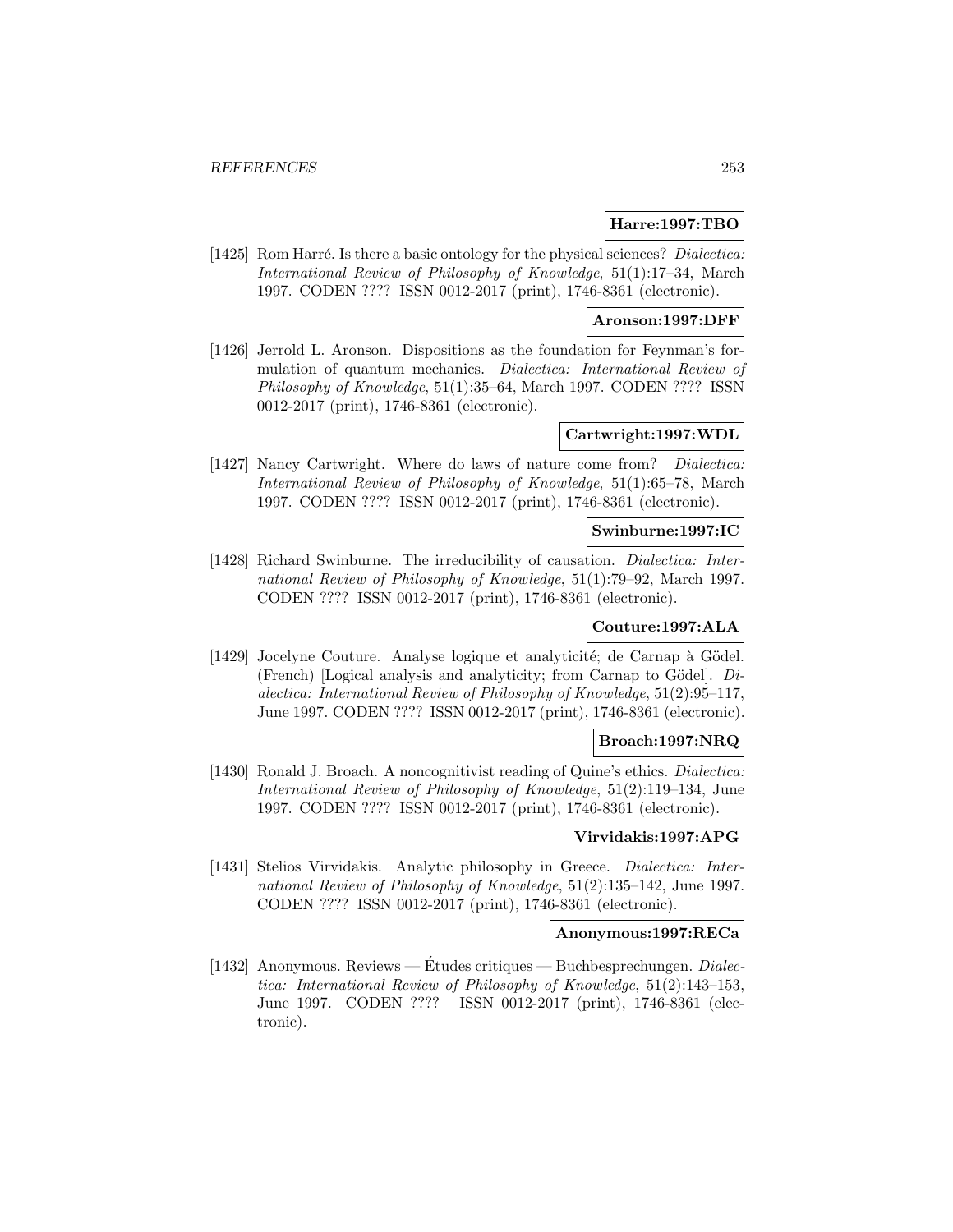### **Anonymous:1997:ENEa**

[1433] Anonymous. ESAP news: ESAP news. Dialectica: International Review of Philosophy of Knowledge, 51(2):155–165, June 1997. CODEN ???? ISSN 0012-2017 (print), 1746-8361 (electronic).

### **Vassallo:1997:DEF**

[1434] Nicla Vassallo. On Dummett's early Frege and analytical philosophy. Dialectica: International Review of Philosophy of Knowledge, 51(3):171– 187, September 1997. CODEN ???? ISSN 0012-2017 (print), 1746-8361 (electronic).

# **Muller:1997:IO**

[1435] Benito Müller. Identity and ontology. *Dialectica: International Review* of Philosophy of Knowledge, 51(3):189–223, September 1997. CODEN ???? ISSN 0012-2017 (print), 1746-8361 (electronic).

## **Weinert:1997:SSL**

[1436] Friedel Weinert. On the status of social laws. Dialectica: International Review of Philosophy of Knowledge, 51(3):225–242, September 1997. CO-DEN ???? ISSN 0012-2017 (print), 1746-8361 (electronic).

### **Anonymous:1997:ENEb**

[1437] Anonymous. ESAP news: ESAP news. Dialectica: International Review of Philosophy of Knowledge, 51(3):243–249, September 1997. CODEN ???? ISSN 0012-2017 (print), 1746-8361 (electronic).

#### **Simons:1997:HOQ**

[1438] Peter Simons. Higher-order quantification and ontological commitment. Dialectica: International Review of Philosophy of Knowledge, 51(4):255– 271, December 1997. CODEN ???? ISSN 0012-2017 (print), 1746-8361 (electronic).

# **Giaretta:1997:ALF**

[1439] Pierdaniele Giaretta. Analysis and logical form in Russell: The 1913 paradigm. Dialectica: International Review of Philosophy of Knowledge, 51(4):273–293, December 1997. CODEN ???? ISSN 0012-2017 (print), 1746-8361 (electronic).

#### **Anonymous:1997:RECb**

[1440] Anonymous. Reviews — Études critiques — Buchbesprechungen.  $Di$ alectica: International Review of Philosophy of Knowledge, 51(4):295–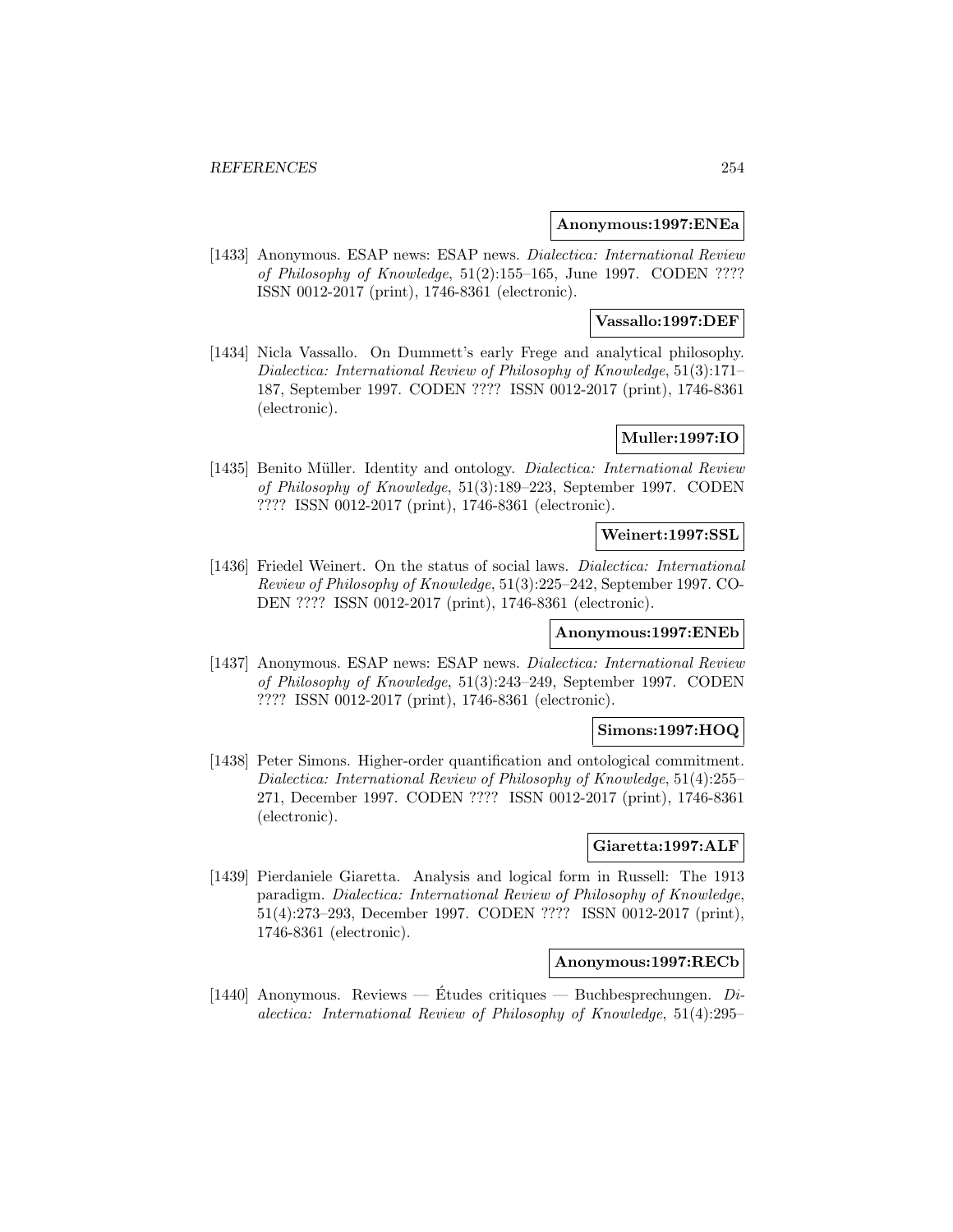312, December 1997. CODEN ???? ISSN 0012-2017 (print), 1746-8361 (electronic).

#### **Anonymous:1997:ENEc**

[1441] Anonymous. ESAP news: ESAP news. Dialectica: International Review of Philosophy of Knowledge, 51(4):313–319, December 1997. CODEN ???? ISSN 0012-2017 (print), 1746-8361 (electronic).

# **Bordes:1998:APF**

[1442] Montse Bordes. Abstract particulars in a four-dimensional ontological frame. Dialectica: International Review of Philosophy of Knowledge, 52 (1):3–12, March 1998. CODEN ???? ISSN 0012-2017 (print), 1746-8361 (electronic).

### **Maurin:1998:DP**

[1443] Anna-Sofia Maurin. Davidson on properties. Dialectica: International Review of Philosophy of Knowledge, 52(1):13–22, March 1998. CODEN ???? ISSN 0012-2017 (print), 1746-8361 (electronic).

### **Campbell:1998:AMC**

[1444] Neil Campbell. Anomalous monism and the charge of epiphenomenalism. Dialectica: International Review of Philosophy of Knowledge, 52(1): 23–39, March 1998. CODEN ???? ISSN 0012-2017 (print), 1746-8361 (electronic).

## **Berg:1998:FPA**

[1445] Jonathan Berg. First person authority, externalism, and wh-knowledge. Dialectica: International Review of Philosophy of Knowledge, 52(1):41– 44, March 1998. CODEN ???? ISSN 0012-2017 (print), 1746-8361 (electronic).

## **Hum:1998:DIC**

[1446] Daniel D. Hum. Davidson's identity crisis. Dialectica: International Review of Philosophy of Knowledge, 52(1):45–61, March 1998. CODEN ???? ISSN 0012-2017 (print), 1746-8361 (electronic).

#### **Anonymous:1998:RECa**

[1447] Anonymous. Reviews — Etudes critiques — Buchbesprechungen.  $Di$ alectica: International Review of Philosophy of Knowledge, 52(1):63–73, March 1998. CODEN ???? ISSN 0012-2017 (print), 1746-8361 (electronic).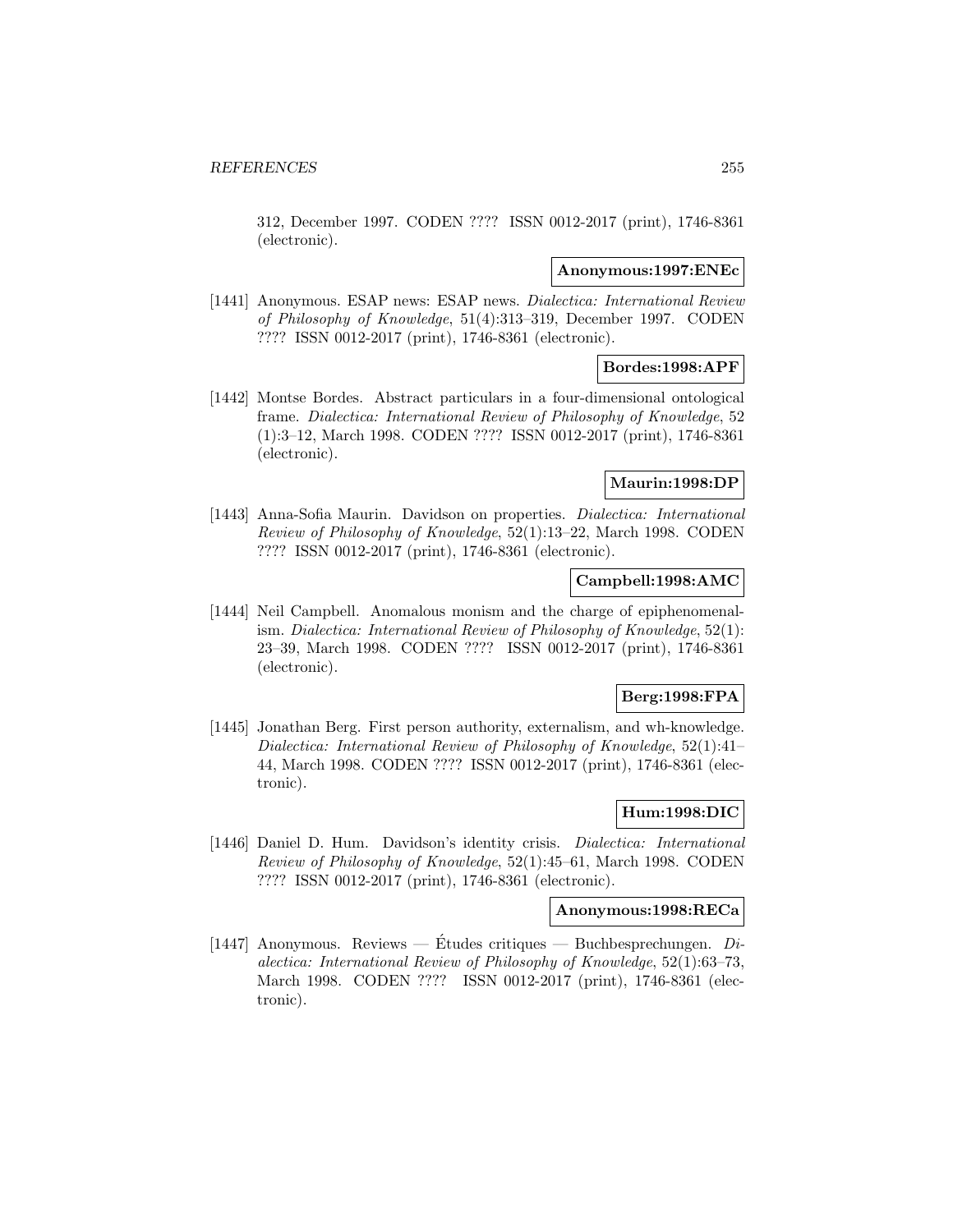#### **Anonymous:1998:ENEa**

[1448] Anonymous. ESAP news: ESAP news. Dialectica: International Review of Philosophy of Knowledge, 52(1):74–80, March 1998. CODEN ???? ISSN 0012-2017 (print), 1746-8361 (electronic).

### **Mumford:1998:LNO**

[1449] Stephen Mumford. Laws of nature outlawed. Dialectica: International Review of Philosophy of Knowledge, 52(2):83–101, June 1998. CODEN ???? ISSN 0012-2017 (print), 1746-8361 (electronic).

# **Atkinson:1998:LQM**

[1450] D. Atkinson. The light of quantum mechanics. Dialectica: International Review of Philosophy of Knowledge, 52(2):103–126, June 1998. CODEN ???? ISSN 0012-2017 (print), 1746-8361 (electronic).

#### **Douven:1998:TES**

[1451] Igor Douven. Truly empiricist semantics. Dialectica: International Review of Philosophy of Knowledge, 52(2):127–150, June 1998. CODEN ???? ISSN 0012-2017 (print), 1746-8361 (electronic).

# **Lambert:1998:NDF**

[1452] Karel Lambert. Notes et discussions: Fixing Quine's theory of predication. Dialectica: International Review of Philosophy of Knowledge, 52(2): 153–160, June 1998. CODEN ???? ISSN 0012-2017 (print), 1746-8361 (electronic).

#### **Anonymous:1998:RECb**

[1453] Anonymous. Reviews — Études critiques — Buchbesprechungen. *Dialec*tica: International Review of Philosophy of Knowledge, 52(2):161–164, June 1998. CODEN ???? ISSN 0012-2017 (print), 1746-8361 (electronic).

### **Anonymous:1998:ENEb**

[1454] Anonymous. ESAP news: ESAP news. Dialectica: International Review of Philosophy of Knowledge, 52(2):165–166, June 1998. CODEN ???? ISSN 0012-2017 (print), 1746-8361 (electronic).

#### **Blau:1998:PAC**

[1455] U. Blau. Ein platonistisches Argument für Cantors Kontinuumshypothese. (German) [A platonic argument for Cantor's Continuum Hypothesis]. Dialectica: International Review of Philosophy of Knowledge,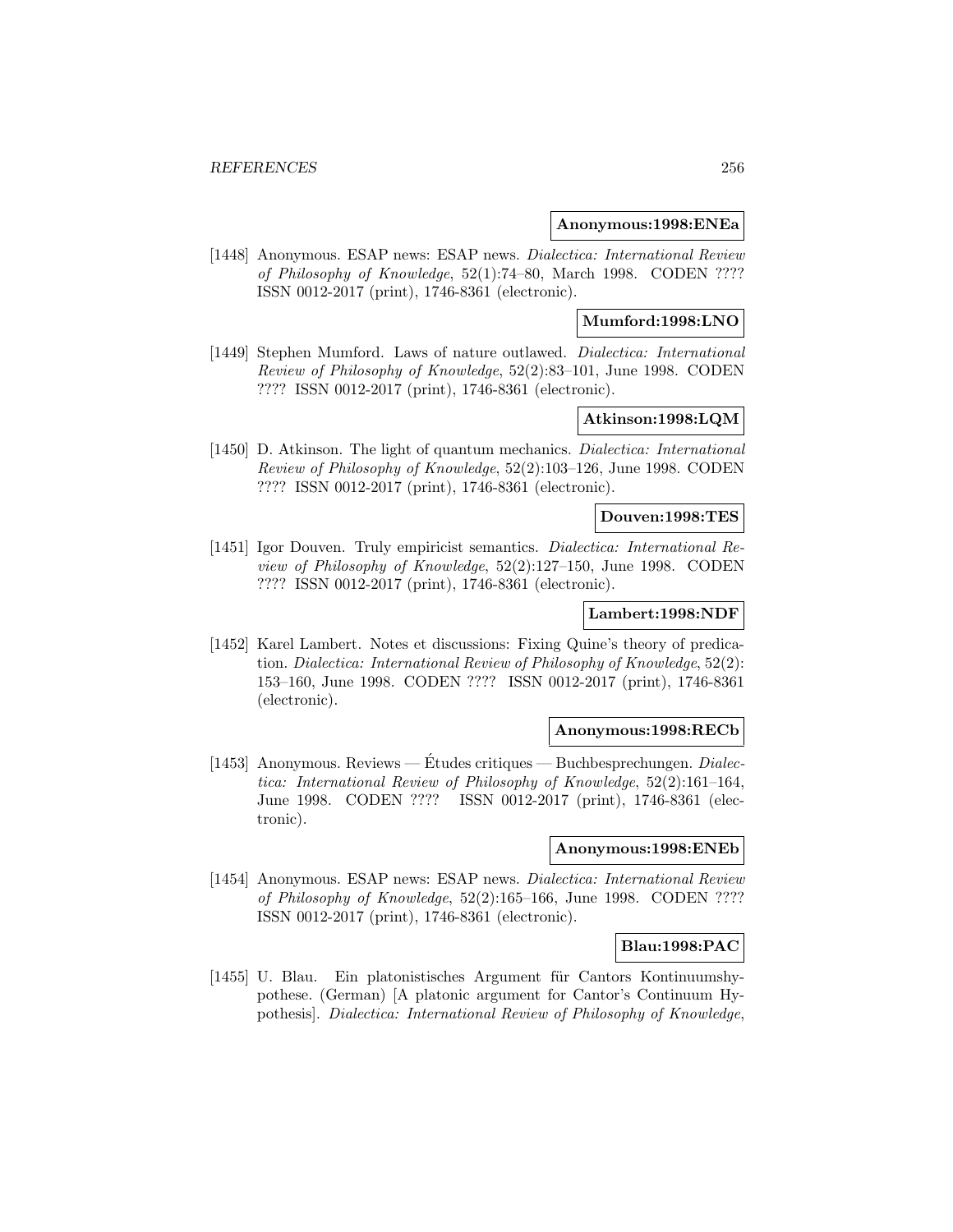52(3):175–202, September 1998. CODEN ???? ISSN 0012-2017 (print), 1746-8361 (electronic).

### **MacBride:1998:WPU**

[1456] Fraser MacBride. Where are particulars and universals? Dialectica: International Review of Philosophy of Knowledge, 52(3):203–227, September 1998. CODEN ???? ISSN 0012-2017 (print), 1746-8361 (electronic).

# **Vahid:1998:IEC**

[1457] Hamid Vahid. The internalism/externalism controversy: The epistemization of an older debate. Dialectica: International Review of Philosophy of Knowledge, 52(3):229–246, September 1998. CODEN ???? ISSN 0012-2017 (print), 1746-8361 (electronic).

#### **Rothbart:1998:EPE**

[1458] Daniel Rothbart. Extending Popper's epistemology to the lab. Dialectica: International Review of Philosophy of Knowledge, 52(3):247–254, September 1998. CODEN ???? ISSN 0012-2017 (print), 1746-8361 (electronic).

# **Anonymous:1998:RECc**

[1459] Anonymous. Reviews — Études critiques — Buchbesprechungen.  $Di$ alectica: International Review of Philosophy of Knowledge, 52(3):255– 261, September 1998. CODEN ???? ISSN 0012-2017 (print), 1746-8361 (electronic).

## **Anonymous:1998:ENEc**

[1460] Anonymous. ESAP news: ESAP news. Dialectica: International Review of Philosophy of Knowledge, 52(3):263–269, September 1998. CODEN ???? ISSN 0012-2017 (print), 1746-8361 (electronic).

## **Clark:1998:ASQ**

[1461] Chalmers C. Clark. The art of science: Quine and the speculative reach of philosophy in natural science. Dialectica: International Review of Philosophy of Knowledge, 52(4):275–290, December 1998. CODEN ???? ISSN 0012-2017 (print), 1746-8361 (electronic).

#### **Wilburn:1998:SOA**

[1462] Ron Wilburn. Skepticism, objectivity and the aspirations of immanence. Dialectica: International Review of Philosophy of Knowledge, 52(4):291– 318, December 1998. CODEN ???? ISSN 0012-2017 (print), 1746-8361 (electronic).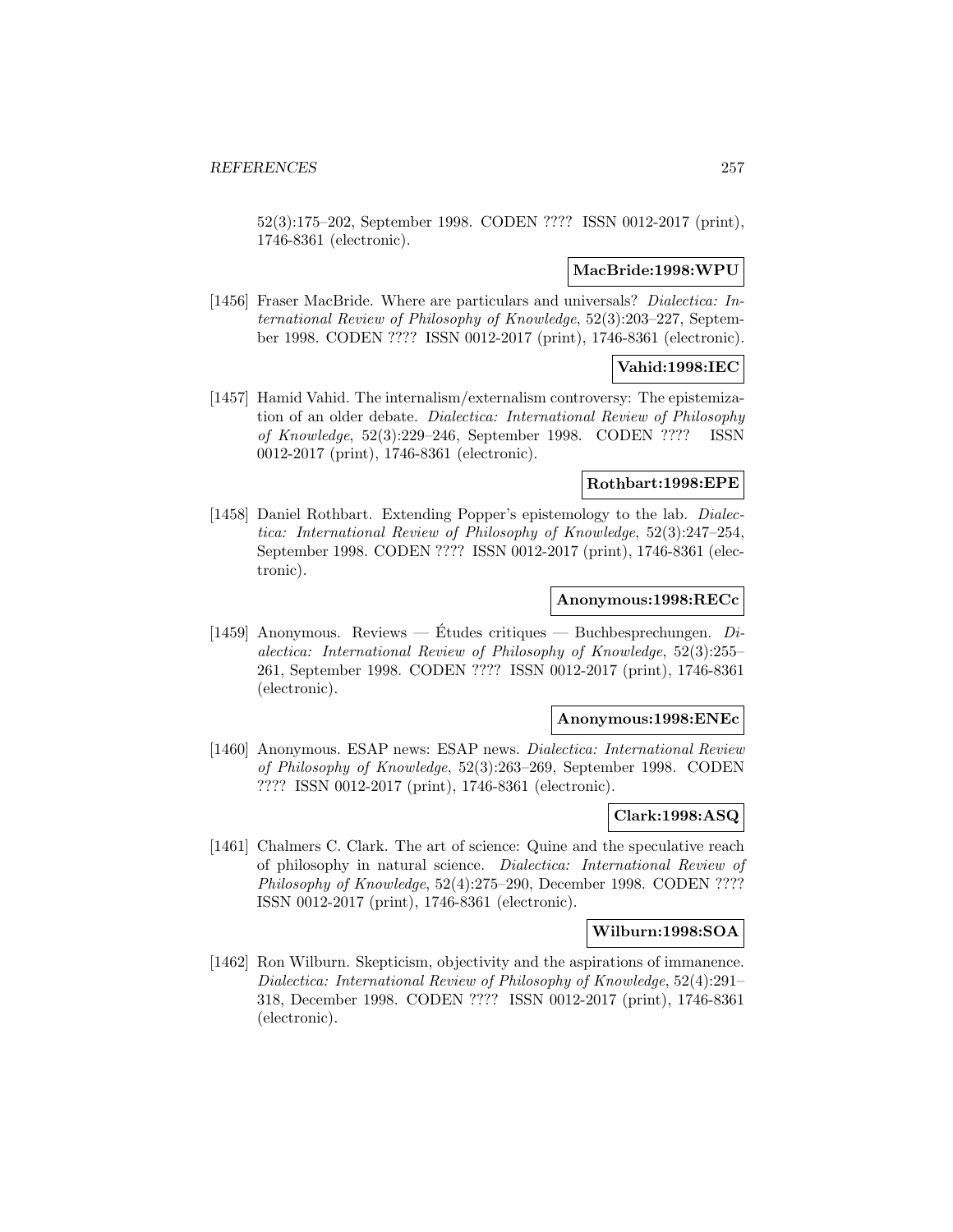#### **Shockley:1998:QED**

[1463] Kenneth Eric Shockley. Quine's ethical dilemma. Dialectica: International Review of Philosophy of Knowledge, 52(4):319–338, December 1998. CODEN ???? ISSN 0012-2017 (print), 1746-8361 (electronic).

### **Casalegno:1998:RLC**

[1464] Paolo Casalegno. The referential and the logical component in Fodor's semantics. Dialectica: International Review of Philosophy of Knowledge, 52(4):339–363, December 1998. CODEN ???? ISSN 0012-2017 (print), 1746-8361 (electronic).

## **Anonymous:1998:ENEd**

[1465] Anonymous. ESAP news: ESAP news. Dialectica: International Review of Philosophy of Knowledge, 52(4):365–372, December 1998. CODEN ???? ISSN 0012-2017 (print), 1746-8361 (electronic).

# **vanBrakel:1999:SAM**

[1466] J. van Brakel. Supervenience and anomalous monism. Dialectica: International Review of Philosophy of Knowledge, 53(1):3–24, March 1999. CODEN ???? ISSN 0012-2017 (print), 1746-8361 (electronic).

# **Kistler:1999:CEF**

[1467] Max Kistler. Causes as events and facts. Dialectica: International Review of Philosophy of Knowledge, 53(1):25–46, March 1999. CODEN ???? ISSN 0012-2017 (print), 1746-8361 (electronic).

#### **Adams:1999:ODT**

[1468] Max F. Adams, R. Stecker, and G. Fuller. Object dependent thoughts, perspectival thoughts, and psychological generalization. Dialectica: International Review of Philosophy of Knowledge, 53(1):47–59, March 1999. CODEN ???? ISSN 0012-2017 (print), 1746-8361 (electronic).

## **Marton:1999:SVD**

[1469] Peter Marton. Skeptics versus dogmatics: The battle over the criterion. Dialectica: International Review of Philosophy of Knowledge, 53 (1):61–71, March 1999. CODEN ???? ISSN 0012-2017 (print), 1746-8361 (electronic).

#### **Barnes:1999:REC**

[1470] J. Barnes. Reviews — Études critiques — Buchbesprechungen.  $Di$ alectica: International Review of Philosophy of Knowledge, 53(1):73–74,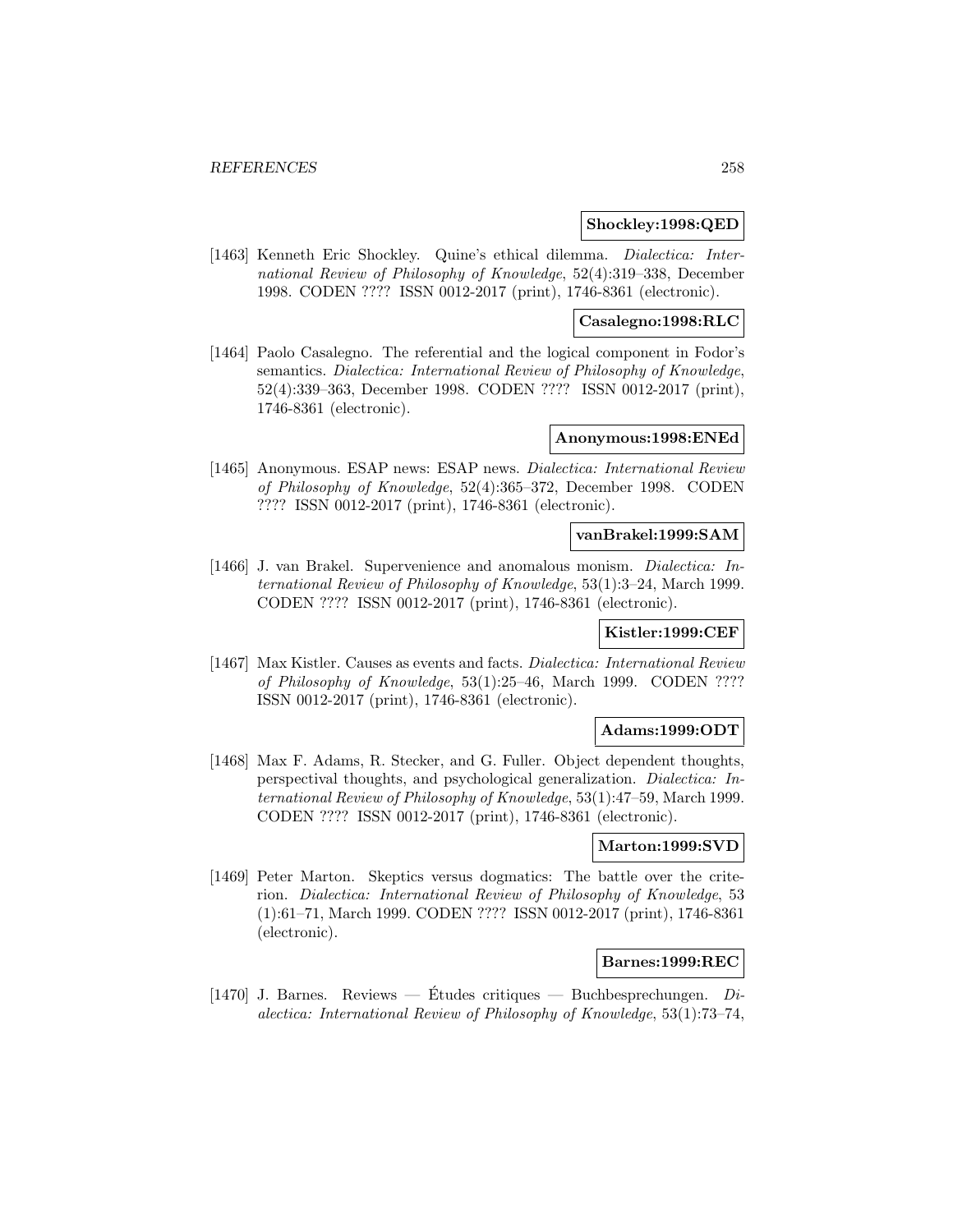March 1999. CODEN ???? ISSN 0012-2017 (print), 1746-8361 (electronic).

### **Anonymous:1999:ENEa**

[1471] Anonymous. ESAP news: ESAP news. Dialectica: International Review of Philosophy of Knowledge, 53(1):75–81, March 1999. CODEN ???? ISSN 0012-2017 (print), 1746-8361 (electronic).

# **Roth:1999:EEN**

[1472] Paul Roth. The epistemology of "epistemology naturalized". *Dialectica:* International Review of Philosophy of Knowledge, 53(2):87–110, June 1999. CODEN ???? ISSN 0012-2017 (print), 1746-8361 (electronic).

# **Thalos:1999:TDN**

[1473] Mariam Thalos. Two dogmas of naturalized epistemology. *Dialectica:* International Review of Philosophy of Knowledge, 53(2):111–138, June 1999. CODEN ???? ISSN 0012-2017 (print), 1746-8361 (electronic).

## **Weberman:1999:CCR**

[1474] David Weberman. Cambridge changes revisited: Why certain relational changes are indispensable. Dialectica: International Review of Philosophy of Knowledge, 53(2):139–149, June 1999. CODEN ???? ISSN 0012-2017 (print), 1746-8361 (electronic).

# **Anonymous:1999:REC**

[1475] Anonymous. Reviews — Études critiques — Buchbesprechungen. *Dialec*tica: International Review of Philosophy of Knowledge, 53(2):151–159, June 1999. CODEN ???? ISSN 0012-2017 (print), 1746-8361 (electronic).

## **Anonymous:1999:ENEb**

[1476] Anonymous. ESAP news: ESAP news. Dialectica: International Review of Philosophy of Knowledge, 53(2):160–166, June 1999. CODEN ???? ISSN 0012-2017 (print), 1746-8361 (electronic).

## **Lauener:1999:E**

[1477] Henri Lauener. Einleitung. Dialectica: International Review of Philosophy of Knowledge, 53(3–4):173–177, September 1999. CODEN ???? ISSN 0012-2017 (print), 1746-8361 (electronic).

# **Smith:1999:MAT**

[1478] Quentin Smith. Marcus' 1961 article as a termination of Russellian dominance in analytic philosophy. Dialectica: International Review of Phi-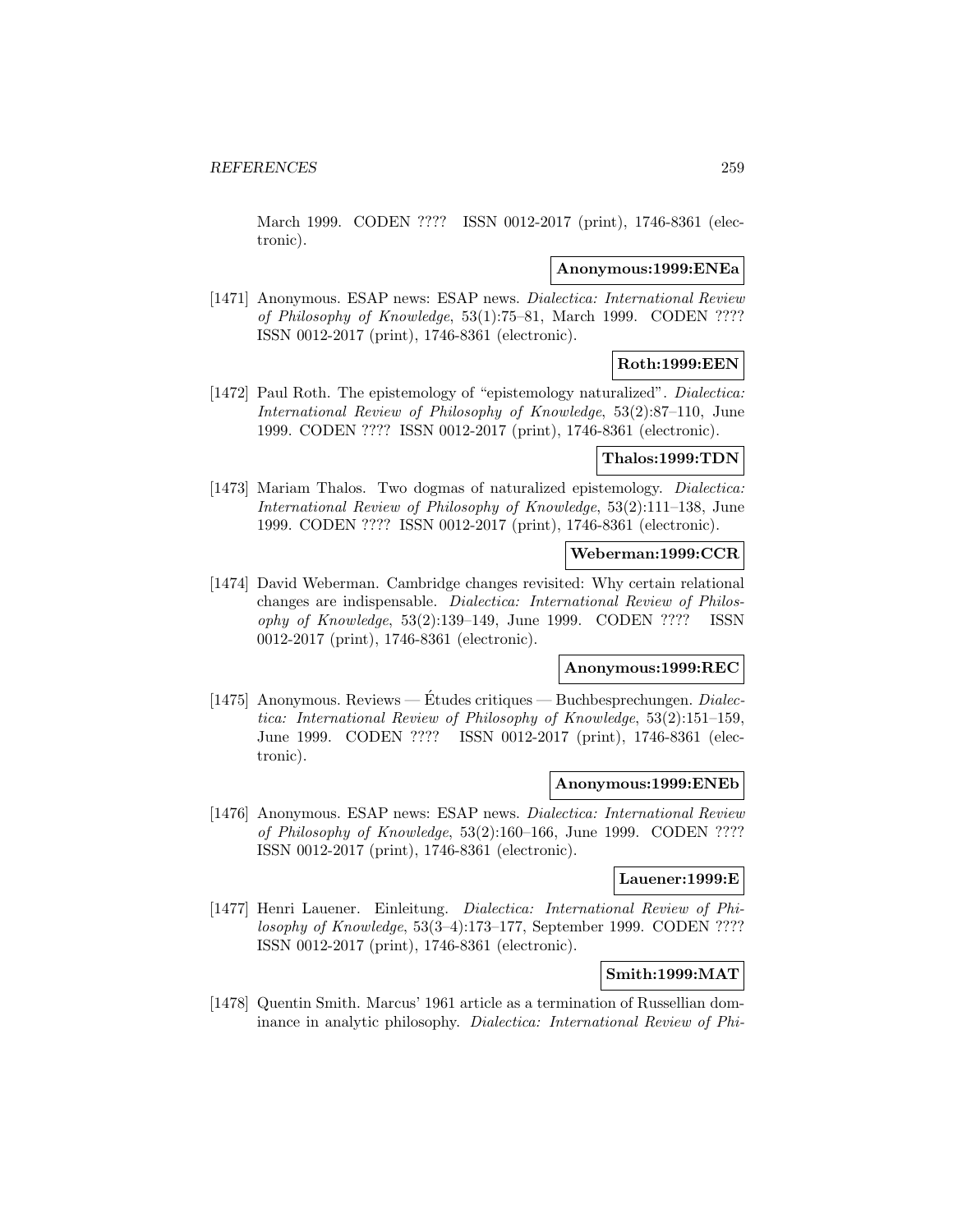losophy of Knowledge, 53(3–4):179–210, September 1999. CODEN ???? ISSN 0012-2017 (print), 1746-8361 (electronic).

# **Engel:1999:DBA**

[1479] Pascal Engel. Dispositional belief, assent, and acceptance. Dialectica: International Review of Philosophy of Knowledge, 53(3–4):211–226, September 1999. CODEN ???? ISSN 0012-2017 (print), 1746-8361 (electronic).

## **Sosa:1999:EP**

[1480] Ernest Sosa. The essentials of persons. Dialectica: International Review of Philosophy of Knowledge, 53(3–4):227–241, September 1999. CODEN ???? ISSN 0012-2017 (print), 1746-8361 (electronic).

### **Gochet:1999:QML**

[1481] Paul Gochet and Eric Gillet. Quantified modal logic, dynamic semantics and S5. Dialectica: International Review of Philosophy of Knowledge, 53 (3–4):243–251, September 1999. CODEN ???? ISSN 0012-2017 (print), 1746-8361 (electronic).

## **Williamson:1999:TCB**

[1482] Timothy Williamson. Truthmakers and the converse Barcan formula. Dialectica: International Review of Philosophy of Knowledge, 53(3–4): 253–270, September 1999. CODEN ???? ISSN 0012-2017 (print), 1746- 8361 (electronic).

## **Lambert:1999:LPD**

[1483] Karel Lambert. Logically proper definite descriptions: An essay in honor of Ruth Marcus. Dialectica: International Review of Philosophy of Knowledge, 53(3–4):271–282, September 1999. CODEN ???? ISSN 0012-2017 (print), 1746-8361 (electronic).

## **Hintikka:1999:ACL**

[1484] Jaako Hintikka. Is the axiom of choice a logical or set-theoretical principle? Dialectica: International Review of Philosophy of Knowledge, 53 (3–4):283–290, September 1999. CODEN ???? ISSN 0012-2017 (print), 1746-8361 (electronic).

## **Belnap:1999:TA**

[1485] Nuel Belnap. Truth by ascent. Dialectica: International Review of Philosophy of Knowledge, 53(3–4):291–306, September 1999. CODEN ???? ISSN 0012-2017 (print), 1746-8361 (electronic).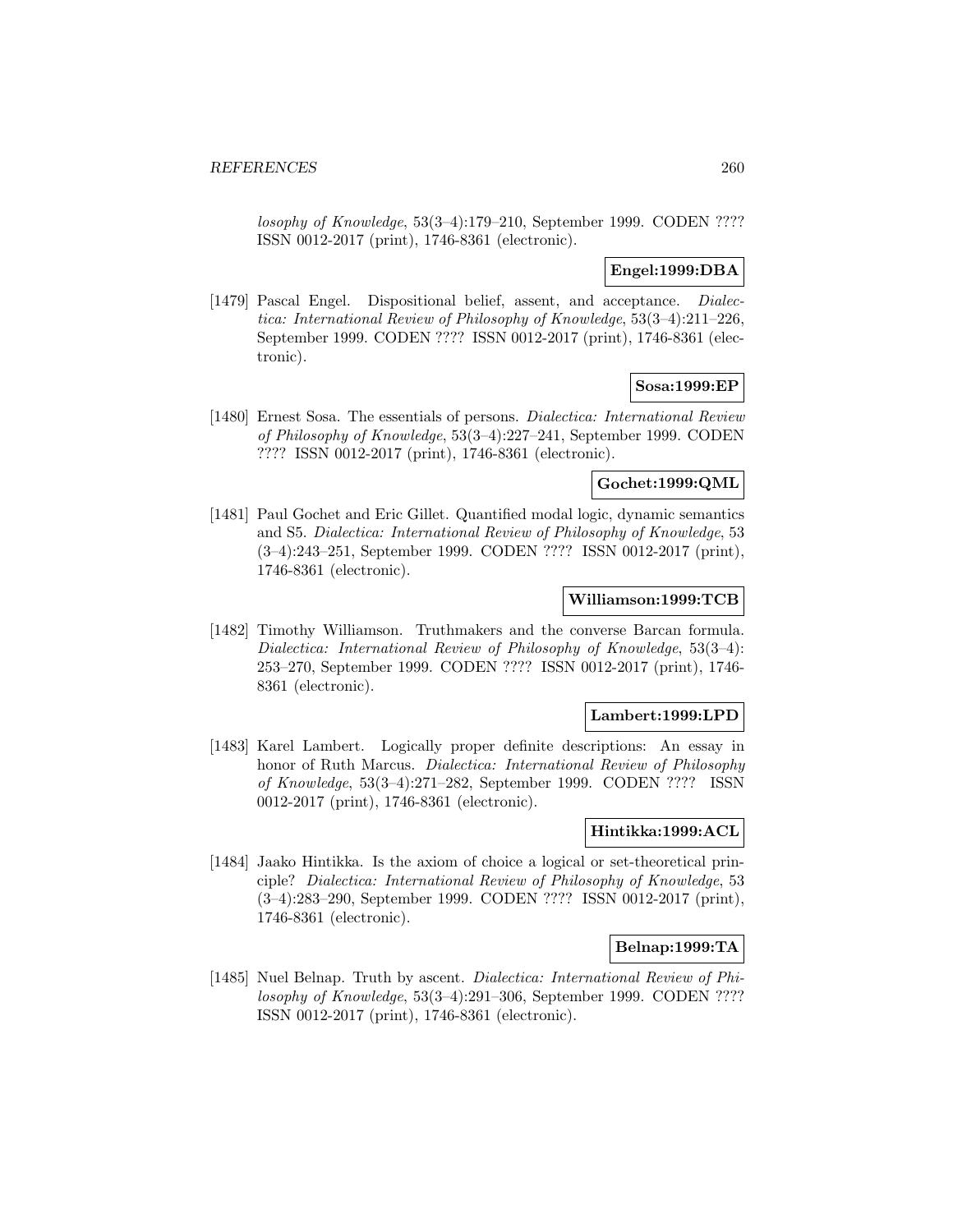#### **Essler:1999:MAM**

[1486] Wilhelm K. Essler, Joachim Labude, and Stefanie Ucsnay. Métaphysische Anfangsgründe der Mechanik. (German) [Metaphysical beginnings of mechanics]. Dialectica: International Review of Philosophy of Knowledge, 53(3–4):307–344, September 1999. CODEN ???? ISSN 0012-2017 (print), 1746-8361 (electronic).

# **Vuillemin:1999:IEP**

[1487] J. Vuillemin. Induction et existence physique. (French) [Induction and physical existence]. Dialectica: International Review of Philosophy of Knowledge, 53(3–4):345–383, September 1999. CODEN ???? ISSN 0012- 2017 (print), 1746-8361 (electronic).

### **Humberstone:2000:WFS**

[1488] Lloyd Humberstone. What Fa says about a. Dialectica: International Review of Philosophy of Knowledge, 54(1):3–28, March 2000. CODEN ???? ISSN 0012-2017 (print), 1746-8361 (electronic).

## **Butler:2000:PSE**

[1489] Keith Butler. Problems for semantic externalism and a priori refutations of skeptical arguments. Dialectica: International Review of Philosophy of Knowledge, 54(1):29–49, March 2000. CODEN ???? ISSN 0012-2017 (print), 1746-8361 (electronic).

#### **Voltolini:2000:IML**

[1490] Alberto Voltolini. Is it merely loose talk?: A 'bizarre' solution to the opacity puzzle. Dialectica: International Review of Philosophy of Knowledge, 54(1):51–72, March 2000. CODEN ???? ISSN 0012-2017 (print), 1746-8361 (electronic).

## **Batitsky:2000:MCL**

[1491] Vadim Batitsky. Measurement in Carnap's late philosophy of science. Dialectica: International Review of Philosophy of Knowledge, 54(2):87–108, June 2000. CODEN ???? ISSN 0012-2017 (print), 1746-8361 (electronic).

### **Needham:2000:DQ**

[1492] Paul Needham. Duhem and Quine. Dialectica: International Review of Philosophy of Knowledge, 54(2):109–132, June 2000. CODEN ???? ISSN 0012-2017 (print), 1746-8361 (electronic).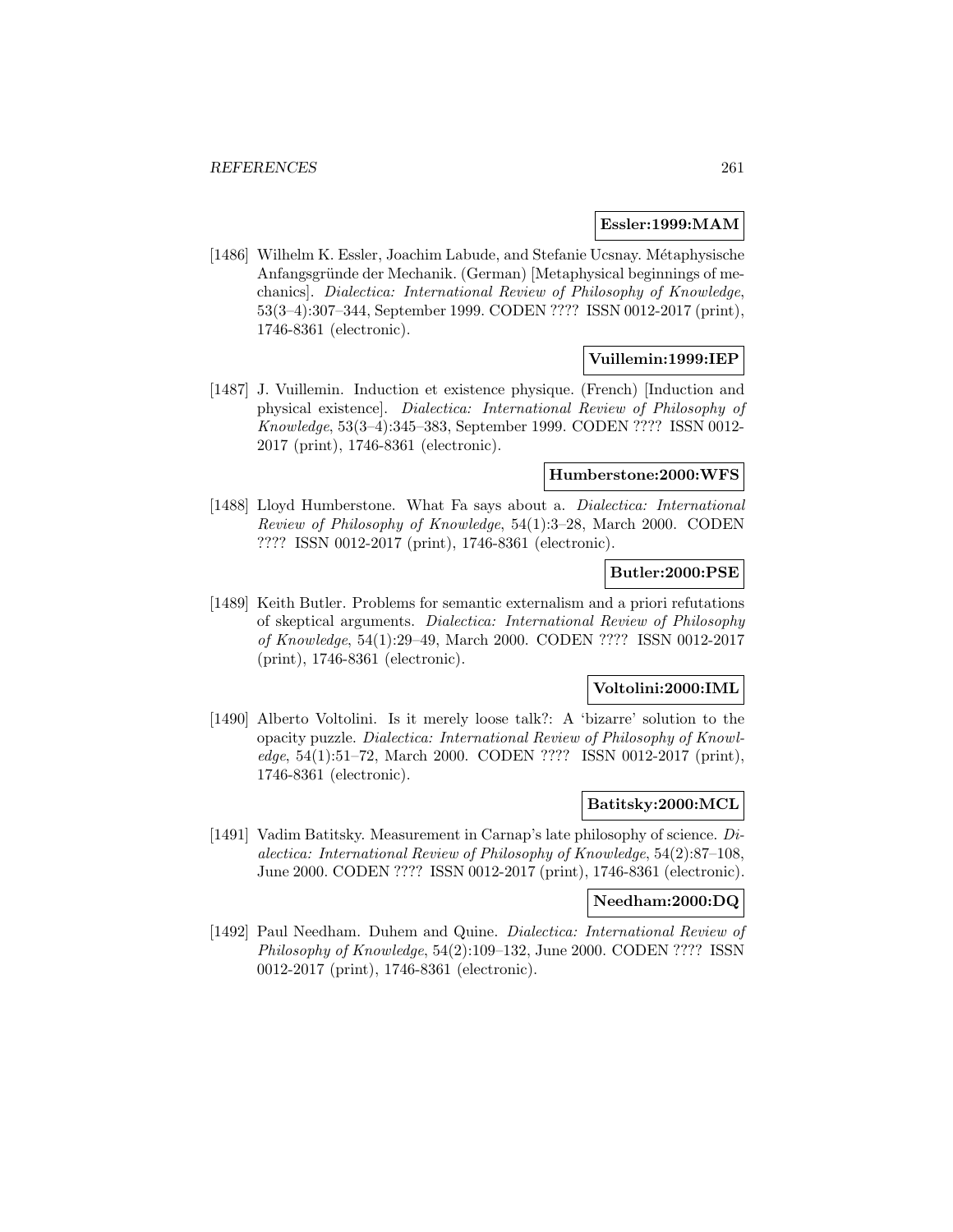## **White:2000:LCP**

[1493] Graham White. Lewis, causality, and possible worlds. Dialectica: International Review of Philosophy of Knowledge, 54(2):133–137, June 2000. CODEN ???? ISSN 0012-2017 (print), 1746-8361 (electronic).

# **Anonymous:2000:RECa**

[1494] Anonymous. Reviews — Études critiques — Buchbesprechungen.  $Dialec$ tica: International Review of Philosophy of Knowledge, 54(2):139–142, June 2000. CODEN ???? ISSN 0012-2017 (print), 1746-8361 (electronic).

# **Orilia:2000:PTP**

[1495] Francesco Orilia. The property-theoretical, performative-nominalistic theory of proper names. Dialectica: International Review of Philosophy of Knowledge, 54(3):155–176, September 2000. CODEN ???? ISSN 0012-2017 (print), 1746-8361 (electronic).

# **Pagin:2000:ST**

[1496] Peter Pagin. Sensation terms. Dialectica: International Review of Philosophy of Knowledge, 54(3):177–199, September 2000. CODEN ???? ISSN 0012-2017 (print), 1746-8361 (electronic).

# **Buchanan:2000:TWD**

[1497] Reid Buchanan. The tension in Wittgenstein's diagnosis of scepticism. Dialectica: International Review of Philosophy of Knowledge, 54(3):201– 225, September 2000. CODEN ???? ISSN 0012-2017 (print), 1746-8361 (electronic).

### **Anonymous:2000:RECb**

[1498] Anonymous. Reviews — Études critiques — Buchbesprechungen.  $Di$ alectica: International Review of Philosophy of Knowledge, 54(3):225– 231, September 2000. CODEN ???? ISSN 0012-2017 (print), 1746-8361 (electronic).

# **Laurier:2000:QSS**

[1499] Daniel Laurier. Que sera sera. Dialectica: International Review of Philosophy of Knowledge, 54(4):247–264, December 2000. CODEN ???? ISSN 0012-2017 (print), 1746-8361 (electronic).

# **Harre:2000:DSA**

[1500] Rom Harré. Defending science from all of its enemies and some of its friends. Dialectica: International Review of Philosophy of Knowledge,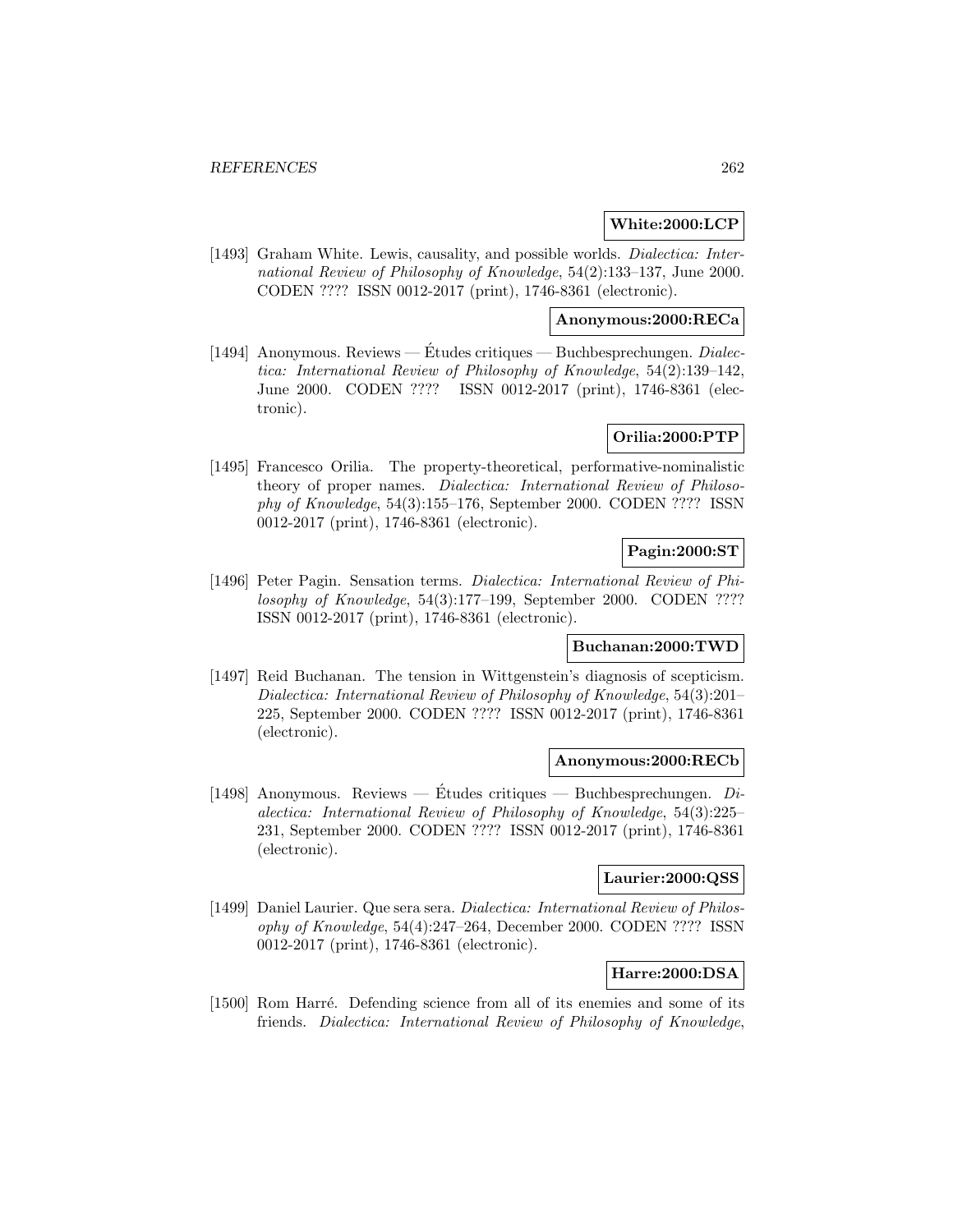54(4):265–281, December 2000. CODEN ???? ISSN 0012-2017 (print), 1746-8361 (electronic).

## **Varzi:2000:MC**

[1501] Achille C. Varzi. Mereological commitments. Dialectica: International Review of Philosophy of Knowledge, 54(4):283–305, December 2000. CO-DEN ???? ISSN 0012-2017 (print), 1746-8361 (electronic).

# **Hetherington:2000:RBV**

[1502] Stephen Hetherington. Re: Brains in a vat. Dialectica: International Review of Philosophy of Knowledge, 54(4):307–312, December 2000. CO-DEN ???? ISSN 0012-2017 (print), 1746-8361 (electronic).

## **Anonymous:2000:RECc**

[1503] Anonymous. Reviews — Etudes critiques — Buchbesprechungen.  $Di$ alectica: International Review of Philosophy of Knowledge, 54(4):313– 328, December 2000. CODEN ???? ISSN 0012-2017 (print), 1746-8361 (electronic).

## **Vidal-Rosset:2001:JVF**

[1504] Joseph Vidal-Rosset and Karel Lambert. Jules Vuillemin : (15<sup>th</sup> February 1920–16<sup>th</sup> January 2001). Dialectica: International Review of Philosophy of Knowledge, 55(1):3–7, March 2001. CODEN ???? ISSN 0012-2017 (print), 1746-8361 (electronic).

# **Otero:2001:FAM**

[1505] Manuel Ppérez Otero. A fallacy about the modal status of logic.  $Di$ alectica: International Review of Philosophy of Knowledge, 55(1):9–27, March 2001. CODEN ???? ISSN 0012-2017 (print), 1746-8361 (electronic).

# **Child:2001:TDR**

[1506] William Child. Triangulation: Davidson, realism and natural kinds. *Di*alectica: International Review of Philosophy of Knowledge, 55(1):29–50, March 2001. CODEN ???? ISSN 0012-2017 (print), 1746-8361 (electronic).

# **Castle:2001:SVE**

[1507] David G. A. Castle. A semantic view of ecological theories. Dialectica: International Review of Philosophy of Knowledge, 55(1):51–66, March 2001. CODEN ???? ISSN 0012-2017 (print), 1746-8361 (electronic).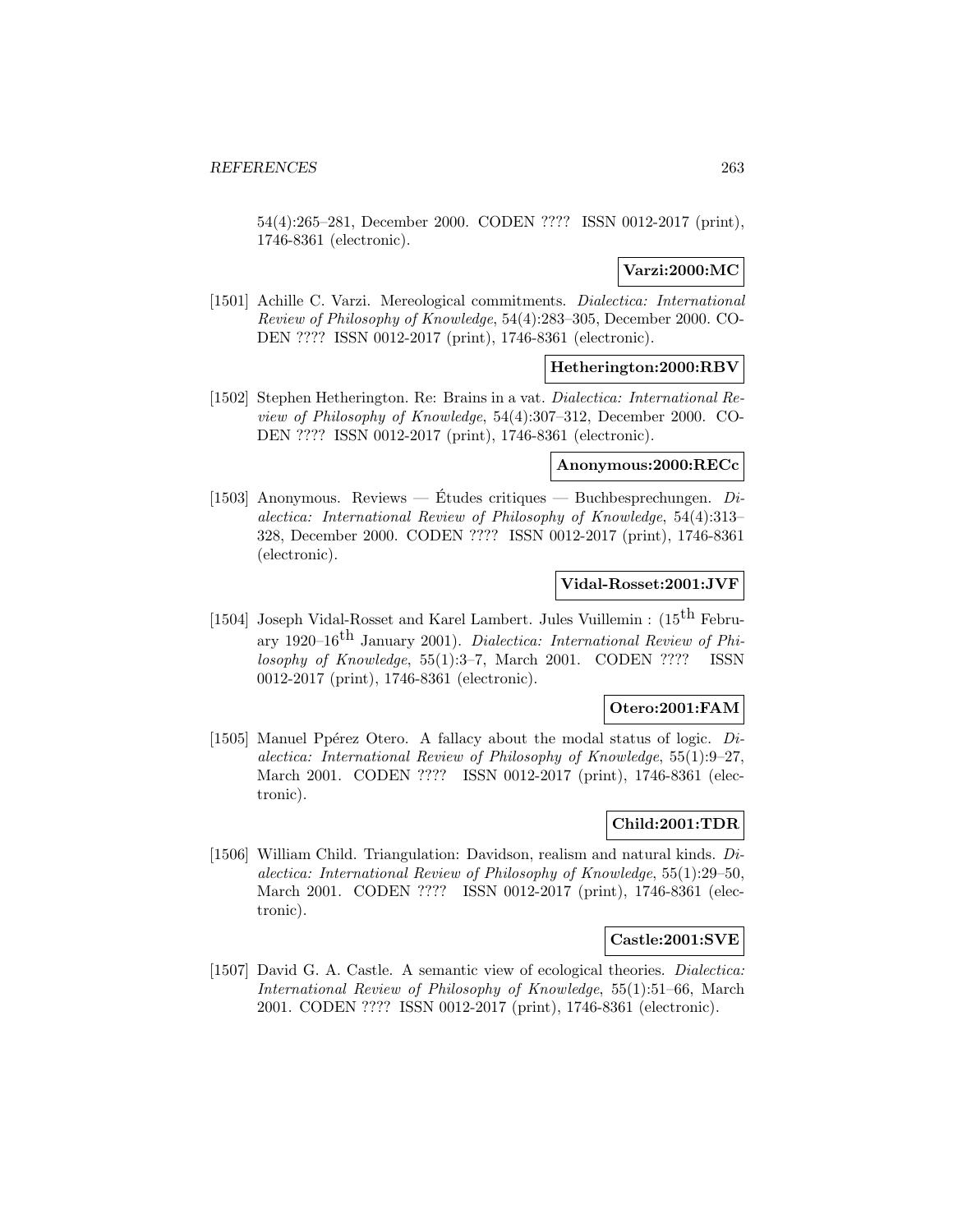#### **Anonymous:2001:RECa**

[1508] Anonymous. Reviews — Études critiques — Buchbesprechungen.  $Di$ alectica: International Review of Philosophy of Knowledge, 55(1):67–72, March 2001. CODEN ???? ISSN 0012-2017 (print), 1746-8361 (electronic).

# **Follesdal:2001:QPP**

[1509] Dagfinn Føllesdal. Quine — the philosophers' philosopher. Dialectica: International Review of Philosophy of Knowledge, 55(2):99–103, June 2001. CODEN ???? ISSN 0012-2017 (print), 1746-8361 (electronic).

## **Katzoff:2001:EVE**

[1510] Charlotte Katzoff. Epistemic virtue and epistemic responsibility. *Dialec*tica: International Review of Philosophy of Knowledge, 55(2):105–118, June 2001. CODEN ???? ISSN 0012-2017 (print), 1746-8361 (electronic).

### **Chrudzimski:2001:TIM**

[1511] Arkadiusz Chrudzimski. Die Theorie der Intentionalität Meinongs. (German) [The theory of meinong's intentionality]. Dialectica: International Review of Philosophy of Knowledge, 55(2):119–143, June 2001. CODEN ???? ISSN 0012-2017 (print), 1746-8361 (electronic).

## **Feleppa:2001:QDN**

[1512] Robert Feleppa. Quine, Davidson, and the naturalization of metaethics. Dialectica: International Review of Philosophy of Knowledge, 55(2):145– 166, June 2001. CODEN ???? ISSN 0012-2017 (print), 1746-8361 (electronic).

#### **Raatikainen:2001:PLW**

[1513] Panu Raatikainen. Putnam, languages and worlds. Dialectica: International Review of Philosophy of Knowledge, 55(2):167–174, June 2001. CODEN ???? ISSN 0012-2017 (print), 1746-8361 (electronic).

### **Anonymous:2001:RECb**

[1514] Anonymous. Reviews — Études critiques — Buchbesprechungen.  $Dialec$ tica: International Review of Philosophy of Knowledge, 55(2):175–184, June 2001. CODEN ???? ISSN 0012-2017 (print), 1746-8361 (electronic).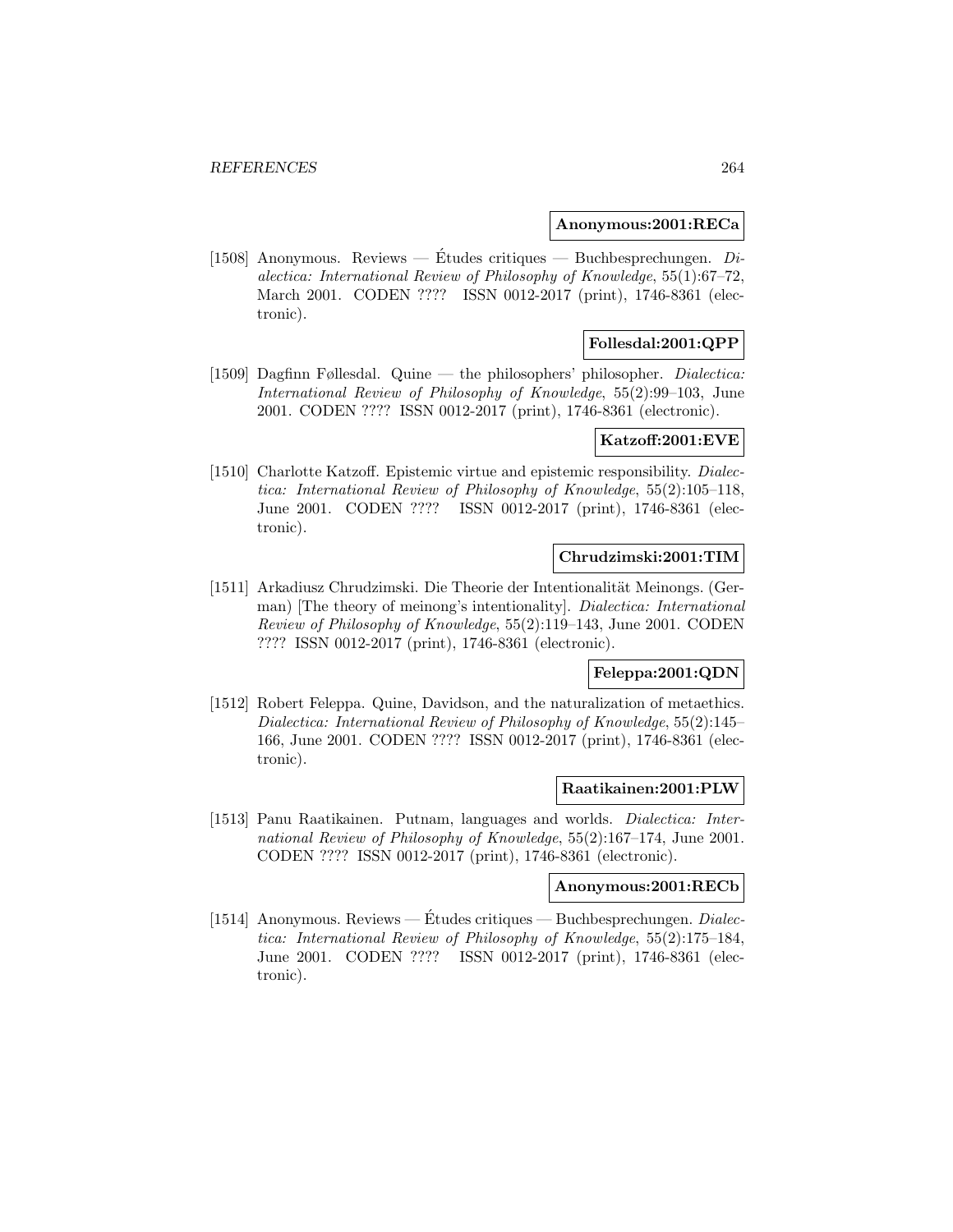#### **Anonymous:2001:ESAa**

[1515] Anonymous. European Society for Analytic Philosophy Newsletter N° 17. Dialectica: International Review of Philosophy of Knowledge, 55(2): 185–192, June 2001. CODEN ???? ISSN 0012-2017 (print), 1746-8361 (electronic).

# **Soldati:2001:E**

[1516] Gianfranco Soldati. Editorial. Dialectica: International Review of Philosophy of Knowledge, 55(3):195–198, September 2001. CODEN ???? ISSN 0012-2017 (print), 1746-8361 (electronic).

# **Esfeld:2001:GQ**

[1517] Michael Esfeld. Gonseth and Quine. *Dialectica: International Review of* Philosophy of Knowledge, 55(3):199–219, September 2001. CODEN ???? ISSN 0012-2017 (print), 1746-8361 (electronic).

## **Haji:2001:LFW**

[1518] Ishtiyaque Haji and Stefaan E. Cuypers. Libertarian free will and CNC manipulation. Dialectica: International Review of Philosophy of Knowledge, 55(3):221–239, September 2001. CODEN ???? ISSN 0012-2017 (print), 1746-8361 (electronic).

# **Green:2001:DDC**

[1519] Karen Green. Davidson's derangement: Of the conceptual priority of language. Dialectica: International Review of Philosophy of Knowledge, 55(3):239–258, September 2001. CODEN ???? ISSN 0012-2017 (print), 1746-8361 (electronic).

#### **Burscheid:2001:ERN**

[1520] Hans Joachim Burscheid and Horst Struve. Zur Entwicklung und Rechtfertigung normativer Theorien: das Beispiel der Gerechtigkeit von Glücksspielen. (German) [On the development and justification of normative theories: the example of justice in gambling]. Dialectica: International Review of Philosophy of Knowledge, 55(3):259–282, September 2001. CODEN ???? ISSN 0012-2017 (print), 1746-8361 (electronic).

#### **Anonymous:2001:RECc**

[1521] Anonymous. Reviews — Études critiques — Buchbesprechungen.  $Di$ alectica: International Review of Philosophy of Knowledge, 55(3):282– 288, September 2001. CODEN ???? ISSN 0012-2017 (print), 1746-8361 (electronic).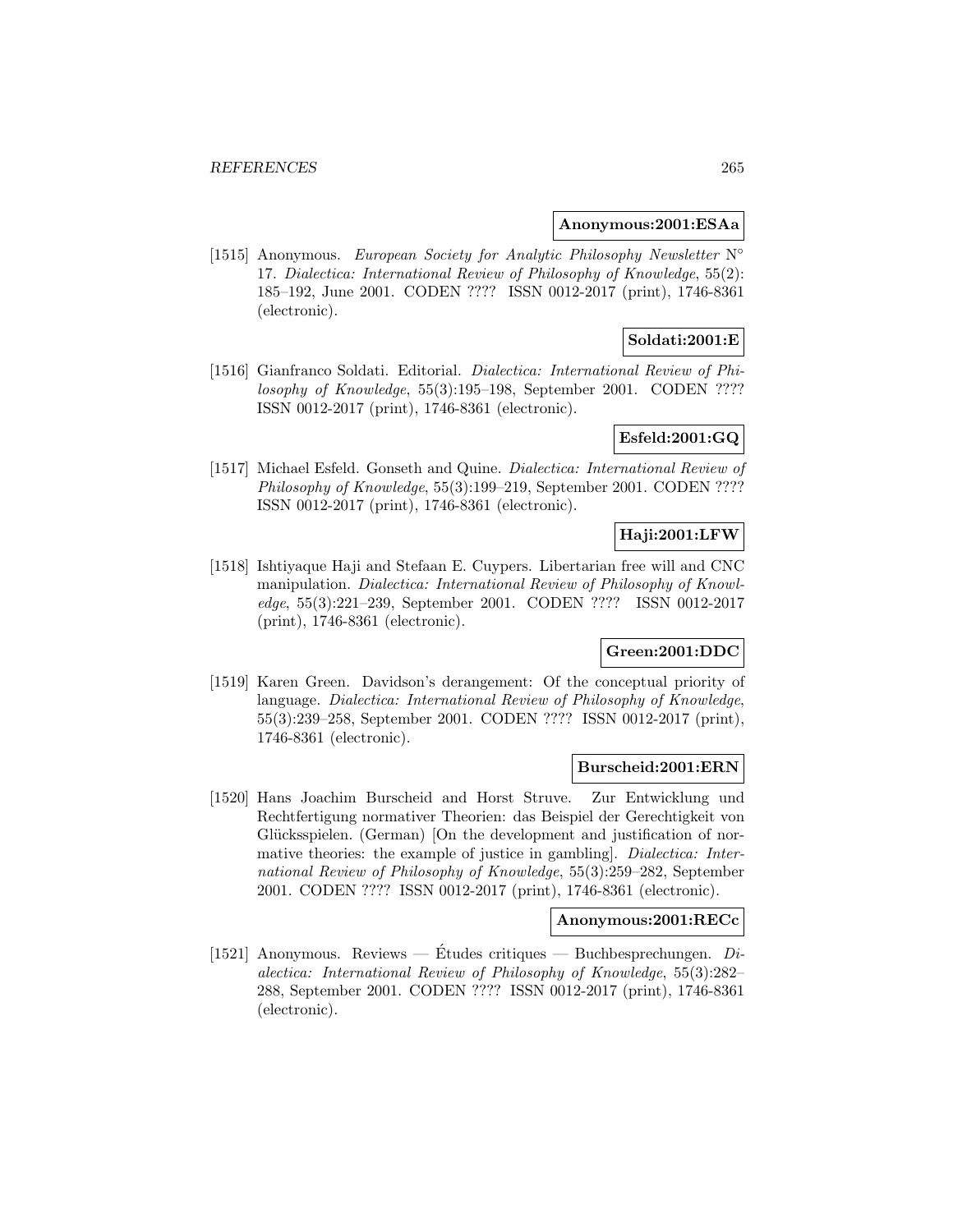### **Bonk:2001:HRS**

[1522] Thomas Bonk. How Reichenbach solved the quantum measurement problem. Dialectica: International Review of Philosophy of Knowledge, 55(4): 291–314, December 2001. CODEN ???? ISSN 0012-2017 (print), 1746- 8361 (electronic).

# **Jackman:2001:OLC**

[1523] Henry Jackman. Ordinary language, conventionalism and a priori knowledge. Dialectica: International Review of Philosophy of Knowledge, 55 (4):315–325, December 2001. CODEN ???? ISSN 0012-2017 (print), 1746-8361 (electronic).

# **Pritchard:2001:CSP**

[1524] Duncan Pritchard. Contextualism, scepticism, and the problem of epistemic descent. Dialectica: International Review of Philosophy of Knowledge, 55(4):327–349, December 2001. CODEN ???? ISSN 0012-2017 (print), 1746-8361 (electronic).

# **Vahi:2001:KVE**

[1525] Hamid Vahi. Knowledge and varieties of epistemic luck. Dialectica: International Review of Philosophy of Knowledge, 55(4):351–362, December 2001. CODEN ???? ISSN 0012-2017 (print), 1746-8361 (electronic).

# **Eklund:2001:SVS**

[1526] Matti Eklund. Supervaluationism, vagueifiers, and semantic overdetermination. Dialectica: International Review of Philosophy of Knowledge, 55(4):363–378, December 2001. CODEN ???? ISSN 0012-2017 (print), 1746-8361 (electronic).

#### **Anonymous:2001:ESAb**

[1527] Anonymous. European Society for Analytic Philosophy Newsletter  $N° 18$ . Dialectica: International Review of Philosophy of Knowledge, 55(4):379– 385, December 2001. CODEN ???? ISSN 0012-2017 (print), 1746-8361 (electronic).

### **Vallicella:2002:RMV**

[1528] William F. Vallicella. Relations, monism, and the vindication of Bradley's regress. Dialectica: International Review of Philosophy of Knowledge, 56(1):3–35, March 2002. CODEN ???? ISSN 0012-2017 (print), 1746-8361 (electronic).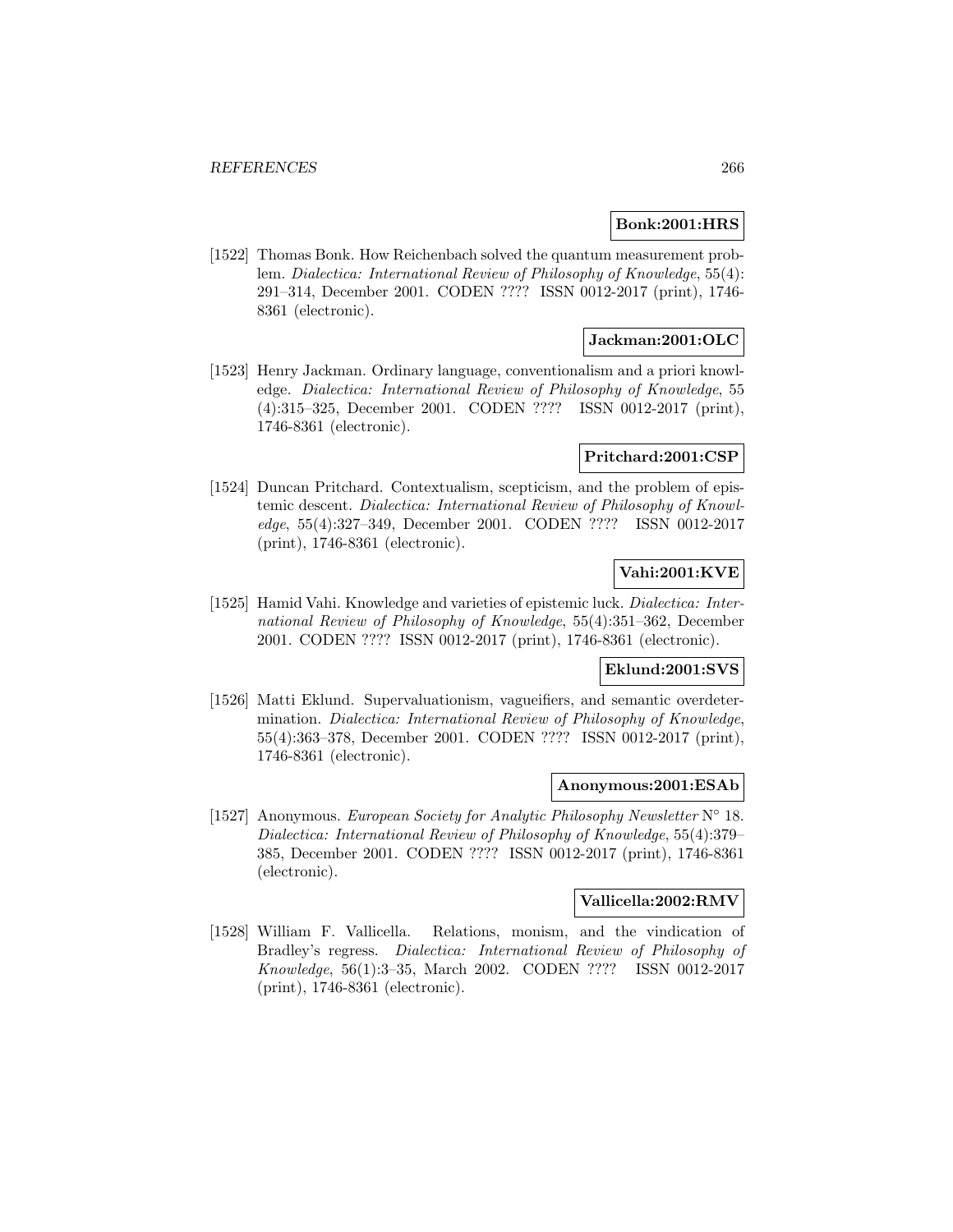## **Okasha:2002:HSQ**

[1529] Samir Okasha. How to be a selective quinean. Dialectica: International Review of Philosophy of Knowledge, 56(1):37–47, March 2002. CODEN ???? ISSN 0012-2017 (print), 1746-8361 (electronic).

## **Dresner:2002:WBP**

[1530] Eli Dresner. Wittgenstein's builders and Perry's objection to sentence priority. Dialectica: International Review of Philosophy of Knowledge, 56 (1):49–63, March 2002. CODEN ???? ISSN 0012-2017 (print), 1746-8361 (electronic).

# **Barnes:2002:WB**

[1531] Jonathan Barnes. What is a begriffsschrift? Dialectica: International Review of Philosophy of Knowledge, 56(1):65–80, March 2002. CODEN ???? ISSN 0012-2017 (print), 1746-8361 (electronic).

# **Anonymous:2002:RECa**

[1532] Anonymous. Reviews — Études critiques — Buchbesprechungen.  $Di$ alectica: International Review of Philosophy of Knowledge, 56(1):81–85, March 2002. CODEN ???? ISSN 0012-2017 (print), 1746-8361 (electronic).

## **Anonymous:2002:ESAa**

[1533] Anonymous. European Society for Analytic Philosophy Newsletter  $N^{\circ}$ 19. Dialectica: International Review of Philosophy of Knowledge, 56(1): 89–96, March 2002. CODEN ???? ISSN 0012-2017 (print), 1746-8361 (electronic).

## **Patterson:2002:TAA**

[1534] Douglas Patterson. Two arguments against disquotationalism. Dialectica: International Review of Philosophy of Knowledge, 56(2):99–108, June 2002. CODEN ???? ISSN 0012-2017 (print), 1746-8361 (electronic).

#### **Hauser:2002:WNA**

[1535] Kai Hauser. What new axioms could not be. Dialectica: International Review of Philosophy of Knowledge, 56(2):109–124, June 2002. CODEN ???? ISSN 0012-2017 (print), 1746-8361 (electronic).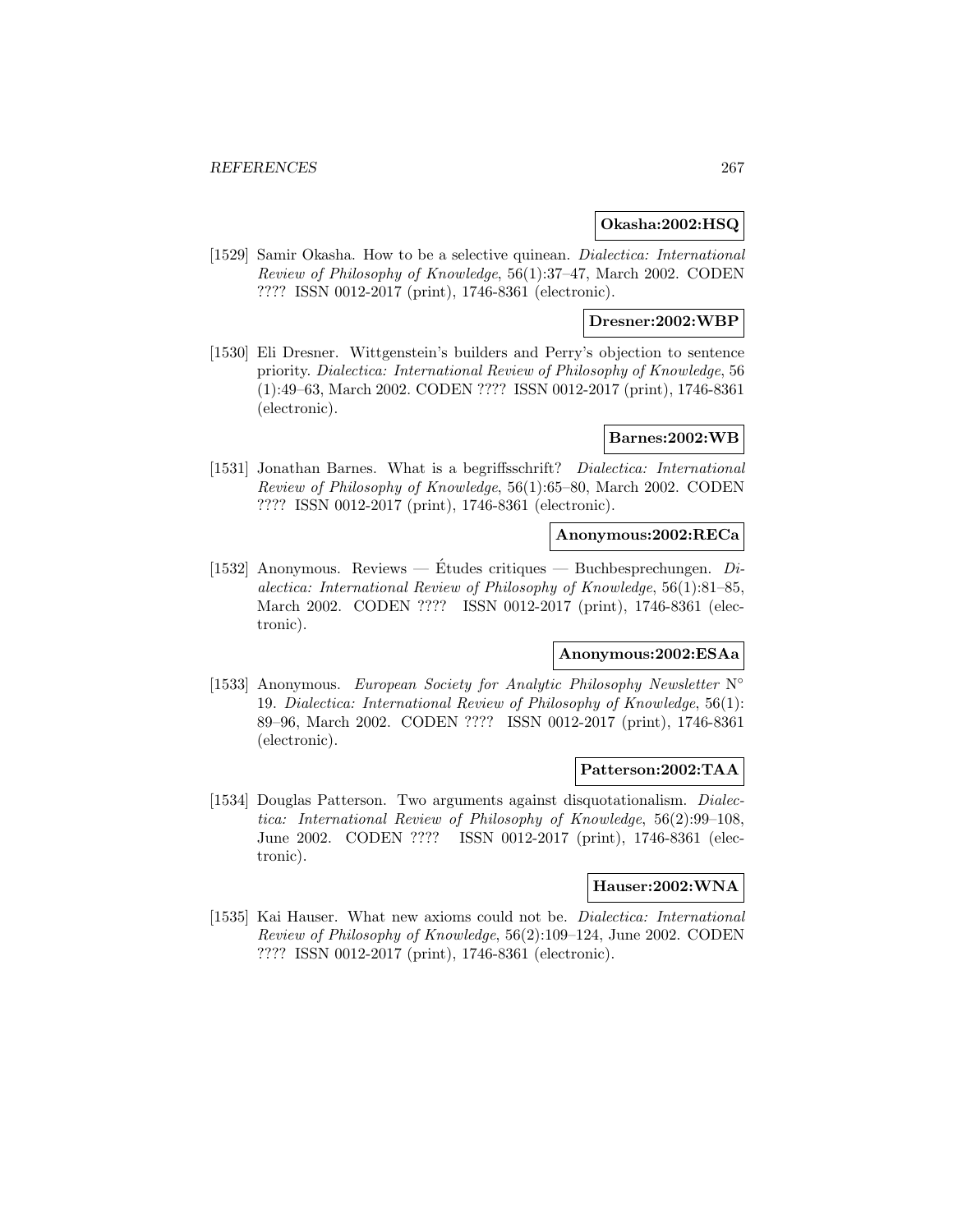## **Collins:2002:VIS**

[1536] John Collins. On the very idea of a science forming faculty. *Dialectica:* International Review of Philosophy of Knowledge, 56(2):125–151, June 2002. CODEN ???? ISSN 0012-2017 (print), 1746-8361 (electronic).

## **Moretti:2002:BAI**

[1537] Luca Moretti. For a Bayesian account of indirect confirmation. *Dialec*tica: International Review of Philosophy of Knowledge, 56(2):153–173, June 2002. CODEN ???? ISSN 0012-2017 (print), 1746-8361 (electronic).

## **Anonymous:2002:RECb**

[1538] Anonymous. Reviews — Études critiques — Buchbesprechungen. *Dialec*tica: International Review of Philosophy of Knowledge, 56(2):175–188, June 2002. CODEN ???? ISSN 0012-2017 (print), 1746-8361 (electronic).

# **Anonymous:2002:ESAb**

[1539] Anonymous. European Society for Analytic Philosophy Newsletter  $N^{\circ}$ 20. Dialectica: International Review of Philosophy of Knowledge, 56(2): 189–192, June 2002. CODEN ???? ISSN 0012-2017 (print), 1746-8361 (electronic).

# **Balzer:2002:SSI**

[1540] Wolfgang Balzer. Searle on social institutions: A critique. Dialectica: International Review of Philosophy of Knowledge, 56(3):195–211, September 2002. CODEN ???? ISSN 0012-2017 (print), 1746-8361 (electronic).

### **Romerales:2002:PEI**

[1541] Enrique Romerales. Precise entities but irredeemably vague concepts? Dialectica: International Review of Philosophy of Knowledge, 56(3):213– 233, September 2002. CODEN ???? ISSN 0012-2017 (print), 1746-8361 (electronic).

### **Iacona:2002:ER**

[1542] Andrea Iacona. The expressing relation. Dialectica: International Review of Philosophy of Knowledge, 56(3):235–260, September 2002. CODEN ???? ISSN 0012-2017 (print), 1746-8361 (electronic).

# **Predelli:2002:HHM**

[1543] Stefano Predelli. 'Holmes' and Holmes — a Millian analysis of names from fiction. Dialectica: International Review of Philosophy of Knowl-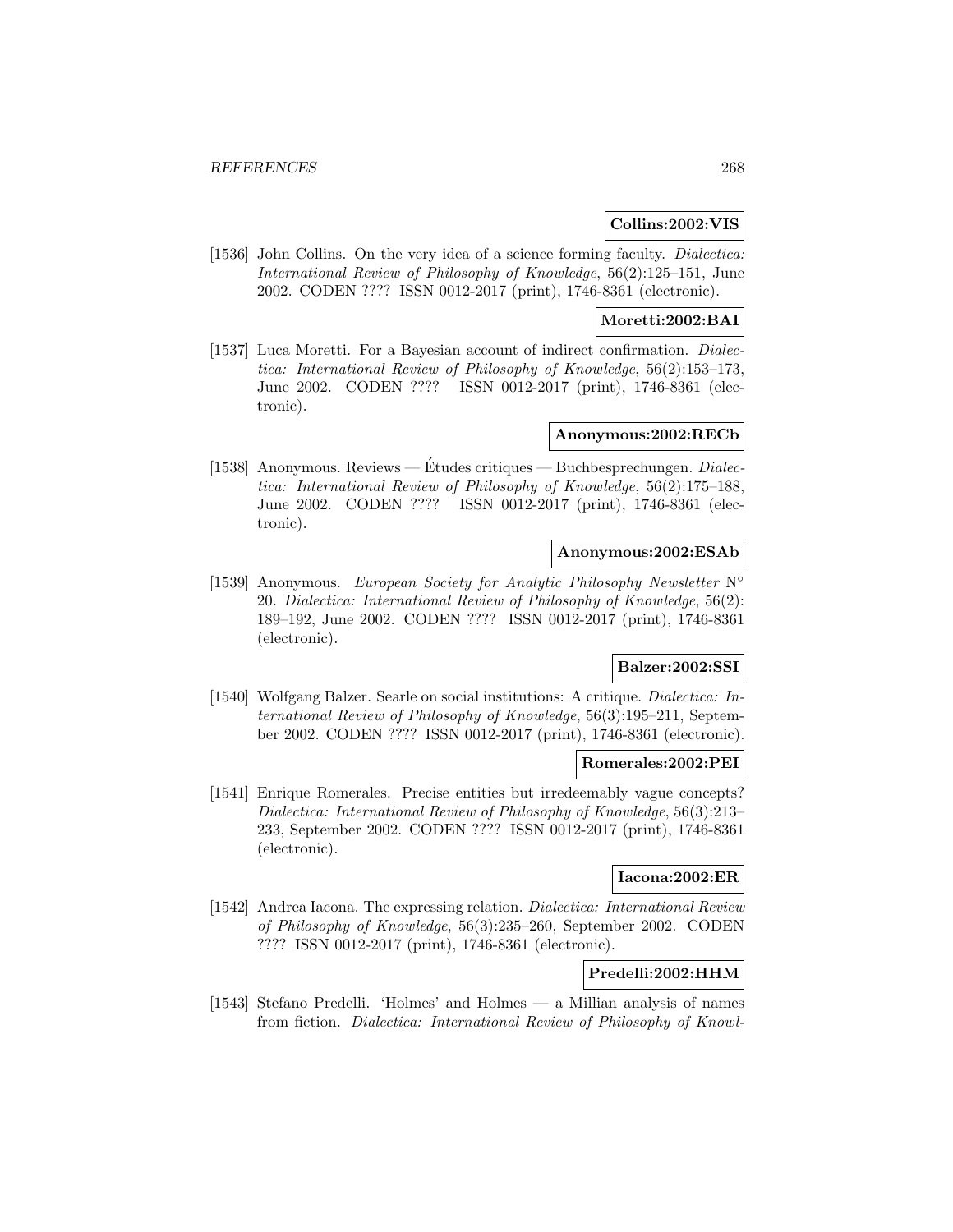edge, 56(3):261–279, September 2002. CODEN ???? ISSN 0012-2017 (print), 1746-8361 (electronic).

#### **Anonymous:2002:RECc**

[1544] Anonymous. Reviews — Études critiques — Buchbesprechungen.  $Di$ alectica: International Review of Philosophy of Knowledge, 56(3):281– 287, September 2002. CODEN ???? ISSN 0012-2017 (print), 1746-8361 (electronic).

## **Soldati:2002:E**

[1545] Gianfranco Soldati and Philipp Keller. Editorial. Dialectica: International Review of Philosophy of Knowledge, 56(4):293–294, December 2002. CODEN ???? ISSN 0012-2017 (print), 1746-8361 (electronic).

# **Lambert:2002:HLV**

[1546] Karel Lambert. Henri lauener: A very personal remembrance. Dialectica: International Review of Philosophy of Knowledge, 56(4):295–296, December 2002. CODEN ???? ISSN 0012-2017 (print), 1746-8361 (electronic).

# **Gochet:2002:PRH**

[1547] Paul Gochet. Personal reminiscence to Henri Lauener (1933–2002). Dialectica: International Review of Philosophy of Knowledge, 56(4):297– 298, December 2002. CODEN ???? ISSN 0012-2017 (print), 1746-8361 (electronic).

## **Geirsson:2002:FOD**

[1548] Heimir Geirsson. Frege and object dependent propositions. Dialectica: International Review of Philosophy of Knowledge, 56(4):299–314, December 2002. CODEN ???? ISSN 0012-2017 (print), 1746-8361 (electronic).

#### **Montminy:2002:NID**

[1549] Martin Montminy. Normativité et irréductibilité du mental. (French) [Normativity and irreducibility of the mind]. Dialectica: International Review of Philosophy of Knowledge, 56(4):315–333, December 2002. CO-DEN ???? ISSN 0012-2017 (print), 1746-8361 (electronic).

### **Nagasawa:2002:EMA**

[1550] Yujin Nagasawa. Externalism and the memory argument. Dialectica: International Review of Philosophy of Knowledge, 56(4):335–346, December 2002. CODEN ???? ISSN 0012-2017 (print), 1746-8361 (electronic).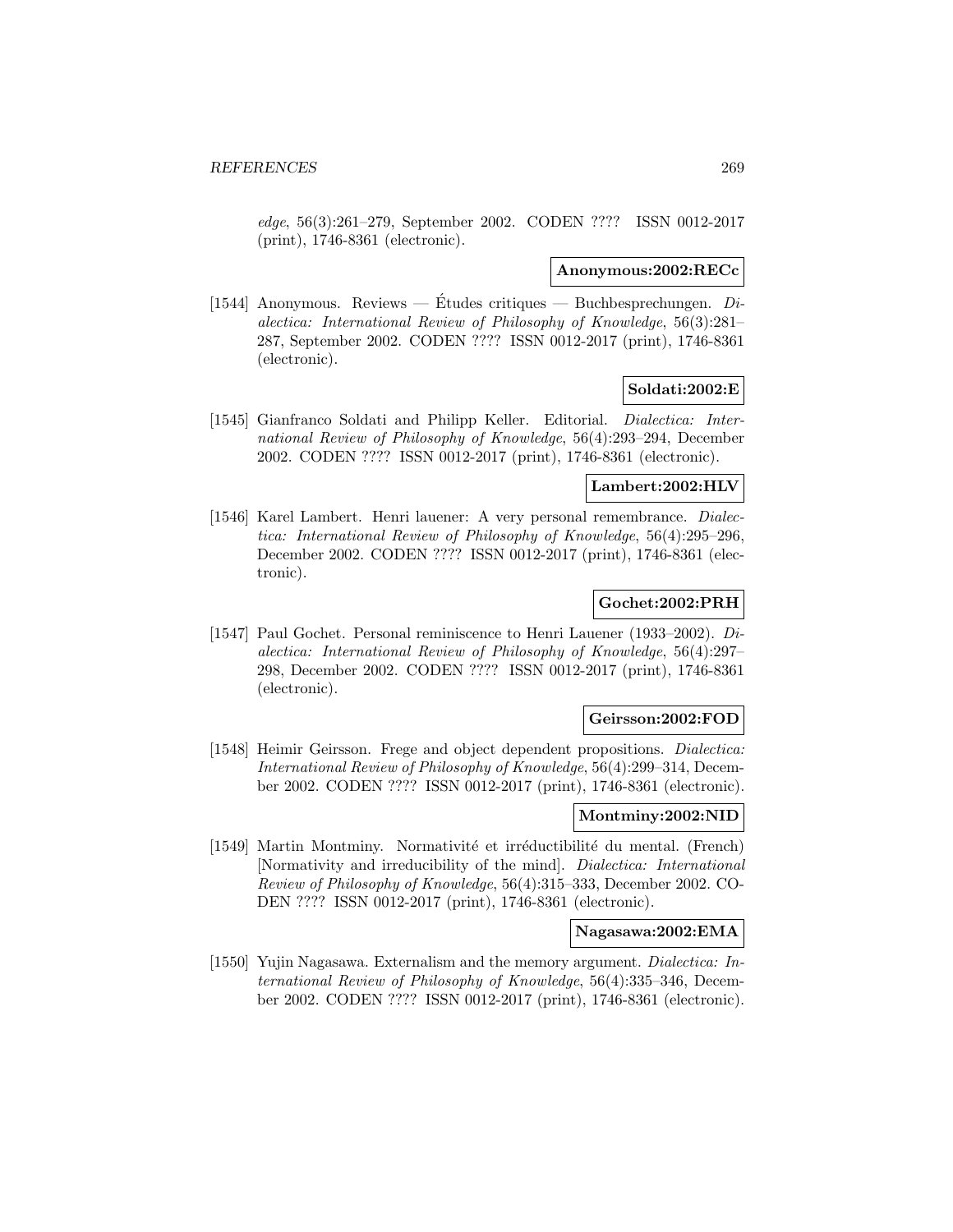### **Niebergall:2002:HPG**

[1551] Karl-Georg Niebergall and Matthias Schirn. Hilbert's programme and Gödel's theorems. Dialectica: International Review of Philosophy of Knowledge, 56(4):347–370, December 2002. CODEN ???? ISSN 0012- 2017 (print), 1746-8361 (electronic).

## **Anonymous:2002:RECd**

[1552] Anonymous. Reviews — Études critiques — Buchbesprechungen.  $Di$ alectica: International Review of Philosophy of Knowledge, 56(4):371– 373, December 2002. CODEN ???? ISSN 0012-2017 (print), 1746-8361 (electronic).

#### **Garcia-Carpintero:2003:EPC**

[1553] Manuel Garcia-Carpintero. Editorial: Philosophy and cognitive neuroscience. Dialectica: International Review of Philosophy of Knowledge, 57 (1):3–6, March 2003. CODEN ???? ISSN 0012-2017 (print), 1746-8361 (electronic).

# **Orilia:2003:DTS**

[1554] Francesco Orilia. A description theory of singular reference. *Dialectica:* International Review of Philosophy of Knowledge, 57(1):7–40, March 2003. CODEN ???? ISSN 0012-2017 (print), 1746-8361 (electronic).

# **Garcia-Encinas:2003:PNS**

[1555] M. J. García-Encinas. A posteriori necessity in singular causation and the Humean argument. Dialectica: International Review of Philosophy of Knowledge, 57(1):41–55, March 2003. CODEN ???? ISSN 0012-2017 (print), 1746-8361 (electronic).

### **Coliva:2003:AFG**

[1556] Annalisa Coliva. The argument from the finer-grained content of colour experiences a redefinition of its role within the debate between McDowell and non-conceptual theorists. Dialectica: International Review of Philosophy of Knowledge, 57(1):57–70, March 2003. CODEN ???? ISSN 0012-2017 (print), 1746-8361 (electronic).

## **Mcarthur:2003:PPR**

[1557] Dan Mcarthur. Is Pickering's "pragmatic realism" viable? Dialectica: International Review of Philosophy of Knowledge, 57(1):71–88, March 2003. CODEN ???? ISSN 0012-2017 (print), 1746-8361 (electronic).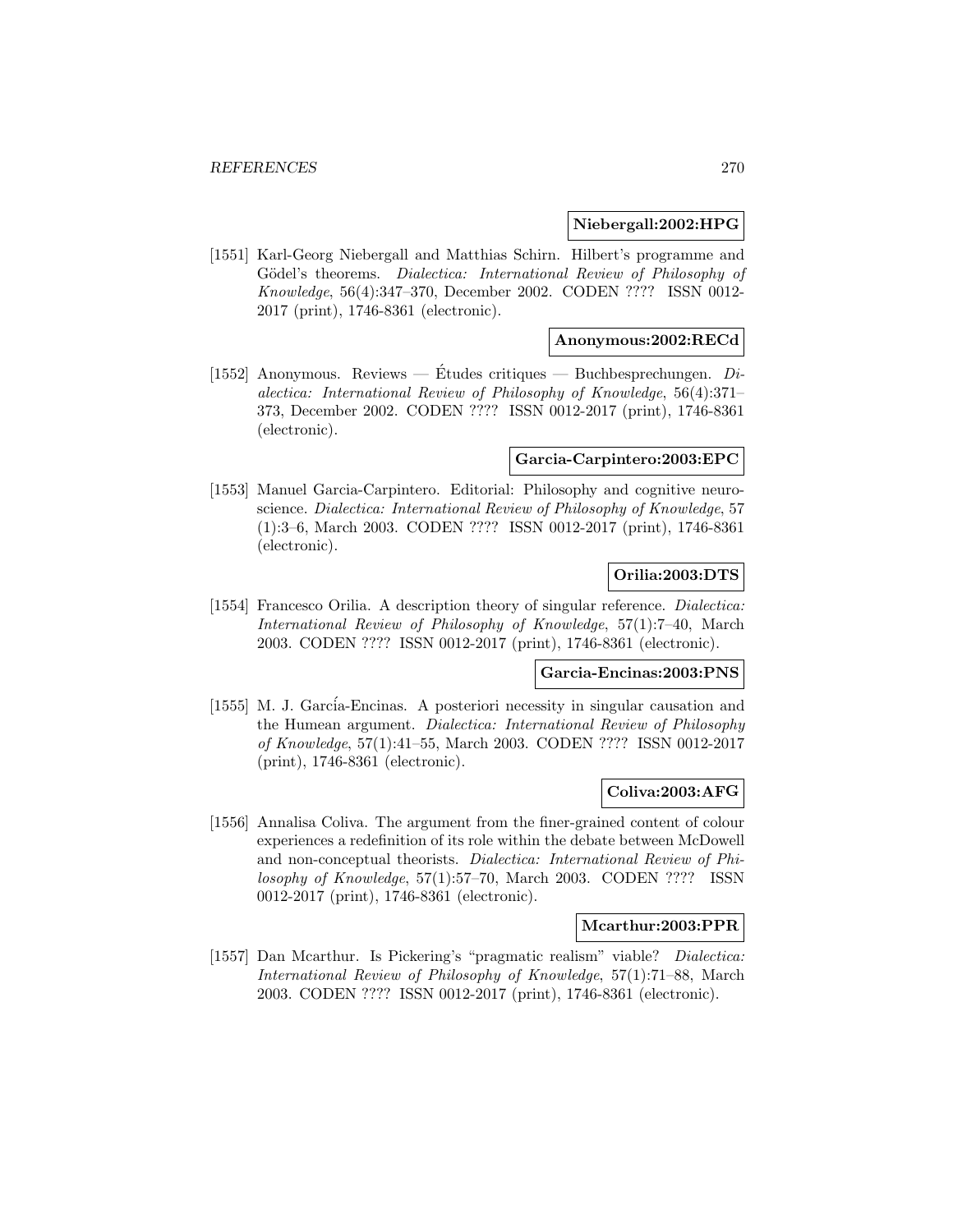### **Anonymous:2003:RECa**

[1558] Anonymous. Reviews — Études critiques — Buchbesprechungen.  $Di$ alectica: International Review of Philosophy of Knowledge, 57(1):89–94, March 2003. CODEN ???? ISSN 0012-2017 (print), 1746-8361 (electronic).

# **Voltolini:2003:I**

[1559] Alberto Voltolini. Introduction. Dialectica: International Review of Philosophy of Knowledge, 57(2):99–102, June 2003. CODEN ???? ISSN 0012-2017 (print), 1746-8361 (electronic).

# **Bonomi:2003:PFT**

[1560] Andrea Bonomi and Sandro Zucchi. A pragmatic framework for truth in fiction. Dialectica: International Review of Philosophy of Knowledge, 57(2):103–120, June 2003. CODEN ???? ISSN 0012-2017 (print), 1746- 8361 (electronic).

### **Corazza:2003:IFF**

[1561] Eros Corazza and Mark Whitsey. Indexicals, fictions, and ficta. *Dialec*tica: International Review of Philosophy of Knowledge, 57(2):121–136, June 2003. CODEN ???? ISSN 0012-2017 (print), 1746-8361 (electronic).

## **Courrle:2003:CC**

[1562] Gregory Courrle. Characters and contingency. Dialectica: International Review of Philosophy of Knowledge, 57(2):137–148, June 2003. CODEN ???? ISSN 0012-2017 (print), 1746-8361 (electronic).

# **Kroon:2003:QNE**

[1563] Frederick Kroon. Quantified negative existentials. Dialectica: International Review of Philosophy of Knowledge, 57(2):149–164, June 2003. CODEN ???? ISSN 0012-2017 (print), 1746-8361 (electronic).

### **Leonardi:2003:NI**

[1564] Paolo Leonardi. Names and illusions. Dialectica: International Review of Philosophy of Knowledge, 57(2):165–176, June 2003. CODEN ???? ISSN 0012-2017 (print), 1746-8361 (electronic).

### **Orenstein:2003:FPA**

[1565] Alex Orenstein. Fiction, prepositional attitudes, and some truths about falsehood. Dialectica: International Review of Philosophy of Knowledge,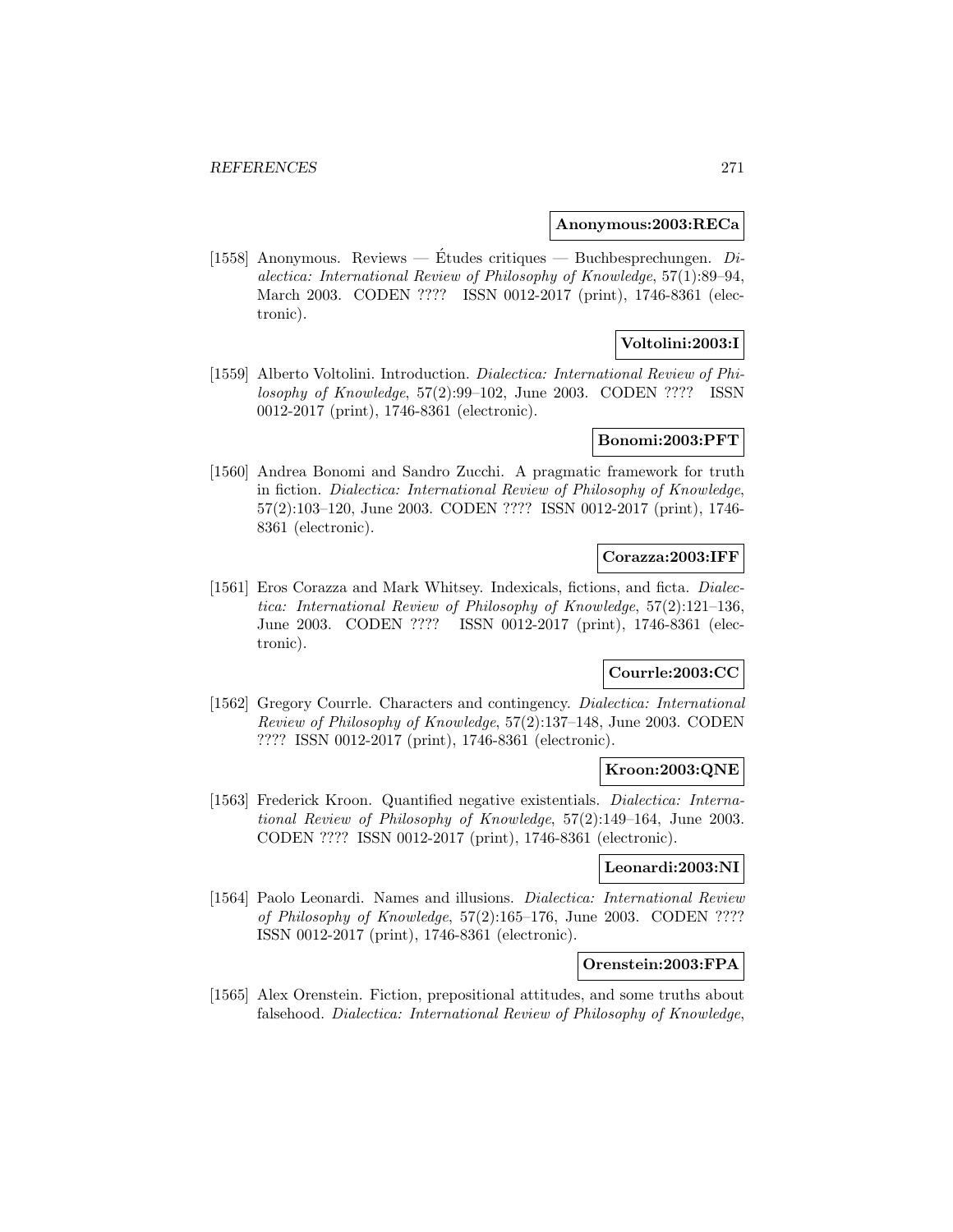57(2):177–190, June 2003. CODEN ???? ISSN 0012-2017 (print), 1746- 8361 (electronic).

## **Pelletier:2003:VD**

[1566] Jérôme Pelletier. "Vergil and Dido". *Dialectica: International Review of* Philosophy of Knowledge, 57(2):191–203, June 2003. CODEN ???? ISSN 0012-2017 (print), 1746-8361 (electronic).

## **Thomasson:2003:SFC**

[1567] Amie L. Thomasson. Speaking of fictional characters. Dialectica: International Review of Philosophy of Knowledge, 57(2):205–223, June 2003. CODEN ???? ISSN 0012-2017 (print), 1746-8361 (electronic).

## **Voltolini:2003:HFW**

[1568] Alberto Voltolini. How fictional works are related to fictional entities. Dialectica: International Review of Philosophy of Knowledge, 57(2):225– 238, June 2003. CODEN ???? ISSN 0012-2017 (print), 1746-8361 (electronic).

## **Walton:2003:RQN**

[1569] Kendall L. Walton. Restricted quantification, negative existentials, and fiction. Dialectica: International Review of Philosophy of Knowledge, 57 (2):239–242, June 2003. CODEN ???? ISSN 0012-2017 (print), 1746- 8361 (electronic).

# **Zalta:2003:RFC**

[1570] Edward N. Zalta. Referring to fictional characters. *Dialectica: Inter*national Review of Philosophy of Knowledge, 57(2):243–254, June 2003. CODEN ???? ISSN 0012-2017 (print), 1746-8361 (electronic).

## **Santambrogio:2003:EHS**

[1571] Marco Santambrogio. Editorial: How should we read the classics of philosophy? Dialectica: International Review of Philosophy of Knowledge, 57(3):257–259, September 2003. CODEN ???? ISSN 0012-2017 (print), 1746-8361 (electronic).

# **Greimann:2003:WFJ**

[1572] Dirk Greimann. What is Frege's Julius Caesar problem? Dialectica: International Review of Philosophy of Knowledge, 57(3):261–278, September 2003. CODEN ???? ISSN 0012-2017 (print), 1746-8361 (electronic).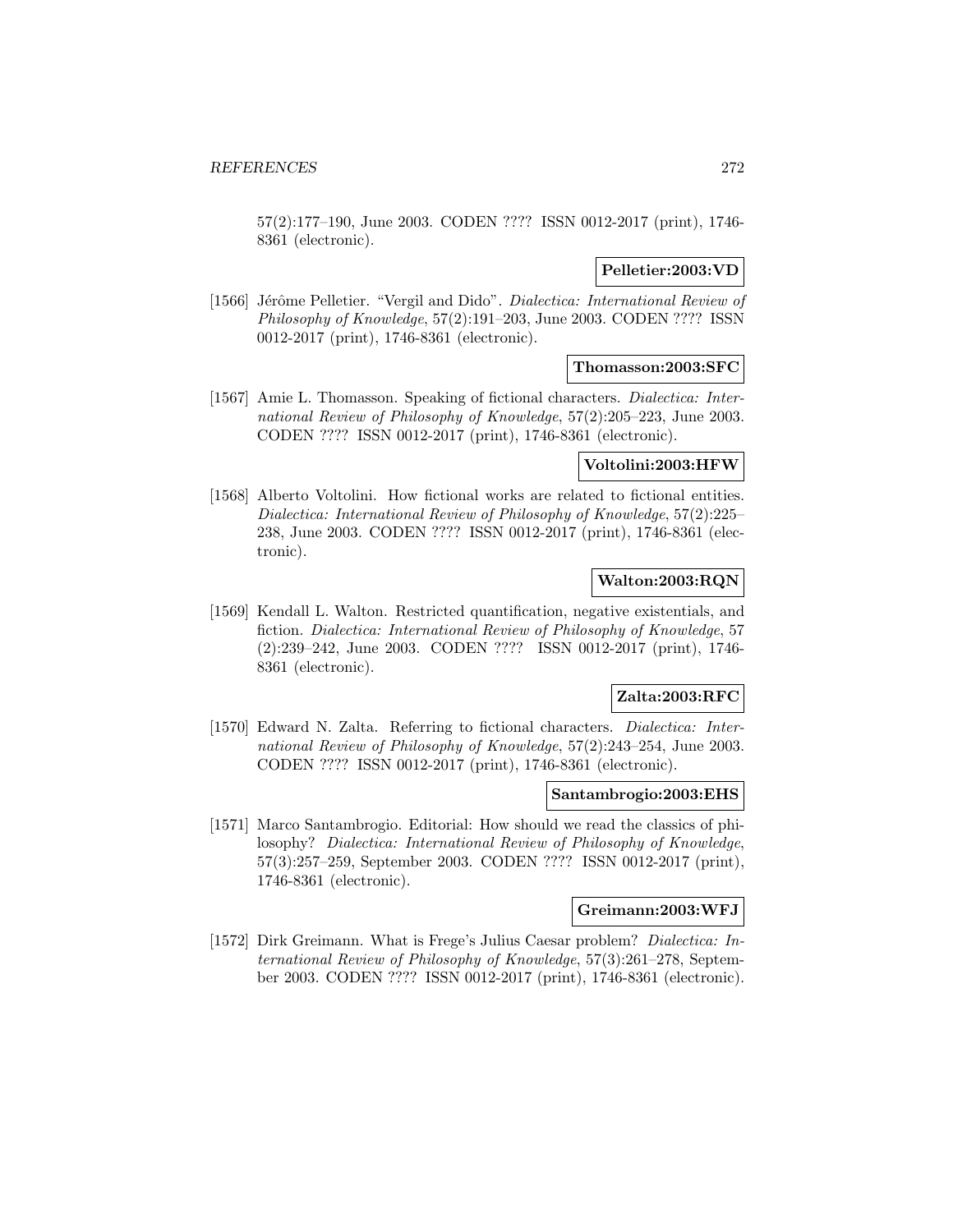#### **Rodych:2003:MGN**

[1573] Victor Rodych. Misunderstanding Gödel: new arguments about Wittgenstein and new remarks by Wittgenstein. Dialectica: International Review of Philosophy of Knowledge, 57(3):279–313, September 2003. CODEN ???? ISSN 0012-2017 (print), 1746-8361 (electronic).

## **Sayward:2003:NDD**

[1574] Charles Sayward. Notes and discussions: A defense of Mill on other minds. Dialectica: International Review of Philosophy of Knowledge, 57 (3):315–322, September 2003. CODEN ???? ISSN 0012-2017 (print), 1746-8361 (electronic).

### **Slater:2003:MCC**

[1575] Matthew H. Slater. Minimalism and coincidence: Comments on varzi. Dialectica: International Review of Philosophy of Knowledge, 57(3):323– 329, September 2003. CODEN ???? ISSN 0012-2017 (print), 1746-8361 (electronic).

## **Dilworth:2003:RGT**

[1576] John Dilworth. A refutation of Goodman's type-token theory of notation. Dialectica: International Review of Philosophy of Knowledge, 57(3):330– 336, September 2003. CODEN ???? ISSN 0012-2017 (print), 1746-8361 (electronic).

#### **Anonymous:2003:RECb**

[1577] Anonymous. Reviews — Etudes critiques — Buchbesprechungen.  $Di$ alectica: International Review of Philosophy of Knowledge, 57(3):337– 350, September 2003. CODEN ???? ISSN 0012-2017 (print), 1746-8361 (electronic).

### **Dokic:2003:EPF**

[1578] Jérôme Dokic. Editorial: On the philosophical foundations of situated representing. Dialectica: International Review of Philosophy of Knowledge, 57(4):353–355, December 2003. CODEN ???? ISSN 0012-2017 (print), 1746-8361 (electronic).

## **Medina:2003:DTC**

[1579] José Medina. Deflationism and the true colours of necessity in Wittgenstein's tractatus. Dialectica: International Review of Philosophy of Knowledge, 57(4):357–385, December 2003. CODEN ???? ISSN 0012- 2017 (print), 1746-8361 (electronic).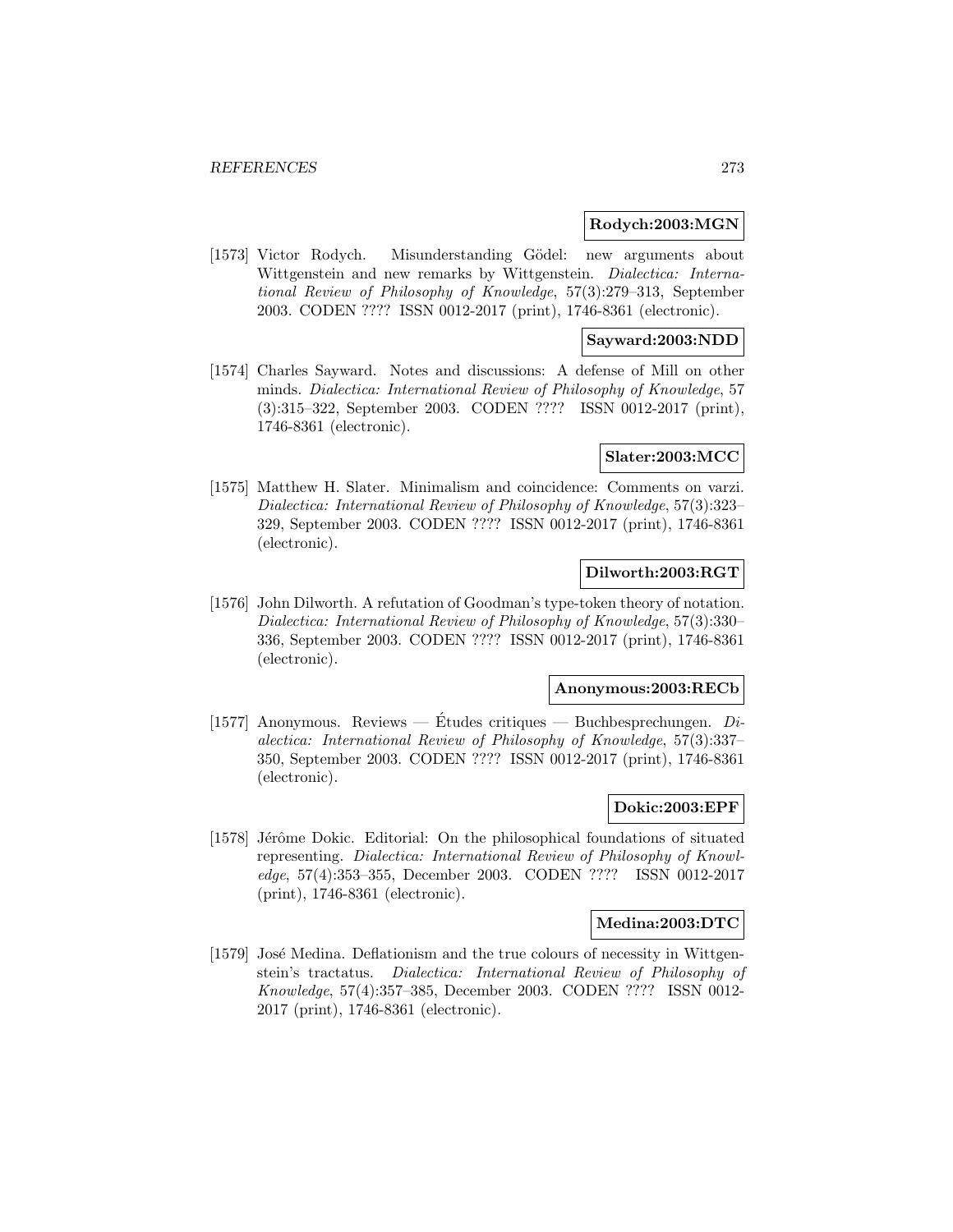# **Varzi:2003:NS**

[1580] Achille C. Varzi. Naming the stages. Dialectica: International Review of Philosophy of Knowledge, 57(4):387–412, December 2003. CODEN ???? ISSN 0012-2017 (print), 1746-8361 (electronic).

# **Nimtz:2003:NDP**

[1581] Christian Nimtz and Michael Schütte. Notes and discussions: On physicalism, physical properties, and panpsychism. Dialectica: International Review of Philosophy of Knowledge, 57(4):413–422, December 2003. CO-DEN ???? ISSN 0012-2017 (print), 1746-8361 (electronic).

# **Blum:2003:CCA**

[1582] Alex Blum. The core of the consequence argument: Dedicated to the memory of my son Binyamin. Dialectica: International Review of Philosophy of Knowledge, 57(4):423–429, December 2003. CODEN ???? ISSN 0012-2017 (print), 1746-8361 (electronic).

## **McCullagh:2003:DIR**

[1583] Mark McCullagh. Do inferential roles compose? Dialectica: International Review of Philosophy of Knowledge, 57(4):431–438, December 2003. CODEN ???? ISSN 0012-2017 (print), 1746-8361 (electronic).

## **Anonymous:2003:RECc**

[1584] Anonymous. Reviews — Etudes critiques — Buchbesprechungen.  $Di$ alectica: International Review of Philosophy of Knowledge, 57(4):439– 444, December 2003. CODEN ???? ISSN 0012-2017 (print), 1746-8361 (electronic).

## **Bodrozic:2004:I**

[1585] Davor Bodrožić. Introduction. *Dialectica: International Review of Phi*losophy of Knowledge, 58(1):3–10, March 2004. CODEN ???? ISSN 0012-2017 (print), 1746-8361 (electronic).

## **Bealer:2004:OME**

[1586] George Bealer. The origins of modal error. *Dialectica: International* Review of Philosophy of Knowledge, 58(1):11–42, March 2004. CODEN ???? ISSN 0012-2017 (print), 1746-8361 (electronic).

## **Miscevic:2004:EI**

[1587] Nenad Miščević. The explainability of intuitions. *Dialectica: Interna*tional Review of Philosophy of Knowledge, 58(1):43–70, March 2004. CO-DEN ???? ISSN 0012-2017 (print), 1746-8361 (electronic).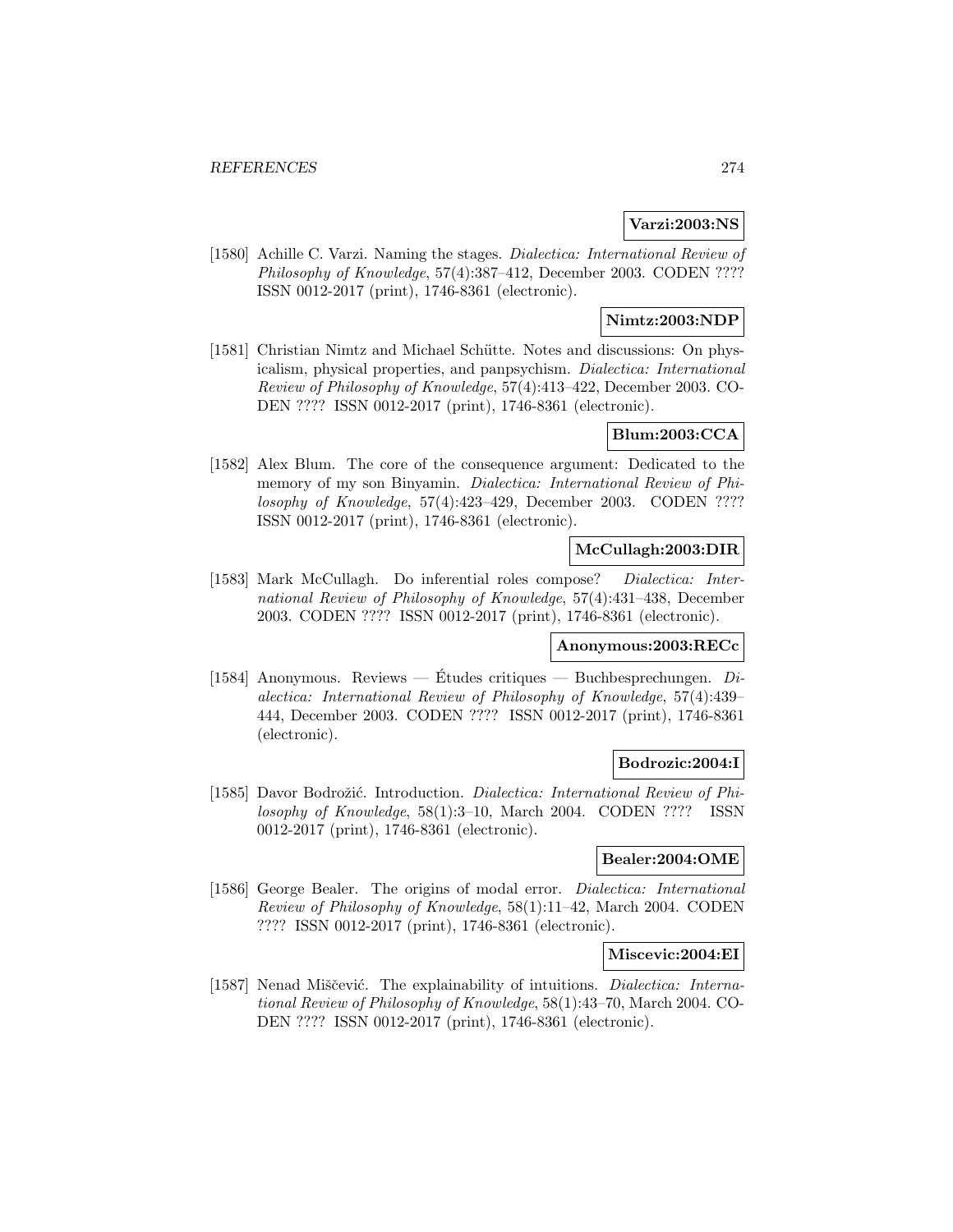## **Pust:2004:EKN**

[1588] Joel Pust. On explaining knowledge of necessity. *Dialectica: Interna*tional Review of Philosophy of Knowledge, 58(1):71–87, March 2004. CO-DEN ???? ISSN 0012-2017 (print), 1746-8361 (electronic).

# **Brendel:2004:IPP**

[1589] Elke Brendel. Intuition pumps and the proper use of thought experiments. Dialectica: International Review of Philosophy of Knowledge, 58 (1):89–108, March 2004. CODEN ???? ISSN 0012-2017 (print), 1746- 8361 (electronic).

# **Williamson:2004:PIS**

[1590] Timothy Williamson. Philosphical 'intuitions' and scepticism about judgement. Dialectica: International Review of Philosophy of Knowledge, 58(1):109–153, March 2004. CODEN ???? ISSN 0012-2017 (print), 1746-8361 (electronic).

# **Wright:2004:IEE**

[1591] Crispin Wright. Intuition, entitlement and the epistemology of logical laws. Dialectica: International Review of Philosophy of Knowledge, 58 (1):155–175, March 2004. CODEN ???? ISSN 0012-2017 (print), 1746- 8361 (electronic).

# **Brink:2004:JAT**

[1592] Ingar Brink. Joint attention, triangulation and radical interpretation: A problem and its solution. Dialectica: International Review of Philosophy of Knowledge, 58(2):179–206, June 2004. CODEN ???? ISSN 0012-2017 (print), 1746-8361 (electronic).

#### **Tappolet:2004:NDT**

[1593] Christine Tappolet. Notes and discussions: Through thick and thin: good and its determinates. Dialectica: International Review of Philosophy of Knowledge, 58(2):207–221, June 2004. CODEN ???? ISSN 0012-2017 (print), 1746-8361 (electronic).

### **Carrara:2004:NDM**

[1594] Massimiliano Carrara and Pierdaniele Giaretta. Notes and discussions: The many facets of identity criteria. Dialectica: International Review of Philosophy of Knowledge, 58(2):221–232, June 2004. CODEN ???? ISSN 0012-2017 (print), 1746-8361 (electronic).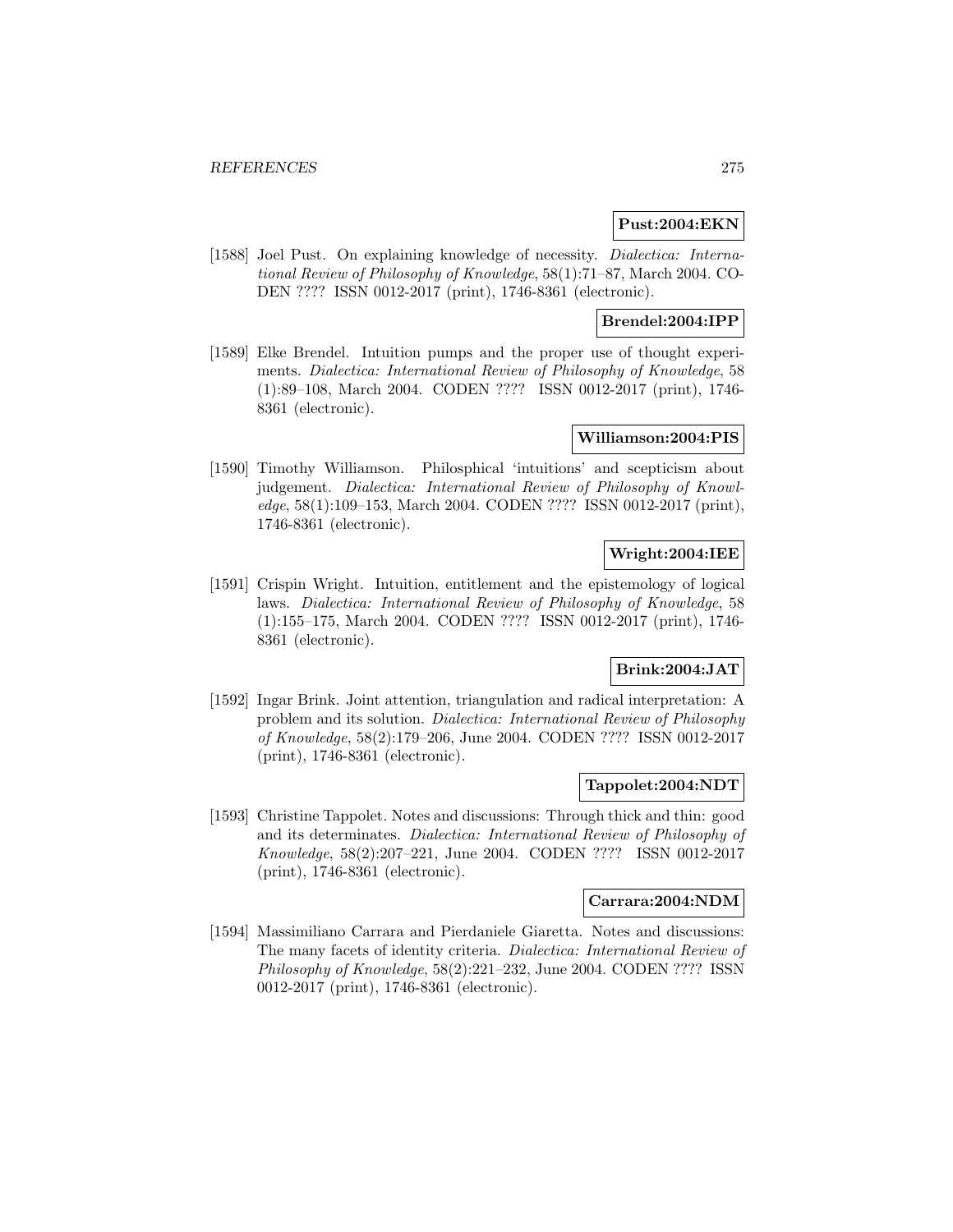### **Anonymous:2004:RECa**

[1595] Anonymous. Review — Étude critique — Buchbesprechung. *Dialectica:* International Review of Philosophy of Knowledge, 58(2):233–237, June 2004. CODEN ???? ISSN 0012-2017 (print), 1746-8361 (electronic).

### **Recanati:2004:BSO**

[1596] François Recanati, Jonathan Barnes, and Marco Santambrogio. Book symposium "oratio obliqua, oratio recta". Dialectica: International Review of Philosophy of Knowledge, 58(2):237–247, June 2004. CODEN ???? ISSN 0012-2017 (print), 1746-8361 (electronic).

# **Barnes:2004:II**

[1597] Jonathan Barnes. Innocence and iconicity. Dialectica: International Review of Philosophy of Knowledge, 58(2):248–264, June 2004. CODEN ???? ISSN 0012-2017 (print), 1746-8361 (electronic).

#### **Santambrogio:2004:SIR**

[1598] Marco Santambrogio. Semantic innocence recovered? Dialectica: International Review of Philosophy of Knowledge, 58(2):264–272, June 2004. CODEN ???? ISSN 0012-2017 (print), 1746-8361 (electronic).

# **Anonymous:2004:RECb**

[1599] Anonymous. Reviews — Etudes critiques — Buchbesprechungen.  $Dialec$ tica: International Review of Philosophy of Knowledge, 58(2):273–274, June 2004. CODEN ???? ISSN 0012-2017 (print), 1746-8361 (electronic).

# **Correia:2004:I**

[1600] Fabrice Correia and Philipp Keller. Introduction. Dialectica: International Review of Philosophy of Knowledge, 58(3):275–278, September 2004. CODEN ???? ISSN 0012-2017 (print), 1746-8361 (electronic).

## **Smith:2004:CFO**

[1601] Barry Smith and Pierre Grenon. The cornucopia of formal-ontological relations. Dialectica: International Review of Philosophy of Knowledge, 58(3):279–296, September 2004. CODEN ???? ISSN 0012-2017 (print), 1746-8361 (electronic).

### **Lowe:2004:SFO**

[1602] E. J. Lowe. Some formal ontological relations. Dialectica: International Review of Philosophy of Knowledge, 58(3):297–316, September 2004. CO-DEN ???? ISSN 0012-2017 (print), 1746-8361 (electronic).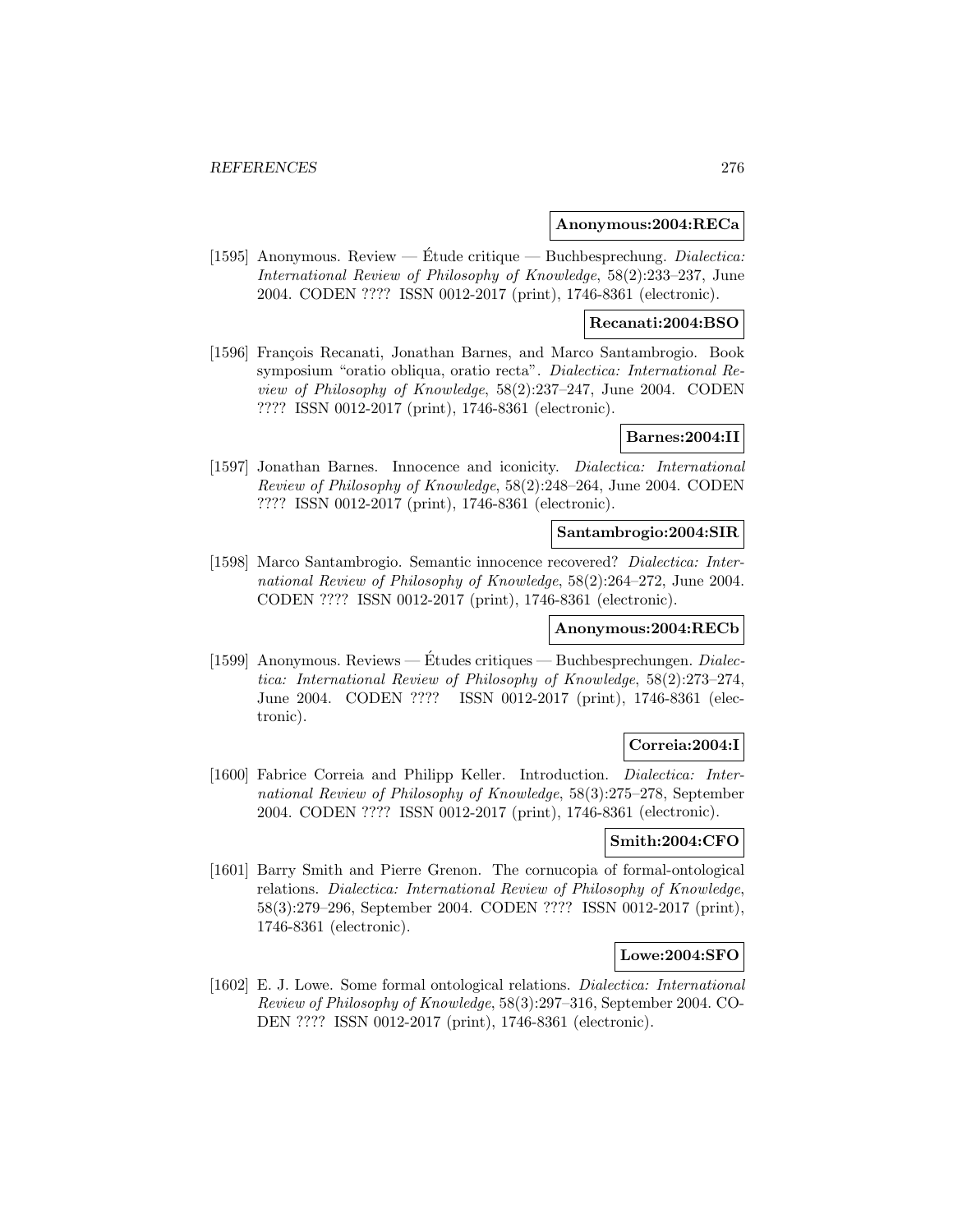### **MacBride:2004:PMU**

[1603] Fraser MacBride. Particulars, modes and universals: An examination of E. J. Lowe's four-fold ontology. Dialectica: International Review of Philosophy of Knowledge, 58(3):317–333, September 2004. CODEN ???? ISSN 0012-2017 (print), 1746-8361 (electronic).

# **Lowe:2004:PUD**

[1604] E. J. Lowe. The particular–universal distinction: A reply to MacBride. Dialectica: International Review of Philosophy of Knowledge, 58(3):335– 340, September 2004. CODEN ???? ISSN 0012-2017 (print), 1746-8361 (electronic).

### **Simons:2004:L**

[1605] Peter Simons. Location. Dialectica: International Review of Philosophy of Knowledge, 58(3):341–347, September 2004. CODEN ???? ISSN 0012-2017 (print), 1746-8361 (electronic).

# **Correia:2004:HF**

[1606] Fabrice Correia. Husserl on foundation. Dialectica: International Review of Philosophy of Knowledge, 58(3):349–367, September 2004. CODEN ???? ISSN 0012-2017 (print), 1746-8361 (electronic).

### **Frascolla:2004:NTO**

[1607] Pasquale Frascolla. On the nature of tractatus objects. Dialectica: International Review of Philosophy of Knowledge, 58(3):369–382, September 2004. CODEN ???? ISSN 0012-2017 (print), 1746-8361 (electronic).

## **Casati:2004:OCF**

[1608] Roberto Casati. Is the object concept formal? Dialectica: International Review of Philosophy of Knowledge, 58(3):383–394, September 2004. CO-DEN ???? ISSN 0012-2017 (print), 1746-8361 (electronic).

## **Casalegno:2004:LCL**

[1609] Paolo Casalegno. Logical concepts and logical inferences. Dialectica: International Review of Philosophy of Knowledge, 58(3):395–411, September 2004. CODEN ???? ISSN 0012-2017 (print), 1746-8361 (electronic).

## **Hyttinen:2004:DAT**

[1610] Tapani Hyttinen and Gabriel Sandu. Deflationism and arithmetical truth. Dialectica: International Review of Philosophy of Knowledge, 58 (3):413–426, September 2004. CODEN ???? ISSN 0012-2017 (print), 1746-8361 (electronic).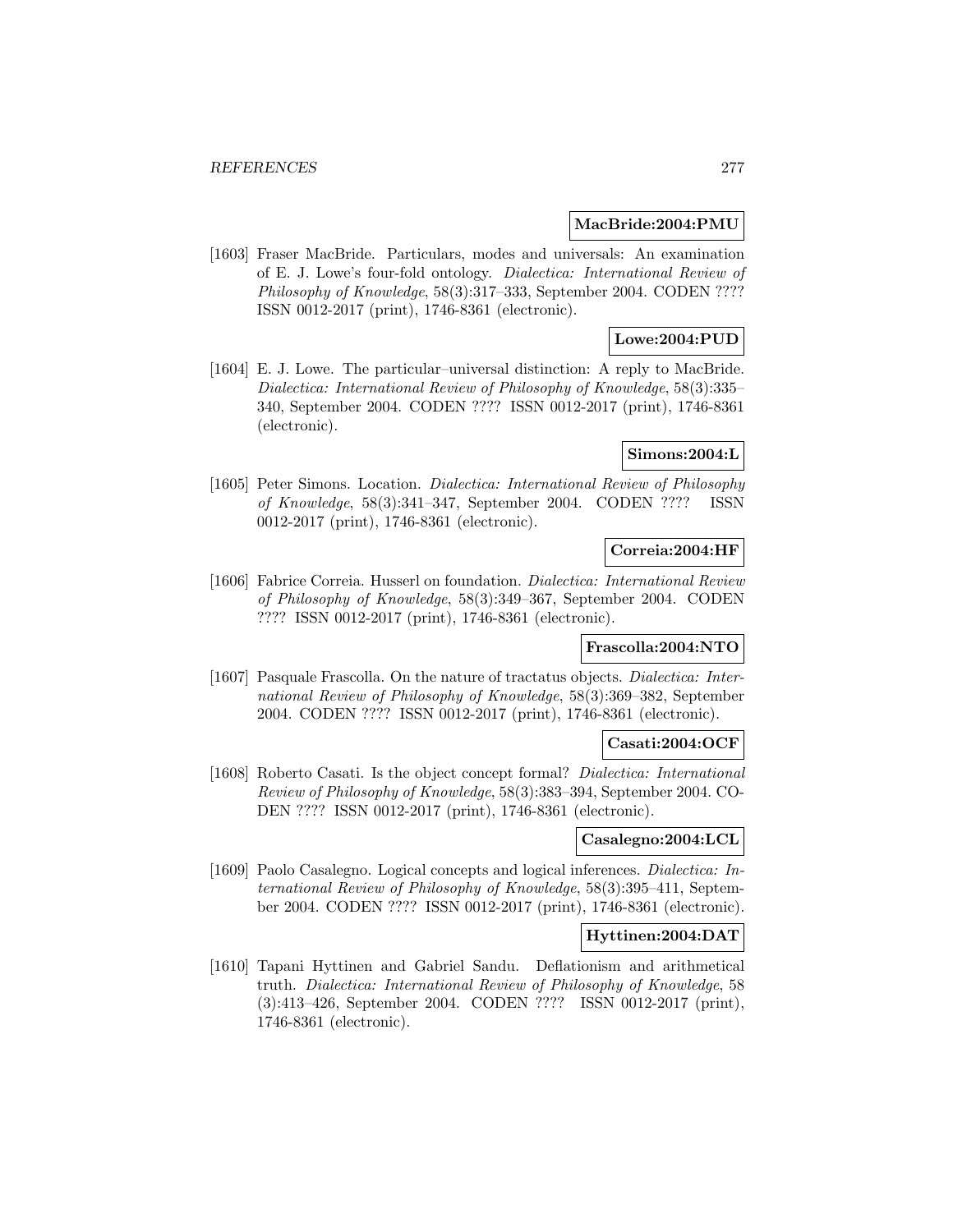### **Wolenski:2004:WFF**

[1611] Jan Wolenski. What is formal in formal semantics? *Dialectica: Inter*national Review of Philosophy of Knowledge, 58(3):427–436, September 2004. CODEN ???? ISSN 0012-2017 (print), 1746-8361 (electronic).

# **Rizzi:2004:ICO**

[1612] Luigi Rizzi. From inventories to computations: Open /closed class items and substantive /functional heads. Dialectica: International Review of Philosophy of Knowledge, 58(3):437–451, September 2004. CODEN ???? ISSN 0012-2017 (print), 1746-8361 (electronic).

# **Anonymous:2004:S**

[1613] Anonymous. Statistics. Dialectica: International Review of Philosophy of Knowledge, 58(3):453–454, September 2004. CODEN ???? ISSN 0012-2017 (print), 1746-8361 (electronic).

## **Dokic:2004:I**

[1614] Jérôme Dokic and Pascal Engel. Introduction. *Dialectica: International* Review of Philosophy of Knowledge, 58(4):459, December 2004. CODEN ???? ISSN 0012-2017 (print), 1746-8361 (electronic).

# **Levi:2004:LCL**

[1615] Isaac Levi. The logic of consistency and the logic of truth. *Dialectica:* International Review of Philosophy of Knowledge, 58(4):461–482, December 2004. CODEN ???? ISSN 0012-2017 (print), 1746-8361 (electronic).

### **Bradley:2004:RRT**

[1616] Richard Bradley. Ramsey's representation theorem. Dialectica: International Review of Philosophy of Knowledge, 58(4):483–497, December 2004. CODEN ???? ISSN 0012-2017 (print), 1746-8361 (electronic).

# **Vickers:2004:RJT**

[1617] John M. Vickers. Ramsey on judgment: The theory of "facts and propositions". Dialectica: International Review of Philosophy of Knowledge, 58(4):499–516, December 2004. CODEN ???? ISSN 0012-2017 (print), 1746-8361 (electronic).

## **Rivenc:2004:CDV**

[1618] François Rivenc. Contre la déflation de la vérité. (French) [Against deflation of truth]. Dialectica: International Review of Philosophy of Knowledge, 58(4):517–528, December 2004. CODEN ???? ISSN 0012-2017 (print), 1746-8361 (electronic).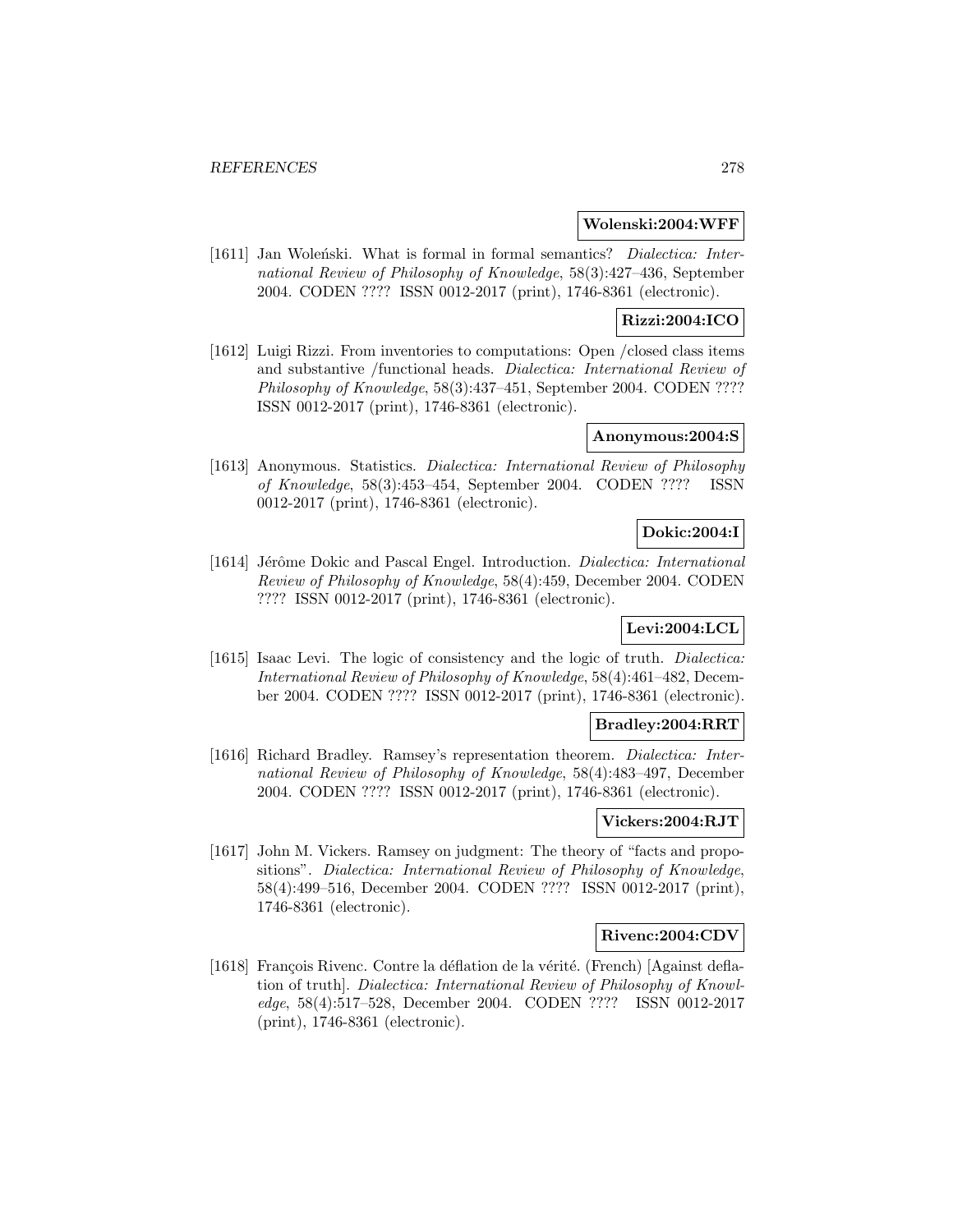### **Tiercelin:2004:RP**

[1619] Claudine Tiercelin. Ramsey's pragmatism. Dialectica: International Review of Philosophy of Knowledge, 58(4):529–547, December 2004. CO-DEN ???? ISSN 0012-2017 (print), 1746-8361 (electronic).

# **Olsson:2004:FPR**

[1620] Erik J. Olsson. F. P. Ramsey on knowledge and fallibilism. *Dialectica:* International Review of Philosophy of Knowledge, 58(4):549–557, December 2004. CODEN ???? ISSN 0012-2017 (print), 1746-8361 (electronic).

# **Soldati:2005:E**

[1621] Gianfranco Soldati. Editorial. Dialectica: International Review of Philosophy of Knowledge, 59(1):3–4, March 2005. CODEN ???? ISSN 0012-2017 (print), 1746-8361 (electronic).

## **Esfeld:2005:MCM**

[1622] Michael Esfeld. Mental causation and mental properties. Dialectica: International Review of Philosophy of Knowledge, 59(1):5–18, March 2005. CODEN ???? ISSN 0012-2017 (print), 1746-8361 (electronic).

# **McEvoy:2005:BIP**

[1623] Mark McEvoy. Belief-independent processes and the generality problem for reliabilism. Dialectica: International Review of Philosophy of Knowledge, 59(1):19–35, March 2005. CODEN ???? ISSN 0012-2017 (print), 1746-8361 (electronic).

#### **Griesmaier:2005:KSU**

[1624] Franz-Peter Griesmaier. Kitcher-style unificationism and explanatory relevance. Dialectica: International Review of Philosophy of Knowledge, 59(1):37–50, March 2005. CODEN ???? ISSN 0012-2017 (print), 1746- 8361 (electronic).

## **Levy:2005:NDC**

[1625] Neil Levy. Notes and discussions: Contrastive explanations: A dilemma for libertarians. Dialectica: International Review of Philosophy of Knowledge, 59(1):51–61, March 2005. CODEN ???? ISSN 0012-2017 (print), 1746-8361 (electronic).

### **Pineda:2005:NDC**

[1626] David Pineda. Notes and discussions: Causal exclusion and causal homogeneity. Dialectica: International Review of Philosophy of Knowledge, 59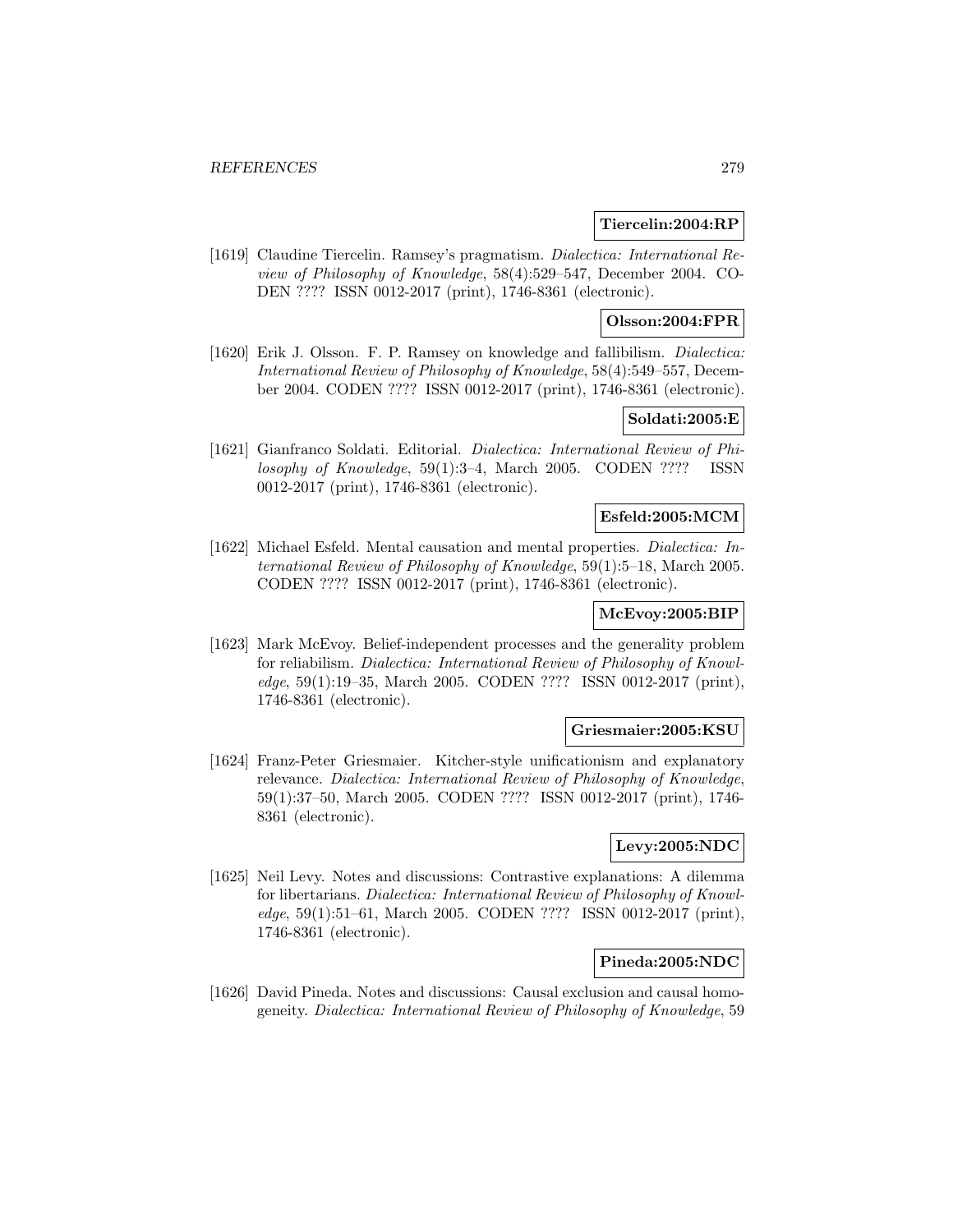(1):63–66, March 2005. CODEN ???? ISSN 0012-2017 (print), 1746-8361 (electronic).

# **Borghini:2005:NDC**

[1627] Andrea Borghini. Notes and discussions: Counterpart theory vindicated: A reply to Merricks. Dialectica: International Review of Philosophy of Knowledge, 59(1):67–73, March 2005. CODEN ???? ISSN 0012-2017 (print), 1746-8361 (electronic).

# **Casetta:2005:BRL**

[1628] Elena Casetta and Achille C. Varzi. Book review: On Location: Aristotle's Concept of Place. Dialectica: International Review of Philosophy of Knowledge, 59(1):75–81, March 2005. CODEN ???? ISSN 0012-2017 (print), 1746-8361 (electronic).

# **MacBride:2005:BRI**

[1629] Fraser MacBride. Book review: Introducing Analytic Philosophy: Its Sense and its Nonsense 1879–2002. Dialectica: International Review of Philosophy of Knowledge, 59(1):81–87, March 2005. CODEN ???? ISSN 0012-2017 (print), 1746-8361 (electronic).

### **Garcia-Carpintero:2005:BST**

[1630] Manuel García-Carpintero. Book symposium "Tractatus Logico-Philosophicus. Introduzione alla lettura": Frascolla on tractarian logical pictures of facts. Dialectica: International Review of Philosophy of Knowledge, 59(1):87–97, March 2005. CODEN ???? ISSN 0012-2017 (print), 1746-8361 (electronic).

### **Marconi:2005:BST**

[1631] Diego Marconi. Book symposium "tractatus logico-philosophicus. Introduzione alla lettura": Frascolla on logic in the Tractatus. Dialectica: International Review of Philosophy of Knowledge, 59(1):97–107, March 2005. CODEN ???? ISSN 0012-2017 (print), 1746-8361 (electronic).

#### **Frascolla:2005:BSTa**

[1632] Pasquale Frascolla. Book symposium "tractatus logico-philosophicus. Introduzione alla lettura": Rejoinder to Carpintero. Dialectica: International Review of Philosophy of Knowledge, 59(1):107–109, March 2005. CODEN ???? ISSN 0012-2017 (print), 1746-8361 (electronic).

# **Frascolla:2005:BSTb**

[1633] Pasquale Frascolla. Book symposium "tractatus logico-philosophicus. Introduzione alla lettura": Rejoinder to Marconi. Dialectica: International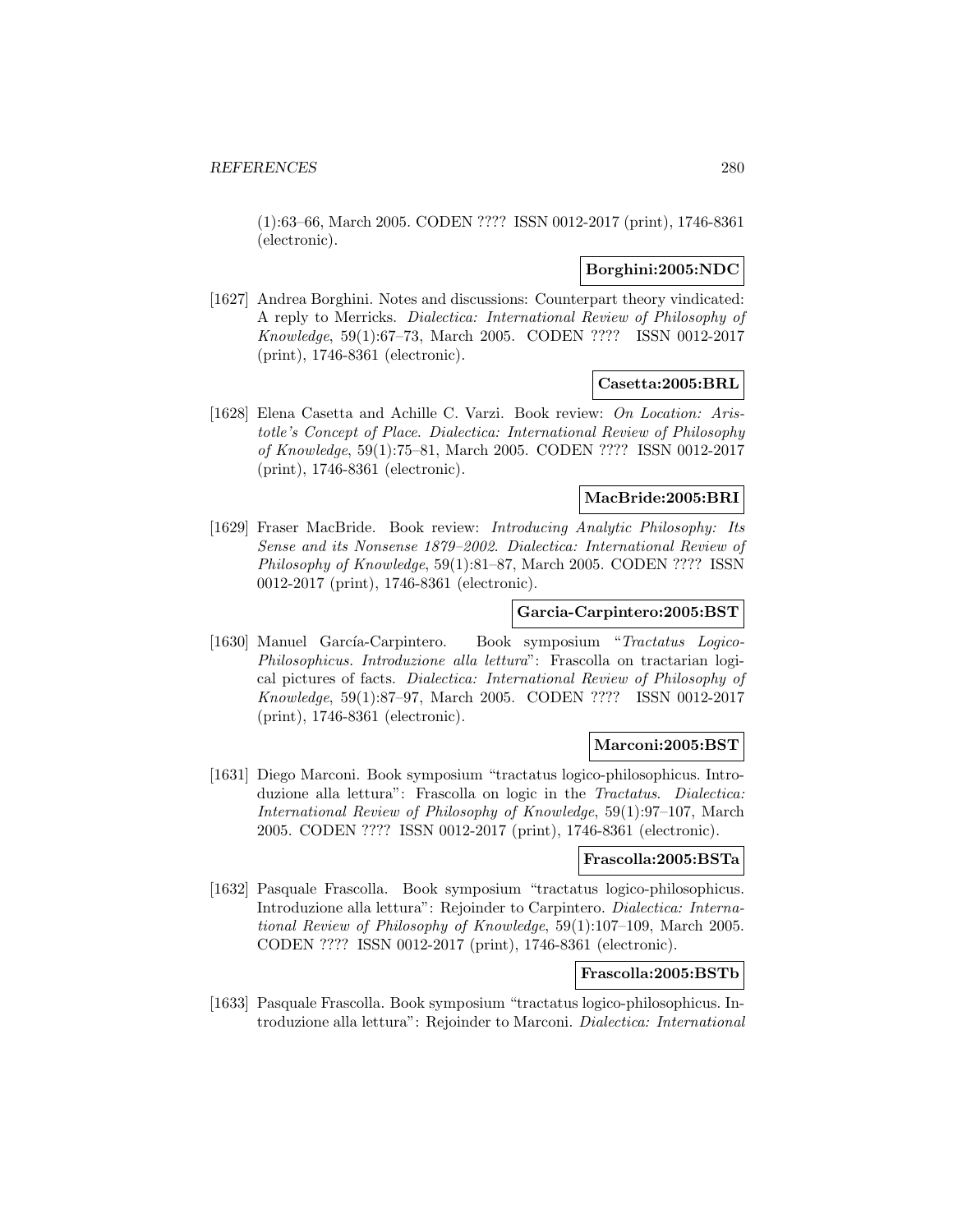Review of Philosophy of Knowledge, 59(1):109–112, March 2005. CODEN ???? ISSN 0012-2017 (print), 1746-8361 (electronic).

# **Macia:2005:II**

[1634] Josep Macià. Introduction: Introduction. Dialectica: International Review of Philosophy of Knowledge, 59(2):115–119, June 2005. CODEN ???? ISSN 0012-2017 (print), 1746-8361 (electronic).

# **Cook:2005:AI**

[1635] Roy T. Cook and Philip A. Ebert. Abstraction and identity. Dialectica: International Review of Philosophy of Knowledge, 59(2):121–139, June 2005. CODEN ???? ISSN 0012-2017 (print), 1746-8361 (electronic).

# **Demopoulos:2005:OKN**

[1636] William Demopoulos. Our knowledge of numbers as self-subsistent objects. Dialectica: International Review of Philosophy of Knowledge, 59 (2):141–159, June 2005. CODEN ???? ISSN 0012-2017 (print), 1746- 8361 (electronic).

# **Heck:2005:JCB**

[1637] Richard G. Heck, Jr. Julius Caesar and basic law V. Dialectica: International Review of Philosophy of Knowledge, 59(2):161–178, June 2005. CODEN ???? ISSN 0012-2017 (print), 1746-8361 (electronic).

## **Kemp:2005:CFP**

[1638] Gary Kemp. Caesar from Frege's perspective. Dialectica: International Review of Philosophy of Knowledge, 59(2):179–199, June 2005. CODEN ???? ISSN 0012-2017 (print), 1746-8361 (electronic).

### **Linnebo:2005:F**

[1639] Øystein Linnebo. To be is to be an F. Dialectica: International Review of Philosophy of Knowledge, 59(2):201–222, June 2005. CODEN ???? ISSN 0012-2017 (print), 1746-8361 (electronic).

# **MacBride:2005:JCP**

[1640] Fraser MacBride. The Julio César problem. *Dialectica: International* Review of Philosophy of Knowledge, 59(2):223–236, June 2005. CODEN ???? ISSN 0012-2017 (print), 1746-8361 (electronic).

## **Tappenden:2005:CPH**

[1641] Jamie Tappenden. The Caesar Problem in its historical context: Mathematical background. Dialectica: International Review of Philosophy of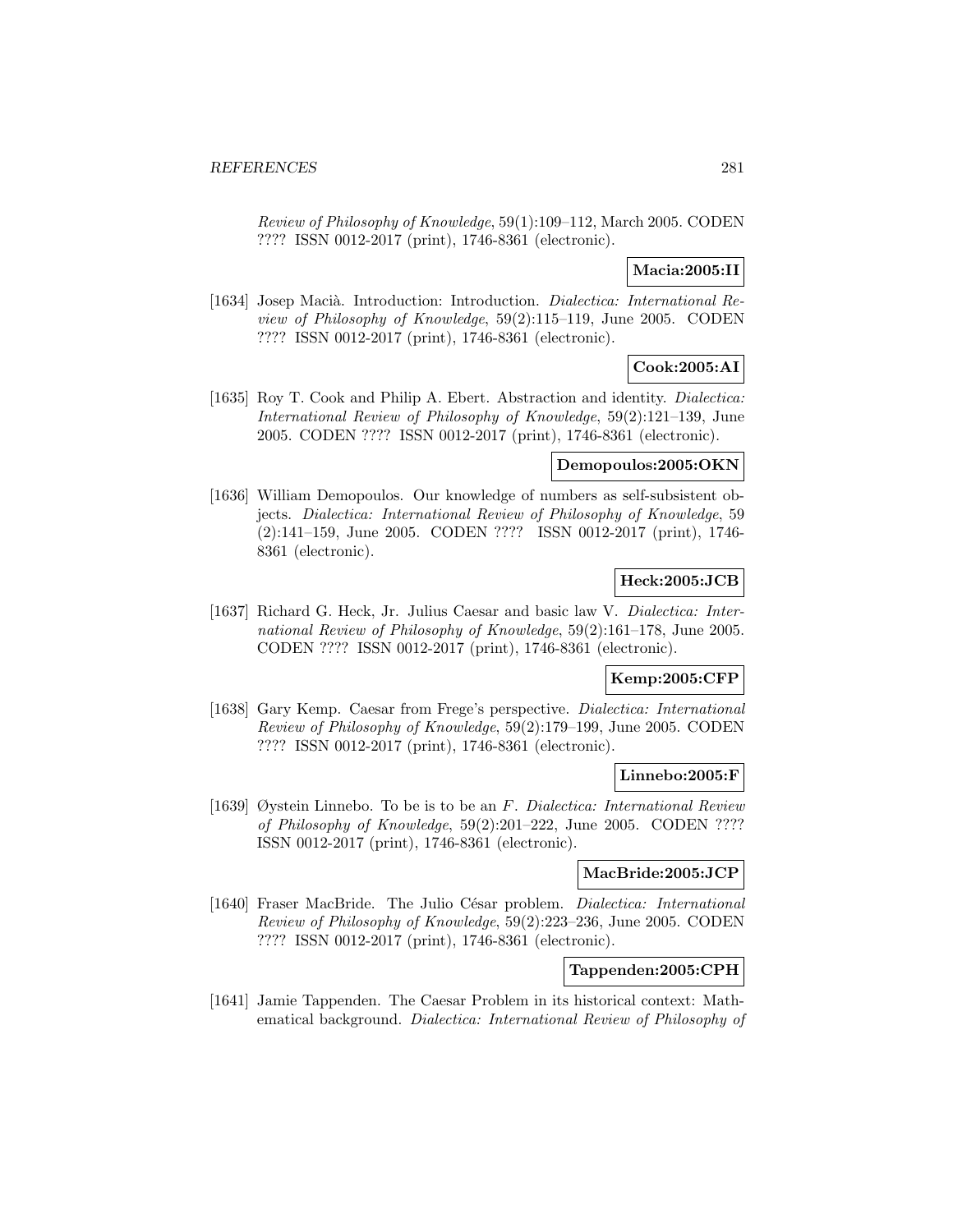Knowledge, 59(2):237–264, June 2005. CODEN ???? ISSN 0012-2017 (print), 1746-8361 (electronic).

## **Uzquiano:2005:SN**

[1642] Gabriel Uzquiano. Semantic nominalism. Dialectica: International Review of Philosophy of Knowledge, 59(2):265–282, June 2005. CODEN ???? ISSN 0012-2017 (print), 1746-8361 (electronic).

# **Jespersen:2005:EIA**

[1643] Bjørn Jespersen. Explicit intensionalization, anti-actualism, and how Smith's murderer might not have murdered Smith. Dialectica: International Review of Philosophy of Knowledge, 59(3):285–314, September 2005. CODEN ???? ISSN 0012-2017 (print), 1746-8361 (electronic).

## **Douven:2005:DCI**

[1644] Igor Douven and Frank Hindriks. Deflating the correspondence intuition. Dialectica: International Review of Philosophy of Knowledge, 59(3):315– 329, September 2005. CODEN ???? ISSN 0012-2017 (print), 1746-8361 (electronic).

# **Katzav:2005:WPC**

[1645] Joel Katzav. On what powers cannot do. Dialectica: International Review of Philosophy of Knowledge, 59(3):331–345, September 2005. CO-DEN ???? ISSN 0012-2017 (print), 1746-8361 (electronic).

## **Bates:2005:OPI**

[1646] Jared Bates. The old problem of induction and the new reflective equilibrium. Dialectica: International Review of Philosophy of Knowledge, 59(3):347–356, September 2005. CODEN ???? ISSN 0012-2017 (print), 1746-8361 (electronic).

## **Philie:2005:MSA**

[1647] Patrice Philie. Meaning-scepticism and analyticity. Dialectica: International Review of Philosophy of Knowledge, 59(3):357–365, September 2005. CODEN ???? ISSN 0012-2017 (print), 1746-8361 (electronic).

#### **Einheuser:2005:NDT**

[1648] Iris Einheuser. Notes and discussions: Two types of rigid designation. Dialectica: International Review of Philosophy of Knowledge, 59(3):367– 374, September 2005. CODEN ???? ISSN 0012-2017 (print), 1746-8361 (electronic).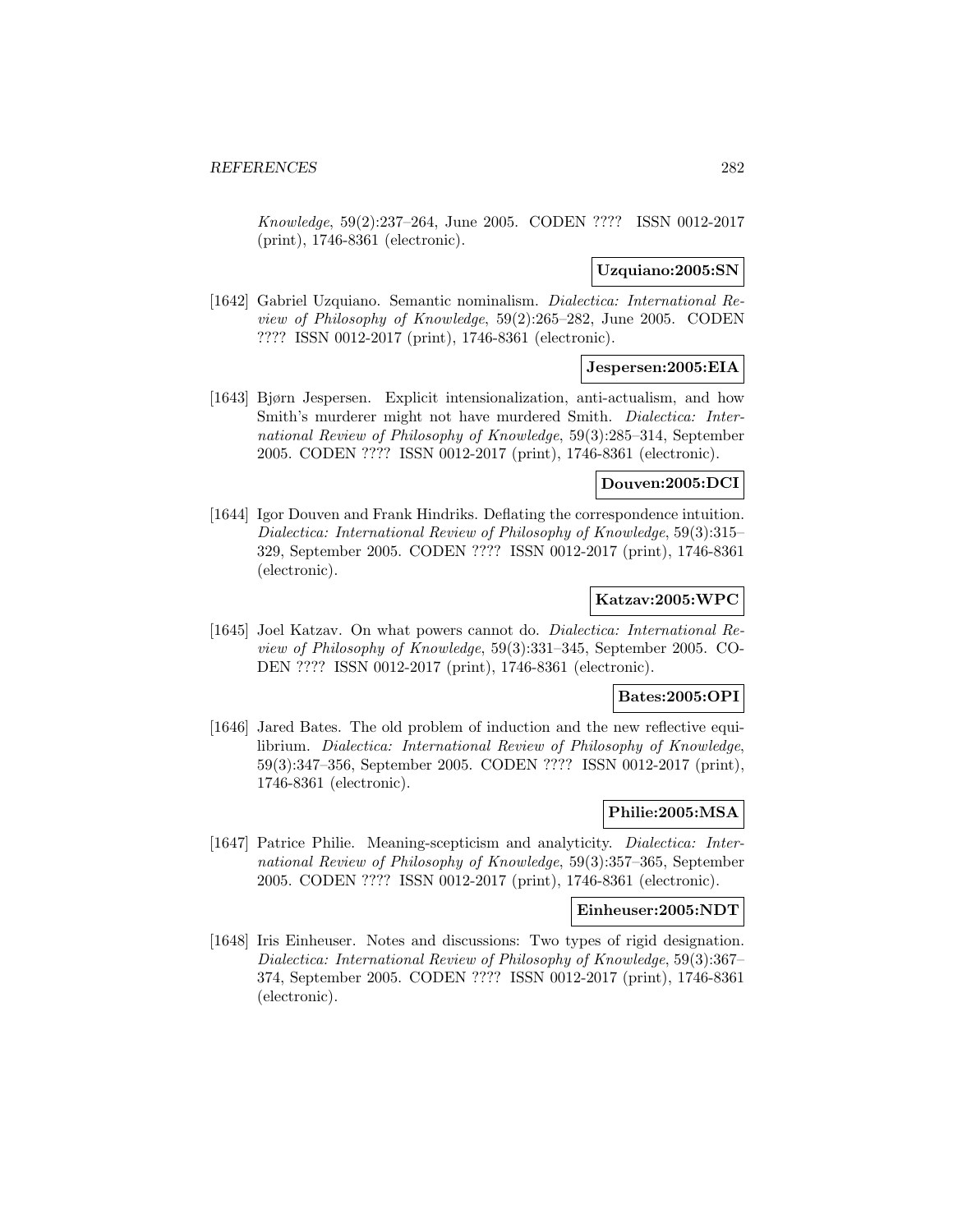### **Gochet:2005:BRW**

[1649] Paul Gochet. Book review: Wissenschaft und Empfindung: Die Immanuel Kant Lectures. Dialectica: International Review of Philosophy of Knowledge, 59(3):375–378, September 2005. CODEN ???? ISSN 0012-2017 (print), 1746-8361 (electronic).

# **Bottani:2005:I**

[1650] Andrea Bottani. Introduction. Dialectica: International Review of Philosophy of Knowledge, 59(4):381–400, December 2005. CODEN ???? ISSN 0012-2017 (print), 1746-8361 (electronic).

### **Zimmerman:2005:TTB**

[1651] Dean W. Zimmerman. The A-theory of time, the B-theory of time, and 'taking tense seriously'. Dialectica: International Review of Philosophy of Knowledge, 59(4):401–457, December 2005. CODEN ???? ISSN 0012- 2017 (print), 1746-8361 (electronic).

# **Paganini:2005:CZ**

[1652] Elisa Paganini. Comments on Zimmerman. Dialectica: International Review of Philosophy of Knowledge, 59(4):459–462, December 2005. CO-DEN ???? ISSN 0012-2017 (print), 1746-8361 (electronic).

### **Hughes:2005:MFA**

[1653] Christopher Hughes. More fuss about formulation: Sider (and me) on three- and four-dimensionalism. Dialectica: International Review of Philosophy of Knowledge, 59(4):463–480, December 2005. CODEN ???? ISSN 0012-2017 (print), 1746-8361 (electronic).

#### **Carrara:2005:CH**

[1654] Massimiliano Carrara. Comments on Hughes. Dialectica: International Review of Philosophy of Knowledge, 59(4):481–484, December 2005. CO-DEN ???? ISSN 0012-2017 (print), 1746-8361 (electronic).

## **Varzi:2005:CTP**

[1655] Achille C. Varzi. Change, temporal parts, and the argument from vagueness. Dialectica: International Review of Philosophy of Knowledge, 59 (4):485–498, December 2005. CODEN ???? ISSN 0012-2017 (print), 1746-8361 (electronic).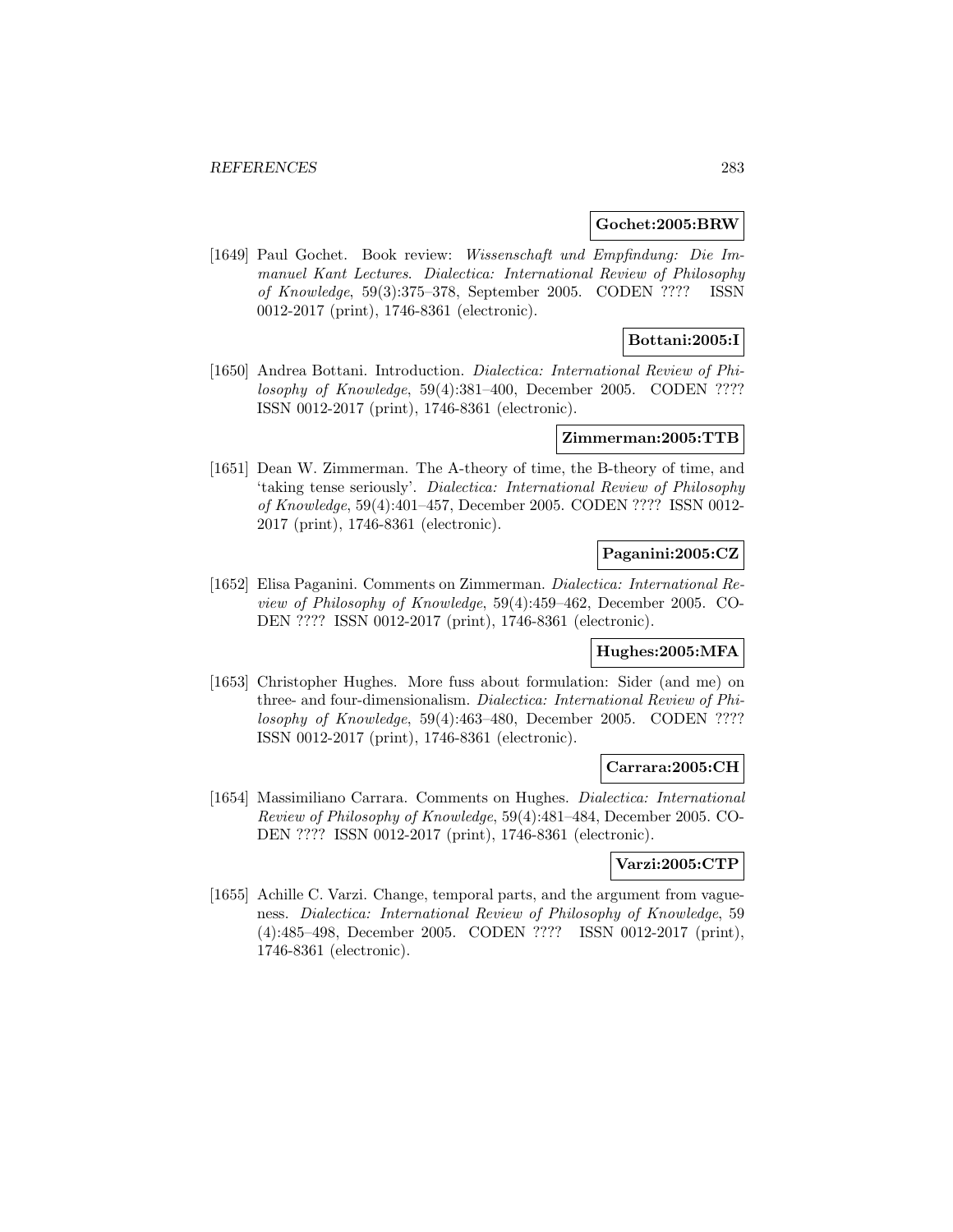### **Correia:2005:CV**

[1656] Fabrice Correia. Comments on Varzi. Dialectica: International Review of Philosophy of Knowledge, 59(4):499–502, December 2005. CODEN ???? ISSN 0012-2017 (print), 1746-8361 (electronic).

# **Mugnai:2005:LSC**

[1657] Massimo Mugnai. Leibniz on substance and changing properties. *Dialec*tica: International Review of Philosophy of Knowledge, 59(4):503–516, December 2005. CODEN ???? ISSN 0012-2017 (print), 1746-8361 (electronic).

## **Morena:2005:CM**

[1658] Luca Morena. Comments on mugnai. Dialectica: International Review of Philosophy of Knowledge, 59(4):517–520, December 2005. CODEN ???? ISSN 0012-2017 (print), 1746-8361 (electronic).

### **Anonymous:2005:VCI**

[1659] Anonymous. Volume contents: Index for volume 59. *Dialectica: Inter*national Review of Philosophy of Knowledge, 59(4):521–522, December 2005. CODEN ???? ISSN 0012-2017 (print), 1746-8361 (electronic).

# **Engel:2006:ETB**

[1660] Pascal Engel. Editorial: Top down and bottom up. Dialectica: International Review of Philosophy of Knowledge, 60(1):3–4, March 2006. CODEN ???? ISSN 0012-2017 (print), 1746-8361 (electronic).

#### **Schneider:2006:TFO**

[1661] Christina Schneider. Towards a field ontology. *Dialectica: International* Review of Philosophy of Knowledge, 60(1):5–27, March 2006. CODEN ???? ISSN 0012-2017 (print), 1746-8361 (electronic).

## **Deonna:2006:EPP**

[1662] Julien A. Deonna. Emotion, perception and perspective. *Dialectica:* International Review of Philosophy of Knowledge, 60(1):29–46, March 2006. CODEN ???? ISSN 0012-2017 (print), 1746-8361 (electronic).

## **Rosenkranz:2006:MAL**

[1663] Sven Rosenkranz. Metaethics, agnosticism, and logic. Dialectica: International Review of Philosophy of Knowledge, 60(1):47–61, March 2006. CODEN ???? ISSN 0012-2017 (print), 1746-8361 (electronic).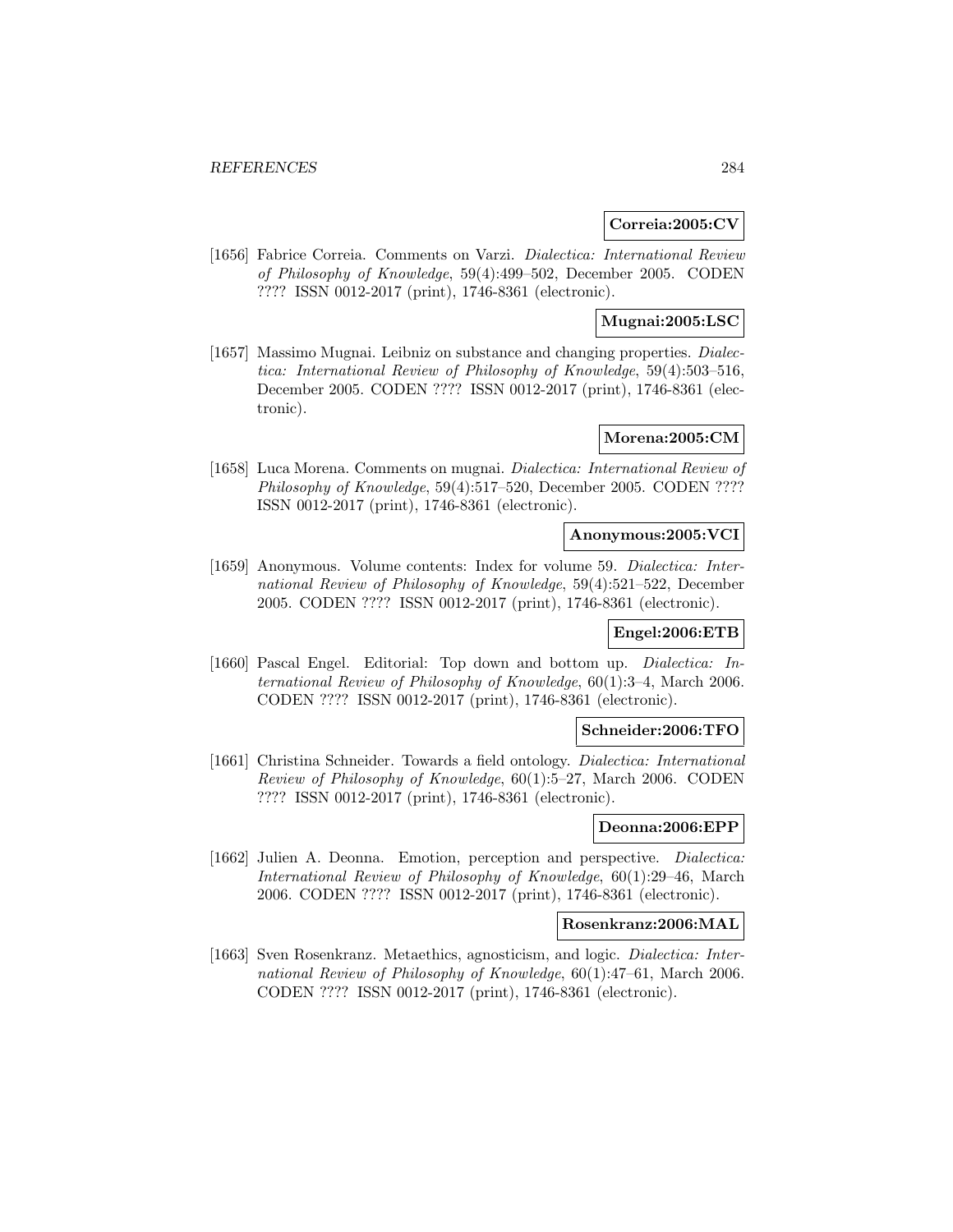### **Janvid:2006:CSS**

[1664] Mikael Janvid. Contextualism and the structure of skeptical arguments. Dialectica: International Review of Philosophy of Knowledge, 60(1):63– 77, March 2006. CODEN ???? ISSN 0012-2017 (print), 1746-8361 (electronic).

## **Becker:2006:NDC**

[1665] Kelly Becker. Notes and discussions: Is counterfactual reliabilism compatible with higher-level knowledge? Dialectica: International Review of Philosophy of Knowledge, 60(1):79–84, March 2006. CODEN ???? ISSN 0012-2017 (print), 1746-8361 (electronic).

### **Gemes:2006:NDC**

[1666] Ken Gemes. Notes and discussions: Content & Watkins's account of natural axiomatizations. Dialectica: International Review of Philosophy of Knowledge, 60(1):85–92, March 2006. CODEN ???? ISSN 0012-2017 (print), 1746-8361 (electronic).

## **Anstey:2006:BRS**

[1667] Peter Anstey. Book review: La structure du monde: objets, propriétés, ´etats de choses. Dialectica: International Review of Philosophy of Knowledge, 60(1):93–96, March 2006. CODEN ???? ISSN 0012-2017 (print), 1746-8361 (electronic).

#### **Cameron:2006:TNC**

[1668] Ross Cameron. Tropes, necessary connections, and non-transferability. Dialectica: International Review of Philosophy of Knowledge, 60(2):99– 113, June 2006. CODEN ???? ISSN 0012-2017 (print), 1746-8361 (electronic).

## **Wilholt:2006:TAC**

[1669] Torsten Wilholt. Think about the consequences! nominalism and the argument from the philosophy of logic. Dialectica: International Review of Philosophy of Knowledge, 60(2):115–133, June 2006. CODEN ???? ISSN 0012-2017 (print), 1746-8361 (electronic).

#### **Gorman:2006:TAI**

[1670] Michael Gorman. Talking about intentional objects. *Dialectica: Inter*national Review of Philosophy of Knowledge, 60(2):135–144, June 2006. CODEN ???? ISSN 0012-2017 (print), 1746-8361 (electronic).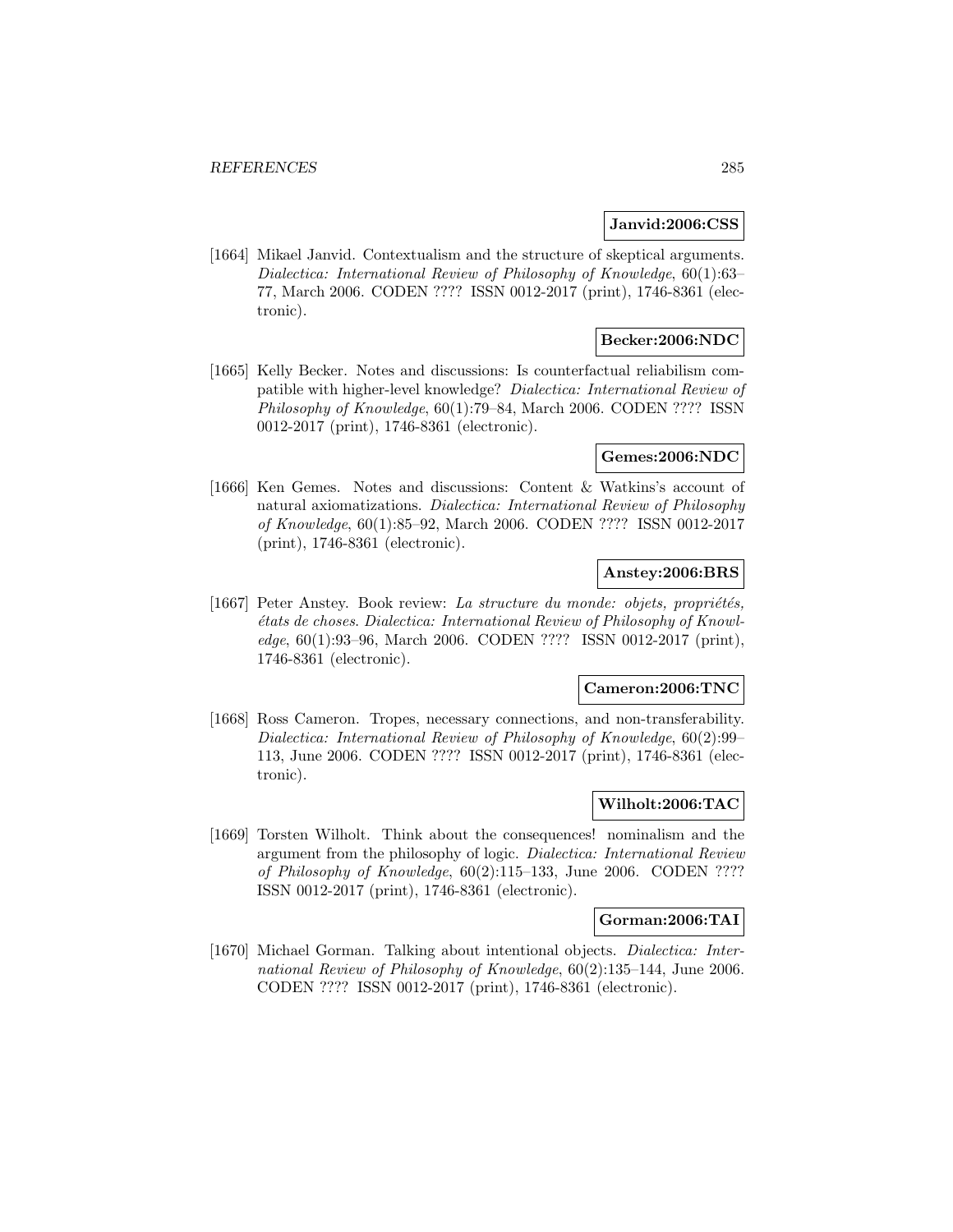### **Paseau:2006:SA**

[1671] Alexander Paseau. The subtraction argument(s). *Dialectica: Interna*tional Review of Philosophy of Knowledge, 60(2):145–156, June 2006. CODEN ???? ISSN 0012-2017 (print), 1746-8361 (electronic).

## **Bagnoli:2006:BTS**

[1672] Carla Bagnoli. Breaking ties: The significance of choice in symmetrical moral dilemmas. Dialectica: International Review of Philosophy of Knowledge, 60(2):157–170, June 2006. CODEN ???? ISSN 0012-2017 (print), 1746-8361 (electronic).

# **Ellis:2006:CEE**

[1673] Jonathan Ellis. Color, error, and explanatory power. *Dialectica: Inter*national Review of Philosophy of Knowledge, 60(2):171–179, June 2006. CODEN ???? ISSN 0012-2017 (print), 1746-8361 (electronic).

# **Gaudet:2006:QNF**

[1674] Eve Gaudet. Quine's notion of fact of the matter. Dialectica: International Review of Philosophy of Knowledge, 60(2):181–193, June 2006. CODEN ???? ISSN 0012-2017 (print), 1746-8361 (electronic).

## **Murphy:2006:RCB**

[1675] Peter Murphy. Reliability connections between conceivability and inconceivability. Dialectica: International Review of Philosophy of Knowledge, 60(2):195–205, June 2006. CODEN ???? ISSN 0012-2017 (print), 1746- 8361 (electronic).

## **Mizrahi:2006:II**

[1676] Vivian Mizrahi and Martine Nida-Rümelin. Introduction: Introduction. Dialectica: International Review of Philosophy of Knowledge, 60(3):209– 222, September 2006. CODEN ???? ISSN 0012-2017 (print), 1746-8361 (electronic).

#### **Byrne:2006:CMB**

[1677] Alex Byrne. Color and the mind-body problem. Dialectica: International Review of Philosophy of Knowledge, 60(3):223–244, September 2006. CO-DEN ???? ISSN 0012-2017 (print), 1746-8361 (electronic).

## **Maund:2006:ITC**

[1678] Barry Maund. The illusory theory of colours: An anti-realist theory. Dialectica: International Review of Philosophy of Knowledge, 60(3):245–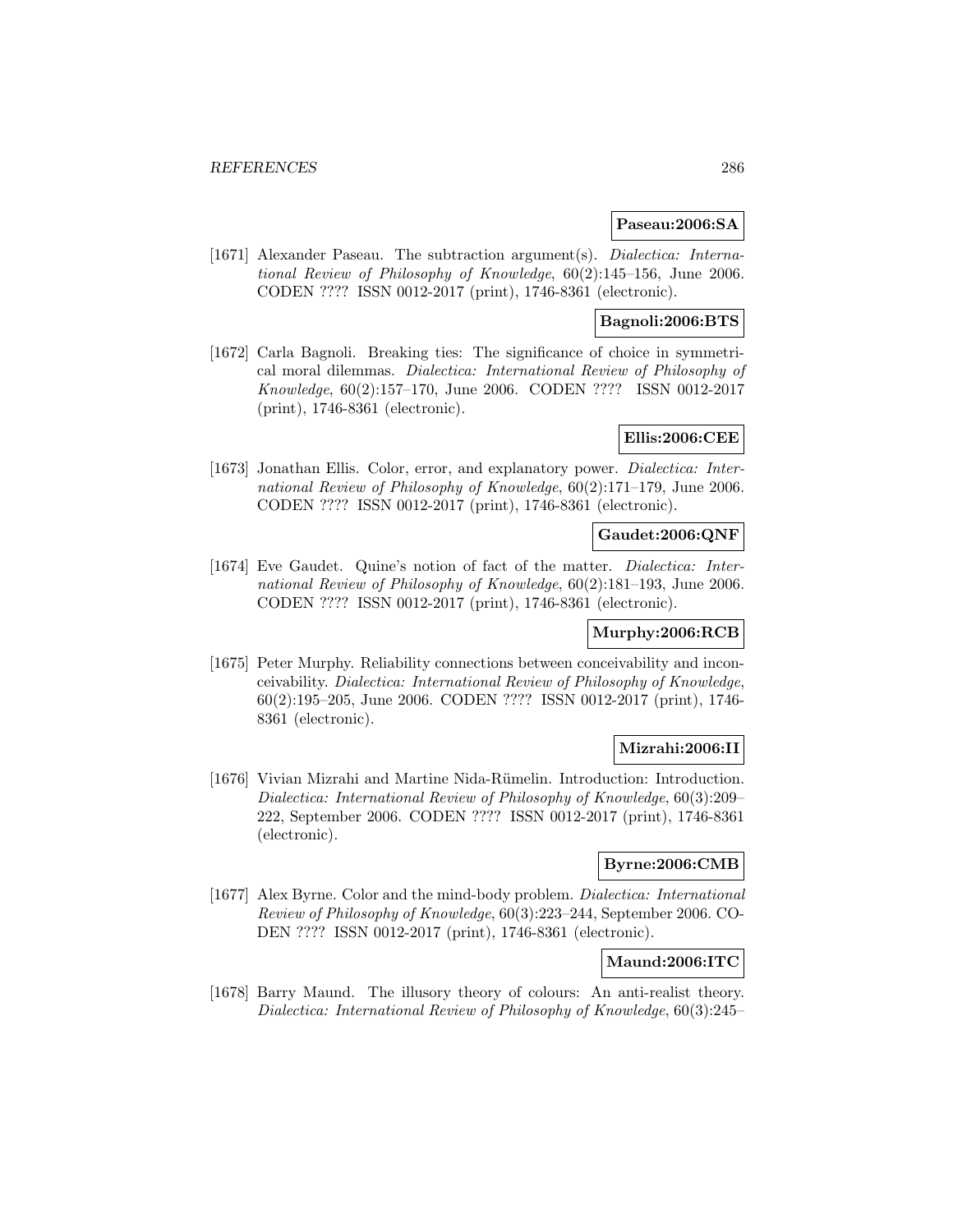268, September 2006. CODEN ???? ISSN 0012-2017 (print), 1746-8361 (electronic).

# **Levine:2006:CCE**

[1679] Joseph Levine. Color and color experience: Colors as ways of appearing. Dialectica: International Review of Philosophy of Knowledge, 60(3):269– 282, September 2006. CODEN ???? ISSN 0012-2017 (print), 1746-8361 (electronic).

# **Mizrahi:2006:COC**

[1680] Vivian Mizrahi. Color objectivism and color pluralism. Dialectica: International Review of Philosophy of Knowledge, 60(3):283–306, September 2006. CODEN ???? ISSN 0012-2017 (print), 1746-8361 (electronic).

# **Cohen:2006:CPV**

[1681] Jonathan Cohen. Color and perceptual variation revisited: Unknown facts, alien modalities, and perfect psychosemantics. Dialectica: International Review of Philosophy of Knowledge, 60(3):307–319, September 2006. CODEN ???? ISSN 0012-2017 (print), 1746-8361 (electronic).

## **Nida-Rumelin:2006:PAC**

[1682] Martine Nida-Rümelin. A puzzle about colors. *Dialectica: International* Review of Philosophy of Knowledge, 60(3):321–336, September 2006. CO-DEN ???? ISSN 0012-2017 (print), 1746-8361 (electronic).

## **Byrne:2006:CC**

[1683] Alex Byrne. Comments: Comments. Dialectica: International Review of Philosophy of Knowledge, 60(3):337–340, September 2006. CODEN ???? ISSN 0012-2017 (print), 1746-8361 (electronic).

# **Hardin:2006:CC**

[1684] Larry Hardin. Comments: Comments. Dialectica: International Review of Philosophy of Knowledge, 60(3):341–345, September 2006. CODEN ???? ISSN 0012-2017 (print), 1746-8361 (electronic).

# **Maund:2006:CC**

[1685] Barry Maund. Comments: Comments. Dialectica: International Review of Philosophy of Knowledge, 60(3):347–353, September 2006. CODEN ???? ISSN 0012-2017 (print), 1746-8361 (electronic).

# **Dougherty:2006:CUI**

[1686] Randall Dougherty and Jan Mycielski. Canonical universes and intuitions about probabilities. Dialectica: International Review of Philosophy of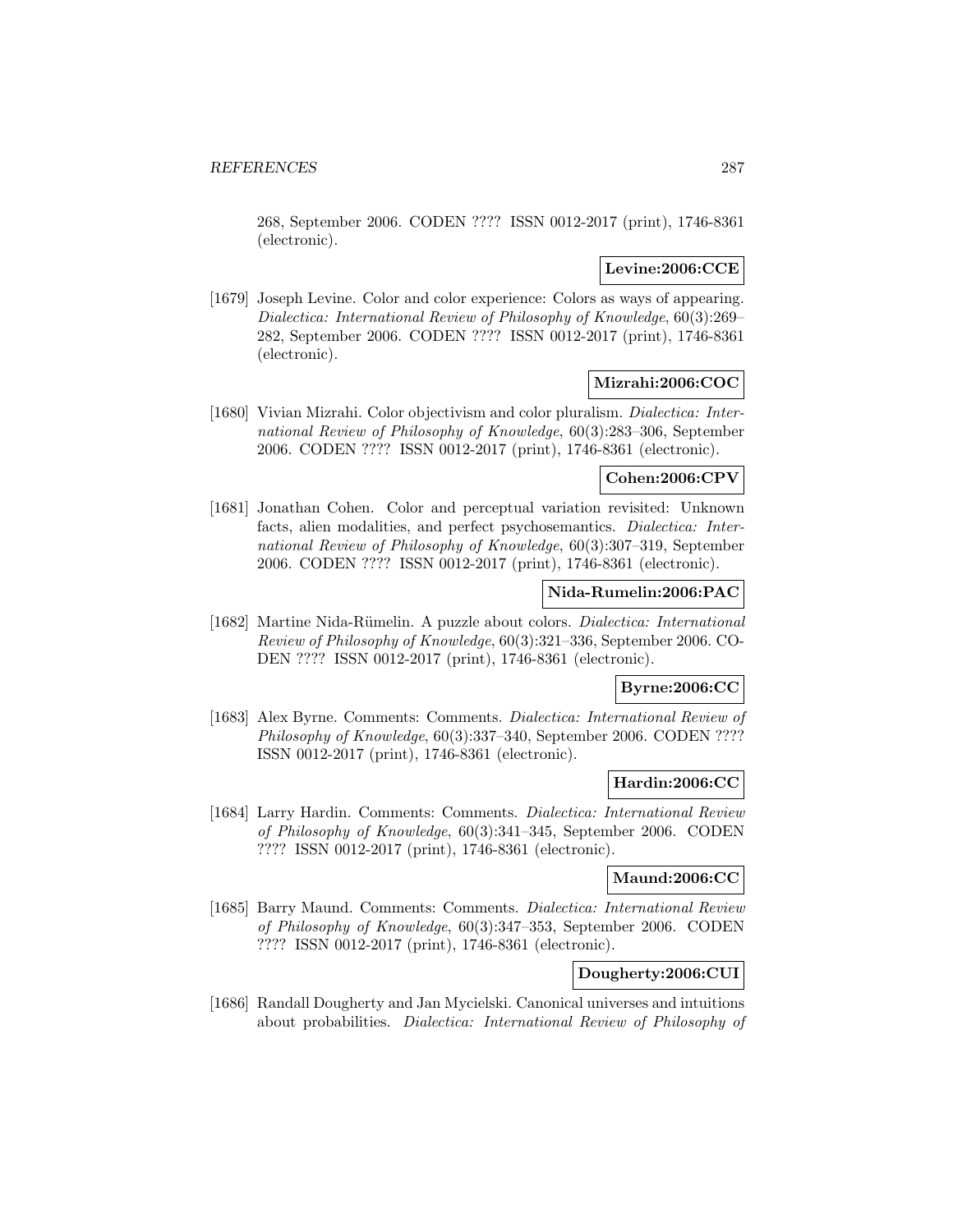Knowledge, 60(4):357–368, December 2006. CODEN ???? ISSN 0012- 2017 (print), 1746-8361 (electronic).

# **Potter:2006:DRG**

[1687] Dennis Potter. Diagrammatic representation in geometry. Dialectica: International Review of Philosophy of Knowledge, 60(4):369–382, December 2006. CODEN ???? ISSN 0012-2017 (print), 1746-8361 (electronic).

## **Montero:2006:WDC**

[1688] Barbara Montero. What does the conservation of energy have to do with physicalism? Dialectica: International Review of Philosophy of Knowledge, 60(4):383–396, December 2006. CODEN ???? ISSN 0012- 2017 (print), 1746-8361 (electronic).

## **Sa:2006:EP**

[1689] Dan Lópezde Sa. Is 'everything' precise? *Dialectica: International Re*view of Philosophy of Knowledge, 60(4):397–409, December 2006. CO-DEN ???? ISSN 0012-2017 (print), 1746-8361 (electronic).

### **Textor:2006:BSN**

[1690] Mark Textor. Brentano (and some neo-Brentanians) on inner consciousness. Dialectica: International Review of Philosophy of Knowledge, 60 (4):411–432, December 2006. CODEN ???? ISSN 0012-2017 (print), 1746-8361 (electronic).

#### **Lasonen-Aarnio:2006:EPK**

[1691] Maria Lasonen-Aarnio. Externalism and a priori knowledge of the world: Why privileged access is not the issue. Dialectica: International Review of Philosophy of Knowledge, 60(4):433–445, December 2006. CODEN ???? ISSN 0012-2017 (print), 1746-8361 (electronic).

### **McKinsey:2006:DRL**

[1692] Michael McKinsey. Direct reference and logical truth: a reply to Lasonen-Aarnio. Dialectica: International Review of Philosophy of Knowledge, 60 (4):447–451, December 2006. CODEN ???? ISSN 0012-2017 (print), 1746-8361 (electronic).

## **Levy:2006:DD**

[1693] Neil Levy. Determinist deliberations. Dialectica: International Review of Philosophy of Knowledge, 60(4):453–459, December 2006. CODEN ???? ISSN 0012-2017 (print), 1746-8361 (electronic).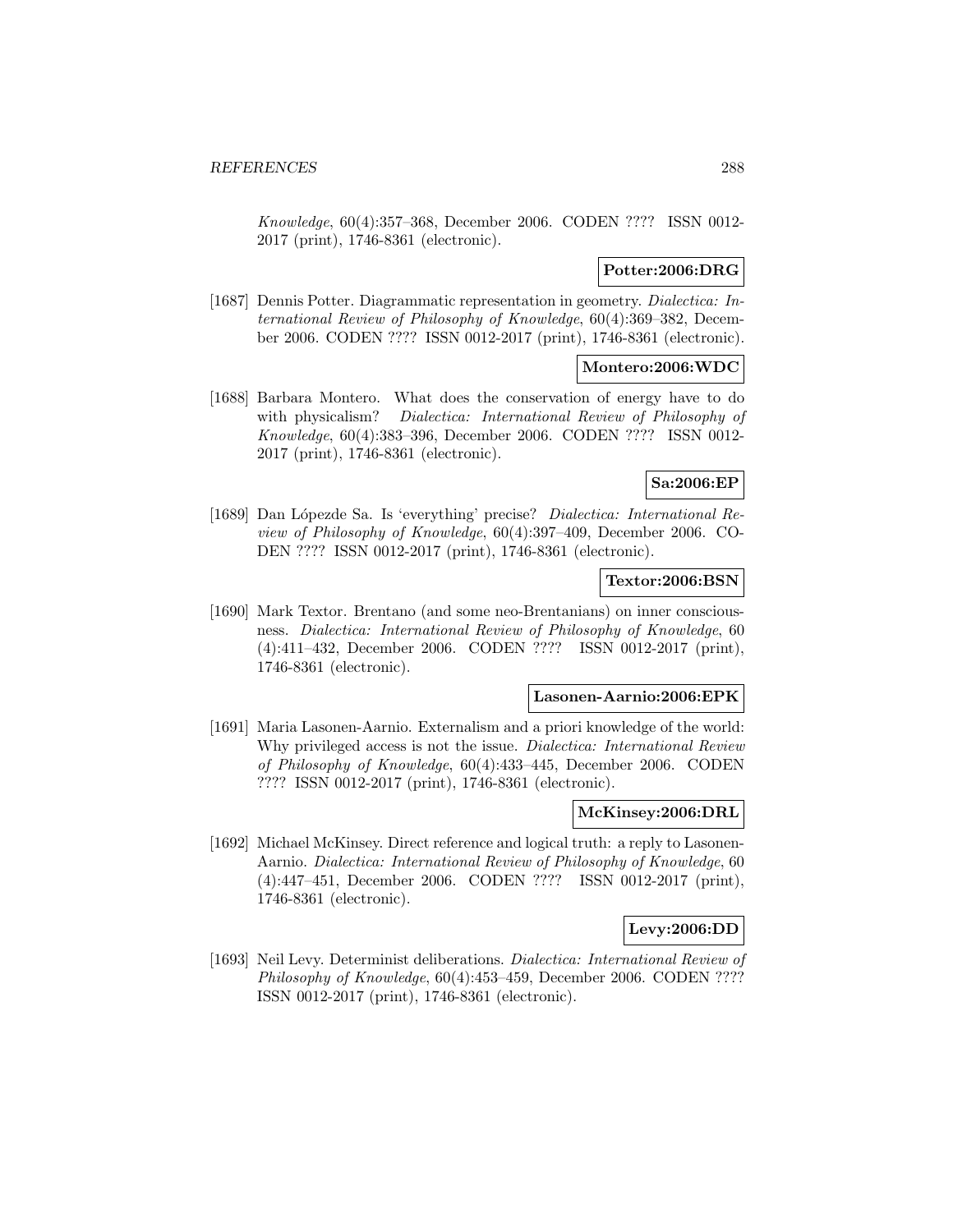## **Contessa:2006:STA**

[1694] Gabriele Contessa. On the supposed temporal asymmetry of counterfactual dependence; or: It wouldn't have taken a miracle! *Dialectica: Inter*national Review of Philosophy of Knowledge, 60(4):461–473, December 2006. CODEN ???? ISSN 0012-2017 (print), 1746-8361 (electronic).

## **Antony:2006:PVP**

[1695] Michael V. Antony. Papineau on the vagueness of phenomenal concepts. Dialectica: International Review of Philosophy of Knowledge, 60(4):475– 483, December 2006. CODEN ???? ISSN 0012-2017 (print), 1746-8361 (electronic).

#### **Bigelow:2006:RWA**

[1696] John Bigelow and Robert Pargetter. Real work for aggregates. *Dialec*tica: International Review of Philosophy of Knowledge, 60(4):485–503, December 2006. CODEN ???? ISSN 0012-2017 (print), 1746-8361 (electronic).

## **Urkia:2006:BRL**

[1697] Igor Aristegi Urkia. Book review:  $L'Internationalité.$  Problèmes de philosophie de l'esprit — Pierre Jacob. Dialectica: International Review of Philosophy of Knowledge, 60(4):505–508, December 2006. CODEN ???? ISSN 0012-2017 (print), 1746-8361 (electronic).

#### **Sachse:2006:BRP**

[1698] Christian Sachse. Book review: Physicalism, or Something Near Enough — Jaegwon Kim. Dialectica: International Review of Philosophy of Knowledge, 60(4):508–512, December 2006. CODEN ???? ISSN 0012- 2017 (print), 1746-8361 (electronic).

## **Johansson:2006:BRF**

[1699] Ingvar Johansson. Book review: The Four-Category Ontology. A Metaphysical Foundation for Natural Science  $-$  E. Jonathan Lowe. Dialectica: International Review of Philosophy of Knowledge, 60(4):513–518, December 2006. CODEN ???? ISSN 0012-2017 (print), 1746-8361 (electronic).

## **Anonymous:2006:VCI**

[1700] Anonymous. Volume contents: Index for volume 60. Dialectica: International Review of Philosophy of Knowledge, 60(4):519–520, December 2006. CODEN ???? ISSN 0012-2017 (print), 1746-8361 (electronic).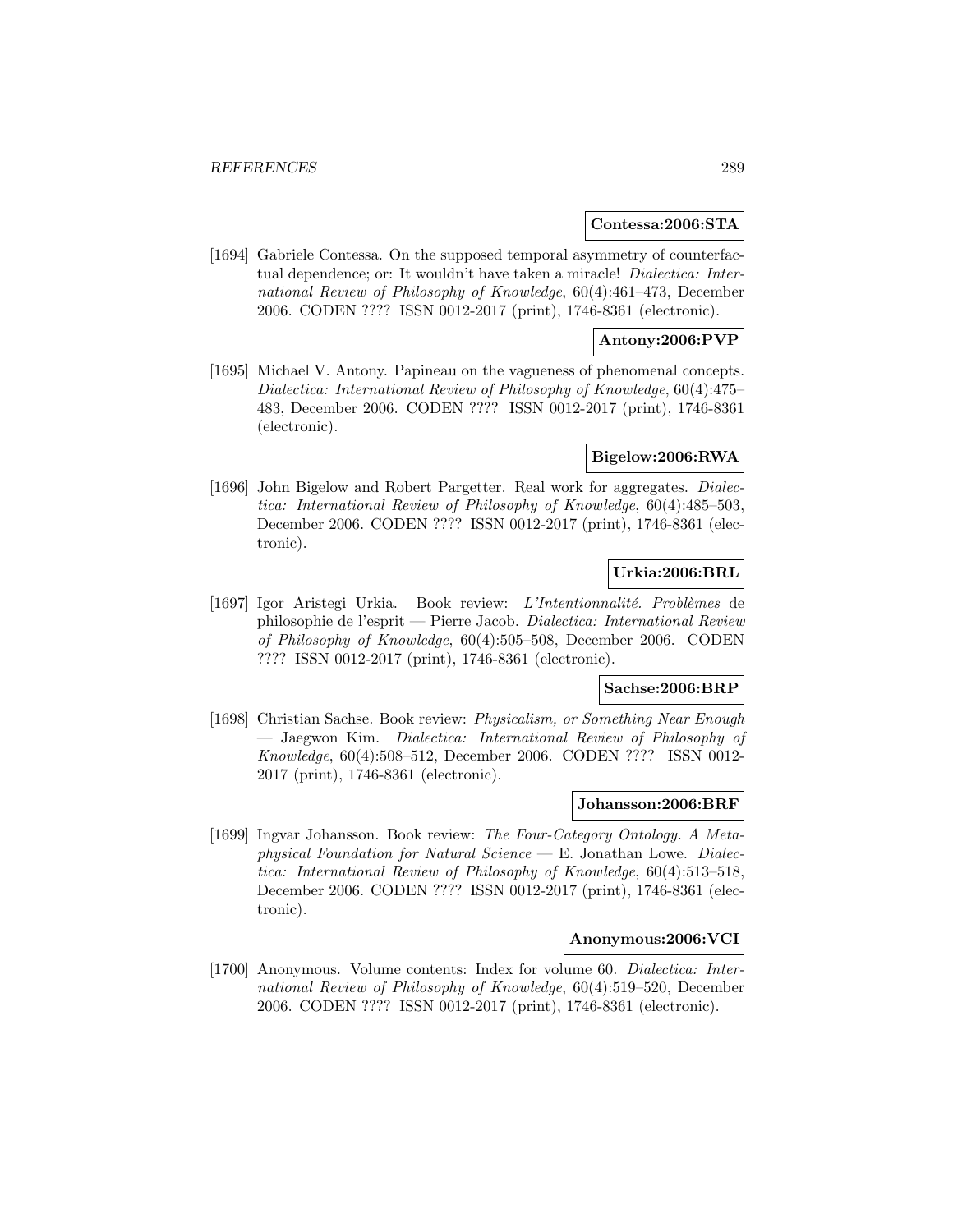## **Fine:2007:SIPa**

[1701] Kit Fine. Special issue: The philosophy of Kit Fine Guest Editor: Kevin Mulligan: Introduction. Dialectica: International Review of Philosophy of Knowledge, 61(1):3, March 2007. CODEN ???? ISSN 0012-2017 (print), 1746-8361 (electronic).

## **Horwich:2007:SIP**

[1702] Paul Horwich. Special issue: The philosophy of Kit Fine Guest Editor: Kevin Mulligan: The quest for reality. Dialectica: International Review of Philosophy of Knowledge, 61(1):5–16, March 2007. CODEN ???? ISSN 0012-2017 (print), 1746-8361 (electronic).

#### **Fine:2007:SIPb**

[1703] Kit Fine. Special issue: The philosophy of Kit Fine Guest Editor: Kevin Mulligan: Response to Paul Horwich. Dialectica: International Review of Philosophy of Knowledge, 61(1):17–23, March 2007. CODEN ???? ISSN 0012-2017 (print), 1746-8361 (electronic).

## **MacBride:2007:SIP**

[1704] Fraser MacBride. Special issue: The philosophy of Kit Fine Guest Editor: Kevin Mulligan: Neutral relations revisited. Dialectica: International Review of Philosophy of Knowledge, 61(1):25–56, March 2007. CODEN ???? ISSN 0012-2017 (print), 1746-8361 (electronic).

#### **Fine:2007:SIPc**

[1705] Kit Fine. Special issue: The philosophy of Kit Fine Guest Editor: Kevin Mulligan: Response to Fraser MacBride. Dialectica: International Review of Philosophy of Knowledge, 61(1):57–62, March 2007. CODEN ???? ISSN 0012-2017 (print), 1746-8361 (electronic).

## **Correia:2007:SIP**

[1706] Fabrice Correia. Special issue: The philosophy of Kit Fine Guest Editor: Kevin mulligan: (Finean) essence and (Priorean) modality. Dialectica: International Review of Philosophy of Knowledge, 61(1):63–84, March 2007. CODEN ???? ISSN 0012-2017 (print), 1746-8361 (electronic).

## **Fine:2007:SIPd**

[1707] Kit Fine. Special issue: The philosophy of Kit Fine Guest Editor: Kevin Mulligan: Response to Fabrice Correia. Dialectica: International Review of Philosophy of Knowledge, 61(1):85–88, March 2007. CODEN ???? ISSN 0012-2017 (print), 1746-8361 (electronic).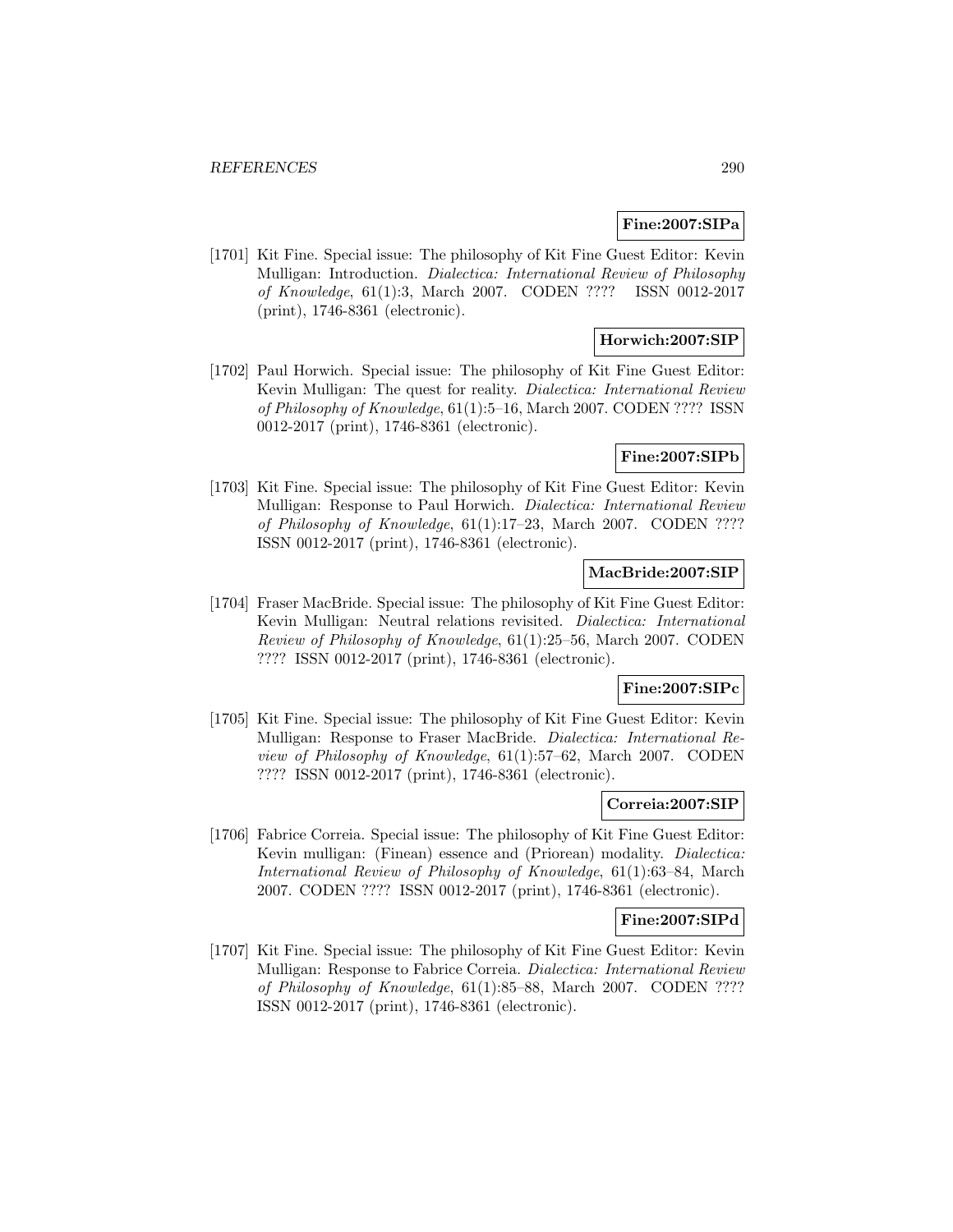## **Weir:2007:SIP**

[1708] Alan Weir. Special issue: The philosophy of Kit Fine Guest Editor: Kevin Mulligan: Honest toil or sheer magic? Dialectica: International Review of Philosophy of Knowledge, 61(1):89–115, March 2007. CODEN ???? ISSN 0012-2017 (print), 1746-8361 (electronic).

## **Fine:2007:SIPe**

[1709] Kit Fine. Special issue: The philosophy of Kit Fine Guest Editor: Kevin Mulligan: Response to Alan Weir. Dialectica: International Review of Philosophy of Knowledge, 61(1):117-125, March 2007. CODEN ???? ISSN 0012-2017 (print), 1746-8361 (electronic).

### **Koslicki:2007:SIP**

[1710] Kathrin Koslicki. Special issue: The philosophy of Kit Fine Guest Editor: Kevin Mulligan: Towards a neo-Aristotelian mereology. Dialectica: International Review of Philosophy of Knowledge, 61(1):127–159, March 2007. CODEN ???? ISSN 0012-2017 (print), 1746-8361 (electronic).

## **Fine:2007:SIPf**

[1711] Kit Fine. Special issue: The philosophy of Kit Fine Guest Editor: Kevin Mulligan: Response to Kathrin Koslicki. Dialectica: International Review of Philosophy of Knowledge, 61(1):161–166, March 2007. CODEN ???? ISSN 0012-2017 (print), 1746-8361 (electronic).

#### **Garcia-Carpintero:2007:SIP**

[1712] Manuel García-Carpintero. Special issue: The philosophy of Kit Fine Guest Editor: Kevin Mulligan: Bivalence and what is said. Dialectica: International Review of Philosophy of Knowledge, 61(1):167–190, March 2007. CODEN ???? ISSN 0012-2017 (print), 1746-8361 (electronic).

### **Fine:2007:RMG**

[1713] Kit Fine. Response to Manuel García–Carpintero. Dialectica: International Review of Philosophy of Knowledge, 61(1):191–194, March 2007. CODEN ???? ISSN 0012-2017 (print), 1746-8361 (electronic).

#### **Anonymous:2007:SIP**

[1714] Anonymous. Special issue: The philosophy of Kit Fine Guest Editor: Kevin Mulligan: Bibliography of Kit Fine. Dialectica: International Review of Philosophy of Knowledge, 61(1):195–200, March 2007. CODEN ???? ISSN 0012-2017 (print), 1746-8361 (electronic).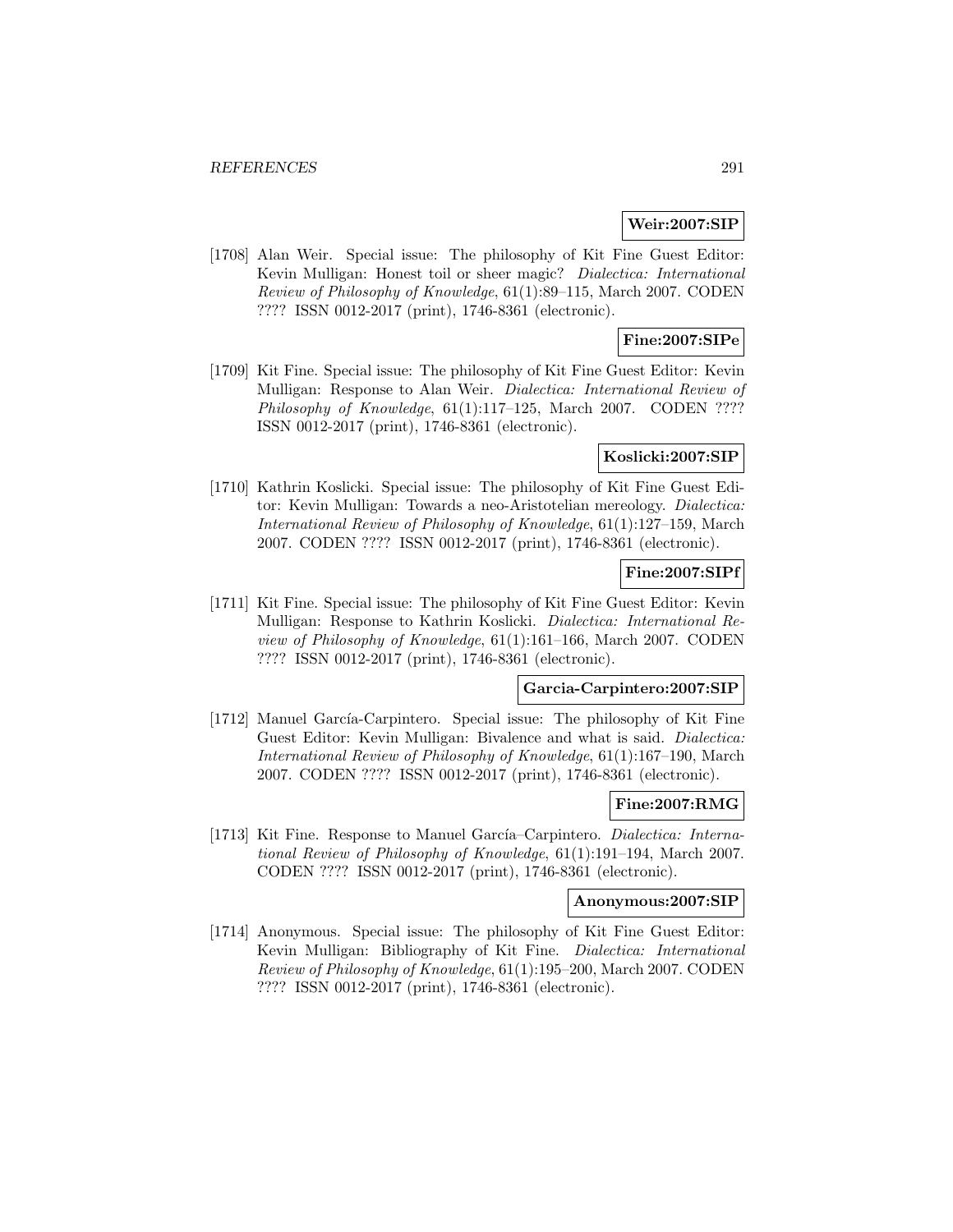## **Lillehammer:2007:DVO**

[1715] Hallvard Lillehammer. Davidson on value and objectivity. *Dialectica:* International Review of Philosophy of Knowledge, 61(2):203–217, June 2007. CODEN ???? ISSN 0012-2017 (print), 1746-8361 (electronic).

## **Aguilar:2007:IIB**

[1716] Jesús H. Aguilar. Interpersonal interactions and the bounds of agency. Dialectica: International Review of Philosophy of Knowledge, 61(2):219– 234, June 2007. CODEN ???? ISSN 0012-2017 (print), 1746-8361 (electronic).

## **Berto:2007:DIR**

[1717] Francesco Berto. Is dialetheism an idealism? The Russellian fallacy and the Dialetheist's dilemma. Dialectica: International Review of Philosophy of Knowledge, 61(2):235–263, June 2007. CODEN ???? ISSN 0012-2017 (print), 1746-8361 (electronic).

## **Hansson:2007:PCR**

[1718] Tobias Hansson. The problem(s) of change revisited. Dialectica: International Review of Philosophy of Knowledge, 61(2):265–274, June 2007. CODEN ???? ISSN 0012-2017 (print), 1746-8361 (electronic).

#### **Gluer:2007:CND**

[1719] Kathrin Glüer. Critical notice: Donald Davidson's collected essays.  $Di$ alectica: International Review of Philosophy of Knowledge, 61(2):275– 284, June 2007. CODEN ???? ISSN 0012-2017 (print), 1746-8361 (electronic).

## **Ziv:2007:BRB**

[1720] Anita Konzelmann Ziv. Book review: Bolzanos Metaphysik — By Andrej Krause. Dialectica: International Review of Philosophy of Knowledge, 61 (2):285–289, June 2007. CODEN ???? ISSN 0012-2017 (print), 1746- 8361 (electronic).

## **Lando:2007:BRT**

[1721] Giorgio Lando. Book review: Teorie dell'assurdo. I rivali del Principio di Non-Contraddizione — By Francesco Berto. Dialectica: International Review of Philosophy of Knowledge, 61(2):291–295, June 2007. CODEN ???? ISSN 0012-2017 (print), 1746-8361 (electronic).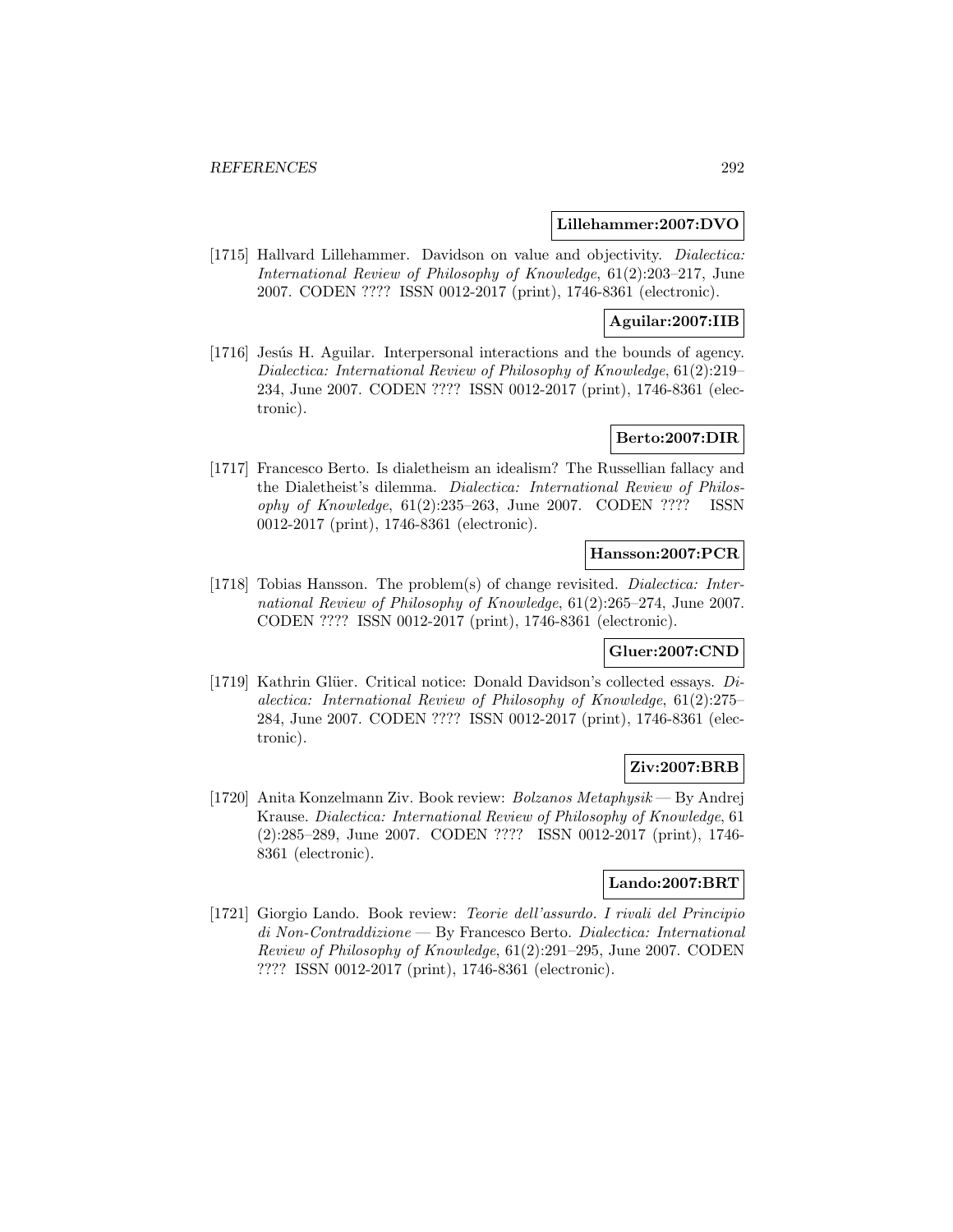## **Volpe:2007:BRF**

[1722] Giorgio Volpe. Book review: Fattori di verità — By Stefano Caputo. Dialectica: International Review of Philosophy of Knowledge, 61(2):297– 302, June 2007. CODEN ???? ISSN 0012-2017 (print), 1746-8361 (electronic).

## **Sparber:2007:BRO**

[1723] Georg Sparber. Book review: From an Ontological Point of View — By John Heil. Dialectica: International Review of Philosophy of Knowledge, 61(2):303–307, June 2007. CODEN ???? ISSN 0012-2017 (print), 1746- 8361 (electronic).

## **Deonna:2007:SIA**

[1724] Julien Deonna, Christine Clavien, and Ivo Wallimann. Special issue: Affective Intentionality and Practical Rationality. Guest Editors: Julien Deonna, Christine Clavien and Ivo Wallimann: Affective intentionality and practical rationality. Dialectica: International Review of Philosophy of Knowledge, 61(3):311–322, September 2007. CODEN ???? ISSN 0012-2017 (print), 1746-8361 (electronic).

## **DeSousa:2007:SIA**

[1725] Ronald De Sousa. Special issue: Affective intentionality and practical rationality: Guest Editors: Julien Deonna, Christine Clavien and Ivo Wallimann: Truth, authenticity, and rationality. Dialectica: International Review of Philosophy of Knowledge, 61(3):323–345, September 2007. CODEN ???? ISSN 0012-2017 (print), 1746-8361 (electronic).

## **Goldie:2007:SIA**

[1726] Peter Goldie. Special issue: Affective intentionality and practical rationality: Guest Editors: Julien Deonna, Christine Clavien and Ivo Wallimann: Seeing what is the kind thing to do: Perception and emotion in morality. Dialectica: International Review of Philosophy of Knowledge, 61(3):347–361, September 2007. CODEN ???? ISSN 0012-2017 (print), 1746-8361 (electronic).

## **Doring:2007:SIA**

[1727] Sabine A. Döring. Special issue: Affective intentionality and practical rationality: Guest Editors: Julien Deonna, Christine Clavien and Ivo Wallimann: Seeing what to do: Affective perception and rational motivation. Dialectica: International Review of Philosophy of Knowledge, 61(3):363–394, September 2007. CODEN ???? ISSN 0012-2017 (print), 1746-8361 (electronic).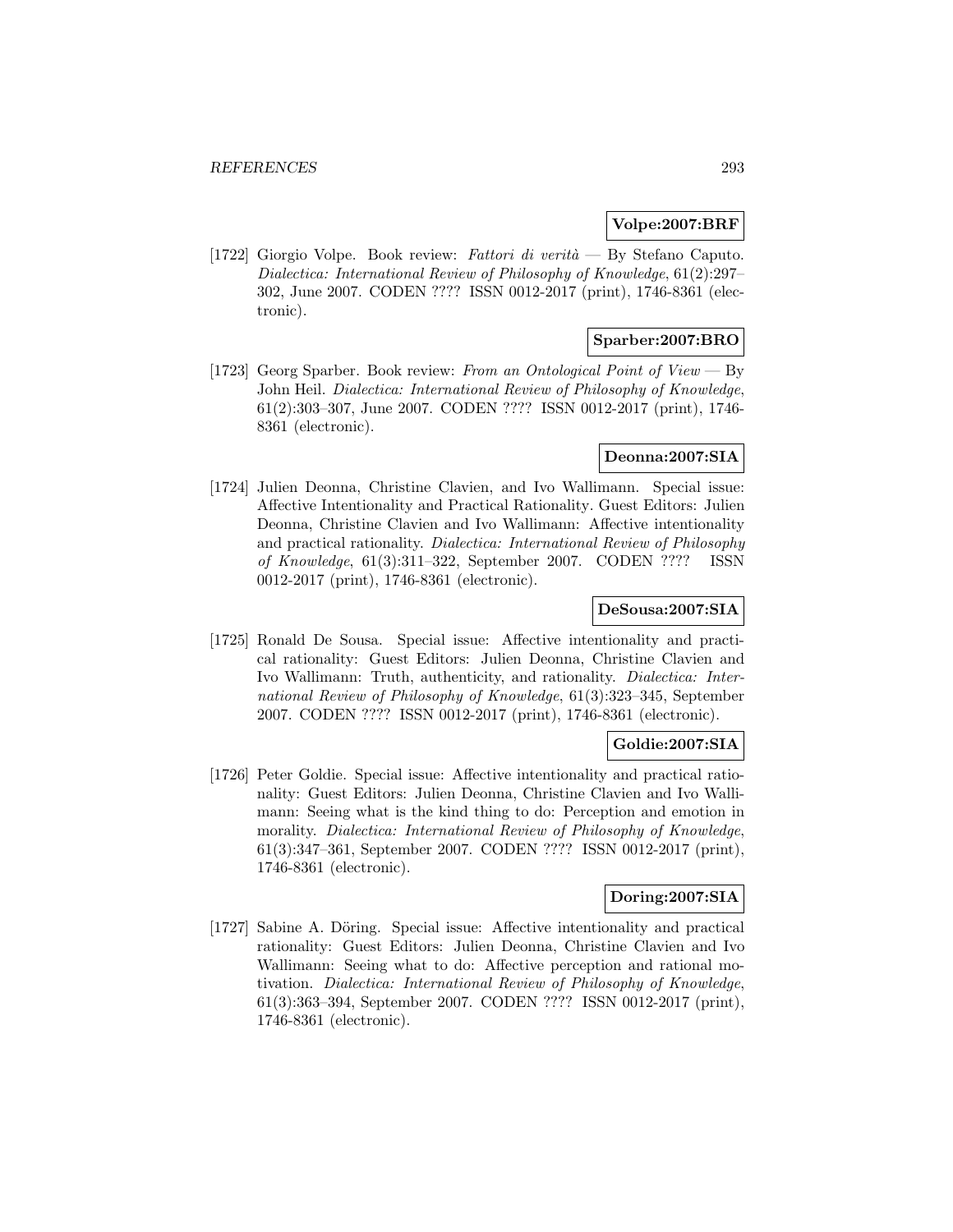### **Teroni:2007:SIA**

[1728] Fabrice Teroni. Special issue: Affective intentionality and practical rationality: Guest Editors: Julien Deonna, Christine Clavien and Ivo Wallimann: Emotions and formal objects. Dialectica: International Review of Philosophy of Knowledge, 61(3):395–415, September 2007. CODEN ???? ISSN 0012-2017 (print), 1746-8361 (electronic).

## **Dorsch:2007:SIA**

[1729] Fabian Dorsch. Special issue: Affective intentionality and practical rationality: Guest Editors: Julien Deonna, Christine Clavien and Ivo Wallimann: Sentimentalism and the intersubjectivity of aesthetic evaluations. Dialectica: International Review of Philosophy of Knowledge, 61(3):417– 446, September 2007. CODEN ???? ISSN 0012-2017 (print), 1746-8361 (electronic).

## **Betzler:2007:SIA**

[1730] Monika Betzler. Special issue: Affective intentionality and practical rationality: Guest Editors: Julien Deonna, Christine Clavien and Ivo Wallimann: Making sense of actions expressing emotions. Dialectica: International Review of Philosophy of Knowledge, 61(3):447–466, September 2007. CODEN ???? ISSN 0012-2017 (print), 1746-8361 (electronic).

## **Ziv:2007:SIA**

[1731] Anita Konzelmann Ziv. Special issue: Affective intentionality and practical rationality: Guest Editors: Julien Deonna, Christine Clavien and Ivo Wallimann: Collective guilt feeling revisited. Dialectica: International Review of Philosophy of Knowledge, 61(3):467–493, September 2007. CO-DEN ???? ISSN 0012-2017 (print), 1746-8361 (electronic).

## **Pettit:2007:RRG**

[1732] Philip Pettit. Rationality, reasoning and group agency. Dialectica: International Review of Philosophy of Knowledge, 61(4):495–519, December 2007. CODEN ???? ISSN 0012-2017 (print), 1746-8361 (electronic).

## **Weiss:2007:TEK**

[1733] Bernhard Weiss. Truth and the enigma of knowability. *Dialectica: Inter*national Review of Philosophy of Knowledge, 61(4):521–537, December 2007. CODEN ???? ISSN 0012-2017 (print), 1746-8361 (electronic).

# **Gibb:2007:PIA**

[1734] Sophie Gibb. Is the partial identity account of property resemblance logically incoherent?: Winner of the 2006 Dialectica Essay Prize. Dialec-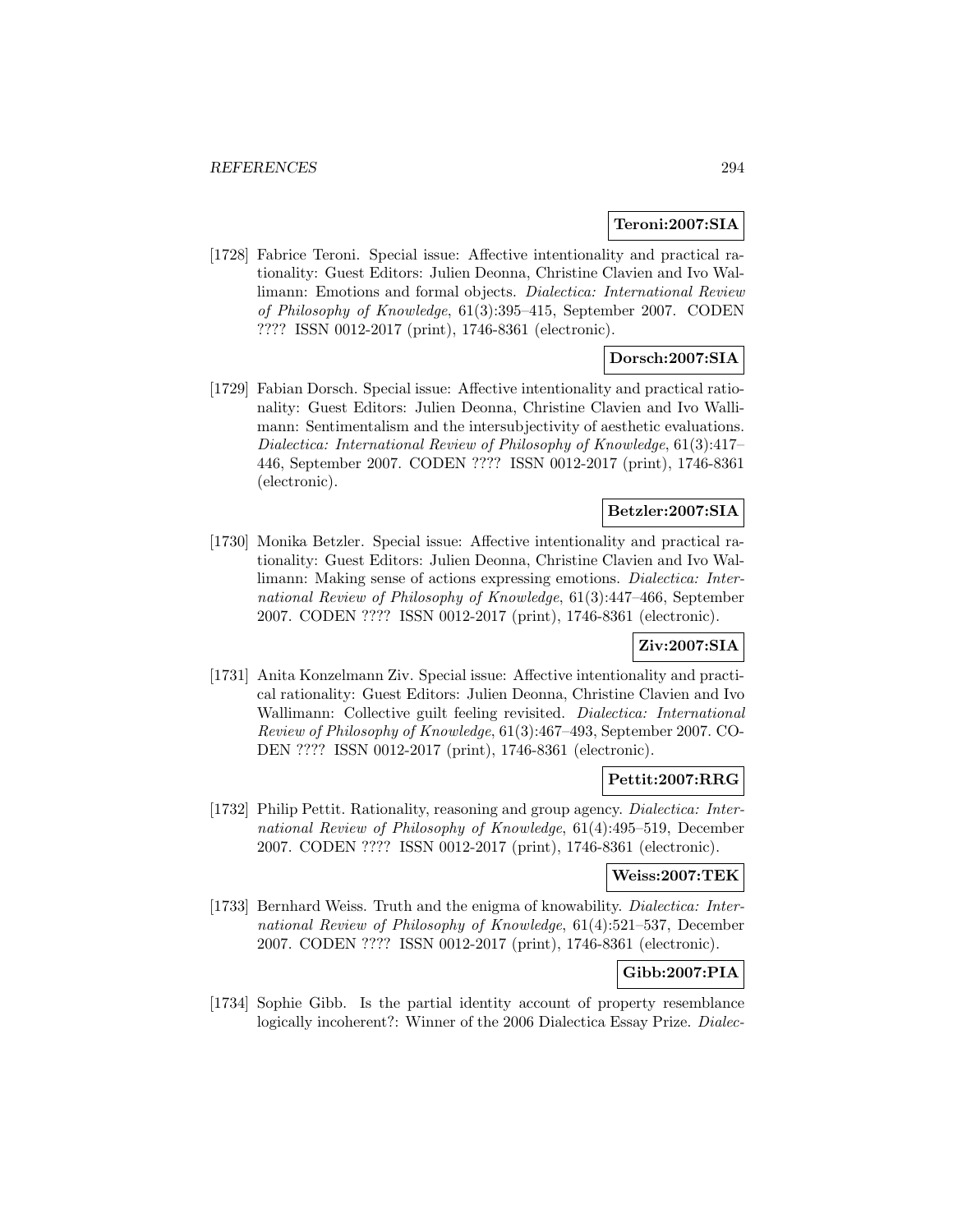tica: International Review of Philosophy of Knowledge, 61(4):539–558, December 2007. CODEN ???? ISSN 0012-2017 (print), 1746-8361 (electronic).

## **Goddu:2007:BPT**

[1735] G. C. Goddu. Banana peels and time travel. Dialectica: International Review of Philosophy of Knowledge, 61(4):559–572, December 2007. CO-DEN ???? ISSN 0012-2017 (print), 1746-8361 (electronic).

## **Koksvik:2007:NDC**

[1736] Ole Koksvik. Notes and discussions: Conservation of energy is relevant to physicalism. Dialectica: International Review of Philosophy of Knowledge, 61(4):573–582, December 2007. CODEN ???? ISSN 0012-2017 (print), 1746-8361 (electronic).

## **Morgan:2007:BRM**

[1737] Daniel Morgan. Book review: I: The Meaning of the First Person Term — By Robert Maximilian de Gaynesford. Dialectica: International Review of Philosophy of Knowledge, 61(4):583–587, December 2007. CO-DEN ???? ISSN 0012-2017 (print), 1746-8361 (electronic).

## **Schnieder:2007:BRE**

[1738] Benjamin Schnieder. Book review: Existential Dependence and Cognate Notions — By Fabrice Correia. Dialectica: International Review of Philosophy of Knowledge, 61(4):589–594, December 2007. CODEN ???? ISSN 0012-2017 (print), 1746-8361 (electronic).

#### **Meinertsen:2008:RUS**

[1739] Bo Meinertsen. A relation as the unifier of states of affairs. Dialectica: International Review of Philosophy of Knowledge, 62(1):1–19, March 2008. CODEN ???? ISSN 0012-2017 (print), 1746-8361 (electronic).

## **Borghini:2008:DTP**

[1740] Andrea Borghini and Neil E. Williams. A dispositional theory of possibility. Dialectica: International Review of Philosophy of Knowledge, 62 (1):21–41, March 2008. CODEN ???? ISSN 0012-2017 (print), 1746-8361 (electronic).

#### **Marti:2008:DRD**

[1741] Genoveva Marti. Direct reference and definite descriptions. Dialectica: International Review of Philosophy of Knowledge, 62(1):43–57, March 2008. CODEN ???? ISSN 0012-2017 (print), 1746-8361 (electronic).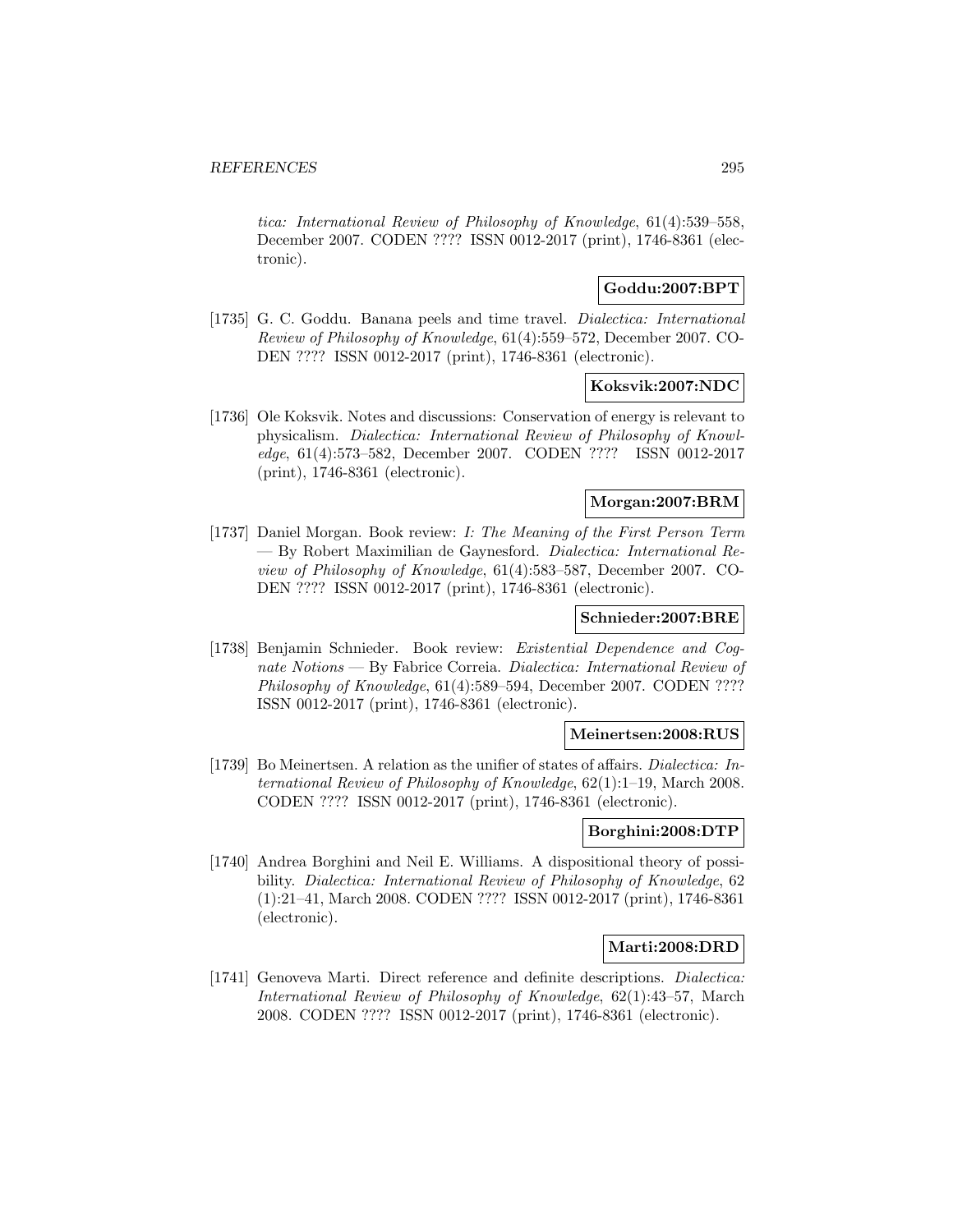### **Rosenkranz:2008:KCA**

[1742] Sven Rosenkranz. Knowability, closure, and anti-realism. *Dialectica:* International Review of Philosophy of Knowledge, 62(1):59–75, March 2008. CODEN ???? ISSN 0012-2017 (print), 1746-8361 (electronic).

## **Cox:2008:CBR**

[1743] Edward T. Cox. Crimson brain, red mind: Yablo on mental causation. Dialectica: International Review of Philosophy of Knowledge, 62 (1):77–99, March 2008. CODEN ???? ISSN 0012-2017 (print), 1746-8361 (electronic).

## **Douven:2008:KPR**

[1744] Igor Douven. Knowledge and practical reasoning. *Dialectica: Interna*tional Review of Philosophy of Knowledge, 62(1):101–118, March 2008. CODEN ???? ISSN 0012-2017 (print), 1746-8361 (electronic).

## **Sylvand:2008:BRL**

[1745] Benjamin Sylvand. Book review: L'institution du langage — By Michel Seymour. Dialectica: International Review of Philosophy of Knowledge, 62(1):119–123, March 2008. CODEN ???? ISSN 0012-2017 (print), 1746-8361 (electronic).

## **Beyer:2008:BRR**

[1746] Christian Beyer. Book review: Rediscovering Empathy — Agency, Folk Psychology, and the Human Sciences — By Karsten R. Stueber. Dialectica: International Review of Philosophy of Knowledge, 62(1):123–128, March 2008. CODEN ???? ISSN 0012-2017 (print), 1746-8361 (electronic).

## **Esfeld:2008:BRS**

[1747] Michael Esfeld and Michael Sollberger. Book review: Strukturale  $Repräsentation$  — By Andreas Bartels; Subjektivität, Intersubjektivität, Personalität. Ein Beitrag zur Philosophie der Person — By Christian Beyer; Bilder im Geiste. Die Imagery-Debatte — By Verena Gottschling; Der Blick von Innen. Zur transtemporalen Identität bewusstseinsfähiger  $Wesen$  — By Martine Nida–Rümelin; Illusion Freiheit? Mögliche und unmögliche Konsequenzen der Hirnforschung — By Michael Pauen; Willensfreiheit und Hirnforschung. Das Freiheitsmodell des epistemischen Libertarismus — By Bettina Walde; Der mentale Zugang zur Welt. Realismus, Skeptizismus und Intentionalität By Marcus Willaschek. Dialectica: International Review of Philosophy of Knowledge, 62(1):128–135,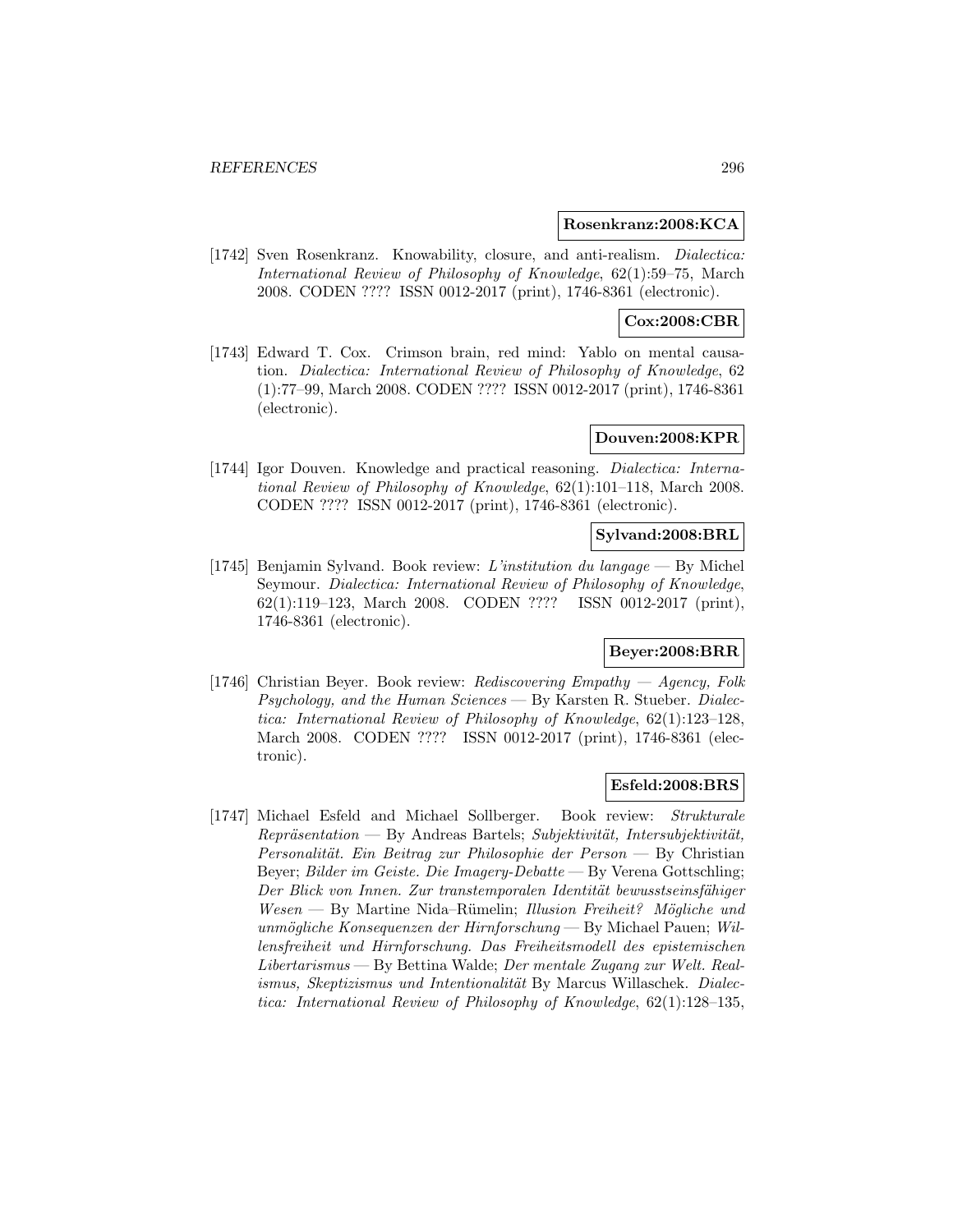March 2008. CODEN ???? ISSN 0012-2017 (print), 1746-8361 (electronic).

### **Bonardi:2008:BRR**

[1748] Paolo Bonardi. Book review: Reflecting the Mind. Indexicality and  $Quasi-Indexicality$  — By Eros Corazza. Dialectica: International Review of Philosophy of Knowledge, 62(1):135–141, March 2008. CODEN ???? ISSN 0012-2017 (print), 1746-8361 (electronic).

## **Strahm:2008:II**

[1749] Thomas Strahm. Introduction: Introduction. Dialectica: International Review of Philosophy of Knowledge, 62(2):145–147, June 2008. CODEN ???? ISSN 0012-2017 (print), 1746-8361 (electronic).

## **Diller:2008:FIC**

[1750] Justus Diller. Functional interpretations of constructive set theory in all finite types. Dialectica: International Review of Philosophy of Knowledge, 62(2):149–177, June 2008. CODEN ???? ISSN 0012-2017 (print), 1746-8361 (electronic).

#### **Feferman:2008:LHB**

[1751] Solomon Feferman. Lieber Herr Bernays!, Lieber Herr Gödel! Gödel on finitism, constructivity and Hilbert's program. Dialectica: International Review of Philosophy of Knowledge, 62(2):179–203, June 2008. CODEN ???? ISSN 0012-2017 (print), 1746-8361 (electronic).

### **Ferreira:2008:MAP**

[1752] Fernando Ferreira. A most artistic package of a jumble of ideas. *Dialec*tica: International Review of Philosophy of Knowledge, 62(2):205–222, June 2008. CODEN ???? ISSN 0012-2017 (print), 1746-8361 (electronic).

## **Kohlenbach:2008:GFI**

[1753] Ulrich Kohlenbach. Gödel's functional interpretation and its use in current mathematics. Dialectica: International Review of Philosophy of Knowledge, 62(2):223–267, June 2008. CODEN ???? ISSN 0012-2017 (print), 1746-8361 (electronic).

## **Oliva:2008:AGD**

[1754] Paulo Oliva. An analysis of Gödel's *dialectica*: Interpretation via linear logic. Dialectica: International Review of Philosophy of Knowledge, 62 (2):269–290, June 2008. CODEN ???? ISSN 0012-2017 (print), 1746- 8361 (electronic).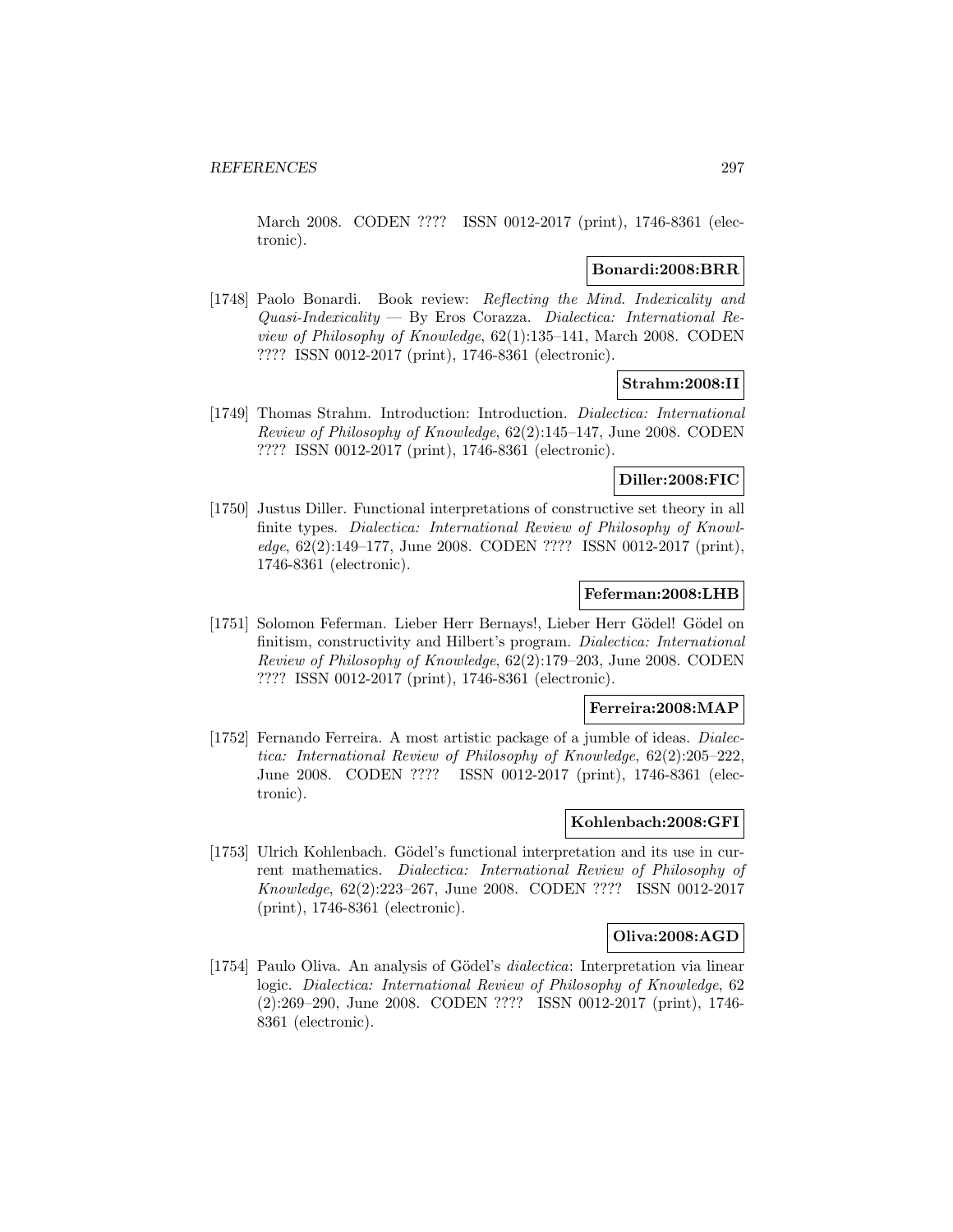#### **Leitgeb:2008:IRS**

[1755] Hannes Leitgeb. An impossibility result on semantic resemblance. Dialectica: International Review of Philosophy of Knowledge, 62(3):293– 306, September 2008. CODEN ???? ISSN 0012-2017 (print), 1746-8361 (electronic).

## **Stoneham:2008:NAP**

[1756] Tom Stoneham. A neglected account of perception. Dialectica: International Review of Philosophy of Knowledge, 62(3):307–322, September 2008. CODEN ???? ISSN 0012-2017 (print), 1746-8361 (electronic).

### **Brown:2008:IPR**

[1757] Derek Brown. Indirect perceptual realism and multiple reference. Dialectica: International Review of Philosophy of Knowledge, 62(3):323– 334, September 2008. CODEN ???? ISSN 0012-2017 (print), 1746-8361 (electronic).

## **Blumson:2008:DC**

[1758] Ben Blumson. Depiction and convention. Dialectica: International Review of Philosophy of Knowledge, 62(3):335–348, September 2008. CO-DEN ???? ISSN 0012-2017 (print), 1746-8361 (electronic).

## **Gross:2008:SSW**

[1759] Steven Gross. Sincerely saying what you don't believe again. *Dialec*tica: International Review of Philosophy of Knowledge, 62(3):349–354, September 2008. CODEN ???? ISSN 0012-2017 (print), 1746-8361 (electronic).

#### **Kunne:2008:BSP**

[1760] Wolfgang Künne. Book symposium: Précis of conceptions of truth.  $Di$ alectica: International Review of Philosophy of Knowledge, 62(3):355– 357, September 2008. CODEN ???? ISSN 0012-2017 (print), 1746-8361 (electronic).

## **Sundholm:2008:BSS**

[1761] Göran Sundholm. Book symposium: Summa de Veritate Hamburgensis: Truth according to Wolfgang Künne. Dialectica: International Review of Philosophy of Knowledge, 62(3):359–371, September 2008. CODEN ???? ISSN 0012-2017 (print), 1746-8361 (electronic).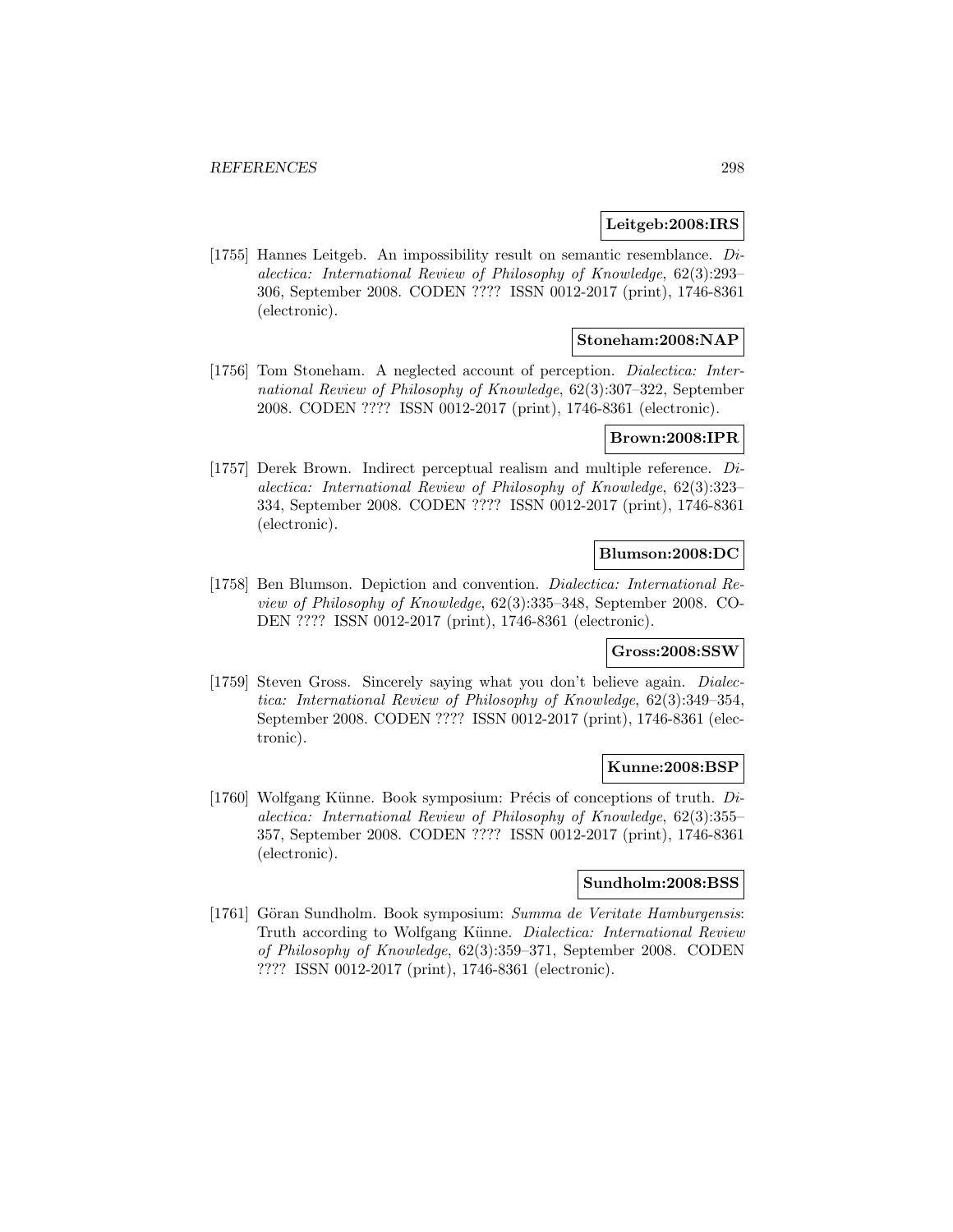#### **Wolenski:2008:BSK**

[1762] Jan Woleński. Book symposium: Künne on truth and its conceptions. Dialectica: International Review of Philosophy of Knowledge, 62(3):373– 384, September 2008. CODEN ???? ISSN 0012-2017 (print), 1746-8361 (electronic).

## **Kunne:2008:BSR**

[1763] Wolfgang Künne. Book symposium: Replies to commentators. *Dialec*tica: International Review of Philosophy of Knowledge, 62(3):385–401, September 2008. CODEN ???? ISSN 0012-2017 (print), 1746-8361 (electronic).

#### **Debus:2008:EPR**

[1764] Dorothea Debus. Experiencing the past: A relational account of recollective memory. Dialectica: International Review of Philosophy of Knowledge, 62(4):405–432, December 2008. CODEN ???? ISSN 0012-2017 (print), 1746-8361 (electronic).

## **Elder:2008:AUM**

[1765] Crawford Elder. Against universal mereological composition. Dialectica: International Review of Philosophy of Knowledge, 62(4):433–454, December 2008. CODEN ???? ISSN 0012-2017 (print), 1746-8361 (electronic).

#### **Herzberg:2008:CBE**

[1766] Larry A. Herzberg. Constitutivism, belief, and emotion. Dialectica: International Review of Philosophy of Knowledge, 62(4):455–482, December 2008. CODEN ???? ISSN 0012-2017 (print), 1746-8361 (electronic).

## **Efird:2008:WPR**

[1767] David Efird and Tom Stoneham. What is the principle of recombination? Dialectica: International Review of Philosophy of Knowledge, 62(4):483– 494, December 2008. CODEN ???? ISSN 0012-2017 (print), 1746-8361 (electronic).

### **Harrison:2008:MLC**

[1768] Gerald K. Harrison. Modest libertarianism and clandestine control. Dialectica: International Review of Philosophy of Knowledge, 62(4):495– 507, December 2008. CODEN ???? ISSN 0012-2017 (print), 1746-8361 (electronic).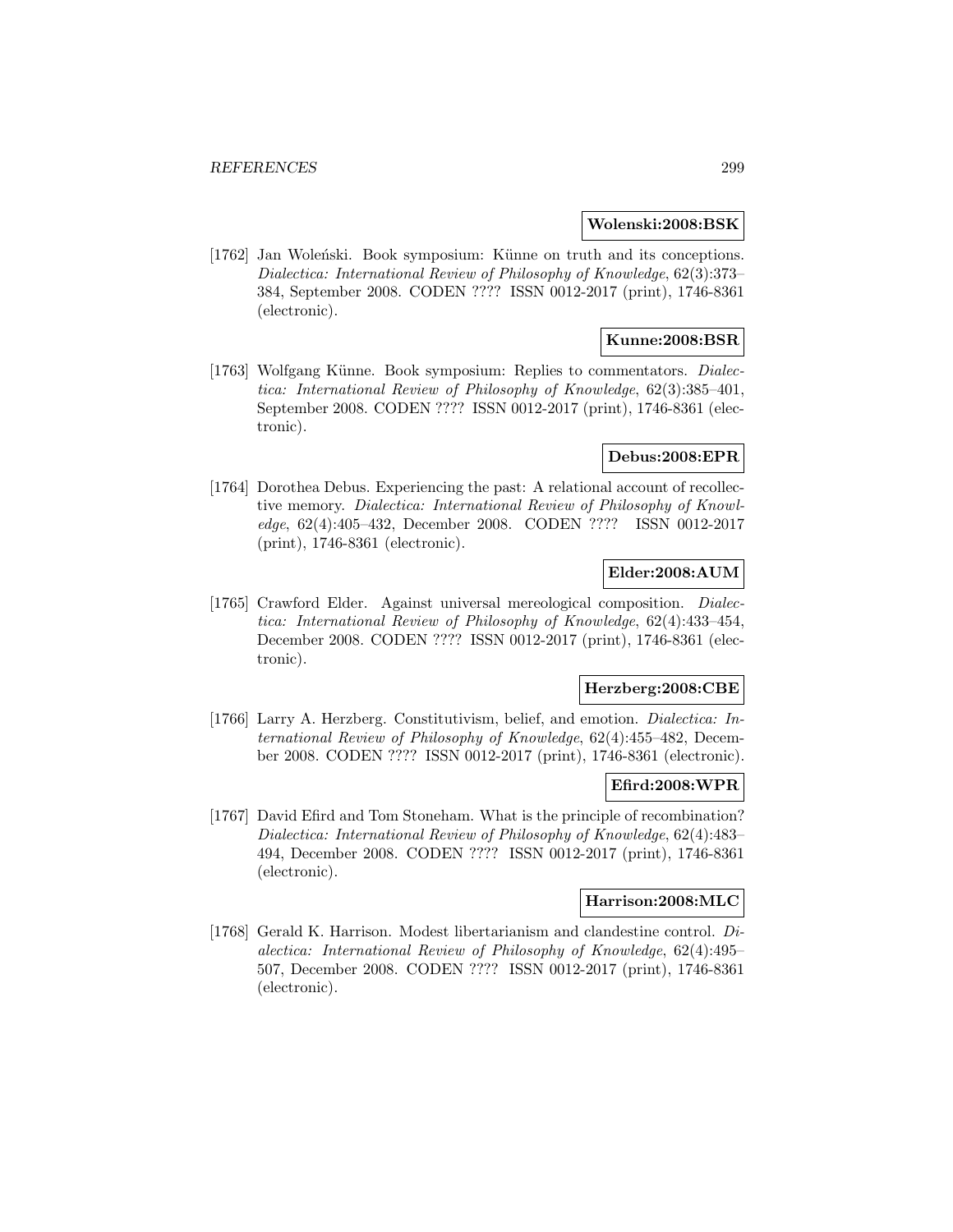#### **Wieland:2008:RSR**

[1769] Jan Willem Wieland and Arianna Betti. Relata-specific relations: A response to vallicella. Dialectica: International Review of Philosophy of Knowledge, 62(4):509–524, December 2008. CODEN ???? ISSN 0012- 2017 (print), 1746-8361 (electronic).

### **Hansson:2008:DWN**

[1770] Sven Ove Hansson. Do we need second-order probabilities? Dialectica: International Review of Philosophy of Knowledge, 62(4):525–533, December 2008. CODEN ???? ISSN 0012-2017 (print), 1746-8361 (electronic).

#### **Lasonen-Aarnio:2008:WEB**

[1771] Maria Lasonen-Aarnio. Why the externalist is better off without free logic: A reply to McKinsey. Dialectica: International Review of Philosophy of Knowledge, 62(4):535–540, December 2008. CODEN ???? ISSN 0012-2017 (print), 1746-8361 (electronic).

### **Steglich-Petersen:2008:DDT**

[1772] Asbjørn Steglich-Petersen. Does doxastic transparency support evidentialism? Dialectica: International Review of Philosophy of Knowledge, 62(4):541–547, December 2008. CODEN ???? ISSN 0012-2017 (print), 1746-8361 (electronic).

## **Oppy:2008:BRD**

[1773] Graham Oppy. Book review: Developmental Theism: From Pure Will to Unbounded Love — By Peter Forrest. Dialectica: International Review of Philosophy of Knowledge, 62(4):549–553, December 2008. CODEN ???? ISSN 0012-2017 (print), 1746-8361 (electronic).

### **Broncano:2008:BRM**

[1774] Fernando Broncano. Book review: Moral Responsibility. The Ways of Scepticism — By Carlos Moya. Dialectica: International Review of Philosophy of Knowledge, 62(4):553-557, December 2008. CODEN ???? ISSN 0012-2017 (print), 1746-8361 (electronic).

#### **Voltolini:2008:BRT**

[1775] Alberto Voltolini. Book review: Towards Non-being. The Logic And  $Metaphysics$  of Intentionality  $-$  By G. Priest. Dialectica: International Review of Philosophy of Knowledge, 62(4):557–561, December 2008. CO-DEN ???? ISSN 0012-2017 (print), 1746-8361 (electronic).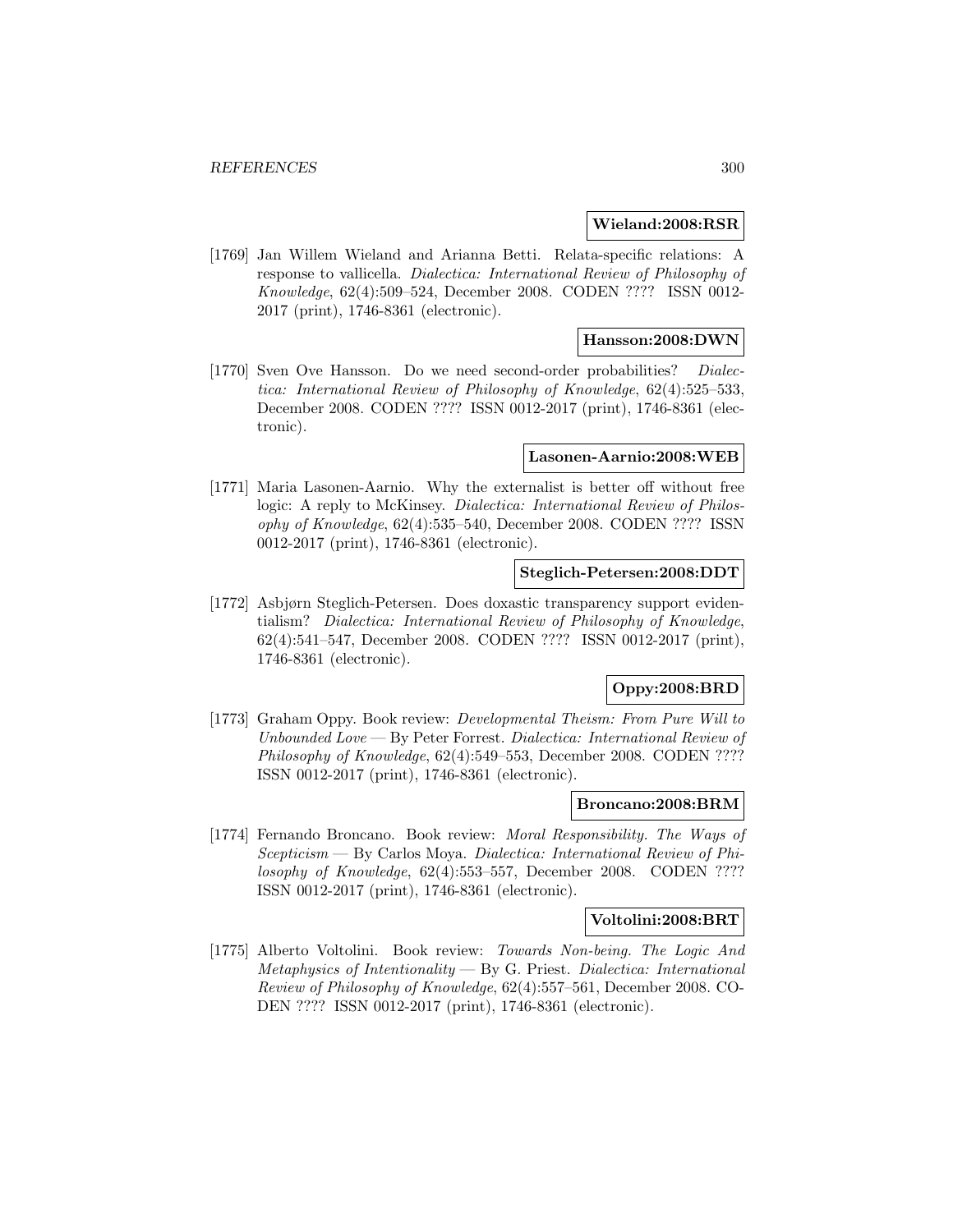#### **Iacona:2008:BRP**

[1776] Andrea Iacona. Book review: Per la verità: relativismo e filosofia — By Diego Marconi. Dialectica: International Review of Philosophy of Knowledge, 62(4):561–564, December 2008. CODEN ???? ISSN 0012- 2017 (print), 1746-8361 (electronic).

## **Paternoster:2008:BRL**

[1777] Alfredo Paternoster. Book review: Langage et cognition humaine — By Anne Reboul. (French) [Book review: Language and Human Cognition — By Anne Reboul]. Dialectica: International Review of Philosophy of Knowledge, 62(4):564–568, December 2008. CODEN ???? ISSN 0012- 2017 (print), 1746-8361 (electronic).

## **Engel:2009:EMM**

[1778] Pascal Engel. Editorial: Measure for measure. Dialectica: International Review of Philosophy of Knowledge, 63(1):1–5, March 2009. CODEN ???? ISSN 0012-2017 (print), 1746-8361 (electronic).

## **Rychter:2009:TNP**

[1779] Pablo Rychter. There is no puzzle about change. Dialectica: International Review of Philosophy of Knowledge, 63(1):7–22, March 2009. CODEN ???? ISSN 0012-2017 (print), 1746-8361 (electronic).

## **Miller:2009:DCM**

[1780] Kristie Miller. Defending contingentism in metaphysics. Dialectica: International Review of Philosophy of Knowledge, 63(1):23–49, March 2009. CODEN ???? ISSN 0012-2017 (print), 1746-8361 (electronic).

### **Voltolini:2009:BSP**

[1781] Alberto Voltolini. Book symposium: Précis of how ficta follow fiction.  $Di$ alectica: International Review of Philosophy of Knowledge, 63(1):51–55, March 2009. CODEN ???? ISSN 0012-2017 (print), 1746-8361 (electronic).

### **Garcia-Carpintero:2009:BSV**

[1782] Manuel García-Carpintero. Book symposium: Voltolini's ficta.  $Di$ alectica: International Review of Philosophy of Knowledge, 63(1):57–66, March 2009. CODEN ???? ISSN 0012-2017 (print), 1746-8361 (electronic).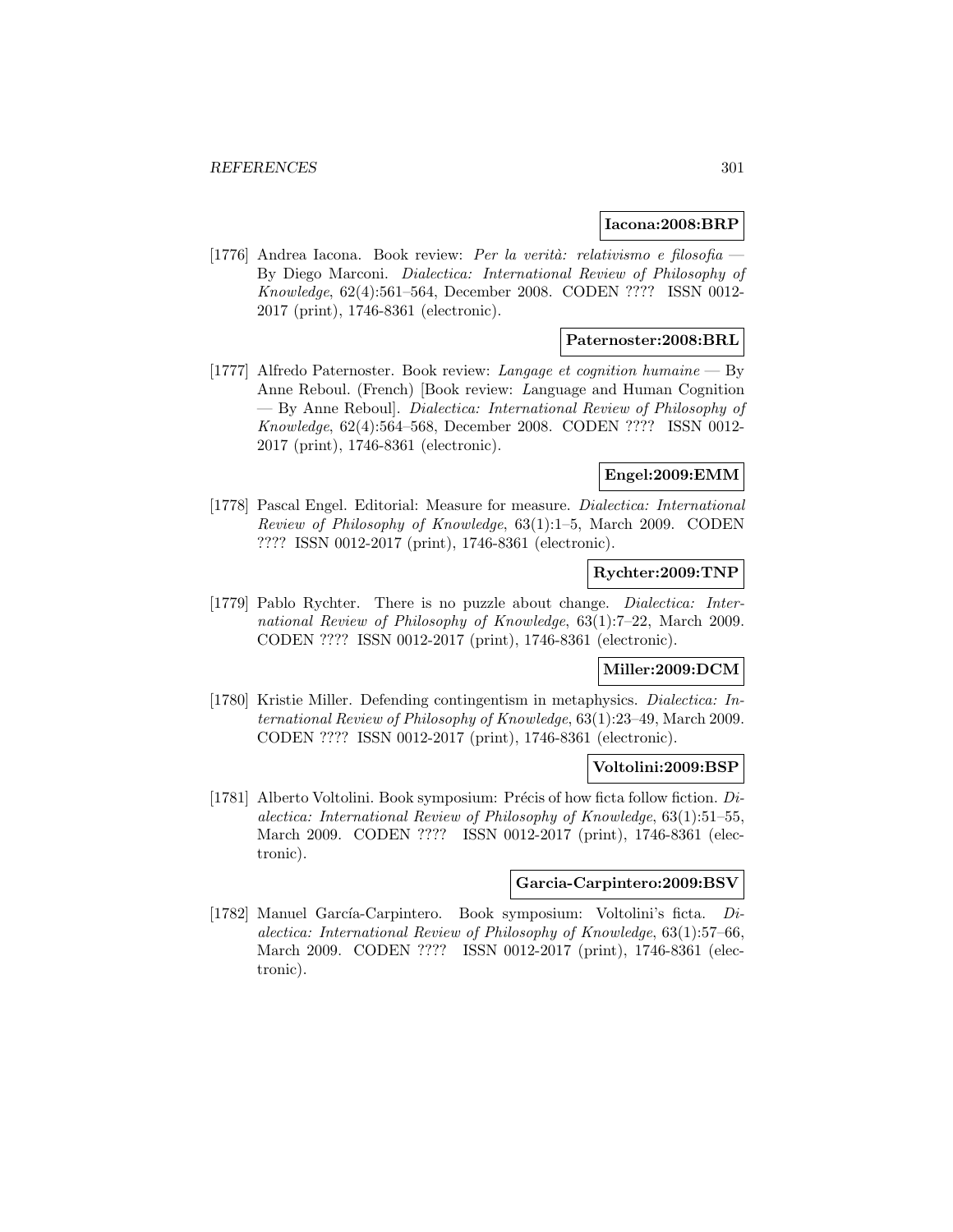#### **Corazza:2009:BSF**

[1783] Eros Corazza. Book symposium: Fictions without ficta. Dialectica: International Review of Philosophy of Knowledge, 63(1):67–74, March 2009. CODEN ???? ISSN 0012-2017 (print), 1746-8361 (electronic).

## **Voltolini:2009:BSH**

[1784] Alberto Voltolini. Book symposium: How ficta follow fiction: Replies to commentators. Dialectica: International Review of Philosophy of Knowledge, 63(1):75–84, March 2009. CODEN ???? ISSN 0012-2017 (print), 1746-8361 (electronic).

## **Meylan:2009:BRV**

[1785] Anne Meylan. Book review: A Virtue Epistemology. Apt Belief and Reflective Knowledge — By E. Sosa. Dialectica: International Review of Philosophy of Knowledge, 63(1):85–89, March 2009. CODEN ???? ISSN 0012-2017 (print), 1746-8361 (electronic).

## **Giaretta:2009:BRM**

[1786] Pierdaniele Giaretta. Book review: Medicine & Philosophy. A Twenty-First Century Introduction — By Ingvar Johansson and Niels Lynøe. Dialectica: International Review of Philosophy of Knowledge, 63(1):89–94, March 2009. CODEN ???? ISSN 0012-2017 (print), 1746-8361 (electronic).

#### **Nuccetelli:2009:BRT**

[1787] Susana Nuccetelli. Book review: Two-Dimensional Semantics — Edited by Manuel García–Carpintero and Josep Maciá. Dialectica: International Review of Philosophy of Knowledge, 63(1):94–99, March 2009. CODEN ???? ISSN 0012-2017 (print), 1746-8361 (electronic).

### **Kistler:2009:BRN**

[1788] Max Kistler. Book review: Naturphilosophie als Metaphysik der Natur — By Michael Esfeld. Dialectica: International Review of Philosophy of Knowledge, 63(1):99–103, March 2009. CODEN ???? ISSN 0012-2017 (print), 1746-8361 (electronic).

## **Kasabova:2009:BRN**

[1789] Anita Kasabova. Book review: Neuer Anti-Kant und Atomenlehre des  $seligen Bolzano$  — By Franz Příhonský. Dialectica: International Review of Philosophy of Knowledge, 63(1):103–105, March 2009. CODEN ???? ISSN 0012-2017 (print), 1746-8361 (electronic).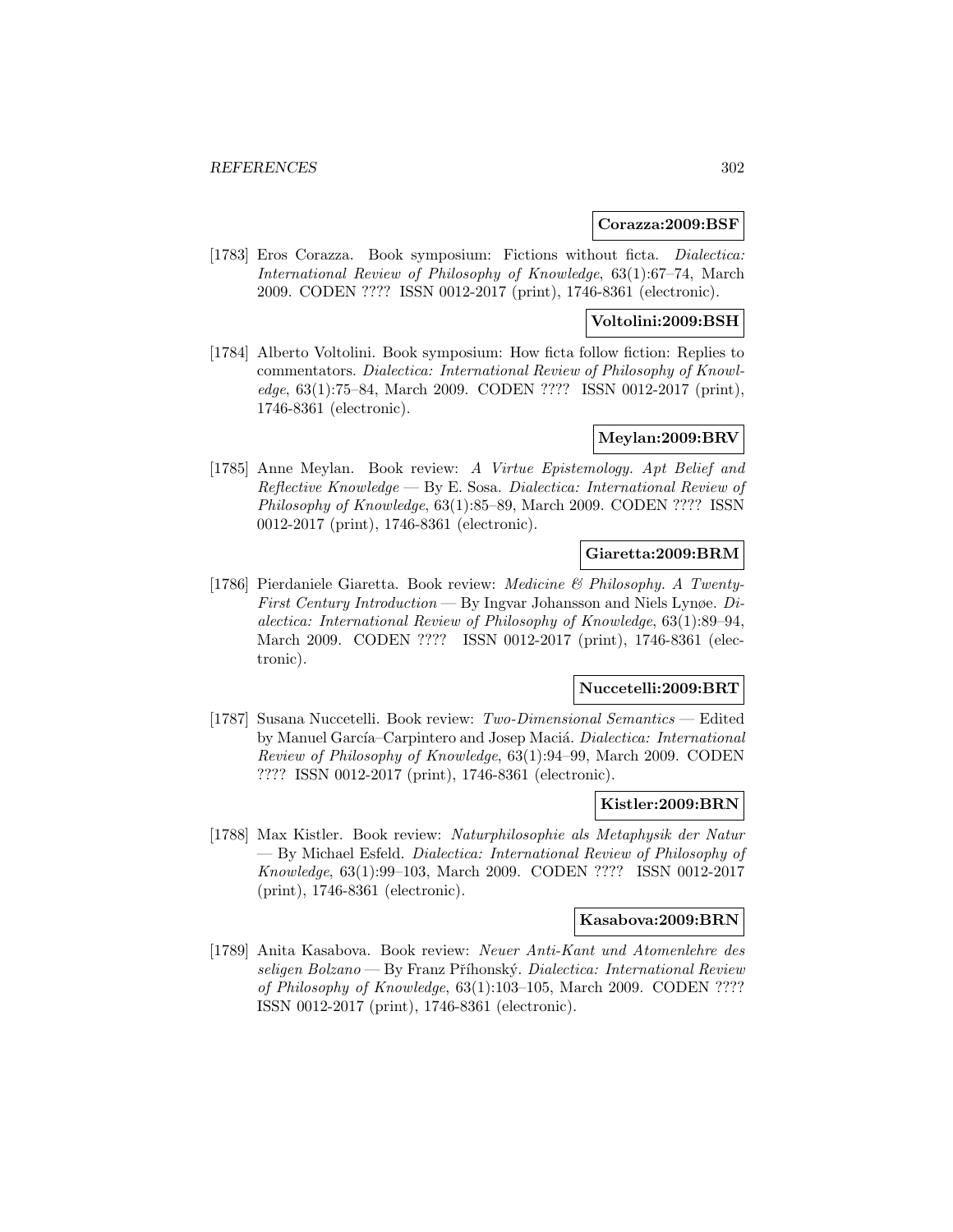#### **Caputo:2009:BRT**

[1790] Stefano Caputo. Book review: Teorie della Verità- — By Giorgio Volpe. Dialectica: International Review of Philosophy of Knowledge, 63(1):106– 110, March 2009. CODEN ???? ISSN 0012-2017 (print), 1746-8361 (electronic).

## **Marconi:2009:OPC**

[1791] Diego Marconi. Obituary of Paolo Casalegno. Dialectica: International Review of Philosophy of Knowledge, 63(2):115–116, June 2009. CODEN ???? ISSN 0012-2017 (print), 1746-8361 (electronic).

### **Gerken:2009:CEE**

[1792] Mikkel Gerken. Conceptual equivocation and epistemic relevance. Dialectica: International Review of Philosophy of Knowledge, 63(2):117– 132, June 2009. CODEN ???? ISSN 0012-2017 (print), 1746-8361 (electronic).

## **Wall:2009:TPD**

[1793] David Wall. Are there passive desires? Dialectica: International Review of Philosophy of Knowledge, 63(2):133–155, June 2009. CODEN ???? ISSN 0012-2017 (print), 1746-8361 (electronic).

## **Rauti:2009:CWD**

[1794] Antonio Rauti. Can we derive the principle of compositionality (if we deflate understanding)? Dialectica: International Review of Philosophy of Knowledge, 63(2):157–174, June 2009. CODEN ???? ISSN 0012-2017 (print), 1746-8361 (electronic).

#### **Baumgartner:2009:ICI**

[1795] Michael Baumgartner. Interdefining causation and intervention. Dialectica: International Review of Philosophy of Knowledge, 63(2):175–194, June 2009. CODEN ???? ISSN 0012-2017 (print), 1746-8361 (electronic).

## **Darby:2009:LWR**

[1796] George Darby. Lewis's worldmate relation and the apparent failure of Humean supervenience. Dialectica: International Review of Philosophy of Knowledge, 63(2):195–204, June 2009. CODEN ???? ISSN 0012-2017 (print), 1746-8361 (electronic).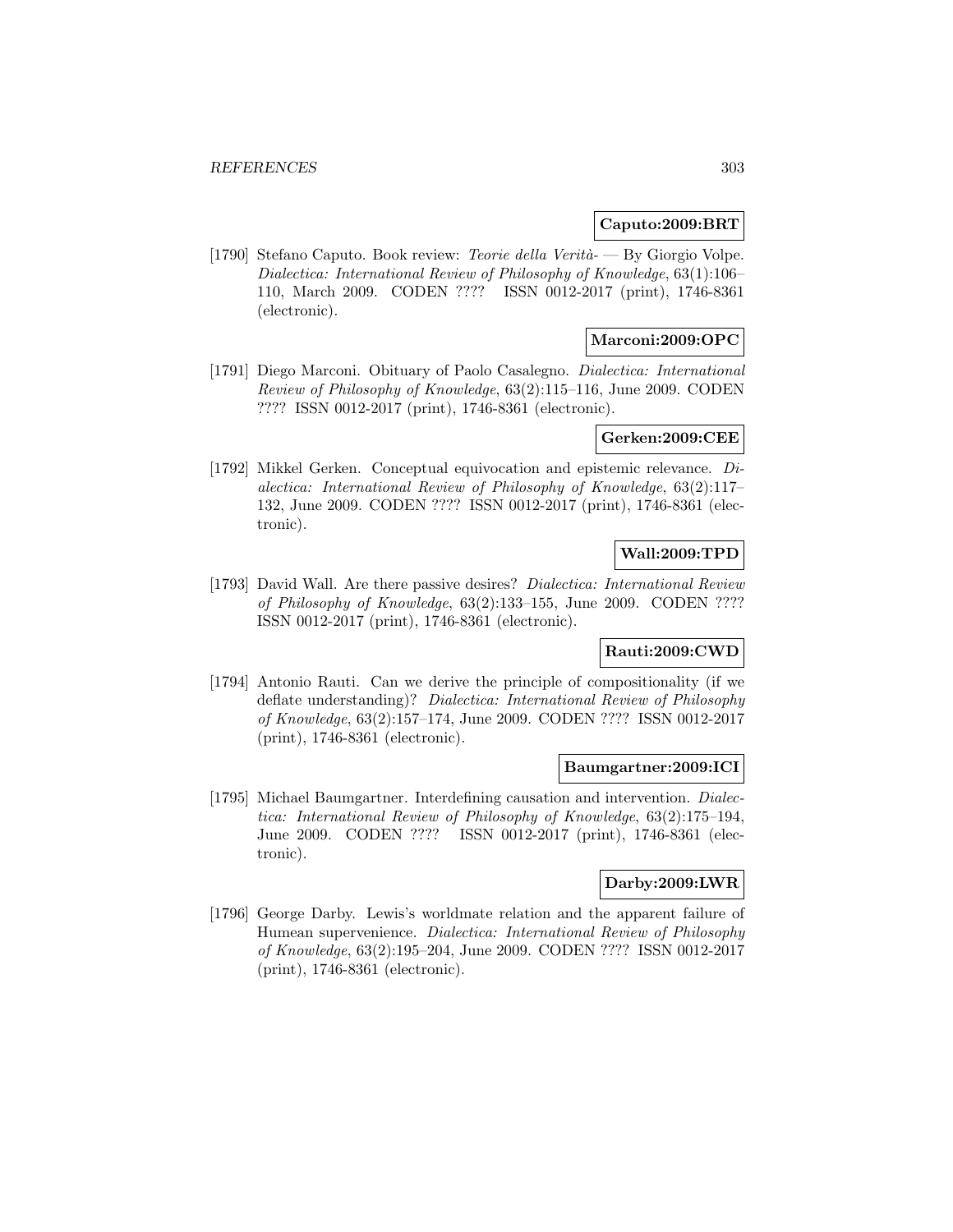#### **Schrenk:2009:CPE**

[1797] Markus Schrenk. Can physics ever be complete if there is no fundamental level in nature? Dialectica: International Review of Philosophy of Knowledge, 63(2):205–208, June 2009. CODEN ???? ISSN 0012-2017 (print), 1746-8361 (electronic).

## **Turri:2009:IAD**

[1798] John Turri. An infinitist account of doxastic justification. *Dialectica:* International Review of Philosophy of Knowledge, 63(2):209–218, June 2009. CODEN ???? ISSN 0012-2017 (print), 1746-8361 (electronic).

## **Gomes:2009:OMP**

[1799] Anil Gomes. Other minds and perceived identity. *Dialectica: Inter*national Review of Philosophy of Knowledge, 63(2):219–230, June 2009. CODEN ???? ISSN 0012-2017 (print), 1746-8361 (electronic).

### **Casalegno:2009:RBA**

[1800] Paolo Casalegno. Reasons to believe and assertion. Dialectica: International Review of Philosophy of Knowledge, 63(3):231–248, September 2009. CODEN ???? ISSN 0012-2017 (print), 1746-8361 (electronic).

## **Recanati:2009:RS**

[1801] François Recanati. De re and De se. Dialectica: International Review of Philosophy of Knowledge, 63(3):249–269, September 2009. CODEN ???? ISSN 0012-2017 (print), 1746-8361 (electronic).

#### **Morganti:2009:OPF**

[1802] Matteo Morganti. Ontological priority, fundamentality and monism: Winner of the 2008 Dialectica Essay Prize. Dialectica: International Review of Philosophy of Knowledge, 63(3):271–288, September 2009. CO-DEN ???? ISSN 0012-2017 (print), 1746-8361 (electronic).

## **Goff:2009:WPD**

[1803] Philip Goff. Why panpsychism doesn't help us explain consciousness. Dialectica: International Review of Philosophy of Knowledge, 63(3):289– 311, September 2009. CODEN ???? ISSN 0012-2017 (print), 1746-8361 (electronic).

## **Eklund:2009:SRC**

[1804] Matti Eklund. On some recent criticisms of the 'linguistic' approach to ontology. Dialectica: International Review of Philosophy of Knowledge,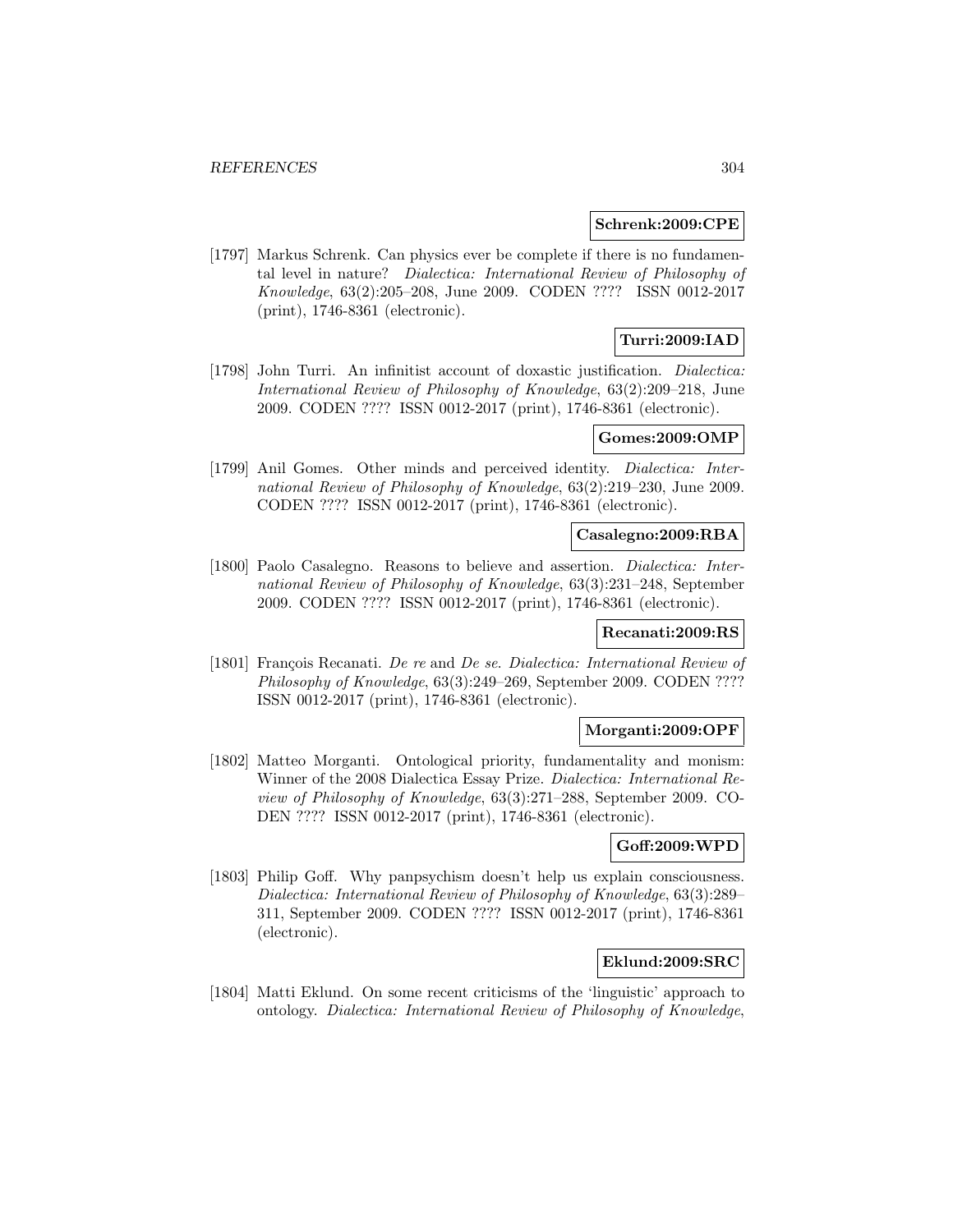63(3):313–323, September 2009. CODEN ???? ISSN 0012-2017 (print), 1746-8361 (electronic).

#### **Buleandra:2009:DTP**

[1805] Andrei Buleandra. Doxastic transparency and prescriptivity. *Dialec*tica: International Review of Philosophy of Knowledge, 63(3):325–332, September 2009. CODEN ???? ISSN 0012-2017 (print), 1746-8361 (electronic).

## **Orilia:2009:BRU**

[1806] Francesco Orilia. Bradley's regress and ungrounded dependence chains: A reply to Cameron. Dialectica: International Review of Philosophy of Knowledge, 63(3):333–341, September 2009. CODEN ???? ISSN 0012- 2017 (print), 1746-8361 (electronic).

## **Berto:2009:ECN**

[1807] Francesco Berto and Massimiliano Carrara. To exist and to count: a note on the minimalist view. Dialectica: International Review of Philosophy of Knowledge, 63(3):343–356, September 2009. CODEN ???? ISSN 0012-2017 (print), 1746-8361 (electronic).

## **Callaway:2009:BRF**

[1808] H. G. Callaway. Book review: Fear of Knowledge, Against Relativism and Constructivism — By Paul Boghossian. Dialectica: International Review of Philosophy of Knowledge, 63(3):357–360, September 2009. CODEN ???? ISSN 0012-2017 (print), 1746-8361 (electronic).

#### **Woodward:2009:BRM**

[1809] Richard Woodward. Book review: Metaphysics and the Representational Fallacy — By Heather Dyke. Dialectica: International Review of Philosophy of Knowledge, 63(3):361–365, September 2009. CODEN ???? ISSN 0012-2017 (print), 1746-8361 (electronic).

## **DelMar:2009:BRM**

[1810] Maksymilian Del Mar. Book review: The Mystery of Capital and the Construction of Social Reality — Edited by Barry Smith, David M. Mark and Isaac Ehrlich. Dialectica: International Review of Philosophy of Knowledge, 63(3):365–368, September 2009. CODEN ???? ISSN 0012- 2017 (print), 1746-8361 (electronic).

## **Leuenberger:2009:IPV**

[1811] Stephan Leuenberger and Philipp Keller. Introduction: The philosophy of vectors. Dialectica: International Review of Philosophy of Knowledge,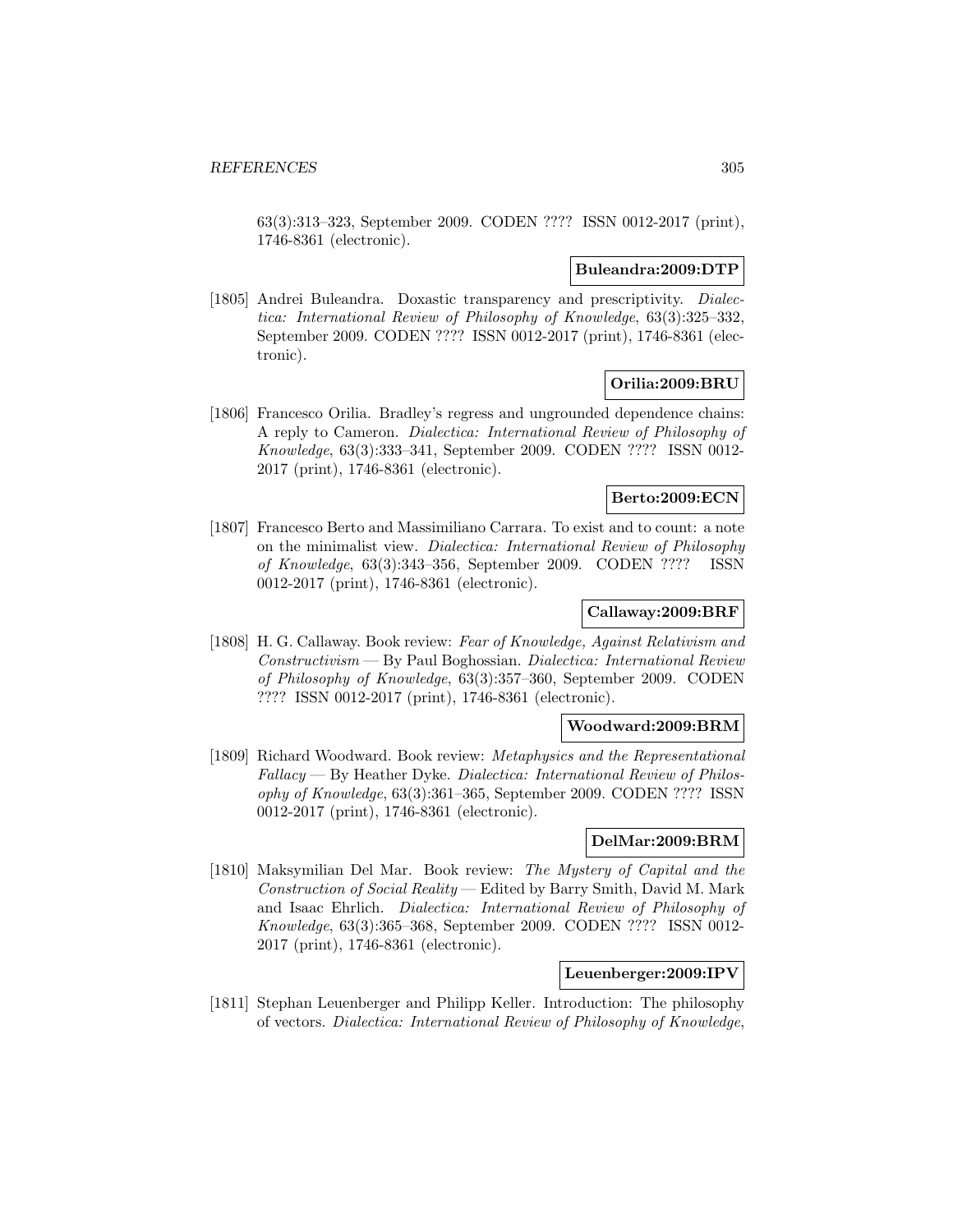63(4):369–380, December 2009. CODEN ???? ISSN 0012-2017 (print), 1746-8361 (electronic).

#### **Simons:2009:VBG**

[1812] Peter Simons. Vectors and beyond: Geometric algebra and its philosophical significance. Dialectica: International Review of Philosophy of Knowledge, 63(4):381–395, December 2009. CODEN ???? ISSN 0012- 2017 (print), 1746-8361 (electronic).

## **Lange:2009:TTV**

[1813] Marc Lange. A tale of two vectors. Dialectica: International Review of Philosophy of Knowledge, 63(4):397–431, December 2009. CODEN ???? ISSN 0012-2017 (print), 1746-8361 (electronic).

#### **Johansson:2009:MVP**

[1814] Ingvar Johansson. Mathematical vectors and physical vectors. *Dialec*tica: International Review of Philosophy of Knowledge, 63(4):433–447, December 2009. CODEN ???? ISSN 0012-2017 (print), 1746-8361 (electronic).

## **Busse:2009:HSV**

[1815] Ralf Busse. Humean supervenience, vectorial fields, and the spinning sphere. Dialectica: International Review of Philosophy of Knowledge, 63 (4):449–489, December 2009. CODEN ???? ISSN 0012-2017 (print), 1746-8361 (electronic).

### **Forrest:2009:VCS**

[1816] Peter Forrest. Vectors on curved space. Dialectica: International Review of Philosophy of Knowledge, 63(4):491–501, December 2009. CODEN ???? ISSN 0012-2017 (print), 1746-8361 (electronic).

#### **Beisbart:2009:HFD**

[1817] Claus Beisbart. How to fix directions or are assignments of vector characteristics attributions of intrinsic properties? Dialectica: International Review of Philosophy of Knowledge, 63(4):503–524, December 2009. CO-DEN ???? ISSN 0012-2017 (print), 1746-8361 (electronic).

### **Wilson:2009:CAA**

[1818] Jessica Wilson. The causal argument against component forces. Dialectica: International Review of Philosophy of Knowledge, 63(4):525–554, December 2009. CODEN ???? ISSN 0012-2017 (print), 1746-8361 (electronic).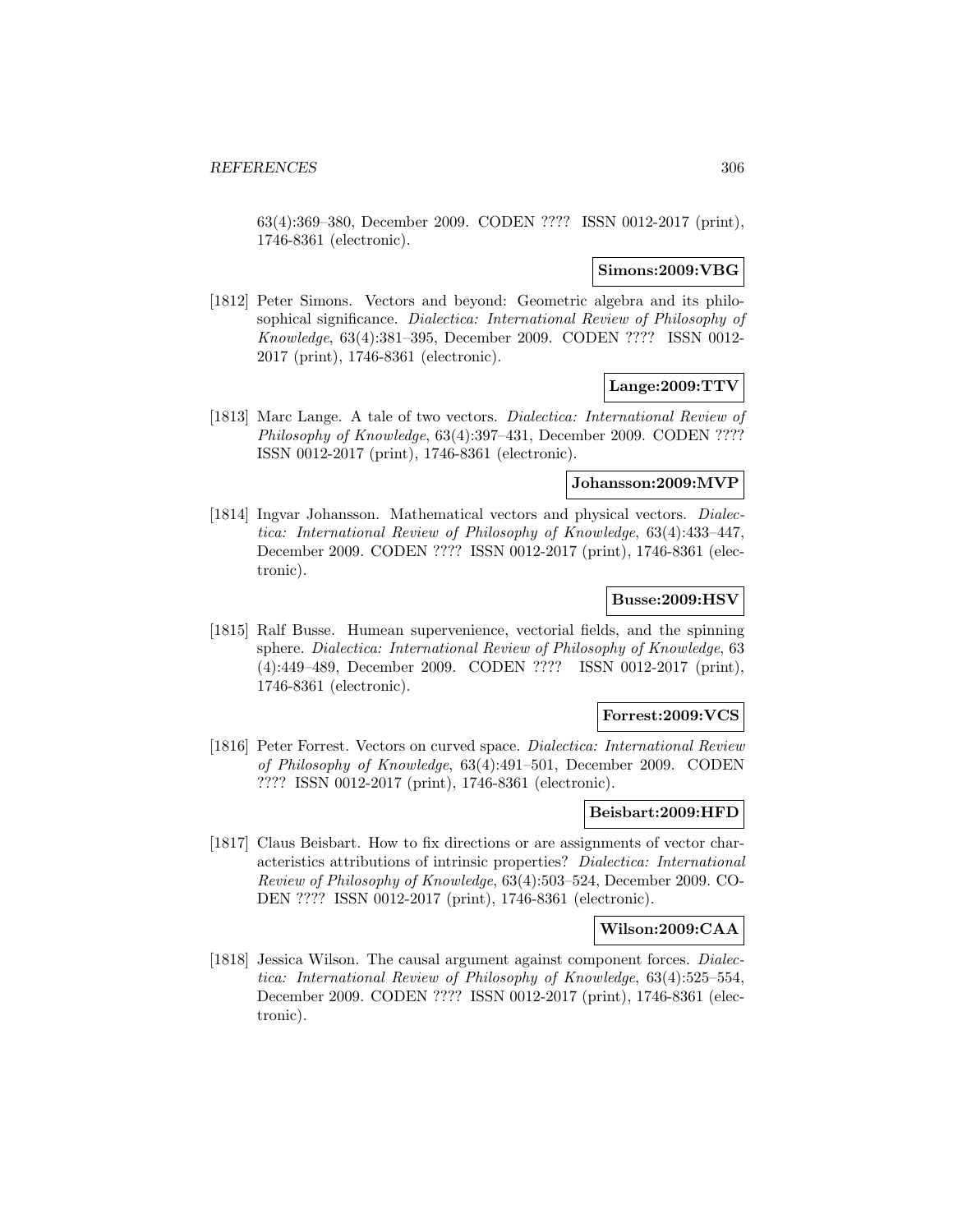## **Massin:2009:MF**

[1819] Olivier Massin. The metaphysics of forces. *Dialectica: International Re*view of Philosophy of Knowledge, 63(4):555–589, December 2009. CO-DEN ???? ISSN 0012-2017 (print), 1746-8361 (electronic).

## **Wilson:2009:DMR**

[1820] Alastair Wilson. Disposition-manifestations and reference-frames. Dialectica: International Review of Philosophy of Knowledge, 63(4):591– 601, December 2009. CODEN ???? ISSN 0012-2017 (print), 1746-8361 (electronic).

## **Lalumera:2010:II**

[1821] Elisabetta Lalumera. Introduction: Introduction. Dialectica: International Review of Philosophy of Knowledge, 64(1):1–9, March 2010. CO-DEN ???? ISSN 0012-2017 (print), 1746-8361 (electronic).

## **Glock:2010:CAJ**

[1822] Hans-Johann Glock. Can animals judge? Dialectica: International Review of Philosophy of Knowledge, 64(1):11–33, March 2010. CODEN ???? ISSN 0012-2017 (print), 1746-8361 (electronic).

## **Peacocke:2010:RBT**

[1823] Christopher Peacocke. Relation-based thought, objectivity and disagreement. Dialectica: International Review of Philosophy of Knowledge, 64 (1):35–56, March 2010. CODEN ???? ISSN 0012-2017 (print), 1746-8361 (electronic).

## **Martinez-Manrique:2010:DBS**

[1824] Fernando Martínez-Manrique. On the distinction between semantic and conceptual representation. Dialectica: International Review of Philosophy of Knowledge, 64(1):57–78, March 2010. CODEN ???? ISSN 0012- 2017 (print), 1746-8361 (electronic).

## **Vicente:2010:CSL**

[1825] Agustín Vicente. Clusters: On the structure of lexical concepts. *Dialec*tica: International Review of Philosophy of Knowledge, 64(1):79–106, March 2010. CODEN ???? ISSN 0012-2017 (print), 1746-8361 (electronic).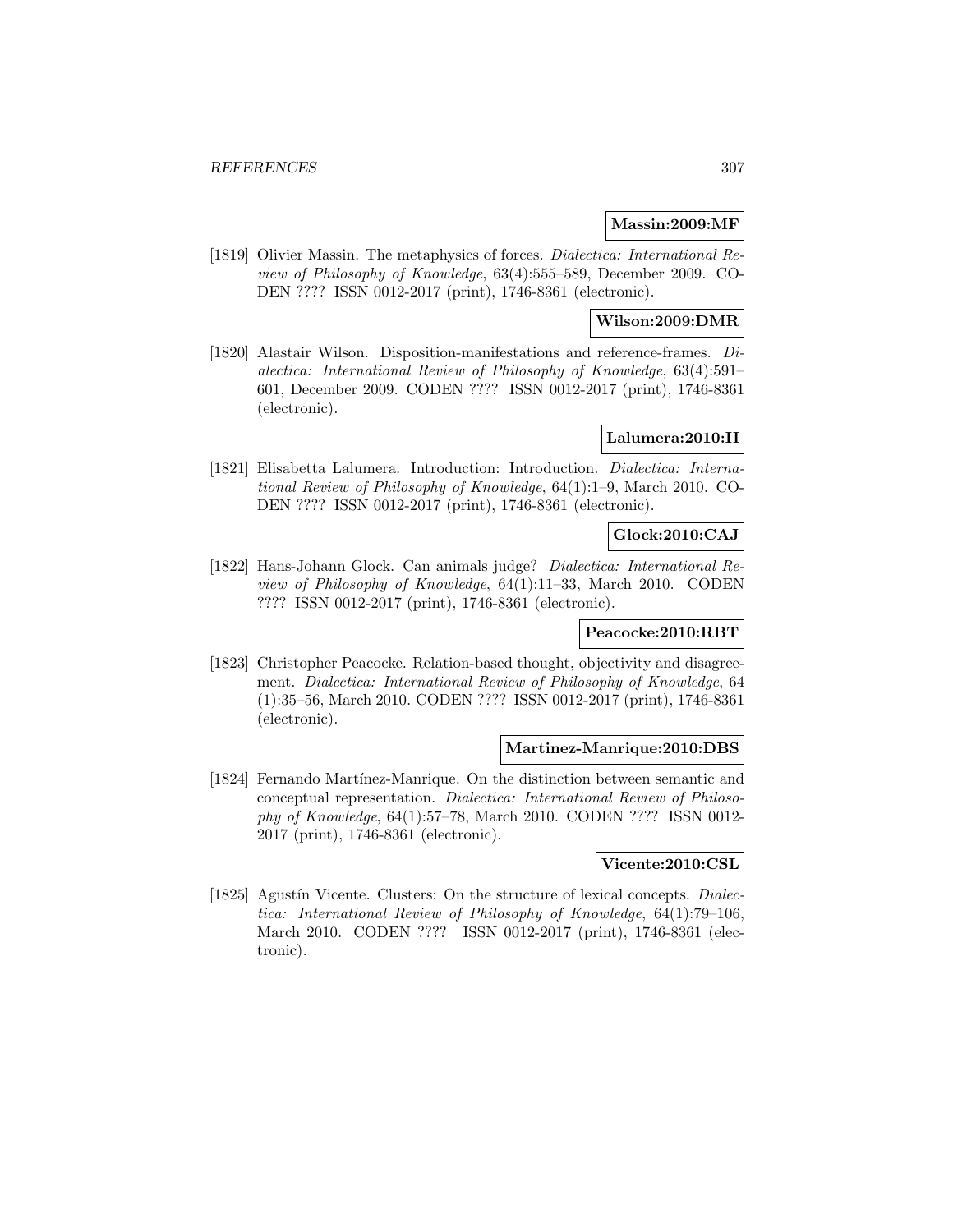## **Weiskopf:2010:CMT**

[1826] Daniel A. Weiskopf. Concepts and the modularity of thought. *Dialectica:* International Review of Philosophy of Knowledge, 64(1):107–130, March 2010. CODEN ???? ISSN 0012-2017 (print), 1746-8361 (electronic).

## **Dickie:2010:SCR**

[1827] Imogen Dickie and Gurpreet Rattan. Sense, communication, and rational engagement. Dialectica: International Review of Philosophy of Knowledge, 64(2):131–151, June 2010. CODEN ???? ISSN 0012-2017 (print), 1746-8361 (electronic).

## **Stephanou:2010:MA**

[1828] Yannis Stephanou. The meaning of 'actually'. Dialectica: International Review of Philosophy of Knowledge, 64(2):153–185, June 2010. CODEN ???? ISSN 0012-2017 (print), 1746-8361 (electronic).

#### **Jagnow:2010:SEP**

[1829] René Jagnow. Shadow-experiences and the phenomenal structure of colors. Dialectica: International Review of Philosophy of Knowledge, 64(2): 187–212, June 2010. CODEN ???? ISSN 0012-2017 (print), 1746-8361 (electronic).

## **Whiting:2010:SBT**

[1830] Daniel Whiting. Should i believe the truth? Dialectica: International Review of Philosophy of Knowledge, 64(2):213–224, June 2010. CODEN ???? ISSN 0012-2017 (print), 1746-8361 (electronic).

## **Kellenberg:2010:AV**

[1831] Aleksandar Kellenberg. The antinomy of the variable. Dialectica: International Review of Philosophy of Knowledge, 64(2):225–236, June 2010. CODEN ???? ISSN 0012-2017 (print), 1746-8361 (electronic).

#### **Einheuser:2010:MTA**

[1832] Iris Einheuser. The model-theoretic argument against quantifying over everything. Dialectica: International Review of Philosophy of Knowledge, 64(2):237–246, June 2010. CODEN ???? ISSN 0012-2017 (print), 1746- 8361 (electronic).

## **Bradley:2010:CBS**

[1833] Darren Bradley. Conditionalization and belief De Se. Dialectica: International Review of Philosophy of Knowledge, 64(2):247–250, June 2010. CODEN ???? ISSN 0012-2017 (print), 1746-8361 (electronic).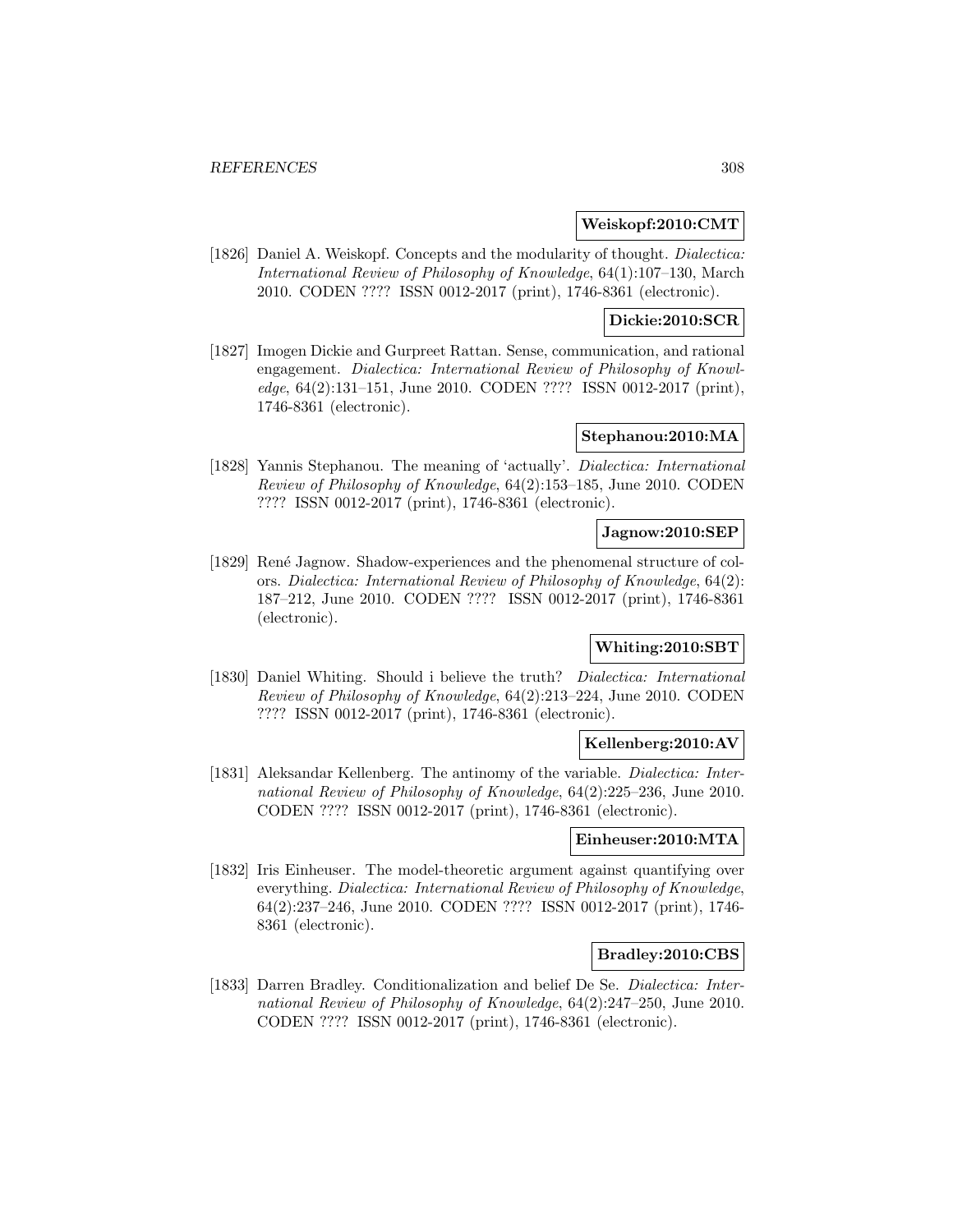#### **Gustafsson:2010:MPA**

[1834] Johan E. Gustafsson. A money-pump for acyclic intransitive preferences. Dialectica: International Review of Philosophy of Knowledge, 64(2):251– 257, June 2010. CODEN ???? ISSN 0012-2017 (print), 1746-8361 (electronic).

## **Gaskin:2010:PUP**

[1835] Richard Gaskin. Précis of the unity of the proposition. Dialectica: International Review of Philosophy of Knowledge, 64(2):259–264, June 2010. CODEN ???? ISSN 0012-2017 (print), 1746-8361 (electronic).

## **Vallicella:2010:GUP**

[1836] William F. Vallicella. Gaskin on the unity of the proposition. *Dialectica*: International Review of Philosophy of Knowledge, 64(2):265–277, June 2010. CODEN ???? ISSN 0012-2017 (print), 1746-8361 (electronic).

#### **Garcia-Carpintero:2010:GIU**

[1837] Manuel García-Carpintero. Gaskin's ideal unity. *Dialectica: Interna*tional Review of Philosophy of Knowledge, 64(2):279–288, June 2010. CODEN ???? ISSN 0012-2017 (print), 1746-8361 (electronic).

## **Schnieder:2010:PUG**

[1838] Benjamin Schnieder. Propositions united: Gaskin on Bradley's regress and the unity of the proposition. Dialectica: International Review of Philosophy of Knowledge, 64(2):289–301, June 2010. CODEN ???? ISSN 0012-2017 (print), 1746-8361 (electronic).

## **Gaskin:2010:UPR**

[1839] Richard Gaskin. The unity of the proposition: Replies to Vallicella, Schnieder, and García–Carpintero. Dialectica: International Review of Philosophy of Knowledge, 64(2):303–311, June 2010. CODEN ???? ISSN 0012-2017 (print), 1746-8361 (electronic).

## **Henden:2010:DI**

[1840] Edmund Henden. Deliberation incompatibilism. Dialectica: International Review of Philosophy of Knowledge, 64(3):313–333, September 2010. CODEN ???? ISSN 0012-2017 (print), 1746-8361 (electronic).

## **Roca-Royes:2010:MEM**

[1841] Sonia Roca-Royes. Modal epistemology, modal concepts and the integration challenge. Dialectica: International Review of Philosophy of Knowl-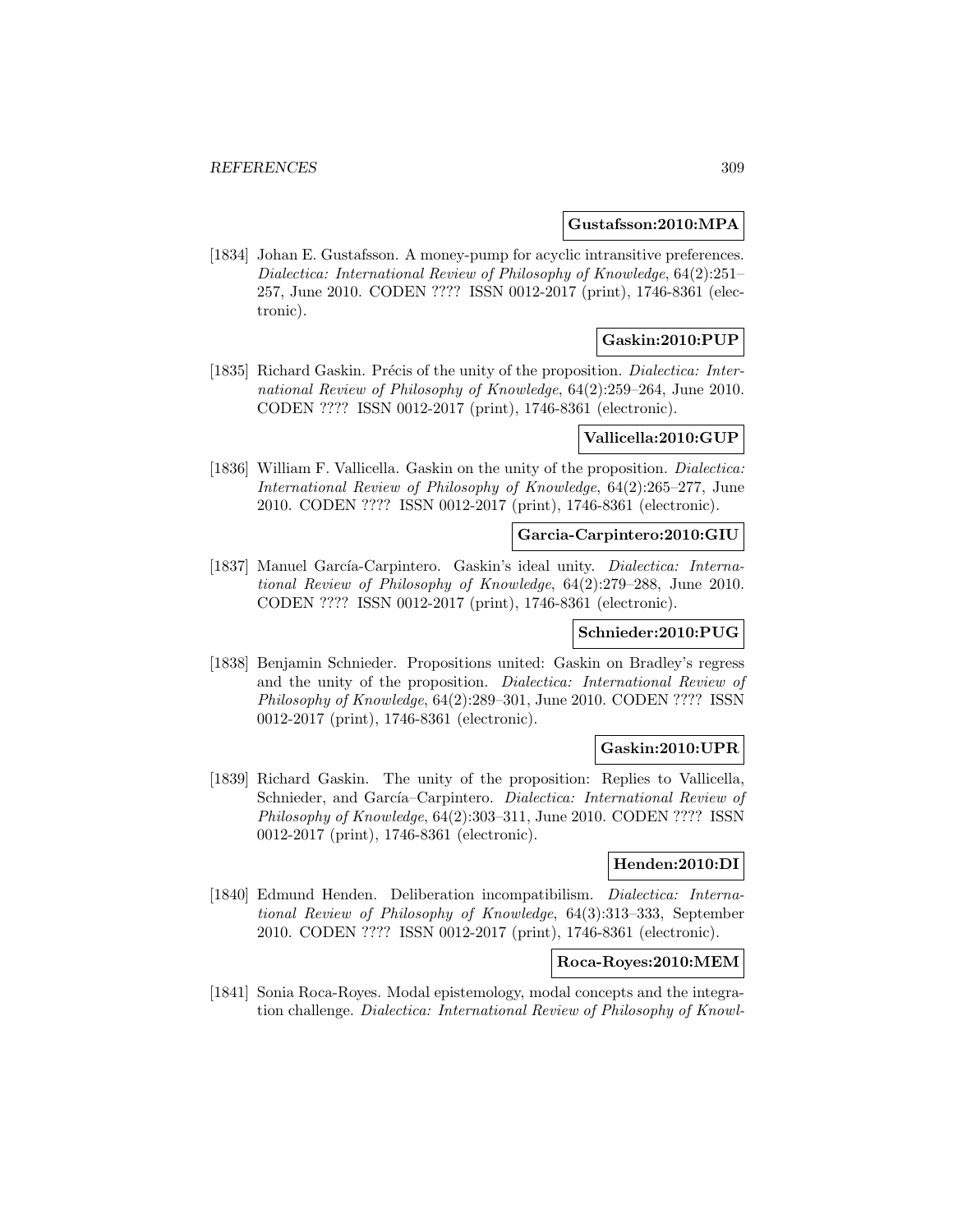edge, 64(3):335–361, September 2010. CODEN ???? ISSN 0012-2017 (print), 1746-8361 (electronic).

### **Gibb:2010:CPL**

[1842] Sophie Gibb. Closure principles and the laws of conservation of energy and momentum. Dialectica: International Review of Philosophy of Knowledge, 64(3):363–384, September 2010. CODEN ???? ISSN 0012- 2017 (print), 1746-8361 (electronic).

## **Cain:2010:LPS**

[1843] M. J. Cain. Linguistics, psychology and the scientific study of language. Dialectica: International Review of Philosophy of Knowledge, 64(3):385– 404, September 2010. CODEN ???? ISSN 0012-2017 (print), 1746-8361 (electronic).

#### **Evers:2010:ERT**

[1844] Daan Evers. The end-relational theory of 'ought' and the weight of reasons. Dialectica: International Review of Philosophy of Knowledge, 64(3):405–417, September 2010. CODEN ???? ISSN 0012-2017 (print), 1746-8361 (electronic).

## **Sabbarton-Leary:2010:DRM**

[1845] Nigel Sabbarton-Leary. Descriptivist reference from metaphysical essence. Dialectica: International Review of Philosophy of Knowledge, 64(3):419–433, September 2010. CODEN ???? ISSN 0012-2017 (print), 1746-8361 (electronic).

## **Darby:2010:LPR**

[1846] George Darby and Duncan Watson. Lewis's principle of recombination: Reply to Efird and Stoneham. Dialectica: International Review of Philosophy of Knowledge, 64(3):435–445, September 2010. CODEN ???? ISSN 0012-2017 (print), 1746-8361 (electronic).

## **Hochberg:2010:BRP**

[1847] Herbert Hochberg. Book review: Phenomenological Realism Versus Scientific Realism: Reinhardt Grossmann–David M. Armstrong Metaphysical Correspondence — Edited by Javier Cumpa and Erwin Tegtmeier. Dialectica: International Review of Philosophy of Knowledge, 64(3):447– 451, September 2010. CODEN ???? ISSN 0012-2017 (print), 1746-8361 (electronic).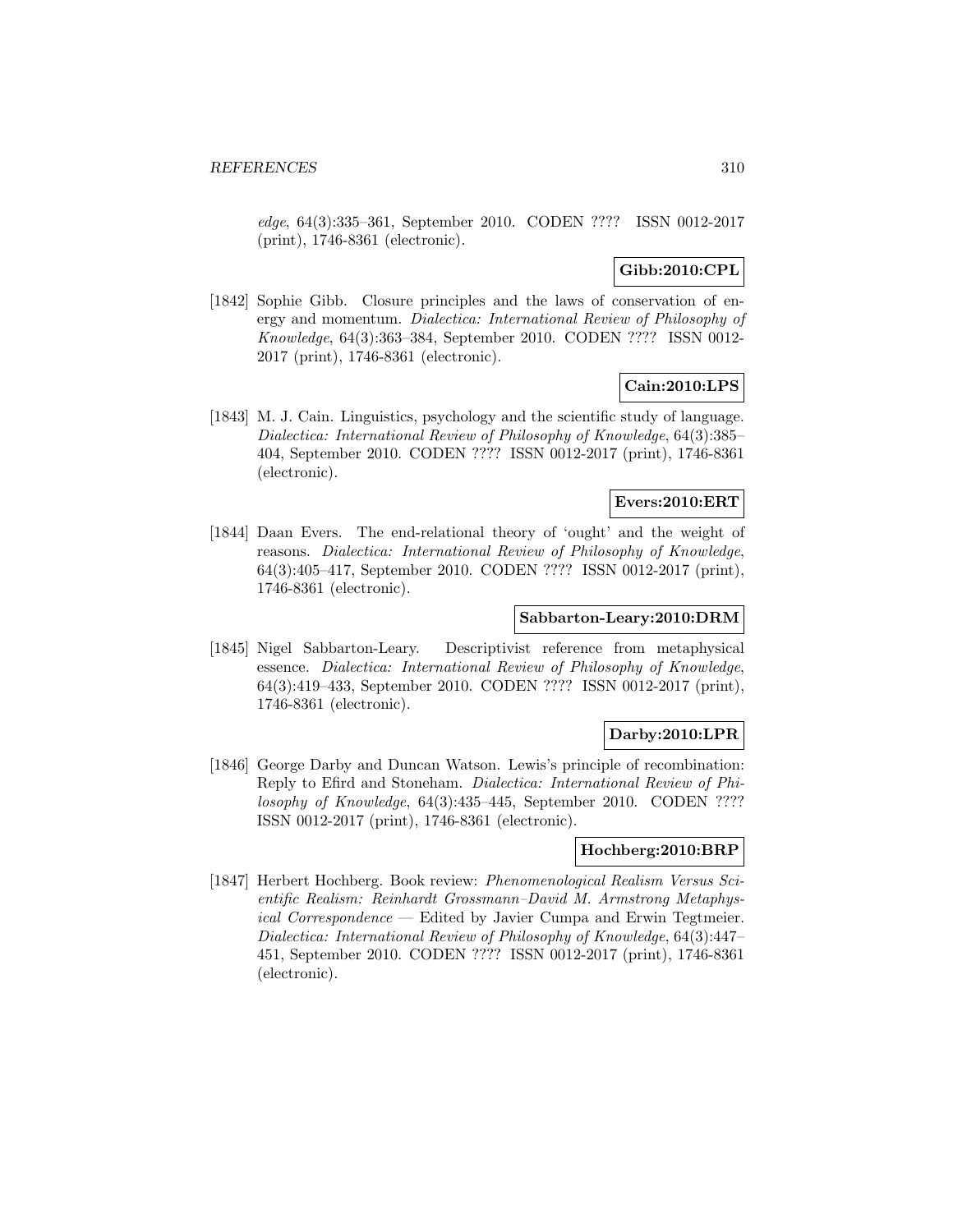## **Marconi:2010:BRP**

[1848] Diego Marconi. Book review: Philosophie du langage (et de l'esprit) — By François Recanati. Dialectica: International Review of Philosophy of Knowledge, 64(3):452–458, September 2010. CODEN ???? ISSN 0012-2017 (print), 1746-8361 (electronic).

## **Frascolla:2010:BRW**

[1849] Pasquale Frascolla. Book review: Wittgenstein's Notes on Logic — By Michael Potter. Dialectica: International Review of Philosophy of Knowledge, 64(3):458–463, September 2010. CODEN ???? ISSN 0012-2017 (print), 1746-8361 (electronic).

### **Spitzley:2010:E**

[1850] Thomas Spitzley. Editorial. Dialectica: International Review of Philosophy of Knowledge, 64(4):465, December 2010. CODEN ???? ISSN 0012-2017 (print), 1746-8361 (electronic).

## **Beckermann:2010:DWI**

[1851] Ansgar Beckermann. Darwin — what if man is only an animal, after all? Dialectica: International Review of Philosophy of Knowledge, 64(4):467– 482, December 2010. CODEN ???? ISSN 0012-2017 (print), 1746-8361 (electronic).

## **Sainsbury:2010:PV**

[1852] R. Mark Sainsbury. Paderewski variations. Dialectica: International Review of Philosophy of Knowledge, 64(4):483–502, December 2010. CO-DEN ???? ISSN 0012-2017 (print), 1746-8361 (electronic).

#### **Wallace:2010:RVA**

[1853] R. Jay Wallace. Reasons, values and agent-relativity. Dialectica: International Review of Philosophy of Knowledge, 64(4):503–528, December 2010. CODEN ???? ISSN 0012-2017 (print), 1746-8361 (electronic).

#### **Kunne:2010:SRH**

[1854] Wolfgang Künne. Sense, reference and hybridity: Reflections on Kripke's recent reading of Frege. Dialectica: International Review of Philosophy of Knowledge, 64(4):529–551, December 2010. CODEN ???? ISSN 0012- 2017 (print), 1746-8361 (electronic).

## **Boghossian:2010:OGC**

[1855] Paul Boghossian. Our grasp of the concept of truth: Reflections on Künne. Dialectica: International Review of Philosophy of Knowledge,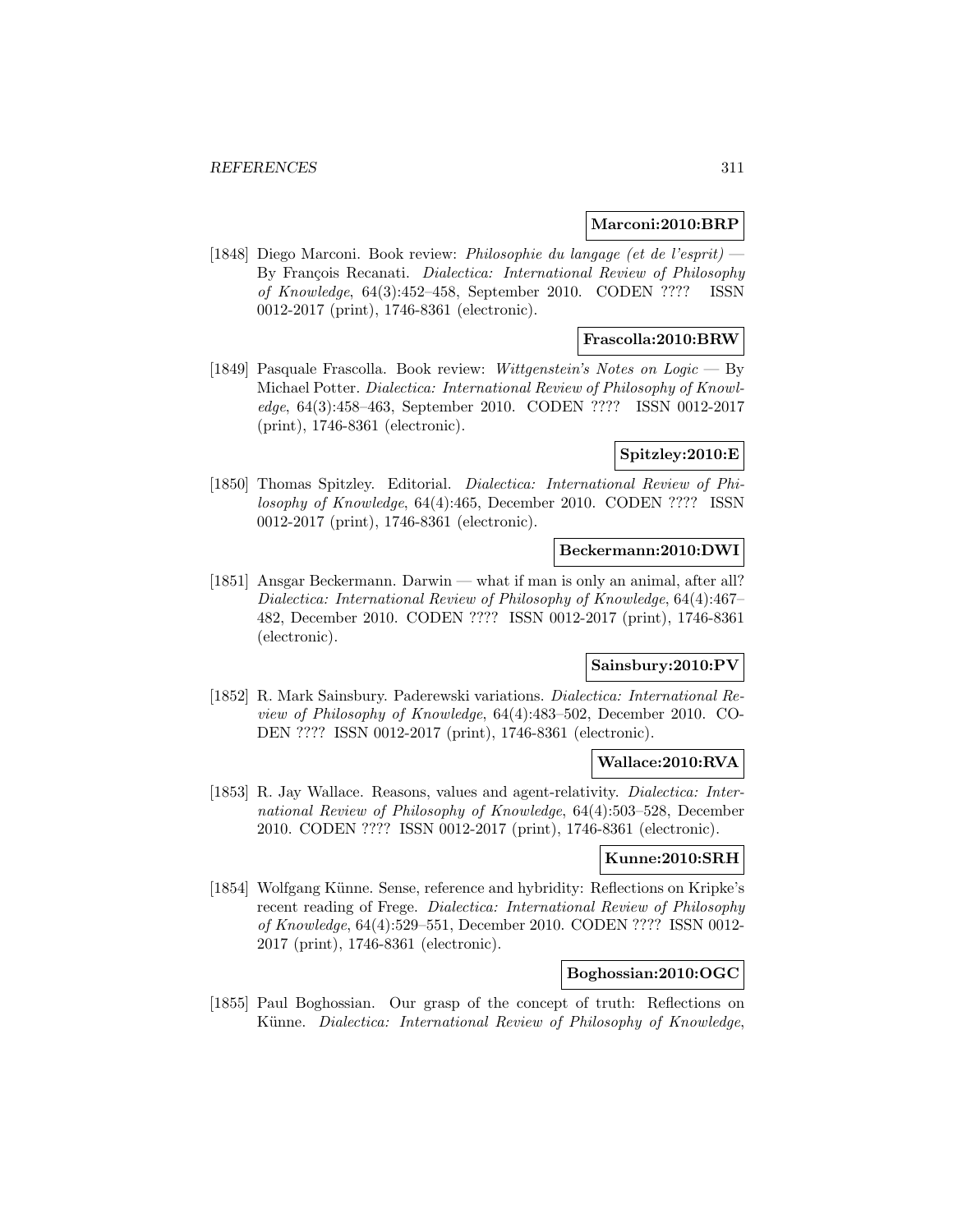64(4):553–563, December 2010. CODEN ???? ISSN 0012-2017 (print), 1746-8361 (electronic).

## **Mulligan:2010:TPV**

[1856] Kevin Mulligan. The truth predicate vs. the truth connective. On taking connectives seriously. Dialectica: International Review of Philosophy of Knowledge, 64(4):565–584, December 2010. CODEN ???? ISSN 0012- 2017 (print), 1746-8361 (electronic).

## **Kunne:2010:RPB**

[1857] Wolfgang Künne. Replies to Paul Boghossian and Kevin Mulligan.  $Di$ alectica: International Review of Philosophy of Knowledge, 64(4):585– 615, December 2010. CODEN ???? ISSN 0012-2017 (print), 1746-8361 (electronic).

#### **Salmela:2011:CEM**

[1858] Mikko Salmela. Can emotion be modelled on perception? Dialectica: International Review of Philosophy of Knowledge, 65(1):1–29, March 2011. CODEN ???? ISSN 0012-2017 (print), 1746-8361 (electronic).

## **Lemos:2011:WWT**

[1859] John Lemos. Wanting, willing, trying and Kane's theory of free will. Dialectica: International Review of Philosophy of Knowledge, 65(1):31–48, March 2011. CODEN ???? ISSN 0012-2017 (print), 1746-8361 (electronic).

## **Kappel:2011:EED**

[1860] Klemens Kappel. Is epistemic expressivism dialectically incoherent?  $Di$ alectica: International Review of Philosophy of Knowledge, 65(1):49–69, March 2011. CODEN ???? ISSN 0012-2017 (print), 1746-8361 (electronic).

## **Hossack:2011:PMK**

[1861] Keith Hossack. Précis of the metaphysics of knowledge. *Dialectica: Inter*national Review of Philosophy of Knowledge, 65(1):71–73, March 2011. CODEN ???? ISSN 0012-2017 (print), 1746-8361 (electronic).

## **Textor:2011:KF**

[1862] Mark Textor. Knowing the facts. Dialectica: International Review of Philosophy of Knowledge, 65(1):75–86, March 2011. CODEN ???? ISSN 0012-2017 (print), 1746-8361 (electronic).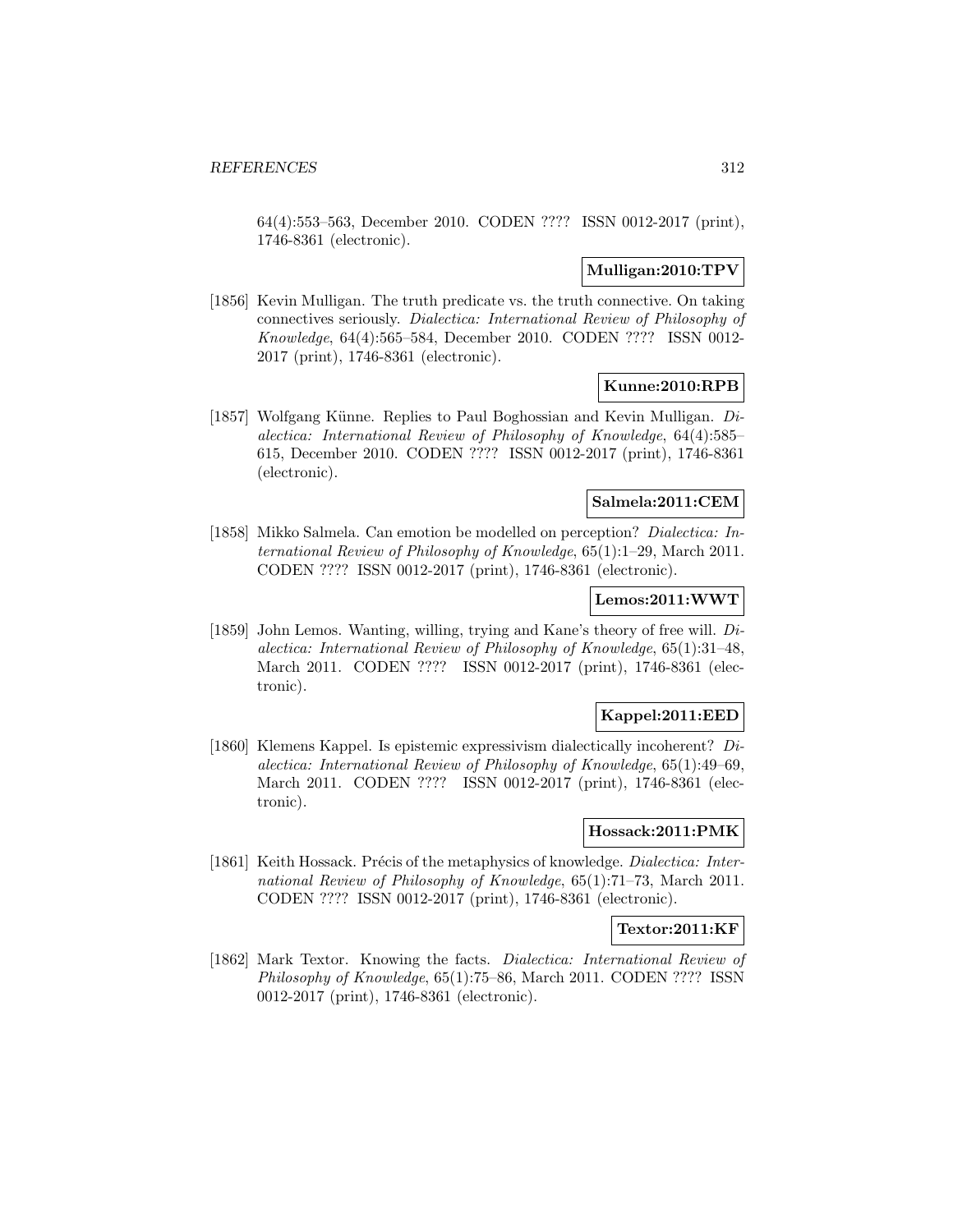### **MacBride:2011:EMH**

[1863] Fraser MacBride. Extreme metaphysics: Hossack on logical objects, facts, propositions and universals. Dialectica: International Review of Philosophy of Knowledge, 65(1):87–101, March 2011. CODEN ???? ISSN 0012-2017 (print), 1746-8361 (electronic).

## **Leech:2011:MR**

[1864] Jessica Leech. Modal rationalism. *Dialectica: International Review of* Philosophy of Knowledge,  $65(1):103-115$ , March 2011. CODEN ???? ISSN 0012-2017 (print), 1746-8361 (electronic).

## **Correia:2011:GRM**

[1865] Fabrice Correia, Jessica Leech, and Mollie Molyneaux. Genevan ruminations on the metaphysics of knowledge. Dialectica: International Review of Philosophy of Knowledge, 65(1):117–123, March 2011. CODEN ???? ISSN 0012-2017 (print), 1746-8361 (electronic).

## **Hossack:2011:RC**

[1866] Keith Hossack. Replies to comments. *Dialectica: International Review* of Philosophy of Knowledge, 65(1):125–151, March 2011. CODEN ???? ISSN 0012-2017 (print), 1746-8361 (electronic).

## **Allen:2011:RNC**

[1867] Keith Allen. Revelation and the nature of colour. *Dialectica: Inter*national Review of Philosophy of Knowledge, 65(2):153–176, June 2011. CODEN ???? ISSN 0012-2017 (print), 1746-8361 (electronic).

## **Kriegel:2011:TDC**

[1868] Uriah Kriegel. Two defenses of common-sense ontology. Dialectica: International Review of Philosophy of Knowledge, 65(2):177–204, June 2011. CODEN ???? ISSN 0012-2017 (print), 1746-8361 (electronic).

## **Saka:2011:QCL**

[1869] Paul Saka. Quotation and conceptions of language. Dialectica: International Review of Philosophy of Knowledge, 65(2):205–220, June 2011. CODEN ???? ISSN 0012-2017 (print), 1746-8361 (electronic).

## **Hunter:2011:AB**

[1870] David Hunter. Alienated belief. Dialectica: International Review of Philosophy of Knowledge, 65(2):221–240, June 2011. CODEN ???? ISSN 0012-2017 (print), 1746-8361 (electronic).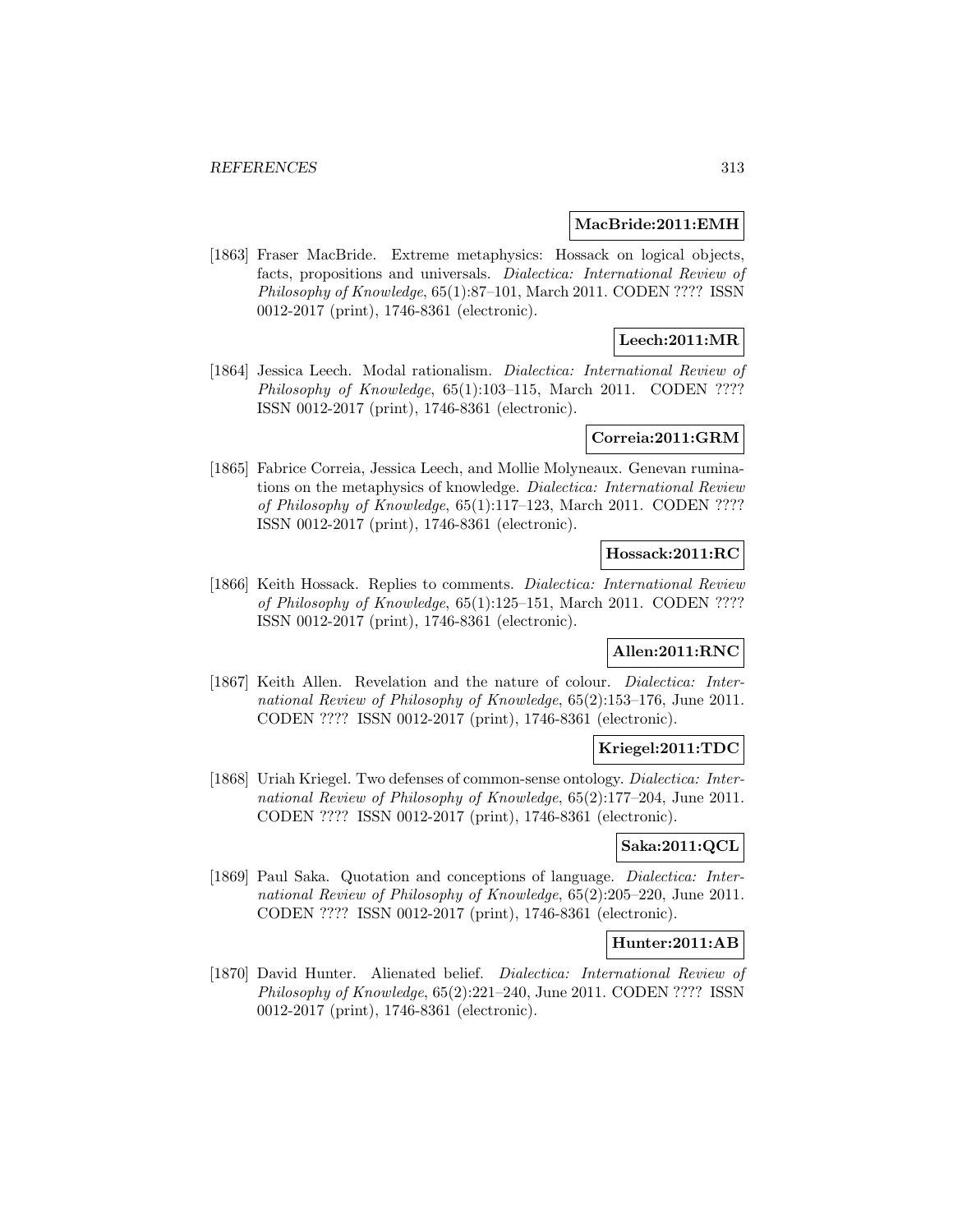### **Shagrir:2011:SAC**

[1871] Oron Shagrir. Supervenience and anomalism are compatible. *Dialectica:* International Review of Philosophy of Knowledge, 65(2):241–266, June 2011. CODEN ???? ISSN 0012-2017 (print), 1746-8361 (electronic).

## **Coffman:2011:CDC**

[1872] E. J. Coffman. Clarke's defense of the contrast argument. Dialectica: International Review of Philosophy of Knowledge, 65(2):267–275, June 2011. CODEN ???? ISSN 0012-2017 (print), 1746-8361 (electronic).

## **Suarez:2011:BRE**

[1873] Juan Suarez. Book review: Esbozo de la Filosofía de Kripke — By Manuel Pérez Otero. Dialectica: International Review of Philosophy of Knowledge, 65(2):277–281, June 2011. CODEN ???? ISSN 0012-2017 (print), 1746-8361 (electronic).

## **Lando:2011:BRF**

[1874] Giorgio Lando. Book review: Fostering the Ontological Turn. Gustav Bergmann (1906–1987) — Edited by Rosaria Egidi, Guido Bonino. Dialectica: International Review of Philosophy of Knowledge, 65(2):281– 285, June 2011. CODEN ???? ISSN 0012-2017 (print), 1746-8361 (electronic).

## **vonWachter:2011:BRS**

[1875] Daniel von Wachter. Book review: Saving God: Religion after Idolatry — By Mark Johnston. Dialectica: International Review of Philosophy of Knowledge, 65(2):286–292, June 2011. CODEN ???? ISSN 0012-2017 (print), 1746-8361 (electronic).

#### **Plourde:2011:BSA**

[1876] Jimmy Plourde. Book symposium: The Arrow and the Point. Russell and Wittgenstein's — By Guido Bonino. Dialectica: International Review of Philosophy of Knowledge, 65(2):293–315, June 2011. CODEN ???? ISSN 0012-2017 (print), 1746-8361 (electronic).

### **Bonino:2011:BSR**

[1877] Guido Bonino. Book symposium: Reply to Plourde. Dialectica: International Review of Philosophy of Knowledge, 65(2):317–326, June 2011. CODEN ???? ISSN 0012-2017 (print), 1746-8361 (electronic).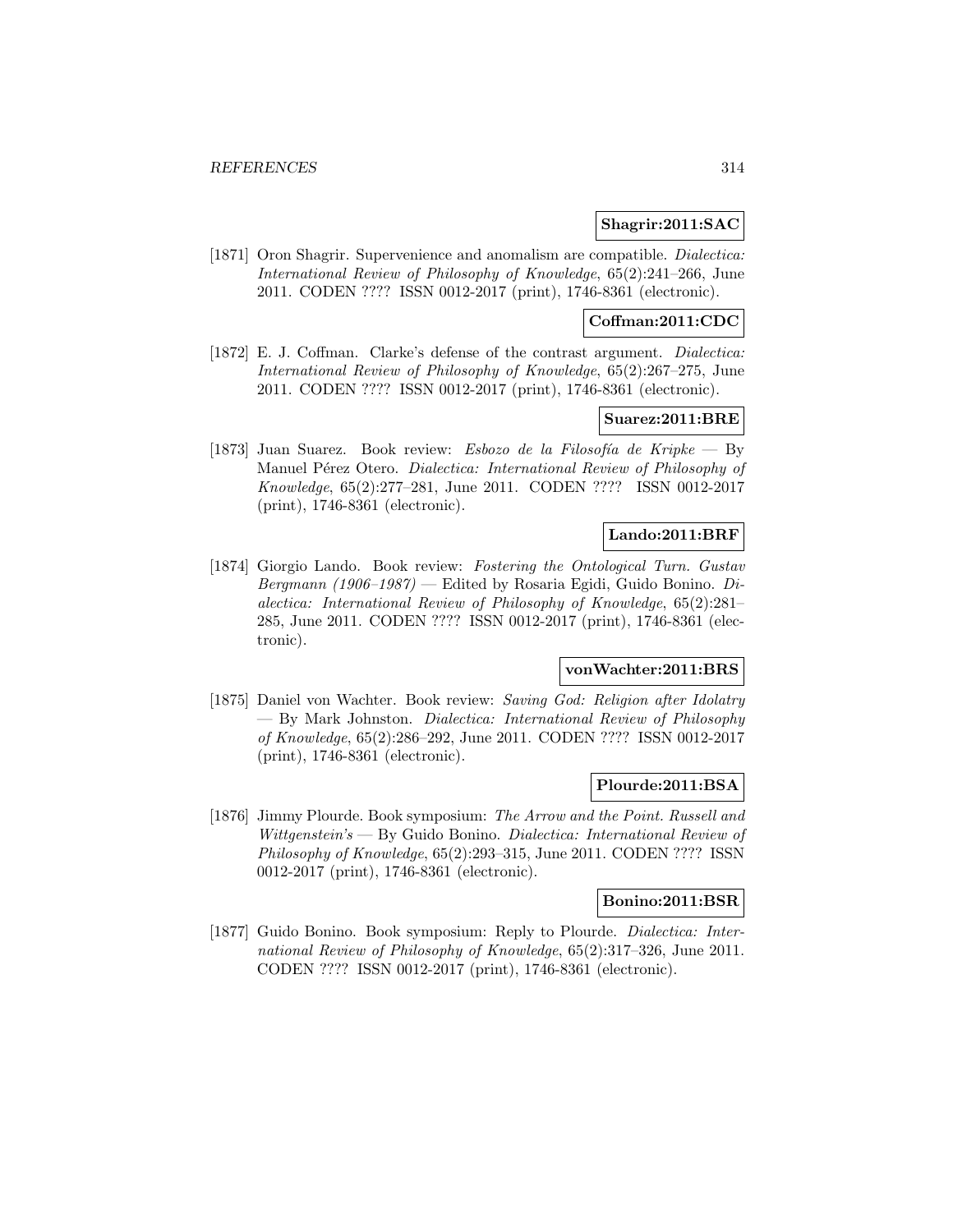### **Keefe:2011:PSP**

[1878] Rosanna Keefe. Phenomenal Sorites paradoxes and looking the same. Dialectica: International Review of Philosophy of Knowledge, 65(3):327– 344, September 2011. CODEN ???? ISSN 0012-2017 (print), 1746-8361 (electronic).

## **Toribio:2011:WWD**

[1879] Josefa Toribio. What we do when we judge. Dialectica: International Review of Philosophy of Knowledge, 65(3):345–367, September 2011. CO-DEN ???? ISSN 0012-2017 (print), 1746-8361 (electronic).

#### **Mchugh:2011:WDW**

[1880] Conor Mchugh. What do we aim at when we believe? *Dialectica: Inter*national Review of Philosophy of Knowledge, 65(3):369–392, September 2011. CODEN ???? ISSN 0012-2017 (print), 1746-8361 (electronic).

## **Peacock:2011:TPA**

[1881] Howard Peacock. Is there a problem about propositional unity? Dialectica: International Review of Philosophy of Knowledge, 65(3):393–418, September 2011. CODEN ???? ISSN 0012-2017 (print), 1746-8361 (electronic).

## **Keinanen:2011:TBC**

[1882] Markku Keinänen. Tropes — the basic constituents of powerful particulars? Dialectica: International Review of Philosophy of Knowledge, 65 (3):419–450, September 2011. CODEN ???? ISSN 0012-2017 (print), 1746-8361 (electronic).

## **Effingham:2011:UC**

[1883] Nikk Effingham. Universalism and classes. Dialectica: International Review of Philosophy of Knowledge, 65(3):451–472, September 2011. CO-DEN ???? ISSN 0012-2017 (print), 1746-8361 (electronic).

### **Carrara:2011:BRM**

[1884] Massimiliano Carrara and Giuseppe Spolaore. Book review: Il mondo messo a fuoco. Storie di allucinazioni e miopie filosofiche (The World in Focus. Stories of Philosophical Hallucinations and Myopias) — By Achille Varzi. Dialectica: International Review of Philosophy of Knowledge, 65(3):473–477, September 2011. CODEN ???? ISSN 0012-2017 (print), 1746-8361 (electronic).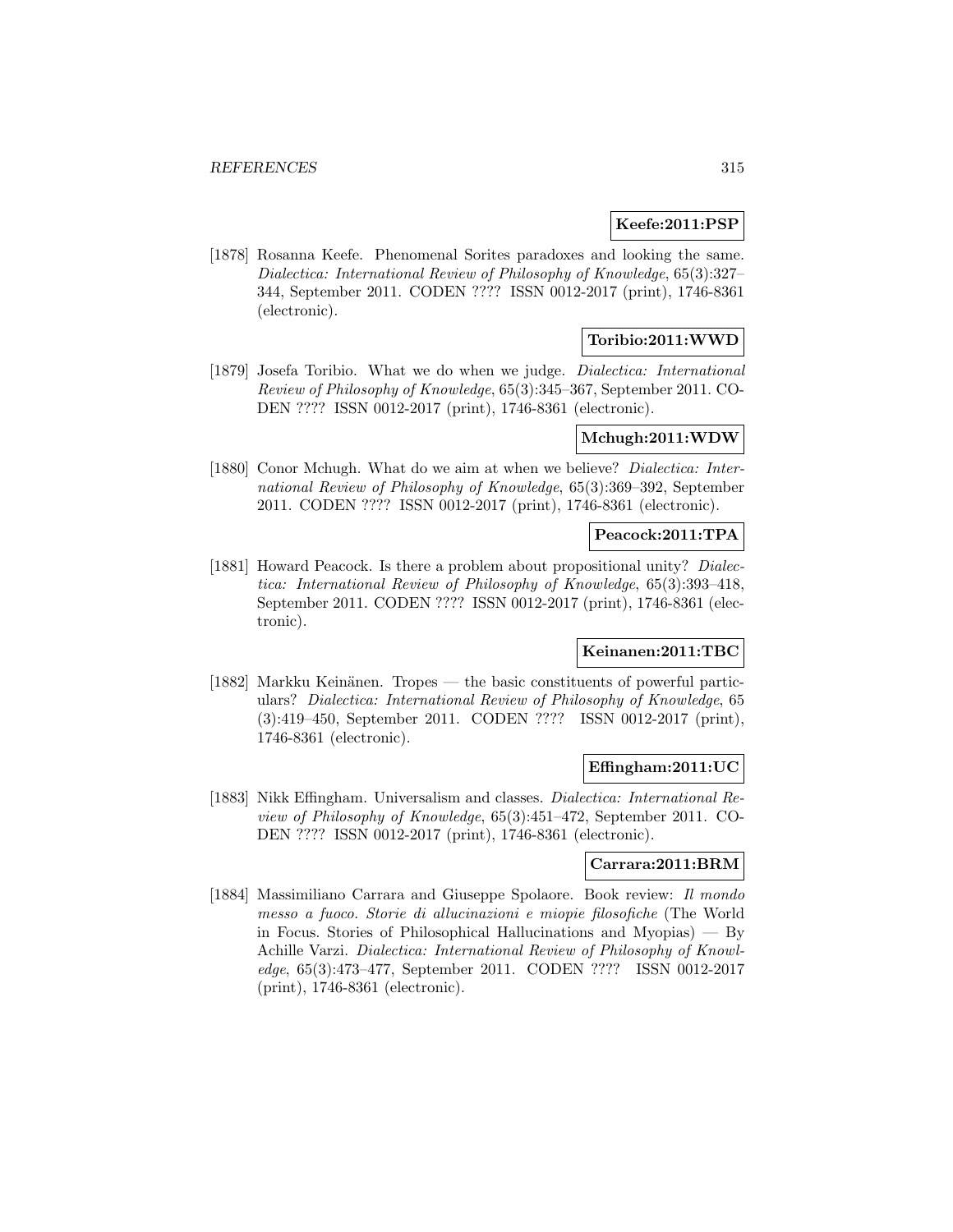#### **Plebani:2011:BRL**

[1885] Matteo Plebani. Book review: Logic and Philosophy of Mathematics in the Early Husserl — By Stefania Centrone. Dialectica: International Review of Philosophy of Knowledge, 65(3):477–482, September 2011. CO-DEN ???? ISSN 0012-2017 (print), 1746-8361 (electronic).

## **Meylan:2011:IPB**

[1886] Anne Meylan. Introduction: The providential bad luck of justification. Dialectica: International Review of Philosophy of Knowledge, 65(4):483– 491, December 2011. CODEN ???? ISSN 0012-2017 (print), 1746-8361 (electronic).

#### **Brown:2011:TEI**

[1887] Jessica Brown. Thought experiments, intuitions and philosophical evidence. Dialectica: International Review of Philosophy of Knowledge, 65 (4):493–516, December 2011. CODEN ???? ISSN 0012-2017 (print), 1746-8361 (electronic).

## **DeCruz:2011:EAE**

[1888] Helen De Cruz, Maarten Boudry, Johan De Smedt, and Stefaan Blancke. Evolutionary approaches to epistemic justification. Dialectica: International Review of Philosophy of Knowledge, 65(4):517–535, December 2011. CODEN ???? ISSN 0012-2017 (print), 1746-8361 (electronic).

## **Steup:2011:BVI**

[1889] Matthias Steup. Belief, voluntariness and intentionality. Dialectica: International Review of Philosophy of Knowledge, 65(4):537–559, December 2011. CODEN ???? ISSN 0012-2017 (print), 1746-8361 (electronic).

#### **Chudnoff:2011:WST**

[1890] Elijah Chudnoff. What should a theory of knowledge do? Dialectica: International Review of Philosophy of Knowledge, 65(4):561–579, December 2011. CODEN ???? ISSN 0012-2017 (print), 1746-8361 (electronic).

## **Kelp:2011:J**

[1891] Christoph Kelp. Not without justification. Dialectica: International Review of Philosophy of Knowledge, 65(4):581–595, December 2011. CO-DEN ???? ISSN 0012-2017 (print), 1746-8361 (electronic).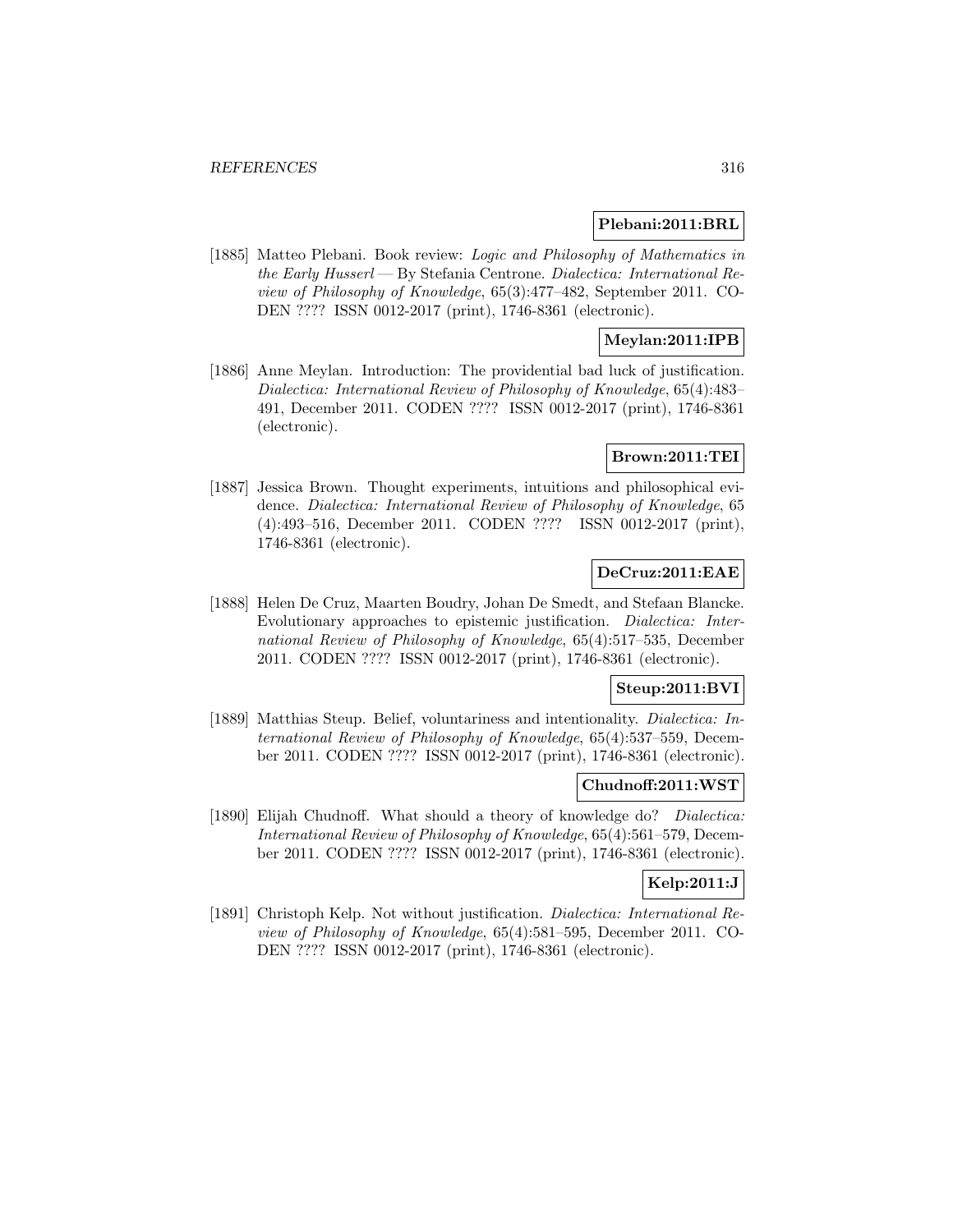## **Engel:2012:BAP**

[1892] Pascal Engel. Bad analytic philosophy. *Dialectica: International Review* of Philosophy of Knowledge, 66(1):1–4, March 2012. CODEN ???? ISSN 0012-2017 (print), 1746-8361 (electronic).

## **Kallestrup:2012:ARD**

[1893] Jesper Kallestrup. Actually-rigidified descriptivism revisited. *Dialectica:* International Review of Philosophy of Knowledge, 66(1):5–21, March 2012. CODEN ???? ISSN 0012-2017 (print), 1746-8361 (electronic).

## **Lowenstein:2012:DSA**

[1894] David Löwenstein. Davidsonian semantics and anaphoric deflationism. Dialectica: International Review of Philosophy of Knowledge, 66(1):23– 44, March 2012. CODEN ???? ISSN 0012-2017 (print), 1746-8361 (electronic).

## **Lemaire:2012:GBA**

[1895] Stéphane Lemaire. A gate-based account of intentions. *Dialectica: Inter*national Review of Philosophy of Knowledge, 66(1):45–67, March 2012. CODEN ???? ISSN 0012-2017 (print), 1746-8361 (electronic).

## **Damnjanovic:2012:RP**

[1896] Nic Damnjanovic. Revelation and physicalism. Dialectica: International Review of Philosophy of Knowledge, 66(1):69–91, March 2012. CODEN ???? ISSN 0012-2017 (print), 1746-8361 (electronic).

## **Hindriks:2012:WU**

[1897] Frank Hindriks. But where is the University? Dialectica: International Review of Philosophy of Knowledge, 66(1):93–113, March 2012. CODEN ???? ISSN 0012-2017 (print), 1746-8361 (electronic).

## **Fink:2012:FNP**

[1898] Julian Fink. The function of normative process-requirements. Dialectica: International Review of Philosophy of Knowledge, 66(1):115–136, March 2012. CODEN ???? ISSN 0012-2017 (print), 1746-8361 (electronic).

### **Coleman:2012:MCC**

[1899] Sam Coleman. Mental chemistry: Combination for panpsychists. Dialectica: International Review of Philosophy of Knowledge, 66(1):137–166, March 2012. CODEN ???? ISSN 0012-2017 (print), 1746-8361 (electronic).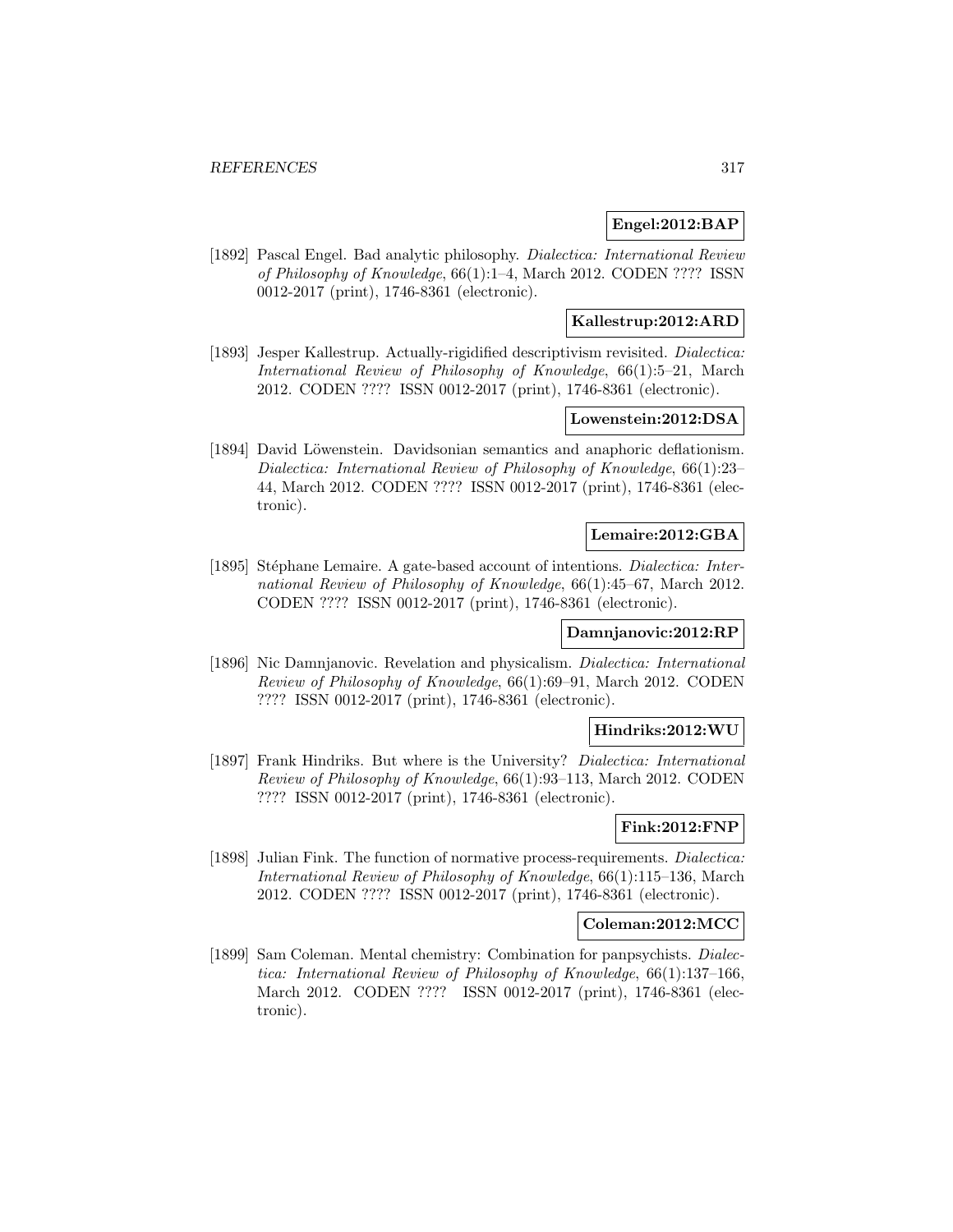## **Gaskin:2012:NR**

[1900] Richard Gaskin and Daniel J. Hill. On neutral relations. *Dialectica:* International Review of Philosophy of Knowledge, 66(1):167–186, March 2012. CODEN ???? ISSN 0012-2017 (print), 1746-8361 (electronic).

## **Luzzi:2012:NDC**

[1901] Federico Luzzi. Notes and discussions: Contextualism and counterclosure. Dialectica: International Review of Philosophy of Knowledge, 66(1):187–199, March 2012. CODEN ???? ISSN 0012-2017 (print), 1746-8361 (electronic).

### **Edwards:2012:NDA**

[1902] Douglas Edwards. Notes and discussions: On alethic disjunctivism. Dialectica: International Review of Philosophy of Knowledge, 66(1):200– 214, March 2012. CODEN ???? ISSN 0012-2017 (print), 1746-8361 (electronic).

## **Paganini:2012:IPC**

[1903] Elisa Paganini. Introduction: Paolo Casalegno's good points. Dialectica: International Review of Philosophy of Knowledge, 66(2):215–219, June 2012. CODEN ???? ISSN 0012-2017 (print), 1746-8361 (electronic).

#### **Boghossian:2012:IEL**

[1904] Paul Boghossian. Inferentialism and the epistemology of logic: Reflections on Casalegno and Williamson. Dialectica: International Review of Philosophy of Knowledge, 66(2):221–236, June 2012. CODEN ???? ISSN 0012-2017 (print), 1746-8361 (electronic).

#### **Williamson:2012:BCU**

[1905] Timothy Williamson. Boghossian and Casalegno on understanding and inference. Dialectica: International Review of Philosophy of Knowledge, 66(2):237–247, June 2012. CODEN ???? ISSN 0012-2017 (print), 1746- 8361 (electronic).

## **Wright:2012:MAS**

[1906] Crispin Wright. Meaning and assertibility: Some reflections on Paolo Casalegno's 'The Problem of Non-conclusiveness'. Dialectica: International Review of Philosophy of Knowledge, 66(2):249–266, June 2012. CODEN ???? ISSN 0012-2017 (print), 1746-8361 (electronic).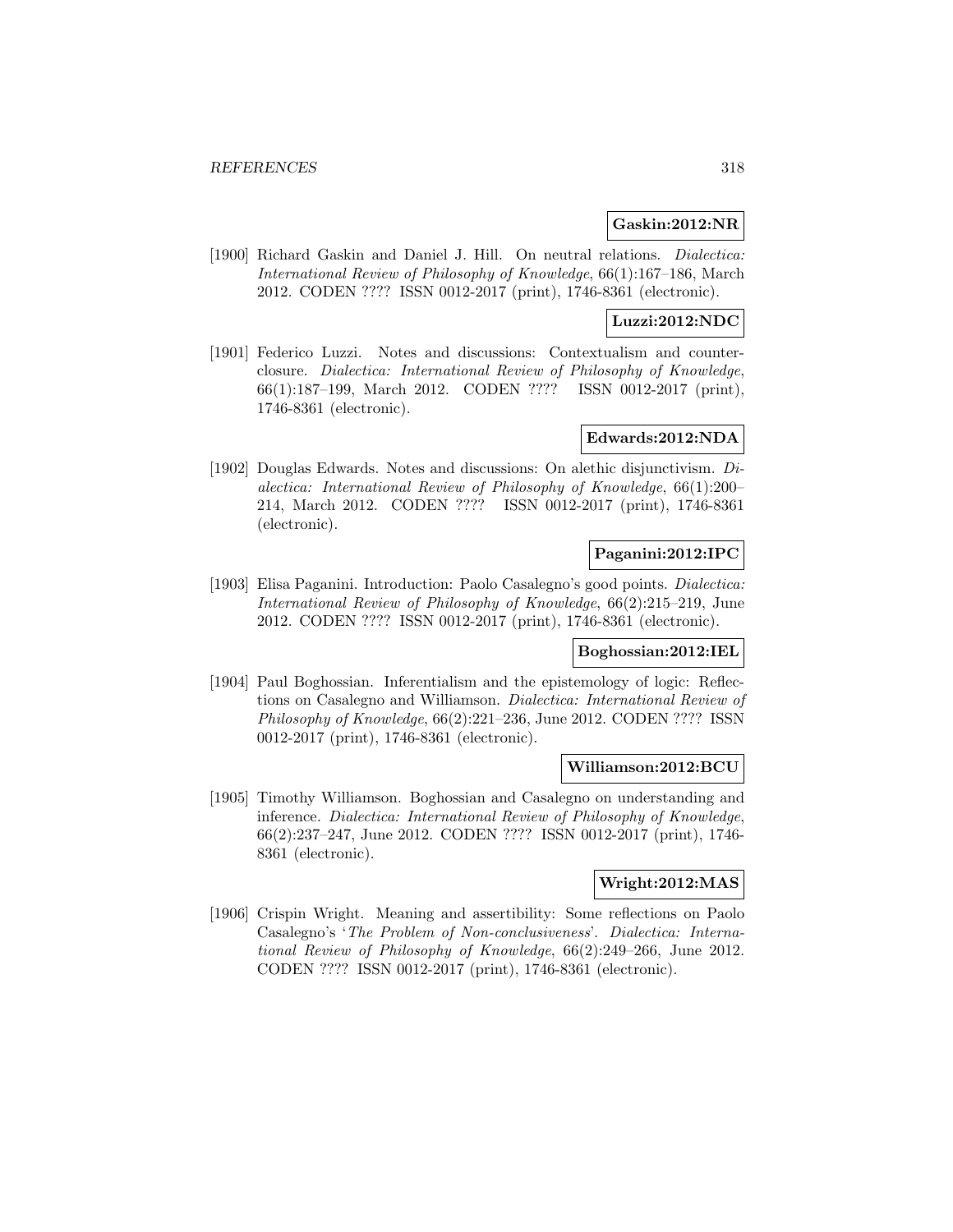#### **Williamson:2012:WCM**

[1907] Timothy Williamson. Wright and Casalegno on meaning and assertibility. Dialectica: International Review of Philosophy of Knowledge, 66(2): 267–271, June 2012. CODEN ???? ISSN 0012-2017 (print), 1746-8361 (electronic).

## **Marconi:2012:SND**

[1908] Diego Marconi. Semantic normativity, deference and reference. *Dialec*tica: International Review of Philosophy of Knowledge, 66(2):273–287, June 2012. CODEN ???? ISSN 0012-2017 (print), 1746-8361 (electronic).

#### **Douven:2012:DRC**

[1909] Igor Douven and Christoph Kelp. In defense of the rational credibility account: A reply to Casalegno. Dialectica: International Review of Philosophy of Knowledge, 66(2):289–297, June 2012. CODEN ???? ISSN 0012-2017 (print), 1746-8361 (electronic).

## **Iacona:2012:BRB**

[1910] Andrea Iacona. Book review: Brevissima introduzione alla filosofia del linguaggio — By Paolo Casalegno. Dialectica: International Review of Philosophy of Knowledge, 66(2):299–300, June 2012. CODEN ???? ISSN 0012-2017 (print), 1746-8361 (electronic).

#### **Bianchi:2012:BRV**

[1911] Andrea Bianchi and Marco Santambrogio. Book review: Verità e significato: Scritti di filosofia del linguaggio — By Paolo Casalegno. Dialectica: International Review of Philosophy of Knowledge, 66(2):300–303, June 2012. CODEN ???? ISSN 0012-2017 (print), 1746-8361 (electronic).

#### **Ebert:2012:IOB**

[1912] Philip A. Ebert and Martin Smith. Introduction: Outright belief and degrees of belief. Dialectica: International Review of Philosophy of Knowledge, 66(3):305–308, September 2012. CODEN ???? ISSN 0012-2017 (print), 1746-8361 (electronic).

### **Wedgwood:2012:OB**

[1913] Ralph Wedgwood. Outright belief. Dialectica: International Review of Philosophy of Knowledge, 66(3):309–329, September 2012. CODEN ???? ISSN 0012-2017 (print), 1746-8361 (electronic).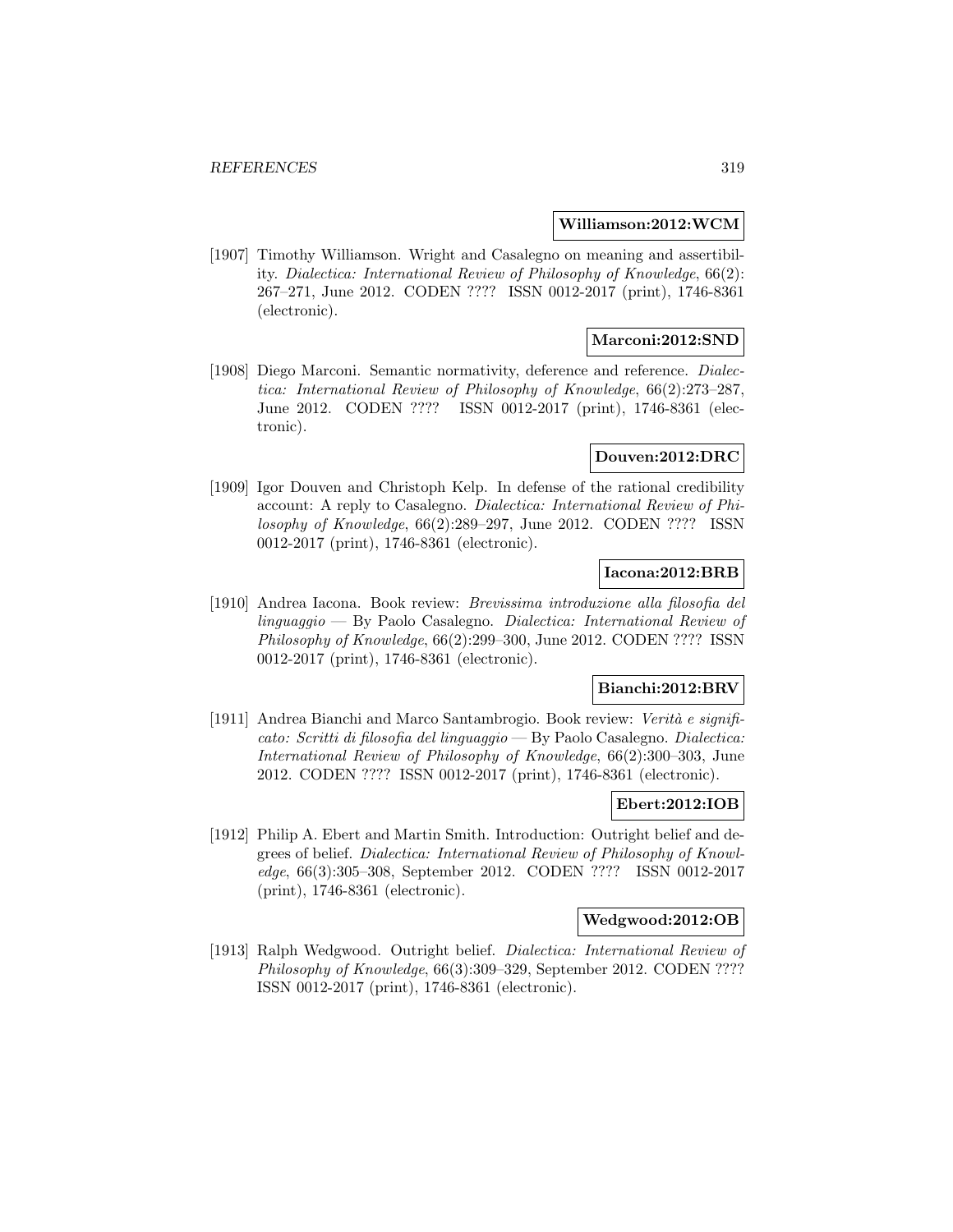## **Milne:2012:BDB**

[1914] Peter Milne. Belief, degrees of belief, and assertion. *Dialectica: Inter*national Review of Philosophy of Knowledge, 66(3):331–349, September 2012. CODEN ???? ISSN 0012-2017 (print), 1746-8361 (electronic).

## **Douven:2012:LPP**

[1915] Igor Douven. The lottery paradox and the pragmatics of belief. *Dialec*tica: International Review of Philosophy of Knowledge, 66(3):351–373, September 2012. CODEN ???? ISSN 0012-2017 (print), 1746-8361 (electronic).

## **Zardini:2012:LV**

[1916] Elia Zardini. Luminosity and vagueness. Dialectica: International Review of Philosophy of Knowledge, 66(3):375–410, September 2012. CODEN ???? ISSN 0012-2017 (print), 1746-8361 (electronic).

## **Hajek:2012:SCC**

[1917] Alan Hájek. Is strict coherence coherent? Dialectica: International Review of Philosophy of Knowledge, 66(3):411–424, September 2012. CO-DEN ???? ISSN 0012-2017 (print), 1746-8361 (electronic).

### **Easwaran:2012:EWA**

[1918] Kenny Easwaran and Branden Fitelson. An 'evidentialist' worry about Joyce's argument for probabilism. Dialectica: International Review of Philosophy of Knowledge, 66(3):425–433, September 2012. CODEN ???? ISSN 0012-2017 (print), 1746-8361 (electronic).

## **Hoefer:2012:CBT**

[1919] Carl Hoefer. Calibration: Being in tune with frequencies. Dialectica: International Review of Philosophy of Knowledge, 66(3):435–452, September 2012. CODEN ???? ISSN 0012-2017 (print), 1746-8361 (electronic).

## **Podlaskowski:2012:STA**

[1920] Adam C. Podlaskowski. Simple tasks, abstractions, and semantic dispositionalism. Dialectica: International Review of Philosophy of Knowledge, 66(4):453–470, December 2012. CODEN ???? ISSN 0012-2017 (print), 1746-8361 (electronic).

## **Frapolli:2012:ME**

[1921] María José Frápolli and Neftalí Villanueva. Minimal expressivism.  $Di$ alectica: International Review of Philosophy of Knowledge, 66(4):471–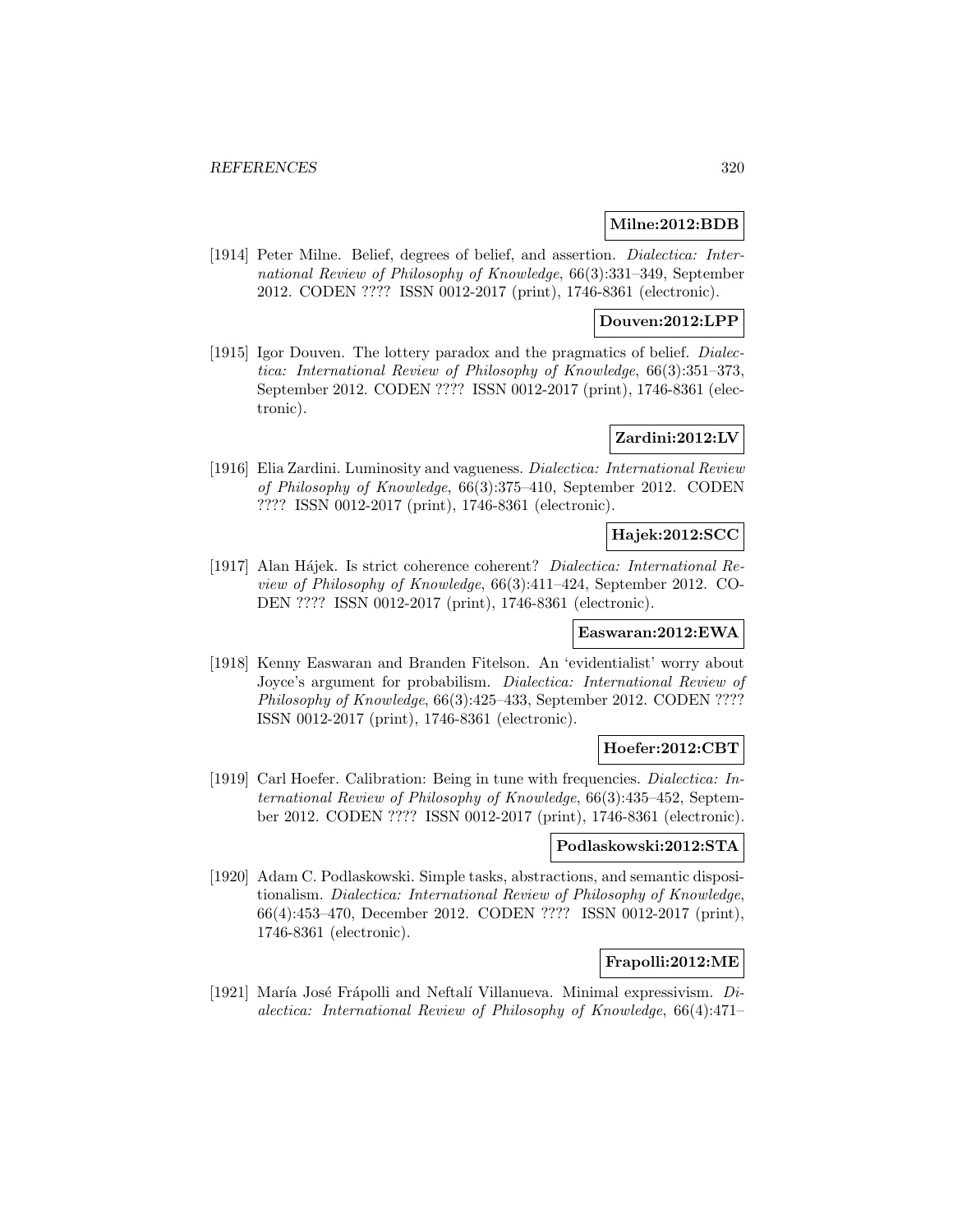487, December 2012. CODEN ???? ISSN 0012-2017 (print), 1746-8361 (electronic).

## **Lerman:2012:DCE**

[1922] Hemdat Lerman. Demonstrative content and the experience of properties. Dialectica: International Review of Philosophy of Knowledge, 66 (4):489–515, December 2012. CODEN ???? ISSN 0012-2017 (print), 1746-8361 (electronic).

## **Poston:2012:TE**

[1923] Ted Poston. Is there an 'i' in epistemology? Dialectica: International Review of Philosophy of Knowledge, 66(4):517–541, December 2012. CO-DEN ???? ISSN 0012-2017 (print), 1746-8361 (electronic).

## **vanRiel:2012:PPP**

[1924] Raphael van Riel. Pains, pills and properties — functionalism and the first-order/second-order distinction. Dialectica: International Review of Philosophy of Knowledge, 66(4):543–562, December 2012. CODEN ???? ISSN 0012-2017 (print), 1746-8361 (electronic).

## **Fallis:2012:LVG**

[1925] Don Fallis. Lying as a violation of Grice's first Maxim of quality. Dialectica: International Review of Philosophy of Knowledge, 66(4):563–581, December 2012. CODEN ???? ISSN 0012-2017 (print), 1746-8361 (electronic).

#### **Montminy:2012:EMI**

[1926] Martin Montminy. Epistemic modals and indirect weak suggestives. Dialectica: International Review of Philosophy of Knowledge, 66(4):583– 606, December 2012. CODEN ???? ISSN 0012-2017 (print), 1746-8361 (electronic).

## **Levy:2012:CCR**

[1927] Neil Levy. Capacities and counterfactuals: A reply to Haji and McKenna. Dialectica: International Review of Philosophy of Knowledge, 66(4):607– 620, December 2012. CODEN ???? ISSN 0012-2017 (print), 1746-8361 (electronic).

## **Vignolo:2012:RAE**

[1928] Massimiliano Vignolo. Referential/attributive: The explanatory gap of the contextualist theory. Dialectica: International Review of Philosophy of Knowledge, 66(4):621–633, December 2012. CODEN ???? ISSN 0012- 2017 (print), 1746-8361 (electronic).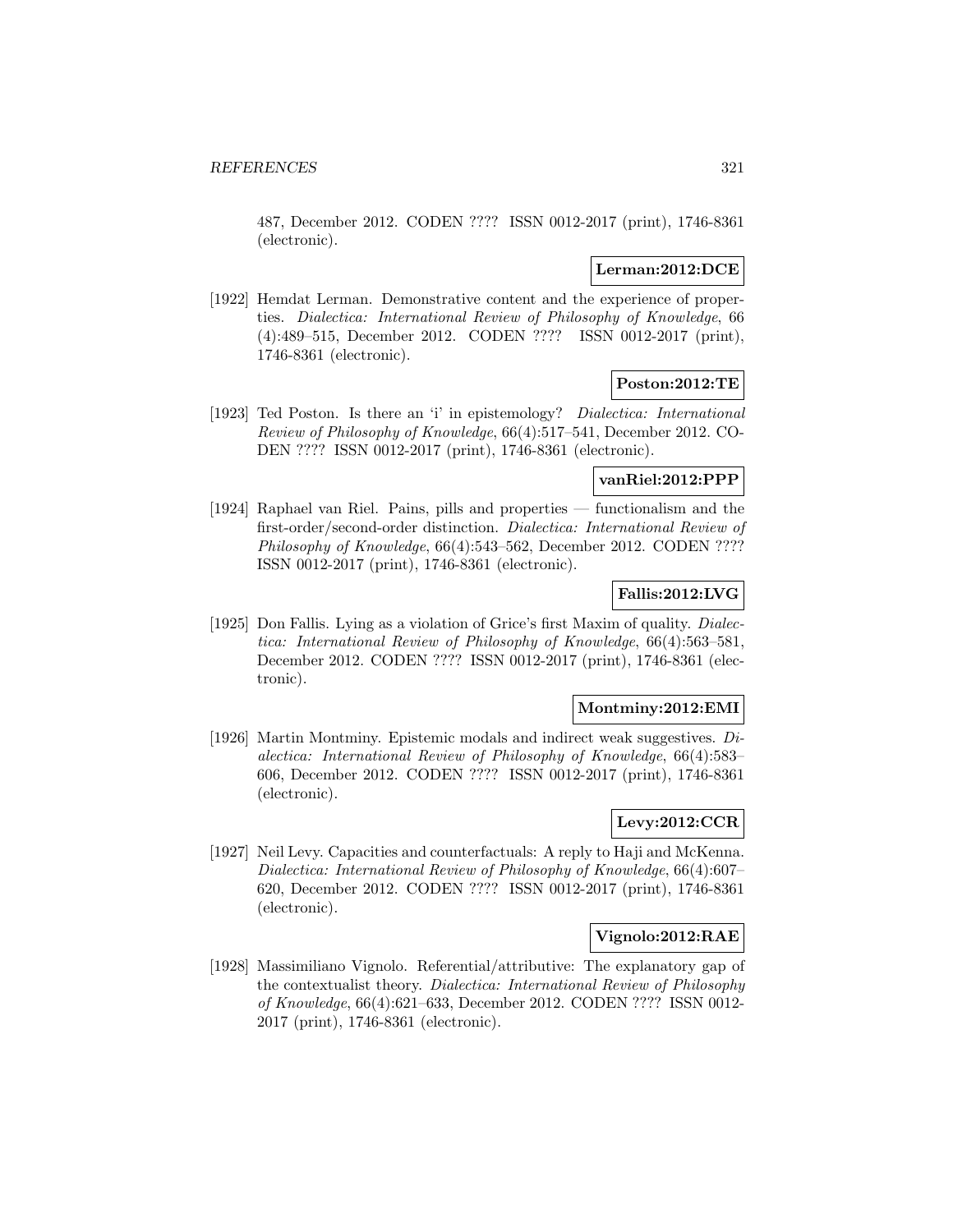#### **Baumgartner:2013:RIN**

[1929] Michael Baumgartner. Rendering interventionism and non-reductive physicalism compatible. Dialectica: International Review of Philosophy of Knowledge, 67(1):1–27, March 2013. CODEN ???? ISSN 0012-2017 (print), 1746-8361 (electronic).

## **Almang:2013:CSR**

[1930] Jan Almäng. The causal self-referential theory of perception revisited. Dialectica: International Review of Philosophy of Knowledge, 67(1):29– 53, March 2013. CODEN ???? ISSN 0012-2017 (print), 1746-8361 (electronic).

#### **Ingthorsson:2013:PQP**

[1931] R. D. Ingthorsson. Properties: Qualities, powers, or both? Dialectica: International Review of Philosophy of Knowledge, 67(1):55–80, March 2013. CODEN ???? ISSN 0012-2017 (print), 1746-8361 (electronic).

### **Ben-Yami:2013:HLP**

[1932] Hanoch Ben-Yami. Higher-level plurals versus articulated reference, and an elaboration of Salva Veritate. Dialectica: International Review of Philosophy of Knowledge, 67(1):81–102, March 2013. CODEN ???? ISSN 0012-2017 (print), 1746-8361 (electronic).

## **Bates:2013:DSP**

[1933] Jared Bates. "Damming the swamping problem, reliably". *Dialectica:* International Review of Philosophy of Knowledge, 67(1):103–116, March 2013. CODEN ???? ISSN 0012-2017 (print), 1746-8361 (electronic).

#### **Mehta:2013:HEE**

[1934] Neil Mehta. How to explain the explanatory gap. *Dialectica: Inter*national Review of Philosophy of Knowledge, 67(2):117–135, June 2013. CODEN ???? ISSN 0012-2017 (print), 1746-8361 (electronic).

#### **Liebesman:2013:CI**

[1935] David Liebesman. Converse and identity. Dialectica: International Review of Philosophy of Knowledge, 67(2):137–155, June 2013. CODEN ???? ISSN 0012-2017 (print), 1746-8361 (electronic).

## **Feldman:2013:ASK**

[1936] Simon D. Feldman and Allan Hazlett. Authenticity and self-knowledge. Dialectica: International Review of Philosophy of Knowledge, 67(2):157–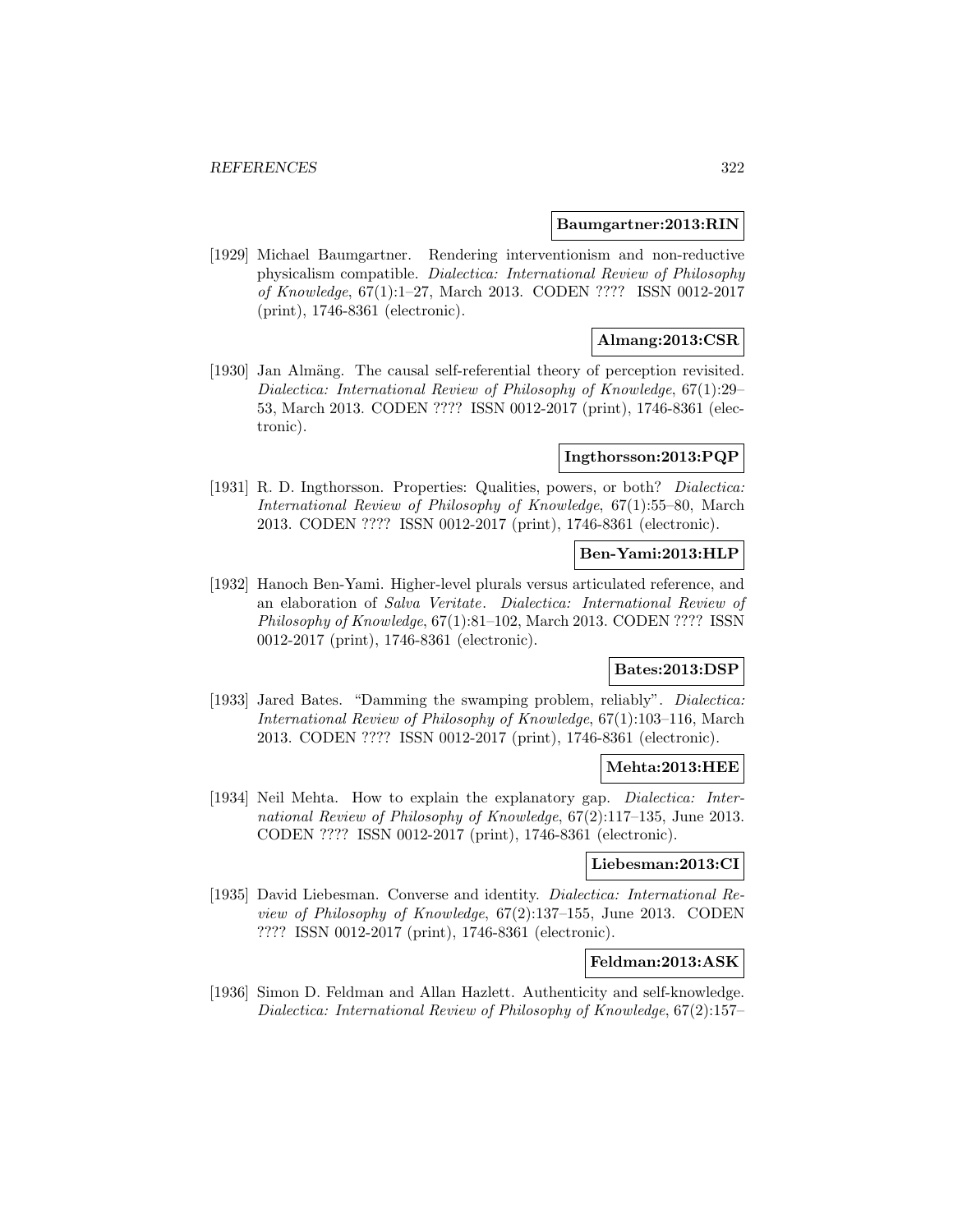181, June 2013. CODEN ???? ISSN 0012-2017 (print), 1746-8361 (electronic).

## **Divers:2013:APE**

[1937] John Divers. The analysis of possibility and the extent of possibility. Dialectica: International Review of Philosophy of Knowledge, 67(2):183– 200, June 2013. CODEN ???? ISSN 0012-2017 (print), 1746-8361 (electronic).

## **Gaskin:2013:RPM**

[1938] Richard Gaskin and Daniel J. Hill. Reach's puzzle and mention. Dialectica: International Review of Philosophy of Knowledge, 67(2):201–222, June 2013. CODEN ???? ISSN 0012-2017 (print), 1746-8361 (electronic).

## **Cohnitz:2013:USD**

[1939] Daniel Cohnitz and Jaan Kangilaski. Understanding a sentence does not entail knowing its truth-conditions: Why the epistemological determination argument fails. Dialectica: International Review of Philosophy of Knowledge, 67(2):223–242, June 2013. CODEN ???? ISSN 0012-2017 (print), 1746-8361 (electronic).

## **Clapp:2013:BRA**

[1940] Lenny Clapp. Book review: Asking Questions: Using Meaningful Structures to Imply Ignorance — By Robert Fiengo. Dialectica: International Review of Philosophy of Knowledge, 67(2):243–247, June 2013. CODEN ???? ISSN 0012-2017 (print), 1746-8361 (electronic).

## **Brand:2013:BRM**

[1941] Cordula Brand. Book review: Mental Representation and Self-Consciousness. From Basic Self-Representation to Self-Related Cognition — By Gottfried Vosgerau. Dialectica: International Review of Philosophy of Knowledge, 67(2):248–252, June 2013. CODEN ???? ISSN 0012-2017 (print), 1746-8361 (electronic).

## **Wright:2013:BRE**

[1942] Stephen Wright. Book review: Epistemological Disjunctivism — By Duncan Pritchard. Dialectica: International Review of Philosophy of Knowledge, 67(2):252–257, June 2013. CODEN ???? ISSN 0012-2017 (print), 1746-8361 (electronic).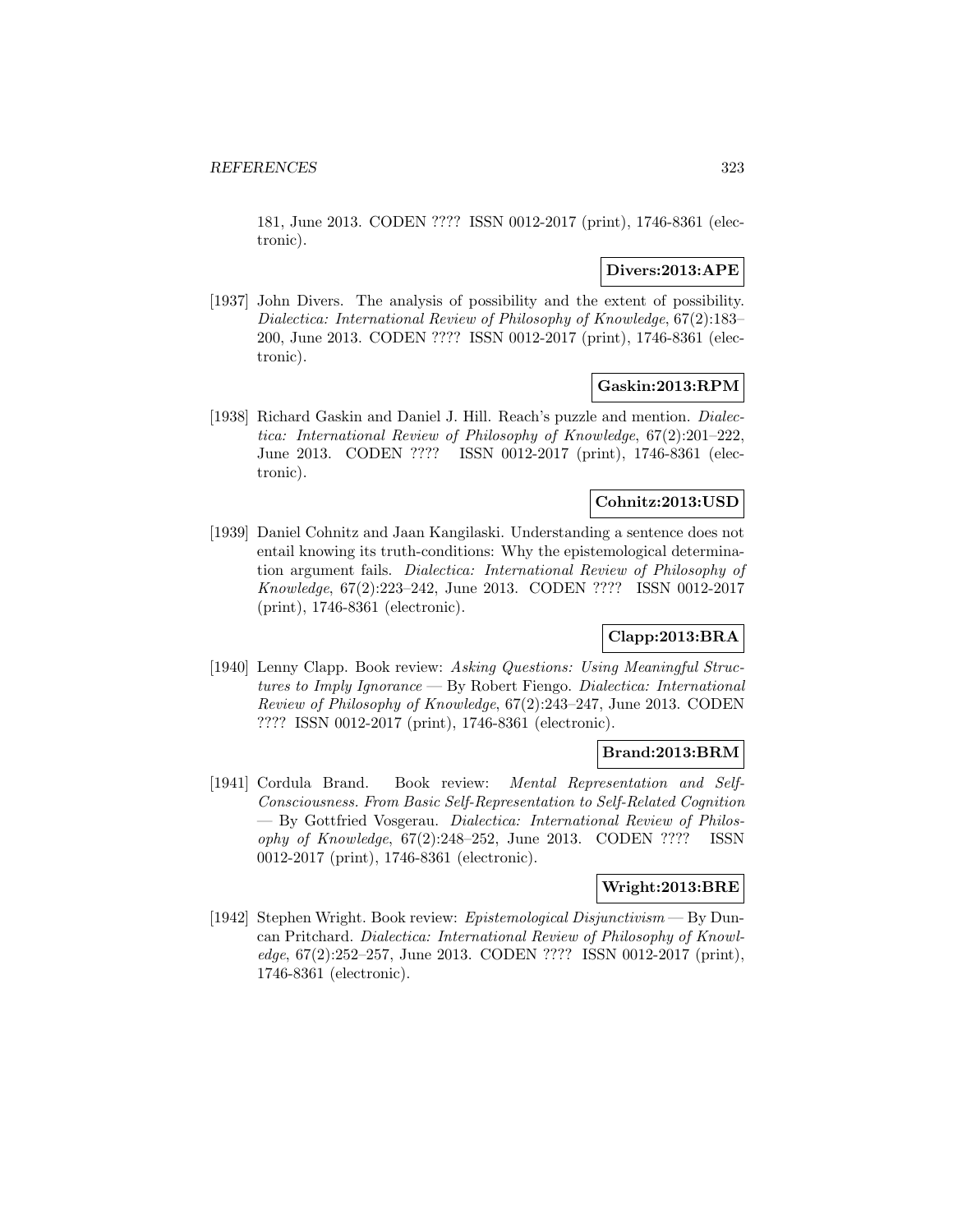### **Rossi:2013:BRE**

[1943] Mauro Rossi. Book review: Ethical Naturalism. Current Debates — Edited by Susana Nuccetelli and Gary Seay. Dialectica: International Review of Philosophy of Knowledge, 67(2):257–264, June 2013. CODEN ???? ISSN 0012-2017 (print), 1746-8361 (electronic).

## **Archer:2013:NAS**

[1944] Sophie Archer. Nondoxasticism about self-deception. Dialectica: International Review of Philosophy of Knowledge, 67(3):265–282, September 2013. CODEN ???? ISSN 0012-2017 (print), 1746-8361 (electronic).

## **Salis:2013:FNP**

[1945] Fiora Salis. Fictional names and the problem of intersubjective identification. Dialectica: International Review of Philosophy of Knowledge, 67(3):283–301, September 2013. CODEN ???? ISSN 0012-2017 (print), 1746-8361 (electronic).

## **Morvarid:2013:RFI**

[1946] Mahmoud Morvarid. Reference failure, illusion of thought and selfknowledge. Dialectica: International Review of Philosophy of Knowledge, 67(3):303–323, September 2013. CODEN ???? ISSN 0012-2017 (print), 1746-8361 (electronic).

## **Frederick:2013:STP**

[1947] Danny Frederick. Singular terms, predicates and the spurious 'is' of identity. Dialectica: International Review of Philosophy of Knowledge, 67(3):325–343, September 2013. CODEN ???? ISSN 0012-2017 (print), 1746-8361 (electronic).

#### **Zhang:2013:NDC**

[1948] Jiji Zhang. Notes and discussions: Can the incompatibilist get past the no past objection? Dialectica: International Review of Philosophy of Knowledge, 67(3):345–352, September 2013. CODEN ???? ISSN 0012- 2017 (print), 1746-8361 (electronic).

#### **Parent:2013:NDI**

[1949] T. Parent. Notes and discussions: Infallibility naturalized: Reply to Hoffmann. Dialectica: International Review of Philosophy of Knowledge, 67(3):353–358, September 2013. CODEN ???? ISSN 0012-2017 (print), 1746-8361 (electronic).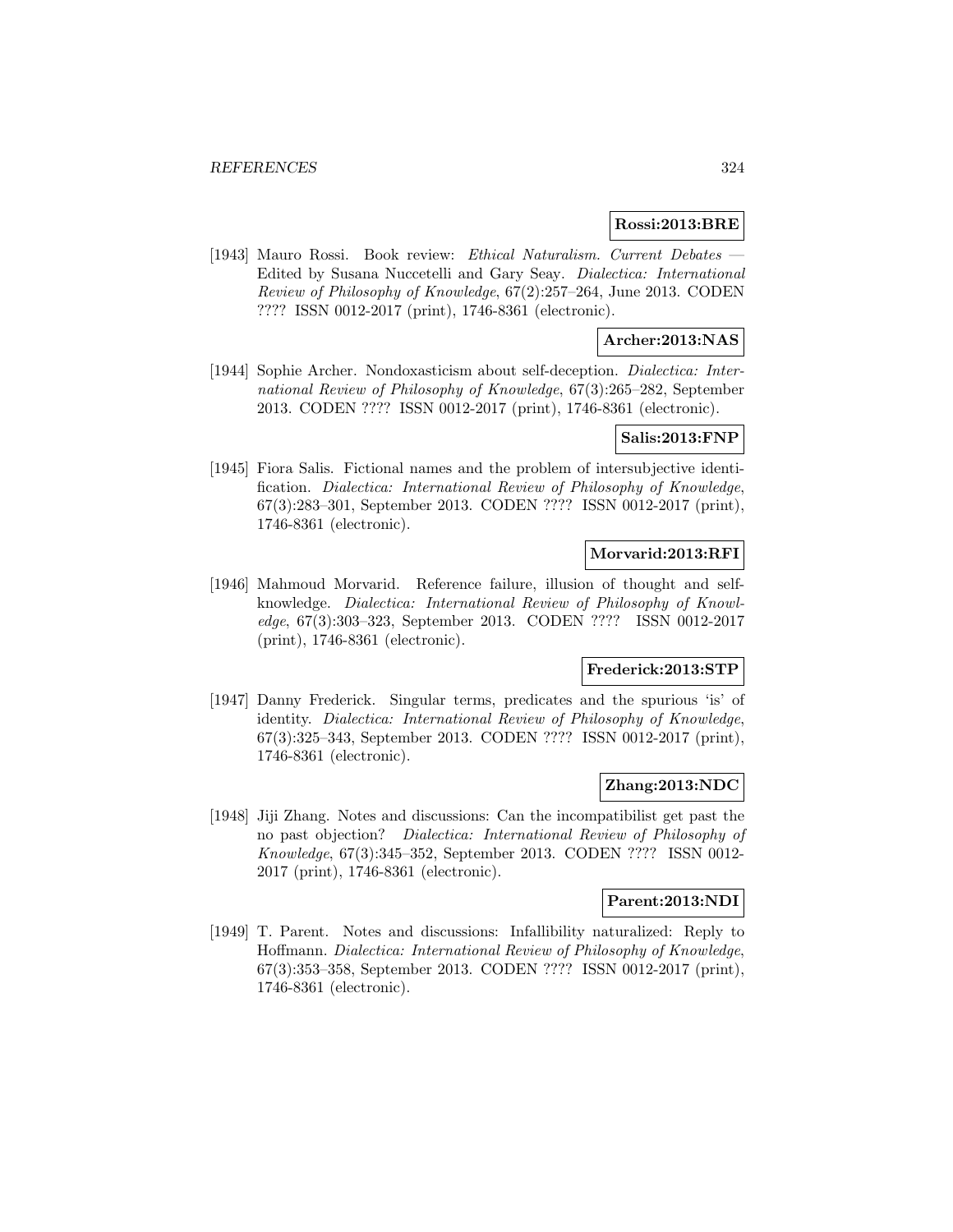### **Seel:2013:BRN**

[1950] Gerhard Seel. Book review: Normenlogik. Grundlagen-Systeme-Anwendungen — By Edgar Morscher. Dialectica: International Review of Philosophy of Knowledge, 67(3):359–367, September 2013. CODEN ???? ISSN 0012-2017 (print), 1746-8361 (electronic).

## **Egg:2013:BRE**

[1951] Matthias Egg. Book review: Explaining Science's Success. Understanding How Scientific Knowledge Works — By John Wright. Dialectica: International Review of Philosophy of Knowledge, 67(3):367–372, September 2013. CODEN ???? ISSN 0012-2017 (print), 1746-8361 (electronic).

#### **Reboul:2013:BRC**

[1952] Anne Reboul. Book review: Consciousness in Interaction. The Role of the Natural and Social Context in Shaping Consciousness — Edited by Fabio Paglieri. Dialectica: International Review of Philosophy of Knowledge, 67(3):372–378, September 2013. CODEN ???? ISSN 0012- 2017 (print), 1746-8361 (electronic).

#### **Tegtmeier:2013:BRA**

[1953] Erwin Tegtmeier. Book review: Abstrakte Gegenstände. Semantik und Ontologie. 2., um einen Anhang erweiterte Auflage — By Wolfgang Künne. Dialectica: International Review of Philosophy of Knowledge, 67(3):378–382, September 2013. CODEN ???? ISSN 0012-2017 (print), 1746-8361 (electronic).

## **Moller:2013:DRO**

[1954] Niklas Möller. Direct reference and the open question argument. *Dialec*tica: International Review of Philosophy of Knowledge, 67(4):383–402, December 2013. CODEN ???? ISSN 0012-2017 (print), 1746-8361 (electronic).

#### **Aakerman:2013:FMS**

[1955] Jonas Åkerman. Forced-march Sorites arguments and linguistic competence. Dialectica: International Review of Philosophy of Knowledge, 67 (4):403–426, December 2013. CODEN ???? ISSN 0012-2017 (print), 1746-8361 (electronic).

### **Martinez:2013:TI**

[1956] Manolo Martínez. Teleosemantics and indeterminacy. *Dialectica: Inter*national Review of Philosophy of Knowledge, 67(4):427–453, December 2013. CODEN ???? ISSN 0012-2017 (print), 1746-8361 (electronic).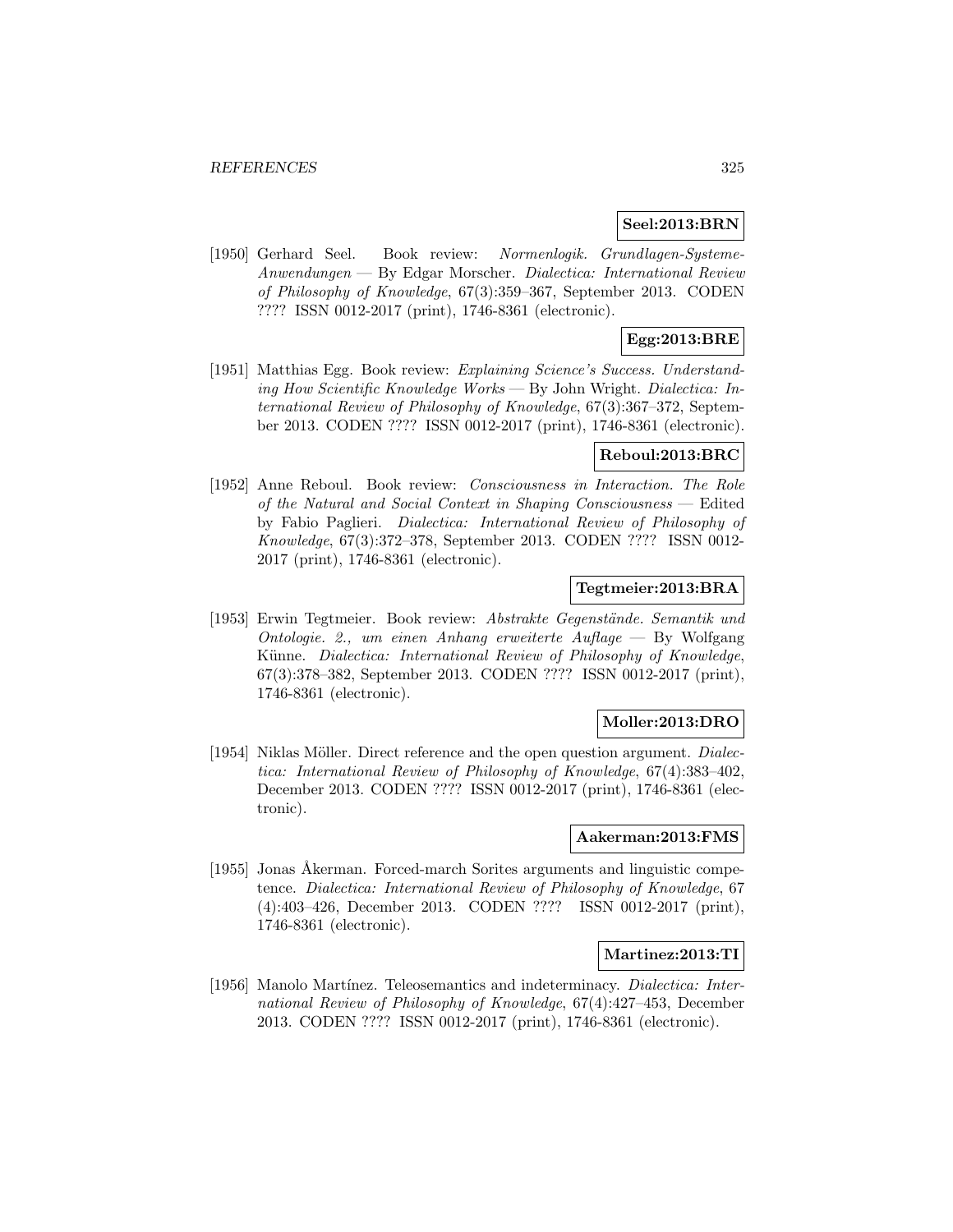#### **Frigerio:2013:RIC**

[1957] Aldo Frigerio, Alessandro Giordani, and Luca Mari. On representing information: A characterization of the analog/digital distinction. Dialectica: International Review of Philosophy of Knowledge, 67(4):455–483, December 2013. CODEN ???? ISSN 0012-2017 (print), 1746-8361 (electronic).

## **Shani:2013:TIS**

[1958] Itay Shani and Sungho Choi. Type-identity statements and the explanatory gap: An argument for compatibility. Dialectica: International Review of Philosophy of Knowledge, 67(4):485–502, December 2013. CO-DEN ???? ISSN 0012-2017 (print), 1746-8361 (electronic).

#### **Asay:2013:PT**

[1959] Jamin Asay. Primitive truth. *Dialectica: International Review of Philos*ophy of Knowledge, 67(4):503–519, December 2013. CODEN ???? ISSN 0012-2017 (print), 1746-8361 (electronic).

# **Strollo:2013:DIP**

[1960] Andrea Strollo. Deflationism and the invisible power of truth. Dialectica: International Review of Philosophy of Knowledge, 67(4):521–543, December 2013. CODEN ???? ISSN 0012-2017 (print), 1746-8361 (electronic).

### **Ludwig:2013:NWP**

[1961] David Ludwig. New wave pluralism. Dialectica: International Review of Philosophy of Knowledge, 67(4):545–560, December 2013. CODEN ???? ISSN 0012-2017 (print), 1746-8361 (electronic).

#### **Schroer:2013:DPS**

[1962] Robert Schroer. Do the primary and secondary intensions of phenomenal concepts coincide in all worlds? Dialectica: International Review of Philosophy of Knowledge, 67(4):561–577, December 2013. CODEN ???? ISSN 0012-2017 (print), 1746-8361 (electronic).

#### **Pettigrew:2013:AE**

[1963] Richard Pettigrew. Accuracy and evidence. Dialectica: International Review of Philosophy of Knowledge, 67(4):579–596, December 2013. CO-DEN ???? ISSN 0012-2017 (print), 1746-8361 (electronic).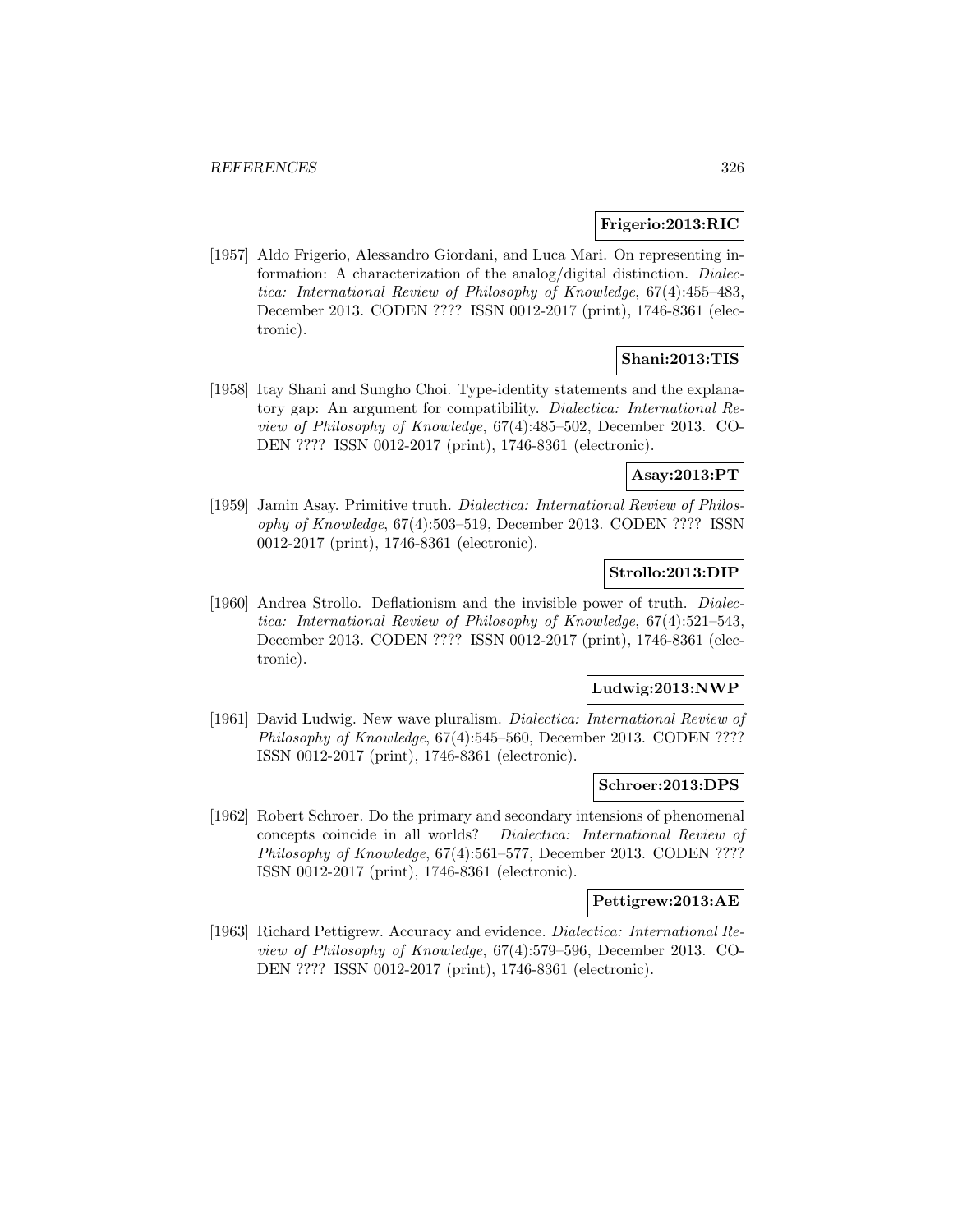#### **Peterson:2013:GPP**

[1964] Martin Peterson. A generalization of the Pasadena puzzle. *Dialectica:* International Review of Philosophy of Knowledge, 67(4):597–603, December 2013. CODEN ???? ISSN 0012-2017 (print), 1746-8361 (electronic).

# **Daly:2013:AD**

[1965] Chris Daly and David Liggins. Animalism and deferentialism. Dialectica: International Review of Philosophy of Knowledge, 67(4):605–609, December 2013. CODEN ???? ISSN 0012-2017 (print), 1746-8361 (electronic).

# **Bottani:2013:BRP**

[1966] Andrea Bottani. Book review: Personal Identity: Complex or Simple? — Edited by Georg Gasser and Matthias Stefan. Dialectica: International Review of Philosophy of Knowledge, 67(4):611–617, December 2013. CO-DEN ???? ISSN 0012-2017 (print), 1746-8361 (electronic).

### **Weber:2013:BRP**

[1967] Marc-André Weber. Book review: On Privacy — By Annabelle Lever. Dialectica: International Review of Philosophy of Knowledge, 67(4):618– 621, December 2013. CODEN ???? ISSN 0012-2017 (print), 1746-8361 (electronic).

# **Schiaparelli:2013:BRA**

[1968] Annamaria Schiaparelli. Book review: Aristotelian Ethics in Contemporary  $Perspective$  — Edited by Julia Peters. Dialectica: International Review of Philosophy of Knowledge, 67(4):621–625, December 2013. CO-DEN ???? ISSN 0012-2017 (print), 1746-8361 (electronic).

#### **Stokes:2014:CPP**

[1969] Dustin Stokes. Cognitive penetration and the perception of art: Winner of the dialectica essay competition on cognitive penetration. Dialectica: International Review of Philosophy of Knowledge, 68(1):1–34, March 2014. CODEN ???? ISSN 0012-2017 (print), 1746-8361 (electronic).

### **Tucker:2014:IDP**

[1970] Chris Tucker. If dogmatists have a problem with cognitive penetration, you do too. Dialectica: International Review of Philosophy of Knowledge, 68(1):35–62, March 2014. CODEN ???? ISSN 0012-2017 (print), 1746- 8361 (electronic).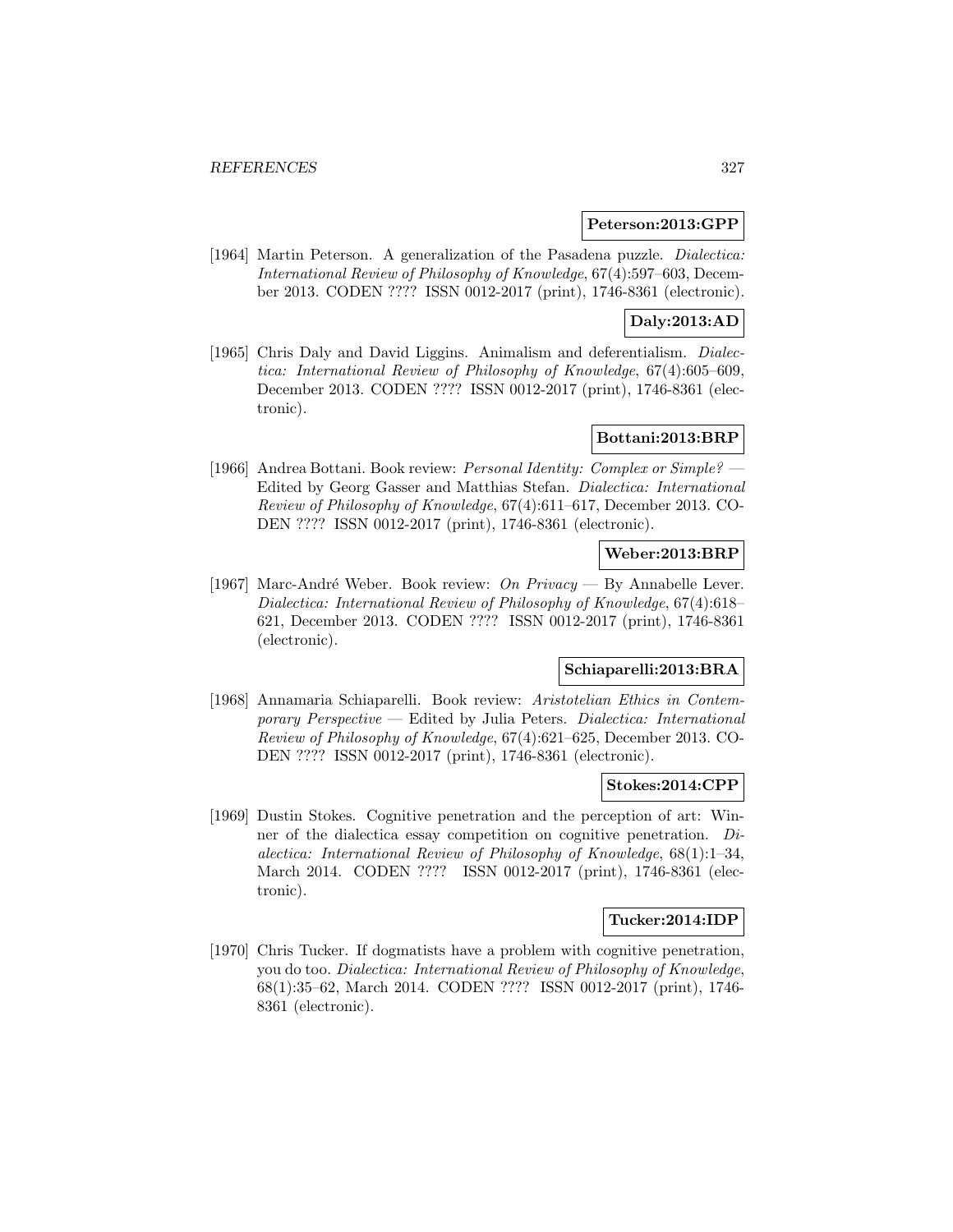#### **Cecchi:2014:CPP**

[1971] Ariel S. Cecchi. Cognitive penetration, perceptual learning and neural plasticity. Dialectica: International Review of Philosophy of Knowledge, 68(1):63–95, March 2014. CODEN ???? ISSN 0012-2017 (print), 1746- 8361 (electronic).

## **Fazekas:2014:PNP**

[1972] Peter Fazekas. Pursuing natural piety: Understanding ontological emergence and distinguishing it from physicalism. Dialectica: International Review of Philosophy of Knowledge, 68(1):97–119, March 2014. CODEN ???? ISSN 0012-2017 (print), 1746-8361 (electronic).

#### **Calosi:2014:EMP**

[1973] Claudio Calosi. Extensionality, multilocation, persistence. *Dialectica:* International Review of Philosophy of Knowledge, 68(1):121–139, March 2014. CODEN ???? ISSN 0012-2017 (print), 1746-8361 (electronic).

#### **Bortolotti:2014:BRN**

[1974] Lisa Bortolotti and Ema Sullivan-Bissett. Book review: New Essays on Belief: Constitution, Content and Structure — Edited by Nikolaj Nottelmann. Dialectica: International Review of Philosophy of Knowledge, 68(1):141–146, March 2014. CODEN ???? ISSN 0012-2017 (print), 1746-8361 (electronic).

#### **Leuenberger:2014:BRM**

[1975] Stephan Leuenberger. Book review: Metaphysical Grounding. Understanding the Structure of Reality  $-$  Edited by Fabrice Correia and Benjamin Schnieder. Dialectica: International Review of Philosophy of Knowledge, 68(1):147–151, March 2014. CODEN ???? ISSN 0012-2017 (print), 1746-8361 (electronic).

#### **Garcia-Carpintero:2014:BRM**

[1976] Manuel García-Carpintero. Book review: *Morality, Self-Knowledge and* Human Suffering: An Essay on the Loss of Confidence in the World — By Josep Corb´ı. Dialectica: International Review of Philosophy of Knowledge, 68(1):151–161, March 2014. CODEN ???? ISSN 0012-2017 (print), 1746-8361 (electronic).

#### **MacBride:2014:IHH**

[1977] Fraser MacBride. Introduction: How Hochberg helped us take the ontological turn: An introduction. *Dialectica: International Review of Phi-*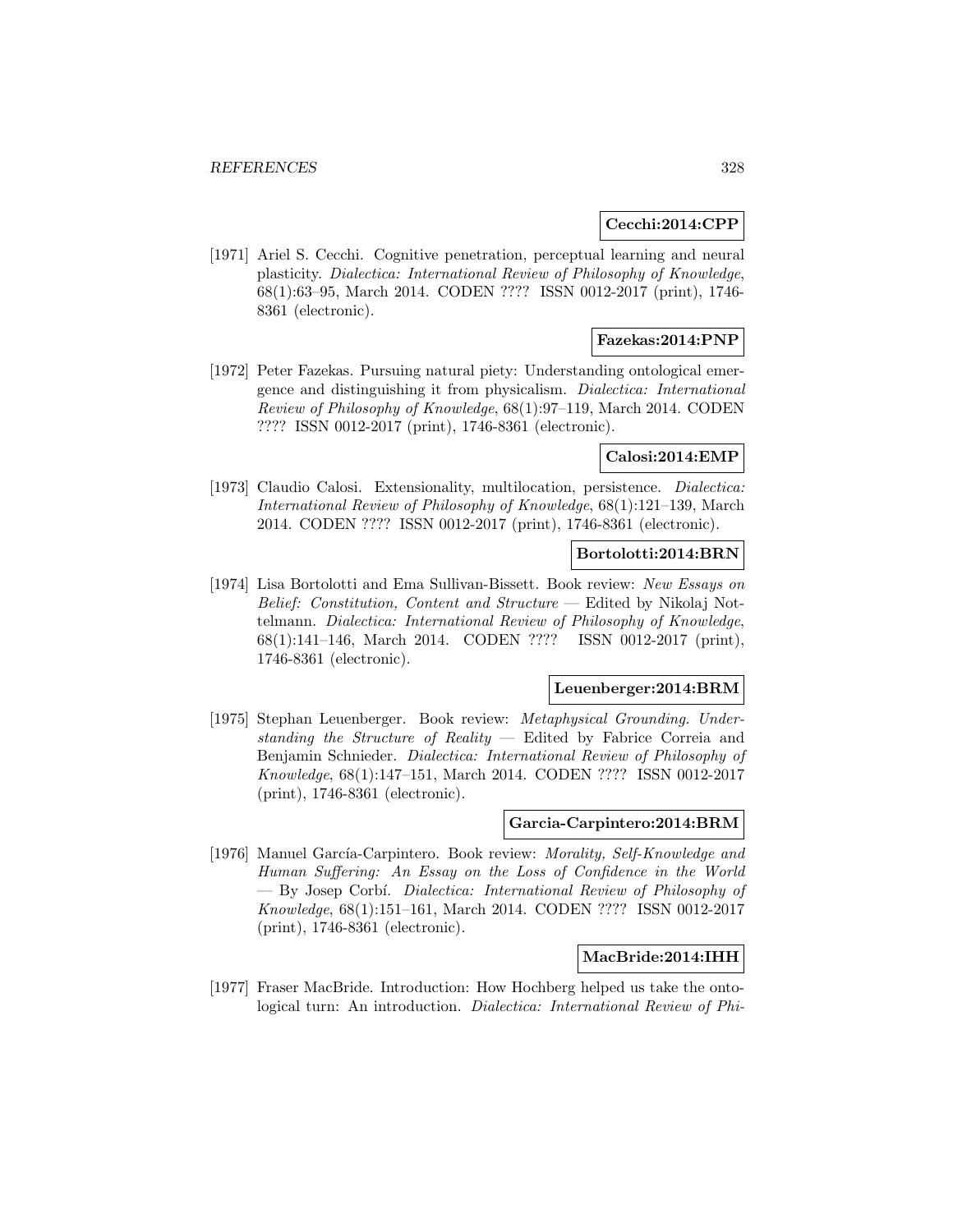losophy of Knowledge, 68(2):163–169, June 2014. CODEN ???? ISSN 0012-2017 (print), 1746-8361 (electronic).

### **Hochberg:2014:STR**

[1978] Herbert Hochberg. Some things recalled. Dialectica: International Review of Philosophy of Knowledge, 68(2):171–182, June 2014. CODEN ???? ISSN 0012-2017 (print), 1746-8361 (electronic).

## **Mantegani:2014:DIQ**

[1979] Nicholas Mantegani. Difference, identity and quantification. Dialectica: International Review of Philosophy of Knowledge, 68(2):183–207, June 2014. CODEN ???? ISSN 0012-2017 (print), 1746-8361 (electronic).

## **Pickel:2014:CPM**

[1980] Bryan Pickel. Complex predication and the metaphysics of properties. Dialectica: International Review of Philosophy of Knowledge, 68(2):209– 230, June 2014. CODEN ???? ISSN 0012-2017 (print), 1746-8361 (electronic).

## **Levine:2014:RPR**

[1981] James Levine. Russell, particularized relations and Bradley's dilemma. Dialectica: International Review of Philosophy of Knowledge, 68(2):231– 261, June 2014. CODEN ???? ISSN 0012-2017 (print), 1746-8361 (electronic).

## **Leo:2014:TCF**

[1982] Joop Leo. Thinking in a coordinate-free way about relations. *Dialectica*: International Review of Philosophy of Knowledge, 68(2):263–282, June 2014. CODEN ???? ISSN 0012-2017 (print), 1746-8361 (electronic).

## **Orilia:2014:POR**

[1983] Francesco Orilia. Positions, ordering relations and O-roles. Dialectica: International Review of Philosophy of Knowledge, 68(2):283–303, June 2014. CODEN ???? ISSN 0012-2017 (print), 1746-8361 (electronic).

#### **Simons:2014:RIS**

[1984] Peter Simons. Relations and idealism: On some arguments of Hochberg against trope nominalism. Dialectica: International Review of Philosophy of Knowledge, 68(2):305–315, June 2014. CODEN ???? ISSN 0012-2017 (print), 1746-8361 (electronic).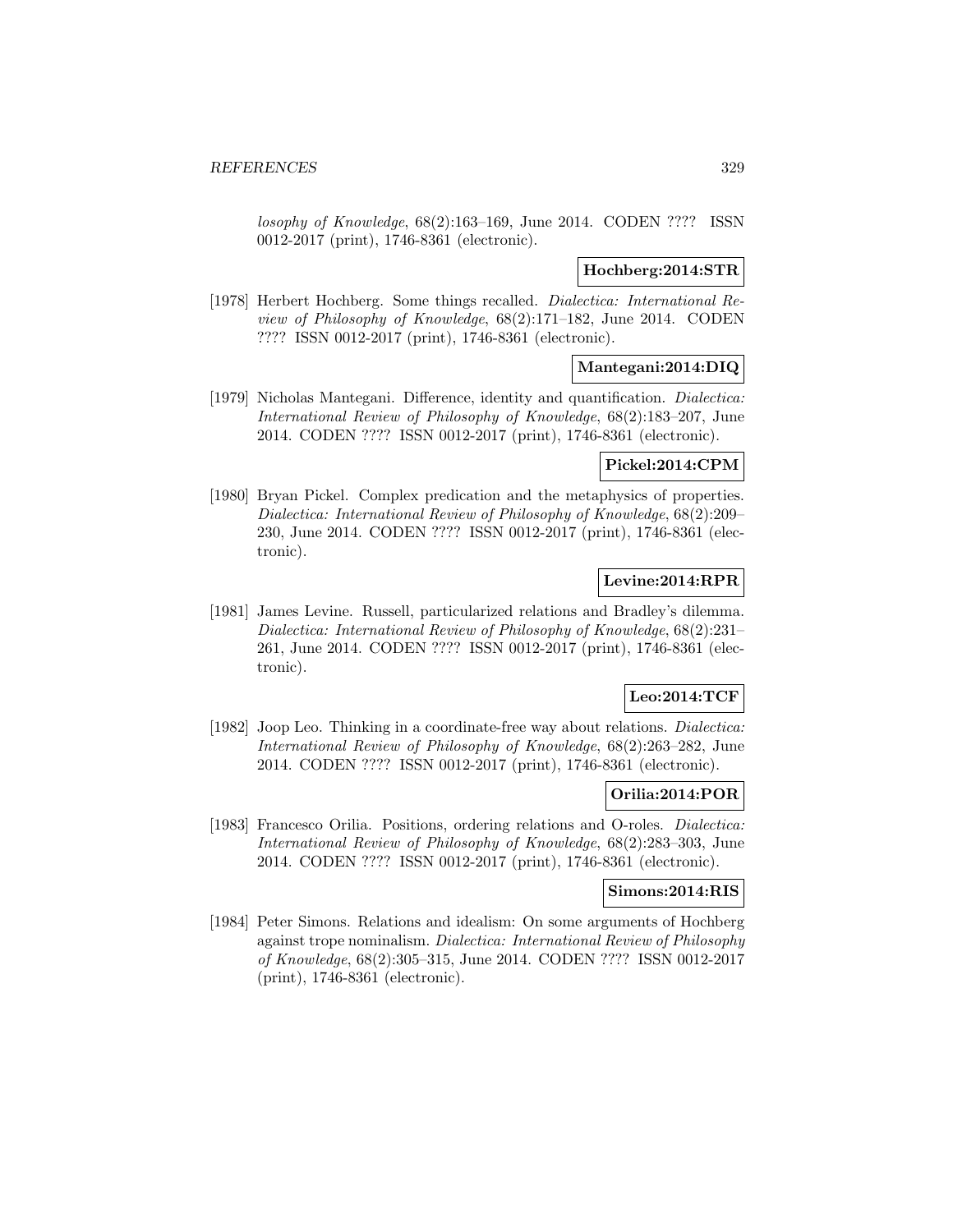## **Fine:2014:PPW**

[1985] Kit Fine. Permission and possible worlds. Dialectica: International Review of Philosophy of Knowledge, 68(3):317–336, September 2014. CO-DEN ???? ISSN 0012-2017 (print), 1746-8361 (electronic).

## **Cray:2014:IC**

[1986] Wesley D. Cray. Inconstancy and content. *Dialectica: International Re*view of Philosophy of Knowledge, 68(3):337–353, September 2014. CO-DEN ???? ISSN 0012-2017 (print), 1746-8361 (electronic).

# **Wallace:2014:AVM**

[1987] Meg Wallace. The argument from vagueness for modal parts. Dialectica: International Review of Philosophy of Knowledge, 68(3):355–373, September 2014. CODEN ???? ISSN 0012-2017 (print), 1746-8361 (electronic).

#### **Backmann:2014:BBS**

[1988] Marius Backmann and Alexander Reutlinger. Better best systems too good to be true. Dialectica: International Review of Philosophy of Knowledge, 68(3):375–390, September 2014. CODEN ???? ISSN 0012- 2017 (print), 1746-8361 (electronic).

## **Sander:2014:FGS**

[1989] Thorsten Sander. A Frege-geach style objection to cognitivist judgment internalism. Dialectica: International Review of Philosophy of Knowledge, 68(3):391–408, September 2014. CODEN ???? ISSN 0012-2017 (print), 1746-8361 (electronic).

### **Harth:2014:RTR**

[1990] Manfred Harth. Is relative truth really truth? Dialectica: International Review of Philosophy of Knowledge, 68(3):409–428, September 2014. CO-DEN ???? ISSN 0012-2017 (print), 1746-8361 (electronic).

#### **Bernstein:2014:NDT**

[1991] Sara Bernstein. Notes and discussions: Two problems for proportionality about omissions. Dialectica: International Review of Philosophy of Knowledge, 68(3):429–441, September 2014. CODEN ???? ISSN 0012- 2017 (print), 1746-8361 (electronic).

## **Cantwell:2014:NDU**

[1992] John Cantwell. Notes and discussions: Unity and autonomy in expressivist logic. Dialectica: International Review of Philosophy of Knowledge,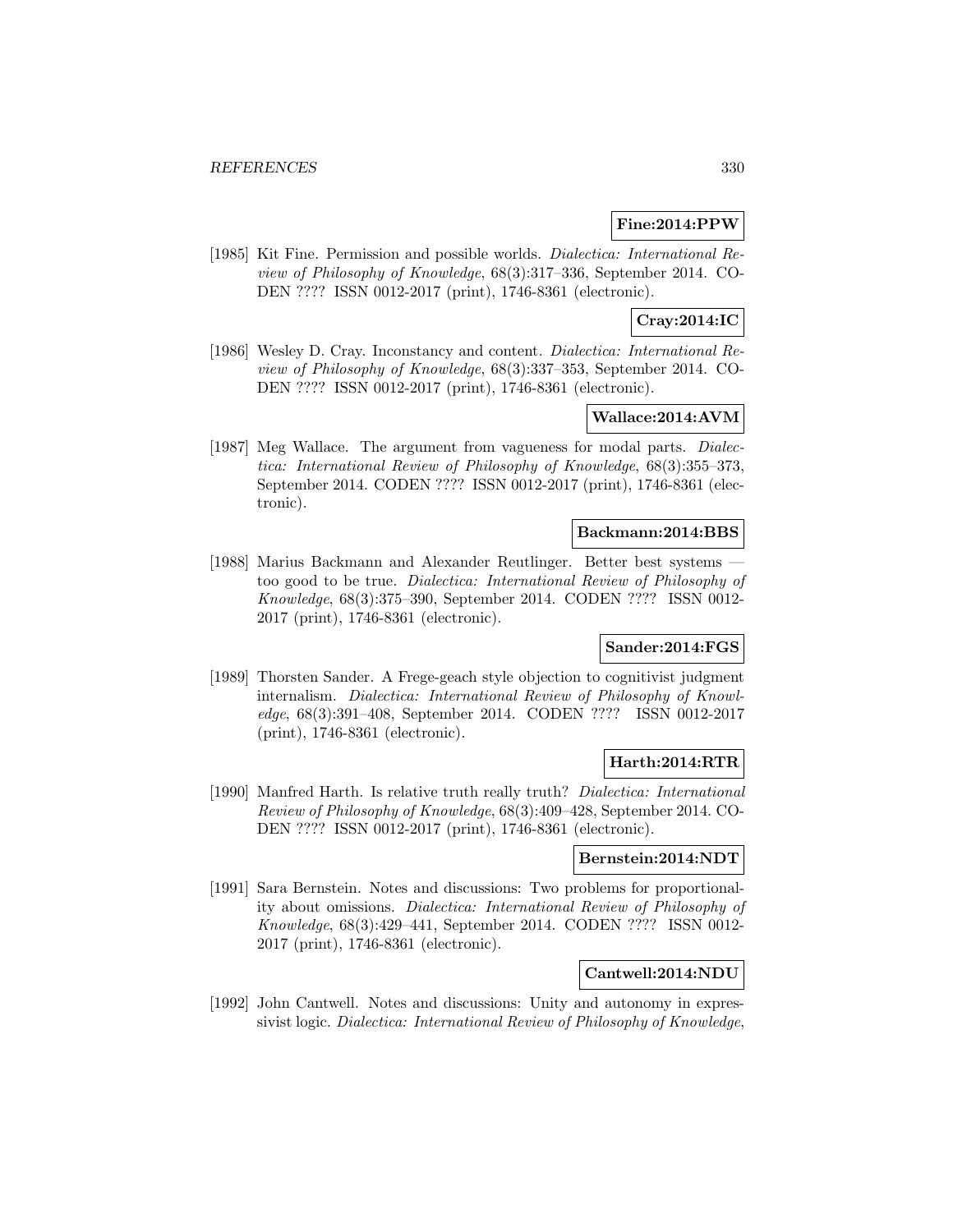68(3):443–457, September 2014. CODEN ???? ISSN 0012-2017 (print), 1746-8361 (electronic).

## **Doring:2014:BRE**

[1993] Sabine A. Döring and Anika Lutz. Book review: The Emotions. A Philosophical Introduction — By Julien A. Deonna and Fabrice Teroni.  $Di$ alectica: International Review of Philosophy of Knowledge, 68(3):459– 463, September 2014. CODEN ???? ISSN 0012-2017 (print), 1746-8361 (electronic).

### **Ludwig:2014:BRD**

[1994] Kirk Ludwig. Book review: Donald Davidson: A Short Introduction — By Kathrin Glüer. Dialectica: International Review of Philosophy of Knowledge, 68(3):464–473, September 2014. CODEN ???? ISSN 0012- 2017 (print), 1746-8361 (electronic).

### **Deroy:2014:BRW**

[1995] Ophelia Deroy. Book review: Why Red Doesn't Sound Like a Bell. Understanding the Feel of Consciousness — By Kevin O'Regan. Dialectica: International Review of Philosophy of Knowledge, 68(3):473–476, September 2014. CODEN ???? ISSN 0012-2017 (print), 1746-8361 (electronic).

### **Gaultier:2014:ASE**

[1996] Benoit Gaultier. Achievements, safety and environmental epistemic luck. Dialectica: International Review of Philosophy of Knowledge, 68(4):477– 497, December 2014. CODEN ???? ISSN 0012-2017 (print), 1746-8361 (electronic).

## **Davies:2014:TRO**

[1997] Alex Davies. Off-target responses to occasion-sensitivity. Dialectica: International Review of Philosophy of Knowledge, 68(4):499–523, December 2014. CODEN ???? ISSN 0012-2017 (print), 1746-8361 (electronic).

#### **Wahlberg:2014:IOR**

[1998] Tobias Hansson Wahlberg. Institutional objects, reductionism and theories of persistence. Dialectica: International Review of Philosophy of Knowledge, 68(4):525–562, December 2014. CODEN ???? ISSN 0012- 2017 (print), 1746-8361 (electronic).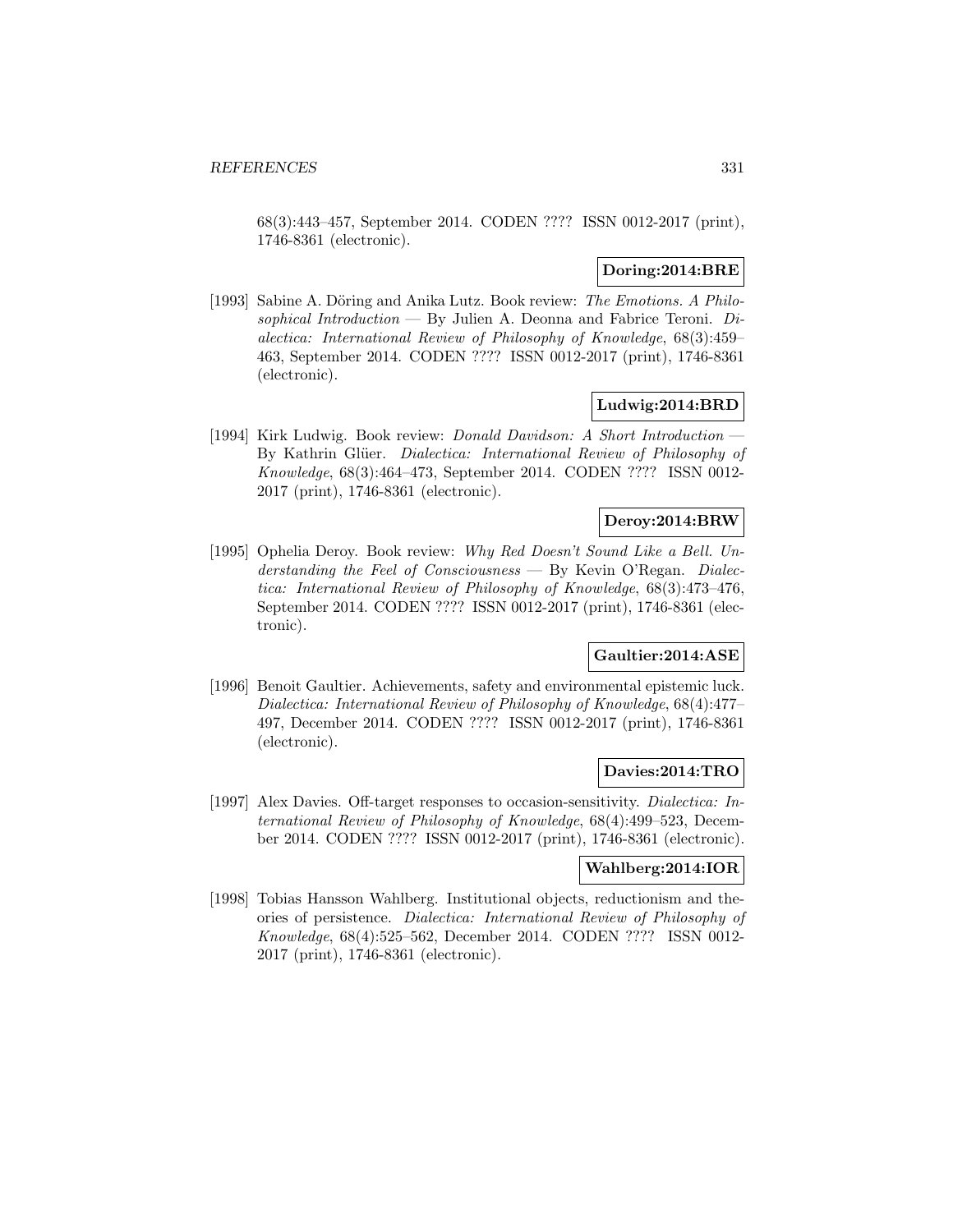#### **Sweeney:2014:UCR**

[1999] Paula Sweeney. The utility of content-relativism. Dialectica: International Review of Philosophy of Knowledge, 68(4):563–579, December 2014. CODEN ???? ISSN 0012-2017 (print), 1746-8361 (electronic).

## **Felappi:2014:DS**

[2000] Giulia Felappi. 'In defence of sententialism'. Dialectica: International Review of Philosophy of Knowledge, 68(4):581–603, December 2014. CO-DEN ???? ISSN 0012-2017 (print), 1746-8361 (electronic).

### **Baierle:2014:BRU**

[2001] Emmanuel Baierlé. Book review: Understanding Human Agency — By Erasmus Mayr. Dialectica: International Review of Philosophy of Knowledge, 68(4):605–609, December 2014. CODEN ???? ISSN 0012-2017 (print), 1746-8361 (electronic).

#### **Ronnow-Rasmussen:2014:BRD**

[2002] Toni Rønnow-Rasmussen. Book review: In Defense of Shame: The Faces of an Emotion — By Julien A. Deonna, Raffaele Rodogno and Fabrice Teroni. Dialectica: International Review of Philosophy of Knowledge, 68 (4):609–614, December 2014. CODEN ???? ISSN 0012-2017 (print), 1746-8361 (electronic).

# **Cross:2014:BRG**

[2003] Troy Cross. Book review: Getting Causes from Powers — By Stephen Mumford and Rani Lill Anjum. Dialectica: International Review of Philosophy of Knowledge, 68(4):614–619, December 2014. CODEN ???? ISSN 0012-2017 (print), 1746-8361 (electronic).

### **Bader:2014:BRD**

[2004] Ralf M. Bader. Book review: The Dimensions of Consequentialism: Ethics, Equality and Risk — By M. Peterson. Dialectica: International Review of Philosophy of Knowledge, 68(4):620–625, December 2014. CO-DEN ???? ISSN 0012-2017 (print), 1746-8361 (electronic). See reply [2005].

#### **Peterson:2014:RRB**

[2005] Martin Peterson. Reply to Ralf Bader. Dialectica: International Review of Philosophy of Knowledge, 68(4):625–629, December 2014. CODEN ???? ISSN 0012-2017 (print), 1746-8361 (electronic). See [2004].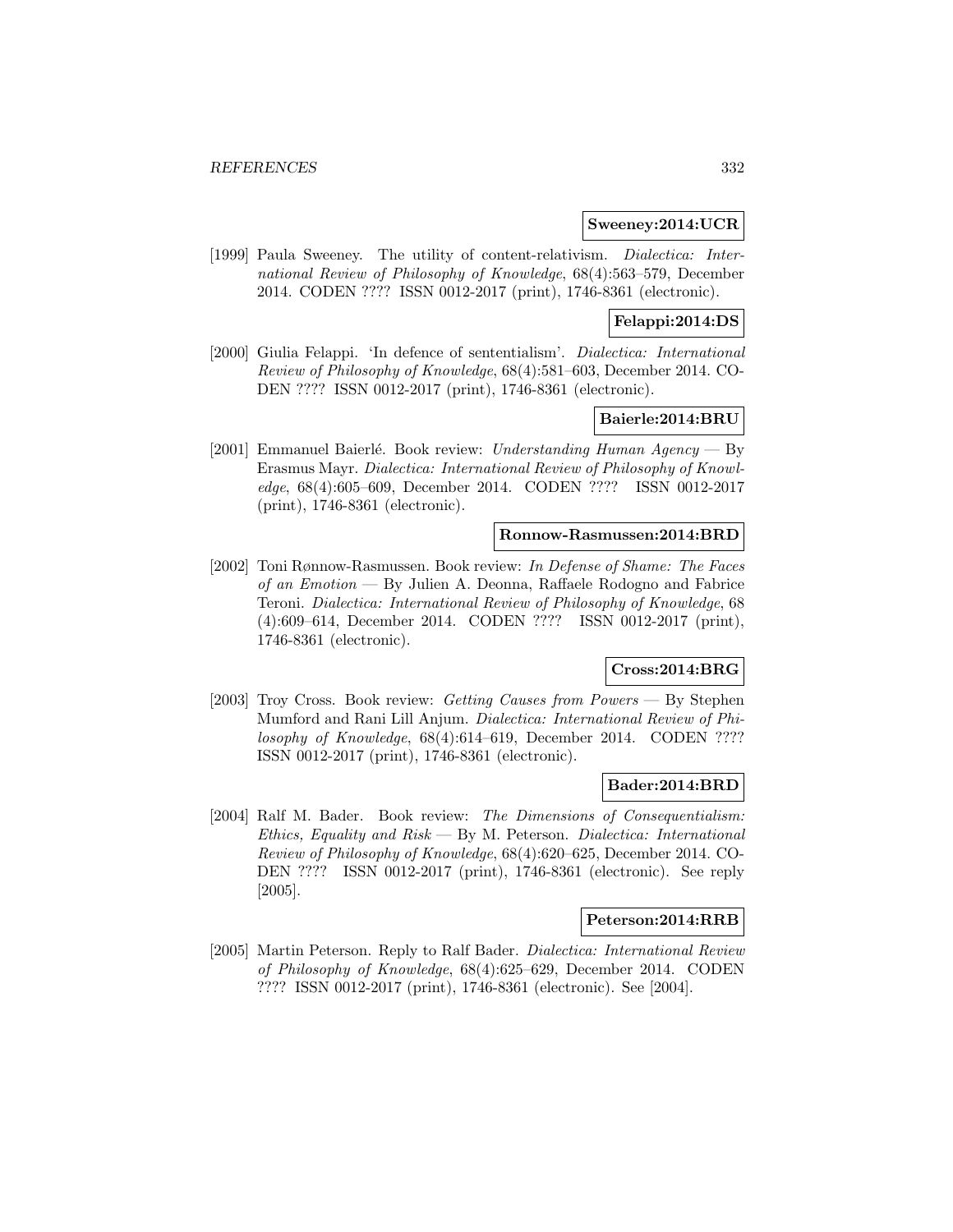#### **Szigeti:2015:SMD**

[2006] András Szigeti. Sentimentalism and moral dilemmas. *Dialectica: Inter*national Review of Philosophy of Knowledge, 69(1):1–22, March 2015. CODEN ???? ISSN 0012-2017 (print), 1746-8361 (electronic).

### **Baave:2015:DET**

[2007] Arvid Båve. A deflationist error theory of properties. Dialectica: International Review of Philosophy of Knowledge, 69(1):23–59, March 2015. CODEN ???? ISSN 0012-2017 (print), 1746-8361 (electronic).

# **Cieslinski:2015:IT**

[2008] Cezary Cieśliński. The innocence of truth. *Dialectica: International* Review of Philosophy of Knowledge, 69(1):61–85, March 2015. CODEN ???? ISSN 0012-2017 (print), 1746-8361 (electronic).

# **Varga:2015:IVC**

[2009] Somogy Varga. Identifications, volitions and the case of successful psychopaths. Dialectica: International Review of Philosophy of Knowledge, 69(1):87–106, March 2015. CODEN ???? ISSN 0012-2017 (print), 1746- 8361 (electronic).

## **Borgoni:2015:DMP**

[2010] Cristina Borgoni. Dissonance and Moorean propositions. Dialectica: International Review of Philosophy of Knowledge, 69(1):107–127, March 2015. CODEN ???? ISSN 0012-2017 (print), 1746-8361 (electronic).

#### **Nasim:2015:BRG**

[2011] Omar W. Nasim. Book review: G. F. Stout and the Psychological Origins of Analytic Philosophy — By Maria van der Schaar. Dialectica: International Review of Philosophy of Knowledge, 69(1):129–134, March 2015. CODEN ???? ISSN 0012-2017 (print), 1746-8361 (electronic).

### **Dokic:2015:BRP**

[2012] Jérôme Dokic. Book review: Perception, Realism and the Problem of Reference — Edited by Athanasios Raftopoulos and Peter Machame. Dialectica: International Review of Philosophy of Knowledge, 69(1):134– 138, March 2015. CODEN ???? ISSN 0012-2017 (print), 1746-8361 (electronic).

## **Correia:2015:BRC**

[2013] Fabrice Correia. Book review: Categories of Being: Essays on Metaphysics and Logic — Edited by L. Haaparanta and H. J. Koskinen.  $Di$ -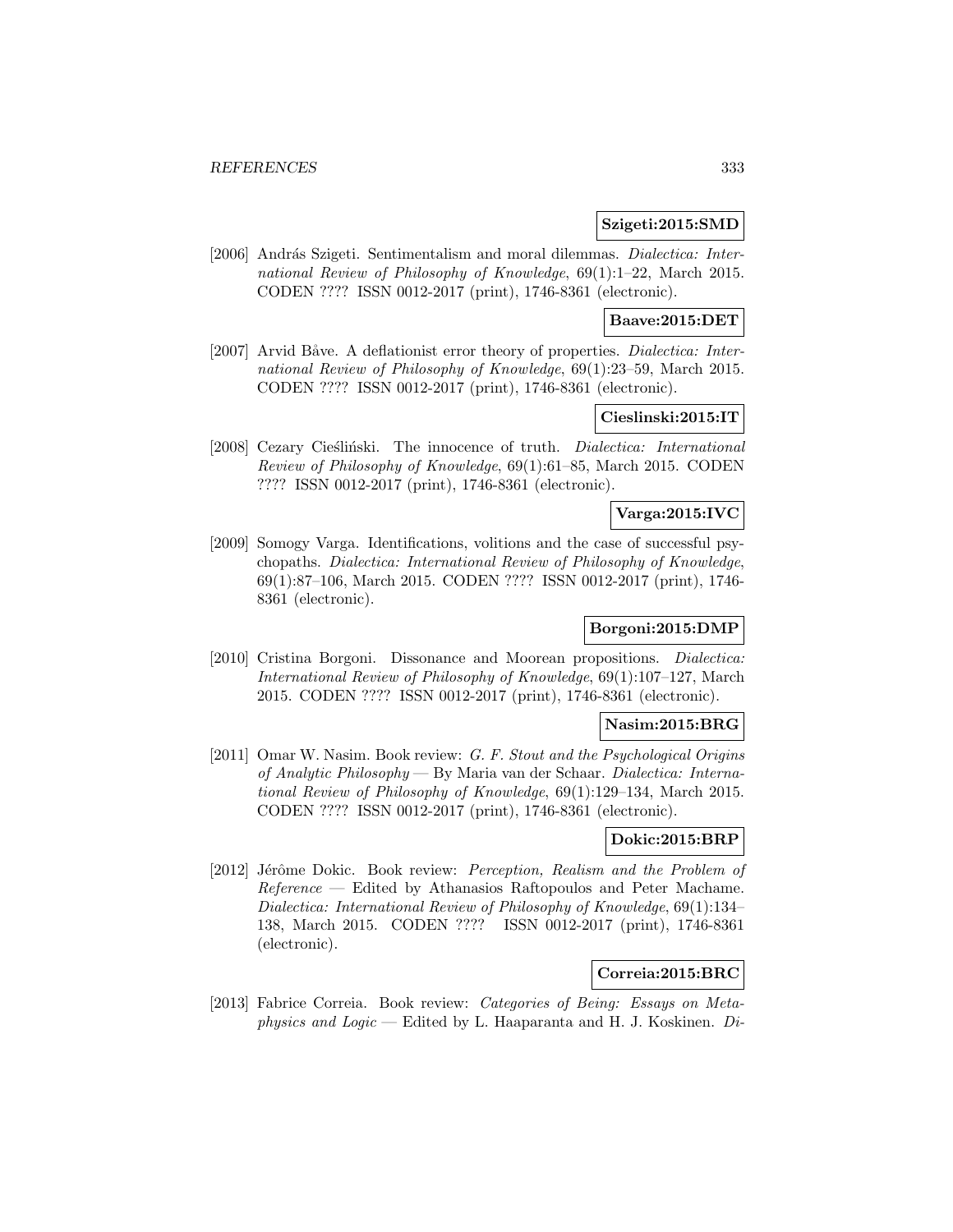alectica: International Review of Philosophy of Knowledge, 69(1):138– 143, March 2015. CODEN ???? ISSN 0012-2017 (print), 1746-8361 (electronic).

# **deSaussure:2015:BRT**

[2014] Louis de Saussure. Book review: Telicity, Change, and State: A Cross-Categorial View of Event Structure — Edited by Violeta Demonte and Louise McNally. Dialectica: International Review of Philosophy of Knowledge, 69(1):143–148, March 2015. CODEN ???? ISSN 0012-2017 (print), 1746-8361 (electronic).

## **Merlo:2015:BRN**

[2015] Giovanni Merlo. Book review: New Papers on the Present: Focus on Presentism — Edited by Roberto Ciuni, Kristie Miller and Giuliano Torrengo. Dialectica: International Review of Philosophy of Knowledge, 69 (1):148–153, March 2015. CODEN ???? ISSN 0012-2017 (print), 1746- 8361 (electronic).

## **Zeman:2015:RBP**

[2016] Dan Zeman. Relativism and bound predicates of personal taste: An answer to Schaffer's argument from binding. Dialectica: International Review of Philosophy of Knowledge, 69(2):155–183, June 2015. CODEN ???? ISSN 0012-2017 (print), 1746-8361 (electronic).

## **Vlerick:2015:EEJ**

[2017] Michael Vlerick and Alex Broadbent. Evolution and epistemic justification. Dialectica: International Review of Philosophy of Knowledge, 69(2): 185–203, June 2015. CODEN ???? ISSN 0012-2017 (print), 1746-8361 (electronic).

#### **Andow:2015:NDE**

[2018] James Andow. Notes and discussions: Expecting moral philosophers to be reliable. Dialectica: International Review of Philosophy of Knowledge, 69(2):205–220, June 2015. CODEN ???? ISSN 0012-2017 (print), 1746- 8361 (electronic).

#### **Massin:2015:BRP**

[2019] Olivier Massin. Book review: Personal Value — By Rønnow-Rasmussen. Dialectica: International Review of Philosophy of Knowledge, 69(2):221– 231, June 2015. CODEN ???? ISSN 0012-2017 (print), 1746-8361 (electronic).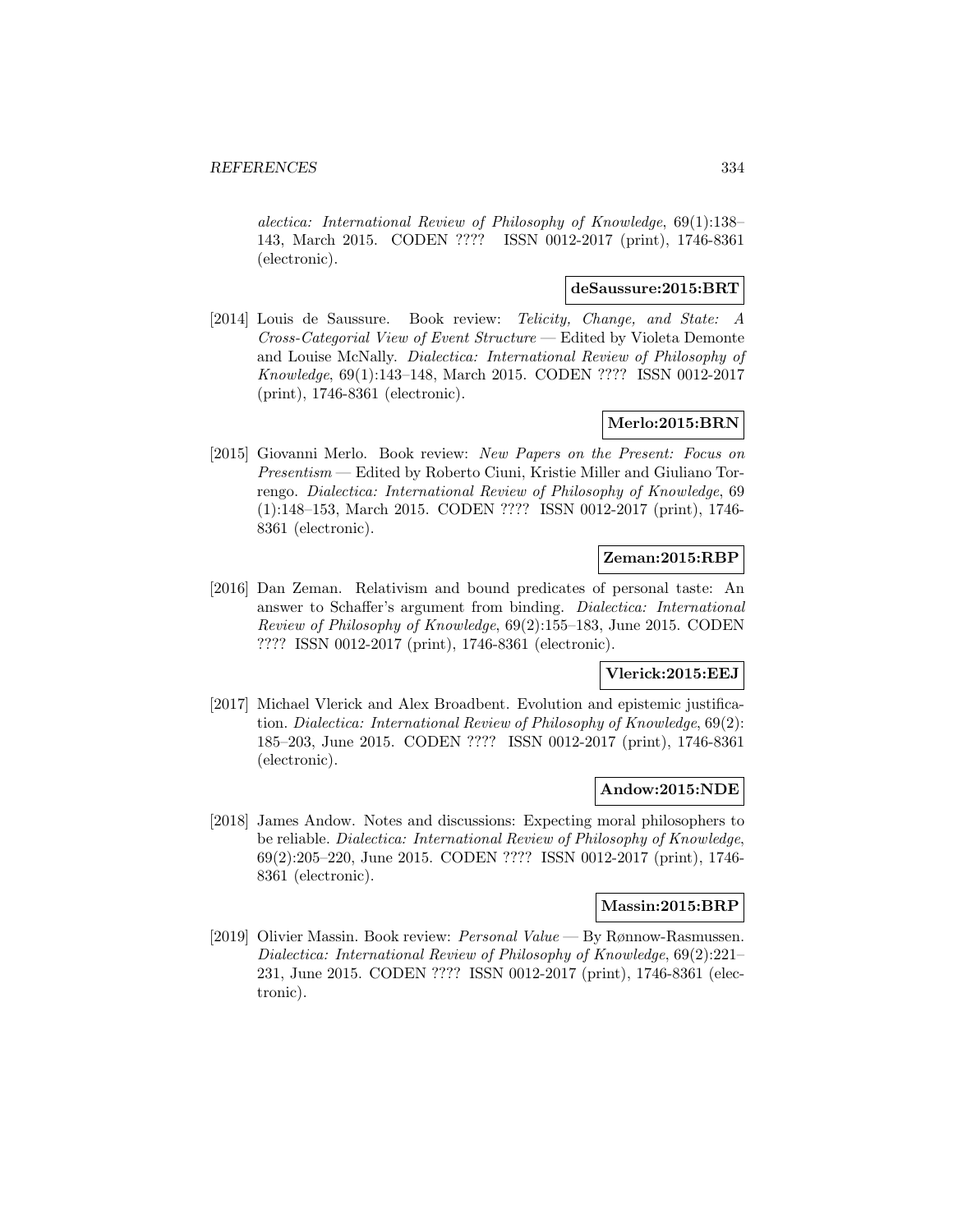#### **Tassone:2015:BRT**

[2020] Biagio G. Tassone. Book review: Themes From Brentano, Studien zur  $Osterreichischen Philosophie — Edited by Denis Fisette and Guillaume$ Fréchette. Dialectica: International Review of Philosophy of Knowledge, 69(2):231–248, June 2015. CODEN ???? ISSN 0012-2017 (print), 1746- 8361 (electronic).

# **Raz:2015:BRO**

[2021] Tim Räz. Book review: The Outer Limits of Reason. What Science, Mathematics, and Logic Cannot Tell  $Us$   $\rightarrow$  By Noson S. Yanofsky. Dialectica: International Review of Philosophy of Knowledge, 69(2):248– 254, June 2015. CODEN ???? ISSN 0012-2017 (print), 1746-8361 (electronic).

## **Benovsky:2015:BRR**

[2022] Jiri Benovsky. Book review: Resemblance and Representation: An Essay in the Philosophy of Pictures — By Ben Blumson. Dialectica: International Review of Philosophy of Knowledge, 69(2):254–258, June 2015. CODEN ???? ISSN 0012-2017 (print), 1746-8361 (electronic).

#### **Doring:2015:IBP**

[2023] Sabine A. Döring and Anika Lutz. Introduction: Beyond perceptualism: Introduction to the special issue. Dialectica: International Review of Philosophy of Knowledge, 69(3):259–270, September 2015. CODEN ???? ISSN 0012-2017 (print), 1746-8361 (electronic).

### **Dokic:2015:EEM**

[2024] Jérôme Dokic and Stéphane Lemaire. Are emotions evaluative modes? Dialectica: International Review of Philosophy of Knowledge, 69(3):271– 292, September 2015. CODEN ???? ISSN 0012-2017 (print), 1746-8361 (electronic).

#### **Deonna:2015:EA**

[2025] Julien A. Deonna and Fabrice Teroni. Emotions as attitudes. Dialectica: International Review of Philosophy of Knowledge, 69(3):293–311, September 2015. CODEN ???? ISSN 0012-2017 (print), 1746-8361 (electronic).

## **Lutz:2015:PCE**

[2026] Anika Lutz. The phenomenal character of emotional experience: A look at perception theory. Dialectica: International Review of Philosophy of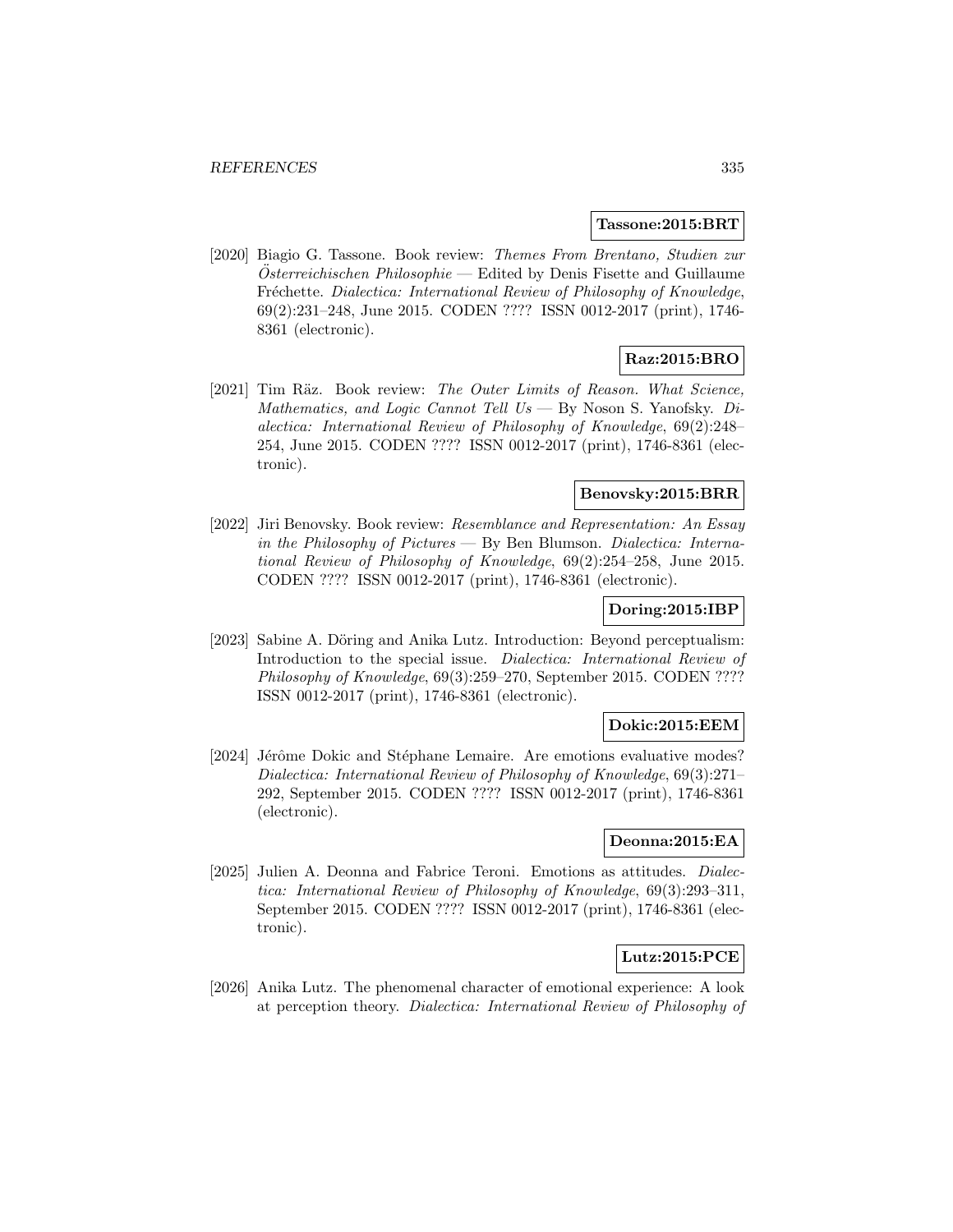Knowledge, 69(3):313–334, September 2015. CODEN ???? ISSN 0012- 2017 (print), 1746-8361 (electronic).

#### **Lacewing:2015:EPS**

[2027] Michael Lacewing. Emotion, perception, and the self in moral epistemology. Dialectica: International Review of Philosophy of Knowledge, 69(3):335–355, September 2015. CODEN ???? ISSN 0012-2017 (print), 1746-8361 (electronic).

#### **Schroeter:2015:DER**

[2028] Laura Schroeter, François Schroeter, and Karen Jones. Do emotions represent values? Dialectica: International Review of Philosophy of Knowledge, 69(3):357–380, September 2015. CODEN ???? ISSN 0012-2017 (print), 1746-8361 (electronic).

#### **Doring:2015:WWR**

[2029] Sabine A. Döring. What's wrong with recalcitrant emotions? From irrationality to challenge of agential identity. Dialectica: International Review of Philosophy of Knowledge, 69(3):381–402, September 2015. CO-DEN ???? ISSN 0012-2017 (print), 1746-8361 (electronic).

## **Brady:2015:FBS**

[2030] Michael S. Brady. Feeling bad and seeing bad. Dialectica: International Review of Philosophy of Knowledge, 69(3):403–416, September 2015. CO-DEN ???? ISSN 0012-2017 (print), 1746-8361 (electronic).

### **Helm:2015:ERR**

[2031] Bennett W. Helm. Emotions and recalcitrance: Reevaluating the perceptual model. Dialectica: International Review of Philosophy of Knowledge, 69(3):417–433, September 2015. CODEN ???? ISSN 0012-2017 (print), 1746-8361 (electronic).

### **Lange:2015:EEN**

[2032] Marc Lange. Explanation, existence and natural properties in mathematics — a case study: Desargues' Theorem (winner of the 2014 Dialectica Prize). Dialectica: International Review of Philosophy of Knowledge, 69 (4):435–472, December 2015. CODEN ???? ISSN 0012-2017 (print), 1746-8361 (electronic).

### **Hofweber:2015:PSM**

[2033] Thomas Hofweber. The place of subjects in the metaphysics of material objects. Dialectica: International Review of Philosophy of Knowledge,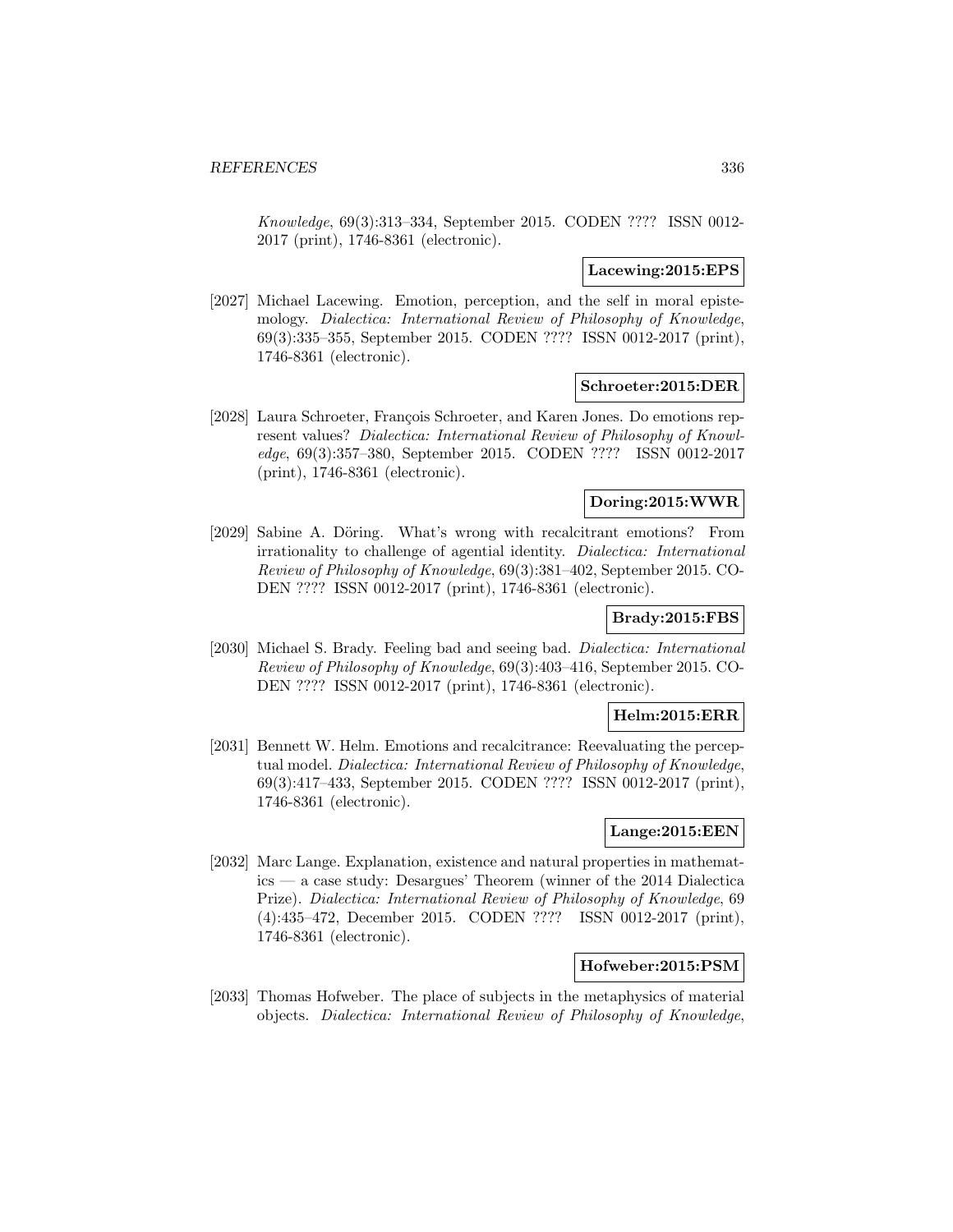69(4):473–490, December 2015. CODEN ???? ISSN 0012-2017 (print), 1746-8361 (electronic).

### **Pineda:2015:MAA**

[2034] David Pineda. The modal argument against materialism and intertheoretic identities. Dialectica: International Review of Philosophy of Knowledge, 69(4):491–515, December 2015. CODEN ???? ISSN 0012-2017 (print), 1746-8361 (electronic).

# **Clapp:2015:NAA**

[2035] Lenny Clapp. A non-alethic approach to faultless disagreement. Dialectica: International Review of Philosophy of Knowledge, 69(4):517–550, December 2015. CODEN ???? ISSN 0012-2017 (print), 1746-8361 (electronic).

#### **Rosenkranz:2015:PDC**

[2036] Sven Rosenkranz and Moritz Schulz. Peer disagreement: A call for the revision of prior probabilities. Dialectica: International Review of Philosophy of Knowledge, 69(4):551–586, December 2015. CODEN ???? ISSN 0012-2017 (print), 1746-8361 (electronic).

# **Novaes:2015:DMA**

[2037] Catarina Dutilh Novaes. A dialogical, multi-agent account of the normativity of logic. Dialectica: International Review of Philosophy of Knowledge, 69(4):587–609, December 2015. CODEN ???? ISSN 0012-2017 (print), 1746-8361 (electronic).

### **Voltolini:2015:BRN**

[2038] Alberto Voltolini. Book review: The Nonexistent — By Anthony Everett. Dialectica: International Review of Philosophy of Knowledge, 69(4):611– 620, December 2015. CODEN ???? ISSN 0012-2017 (print), 1746-8361 (electronic).

## **Dutant:2015:BRT**

[2039] Julien Dutant. Book review: Tacit Knowledge — By Neil Gascoigne and Tim Thornton. Dialectica: International Review of Philosophy of Knowledge, 69(4):621–623, December 2015. CODEN ???? ISSN 0012- 2017 (print), 1746-8361 (electronic).

## **Kail:2015:BRH**

[2040] P. J. E. Kail. Book review: Hume's Radical Scepticism and the Fate of Naturalized Epistemology — By Kevin Meeker. Dialectica: International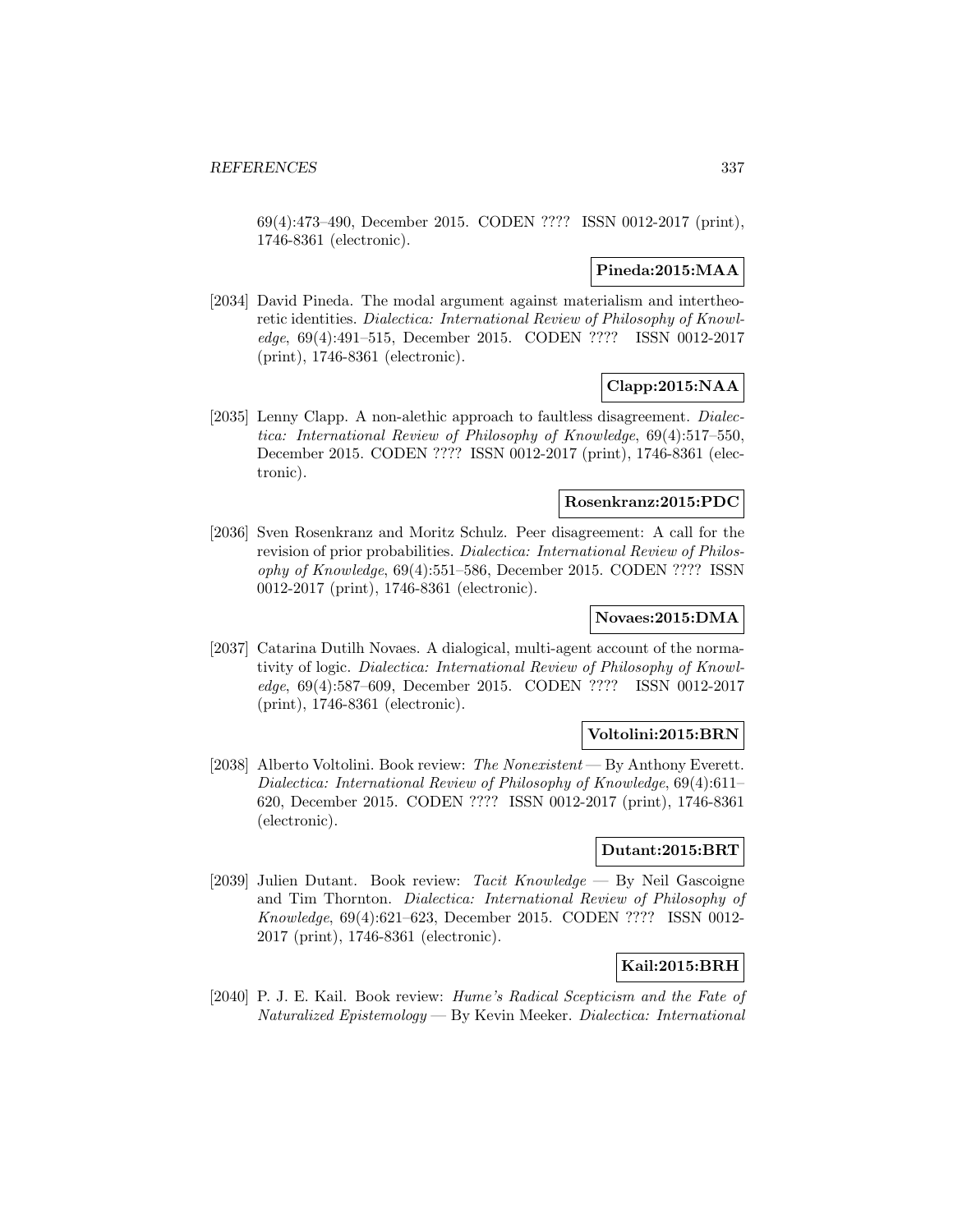Review of Philosophy of Knowledge, 69(4):623–630, December 2015. CO-DEN ???? ISSN 0012-2017 (print), 1746-8361 (electronic).

#### **Anonymous:2016:IIT**

[2041] Anonymous. Issue information — TOC. Dialectica: International Review of Philosophy of Knowledge, 70(1):1, March 2016. CODEN ???? ISSN 0012-2017 (print), 1746-8361 (electronic).

# **Onofri:2016:TCT**

[2042] Andrea Onofri. Two constraints on a theory of concepts. Dialectica: International Review of Philosophy of Knowledge, 70(1):3–27, March 2016. CODEN ???? ISSN 0012-2017 (print), 1746-8361 (electronic).

## **Belleri:2016:USE**

[2043] Delia Belleri. The underdeterminacy of sentences and the expressibility of our thoughts. Dialectica: International Review of Philosophy of Knowledge, 70(1):29–48, March 2016. CODEN ???? ISSN 0012-2017 (print), 1746-8361 (electronic).

## **Susnik:2016:DIM**

[2044] Matej Sušnik. Does it matter who is driving the trolley? *Dialectica:* International Review of Philosophy of Knowledge, 70(1):49–63, March 2016. CODEN ???? ISSN 0012-2017 (print), 1746-8361 (electronic).

### **Baker:2016:IAD**

[2045] Derek Baker. Intuitions about disagreement do not support the normativity of meaning. Dialectica: International Review of Philosophy of Knowledge, 70(1):65–84, March 2016. CODEN ???? ISSN 0012-2017 (print), 1746-8361 (electronic).

### **Goldschmidt:2016:DCP**

[2046] Tyron Goldschmidt. A demonstration of the causal power of absences. Dialectica: International Review of Philosophy of Knowledge, 70(1):85, March 2016. CODEN ???? ISSN 0012-2017 (print), 1746-8361 (electronic).

### **McCarthy:2016:GTI**

[2047] Timothy McCarthy. Gödel's Third Incompleteness Theorem. Dialectica: International Review of Philosophy of Knowledge, 70(1):87–112, March 2016. CODEN ???? ISSN 0012-2017 (print), 1746-8361 (electronic).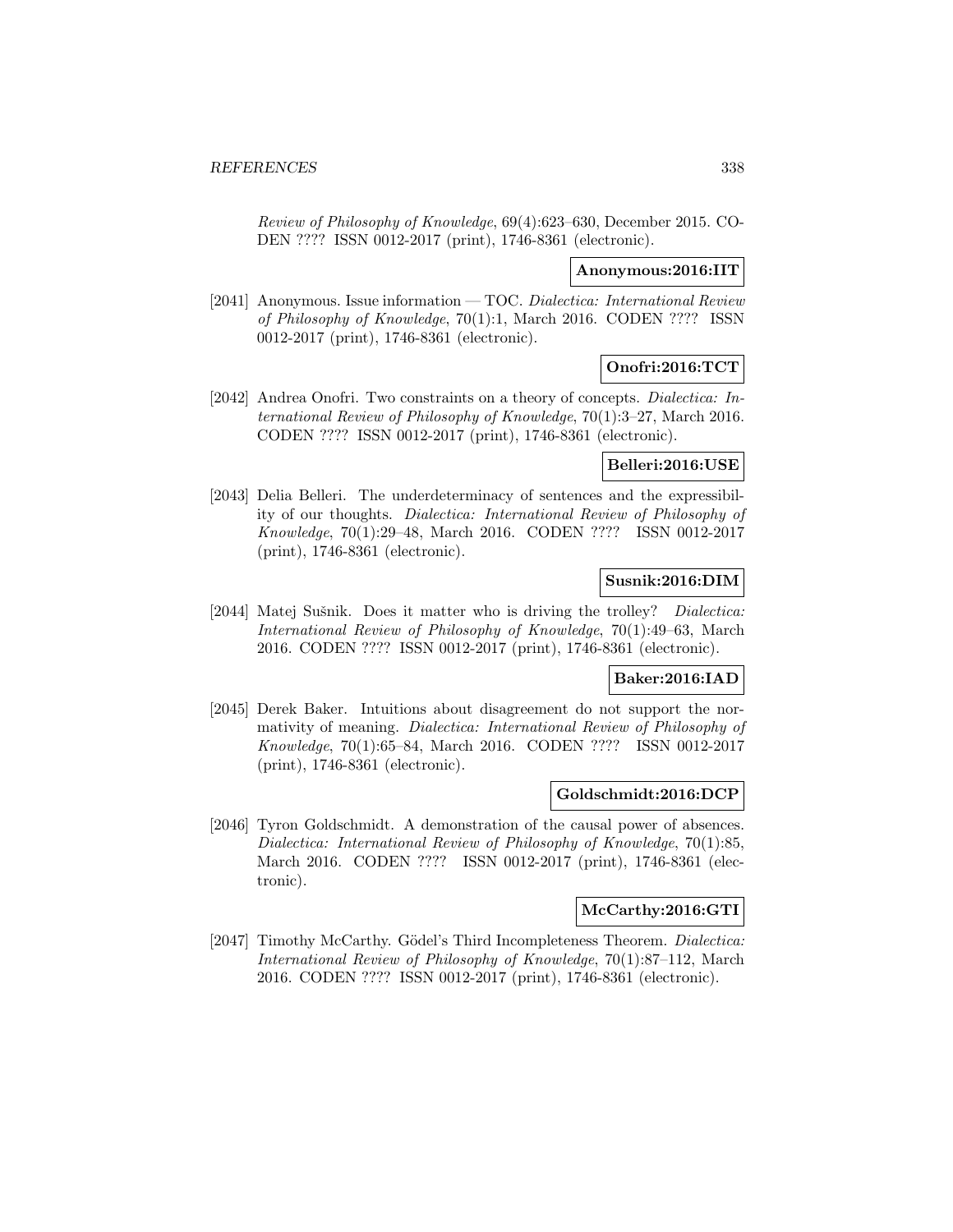### **Lynch:2016:BRS**

[2048] Kevin Lynch. Book review: Self-Knowledge for Humans — By Quassim Cassam. Dialectica: International Review of Philosophy of Knowledge, 70(1):113–119, March 2016. CODEN ???? ISSN 0012-2017 (print), 1746-8361 (electronic).

## **Ferguson:2016:BRL**

[2049] Thomas Macaulay Ferguson. Book review: Logics and Falsifications. A New Perspective on Constructivist Semantics — By Andreas Kapsner. Dialectica: International Review of Philosophy of Knowledge, 70(1):119– 124, March 2016. CODEN ???? ISSN 0012-2017 (print), 1746-8361 (electronic).

#### **Seron:2016:BRW**

[2050] Denis Seron. Book review: Wittgenstein et la philosophie austro- $\alpha$ llemande — By K. Mulligan. (French) [Book review: booktitle Wittgenstein and Austro-German philosophy — By K. Mulligan]. Dialectica: International Review of Philosophy of Knowledge, 70(1):125–128, March 2016. CODEN ???? ISSN 0012-2017 (print), 1746-8361 (electronic).

#### **Butterfield:2016:BRM**

[2051] Paul Butterfield. Book review: Moral Failure: On The Impossible De $mands of Morality$   $\rightarrow$  By Lisa Tessman. Dialectica: International Review of Philosophy of Knowledge, 70(1):129–136, March 2016. CODEN ???? ISSN 0012-2017 (print), 1746-8361 (electronic).

### **Anonymous:2016:IIa**

[2052] Anonymous. Issue information. Dialectica: International Review of Philosophy of Knowledge, 70(2):137, June 2016. CODEN ???? ISSN 0012- 2017 (print), 1746-8361 (electronic).

## **Barz:2016:IAP**

[2053] Wolfgang Barz. Infallibility, acquaintance, and phenomenal concepts. Dialectica: International Review of Philosophy of Knowledge, 70(2):139– 168, June 2016. CODEN ???? ISSN 0012-2017 (print), 1746-8361 (electronic).

### **Otero:2016:HIC**

[2054] Manuel Pérez Otero. How indeterminism could help incompatibilism on free action. Dialectica: International Review of Philosophy of Knowledge, 70(2):169–184, June 2016. CODEN ???? ISSN 0012-2017 (print), 1746- 8361 (electronic).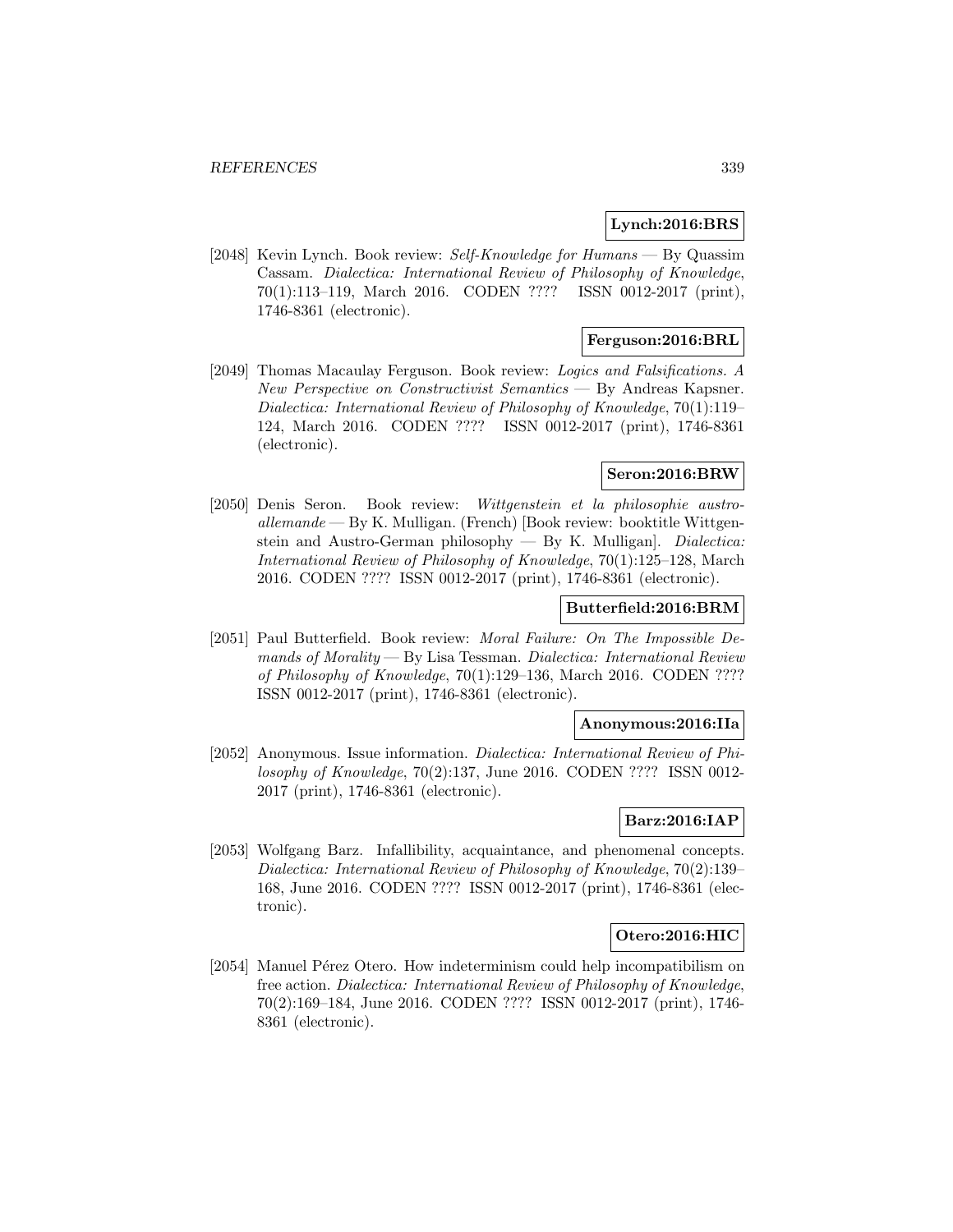#### **Freitag:2016:DRG**

[2055] Wolfgang Freitag. The disjunctive riddle and the grue-paradox. *Dialec*tica: International Review of Philosophy of Knowledge, 70(2):185–200, June 2016. CODEN ???? ISSN 0012-2017 (print), 1746-8361 (electronic).

# **Hoeltje:2016:NDM**

[2056] Miguel Hoeltje. Notes and discussions: 'meaning and truth' and 'truth and meaning'. Dialectica: International Review of Philosophy of Knowledge, 70(2):201–215, June 2016. CODEN ???? ISSN 0012-2017 (print), 1746-8361 (electronic).

#### **Sgaravatti:2016:NDK**

[2057] Daniele Sgaravatti. Notes and discussions: Is knowledge of essence required for thinking about something? Dialectica: International Review of Philosophy of Knowledge, 70(2):217–228, June 2016. CODEN ???? ISSN 0012-2017 (print), 1746-8361 (electronic).

### **Becker:2016:NDR**

[2058] Sebastian Becker. Notes and discussions: Resolving Turri's puzzle about withholding. Dialectica: International Review of Philosophy of Knowledge, 70(2):229–243, June 2016. CODEN ???? ISSN 0012-2017 (print), 1746-8361 (electronic).

### **Voltolini:2016:BRO**

[2059] Alberto Voltolini. Book review: The Objects of Thought  $-$  By Tim Crane. Dialectica: International Review of Philosophy of Knowledge, 70 (2):245–252, June 2016. CODEN ???? ISSN 0012-2017 (print), 1746- 8361 (electronic).

### **Scarpati:2016:BRA**

[2060] Maria Scarpati. Book review: Amore e altri inganni — By José A. Diez and Andrea Iacona. Dialectica: International Review of Philosophy of Knowledge, 70(2):252–256, June 2016. CODEN ???? ISSN 0012-2017 (print), 1746-8361 (electronic).

### **Lacewing:2016:BRT**

[2061] Michael Lacewing. Book review: True Emotions — By Mikko Salmela. Dialectica: International Review of Philosophy of Knowledge, 70(2):257– 265, June 2016. CODEN ???? ISSN 0012-2017 (print), 1746-8361 (electronic).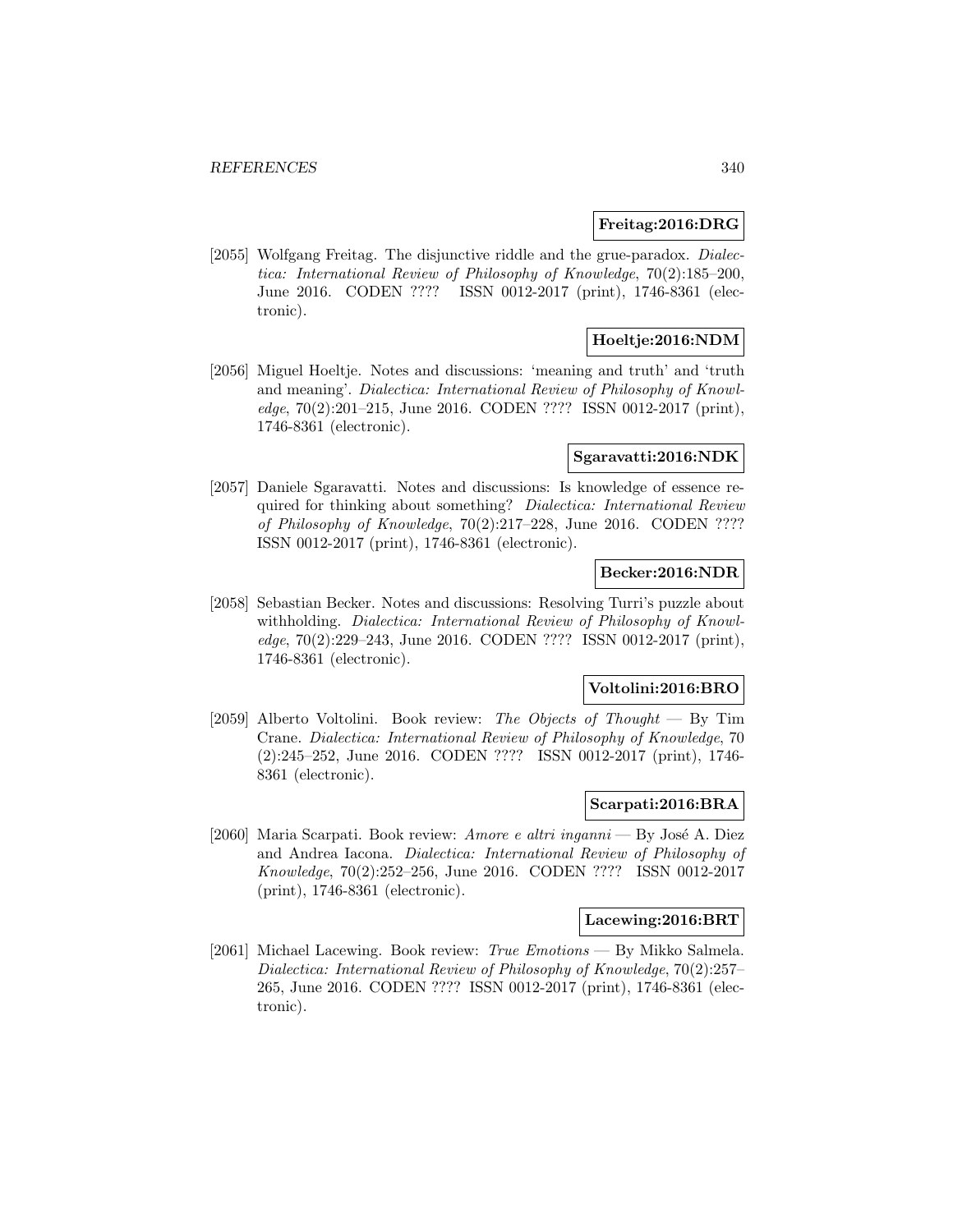### **Anonymous:2016:IIb**

[2062] Anonymous. Issue information. Dialectica: International Review of Philosophy of Knowledge, 70(3):267, September 2016. CODEN ???? ISSN 0012-2017 (print), 1746-8361 (electronic).

## **Pashby:2016:HDT**

[2063] Thomas Pashby. How do things persist? Location relations in physics and the metaphysics of persistence. Dialectica: International Review of Philosophy of Knowledge, 70(3):269–309, September 2016. CODEN ???? ISSN 0012-2017 (print), 1746-8361 (electronic).

### **Merlo:2016:SM**

[2064] Giovanni Merlo. Subjectivism and the mental. Dialectica: International Review of Philosophy of Knowledge, 70(3):311–342, September 2016. CO-DEN ???? ISSN 0012-2017 (print), 1746-8361 (electronic).

## **Green:2016:CBR**

[2065] Sara Green and Nicholaos Jones. Constraint-based reasoning for search and explanation: Strategies for understanding variation and patterns in biology. Dialectica: International Review of Philosophy of Knowledge, 70(3):343–374, September 2016. CODEN ???? ISSN 0012-2017 (print), 1746-8361 (electronic).

# **Marcus:2016:BKY**

[2066] Eric Marcus. To believe is to know that you believe. *Dialectica: Inter*national Review of Philosophy of Knowledge, 70(3):375–405, September 2016. CODEN ???? ISSN 0012-2017 (print), 1746-8361 (electronic).

### **Artiga:2016:LRD**

[2067] Marc Artiga. Liberal representationalism: A deflationist defense. Dialectica: International Review of Philosophy of Knowledge, 70(3):407– 430, September 2016. CODEN ???? ISSN 0012-2017 (print), 1746-8361 (electronic). See reply [2190].

#### **Koziolek:2016:EIC**

[2068] Nicholas Koziolek. Extensionality, indirect contexts and Frege's hierarchy. Dialectica: International Review of Philosophy of Knowledge, 70 (3):431–462, September 2016. CODEN ???? ISSN 0012-2017 (print), 1746-8361 (electronic).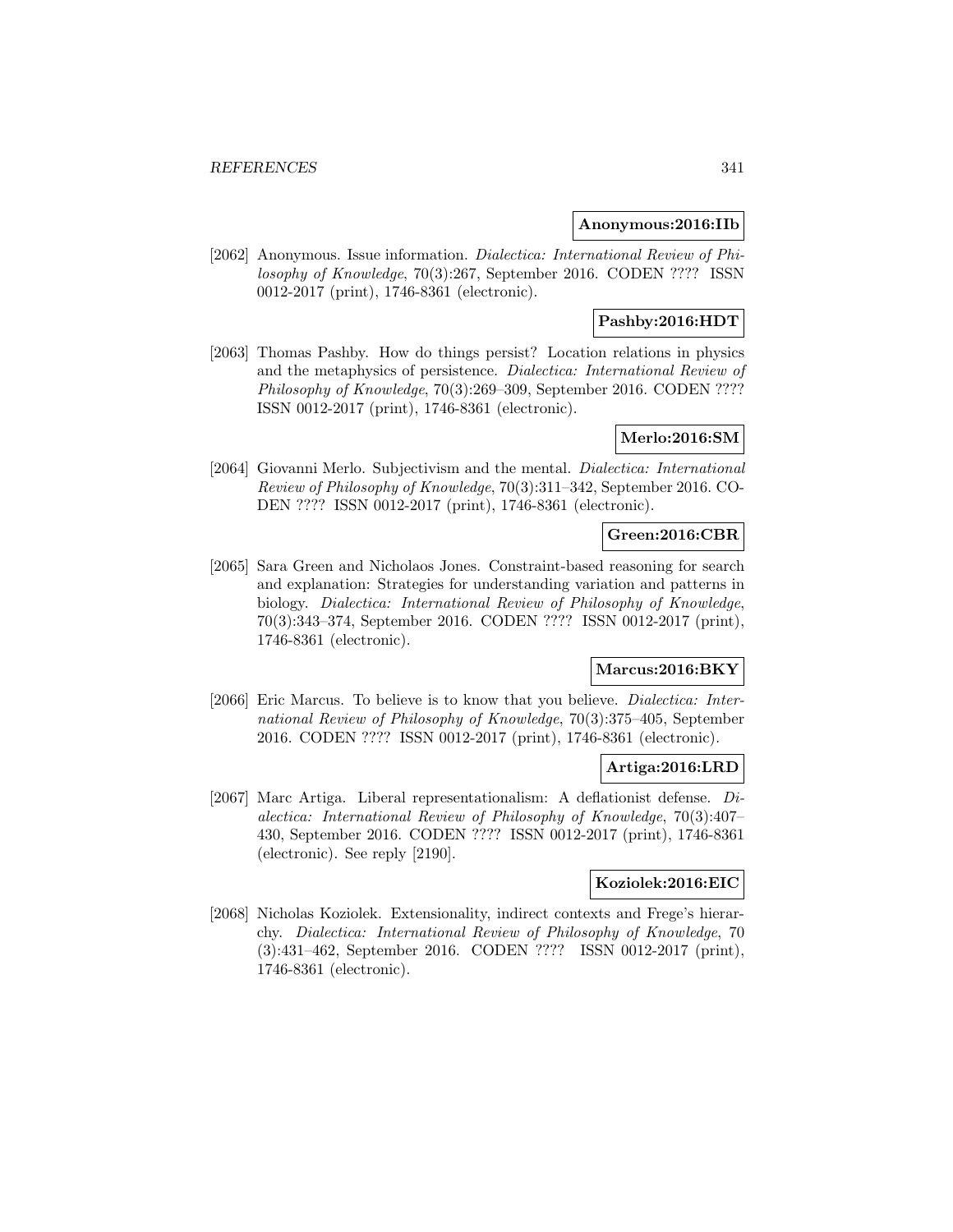### **Duguid:2016:NDG**

[2069] Callum Duguid. Notes and discussions: Graph theory and the identity of indiscernibles. Dialectica: International Review of Philosophy of Knowledge, 70(3):463–474, September 2016. CODEN ???? ISSN 0012-2017 (print), 1746-8361 (electronic).

## **Simkulet:2016:BRA**

[2070] William Simkulet. Book review: Art and Ethics in a Material World: Kant's Pragmatist Legacy — By Jennifer A. McMahon. Dialectica: International Review of Philosophy of Knowledge, 70(3):475–477, September 2016. CODEN ???? ISSN 0012-2017 (print), 1746-8361 (electronic).

#### **Rodogno:2016:BRV**

[2071] Raffaele Rodogno. Book review: The View from Here: On Affirmation, Attachment, and the Limits of Regret  $-$  By R. Jay Wallace. Dialectica: International Review of Philosophy of Knowledge, 70(3):477–482, September 2016. CODEN ???? ISSN 0012-2017 (print), 1746-8361 (electronic).

## **Klenk:2016:BRR**

[2072] Michael Klenk. Book review: Robust Ethics. The Metaphysics and Epistemology of Godless Normative Realism — By Eric Wielenberg. Dialectica: International Review of Philosophy of Knowledge, 70(3):482–488, September 2016. CODEN ???? ISSN 0012-2017 (print), 1746-8361 (electronic).

#### **Anonymous:2016:IIc**

[2073] Anonymous. Issue information. *Dialectica: International Review of Phi*losophy of Knowledge, 70(4):489, December 2016. CODEN ???? ISSN 0012-2017 (print), 1746-8361 (electronic).

## **Hansson:2016:SDG**

[2074] Sven Ove Hansson, Karin Edvardsson Björnberg, and John Cantwell. Self-defeating goals. Dialectica: International Review of Philosophy of Knowledge, 70(4):491–512, December 2016. CODEN ???? ISSN 0012- 2017 (print), 1746-8361 (electronic).

#### **Paganini:2016:IIC**

[2075] Elisa Paganini. Informative identities: A challenge for Frege's puzzle. Dialectica: International Review of Philosophy of Knowledge, 70(4):513– 530, December 2016. CODEN ???? ISSN 0012-2017 (print), 1746-8361 (electronic).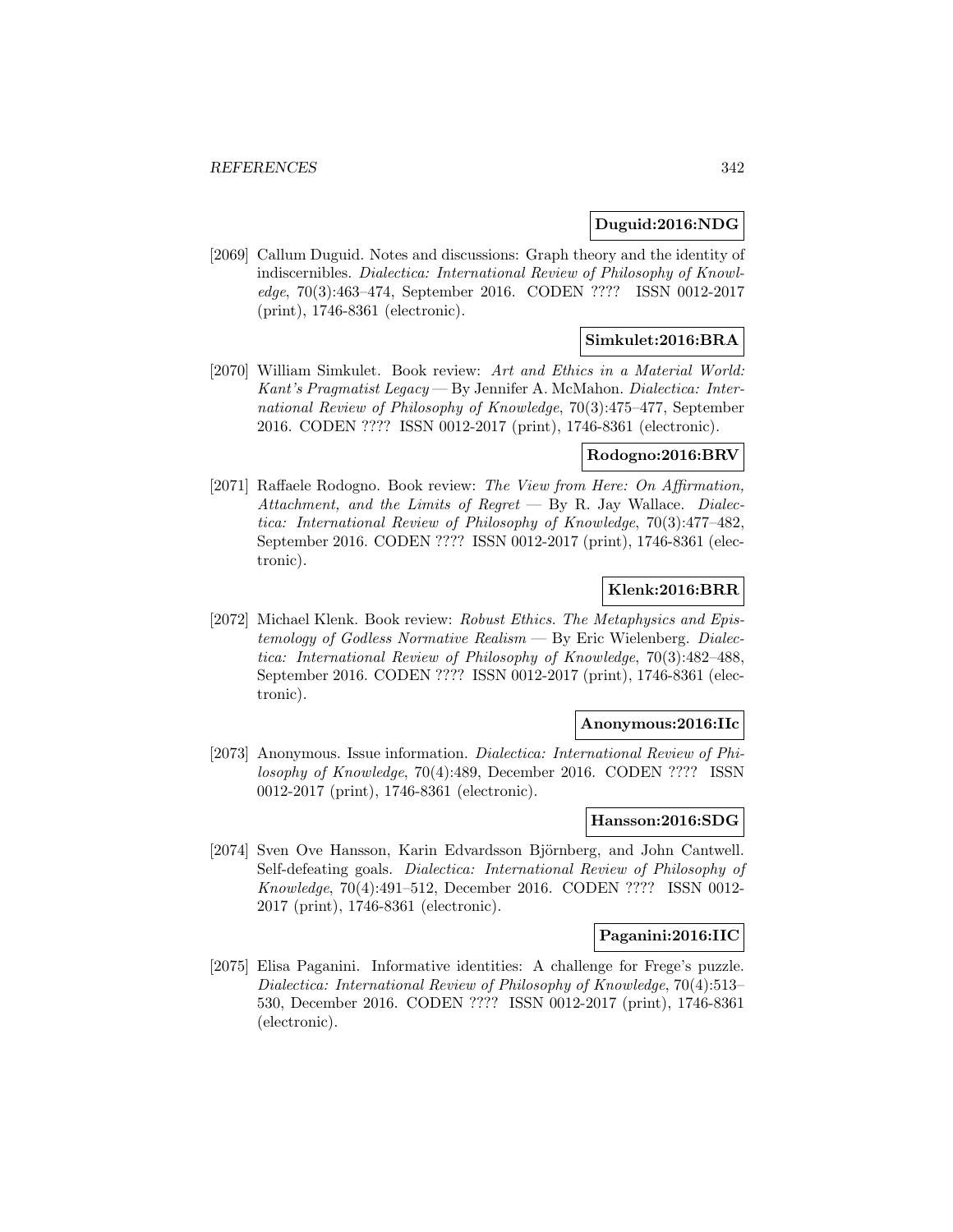#### **Jespersen:2016:LSH**

[2076] Bjørn Jespersen. Left subsectivity: How to infer that a round peg is round. Dialectica: International Review of Philosophy of Knowledge, 70 (4):531–547, December 2016. CODEN ???? ISSN 0012-2017 (print), 1746-8361 (electronic).

## **Felline:2016:MPS**

[2077] Laura Felline. It's a matter of principle: Scientific explanation in information-theoretic reconstructions of quantum theory. Dialectica: International Review of Philosophy of Knowledge, 70(4):549–575, December 2016. CODEN ???? ISSN 0012-2017 (print), 1746-8361 (electronic).

### **Schaffer:2016:IBL**

[2078] Jonathan Schaffer. It is the business of laws to govern. *Dialectica: Inter*national Review of Philosophy of Knowledge, 70(4):577–588, December 2016. CODEN ???? ISSN 0012-2017 (print), 1746-8361 (electronic).

#### **Rosa:2016:RDD**

[2079] Luis Rosa. Rational doxastic dispositions and the epistemic regress problem. Dialectica: International Review of Philosophy of Knowledge, 70(4): 589–607, December 2016. CODEN ???? ISSN 0012-2017 (print), 1746- 8361 (electronic).

# **Dumsday:2016:NKE**

[2080] Travis Dumsday. Natural-kind essentialism, substance ontology, and the unity problem: Two dispositionalist solutions. Dialectica: International Review of Philosophy of Knowledge, 70(4):609–626, December 2016. CO-DEN ???? ISSN 0012-2017 (print), 1746-8361 (electronic).

#### **Butterfield:2016:BRP**

[2081] Paul Butterfield. Book review: The Philosophy of Conspiracy Theories — By Matthew Dentith. Dialectica: International Review of Philosophy of Knowledge, 70(4):627–632, December 2016. CODEN ???? ISSN 0012- 2017 (print), 1746-8361 (electronic).

#### **Fish:2016:BRD**

[2082] William Fish. Book review: Disjunctivism: Disjunctive Accounts in  $Epistemology$  and in the Philosophy of Perception — Edited by Marcus Willaschek. Dialectica: International Review of Philosophy of Knowledge, 70(4):632–635, December 2016. CODEN ???? ISSN 0012-2017 (print), 1746-8361 (electronic).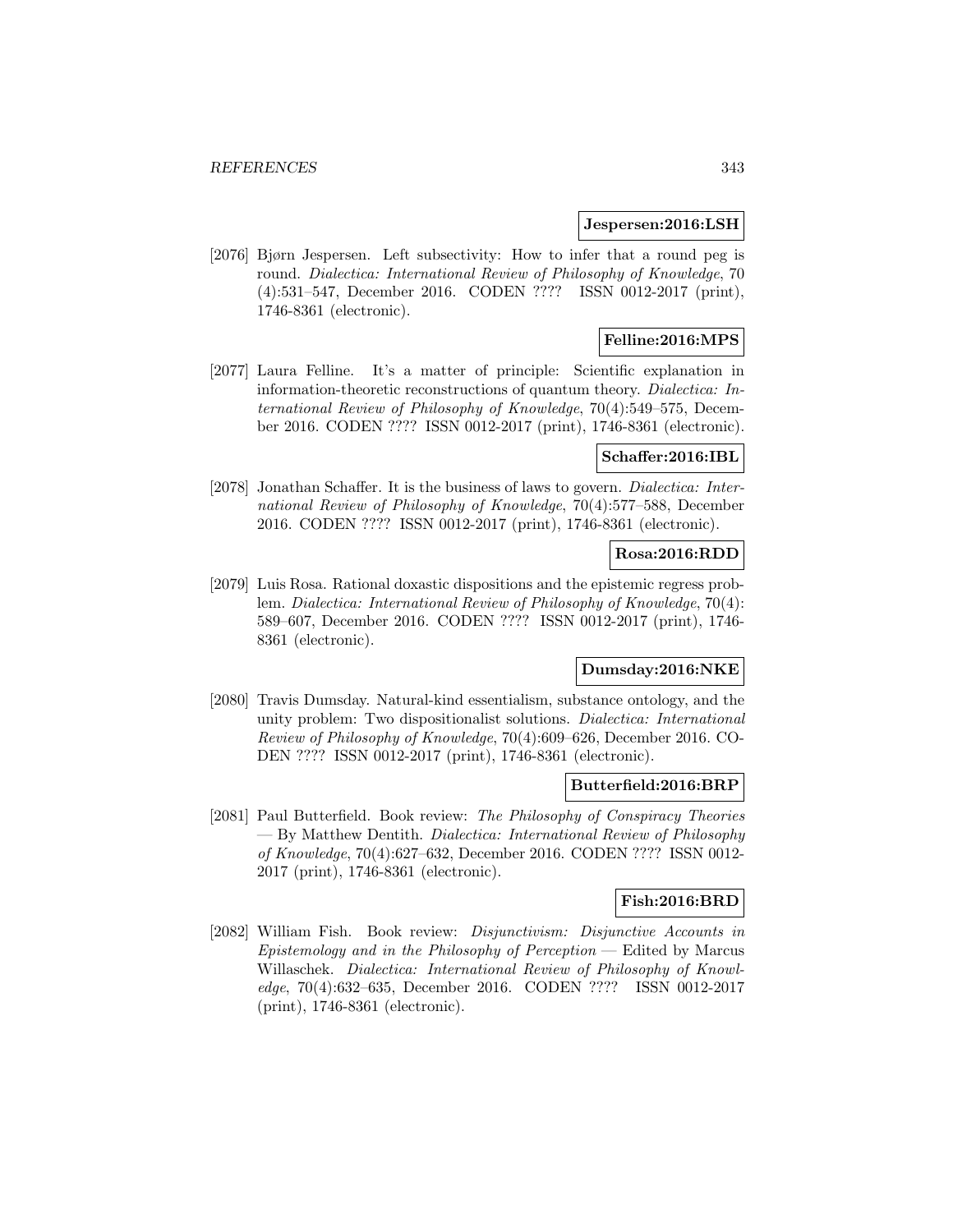#### **Lavers:2016:BRF**

[2083] Gregory Lavers. Book review: Functions and Generality of Logic: Reflections on Dedekind's and Frege's Logicisms — By Hourya Benis-Sinaceur, Marco Panza and Gabriel Sandu. Dialectica: International Review of Philosophy of Knowledge, 70(4):636–640, December 2016. CODEN ???? ISSN 0012-2017 (print), 1746-8361 (electronic).

### **Anonymous:2017:IIa**

[2084] Anonymous. Issue information. Dialectica: International Review of Philosophy of Knowledge, 71(1):1, March 2017. CODEN ???? ISSN 0012- 2017 (print), 1746-8361 (electronic).

### **Roelofs:2017:RAS**

[2085] Luke Roelofs. Rational agency without self-knowledge: Could 'we' replace 'i'? Dialectica: International Review of Philosophy of Knowledge, 71(1):3–33, March 2017. CODEN ???? ISSN 0012-2017 (print), 1746- 8361 (electronic).

# **Salje:2017:CWA**

[2086] Léa Salje. Crossed wires about crossed wires: Somatosensation and immunity to error through misidentification. Dialectica: International Review of Philosophy of Knowledge, 71(1):35–56, March 2017. CODEN ???? ISSN 0012-2017 (print), 1746-8361 (electronic).

#### **Mitchell:2017:EEE**

[2087] Jonathan Mitchell. The epistemology of emotional experience. Dialectica: International Review of Philosophy of Knowledge, 71(1):57–84, March 2017. CODEN ???? ISSN 0012-2017 (print), 1746-8361 (electronic).

#### **Boult:2017:CNC**

[2088] Cameron Boult. Categorical norms and convention-Relativism about epistemic discourse. Dialectica: International Review of Philosophy of Knowledge, 71(1):85–99, March 2017. CODEN ???? ISSN 0012-2017 (print), 1746-8361 (electronic).

#### **Vlerick:2017:PCD**

[2089] Michael Vlerick and Maarten Boudry. Psychological closure does not entail cognitive closure. Dialectica: International Review of Philosophy of Knowledge, 71(1):101–115, March 2017. CODEN ???? ISSN 0012- 2017 (print), 1746-8361 (electronic).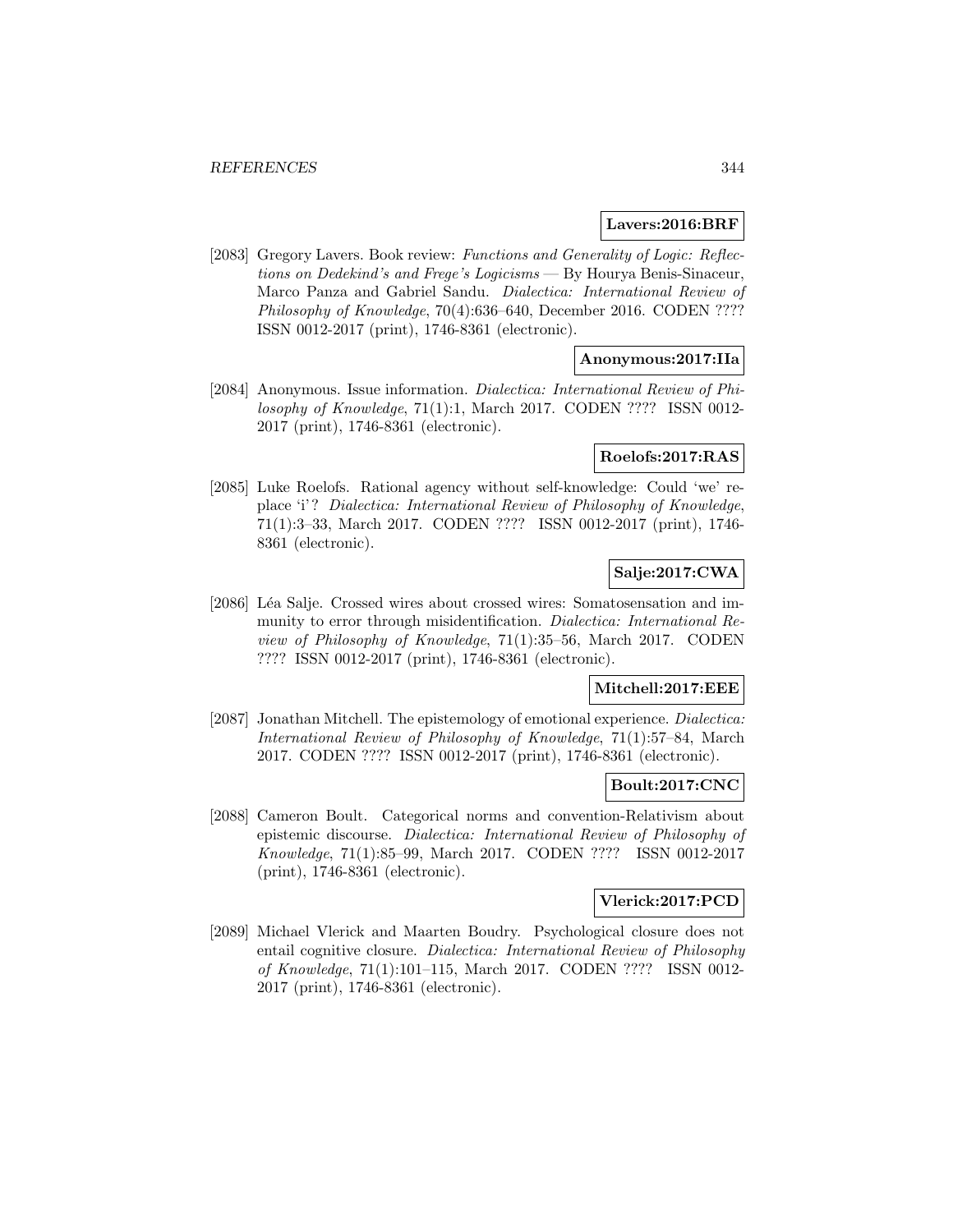#### **Dellsen:2017:BRR**

[2090] Finnur Dellsén. Book review: Reason and Explanation: A Defense of  $Explanatory Coherentism$   $\longrightarrow$  By Ted Poston. Dialectica: International Review of Philosophy of Knowledge, 71(1):117–124, March 2017. CODEN ???? ISSN 0012-2017 (print), 1746-8361 (electronic).

## **Busch:2017:BRC**

[2091] Kevin R. Busch. Book review: The Continuum Companion to Hume — Edited by Alan Bailey and Dan O'Brien. Dialectica: International Review of Philosophy of Knowledge, 71(1):124–140, March 2017. CODEN ???? ISSN 0012-2017 (print), 1746-8361 (electronic).

### **Chandler:2017:BRL**

[2092] Jake Chandler. Book review: The Laws of Belief: Ranking Theory and its Philosophical Implications — By Wolfgang Spohn. Dialectica: International Review of Philosophy of Knowledge, 71(1):141–146, March 2017. CODEN ???? ISSN 0012-2017 (print), 1746-8361 (electronic).

## **Jutten:2017:BRA**

[2093] Timo Jütten. Book review: Axel Honneth — By Christopher F. Zurn. Dialectica: International Review of Philosophy of Knowledge, 71(1):146– 151, March 2017. CODEN ???? ISSN 0012-2017 (print), 1746-8361 (electronic).

#### **Anonymous:2017:IIb**

[2094] Anonymous. Issue information. Dialectica: International Review of Philosophy of Knowledge, 71(2):153, June 2017. CODEN ???? ISSN 0012- 2017 (print), 1746-8361 (electronic).

#### **Hershenov:2017:PIP**

[2095] David B. Hershenov and Adam P. Taylor. Personal identity and the possibility of autonomy. Dialectica: International Review of Philosophy of Knowledge, 71(2):155–179, June 2017. CODEN ???? ISSN 0012-2017 (print), 1746-8361 (electronic).

#### **Monteleone:2017:CSE**

[2096] John M. Monteleone. Concerns and the seriousness of emotion. Dialectica: International Review of Philosophy of Knowledge, 71(2):181–207, June 2017. CODEN ???? ISSN 0012-2017 (print), 1746-8361 (electronic).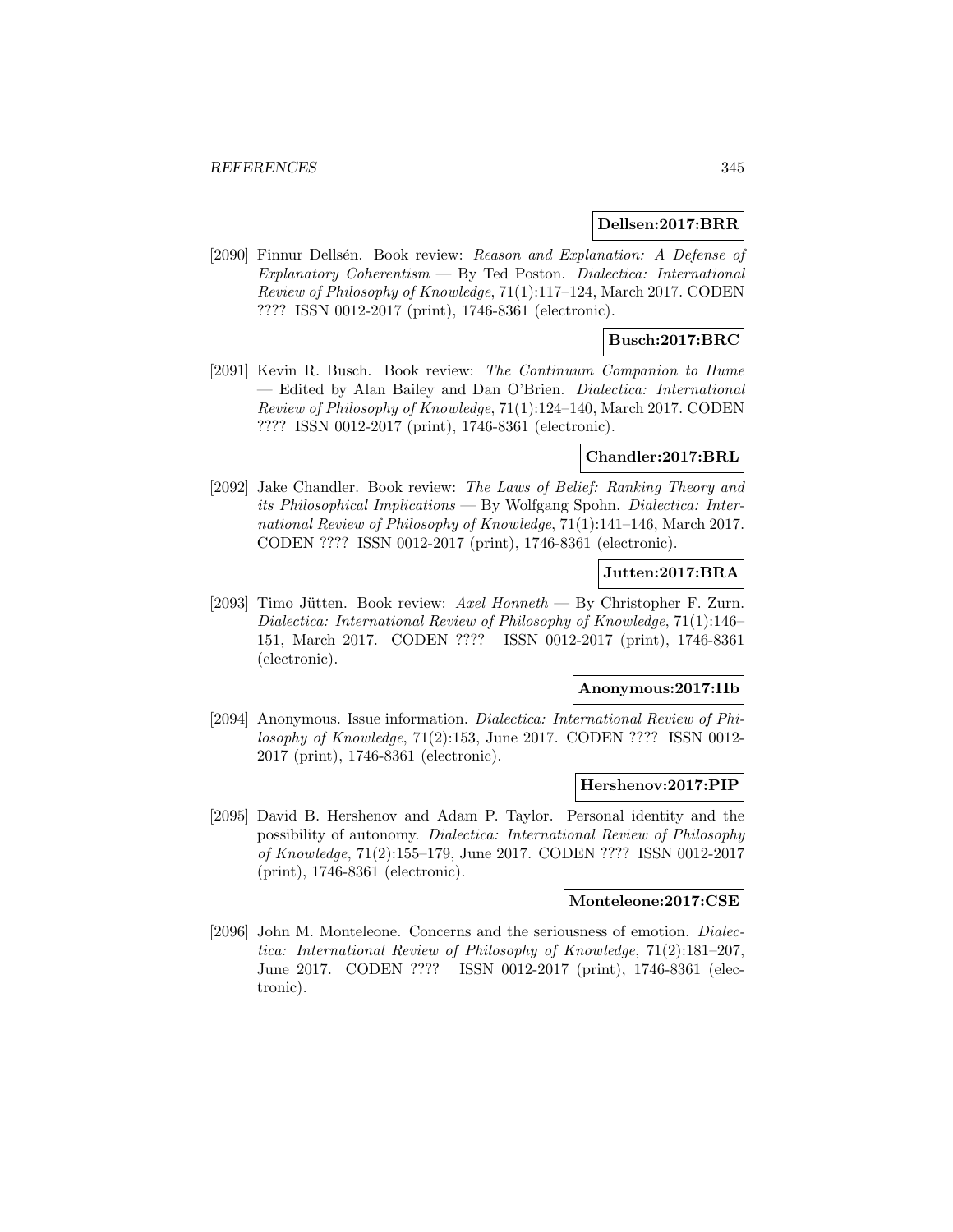#### **Sinclair:2017:RIF**

[2097] Neil Sinclair. Reasons internalism and the function of normative reasons. Dialectica: International Review of Philosophy of Knowledge, 71 (2):209–229, June 2017. CODEN ???? ISSN 0012-2017 (print), 1746- 8361 (electronic).

## **McKenzie:2017:ABF**

[2098] Kerry McKenzie. Against brute fundamentalism. Dialectica: International Review of Philosophy of Knowledge, 71(2):231–261, June 2017. CODEN ???? ISSN 0012-2017 (print), 1746-8361 (electronic).

### **Saad:2017:SRP**

[2099] Bradford Saad. Should reductive physicalists reject the causal argument? Dialectica: International Review of Philosophy of Knowledge, 71 (2):263–279, June 2017. CODEN ???? ISSN 0012-2017 (print), 1746- 8361 (electronic).

## **Muller:2017:HTE**

[2100] Jean Moritz Müller. How (not) to think of emotions as evaluative attitudes. Dialectica: International Review of Philosophy of Knowledge, 71 (2):281–308, June 2017. CODEN ???? ISSN 0012-2017 (print), 1746- 8361 (electronic).

# **Pappas:2017:BRH**

[2101] George Pappas. Book review: How To Know: A Practicalist Conception of Knowledge — By Stephen Hetherington. Dialectica: International Review of Philosophy of Knowledge, 71(2):309–311, June 2017. CODEN ???? ISSN 0012-2017 (print), 1746-8361 (electronic).

#### **Tassone:2017:BRA**

[2102] Biagio Gerard Tassone. Book review:  $Approaching Infinity - By Michael$ Huemer. Dialectica: International Review of Philosophy of Knowledge, 71(2):312–322, June 2017. CODEN ???? ISSN 0012-2017 (print), 1746- 8361 (electronic).

# **Kyriacou:2017:BRA**

[2103] Christos Kyriacou. Book review: Assessment Sensitivity: Relative Truth and its Applications — By John MacFarlane. Dialectica: International Review of Philosophy of Knowledge, 71(2):322–332, June 2017. CODEN ???? ISSN 0012-2017 (print), 1746-8361 (electronic).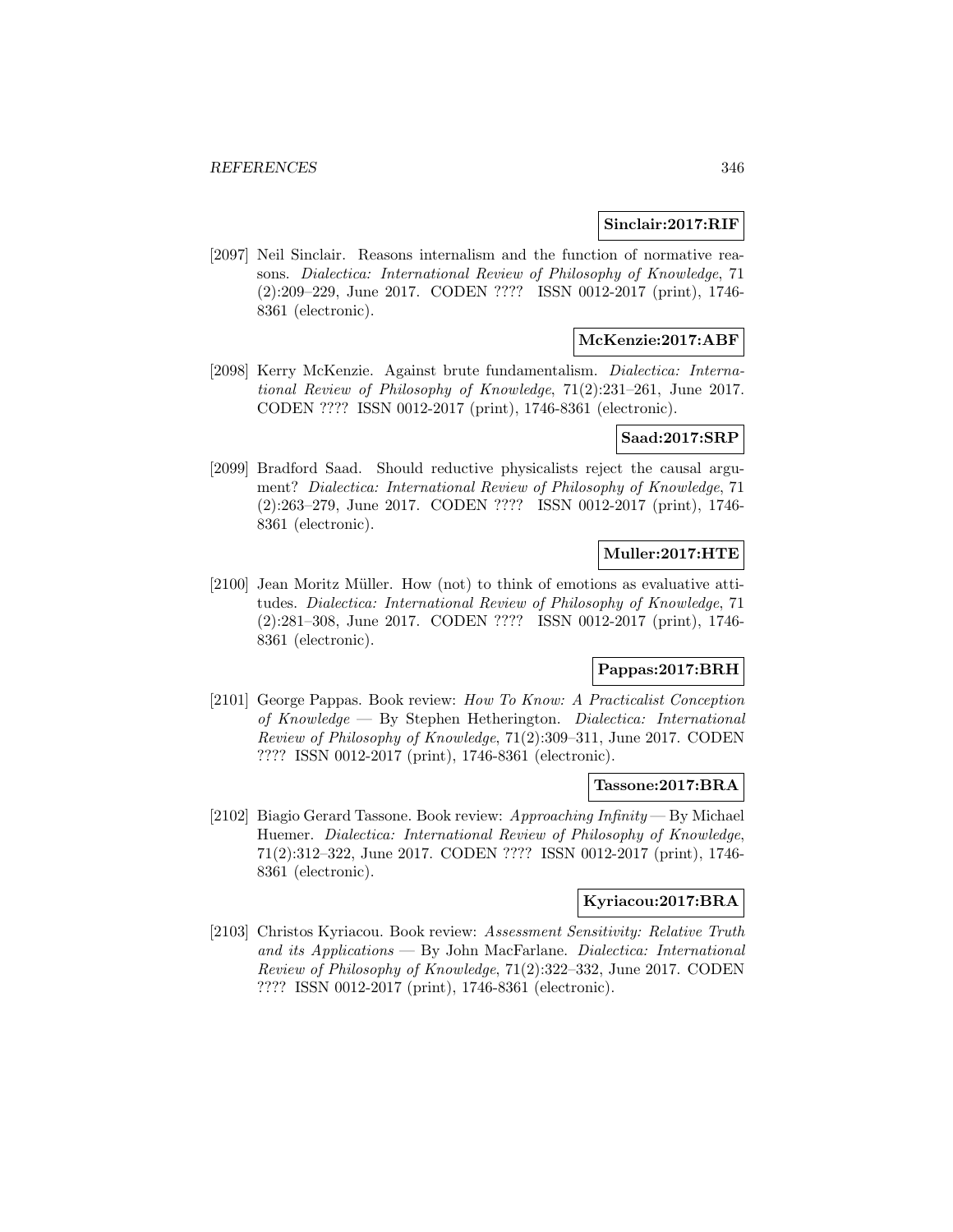#### **Anonymous:2017:IIc**

[2104] Anonymous. Issue information. Dialectica: International Review of Philosophy of Knowledge, 71(3):333, September 2017. CODEN ???? ISSN 0012-2017 (print), 1746-8361 (electronic).

# **Carston:2017:IIS**

[2105] Robyn Carston, Tim Pritchard, and Mark Textor. Introduction: Introduction to the special issue 'Word Meaning — What it is and What it is not'. Dialectica: International Review of Philosophy of Knowledge, 71 (3):335–336, September 2017. CODEN ???? ISSN 0012-2017 (print), 1746-8361 (electronic).

### **Travis:2017:VMF**

[2106] Charles Travis. Views of my fellows thinking (counting thoughts). Dialectica: International Review of Philosophy of Knowledge, 71(3):337– 378, September 2017. CODEN ???? ISSN 0012-2017 (print), 1746-8361 (electronic).

## **Recanati:2017:CP**

[2107] François Recanati. Contextualism and polysemy. *Dialectica: Interna*tional Review of Philosophy of Knowledge, 71(3):379–397, September 2017. CODEN ???? ISSN 0012-2017 (print), 1746-8361 (electronic).

## **Allott:2017:LMC**

[2108] Nicholas Allott and Mark Textor. Lexical modulation without concepts. Dialectica: International Review of Philosophy of Knowledge, 71(3):399– 424, September 2017. CODEN ???? ISSN 0012-2017 (print), 1746-8361 (electronic).

#### **Cann:2017:WDW**

[2109] Ronnie Cann and Ruth Kempson. What do words do for us? Dialectica: International Review of Philosophy of Knowledge, 71(3):425–460, September 2017. CODEN ???? ISSN 0012-2017 (print), 1746-8361 (electronic).

#### **Anonymous:2017:IId**

[2110] Anonymous. Issue information. Dialectica: International Review of Philosophy of Knowledge, 71(4):461, December 2017. CODEN ???? ISSN 0012-2017 (print), 1746-8361 (electronic). URL https:// onlinelibrary.wiley.com/doi/abs/10.1111/1746-8361.12157.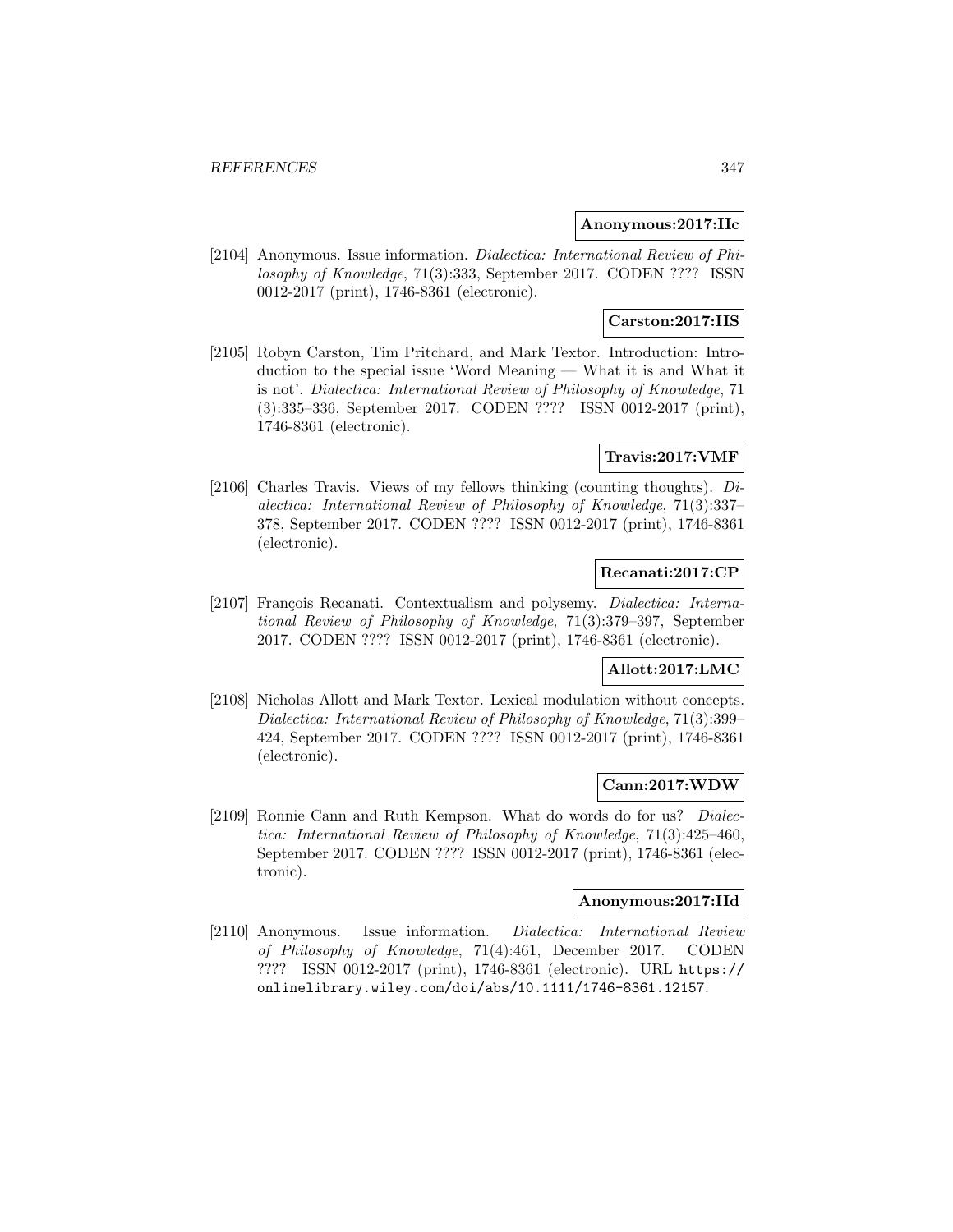## **Yu:2017:MAP**

[2111] Andy Demfree Yu. A modal account of propositions. Dialectica: International Review of Philosophy of Knowledge, 71(4):463–488, December 2017. CODEN ???? ISSN 0012-2017 (print), 1746-8361 (electronic). URL https://onlinelibrary.wiley.com/doi/abs/10.1111/ 1746-8361.12193.

### **Carrara:2017:CRC**

[2112] Massimiliano Carrara and Giorgio Lando. Composition and relative counting. Dialectica: International Review of Philosophy of Knowledge, 71(4):489–529, December 2017. CODEN ???? ISSN 0012-2017 (print), 1746-8361 (electronic). URL https://onlinelibrary.wiley.com/doi/ abs/10.1111/1746-8361.12198.

## **Roberts:2017:FPL**

[2113] Alan Roberts. Funny punny logic. Dialectica: International Review of Philosophy of Knowledge, 71(4):531–539, December 2017. CODEN ???? ISSN 0012-2017 (print), 1746-8361 (electronic). URL https:// onlinelibrary.wiley.com/doi/abs/10.1111/1746-8361.12200.

## **Miller:2017:FPC**

[2114] Gregory Miller. Forming a positive concept of the phenomenal bonding relation for constitutive panpsychism. Dialectica: International Review of Philosophy of Knowledge, 71(4):541–562, December 2017. CODEN ???? ISSN 0012-2017 (print), 1746-8361 (electronic). URL https:// onlinelibrary.wiley.com/doi/abs/10.1111/1746-8361.12207.

### **Bourne:2017:EQM**

[2115] Craig Bourne and Emily Caddick Bourne. Explanation and quasimiracles in narrative understanding: The case of poetic justice. Dialectica: International Review of Philosophy of Knowledge, 71(4):563–579, December 2017. CODEN ???? ISSN 0012-2017 (print), 1746-8361 (electronic). URL https://onlinelibrary.wiley.com/doi/abs/10.1111/ 1746-8361.12201.

### **Miller:2017:MSD**

[2116] Alexander Miller. Moral supervenience: A defence of Blackburn's argument. Dialectica: International Review of Philosophy of Knowledge, 71(4):581–601, December 2017. CODEN ???? ISSN 0012-2017 (print), 1746-8361 (electronic). URL https://onlinelibrary.wiley.com/doi/ abs/10.1111/1746-8361.12203.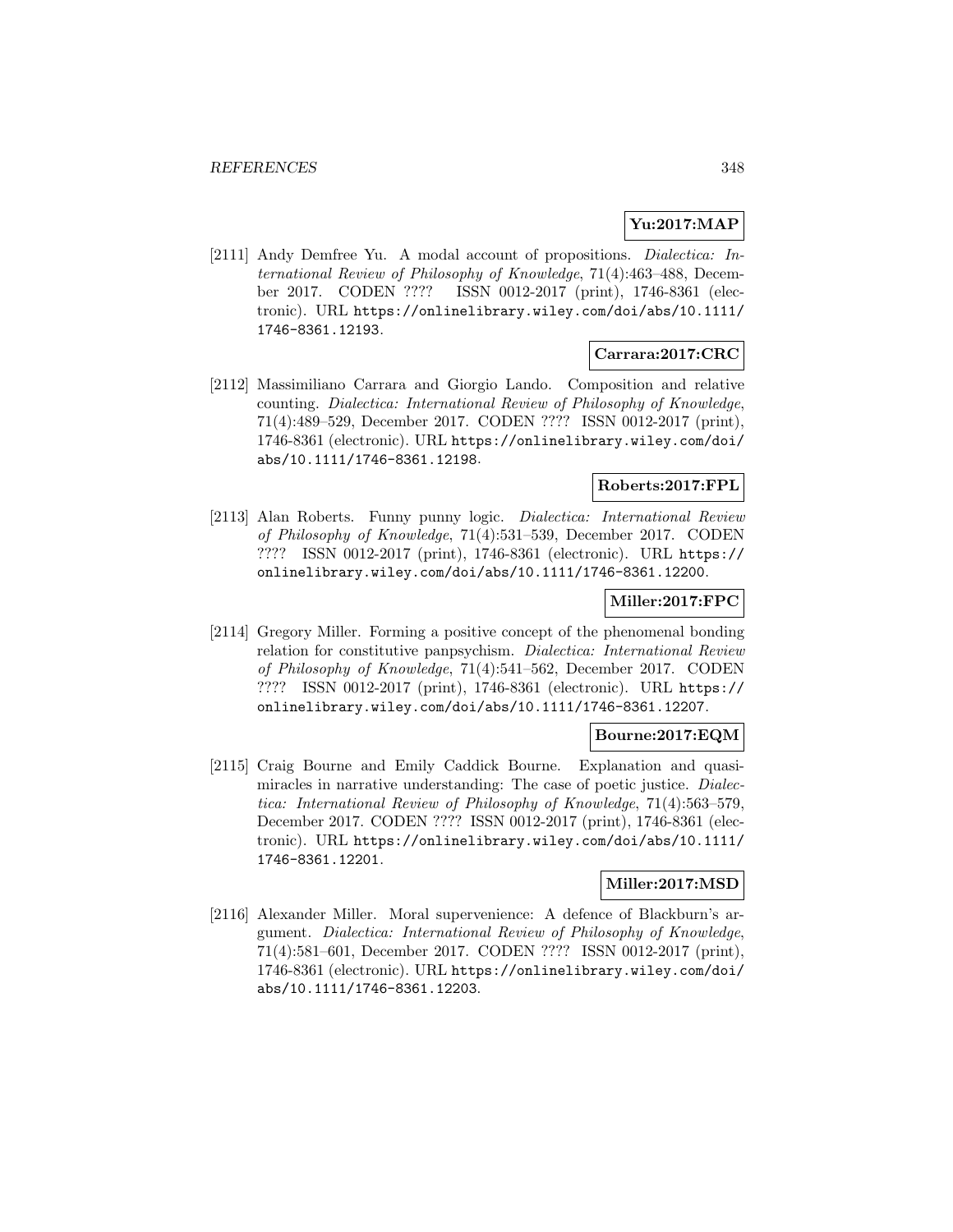#### **Connolly:2017:IHN**

[2117] Niall Connolly. I'm here now, but I won't be here when you get this message. Dialectica: International Review of Philosophy of Knowledge, 71(4):603–622, December 2017. CODEN ???? ISSN 0012-2017 (print), 1746-8361 (electronic). URL https://onlinelibrary.wiley.com/doi/ abs/10.1111/1746-8361.12208.

### **Miller:2017:BRM**

[2118] J. T. M. Miller. Book review: Meta-metaphysics: On Metaphysical Equivalence, Primitiveness, and Theory Choice — By Jiri Benovsky. Dialectica: International Review of Philosophy of Knowledge, 71(4):623– 628, December 2017. CODEN ???? ISSN 0012-2017 (print), 1746- 8361 (electronic). URL https://onlinelibrary.wiley.com/doi/abs/ 10.1111/1746-8361.12195.

## **Torrengo:2017:BRT**

[2119] Giuliano Torrengo and Cristian Mariani. Book review: Time: A Philosophical Introduction — By James Harrington. Dialectica: International Review of Philosophy of Knowledge, 71(4):628–631, December 2017. CO-DEN ???? ISSN 0012-2017 (print), 1746-8361 (electronic). URL https: //onlinelibrary.wiley.com/doi/abs/10.1111/1746-8361.12196.

## **Baratella:2017:BRA**

[2120] Riccardo Baratella and Claudio Calosi. Book review: Against Facts — By Arianna Betti. Dialectica: International Review of Philosophy of Knowledge, 71(4):631–640, December 2017. CODEN ???? ISSN 0012-2017 (print), 1746-8361 (electronic). URL https://onlinelibrary.wiley. com/doi/abs/10.1111/1746-8361.12194.

## **Walker:2017:BRI**

[2121] Jan Walker. Book review: Intuitionism vs. Classicism: A Mathematical Attack on Classical Logic — By Nick Haverkamp. Dialectica: International Review of Philosophy of Knowledge, 71(4):641–647, December 2017. CODEN ???? ISSN 0012-2017 (print), 1746-8361 (electronic). URL https://onlinelibrary.wiley.com/doi/abs/10.1111/ 1746-8361.12197.

#### **Johnson:2017:BRI**

[2122] Casey Rebecca Johnson. Book review: Intellectual Humility: An Introduction to the Philosophy and Science — By Ian M. Church & Peter L. Samuelson. Dialectica: International Review of Philosophy of Knowledge, 71(4):647–653, December 2017. CODEN ???? ISSN 0012-2017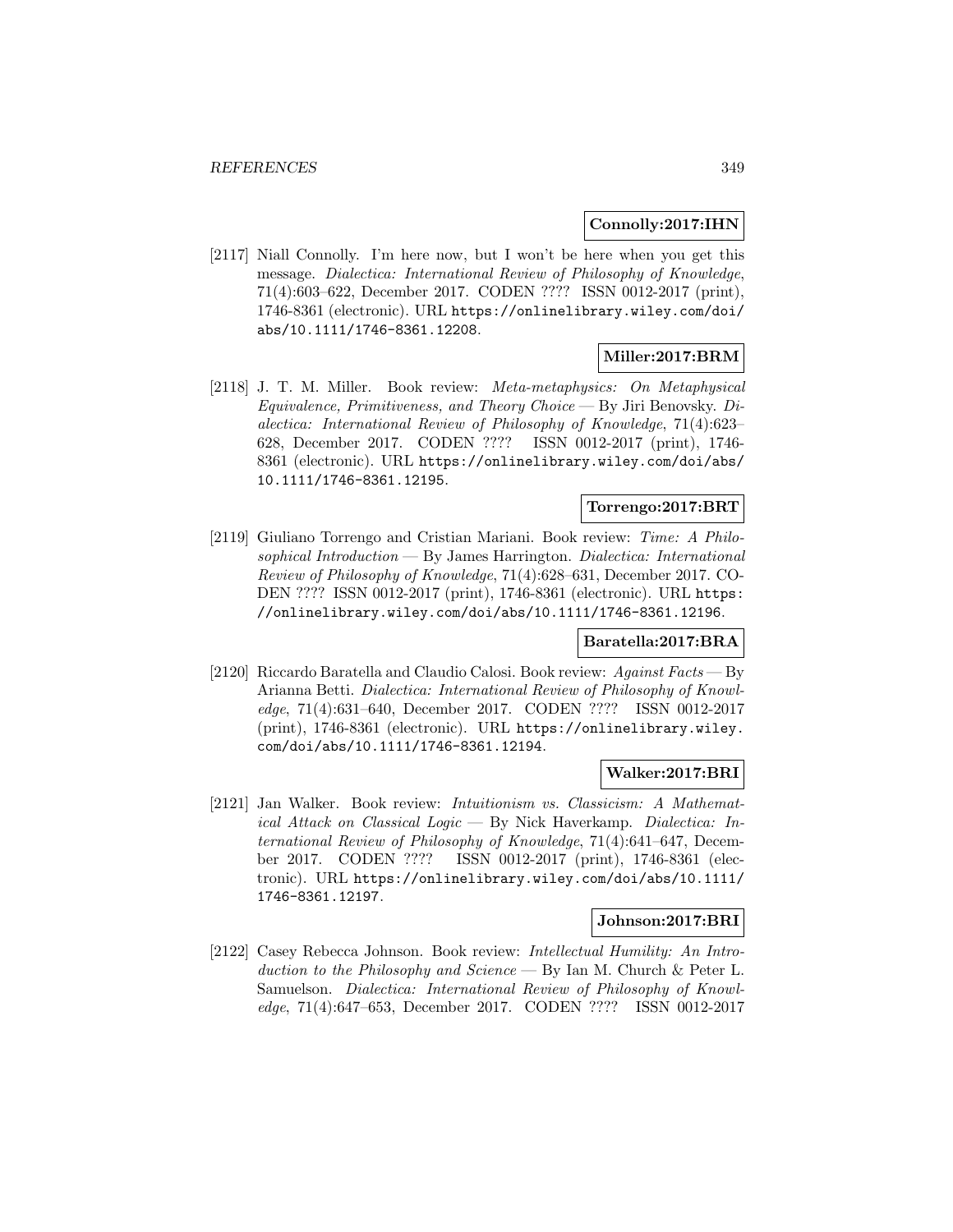(print), 1746-8361 (electronic). URL https://onlinelibrary.wiley. com/doi/abs/10.1111/1746-8361.12204.

#### **Schneider:2017:BRO**

[2123] Luc Schneider. Book review: Ontology Made Easy — By Amie Thomasson. Dialectica: International Review of Philosophy of Knowledge, 71(4): 653–660, December 2017. CODEN ???? ISSN 0012-2017 (print), 1746- 8361 (electronic). URL https://onlinelibrary.wiley.com/doi/abs/ 10.1111/1746-8361.12205.

### **Wurgler:2017:BRA**

[2124] Judith Würgler. Book review: Against Authenticity: Why You Shouldn't Be Yourself — By Simon Feldman. Dialectica: International Review of Philosophy of Knowledge, 71(4):660–669, December 2017. CODEN ???? ISSN 0012-2017 (print), 1746-8361 (electronic). URL https:// onlinelibrary.wiley.com/doi/abs/10.1111/1746-8361.12206.

#### **Simons:2017:BRB**

[2125] Peter Simons. Book review: Bolzano's Conception of Grounding — By Stefan Roski. Dialectica: International Review of Philosophy of Knowledge, 71(4):669–671, December 2017. CODEN ???? ISSN 0012-2017 (print), 1746-8361 (electronic). URL https://onlinelibrary.wiley. com/doi/abs/10.1111/1746-8361.12209.

## **Anonymous:2018:IIa**

[2126] Anonymous. Issue information. Dialectica: International Review of Philosophy of Knowledge, 72(1):1, March 2018. CODEN ???? ISSN 0012- 2017 (print), 1746-8361 (electronic). URL https://onlinelibrary. wiley.com/doi/10.1111/1746-8361.12184.

### **Hindriks:2018:CAM**

[2127] Frank Hindriks. Collective agency: Moral and amoral. *Dialectica: In*ternational Review of Philosophy of Knowledge, 72(1):3–23, March 2018. CODEN ???? ISSN 0012-2017 (print), 1746-8361 (electronic). URL https://onlinelibrary.wiley.com/doi/10.1111/1746-8361.12215.

## **Vance:2018:CRP**

[2128] Chad Vance. Causal relevance, permissible omissions, and famine relief. Dialectica: International Review of Philosophy of Knowledge, 72(1): 25–47, March 2018. CODEN ???? ISSN 0012-2017 (print), 1746-8361 (electronic). URL https://onlinelibrary.wiley.com/doi/10.1111/ 1746-8361.12211.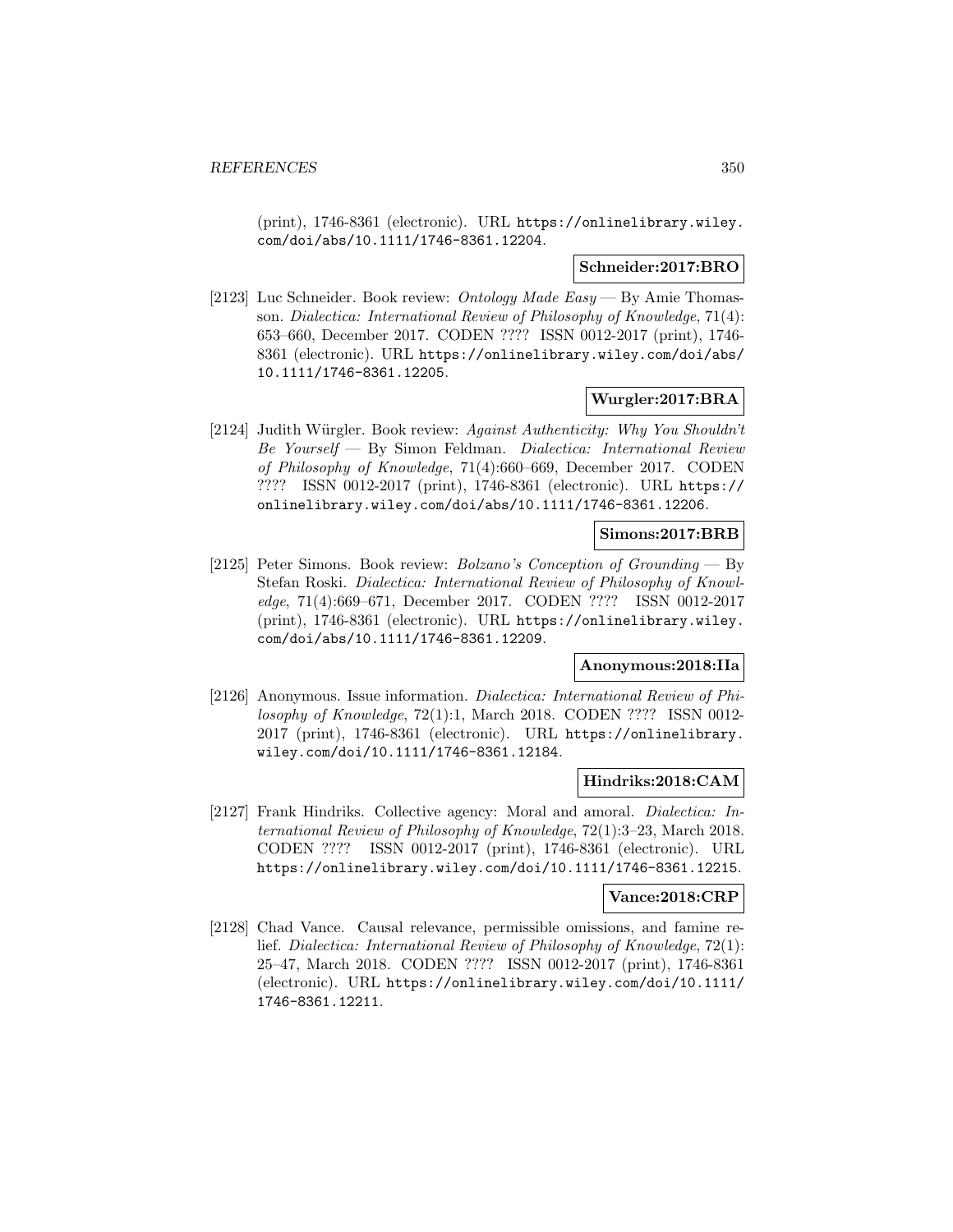#### **Borgoni:2018:UB**

[2129] Cristina Borgoni. Unendorsed beliefs. Dialectica: International Review of Philosophy of Knowledge, 72(1):49–68, March 2018. CODEN ???? ISSN 0012-2017 (print), 1746-8361 (electronic). URL https:// onlinelibrary.wiley.com/doi/10.1111/1746-8361.12220.

### **Strandberg:2018:TET**

[2130] Caj Sixten Strandberg. Towards an ecumenical theory of normative reasons. Dialectica: International Review of Philosophy of Knowledge, 72(1): 69–100, March 2018. CODEN ???? ISSN 0012-2017 (print), 1746-8361 (electronic). URL https://onlinelibrary.wiley.com/doi/10.1111/ 1746-8361.12216.

## **Khani:2018:QIT**

[2131] Ali Hossein Khani. Quine on the indeterminacy of translation: A dilemma for Davidson. Dialectica: International Review of Philosophy of Knowledge, 72(1):101–120, March 2018. CODEN ???? ISSN 0012-2017 (print), 1746-8361 (electronic). URL https://onlinelibrary.wiley. com/doi/10.1111/1746-8361.12217.

### **Tooming:2018:TSA**

[2132] Uku Tooming. There is something about the image: A defence of the two-component view of imagination. Dialectica: International Review of Philosophy of Knowledge, 72(1):121–139, March 2018. CODEN ???? ISSN 0012-2017 (print), 1746-8361 (electronic). URL https:// onlinelibrary.wiley.com/doi/10.1111/1746-8361.12210.

### **Sorgiovanni:2018:RFP**

[2133] Ben Sorgiovanni. Rule-following and primitive normativity. Dialectica: International Review of Philosophy of Knowledge, 72(1):141–150, March 2018. CODEN ???? ISSN 0012-2017 (print), 1746-8361 (electronic). URL https://onlinelibrary.wiley.com/doi/10.1111/1746-8361.12218.

### **Lubrano:2018:BRP**

[2134] Michele Lubrano. Book review: Pretense and Pathology: Philosophical Fictionalism and its Applications — By B. Armour-Garb & J. A. Woodbridge. Dialectica: International Review of Philosophy of Knowledge, 72(1):151–155, March 2018. CODEN ???? ISSN 0012-2017 (print), 1746-8361 (electronic). URL https://onlinelibrary.wiley.com/doi/ 10.1111/1746-8361.12213.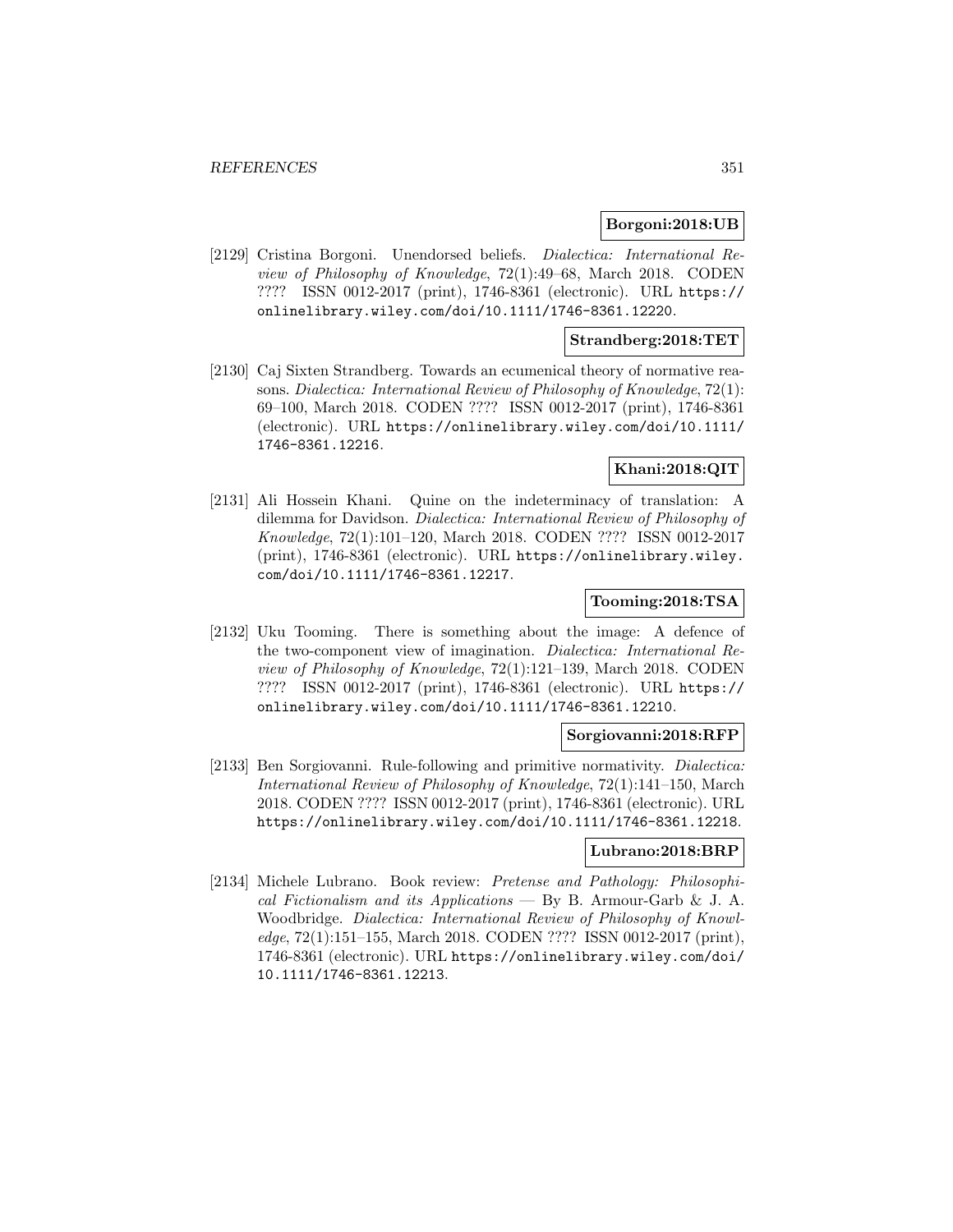#### **Kaluzinski:2018:AEP**

[2135] Bartosz Kaluziński. Advances in Experimental Philosophy of Language — By Jussi Haukioja. Dialectica: International Review of Philosophy of Knowledge, 72(1):155–159, March 2018. CODEN ???? ISSN 0012-2017 (print), 1746-8361 (electronic). URL https://onlinelibrary.wiley. com/doi/10.1111/1746-8361.12212.

### **Rudnick:2018:BRB**

[2136] Abraham Rudnick. Book review: The Bloomsbury Companion to Contemporary Philosophy of Medicine  $-$  By James A. Marcum. Dialectica: International Review of Philosophy of Knowledge, 72(1):159–162, March 2018. CODEN ???? ISSN 0012-2017 (print), 1746-8361 (electronic). URL https://onlinelibrary.wiley.com/doi/10.1111/1746-8361.12214.

#### **Anonymous:2018:IIb**

[2137] Anonymous. Issue information. Dialectica: International Review of Philosophy of Knowledge, 72(2):163, June 2018. CODEN ???? ISSN 0012- 2017 (print), 1746-8361 (electronic). URL https://onlinelibrary. wiley.com/doi/10.1111/1746-8361.12185.

### **Hodgson:2018:MUW**

[2138] Thomas Hodgson. Meaning underdetermines what is said, therefore utterances express many propositions. Dialectica: International Review of Philosophy of Knowledge, 72(2):165–189, June 2018. CODEN ???? ISSN 0012-2017 (print), 1746-8361 (electronic). URL https:// onlinelibrary.wiley.com/doi/10.1111/1746-8361.12221.

## **Giubilini:2018:WWC**

[2139] Alberto Giubilini and Neil Levy. What in the world is collective responsibility? Dialectica: International Review of Philosophy of Knowledge, 72 (2):191–217, June 2018. CODEN ???? ISSN 0012-2017 (print), 1746-8361 (electronic). URL https://onlinelibrary.wiley.com/doi/10.1111/ 1746-8361.12228.

### **Muller:2018:SPM**

[2140] Thomas Müller and Hans J. Briegel. A stochastic process model for free agency under indeterminism. Dialectica: International Review of Philosophy of Knowledge, 72(2):219–252, June 2018. CODEN ???? ISSN 0012- 2017 (print), 1746-8361 (electronic). URL https://onlinelibrary. wiley.com/doi/10.1111/1746-8361.12222.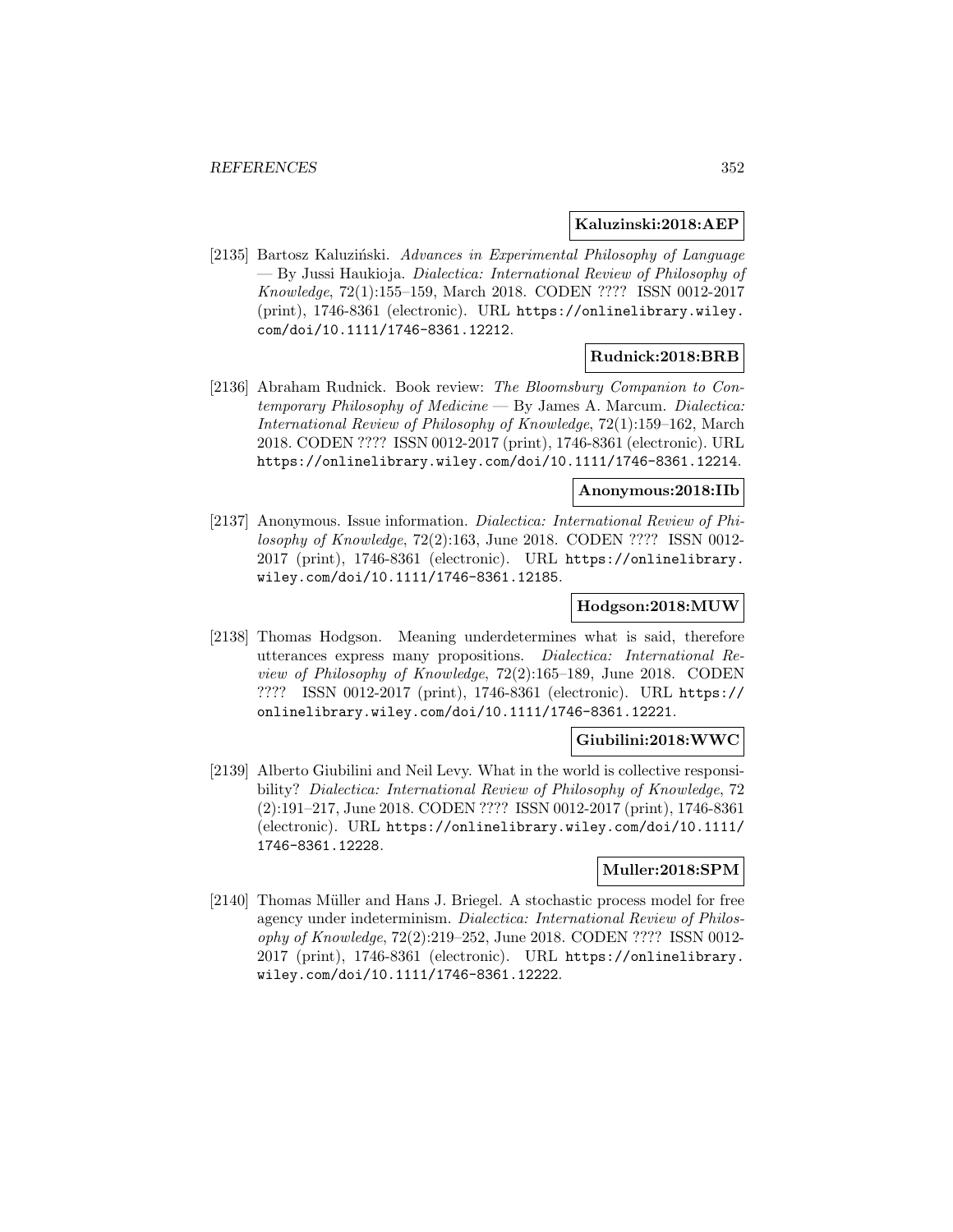#### **Baumann:2018:WWB**

[2141] Peter Baumann. What will be best for me? Big decisions and the problem of inter-world comparisons. Dialectica: International Review of Philosophy of Knowledge, 72(2):253–273, June 2018. CODEN ???? ISSN 0012- 2017 (print), 1746-8361 (electronic). URL https://onlinelibrary. wiley.com/doi/10.1111/1746-8361.12219.

### **Timmerman:2018:DNB**

[2142] Travis Timmerman. Doomsday needn't be so bad. Dialectica: International Review of Philosophy of Knowledge, 72(2):275–296, June 2018. CODEN ???? ISSN 0012-2017 (print), 1746-8361 (electronic). URL https://onlinelibrary.wiley.com/doi/10.1111/1746-8361.12227.

#### **Bacs:2018:MFE**

[2143] Gábor Bács. Mental fictionalism and epiphenomenal qualia. *Dialectica:* International Review of Philosophy of Knowledge, 72(2):297–308, June 2018. CODEN ???? ISSN 0012-2017 (print), 1746-8361 (electronic). URL https://onlinelibrary.wiley.com/doi/10.1111/1746-8361.12229.

#### **Azzano:2018:BRM**

[2144] Lorenzo Azzano. Book review: Massimiliano Carrara, Alexandra Arapinis, and Friederike Moltmann (eds.), Unity & Plurality: Logic, Philosophy, and Linguistics, Oxford: Oxford University Press, 2016,  $xv + 259$ pp., £45 (hardback), ISBN 978-0-19-871632-7. Dialectica: International Review of Philosophy of Knowledge, 72(2):309–315, June 2018. CODEN ???? ISSN 0012-2017 (print), 1746-8361 (electronic). URL https:// onlinelibrary.wiley.com/doi/10.1111/1746-8361.12230.

#### **Jaquet:2018:BRM**

[2145] François Jaquet. Book review: Marcus Arvan, Rightness as Fairness: A Moral and Political Theory, Basingstoke UK: Palgrave Macmillan, 2016,  $x_i + 271$  pp.,  $\pounds 88.39$  (hardback), ISBN 978-1-137-54180-2, eBook ISBN 978-1-137-54181-9. Dialectica: International Review of Philosophy of Knowledge, 72(2):315–320, June 2018. CODEN ???? ISSN 0012-2017 (print), 1746-8361 (electronic). URL https://onlinelibrary.wiley. com/doi/10.1111/1746-8361.12231.

#### **Pinzani:2018:BRS**

[2146] Alessandro Pinzani. Book review: Stefan Müller–Doohm, Habermas: A Biography. Cambridge: Polity Press, 2016, 598 pp., £25 (hardback), ISBN 978-0-7456-8906-7. Dialectica: International Review of Philosophy of Knowledge, 72(2):320–324, June 2018. CODEN ???? ISSN 0012-2017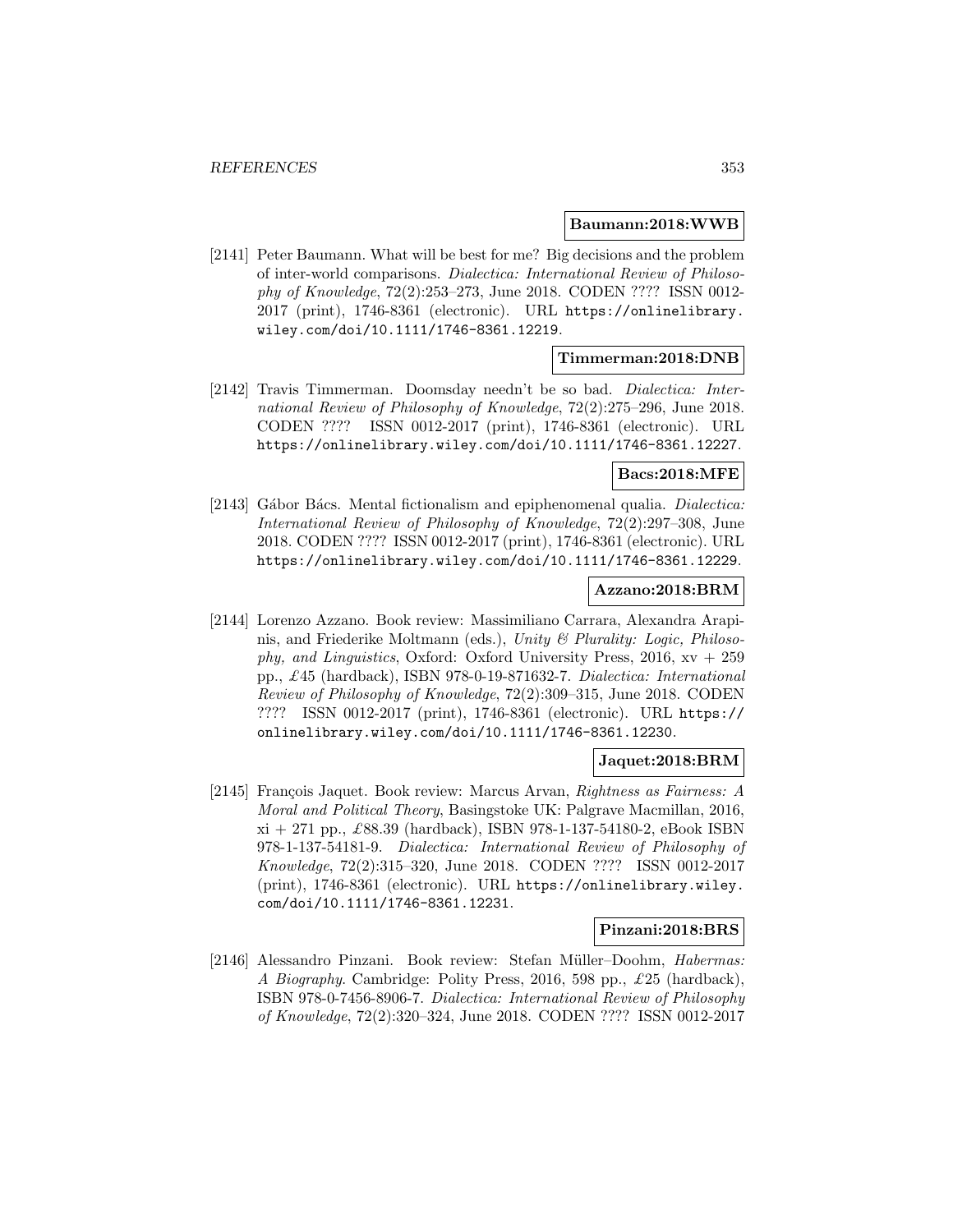(print), 1746-8361 (electronic). URL https://onlinelibrary.wiley. com/doi/10.1111/1746-8361.12232.

### **Michels:2018:BRD**

[2147] Robert Michels. Book review: David Wiggins, Continuants: Their Activity, Their Being and Their Identity. Twelve Essays, Oxford/New York: Oxford University Press, 2016, 239 pp.,  $$50.00$   $(\text{\textsterling}35.00)$  (hardback), ISBN: 978-0-19-871662-4. Dialectica: International Review of Philosophy of Knowledge, 72(2):325–328, June 2018. CODEN ???? ISSN 0012-2017 (print), 1746-8361 (electronic). URL https://onlinelibrary.wiley. com/doi/10.1111/1746-8361.12233.

## **Anonymous:2018:IIc**

[2148] Anonymous. Issue information. Dialectica: International Review of Philosophy of Knowledge, 72(3):329, September 2018. CODEN ???? ISSN 0012-2017 (print), 1746-8361 (electronic).

### **Kalpokas:2018:NCM**

[2149] Daniel E. Kalpokas. Non-conceptualism and the myth of the given. Dialectica: International Review of Philosophy of Knowledge, 72(3):331– 363, September 2018. CODEN ???? ISSN 0012-2017 (print), 1746-8361 (electronic).

### **Zangwill:2018:BNN**

[2150] Nick Zangwill. Brutalist non-naturalism and Hume's principle. Dialectica: International Review of Philosophy of Knowledge, 72(3):365–383, September 2018. CODEN ???? ISSN 0012-2017 (print), 1746-8361 (electronic).

### **Hommen:2018:FOP**

[2151] David Hommen. Frames and the ontology of particular objects. *Dialec*tica: International Review of Philosophy of Knowledge, 72(3):385–409, September 2018. CODEN ???? ISSN 0012-2017 (print), 1746-8361 (electronic).

# **Gillessen:2018:RVH**

[2152] Jens Gillessen. Rationality, virtue and higher-order coherence. *Dialec*tica: International Review of Philosophy of Knowledge, 72(3):411–436, September 2018. CODEN ???? ISSN 0012-2017 (print), 1746-8361 (electronic).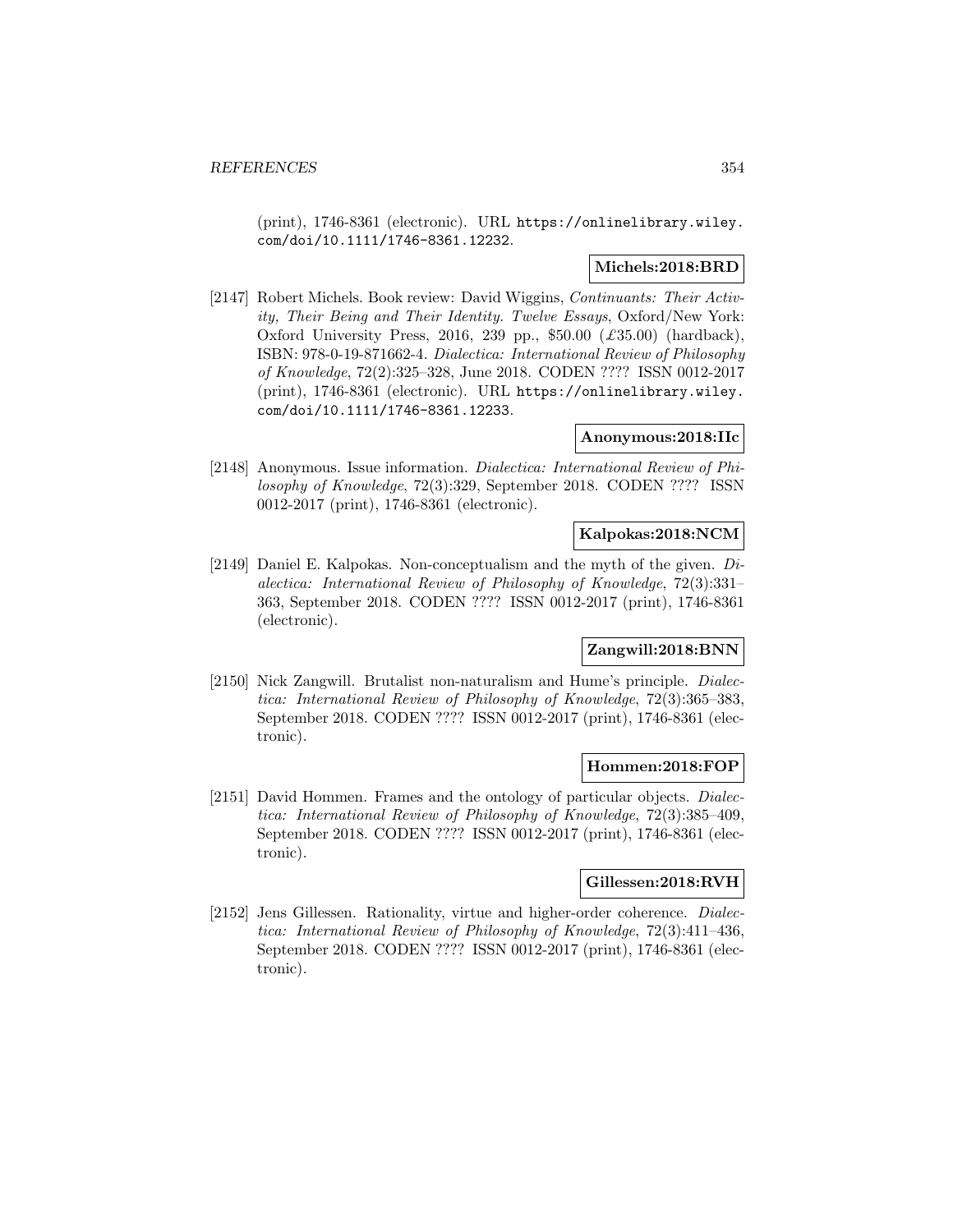#### **Clarke:2018:CCR**

[2153] Henry Clarke. Concepts and communication: A reply to Onofri. Dialectica: International Review of Philosophy of Knowledge, 72(3):437–444, September 2018. CODEN ???? ISSN 0012-2017 (print), 1746-8361 (electronic).

## **Heyndels:2018:SRD**

[2154] Sybren Heyndels and Benjamin De Mesel. On Shoemaker's responsedependent theory of responsibility. Dialectica: International Review of Philosophy of Knowledge, 72(3):445–451, September 2018. CODEN ???? ISSN 0012-2017 (print), 1746-8361 (electronic).

#### **Marcoci:2018:DR**

[2155] Alexandru Marcoci. On a dilemma of redistribution. Dialectica: International Review of Philosophy of Knowledge, 72(3):453–460, September 2018. CODEN ???? ISSN 0012-2017 (print), 1746-8361 (electronic).

### **Sachse:2018:BRL**

[2156] Christian Sachse. Book review: L'esprit matériel. Réduction et  $\acute{e}$ mergence — by Max Kistler. Dialectica: International Review of Philosophy of Knowledge, 72(3):461–466, September 2018. CODEN ???? ISSN 0012-2017 (print), 1746-8361 (electronic).

# **Plate:2018:BRM**

[2157] Jan Plate. Book review: *Making Things Up* — by Karen Bennett. *Di*alectica: International Review of Philosophy of Knowledge, 72(3):466– 473, September 2018. CODEN ???? ISSN 0012-2017 (print), 1746-8361 (electronic).

### **Plebani:2018:BRT**

[2158] Matteo Plebani. Book review: Talking About Numbers: Easy Arguments for Mathematical Realism — by Katharina Felka. Dialectica: International Review of Philosophy of Knowledge, 72(3):473–479, September 2018. CODEN ???? ISSN 0012-2017 (print), 1746-8361 (electronic).

#### **Siderits:2018:BRI**

[2159] Mark Siderits. Book review: Indian Epistemology and Metaphysics — By Joerg Tuske. Dialectica: International Review of Philosophy of Knowledge, 72(3):479–484, September 2018. CODEN ???? ISSN 0012-2017 (print), 1746-8361 (electronic).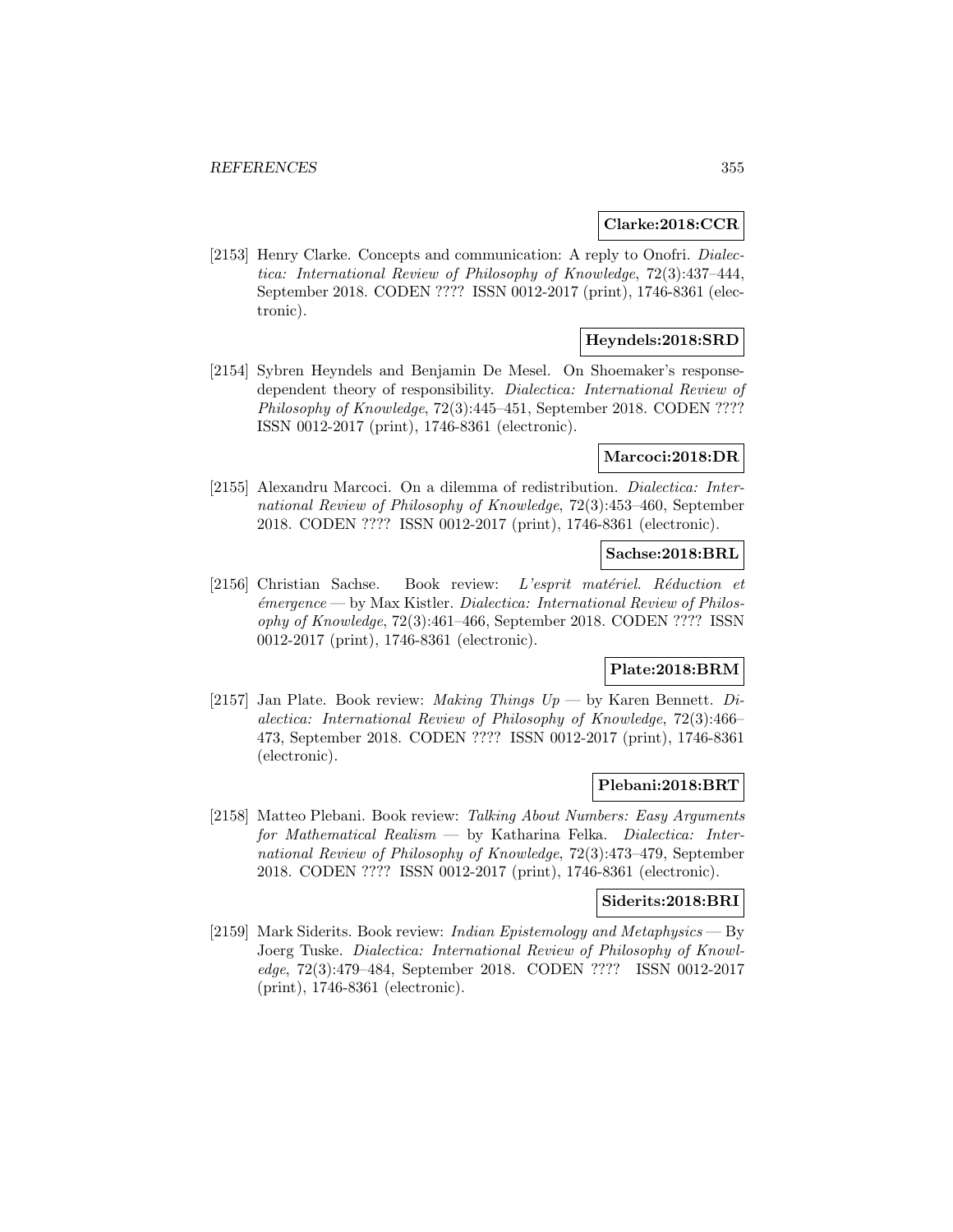### **Anonymous:2018:II**

[2160] Anonymous. Issue information. Dialectica: International Review of Philosophy of Knowledge, 72(4):485, December 2018. CODEN ???? ISSN 0012-2017 (print), 1746-8361 (electronic).

## **Verdejo:2018:TSC**

[2161] Víctor M. Verdejo. Thought sharing, communication, and perspectives about the self. Dialectica: International Review of Philosophy of Knowledge, 72(4):487–507, December 2018. CODEN ???? ISSN 0012-2017 (print), 1746-8361 (electronic).

# **Boucher:2018:WRB**

[2162] Sandy C. Boucher. What is the relation between a philosophical stance and its associated beliefs? Dialectica: International Review of Philosophy of Knowledge, 72(4):509–524, December 2018. CODEN ???? ISSN 0012- 2017 (print), 1746-8361 (electronic).

### **Fratantonio:2018:AAI**

[2163] Giada Fratantonio. Armchair access and imagination. Dialectica: International Review of Philosophy of Knowledge, 72(4):525–547, December 2018. CODEN ???? ISSN 0012-2017 (print), 1746-8361 (electronic).

### **Butzer:2018:DPD**

[2164] Tim Butzer. Dodging the perils of dogmatism: A response to Crispin Wright. Dialectica: International Review of Philosophy of Knowledge, 72(4):549–569, December 2018. CODEN ???? ISSN 0012-2017 (print), 1746-8361 (electronic).

#### **Keinanen:2018:KTK**

[2165] Markku Keinänen, Jani Hakkarainen, and Antti Keskinen. Kinds of tropes without kinds. Dialectica: International Review of Philosophy of Knowledge, 72(4):571–596, December 2018. CODEN ???? ISSN 0012- 2017 (print), 1746-8361 (electronic).

## **Peterson:2018:ANW**

[2166] Martin Peterson. The anti-nihilist wager. Dialectica: International Review of Philosophy of Knowledge, 72(4):597–602, December 2018. CO-DEN ???? ISSN 0012-2017 (print), 1746-8361 (electronic).

# **Haraldsen:2018:YCS**

[2167] Fredrik Haraldsen. You cannot steal something that doesn't exist: Against fictionalism about fiction. Dialectica: International Review of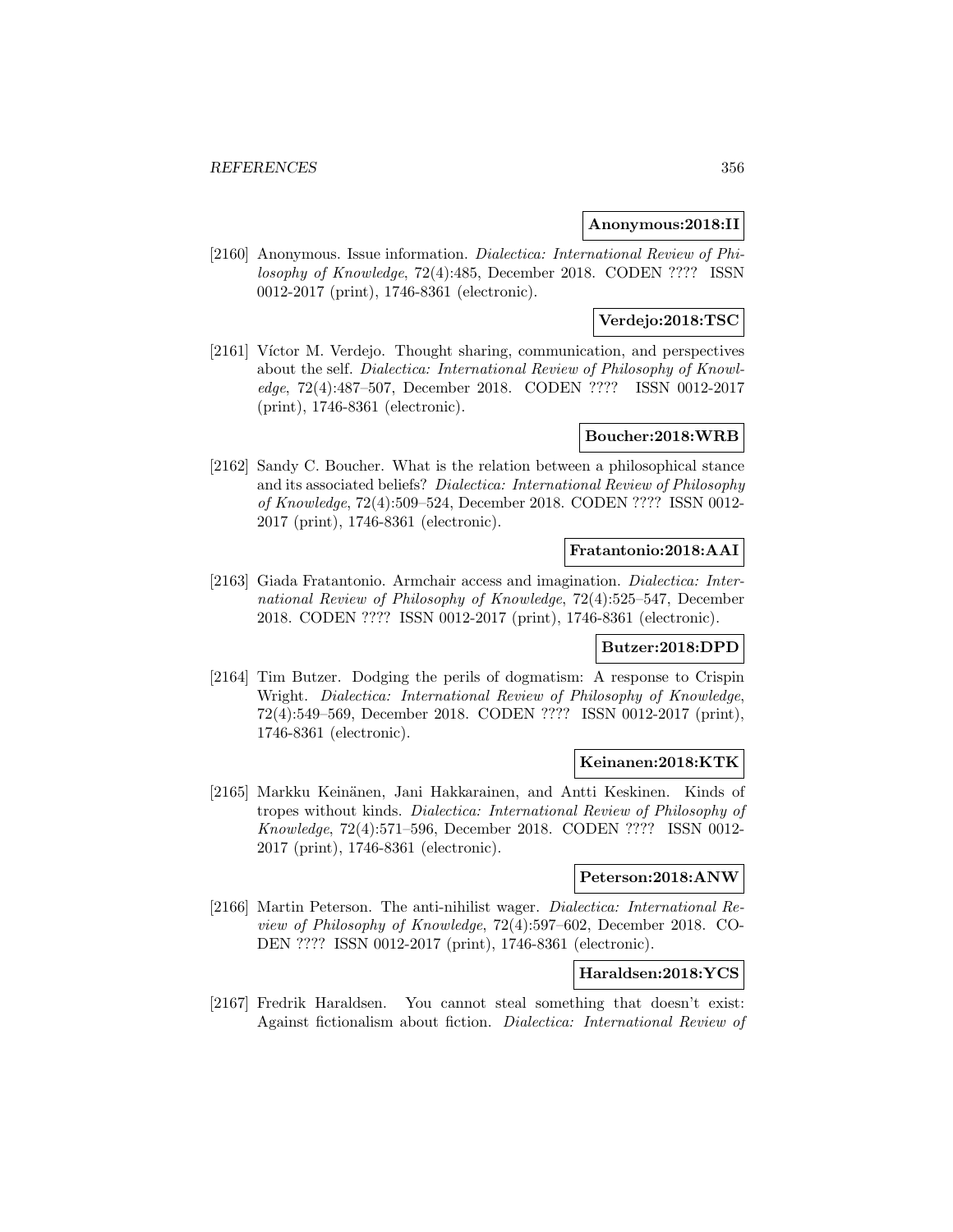Philosophy of Knowledge, 72(4):603–616, December 2018. CODEN ???? ISSN 0012-2017 (print), 1746-8361 (electronic).

## **Stern:2018:BRG**

[2168] Johannes Stern. Book review: Gödel's Basic Logic Course at Notre Dame  $-$  By Miloš Adžić and Kosta Došen. *Dialectica: International Review of* Philosophy of Knowledge, 72(4):617–622, December 2018. CODEN ???? ISSN 0012-2017 (print), 1746-8361 (electronic).

## **Georgi:2018:BRL**

[2169] Geoff Georgi. Book review: Logical Form: Between Logic and Natural Language — By Andrea Iacona. Dialectica: International Review of Philosophy of Knowledge, 72(4):622–628, December 2018. CODEN ???? ISSN 0012-2017 (print), 1746-8361 (electronic).

### **Carrara:2018:BRM**

[2170] Massimiliano Carrara and Filippo Mancini. Book review: Mereology: A Philosophical Introduction — By Giorgio Lando. Dialectica: International Review of Philosophy of Knowledge, 72(4):628–633, December 2018. CODEN ???? ISSN 0012-2017 (print), 1746-8361 (electronic).

# **Vaccarezza:2018:BRE**

[2171] Maria Silvia Vaccarezza. Book review: Exemplarist Moral Theory — By Linda T. Zagzebski. Dialectica: International Review of Philosophy of Knowledge, 72(4):633–640, December 2018. CODEN ???? ISSN 0012- 2017 (print), 1746-8361 (electronic).

#### **Anonymous:2019:IIa**

[2172] Anonymous. Issue information. Dialectica: International Review of Philosophy of Knowledge,  $73(1-2)$ :1, March 2019. CODEN ???? ISSN 0012-2017 (print), 1746-8361 (electronic).

#### **Roca-Royes:2019:CEE**

[2173] Sonia Roca-Royes. Concepts and the epistemology of essence. Dialectica: International Review of Philosophy of Knowledge, 73(1–2):3–29, March 2019. CODEN ???? ISSN 0012-2017 (print), 1746-8361 (electronic).

#### **Kurbis:2019:AML**

[2174] Nils Kürbis. An argument for minimal logic. *Dialectica: International* Review of Philosophy of Knowledge, 73(1–2):31–63, March 2019. CODEN ???? ISSN 0012-2017 (print), 1746-8361 (electronic).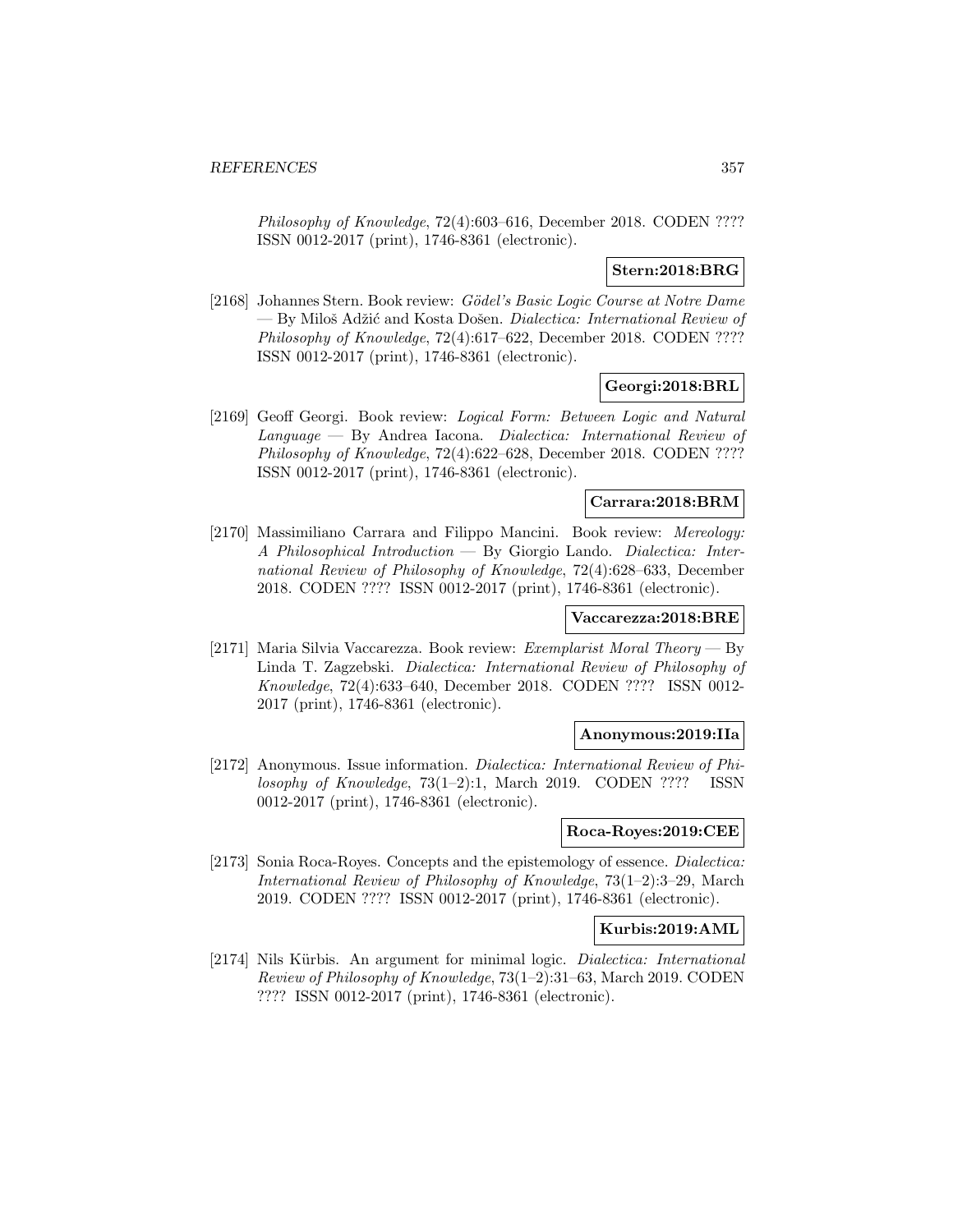#### **Blumson:2019:NCC**

[2175] Ben Blumson. Naturalness and convex class nominalism. Dialectica: International Review of Philosophy of Knowledge, 73(1–2):65–81, March 2019. CODEN ???? ISSN 0012-2017 (print), 1746-8361 (electronic).

### **Browning:2019:MCI**

[2176] Jacob Browning. McDowell and the contents of intuition. *Dialectica:* International Review of Philosophy of Knowledge, 73(1–2):83–104, March 2019. CODEN ???? ISSN 0012-2017 (print), 1746-8361 (electronic).

## **Furst:2019:CCP**

[2177] Martina Fürst. On the conceivability of a cognitive phenomenology zombie. Dialectica: International Review of Philosophy of Knowledge, 73 (1–2):105–127, March 2019. CODEN ???? ISSN 0012-2017 (print), 1746-8361 (electronic).

#### **Marchesi:2019:BIC**

[2178] Andrea Marchesi. Brentanian inner consciousness and the infinite regress problem. Dialectica: International Review of Philosophy of Knowledge, 73(1–2):129–147, March 2019. CODEN ???? ISSN 0012-2017 (print), 1746-8361 (electronic).

### **Eagle:2019:WL**

[2179] Antony Eagle. Weak location. Dialectica: International Review of Philosophy of Knowledge, 73(1–2):149–181, March 2019. CODEN ???? ISSN 0012-2017 (print), 1746-8361 (electronic).

## **Riedener:2019:SBW**

[2180] Stefan Riedener. The standing to blame, or why moral disapproval is what it is. *Dialectica: International Review of Philosophy of Knowledge*, 73(1–2):183–210, March 2019. CODEN ???? ISSN 0012-2017 (print), 1746-8361 (electronic).

### **Hennig:2019:SKK**

[2181] Boris Hennig. Self-knowledge as knowledge of the good: Hugh of St. Victor on self-knowledge. Dialectica: International Review of Philosophy of Knowledge, 73(1–2):211–230, March 2019. CODEN ???? ISSN 0012- 2017 (print), 1746-8361 (electronic).

## **Bowers:2019:TAS**

[2182] Jason Bowers. A teleological answer to the special composition question. Dialectica: International Review of Philosophy of Knowledge,  $73(1-2)$ :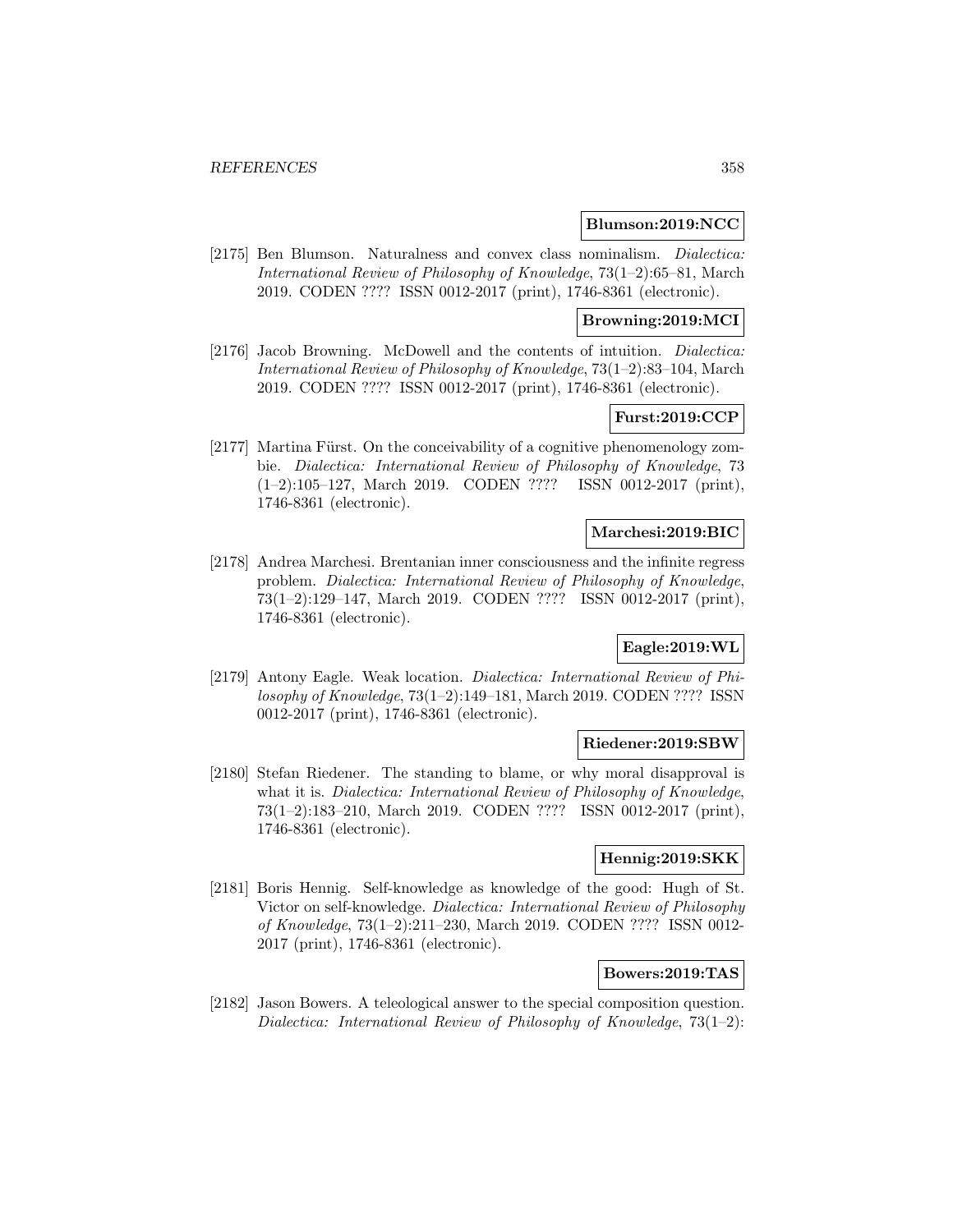231–246, March 2019. CODEN ???? ISSN 0012-2017 (print), 1746-8361 (electronic).

### **Solomyak:2019:PSP**

[2183] Olla Solomyak. Presentism and the specious present: From temporal experience to meta-metaphysics. Dialectica: International Review of Philosophy of Knowledge, 73(1–2):247–266, March 2019. CODEN ???? ISSN 0012-2017 (print), 1746-8361 (electronic).

# **Fano:2019:BRN**

[2184] Vincenzo Fano and Gino Tarozzi. Book review: Niels Bohr and the Philosophy of Physics: Twenty-First Century Perspectives — By J. Faye and H. J. Folse. Dialectica: International Review of Philosophy of Knowledge, 73(1–2):267–273, March 2019. CODEN ???? ISSN 0012-2017 (print), 1746-8361 (electronic).

## **Zanetti:2019:BRF**

[2185] Luca Zanetti. Book review: Free Will and Epistemology: A Defence of the Transcendental Argument for Freedom — By Robert Lockie. Dialectica: International Review of Philosophy of Knowledge, 73(1–2):273–279, March 2019. CODEN ???? ISSN 0012-2017 (print), 1746-8361 (electronic).

# **Logins:2019:BRB**

[2186] Arturs Logins. Book review: Basic Knowledge and Conditions on Knowledge — By Mark McBride. Dialectica: International Review of Philosophy of Knowledge, 73(1–2):280–285, March 2019. CODEN ???? ISSN 0012-2017 (print), 1746-8361 (electronic).

#### **Anonymous:2019:IIb**

[2187] Anonymous. Issue information. Dialectica: International Review of Philosophy of Knowledge, 73(3):287, September 2019. CODEN ???? ISSN 0012-2017 (print), 1746-8361 (electronic).

### **Rattan:2019:USC**

[2188] Gurpreet Rattan. Understanding semantic coordination in cognition. Dialectica: International Review of Philosophy of Knowledge, 73(3):289– 313, September 2019. CODEN ???? ISSN 0012-2017 (print), 1746-8361 (electronic).

# **Baras:2019:HCI**

[2189] Dan Baras. How close are impossible worlds? A critique of Brogaard and Salerno's account of counterpossibles. Dialectica: International Review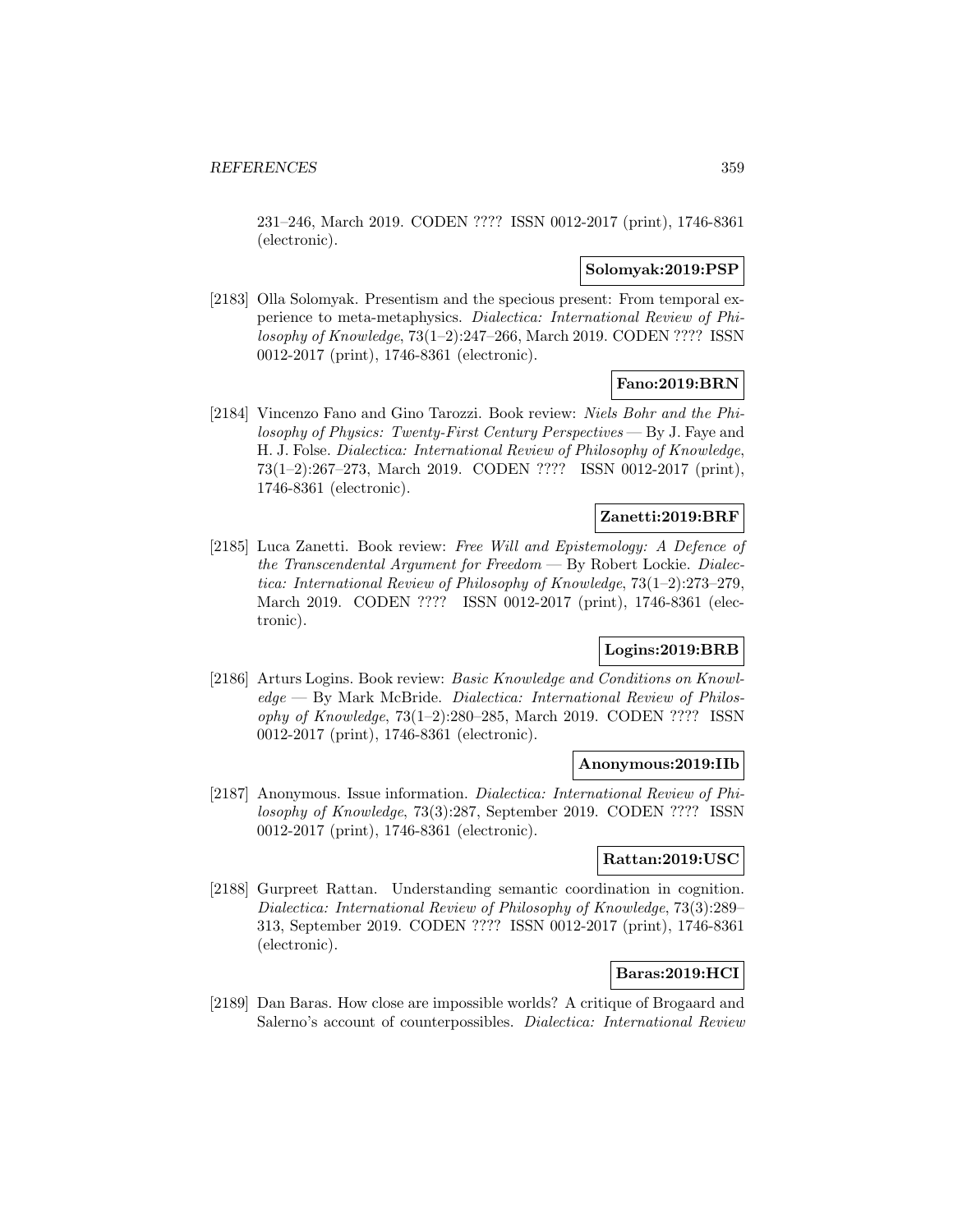of Philosophy of Knowledge, 73(3):315–329, September 2019. CODEN ???? ISSN 0012-2017 (print), 1746-8361 (electronic).

#### **Schulte:2019:CLR**

[2190] Peter Schulte. Challenging liberal representationalism: a reply to Artiga. Dialectica: International Review of Philosophy of Knowledge, 73(3):331– 348, September 2019. CODEN ???? ISSN 0012-2017 (print), 1746-8361 (electronic). See [2067].

### **Thorn:2019:FSR**

[2191] Paul D. Thorn. A formal solution to Reichenbach's reference class problem. Dialectica: International Review of Philosophy of Knowledge, 73 (3):349–366, September 2019. CODEN ???? ISSN 0012-2017 (print), 1746-8361 (electronic).

### **Kim:2019:PFE**

[2192] Joongol Kim. The problem of Fregean equivalents. Dialectica: International Review of Philosophy of Knowledge, 73(3):367–394, September 2019. CODEN ???? ISSN 0012-2017 (print), 1746-8361 (electronic).

### **DeRizzo:2019:HAA**

[2193] Julio De Rizzo. How (not) to argue against brute fundamentalism. Dialectica: International Review of Philosophy of Knowledge, 73(3):395– 410, September 2019. CODEN ???? ISSN 0012-2017 (print), 1746-8361 (electronic).

### **Tersman:2019:SAR**

[2194] Folke Tersman. From scepticism to anti-realism. Dialectica: International Review of Philosophy of Knowledge, 73(3):411–427, September 2019. CODEN ???? ISSN 0012-2017 (print), 1746-8361 (electronic).

## **Choi:2019:RCI**

[2195] Sungho Choi. Reverse-cycle intrinsic finks. Dialectica: International Review of Philosophy of Knowledge, 73(3):429–455, September 2019. CO-DEN ???? ISSN 0012-2017 (print), 1746-8361 (electronic).

#### **Anonymous:2019:IIc**

[2196] Anonymous. Issue information. Dialectica: International Review of Philosophy of Knowledge, 73(4):457, December 2019. CODEN ???? ISSN 0012-2017 (print), 1746-8361 (electronic).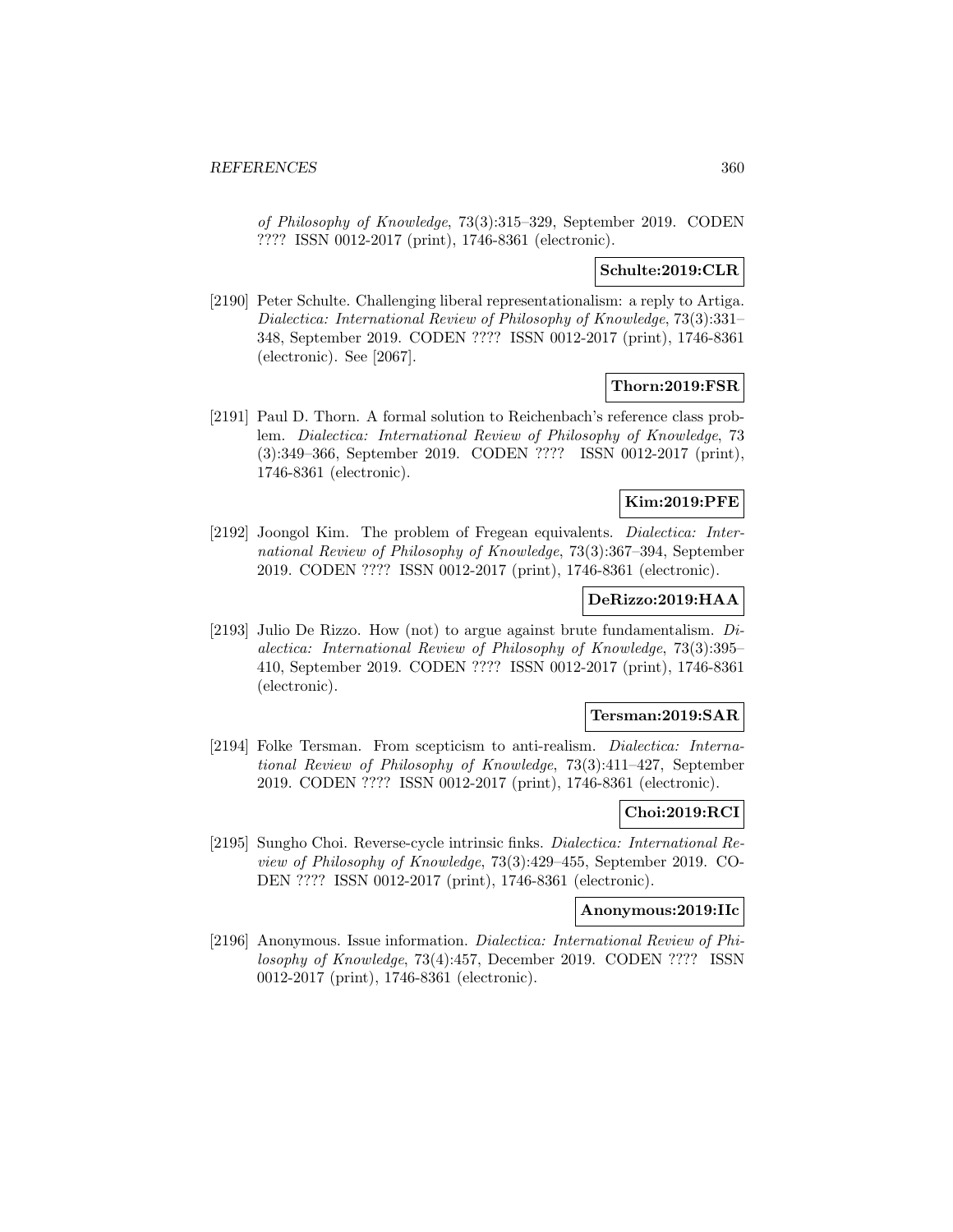#### **Jansen:2019:FMT**

[2197] Charles M. Jansen. De-fining material things. Dialectica: International Review of Philosophy of Knowledge, 73(4):459–477, December 2019. CO-DEN ???? ISSN 0012-2017 (print), 1746-8361 (electronic).

## **Moore:2019:CEP**

[2198] Dwayne Moore. Causal exclusion and physical causal completeness. Dialectica: International Review of Philosophy of Knowledge, 73(4):479– 505, December 2019. CODEN ???? ISSN 0012-2017 (print), 1746-8361 (electronic).

## **Christias:2019:TRL**

[2199] Dionysis Christias. Towards a reformed liberal and scientific naturalism. Dialectica: International Review of Philosophy of Knowledge, 73(4):507– 534, December 2019. CODEN ???? ISSN 0012-2017 (print), 1746-8361 (electronic).

## **Mitchell:2019:EEP**

[2200] Jonathan Mitchell. Emotional experience and propositional content. Dialectica: International Review of Philosophy of Knowledge, 73(4):535– 561, December 2019. CODEN ???? ISSN 0012-2017 (print), 1746-8361 (electronic).

# **Rettler:2019:QOR**

[2201] Bradley Rettler. Quantification in the ontology room. Dialectica: International Review of Philosophy of Knowledge, 73(4):563–585, December 2019. CODEN ???? ISSN 0012-2017 (print), 1746-8361 (electronic).

## **Panajoli:2019:BRT**

[2202] Tommaso Panajoli. Book review: Thomas Kuhn's Revolutions: An Historical and an Evolutionary Philosophy of Science? — By James A. Marcum. Dialectica: International Review of Philosophy of Knowledge, 73(4):587–590, December 2019. CODEN ???? ISSN 0012-2017 (print), 1746-8361 (electronic).

## **Richard:2019:BRE**

[2203] Sébastien Richard. Book review: Essais et conférences  $I - By$  Franz Brentano. Dialectica: International Review of Philosophy of Knowledge, 73(4):591–597, December 2019. CODEN ???? ISSN 0012-2017 (print), 1746-8361 (electronic).